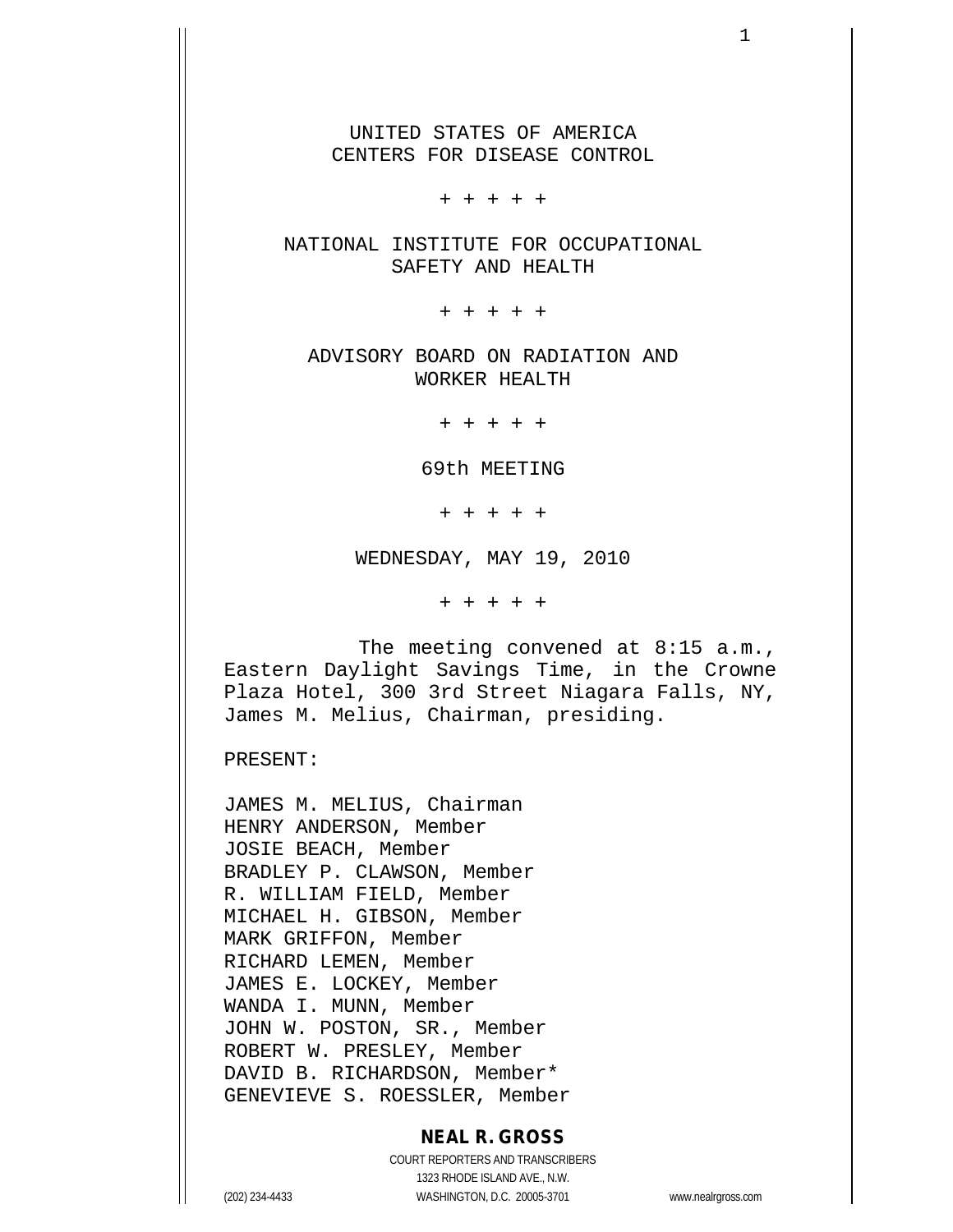PRESENT: (continued) PHILLIP SCHOFIELD, Member PAUL L. ZIEMER, Member\* TED KATZ, Designated Federal Official REGISTERED AND/OR PUBLIC COMMENT PARTICIPANTS ADAMS, NANCY, NIOSH Contractor ALLEN, DAVID, DCAS ALLAN, DONALD BEYERLEIN, TOM, Dayton Daily News\* BONSIGNORE, ANTOINETTE, Linde Petitioner BRADFORD, SHANNON, DCAS BREYER, LAURIE, DCAS BUCHALSKI, IAN BUDREWICZ, VICTORIA BURGOS, ZAIDA, NIOSH Contractor CINELLI, JUDITH CIVILETTO, SAM CORBETT, MEGAN, Congressman Higgins' Office COLUCCI, EUGENE CRUZ, RUBEN, CDC DYSTER, PAUL, Mayor of Niagara Falls EVASKOVICH, ANDREW, LANL Petitioner FITZGERALD, JOE, SC&A FRANCO, TINO, Bethlehem Steel Petitioner FRATELLO, MELISSA, Senator Kirsten Gillibrand's Office GIRARDO, MARY, Hooker Electrochemical Petitioner GLOVER, SAM, DCAS GREELEY, BILL, Congressman Higgins' Office HINNEFELD, STUART, DCAS HOWELL, EMILY, HHS HINNEFELD, STU, DCAS JACQUEZ-ORTIZ, MICHELE, Senator Tom Udall's Office KERN, CATHY KESTON, DOROTHY, University of Rochester Petitioner\* KOHRER, FRED KOTSCH, JEFFREY, DOL REGISTERED AND/OR PUBLIC COMMENT PARTICIPANTS

#### **NEAL R. GROSS**

COURT REPORTERS AND TRANSCRIBERS 1323 RHODE ISLAND AVE., N.W. (202) 234-4433 WASHINGTON, D.C. 20005-3701 www.nealrgross.com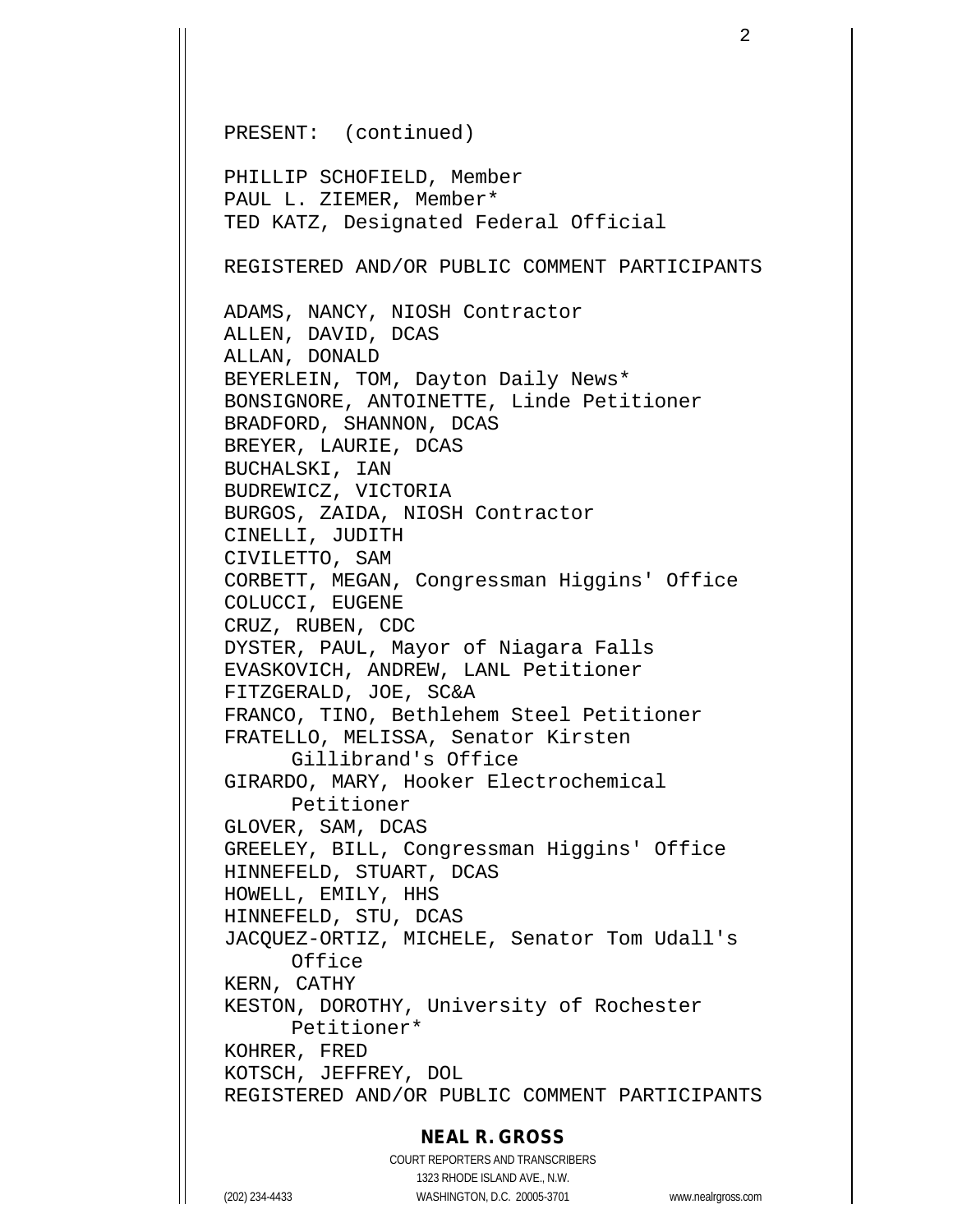KRIEGER, ROGER B. LENIHAN, KATHY, Congresswoman Louise Slaughter's Office LEWIS, GREG, DOE LIN, JENNY, HHS LIPSITZ, JOHN MACRI, SUZANNE, Congresswoman Louise Slaughter's Office MAKHIJANI, ARJUN, SC&A MARTINO, JOHN MAURO, JOHN, SC&A MCFEE, MATT, ORAU Team MCGOLERICK, ROBERT, HHS MENDOLA-HAUG, NANCY MEYERS, CODY MIDDLEBROOKS, LARRY MONTE, LAURA, Senator Schumer's Office MORT, DORATHEA NOONAN, FRAN NOONAN, KAREN MORTENSEN NOWICKI, RICK OSTROW, STEVE, SC&A PRESLEY, LOUISE RAMSPOTT, JOHN RYKIEL, SANDY ROLFES, MARK, DCAS RUTHERFORD, LAVON, DCAS SARDINA, JOSEPH SCREMMIN, P. SHAFFER, KATHLEEN SWEENEY, THERESA SWIFT, JACKIE TORNABENE, ELEANOR ULSH, BRANT, DCAS VENTURA, MARGARET VENTURA, SAM WADE, LEW, DCAS WALKER, JOYCE WERNER, JIM WHIPPLE, STEVE WITRYOL, AMY \*Participating via telephone

## **NEAL R. GROSS**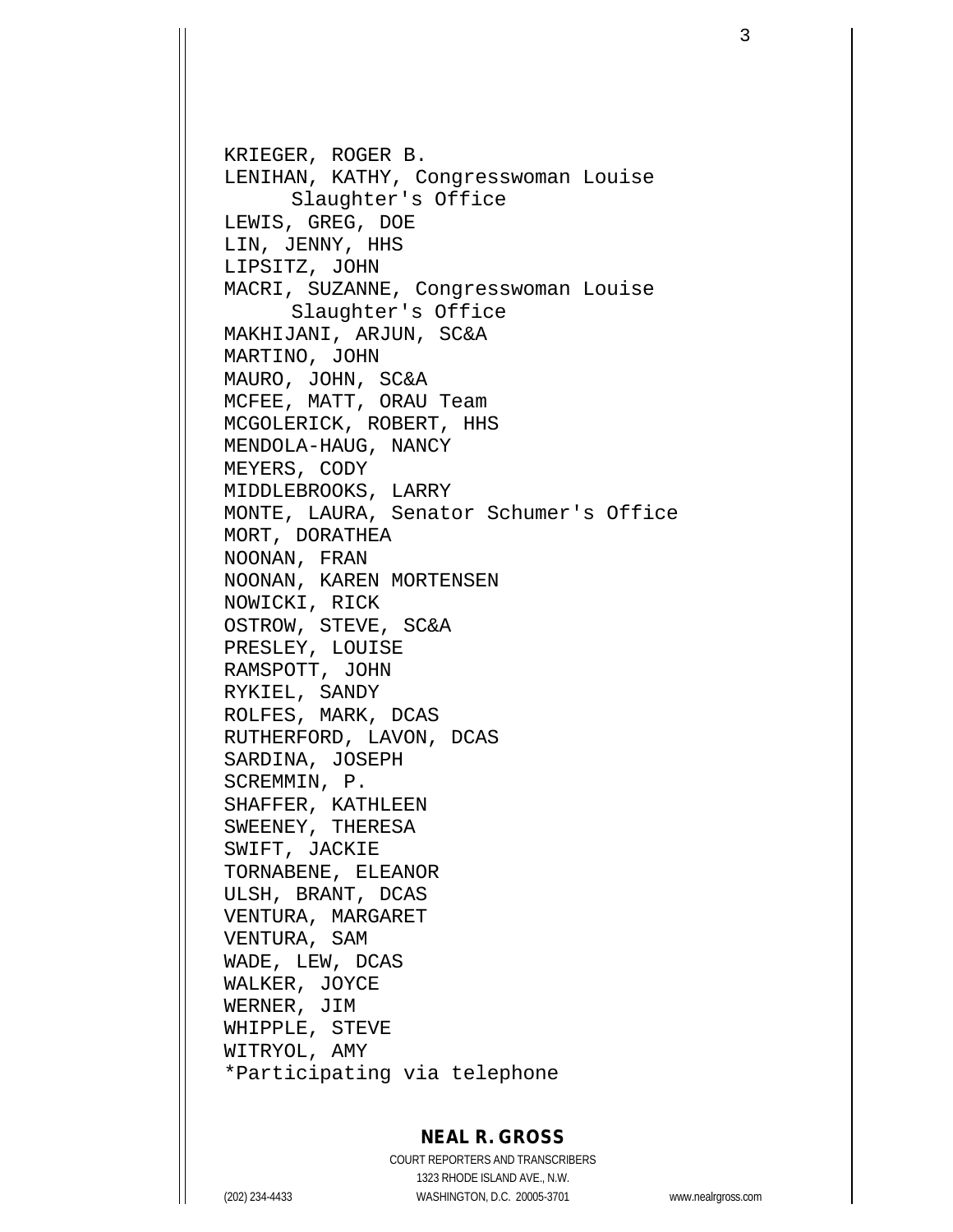#### C-O-N-T-E-N-T-S

| <b>AGENDA ITEM</b><br><b>PAGE</b>                                 |
|-------------------------------------------------------------------|
|                                                                   |
| NIOSH Program Update and                                          |
| DOL Program Update 48                                             |
| DOE Program Update 79                                             |
| Mound SEC Petition 109                                            |
| University of Rochester Atomic Energy<br>Project SEC Petition 169 |
| BWX Technologies (Lynchburg, VA)<br>SEC Petition (83.14)  192     |
| Hooker Electrochemical<br>(Niagara Falls, NY) SEC Petition 260    |
| Linde Ceramics (Tonawanda NY)<br>Work Group Update 292            |
| Public Comment 305                                                |
|                                                                   |

# **NEAL R. GROSS**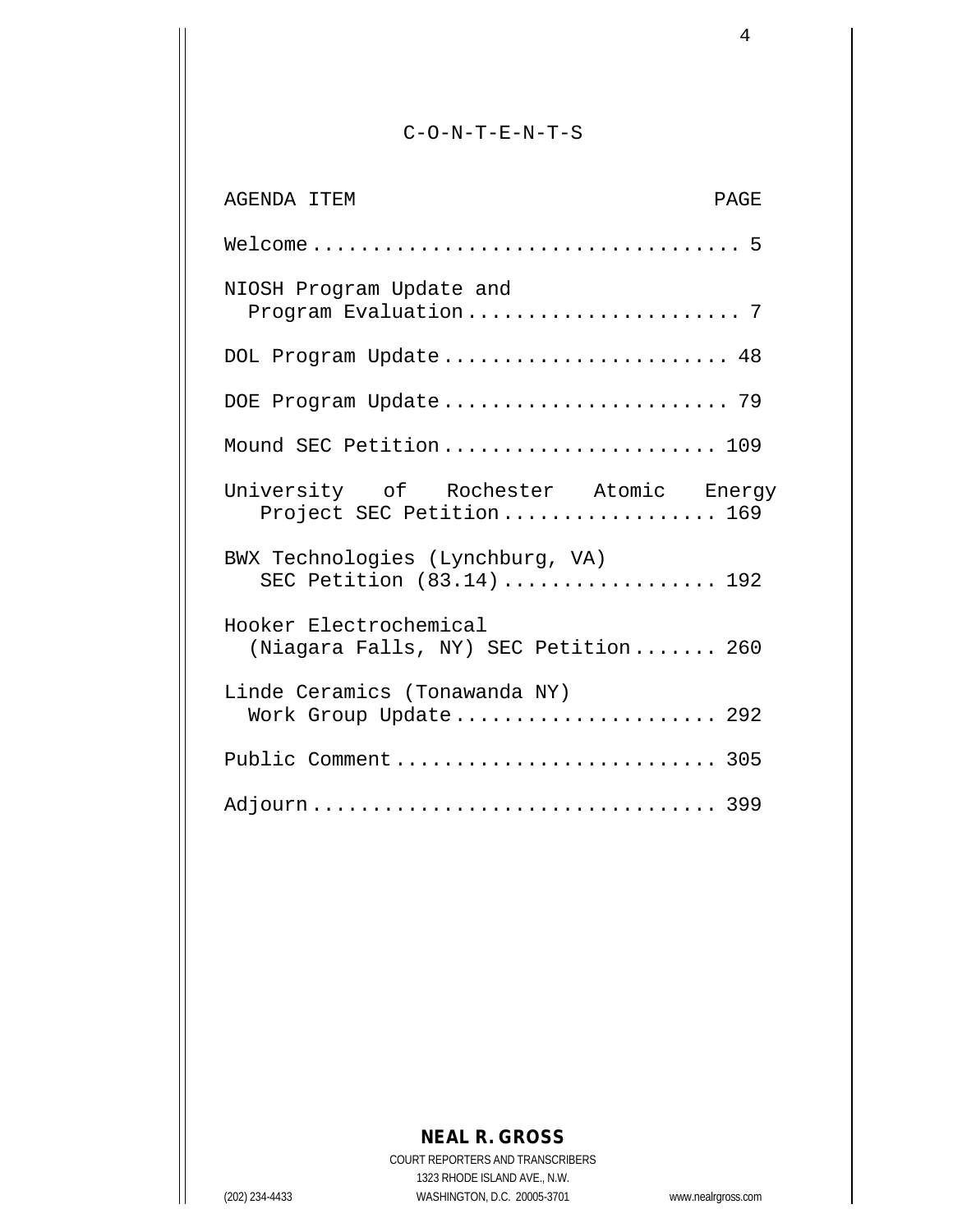|    | 5                                                                   |
|----|---------------------------------------------------------------------|
|    |                                                                     |
| 1  | $P-R-O-C-E-E-D-I-N-G-S$                                             |
| 2  | (8:26 a.m.)                                                         |
| 3  | WELCOME                                                             |
| 4  | CHAIRMAN MELIUS: Why don't we                                       |
| 5  | get started. Ted, do you want to give your                          |
| 6  | speech?                                                             |
| 7  | MR. KATZ: Sure. I don't have a                                      |
| 8  | long speech.                                                        |
| 9  | CHAIRMAN MELIUS: The phone                                          |
| 10 | speech.                                                             |
| 11 | MR. KATZ: Yes, I'll do the phone                                    |
| 12 | bit, but first of all let me just say welcome                       |
| 13 | to everyone who is here and welcome to                              |
| 14 | everyone who is on the line on behalf as well                       |
| 15 | of the Secretary of Health and Human Services                       |
| 16 | and the Director of NIOSH, we are happy to be                       |
| 17 | here in western New York and we have a very                         |
| 18 | full agenda.                                                        |
| 19 | Let me just note for people on the                                  |
| 20 | line, the agenda has two public comment                             |
| 21 | sessions, one at the end of the day today at                        |
| 22 | 4:30, beginning at 4:30, and tomorrow                               |
|    | <b>NEAL R. GROSS</b><br>COURT REPORTERS AND TRANSCRIBERS            |
|    | 1323 RHODE ISLAND AVE., N.W.                                        |
|    | (202) 234-4433<br>WASHINGTON, D.C. 20005-3701<br>www.nealrgross.com |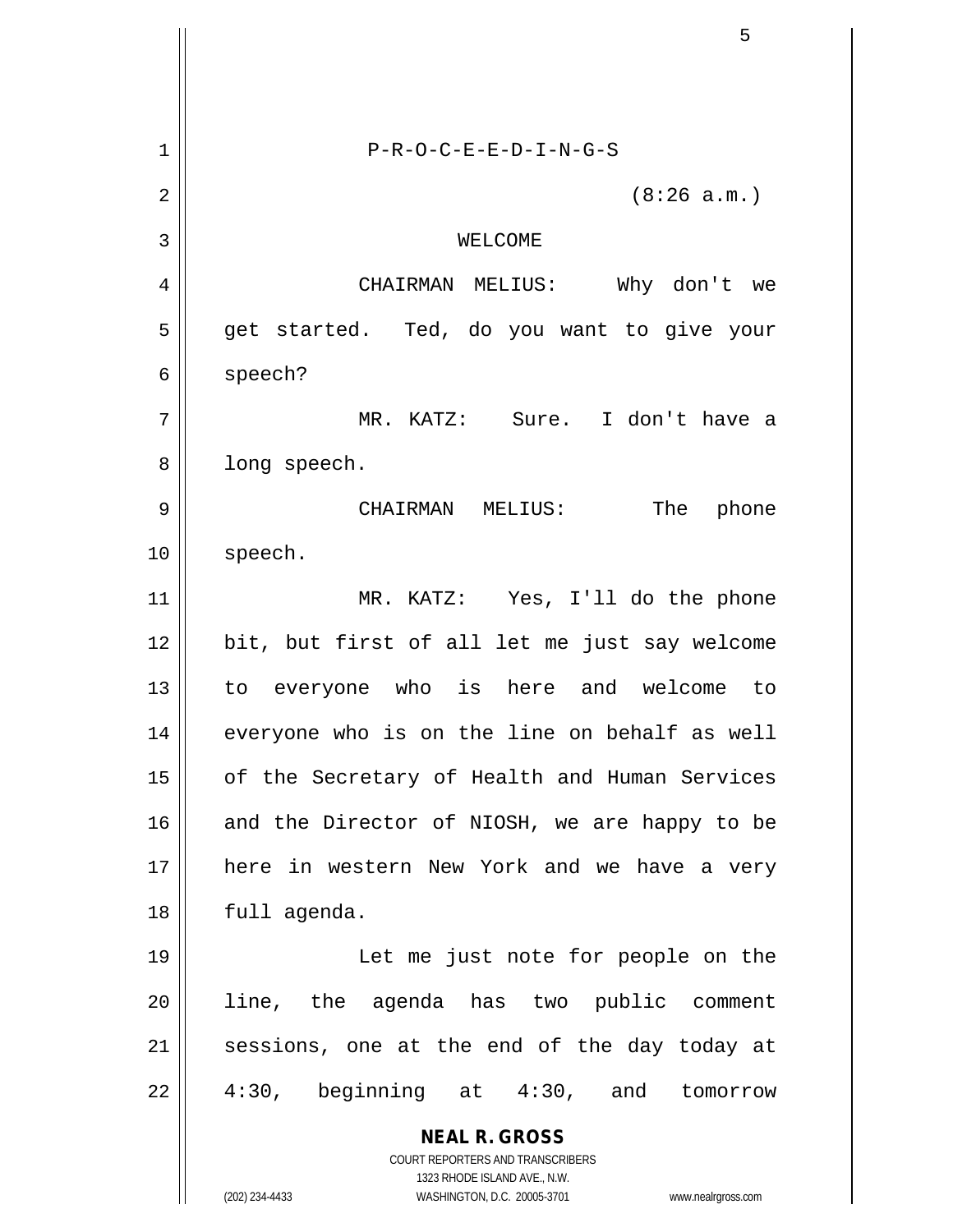1 beginning at 6:00 p.m. And let me also note  $2 \parallel$  some of the agenda items may move around a bit  $3 \parallel$  as we get things done sooner than we expect or 4 they take longer. But the SEC petitions that  $5 \parallel$  are listed on the agenda, the start times for 6 those are fairly much time-certain, just so 7 | vou are aware of that.

 Okay, and then let me just -- 9 Several things to note. For people listening on the phone, please mute your phones except 11 || when you are addressing the group and to mute your phone, if you don't have a mute button,  $\parallel$  use \*6, and then \*6 again, pressing it again, will un-mute your phone when you do want to 15 || speak to the group. And please do not put the 16 call on hold at any point. Hang up and dial back in. Hold will disrupt the call and the meeting.

19 || And then let me just note also for | the public comment sessions, people listening, I'm not sure I see any people, local people | here right now, but I'll say it now and repeat

> **NEAL R. GROSS** COURT REPORTERS AND TRANSCRIBERS 1323 RHODE ISLAND AVE., N.W. (202) 234-4433 WASHINGTON, D.C. 20005-3701 www.nealrgross.com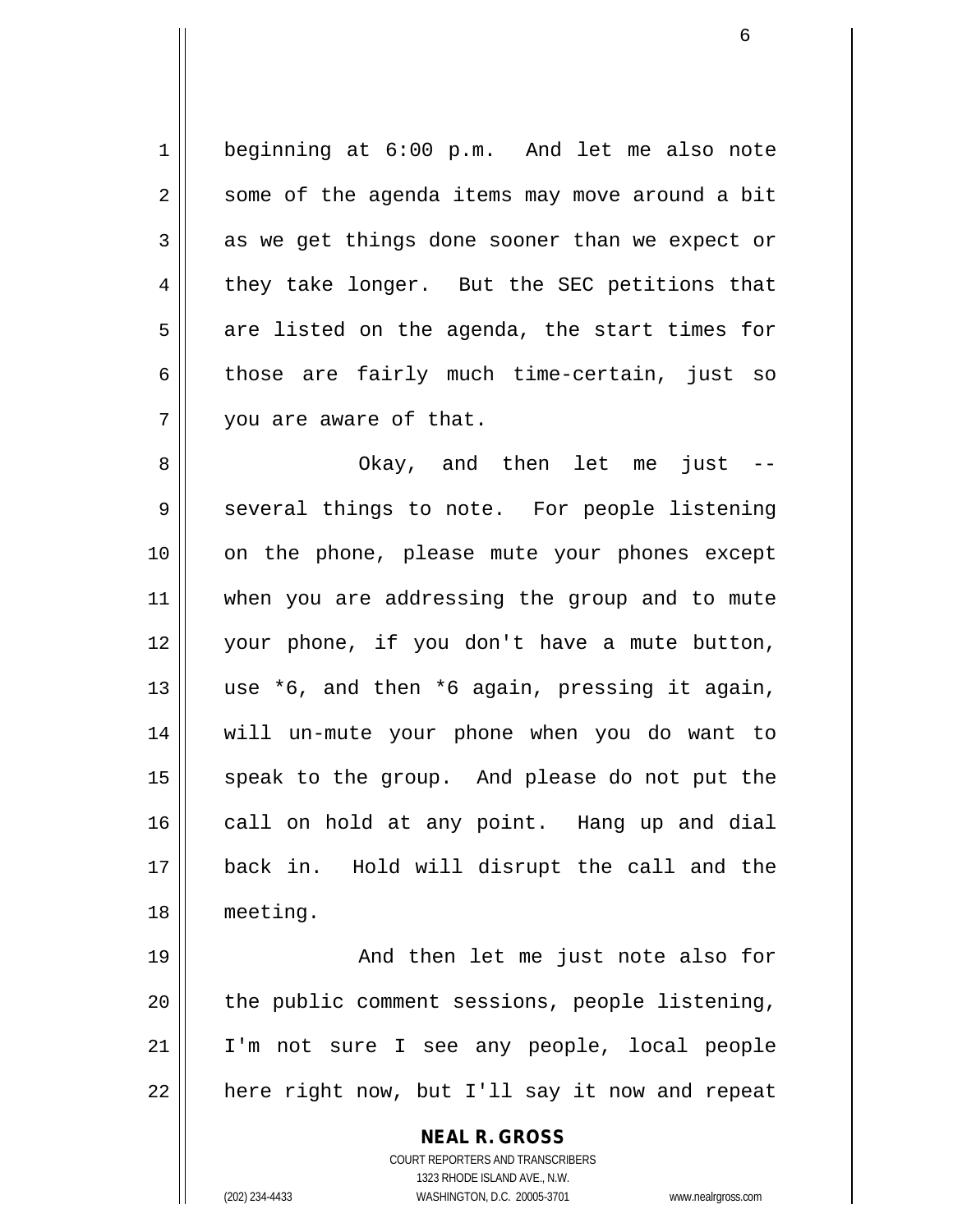$1 \parallel$  it later. There is a sign-in outside if you  $2 \parallel$  wish to address the Board in one of the public 3 comment sessions, outside on a table, so 4 || please sign in, and for the folks on the line,  $5 \parallel$  we'll just take you as we go after the people  $6 \parallel$  have commented locally.

7 And last thing just to mention for 8 || Board members, we have a lot of SECs. A 9 || number of these, some Board members have 10 conflicts. Just keep that in mind as we get 11 || to those sessions. And that's it, thank you.

12 CHAIRMAN MELIUS: And we will get 13 || started. Just to note for the record we have 14 a full complement of our Board members with 15 Paul Ziemer and David Richardson on the 16 telephone, and Paul, David, I will try to 17 || remember all the time to recognize you when we 18 || are having discussions and so forth, but feel 19  $\parallel$  free to speak up if I do forget.

20 With that we will start with the 21 || NIOSH program update, Stu Hinnefeld.

22 N NIOSH PROGRAM UPDATE AND PROGRAM EVALUATION

**NEAL R. GROSS**

COURT REPORTERS AND TRANSCRIBERS 1323 RHODE ISLAND AVE., N.W. (202) 234-4433 WASHINGTON, D.C. 20005-3701 www.nealrgross.com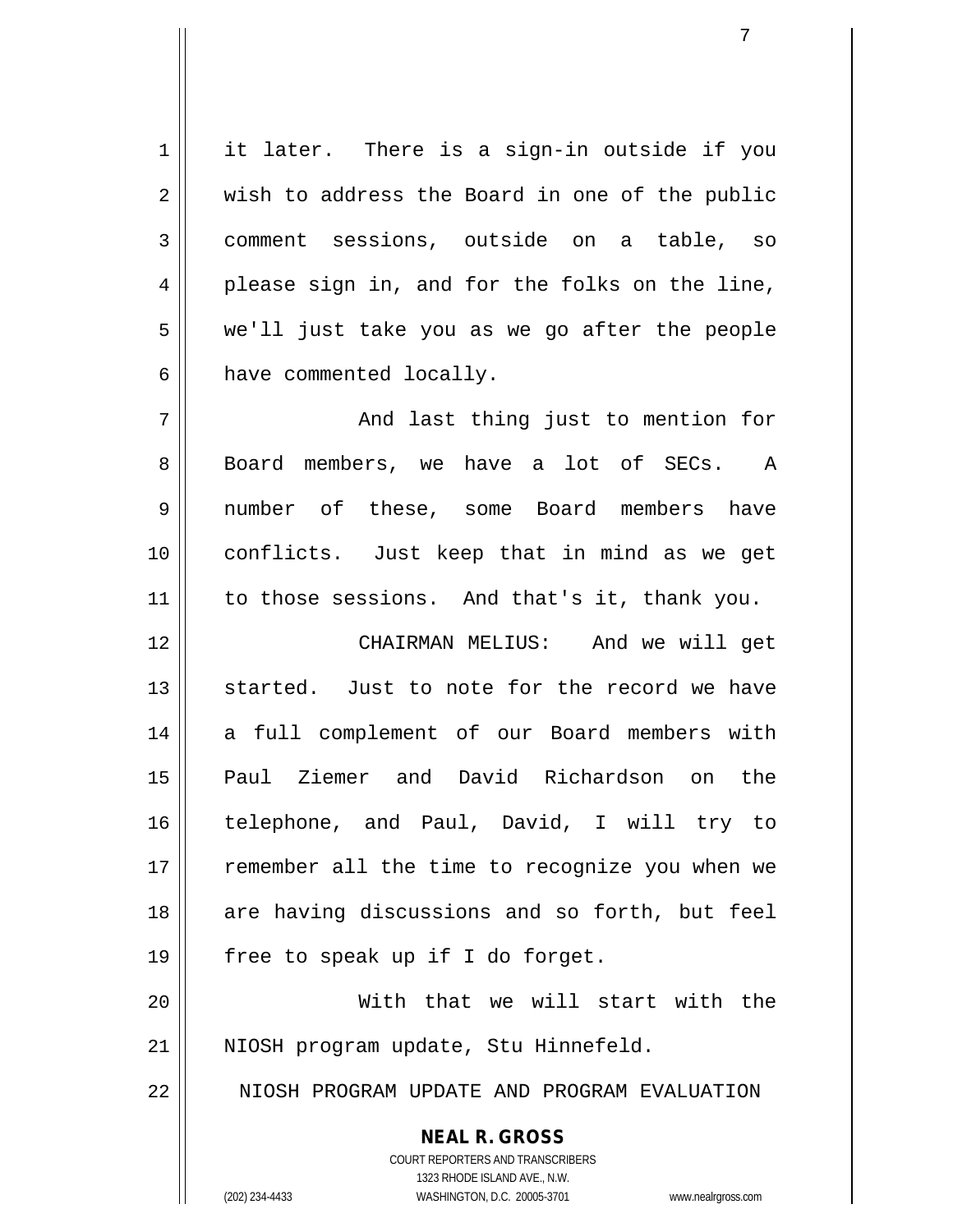1 | MR. HINNEFELD: Good morning, 2 everyone. I'm here to present our customary  $3 \parallel$  program update status and a little bit about  $4 \parallel$  things that are going on in the program, keep 5 | everybody abreast.

6 || A few news items to cover before 7 we get into our statistics. Between the last 8 meeting in February and now, the Office of 9 | Compensation Analysis and Support's name was 10 changed to the Division of Compensation 11 Analysis and Support. This essentially 12 removed our organization from the office of 13 the director, and gave it division status 14 || similar to other divisions within NIOSH. Up  $15$  || to this, the Office is a somewhat smaller, I 16 || guess, political designation than a division, 17 || and it just made I believe the Institute's org 18 chart look a little cleaner not having this 19 huge office of the Director. That is my own  $20$  | personal opinion on why they did it. 21 In the phone call after this

 $22$  | became effective, Dr. Howard congratulated me

**NEAL R. GROSS** COURT REPORTERS AND TRANSCRIBERS 1323 RHODE ISLAND AVE., N.W. (202) 234-4433 WASHINGTON, D.C. 20005-3701 www.nealrgross.com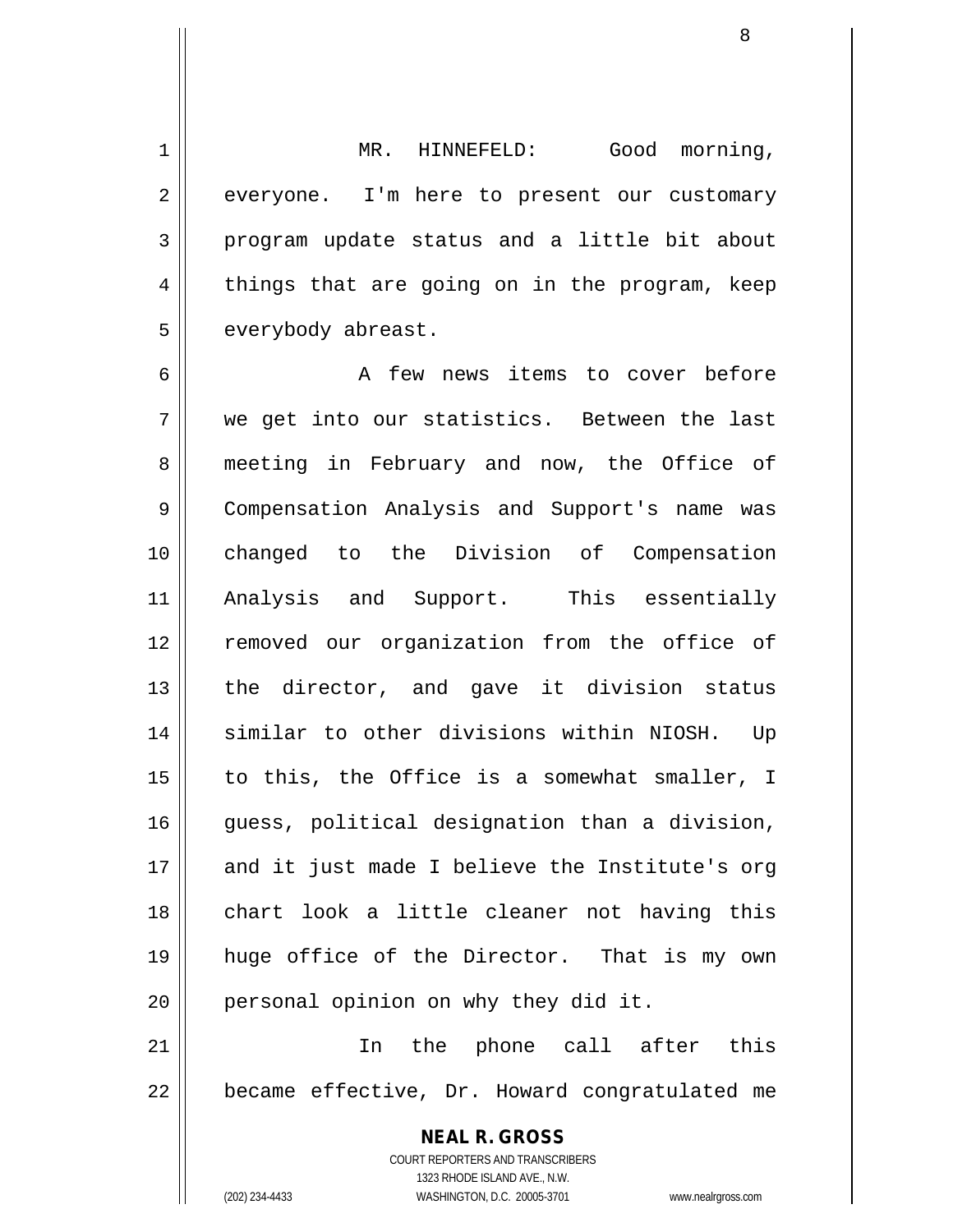1 on my elevation to division director, and so I 2 went back and increased the setting on my  $3 \parallel$  office chair by a couple of inches so I was  $4 \parallel$  elevated, because I have noticed no other 5 difference associated with this name change, 6 except that we spent a lot of effort changing  $7$  | stationery and things like that.

8 Also in March of this year the 9 Government Accountability Office issued its 10 latest report about the EEOICPA program. It 11 addressed the activities of both NIOSH and the 12 Department of Labor. We mainly read those  $13$  || things with an eye toward NIOSH in what they 14 || say. They had no recommendations in their 15 | report for NIOSH, so we had no recommendations 16 || to take under advisement and decide what kind  $17$  | of actions we could take in response.

18 || They commented - essentially what 19 || they said was dose reconstructions take a long 20 || time and costs a fair amount of money, but 21 Congress told NIOSH to do dose 22 || reconstructions, and that's what it takes to

> **NEAL R. GROSS** COURT REPORTERS AND TRANSCRIBERS 1323 RHODE ISLAND AVE., N.W. (202) 234-4433 WASHINGTON, D.C. 20005-3701 www.nealrgross.com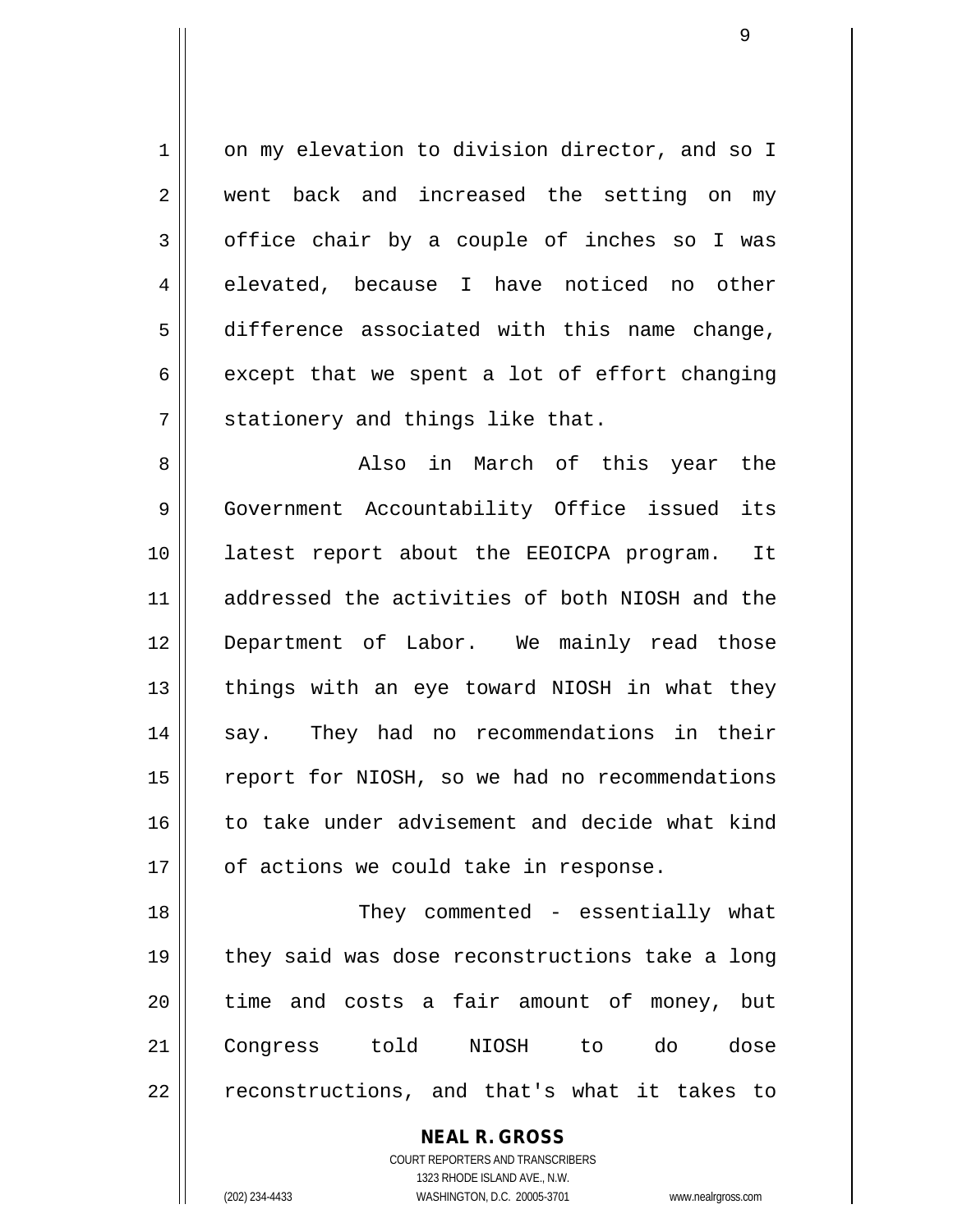1 do dose reconstructions; it's a difficult  $2 \parallel$  technical process. So that is essentially 3 paraphrasing what they said about the NIOSH 4 || part. They did make a few recommendations to 5 || the Department of Labor. I'm not privy to  $6 \parallel$  anything that may follow from those.

7 || And finally I want to comment very 8 quickly about a data review that was done very  $9 \parallel$  -- on a very short turn-around within the last  $10$   $\vert$  -- well, actually the data, the documents were 11 looked at last week on Thursday. We 12 identified, or our contractor identified 13  $\parallel$  fairly recently, about two or three weeks ago, 14 a finding aide from the National Archives and 15 Records Administration facility, that's 16 essentially a federal records warehouse, 17 || essentially, in College Park, Maryland, there 18 was a finding aide of some classified 19 information that included quite a long list of 20 || sites that are covered in our program, and one 21 of the names on the list was Chapman Valve. 22 || Chapman Valve is on the agenda for this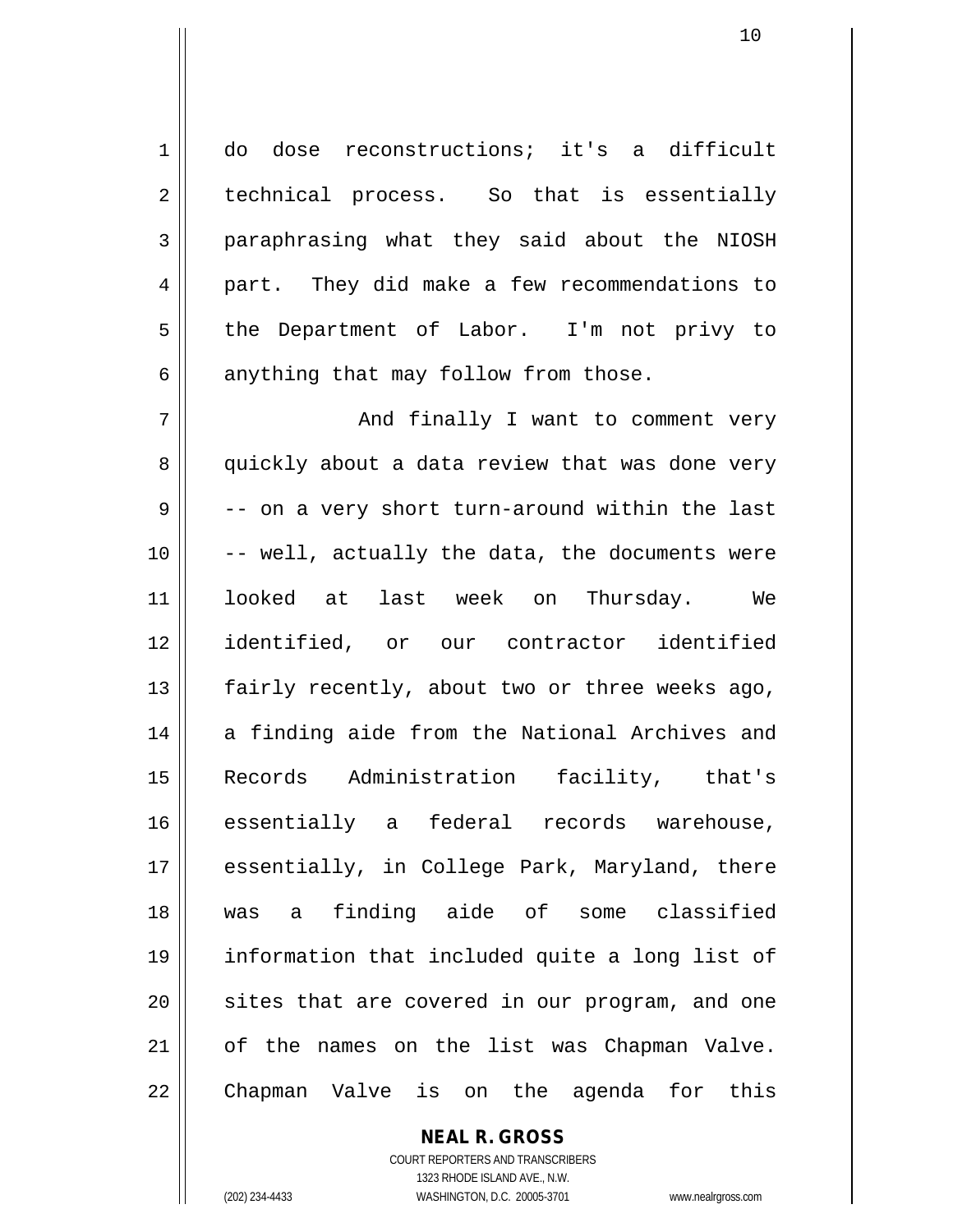1 meeting, and so we wanted to see what did that 2 || tell us about Chapman Valve before this 3 meeting. And so with the cooperation of the 4 Department of Energy and participation by 5 NARA, we did manage to have one of our  $6 \parallel$  staffers -- one of our dose reconstruction  $7$   $\parallel$  staffers and one of the staffers from Sanford 8 || Cohen & Associates to get there to see the 9 documents in the box that were associated with 10 Chapman Valve. And Joe Fitzgerald, who is 11 here at the meeting, was one of the people who 12 attended. Mark Rolfes, who is at the meeting 13 although I don't know if he is in the room 14 || right now was our staffer who attended. And 15 they concluded that the information about 16 Chapman Valve didn't really inform us any more 17 than we already are: didn't provide any 18 explanation to that two-percent uranium 19 sample. It didn't give any more information 20 || about the work that was done there in terms of 21 || the machining of the natural uranium that we 22 || already know about. So there was nothing new

## **NEAL R. GROSS**

COURT REPORTERS AND TRANSCRIBERS 1323 RHODE ISLAND AVE., N.W. (202) 234-4433 WASHINGTON, D.C. 20005-3701 www.nealrgross.com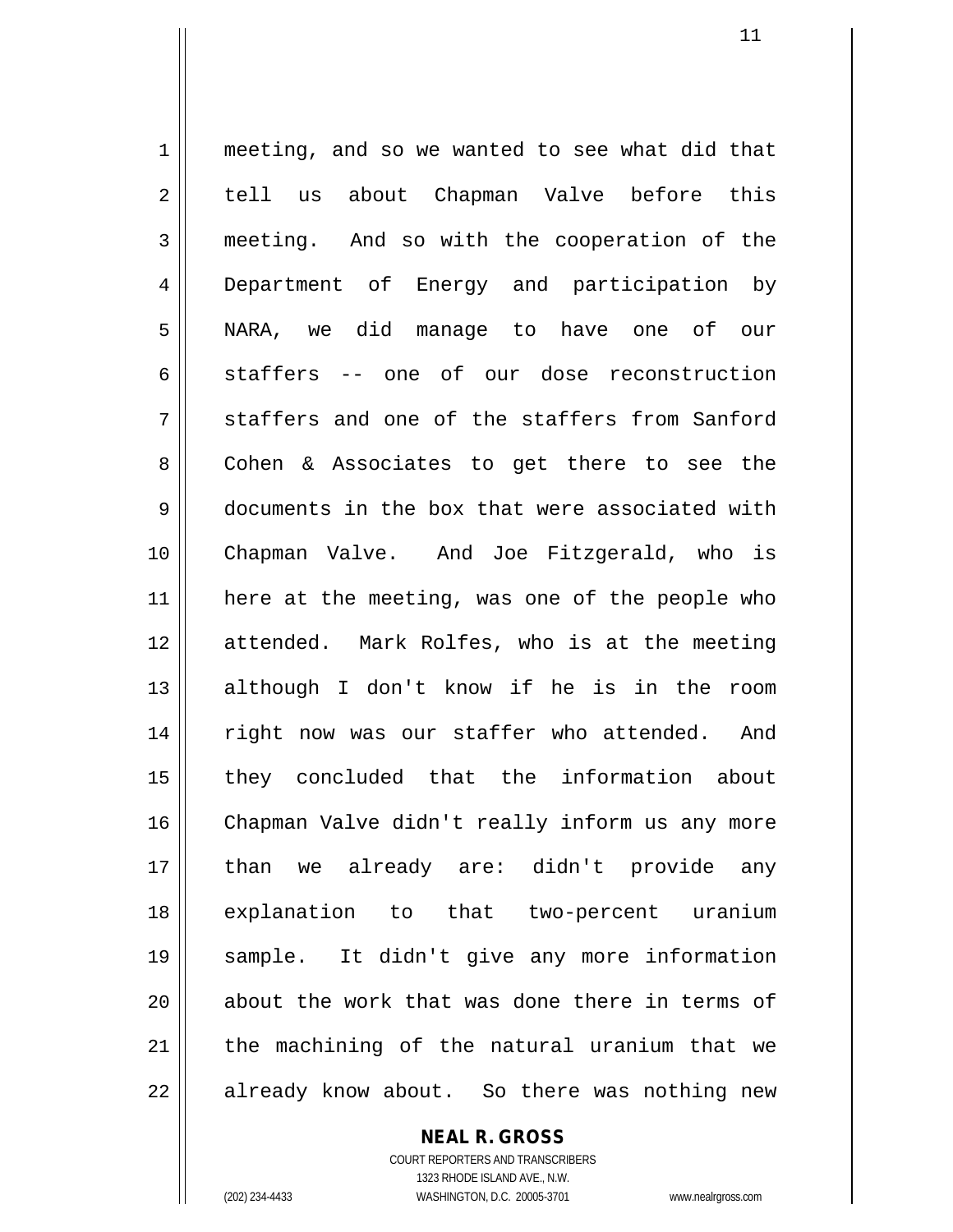1 || in that. So at least we did manage to get  $2 \parallel$  there. And the Department of Energy helped us  $3 \parallel$  out a lot there in getting clearances verified 4 and over to NARA so that people could go look  $5 \parallel$  at those documents.

6 We will be making additional  $7 \parallel$  reviews back to that. We weren't able, of 8 course, to look at all the documents we were 9 interested in from all the sites on that 10 finding aide during that one-day visit before 11 || this meeting. But we wanted to make sure we  $12$  | qot the Chapman Valve documents reviewed.

13 || Now our statistics, these numbers 14 || climb up a little bit every time. We are now  $15$  || up to almost 32,000 cases -- this is as of 16 April 30 -- that have been sent to us for dose 17 || reconstruction. Some 88 percent of those have 18 been returned to DOL either with the completed 19 dose reconstruction or through -- because they 20 || were pulled by the Department of Labor. Of 21 || those pulled by the Department of Labor, about  $22 \parallel 2,550$  of them were pulled for SEC Classes that

**NEAL R. GROSS**

COURT REPORTERS AND TRANSCRIBERS 1323 RHODE ISLAND AVE., N.W. (202) 234-4433 WASHINGTON, D.C. 20005-3701 www.nealrgross.com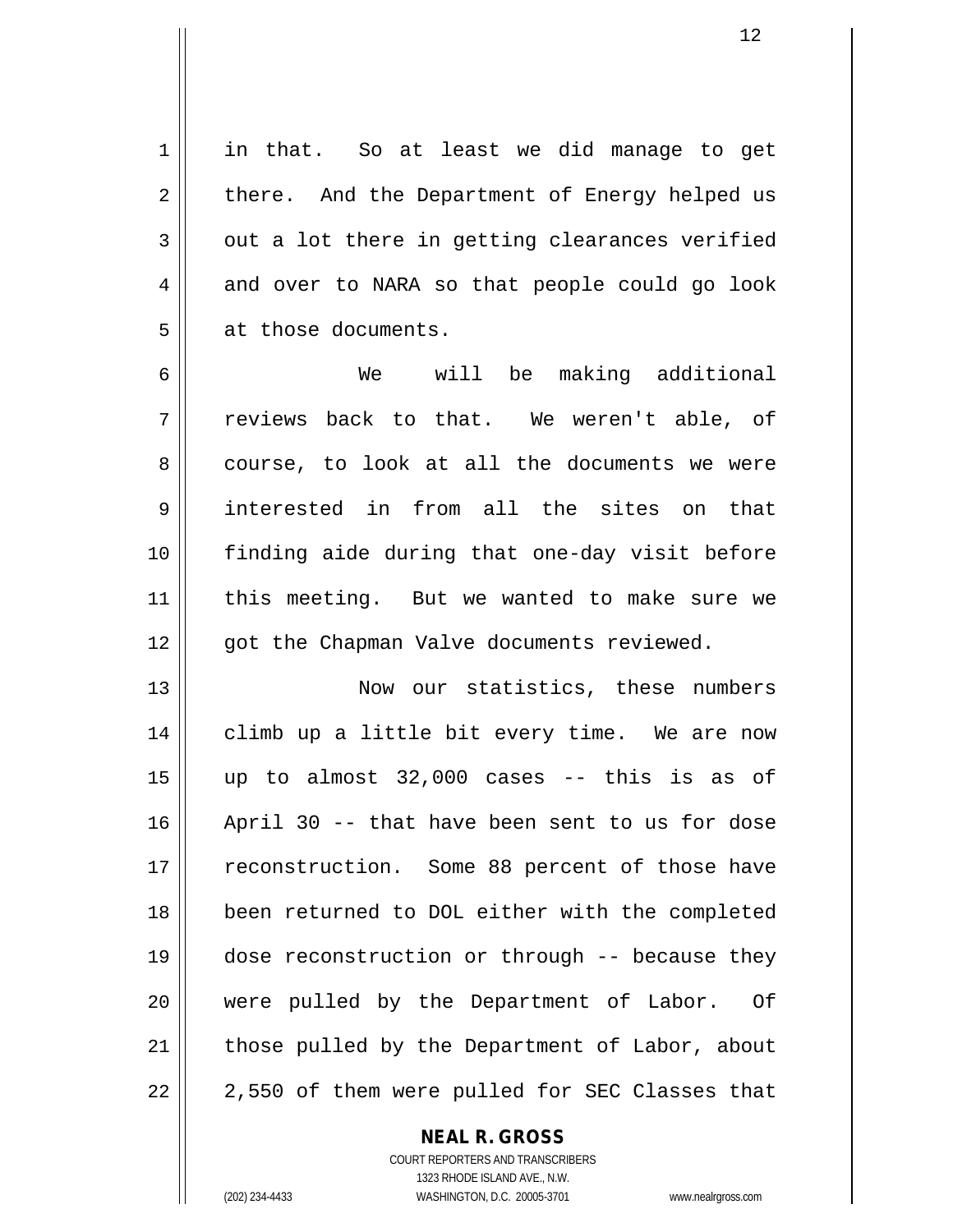1 || had been added by our processes. Those were 2 || not the statutory SECs, but SECs that had been 3 added through the Board's recommendation, and 4 | the Secretary's designation.

5 || So that leaves some 3,200 cases 6 $\parallel$  that we still have to do for dose 7 T reconstruction, and then there are about 605 8 || that were administratively closed. That 9 generally happens when the claimant declines 10 to sign the OCAS-1 form and return that to us. 11 || They can be reopened at any time that the 12 || claimant provides the OCAS-1 or if they 13 provide us additional information that is 14 relevant to the dose reconstruction. 15 Theoretically, that might cause it to be 16 | reopened as well.

 This is just the same information 18 || about current case status in a pie chart. The  $\parallel$  -- it's reassuring I guess to see a big chunk || that is completed, but  $-$  and then some of 21 || these other smaller chunks are also things || that we are essentially completed with,

> COURT REPORTERS AND TRANSCRIBERS 1323 RHODE ISLAND AVE., N.W. (202) 234-4433 WASHINGTON, D.C. 20005-3701 www.nealrgross.com

**NEAL R. GROSS**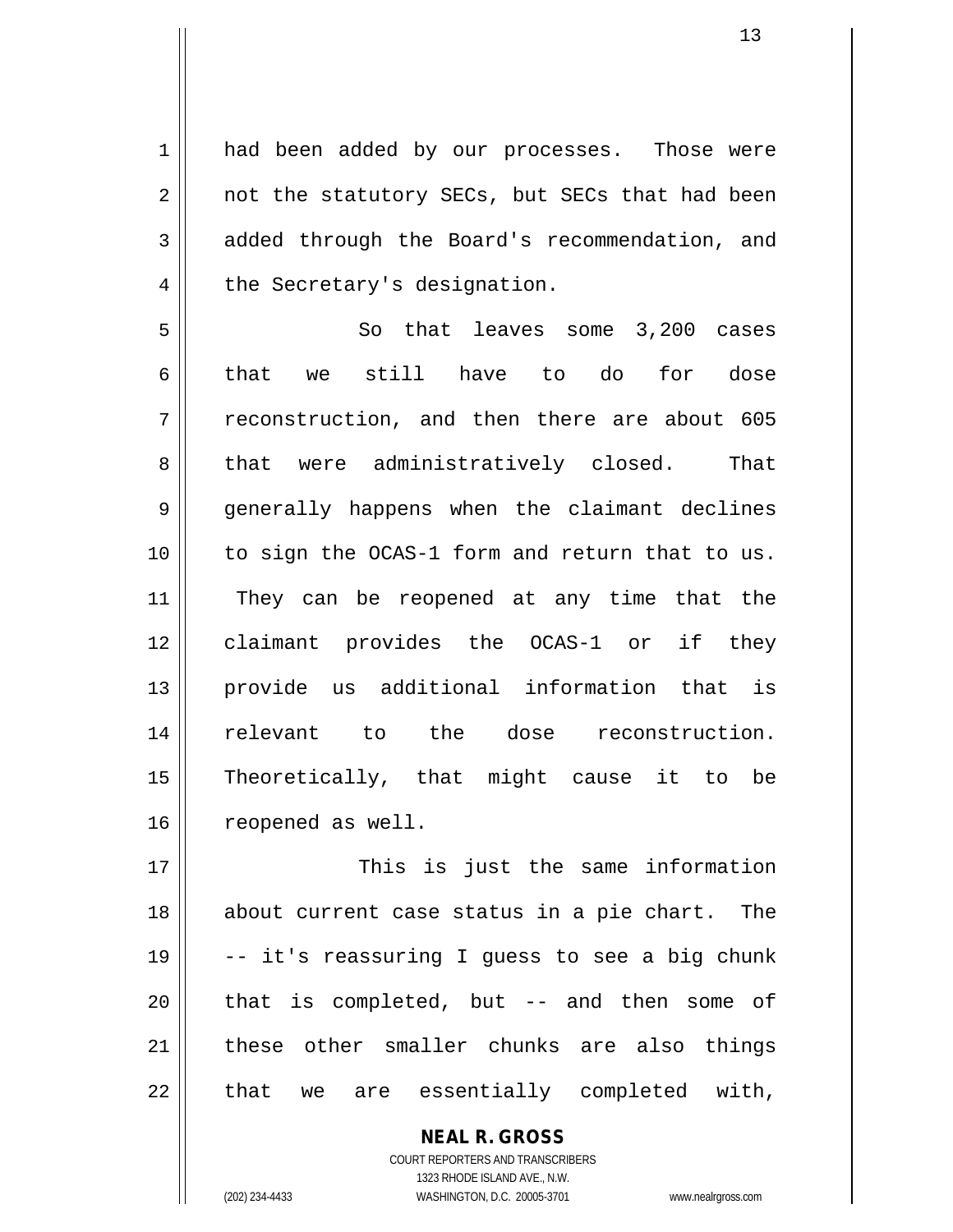$1 \parallel$  anything that's pulled.

| $\overline{2}$ | So now of those 3,266 cases that               |
|----------------|------------------------------------------------|
| 3              | are still out for dose reconstruction, several |
| 4              | of them are in the dose reconstruction         |
| 5              | process; some of the newer ones, we're still   |
| 6              | in case development, getting all the           |
| 7              | information together that we need in order to  |
| 8              | do the dose reconstruction. And then there     |
| 9              | are 555 where the draft dose reconstruction is |
| 10             | in the hands of the claimants. In other        |
| 11             | words, we have completed the draft dose        |
| 12             | reconstruction, and the claimant now<br>has    |
| 13             | received that draft dose reconstruction and    |
| 14             | the OCAS-1 form for them to either say, okay I |
| 15             | agree. I have no more information to provide   |
| 16             | and send the OCAS-1 back, or for them to say,  |
| 17             | no wait, I have more information that might be |
| 18             | relevant to dose reconstruction and we want    |
| 19             | you to look at that. So there are some 555 of  |
| 20             | those that we expect, a fair portion of those  |
| 21             | we expect we are probably done with as well,   |
| 22             | expect for the paperwork of sending the        |

**NEAL R. GROSS**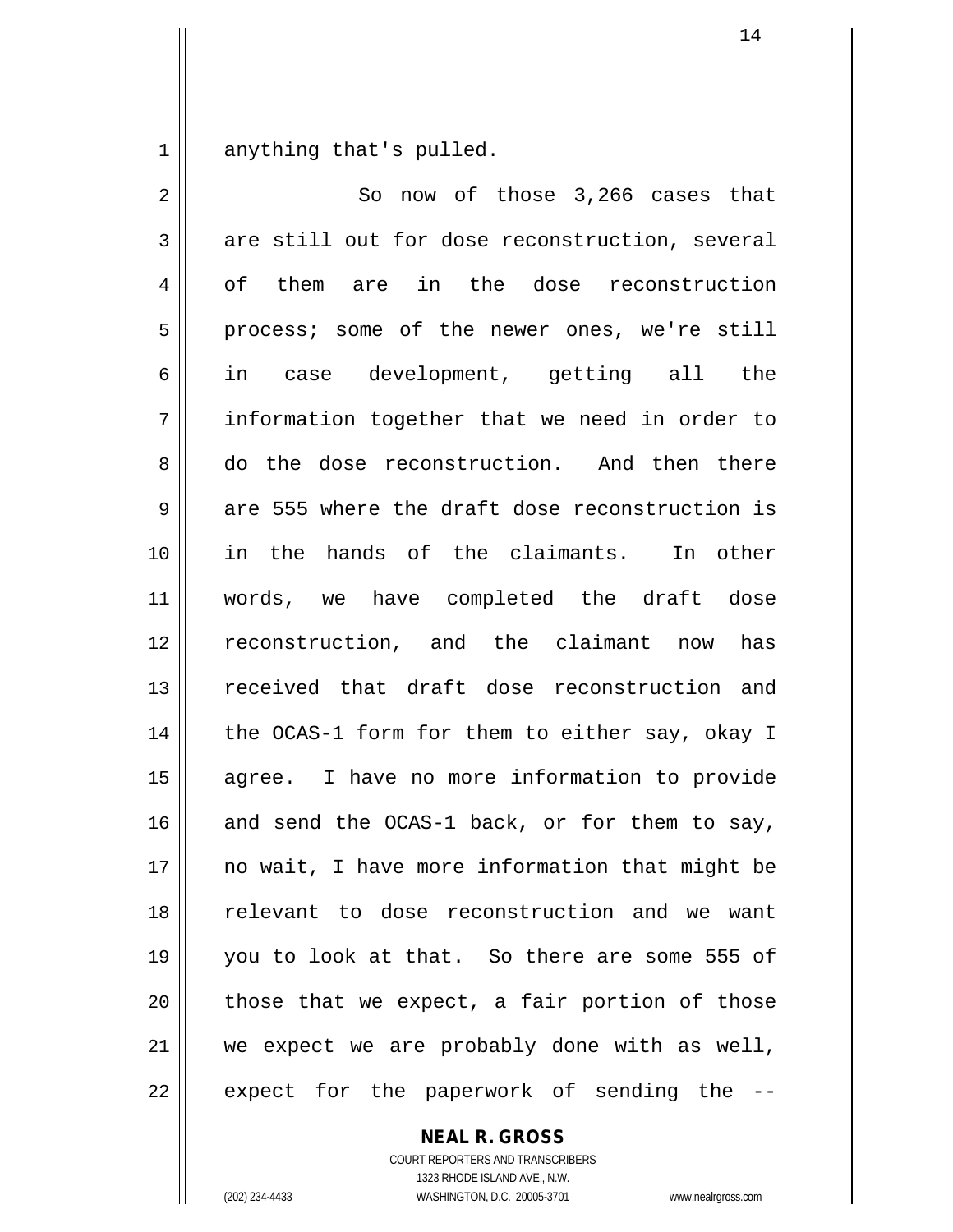1 || getting the form back and then sending the 2 | final dose reconstruction.

3 One of the categories, broad 4 categories we have of cases are what we call 5 pended cases, and that means there is some 6 || reason why we need additional information 7 before we can complete that claim, either 8 || additional research on our part or information 9 | from some other agency.

10 || The top five categories of the 11 || pends are listed here. The majority, you see  $12$   $\parallel$  this is over the half of the cases that are 13 || pended are pended because they are associated 14 with SECs that have not yet had a final 15 designation and that would probably include 16 cases that we are recommending today, or at 17 || this meeting, not necessarily today but at 18 || this meeting, but would include Classes that 19 we are recommending to the Board during this 20 meeting.

21 MR. KATZ: Excuse me, there is 22 Someone on the line who doesn't have their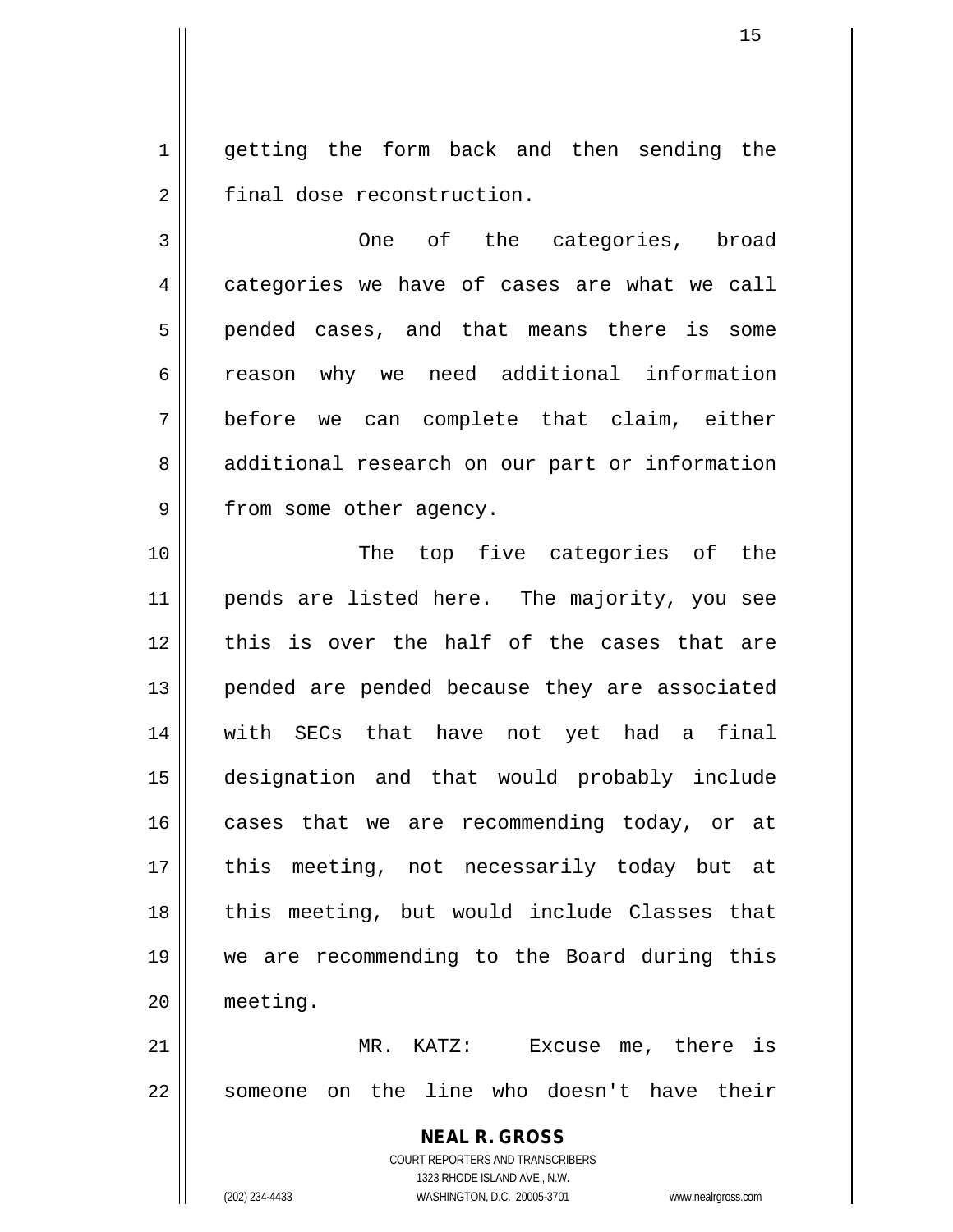$1 \parallel$  phone muted, and there is sort of a scrabbling 2 || sound coming through the line. Thank you.  $3 \parallel$  \*6, if you don't have a mute bottom.

 MR. HINNEFELD: So then we have 5 | COI issue, or close-out interview issues, and 6 those are instances where the claimant has the  $7 \parallel$  draft dose reconstruction in their hands, they  $8 \parallel$  have the OCAS-1, they say, wait a minute, here is some additional information we think is relevant. And so they raise that to us, and | then we have to go investigate that additional information. Sometimes it's information, maybe it's additional medical information which then has to go be verified by the Department of Labor. There are various 16 categories that goes into.

17 || The category non-SEC, pending DR 18 methodology, that is for Classes, cases that 19 || are from sites where there is an SEC but these 20 don't qualify usually because they don't have 21 || one of the listed cancers. And so we have to 22 determine what it is we can do. We have

> COURT REPORTERS AND TRANSCRIBERS 1323 RHODE ISLAND AVE., N.W. (202) 234-4433 WASHINGTON, D.C. 20005-3701 www.nealrgross.com

**NEAL R. GROSS**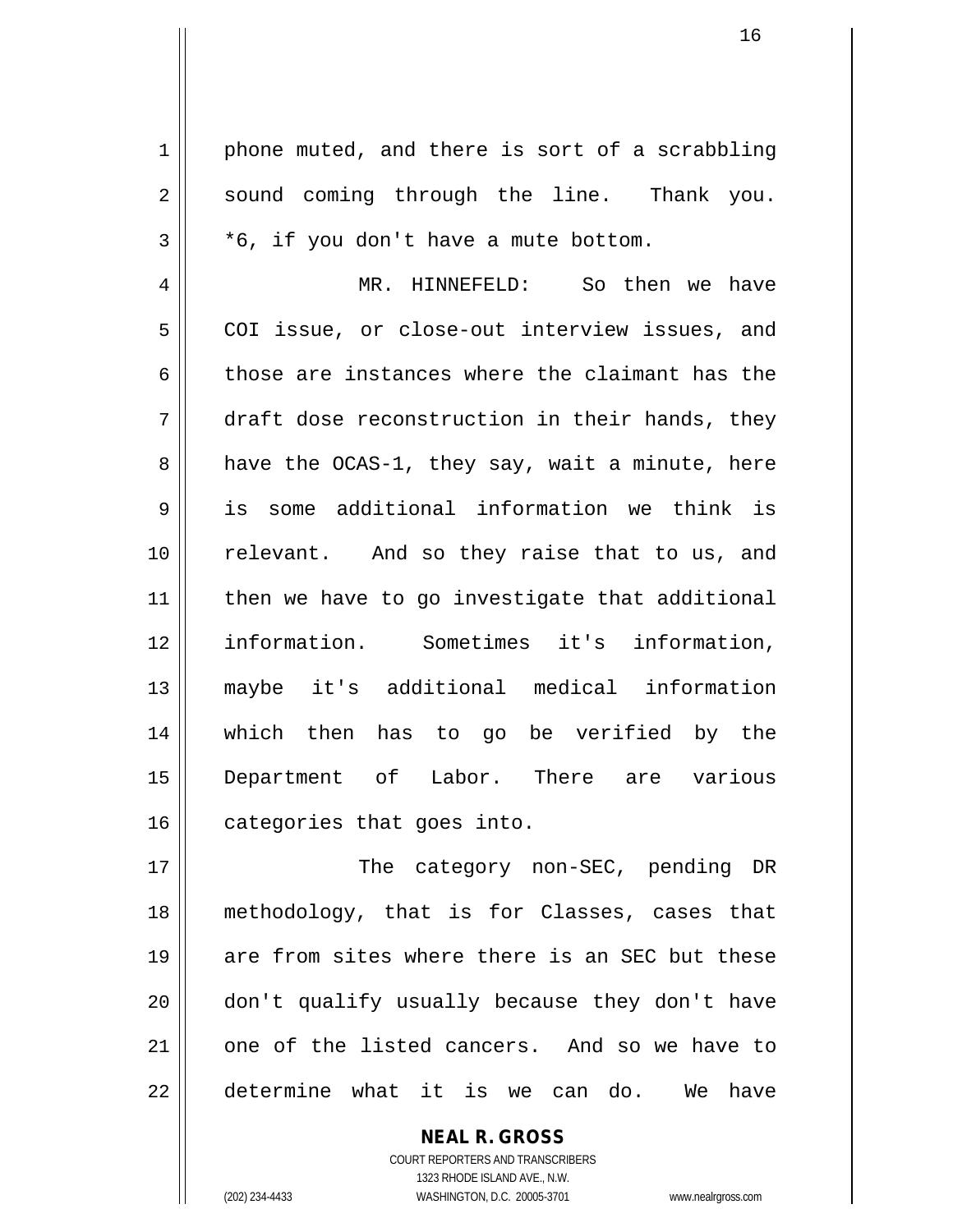$1 \parallel$  reached a determination that we can't do every  $2 \parallel$  bit of the radiation dose; we can't do all the  $3 \parallel$  radiation dose in the reconstruction. But we 4 want to -- and so once we get to that 5 | conclusion we will bring the recommendation 6 forward in order to get those SEC Classes 7 moving. And on occasion we still need to do 8 || some additional research to figure out, well,  $9 \parallel$  what is it we can do. What is the entirety of 10 the doses we can do in order to do this 11 partial, to do as much of a partial dose 12 || reconstructions for the non-SEC cancers as we  $13$   $\parallel$  can? 14 We have a number of cases where we 15 have made additional data requests to DOE, 16 || something for data beyond just the individual 17 exposure record that we receive at first 18 request. And then there are some 24 where a 19 Technical Basis Document issue is something 20 where we need to finalize the approach on

#### COURT REPORTERS AND TRANSCRIBERS 1323 RHODE ISLAND AVE., N.W. (202) 234-4433 WASHINGTON, D.C. 20005-3701 www.nealrgross.com

**NEAL R. GROSS**

21 some type of dose, for that dose

22 || reconstruction. We need additional research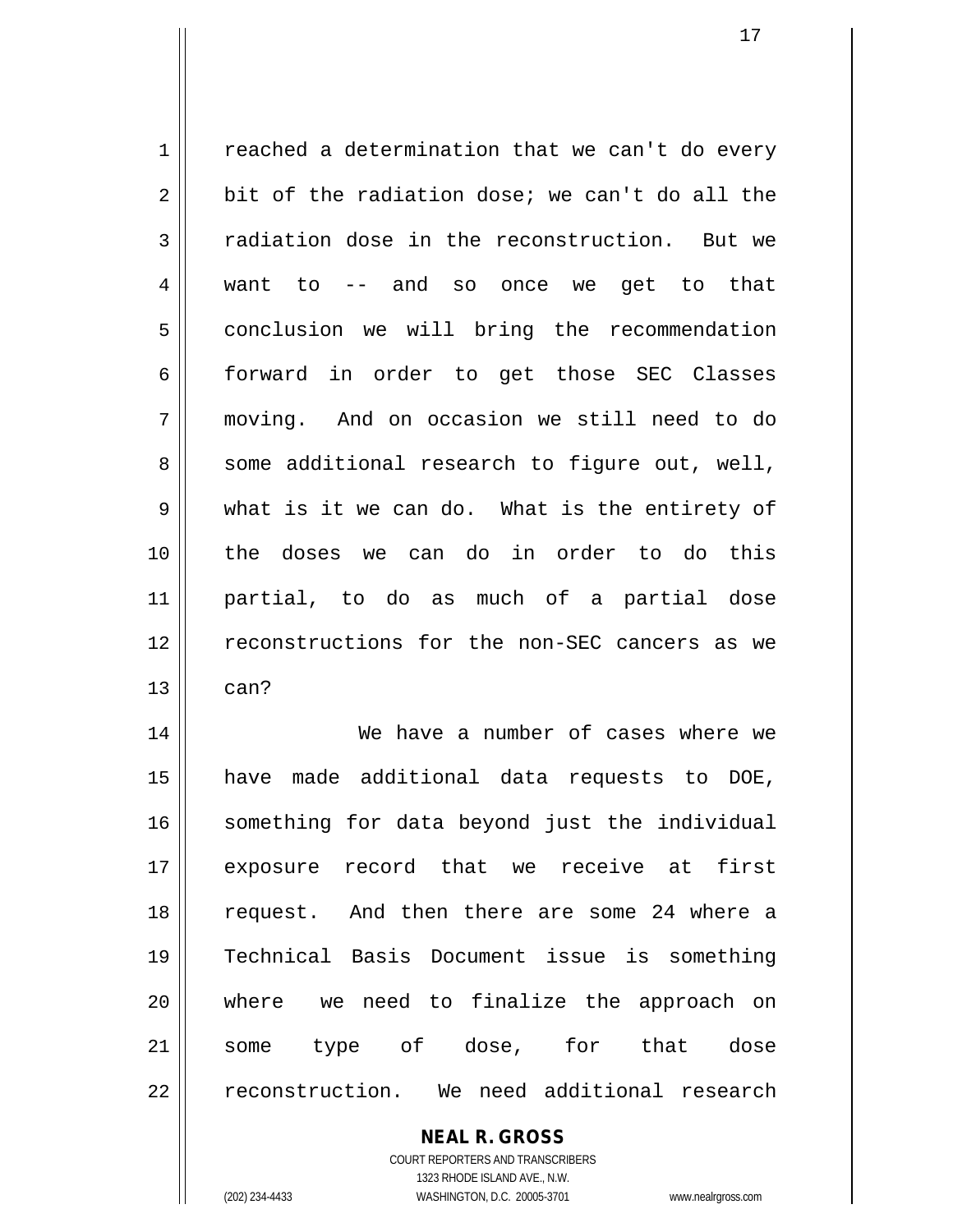$1 \parallel$  on how we can do that.

| $\overline{2}$ | Here is the breakdown of the cases                                                                                                                              |
|----------------|-----------------------------------------------------------------------------------------------------------------------------------------------------------------|
| 3              | that have been sent back in terms of their PoC                                                                                                                  |
| 4              | score, and about 31 percent of the cases where                                                                                                                  |
| 5              | dose reconstructions have been done have PoC                                                                                                                    |
| 6              | greater than 50 percent, and a little over                                                                                                                      |
| 7              | 16,000, 16 and a half thousand cases had a PoC                                                                                                                  |
| 8              | less than 50 percent. So that is about 31                                                                                                                       |
| 9              | percent success on SEC --<br>on dose                                                                                                                            |
| 10             | reconstruction.                                                                                                                                                 |
| 11             | Recall though that there were some                                                                                                                              |
| 12             | 2,500 cases, 2,550 cases that had been pulled                                                                                                                   |
| 13             | and returned to DOL for SEC which appeared to                                                                                                                   |
| 14             | be compensable through SECs. So that actually                                                                                                                   |
| 15             | makes some 10,000 cases that were sent to us                                                                                                                    |
| 16             | for dose reconstruction. It looks like they                                                                                                                     |
| 17             | will have a compensable outcome when you                                                                                                                        |
| 18             | combine the dose reconstructions above 50                                                                                                                       |
| 19             | percent and the SEC numbers.                                                                                                                                    |
| 20             | This is a chart that we've shown                                                                                                                                |
| 21             | for a long time. It shows the distribution of                                                                                                                   |
| 22             | cases according to their Probability of                                                                                                                         |
|                | <b>NEAL R. GROSS</b><br>COURT REPORTERS AND TRANSCRIBERS<br>1323 RHODE ISLAND AVE., N.W.<br>WASHINGTON, D.C. 20005-3701<br>(202) 234-4433<br>www.nealrgross.com |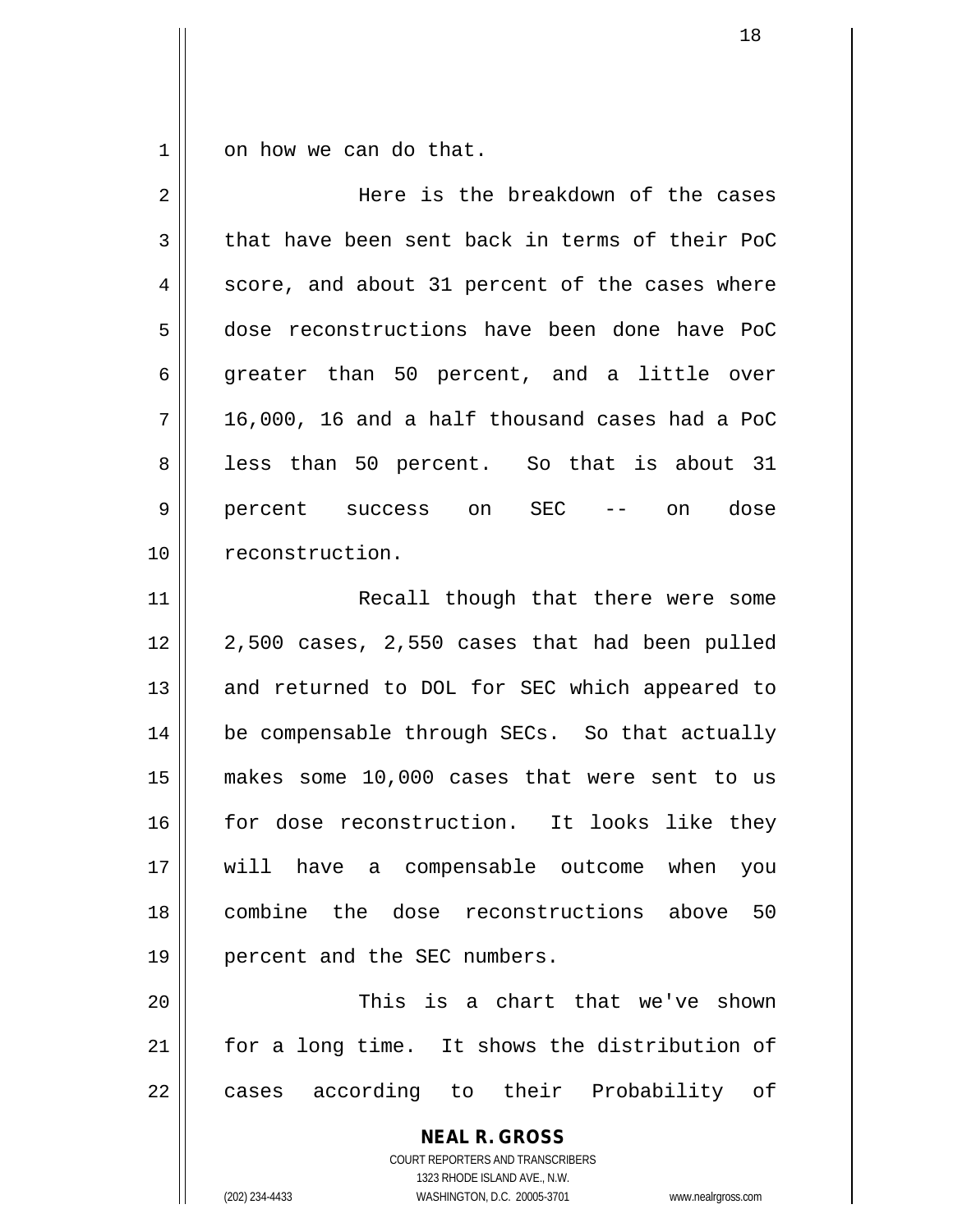| 1  | Causation score. It's skewed a little bit at   |
|----|------------------------------------------------|
| 2  | the right side because everything greater than |
| 3  | 50 percent is lumped together in one large bar |
| 4  | as opposed to all of the others which are just |
| 5  | 10-percent intervals of dose reconstruction.   |
| 6  | You can see there are quite a large number at  |
| 7  | very low dose reconstructions, and then it     |
| 8  | kind of, you have a valley until you get up to |
| 9  | the 50, where I said it's sort of artificially |
| 10 | goes back up.                                  |
| 11 | For a couple of meetings we                    |
| 12 | presented a graph that we intended to show the |
| 13 | improving timeliness of cases as the program   |
| 14 | has matured, and the original slide we showed  |
| 15 | on this was flawed because it was sort of      |
| 16 | incomplete. We would run these dose            |
| 17 | reconstruction groupings in groups of 5,000.   |
| 18 | These numbers across the bottom are the NIOSH  |
| 19 | tracking numbers for claims, and those are     |
| 20 | assigned chronologically. So the first one     |
| 21 | that came in was assigned case number 1, and   |
| 22 | we are now assigning cases up close to 32,000, |

**NEAL R. GROSS**

COURT REPORTERS AND TRANSCRIBERS 1323 RHODE ISLAND AVE., N.W. (202) 234-4433 WASHINGTON, D.C. 20005-3701 www.nealrgross.com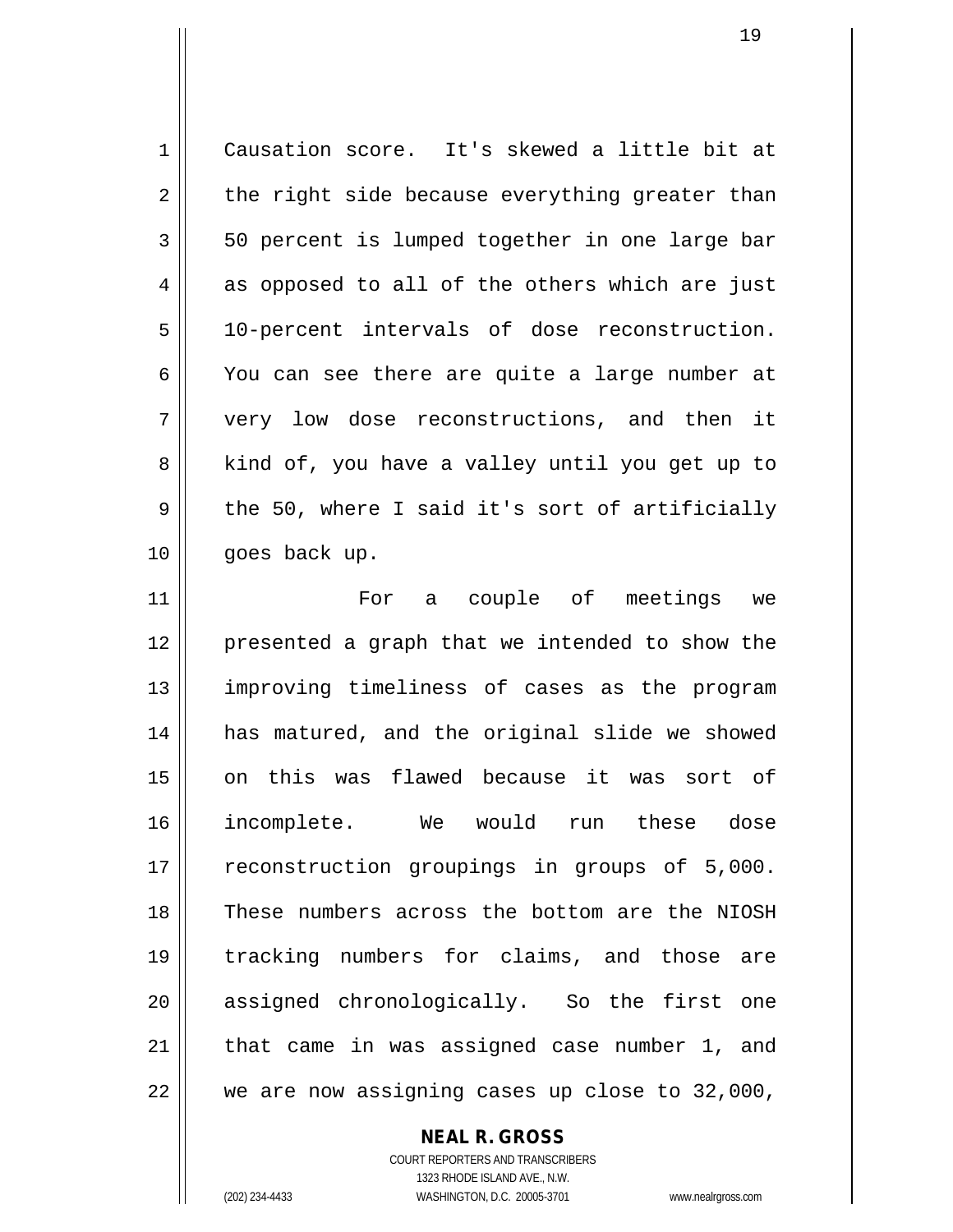1 || I think, as they come in. And what we 2 presented before was the average time to 3 complete a dose reconstruction for each block,  $4 \parallel$  for the 5,000 cases in one through 5,000, and  $5 \parallel$  then for the 5,000 cases in 5,001 to 10,000, 6 and the number went down. The average dose 7 | reconstruction time went down. It was pointed  $8 \parallel$  out in a couple of meetings that that data was 9 | incomplete because for any dose reconstruction 10 in any of those populations that was not yet 11 || done, it's not yet included in the average, so 12 || that will have a higher number than what you 13 || have, and so you are representing sort of 14 || artificially low numbers there.

15 || So in order to give a complete 16 view of the dataset, we went back, we decided, 17 well, let's see how we are doing in completing 18 || our initial drafts within one year of the time 19 we received the claim, which is of course our 20 || current management objective, which is to get 21 cases done within a year from when we get  $22$  || them. And for that reason we dropped off the

#### **NEAL R. GROSS**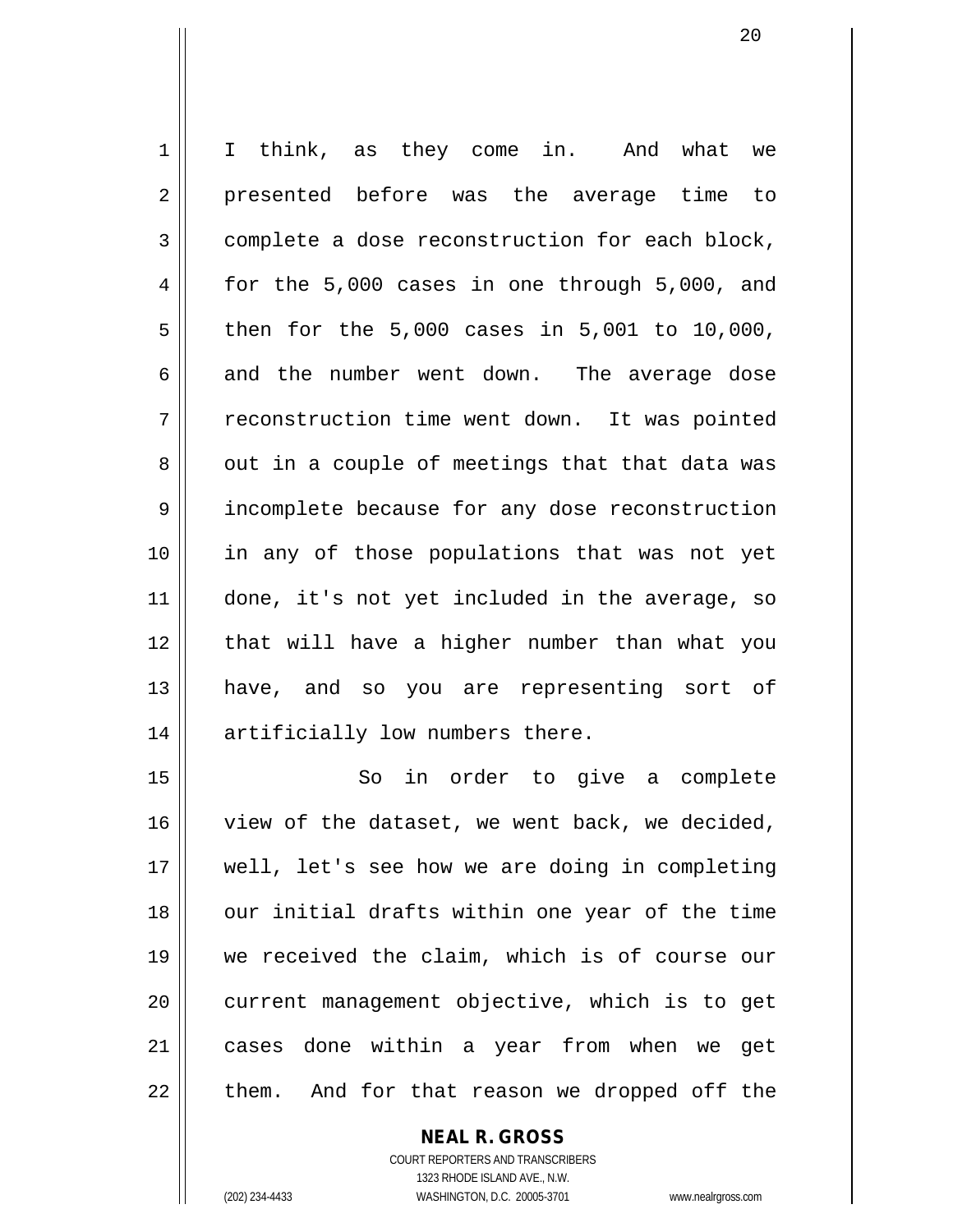$1 \parallel 25,001$  to 30,000, because at the end of that  $2 \parallel$  period, the claims at the end of that period  $3 \parallel$  are not yet a year old. So again we would 4 || have incomplete data on the dataset. So we 5 dropped off the last grouping of 5,000. And  $6 \parallel$  this shows the improving timeliness, or the 7 improving percentage of claims that we are 8 able to complete in a timely manner. And we 9 would expect not necessarily for 25,001 to 10 30,000, but for the next grouping beyond that, 11 we would expect that number to be very close 12 to 100 percent of those getting done within 13 one year. 14 Just a little more statistics.

15 || This is DOE response to requests for exposure 16 || records. We get good service out of the 17 Department of Energy. We still get about 200 18 || new claims a month, almost. Over the last 12 19 months we've averaged somewhere around 190 new  $20$  | claims from DOL a month, people who have newly 21 filed in the program. We send those, if they  $22 \parallel$  are at a site that has exposure records, we

> **NEAL R. GROSS** COURT REPORTERS AND TRANSCRIBERS

> > 1323 RHODE ISLAND AVE., N.W.

(202) 234-4433 WASHINGTON, D.C. 20005-3701 www.nealrgross.com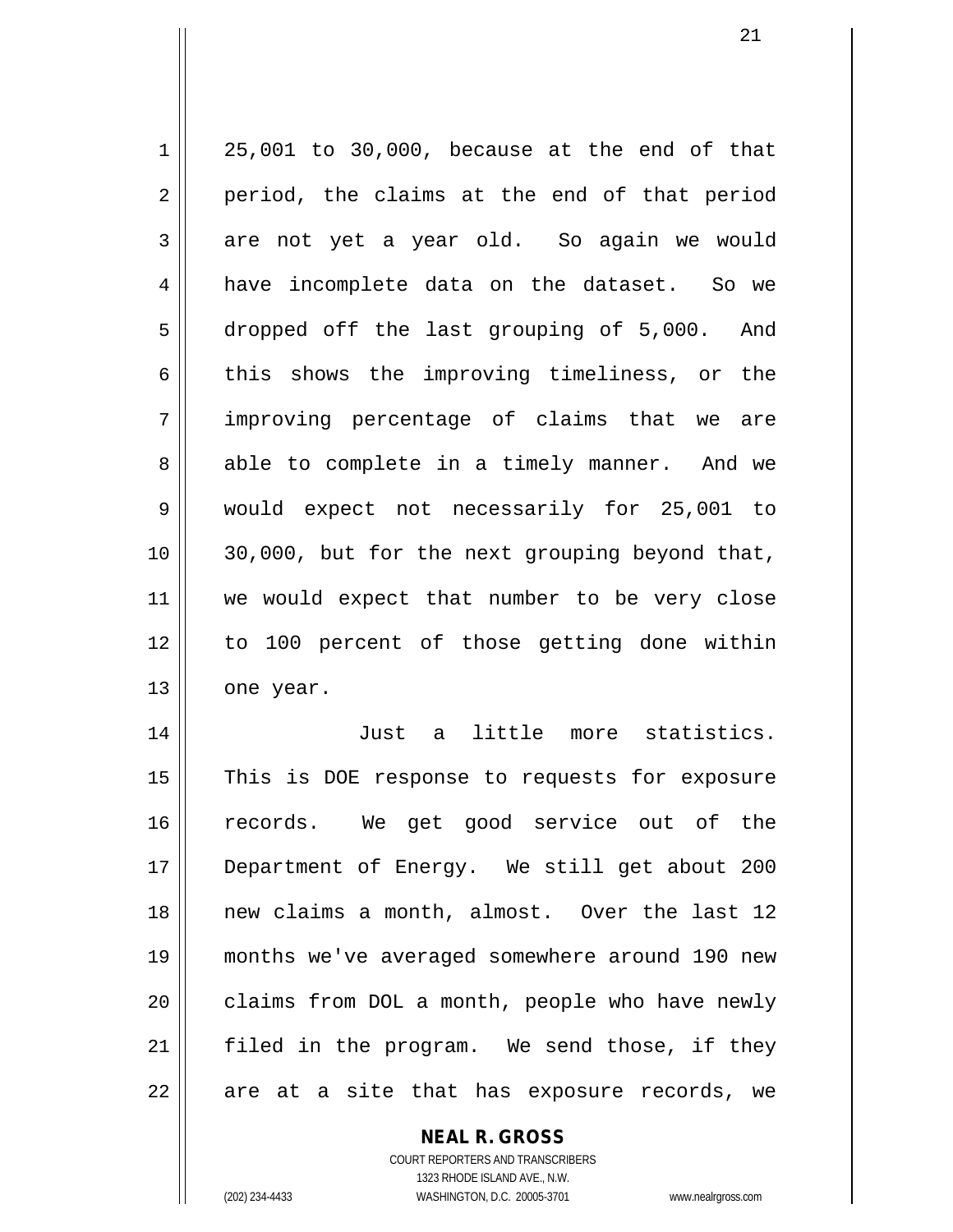1 send those to DOE. DOE responds very well. 2 We have a few stragglers. We work 3 consistently with DOE to try to make sure we  $4 \parallel$  get those cleaned up and back to us. 5 || Special Exposure Cohort status: 6 we've had 171 petitions we have received. But  $7 \parallel$  when this slide was made up on May  $6^{\text{th}}$  we 8 didn't have any undergoing qualification  $9 \parallel$  review. I think that might be different today 10 || almost two weeks have gone by, and we may have 11 | qotten a Form BN since then. 12 A hundred and three have been 13 qualified for evaluation. We have six under 14 || evaluation. I believe this next is eight, I 15 believe we are presenting eight today, or at 16 || this meeting? Bomber is nodding his head, so 17 || we are presenting eight SEC Evaluation Reports 18 at this meeting. We have 16 that have been 19 presented or are under discussion. You all  $20$  know that we oftentimes will have technical 21 discussions about the logic of it following  $22$  |  $\sqrt{22}$  recommendations, and those go on with the Work

**NEAL R. GROSS**

COURT REPORTERS AND TRANSCRIBERS 1323 RHODE ISLAND AVE., N.W. (202) 234-4433 WASHINGTON, D.C. 20005-3701 www.nealrgross.com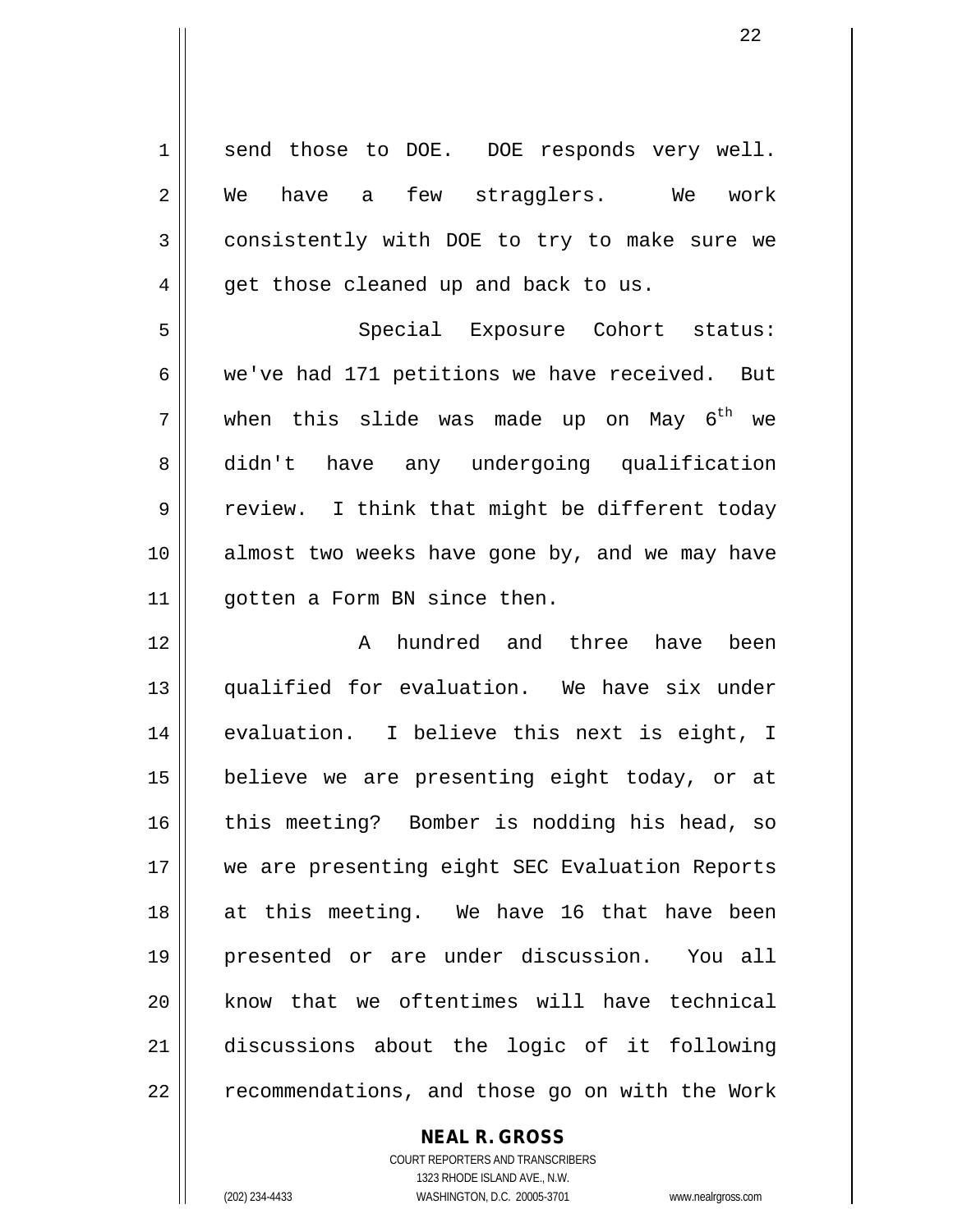1 Groups and the Board's contractor.

2 One petition with the Secretary 3 awaiting final decision on May  $6^{th}$ , I believe 4 || that final decision was sent since May  $6^{th}$ ,  $5 \parallel$  and that was the Canoga facility which the 6 | Board voted to recommend at their phone call 7 at the end of March.

8 And then the 61 petitions have 9 Tesulted in additions of Classes, 56 Classes. 10 || The reason for that is petitions sometimes 11 come in covering the same time period or a 12 very similar time period, and we will combine 13 || petitions, and so evaluate them essentially 14 || with two, and with a single class. Five have 15  $\parallel$  been denied; 63 did not qualify; and there are 16 5 that we did include in the 63 that were 17 || received before the rule became final. I mean 18 those people were allowed to re-petition once  $19$  || there were rules for petitioning.

20 Of the 56 Classes that have been  $21$  added since May of 2005, they split exactly  $22 \parallel$  equally between 83.13 process and the 83.14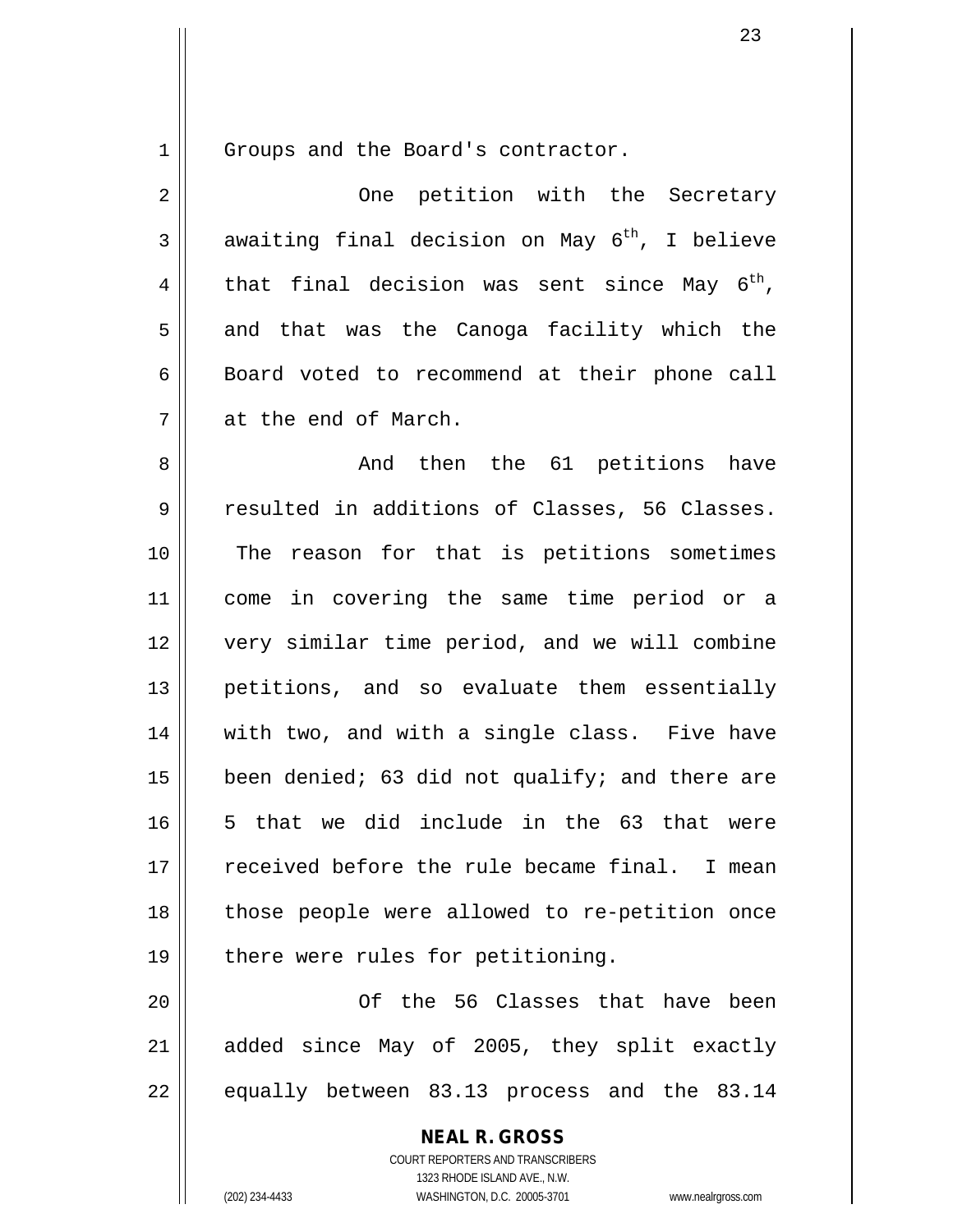1 | process. For anyone who doesn't know, the dot 2 || 13 process is a petition received by a 3 petitioner and interested party on their own, 4 says, I don't think you can do my dose  $5 \parallel$  reconstruction. The 83.14 process is when we  $6 \parallel$  are researching a site, and we arrive at the 7 conclusion from our research that we don't 8 have enough information here to complete all  $9 \parallel$  aspects of the dose, and so we initiate those 10 || largely on our own. 11 || The Rand it represents, these come from 12 40 different sites, and represent over 2,500 13 people. 14 || I spoke a little bit earlier about 15 our management objective to improve 16 timeliness. This slide has been up here a few 17 || times. We adopted this almost one year ago, 18 trying to get to the point where claims would 19 be done within a year of when they were sent  $20$  | to us. We had some claims that were getting 21 pretty old. We issued that objective last  $22$   $\parallel$  June with the objective of being in place by

#### **NEAL R. GROSS**

COURT REPORTERS AND TRANSCRIBERS 1323 RHODE ISLAND AVE., N.W. (202) 234-4433 WASHINGTON, D.C. 20005-3701 www.nealrgross.com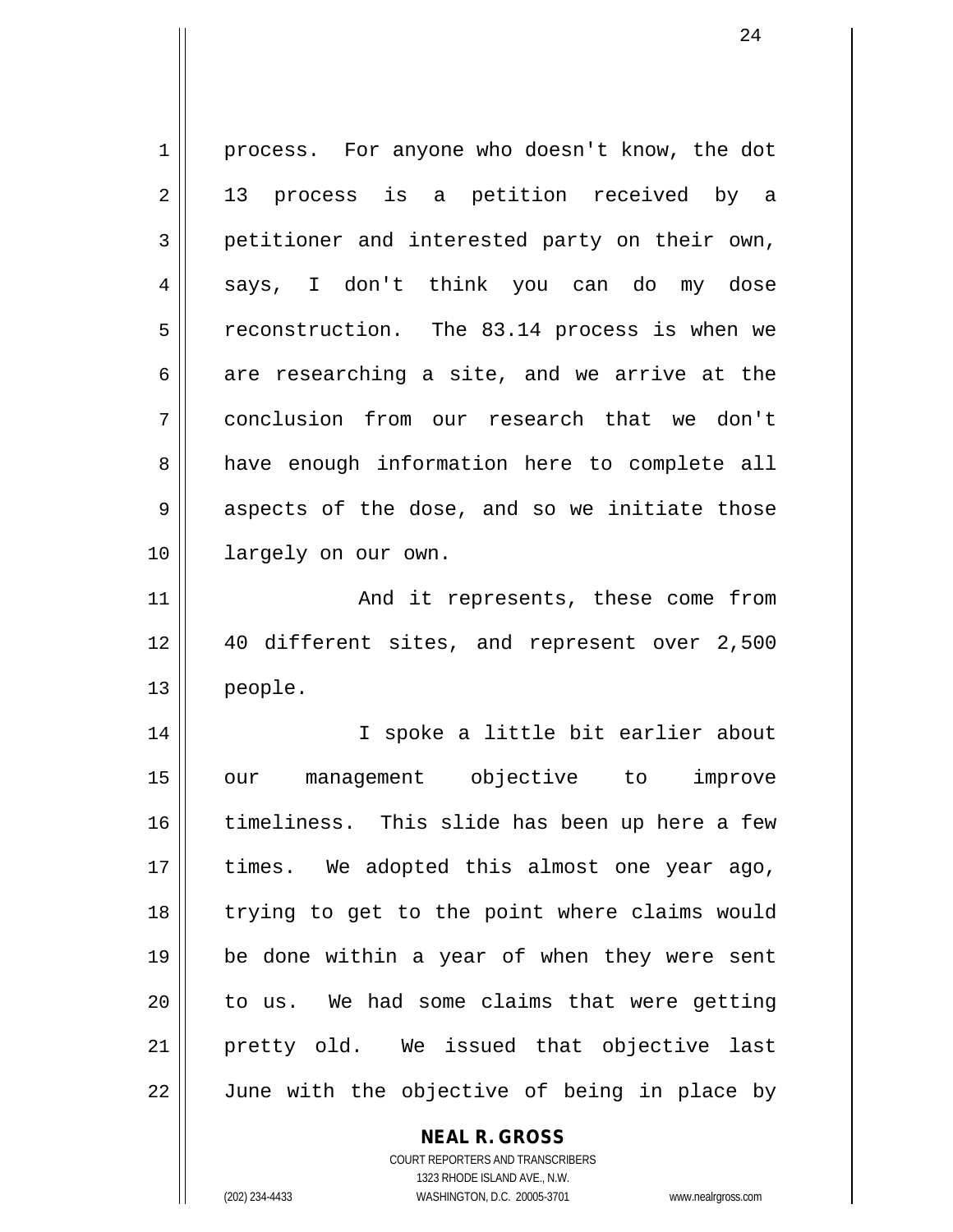1 | this June, which is of course about two weeks  $2 \parallel$  away. And we originally published the policy  $3 \parallel$  to address initials, in other words when a 4 case first came to us from the Department of 5 | Labor, and we expanded the population during 6 the course of the year to say, why don't we  $7 \parallel$  just try to get any case that comes in, 8 whether it's an initial one, or one that has 9 come back to us for rework because perhaps the 10 medical information changed or something. 11 || Let's try to get them all so they are not here 12 more than a year. 13 Any of them that we don't get 14 done, the policy calls for us to critically 15 || evaluate the relevant obstacles and write a

16 memo to the claim file that recommends the 17 || best way to proceed.

 And there was a lot of work done in the last year to try to accomplish this. I'm not 100 percent sure of these items, but I  $\parallel$  know there were a lot of 83.14 SEC petitions || that have been prepared in the past year. I

> **NEAL R. GROSS** COURT REPORTERS AND TRANSCRIBERS 1323 RHODE ISLAND AVE., N.W. (202) 234-4433 WASHINGTON, D.C. 20005-3701 www.nealrgross.com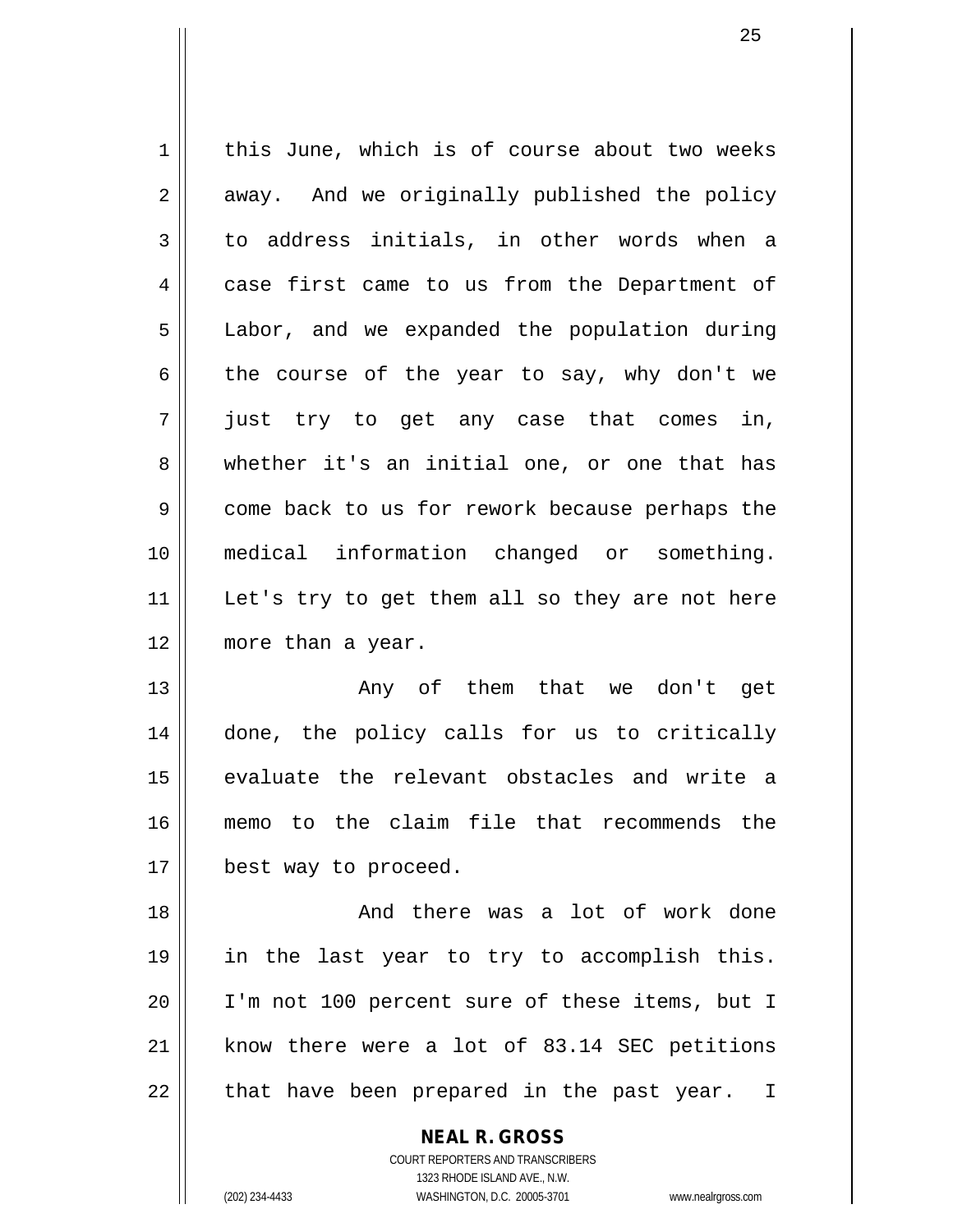1 | think the Board will recognize for about the  $2 \parallel$  last three meetings we have had a very heavy  $3 \parallel$  agenda in terms of SEC petitions; a large part  $4 \parallel$  of that is a result of this effort to finish 5 || up the research for sites that have not yet 6 been researched, and reach conclusions on 7 whether dose reconstruction is feasible or 8 || not.

9 We have also a large number of 10 Technical Basis Documents to revise, to 11 || incorporate the information we needed. As we 12 completed research there were cases where we 13 || figured out, okay, well, we do have enough 14 information to do dose reconstruction, and so 15 we would write the technical document 16 || supporting it, summarizing the research we 17 made. And with that time period we had an 18 average of about 70 dose reconstructions per 19 week for the year. And we had to continue to 20 || qualify and evaluate new 83.13 SEC petitions, 21 and we received 11 of those since June of last  $22 \parallel$  year. So that work didn't stop, that had to

#### **NEAL R. GROSS**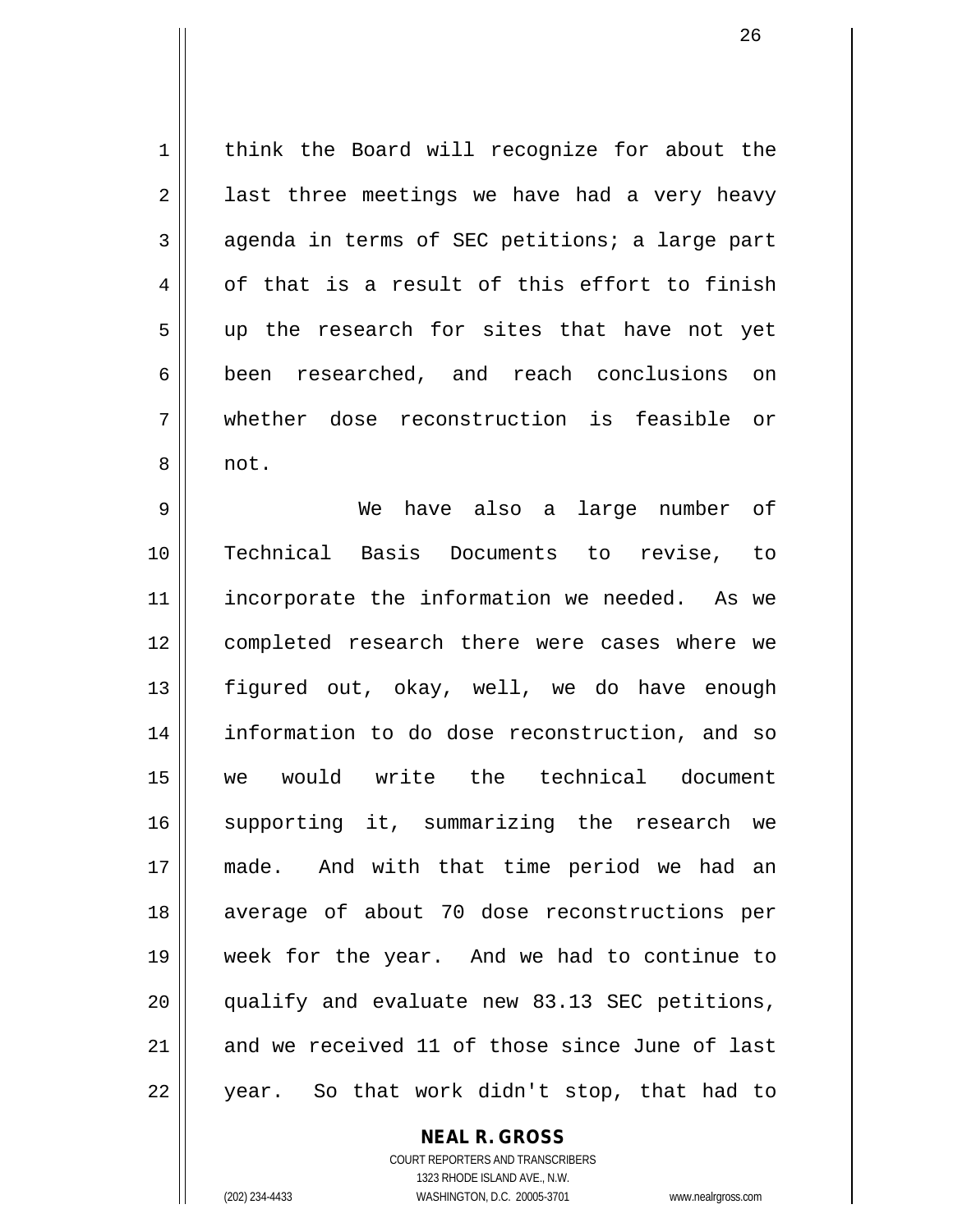1 continue. And we have provided some support 2 | to the Advisory Board, Subcommittees and Work  $3 \parallel$  Groups, although I think you will recognize  $4 \parallel$  that may have suffered a little bit because of  $5 \parallel$  all the emphasis on these other things. 6 || In terms of how we are doing over  $7 \parallel$  time, this is for the initial cases, it shows 8 the decrease in those numbers. This is the 9 reworks, and then this is the combined, so 10 I'll talk about this a little bit. 11 Today we are down to about 450 or 12 430 on that remaining number, since March  $13$  ||  $31^{st}$ , so we are down quite a lot more since  $14$  | then. You all recognize that that is an awful  $15$  | lot to get done in a few weeks. As a matter  $16$  of fact we are not going to get every one of 17 || those done. There are certain categories of 18 || claims that will not be done by the end of 19 June. For instance, we are presenting today 20 || several 83.14 SEC recommendations in cases  $21$  | that we have completed our research, we don't 22 || feel the dose reconstruction is feasible, and

> **NEAL R. GROSS** COURT REPORTERS AND TRANSCRIBERS

1323 RHODE ISLAND AVE., N.W. (202) 234-4433 WASHINGTON, D.C. 20005-3701 www.nealrgross.com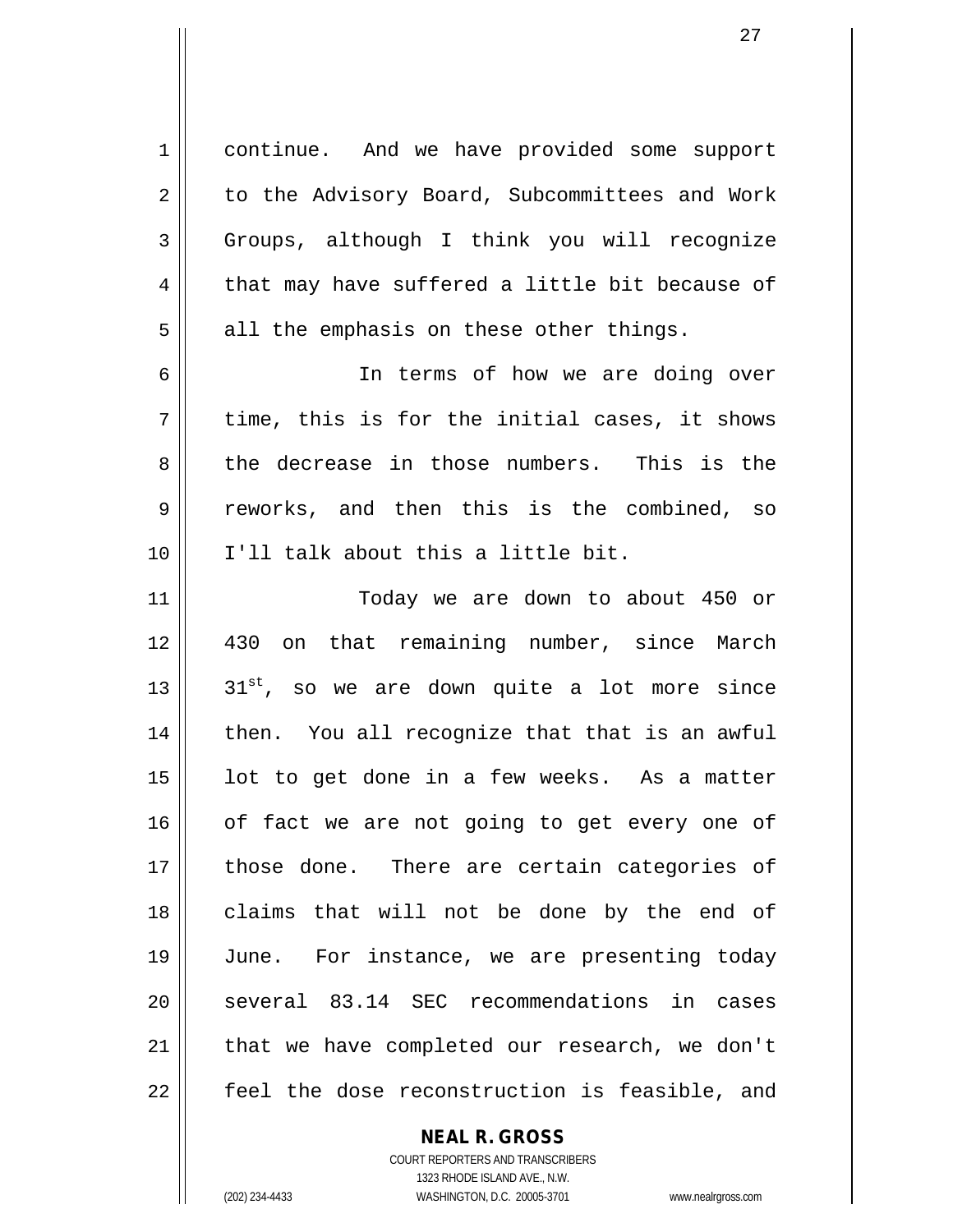1 | we are going to bring a recommendation to add  $2 \parallel$  those Classes.

3 || Those claims will not be done by 4 June 1<sup>st</sup>. First of all, the process for 5 || getting them, the process of the SEC takes 2 6 $\parallel$  to 2-1/2 months after the Board's 7 || recommendation before those claims -- before 8 it's actually effective, and so those won't be 9 done.

10 || The Contract And similarly we haven't done the 11 || non-presumptive, the non-SEC cases, because we 12 don't feel like we have a formal finding that 13 || the dose reconstruction isn't feasible.

 I think I actually have a couple of slides that talk about this. Here are some SEC Classes that we know won't be done. GE 17 || Evendale, which you know we are researching, we are doing additional research in to try to define the size of the class. These remaining 20 || five are being presented at this Board meeting in terms of our recommendation to add -- a || recommendation essentially to add, to amend

# **NEAL R. GROSS**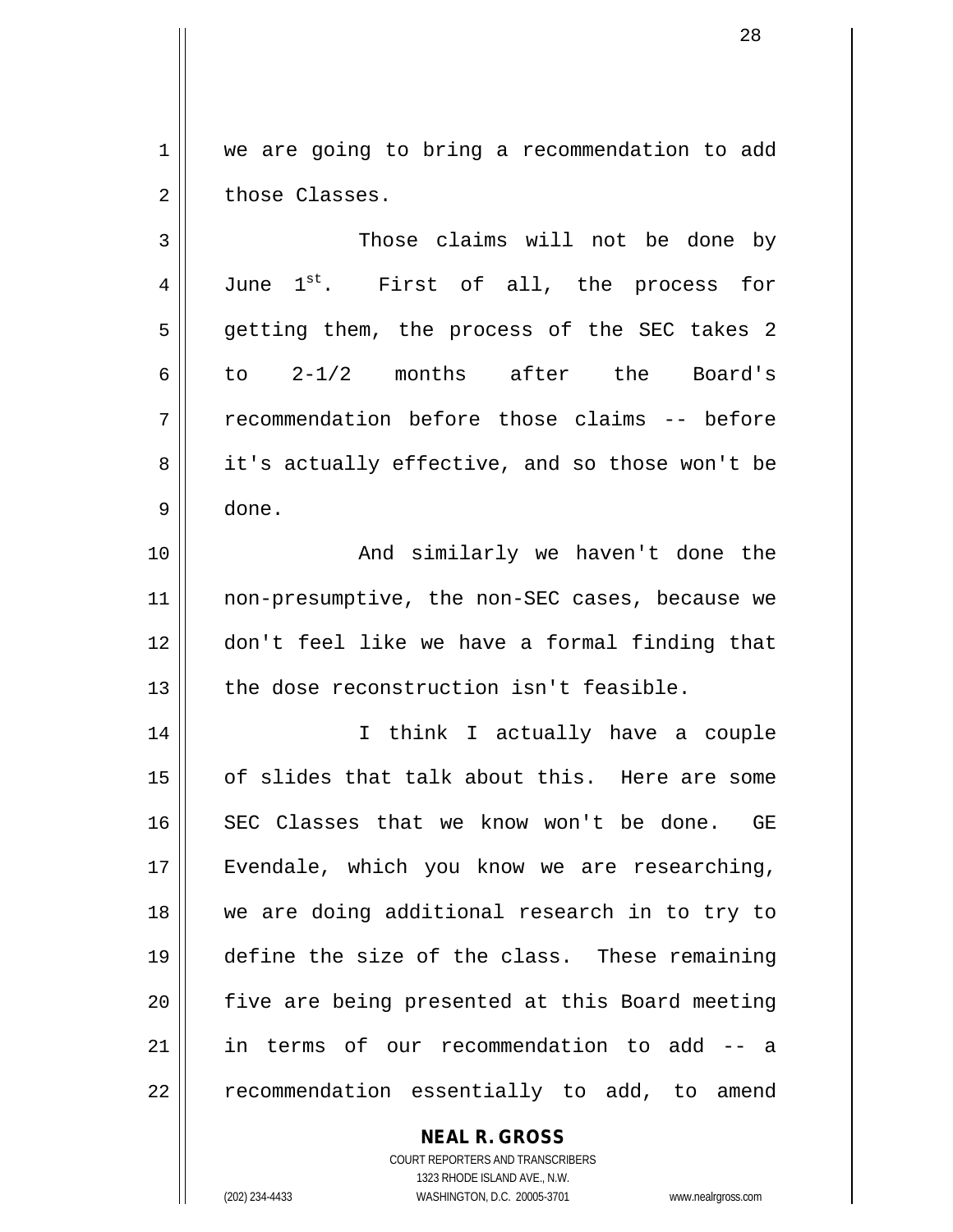1 || the Class Definition that was provided that 2 Was added earlier.

 $3 \parallel$  and there are a handful of claims 4 || that we cannot complete because we need 5 | additional information from either DOE or DOL.  $6 \parallel$  The DOL are questions about employment; the 7 DOE ones are usually supplementary Requests 8 for Additional Information. I don't believe  $9 \parallel$  any of those are the initial requests that we 10 made for the individual exposure records. But 11 || at times we will make supplementary requests 12 || that are more difficult to fulfill, and there 13 is some number of those.

 And then there are a handful of 15 || cases where theoretically we could, and in 16 fact this first claim, this 83.13 petitioners where feasibility of dose reconstruction is under consideration. This slide is a couple of weeks old, and in the meantime, that one should be scratched off. We are proceeding with those dose reconstructions, but we are || going to put a modified letter on the dose

# **NEAL R. GROSS**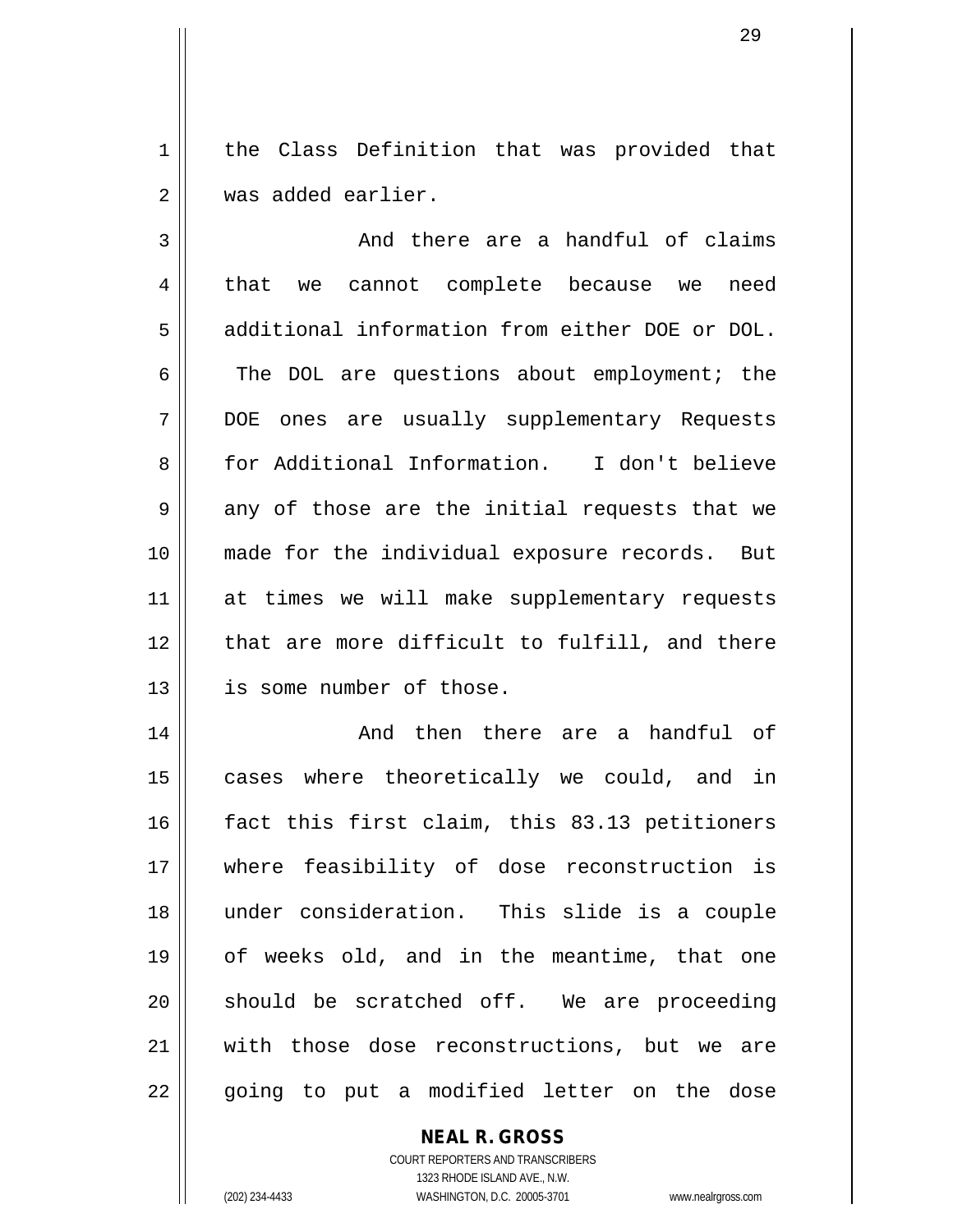1 | reconstruction. We are going to send them  $2 \parallel$  their standard letter. The purpose of the 3 modified letter is to reassure that particular 4 claimant or petitioner that the fact that we 5 are doing a dose reconstruction and we are 6 sending a draft dose reconstruction does not 7 mean that we have decided definitely that 8 their dose can be reconstructed. Their 9 || petition is still being evaluated; it may in 10 || fact turn out not to be feasible. But we are 11 giving them an idea of where the dose 12 reconstruction would come out under the dose 13 || reconstruction process. But don't worry that 14 this has no effect on the deliberations on 15 your SEC petition, and we are still open 16 mindedly approaching those discussions and it 17 may in fact be true that their petition may be  $18$   $\parallel$  successful.

19 We have just a few sites, this  $20$  amounts to some  $20$ -some odd claims, that use 21 || surrogate data, and we are evaluating our uses 22 || of surrogate data as it pertains to these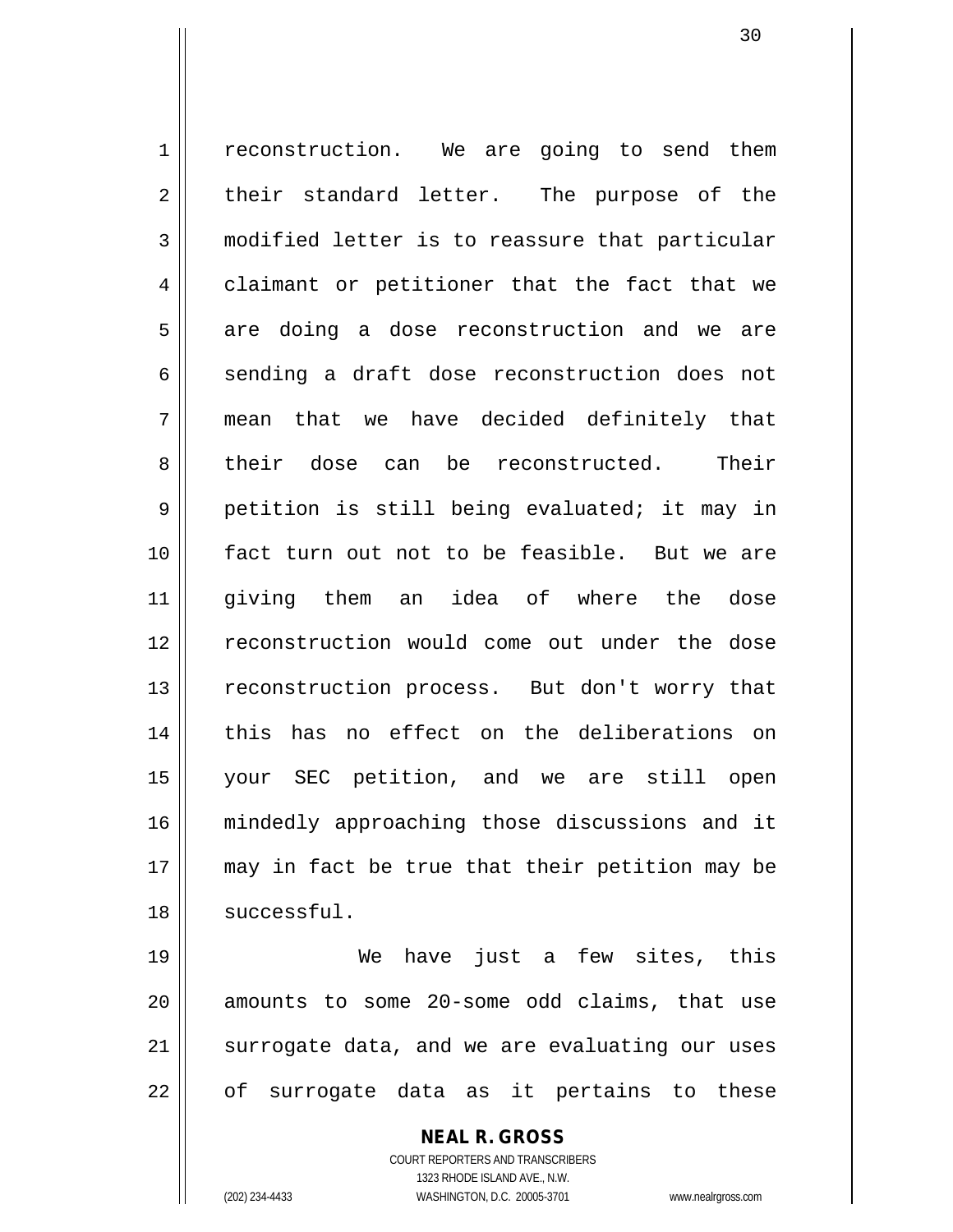1 || sites against our own criterion IG-004. And  $2 \parallel$  those evaluations aren't yet complete. And so 3 we have elected not to send these dose 4 | reconstructions yet until we are comfortable 5 | with those uses of surrogate data based on our 6 l own criteria.

 We recognize the Board is doing 8 their own deliberation on that. At that time when we reach a common understanding of whether surrogate is acceptable and what type is acceptable, it looks like we may in fact have some revisiting of our decision. These decisions are what we can do now with our 14 || criteria. Of course any Board advice will be | taken as it normally is when we receive it, 16 || and may modify work that was done earlier just as other Board decisions do on occasion, too.

18 || The Mand there was one claim that was 19 || returned to us because of unresolved findings 20 || on Site Profile that was not yet resolved. I 21 believe it's the Savannah River Site Profile. 22 It was, we thought we had completed dose

**NEAL R. GROSS**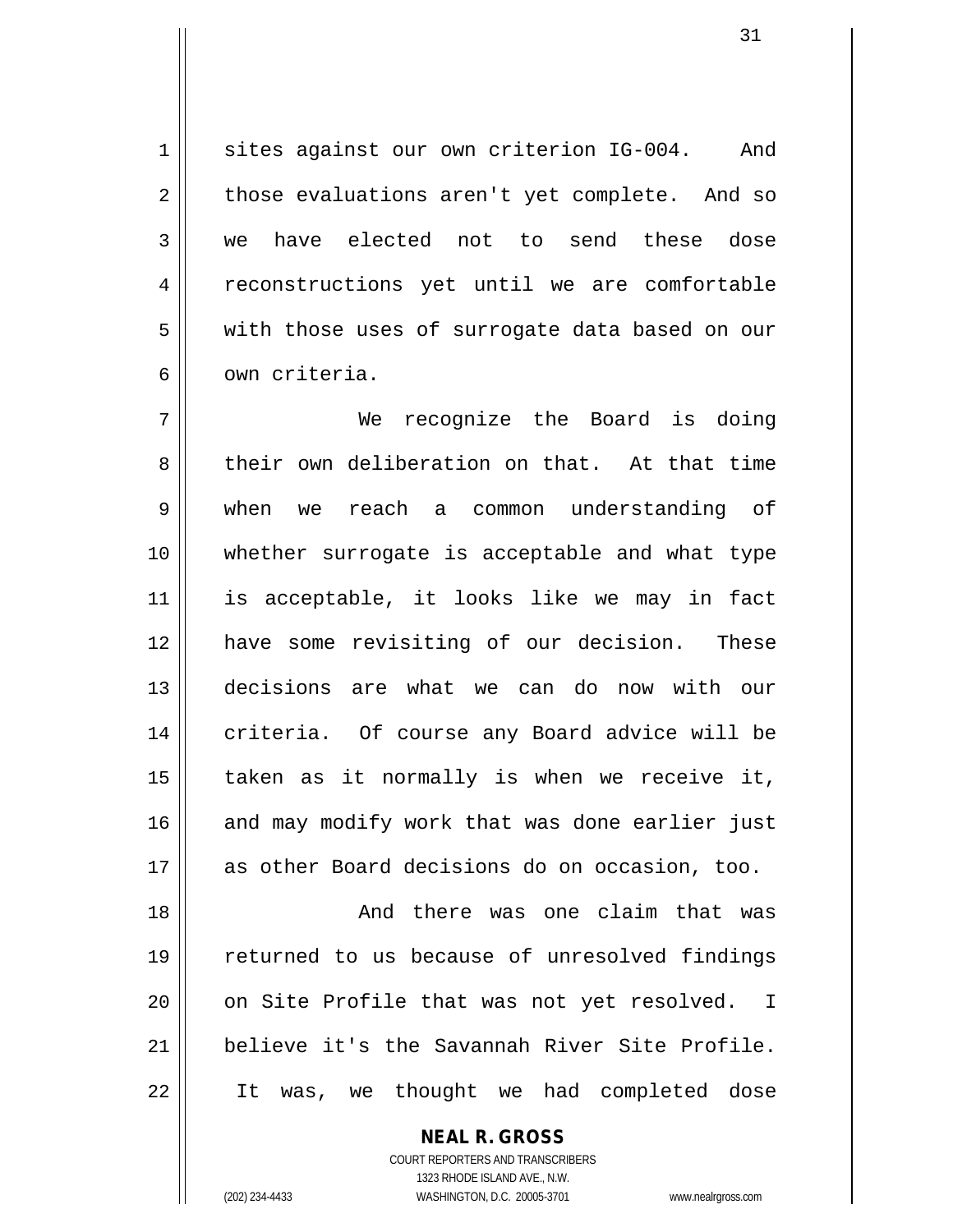1 | reconstruction. The petitioner asked DOL to 2 || reopen it based on the findings in the Site  $3$  Profile. They did and returned it to us. 4 Those findings are not yet resolved, and so 5 || we've not yet gone ahead with the dose 6 | reconstruction.

7 || If we were to redo the dose 8 ceconstruction today; we have not made any  $9 \parallel$  changes to the Site Profile, it would be the 10 Same dose reconstruction as the fire one.

11 || So there are -- other than those 12 || of claims associated with those categories is 13 || on the order of 300. We really wanted to get 14 categories it appears we'll be successful in 15  $\parallel$  meeting the June 1<sup>st</sup> target. The total number 16 || done. We recognized probably a few months ago 17 that we would be able to get all the SEC 18 Classes recommended -- researched, recommended 19 || by the February meeting which would have been  $20$  || the meeting where it had to get done for those 21  $\parallel$  cases to get done by June 1<sup>st</sup>. So we were not  $22 \parallel$  able to do that; we recognized that some

> COURT REPORTERS AND TRANSCRIBERS 1323 RHODE ISLAND AVE., N.W. (202) 234-4433 WASHINGTON, D.C. 20005-3701 www.nealrgross.com

**NEAL R. GROSS**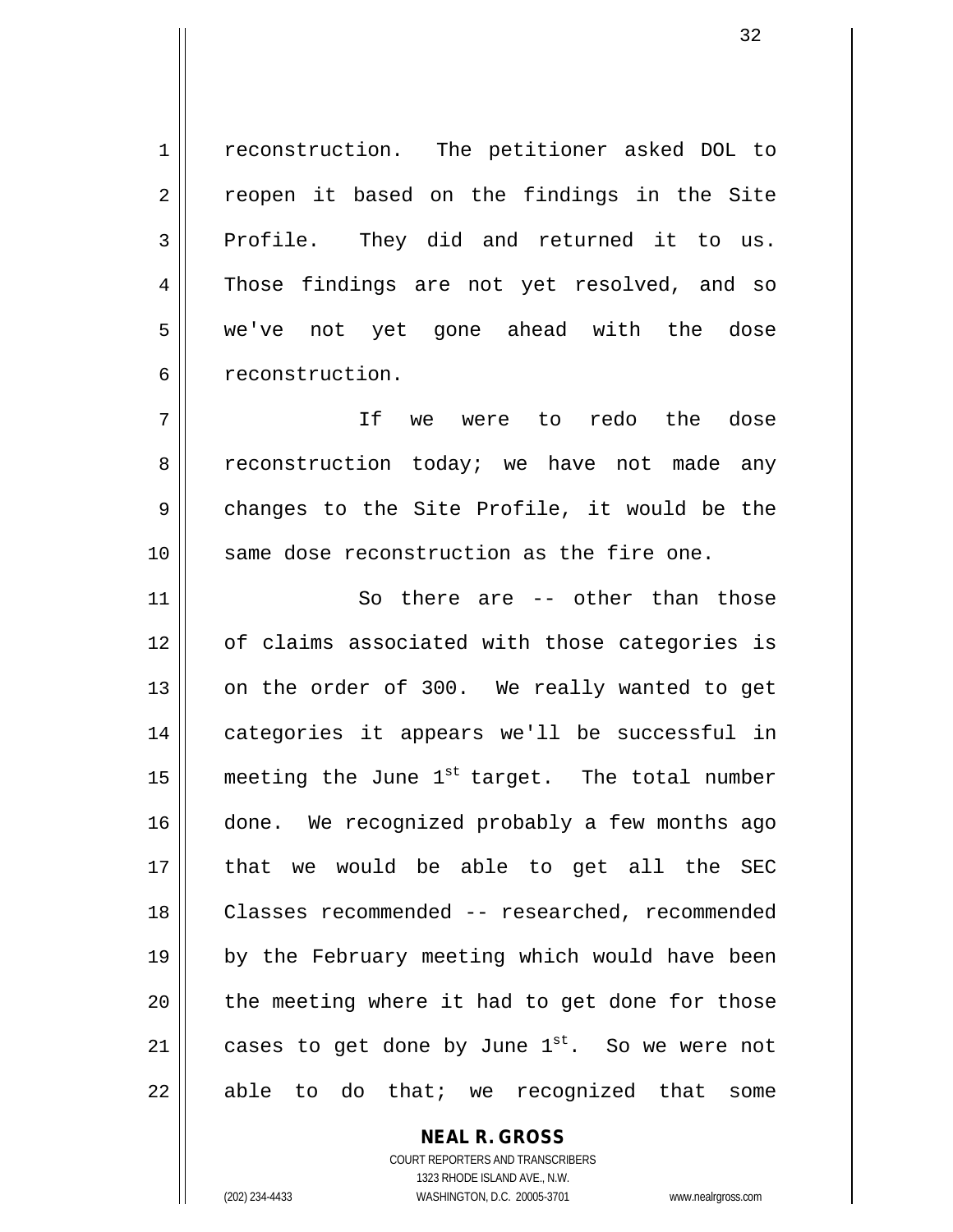1 || months ago. But other than these categories 2 of exclusion for those reasons and for waiting  $3 \parallel$  for data for others we feel like we have at  $4 \parallel$  least done a creditable job of getting those  $5$  cases done. All those have a pathway, all 6 those 300 claims. Their pathway is 7 determined, when we get the additional 8 || information from the Agency and you finish it, 9 you get the Board's recommendation one way or 10 || the other. 11 If the Board declines to add 12 Classes we have recommended, then we would 13 have to do some sort of I guess additional 14 research to do the dose reconstruction. But  $15$  so be it. That would take a little while. If  $16$  | the Board agrees with us and recommends those

 Classes, those cases will then go according to 18 || the prescribed pathway. So we think that all  $\parallel$  those can be done, and their pathway is set, so the letters to the file will essentially say that the obstacles remaining, there don't || really seem to be any obstacles remaining.

> COURT REPORTERS AND TRANSCRIBERS 1323 RHODE ISLAND AVE., N.W. (202) 234-4433 WASHINGTON, D.C. 20005-3701 www.nealrgross.com

**NEAL R. GROSS**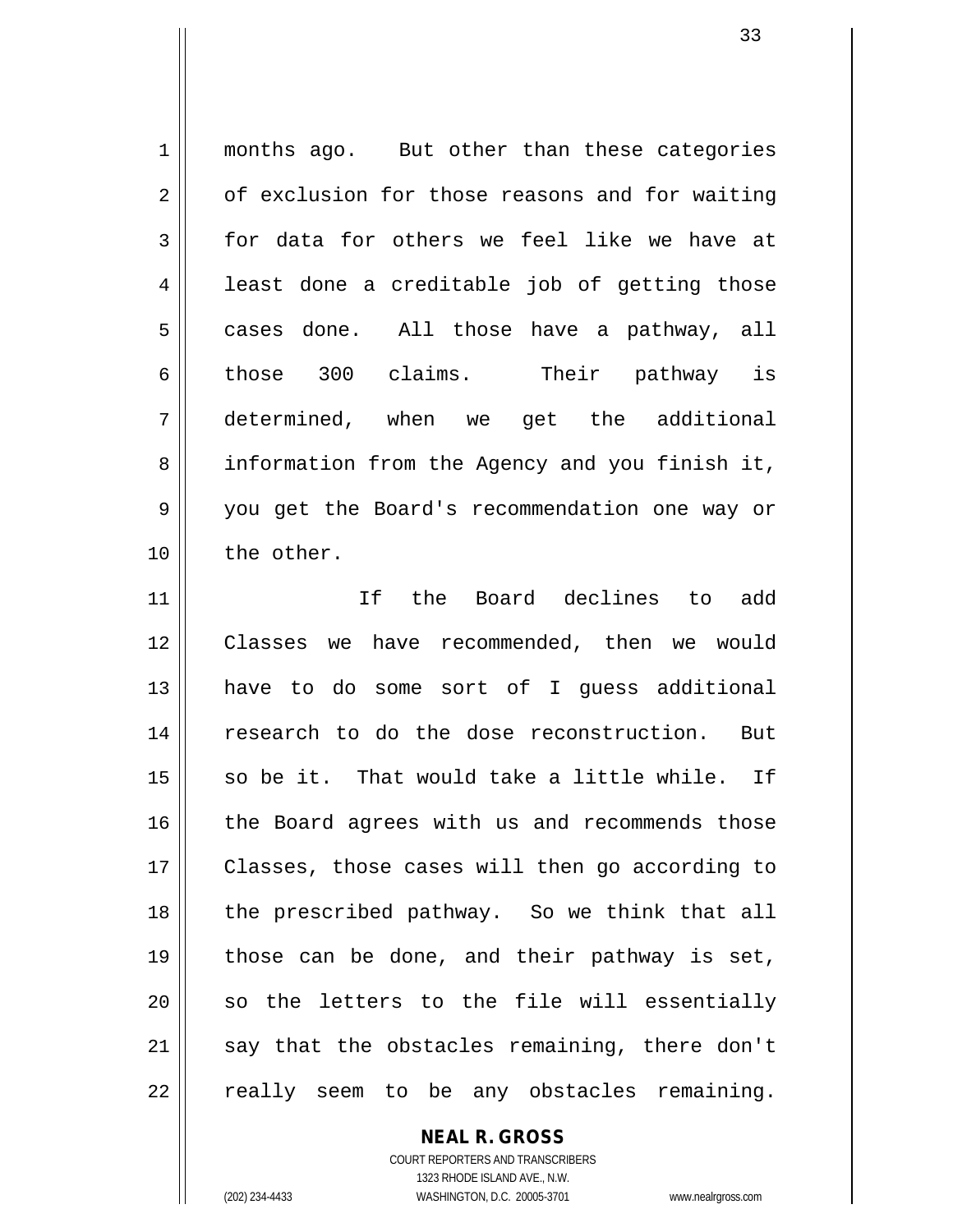**NEAL R. GROSS** COURT REPORTERS AND TRANSCRIBERS 1323 RHODE ISLAND AVE., N.W. (202) 234-4433 WASHINGTON, D.C. 20005-3701 www.nealrgross.com  $1 \parallel$  It's just a matter of process to get through  $2 \parallel$  this, essentially. 3 Okay, that's the end of my slide 4 | show. Does anybody have any questions? 5 Okay, if there are no question --  $6 \parallel$  oh, I'm sorry. I was trying. 7 CHAIRMAN MELIUS: Oh, Wanda. 8 MEMBER MUNN: This is a simple 9 || process question more than anything else. 10 These status reports for some of us are a 11 crucial part of accumulation of information 12 || that we maintain for the Board. My current 13 electronic file does not include that 14 presentation. I'm assuming that the 15 presentation will be added to our file for  $16$   $\parallel$  this meeting? 17 MR. HINNEFELD: So what you are 18 || saying is you didn't get this presentation 19 | electronically? 20 MEMBER MUNN: That is correct, I 21 did not get it. 22 MR. HINNEFELD: That's news to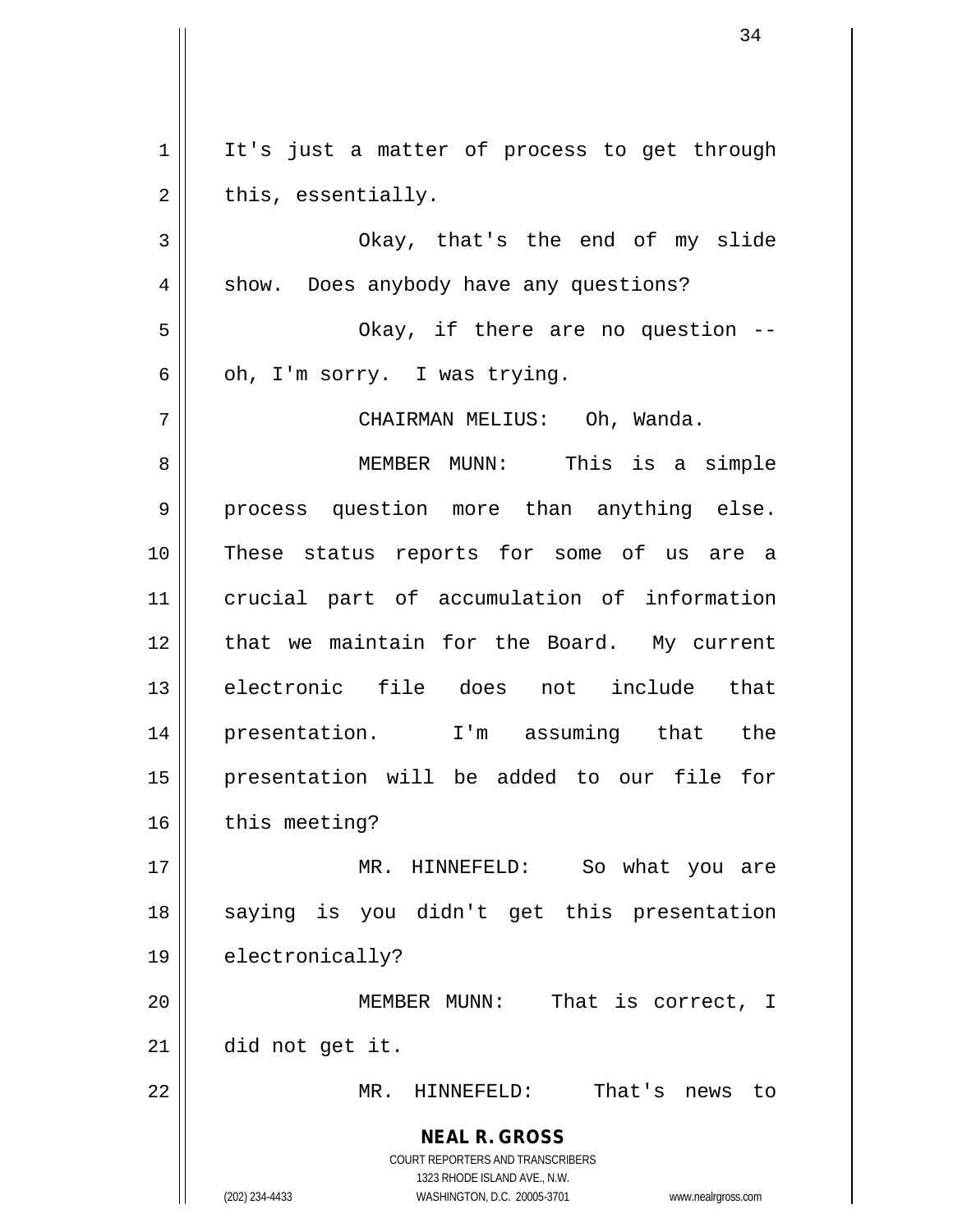$1 \parallel me.$ 

| 2  | MEMBER ZIEMER: Dr. Melius?                                                                                                                                      |
|----|-----------------------------------------------------------------------------------------------------------------------------------------------------------------|
| 3  | CHAIRMAN MELIUS: Yes.                                                                                                                                           |
| 4  | MEMBER ZIEMER: Paul Ziemer here.                                                                                                                                |
| 5  | Let me just verify the same thing that Wanda                                                                                                                    |
| 6  | said, because I was looking for the file in                                                                                                                     |
| 7  | the -- we have a Niagara Falls list of                                                                                                                          |
| 8  | documents that Zaida provided, and I just                                                                                                                       |
| 9  | emailed Zaida while we were talking and Zaida                                                                                                                   |
| 10 | didn't have that available. So I suspect it                                                                                                                     |
| 11 | can be easily transmitted to all the Board                                                                                                                      |
| 12 | members.                                                                                                                                                        |
| 13 | MR. HINNEFELD: We'll make sure                                                                                                                                  |
| 14 | we'll send this to all the Board members.                                                                                                                       |
| 15 | MEMBER ZIEMER: And we may have a                                                                                                                                |
| 16 | similar issue on the upcoming presentations,                                                                                                                    |
| 17 | as far as the PowerPoints are concerned.                                                                                                                        |
| 18 | None of the<br>$MR$ .<br>HINNEFELD:                                                                                                                             |
| 19 | PowerPoints got to the members?                                                                                                                                 |
| 20 | CHAIRMAN MELIUS:<br>It's<br>funny                                                                                                                               |
| 21 | because -- Jim Melius -- it's on the one<br>I                                                                                                                   |
| 22 | have. I have the following is Stu --                                                                                                                            |
|    | <b>NEAL R. GROSS</b><br>COURT REPORTERS AND TRANSCRIBERS<br>1323 RHODE ISLAND AVE., N.W.<br>(202) 234-4433<br>WASHINGTON, D.C. 20005-3701<br>www.nealrgross.com |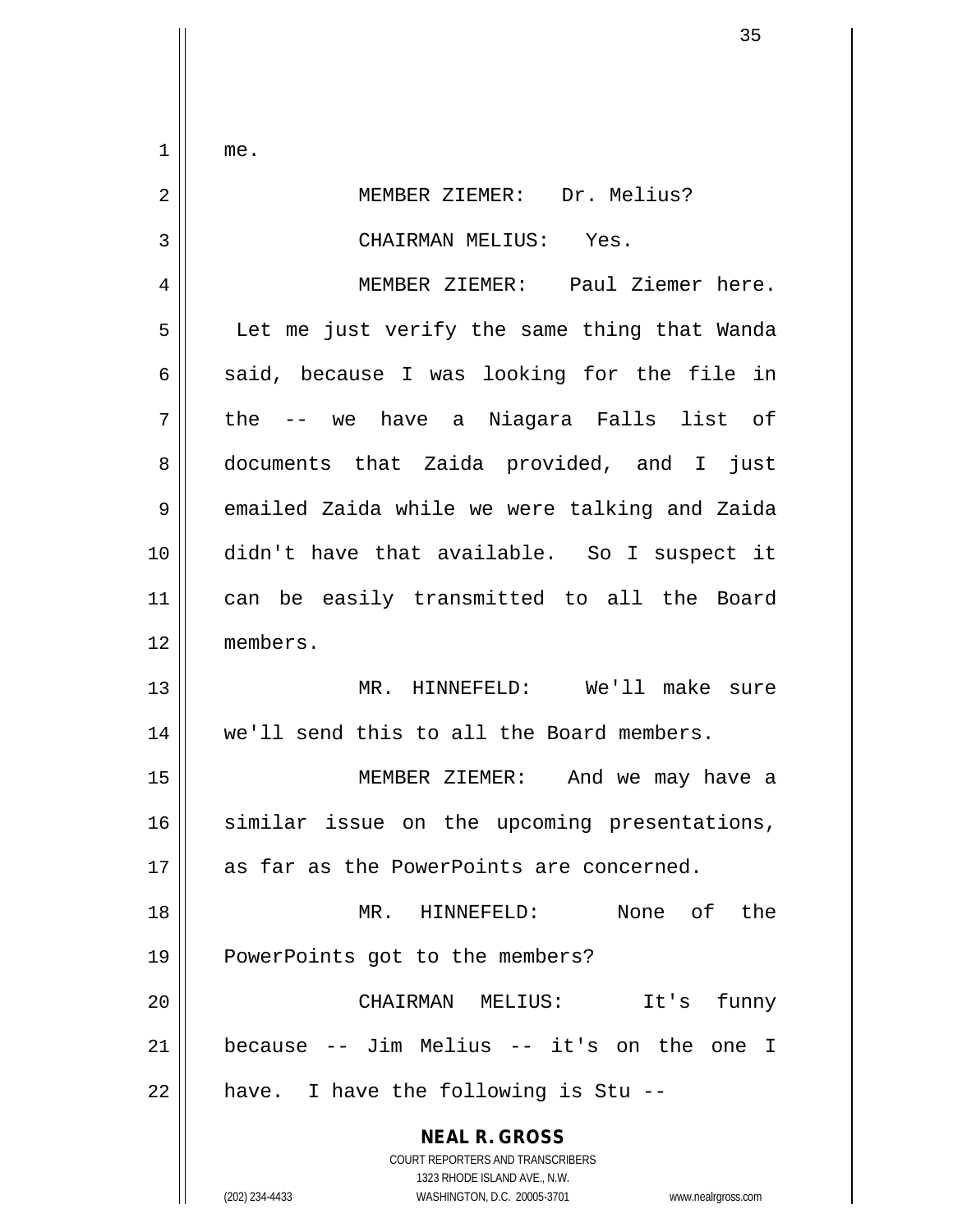**NEAL R. GROSS** COURT REPORTERS AND TRANSCRIBERS 1323 RHODE ISLAND AVE., N.W. (202) 234-4433 WASHINGTON, D.C. 20005-3701 www.nealrgross.com 1 || MEMBER ZIEMER: Is it on the O: 2 drive? 3 CHAIRMAN MELIUS: Not on the O: 4 drive, on the stick. Okay, I see it. Okay. 5 MEMBER ZIEMER: What is it under? 6 CHAIRMAN MELIUS: Mine is on a 7 || separate file, sorry. 8 MR. KATZ: Nancy is saying, Paul, 9 | it's under NIOSH updates on the O: drive. 10 MEMBER ZIEMER: I am looking at 11 || the Niagara Falls section of the O: drive and  $12$  | there is nothing called NIOSH updates. 13 MEMBER MUNN: Some of you may 14 have a later version of Niagara Falls. 15 MR. HINNEFELD: It's not a 16 || problem. We can put it on the O: drive and  $17$  || that would be no problem in transmitting this 18 || via email. And we may do both, to make sure 19 all the Board members have it. And I 20  $\parallel$  apologize for it; I thought it was there. I  $21$  | thought it would be on the stick. 22 MEMBER MUNN: We don't get a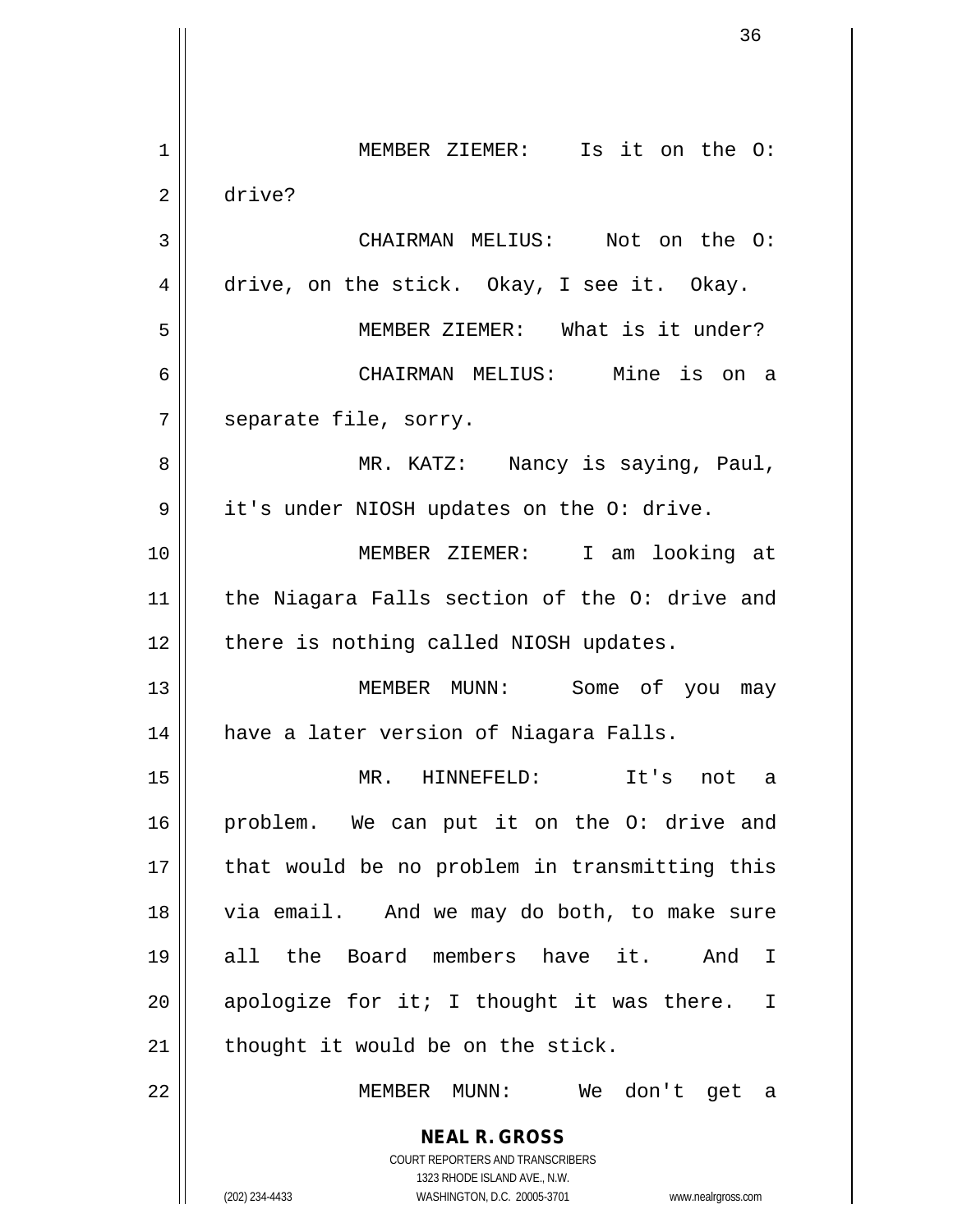| $\mathbf 1$ | stick.                                         |
|-------------|------------------------------------------------|
| 2           | MR. HINNEFELD: You don't get a                 |
| 3           | stick anymore? It just goes on the O: drive?   |
| 4           | Okay, I thought it would be there. I thought   |
| 5           | it would be wherever it was supposed to be.    |
| 6           | CHAIRMAN MELIUS: Any other                     |
| 7           | questions?                                     |
| 8           | MR. HINNEFELD: Okay, now one                   |
| 9           | thing I did not mention was the program review |
| 10          | which is being done of our program by the      |
| 11          | Office of the Director, Director of NIOSH, not |
| 12          | my office, and Lew Wade wants to say just a    |
| 13          | couple of words about that.                    |
| 14          | DR. WADE:<br>Thank you. Good                   |
| 15          | morning, Board members. I will be very brief   |
| 16          | and give you a brief update on the status of   |
| 17          | the 10-year program review. As you know, the   |
| 18          | review was going to focus on five topical      |
| 19          | areas. Those areas are the quality of science  |
| 20          | practiced by the program, the timing and       |
| 21          | accomplishment of NIOSH's program tasks, the   |
| 22          | SEC activities, the individual dose            |
|             | <b>NEAL R. GROSS</b>                           |

COURT REPORTERS AND TRANSCRIBERS 1323 RHODE ISLAND AVE., N.W.

 $\mathsf{II}$ 

(202) 234-4433 WASHINGTON, D.C. 20005-3701 www.nealrgross.com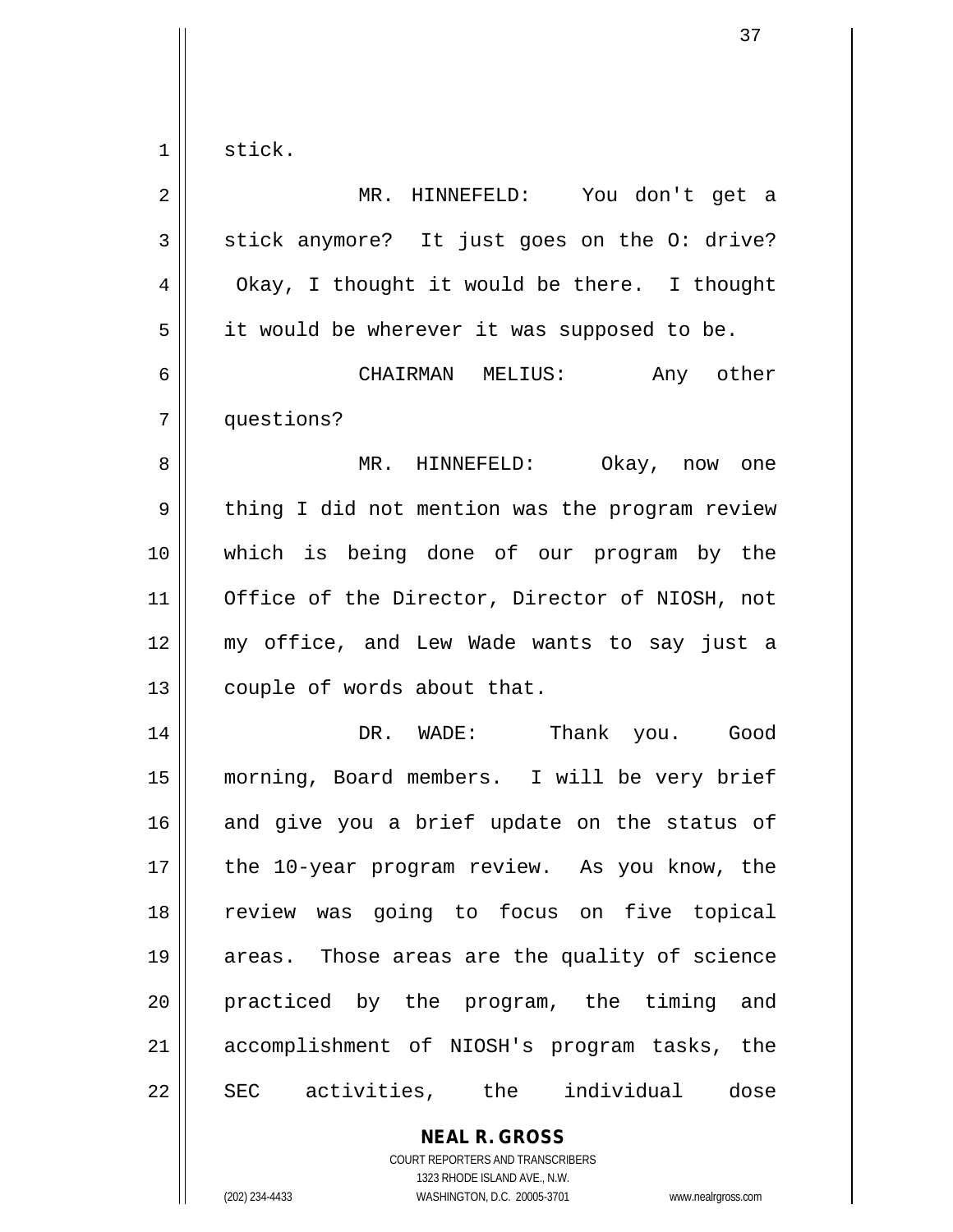1 || reconstruction activities, and then the 2 services provided to claimants and 3 petitioners.

4 || The review will take place in two  $5 \parallel$  phases. The first phase is to focus on data 6 and facts surrounding those five topical  $7 \parallel$  areas. That phase one review will conclude by 8 observations and comments by the authors. Let 9 || me briefly remind you of the authors of these 10 various pieces. The quality of science piece 11 will be offered by Professor Henry Spitz of 12 || the University of Cincinnati and Doug Daniels 13 || of NIOSH's staff. The timing piece by Nancy 14 || Adams. The SEC piece by Randy Rabinowitz who 15 is with us here. The dose reconstruction 16 piece, I'll author. And then the claimant and 17 || petitioner quality of service will be done by 18 a team of Denise Brock, Nancy Adams and 19 myself.

20 Once that phase one report is 21 complete, then there will be a phase two.  $22$  | That's where John Howard, the NIOSH director,

> **NEAL R. GROSS** COURT REPORTERS AND TRANSCRIBERS 1323 RHODE ISLAND AVE., N.W. (202) 234-4433 WASHINGTON, D.C. 20005-3701 www.nealrgross.com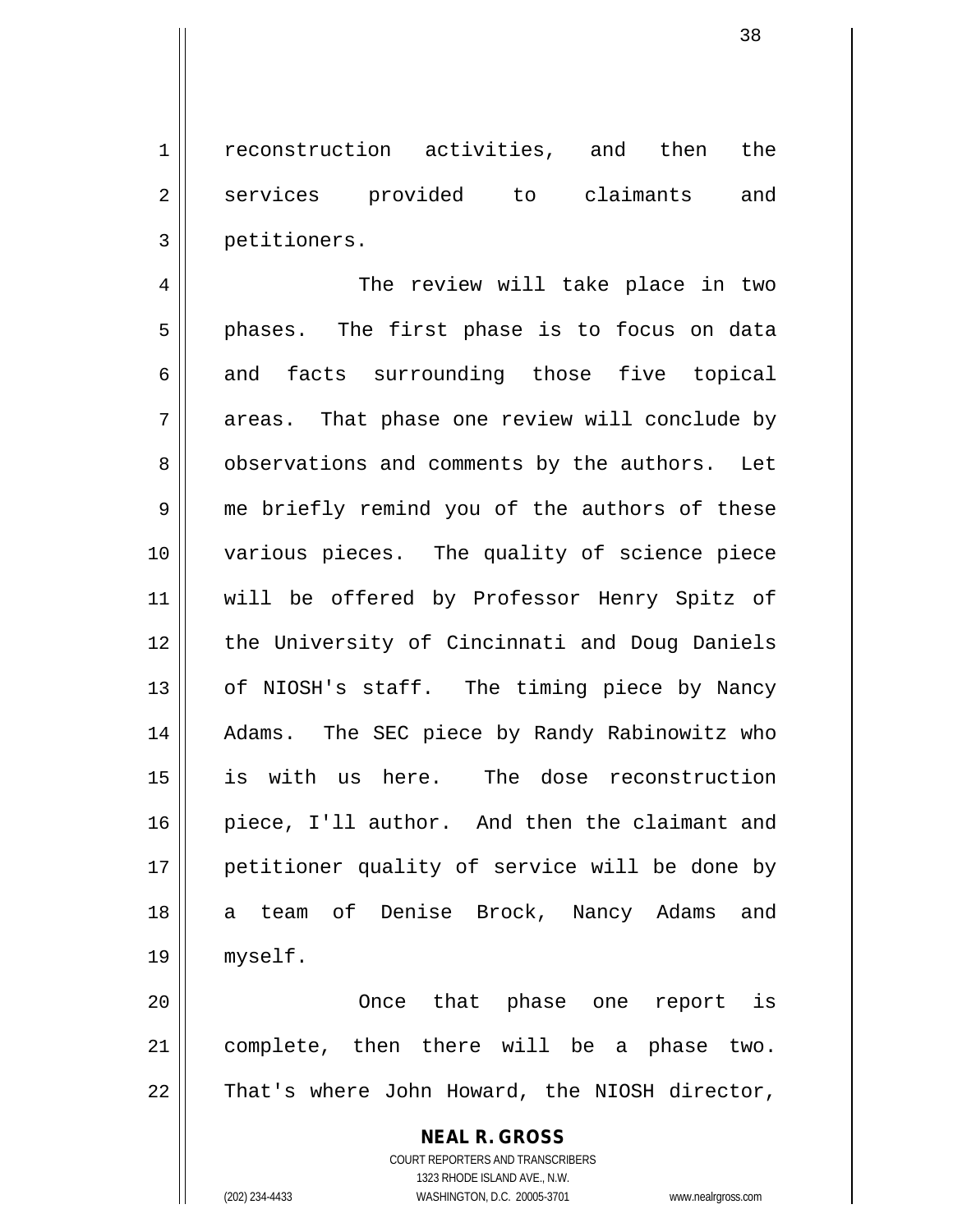1 and a group of senior NIOSH leaders will look 2 || at those phase one reports, and formulate  $3 \parallel$  thoughts as to modifications of the program, 4 || be they policy, legislative modifications,  $5 \parallel$  again, based upon the findings of fact. 6 What I've shared with you now, I

 hope, I know it's in your book, is a 8 preliminary draft of the phase one report that deals with individual dose reconstructions.  $\parallel$  Again it's dated May 12<sup>th</sup> and should be in your book.

12 || The reason why I've given you that 13 is really threefold. One is it lays out a 14 format that we intend to follow in the phase 15 || one reports. Secondly, it uses Board work. I 16 || refer to Board work products in this document, 17 || and therefore thought it appropriate that I 18 || get it to you as quickly as possible.

 I also wanted to talk to you || briefly about the topics that will be explored in that document. And let me read them for 22 || you briefly. Again, you should have this in

> **NEAL R. GROSS** COURT REPORTERS AND TRANSCRIBERS 1323 RHODE ISLAND AVE., N.W. (202) 234-4433 WASHINGTON, D.C. 20005-3701 www.nealrgross.com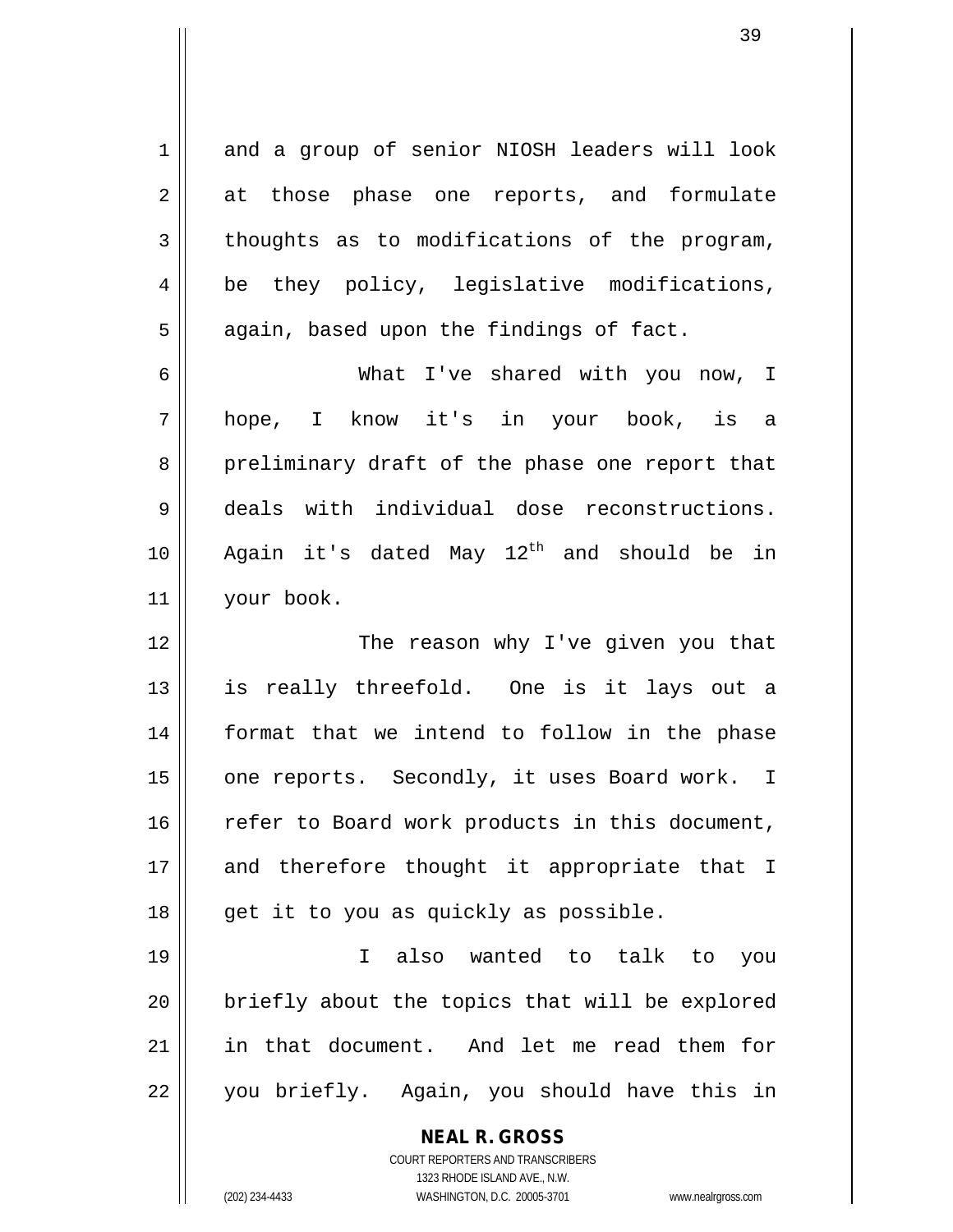$1 \parallel$  your book.

| $\overline{a}$ | The first topic explored in the DR                       |
|----------------|----------------------------------------------------------|
| 3              | piece is the Advisory Board's review of                  |
| $\overline{4}$ | completed dose reconstructions. Secondly, we             |
| 5              | are looking at the Advisory Board's review of            |
| 6              | Site Profiles and procedures used to                     |
| 7              | accomplish individual dose reconstructions.              |
| 8              | Third, statistics concerning the number and              |
| $\mathsf 9$    | time to complete individual dose                         |
| 10             | reconstructions. Fourth, statistics                      |
| 11             | concerning the number and time to complete               |
| 12             | individual dose reconstructions as evaluated             |
| 13             | by dose reconstruction types, dose estimation            |
| 14             | types. Fifth, statistics concerning the                  |
| 15             | number, reason for, and time to complete                 |
| 16             | partial dose reconstructions. Six, the                   |
| 17             | percent of dose reconstructions that have                |
| 18             | resulted in PoCs greater than 50 percent. And            |
| 19             | last, individual dose reconstruction                     |
| 20             | compensation results based on the cancer model           |
| 21             | used.                                                    |
| 22             | Now in the document I've given you                       |
|                | <b>NEAL R. GROSS</b><br>COURT REPORTERS AND TRANSCRIBERS |

1323 RHODE ISLAND AVE., N.W.

 $\mathop{\text{||}}$ 

(202) 234-4433 WASHINGTON, D.C. 20005-3701 www.nealrgross.com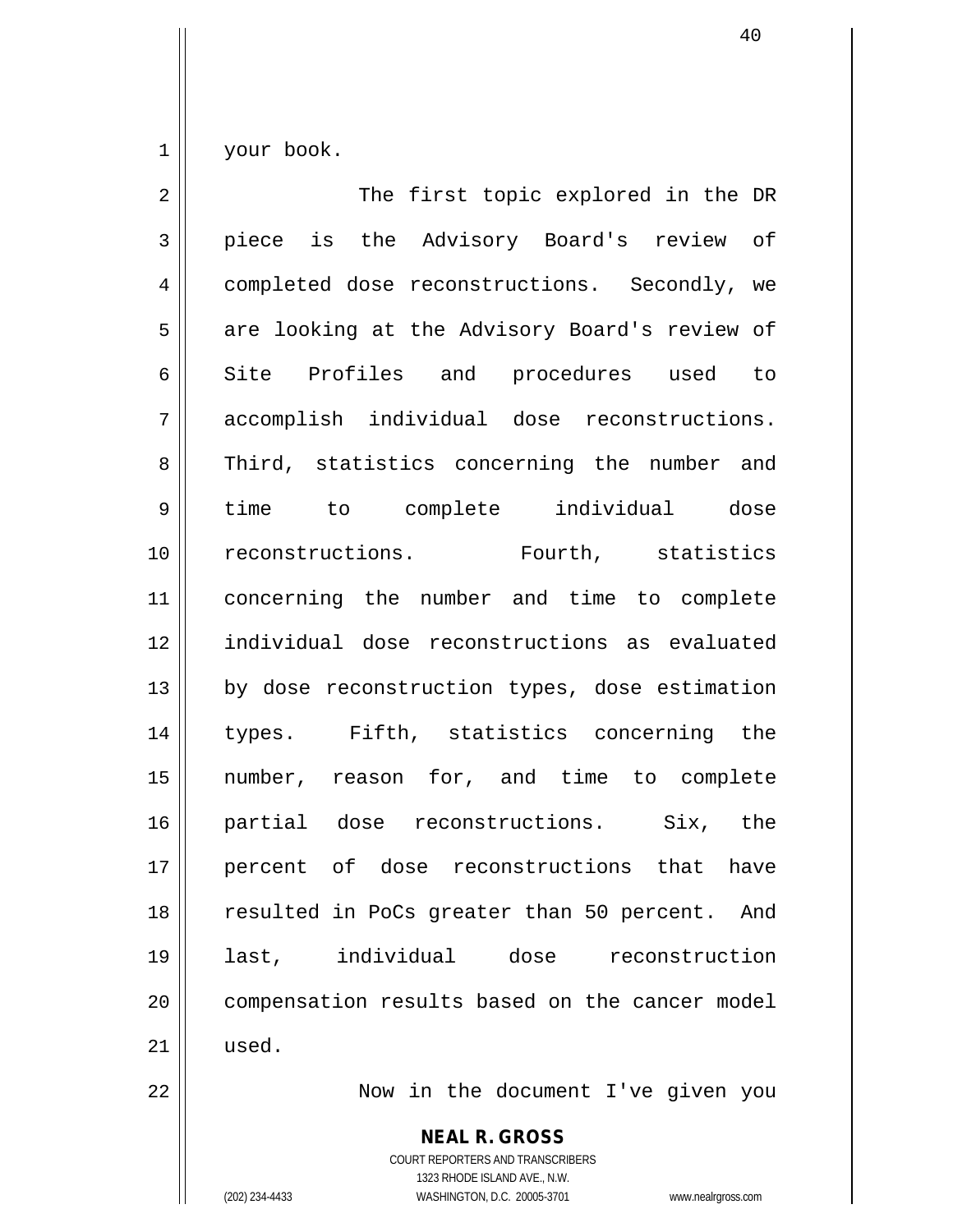| 1  | I've written up all but two of those sections.            |
|----|-----------------------------------------------------------|
| 2  | I don't have the data yet to complete the                 |
| 3  | estimation technique used or<br>dose<br>the               |
| 4  | partials. But I wanted to get this to you for             |
| 5  | you to look at and consider and comment upon              |
| 6  | either as individual Board members, as you                |
| 7  | choose, or as a Board as a whole, particularly            |
| 8  | since I'm making use of Board work products               |
| 9  | here. I think it is important that you have a             |
| 10 | number of opportunities to comment upon them.             |
| 11 | The schedule that I see unfolding                         |
| 12 | at your August meeting I would intend to have             |
| 13 | the complete draft of the phase one report to             |
| 14 | you prior to that meeting, so you could look              |
| 15 | at it and react to it. Once you have a chance             |
| 16 | to react to it and the document is modified,              |
| 17 | then John Howard will start his review from a             |
| 18 | policy point of view.                                     |
| 19 | I will be available on your phone                         |
| 20 | call on the $14^{th}$ of August -- $14^{th}$ of July, I'm |
| 21 | sorry -- if the Board has any comments that we            |
| 22 | would like to make collectively as a Board at             |
|    | <b>NEAL R. GROSS</b><br>COURT REPORTERS AND TRANSCRIBERS  |

1323 RHODE ISLAND AVE., N.W.

 $\begin{array}{c} \hline \end{array}$ 

(202) 234-4433 WASHINGTON, D.C. 20005-3701 www.nealrgross.com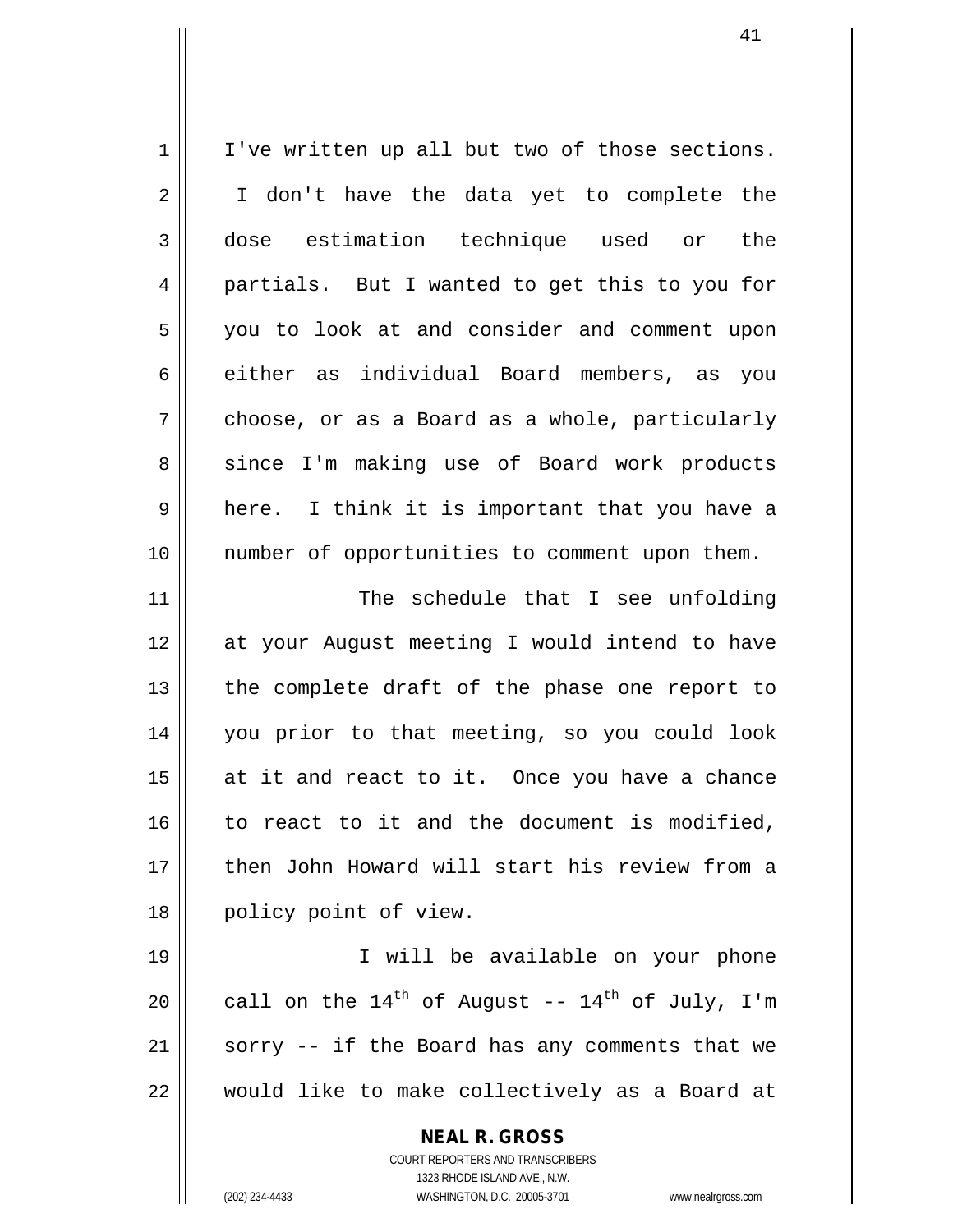$1 \parallel$  that point.

| $\mathbf 2$ | So again, comments by the Board as                                                                                                                              |
|-------------|-----------------------------------------------------------------------------------------------------------------------------------------------------------------|
| 3           | you would like, individual comments from Board                                                                                                                  |
| 4           | members any time you would like. That's all I                                                                                                                   |
| 5           | really have.                                                                                                                                                    |
| 6           | CHAIRMAN MELIUS: Questions or                                                                                                                                   |
| 7           | comments for Lew. Josie.                                                                                                                                        |
| 8           | MEMBER BEACH:<br>Just a quick                                                                                                                                   |
| 9           | question. You kept saying, it's available in                                                                                                                    |
| 10          | our book. And I guess I need to know what                                                                                                                       |
| 11          | book you are referring to.                                                                                                                                      |
| 12          | CHAIRMAN MELIUS: It's the O:                                                                                                                                    |
| 13          | drive.                                                                                                                                                          |
| 14          | MEMBER BEACH: What is it listed                                                                                                                                 |
| 15          | under?                                                                                                                                                          |
| 16          | So it -- apparently<br>MR. KATZ:                                                                                                                                |
| $17\,$      | they are trying to sort this out out there. I                                                                                                                   |
| 18          | don't know exactly what the situation is.                                                                                                                       |
| 19          | MEMBER ZIEMER: This is Ziemer.                                                                                                                                  |
| 20          | can shed some light on that. This was<br>I.                                                                                                                     |
| 21          | distributed by Zaida just a few days ago. The                                                                                                                   |
| 22          | email is dated May 11 <sup>th</sup> . It's under Zaida's                                                                                                        |
|             | <b>NEAL R. GROSS</b><br>COURT REPORTERS AND TRANSCRIBERS<br>1323 RHODE ISLAND AVE., N.W.<br>(202) 234-4433<br>WASHINGTON, D.C. 20005-3701<br>www.nealrgross.com |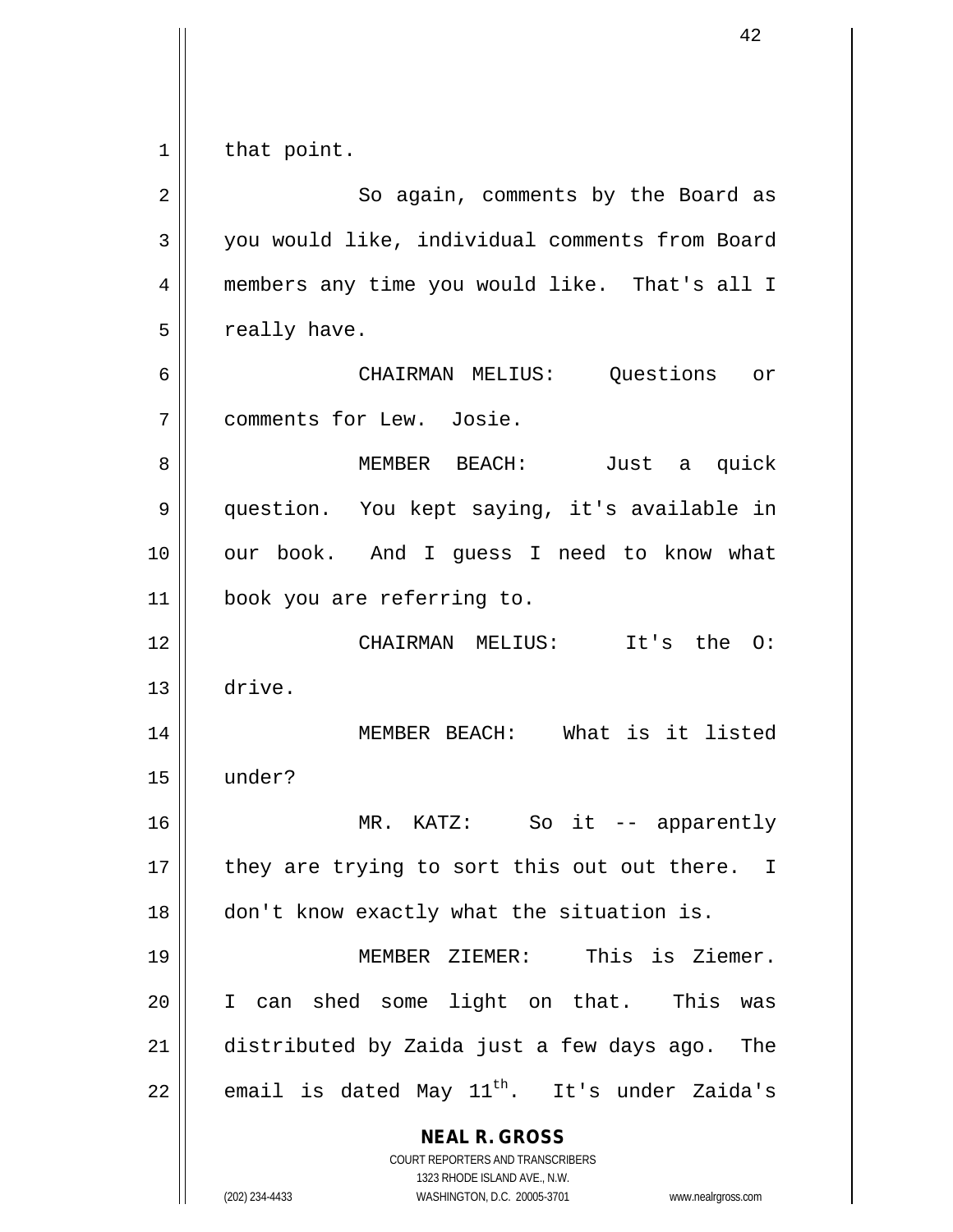**NEAL R. GROSS** COURT REPORTERS AND TRANSCRIBERS 1323 RHODE ISLAND AVE., N.W. 1 email address but is from Dr. Wade. And it 2 has two documents attached, the one document 3 || is entitled, 10 Year Review of the NIOSH 4 | Radiation Dose Evaluation Program, Phase I 5 Report. And the second document is called 10 6 Year Review Phase I Dose Reconstruction.  $7 \parallel$  Those are just attachments to the email. And 8 I'm looking at this distribution. It went to  $9 \parallel$  every Board member and was sent on  $5/11$ . 10 DR. WADE: And there are hard 11 || copies on the table. So when you have an 12 || opportunity take a look at that and comments  $13$  | as you would like. 14 CHAIRMAN MELIUS: I for one 15 didn't get that. So I guess we have some 16 distribution problems here. 17 MEMBER ZIEMER: Dr. Melius, 18 || Ziemer again. I notice used your CDC address 19 || on this. So that sometimes is an issue still. 20 MEMBER RICHARDSON: This is David 21 Richardson. I had a question about the 22 || dosimetry, dose reconstruction report that you

(202) 234-4433 WASHINGTON, D.C. 20005-3701 www.nealrgross.com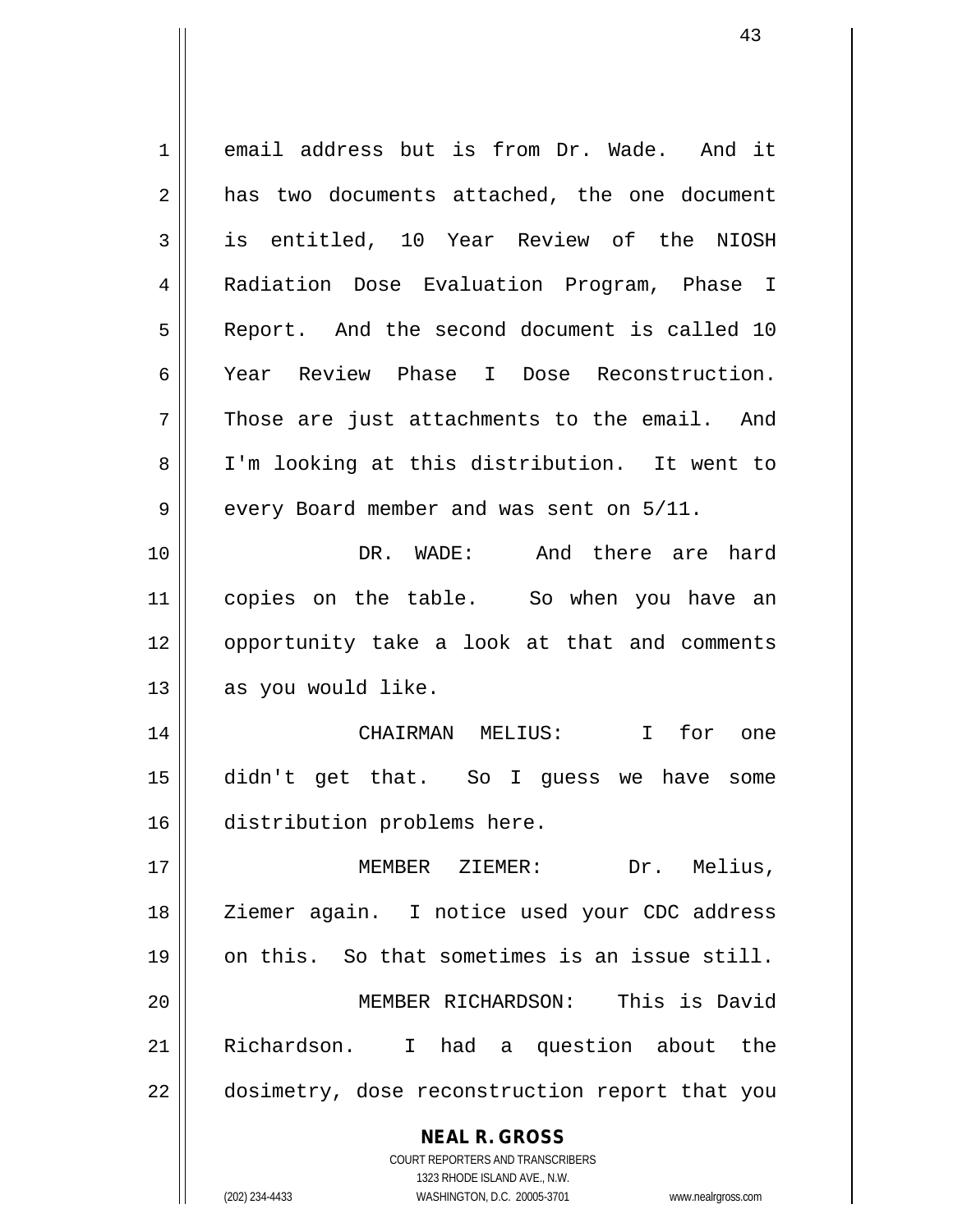**NEAL R. GROSS** COURT REPORTERS AND TRANSCRIBERS 1323 RHODE ISLAND AVE., N.W. 1 || shared, this is in response to an area of 2 focus which is described here as the 3 appropriateness and consistency of individual 4 dose reconstructions. Is that right? 5 | DR. WADE: Correct. 6 MEMBER RICHARDSON: I mean I just  $7 \parallel$  read the report quickly. But it seemed to me 8 that there was a lot of information in the 9 report under the current organization on 10 headings that were related to the timing of 11 dose reconstructions, so tables one, two, 12 || three, four, maybe, are kind of -- it seemed 13 || that they are overlapping with some of the 14 || other topics that are in that NIOSH review, 15 topic two, the timing accomplishment, topic 16 || five, the timing of service provided. And I 17 || was wondering whether that needed to be there, 18 or whether the focus could be reoriented a 19 little bit toward issues of consistency of 20 dose reconstruction. That was the sort of 21 || information I was looking for there. 22 DR. WADE: Thank you. The

(202) 234-4433 WASHINGTON, D.C. 20005-3701 www.nealrgross.com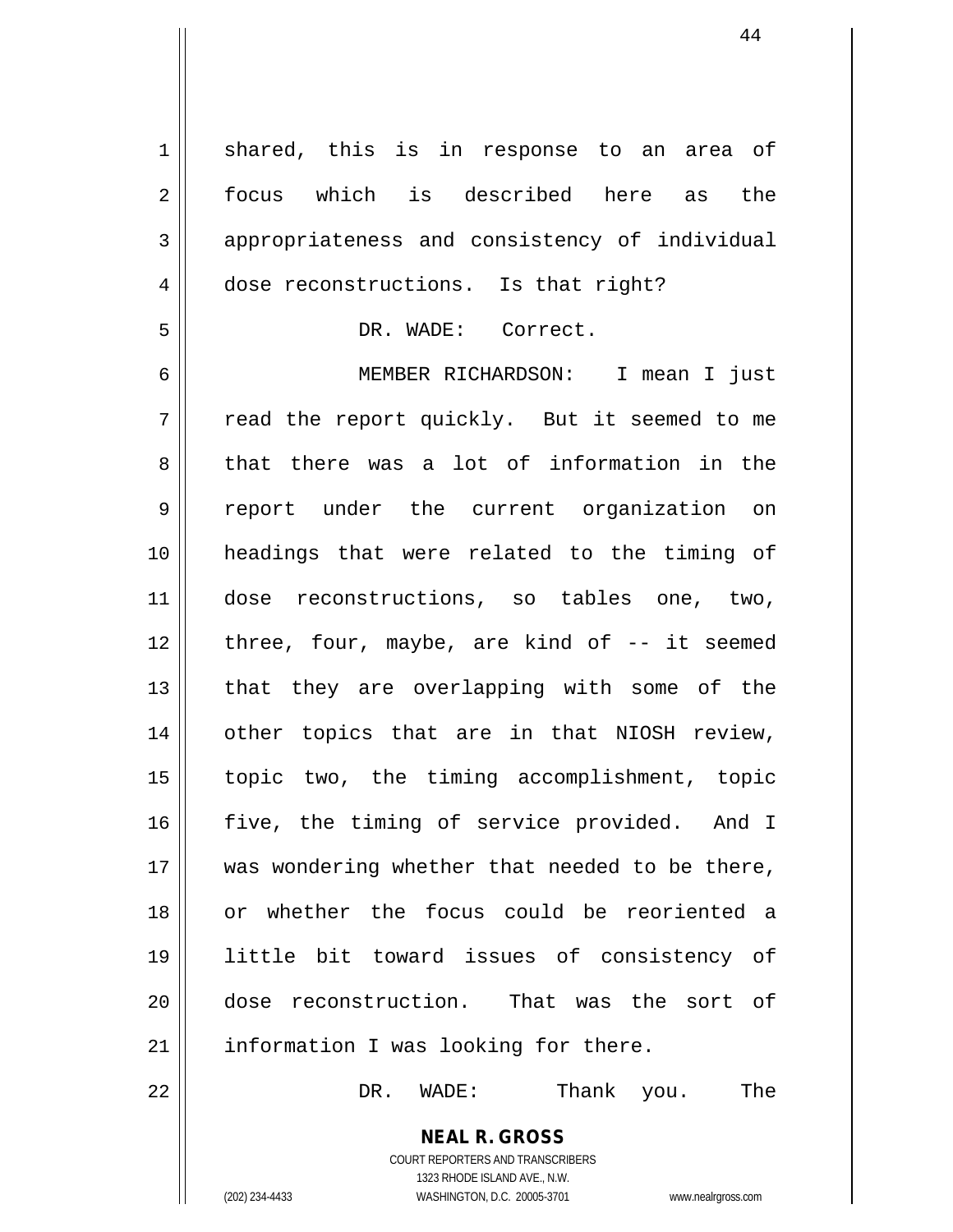1 approach we are taking now is to let each of 2 the authors assemble their document as 3 completely and fully as they would like,  $4 \parallel$  realizing that there is likely to be overlaps, 5 and then deal with those overlaps on the 6 | editing of the full document. So you will 7 find overlaps in the drafts as we move 8 || forward. Hopefully those edits will -- those 9 || overlaps will be removed through the editing 10 process.

11 || MEMBER RICHARDSON: And one other question I had was, I don't tend to think about evaluations of dose reconstruction as being tied into Probability of Causation determinations. I think that those are largely a function of the risk estimate that you associate with the doses. And I was wondering how that fit in again to this issue 19 || of the quality of dose reconstruction and its 20 | consistency.

21 DR. WADE: I understand your  $22 \parallel$  point of view. I do think that to track the

> **NEAL R. GROSS** COURT REPORTERS AND TRANSCRIBERS 1323 RHODE ISLAND AVE., N.W. (202) 234-4433 WASHINGTON, D.C. 20005-3701 www.nealrgross.com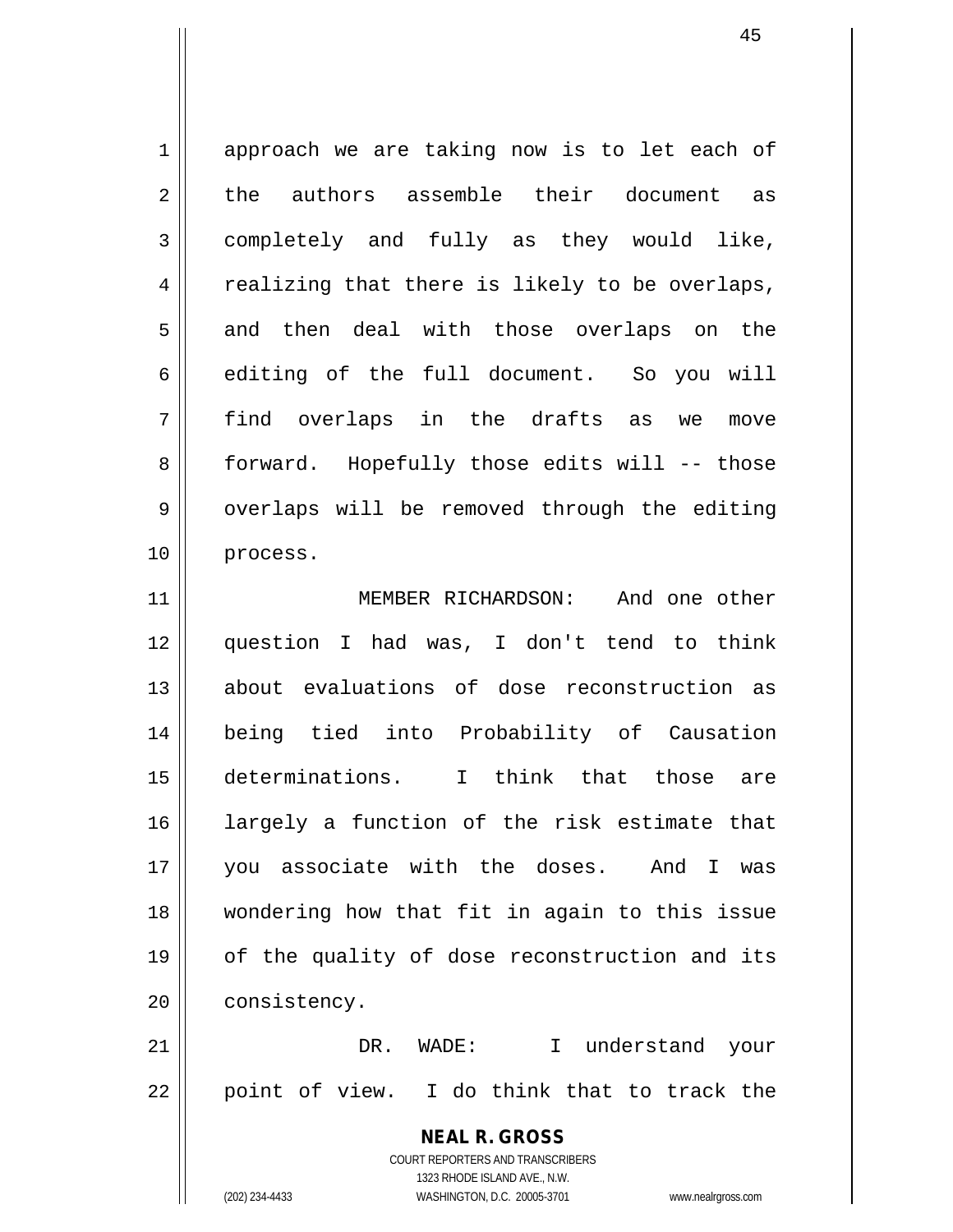1 || issue completely it's, in my opinion, worth  $2 \parallel$  looking at what the dose reconstructions bring 3 about in terms of Probability of Causation and 4 || compensation decision to see if there is  $5$  anything in there that piques one's curiosity.  $6 \parallel$  But I do understand the boundary you are 7 building, and at least at this point I'm 8 || inclined to include it in an early draft and  $9 \parallel$  then possibly remove it if appropriate. 10 || MEMBER RICHARDSON: Okay. 11 CHAIRMAN MELIUS: Thanks, David. 12 || Ted has an O: drive update. 13 MR. KATZ: I just had an update 14 || on the computer-access issue. I think if you 15  $\parallel$  are in the O: drive right now and you go up a 16 level and then back into it, you will find 17 documents now, and it's -- I gather what 18 happened is that there were no controls put on 19 that O: drive folder. It was put out there 20 || so that any Board member that moved it or did 21 || anything to the folder, it disappeared for  $22$  || everybody, including -- they had to track it

> **NEAL R. GROSS** COURT REPORTERS AND TRANSCRIBERS

1323 RHODE ISLAND AVE., N.W. (202) 234-4433 WASHINGTON, D.C. 20005-3701 www.nealrgross.com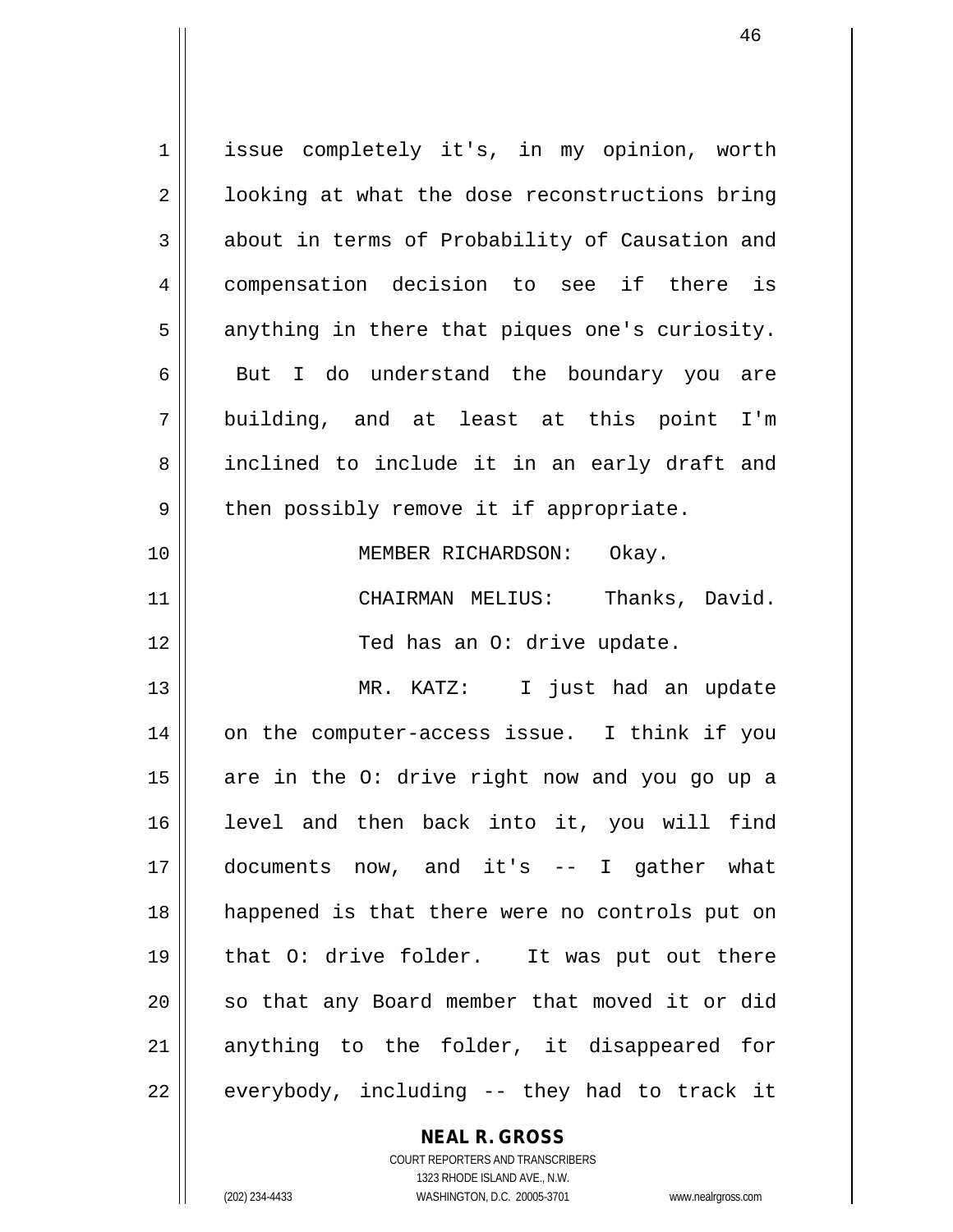**NEAL R. GROSS** COURT REPORTERS AND TRANSCRIBERS 1323 RHODE ISLAND AVE., N.W. (202) 234-4433 WASHINGTON, D.C. 20005-3701 www.nealrgross.com 1 down and find where it was. But in the future  $2 \parallel$  they'll lock that down so it can't go 3 wandering. 4 CHAIRMAN MELIUS: Wanda stole the 5 folder. 6 (Laughter.) 7 MEMBER MUNN: Never even found 8 l the folder. 9 || (Laughter.) 10 MEMBER MUNN: It's there now. 11 CHAIRMAN MELIUS: It's hiding 12 | from you. It heard you coming. 13 MR. KATZ: So all those documents 14 now should be there for you if you are in the  $15 \parallel$  O: drive. 16 || MEMBER MUNN: Thank you. 17 CHAIRMAN MELIUS: Can I suggest 18 that, since we are just finding the 19 information Lew was referring to the 20 documents, let's take a look at them in the 21 next couple of days. Maybe we can come back  $22$  || and talk, but maybe the way to go, given the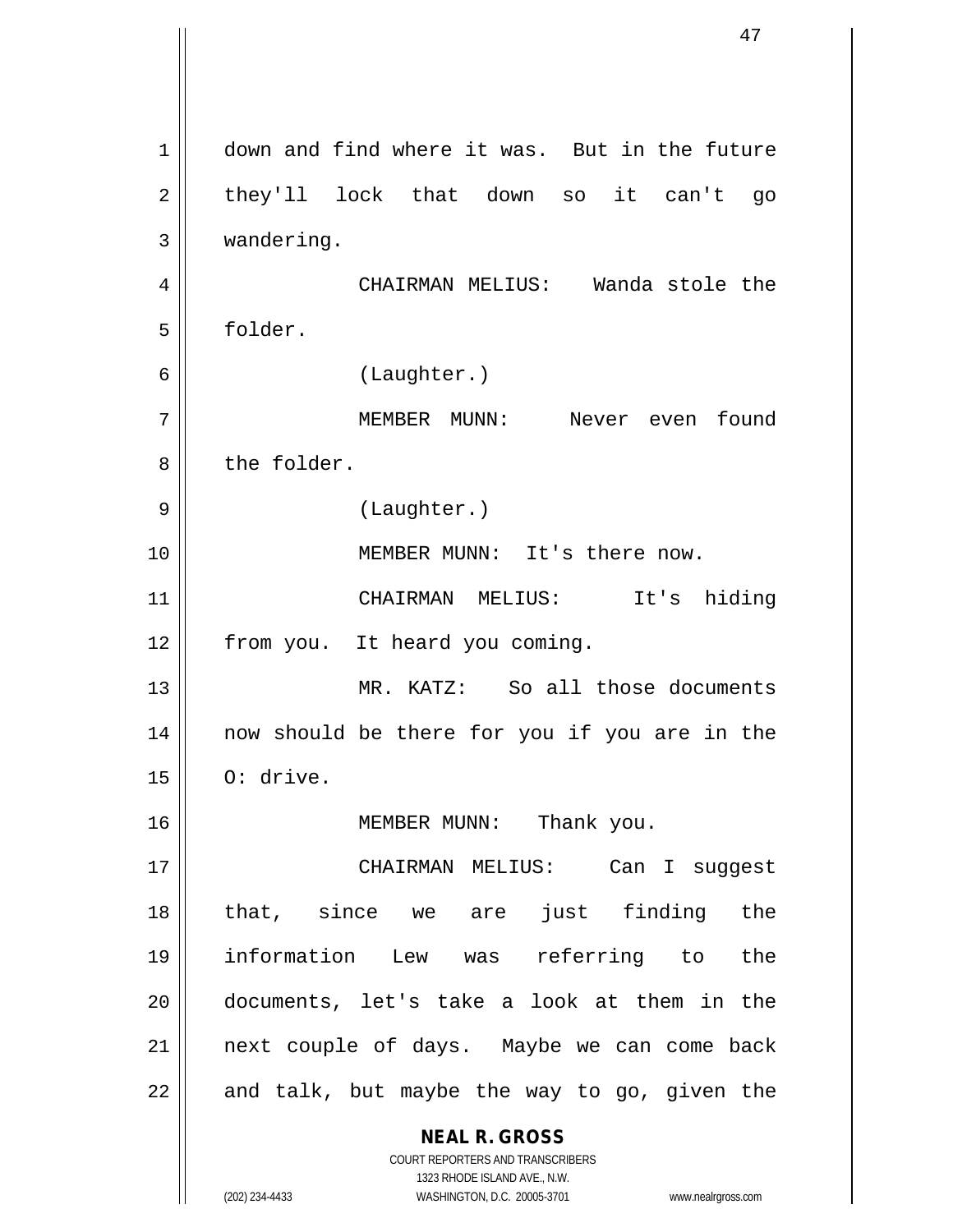**NEAL R. GROSS** COURT REPORTERS AND TRANSCRIBERS 1 | timing, would be that we provide individual 2 || comments between now and the July call, and  $3 \parallel$  then we can put on the agenda for the July  $4 \parallel$  call a time to discuss those, and if there are 5 || common comments we want to make as a Board, 6 | that would be helpful. Maybe if you'd copy me 7 in your comments to Lew then I will try to see 8 if there are common themes or common issues 9 that we want to address as a Board. But I 10 tend to think the individual comments would be 11 the best way to go. Think about it once you 12 || look at the document, once you find it and  $13$  || look at it, and then we'll gather information  $14$  || and then we can decide. 15 || The Comments or questions on 16 that? If not, we'll move on to DOL program 17 update. 18 DOL PROGRAM UPDATE 19 MR. KOTSCH: Good morning. I 20 have to apologize up front. I managed to get  $21$  | through an entire winter without picking up a  $22$  | cold or flu, and now this past weekend we had

1323 RHODE ISLAND AVE., N.W.

(202) 234-4433 WASHINGTON, D.C. 20005-3701 www.nealrgross.com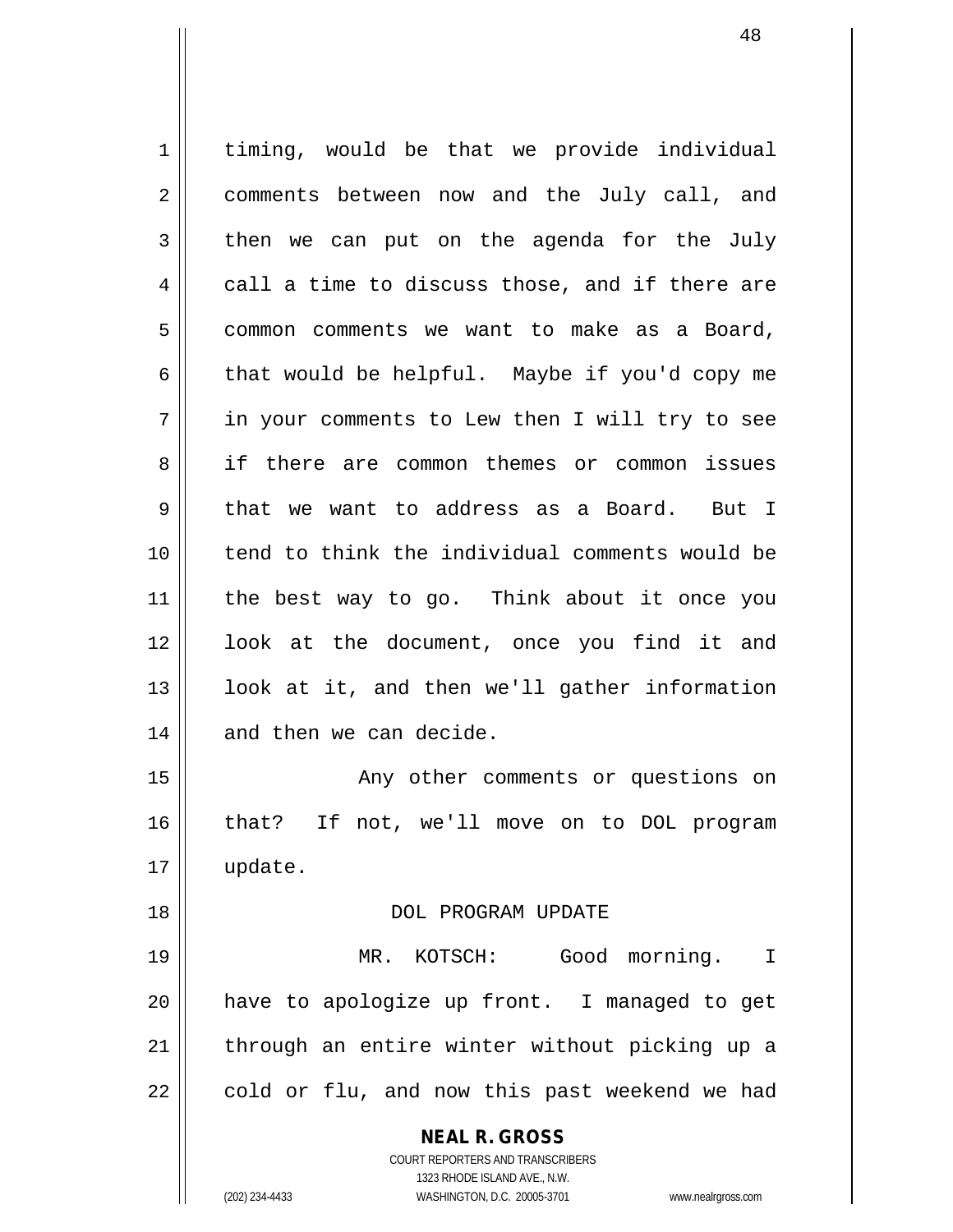1 || some pretty wild temperature oscillations back  $2 \parallel$  in D.C. and somehow I picked up something. 3 This is the standard update that I 4 present every time. And there are only a few  $5 \parallel$  people I think that probably haven't seen this 6 at least five or six times. So we will 7 || proceed semi-quickly through it. This is the 8 background of the Energy Employees 9 || Occupational Illness Compensation Program Act. 10 || There are two pieces to it, or two parts, 11 Part B, which is the part that is mostly of 12 interest here because of the NIOSH dose 13 reconstructions. That became effective on 14  $\parallel$  July 31<sup>st</sup>, 2001. As of May 6<sup>th</sup>, 2010, we've 15 had filed 70,599 cases or 105,761 claims. As 16 I always mention, the number of claims is 17 always higher because cases with survivors 18 || generally will have one or more survivors. So 19 || it's greater than a one-to-one relationship; 20 31,931 cases have been referred to NIOSH for 21 dose reconstruction.

22 The other part of the program is

**NEAL R. GROSS** COURT REPORTERS AND TRANSCRIBERS 1323 RHODE ISLAND AVE., N.W. (202) 234-4433 WASHINGTON, D.C. 20005-3701 www.nealrgross.com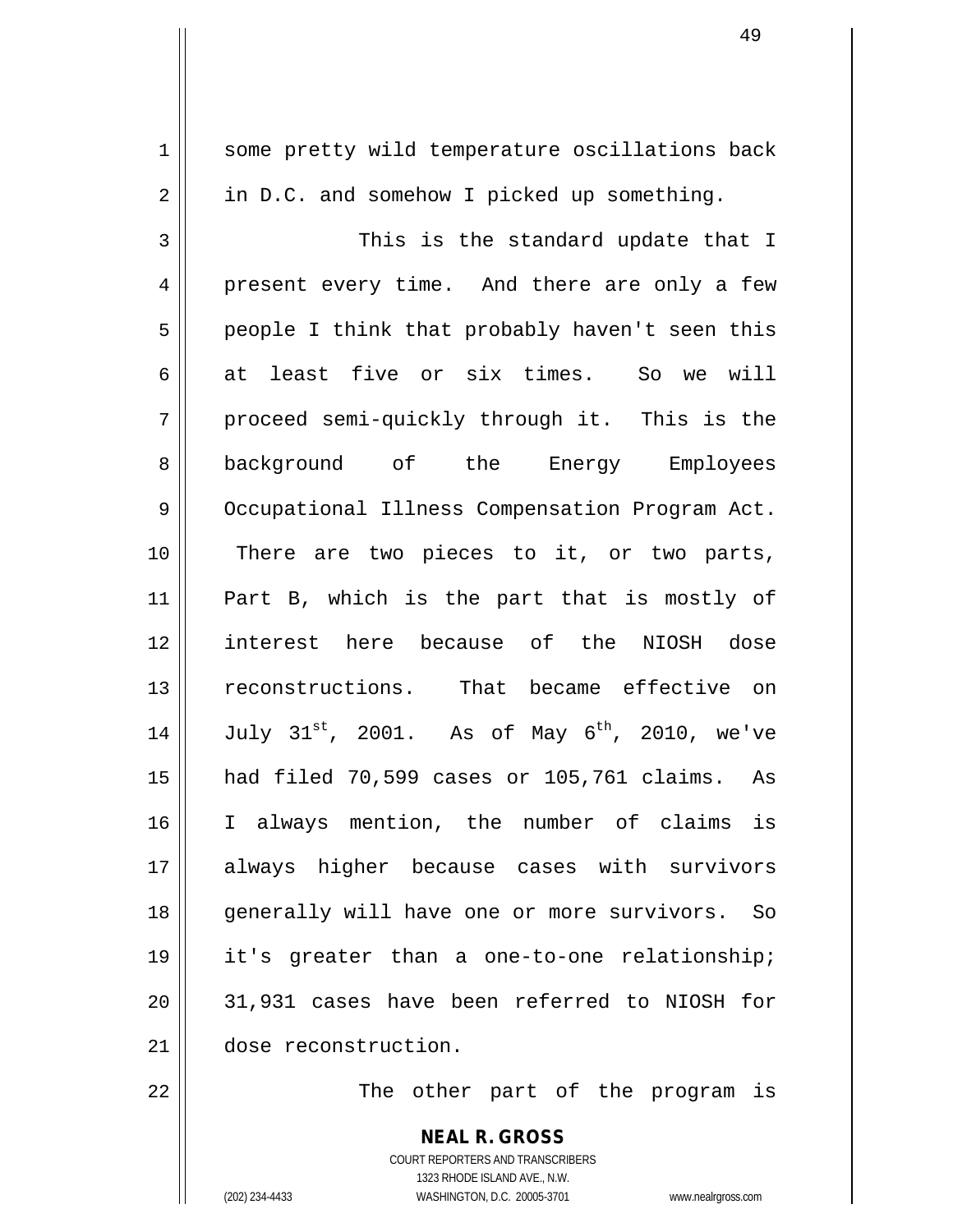$1 \parallel$  the Part E program, the toxic chemical portion  $2 \parallel$  of the program, which was effective for the 3 || Department of Labor on October 28, 2004. 4 There have been 61,917 cases filed. That's  $5 \parallel 87,691$  claims. And initially when the program  $6 \parallel$  started 25,000 cases were transferred over 7 | from Department of Energy.

8 Samuel Electric overall breakdown as far as 9 || compensation as of again May  $6^{\text{th}}$  is \$5.7 billion in total compensation, breaking down to be \$3.29 billion for Part B, \$1.95 billion for Part E, and \$488 million for medical **benefits that are associated with the awards.** 

 And then this is just the breakdown of the paid cases under the Act. There have been 43,000, almost 44,000 Part B and E cases, 40,000 -- almost 500 Part E 18 || payees and roughly 26,500 cases. And roughly 18,500 Part E Payees, and about 17,500 cases. 20 || So the breakdown is roughly 40 21 || percent Part E, 60 percent Part B.

22 || Again, just quickly, for Part B it

**NEAL R. GROSS** COURT REPORTERS AND TRANSCRIBERS

1323 RHODE ISLAND AVE., N.W.

(202) 234-4433 WASHINGTON, D.C. 20005-3701 www.nealrgross.com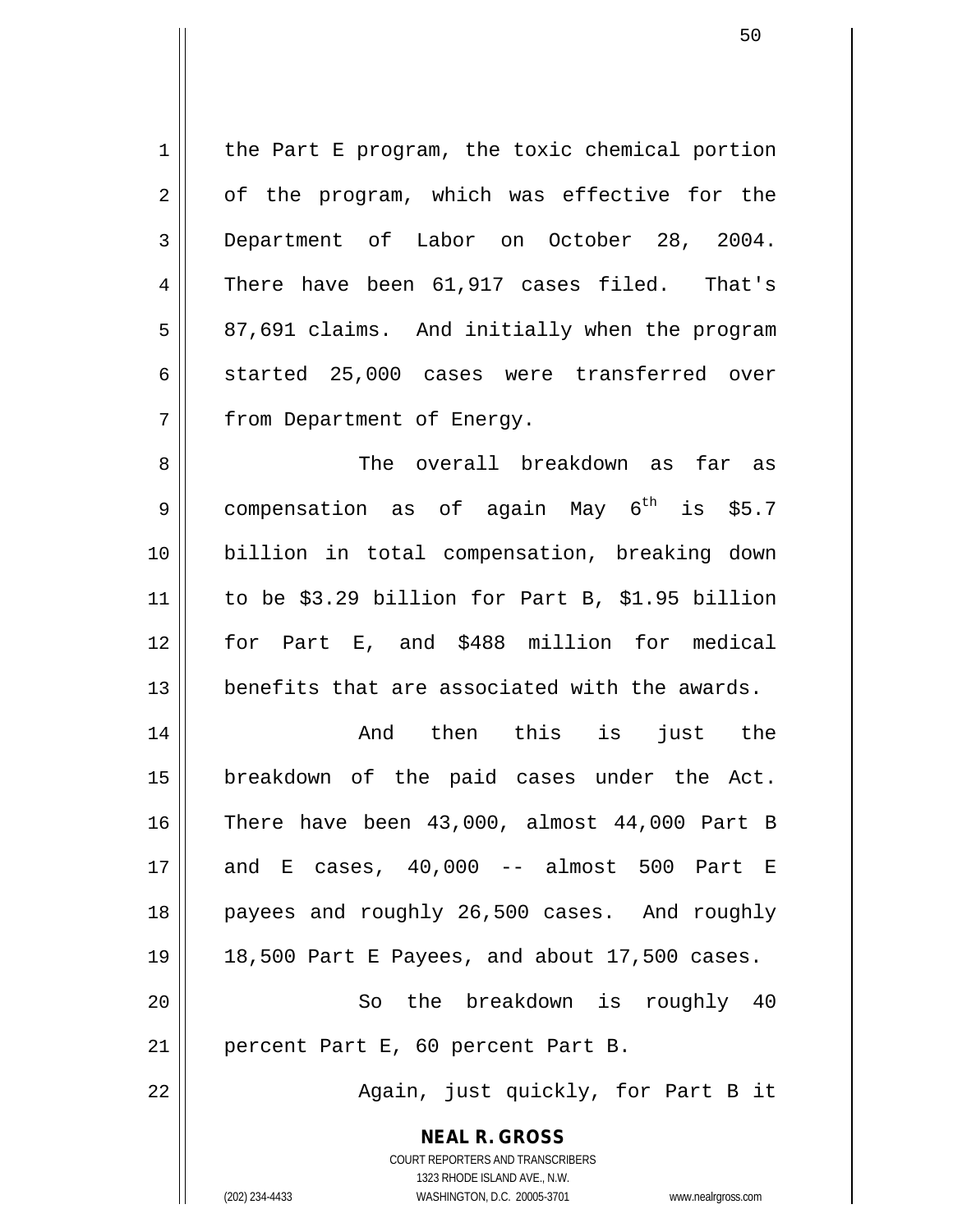1 covers or addresses radiation-induced cancers, 2 chronic beryllium disease and beryllium  $3 \parallel$  sensitivity; silicosis for the miners at the 4 Nevada test site and Amchitka in Alaska. And 5 | the supplement for the RECA Section 5 uranium  $6 \parallel$  workers, which the RECA portion is adjudicated 7 by the Department of Justice. That is 8 | Radiation Exposure Compensation Act. 9 Again this is just the eligibility 10 under Part B. DOE employees, the feds, the 11 DOE contractors and subcontractors. The 12 Atomic Weapons Employers, beryllium vendors,  $13$  || the survivors that are listed there, and again 14 || the RECA Section 5 uranium workers. Again, 15 just the presumptive cancers, the SECs, the

 four legislative statutory sites that were in | the Act, the three gaseous diffusion plants, Ft. Smith, Paducah, 825, plus the Amchitka | test site.

20 || The benefits, the \$150,000 21 lump sum payment; the medical benefits for 22 covered conditions; and the medical treatment

> **NEAL R. GROSS** COURT REPORTERS AND TRANSCRIBERS 1323 RHODE ISLAND AVE., N.W. (202) 234-4433 WASHINGTON, D.C. 20005-3701 www.nealrgross.com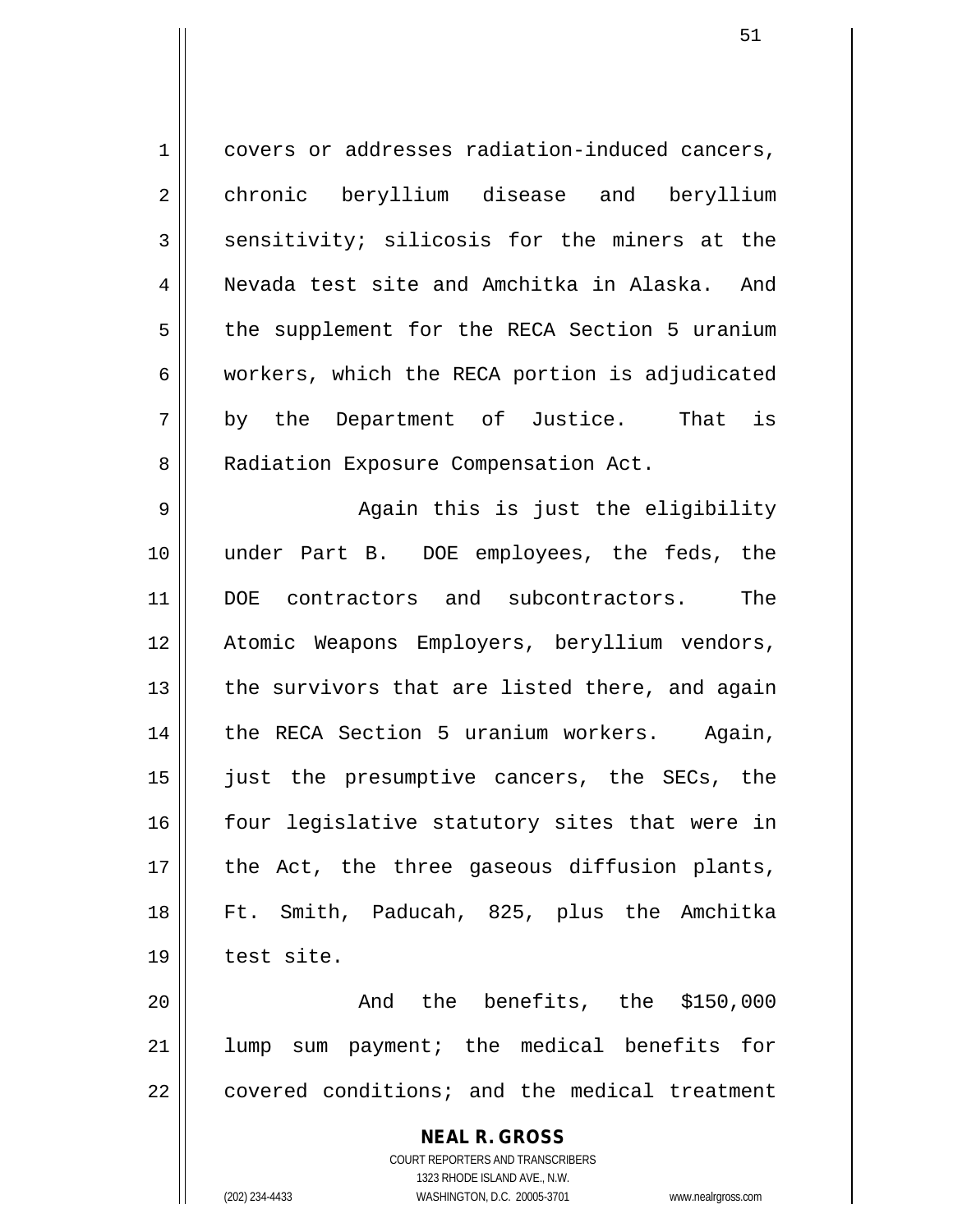1 and monitoring only for beryllium sensitivity. 2 CBD and cancers are covered in the upper 3 part. And the breakdown of the 4 final decisions as of May  $6^{th}$ , 28,214 final 5 decisions approved; 21,140 final decisions 6 denied. And the bars to the right on the  $7 \parallel$  right side, the bulk of the denials resulting 8 || from about 14,900 Probability of Causations  $9 \parallel$  less than 50, and about 5,700 where there was 10 insufficient medical evidence.

11 || Part E, just quickly, it's a federal entitlement program, like Part B, lump  $\parallel$  sum payments, up to \$250,000, usually on top 14 || of the Part B payment, if there is a cancer. Plus medical benefits for the accepted conditions.

17 || Part E is a little bit different. 18 || A couple of the things are, it only applies 19 || to the DOE contractors and subcontractors, not 20 the AWE folks or the beryllium vendors. 21 Survivors, there is some differences in the 22 || survivors. For the deceased workers, you can

> COURT REPORTERS AND TRANSCRIBERS 1323 RHODE ISLAND AVE., N.W. (202) 234-4433 WASHINGTON, D.C. 20005-3701 www.nealrgross.com

**NEAL R. GROSS**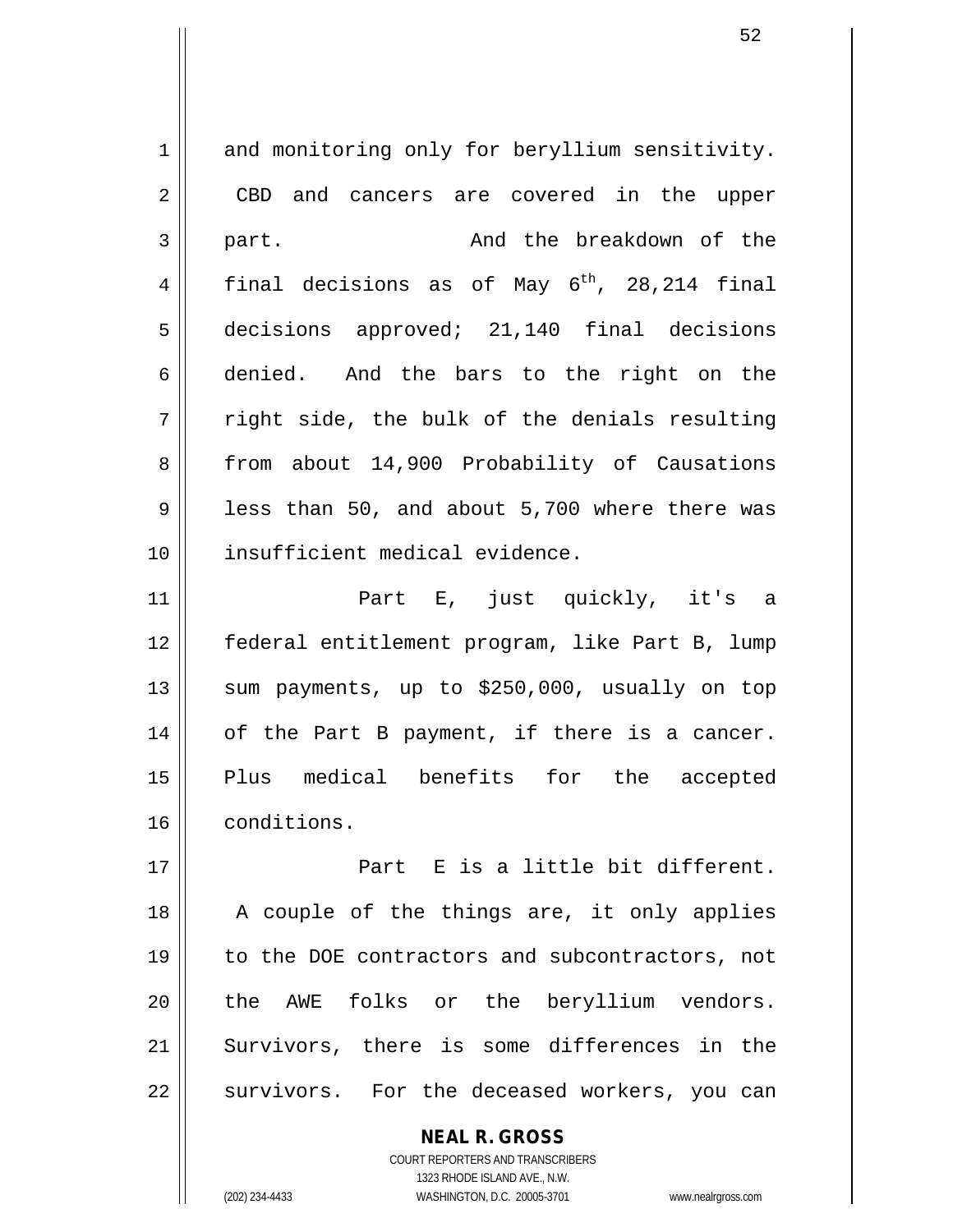1 compare those. But it does deal in Part E 2 || with any occupational disease from any toxic 3 exposure. That includes again the Part B 4 people.

5 || It addresses in Part E impairment,  $6 \parallel$  the percentages of award for permanent whole 7 body impairment is \$2,500 per point. It 8 addresses in Part E wage loss, and there you  $9 \parallel$  see the distribution of those. Again based on 10 || decreased capacity to work.

11 || The Part Conditional Summary, the Part E 12 cases, the final decisions, 23,504 approved;  $13 \parallel 19,394$  denied, and again, actually the bulk of 14 those is 13,342, is medical information 15 || insufficient to support the claim.

16 || Getting back to the NIOSH 17 || referrals to NIOSH, we are indicating as of 18  $\parallel$  May 6<sup>th</sup> 31,931 cases referred to NIOSH for 19 dose reconstruction. That breaks down to 20 || 27,783 cases returned by NIOSH that are 21 currently at DOL, 24,100 roughly of those had 22 dose reconstructions, and the rest did not

> **NEAL R. GROSS** COURT REPORTERS AND TRANSCRIBERS 1323 RHODE ISLAND AVE., N.W. (202) 234-4433 WASHINGTON, D.C. 20005-3701 www.nealrgross.com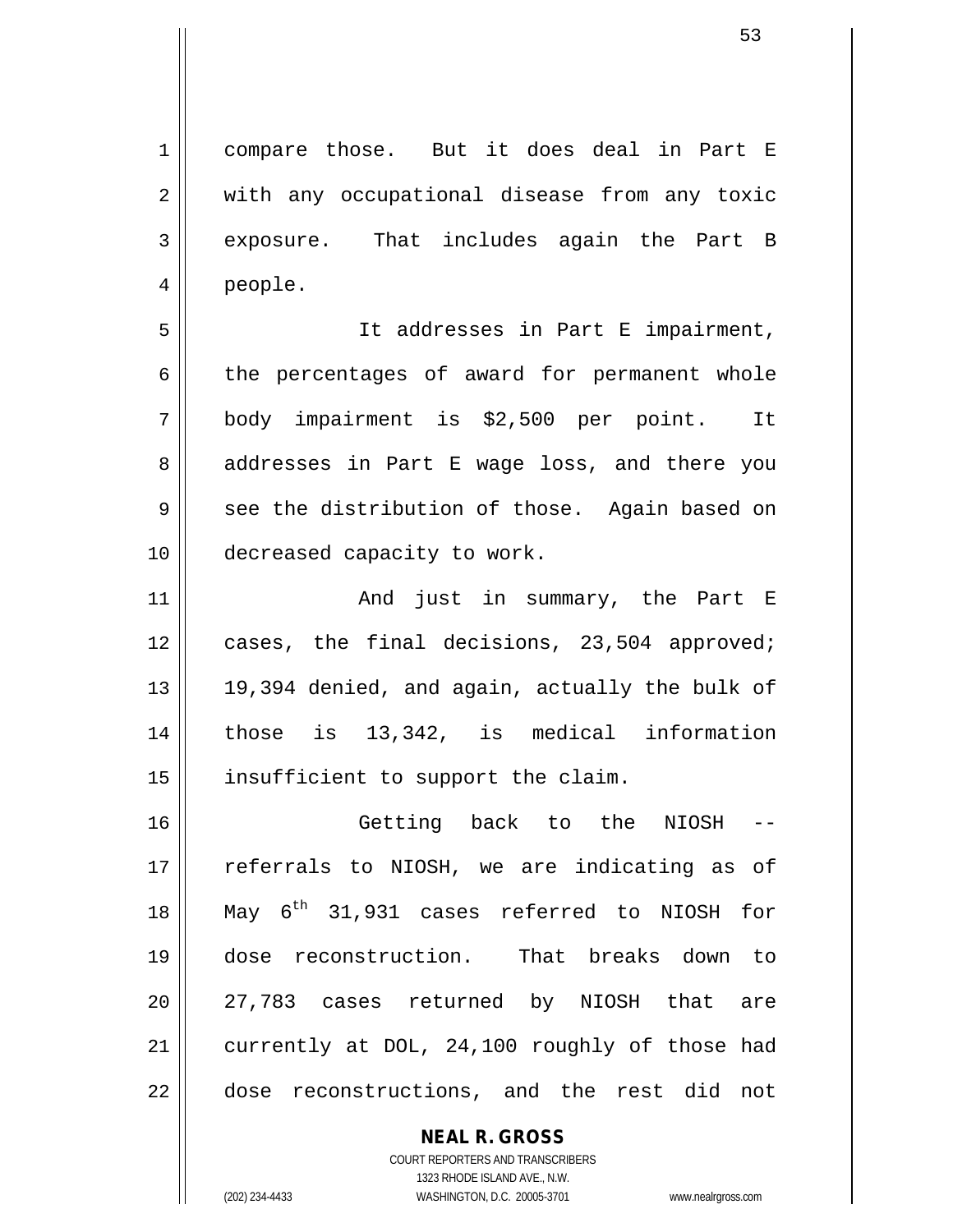| $\mathbf 1$    | have dose reconstructions. They were probably                       |
|----------------|---------------------------------------------------------------------|
| $\overline{2}$ | returned for SEC Classes and things like that,                      |
| 3              | or insufficient information to proceed with                         |
| 4              | the adjudication.                                                   |
| 5              | We are showing 4,148 cases at                                       |
| 6              | NIOSH which breaks down to about 2,750 for                          |
| 7              | initial referrals and about 1,400 for reworks.                      |
| 8              | Cases that generally back to NIOSH                                  |
| 9              | for -- after the initial dose reconstruction                        |
| 10             | generally for, the biggest reasons<br>are                           |
| 11             | additional employment or evidence of                                |
| 12             | additional cancers.                                                 |
| 13             | As far as the new SEC-related                                       |
| 14             | cases about -- well, not about, 2,887 cases                         |
| 15             | were withdrawn from NIOSH for review; 2,544                         |
| 16             | have had final decisions issues; and 2,480 of                       |
| 17             | have final approvals; 43<br>those<br>have                           |
| 18             | recommended but no finals; 91 cases<br>are                          |
| 19             | pending at Labor; and 209 cases were closed                         |
| 20             | because of problems with information.                               |
| 21             | Again a quick overview of<br>the                                    |
| 22             | DOL, a recommended decision is<br>process at                        |
|                | <b>NEAL R. GROSS</b>                                                |
|                | <b>COURT REPORTERS AND TRANSCRIBERS</b>                             |
|                | 1323 RHODE ISLAND AVE., N.W.                                        |
|                | (202) 234-4433<br>WASHINGTON, D.C. 20005-3701<br>www.nealrgross.com |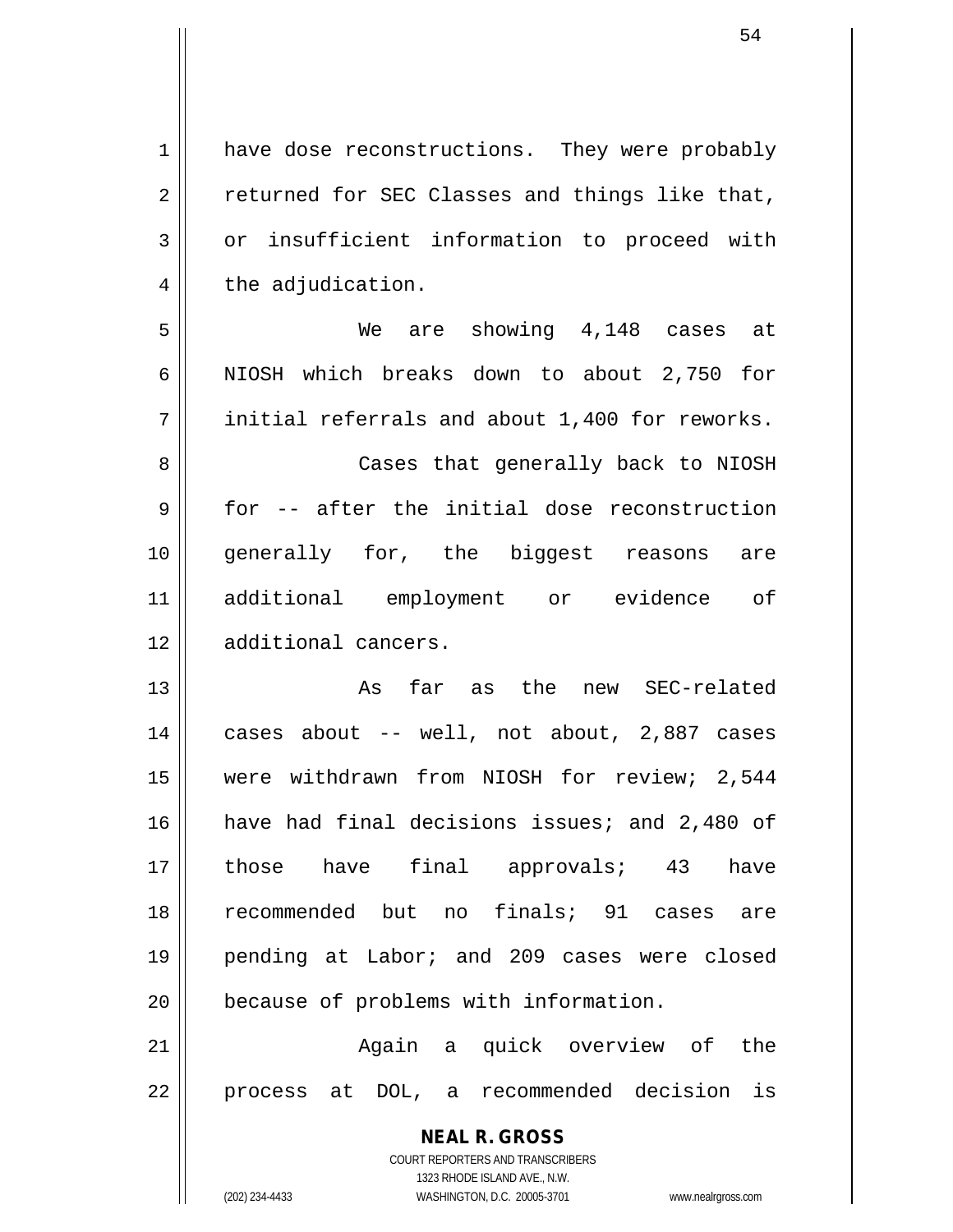| $\mathbf 1$ | rendered at the district-office level; that    |
|-------------|------------------------------------------------|
| 2           | goes to the claimant, if it's obviously not a  |
| 3           | compensable case, the claimant has<br>the      |
| 4           | opportunity to provide objections<br>or        |
| 5           | additional information. Then the final         |
| 6           | adjudication board within Labor renders a      |
| 7           | final decision based on a review of that       |
| 8           | information, and renders what's up there as    |
| 9           | the final decision or the final approval.      |
| 10          | Status of the dose reconstruction              |
| 11          | is 24,102 have been returned by NIOSH with a   |
| 12          | dose reconstruction; 21,540 cases have a dose  |
| 13          | reconstruction and a final decision. Again     |
| 14          | you see basically the breakdown as far as from |
| 15          | Labor statistics: 66 percent<br>final<br>the   |
| 16          | denials; 34 percent final approvals.           |
| 17          | Part B, cancer cases with final                |
| 18          | decisions to accept. There have been 6,872     |
| 19          | dose-reconstructed cases that have<br>been     |
| 20          | accepted, resulting in \$1 billion<br>in       |
| 21          | compensation. There have been 10,684 accepted  |
| 22          | SEC cases, which resulted in \$1.6 billion in  |
|             |                                                |

**NEAL R. GROSS** COURT REPORTERS AND TRANSCRIBERS

1323 RHODE ISLAND AVE., N.W.

 $\mathsf{II}$ 

(202) 234-4433 WASHINGTON, D.C. 20005-3701 www.nealrgross.com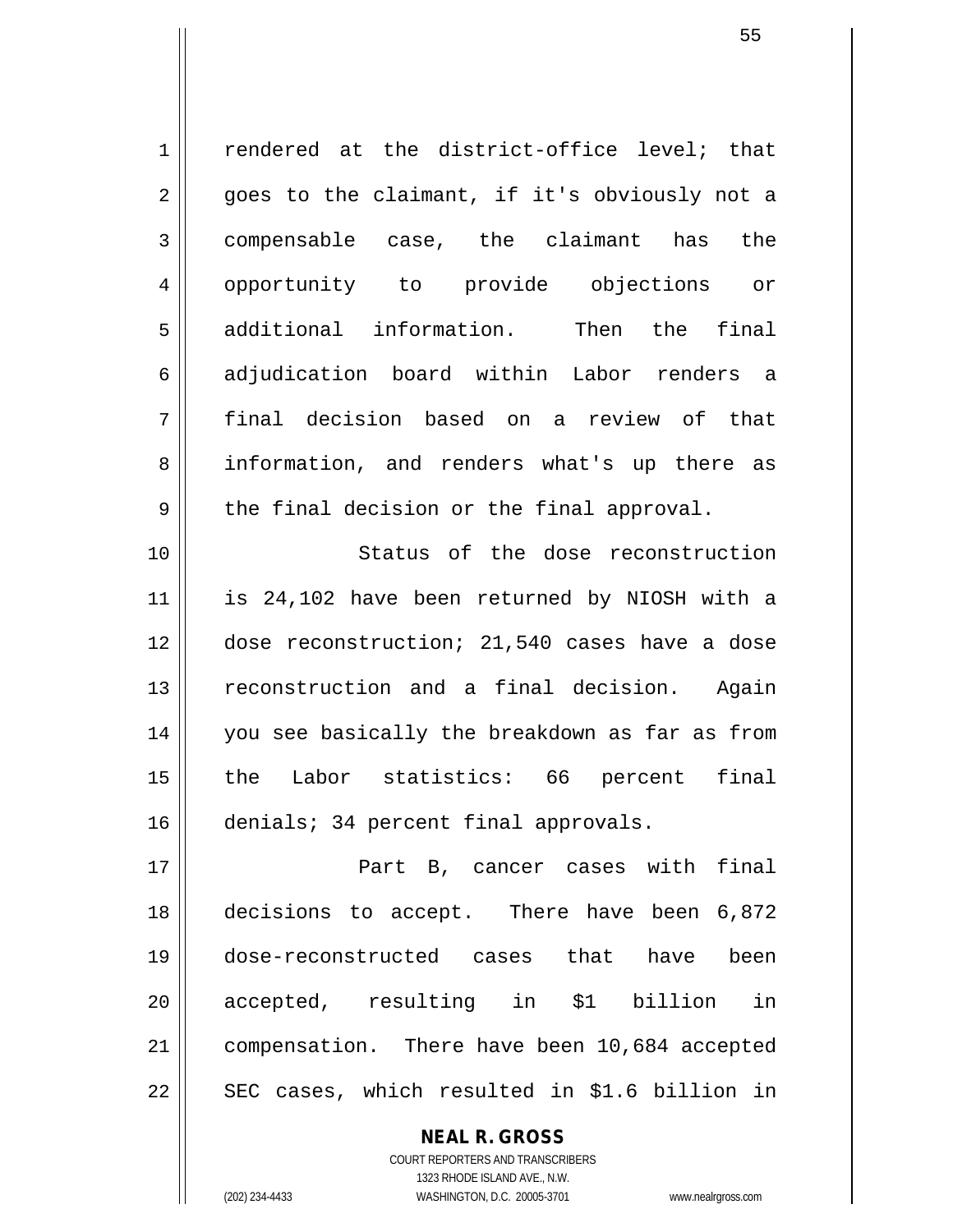1 compensation. Cases accepted both on SEC 2 | status and Probability of Causation 50 percent 3 || or greater were 386, or \$57.4 million in 4 | compensation. Which totals out for all 5 | accepted SEC and DR cases, dose-reconstructed 6 cases, 17,942 or \$2.6 billion in compensation.

7 The next series are just some 8 || monthly Part B cases sent to NIOSH, running 9 about, I guess in the upper 200s. Nationwide 10 the new Part B cases that the DOL receives 11 monthly which include obviously the beryllium 12 and the silicosis as well as the cancer has 13  $\parallel$  ticked up a little bit. I think that may be a 14 || result, as we'll see later, may be a result of 15 some of the new SEC, say at Hanford or 16 || something, that has prompted some additional 17 || submittals of claims.

18 || Last couple of months, 552 in 19 March, April, 480. Just a quick note about  $20$  || the top four worksites that are generating 21 || Part B claims or cases for us. Hanford, Y-12, 22 || Savannah River site, Oak Ridge Diffusion

> **NEAL R. GROSS** COURT REPORTERS AND TRANSCRIBERS 1323 RHODE ISLAND AVE., N.W. (202) 234-4433 WASHINGTON, D.C. 20005-3701 www.nealrgross.com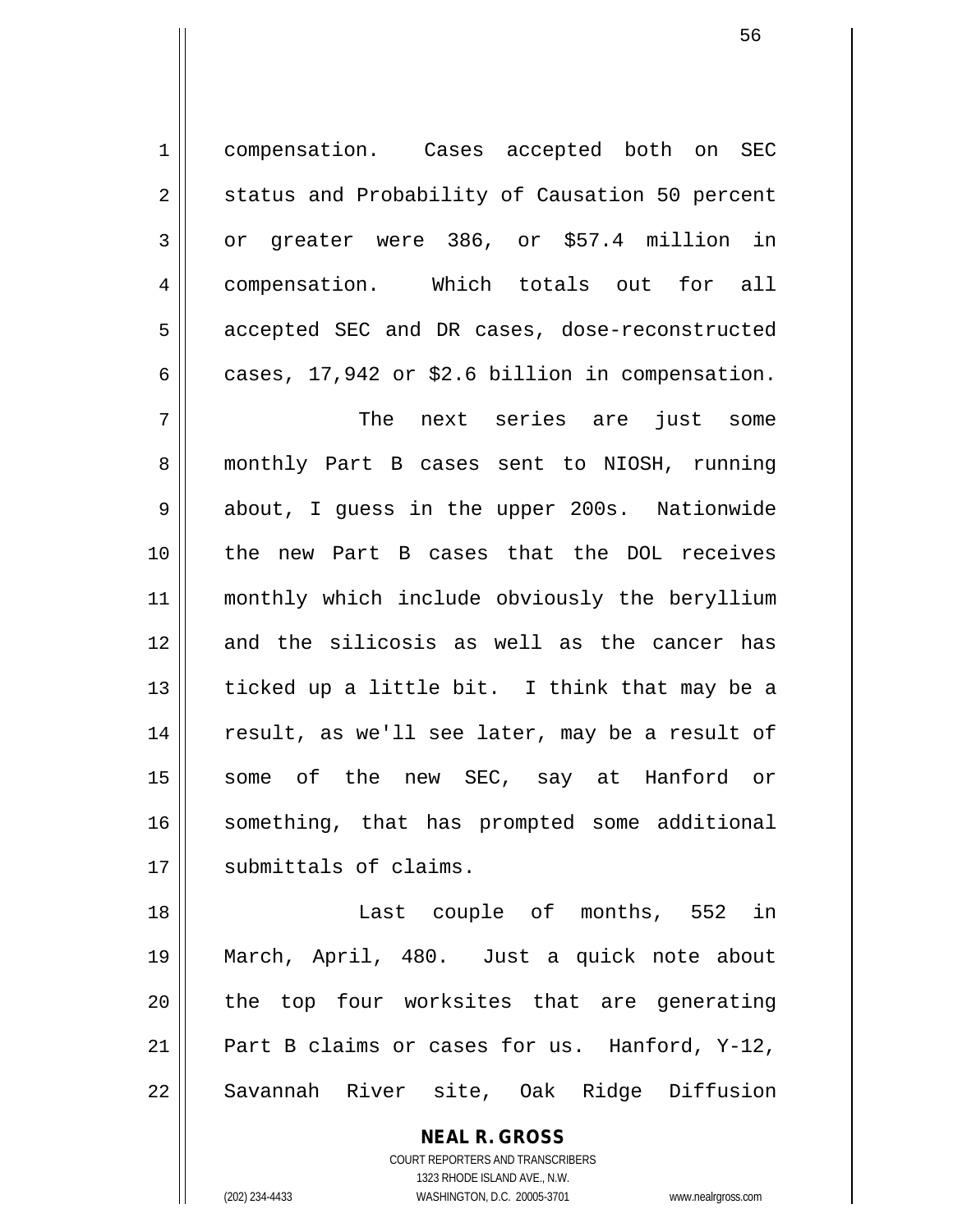$1 \parallel$  plant, K-25. Again there's numbers for those.  $2 \parallel$  Like I said I think we are seeing that uptick  $3 \parallel$  for Hanford I think as a result of the Hanford 4 Class, the SEC Classes, and the people just  $5 \parallel$  responding to that. Y-12 is pretty much 6 probably level; these are just normal 7 || fluctuations. Savannah River, those are those 8 *l* numbers. And K-25.

9 These are just the percentages, 10 || this and the next slide are the percentages of 11 the new Part B cases. These are the DOE cases 12 || received monthly by the Department of Labor by 13 || percentage. And it usually runs about the low 14 90s, the split between that and this slide 15 which is the AWEs, which are generally running 16 || in the upper single digits.

17 || The Rand then these, I'm not going to 18 || go through all these, the next few sets of 19 || slides are the information that we provide for 20 || both the SEC Classes that are being presented 21 at this meeting just as far as background 22 || information goes, and some of the local

> COURT REPORTERS AND TRANSCRIBERS 1323 RHODE ISLAND AVE., N.W. (202) 234-4433 WASHINGTON, D.C. 20005-3701 www.nealrgross.com

**NEAL R. GROSS**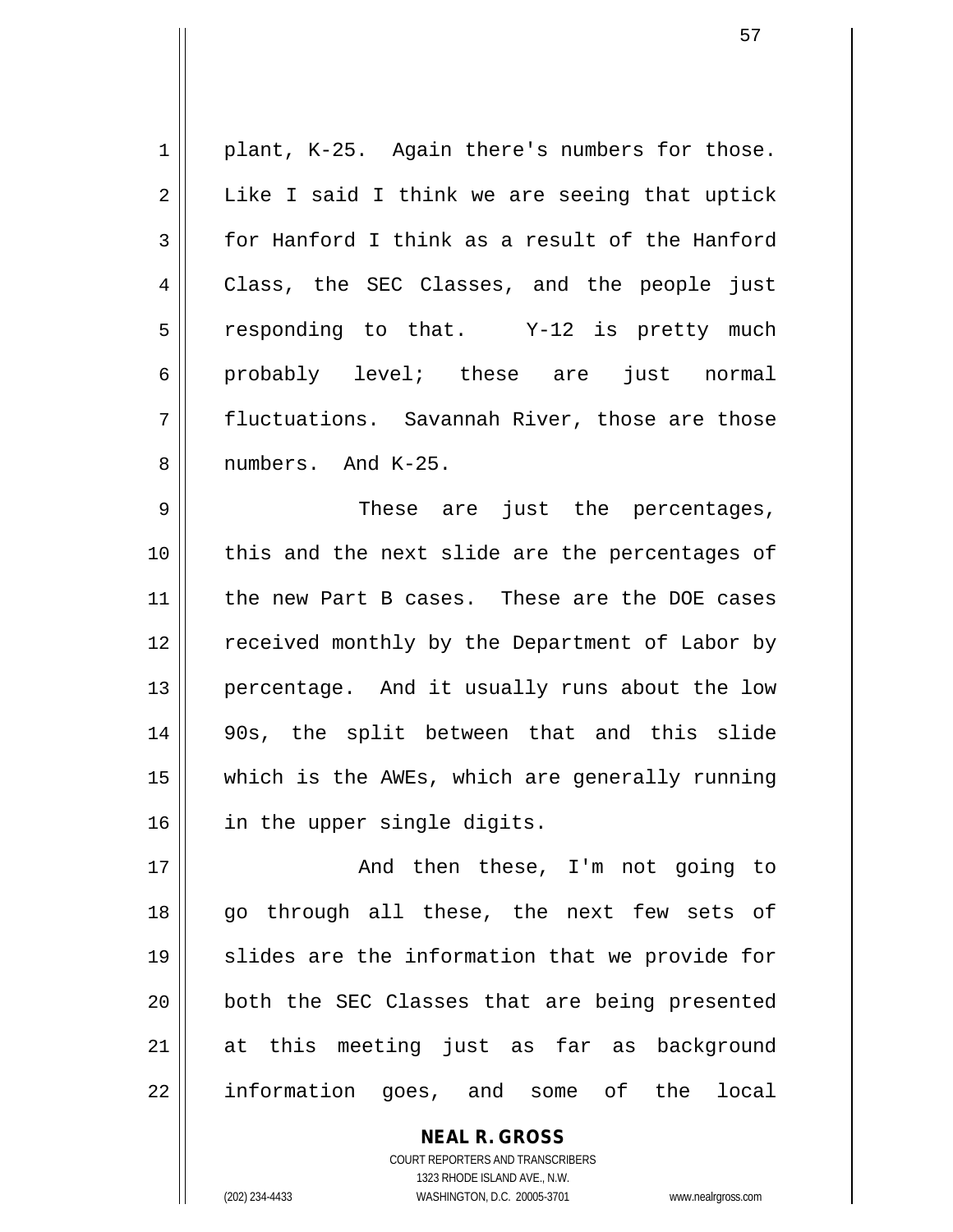1 facilities, I mean facilities that are local  $2 \parallel$  to Niagara Falls-Buffalo area. So that's what  $3 \parallel$  the next few slides are. You see here, Mound, 4 | just a few quick ones, 1,712 cases, both Part  $5 \parallel$  B and E for Mound. There have been 484 cases  $6 \parallel$  returned by NIOSH with a dose reconstruction; 7 665 final Part B decisions; 246 Part B 8 approvals; 270 Part E approvals for total 9 || compensation and medical bills paid, \$56.5 10 million. 11 As you go across, you see 12 || University of Rochester. You see since that 13 || is an AWE it's not affected by or not covered 14 under Part E, so there's only Part B numbers 15 || there. Same with BWX Technologies, Hooker 16 Electrochemical.

 Just a few Linde Ceramics, \$27.4 million in compensation for 144 Part B approvals and 62 Part E approvals. There is 20 the St. Louis Airport site, Weldon Spring, Blockson Chemical, Chapman Valve, again it's  $22 \parallel$  an AWE, so it's only Part B, \$6.8 million in

> COURT REPORTERS AND TRANSCRIBERS 1323 RHODE ISLAND AVE., N.W. (202) 234-4433 WASHINGTON, D.C. 20005-3701 www.nealrgross.com

**NEAL R. GROSS**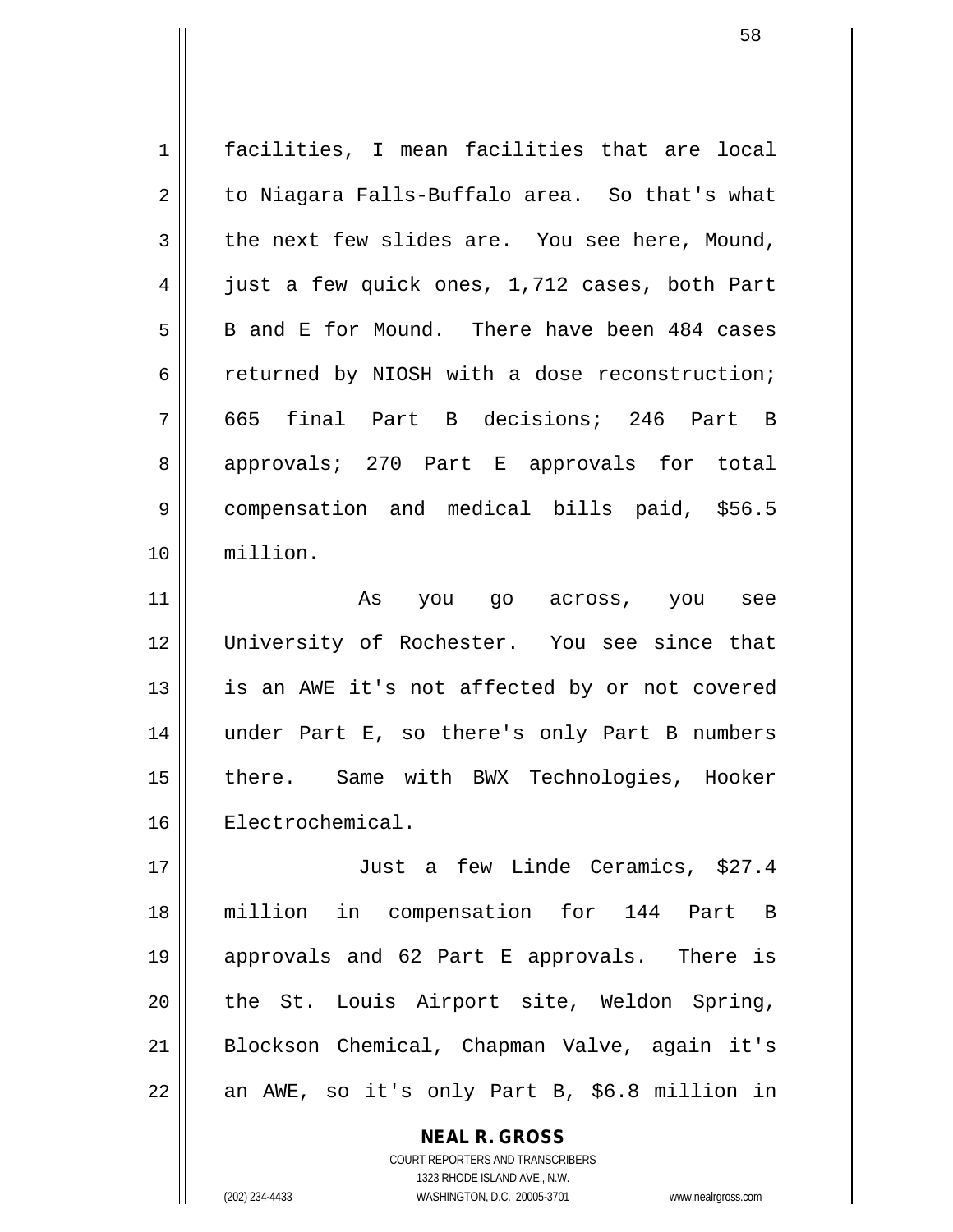| compensation. Bethlehem Steel, \$61.7 million  |
|------------------------------------------------|
| in compensation with 406 approvals. LANL,      |
| \$199 million with 855 Part B approvals, 890   |
| Part E approvals. De Soto Avenue, Downey       |
| facility, Bliss & Laughlin, Carborundum, Linde |
| Air Products, Ashland Oil, Seaway Industrial   |
| Park, Lake Ontario Ordnance, and Electro       |
| Metallurgical. And then just the pie chart of  |
| all the B cases files, the breakdown of those. |
| Six percent ended up with NIOSH, 36 percent    |
| for others includes in our space the           |
| silicosis, the beryllium claims, things like   |
| that.                                          |
| Now Dr. Melius had asked for a bit             |
| of an update or an overview I guess of how we  |
| implement SEC Classes at Labor. And I'll give  |
| you a quick one, and then you can ask any      |
| questions. The process starts with NIOSH       |
| submitting a letter to the Department of       |
| Labor, sharing the draft language for the new  |
| Class Definition. I said a month. It varies,   |
| the time varies, but sometimes we get quite a  |
|                                                |

**NEAL R. GROSS** COURT REPORTERS AND TRANSCRIBERS

1323 RHODE ISLAND AVE., N.W.

(202) 234-4433 WASHINGTON, D.C. 20005-3701 www.nealrgross.com

 $\mathsf{II}$ 

 $\mathbf{I}$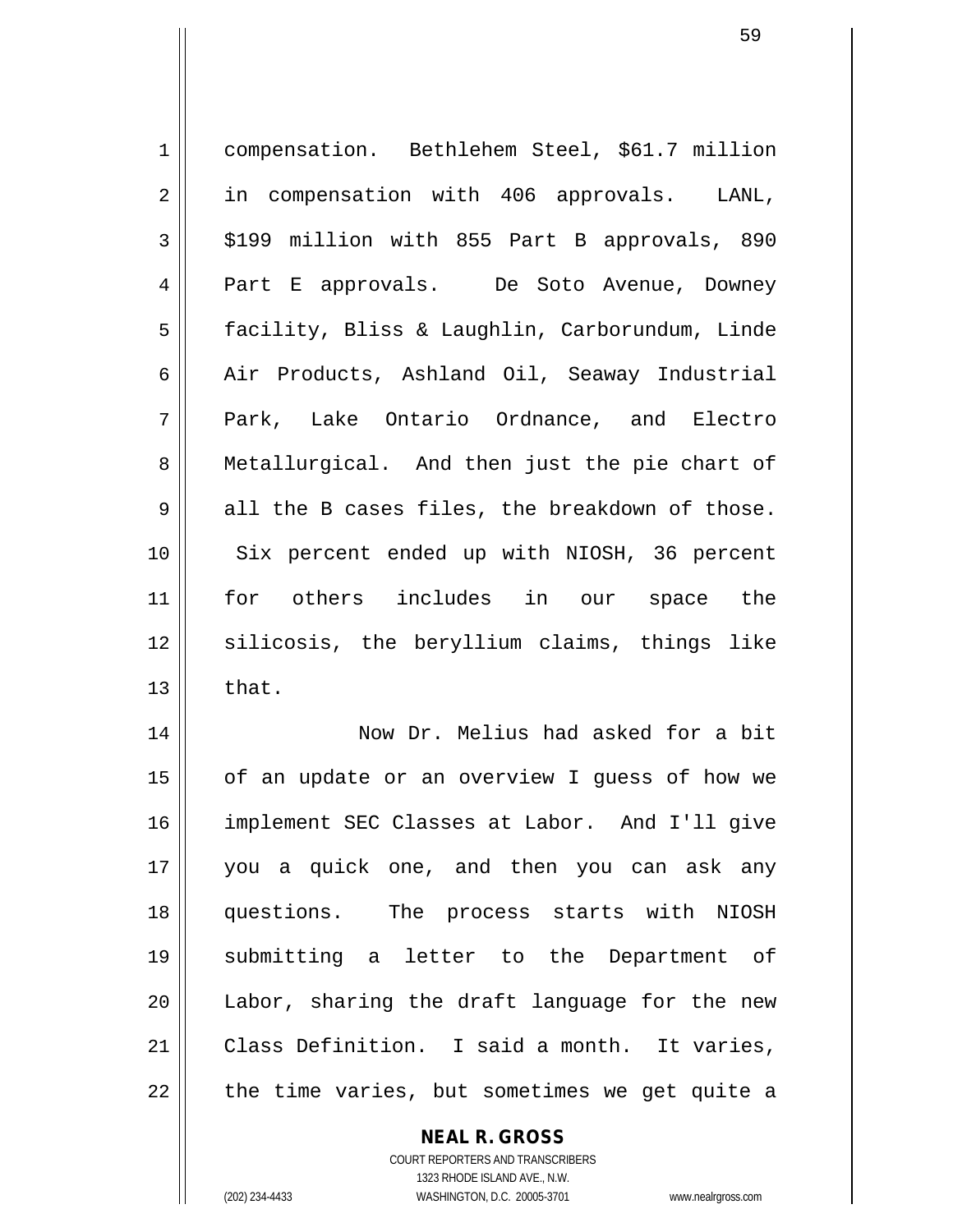$1 \parallel$  bit of lead time for the ones that are coming 2 || up essentially for scheduled for the next 3 Monday.

4 And then we review that and we  $5 \parallel$  send it back, send comments back. The easy  $6 \parallel$  ones are the ones that say all employees that  $7 \parallel$  are, whether it's AWE or DOE, at a facility, 8 || those are fairly straightforward, and don't 9 || require a lot of head-scratching to come up 10 with the fact that we probably don't have a 11 | problem with the Class Definition.

12 || But the ones that do have, that 13 || cause us to review them a little more closely 14 are the ones where there is some type of restriction based on the Class, whether it's a particular building is cited, or an area of a plant like Area 4 at Santa Susana Field Laboratory or buildings at a particular site, or in the early days, there were a lot of monitored or should have been monitored. Things like that caused us at Labor a little more, required us to provide a little more

### **NEAL R. GROSS** COURT REPORTERS AND TRANSCRIBERS 1323 RHODE ISLAND AVE., N.W. (202) 234-4433 WASHINGTON, D.C. 20005-3701 www.nealrgross.com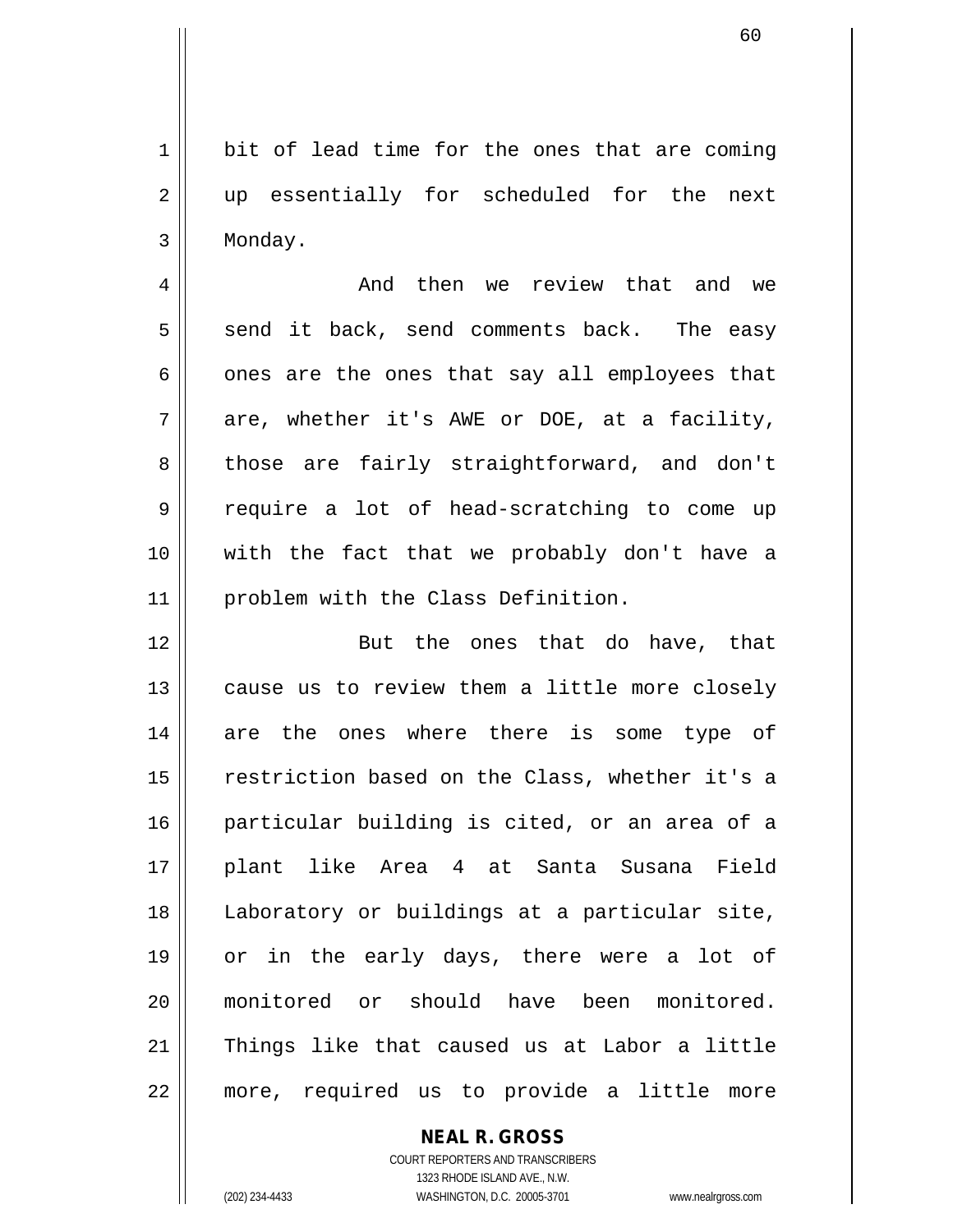$1 \parallel$  scrutiny. But what we often did, we'd talk to  $2 \parallel$  the District office that was affected by that  $3 \parallel$  site and say, hey, pull some cases, tell us if 4 you can really implement that Class because of 5 employment restrictions or that building 6 | restriction or that monitoring restriction,  $7 \parallel$  and can we actually do that, can we get that 8 information?

9 The whole intent of this thing is 10 to improve the consistency and the fairness of 11 || the claims adjudication process; ultimately to 12 || speed the process of determining which cases 13 || can be considered as part of the new SEC 14 Class. But we do not at any time comment on 15 || whether the new SEC Class is indeed necessary.

16 There's a point on the next slide 17 || which should probably be up here, but at this 18 || point, too, not only is there management and 19 technical review; there is also review by our  $20$  solicitor's office, primarily to the point of 21 sometimes we get into facilities question as  $22 \parallel$  to whether -- and I can't think of specific

**NEAL R. GROSS**

COURT REPORTERS AND TRANSCRIBERS 1323 RHODE ISLAND AVE., N.W. (202) 234-4433 WASHINGTON, D.C. 20005-3701 www.nealrgross.com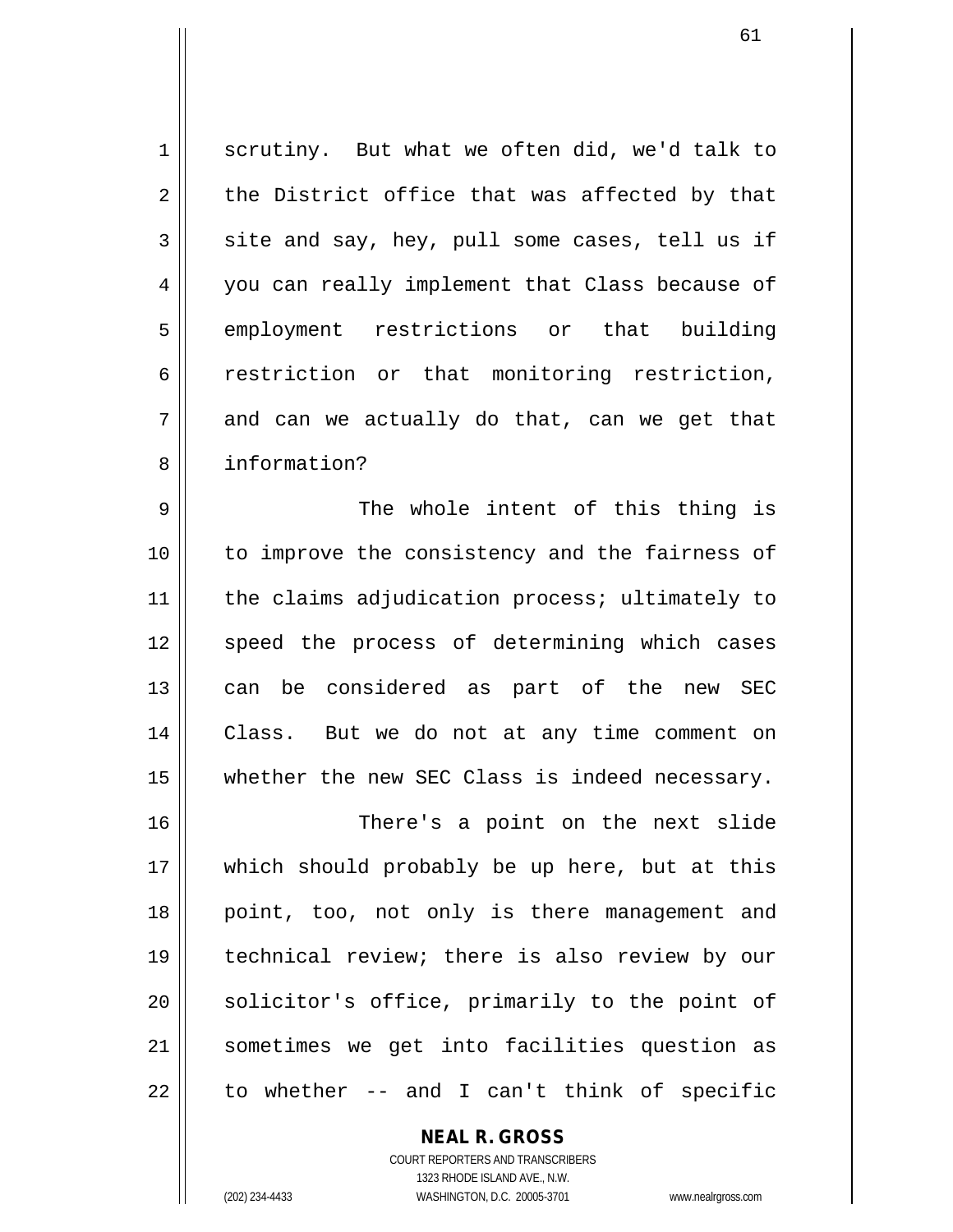1 examples now. One of them was I think maybe 2 || MIT or something. Anyway, where there was a 3 discussion of building put in that Class, and 4 | we looked at it from a facility definition  $5 \parallel$  standpoint, had an issue with that, and talked  $6 \parallel$  to NIOSH about that, got that resolved. So  $7 \parallel$  things like that are going on at that point in  $8 \parallel$  the process, trying to first of all make sure  $9$   $\parallel$  that that definition fits within the facility 10 definitions that already exist and should 11 || exist, and whether we can actually put people 12 into that Class. And that is the whole goal  $13$  || when we review that draft proposal language. 14 Okay, so for this bullet, for 15 || Classes that do not cover all the workers, DOE 16 || strives to describe as many ways as possible

17 to place the individuals in the covered 18 buildings or areas or what have you. All 19 || cases, whether they are really an open class, 20 like all workers, or some kind of restricted 21 | Class where they are defined more by buildings 22 || or something else, they are all done on a

#### **NEAL R. GROSS**

COURT REPORTERS AND TRANSCRIBERS 1323 RHODE ISLAND AVE., N.W. (202) 234-4433 WASHINGTON, D.C. 20005-3701 www.nealrgross.com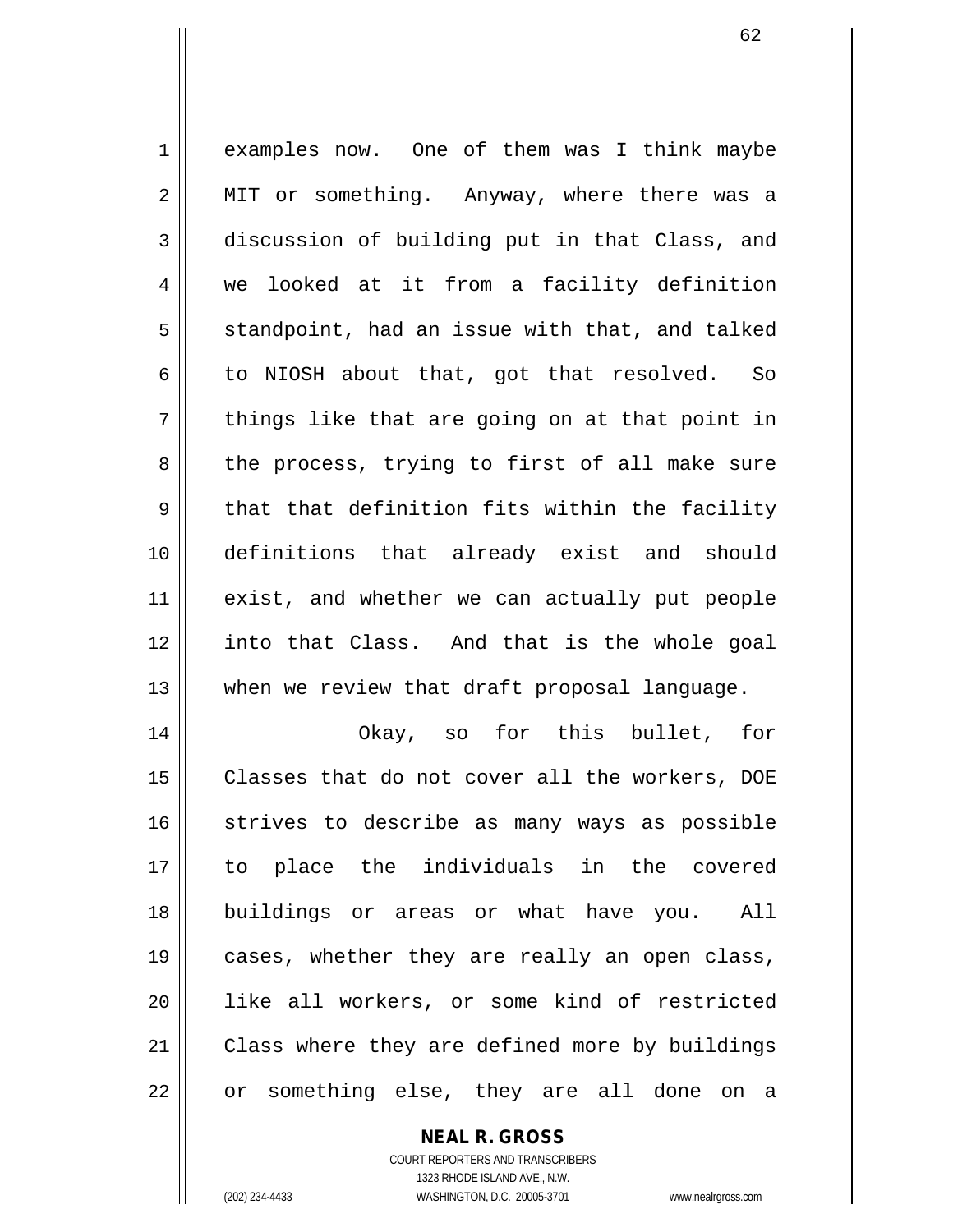1 | case-by-case basis. You don't always -- you 2 || may not always have all the employment 3 information you need to determine either the 4 | location or the 250 day requirement or things 5 like that. So a number of pieces of 6 information are used. Obviously all the 7 employment information from the site is 8 Teviewed. We receive information, request and 9 receive information from the Social Security 10 Administration. Pay records essentially are 11 || summaries. There may be department 12 affiliation records that we can look at, or 13 || monitoring records that are often very useful. 14 || There may be medical records that give some 15 indications of the buildings or the time 16 || period that a person has worked in. There may 17 || be security records, access records. And as 18 always, the claimant has the option of 19 providing affidavits from other workers, 20 || coworkers, or other individuals that can place 21 people on sites or in buildings or things like  $22 \parallel$  that.

> **NEAL R. GROSS** COURT REPORTERS AND TRANSCRIBERS

1323 RHODE ISLAND AVE., N.W. (202) 234-4433 WASHINGTON, D.C. 20005-3701 www.nealrgross.com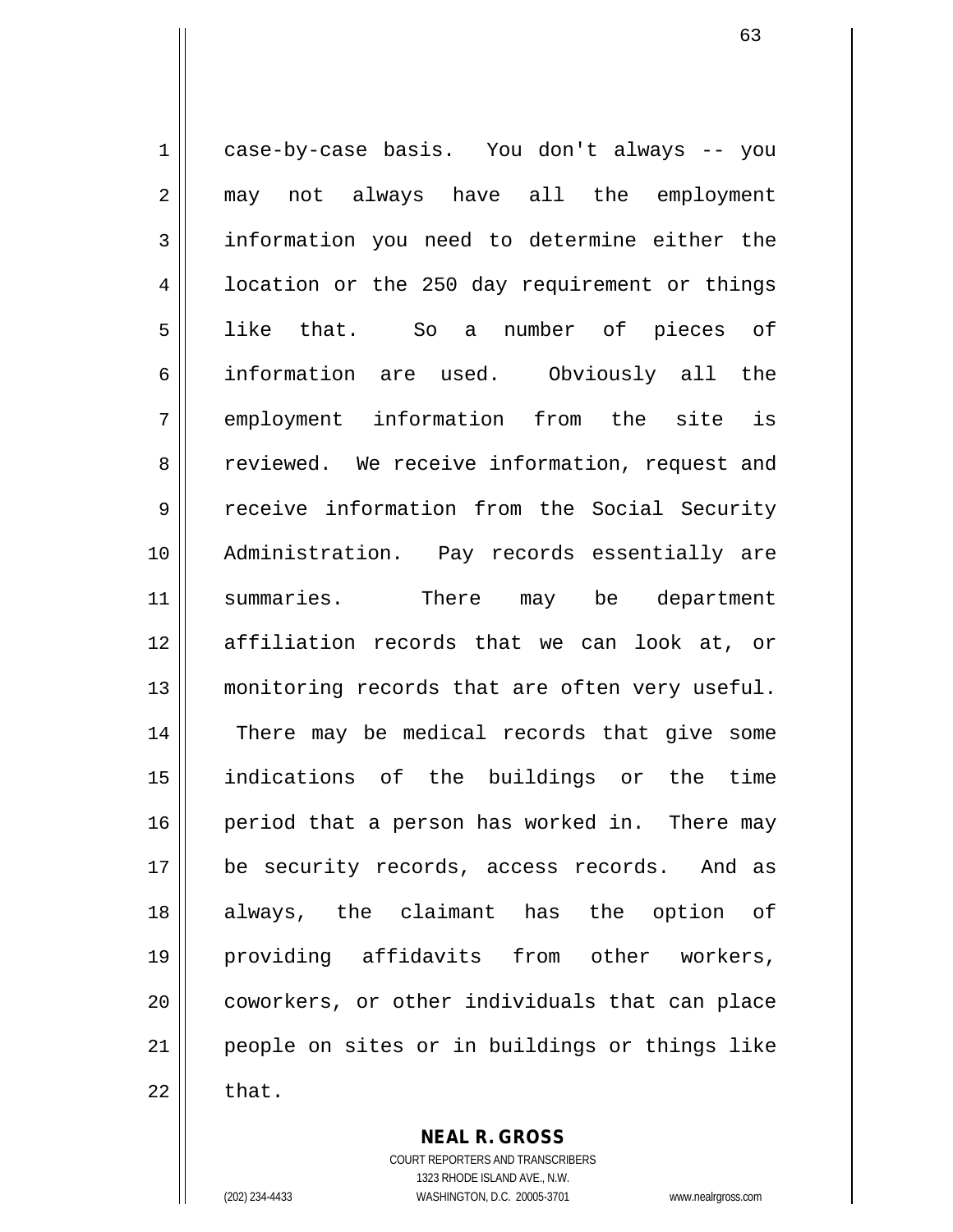| 1              | And DOL includes in the bulletin a             |
|----------------|------------------------------------------------|
| 2              | list of records that can be used when          |
| 3              | establishing a membership in the SEC class.    |
| $\overline{4}$ | But again done on a case-by-case basis, and    |
| 5              | that can encompass a wide range of documents   |
| 6              | if necessary. Once the HHS letter is           |
| 7              | submitted to Congress, that is really the bell |
| 8              | to our procedure folks to move on the final    |
| 9              | approval of the bulletin. It goes again        |
| 10             | through our management process, and the Energy |
| 11             | Employees Occupational Illness Compensation    |
| 12             | Division, the Offices of the Solicitor and     |
| 13             | then our current office, the Office of         |
| 14             | Workers Compensation Programs.                 |
| 15             | Unlike NIOSH, offices are higher               |
| 16             | in our organization than divisions, so.        |
| 17             | But anyway the DOL goal is to have             |
| 18             | the bulletin finalized by the SEC Class        |
| 19             | effective date, and in the early days -- well, |
| 20             | maybe even not that early -- but we didn't     |
| 21             | always achieve that. But hopefully we will     |
| 22             | move close. Nowadays we have lists, NIOSH      |
|                | <b>NEAL R. GROSS</b>                           |

COURT REPORTERS AND TRANSCRIBERS 1323 RHODE ISLAND AVE., N.W.

 $\mathsf{II}$ 

(202) 234-4433 WASHINGTON, D.C. 20005-3701 www.nealrgross.com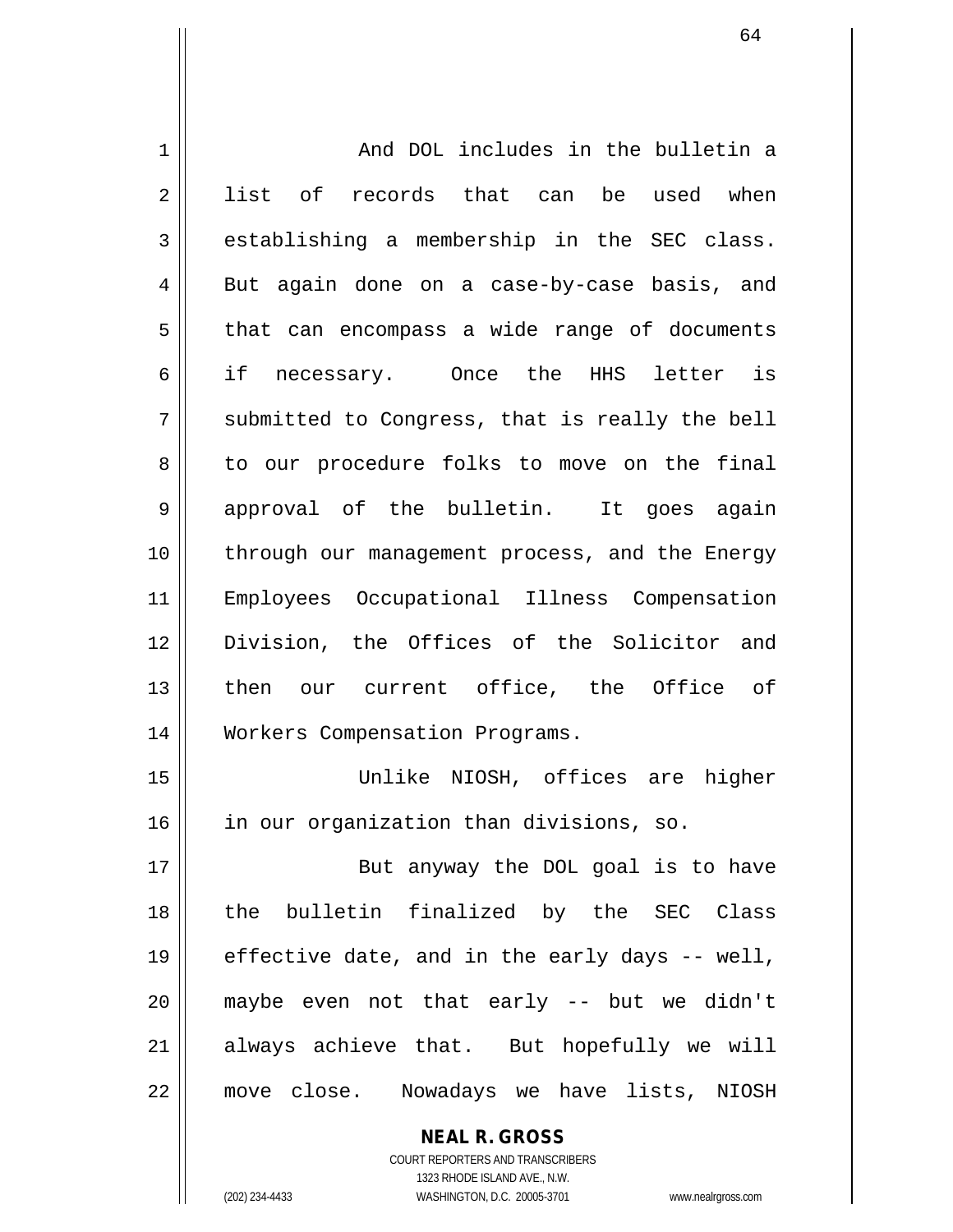1 provides us with lists of cases. We generate  $2 \parallel$  our own lists of what we think are the  $3 \parallel$  effective cases, and we start to share those 4 || with our district offices during this process  $5 \parallel$  so they can start basically queuing up those  $6 \parallel$  cases so that when the gun goes off on the net  $7 \parallel$  effective date, we are now, at least over the 8 || last few times we've done this we have been 9 pretty good about getting out of the blocks 10 | pretty quick. 11 || And the last part, after the Class 12 is officially effective, DOL is working  $13$  || through its review of the cases that are in 14 || the SEC Class to determine whether they meet 15  $\parallel$  the requirements of the class, the 250 days,

16 || have the specified cancer, if there are 17 additional requirements of the Class meet 18 l those.

19 || We get into the outreach phase. 20 If it's a small Class usually we just contact  $21$   $\vert$  -- if it's a few people or one person we'll 22 || just contact the claimant by phone and discuss

**NEAL R. GROSS**

COURT REPORTERS AND TRANSCRIBERS 1323 RHODE ISLAND AVE., N.W. (202) 234-4433 WASHINGTON, D.C. 20005-3701 www.nealrgross.com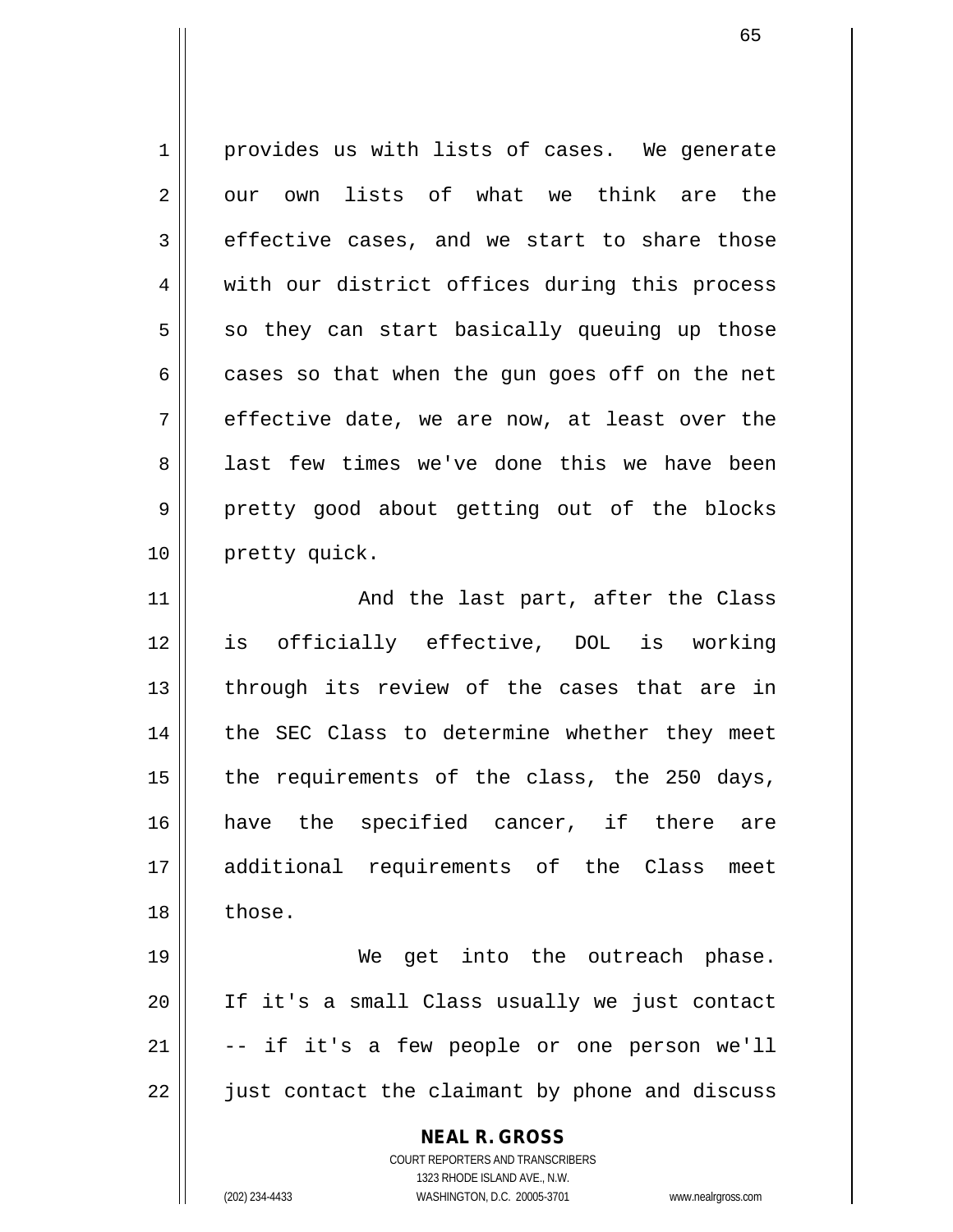**NEAL R. GROSS** COURT REPORTERS AND TRANSCRIBERS 1323 RHODE ISLAND AVE., N.W.  $1 \parallel$  the Class with them. If it's a larger Class 2 || like the Nevada Test Sites or the Hanfords or  $3 \parallel$  even the Lawrence Livermores which are going 4 to be coming up, I forget the dates, our 5 || people and often with representatives from  $6 \parallel$  NIOSH will go out and basically do townhall  $7 \parallel$  meetings or meetings with -- if the -- in the 8 area of the facility to discuss the new SEC 9 || class. Concurrent with that, there are 10 whatever efforts are made to try to get the 11 word out through union newsletters or 12 newspapers or however our outreach program has 13 decided is the best way to get that 14 information out. 15 || The Contract Any questions? 16 CHAIRMAN MELIUS: Questions? 17 Yes, Mark. 18 MEMBER GRIFFON: Just my regular 19 question, Jeff, on the Rocky Flats review of  $20$  || the Ruttenber Data, I'm hoping that you will 21 || have something to tell us at this point. It's 22 | been several meetings.

(202) 234-4433 WASHINGTON, D.C. 20005-3701 www.nealrgross.com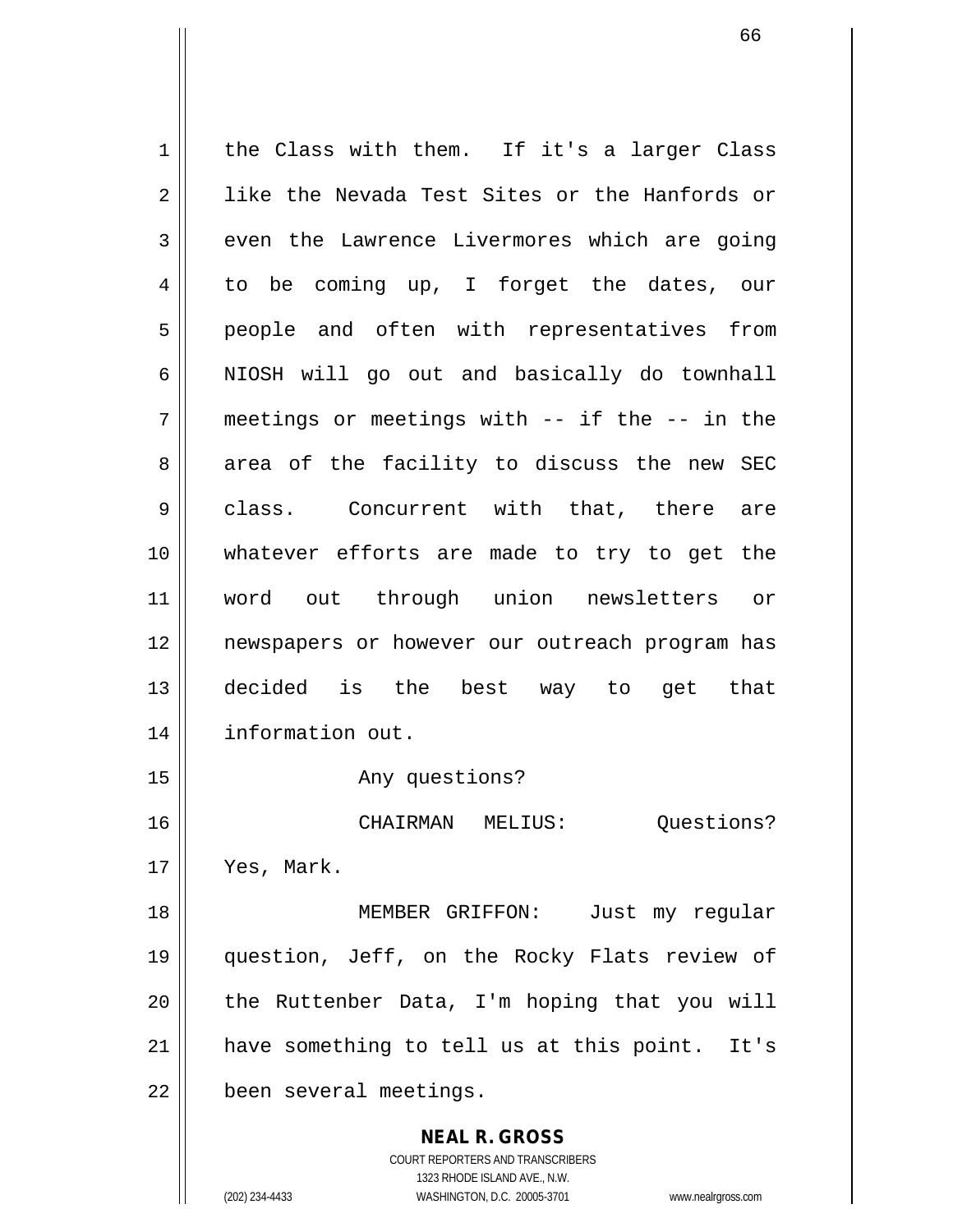| $\mathbf 1$    | MR. KOTSCH: Yes, I understand.                                                                      |
|----------------|-----------------------------------------------------------------------------------------------------|
| 2              | I have something to say but it's not what you                                                       |
| 3              | want to hear, unfortunately. It is still with                                                       |
| $\overline{4}$ | management as far as how they want to handle                                                        |
| 5              | the use of the Ruttenber data, because it                                                           |
| 6              | would be used in conjunction with the                                                               |
| 7              | information that we are already using for that                                                      |
| 8              | class.                                                                                              |
| 9              | MEMBER GRIFFON: And are you at                                                                      |
| 10             | any point going to like report back to us on                                                        |
| 11             | just what you found in your review and why you                                                      |
| 12             | are ending up with a decision -- I guess once                                                       |
| 13             | you have a final decision?                                                                          |
| 14             | MR. KOTSCH: Yes, once the                                                                           |
| 15             | Department has decided which way they want to                                                       |
| 16             | go with the use of it or how they want to use                                                       |
| 17             | that data, then we'll provide some background                                                       |
| 18             | on the thought process.                                                                             |
| 19             | MEMBER GRIFFON: Okay.                                                                               |
| 20             | Anybody else?<br>CHAIRMAN MELIUS:                                                                   |
| 21             | If not, could you comment on -- we've been                                                          |
| 22             | going through this process recently of re-                                                          |
|                | <b>NEAL R. GROSS</b>                                                                                |
|                | COURT REPORTERS AND TRANSCRIBERS                                                                    |
|                | 1323 RHODE ISLAND AVE., N.W.<br>(202) 234-4433<br>WASHINGTON, D.C. 20005-3701<br>www.nealrgross.com |
|                |                                                                                                     |

 $\mathsf{I}$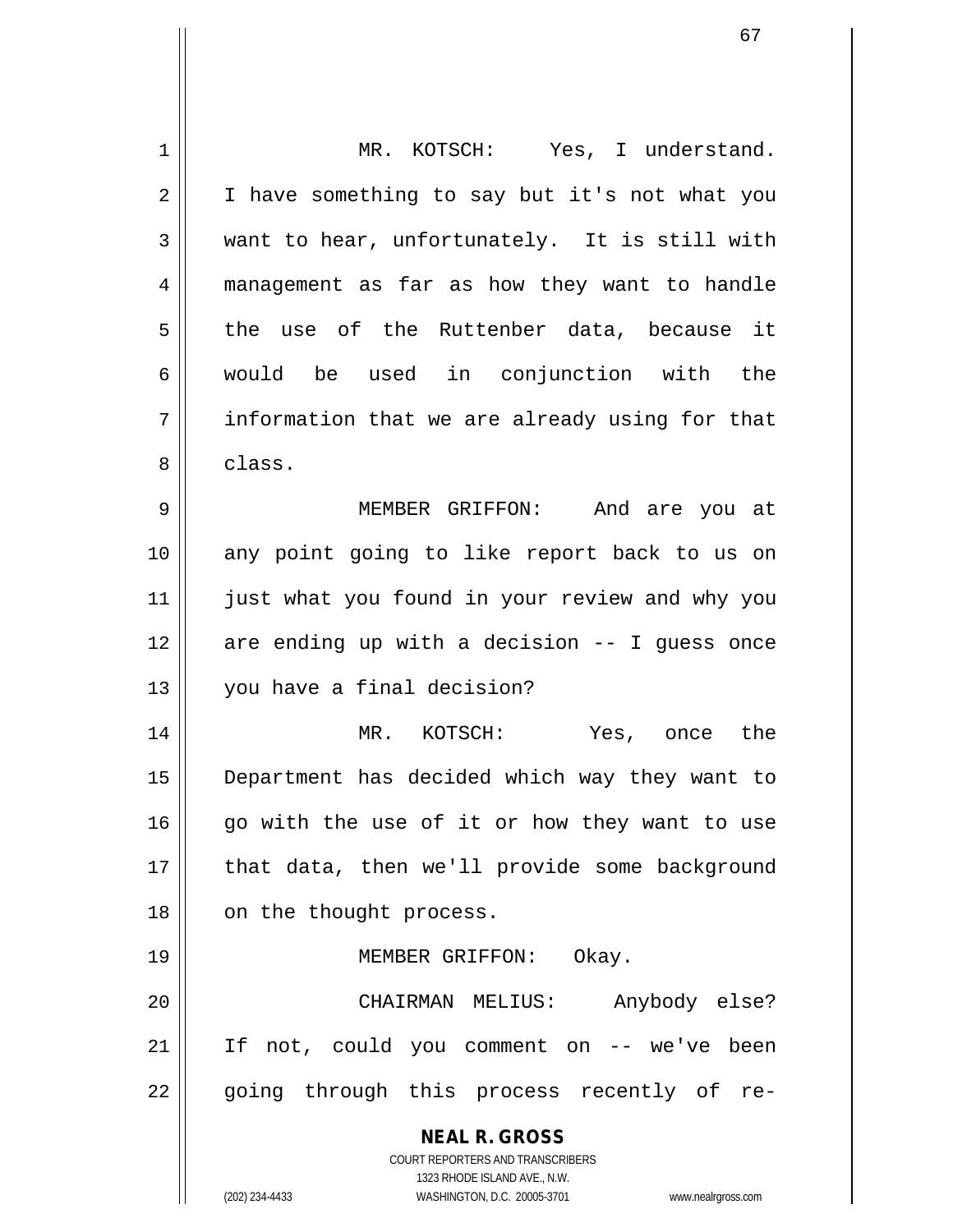1 | looking at old Classes. Could you comment on  $2 \parallel$  sort of how this has arisen? Why are we 3 || looking at these old Classes, like some of the 4 | restricted Classes we are now talking about 5 | making them more generalized, and sort of what 6 would be the rationale for that and the 7 || process for that?

8 MR. KOTSCH: I think those issues 9 || are -- I mean, NIOSH is implementing those 10 issues. I mean we had -- and I don't know if 11 || LaVon wants to discuss it, but the things that  $12$  spring to my mind are the Y-12 class, maybe 13 || Lawrence Livermore where there were some -- I 14 don't know, do you want to talk, LaVon?

15 MR. RUTHERFORD: Yes, I think 16 it's more critical from our end that -- in 17 || retrospect after looking at the claims -- I'm 18 LaVon Rutherford by the way -- in retrospect  $19$  || after looking at the claims we felt that some 20 || of those claims should have ended up in the 21 || class. And when you look at that situation,  $22 \parallel$  if there is a question as to whether a claim

### **NEAL R. GROSS**

COURT REPORTERS AND TRANSCRIBERS 1323 RHODE ISLAND AVE., N.W. (202) 234-4433 WASHINGTON, D.C. 20005-3701 www.nealrgross.com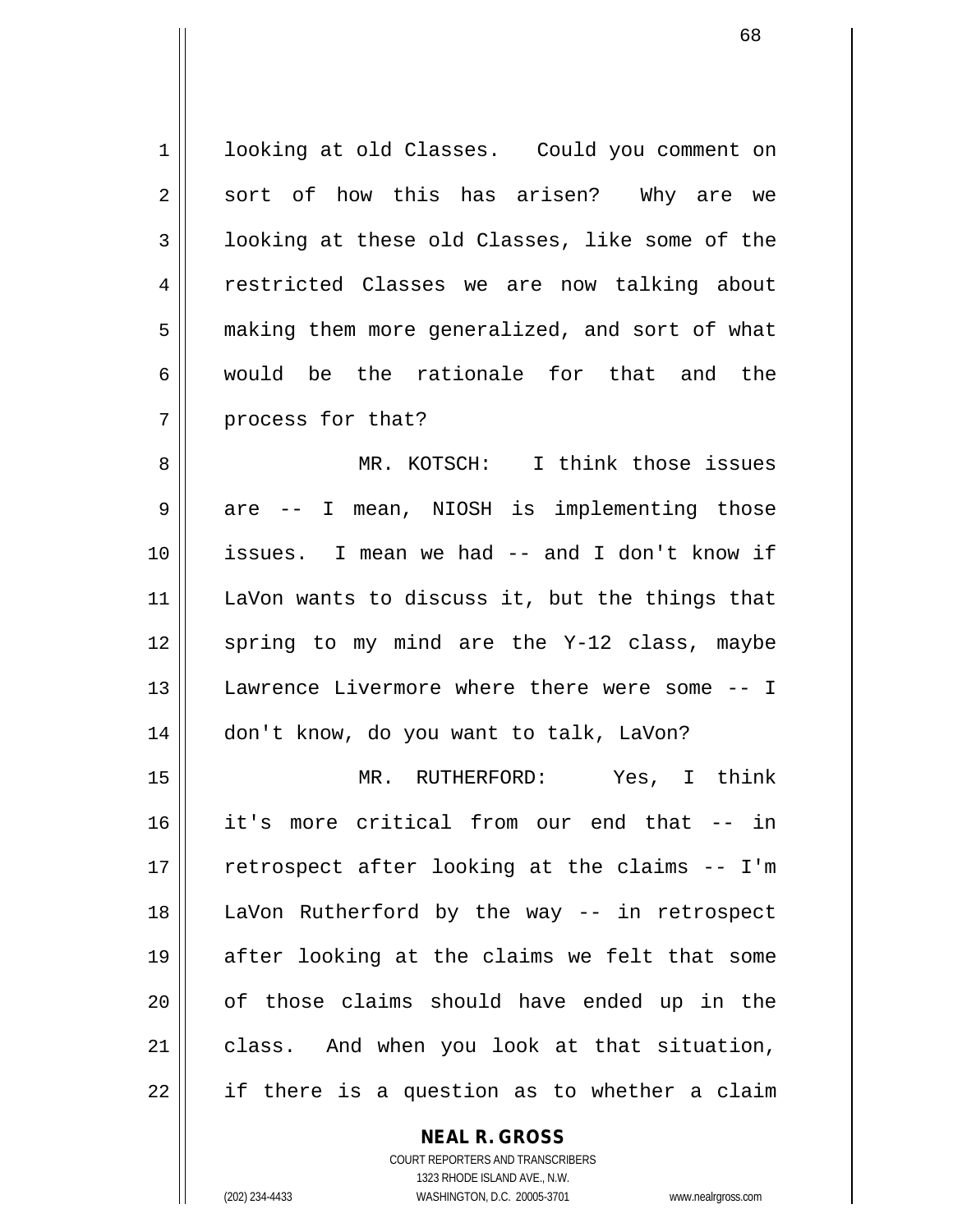1 should end up in a class, maybe we haven't 2 defined it appropriately, so that's why we've  $3 \parallel$  gone back and done that. 4 Lawrence Livermore National Lab,  $5 \parallel$  that's one that we've done. We are getting  $6 \parallel$  ready to do Los Alamos for the same reason. 7 MEMBER GRIFFON: And have you 8 || looked at Rocky Flats? 9 MR. RUTHERFORD: Not yet. That 10 whole process of reviewing all the Classes is 11 || really going to occur mainly after June 1 to a 12 period of time, and I'll have a better update. 13 || But if you look at the Los Alamos one, we 14 defined it as technical areas. And ultimately 15 we went back, and we said, okay here's another 16 technical area we missed, and we revised that 17 || list, and even in that process of defining all 18 these technical areas where there was 19 potential radioactive material we still ended 20 up with a few claims that came back to us that 21 we were concerned from our end that they 22 || probably should have been included in the

# **NEAL R. GROSS**

COURT REPORTERS AND TRANSCRIBERS 1323 RHODE ISLAND AVE., N.W. (202) 234-4433 WASHINGTON, D.C. 20005-3701 www.nealrgross.com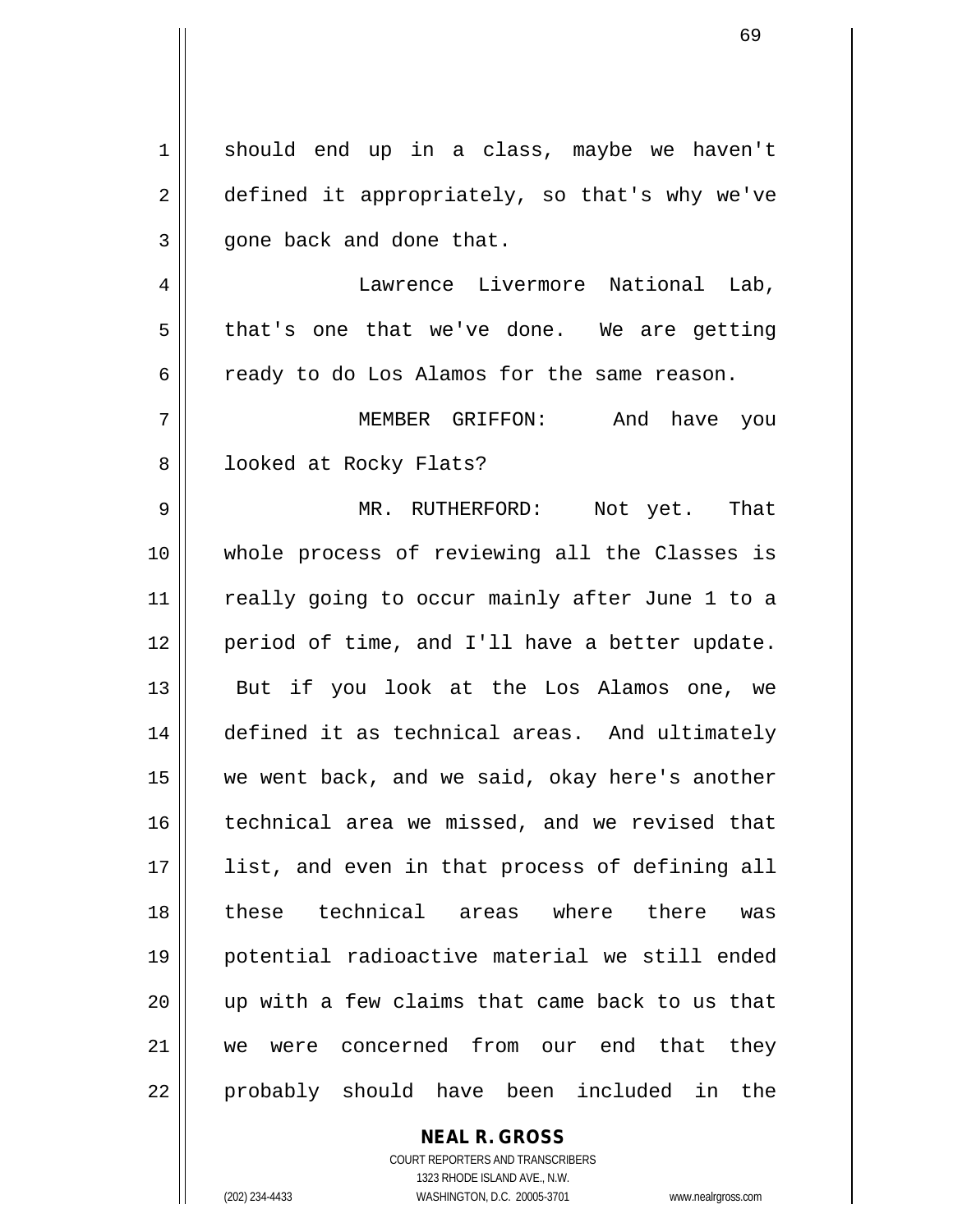1 class. And from -- so it was our approach  $2 \parallel$  that if there are claims that are not being  $3 \parallel$  included in a Class that we felt they should 4 | have been, then we probably did not define the 5 | Class appropriately. And so that's why we are  $6 \parallel$  going back and revising some of this.

 CHAIRMAN MELIUS: How do we know 8 that that's a widespread problem? There is 9 | always going to be -- given how complicated these sites are and given some of the vagaries of personnel records and how people were assigned, there's always going to be people | that may not fit. It may be hard for DOL to administer. So I'm getting two things. 15 || Sometimes it's starting with NIOSH. Sometimes it's issues of how can DOL administer it based on the records that are available to DOL. I'm just trying to understand where these different -- it may be both in different 20 || situations, but how this applies, how it comes  $21 \parallel$  about.

22 MR. RUTHERFORD: I don't think

# **NEAL R. GROSS**

COURT REPORTERS AND TRANSCRIBERS 1323 RHODE ISLAND AVE., N.W. (202) 234-4433 WASHINGTON, D.C. 20005-3701 www.nealrgross.com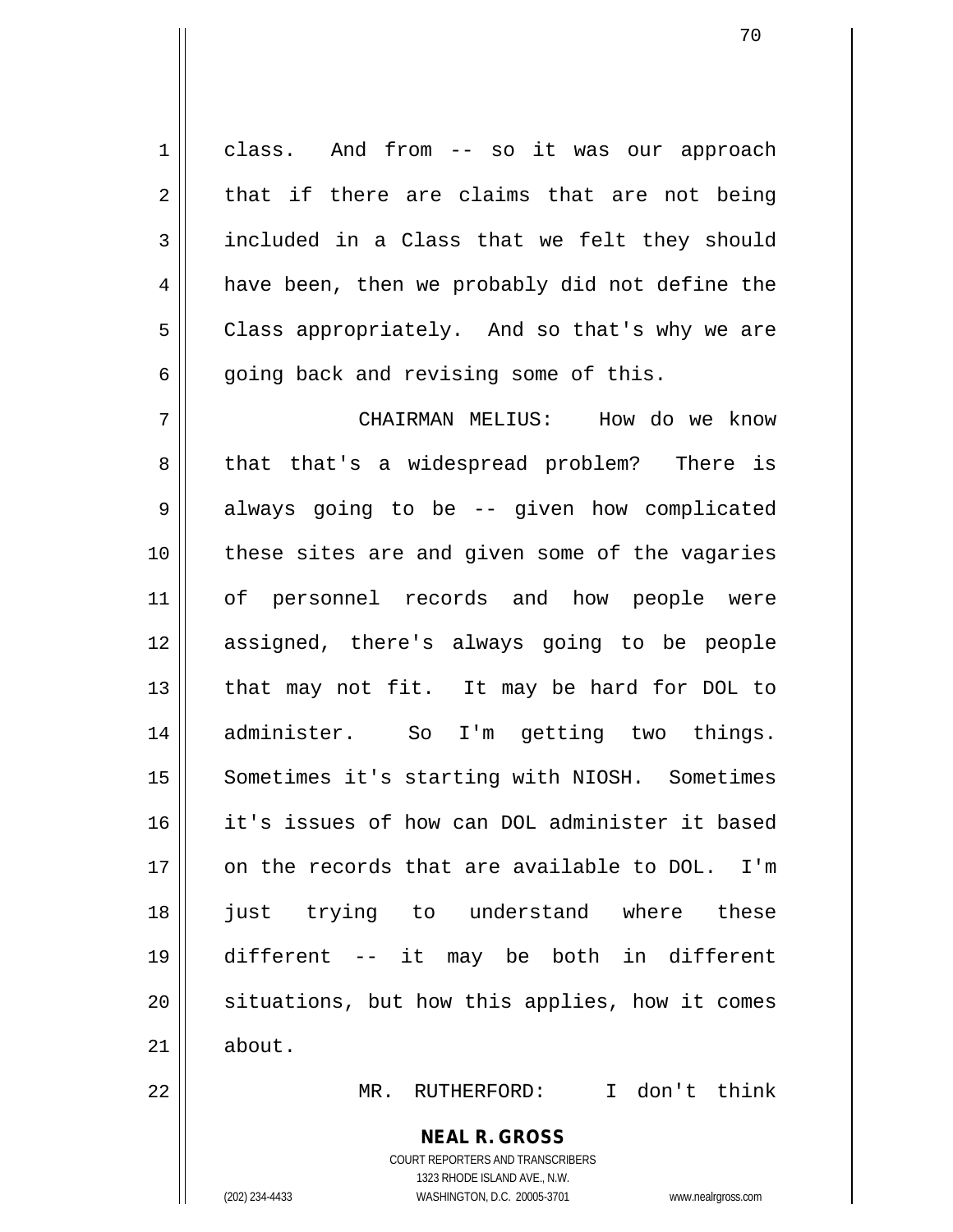$1$  there is a widespread problem, first of all. 2 || I think the approach we have with the  $3 \parallel$  Department of Labor, I think we do give that 4 || opportunity to the Department of Labor up 5 || front because of lessons learned early on in  $6 \parallel$  the process to see if they can implement the 7 class. I think their implementing of the 8 class, even with Los Alamos and Lawrence 9 || Livermore, the ones that we have changed now, 10 I think we learned over time that initially 11 they felt they could implement the Class as 12 written, and they probably are. But we didn't 13 actually -- we probably missed some of the 14 boundaries involved, I should say. And that 15 || is how Class claims ended up coming back to us  $16$  that should have been included in the class. 17 CHAIRMAN MELIUS: Then who 18 determines when you miss the boundaries what 19 the new boundaries are? It seems like on Los

21 couple of technical areas you missed. And 22 || then you like sort of it becomes a very

20 Alamos you are talking about well there are a

COURT REPORTERS AND TRANSCRIBERS 1323 RHODE ISLAND AVE., N.W. (202) 234-4433 WASHINGTON, D.C. 20005-3701 www.nealrgross.com

**NEAL R. GROSS**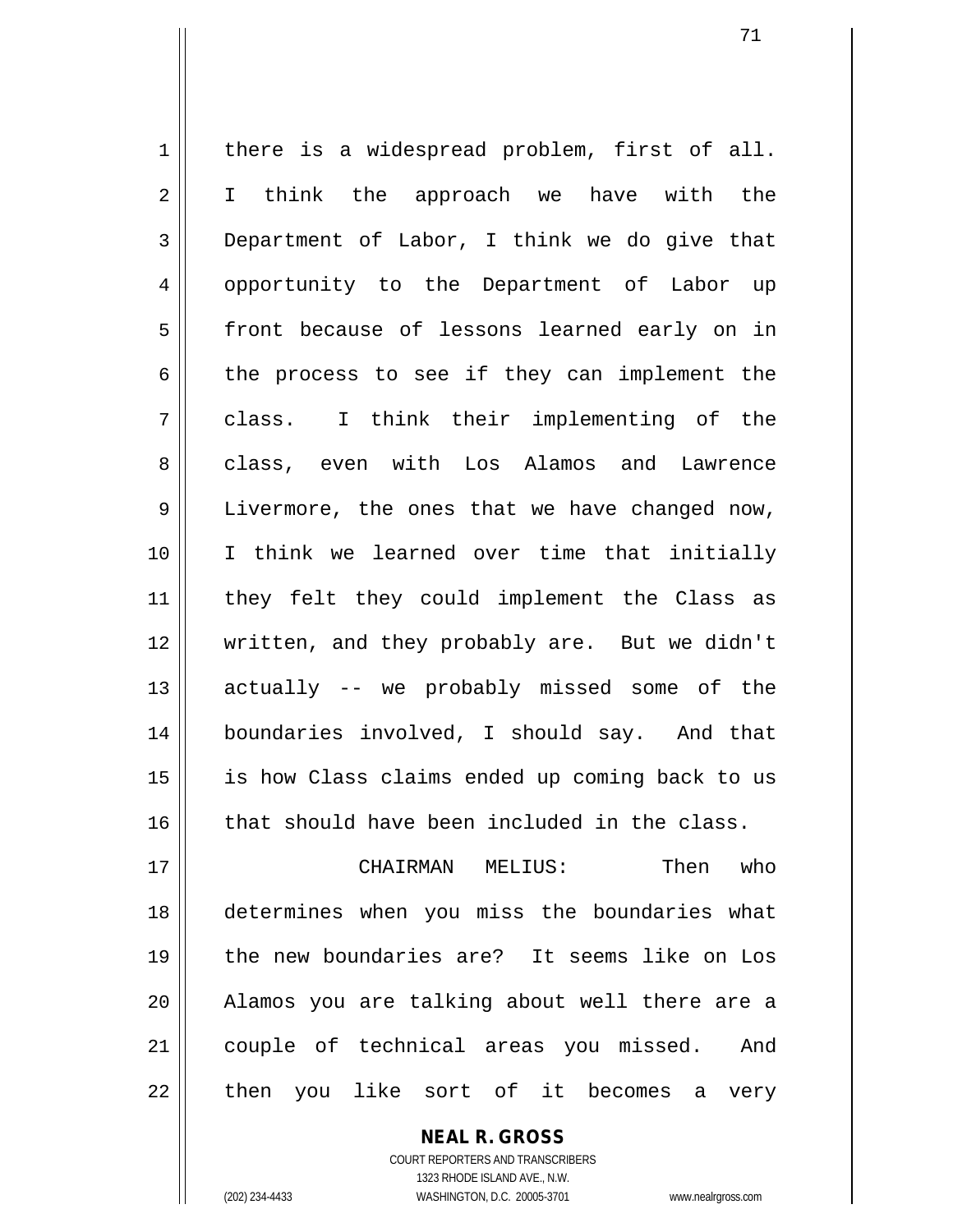1 || generalized Class that covers everybody. 2 Hanford became the entire site. The 3 buildings, the office buildings. And I quess 4 || I'm just trying to understand how that process  $5 \parallel$  comes about. There may be situations where  $6 \parallel$  there aren't adequate personnel records which  $7 \parallel$  DOL would be the one handling those and trying 8 to make the individual determinations. And 9|| then how does NIOSH make their own 10 determinations? 11 MR. RUTHERFORD: Well, when we 12 || review and initially define an infeasibility, 13 || we try to put boundaries around that 14 infeasibility. We put years, and then we have 15 to look at, okay, where was the exposure 16 potential for that infeasibility? How 17 widespread was it? Once we define if it's 18 limited to a building, then we determine, 19 okay, are there potentially individuals, 20 maintenance workers, firefighters, individuals 21  $\parallel$  that would have went into that building, that

 $22$   $\parallel$  would have walked into that building, security

#### **NEAL R. GROSS**

COURT REPORTERS AND TRANSCRIBERS 1323 RHODE ISLAND AVE., N.W. (202) 234-4433 WASHINGTON, D.C. 20005-3701 www.nealrgross.com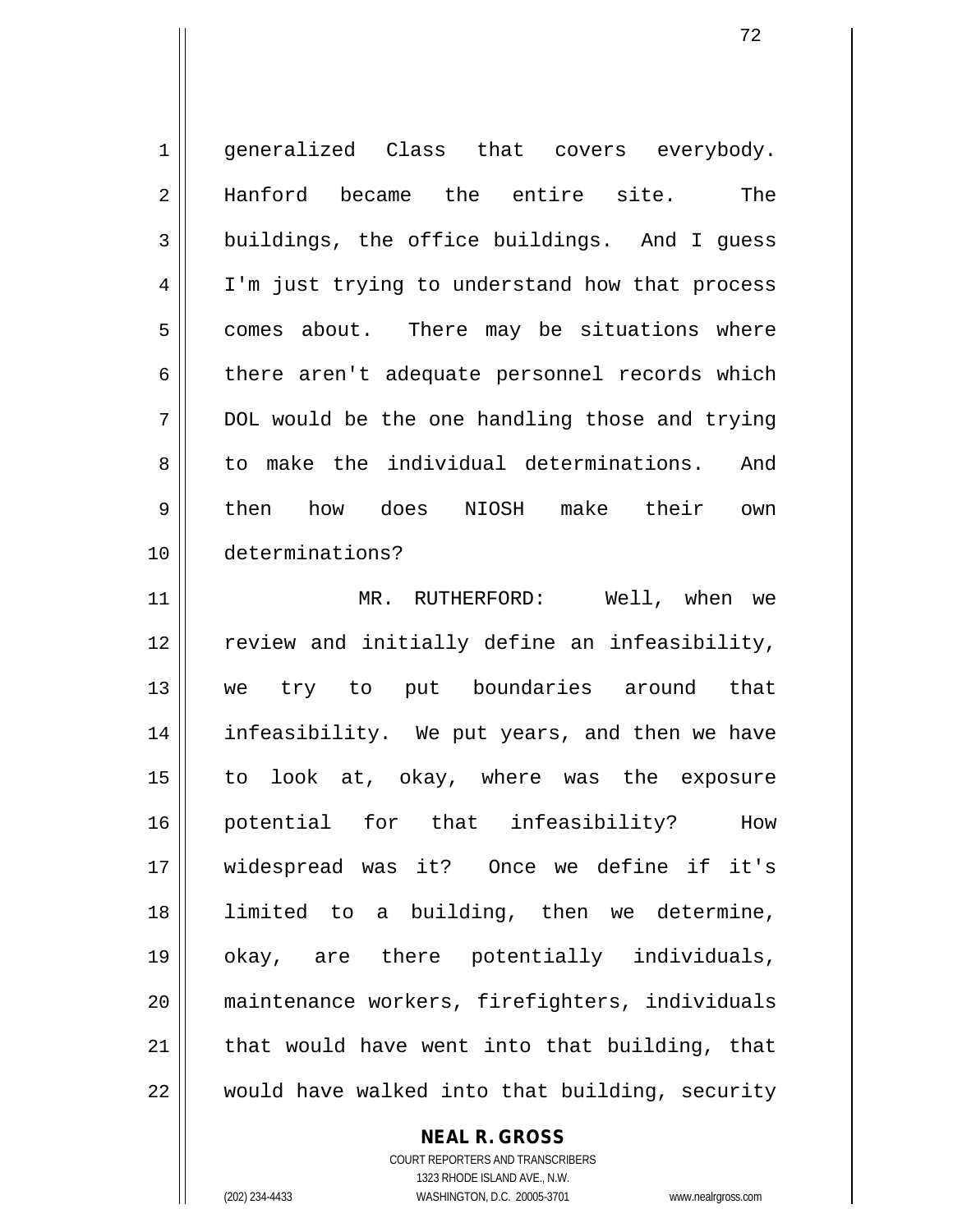1 || quards that need to be defined included in  $2 \parallel$  that class? We try to define if we can limit  $3 \parallel$  that Class to only workers that were in a  $4 \parallel$  specific building, then we have to go to the 5 Department of Labor and say, okay, we plan on  $6 \parallel$  -- in fact Mound is coming up, it's going to  $7 \parallel$  be a lot of discussion -- we say that our 8 || infeasibility is limited to this building. 9 Can you identify workers specifically that 10 worked in this building for 250 days, and can 11 || you administer this Class basically? 12 And then the Department of Labor 13 || reviews that Class Definition, reviews their 14 information available, employment records and  $15$  so on, to determine if they can administer the

16 || class. The difficulty you get into is are 17 || there other workers that were potentially from 18 || our end that may be missed in that process? 19 So that is a collaboration we have to work 20 with the Department of Labor and come to an 21 | agreement on that.

22 CHAIRMAN MELIUS: And where does

**NEAL R. GROSS** COURT REPORTERS AND TRANSCRIBERS 1323 RHODE ISLAND AVE., N.W.

(202) 234-4433 WASHINGTON, D.C. 20005-3701 www.nealrgross.com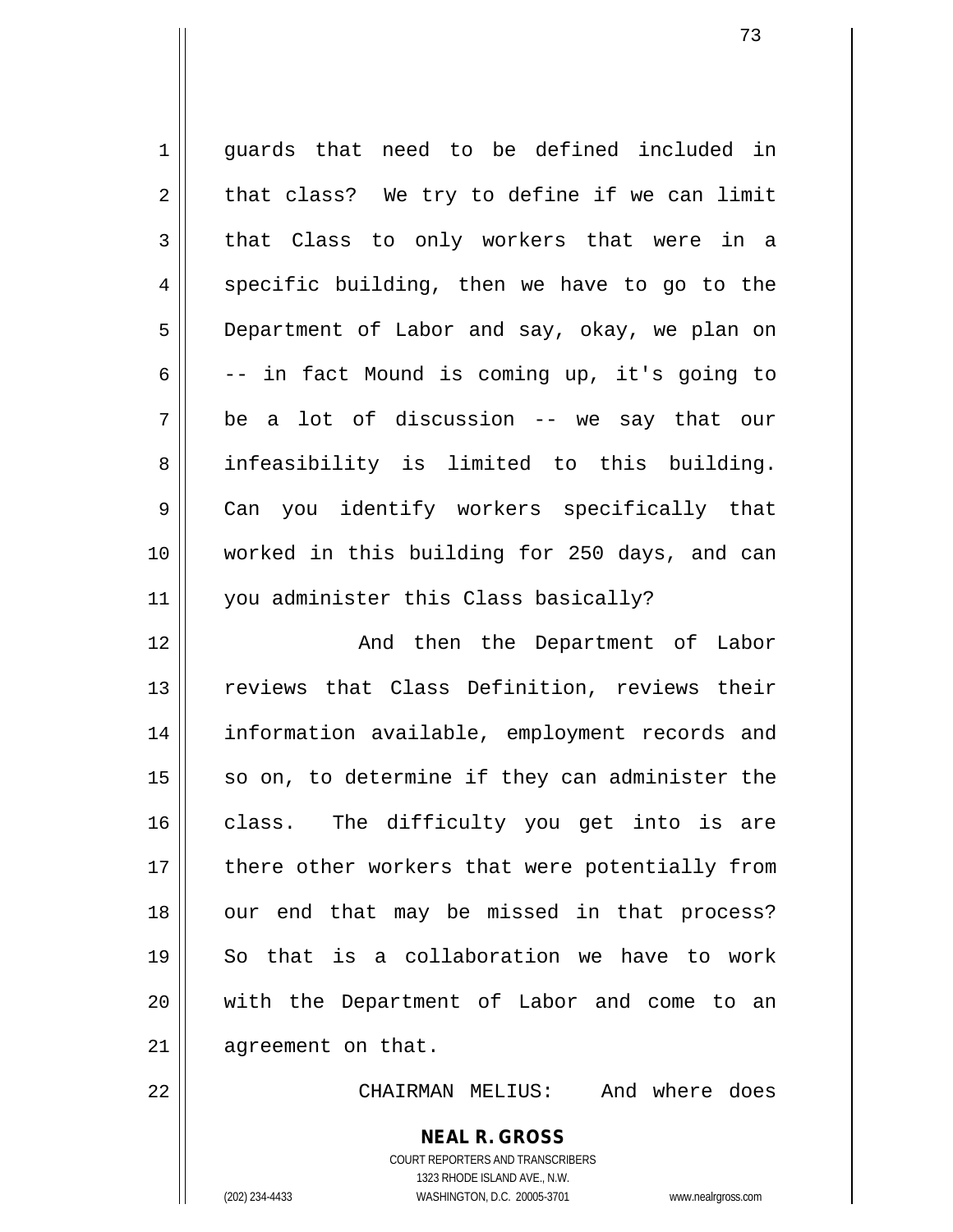1 || DOE fit in? Do you -- DOL interacts with DOE,  $2 \parallel$  that was on one of your slides, Jeff, in terms  $3 \parallel$  of your setting up the Class and so forth. 4 They apparently at least review the Class 5 Definition.

6 MR. KOTSCH: I don't know if they 7 always get the Class Definition. When we 8 think we are going to have issues with 9 || employment, or putting people in buildings, or 10 || something, we will talk to Greg or somebody at 11 || DOE and try to determine whether we really 12 have that kind of information available to us 13 to proceed with putting people in a building 14 || or were they monitored or whatever the issue 15 is, or can we get employment records or the 16 completeness of those records.

 So there is communications -- I won't say it happens on every class, but 19 || certainly on the ones that we have issues with or that we think we may have issues with, where we do talk to the Department of Energy. CHAIRMAN MELIUS: So there is no

> COURT REPORTERS AND TRANSCRIBERS 1323 RHODE ISLAND AVE., N.W. (202) 234-4433 WASHINGTON, D.C. 20005-3701 www.nealrgross.com

**NEAL R. GROSS**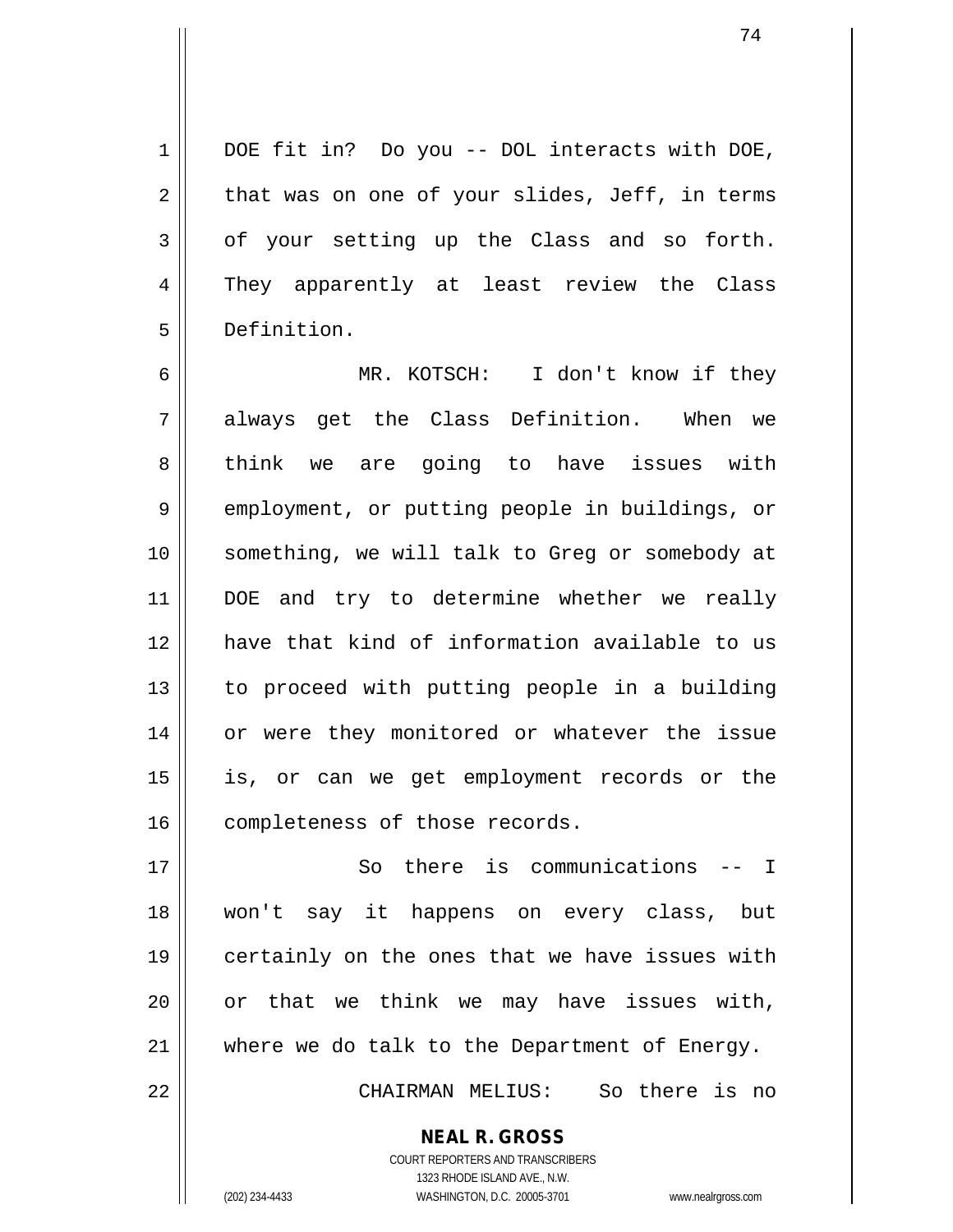1 || formal -- they are not formally involved in  $2 \parallel$  any of these?

3 MR. KOTSCH: I know that 4 sometimes -- it's more like when we are 5 getting into facilities, like definitions of  $6 \parallel$  things. I know we exchange letters on those 7 kinds of things. On this process I don't 8 b think it's as formal.

## 9 CHAIRMAN MELIUS: Okay.

10 MR. KOTSCH: Like I said at the 11 beginning, when we have issues like that, we  $12$   $\parallel$  try to sample -- we ask the district office to  $13$  | try to sample some cases, and that is semi-14 || random. We'd hope, just to see, kind of get 15 || some general feel for whether that information 16 exists in the records, or is available in a 17 || record. I suppose sometimes that backfires on  $18 \parallel$  us.

 MR. HINNEFELD: If I can offer | one thing, when we go through this process of defining a Class now -- we haven't always done 22 || this -- we are looking for documentary

> **NEAL R. GROSS** COURT REPORTERS AND TRANSCRIBERS

> > 1323 RHODE ISLAND AVE., N.W.

(202) 234-4433 WASHINGTON, D.C. 20005-3701 www.nealrgross.com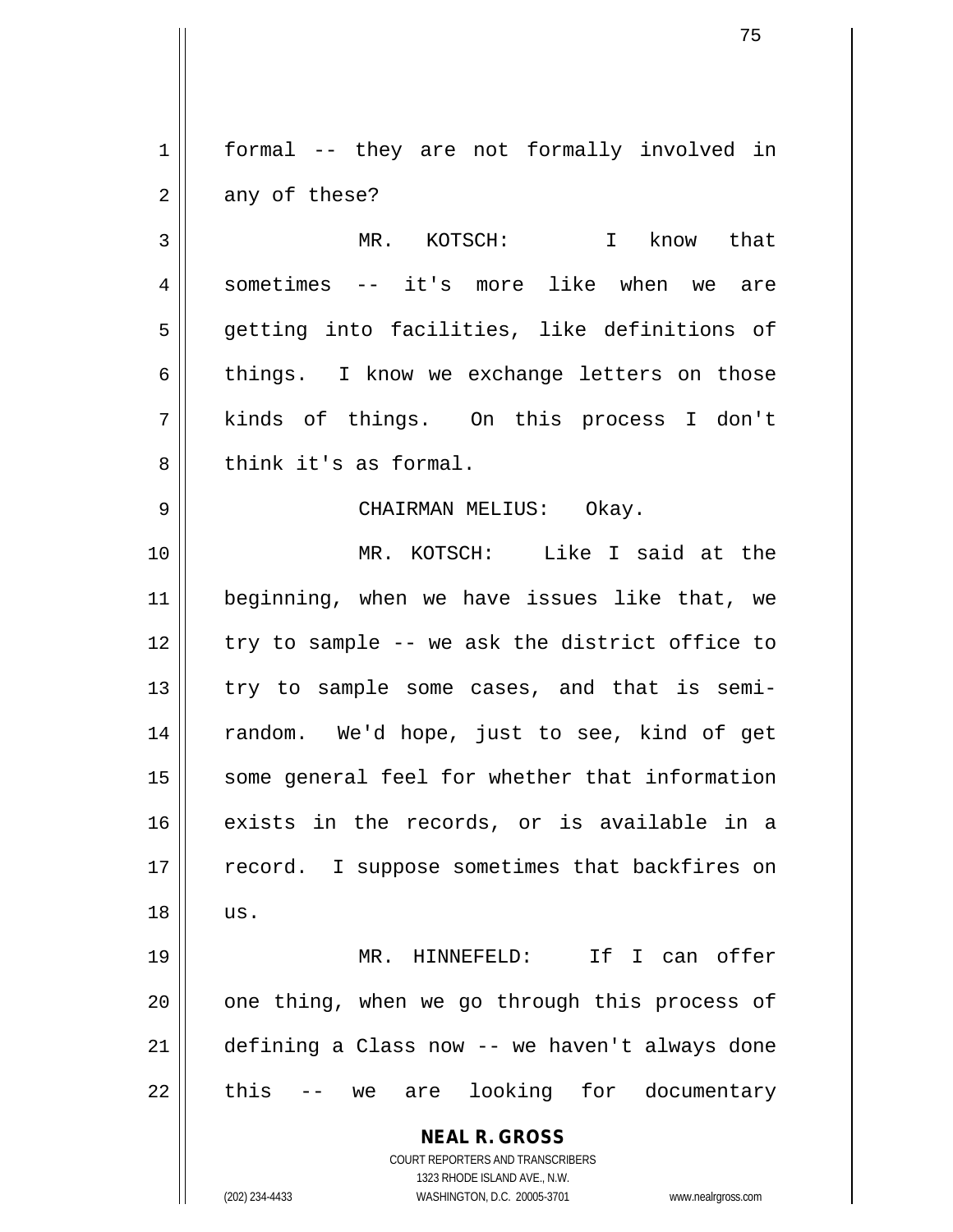1 || evidence of people in the plants, what is the 2 document, rather than write a Class where  $3 \parallel$  something has to be generated, or the claimant 4 || has to provide, the burden of proof is based  $5 \parallel$  on the claimant that said they spent 250 days  $6 \parallel$  in that building. So we want to avoid placing 7 that burden on the claimants to have to 8 provide additional evidence. We are looking 9 for some sort of documentary evidence that 10 defines or includes this Class of people. And 11 if that exists then we may have a more 12 restrictive Class Definition. Absent that  $13$  | kind of evidence that allows you to define it, 14 we tend now to go to the larger, say we can't 15 provide evidence of who actually was in that 16 area or not.

 CHAIRMAN MELIUS: That's helpful, 18 Stu. I think there's been two issues where this has been raised. One is something like 20 || the General Electric site where the Class is so broad that it raises issues about equity || and so forth given that particular facility.

> COURT REPORTERS AND TRANSCRIBERS 1323 RHODE ISLAND AVE., N.W. (202) 234-4433 WASHINGTON, D.C. 20005-3701 www.nealrgross.com

**NEAL R. GROSS**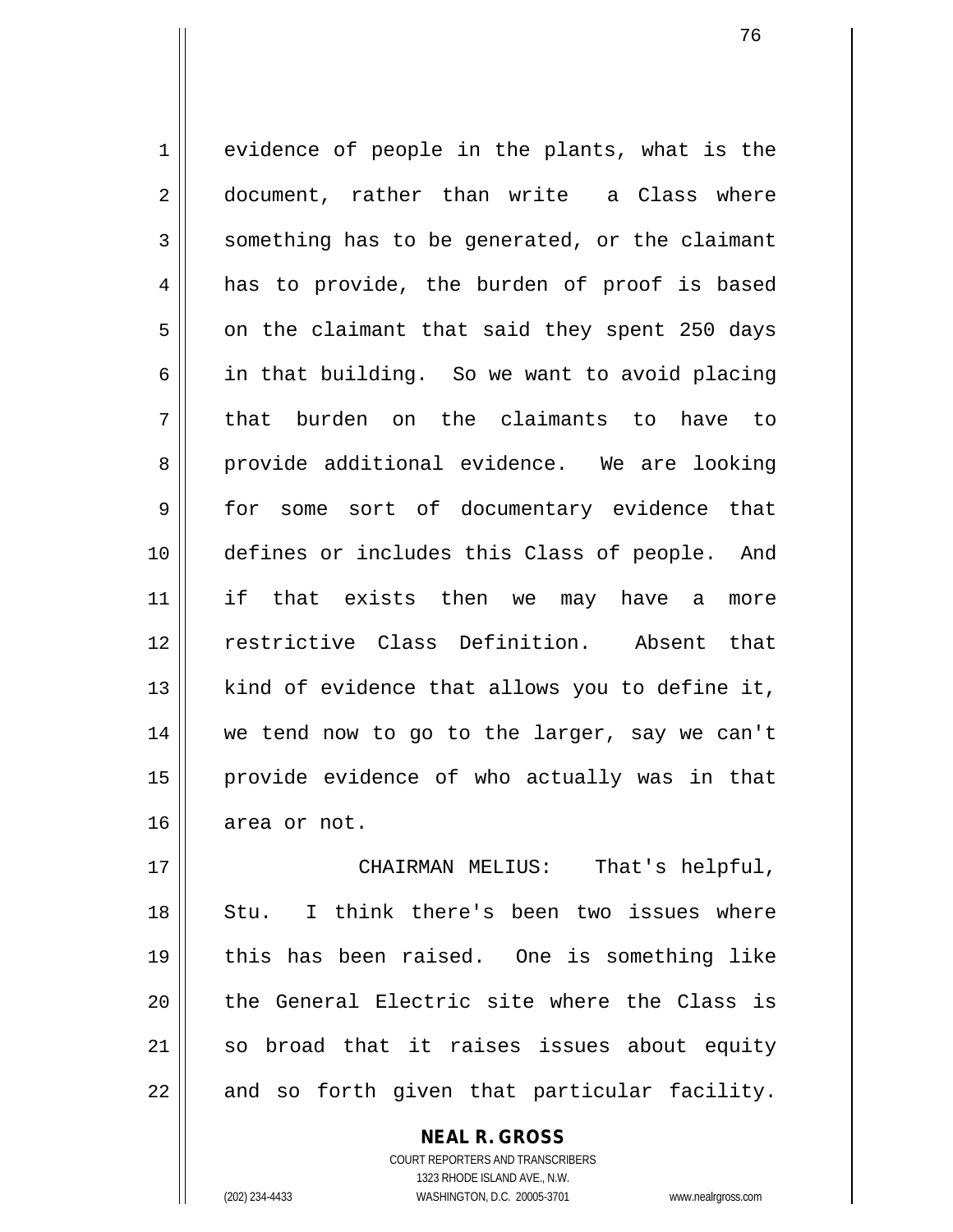$1 \parallel$  And the other way it's coming up is since we  $2 \parallel$  are going back to revising the Classes that 3 you are doing, so it reflects the 4 iustification for that. We are suddenly --5 || generally expanding a Class pretty  $6 \parallel$  significantly, and how do we capture what we  $7 \parallel$  are doing in a report. In some of the reports 8 you do well, and there is documentation. In  $9 \parallel$  others it's less clear why we're doing it. 10 || Los Alamos, at least I found, it's not quite 11 as clear why you are doing it, making this 12 change now. And I think that is the other 13 || thing. I'm trying to understand the process 14 || so we sort of understand where it's coming 15 from and what information to look for without 16 making more work for DOL necessarily, or 17 || generate more reports or anything like that. 18 MR. HINNEFELD: I personally 19 don't care how much work we make for DOL. But  $20$  || the idea is not to put a lot of work on the

21 | claimants, and would document a record.

22 CHAIRMAN MELIUS: And then the

**NEAL R. GROSS** COURT REPORTERS AND TRANSCRIBERS

1323 RHODE ISLAND AVE., N.W.

(202) 234-4433 WASHINGTON, D.C. 20005-3701 www.nealrgross.com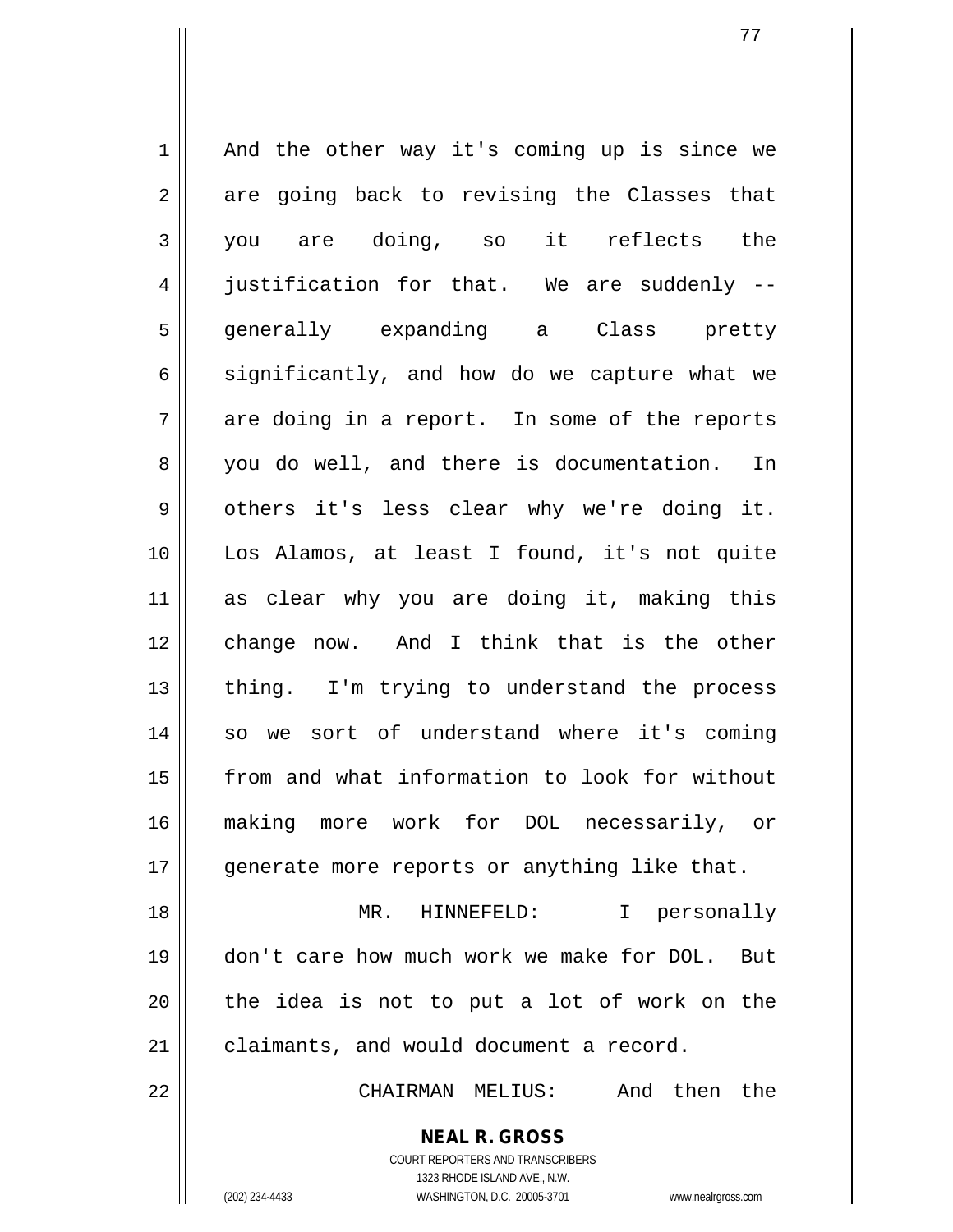**NEAL R. GROSS** 1 | third is, I guess I'm trying to understand 2 where DOE could fit in. At our last meeting  $3 \parallel$  when we discussed it, I believe it was Regina 4 or Pat Worthington jumped in and said that  $5 \parallel$  they thought that there may be a role for them  $6 \parallel$  to be more helpful with this also. 7 MR. HINNEFELD: To the extent 8 || that they may know more about the entirety of  $9 \parallel$  the record set that is available, that would 10 || be I think where they would come in. 11 CHAIRMAN MELIUS: No, when you go 12 to your field offices, I mean I have visited 13 your field offices. And you had a few cases 14 to work from, limited information. And then 15 you had some staff that were often from the 16 || facility, so they knew the facility. But even 17 || they would not know the records for every 18 || contractor or every employee. These are very 19 complicated facilities and it's difficult. 20 Paul or David, do you have any 21 | questions? 22 MEMBER RICHARDSON: Yes?

> COURT REPORTERS AND TRANSCRIBERS 1323 RHODE ISLAND AVE., N.W. (202) 234-4433 WASHINGTON, D.C. 20005-3701 www.nealrgross.com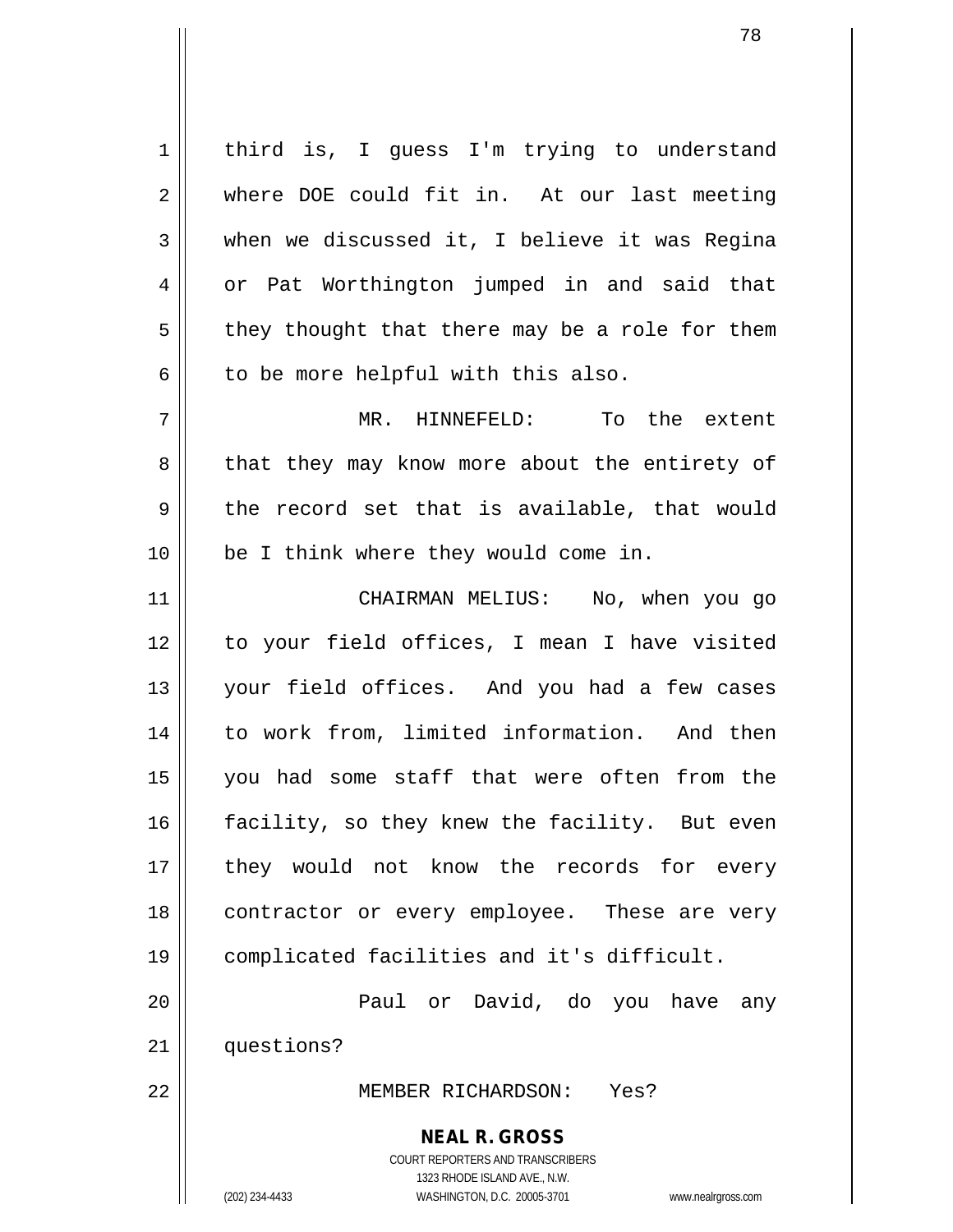**NEAL R. GROSS** 1 CHAIRMAN MELIUS: Yes, hi, any 2 | questions, David or Paul? 3 || MEMBER RICHARDSON: No. 4 CHAIRMAN MELIUS: Okay. Well, 5 we'll move on. 6 MEMBER ZIEMER: This is Ziemer, I  $7 \parallel$  have no questions. Sorry, I had the mute in 8 | the wrong position. 9 CHAIRMAN MELIUS: Okay, I just 10 don't want to be ignoring you. 11 || MEMBER ZIEMER: Thank you. 12 CHAIRMAN MELIUS: Okay, we'll 13 | hear from Department of Energy. 14 DOE PROGRAM UPDATE 15 MR. LEWIS: Good morning, 16 everybody. Again, I'm Greg Lewis. I'm the 17 || program manager for the EEOICPA program at the 18 Department of Energy. The EEOICPA program at 19 DOE is run out of the Office of Health and 20 Safety, and the director of the Office of 21 || Health and Safety, Dr. Pat Worthington, was 22 || going to come and present to you today but was

> COURT REPORTERS AND TRANSCRIBERS 1323 RHODE ISLAND AVE., N.W.

(202) 234-4433 WASHINGTON, D.C. 20005-3701 www.nealrgross.com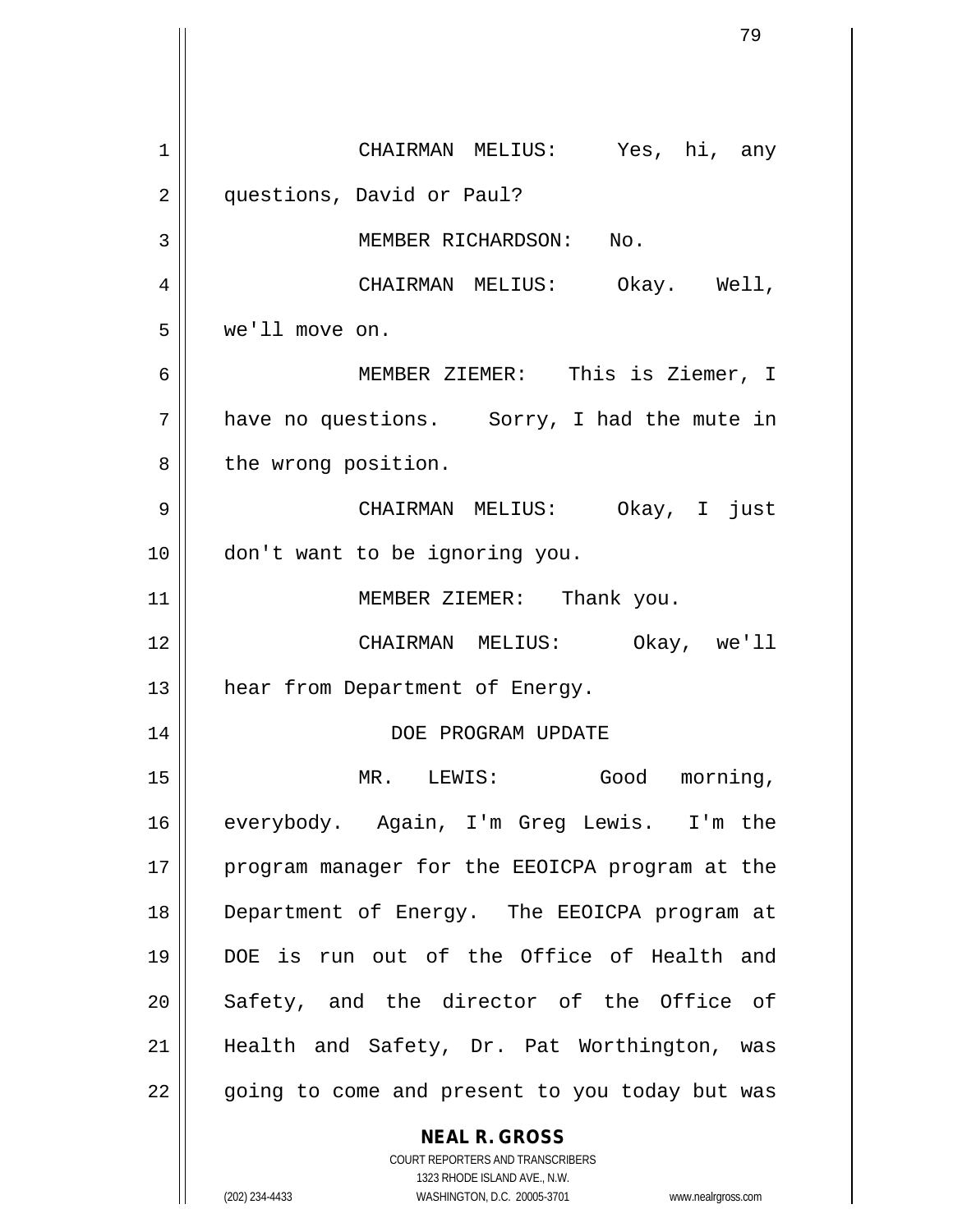1 unable to make it last minute. So here I am. 2 And just to address Dr. Melius' 3 question from Jeff's presentation, I know we 4 || have had involvement in these types of issues 5 in terms of whether or not the records are  $6 \parallel$  able to place people in certain buildings or  $7 \parallel$  locations, or they are able to meet the needs 8 of the various SEC Classes. I know in the 9 past it's been requested by DOL and NIOSH, 10 although I believe since the last Board 11 meeting I think we've been more involved. I 12 think DOL is sending us every proposed Class 13 || Definition before it goes out and allowing us 14 to comment. So we have done so on a few, and 15 we have been involved. 16 And again at DOE our primary role 17 || in the EEOICPA program is to provide records. 18 Our core mandate is to work on behalf of 19 program claimants to ensure that all available 20 || worker and facility records and data are 21 | provided to DOL, NIOSH and the Advisory Board.

 $22$  | So again we provide records.

**NEAL R. GROSS**

COURT REPORTERS AND TRANSCRIBERS 1323 RHODE ISLAND AVE., N.W. (202) 234-4433 WASHINGTON, D.C. 20005-3701 www.nealrgross.com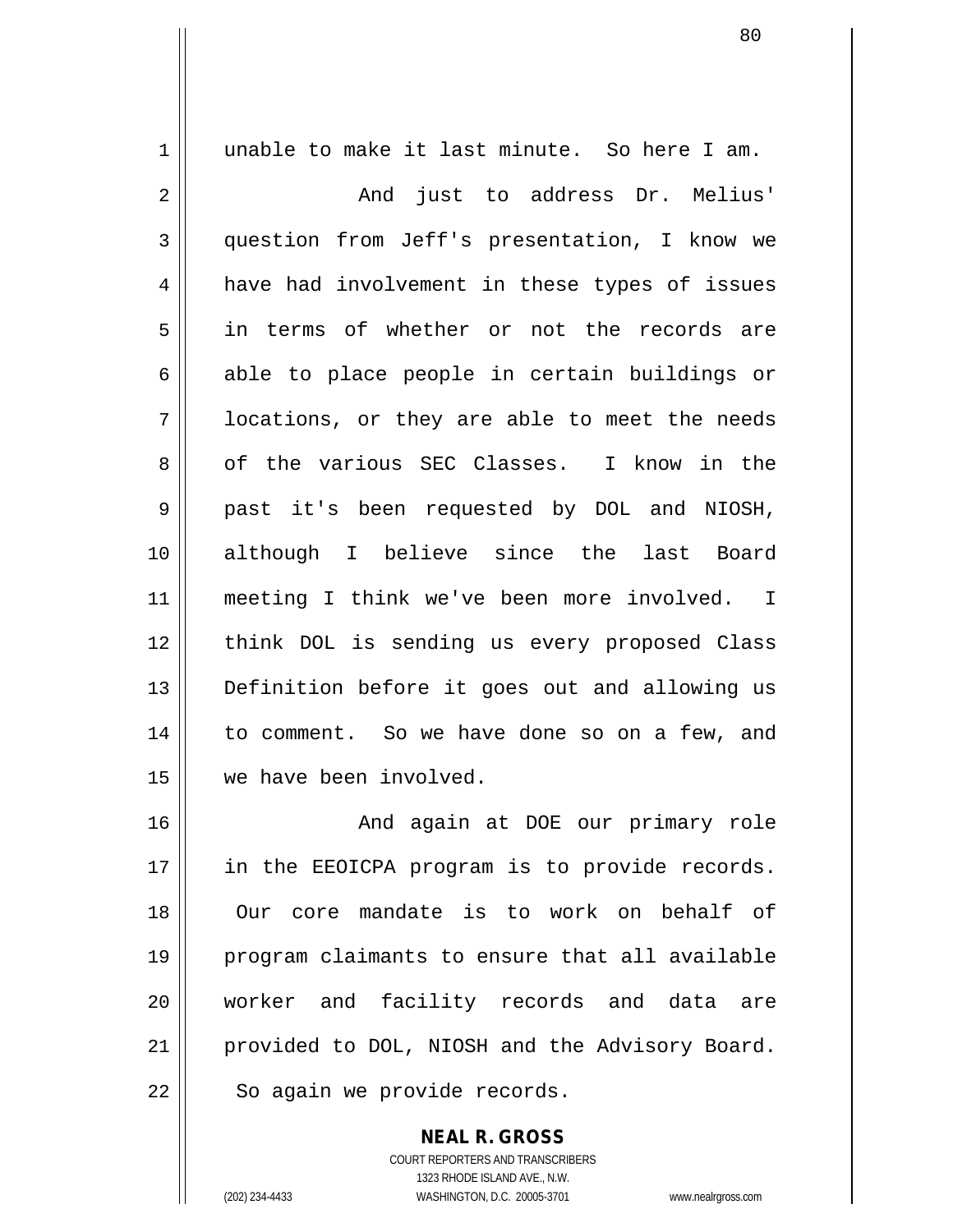| 1  | have three primary<br>We                                 |
|----|----------------------------------------------------------|
| 2  | responsibilities under the program; we respond           |
| 3  | to individual requests for information from              |
| 4  | DOL and NIOSH on a per claimant basis. We                |
| 5  | provide support and assistant to DOL,<br>also            |
| 6  | NIOSH and the Advisory Board on large-scale              |
| 7  | records research projects and data retrieval             |
| 8  | at DOE sites. And the third responsibility is            |
| 9  | to conduct research in coordination with DOL             |
| 10 | and NIOSH on issues related to the covered               |
| 11 | facility list.                                           |
| 12 | As far as individual claims, we do                       |
| 13 | about 6,500 employment verifications per year,           |
| 14 | about 3,000 dose requests from<br>NIOSH, and             |
| 15 | about 6,500 what we call DARs from DOL, and              |
| 16 | those are requests for exposure information,             |
| 17 | HR, IH, medical information, the various                 |
| 18 | things that DOL needs to adjudicate these.               |
| 19 | In FY 2009 we did just under                             |
| 20 | 16,000 individual records requests, and in FY            |
| 21 | 2010 we anticipate the number to be about the            |
| 22 | same. And again it's somewhat difficult                  |
|    | <b>NEAL R. GROSS</b><br>COURT REPORTERS AND TRANSCRIBERS |

1323 RHODE ISLAND AVE., N.W.

 $\mathsf{I}$  $\prod_{i=1}^{n}$ 

(202) 234-4433 WASHINGTON, D.C. 20005-3701 www.nealrgross.com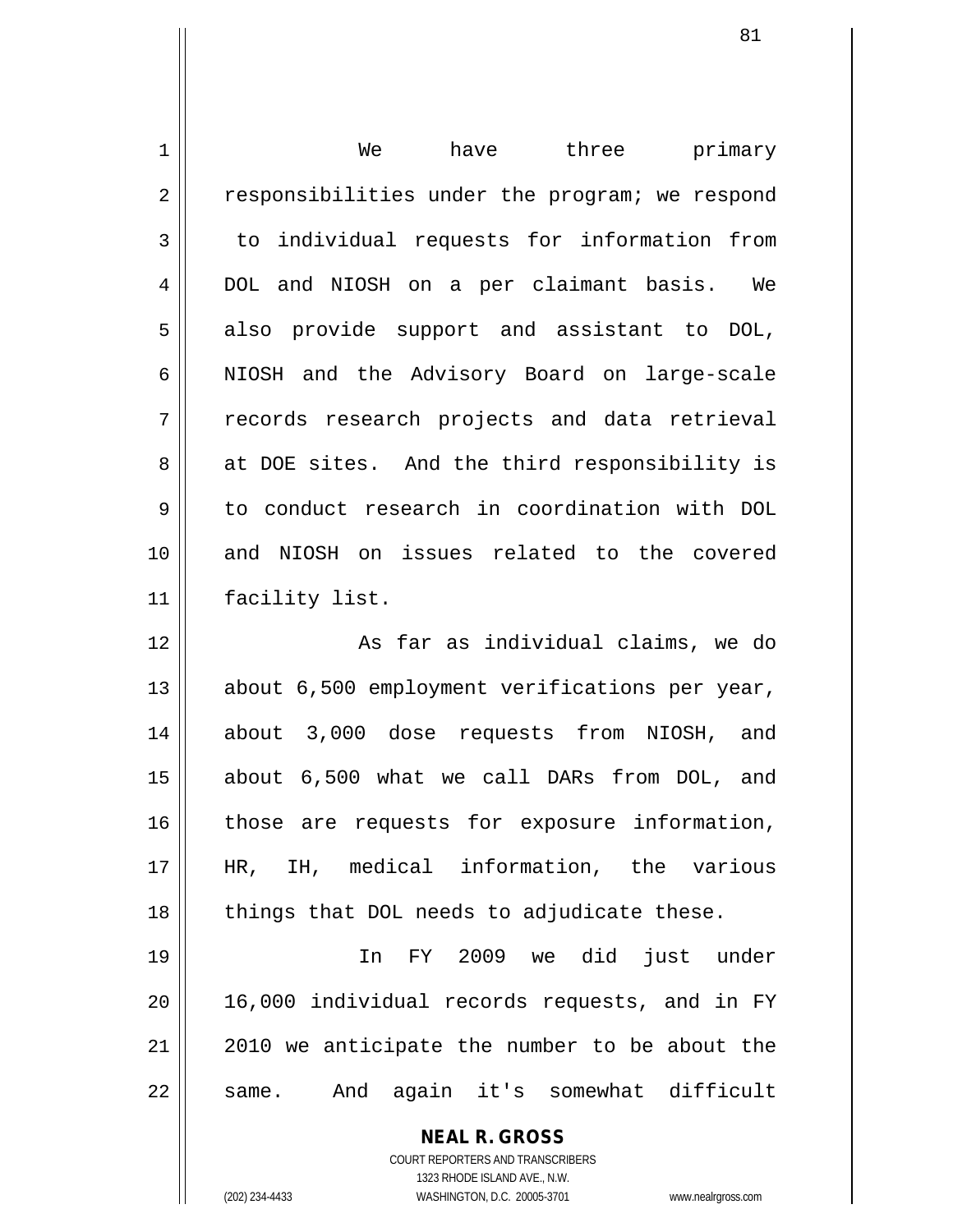1 because our numbers don't always match up with 2 the Department of Labor's and NIOSH's and  $3 \parallel$  that's because we do it on a per-site basis,  $4 \parallel$  so I think typically within the DOE world many 5 || of the workers worked at two and three  $6 \parallel$  facilities over their career, and if that is  $7 \parallel$  the case, we still have to do two and three 8 || searches for records, whereas it may just be 9 || one case or one claim. So the numbers don't 10 quite always match up, but those are the 11 number of our first requests that we have 12 | completed.

13 || The primary role in our program is 14 || taken by the local EEOICPA site point of 15 || contacts. These are the folks at the various 16 active DOE sites throughout the country that 17 manage the program at that site. They have a 18 huge responsibility and are really the 19 backbone of our ability to provide records. 20 These folks attend local public meetings, they 21 || set up site visits and tours for the NIOSH and 22 || DOL staff on large-scale records requests.

**NEAL R. GROSS**

COURT REPORTERS AND TRANSCRIBERS 1323 RHODE ISLAND AVE., N.W. (202) 234-4433 WASHINGTON, D.C. 20005-3701 www.nealrgross.com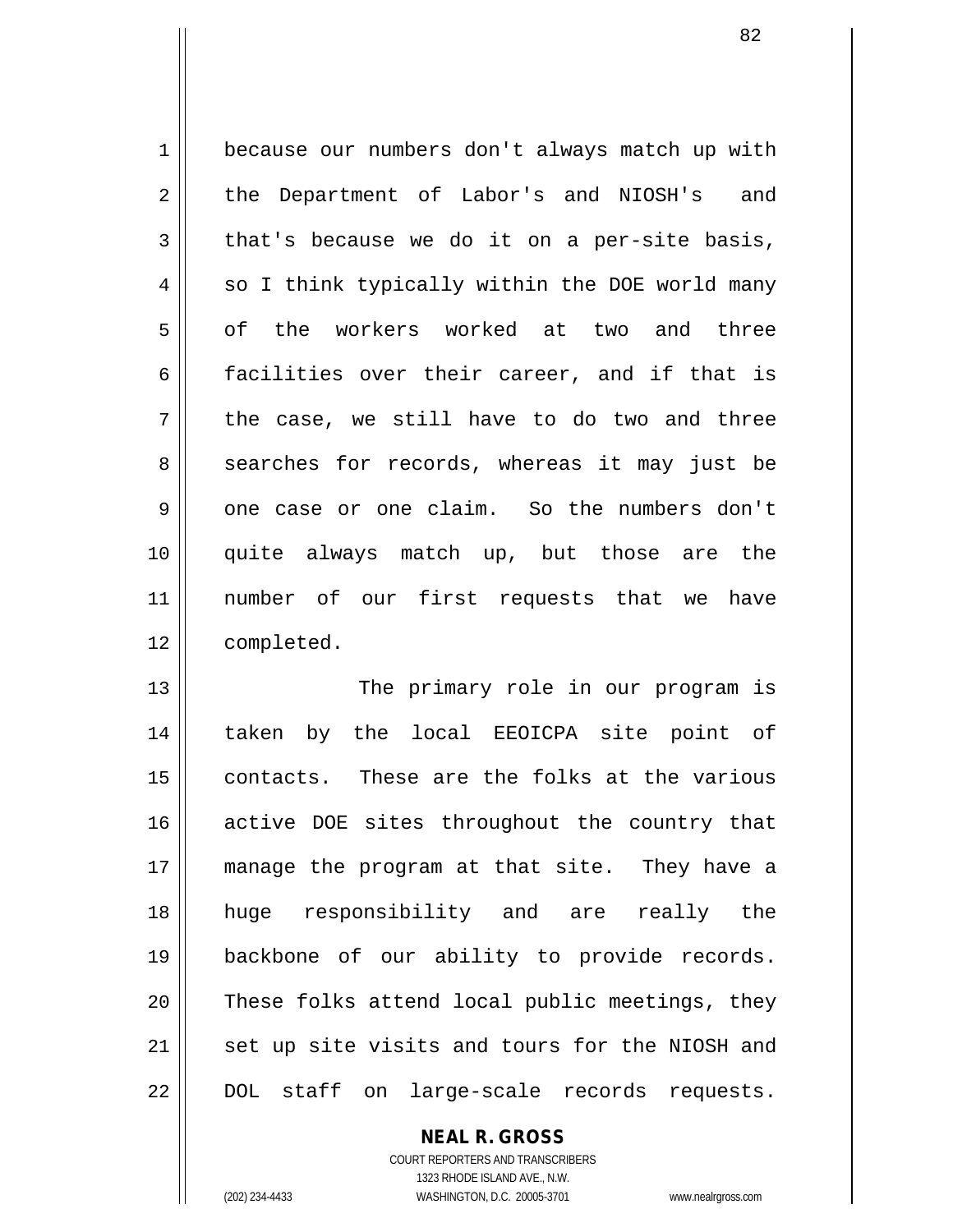1 | They facilitate interviews for these records  $2 \parallel$  research projects. They provide -- locate and 3 provide subject matter experts that can 4 interview and talk with the various research 5 groups. They also provide information to the 6 current workers, so they conduct some outreach 7 and work with some of the current workers that 8 are claimants or may be involved in the 9 || program. And of course then these are the 10 || people that manage the 16,000 records requests 11 || per year. Their response is at the site, 12 gathering the records from the various active 13 provisions and responding to DOL and NIOSH 14 || within the 60-day timeframe.

15 || So again our -- in addition to the 16 individual records requests, the most work we 17 do for large-scale records research is of 18 course the SEC evaluations. And currently 19 || these are a number of SEC projects that we are 20 either working on or have recently completed 21 | our supporting NIOSH's efforts. So Hanford, 22 | Mound, Savannah River, Pantex, Weldon Springs,

**NEAL R. GROSS**

COURT REPORTERS AND TRANSCRIBERS 1323 RHODE ISLAND AVE., N.W. (202) 234-4433 WASHINGTON, D.C. 20005-3701 www.nealrgross.com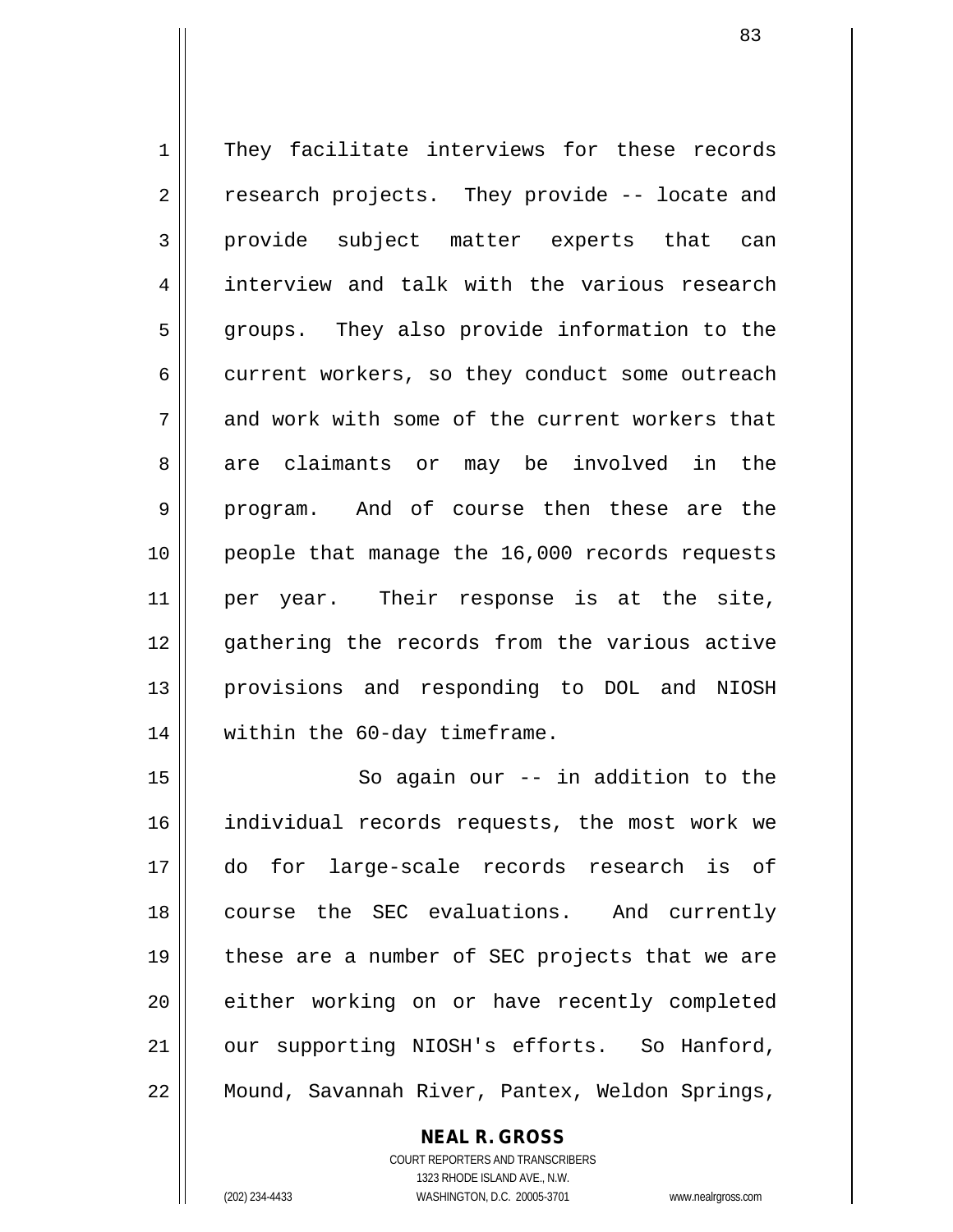1 BWXT, Los Alamos, Brookhaven, Nevada, Santa 2 || Susannah Area 4, and St. Louis Airport Storage  $3 \parallel$  Site and Linde. 4 || I'll go through a few of these. 5 | I'll get more into detail on a few of them,  $6 \parallel$  but if there are questions at the end just 7 ask. So for Mound we've facilitated meetings 8 Where members of NIOSH and the Advisory Board 9 have had classified discussions about Mound 10 activities. We have also had subject matter 11 experts on our end in to talk to them about 12 various classification concerns and how they 13 || could articulate their various issues. 14 We have facilitated over 40 worker 15 interviews, and because Mound is a closure  $16$  site and we don't have an active DOE facility 17 || or location for classified interviews, we have 18 worked with the FBI office in Dayton for use 19 of their facilities to conduct these 20 interviews. 21 We have also set up Mound document 22 || review visits at numerous locations. Our NSA

> **NEAL R. GROSS** COURT REPORTERS AND TRANSCRIBERS 1323 RHODE ISLAND AVE., N.W.

(202) 234-4433 WASHINGTON, D.C. 20005-3701 www.nealrgross.com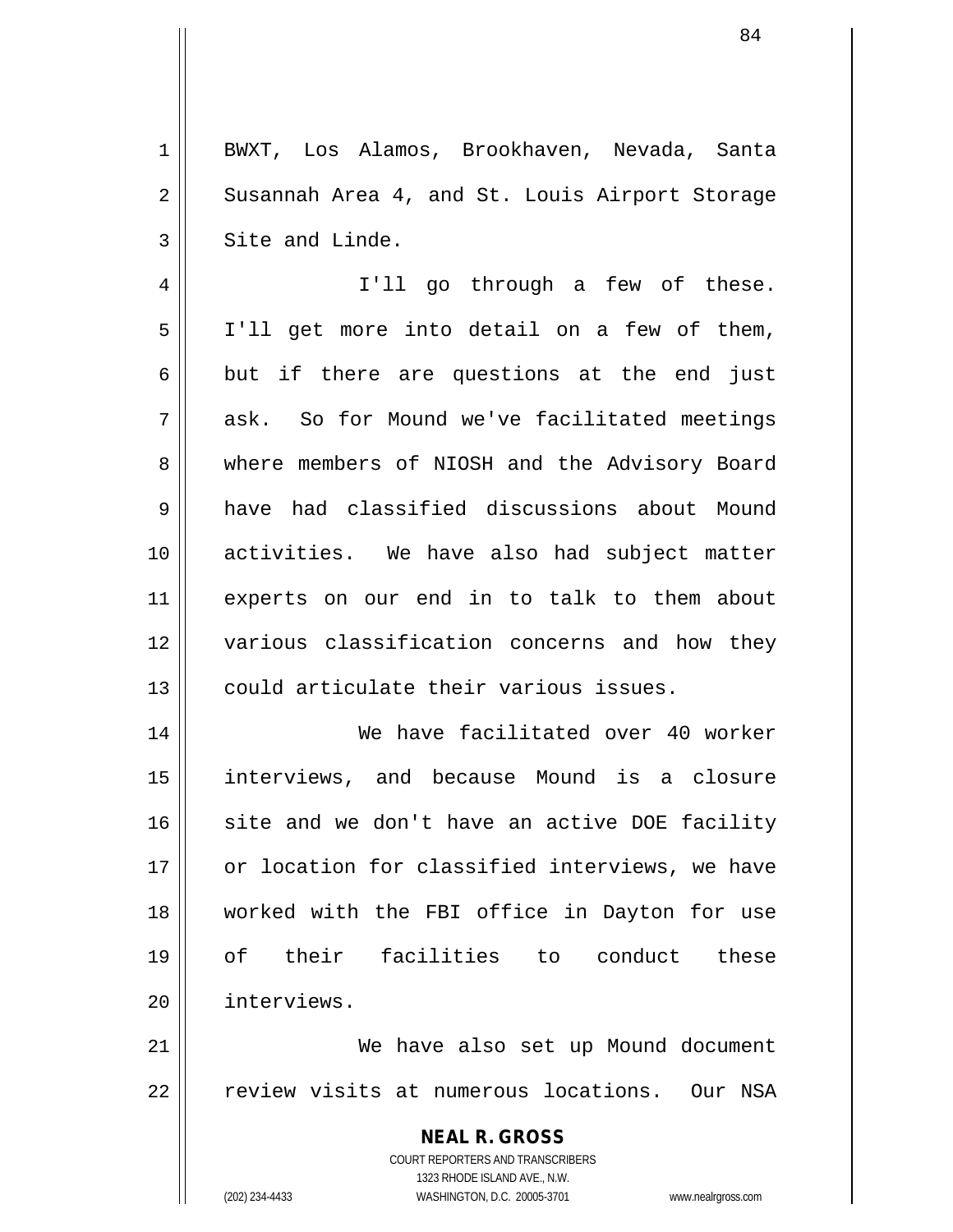1 || service center in Albuquerque and College 2 || Park, Oak Ridge, Pantex, Los Alamos, Denver, 3 and of course primarily at our Mound View 4 facility in Dayton that is run by our Office 5 | of Legacy Management.

85

6 At Pantex we are continuing to 7 facilitate worker interviews. There is  $8 \parallel$  actually an onsite visit happening this week,  $9 \parallel$  so they are down at Pantex. I think members 10 || of SC&A are down there doing interviews. I 11 think somewhere around 30 just this week 12 dell alone, I believe.

13 We are also working to set up a 14 || second site tour for members of NIOSH, the 15 Advisory Board and their contractors, while 16 the SC&A group is down there this week, I 17 || think they were talking with the Pantex folks 18 || about how to set up that tour, what is going 19 to be on the agenda and the timeframe. So we 20 We will continue to work on that.

21 || At Linde we've supported research 22 for Linde Ceramics documents. Most of the

> **NEAL R. GROSS** COURT REPORTERS AND TRANSCRIBERS 1323 RHODE ISLAND AVE., N.W. (202) 234-4433 WASHINGTON, D.C. 20005-3701 www.nealrgross.com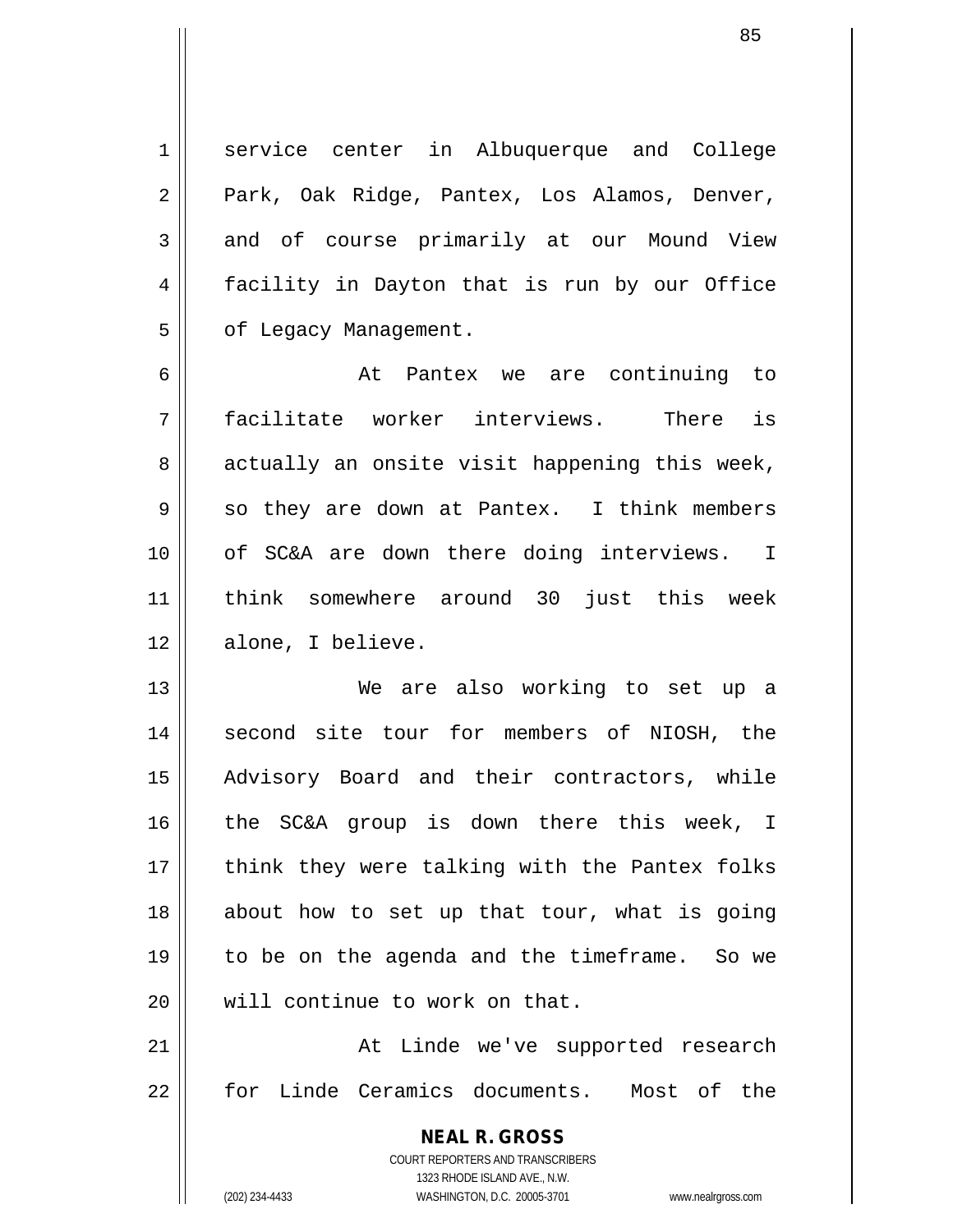1 | Linde documents are held in the DOE Office of 2 | Legacy Management which handles the records 3 for the closure sites or former DOE sites. LM 4 || has worked extensively with NIOSH to provide 5 || copies, and we have also supported record 6 review visits for Linde at various federal 7 | record centers, and additional smaller sources 8 Within the DOE.

 Hanford, this work is primarily completed, although I know we do continue to work with SC&A and NIOSH on various follow-up actions, but I won't go through all of these, 13 but these are some of the efforts that we took 14 | for Hanford.

 Savannah River again we -- thousands of documents and hundreds of 17 || thousands of pages were produced and reviewed **for the research effort.** 

19 || Again at Brookhaven, multiple data 20 || capture visits were supported, hundreds of 21 boxes of records. We facilitated a site 22 || subject matter experts to talk to and

> **NEAL R. GROSS** COURT REPORTERS AND TRANSCRIBERS

1323 RHODE ISLAND AVE., N.W. (202) 234-4433 WASHINGTON, D.C. 20005-3701 www.nealrgross.com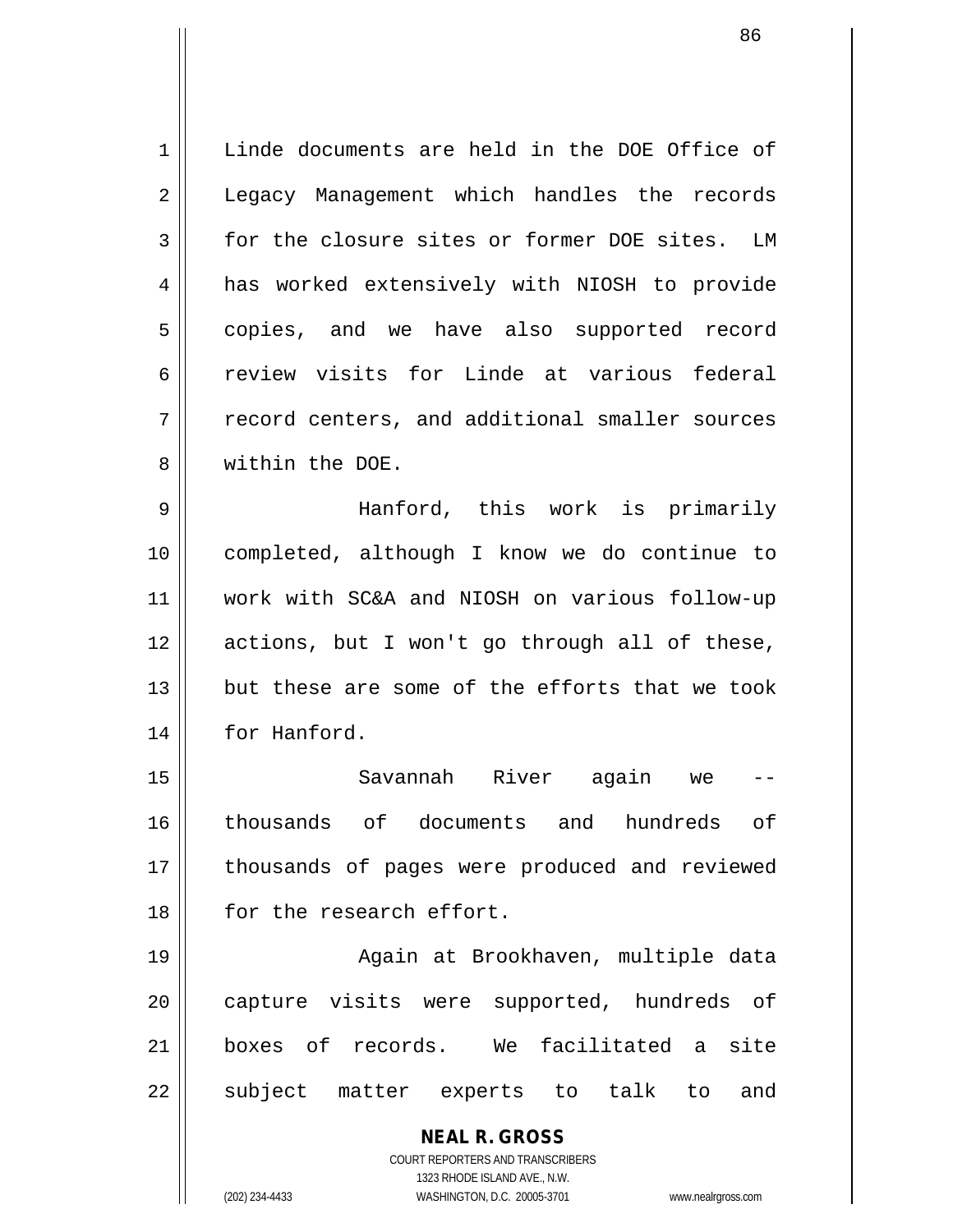1 | interview with the various groups, and that's 2 || similar to the process at most of the sites.

3 As far as document reviews, 4 || recently with the creation of our security 5 || plan and the NIOSH security plan and the 6 Advisory Board's security plan, we have had a 7 fair amount of work completing document 8 || reviews for the various source documents 9 requested, as well as the NIOSH and SC&A and 10 Board reports that we are reviewing. So we 11 are committed to provide documents to DOL, 12 NIOSH and the Advisory Board, but we must do  $13$  so in a responsible manner to protect national 14 || security interest.

 We just make sure to comply with existing DOE and NIOSH security plans. We follow those to a T, and if there are any issues, we can always go back and look at 19 || those security plans to see if they need to be 20 changed. And our security plan is at that 21 || link, and I believe the NIOSH and Board plans  $\parallel$  are on their website as well.

> COURT REPORTERS AND TRANSCRIBERS 1323 RHODE ISLAND AVE., N.W. (202) 234-4433 WASHINGTON, D.C. 20005-3701 www.nealrgross.com

**NEAL R. GROSS**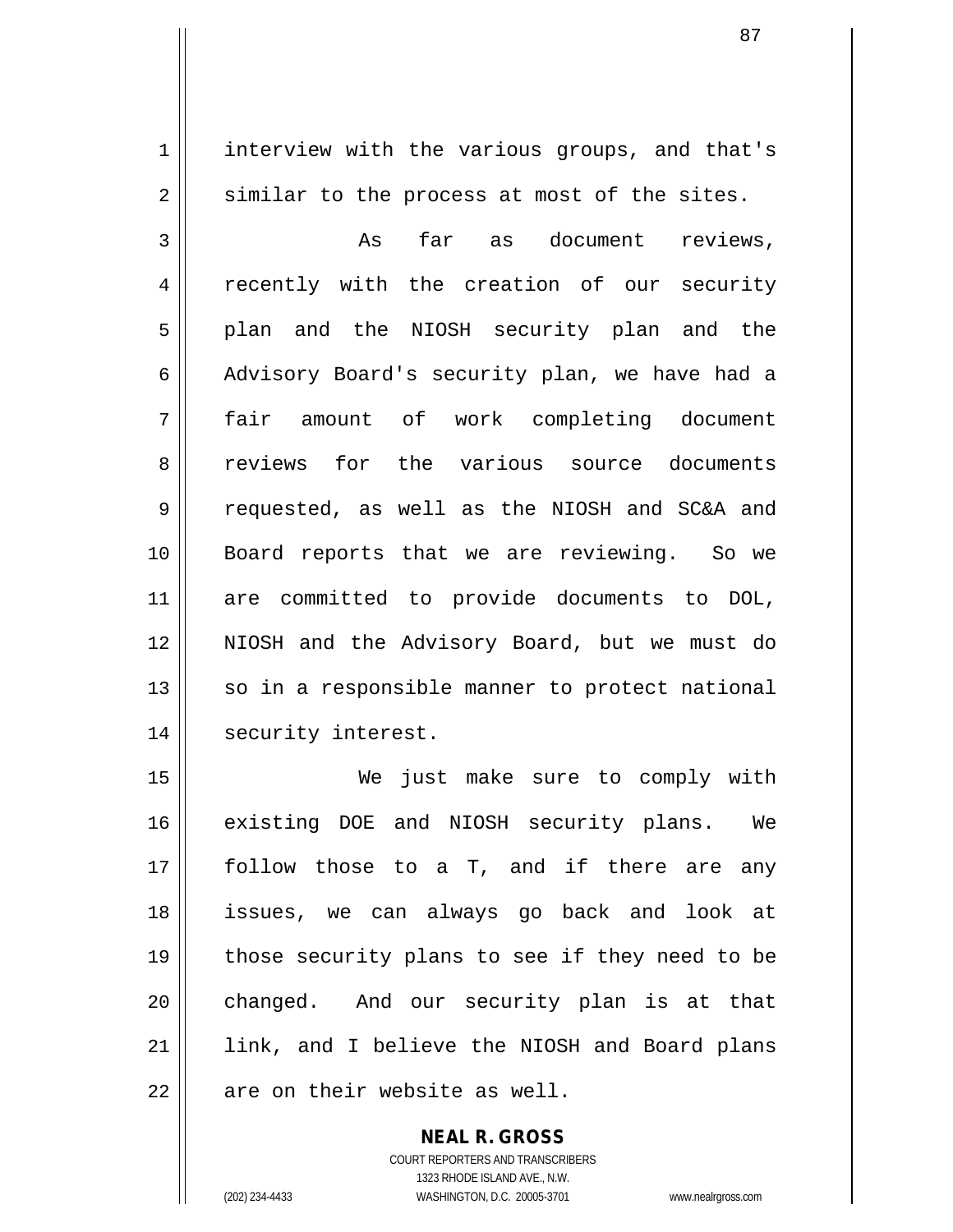1 Since March of 2010, so roughly  $2 \parallel$  since the last Board meeting, NIOSH, the 3 Advisory Board and the contractors have 4 Submitted 74 documents for DOE classification 5 | review.

6 The average turn-around time for  $7 \parallel$  these 74 documents was eight working days, and 8 as always in certain cases where an expedited 9 || review is necessary we have returned documents  $10$  | in two to three days, when necessary.

11 || The Rand again just to clarify these 12 || are the reviews of documents that come to DOE 13 headquarters. We also review documents at 14 || the field sites. We have a little bit less 15 || control over the field sites and depending on 16 their workload, it's not necessarily eight 17 days, especially because the documents that go 18 to the DOE field sites are typically source 19 documents, and where a report can be 50 to 100  $20$  || pages, a source document can be five, six, 700 21 pages at times, so those can be more 22 difficult. But we make every effort to return

**NEAL R. GROSS**

COURT REPORTERS AND TRANSCRIBERS 1323 RHODE ISLAND AVE., N.W. (202) 234-4433 WASHINGTON, D.C. 20005-3701 www.nealrgross.com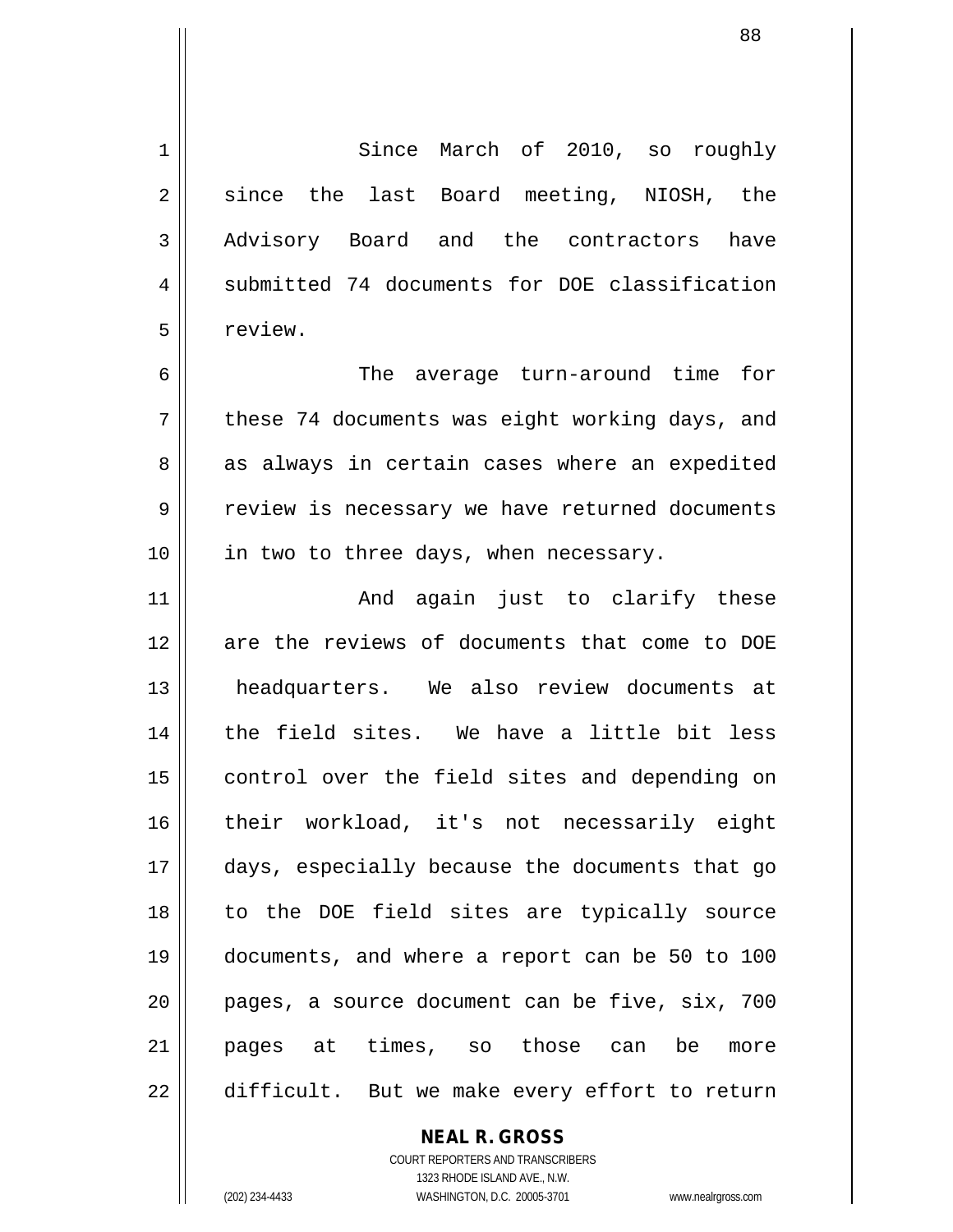1 | those documents to NIOSH, and as soon as we  $2 \parallel$  can in the timeframe that meets their needs.

3 And then our third major 4 || responsibility at DOE is to research and 5 | maintain the covered facility database, which 6 is a database of over 300 facilities covered 7 under EEOICPA. It includes DOE facilities, 8 AWEs and beryllium vendors and a full listing 9 | is at that link and we again work closely with 10 || DOL and NIOSH to identify any inconsistencies 11 or additions that we should be making, 12 || research those and make the change, if 13 | necessary.

14 || Our Office of Legacy Management 15 || supports us heavily in this records research. 16 Legacy Management is the group within DOE 17 that handles the records and management of 18 closure facilities. So records are one of 19 their primary roles within DOE. They have  $20$  | records experts. We currently have five staff 21 that we work with over there that have an 22 || average of 20 years records management

> **NEAL R. GROSS** COURT REPORTERS AND TRANSCRIBERS 1323 RHODE ISLAND AVE., N.W. (202) 234-4433 WASHINGTON, D.C. 20005-3701 www.nealrgross.com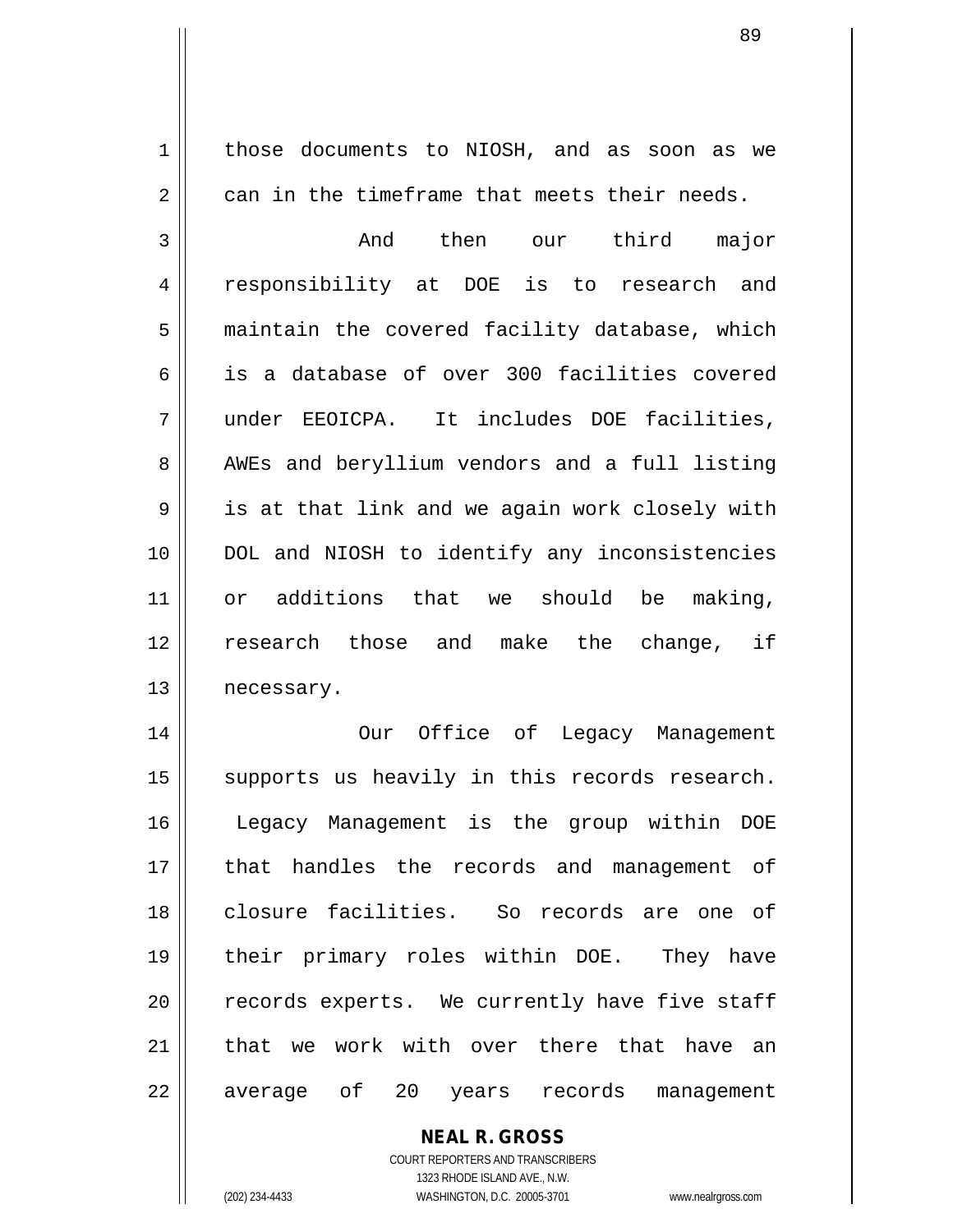1 | experience within the DOE complex, so they are  $2 \parallel$  very knowledgeable about the history of DOE,  $3$  the records history specifically within DOE, 4 and where to go to locate records when the 5 various requests come in from NIOSH and DOL.

6 Currently these are just a few of  $7 \parallel$  the sites we are working: GE Vallecitos, and 8 then I selected a couple of local ones, 9 Simonds Saw and Steel from Lockport and then 10 || recently we actually completed this one but 11 || for the Carborundum Company in Niagara Falls, 12 we added a second distinct work location and 13 || time period of the work was changed to 43 to 14 44 and 59 to 67. I don't know what it was 15 before, but I believe we added time in that 16 case based on new information that we located 17 | through our research.

 We have a number of initiatives going on. Some of these you may have seen before, but some of them are new since the last Board meeting. Again we continue to  $\parallel$  emphasize cooperation with NIOSH and DOL with

> **NEAL R. GROSS** COURT REPORTERS AND TRANSCRIBERS 1323 RHODE ISLAND AVE., N.W. (202) 234-4433 WASHINGTON, D.C. 20005-3701 www.nealrgross.com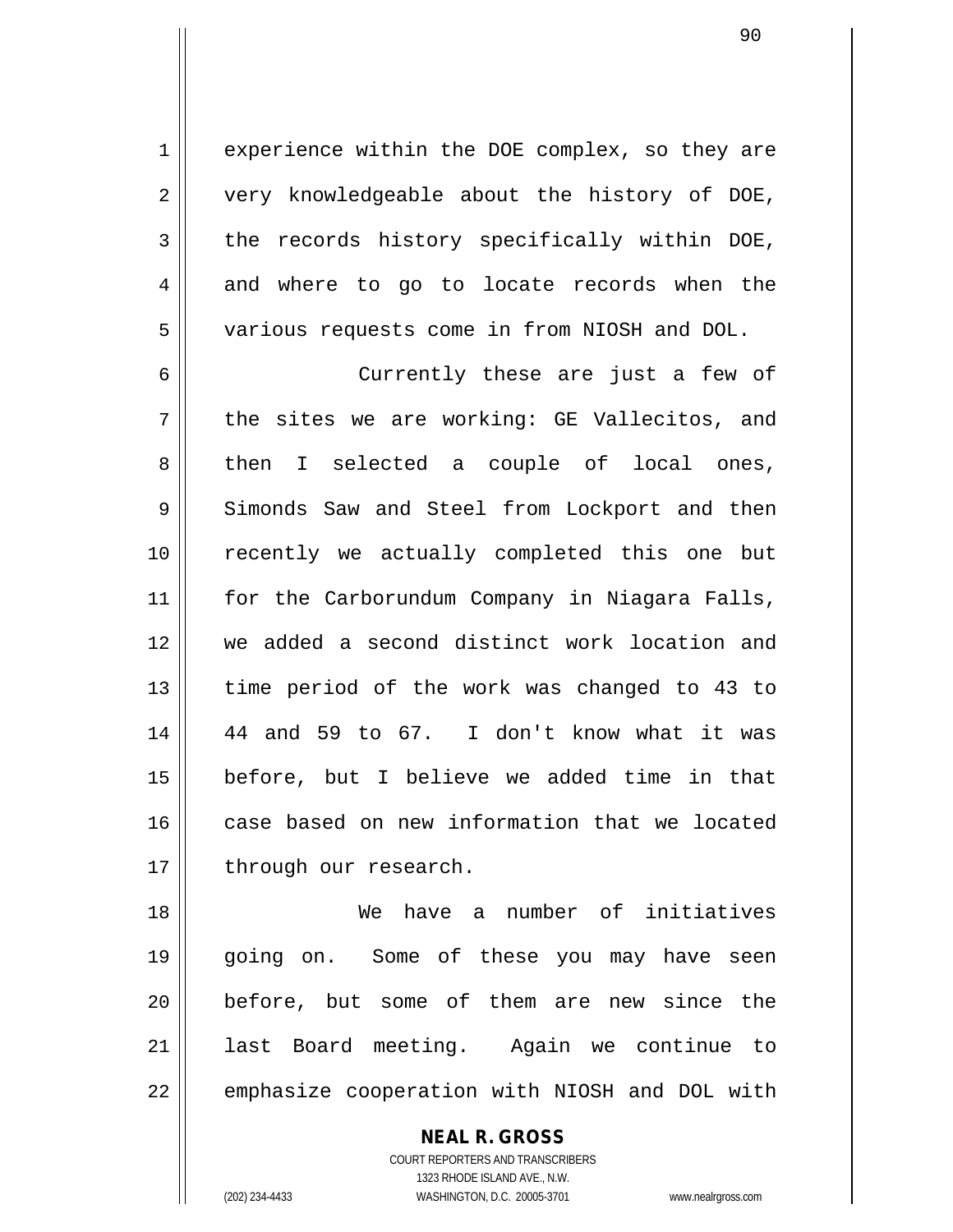1 our various sites. One of the questions that 2 we had from the Board was, you know, they had **been hearing concerns about workers and being**  hesitant to interview because of fear of 5 || retribution or reprisal. And I think we told you at the last Board meeting we released a memo from the DOE Deputy Secretary encouraging 8 || workers to participate in these interviews. We have been continuing to make that memo available to workers, when they are interviewing. It's available to site staff just so they know why and what is going on with these NIOSH and DOL interviewers that are 14 || coming in and wanting to talk to workers. And || this is also, these memos are available for NIOSH and DOL to hand to the workers when they 17 || are conducting the interviews as well. We hold routine conference calls

19 with members of NIOSH, the Board, SC&A, ORAU, 20 || the various contractors, make sure that we 21 || know what their needs are, what they are 22 | working on, and how we can support that.

> COURT REPORTERS AND TRANSCRIBERS 1323 RHODE ISLAND AVE., N.W. (202) 234-4433 WASHINGTON, D.C. 20005-3701 www.nealrgross.com

**NEAL R. GROSS**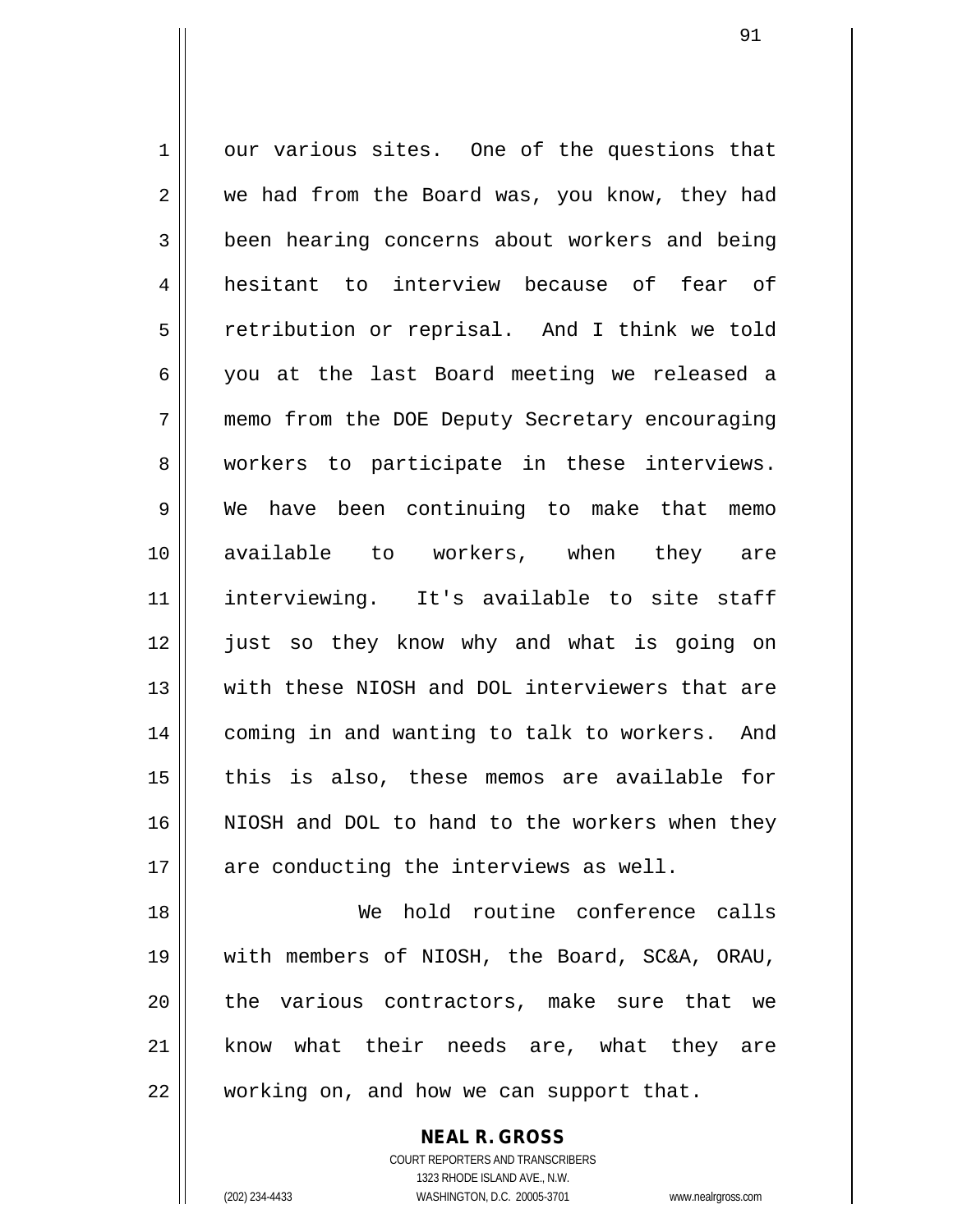1 || We have DOE subject matter experts 2 || that can participate and contribute to 3 Advisory Board, Working Group and conference 4 calls. I don't know that we always do so, but  $5 \parallel$  certainly if requested or needed we are very 6 willing to find the right person to 7 participate. 8 And as I mentioned in the SEC 9 || section we have facilitated secure meetings 10 and videoconference calls where members of the

11 Board, NIOSH or DOL are able to discuss 12 classified information in a secure setting and 13 || have unencumbered discussions.

14 These are two projects here that 15 we are very proud of that took a tremendous 16 amount of effort, and have both been recently 17 completed. The first is a project to revise 18 || the contracting provisions in the acquisition 19 guide within DOE to ensure that DOE has a 20 || right to access and maintain ownership of 21 || records. It sounds a little confusing, but 22 || basically we are changing our contracting

**NEAL R. GROSS**

COURT REPORTERS AND TRANSCRIBERS 1323 RHODE ISLAND AVE., N.W. (202) 234-4433 WASHINGTON, D.C. 20005-3701 www.nealrgross.com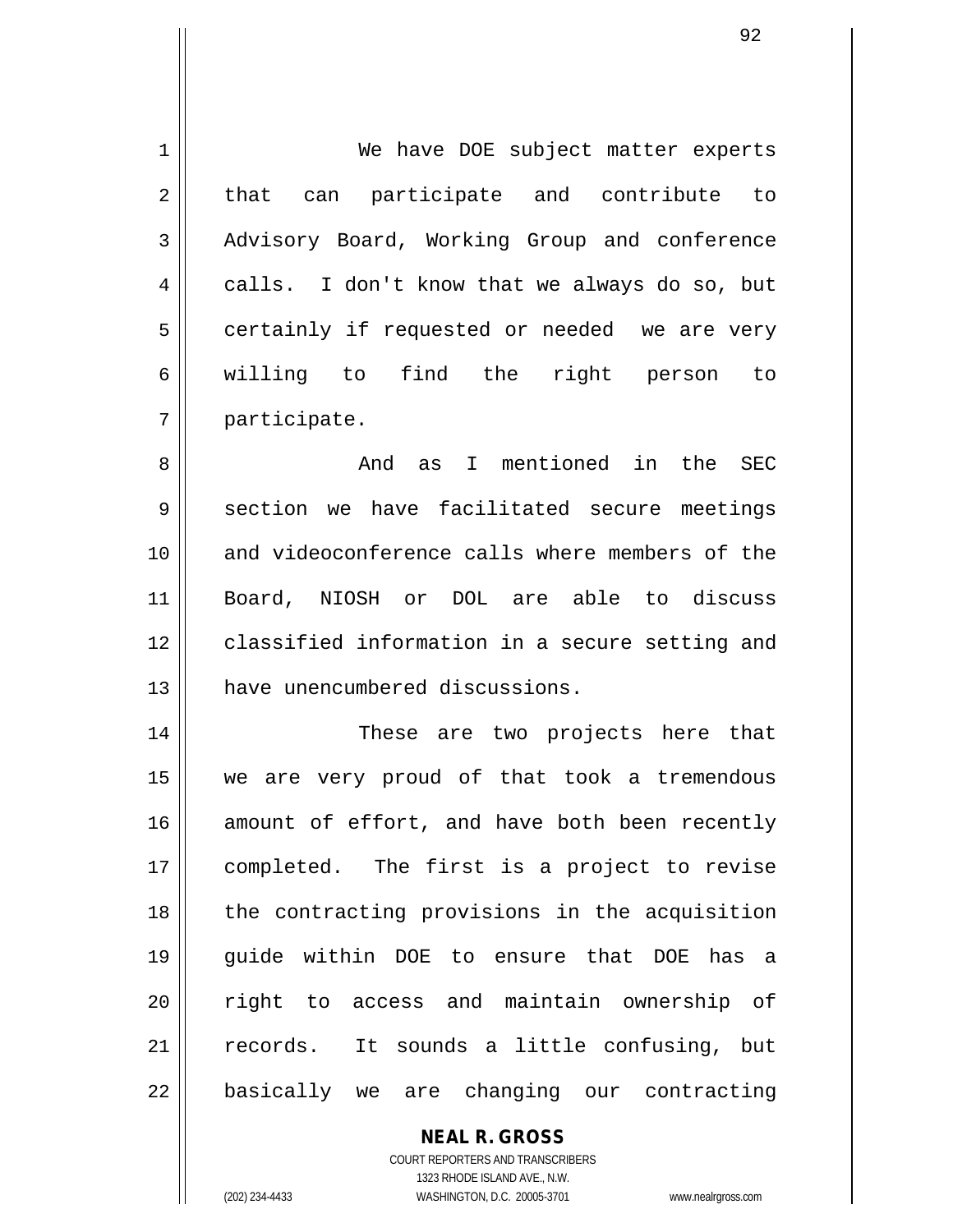1 quidance so current contracts and  $2 \parallel$  subcontracts, which are really the part where 3 we may have been lacking in the past, current 4 subcontracts will have or should have 5 provisions in them that allow DOE to maintain  $6 \parallel$  ownership and management of these records when  $7 \parallel$  that subcontract may be finished. I think as 8 many of you know subcontractors, particularly 9 || historically, it's been very tough for DOE to 10 provide records. Some times when these 11 || subcontractors, particularly smaller 12 construction subcontractors, leave the site 13 || when their project is finished, they may leave 14 || the project records behind, but their human 15 || resource records, their worker records, often 16 they take with them. So particularly for 17 || older companies or older work, this is more 18 historic work, those companies may have been 19 bought and sold numerous times. They may not  $20$  | be in existence, or they may have subsequently 21 destroyed those records. So this change is,  $22$   $\parallel$  we feel very important, and will allow DOE to

> **NEAL R. GROSS** COURT REPORTERS AND TRANSCRIBERS 1323 RHODE ISLAND AVE., N.W.

(202) 234-4433 WASHINGTON, D.C. 20005-3701 www.nealrgross.com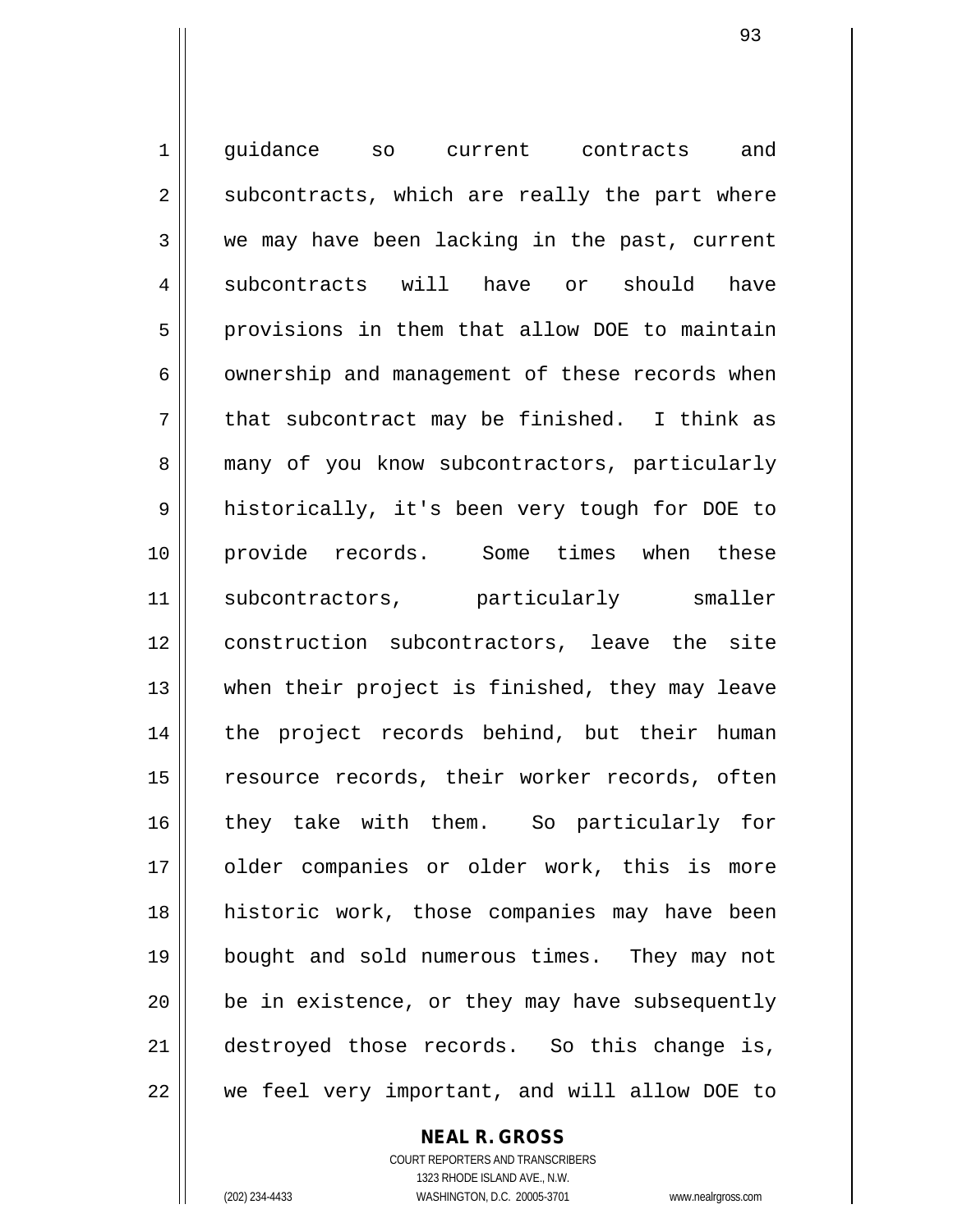1 || maintain control of these records for future 2 Workers and future claimants.

3 And then the second project is the 4 Los Alamos Medical Center Records project.  $5 \parallel$  This has taken almost two years, but earlier 6 this fall we finished it up, and we took 7 possession of the pre-64 records. This is a 8 project where the medical center at Los 9 || Alamos, in the early days before 1964, was 10 behind the fence in part of the site. Once 11 the site opened up it was sold to a private 12 company and they have retained those pre-64 13 medical records. We went in and they were 14 actually contaminated with the various 15 || substances, mold, and potential hantavirus, 16 || things like that. We went in, decontaminated 17 || the records, organized, indexed them, and took 18 possession of pre-64 records. And now the 19 Medical Center has the post-64 records, which 20 || of course being a small town with primary 21 employment at Los Alamos there are many worker 22 || records in those as well. And the Medical

**NEAL R. GROSS**

COURT REPORTERS AND TRANSCRIBERS 1323 RHODE ISLAND AVE., N.W. (202) 234-4433 WASHINGTON, D.C. 20005-3701 www.nealrgross.com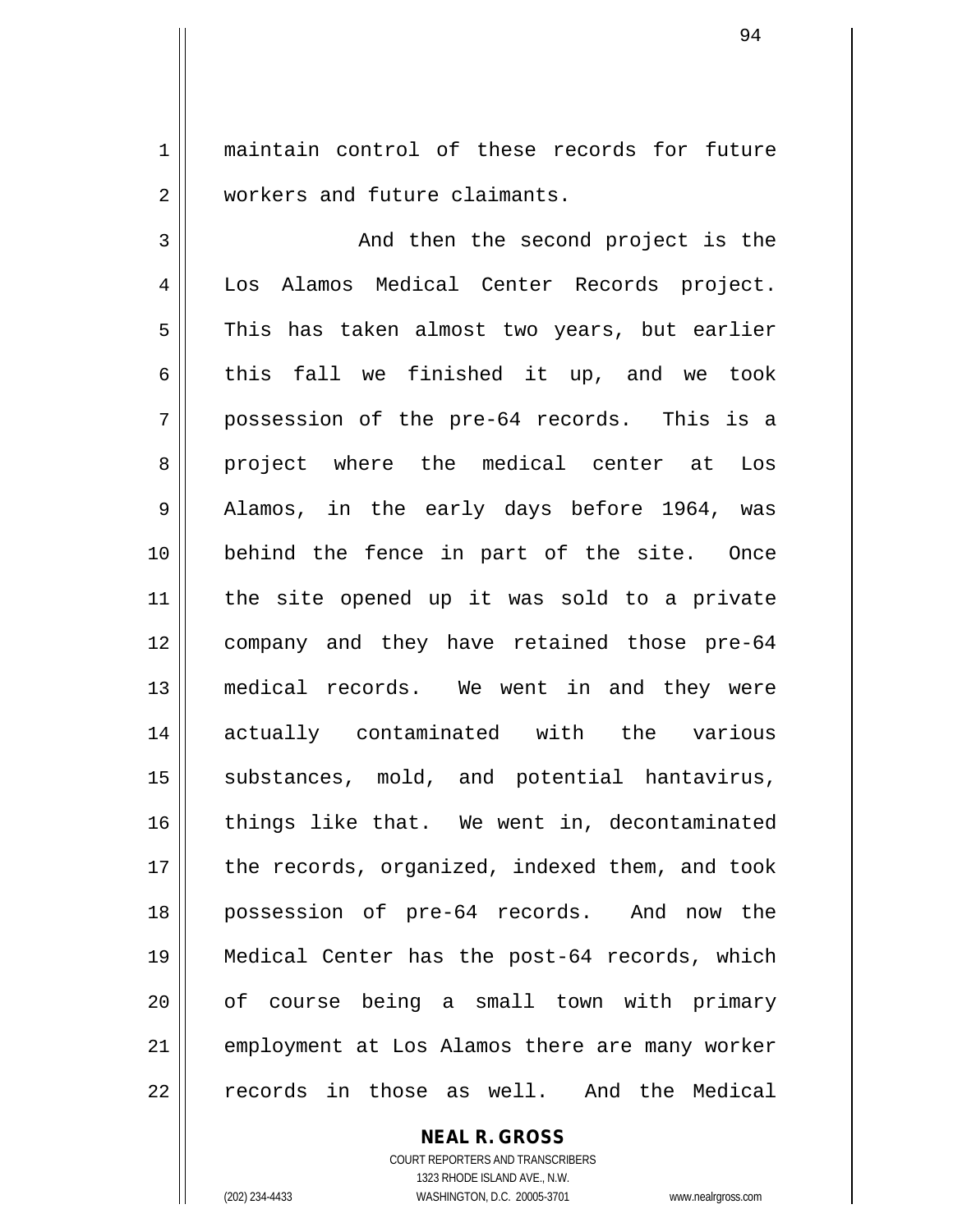1 || Center is committed to preserve and provide 2 || the post-64 records to DOL and NIOSH. And  $3 \parallel$  they are already doing so.

 We've also in the last year or year and a half or so taken a greater role in  $\parallel$  outreach along with DOL, NIOSH and the various  $7 \parallel$  groups. We have initiated what we are calling 8 the Joint Outreach Task Group, which includes DOE, DOL, NIOSH, DOL ombudsman and the DOE former worker medical screening programs. These are all groups that in some form or 12 || another are trying to reach roughly the same population, and many were doing individual 14 || outreach efforts. And because of the overlap 15 || of the various programs, we work with those 16 || groups to combine outreach efforts when possible and to coordinate and improve outreach. In the last year we held 18 townhall meetings near nine DOE sites, and we continue to do so. In fact last week we were at Rocky Flats and held a meeting with the 22 || group. So if anyone wants to see the current

## **NEAL R. GROSS**

COURT REPORTERS AND TRANSCRIBERS 1323 RHODE ISLAND AVE., N.W. (202) 234-4433 WASHINGTON, D.C. 20005-3701 www.nealrgross.com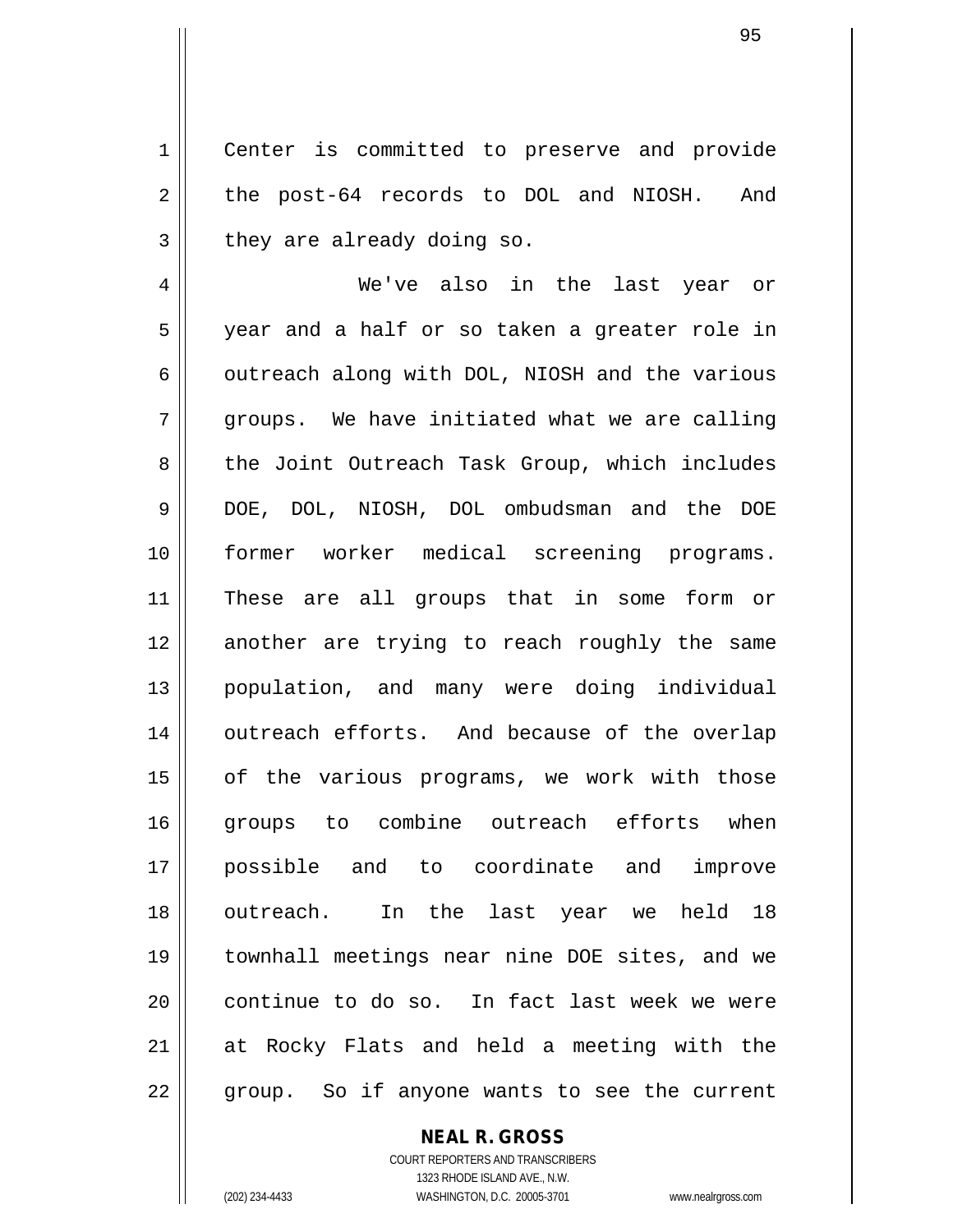$1 \parallel$  schedule it is up on our website at that link. 2 And then the one last effort I  $3 \parallel$  want to talk to you about is the review of the 4 DOL Site Exposure Matrices database. In 2008 5 || DOL completed the Site Exposure Matrices 6 database, or what they are calling SEM. It 7 contains data from all major DOE sites. It is 8 primarily focused on exposure to toxic 9 Substances, not radiological exposures, and 10 it's used as a tool by the DOL claims 11 examiners to adjudicate claims. When it was 12 | created in 2006 through 2008 the DOE site POCs 13 || worked closely with DOL to identify and gather 14 the records that they needed for that 15 database. We provided -- similar to the SEC 16 research projects, we provided access to 17 hundreds of boxes of records, thousands of 18 pages of information, as well as site subject 19 matter experts were available to talk to them, 20 || and provide quidance in terms of historical 21 work as well as where the records can be 22 l found.

> **NEAL R. GROSS** COURT REPORTERS AND TRANSCRIBERS 1323 RHODE ISLAND AVE., N.W.

<sup>(202) 234-4433</sup> WASHINGTON, D.C. 20005-3701 www.nealrgross.com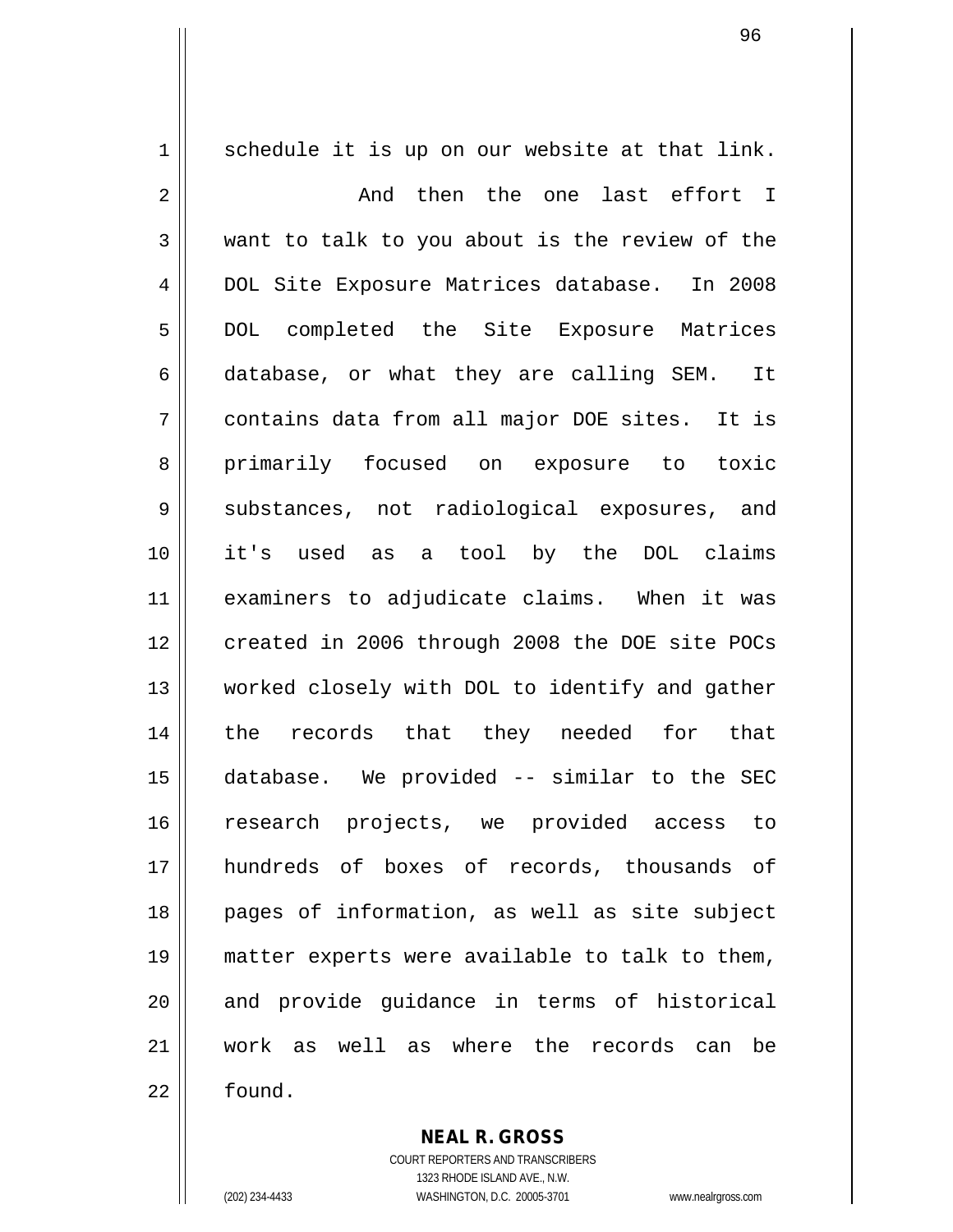1 || Recently DOL has requested that 2 || DOE review this database for public release,  $3 \parallel$  and we are working hard to do that. We've 4 || already authorized the release of the SEM 5 information on 48 of the 116 DOE facilities in 6  $\parallel$  the SEM, as well as all uranium mills, mines 7 and ore-buying stations. Those were many of 8 those the closure sites or smaller sites that 9 | could be reviewed at DOE headquarters. Now we 10 || are currently reviewing the remaining 68 sites 11 and most of those are being reviewed by the 12 || various DOE field sites.

13 || Again we are hoping to have this 14 || review complete by the end of the summer and 15 || as some sites more information than others and 16 || they are more difficult to review and may have 17 more sensitivities than others, so they may be 18 || staggered when they come out. But as the 19 various sites are finished, we will be  $20$   $\parallel$  releasing them so we anticipate that the sites 21 || will be released throughout the summer. And  $22$  || the current public SEM website can be found

> **NEAL R. GROSS** COURT REPORTERS AND TRANSCRIBERS 1323 RHODE ISLAND AVE., N.W. (202) 234-4433 WASHINGTON, D.C. 20005-3701 www.nealrgross.com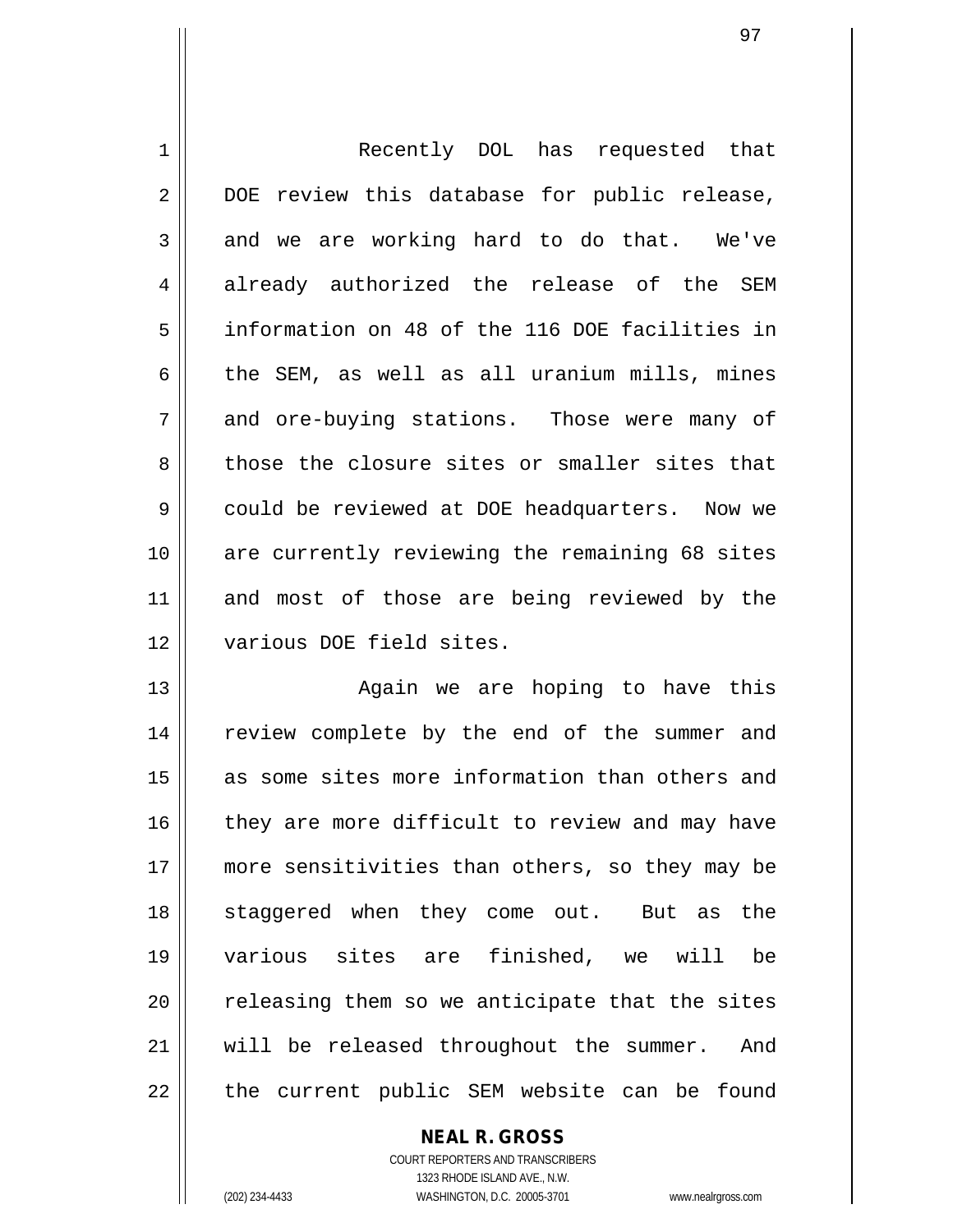1 | there.

| $\overline{2}$  | And the last thing I want to talk              |
|-----------------|------------------------------------------------|
| 3               | to you about is the Former Worker Medical      |
| $\overline{4}$  | Screening program. The mission of the former   |
| 5               | worker program is to offer free medical        |
| 6               | screening for former DOE workers. After they   |
| 7               | separate from DOE they can get a screening     |
| 8               | three years after separation and every three   |
| 9               | years thereafter. It's a free screening.       |
| 10 <sup>°</sup> | It's tailored to the work that they may have   |
| 11              | done at the site, and the things that they may |
| 12              | have been exposed to, although certainly if we |
| 13              | identify or catch anything else we'll make     |
| 14              | sure to let them know and refer them to the    |
| 15              | right medical care.                            |
| 16              | Further information to the Former              |

16 || Further information to the Former 17 Worker Program can be found at the link on my 18 || presentation. And the information here is about the local screening program because || there is not a current local DOE site in this area. There is no local program. However, we 22 || started the National Supplemental Screening

> **NEAL R. GROSS** COURT REPORTERS AND TRANSCRIBERS 1323 RHODE ISLAND AVE., N.W. (202) 234-4433 WASHINGTON, D.C. 20005-3701 www.nealrgross.com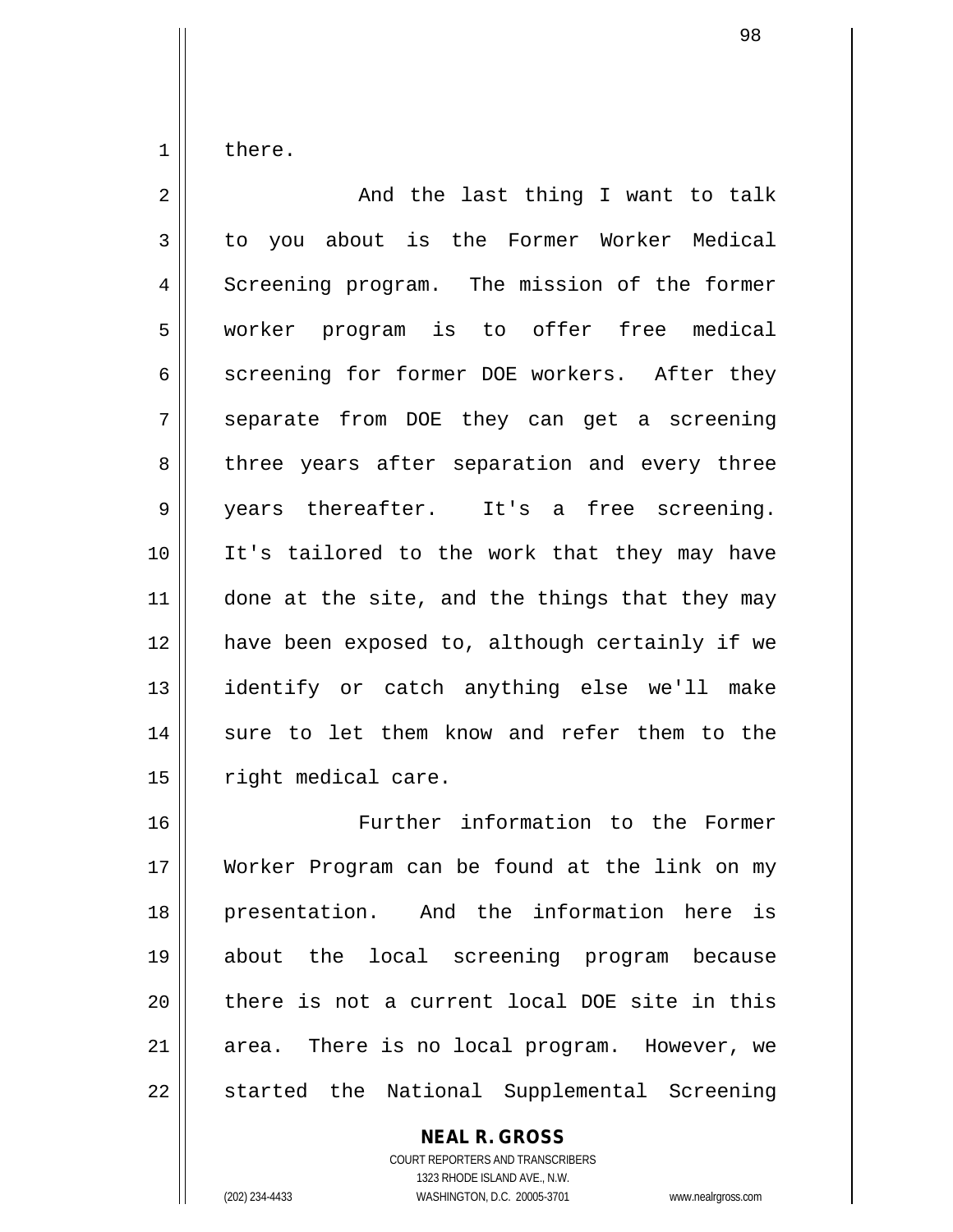**NEAL R. GROSS** COURT REPORTERS AND TRANSCRIBERS 1323 RHODE ISLAND AVE., N.W. (202) 234-4433 WASHINGTON, D.C. 20005-3701 www.nealrgross.com 1 Program. It provides medical screening to 2 || workers that aren't in the area of a regional  $3 \parallel$  project, or workers that may have moved out.  $4 \parallel$  So we have contracted with clinics throughout  $5 \parallel$  the country, and can provide screening in all 6  $\parallel$  50 states, including Alaska and Hawaii. And  $7 \parallel$  the local outreach number is on the handout as 8 || well as the website. So questions. 9 CHAIRMAN MELIUS: Brad. 10 MEMBER CLAWSON: It is good to 11 see you again. I like that eight-days 12 turnaround on the documents. I think we've 13  $\parallel$  still got a little bit of room there. But I 14 want to ask you, what are we doing with 15 | certain sites getting documentation released a 16 little bit faster there? Have we got anything 17 streamlined? Because we have talked numerous 18 times, it's too long. It has taken a lot. Is 19 there anything that we can do to accelerate  $20$   $\parallel$  that a little bit? 21 MR. LEWIS: Well, I mean I agree.  $22$   $\parallel$  We struggle - the eight days up there is for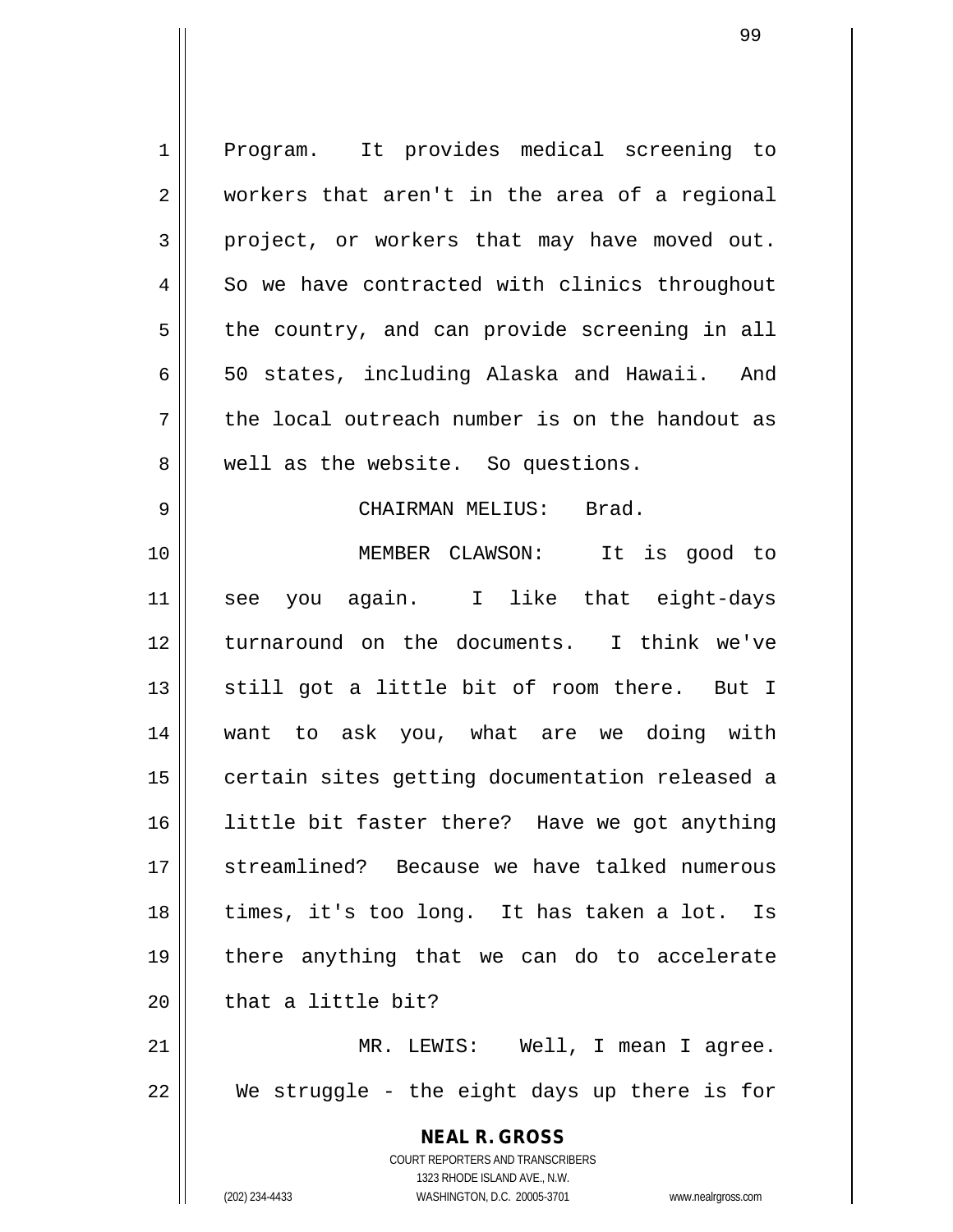1 | DOE headquarters. And I'm right around the 2 | corner from DOE headquarters. We have a great 3 | relationship with the headquarters reviewing 4 || classification staff. We have a special 5 || liaison over there that helps us navigate 6 through the various problems we run into. So 7 I think we are very confident with what we do  $8 \parallel$  at headquarters. We agree in the field it can 9 take a little bit longer. Again I think for 10 || the most part in the field, our field offices 11 and field sites do review the information in a 12 || reasonable amount of time and get it back to 13 || you. However there are certainly cases where 14 || it slips through in certain sites where we run 15 || into more problems than others. We did have 16 the DOE-wide classification officers meeting 17 || just about a month ago. I went out to that; 18 || Gina was there. We spoke to those groups and 19 met with many of them. Met with their 20 management and tried to emphasize the 21 importance of this program. We do believe  $22$  || that some of the sites where we had problems,

> COURT REPORTERS AND TRANSCRIBERS 1323 RHODE ISLAND AVE., N.W. (202) 234-4433 WASHINGTON, D.C. 20005-3701 www.nealrgross.com

**NEAL R. GROSS**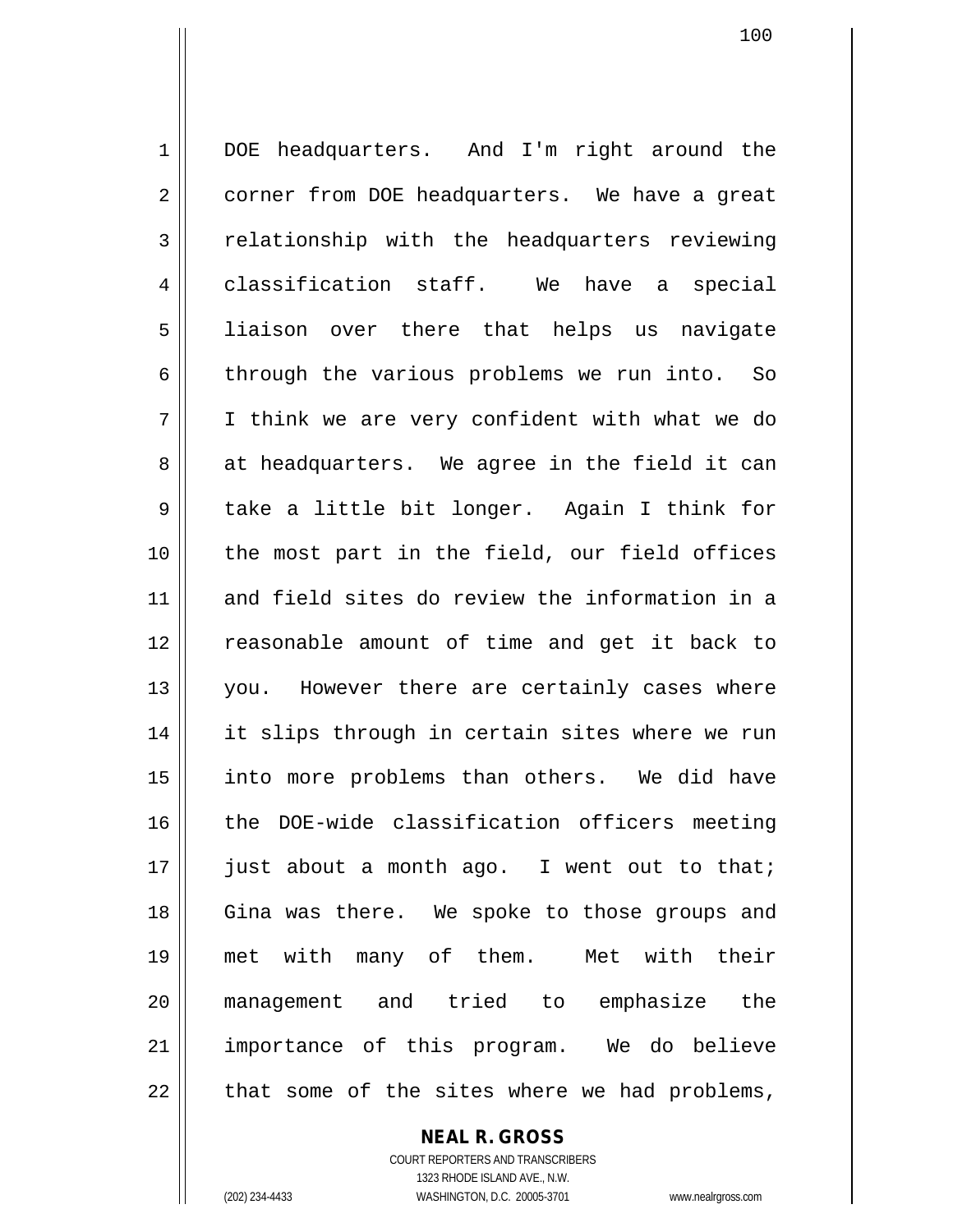1 | we have some connections now that I think will  $2 \parallel$  solve those problems. But again it is going  $3 \parallel$  to be difficult. I think communication is 4 || important, and one of the things that we have 5 | requested from SC&A and NIOSH is a list of the 6 various -- I believe SC&A was going to put 7 together some kind of tracking system of 8 what's been submitted, to whom, and when 9 they've received it. Because we don't 10 necessarily at headquarters always find out 11 || about these issues until something has already 12 been outstanding for quite some time. So we 13 || are kind of in catch-up mode. So that is one 14 || thing that may help, allowing us to know as 15 || things start to become an issue, not after 16 they're an issue. But again we take it very 17 || seriously and do everything we can to work 18 with our field sites to reduce the amount of 19 || time they spend reviewing these documents. 20 MEMBER CLAWSON: I appreciate 21 || that. I really would like to tell you how 22 || much we appreciate your people there at

> **NEAL R. GROSS** COURT REPORTERS AND TRANSCRIBERS

> > 1323 RHODE ISLAND AVE., N.W.

(202) 234-4433 WASHINGTON, D.C. 20005-3701 www.nealrgross.com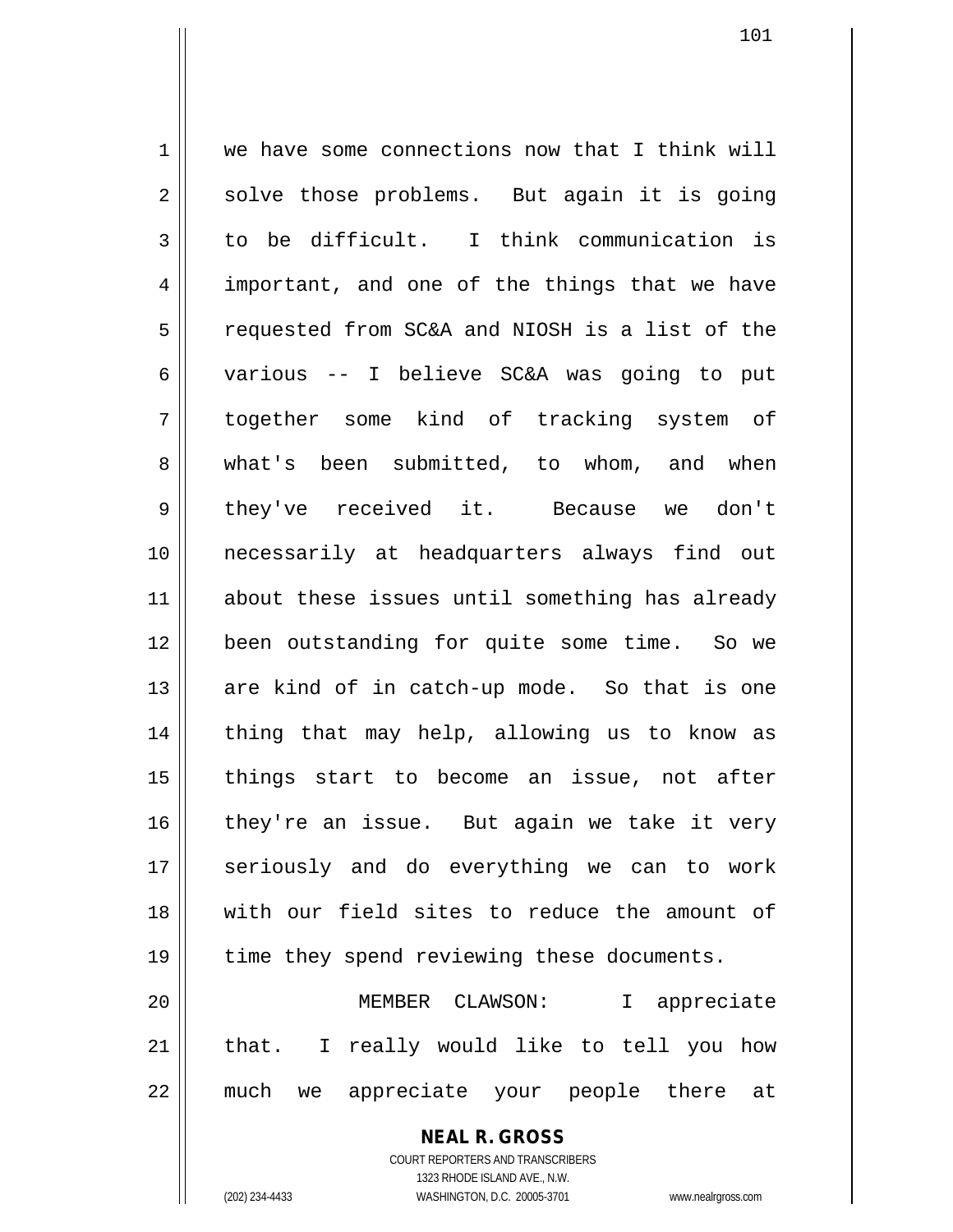**NEAL R. GROSS** COURT REPORTERS AND TRANSCRIBERS 1323 RHODE ISLAND AVE., N.W. (202) 234-4433 WASHINGTON, D.C. 20005-3701 www.nealrgross.com 1 Germantown. They've been excellent in working 2 || with some of our documentation at Pantex. 3 CHAIRMAN MELIUS: Along those 4 || lines there is -- I quess it's becoming 5 infamous now -- the set of notes from Pantex 6 that we have been waiting for for months; has  $7 \parallel$  that gotten released yet? We got it, okay. 8 Good, excellent. That's good news. You  $9 \parallel$  should have a slide on that. 10 || MR. LEWIS: No, and that is 11 || actually a good example, because when that was 12 || raised at the last Board meeting, my office, 13 we weren't really aware that that was an 14 issue. And I believe it was released a week 15 || or two after that Board meeting. So once we 16 realized it was an issue and elevated its 17 || priority. But again we had no idea it was a 18 problem. 19 CHAIRMAN MELIUS: And I also 20 would like to thank you for your efforts on 21  $\parallel$  the Site Exposure Matrix, even though that is  $22$  || mainly a Part E issue. I'm glad that that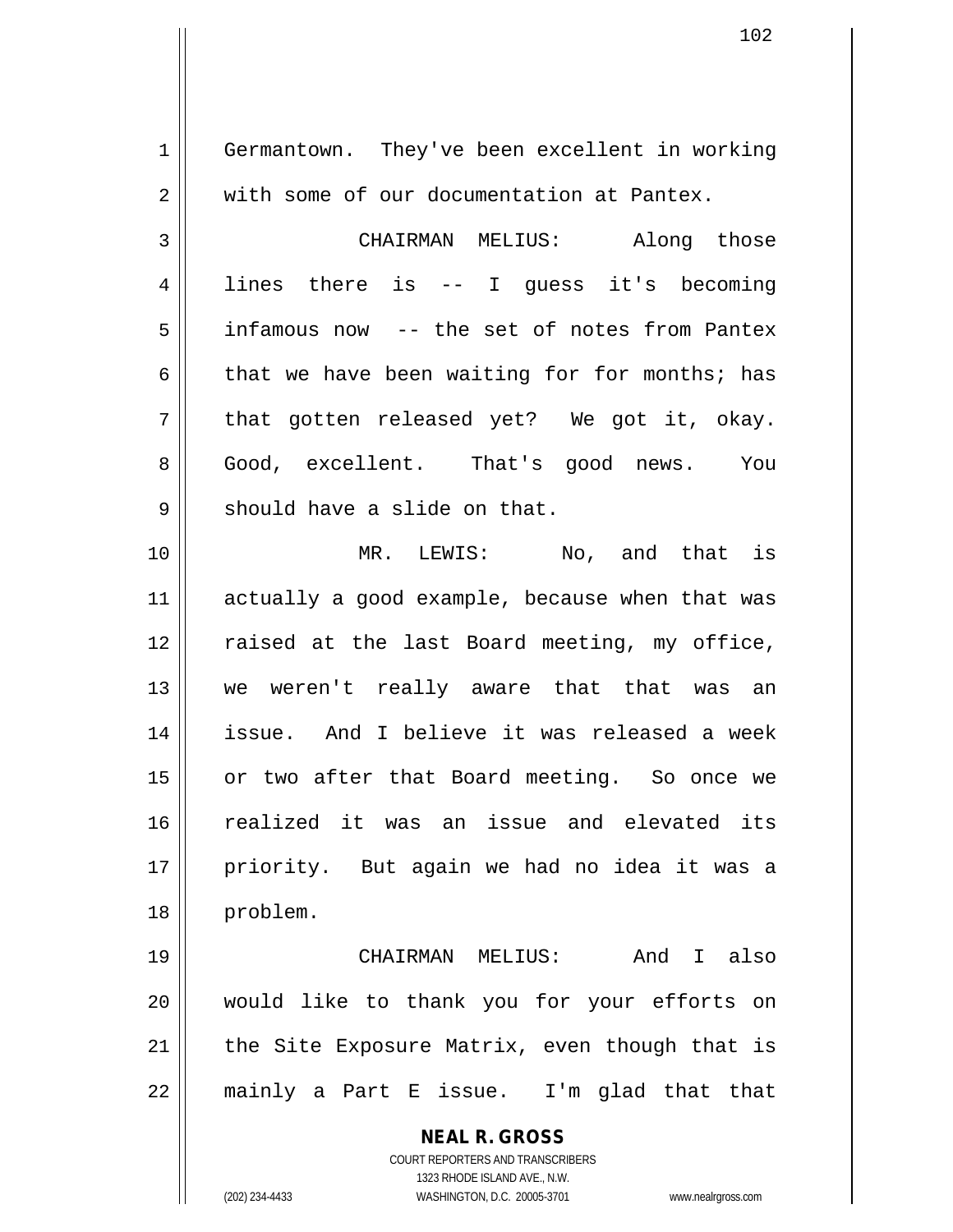**NEAL R. GROSS** COURT REPORTERS AND TRANSCRIBERS 1323 RHODE ISLAND AVE., N.W. (202) 234-4433 WASHINGTON, D.C. 20005-3701 www.nealrgross.com 1 || information got out there. 2 MR. LEWIS: It's not all out  $3 \parallel$  there yet. But we are working on it. 4 | CHAIRMAN MELIUS: I know, but you  $5 \parallel$  have done a good job in a short time period on  $6 \parallel$  that. 7 Any other questions? 8 || (No response.) 9 CHAIRMAN MELIUS: Okay. Thank 10 you. 11 || We are running ahead of schedule, 12 but it won't help anybody. We will try to,  $13$  for the rest of the day we are on a fairly 14 || tight schedule because of actually the next 15 two days with petitions. So we have got to 16  $\parallel$  stay to the schedule, so we really can't start 17 until around 11:00 again, the time period 18 || there. So we will try to catch up on a few 19 things, and then we'll take a break. But it 20 will be longer than the 15 minutes that's 21 listed. 22 MR. KATZ: So one of the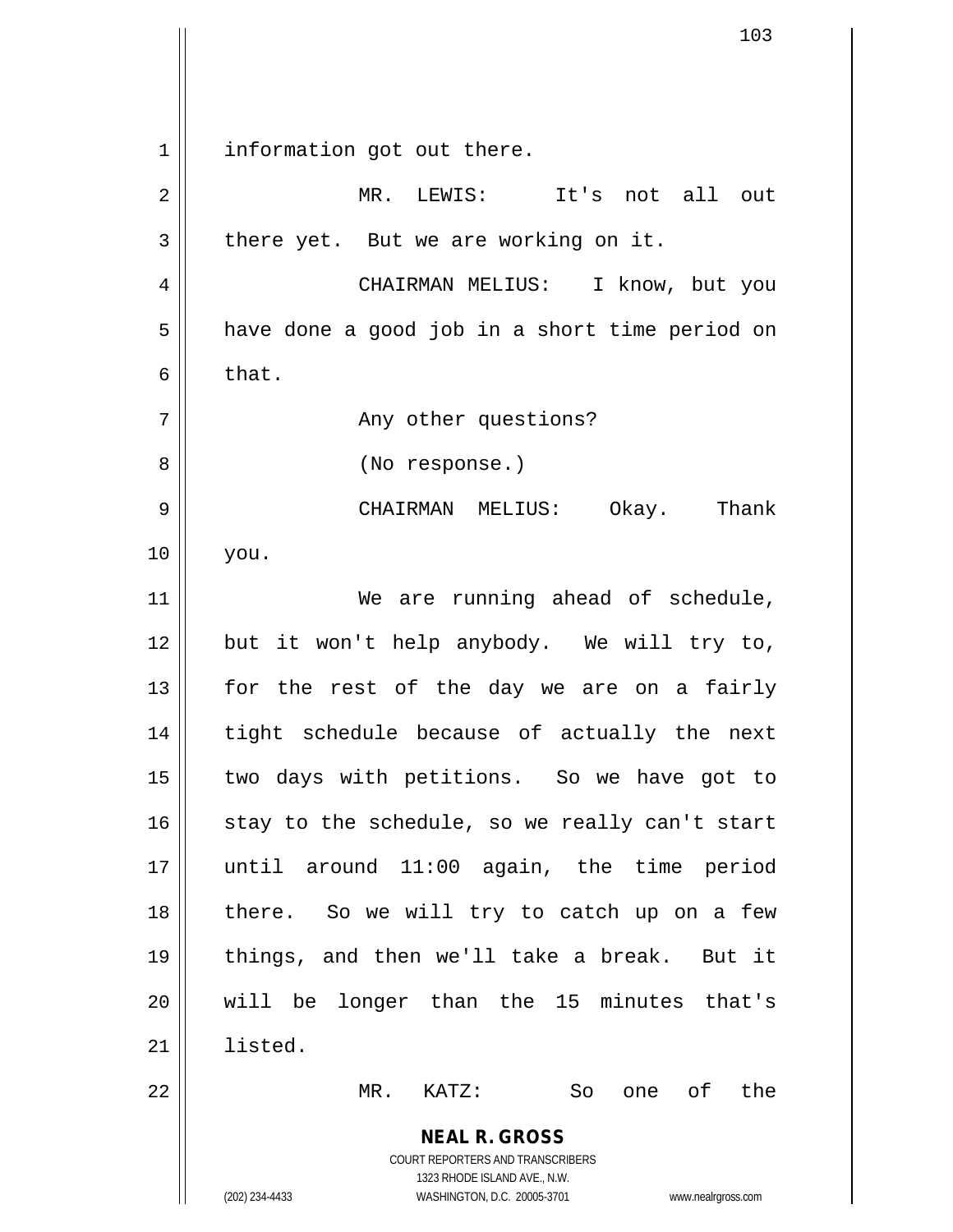1 practices of the Board when a member is absent 2 for an SEC vote is to collect that vote 3 Subsequent to the Board meeting, and then we 4 || register that at the next Board meeting, how 5 that vote went. So at the teleconference 6 March  $31^{st}$  the Board voted on Canoga, in 7 favor, unanimously. Fifteen members were 8 present to add Canoga to the SEC. Dr. Poston 9 We was absent for that meeting but very shortly 10  $\parallel$  after, on April 2<sup>nd</sup> he contacted me with his 11 vote in favor, so it was unanimous 16 votes in 12 favor of that in Canoga, and I think Stu 13 || reported that Canoga has gone forward from HHS 14 since.

 CHAIRMAN MELIUS: I have two more things quickly. Just a reminder, there is a Work Group that sent out a solicitation. Got 18 || some responses, but just a reminder, if you can let me know there is a Work Group on, pending on Portsmouth, Paducah and the Oak Ridge, really a combined Work Group for Site  $22 \parallel$  Profile. I'm looking for volunteers for it.

## **NEAL R. GROSS**

COURT REPORTERS AND TRANSCRIBERS 1323 RHODE ISLAND AVE., N.W. (202) 234-4433 WASHINGTON, D.C. 20005-3701 www.nealrgross.com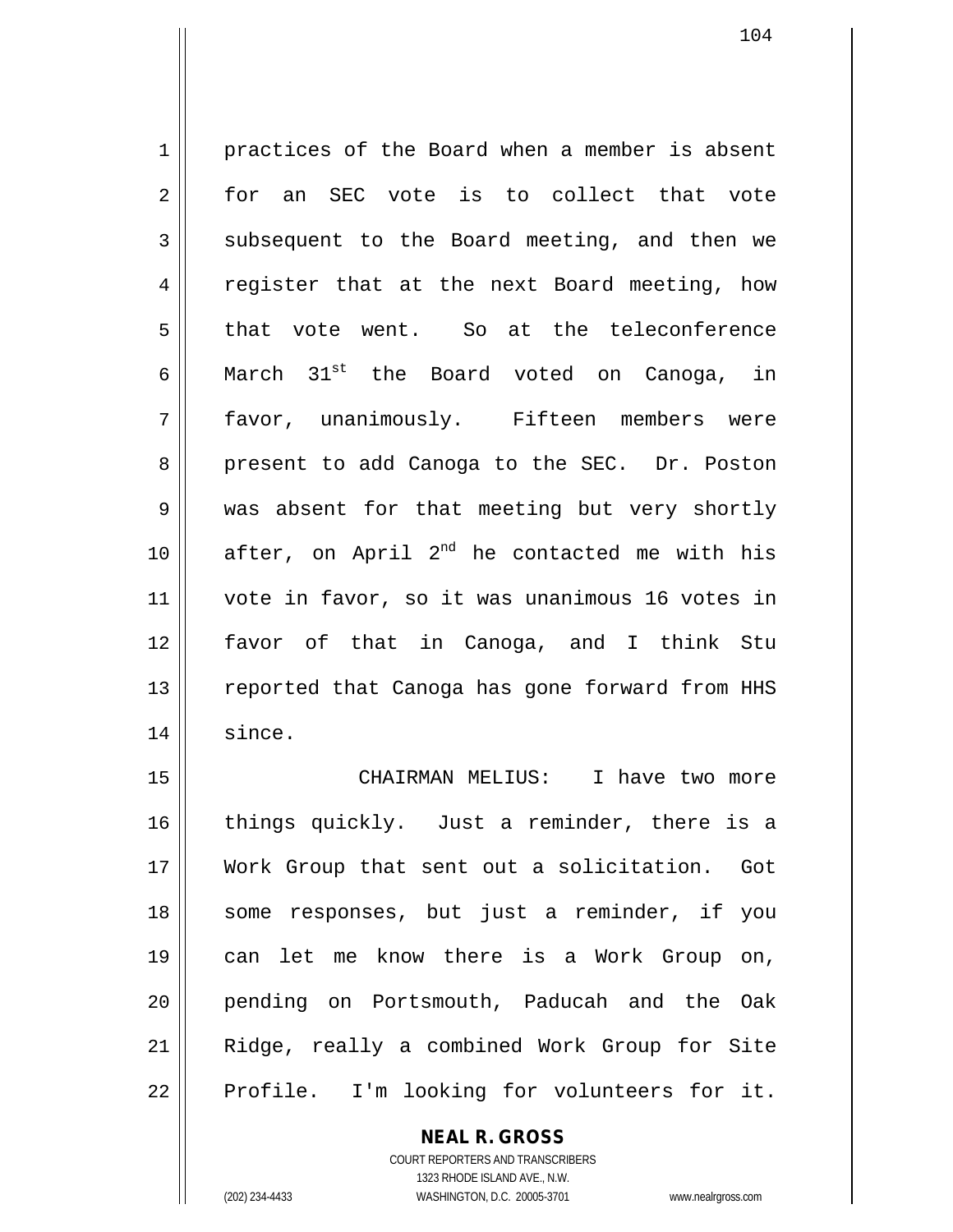1 We have enough, but just in case somebody 2 didn't see the information or whatever and 3 would like to volunteer, just let me know.

4 || Second thing on the case reviews,  $5 \parallel$  everyone should have received their assignment 6  $\parallel$  for the case reviews, and I believe SC&A has  $7 \parallel$  started to contact people, although I think  $8 \parallel$  they have only done -- or at least they only 9 || copied me on one group that they contacted, I 10 || think it was Josie, and so Josie and Henry, 11 they started with A and B, the alphabetical 12 || approach. So which wasn't intended when we 13 | set up the group.

14 Okay, let's start with Ziemer next 15 time. We'll work it out. And then Mark's 16 group, I believe your dose reconstruction 17 || group has, in terms of the next round of cases  $18$ 

 MEMBER GRIFFON: We did a pre- selection of cases, but the notion is that our usual process is to go through and pre-select 22 || cases, and then NIOSH provides additional

> **NEAL R. GROSS** COURT REPORTERS AND TRANSCRIBERS

> > 1323 RHODE ISLAND AVE., N.W.

(202) 234-4433 WASHINGTON, D.C. 20005-3701 www.nealrgross.com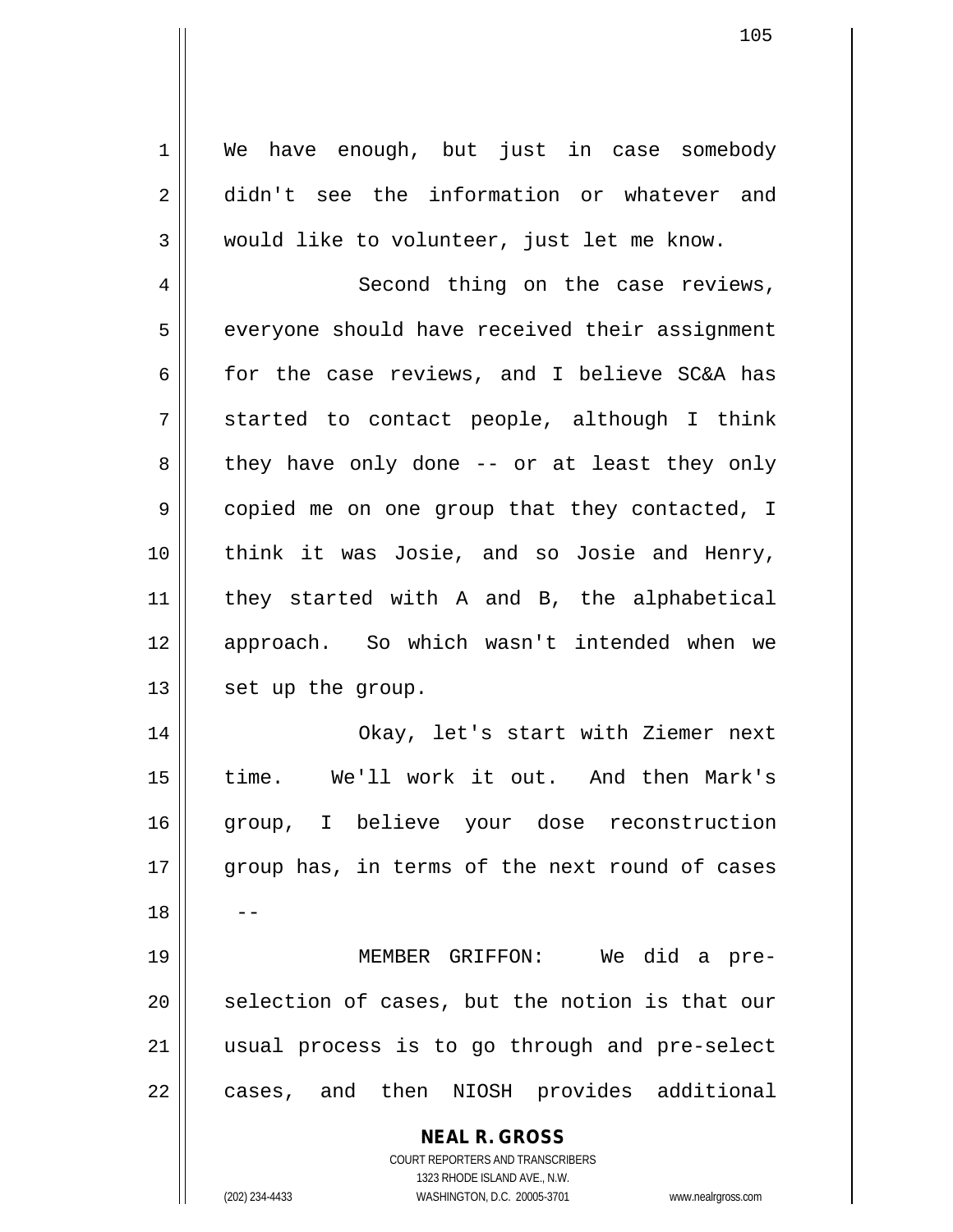1 details of those cases to allow for a refined  $2 \parallel$  selection of the final set to give to SC&A to  $3 \parallel$  work on. And they -- I mean we just had this 4 || phone call maybe a week ago, so they are not  $5 \parallel$  going to have that information ready for this 6 meeting. What I proposed was to have it ready 7 for the phone call Board meeting and then we  $8 \parallel$  could make the final selection at that point. 9 || That's simple. 10 CHAIRMAN MELIUS: We do have the 11 letter to do? 12 MEMBER GRIFFON: Yes, I have a 13 letter which I didn't circulate, I'm hoping to 14 circulate tonight, I forgot to -- it's the 15 || summary report for the Dose Reconstruction 16 Subcommittee. If you recall we were asked to 17 || follow up on the report that we submitted to 18 || the Secretary on the first 100 case review,  $19$  and to follow up on sort of  $-$  so what does  $20$  || this mean, and can we make any more specific 21 | recommendations to NIOSH in terms of the path 22 | forward and looking at their program.

> **NEAL R. GROSS** COURT REPORTERS AND TRANSCRIBERS

1323 RHODE ISLAND AVE., N.W. (202) 234-4433 WASHINGTON, D.C. 20005-3701 www.nealrgross.com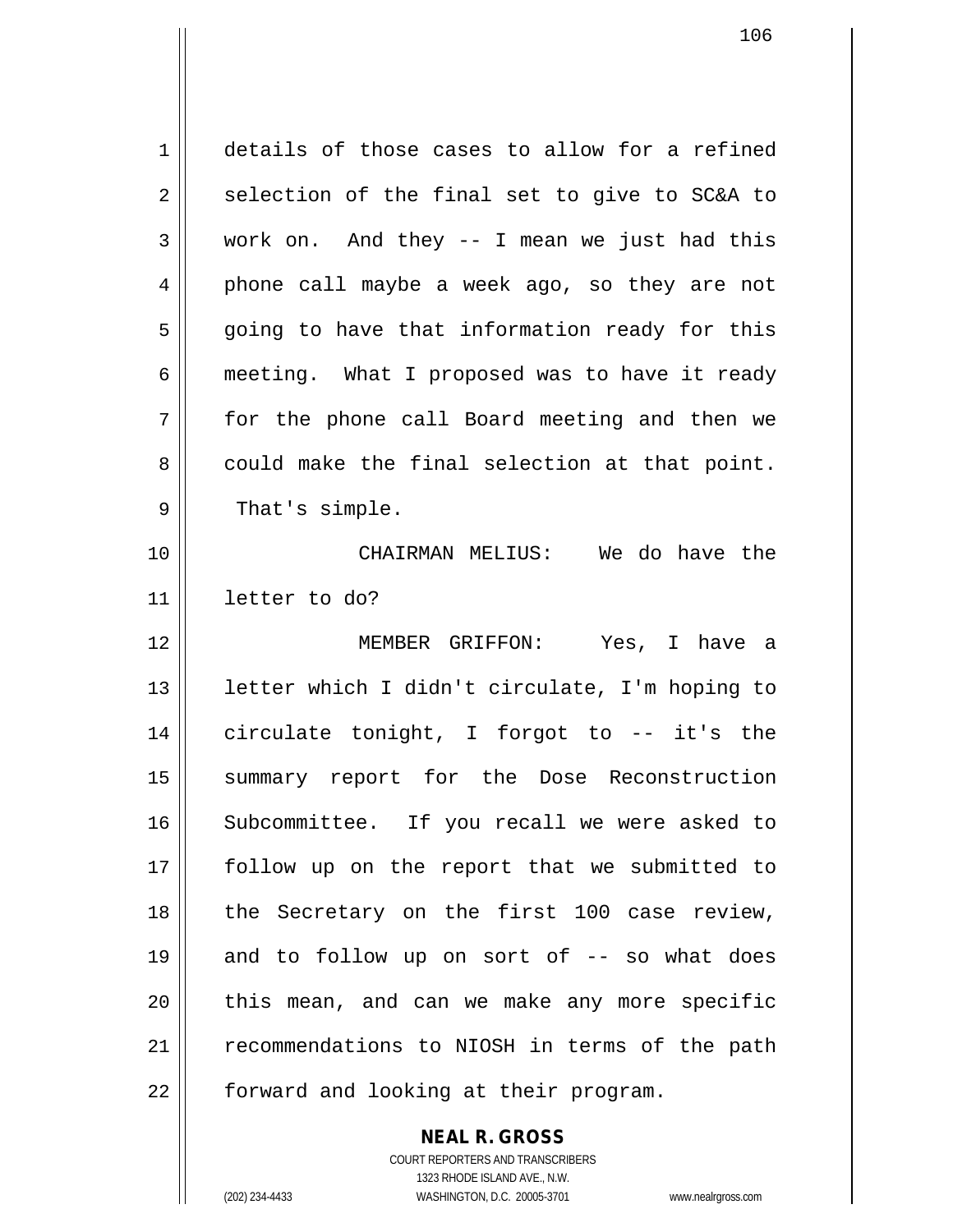| 1  | It does have some overlap with                 |
|----|------------------------------------------------|
| 2  | some of the items in the report that Lew Wade  |
| 3  | is actually assembling. So it might be useful  |
| 4  | from that standpoint as well. I have to email  |
| 5  | it tonight, so I'll get that around to you,    |
| 6  | but I forgot to send it over. It's only, I     |
| 7  | think, three pages or so long, and we can      |
| 8  | discuss it on Friday.                          |
| 9  | CHAIRMAN MELIUS: Right, and                    |
| 10 | while we have a little time, because I will    |
| 11 | not be here on Friday; we had a meeting of the |
| 12 | SEC evaluation Work Group in Cincinnati last   |
| 13 | week to address the 250 day issue and it was a |
| 14 | very good meeting. We made, I believe,         |
| 15 | significant progress on that. We have some     |
| 16 | work assignments to do, but I expect that by   |
| 17 | our Idaho Board meeting we will have a         |
| 18 | proposal for the Board to consider on that.    |
| 19 | That is at least our target, and then actually |
| 20 | also specific recommendations on at least two  |
| 21 | of the sites that are sort of covered under    |
| 22 | that. I'm not sure on the third site whether   |

**NEAL R. GROSS**

COURT REPORTERS AND TRANSCRIBERS 1323 RHODE ISLAND AVE., N.W. (202) 234-4433 WASHINGTON, D.C. 20005-3701 www.nealrgross.com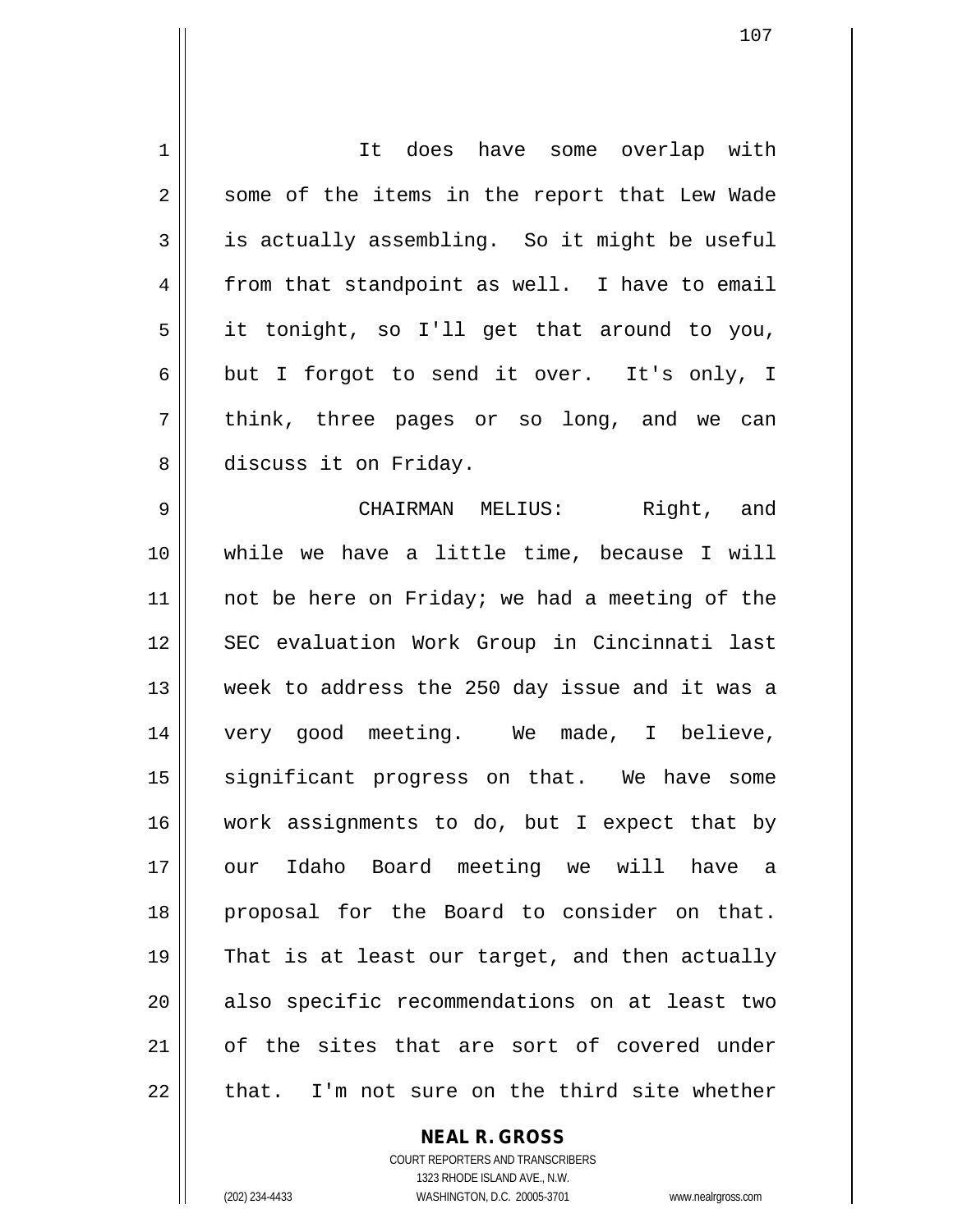**NEAL R. GROSS** COURT REPORTERS AND TRANSCRIBERS 1323 RHODE ISLAND AVE., N.W. (202) 234-4433 WASHINGTON, D.C. 20005-3701 www.nealrgross.com 1 || we will be ready or not by that time. It's a 2 | little bit more complicated, but we are moving  $3 \parallel$  along. But the two sites are the Met Lab and  $4 \parallel$  Ames Lab. The third one that we have been  $5 \parallel$  looking at is Nevada Test Site, and that is a  $6 \parallel$  lot more complicated. But we -- I do think  $7$  || that we have got some agreement on our way to 8 move forward on that with NIOSH, and I think 9 we will be able to address that at our next 10 meeting. 11 || Any other administrative matters?  $12 \parallel$  Lew? 13 (No response.) 14 CHAIRMAN MELIUS: We will be doing 15 || some tasking for SC&A while we're here, put 16 that in and so forth. Then some of that will 17 depend on sort of follow-up to a report, 18 update from our Procedures Subcommittee. So I 19 may be calling on you, Wanda, surprise you at 20 | some point. 21 | **MEMBER MUNN:** Don't. 22 CHAIRMAN MELIUS: That's why I'm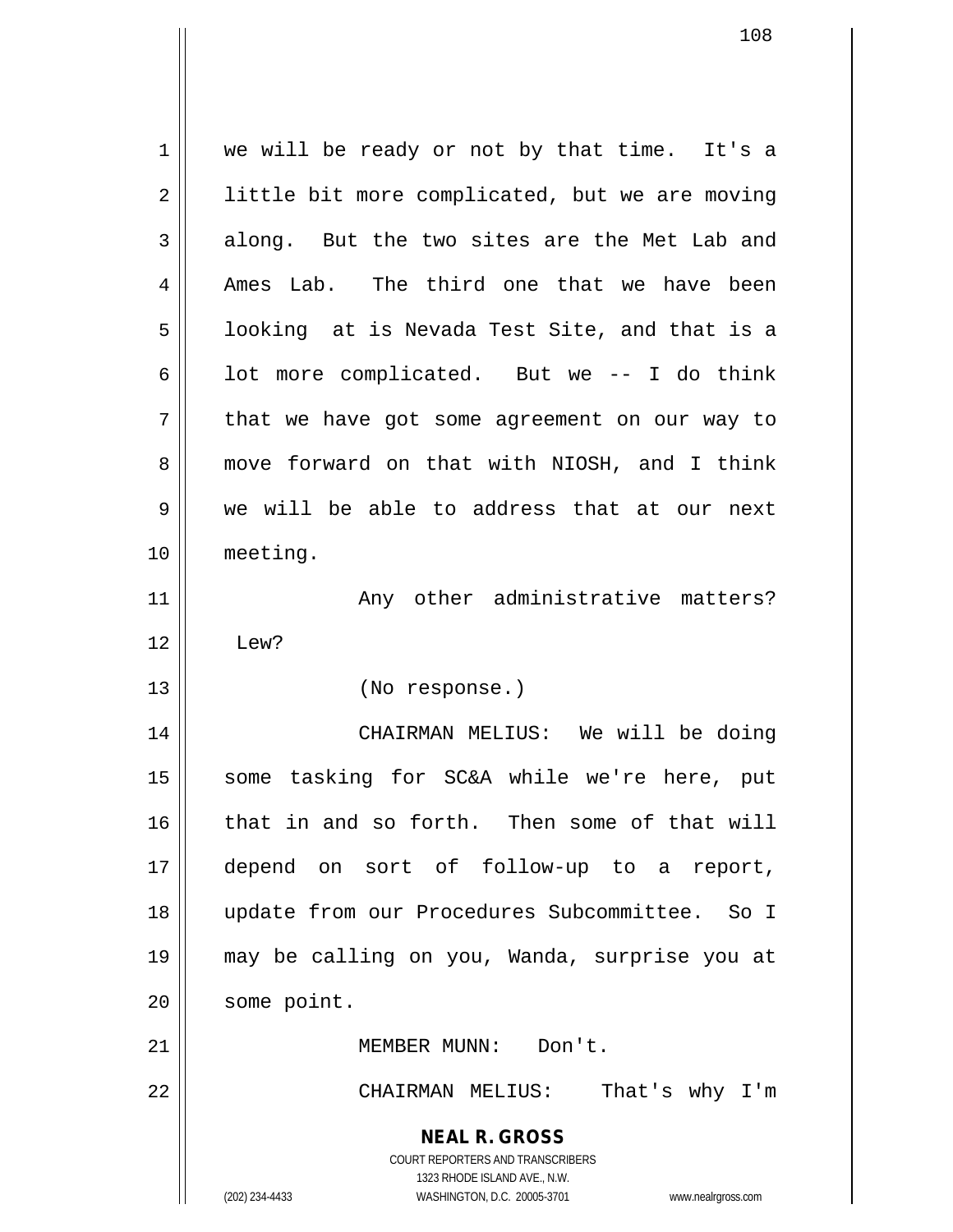**NEAL R. GROSS** COURT REPORTERS AND TRANSCRIBERS 1323 RHODE ISLAND AVE., N.W. (202) 234-4433 WASHINGTON, D.C. 20005-3701 www.nealrgross.com 1 | warning. Why don't we take a break and  $3 \parallel$  reconvene at 11:00. (Whereupon, the above-entitled  $5 \parallel$  matter went off the record at 10:20 a.m. and resumed at  $11:01$  a.m.) CHAIRMAN MELIUS: We will get 8 || started. Our first presentation will be Brant Ulsh will be presenting on the Mound SEC petition. And Ted, do you want to check the phones. MR. KATZ: I already did check || the phones. Dr. Richardson, are you with us now? (No response.) CHAIRMAN MELIUS: Okay, they should be able to get him. Go ahead, Brant. 19 || MOUND SEC PETITION DR. ULSH: All right, thank you. | As Dr. Melius indicated I am here to talk || about the Mound SEC petition. This has been a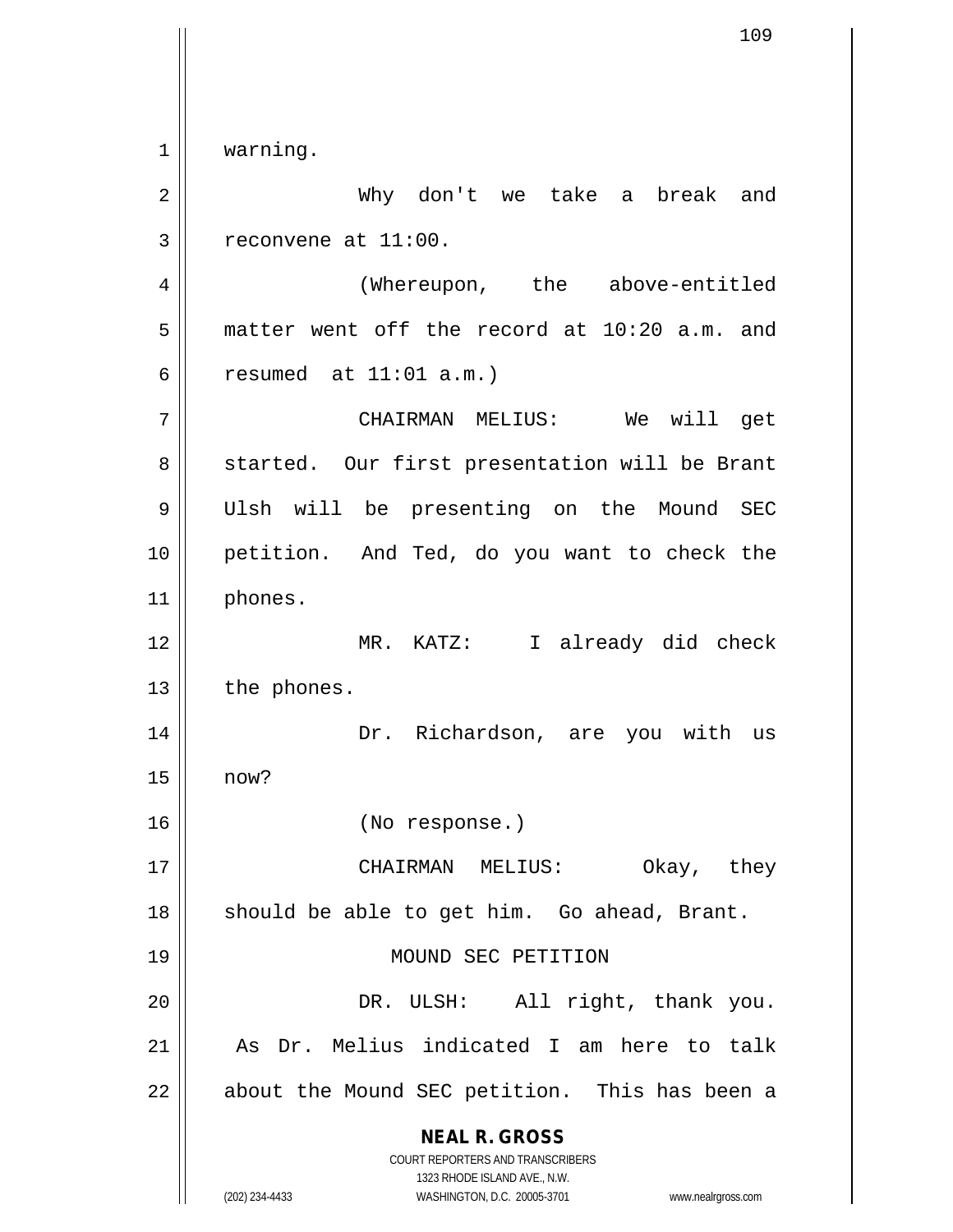1 | long running process, and I'll go through some  $2 \parallel$  of the history of the SEC implications and the 3 process that we have gone through over the 4 || last couple of years.

 I'm going to focus pretty tightly  $6 \parallel$  on one topic, and that topic is radon. There are a number of other issues that are still 8 before the Working Group under active consideration, and I won't touch too much if at all on those. I think the current plan is to bring those up for discussion between now 12 || and the August Board meeting in Idaho.

13 || All right just to give you a very quick background on the Mound facility, the 15 || initial mission of the Mound facility was work with polonium-210 production, and that was for initiators in nuclear weapons. They also had 18 || a very active program in the early `50s, early and middle `50s, looking at alternatives to polonium-210, and that dealt with radium-226,  $\parallel$  and actinium-227.

22 As I mentioned those were for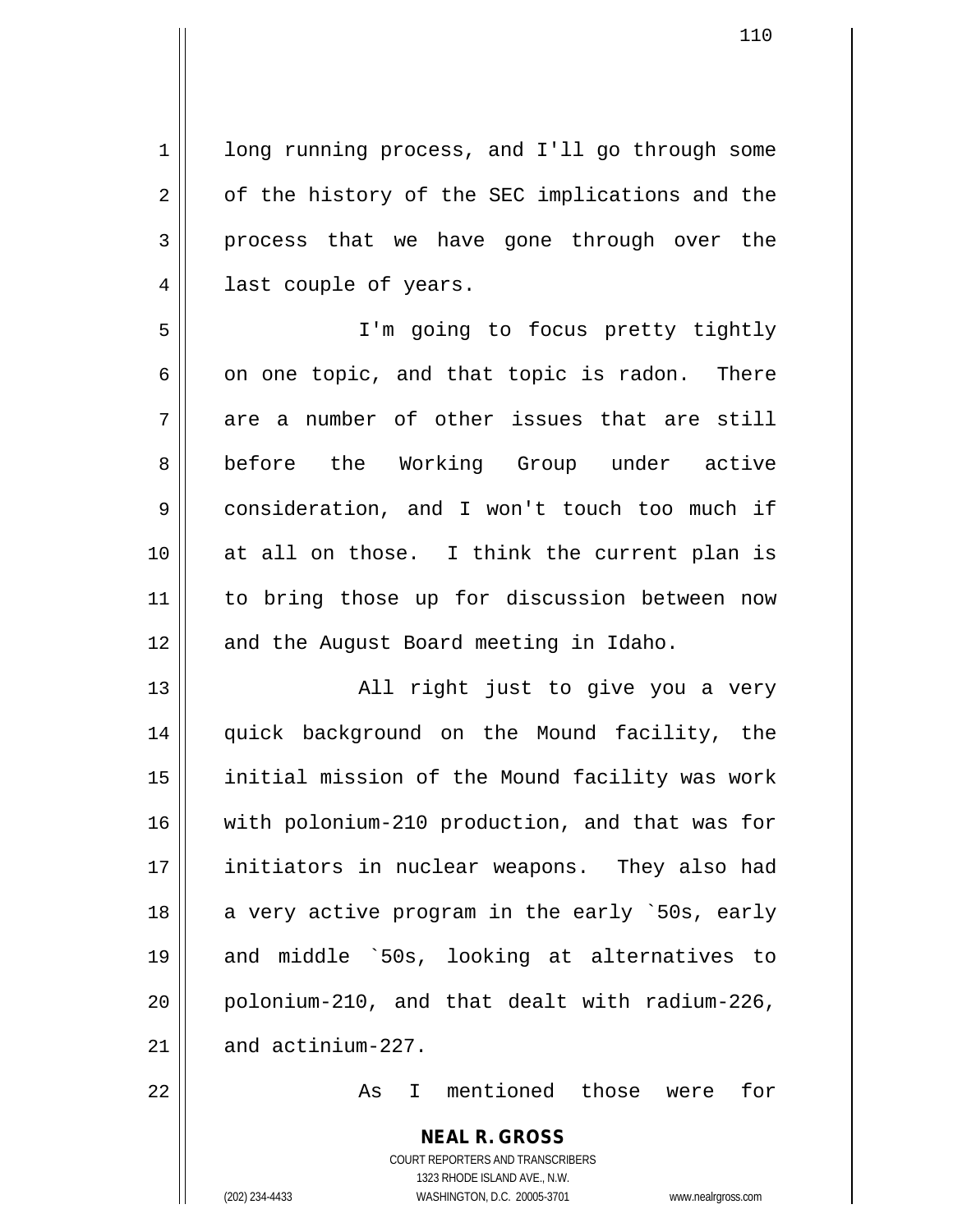1 alternatives, and that program formed the 2 **basis of the SEC Class that we recommended a**  $3 \parallel$  couple of years ago. And I'll talk a little 4 || more about that as we go on too.

 Mound also had some small research programs with uranium and protactinium-231. 7 They did some work with plutonium, and one of  $8 \parallel$  the bigger programs, in fact the main focus of Mound in the later years certainly was the space program. They produced radioisotope thermal electric generators -- now that is a mouthful, so you can just say RTGs - and that involved work, some work with polonium-210 but mainly with plutonium-238. Mound also did 15 || tritium research beginning in 1957. Now that was a very extensive program at Mound and long 17 || running. And that is one of the issues that is currently being deliberated upon by the Working Group.

20 || A little more history of the Mound 21 || Site. It didn't spring into existence from  $22$  || nothing, it actually was the follow-on to the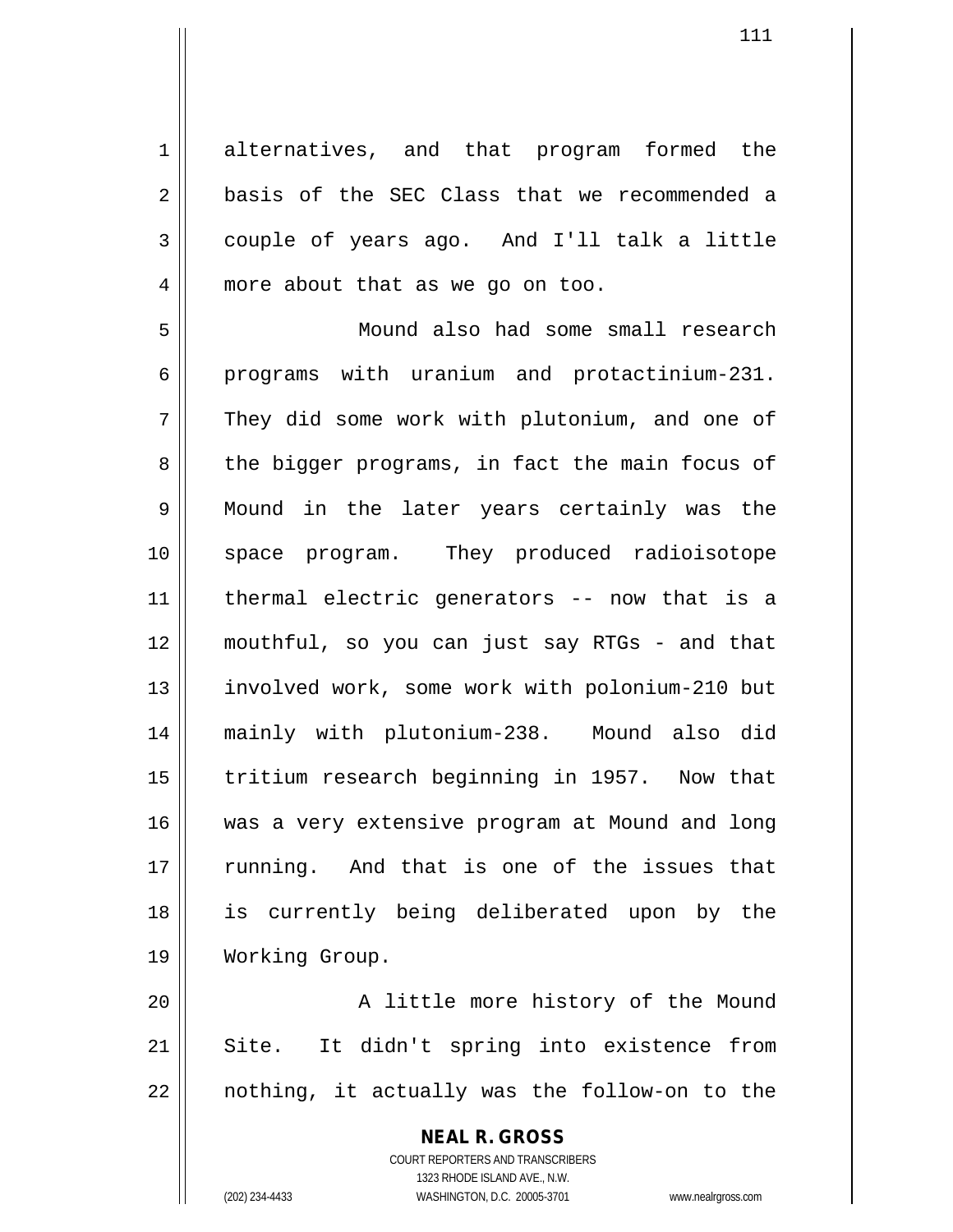1 || Monsanto Site, the Dayton Project as it is 2 || also known. That preceded the Mound Site, and  $3 \parallel$  then in about 1949 the work of the Monsanto 4 Site was transferred over to the Mound 5 laboratory, which is Miamisburg, Ohio, so  $6 \parallel$  right outside of Dayton, just south.

7 The next bullet here, I don't want 8 || to draw too bright a line here. Production 9 occurred through 1994, however some D&D work 10 occurred over the entire history of the Mound 11 Site, and it's not like in 1994 everything 12 || stopped with production and D&D took over; 13 it's not like that. It's just that in 1994 I  $14$   $\parallel$  think the official decision was made to shift 15 || the Mound mission from production to D&D. But 16 || there is some overlap on both ways on that 17 || with D&D and production.

18 D&D was the primary mission from 19 about 1994 through 2006.

20 Now in terms of the SEC process  $21$  | that has gone on with the Mound Site, and I 22 want to clarify here that I am talking about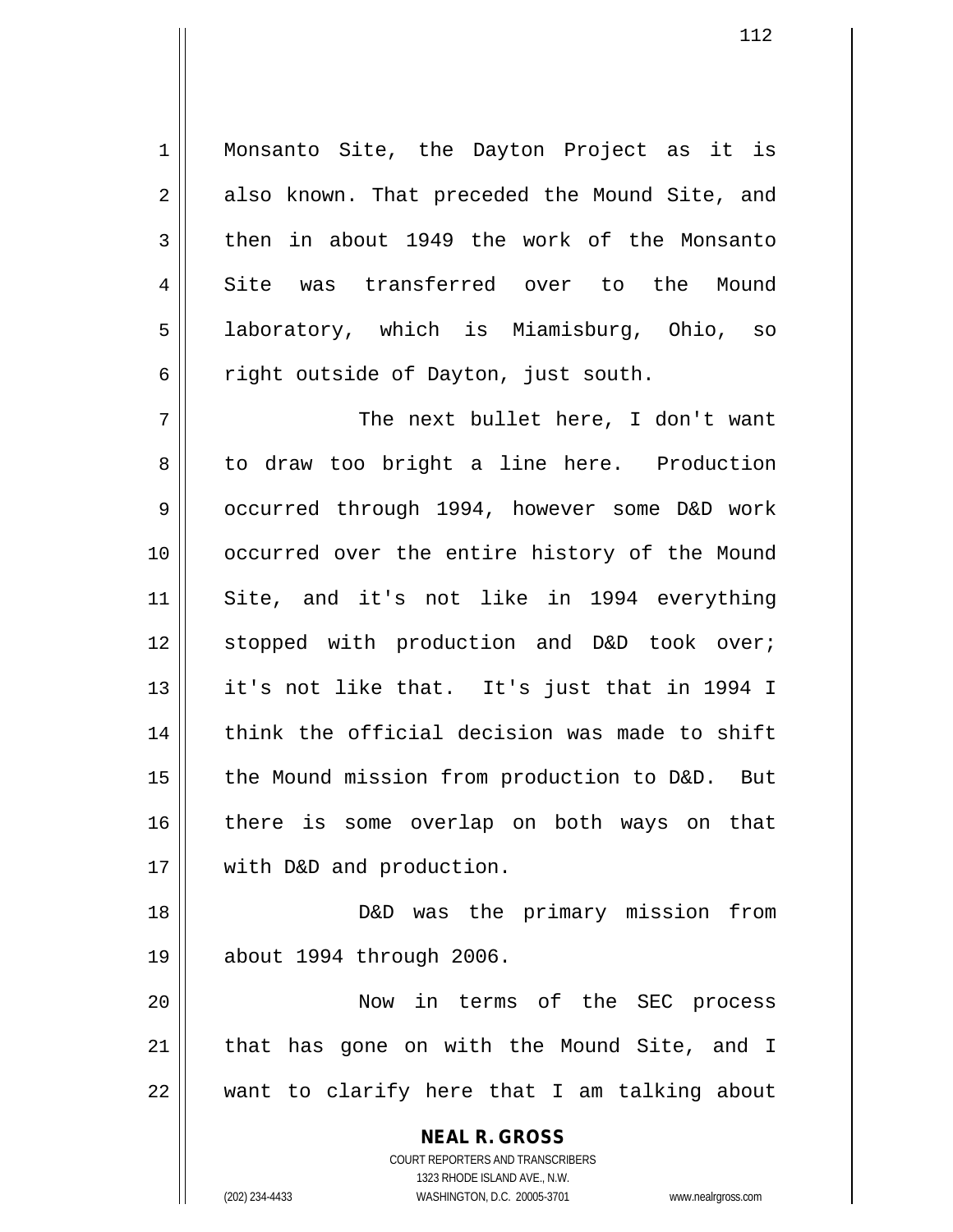$1 \parallel 83.13$  process, so this is a petitioner-2 || generated process, we received two petitions  $3 \parallel$  in June of 2007, and they were qualified a 4 couple of months later, and the petitions were  $5$  | subsequently merged.

 $\parallel$  and as we do with most 83.13s -- $7 \parallel$  in fact all of them -- we spend a few months  $8 \parallel$  evaluating the report -- I'm sorry, the petitions, and then we issued the NIOSH Evaluation Report in December of 2007, and presented that report at the Las Vegas meeting, I think that was January, 2008. So 13 || right after we issued our report.

 And the initial findings of that Evaluation Report we recommended a Class be added to the SEC based on the radium, actinium 17 || and thorium separations program that occurred in what was known as the Old Cave of the SW building. And that is an important facility, || and I'm going to be talking about that at some 21 | length.

22 We concluded that we could not

#### **NEAL R. GROSS** COURT REPORTERS AND TRANSCRIBERS

1323 RHODE ISLAND AVE., N.W. (202) 234-4433 WASHINGTON, D.C. 20005-3701 www.nealrgross.com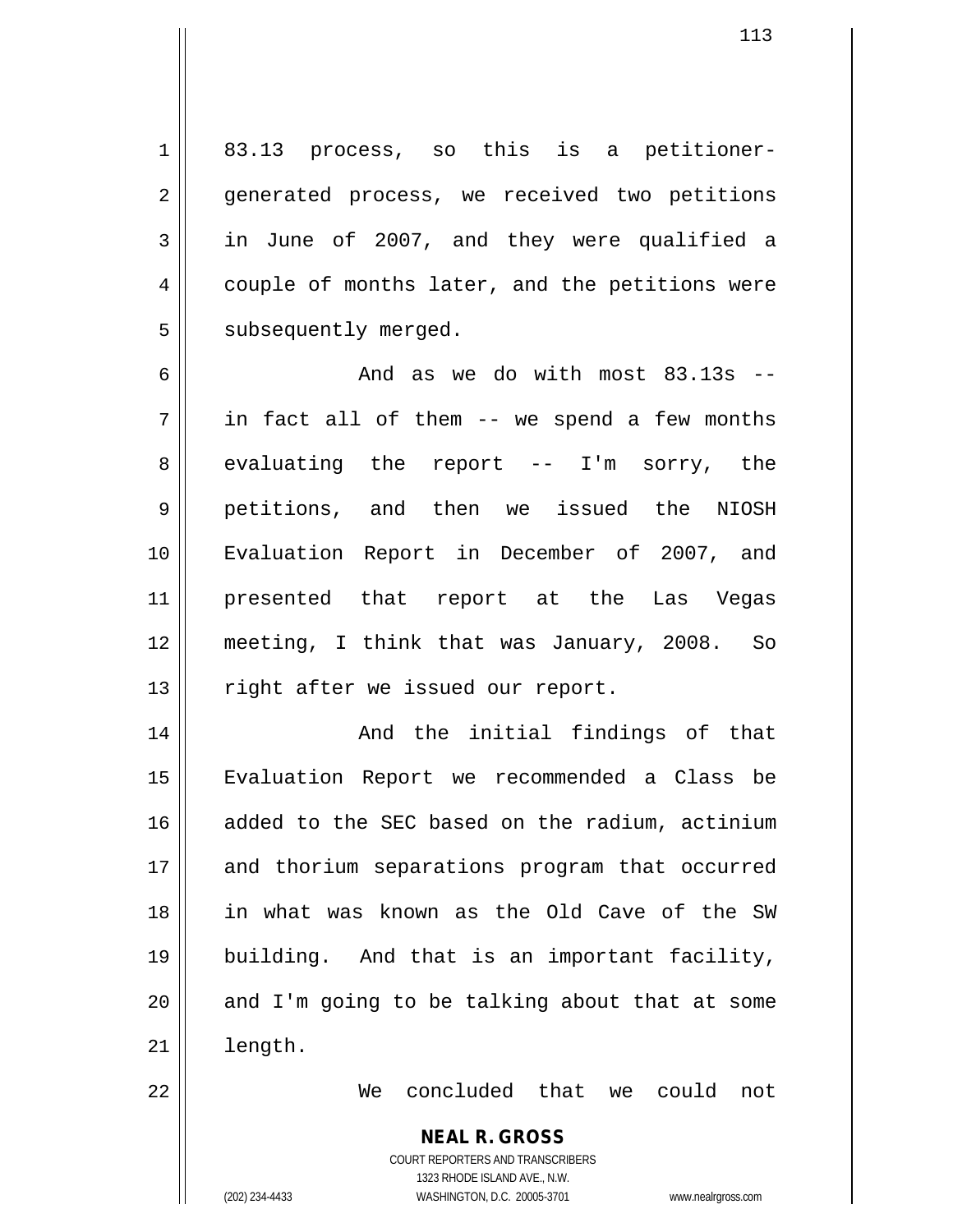1 | reconstruct internal doses associated with  $2 \parallel$  that program from 1949 through February  $28^{\text{th}}$  $3 \parallel$  of 1959. Now there were a couple of efforts  $4 \parallel$  to decontaminate the facility that was used,  $5 \parallel$  the Old Cave, that was used for this program  $6 \parallel$  that occurred throughout the `50s, but the  $7 \parallel$  final -- I don't even want to say final, but 8 the last of the major D&D effort was completed 9 in 1959. And basically that involved 10 concreting over the entire facility, that 11 || part, that laboratory, and pretty much 12 abandoning that facility. 13 || The problem is that some offices 14 were built on top of that concreted in 15 facility, and I'm going to be talking about  $16$  that too. 17 || Ckay, now the radon petition: up 18 to now I've been talking about an 83.13 19 process, so that was petitioner generated.

21 petitions, the Working Group and NIOSH and  $22 \parallel$  SC&A have discussed one of the topics that has

20 || Over the course of considering those 83.13

**NEAL R. GROSS** COURT REPORTERS AND TRANSCRIBERS

1323 RHODE ISLAND AVE., N.W.

(202) 234-4433 WASHINGTON, D.C. 20005-3701 www.nealrgross.com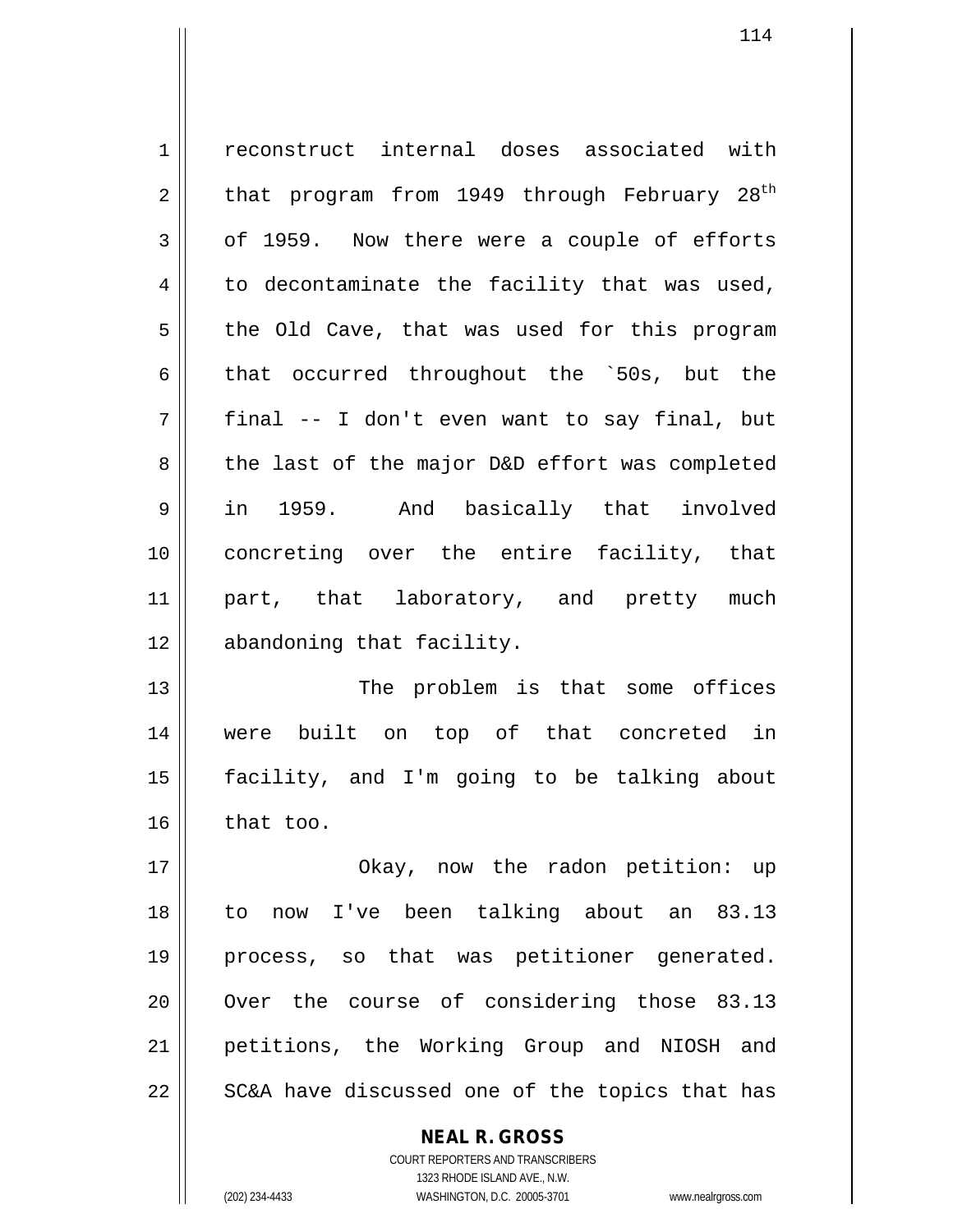1 come up is radon. And we have come to the 2 conclusion that we need to recommend a Class 3 based on radon. For administrative reasons we 4 did that via an 83.14 petition, and that's  $5 \parallel$  what I'm here to present today.

6 So this is the standard language  $7 \parallel$  that you find for an 83.14. Basically we 8 concluded that we could not adequately bound  $9 \parallel$  the radon dose for members of this Class. In 10 April, so just last month, we embarked on the 11 || 83.14 process. And the petition was submitted 12 || earlier this month.

 Okay, this is a very simplified 14 || schematic of what we are talking about at the Mound Site. I've drawn R and SW buildings. 16 They are referred as RSW, they are referred to as two separate buildings but they are not 18 || really. These buildings were contiguous. They shared a wall. There were doorways between them. It's basically one structure, | but two buildings were joined together.

22 And I've put in a red box down

COURT REPORTERS AND TRANSCRIBERS 1323 RHODE ISLAND AVE., N.W. (202) 234-4433 WASHINGTON, D.C. 20005-3701 www.nealrgross.com

**NEAL R. GROSS**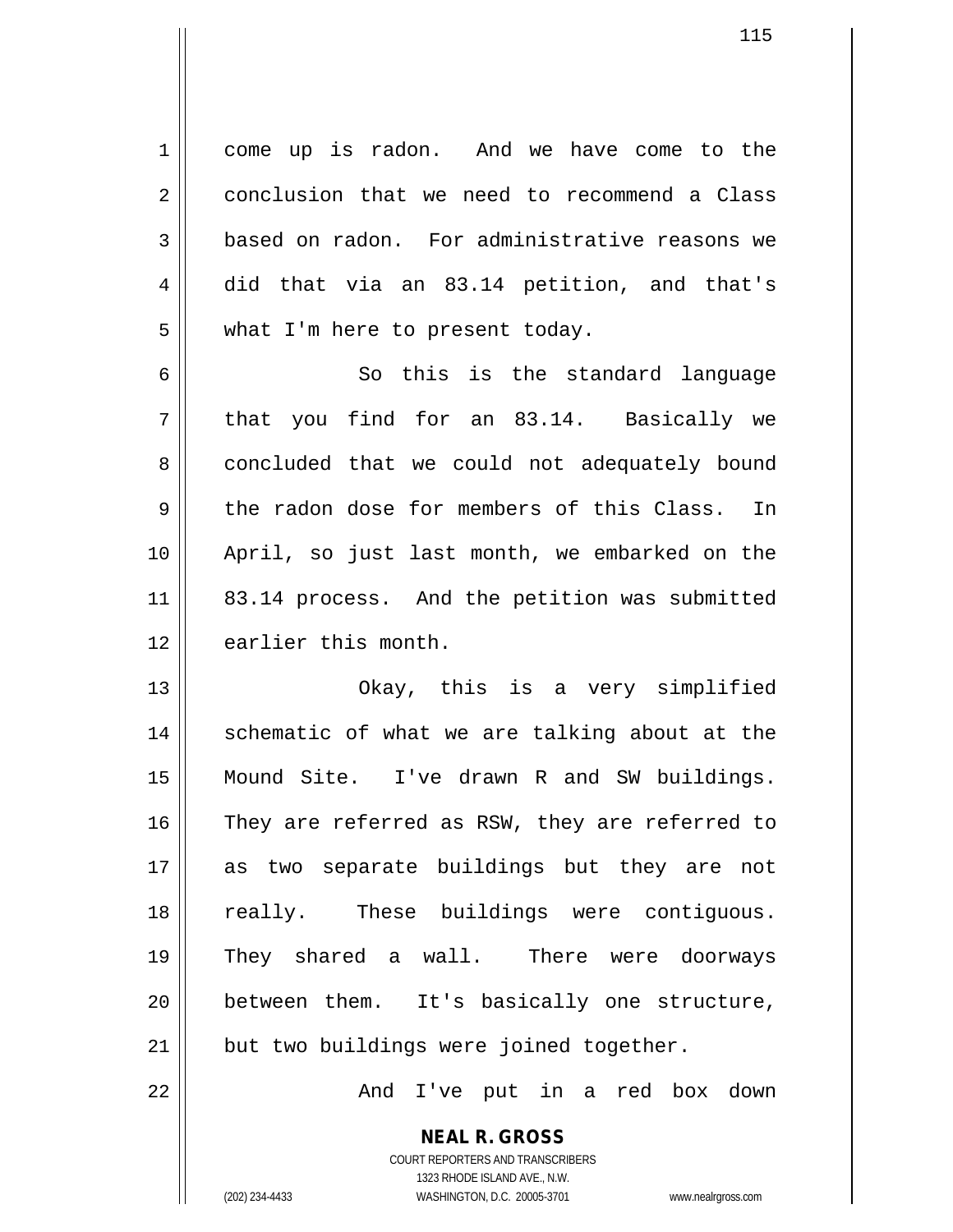1 | there, SW 19. That is a particular room in  $2 \parallel$  the SW building, and that's the one I told you  $3 \parallel$  where the office space was built right on top  $4 \parallel$  of the Old Cave. The Old Cave again is where 5 they did the radium-actinium-thorium  $6 \parallel$  separations, formed the basis for the earlier 7 Class, and during that process from 1949 to 8 || '59, contamination was pretty widespread  $9 \parallel$  through the R/SW building, and we determined 10 || that we couldn't really limit the Class from  $11$  | '49 to '59, so that covered everybody on site 12 at that time. 13 || T think it's worthwhile before I 14 leave this slide to talk about these 15 buildings. As I mentioned there are extensive 16 tritium operations in these buildings, and 17 there was work with plutonium in these 18 buildings. So these aren't -- unless you have 19 worked in a facility like that you may not  $20$  || really grasp the implications of that. But 21 basically this building was operated at

22 | negative pressure. Air was sucked up stacks.

COURT REPORTERS AND TRANSCRIBERS 1323 RHODE ISLAND AVE., N.W. (202) 234-4433 WASHINGTON, D.C. 20005-3701 www.nealrgross.com

**NEAL R. GROSS**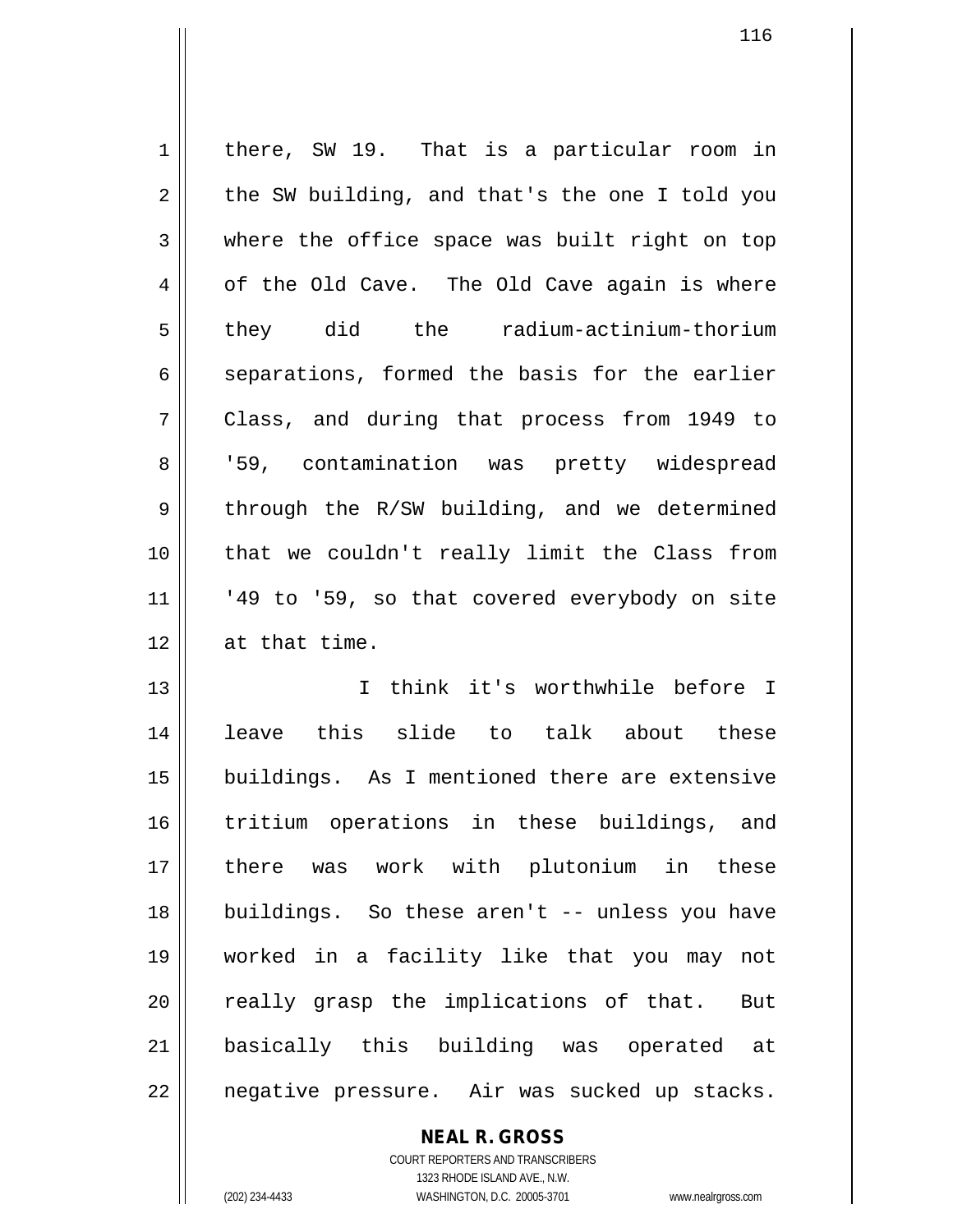1 | You certainly don't want to have work in one 2 || room in this building, have that air re-3 circulated throughout the building and if 4 || something goes wrong contaminate the entire 5 | facility. So that's important to keep in mind 6 here.

7 All right, now let's move forward 8 || past the earlier SEC Class from 1959 through 9 || 1980. And what you see on the first bullet of 10 this slide is that I have a 20-year period 11 from 1959 which was the end of the first 12 class, up through 1979. And this is the real  $13$  || problem with the radon issue, and that is that 14 we have a 20-year period where we don't really 15 have radon monitoring. And that for me was 16 kind of the straw that broke the camel's back 17 on this Class.

 Now I need to clarify here that when I say radon, I'm might be speaking in a -  $\vert$  - using the term in a different way than what you might be used to if you think about radon 22 || in your basement. I'm talking about three

> **NEAL R. GROSS** COURT REPORTERS AND TRANSCRIBERS 1323 RHODE ISLAND AVE., N.W.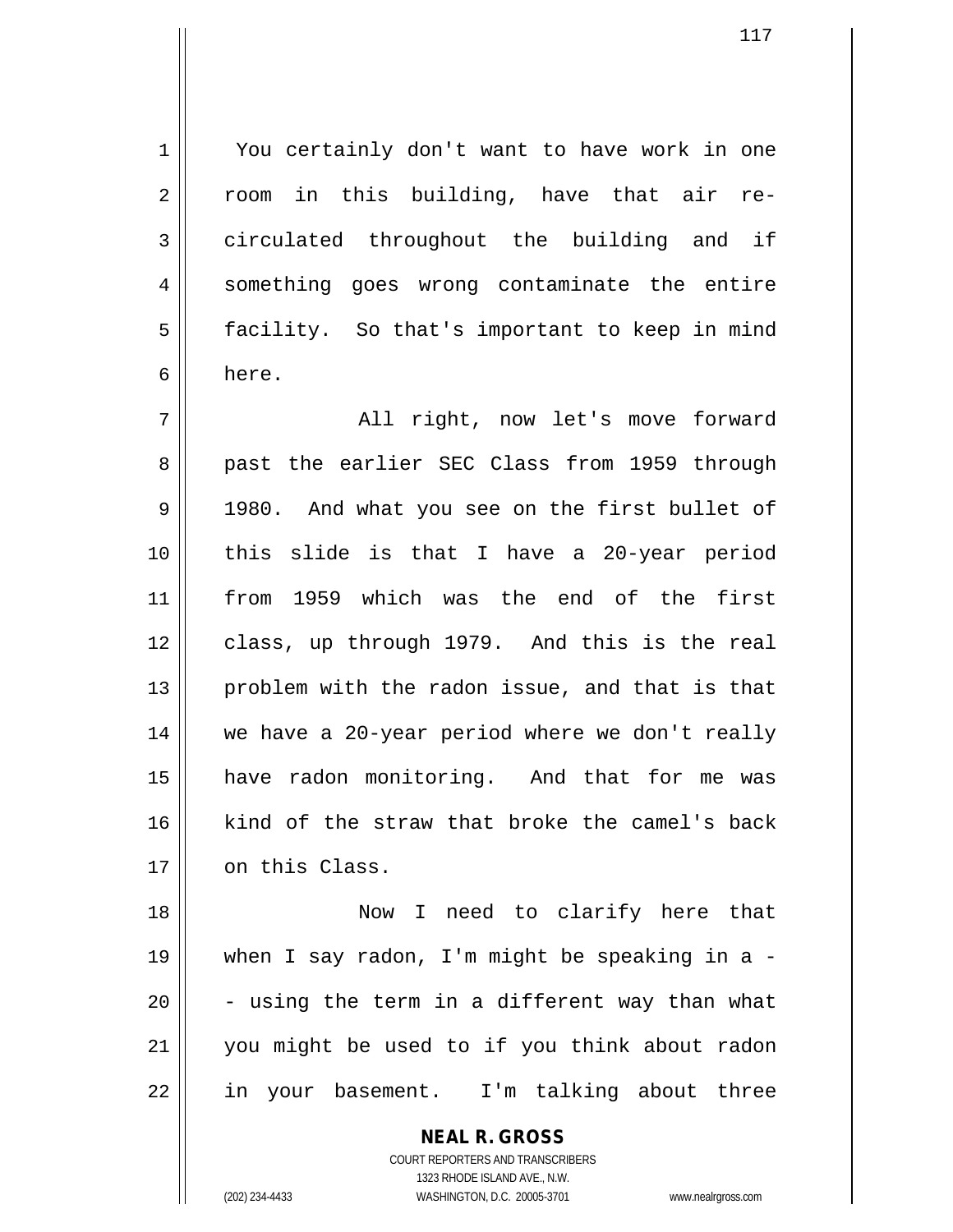| $\mathbf 1$ | different isotopes of radon. Radon-222 is     |
|-------------|-----------------------------------------------|
| 2           | what you are most familiar with perhaps in    |
| 3           | your basement, but there is also radon-220,   |
| 4           | which is also known as thoron, and radon-219, |
| 5           | which is actinon. And all three of those      |
| 6           | isotopes of radon are radioactive, and they   |
| 7           | all three generate a series of daughter       |
| 8           | products until they reach a stable species.   |
| 9           | So what happens here. Well, in                |
| 10          | 1979 a worker went in for a whole body count  |
| 11          | and it turned up high, so they were concerned |
| 12          | that he might have received a plutonium       |
| 13          | exposure. So they began to investigate where  |
| 14          | he could have been exposed, because he        |
| 15          | shouldn't have had any plutonium exposure.    |
| 16          | They checked out his office, which was in SW  |
| 17          | 19. And what they discovered was that -- they |
| 18          | did some measurements near his desk, and they |
| 19          | discovered high levels of radon. Now I want   |
| 20          | to clarify here that these early measurements |
| 21          | -- and I'll get more in detail on the next    |
| 22          | slide I think -- these early measurements     |

**NEAL R. GROSS**

COURT REPORTERS AND TRANSCRIBERS 1323 RHODE ISLAND AVE., N.W. (202) 234-4433 WASHINGTON, D.C. 20005-3701 www.nealrgross.com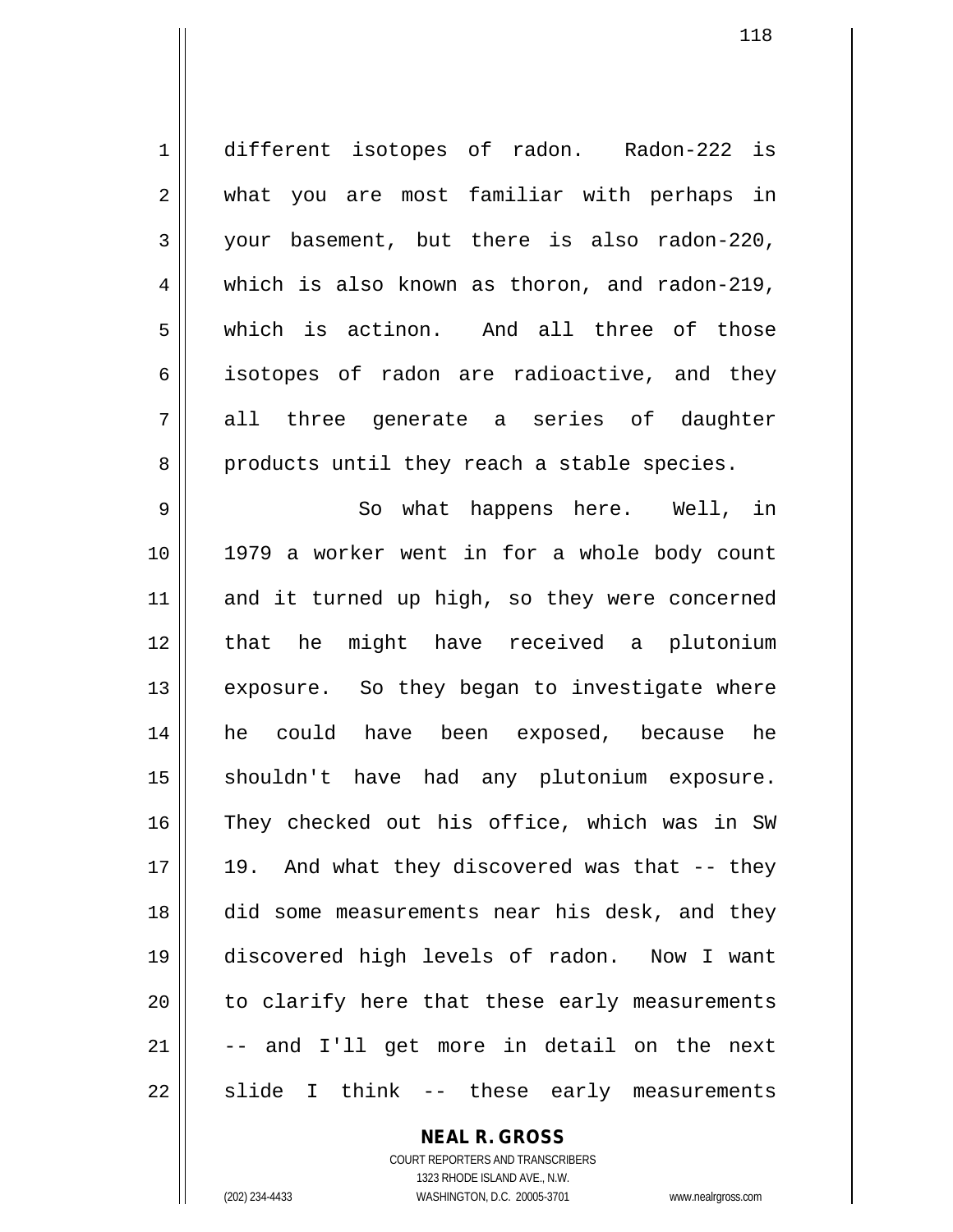1 first of all used uncalibrated instruments.  $2 \parallel$  They had an estimated calibration factor. But  $3 \parallel$  basically it was sufficient to indicate that  $4 \parallel$  there might be an issue here. Then in July of  $5 \parallel$  1979 they discovered a small hole in the floor  $6 \parallel$  of the office, and cracks along the baseboard, 7 and they discovered really high concentrations 8 of radon in the air that was streaming out of  $9$  || that hole in those cracks. 10 So here is a drawing of SW-19. 11 || And you can see that there are three different 12 office spaces here. Let me see if I can 13 || figure out how to work this. These squares 14 right here represent desks. And I've got a 15 number of radon measurements presented on this 16 || slide, now this is in June and July, so it's 17 || right after that worker showed up with this 18 high body count. And I want to point out that 19 all of the numbers on this particular slide 20 || are grab samples. So it's very short term;  $21$  | take a quick sample, and see what you've got. 22 || They are not time integrated samples on this

**NEAL R. GROSS**

COURT REPORTERS AND TRANSCRIBERS 1323 RHODE ISLAND AVE., N.W. (202) 234-4433 WASHINGTON, D.C. 20005-3701 www.nealrgross.com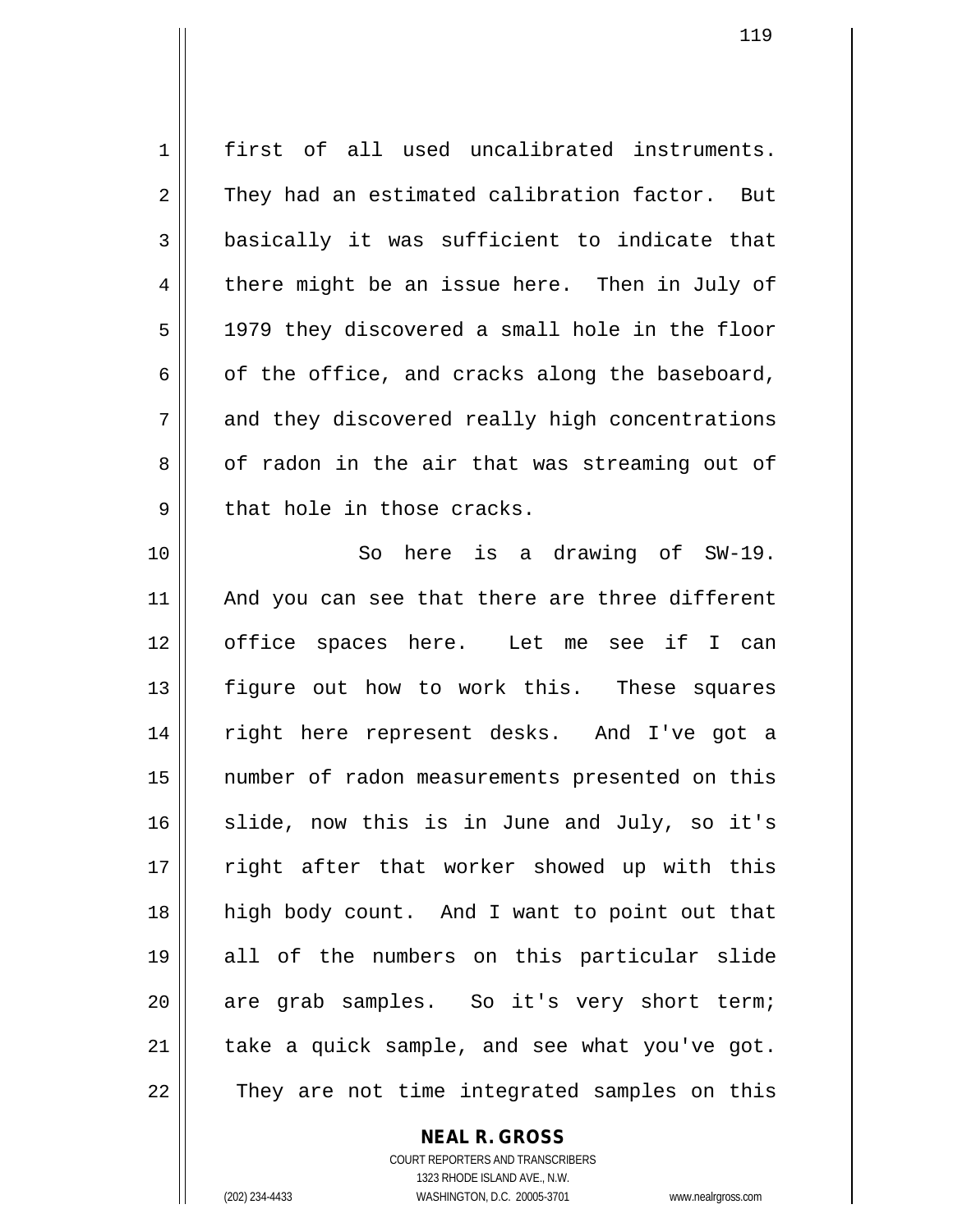$1 \parallel$  slide.

| $\overline{2}$ | And<br>what you see here<br>is that           |
|----------------|-----------------------------------------------|
| 3              | some pretty high<br>numbers.<br>there are     |
| 4              | Especially -- well, here is near the worker's |
| 5              | desk, that had the high body count. And you   |
| 6              | can see 66 and 80 picocuries per liter. That  |
| 7              | is fairly high. Keep in mind that at the time |
| 8              | the regulatory standard for a controlled area |
| 9              | such as the R/SW building is 100 picocuries   |
| 10             | per liter. So it's still below the regulatory |
| 11             | standard for that time. But you can see, I've |
| 12             | got in red over here, this little dot, this   |
| 13             | represents the hole in the floor that they    |
| 14             | found. And they took some measurements right  |
| 15             | at the egress at that hole, and they measured |
| 16             | over 700 picocuries per liter, and even over  |
| 17             | 800 picocuries per liter.                     |
| 18             | But what you can see here is that             |
| 19             | the concentrations first of all that they     |

20 | measured between where the radon was entering the room and over here in the breathing zone where the worker would have been exposed where

### **NEAL R. GROSS** COURT REPORTERS AND TRANSCRIBERS 1323 RHODE ISLAND AVE., N.W.

(202) 234-4433 WASHINGTON, D.C. 20005-3701 www.nealrgross.com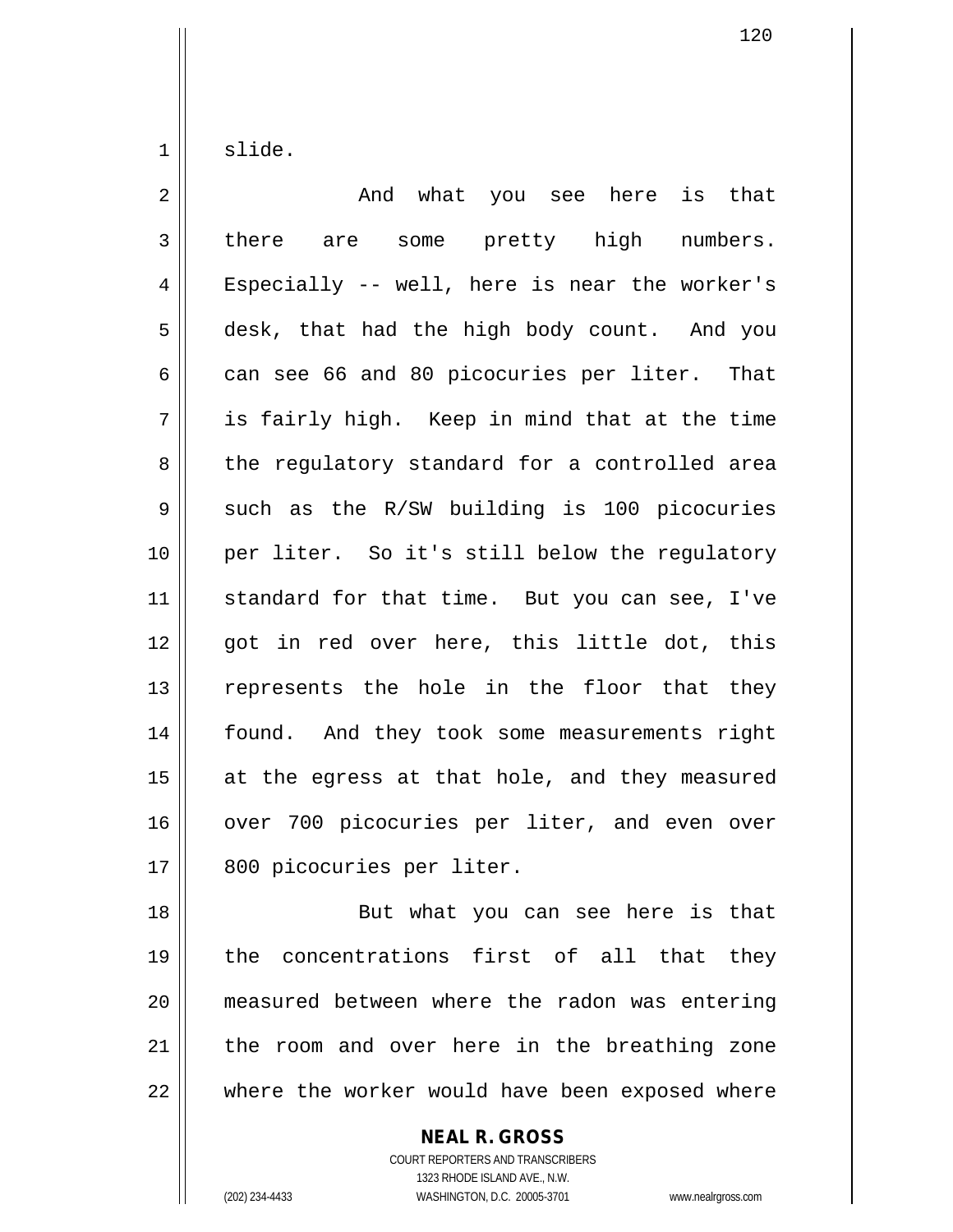1 he worked at his desk, there is about a factor  $2 \parallel$  of 10 roughly decrease, and that is an 3 important thing to keep in mind. I'll talk 4 || more about that as we go.

 After this time period, after June 6 and July of 1979, so the latter part of 1979,  $7 \parallel$  they began to look for the source. Where was 8 || this material coming from? And they discovered a tunnel, an inaccessible tunnel that ran underneath SW-19 pretty much down the hallway here, and this tunnel is about two feet and some odd inches, and they had to 13 || access it by drilling a hole through a 14 || manhole, sealed manhole cover. And they stuck a tube down in that tunnel and they measured what was in there, and let me tell you what | they found.

18 || For radon-222 they detected 88,000 19 picocuries per liter. For radon-220, that's 20 || thoron, they detected 28,000 picocuries per 21 || liter. And for radon-219, this is a whopper, 22 || 640,000 picocuries per liter. That's hot.

> COURT REPORTERS AND TRANSCRIBERS 1323 RHODE ISLAND AVE., N.W. (202) 234-4433 WASHINGTON, D.C. 20005-3701 www.nealrgross.com

**NEAL R. GROSS**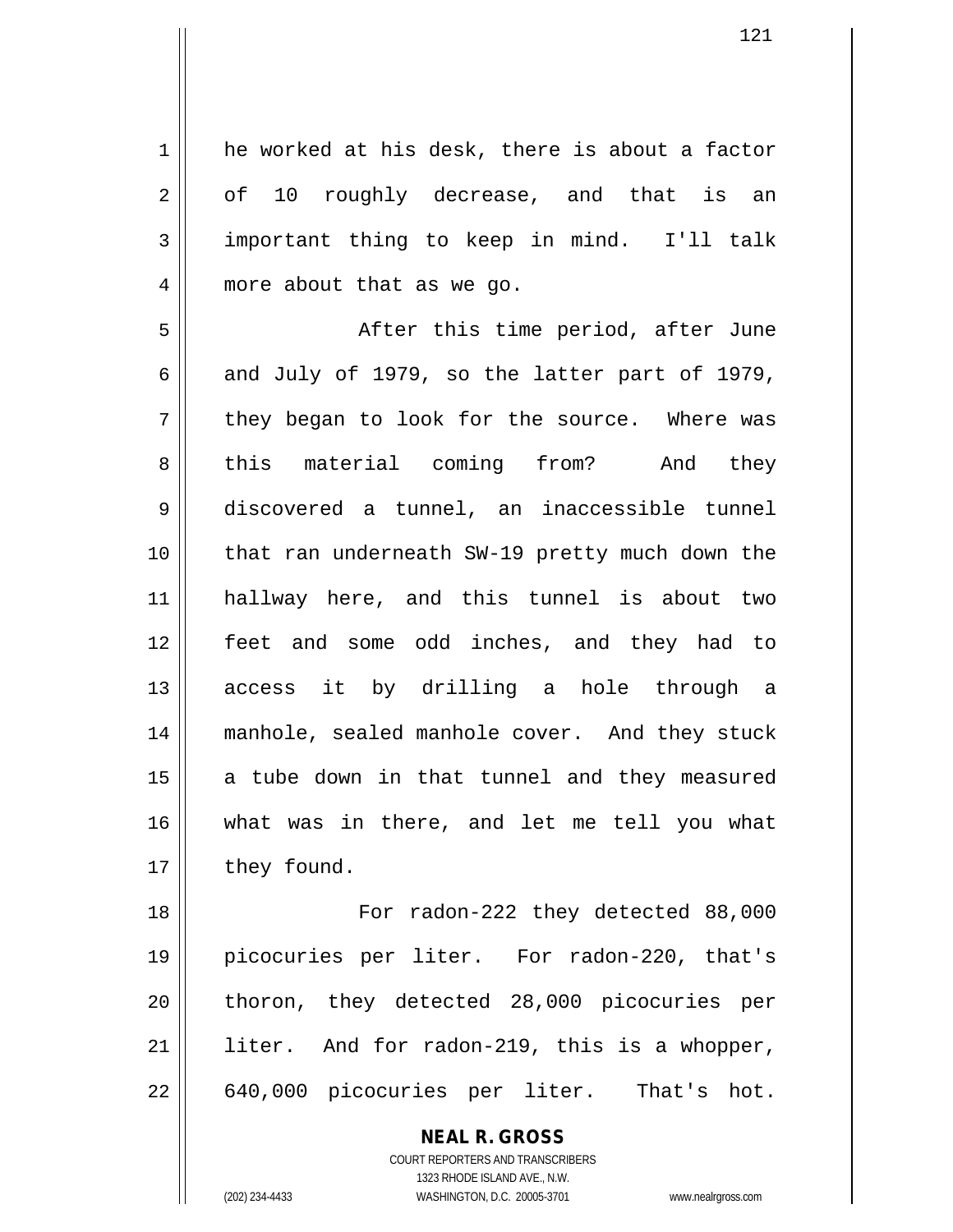$1 \parallel$  That is a lot of radon.

 $\mathsf{I}$ 

| 2  | So one thing you need to, if you               |
|----|------------------------------------------------|
| 3  | can do the math quickly in your head, I'll     |
| 4  | save you the trouble, 85 percent of that       |
| 5  | activity, if you add up the three different    |
| б  | radon isotopes, 85 percent of it is from       |
| 7  | actinon. That's the radon-219. Now it's        |
| 8  | interesting to note that actinon has about a   |
| 9  | four-second half-life. The daughter products   |
| 10 | are mostly short lived, if you look at the     |
| 11 | longest one, I think there is one in there     |
| 12 | that takes up to about 36 minutes. So the      |
| 13 | total half-life of actinon and the daughters   |
| 14 | is about on the order of 40 minutes.           |
| 15 | So I think that at least is one                |
| 16 | reason that you see this factor of 10 decrease |
| 17 | between the hole and the desk. One is just     |
| 18 | the dilution with room air, but the other      |
| 19 | thing is, we are talking about 85 percent of   |
| 20 | this activity is very very short half-life, so |
| 21 | there is some decay before the air ever gets   |
| 22 | out of the tunnel and into the<br>room,<br>and |

**NEAL R. GROSS**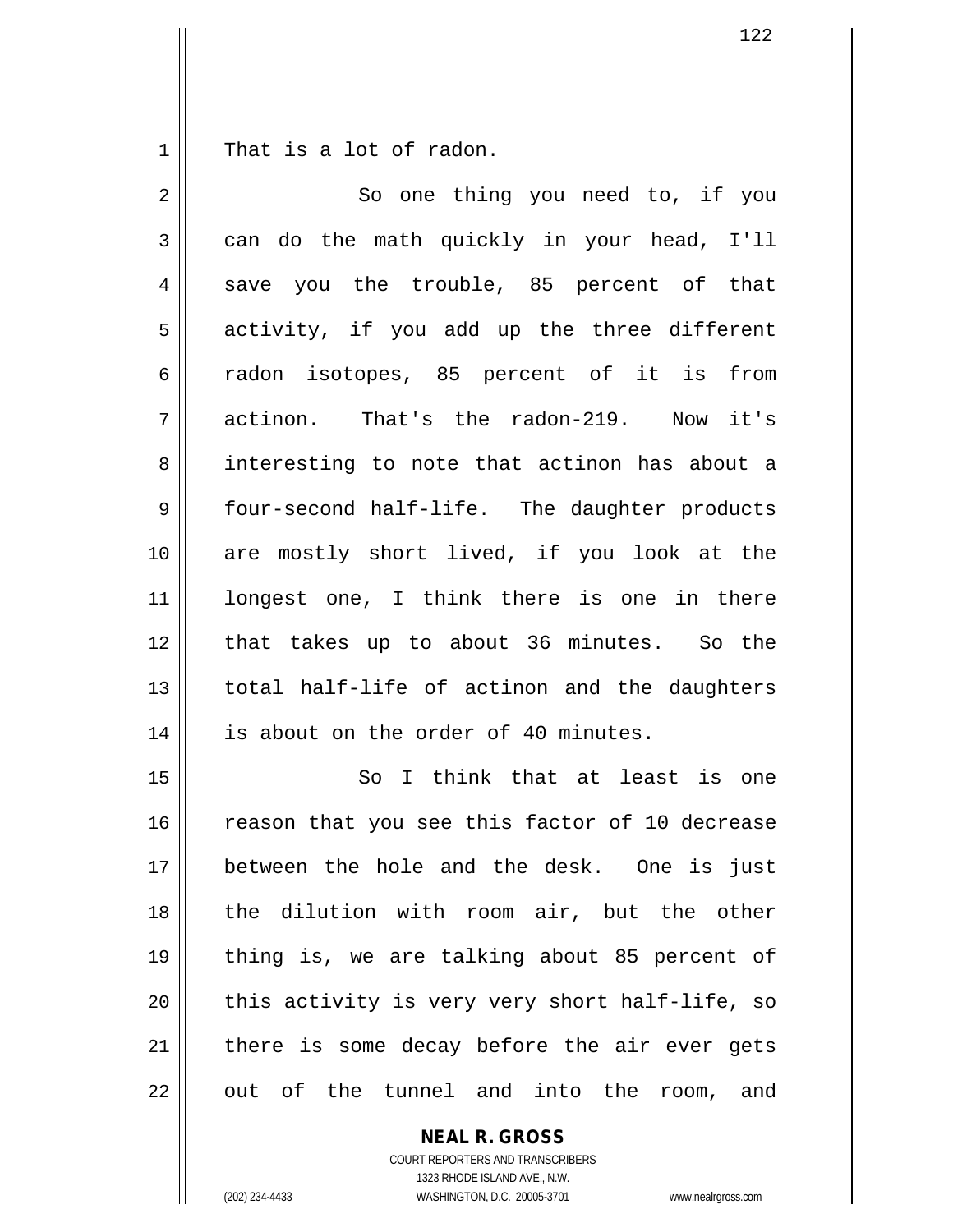1 | further decay of those very short lived half- $2 \parallel$  life species as it spreads out into the room. Okay, now let's move forward a 4 || little bit. They discovered that the tunnel 5 || was the source of what they were measuring  $6 \parallel$  here. And I want to point out here that this was certainly a source of technically enhanced 8 T radon, but this is layered on top of naturally 9 | occurring radon that occurred throughout the Mound Site, not just in the R/SW building, but all over the Mound Site, from a couple of different processes and phenomena. There was || a coal plant that was near the Mound Site, and as you might know the emissions from a coal 15 || plant are themselves radioactive, and can lead to detecting radon. And also -- in fact this was in an interview that SC&A conducted with the guy that took all these measurements -- they had a problem with radon especially during the summer months when the soil was very dry, and you are operating a building || here at negative pressure, so it's going to be

#### **NEAL R. GROSS**

COURT REPORTERS AND TRANSCRIBERS 1323 RHODE ISLAND AVE., N.W. (202) 234-4433 WASHINGTON, D.C. 20005-3701 www.nealrgross.com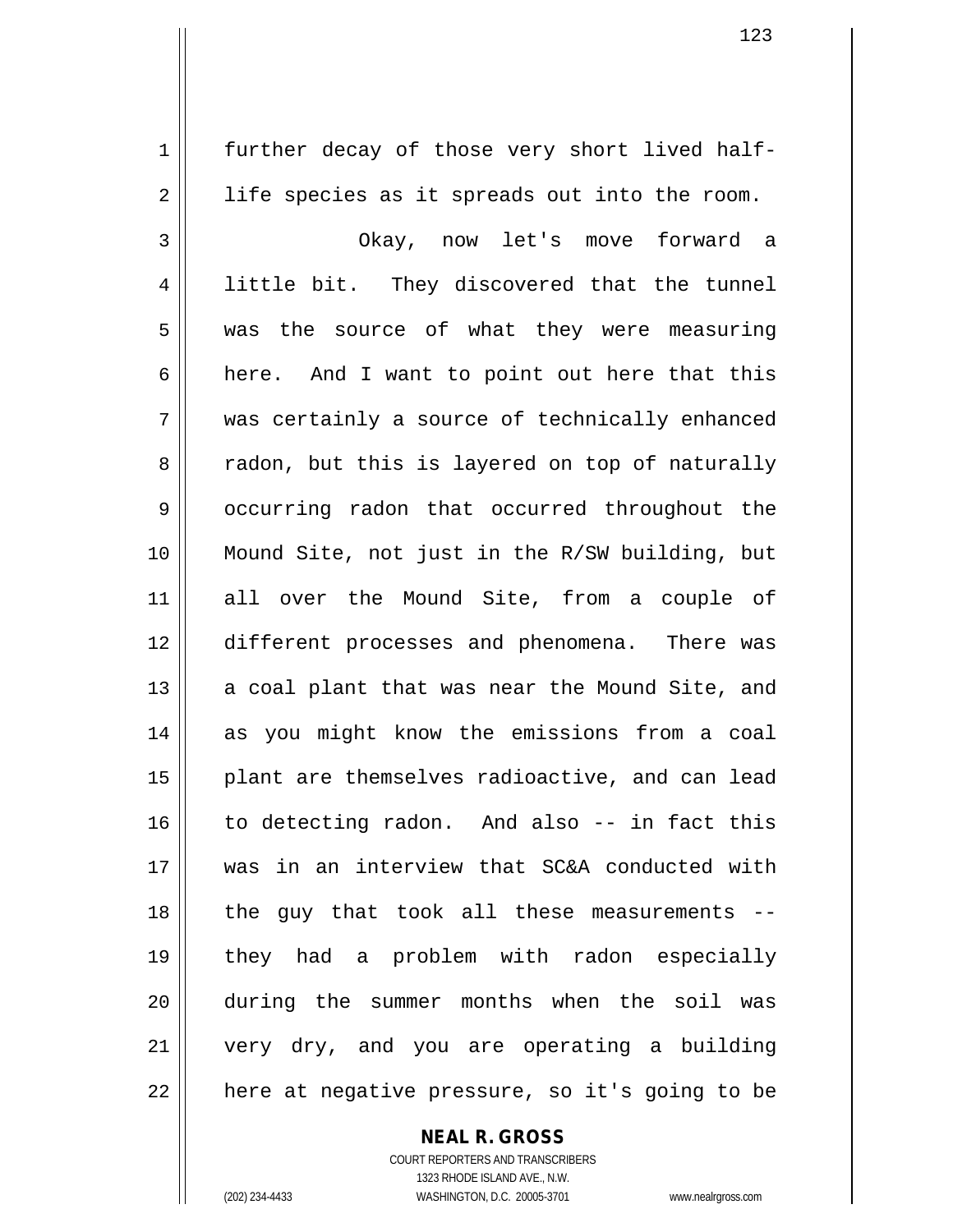1 | sucking air in. And so during those summer 2 || months they could get some high radon levels.  $3 \parallel$  Now when I say high, I'm not talking about  $4 \parallel 640,000$ , but I'm talking high by the standards  $5 \parallel$  of what you might think of in your basement.  $6 \parallel$  And in fact since this building was monitored 7 for plutonium, and you are measuring alpha 8 | activity in the air, sometimes those monitors 9 Would go off and subsequent investigations 10 would reveal that radon is probably the 11 source. 12 || So I'm not saying that the radon 13 was zero at any point in time in this 14 building. But what I am trying to point out 15 here is that this is a technically enhanced 16 || source layered on top of natural sources of  $17 \parallel$  radon. 18 So in January of 1980 -- we don't 19 have the exact date -- they decided to 20 || initiate some remediation of this tunnel, and 21 tried to knock down some of these radon  $22 \parallel$  concentrations. So what they did is, they ran

COURT REPORTERS AND TRANSCRIBERS 1323 RHODE ISLAND AVE., N.W. (202) 234-4433 WASHINGTON, D.C. 20005-3701 www.nealrgross.com

**NEAL R. GROSS**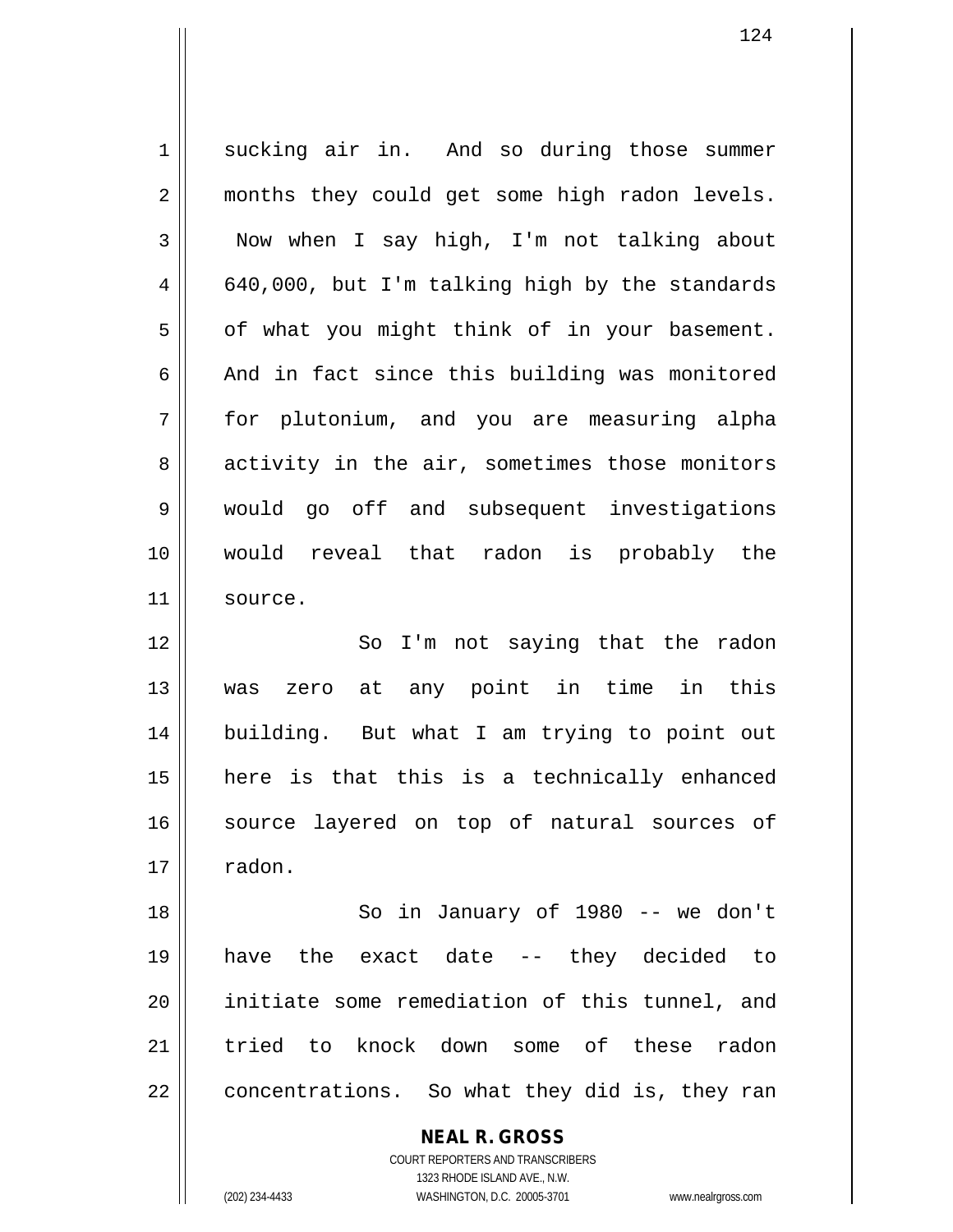1 a stack from the tunnel and they installed a  $2 \parallel$  turbine to suck the air from the tunnel, vent  $3 \parallel$  it up a stack through a filter, and out the 4 stack. And they took some confirmatory 5 | measurements afterwards, and what they found  $6 \parallel$  was that they had significantly knocked down  $7 \parallel$  the radon concentrations. And I have here the 8 || measurements that they took in May of 1980. 9 || Now the 8.2 picocuries per liter that were 10 measured near the worker's desk, the same 11 location as before, is a grab sample, but the 12 15.4 picocuries per liter is not a grab 13 || sample. It's a time integrated sample using a 14 || PERM, type of radon detector. And they 15 measured in the office next door with the same 16 instrument. These are again integrated 17 numbers, not grab samples. And they are on 18 || the same order, eight to 15 picocuries per 19 liter. And again RCG for a controlled area is 20 100 picocuries per liter, was at that time. 21 So they were pretty successful in knocking  $22$  || that down. And they took further confirmatory

#### **NEAL R. GROSS**

COURT REPORTERS AND TRANSCRIBERS 1323 RHODE ISLAND AVE., N.W. (202) 234-4433 WASHINGTON, D.C. 20005-3701 www.nealrgross.com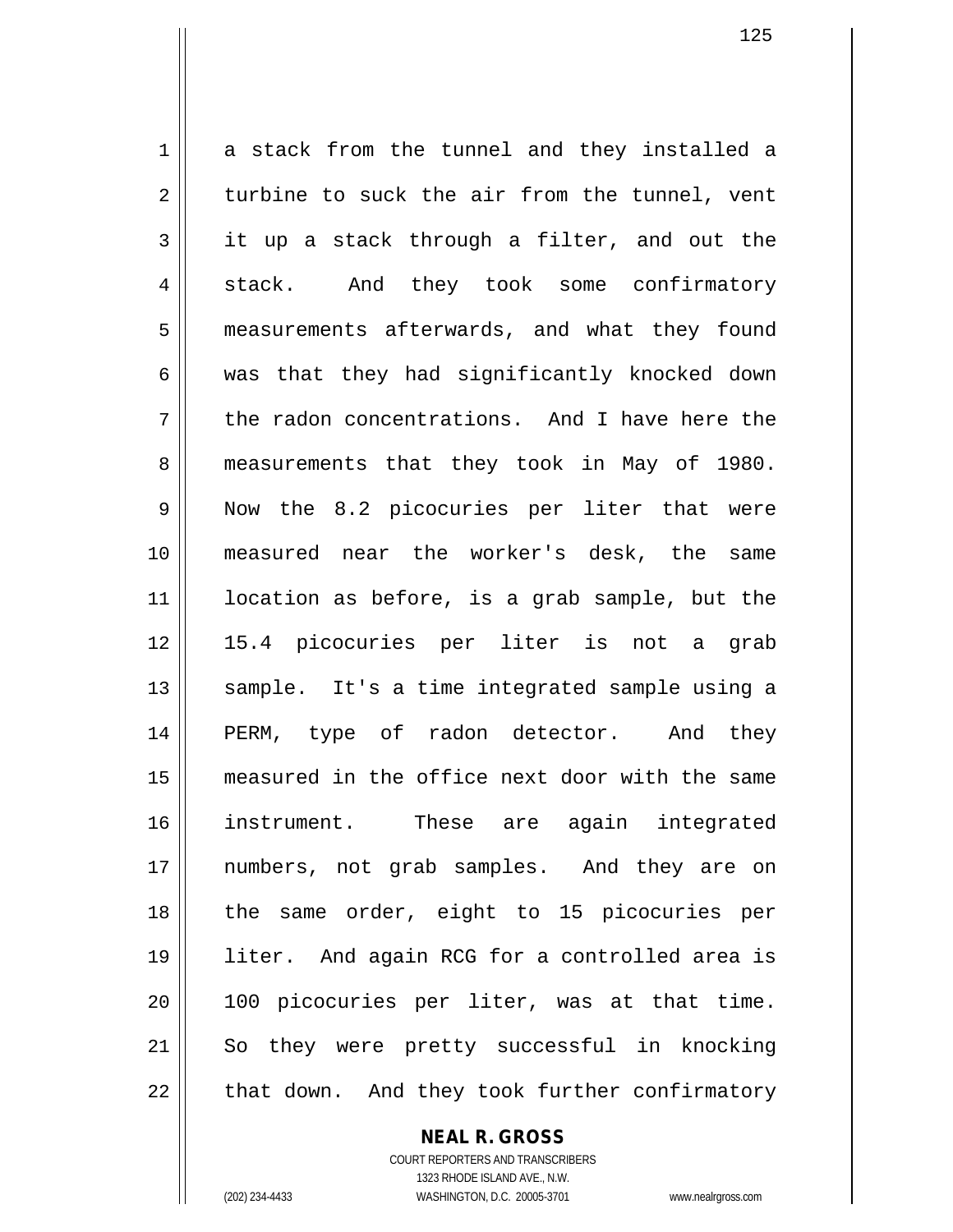1 || samples through the `80s and into the `90s and  $2 \parallel$  the concentrations were again confirmed to be  $3 \parallel$  low.

4 So just to sum up here is a 5 | chronology of what happened with this issue: 6  $\vert$  '49 to '59 you had the source-term. This is 7 when they did the radium, actinium, thorium 8 separation activities. That was the source 9 || for the technically enhanced radon, and we 10 have an SEC Class that covers that time 11 period.

 From 1959 up through June 1979 you 13 || have essentially what is an undetected radon | leak into SW-19, and then in January of 1979, | then the worker turned up with the whole body county. They did the subsequent investigation. In January 1980 they 18 || remediated the source of the radon. As I told you they stacked it. And in March 1980 they 20 || did some confirmatory sampling to confirm that their remediation was successful.

22  $\parallel$  Now March 5<sup>th</sup> is what we propose as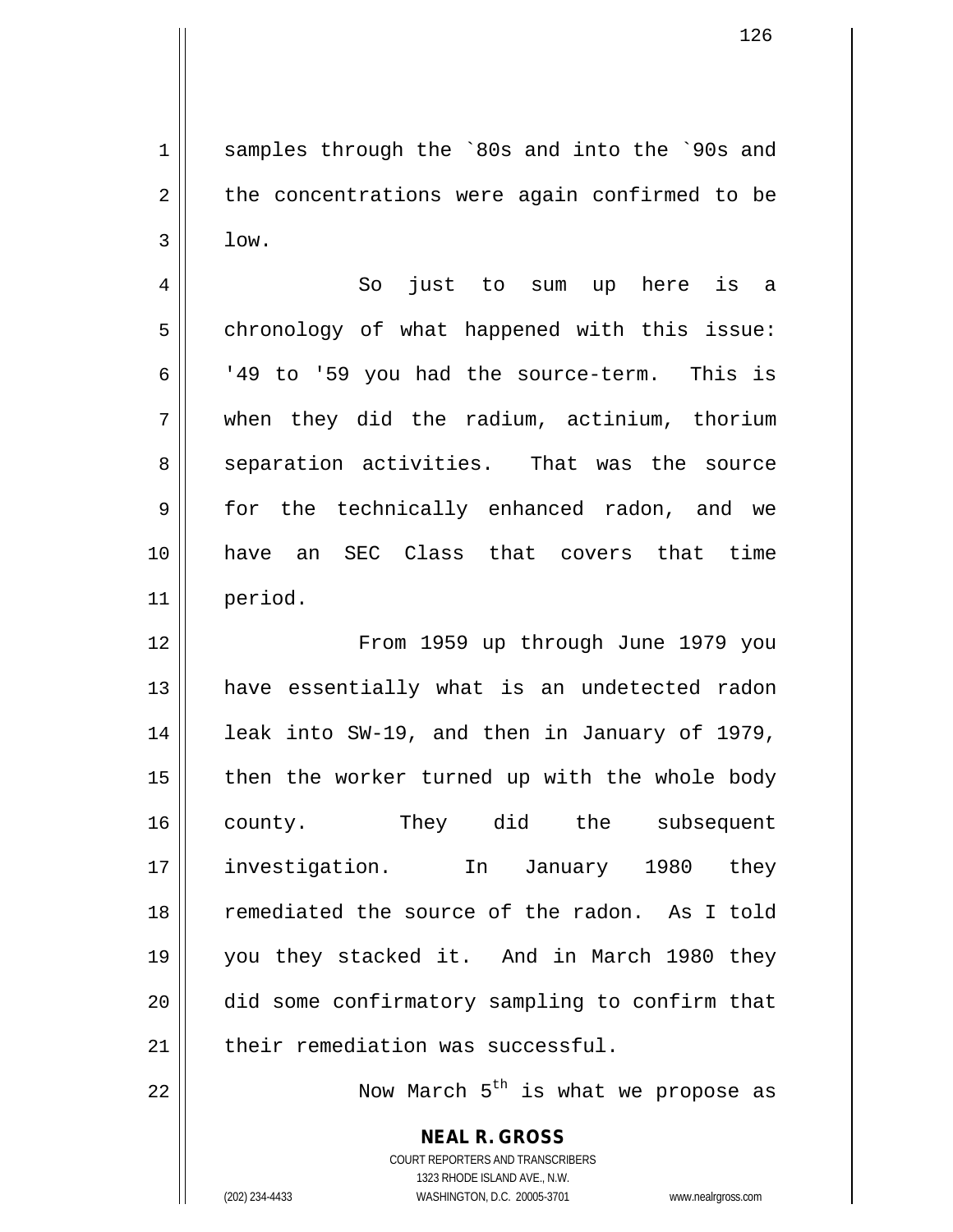$1 \parallel$  the end date of this 83.14 Class, because that 2 || is when they took the follow-on sampling.  $3 \parallel$  They did a grab sample that I showed you on 4 the previous slide, and then they a 5 | confirmatory time integrated sampling. So  $6 \parallel$  that is the date that we are proposing that  $7$  | the Class for this 83.14 be ended.

 They also recounted that worker  $9 \parallel$  that had the high whole body count, and they 10 || recounted him twice in May of 1980. The first count, since they measured such drastic reductions in the room air concentration of || radon, they were a little bit surprised when 14 || they first count they did on this employee was still high, higher than they expected. There is some documentation on this where they tried 17 || to consider why this might be. And eventually || they did a second count five days later and it was much lower, near baseline.

20 So what they concluded just to  $21$  || quote from that, the report on that incident,  $22$  | the author said it is my opinion that someone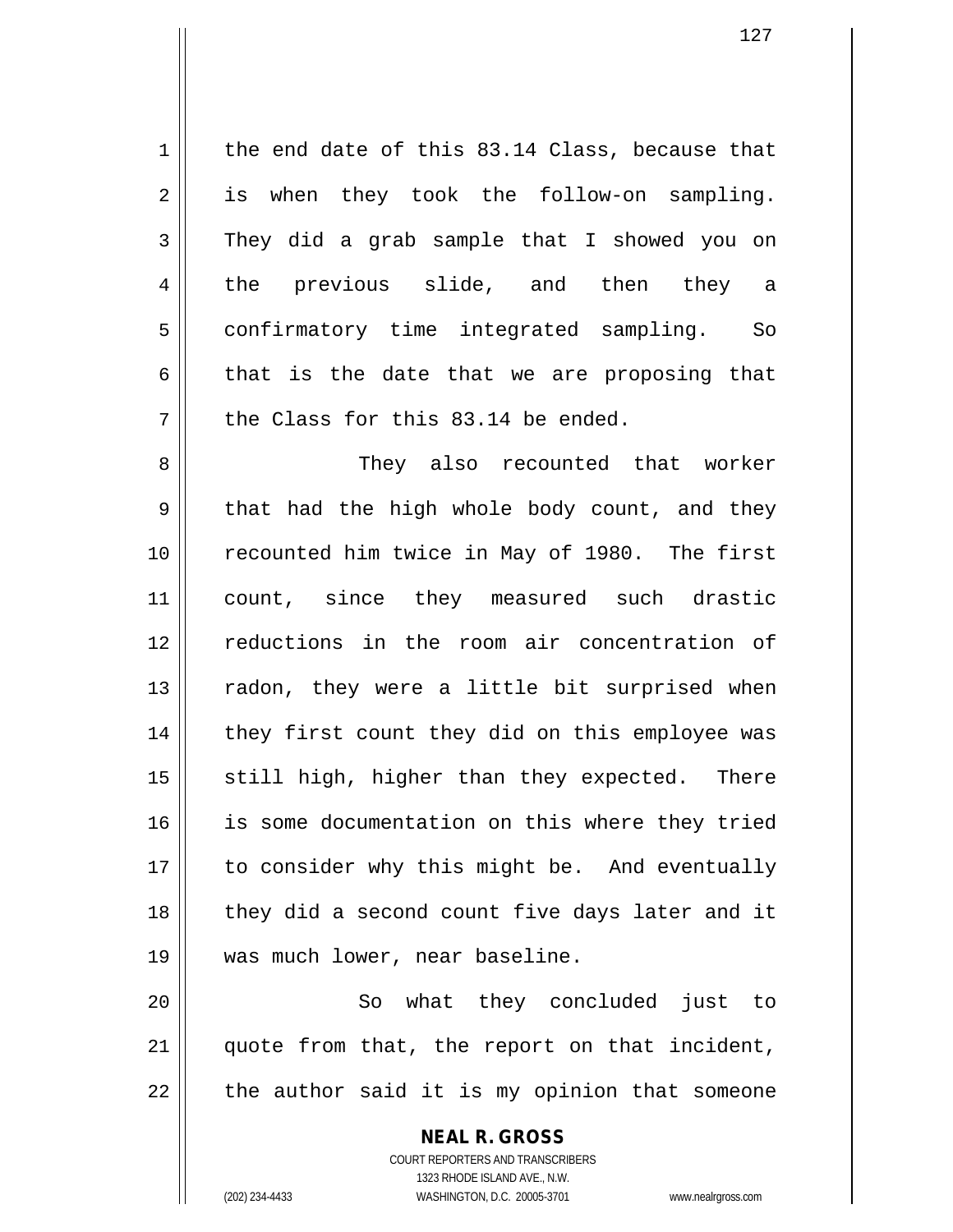1 breathing air containing a concentration of 2 || radon decay products at or near the non- $3 \parallel$  occupation MPC of  $1/30^{th}$  of the working level 4 || would produce a lung count which is elevated 5 || and above normal or baseline.

6 He went on to conclude that the 7 magnitude of this person's lung count is 8 || neither surprising nor alarming. And in fact 9 they mentioned that especially during the 10 || summer months, in the month of August, workers 11 would occasionally turn up with high body 12 counts, and they sent home radon monitoring 13 || kits, and they usually came back positive, and  $14$  || that explained why they got the results that  $15$  | they did.

16 || So we are proposing a Class, here 17 || is the two-pronged test for an SEC. You all 18 || on the Working Group have seen this before. 19  $\parallel$  The first test is, is it feasible to estimate 20 ll the level of radiation doses for the 21 individuals in this Class. I guess it occurs  $22$  || to me that I haven't really even told you what

> COURT REPORTERS AND TRANSCRIBERS 1323 RHODE ISLAND AVE., N.W. (202) 234-4433 WASHINGTON, D.C. 20005-3701 www.nealrgross.com

**NEAL R. GROSS**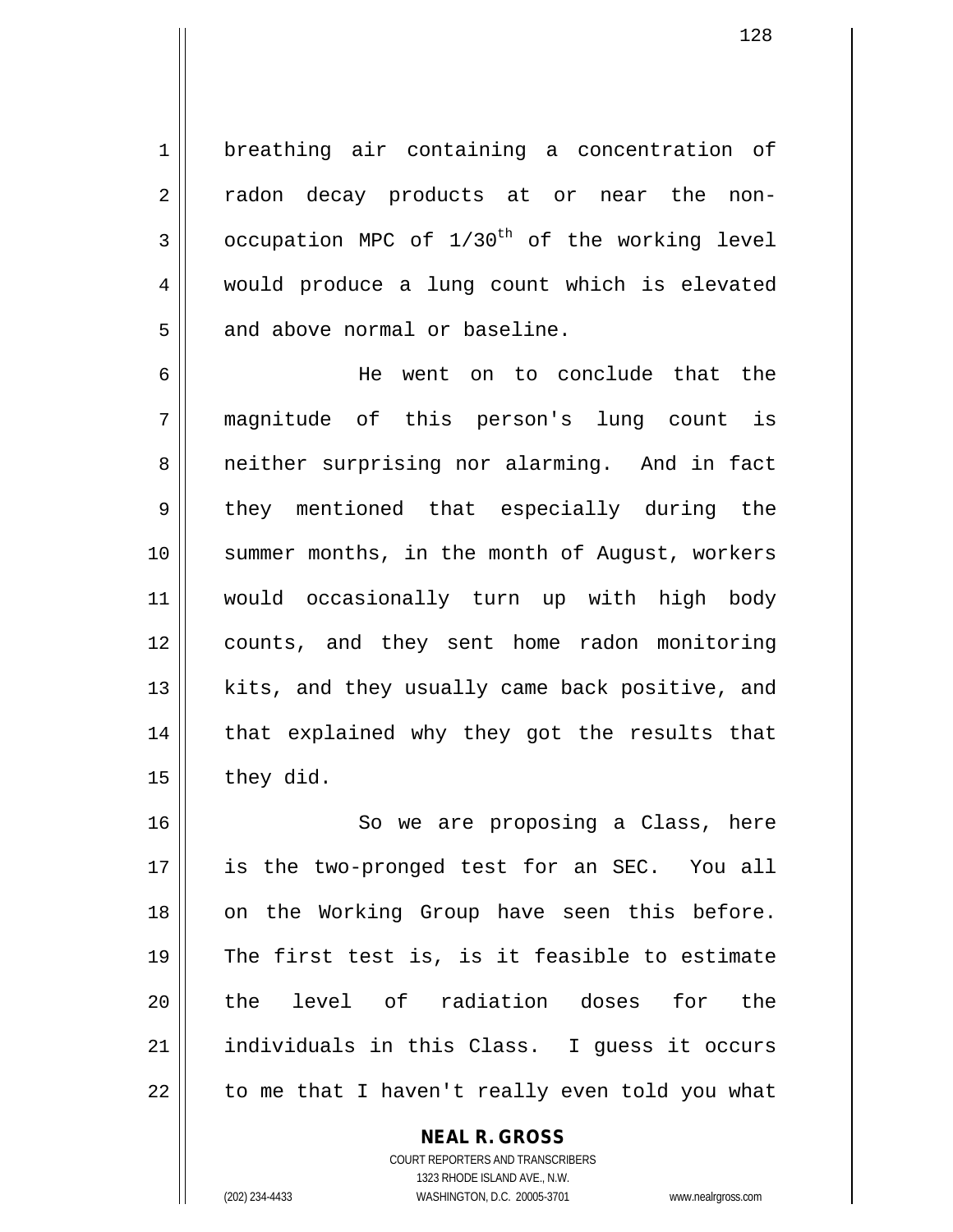1 Class we are proposing. I'll get to that in  $2 \parallel$  the next slide. But the answer that we've 3 come to there is, no it's probably not 4 feasible to reconstruct the dose for the 5 | people in this Class.

6 and the second test then is there  $7 \parallel$  a reasonable likelihood that such a radiation 8 dose may have endangered their health? Well, 9 when you are talking about hundreds of 10 || thousands of picocuries per liter I'd say the 11 answer is yet to that.

 Okay, sorry it took me so long to 13 || get to this, but here is the wording of the recommended Class. I won't read it verbatim to you, but this is what we have proposed. Now this might be a little confusing. Because we are basing it on tritium bioassays. Now 18 || let me walk you through the reasoning that we've got here. First of all let's start with || that worker. Should that worker ever become a 21 | claimant, and come down with lung cancer, and  $22 \parallel$  not already be paid because he works in - for

## **NEAL R. GROSS**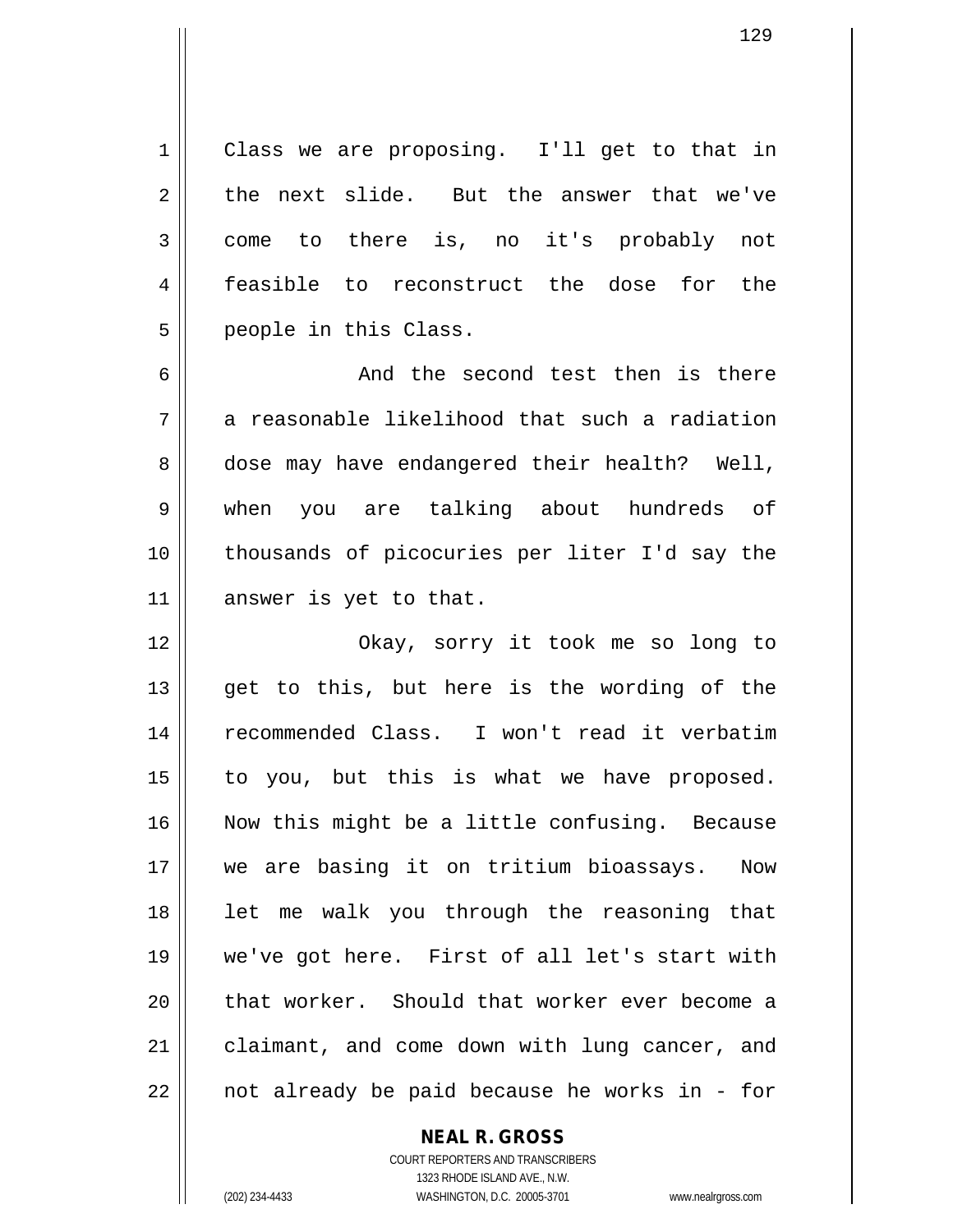missed dose on plutonium, I can see that I 2 || probably cannot put a reasonable bound on his dose, nor can I put a reasonable bound on  $4 \parallel$  anyone else that might have worked in that 5 | office over the years. I don't know if there was anybody, maybe. So that is the dose that I can't reconstruct. Now we've been working 8 || with the Department of Labor to come up with a 9 Class that they can administer. And I have to tell you that we are still working with DOL to 11 || come up with a Class Definition that they can administer. What we proposed to DOL, since || they said that they can't really administer a Class, that is limited to one room, just can't do that. So we proposed, or it was decided that we would make this all of R/SW building. Now I don't think that everyone in the R/SW building had an unboundable radon dose, but it's an academic point at this stage of the game anyway, because we are proposing all of R/SW building. So then the question || becomes, how do you put people in  $R/SW$ 

> **NEAL R. GROSS** COURT REPORTERS AND TRANSCRIBERS

> > 1323 RHODE ISLAND AVE., N.W.

(202) 234-4433 WASHINGTON, D.C. 20005-3701 www.nealrgross.com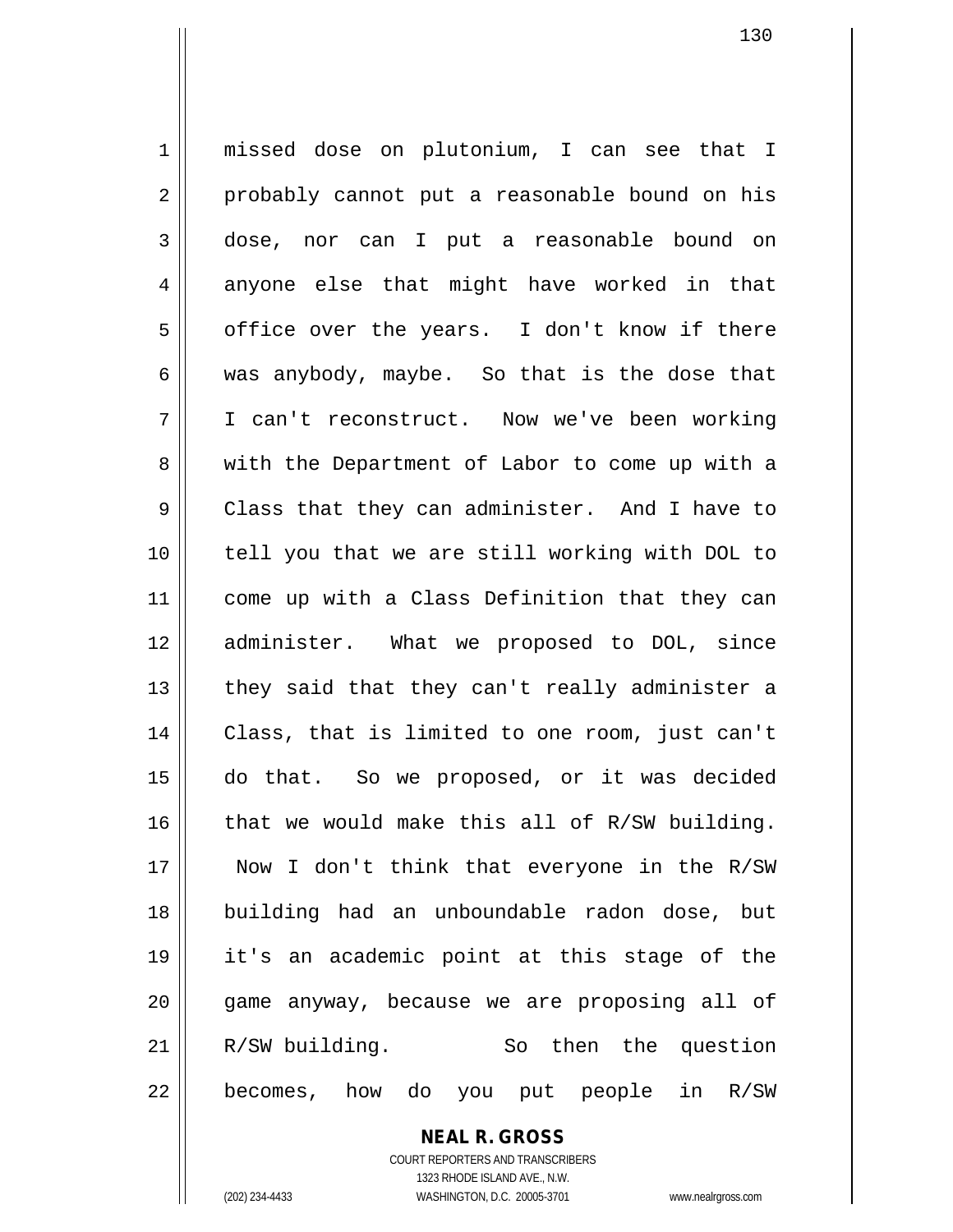1 | building. Well, as I mentioned, they had an 2 | extensive program to work with tritium in this 3 building. So people who worked in this 4 building were on the tritium bioassay program.  $5 \parallel$  And that's why we are proposing that tritium 6 || bioassay be a marker for someone who had the  $7 \parallel$  potential to work in this building. Now that 8 || net is a little wider than just R/SW, because 9 they did tritium work certainly in the T 10 building at the Mound facility, so we'll be 11 || capturing some people form there. And that's 12 || just fine, that's just the price you pay for 13 making sure you get everybody. Another thing 14 || to consider is, and we heard this in a worker 15 || interview that was conducted with members of 16 the Working Group, and SC&A and NIOSH and some 17 former Mound workers. It was certainly the 18 || policy, and it was well known and well posted 19  $\parallel$  that if you went into the R/SW building, the 20 policy was that you left a tritium bioassay 21 || sample, even if you only went in for only five 22 || minutes. That was the policy. Now the

# **NEAL R. GROSS**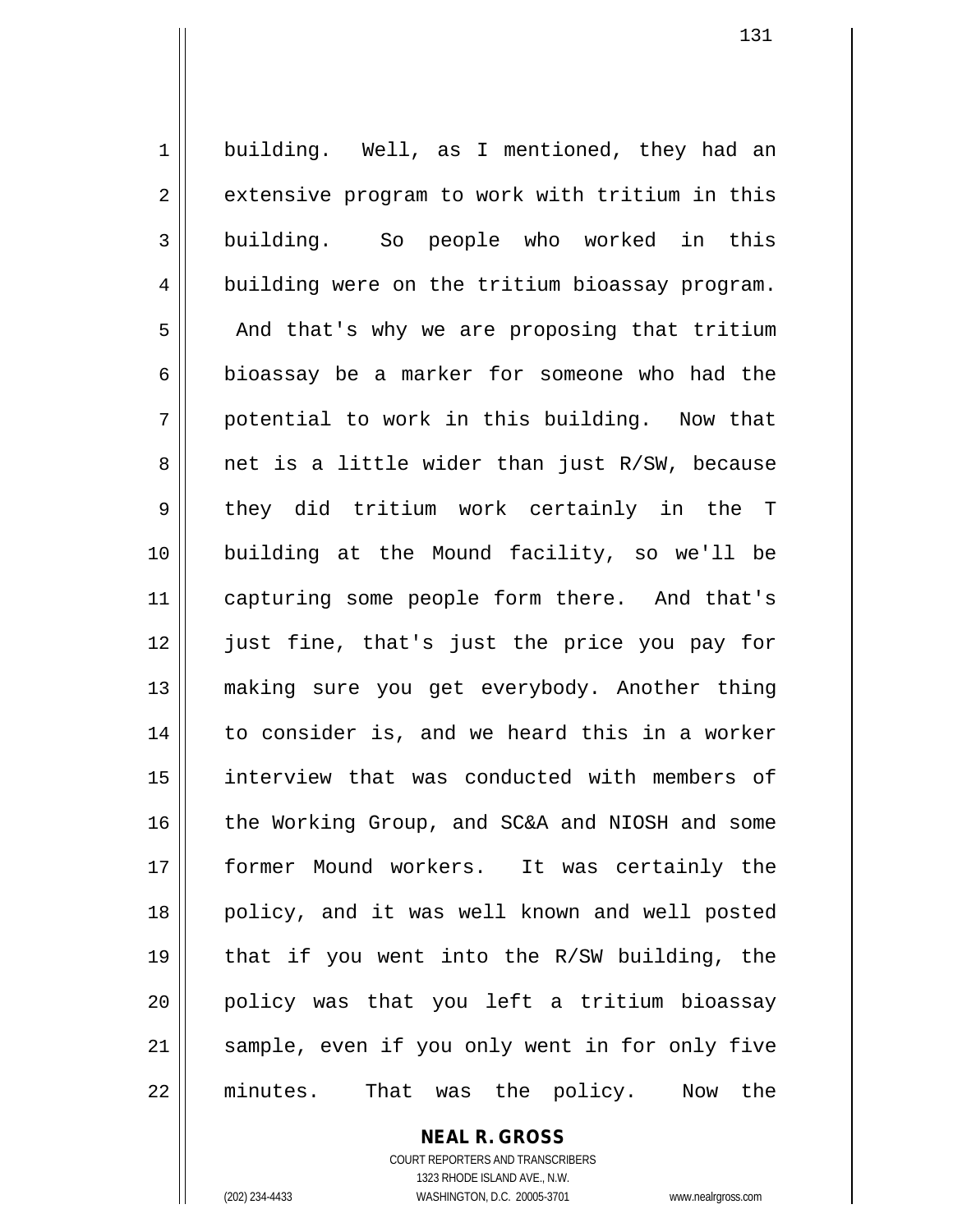$1 \parallel$  reality: the workers that we talked to told us  $2 \parallel$  that well, yes, that is the policy and 3 everyone knew it, but it's not like there were 4 || armed guards standing thee making you give 5 your sample. It's possible that someone could 6 | have gone into  $R/SW$  building for a meeting, 7 maybe in an old lab, or just gone in for a 8 || meeting, to deliver a letter, whatever, and 9 not left a sample; that's possible. So that's  $10$  || fine, but I did -- I talked to them, followed 11 || up with them on that, the workers, that we had 12 || talked to, and it's just not plausible that 13 || someone could have worked for 250 work days in 14 the R/SW building and not left a single 15 tritium bioassay sample. That is just not 16 plausible. In fact the worker -- I talked to 17 II two of the workers that we interviewed. One 18 of them said that would just be highly 19 unusual. He said that I would go so far as to  $20$  say it couldn't have happened. The other 21 worker said, no, that's just couldn't have 22 || happened. So we are pretty confident that if

**NEAL R. GROSS**

COURT REPORTERS AND TRANSCRIBERS 1323 RHODE ISLAND AVE., N.W. (202) 234-4433 WASHINGTON, D.C. 20005-3701 www.nealrgross.com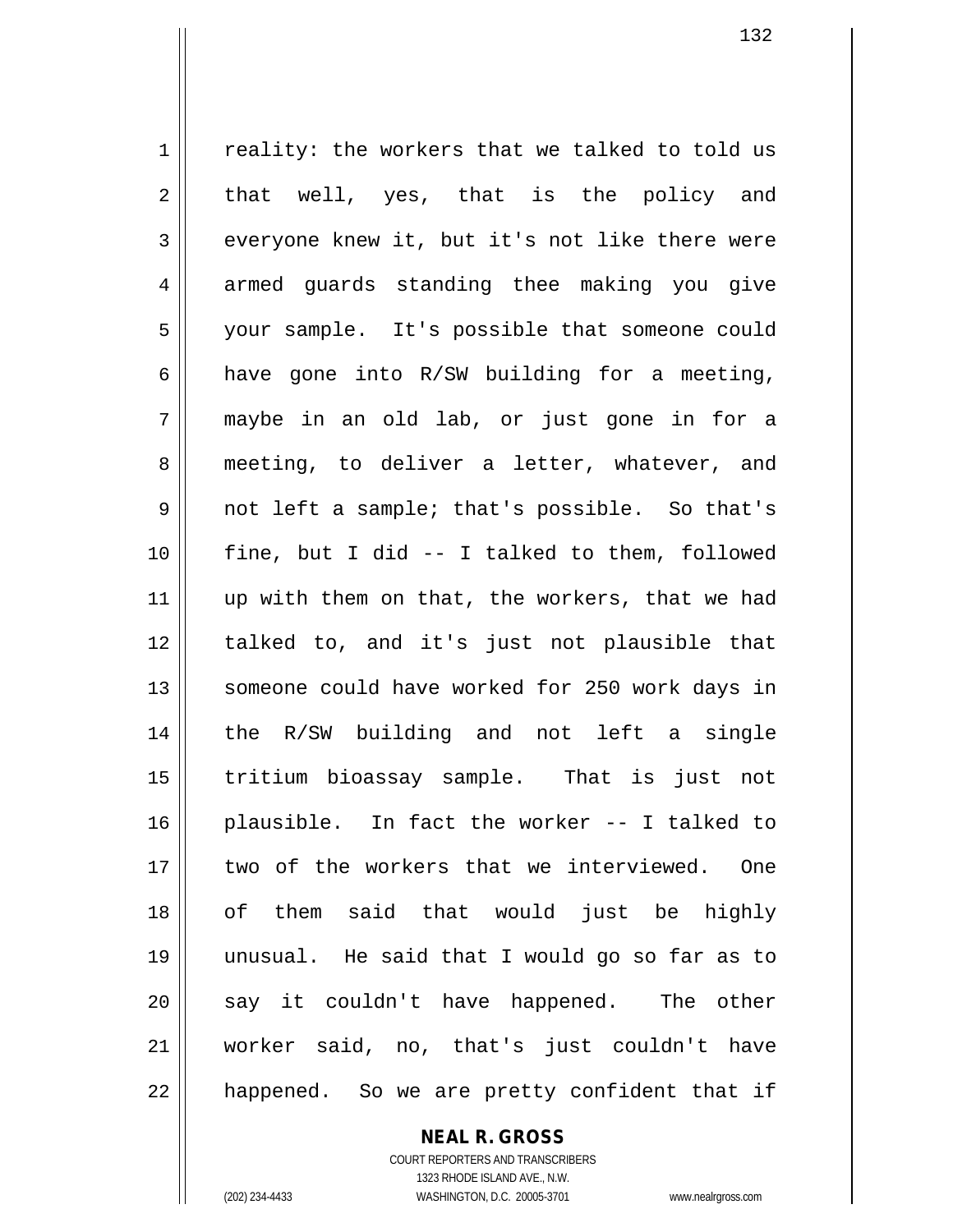1 | we use tritium bioassay data as a marker for  $2 \parallel$  potential there, work in that building, that 3 we will capture the people we want to include 4 || in this Class.

5 So to summarize here is the  $6 \parallel$  feasibility and health endangerment findings.  $7 \parallel$  The already established Class from '49 to  $8$  ||  $159$ , that stays in place; there is no change 9 || to that. The change comes in from 1959 to 10 1980, and what we are saying is that we no 11 || longer have confidence that we can bound the 12 dose to those three radon isotopes and their 13 daughters from 1959 through 1980, and we are 14 recommending the Class that you saw in the 15 | previous slide.

16 For the whole time period we are 17 saying that we can reconstruct doses with 18 || sufficient accuracy for all the other 19 radioactive isotopes that were present, and 20 | for external doses.

21 || So I think that is my last slide,  $22$  | so if you had any questions I'd be happy to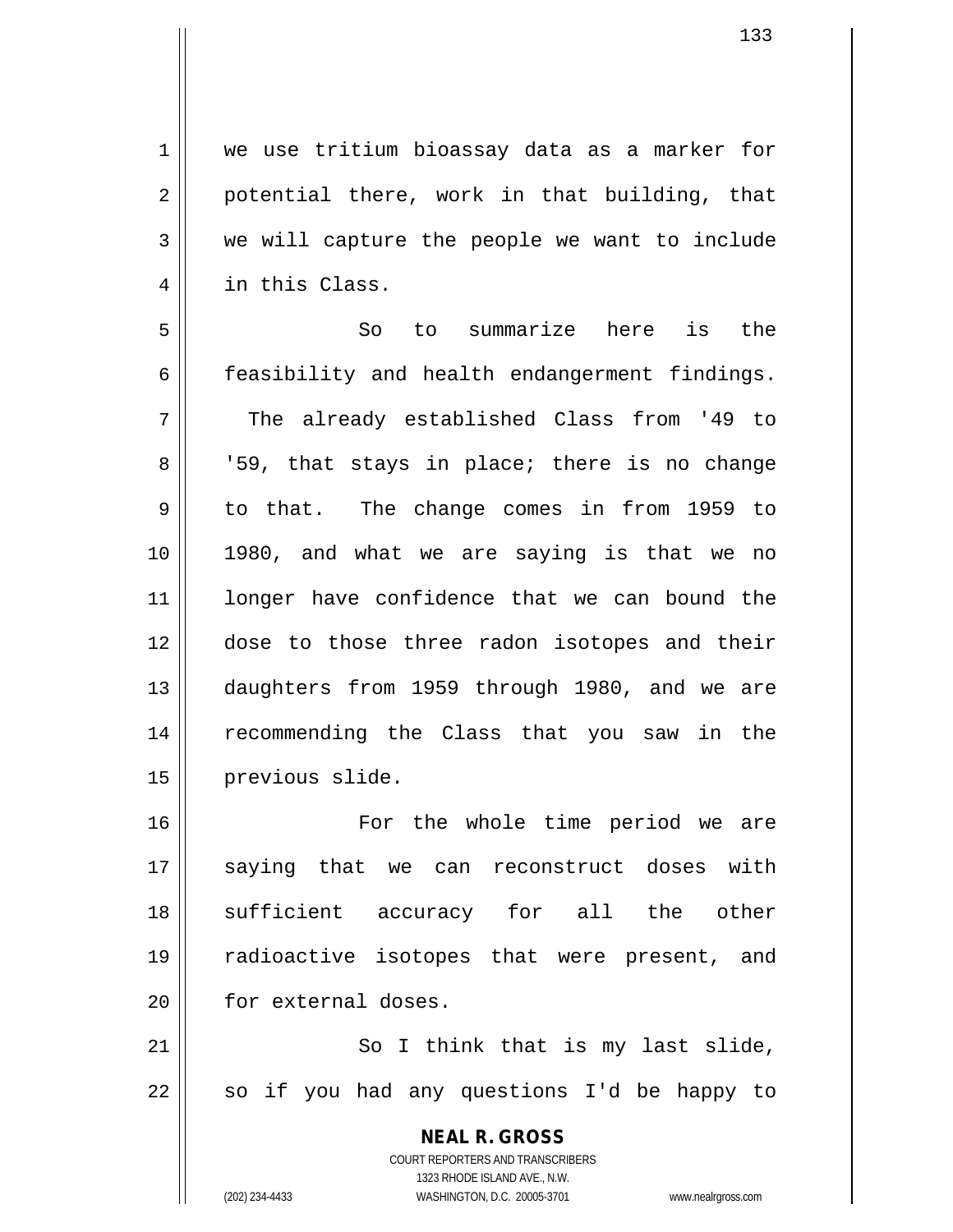**NEAL R. GROSS**  $1 \parallel$  try to answer them. 2 | CHAIRMAN MELIUS: Ouestions?  $3 \parallel$  Bill. 4 MEMBER FIELD: I had a question 5 || about the confirmatory tests that were 6 | performed. 7 DR. ULSH: Yes. 8 MEMBER FIELD: You say they were 9 || integrated? 10 DR. ULSH: Yes. 11 MEMBER FIELD: Can you give us any 12 more detail? Was it a one-hour integration? 13 | One day? One week? 14 DR. ULSH: I can if you give me 15 | five seconds or so. Okay, seven seconds. Ah, 16 here are the numbers I'm looking for. From 17  $\parallel$  March 3<sup>rd</sup> through March 11 -- hold on, let me 18 || go back to the slide that showed that, from 19  $\parallel$  March 3<sup>rd</sup> to March 11<sup>th</sup> they placed an RDT-310 20 || PERM, that probably means more to you than it 21 does to me, beside this person's desk. So  $22$  || that is a period of what, about a week. And

1323 RHODE ISLAND AVE., N.W. (202) 234-4433 WASHINGTON, D.C. 20005-3701 www.nealrgross.com

COURT REPORTERS AND TRANSCRIBERS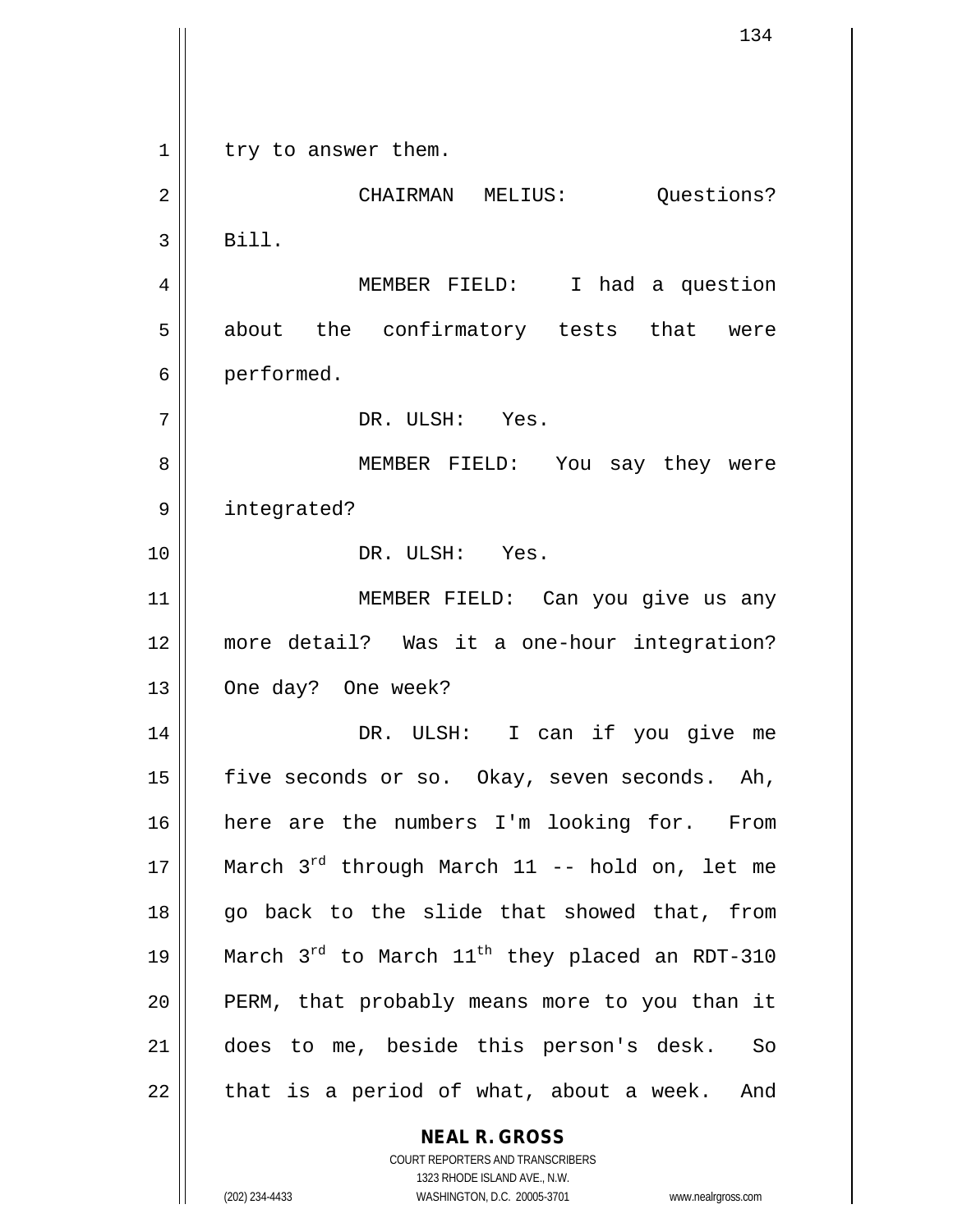1 they got the result of 15.4. There it is  $2 \parallel$  right there. And I told you the 8.2 is a grab  $3 \parallel$  sample. From March  $14^{th}$ , 1980, through March 4  $\vert$  27<sup>th</sup>, 1980, they measured this one, 7.7, from 5 March  $27<sup>th</sup>$  to April  $17<sup>th</sup>$ , 1980, 7.8, and from 6 April  $18^{th}$ , 1980, through May  $8^{th}$ , 1980, they  $7 \parallel$  measured a 13.4. And then I'm reading from 8 the notes of the health physicist who did 9 this, and he said that another reading was 10 | started on May  $8^{th}$ , 1980. Beside this guy's 11 desk. So I don't have a result for that one. 12 || So those are the confirmatory samples. There 13 were a couple of others up to 1980. I think 14 || they did some more in 1982, and then they did 15 || some more in 1990. Both of those were low. 16 Now I talked to a number of people, former 17 Mound workers, who are now on the ORAU Team, 18 || simply because it is easy for me to do that; I 19 know how to reach out and touch them. They 20 were here around 1990, late `80s, and some 21 time between when this was discovered in 1980,  $22$  || and 1990 when they were there, this office

#### **NEAL R. GROSS**

COURT REPORTERS AND TRANSCRIBERS 1323 RHODE ISLAND AVE., N.W. (202) 234-4433 WASHINGTON, D.C. 20005-3701 www.nealrgross.com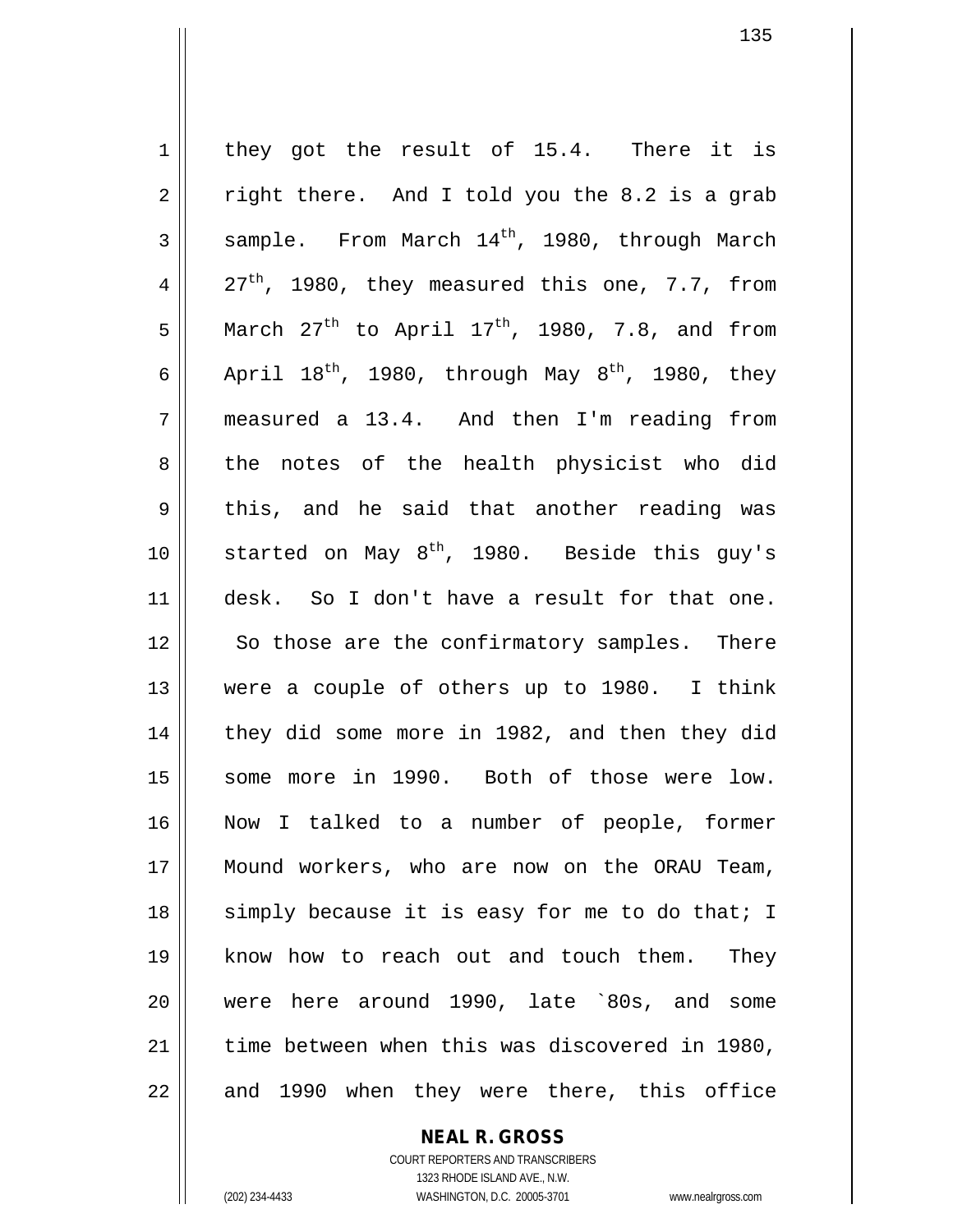1 space became unoccupied. In other words, they 2 || moved them. They didn't want people routinely 3 working in there. I don't know exactly when 4 || in that 10-year time period that happened. I  $5 \parallel$  suspect right after they discovered this, but 6 || I can't say that for certain.

 Now I don't mean that people never 8 went in there; that's not the case. They did  $9 \parallel$  on occasion go in to use some of the facilities that were still there, but it was on a short term basis. And it's my understanding that they did radon monitoring when they did. So that is some more detail on  $14 \parallel$  that.

15 MEMBER FIELD: I just have one 16 || follow-up. Do you know if there was any 17 || thoron monitoring done? After that point?

 DR. ULSH: I know that they measured for actinon. They were looking for | radon-219, because they specifically mentioned | that. I would have to go through and look for || the details to see if they were actually

> **NEAL R. GROSS** COURT REPORTERS AND TRANSCRIBERS

1323 RHODE ISLAND AVE., N.W. (202) 234-4433 WASHINGTON, D.C. 20005-3701 www.nealrgross.com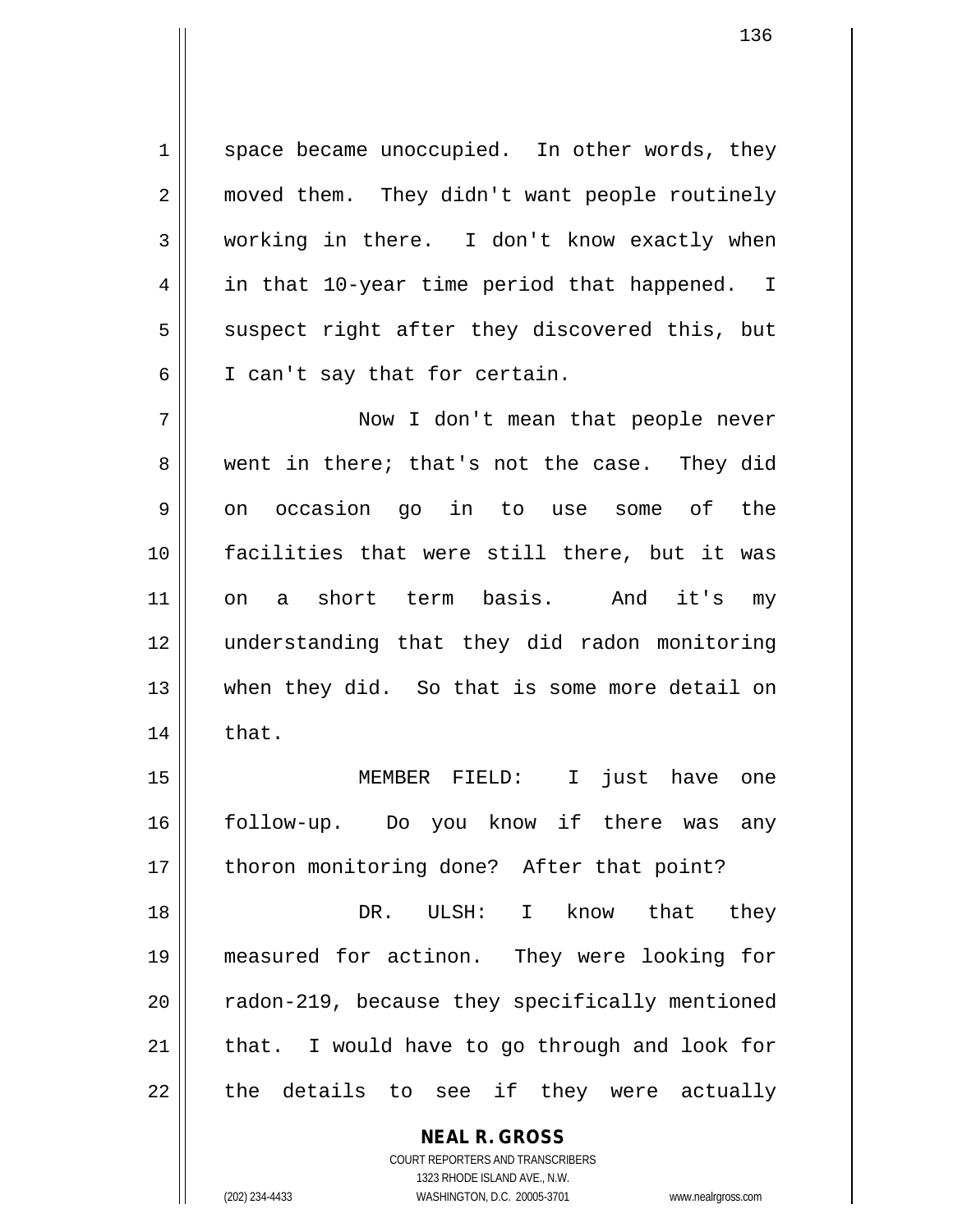**NEAL R. GROSS** COURT REPORTERS AND TRANSCRIBERS 1323 RHODE ISLAND AVE., N.W. (202) 234-4433 WASHINGTON, D.C. 20005-3701 www.nealrgross.com 1 | looking for radon-220, I'm not certain. But  $2 \parallel$  it was done by the same guy who did these 3 | measurements. 4 MEMBER FIELD: The reason why I 5 was asking, I don't think the E-PERMs would 6 measure those. So I just wanted to make sure  $7$  | that we are not missing some exposures. 8 DR. ULSH: I would have to follow 9 || up on that, I don't know off the top of my 10 head. But keep in mind that this was all 11 || mixed in together in this tunnel, and so they 12 stacked it, and you could make the logical 13 || assumption that if the radon and the actinon 14 is gone, the thoron probably went the same 15 way. 16 CHAIRMAN MELIUS: Bob. 17 MEMBER PRESLEY: I believe you 18 || have a number of approximately how many people  $19$   $\parallel$  that this would affect? 20 DR. ULSH: No, actually I wish I  $21$  did. 22 MEMBER PRESLEY: You don't? I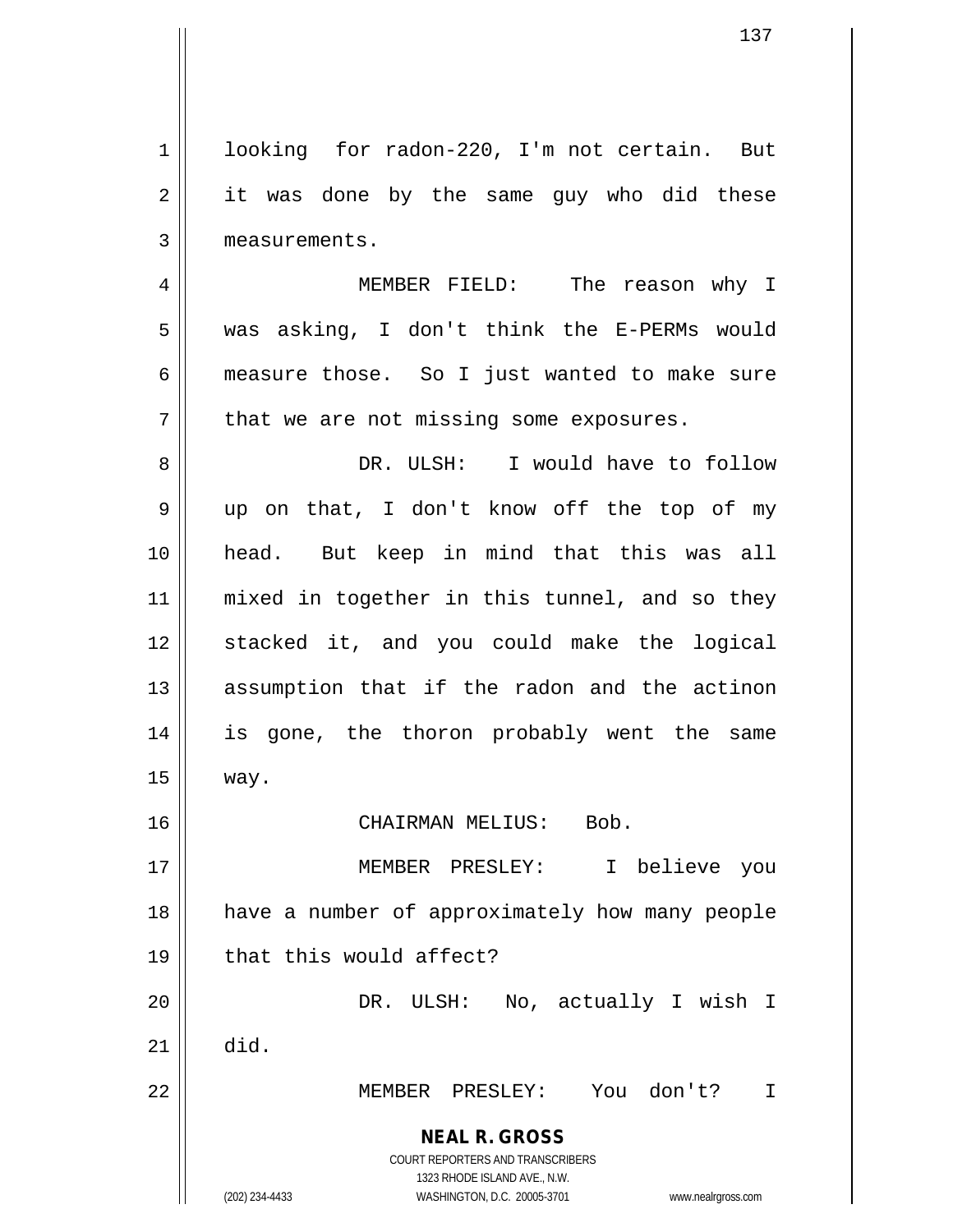1 | thought you did. I'm sorry.

| $\sqrt{2}$     | DR. ULSH: This is one of those                 |
|----------------|------------------------------------------------|
| $\mathfrak{Z}$ | things that in the flurry of the lead up to    |
| 4              | this meeting it occurred to me I should find   |
| 5              | out how many outstanding Mound cases there     |
| 6              | are, and then I forgot to do it. But what I    |
| 7              | can tell you is that I think there are on the  |
| 8              | order of 500 cases from Mound. The problem is  |
| 9              | I can't tell you how many we have completed,   |
| 10             | and how many are left outstanding. But the     |
| 11             | other thing to consider is that this is work   |
| 12             | in a plutonium building, so at least the lung  |
| 13             | cases, what we found at other sites is that    |
| 14             | three-quarters of them are paid on missed dose |
| 15             | But I can't tell you about the<br>anyway.      |
| 16             | others.                                        |
| 17             | CHAIRMAN MELIUS: Brad.                         |
| 18             | MEMBER CLAWSON: So how many total              |
| 19             | samples do we have? Because I was under the    |
| 20             | impression that there not that many samples.   |
| 21             | How many total samples do we have?             |
| 22             | DR. ULSH: Do you mean after --                 |
|                | <b>NEAL R. GROSS</b>                           |

COURT REPORTERS AND TRANSCRIBERS 1323 RHODE ISLAND AVE., N.W.

(202) 234-4433 WASHINGTON, D.C. 20005-3701 www.nealrgross.com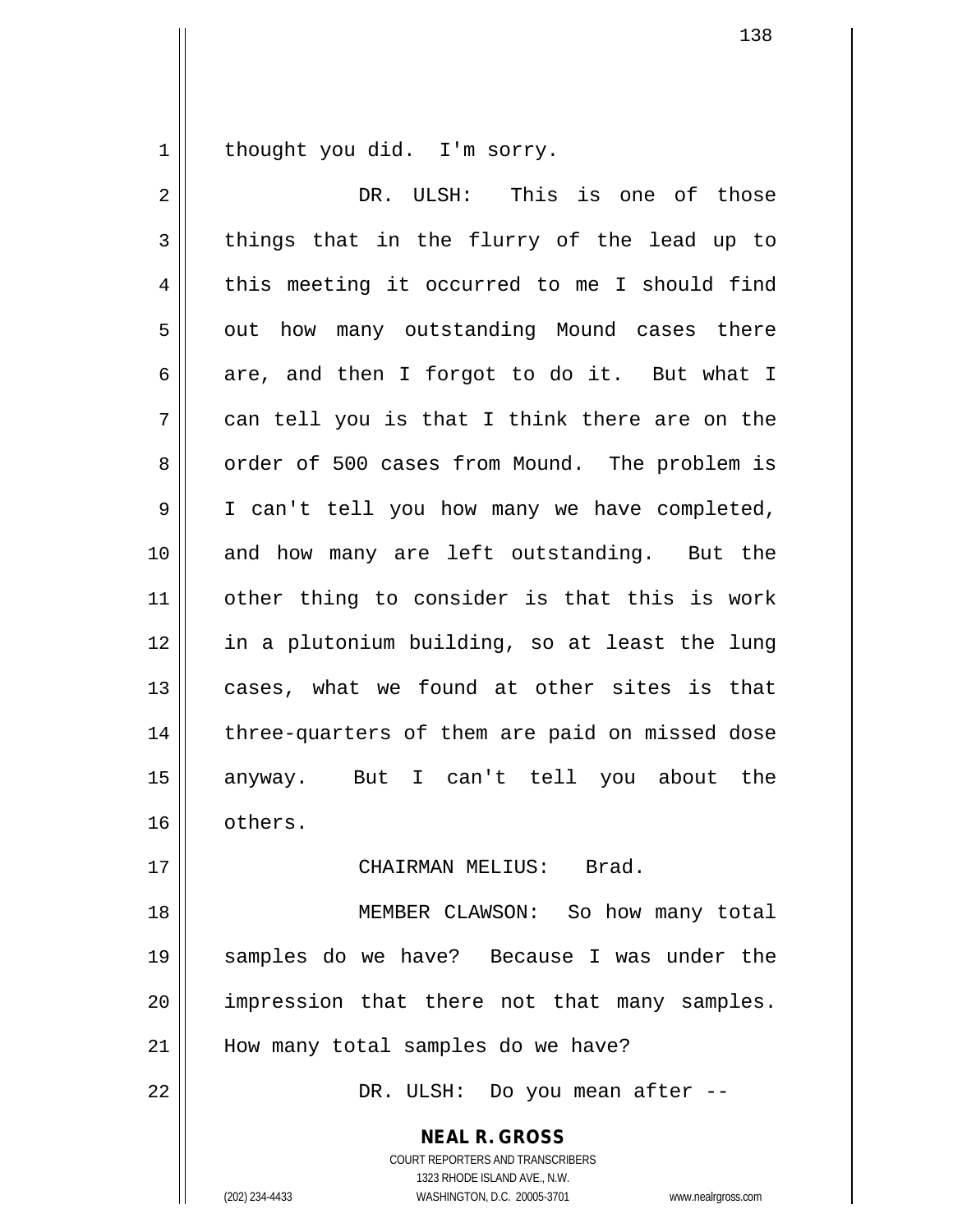**NEAL R. GROSS** COURT REPORTERS AND TRANSCRIBERS 1323 RHODE ISLAND AVE., N.W. 1 MEMBER CLAWSON: After the initial 2 || sample, after they found the crack and the  $3 \parallel$  hole, how many times did they sample? 4 DR. ULSH: Well, okay for radon 5 it looks like one -- five times for radon 6 before remediation, and six working level 7 measurements before remediation. Here's after 8 | remediation, we've got five samples there, and 9 you would have to add to that the samples that 10 were taken in 1982 and also again in 1990. I 11 || don't know exactly how many samples that round 12 | consistent of. 13 MEMBER CLAWSON: Was this done by 14 || the same person that found that first crack? 15 || DR. ULSH: Yes. 16 MEMBER CLAWSON: Because is there 17 || some questions about his instrumentation and 18 how he did this, but that is kind of beside 19 || the point here. 20 On your next slide where you kind 21 of got the Class Definition, "who were 22 monitored for tritium."

(202) 234-4433 WASHINGTON, D.C. 20005-3701 www.nealrgross.com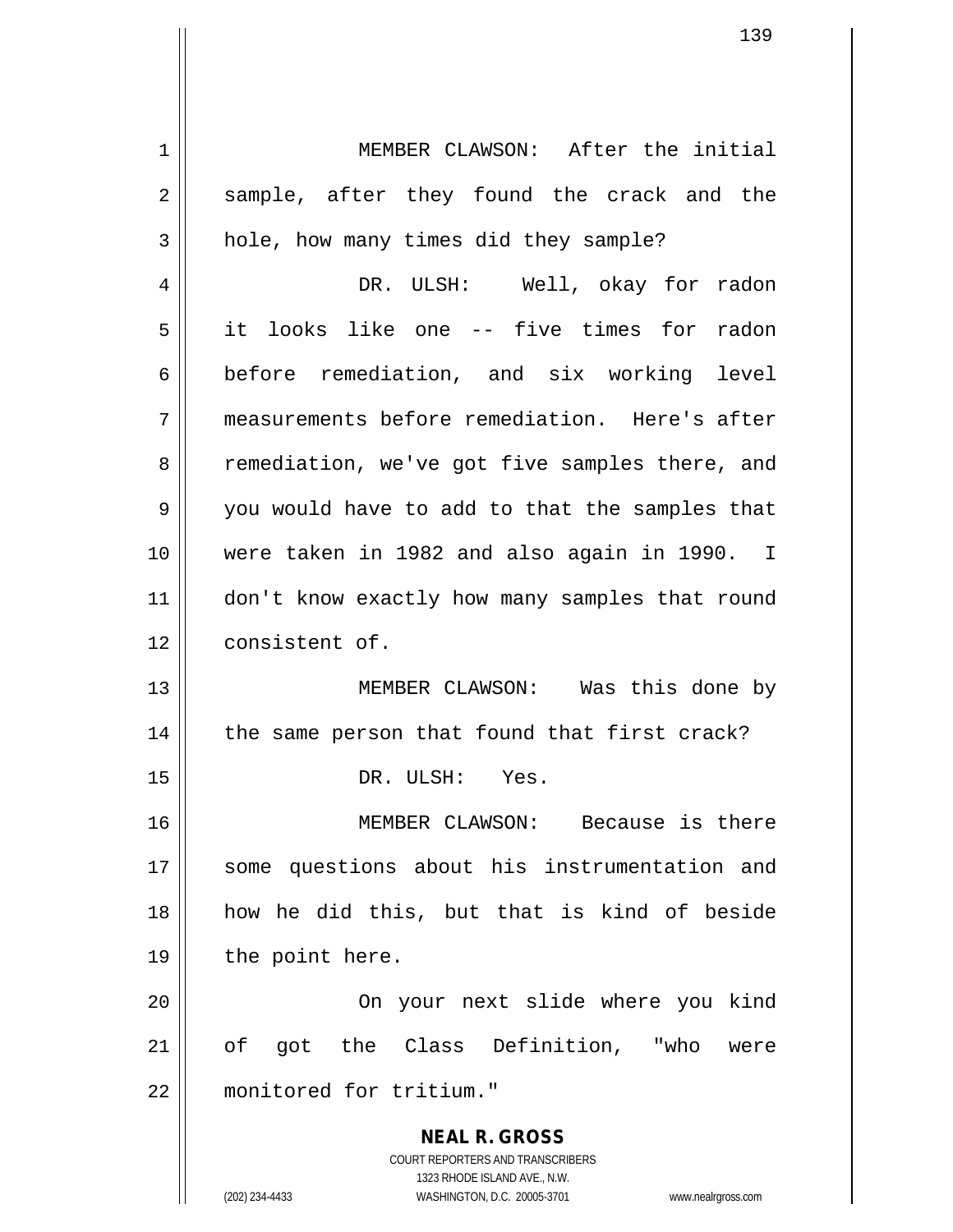| 1  | DR. ULSH: Yes.                                                      |
|----|---------------------------------------------------------------------|
|    |                                                                     |
| 2  | MEMBER CLAWSON: Okay, is that                                       |
| 3  | supposed to be should have? Were monitored or                       |
| 4  | should have been monitored.                                         |
| 5  | DR. ULSH: No, it is not supposed                                    |
| 6  | to be that. We purposely did not put that in                        |
| 7  |                                                                     |
| 8  | MEMBER CLAWSON: That's what I                                       |
| 9  | want you to explain to me.                                          |
| 10 | DR. ULSH: I might need some help                                    |
| 11 | from some other NIOSH folks, because I tend to                      |
| 12 | get focused on the SEC petitions that are                           |
| 13 | mine, and don't $-$                                                 |
| 14 | MEMBER CLAWSON: Right.                                              |
| 15 | DR. ULSH: It's my understanding                                     |
| 16 | that that should have been monitored,<br>has                        |
| 17 | caused no end of heartache for other                                |
| 18 | petitions. Am I right on that, Bomber? Yes.                         |
| 19 | So I think we have decided that                                     |
| 20 | that is not something we should put in.                             |
| 21 | Also, and the<br>RUTHERFORD:<br>MR.                                 |
| 22 | thought process is that we are<br>identifying                       |
|    | <b>NEAL R. GROSS</b>                                                |
|    | COURT REPORTERS AND TRANSCRIBERS<br>1323 RHODE ISLAND AVE., N.W.    |
|    | (202) 234-4433<br>WASHINGTON, D.C. 20005-3701<br>www.nealrgross.com |

Ħ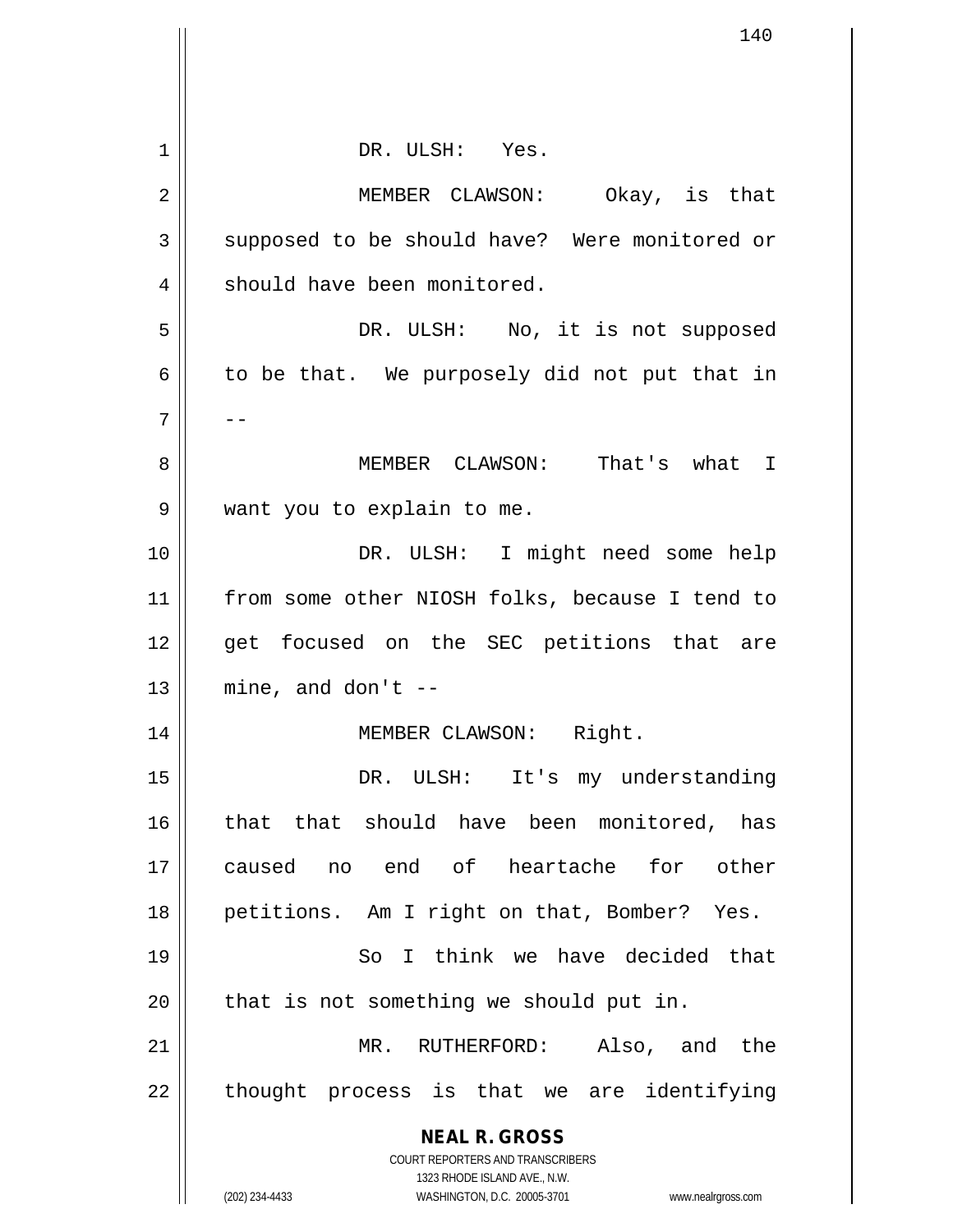1 | this Class from people who were monitored. So 2 if we feel there are individuals that should  $3 \parallel$  have been monitored, then the Class Definition 4 wouldn't work as defined. 5 CHAIRMAN MELIUS: Can I follow up  $6 \parallel$  on that? 7 I may have misunderstood but I 8 || thought at some point there were people that 9 had indicated, the workers in their 10 interviews, that they had been in that 11 building and weren't monitored for tritium. 12 || And how sure are we that I think your -- I 13 || think what Brant said was that well, we don't 14 || think they could have been in there for 250 15  $\parallel$  days and not have done -- I think that's what 16 might have been captured by the should have 17 || been monitored. And I guess my question is, 18 how confident are we that the people wouldn't 19 have been in the building for a significant 20 || period of time, and might not have been caught 21 | in the tritium monitoring program? 22 || I think the original rationale for

> **NEAL R. GROSS** COURT REPORTERS AND TRANSCRIBERS

> > 1323 RHODE ISLAND AVE., N.W.

(202) 234-4433 WASHINGTON, D.C. 20005-3701 www.nealrgross.com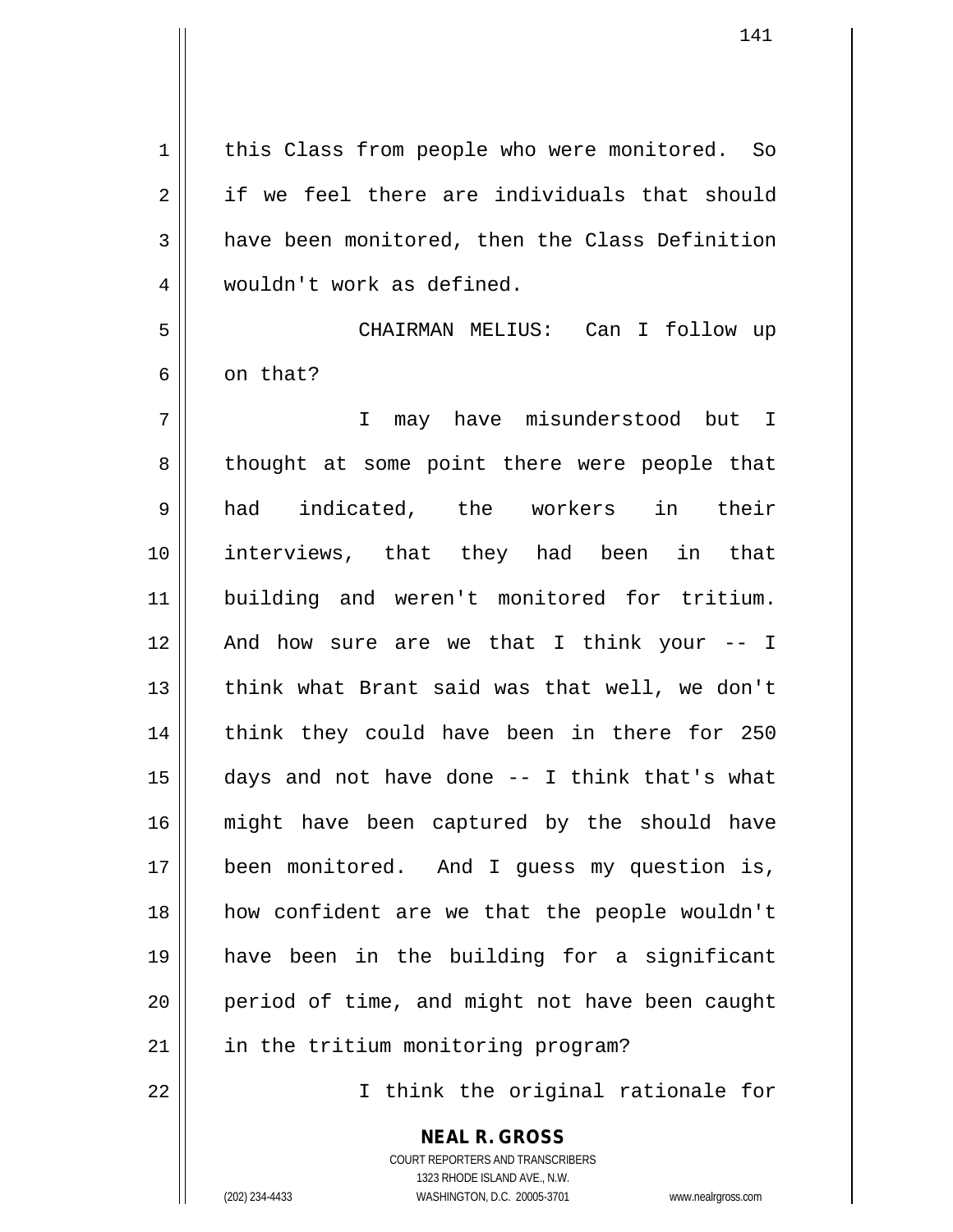142

1 || "should have" is we know that these monitoring 2 || programs were far from -- often far from 3 complete in terms of capturing all the 4 different workers that might be included in  $5 \parallel$  them.

 DR. ULSH: Well, that's based on a | couple of pieces of information. The first is  $8 \parallel$  the written policy, which is very clear in  $9 \parallel$  that anyone, visitor or worker, who went into this building for any operation whatsoever, 11 || was required to leave a tritium urine sample. Now the next logical question is, okay, now that is the policy but in terms of implementation of the policy how rigorously was that done. And what we heard from the workers that we talked to, who were there during the time period of this Class, was that it wasn't their take, and that's why I said 19 || earlier that a person could have gone in on an 20 || occasional basis. But to meet the 21 || requirements of this Class, 250 working days, || they said that's just not possible; it

> **NEAL R. GROSS** COURT REPORTERS AND TRANSCRIBERS 1323 RHODE ISLAND AVE., N.W.

(202) 234-4433 WASHINGTON, D.C. 20005-3701 www.nealrgross.com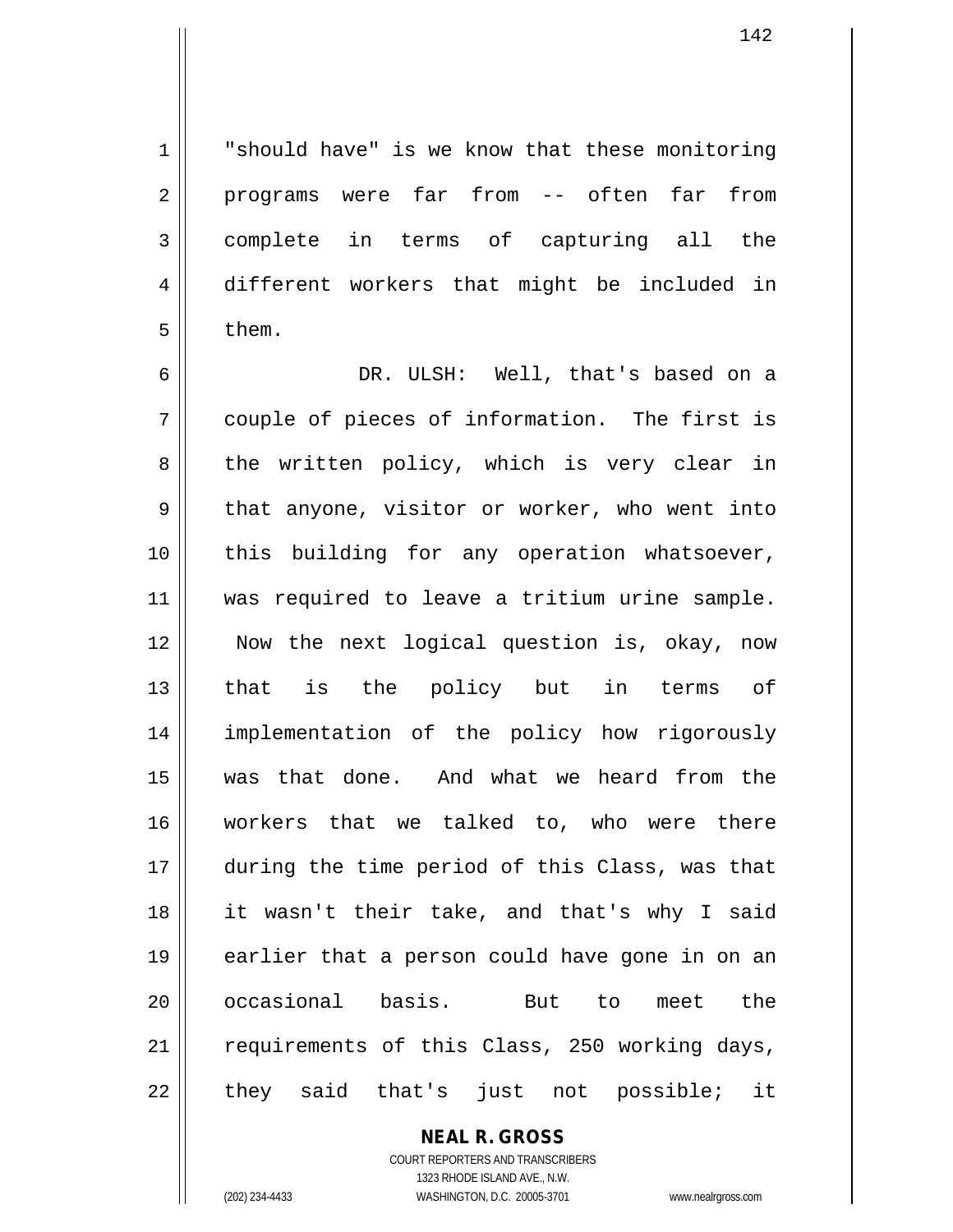1 couldn't have happened. Now that is based on 2 what the workers who were there told us. 3 CHAIRMAN MELIUS: But the Class  $4 \parallel$  stretches -- I'll play devil's advocate here - $5 \parallel$  - the Class schedule is for 21 years. 6 DR. ULSH: Yes. 7 CHAIRMAN MELIUS: That means 8 they'd go in there once a week, once every  $9 \parallel$  other week, might not -- that is not frequent, 10 but it's -- if you work for that long a 11 | period of time, you could accumulate 250 days, 12 || and could you have escaped monitoring? 13 DR. ULSH: Without leaving a 14 || single tritium urine sample. 15 CHAIRMAN MELIUS: Yes, that's what 16 I'm saying. Because again you keep using 17 language that gives me a little heartburn 18 about, it's far from perfect, or it's not a 19 perfect -- it wasn't complete. And I'm trying 20  $\parallel$  to understand what the  $-$ - I have not read the 21 worker interviews. I know there were a number  $22 \parallel$  of them. I'm just trying to understand what

> COURT REPORTERS AND TRANSCRIBERS 1323 RHODE ISLAND AVE., N.W. (202) 234-4433 WASHINGTON, D.C. 20005-3701 www.nealrgross.com

**NEAL R. GROSS**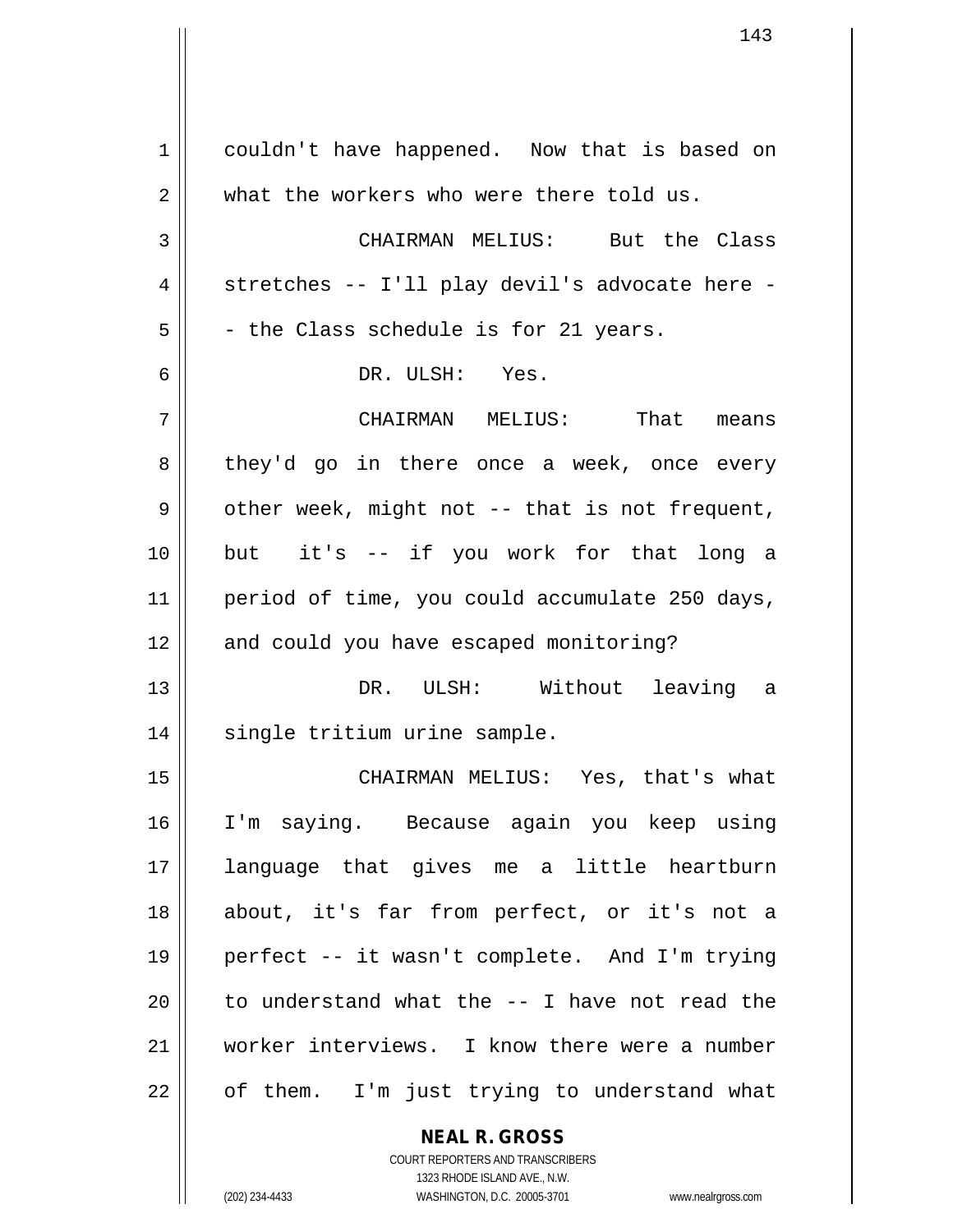**NEAL R. GROSS** COURT REPORTERS AND TRANSCRIBERS 1323 RHODE ISLAND AVE., N.W. (202) 234-4433 WASHINGTON, D.C. 20005-3701 www.nealrgross.com 1 | the workers actually said. And I don't know  $2 \parallel$  if the Work Group has comments on that. 3 DR. ULSH: I don't have anything 4 further to add. That's what I've heard. But 5 | I'll let the Working Group speak. 6 MEMBER CLAWSON: I still have a 7 question on this. Because we were involved in 8 the same interview, and that person that 9 pulled those samples for you, or started this, 10 and his name escaped me, we just referred to 11 him as Mr. Radon, because that's what he 12 continued to do, was not a part of the tritium 13 | program. 14 || DR. ULSH: Right. 15 MEMBER CLAWSON: He was in and out  $16$  of that building, and his comment to us was, I 17 didn't have to leave a tritium sample, because 18 || I wasn't a part of the program. 19 DR. ULSH: Well, I read the 20 interview notes that are at least available in  $21$  || the SRDB, and I didn't see that in there. 22 Maybe he said and it wasn't captured in the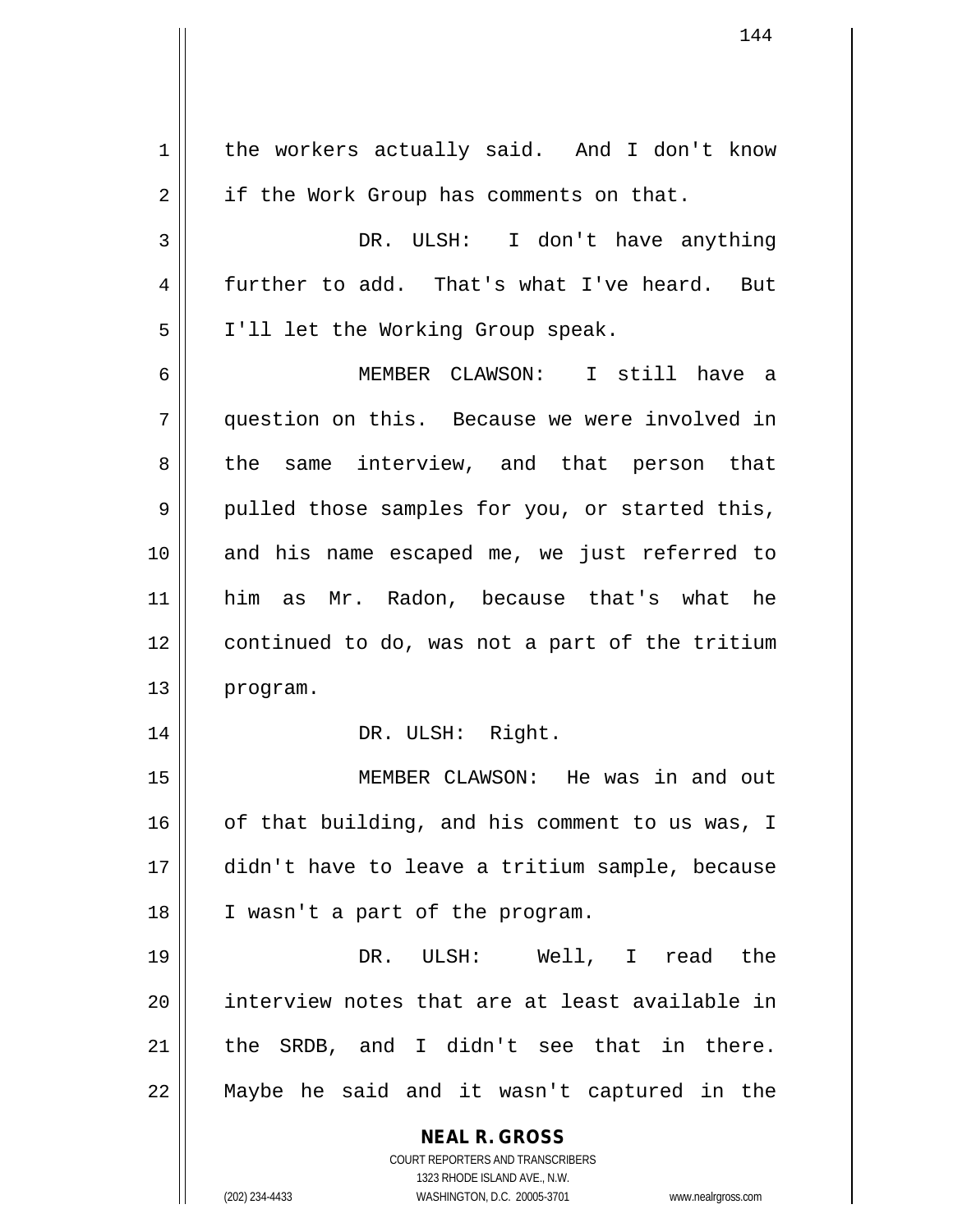1 | interview notes.

| $\overline{2}$ | MEMBER CLAWSON: This was when we              |
|----------------|-----------------------------------------------|
| 3              | went to Mound and interviewed. Because part   |
| 4              | of -- here is my issue with this, is, as we   |
| 5              | have seen in numerous other sites and         |
| 6              | everything else like that, there is a program |
| 7              | status, and this is how it is supposed to     |
| 8              | work; it didn't always work that way. And     |
| 9              | with this statement that you got right there, |
| 10             | it takes a lot of people out -- and I think   |
| 11             | you have got some issues. That is for the     |
| 12             | Work Group to discuss and go on from there.   |
| 13             | But it's out to us right now. This is part of |
| 14             | the thing; how are you going to be able to do |
| 15             | that?                                         |
| 16             | DR. ULSH: Do what?                            |
| 17             | MEMBER CLAWSON: How are you going             |
| 18             | to be able to capture the people? You are     |
| 19             | saying that there is no way that anyone could |
| 20             | have gone in there for 250 days over 21 year  |
| 21             | period and not left a tritium sample. And I   |
| 22             | beg to differ on that. I bet there are a lot  |
|                |                                               |

**NEAL R. GROSS** COURT REPORTERS AND TRANSCRIBERS

1323 RHODE ISLAND AVE., N.W.

(202) 234-4433 WASHINGTON, D.C. 20005-3701 www.nealrgross.com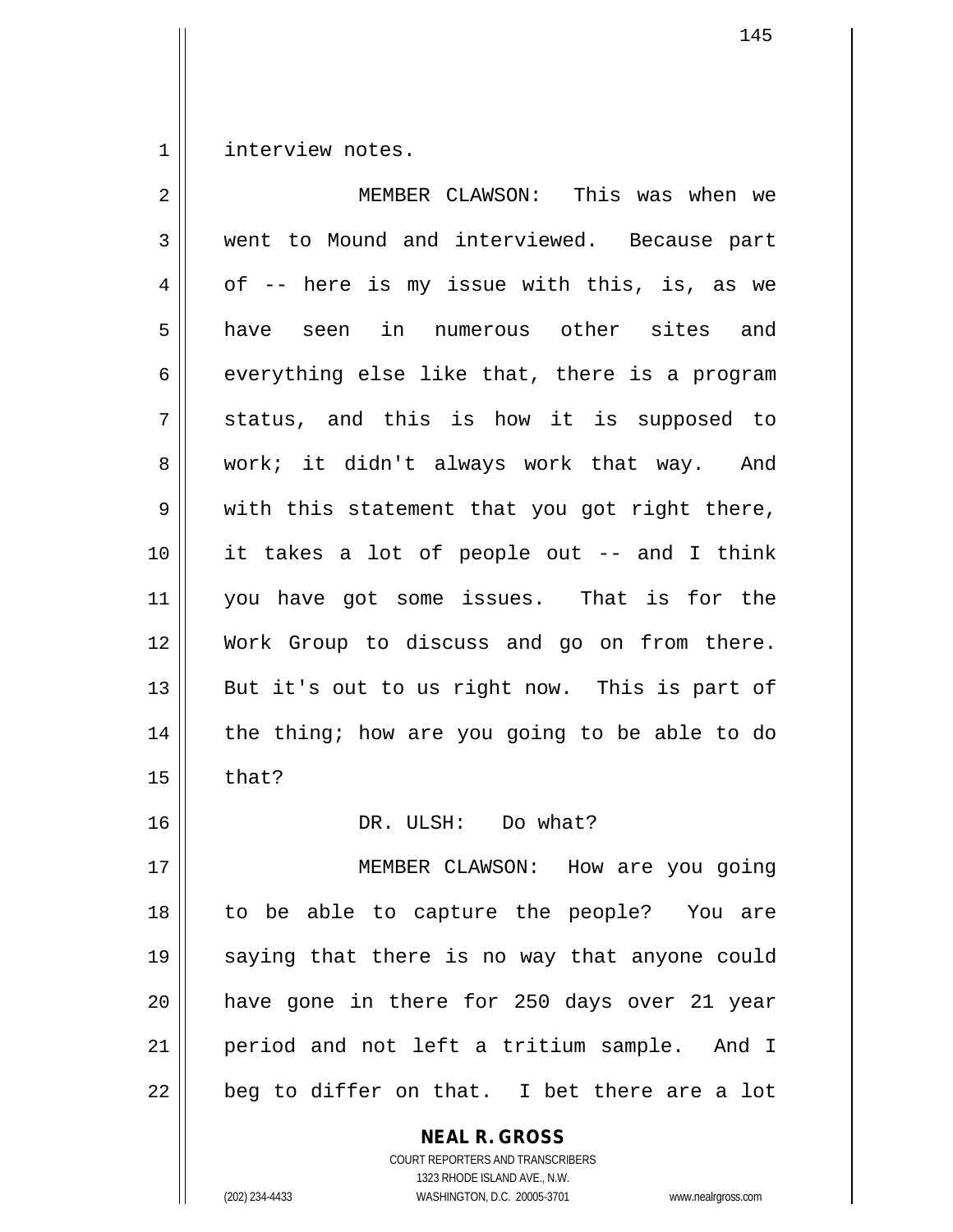1 of examples where it could have possibly 2 | happened. 3 DR. ULSH: Okay, well, I'm just  $4 \parallel$  telling you what the workers told us. 5 CHAIRMAN MELIUS: Go ahead, 6 David. 7 MEMBER RICHARDSON: I've got two 8 questions, and I'll start with the narrower  $9 \parallel$  one. I read the Class Definition as all 10 employees, dot, dot, dot who were monitored 11 for tritium exposure while working at Mound 12 for a number of work days aggregating at 13 || least 250 work days. It doesn't say who ever 14 had at least one tritium record and were 15 || employed at the site for 250 days. If I read 16 it, or if you would read it again, when I read 17 it it sounds to me like someone implementing 18 || this rule would say that they were monitored 19 || for tritium exposure for a number of work days 20 || aggregating to at least 250, implying that  $21$  | they would have to have 250 monitored days,  $22$  | not a single tritium record, and an employment

### **NEAL R. GROSS**

COURT REPORTERS AND TRANSCRIBERS 1323 RHODE ISLAND AVE., N.W. (202) 234-4433 WASHINGTON, D.C. 20005-3701 www.nealrgross.com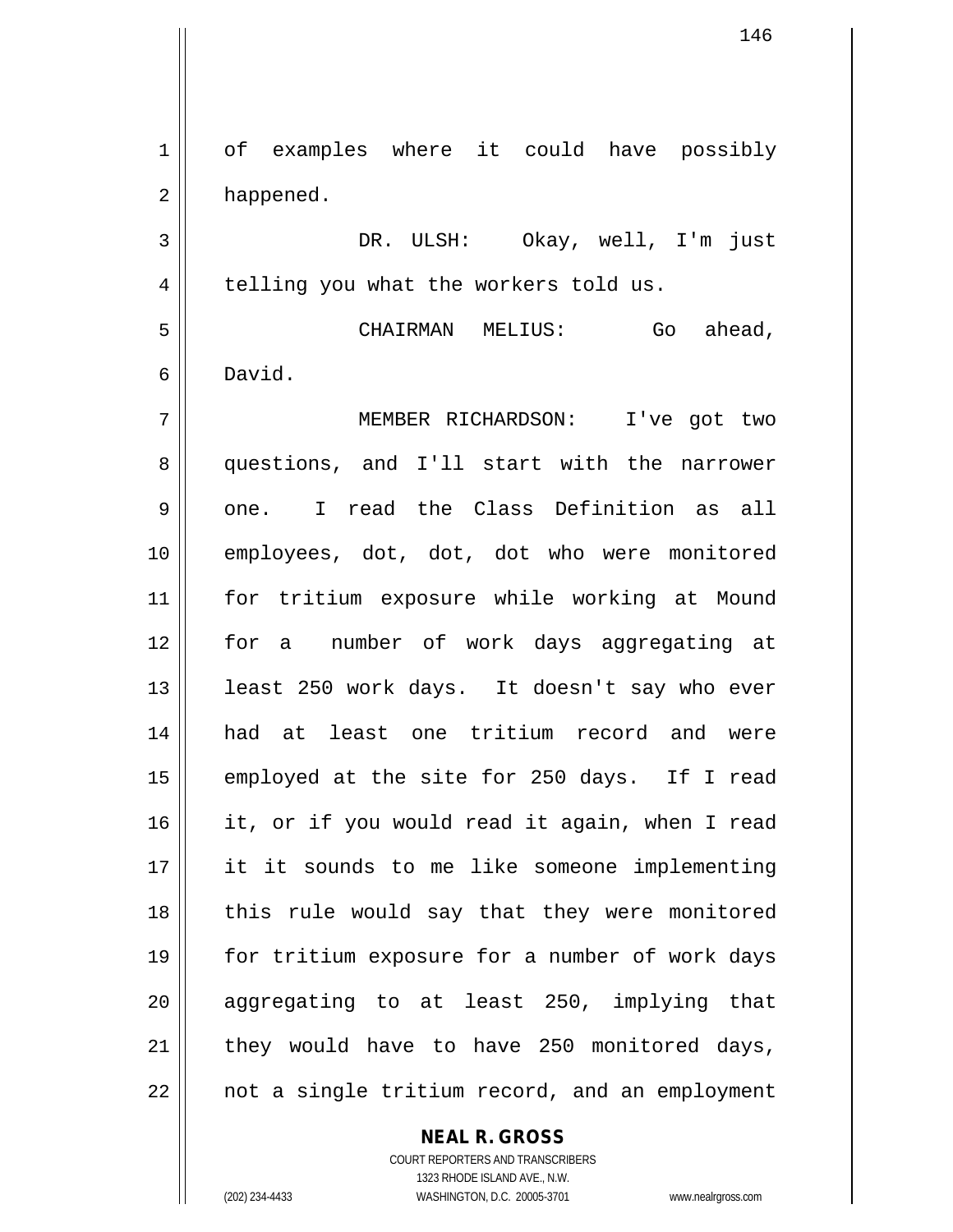$1 \parallel$  history that spans 250 days.

| 2  | DR. ULSH: No, we worked with DOL               |
|----|------------------------------------------------|
| 3  | to come up with this. Now let me be careful    |
| 4  | when I say that, because DOL has not stated    |
| 5  | their official position on this Class. We are  |
| 6  | still waiting on that.                         |
| 7  | MEMBER RICHARDSON: But to me as                |
| 8  | someone who is reading this text, it doesn't   |
| 9  | say a single tritium monitoring record. And    |
| 10 | 250 days employment. It says, who were         |
| 11 | monitored for tritium exposure while working   |
| 12 | for a number of days aggregating to at least   |
| 13 | 250.                                           |
| 14 | DR. ULSH: Right, certainly the                 |
| 15 | intent, and we've received at least verbal     |
| 16 | confirmation from DOL that should this Class   |
| 17 | goes forward as defined, the way that they     |
| 18 | would implement it is, the person would have   |
| 19 | to have 250 days employment at the Mound Site, |
| 20 | and they would also have to have at least one  |
| 21 | tritium uranalysis sample. Now that doesn't    |
| 22 | mean that they have to have 250 days of        |

**NEAL R. GROSS** COURT REPORTERS AND TRANSCRIBERS

1323 RHODE ISLAND AVE., N.W.

(202) 234-4433 WASHINGTON, D.C. 20005-3701 www.nealrgross.com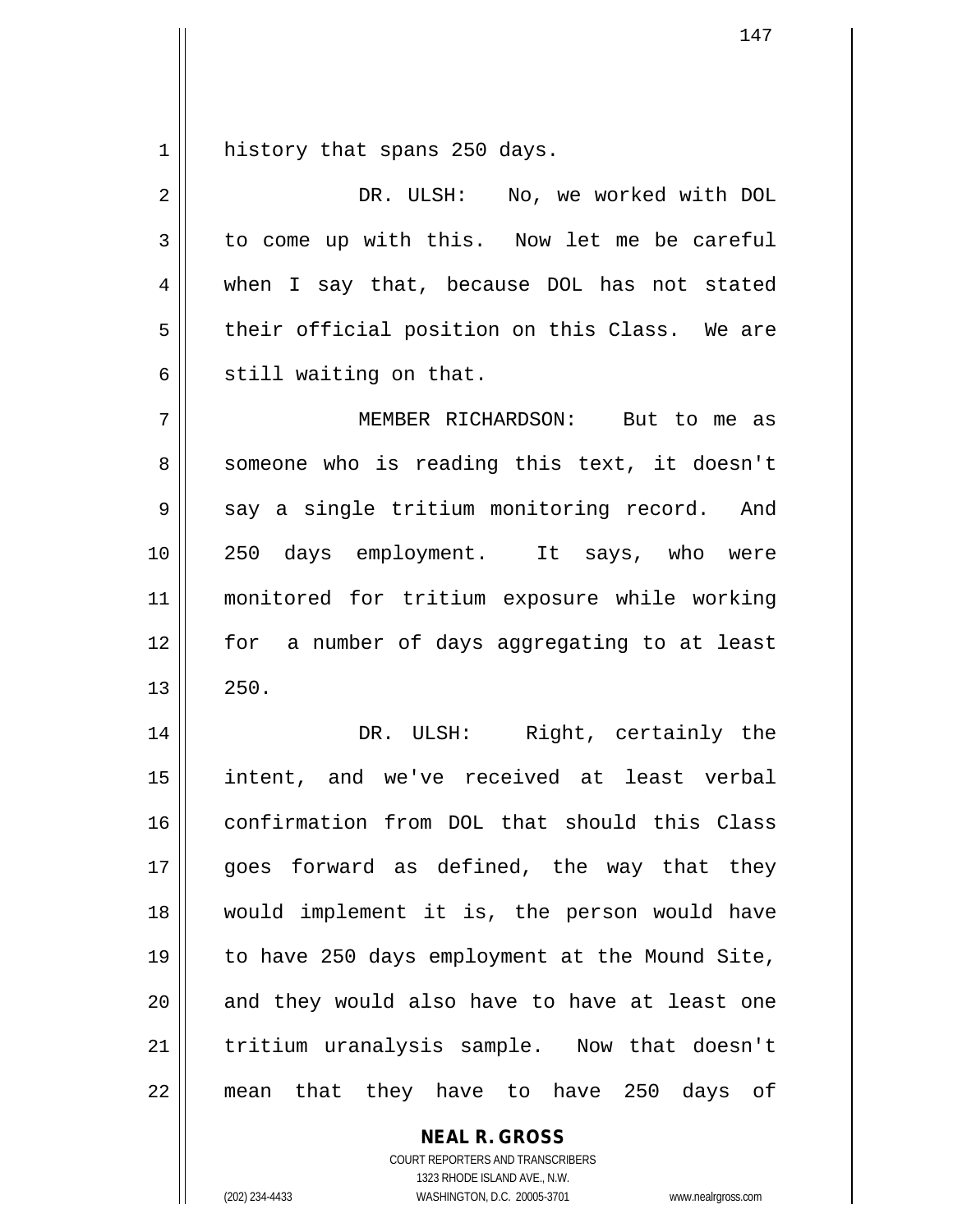1 monitoring. Just a single tritium urine  $2 \parallel$  sample is enough to put you in the Class if 3 || you meet all the other conditions. 4 MEMBER RICHARDSON: So why did  $5$  they want to have something written that is  $6 \parallel$  different than how they are going to implement 7 it? 8 DR. ULSH: I don't think they do. MEMBER 9 RICHARDSON: It sounds 10 like you are saying they are giving you their 11 word that they are going to implement it in 12 || this way, but it's not written explicitly in  $13$  | that way. 14 || T mean, I don't know, when I pick 15 this paragraph up, it's one very long  $16$  sentence, and my reading of it is that they 17 || are monitored for tritium exposure for -- you 18 || have a bunch of parenthetical things set off 19 there -- but it's for a number of days 20  $\parallel$  aggregating to at least 250. They aren't two 21 || separate criteria laid out here. It would 22 || have to say, who were monitored for tritium

> **NEAL R. GROSS** COURT REPORTERS AND TRANSCRIBERS

1323 RHODE ISLAND AVE., N.W. (202) 234-4433 WASHINGTON, D.C. 20005-3701 www.nealrgross.com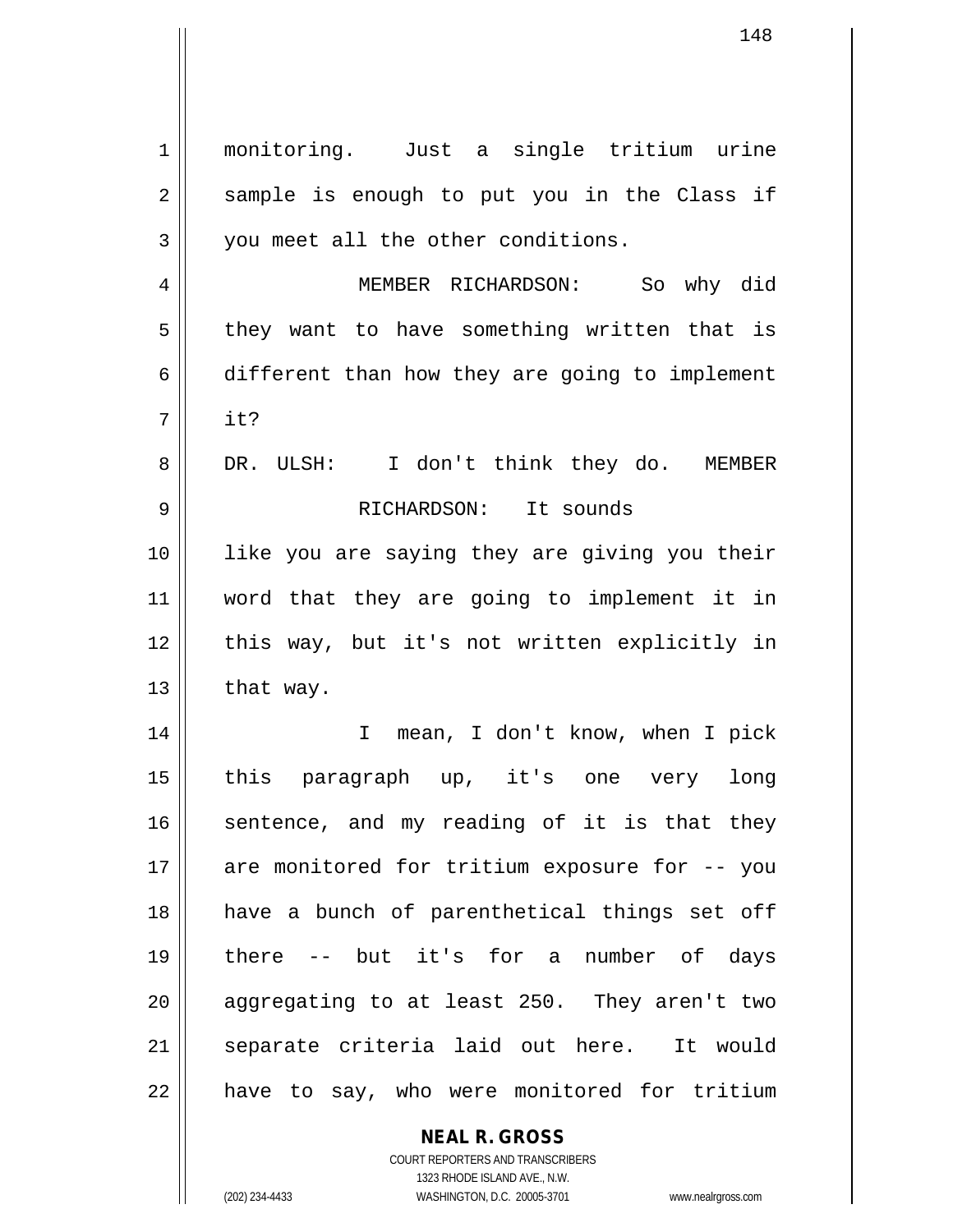1 | while working at Mound and were employed for  $2 \parallel$  at least 250 days. It's sort of an "and" is  $3 \parallel$  missing. But that is a minor point.

4 The other question I had was, when 5 | I was listening to your presentation you seem  $6 \parallel$  to be laying out a case really for saying that 7 you feel like there were high levels of radon 8 but they were limited to measurements taken at  $9 \parallel$  a hole in an office in one area in one 10 building, and that the levels measured within 11 || the office were you were characterizing as 12 || relatively moderate in that work area, they 13 were certainly moderate. And that the radon 14 issue, I mean here it seems like it is 15 || something that you could bound, and why is it 16 not?

17 DR. ULSH: Well, if I heard your 18 question correctly, at the very end there you  $19 \parallel$  said why do we feel that we cannot monitor it? 20 | Or cannot bound it?

21 MEMBER RICHARDSON: Why can't you 22 bound it?

> COURT REPORTERS AND TRANSCRIBERS 1323 RHODE ISLAND AVE., N.W. (202) 234-4433 WASHINGTON, D.C. 20005-3701 www.nealrgross.com

**NEAL R. GROSS**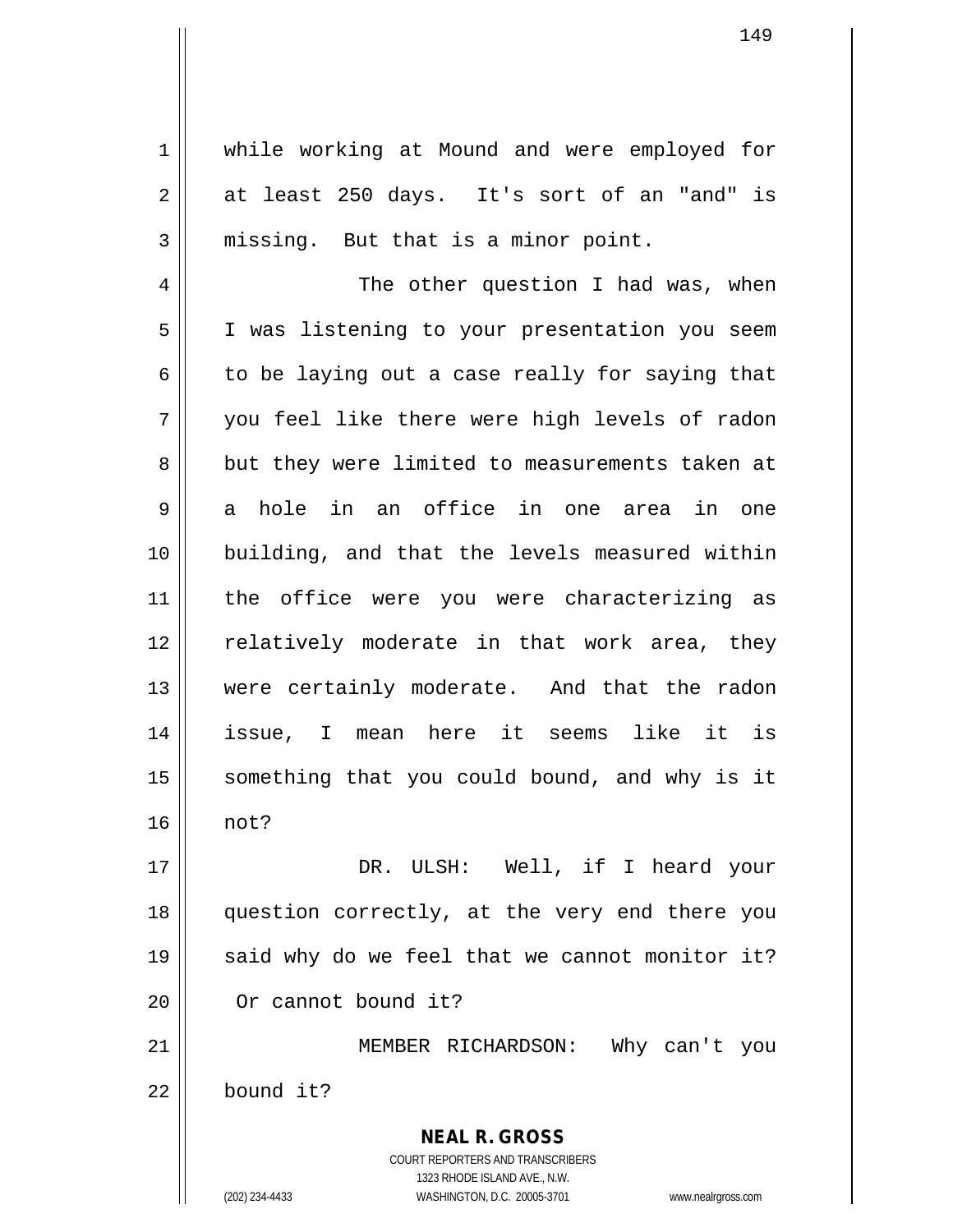1 || DR. ULSH: I know. I will tell 2 || you that I struggled long and hard with this.  $3 \parallel$  But you have got that 20 years, from 1959 to 4 || 1979 when there is simply no monitoring data 5 that we have discovered. Even in 1979 I've  $6$   $\parallel$  got a little bit of reservation about the 7 measurements that were taken for a couple of 8 reasons. First of all they were using an 9 uncalibrated instrument. Now it's true that 10 they did have an estimate of the calibration 11 factor, so that is what it is. But the second 12 point to bring up is that when they first  $13$  started investigating this, the early samples  $14$  || that they took, and for the people who were in 15 the room, these early samples -- so I'm 16 || talking about the samples that were collected 17 in June or July, are by and large grab 18 || samples; in fact completely were grab samples. 19 And also at the time they didn't recognize 20 || that they had to consider these other isotopes 21 || of radon. They were still approaching this as  $22 \parallel$  a radon-222 problem. It was only as they got

> **NEAL R. GROSS** COURT REPORTERS AND TRANSCRIBERS

> > 1323 RHODE ISLAND AVE., N.W.

(202) 234-4433 WASHINGTON, D.C. 20005-3701 www.nealrgross.com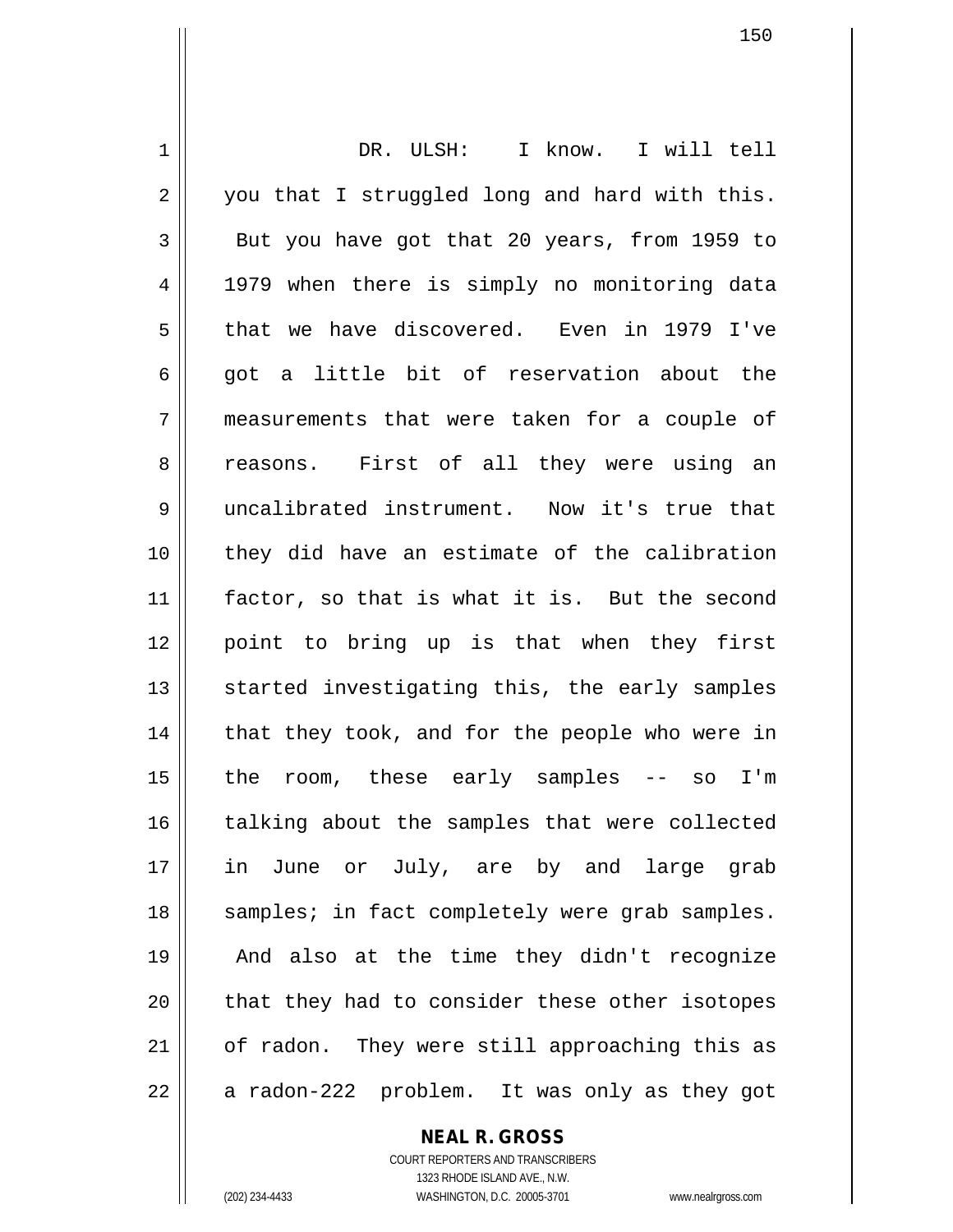1 || further into this investigation that the 2 || health physicist did something called the 3 modified "Zivoglu," or something method. I'm 4 | looking right at Bill Fields, because he knows  $5 \parallel$  what that is, and I don't. But apparently he 6 || used that to determine if there was 7 interference from other isotopes of radon.  $8 \parallel$  That was his kind of first clue that, hey, we 9 might have a problem here with thoron and 10 actinon. So I think that influenced the 11 sampling strategy in June and July. I'm a 12 || little uncomfortable saying to you that those 13 measurements could be used to put a bound on 14 | dose when we are talking about doses this high 15 | for those reasons. 16 Now I am much more confident, once

 $17$  || they figured out what they had here, that they 18 had all three isotopes of radon and their 19 daughters, and they used calibrated 20 || instruments, I've got a much higher confidence 21 | in those measurements.

22 || So really, David, to answer your

151

COURT REPORTERS AND TRANSCRIBERS 1323 RHODE ISLAND AVE., N.W. (202) 234-4433 WASHINGTON, D.C. 20005-3701 www.nealrgross.com

**NEAL R. GROSS**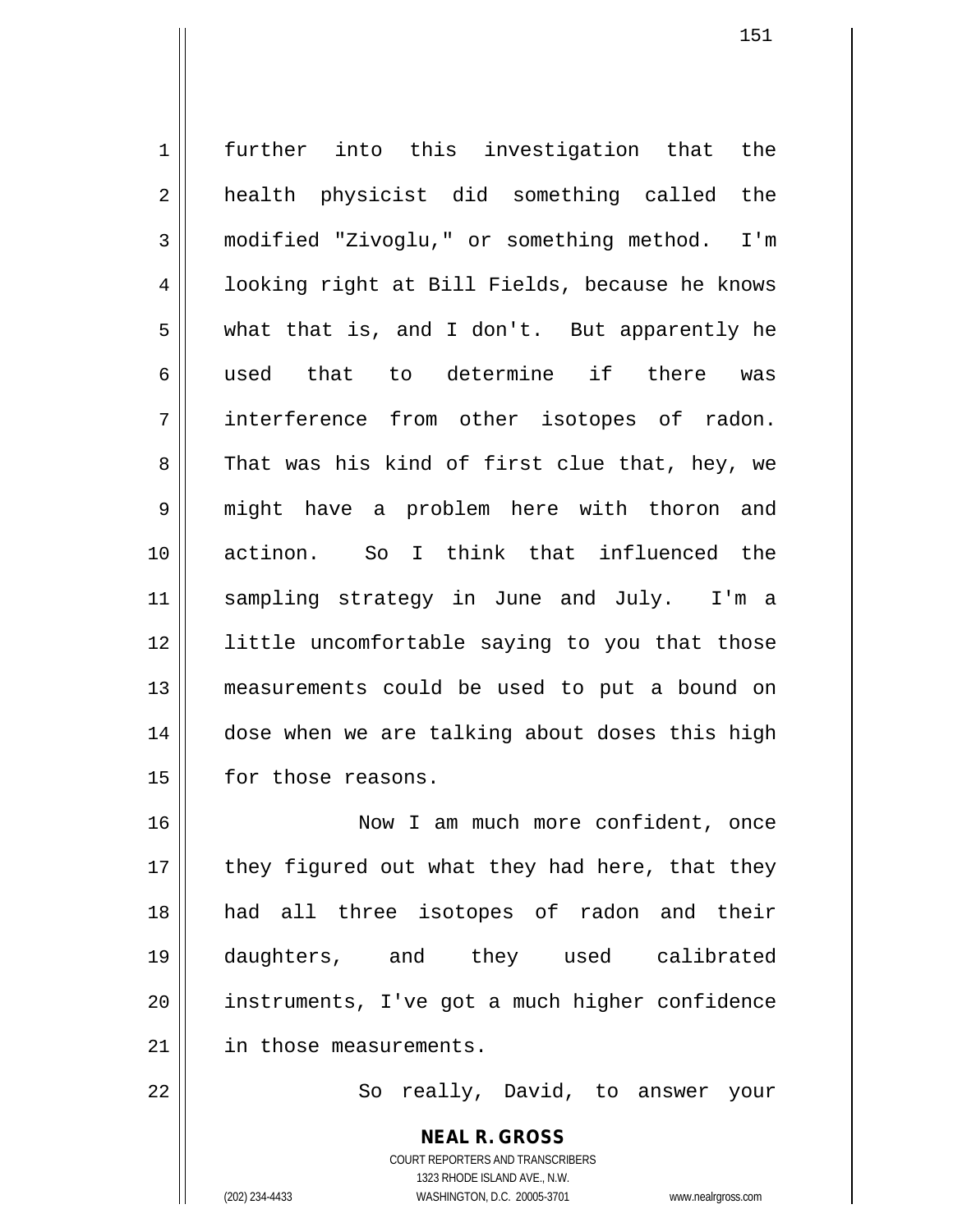1 || question, the thing that tipped me over was  $2 \parallel$  the 20-years where we just don't have  $3 \parallel$  anything.

### 4 CHAIRMAN MELIUS: Josie.

5 MEMBER BEACH: This is a comment  $6 \parallel$  just on the Class Definition. First of all is  $7 \parallel$  it possible to put language in that defines or 8 captures special circumstances for those folks 9 || that didn't leave a tritium bioassay which we 10 have reason to believe could have happened, or 11 || secondly, take the tritium out of the language 12 and just go with anyone who worked in those 13 facilities?

 DR. ULSH: We have had several iterations of this Class Definition. And at least one of them had R/SW building in the definition. But I'm trying to remember 18 || exactly why that was taken out. I think it's because it was DOL's opinion that they just 20 || lacked the ability to place people in those buildings. So in other words, this definition || is actually a bit broader, because you could

### **NEAL R. GROSS**

COURT REPORTERS AND TRANSCRIBERS 1323 RHODE ISLAND AVE., N.W. (202) 234-4433 WASHINGTON, D.C. 20005-3701 www.nealrgross.com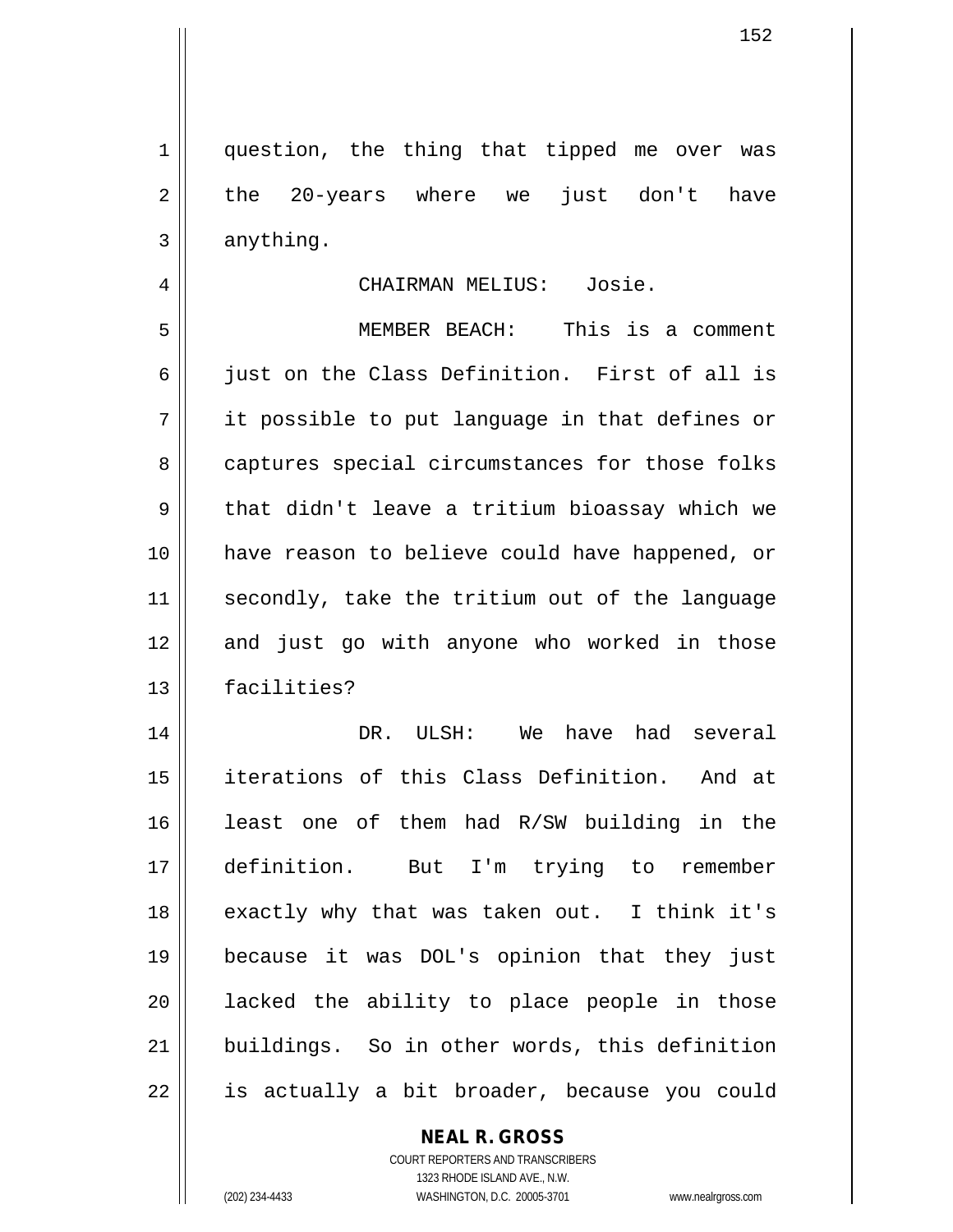**NEAL R. GROSS** COURT REPORTERS AND TRANSCRIBERS 1 have someone who worked in the T building and  $2 \parallel$  left a tritium urinalysis sample, and they'll  $3 \parallel$  be captured. Because we don't -- DOL feels  $4 \parallel$  that they lack the ability to place people in  $5$  | this building. 6 What was the first part to your 7 question? Were there two parts? 8 || MEMBER BEACH: The first part was 9 capturing special circumstances. Can you put 10 || language in there, and I know that's broad. 11 DR. ULSH: "Should have been 12 monitored." 13 || **MEMBER BEACH:** There you go. 14 DR. ULSH: I would entertain any 15 || suggestion you might want to make in terms of 16 a modification. 17 CHAIRMAN MELIUS: What about, 18 following up on Josie, what about a sort of 19 bifurcated definition that would be monitored 20 for tritium, the one you have now, or working  $21$   $\parallel$  250 days in the building, and essentially the 22 burden would be on the records or through

1323 RHODE ISLAND AVE., N.W.

(202) 234-4433 WASHINGTON, D.C. 20005-3701 www.nealrgross.com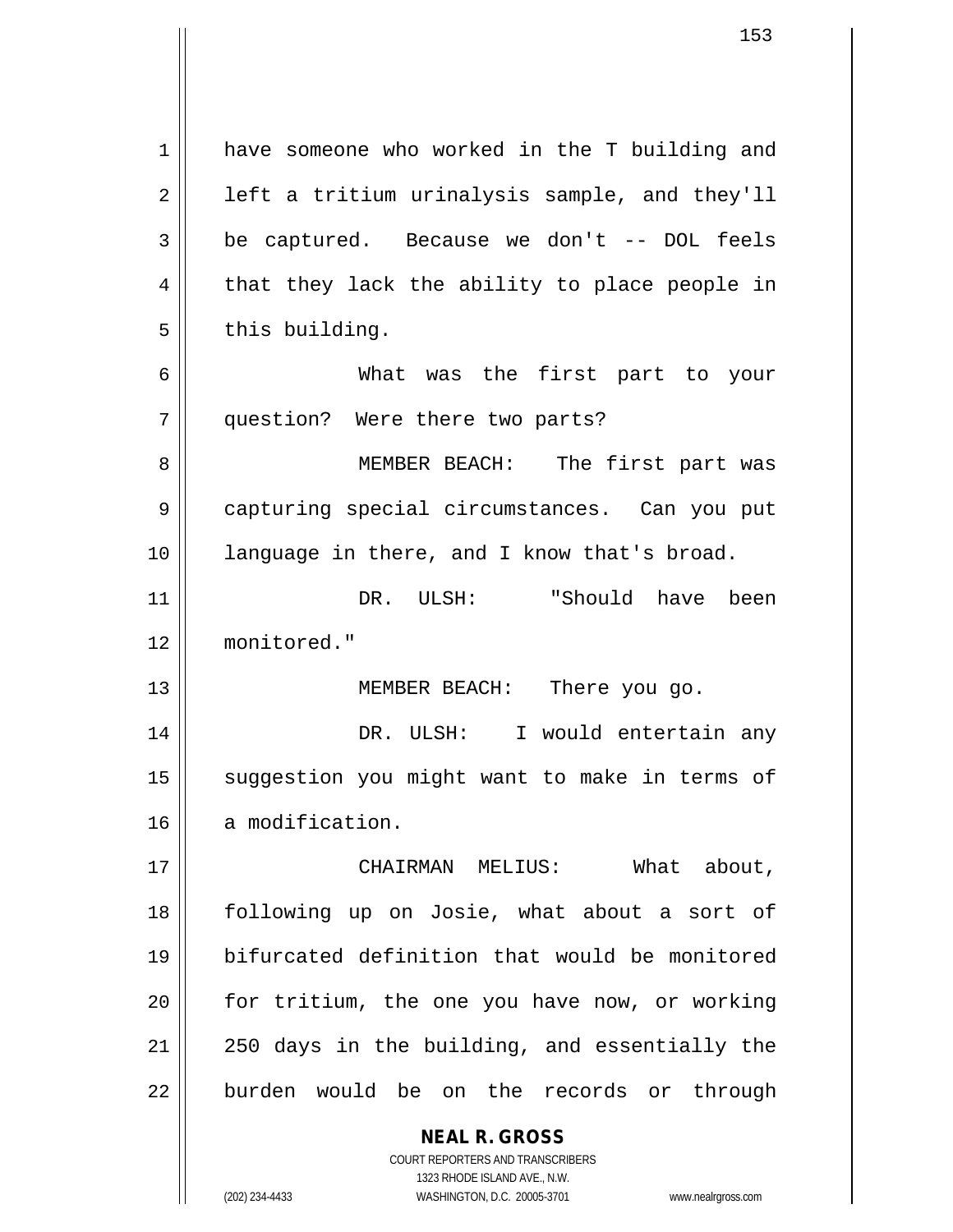1 affidavits for the claimant to show that they 2 || worked in the building, or missed by the other 3 definition. Now, sort of the alternative to  $4 \parallel$  that, say someone can't show that they worked  $5 \parallel$  in the building, don't have the tritium, they  $6 \parallel$  come through NIOSH for dose reconstruction,  $7 \parallel$  might you identify them at that point in time. 8 || But if we added the definition up front maybe 9 that makes it easier. I don't know how much 10 certainty there is about, is the building -- 11 using building as a definition, or location as 12 a definition, just for some employees, or is 13 it for any employee, there is just no 14 documentation that they would have worked in  $15$  || the building in the personnel records that the 16 Department of Labor was using?

 DR. ULSH: No, I think that would be too strong a characterization. I mean we could certainly go through the worker files and in some cases identify that, hey, there is 21 say for instance an incident report that  $22 \parallel$  occurred in a room in the R/SW building.

> COURT REPORTERS AND TRANSCRIBERS 1323 RHODE ISLAND AVE., N.W. (202) 234-4433 WASHINGTON, D.C. 20005-3701 www.nealrgross.com

**NEAL R. GROSS**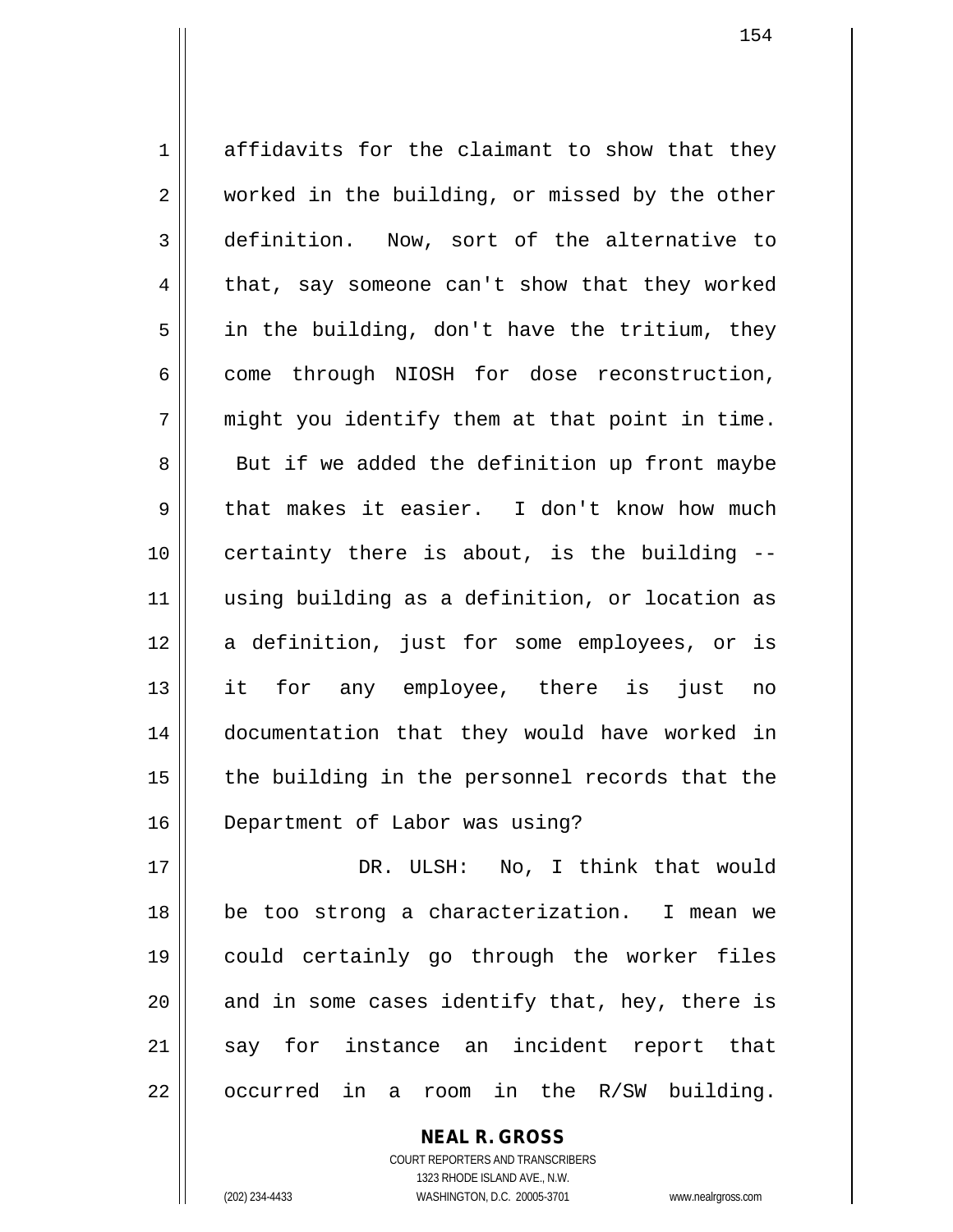$1 \parallel$  Sure, we could do that. But I can't quarantee  $2 \parallel$  you that we could do that in every case. 3 CHAIRMAN MELIUS: Right, so we had  $4 \parallel$  a two-part definition, that one, that covered 5 the tritium which we think encompasses  $6 \parallel$  everybody or should, maybe not everybody but 7 most people, and then or the buildings, one or 8 the other, you've got -- you only get 9 compensated once. So that would give the 10 option a little more complicated to 11 administer, for Department of Labor, but it 12 might -- it would cover the two groups. That 13 || is a thought. Maybe you have already thought 14 about it and said no. 15 DR. ULSH: Well, I understand what 16 || you are saying. I understand the concerns 17 || that are being expressed. All I can comment 18 on is the scientific aspects of dose 19 || reconstructions. In terms of crafting a Class 20 || Definition there are other parties involved in  $21$  this, and that is DOL and certainly my

> **NEAL R. GROSS** COURT REPORTERS AND TRANSCRIBERS 1323 RHODE ISLAND AVE., N.W.

22 management. So I think I can speak for those

(202) 234-4433 WASHINGTON, D.C. 20005-3701 www.nealrgross.com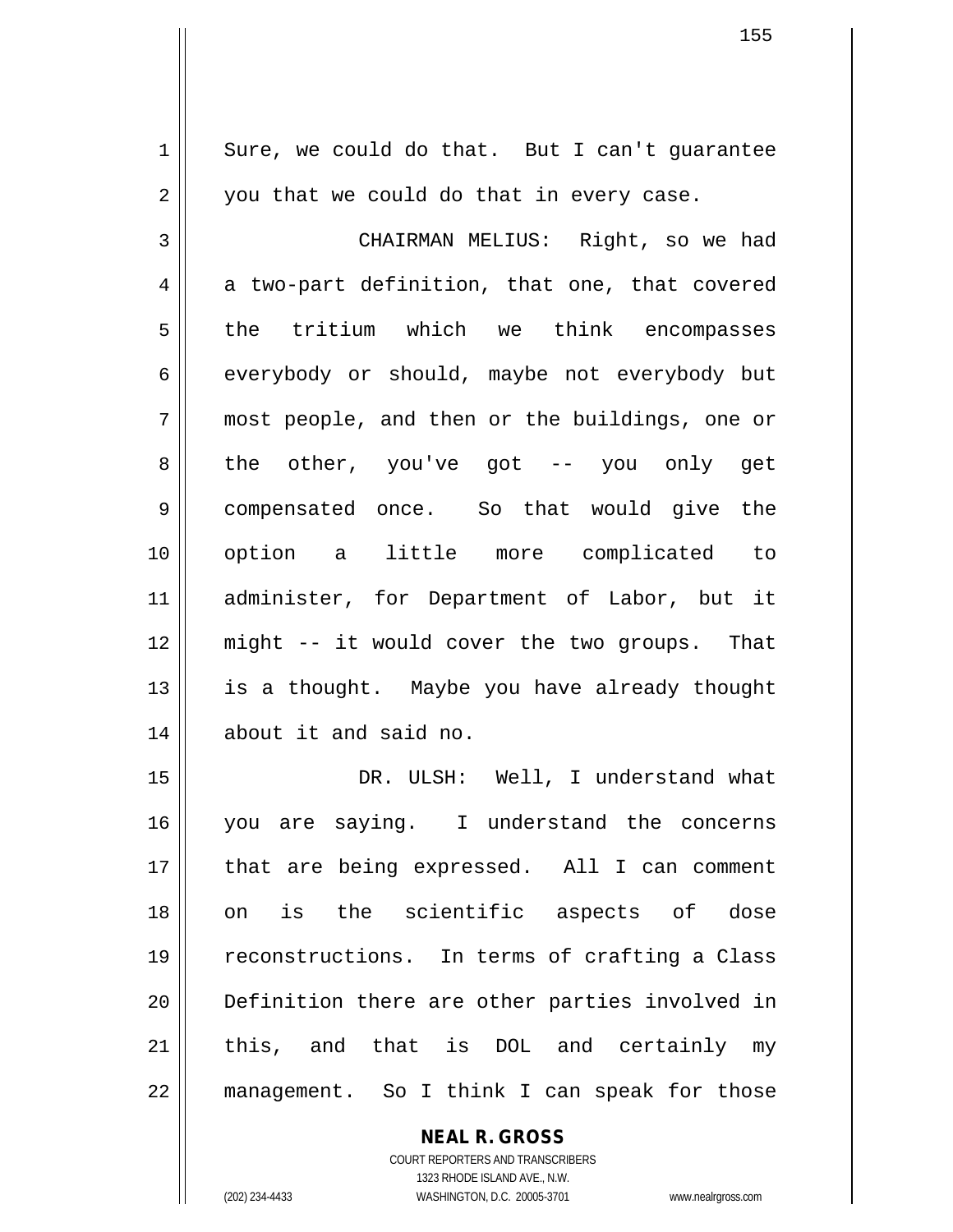1 | other parties and say that we would certainly 2 | entertain any suggestion that the Board would 3 want to provide to us.

## 4 CHAIRMAN MELIUS: Henry.

5 MEMBER ANDERSON: Just a quick 6 question. Do you have any sense of what 7 activities would have gone on where there 8 would have just occasional visits? Were there 9 || conference rooms there? The issue over 20 10 years, you'd only have to be there 20 days, 11 || that's every other month. So to get your 250 12 days if there was regular use of several 13 conference rooms, some people may have come 14 || over for meetings. Do we have any sense of 15 || kind of the occasional visits to the building 16 || that might have been regular? Because a whole 17 || group came and it would be aw gee, we aren't 18 going to -- you won't hear for a couple of 19 hours.

20 DR. ULSH: To answer your question 21 directly, off the top of my head I don't know 22 whether there were conference rooms in this

> **NEAL R. GROSS** COURT REPORTERS AND TRANSCRIBERS 1323 RHODE ISLAND AVE., N.W. (202) 234-4433 WASHINGTON, D.C. 20005-3701 www.nealrgross.com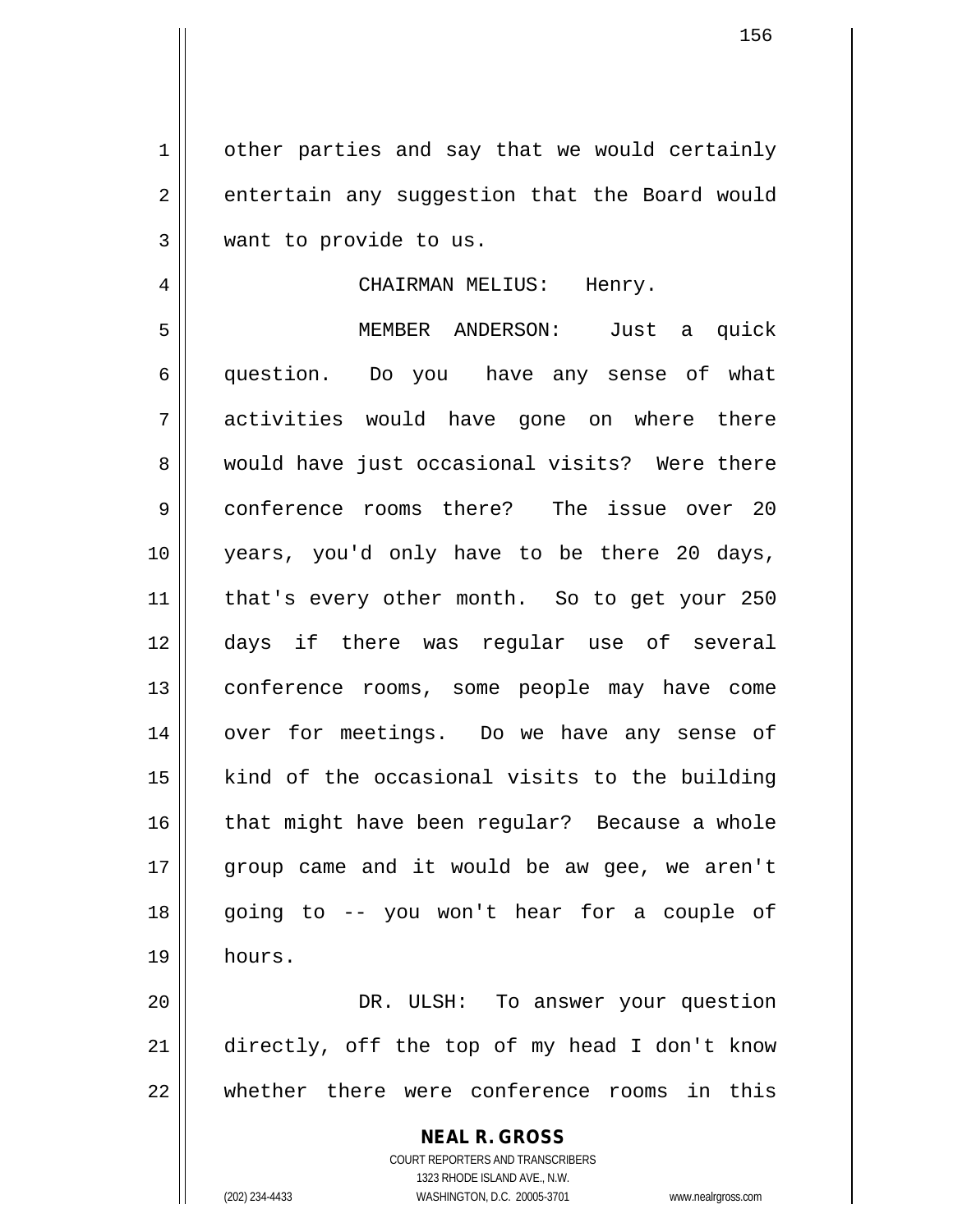1 building. I would assume that there were. 2 || There were certainly laboratories in this 3 building, and there were certainly maintenance 4 | people who came into this building. But again  $5 \parallel$  they were covered, and they were certainly a 6 || part of the policy. So any examples that I 7 could give you would be hypothetical. I'm not 8 aware of any functions that would take you  $9 \parallel$  regularly into this building. I'm sure that 10 there are. But again the opinion that was 11 || expressed to us by the workers that we talked 12 to were, people who fit that definition, who  $13$  even if it was occasionally but regularly, so  $14$  | let's say once a month over the years, they 15 just didn't think it was plausible that 16 || someone could have done that and not left a 17 || single tritium urinalysis sample. One time,  $18$  || two times, yes maybe; but 250 times. 19 MEMBER ANDERSON: Are you talking  $20$  || two workers that you talked to? Or how many?

21 DR. ULSH: Well, I talked to the  $22$   $\parallel$  two workers that were interviewed by NIOSH,

**NEAL R. GROSS**

COURT REPORTERS AND TRANSCRIBERS 1323 RHODE ISLAND AVE., N.W. (202) 234-4433 WASHINGTON, D.C. 20005-3701 www.nealrgross.com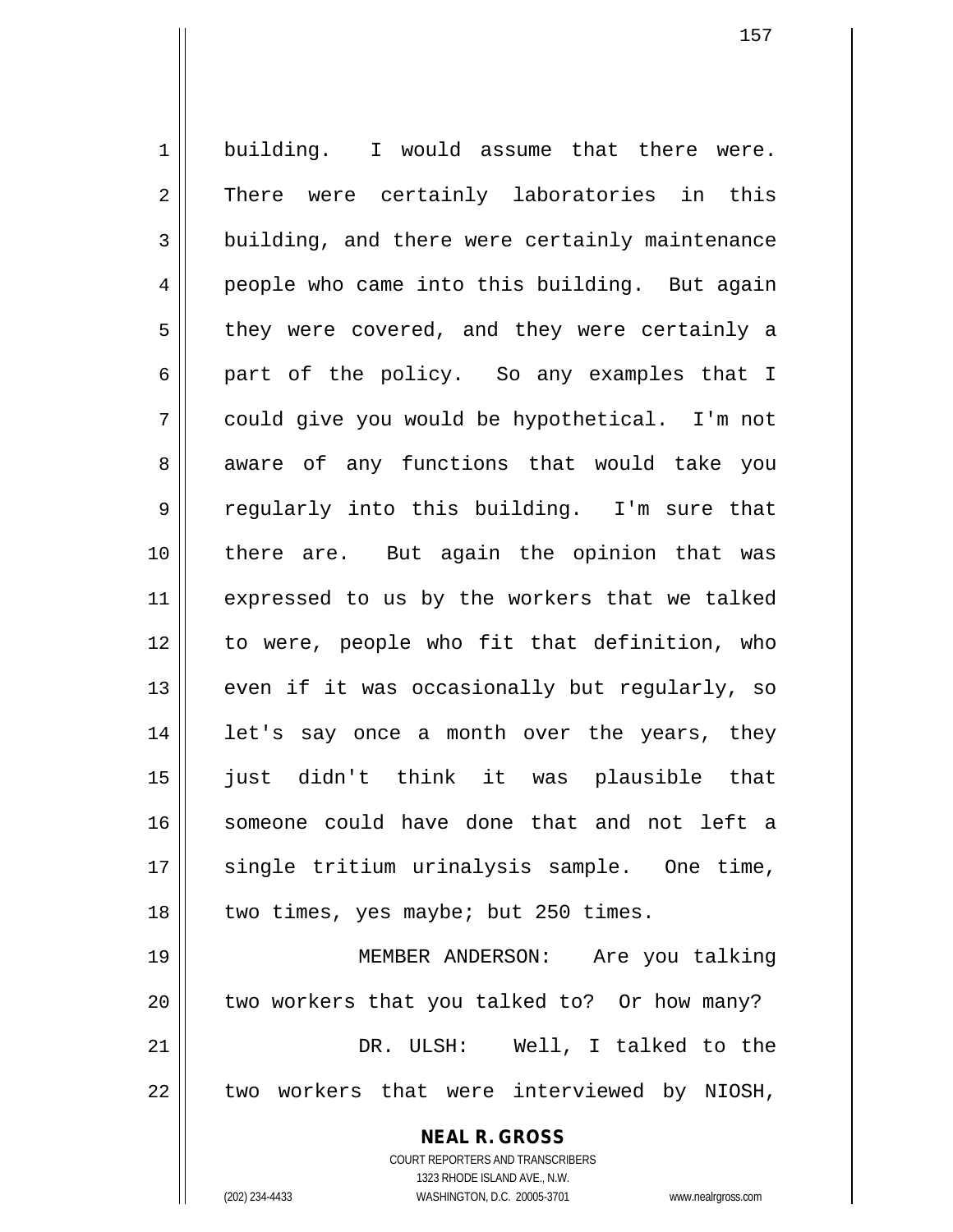1 SC&A and the Working Group. Then I talked to 2 eight other workers who were there. Now 3 granted, toward the end of the SEC period. So  $4 \parallel$  the two that I talked to were the ones that 5 were there for the entire period, the entire 6 | Class period.

7 MEMBER ANDERSON: I was just 8 trying to kind of back in to expanding this 9 || because there reasonably could be some people 10 || that were missed and there may be -- you could 11 || think in terms of management folks that would 12 come over for regular meetings but didn't 13 || really work there. Sometimes they slip  $14$  | through the cracks.

 DR. ULSH: This is a little dangerous, because I'm only speaking for NIOSH now and I'm explicitly not speaking for the Working Group and SC&A, because I know there is some disagreement on this issue. From NIOSH's perspective you have this technically 21 || enhanced radon concentration that occurred in  $22 \parallel$  SW-19. It did not occur -- we don't see any

> COURT REPORTERS AND TRANSCRIBERS 1323 RHODE ISLAND AVE., N.W. (202) 234-4433 WASHINGTON, D.C. 20005-3701 www.nealrgross.com

**NEAL R. GROSS**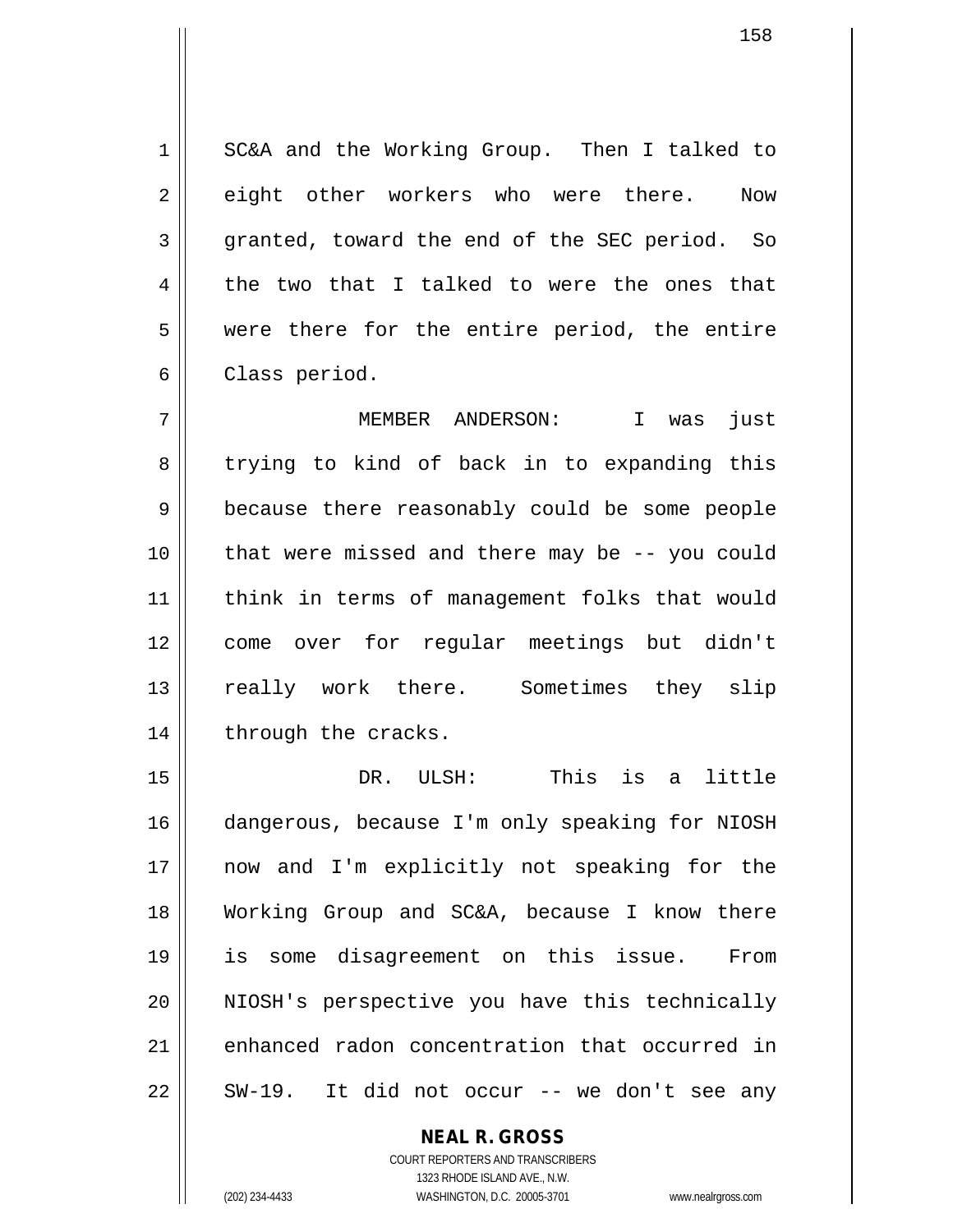1 evidence that it occurred throughout the R/SW  $2 \parallel$  building. The other areas. That is strictly 3 from our perspective an administrative 4 | construct to administer the Class.

5 Now, like I said, the other 6 parties are involved here. The Working Group 7 || and SC&A have expressed some disagreement with 8 || that viewpoint. So just going into the 9 | building from our perspective again doesn't 10 expose you to radon. If you go into SW-19, 11 okay, I'll grant you that, there is some 12 || exposure there. Certainly if you went up and  $13$  stuck your nose next to the crack in the floor 14 || you are going to get some radon exposure. But 15 just walking into the building I don't think 16 || so. That's just an administrative construct 17 | from our perspective.

 CHAIRMAN MELIUS: But I also think it is -- I mean, you're right, it is administrative, but it's also, certainly if you were working in the building your probability of having been in a room with

> **NEAL R. GROSS** COURT REPORTERS AND TRANSCRIBERS 1323 RHODE ISLAND AVE., N.W. (202) 234-4433 WASHINGTON, D.C. 20005-3701 www.nealrgross.com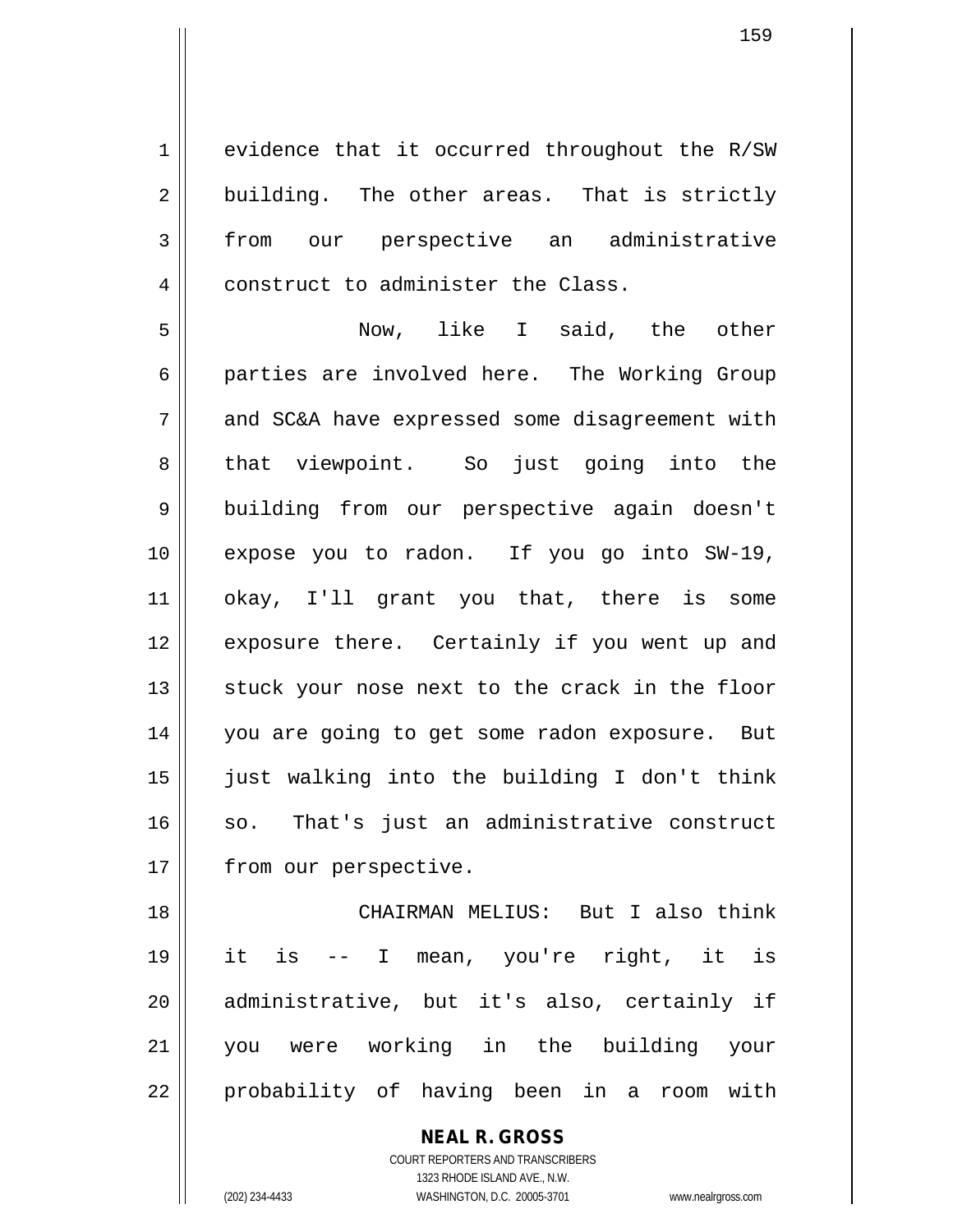1 | higher exposure is a higher probability. Now 2 || you are right, you may have never gone near  $3 \parallel$  the room, but the chances are, at least based  $4 \parallel$  on the information we have. And I think how  $5 \parallel$  we are struggling with is how do we make that 6 definition.

7 Phil you had a comment, and then 8 Josie.

 MEMBER SCHOFIELD: Do you know if there is a time clock key station or any seals that the guard force or security would have had to go in that building and punch or check 13 || on a regular basis? Because I doubt they would left a sample when they went in there to 15 || just punch a clock or check a seal?

16 DR. ULSH: No, the answer to your 17 question is I don't know. If you carried a 18 || time card with you and every time you went in 19 || and punched it or something like that.

20 MEMBER SCHOFIELD: It looks like a 21 round clock. You go in there and you put in a  $22$  || key and what it does it makes a mark on a

> **NEAL R. GROSS** COURT REPORTERS AND TRANSCRIBERS 1323 RHODE ISLAND AVE., N.W.

(202) 234-4433 WASHINGTON, D.C. 20005-3701 www.nealrgross.com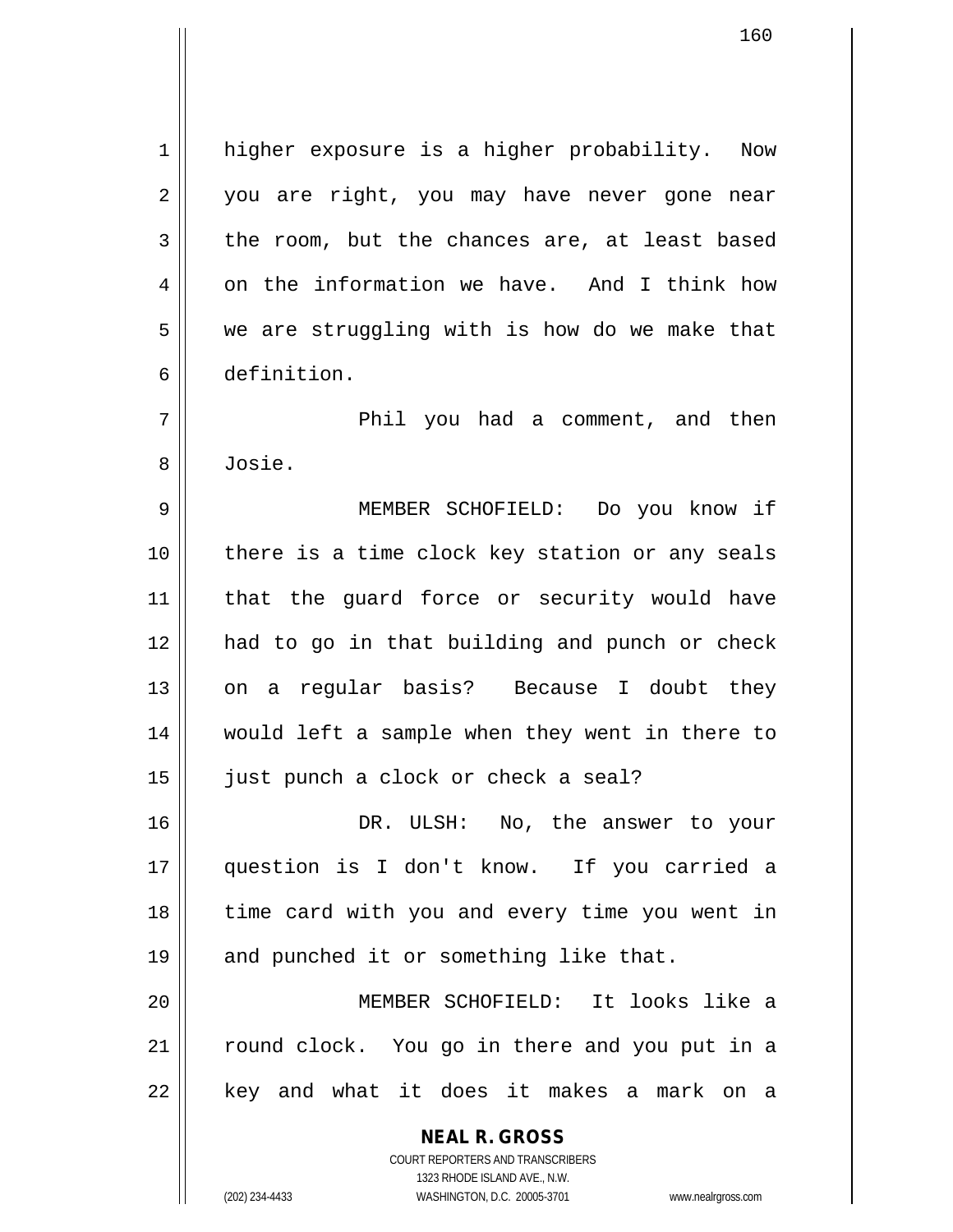1 || piece of paper, tells which key station you  $2 \parallel$  are at and what time. And that normally is --3 it's a process takes about 30 seconds. Also  $4 \parallel$  anything, maybe if you had a vault, maybe you 5 and exterior doors that had to be sealed from  $6$  the inside, they would go in and they would  $7 \parallel$  put a seal on this. And I cannot imagine 8 || those people every time they go in to check  $9 \parallel$  that seal or punch that clock would have left  $10$  a sample. 11 DR. ULSH: Okay, let me tell you 12 what I do know and what I don't know to answer 13 || your question. There may very well have been 14 || exactly what you are talking about. I don't 15 know. I just don't. I can tell you that the 16 written policy -- I mean I have already said 17 || this a couple of times was, even if you went 18 in for any reason, you were supposed to leave 19 a sample. Now there was no physical barrier 20 || there or personnel quarding the entrance to 21 make sure that you left your sample. And  $22$  || hence there is this caveat that people could

> **NEAL R. GROSS** COURT REPORTERS AND TRANSCRIBERS

1323 RHODE ISLAND AVE., N.W. (202) 234-4433 WASHINGTON, D.C. 20005-3701 www.nealrgross.com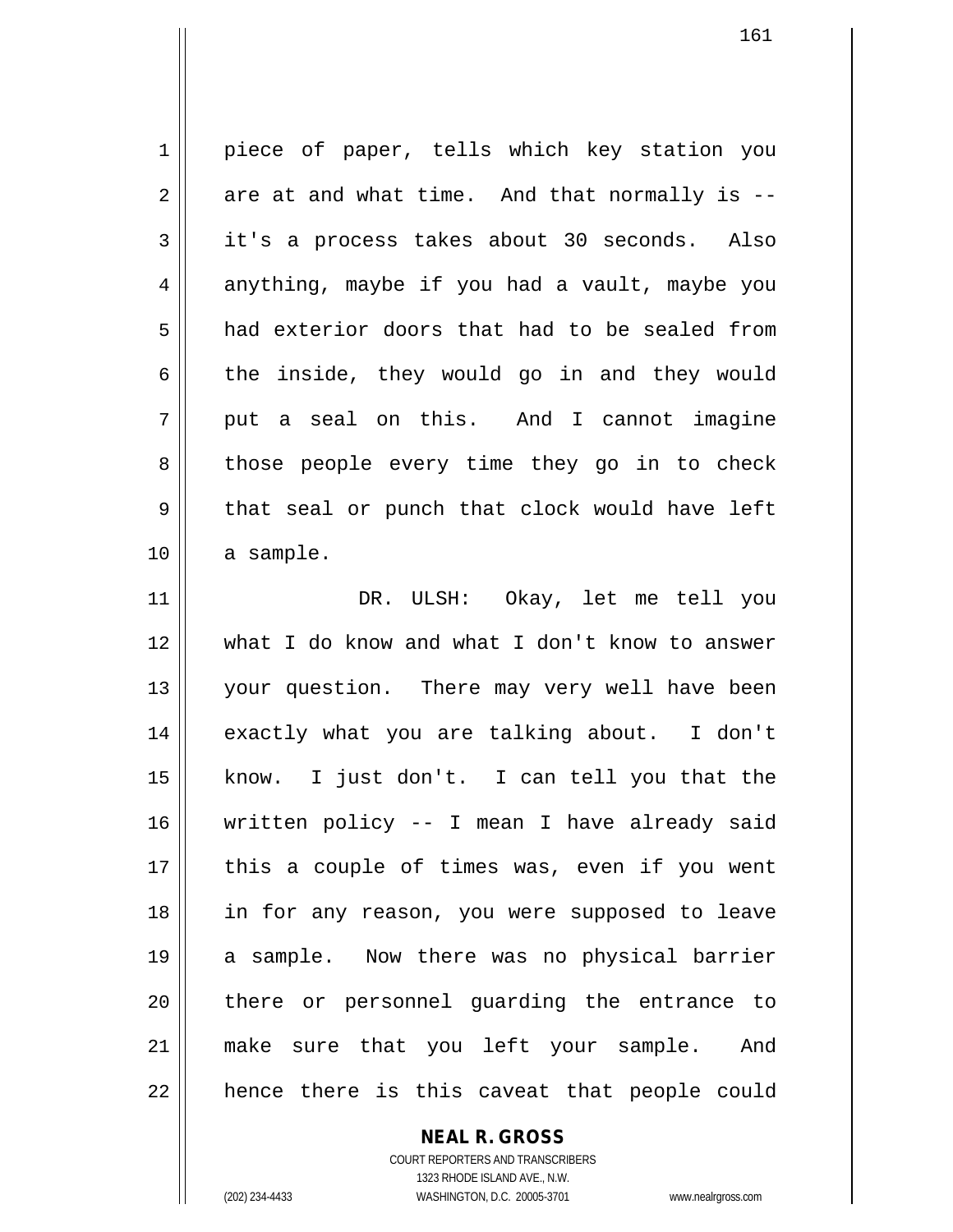1 || have visited occasionally and in contravention  $2 \parallel$  of the policy just didn't want to be bothered  $3 \parallel$  with it, I didn't go a hot area, whatever the 4 || reason might have been, and didn't leave a  $5 \parallel$  sample. I mean we are acknowledging that.

6 Might there have been a cohort, a 7 smaller cohort of workers, perhaps, I don't 8 || know, maintenance workers that might have been  $9 \parallel$  subjected to the kind of thing that you are 10 talking about? Could have been, I don't know. 11 || I just don't know.

12 CHAIRMAN MELIUS: Josie.

13 || MEMBER BEACH: Thank you.

14 CHAIRMAN MELIUS: Brant, we'll let 15 you sit down.

 MEMBER BEACH: First of all, let me say that the Work Group conducted a vigorous discussion on this issue. The presence of radon sources under SW-19 along with tunnel underlying the foundation of parts of R/SW buildings permitted radon to seep || into work areas via cracks in the floor over

# **NEAL R. GROSS**

COURT REPORTERS AND TRANSCRIBERS 1323 RHODE ISLAND AVE., N.W. (202) 234-4433 WASHINGTON, D.C. 20005-3701 www.nealrgross.com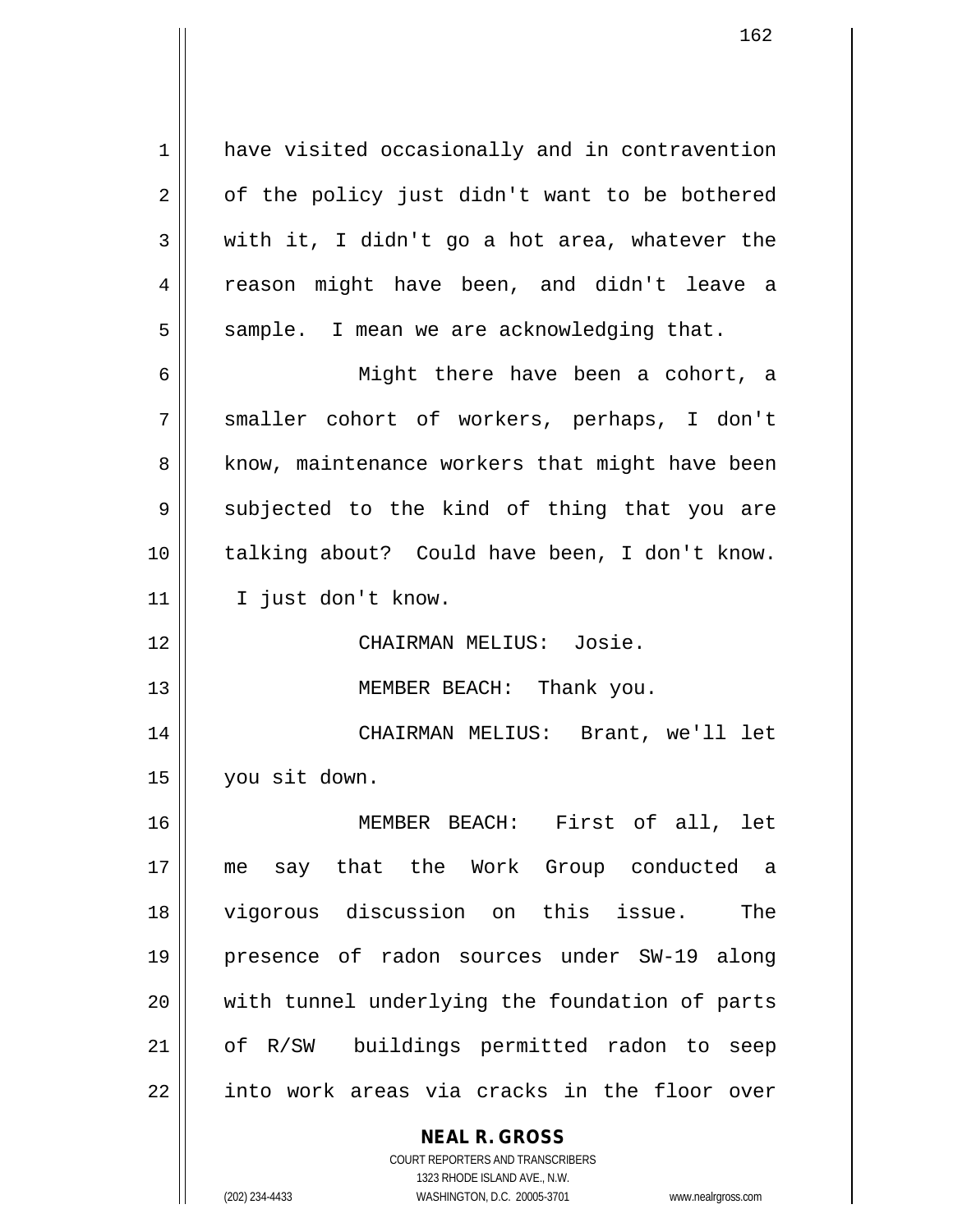1 | time. Something that was accelerated by the 2 || use of negative pressure fume hoods for 3 | operations. The Evaluation Report originally 4 indicated that there was sufficient radon data 5 for dose reconstruction, but it turned out to 6 be based on more current records from the 7 1990s and did not reflect on the earlier 8 || years. The few measurements that were taken 9 in 1979 and 1980 and the SW-19 provided us 10 with an opportunity now to reach an agreement 11 || to recommend this SEC Class for March  $1^{st}$ , 12  $\parallel$  1959, to March 5<sup>th</sup>, 1980. But it does not 13 necessarily resolve the question of 14 || reconstructability for the later years after 15 1980 the Work Group needs to reassure itself 16 || that those few measurements in that one room 17 are bounding after 1980. For radon doses 18 apparently being experience elsewhere in the 19 R/SW complex and are in fact bounding even in 20 || SW-19. Given some later indications that 21 elevated radon may have continued being 22 || experienced there. We will be asking NIOSH

> **NEAL R. GROSS** COURT REPORTERS AND TRANSCRIBERS 1323 RHODE ISLAND AVE., N.W. (202) 234-4433 WASHINGTON, D.C. 20005-3701 www.nealrgross.com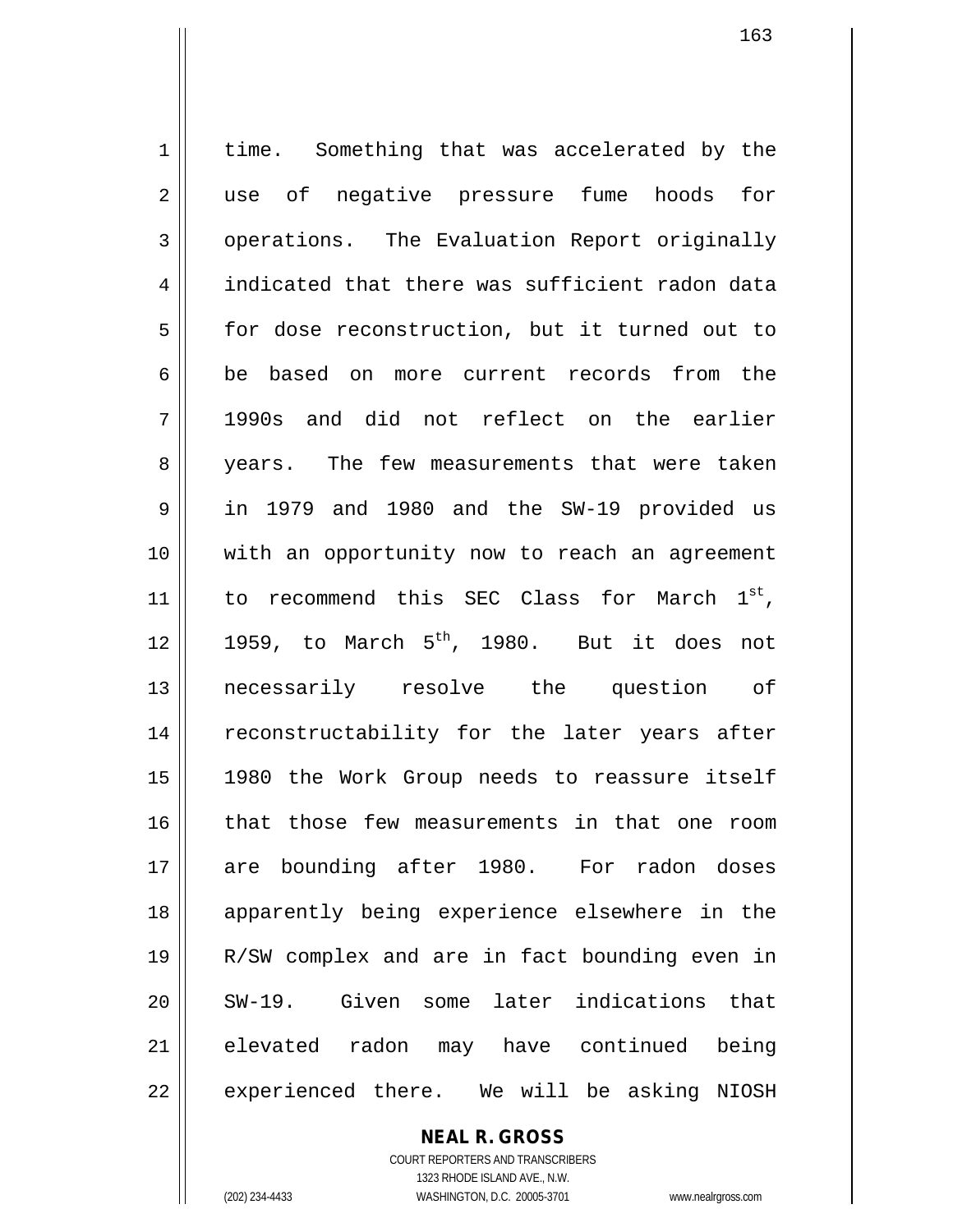| $\mathbf 1$ | and SC&A to continue investigating these       |
|-------------|------------------------------------------------|
| 2           | questions over the coming weeks. I will ask    |
| 3           | both NIOSH and SC&A to come to the next Work   |
| 4           | Group meeting for Mound prepared to address    |
| 5           | the post-1980 period for radon. I will also    |
| 6           | work with Ted to schedule the next Work Group  |
| 7           | meeting, and I'm hoping that for the end of    |
| 8           | June time frame or July, and of course that    |
| 9           | depends on the action items that are on the    |
| 10          | list.                                          |
| 11          | I will also be sending out the                 |
| 12          | action items list to the Work Group with this  |
| 13          | additional action for NIOSH and SC&A added to  |
| 14          | it. The other reservation as we discussed was  |
| 15          | the Class Definition, and I understand we have |
| 16          | had that discussion.                           |
| 17          | Thank<br>CHAIRMAN MELIUS:<br>you,              |
| 18          | Josie, thank you for all the work that your    |
| 19          | Work Group has done on this. My sense is that  |

COURT REPORTERS AND TRANSCRIBERS 1323 RHODE ISLAND AVE., N.W. (202) 234-4433 WASHINGTON, D.C. 20005-3701 www.nealrgross.com

| I think from the tenor of the questions and so

21 || forth I think we are satisfied that this

should be added to the Class. I think we are

**NEAL R. GROSS**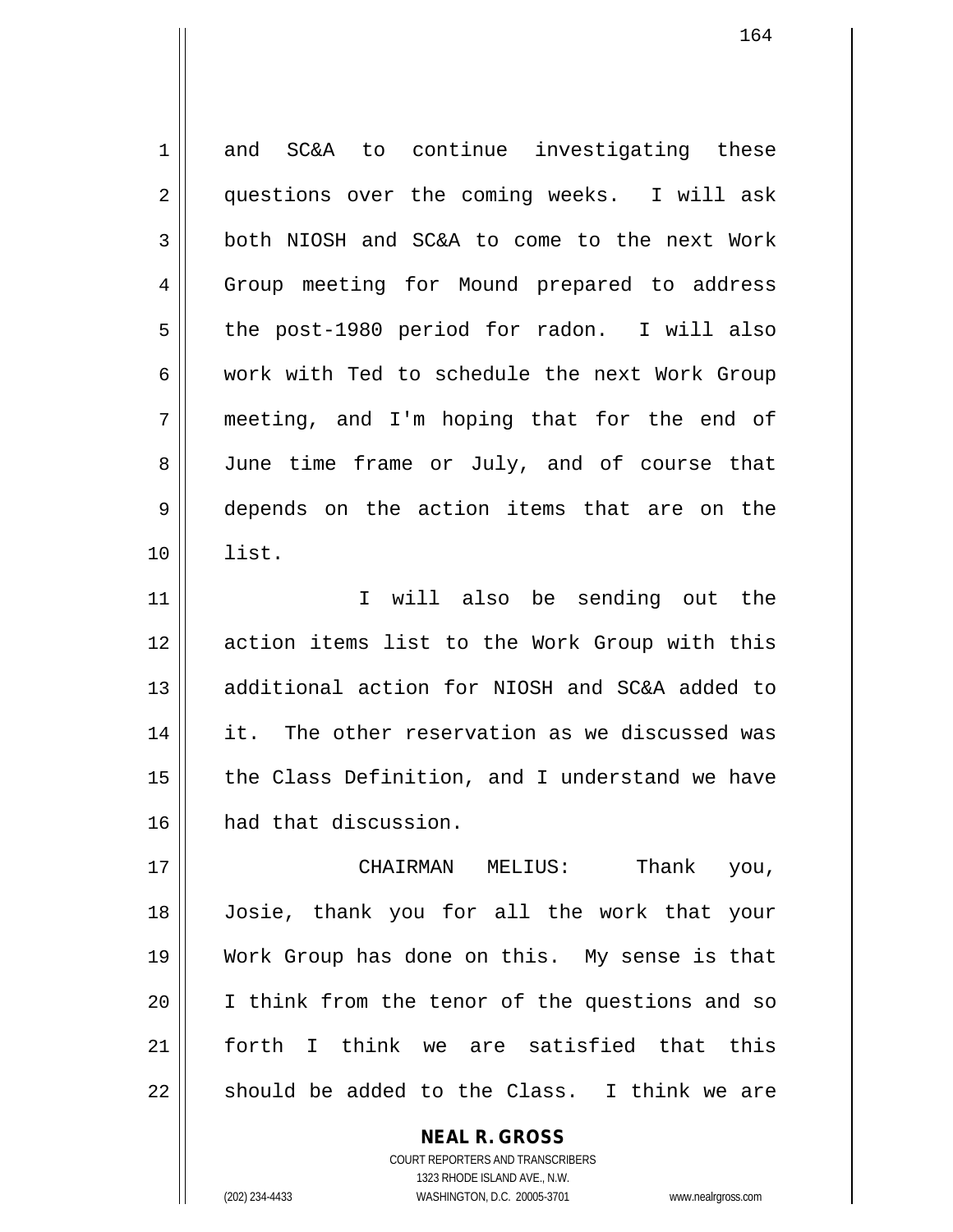1 all still struggling, as is I think NIOSH and 2 | DOL and the Work Group with what should be the  $3 \parallel$  Class Definition for that, and maybe we can  $4 \parallel$  sort of put this off, any final consideration  $5 \parallel$  on this, until some time later in this meeting 6 to give time for NIOSH and DOL to at least 7 have some initial discussions on some of the 8 alternative approaches to dealing with this 9 Class that we've suggested. But I'm not sure 10 we are ready go vote on a conclusion, and I 11 would hate to have us come to a conclusion and 12 make a recommendation if we haven't -- we 13 || really need to have some consultation on what 14 || should be in the Class Definition. So maybe  $15$  | they can work on that, and if it's okay with 16 || the Board Members to postpone our final 17 consideration on that at this meeting; we'll 18 || get back to it at this meeting to try to reach 19 some conclusion and decision on that; is that  $20$  | fair? 21 MEMBER BEACH: I guess my only  $22$  || question about that is, we had a Work Group

> **NEAL R. GROSS** COURT REPORTERS AND TRANSCRIBERS 1323 RHODE ISLAND AVE., N.W. (202) 234-4433 WASHINGTON, D.C. 20005-3701 www.nealrgross.com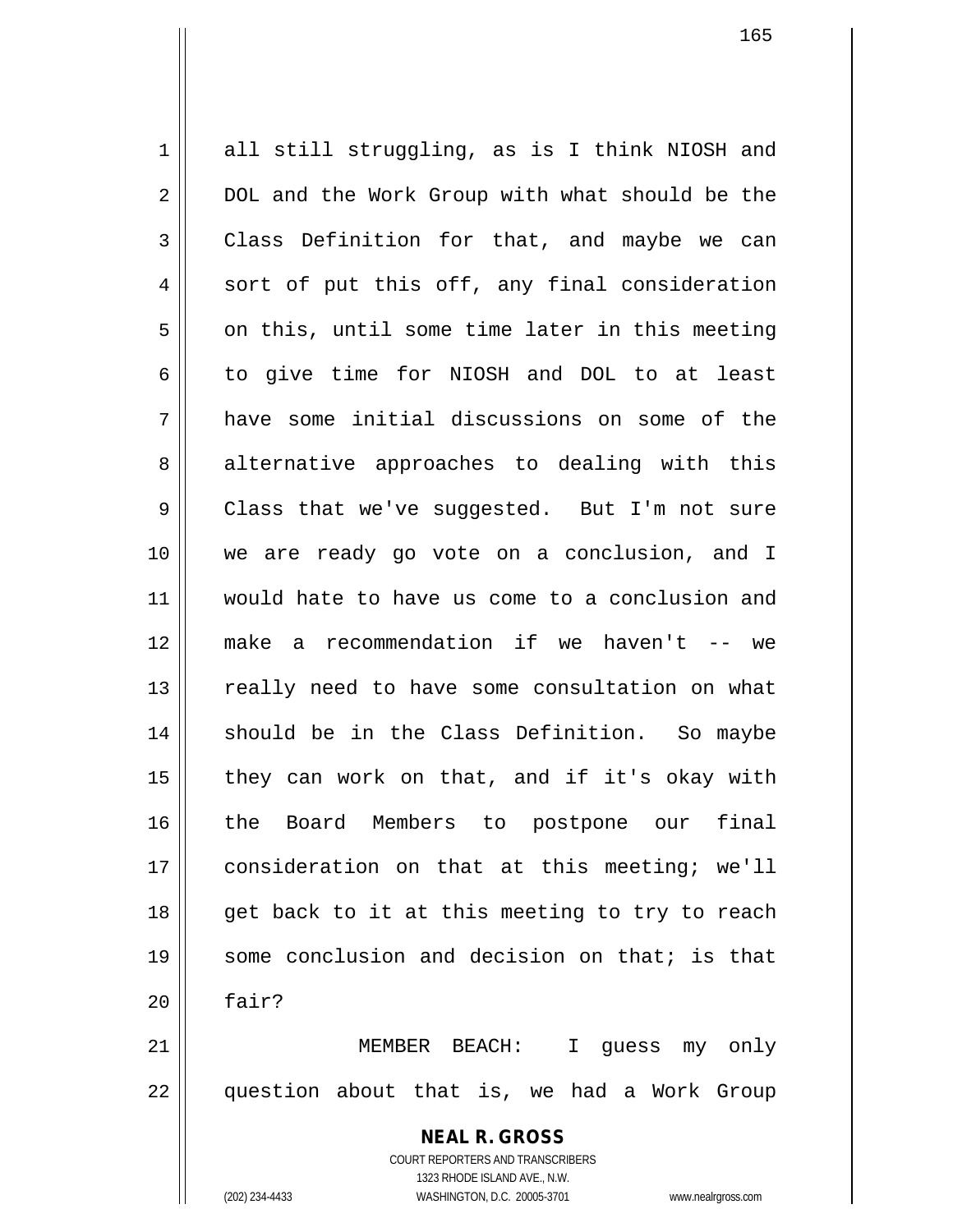1 meeting last week, and NIOSH was working on  $2 \parallel$  that Class Definition, and came back with the  $3 \parallel$  same definition that was talked about during 4 | our Work Group meeting. So I wonder if NIOSH 5 would be ready during this Board meeting to  $6 \parallel$  answer those questions.

7 CHAIRMAN MELIUS: Well, let's 8 press them to do that, because I think we'd 9 I like to reach a conclusion, and talk, but I'm 10 understanding that even with the Class 11 Definition that is in the 83.14 report, DOL 12 has not fully signed off on that yet, and I 13 || think we talked about some alternatives, and I  $14$  || guess I'd like to get some feedback from them. 15 || But I think to get some feedback they need  $16$  some time, and let's see what we can get to at 17 this meeting and decide. Is that fair to 18 | everybody?

 MEMBER ROESSLER: It seems there || are two things under consideration here, and I | just want to have it clear in my mind. First  $22 \parallel$  of all is the definition on how do you define

> **NEAL R. GROSS** COURT REPORTERS AND TRANSCRIBERS 1323 RHODE ISLAND AVE., N.W. (202) 234-4433 WASHINGTON, D.C. 20005-3701 www.nealrgross.com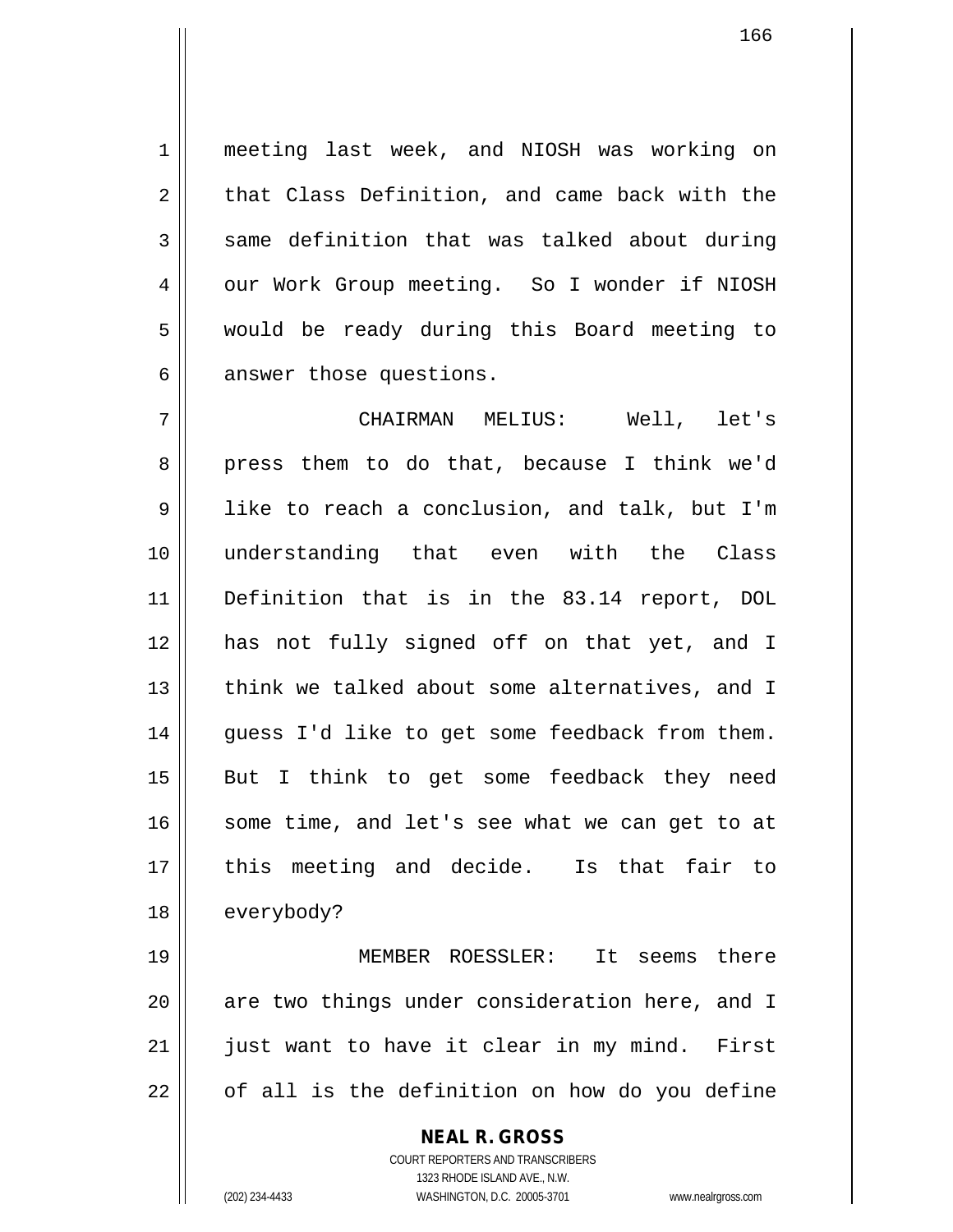1 what workers would be included, and that's 2 what you are talking about. But what Josie  $3 \parallel$  just brought up makes me think that there is  $4 \parallel$  even a question about the date, that March  $5 \parallel 15^{th}$ . Am I right, Josie? 6 MEMBER BEACH: You are correct.  $7 \parallel$  We didn't want to hold up this earlier time 8 period by looking at the later date book. 9 MEMBER ROESSLER: So if you 10 resolve, or if it's resolved, the question 11 about what workers are included, then does 12 this definition go through? And then your 13 question is about the later measurements, and 14 || can they be bounded or not. That's another 15 petition. I would think. I just wanted to be 16 clear on that. 17 CHAIRMAN MELIUS: It would be most 18 likely another petition, and I think it would 19 be further consideration. The alternative is 20 if we can't reach consensus on agreement at  $21$  | this meeting is to postpone any consideration

> **NEAL R. GROSS** COURT REPORTERS AND TRANSCRIBERS 1323 RHODE ISLAND AVE., N.W.

 $22$  || of this until another meeting, and maybe we'd

167

(202) 234-4433 WASHINGTON, D.C. 20005-3701 www.nealrgross.com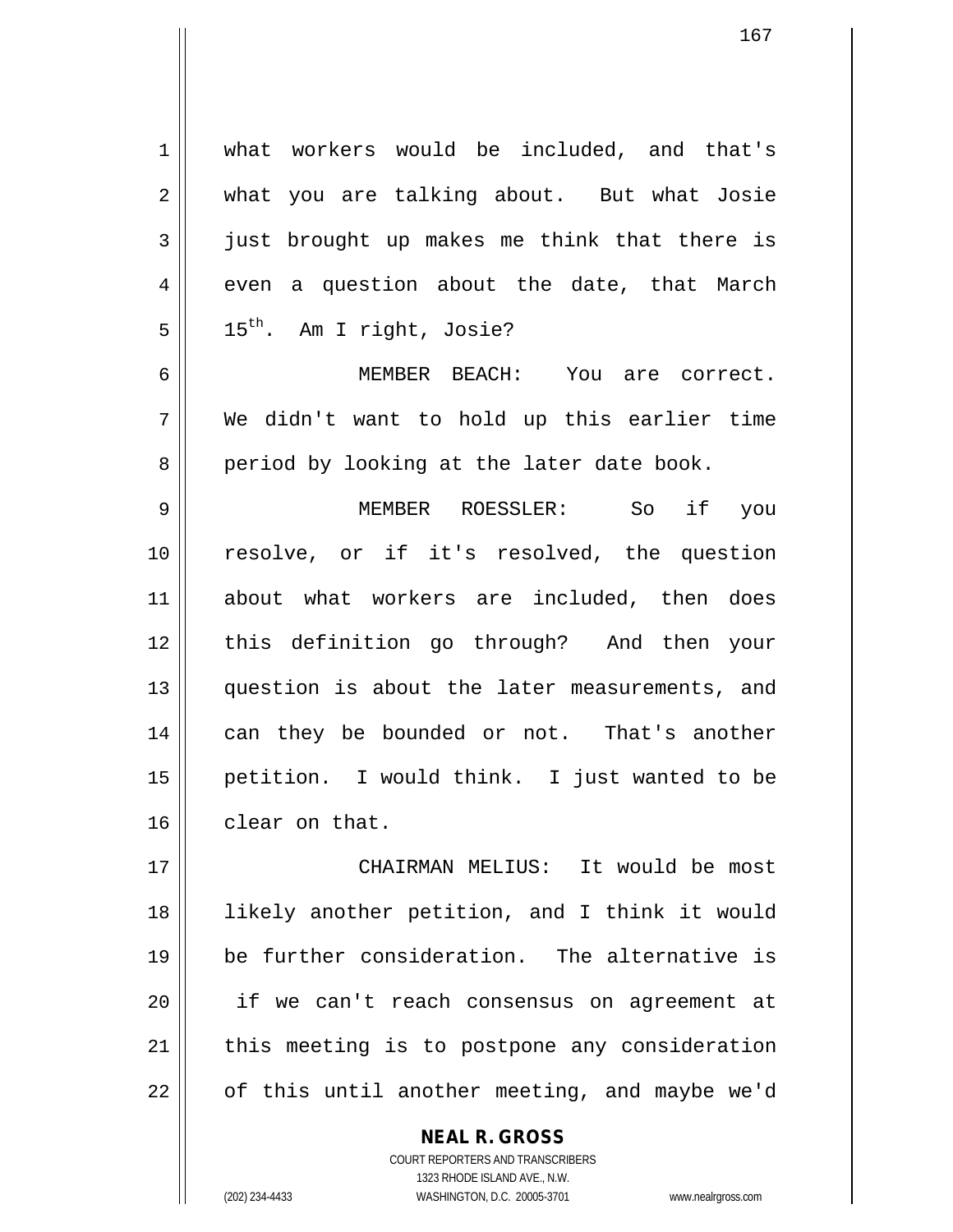1 have at a last time period when we can address  $2 \parallel$  that more fully. But let's see what we can do 3 on the earlier time period while we're 4 || gathered here today. 5 MR. KATZ: Just to clarify

6 || something, I don't believe it would require  $7 \parallel$  another petition, because this is an 83.14, 8 || and they have a clause in their Evaluation 9 Report which allows for an expanded Class to 10 be considered following the resolution of that 11 initial 83.14. So I don't think it would 12 | require a new petition.

13 || CHAIRMAN MELIUS: Okay, thank you 14 for that.

 Let's move on. Rochester I think we can do relatively quickly, and I think | there might be a petitioner before we do that. MR. KATZ: Yes, I thought we'd get to a vote, so I didn't address conflicts on 20 || the front end of this. But there were three Board Members who have conflicts, for Mound: Mr. Gibson, Mr. Griffon, and Dr. Lockey, and

> **NEAL R. GROSS** COURT REPORTERS AND TRANSCRIBERS

> > 1323 RHODE ISLAND AVE., N.W.

(202) 234-4433 WASHINGTON, D.C. 20005-3701 www.nealrgross.com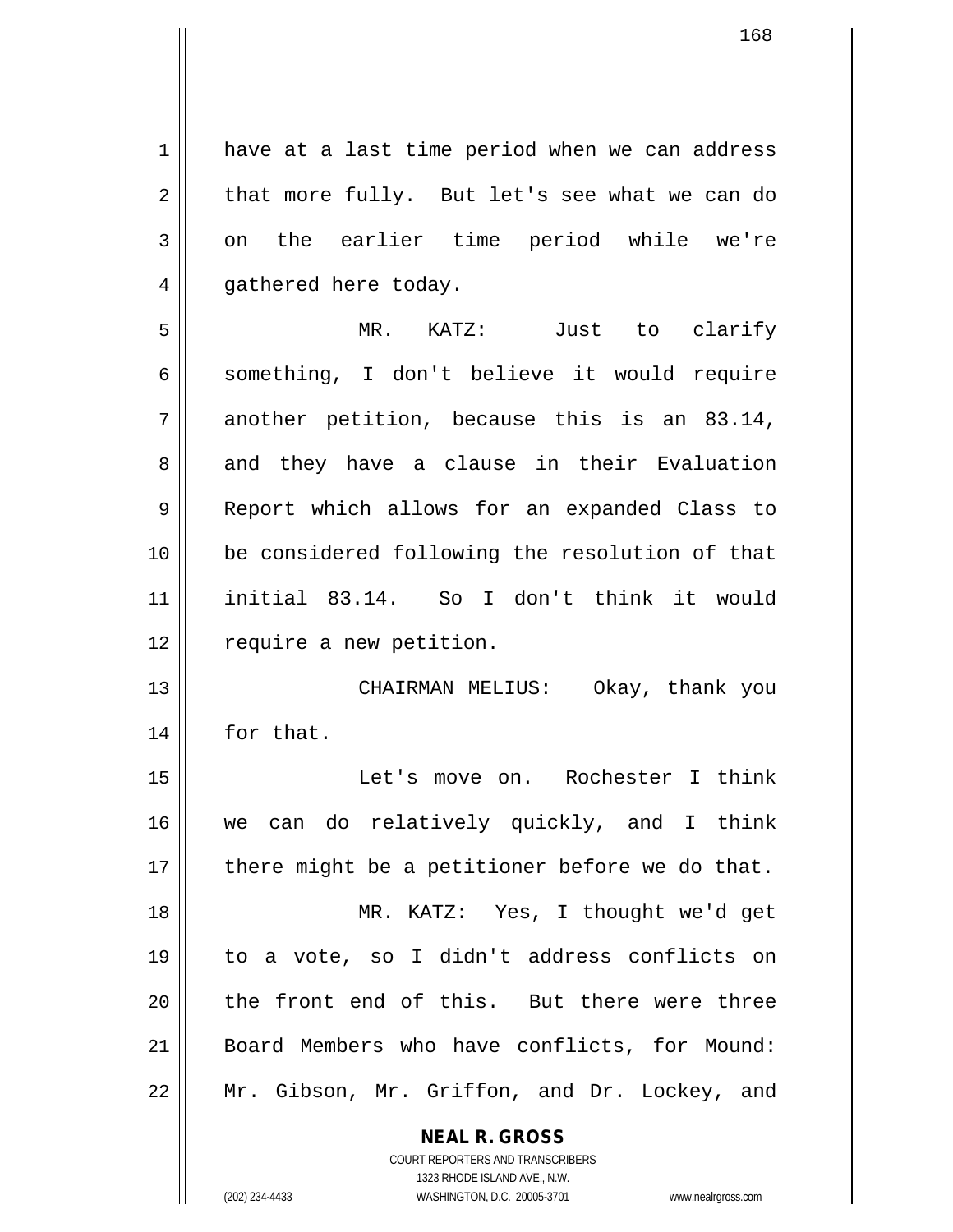| $\mathbf{1}$ | they had all recused themselves from the                 |
|--------------|----------------------------------------------------------|
| 2            | discussion which I would have noted if we got            |
| 3            | into a vote. Thanks.                                     |
| 4            | CHAIRMAN MELIUS: Okay, Rochester.                        |
| 5            | Laura is not here?                                       |
| 6            | UNIVERSITY OF ROCHESTER ATOMIC ENERGY PROJECT            |
| 7            | SEC PETITION                                             |
| 8            | MR. HINNEFELD: Hello again.                              |
| 9            | This is Stu Hinnefeld.                                   |
| 10           | Dr. Hughes couldn't make it this                         |
| 11           | trip. She is restricted from traveling until             |
| 12           | she has her baby later on this summer. So I'm            |
| 13           | here to present briefly an update and we                 |
| 14           | simply provided to the Advisory Board a week             |
| 15           | or so ago an addendum to our Evaluation Report           |
| 16           | for the University of Rochester that<br>was              |
| 17           | originally presented in October.                         |
| 18           | Just a summary of the history.<br>In                     |
| 19           | October we presented the 83.13 SEC evaluation            |
| 20           | and proposed this Class: All employees of the            |
| 21           | Department of Energy, its predecessor agencies           |
| 22           | and contractors and subcontractors who worked            |
|              | <b>NEAL R. GROSS</b><br>COURT REPORTERS AND TRANSCRIBERS |

1323 RHODE ISLAND AVE., N.W.

 $\prod$ 

 $\mathsf{I}$ 

(202) 234-4433 WASHINGTON, D.C. 20005-3701 www.nealrgross.com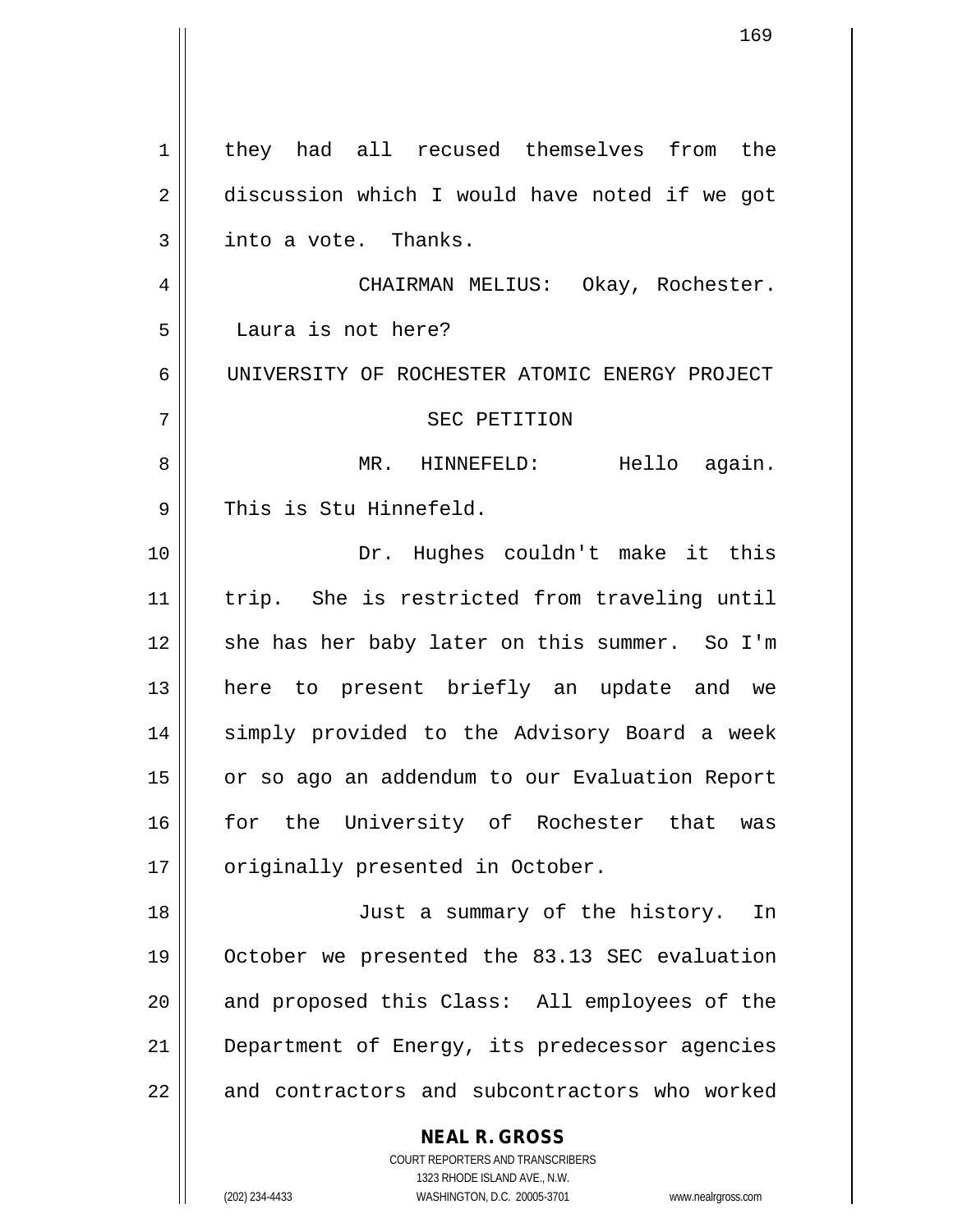| 1  | at the University of Rochester Atomic Energy                        |
|----|---------------------------------------------------------------------|
| 2  | Project in Rochester, New York for these                            |
| 3  | dates, September of '43 through October of '71                      |
| 4  | for a number of days aggregating to 250. So                         |
| 5  | that was the Class we presented in October.                         |
| 6  | And this is the feasibility table                                   |
| 7  | we presented. We had found that we could not                        |
| 8  | have sufficient information to reconstruct the                      |
| 9  | internal doses for any of the period, and then                      |
| 10 | some of the external doses for other periods.                       |
| 11 | After we presented to the Advisory                                  |
| 12 | Board, the Advisory Board recommended that we                       |
| 13 | try to look additional places for data capture                      |
| 14 | to see if we couldn't some internal monitoring                      |
| 15 | data that was relevant to the claim. And so                         |
| 16 | specifically what was mentioned was the State                       |
| 17 | of New York, and maybe if you would contact                         |
| 18 | the laboratory director, the laboratory                             |
| 19 | director oftentimes kept these records and                          |
| 20 | would know where things went.                                       |
| 21 | following on from that, we<br>So                                    |
| 22 | started down the trails starting with those                         |
|    |                                                                     |
|    | <b>NEAL R. GROSS</b>                                                |
|    | COURT REPORTERS AND TRANSCRIBERS<br>1323 RHODE ISLAND AVE., N.W.    |
|    | (202) 234-4433<br>WASHINGTON, D.C. 20005-3701<br>www.nealrgross.com |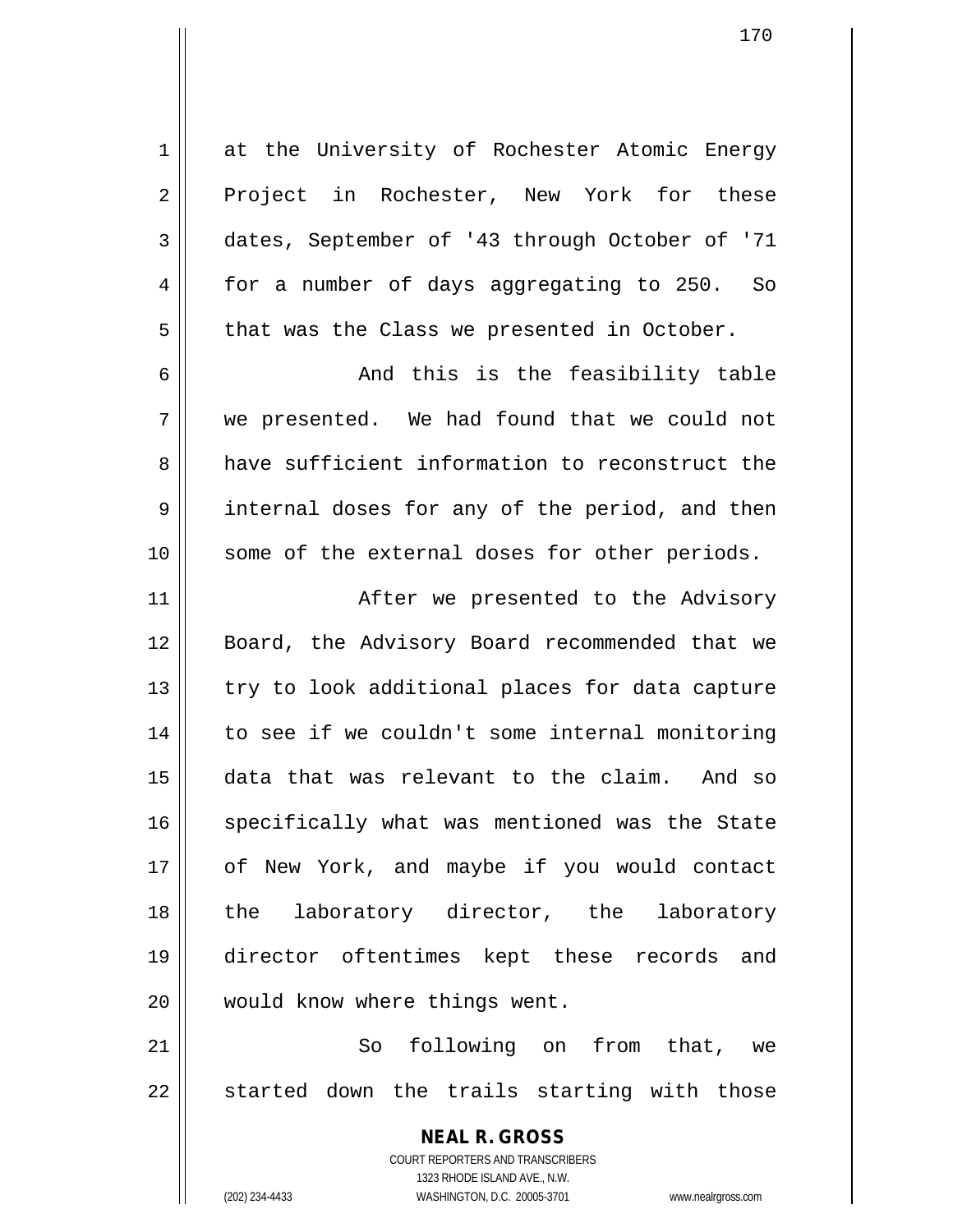1 | two situations, and followed the trail a 2 || number of places, ended up at six different  $3$  | locations looking for University of Rochester. 4 || And what's particularly relevant is the  $5 \parallel$  appendix to the addendum to the SEC Evaluation 6 Report. That appendix starts on page 11 of  $7 \parallel$  that document, and it lists the documents that 8 || were found during these various data captures. 9 Going down the locations one by

10 || one we started with New York State agencies, 11 and we were not able to find any additional 12 || information from the New York State agencies. 13 We had previously contacted a number of New 14 York State agencies, in our original 15 investigation back in 2007 during our original 16 research on this, and we had found no more 17 || since October of 2009.

18 We were taken to Hanford by well 19 Dr. Lockey found information, the collection 20 || of Dr. Newell Stannard who had run the 21 laboratory at University of Rochester for 22 || awhile, was transferred from Rochester to

> **NEAL R. GROSS** COURT REPORTERS AND TRANSCRIBERS 1323 RHODE ISLAND AVE., N.W. (202) 234-4433 WASHINGTON, D.C. 20005-3701 www.nealrgross.com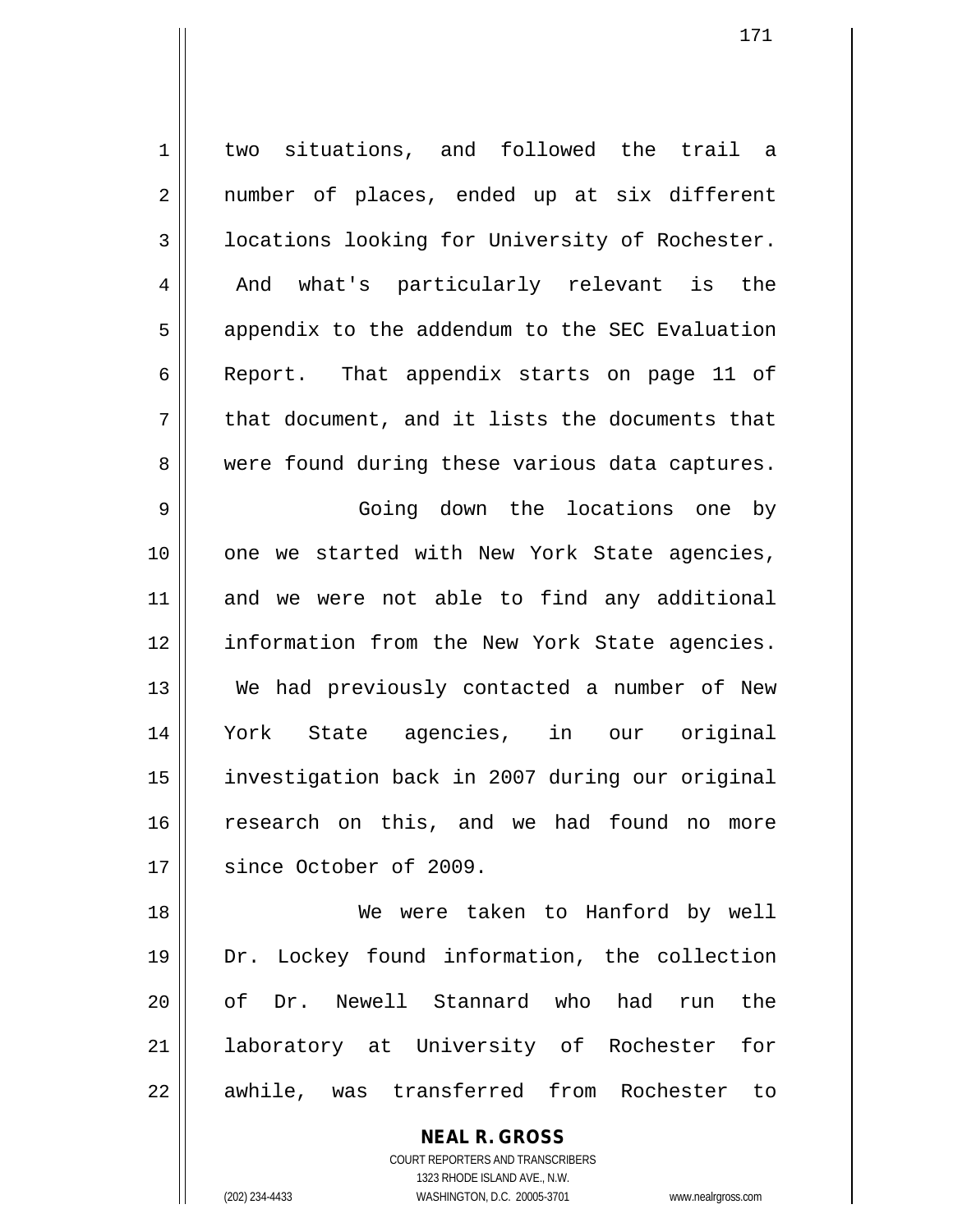1 Hanford. So we contacted Hanford for a  $2 \parallel$  search, and found quite a lot of hits from  $3 \parallel$  their finding database related to Rochester, 4 || key words, we asked to see some boxes. 5 || Hanford is having trouble finding all 72 boxes 6 that had some of those hits in them, but we 7 have found some. Part of the collection 8 apparently was loaned to Washington State 9 University, so that then becomes our third 10 location that we looked for, Hanford did 11 finally located boxes pertaining University of 12 Rochester. Dr. Stannard had records about a 13 || lot of places, just because Dr. Stannard's 14 || name was on a record doesn't mean it pertained 15 | to the University of Rochester 16 So I did find some boxes at the 17 || Seattle federal records center, and we went 18 || there and captured some documents from those. 19 Like I said Hanford indicated some 20 || of those documents were loaned to Washington 21 State University, so we went there. And 22 || specifically to the transuranium and uranium

> **NEAL R. GROSS** COURT REPORTERS AND TRANSCRIBERS

> > 1323 RHODE ISLAND AVE., N.W.

(202) 234-4433 WASHINGTON, D.C. 20005-3701 www.nealrgross.com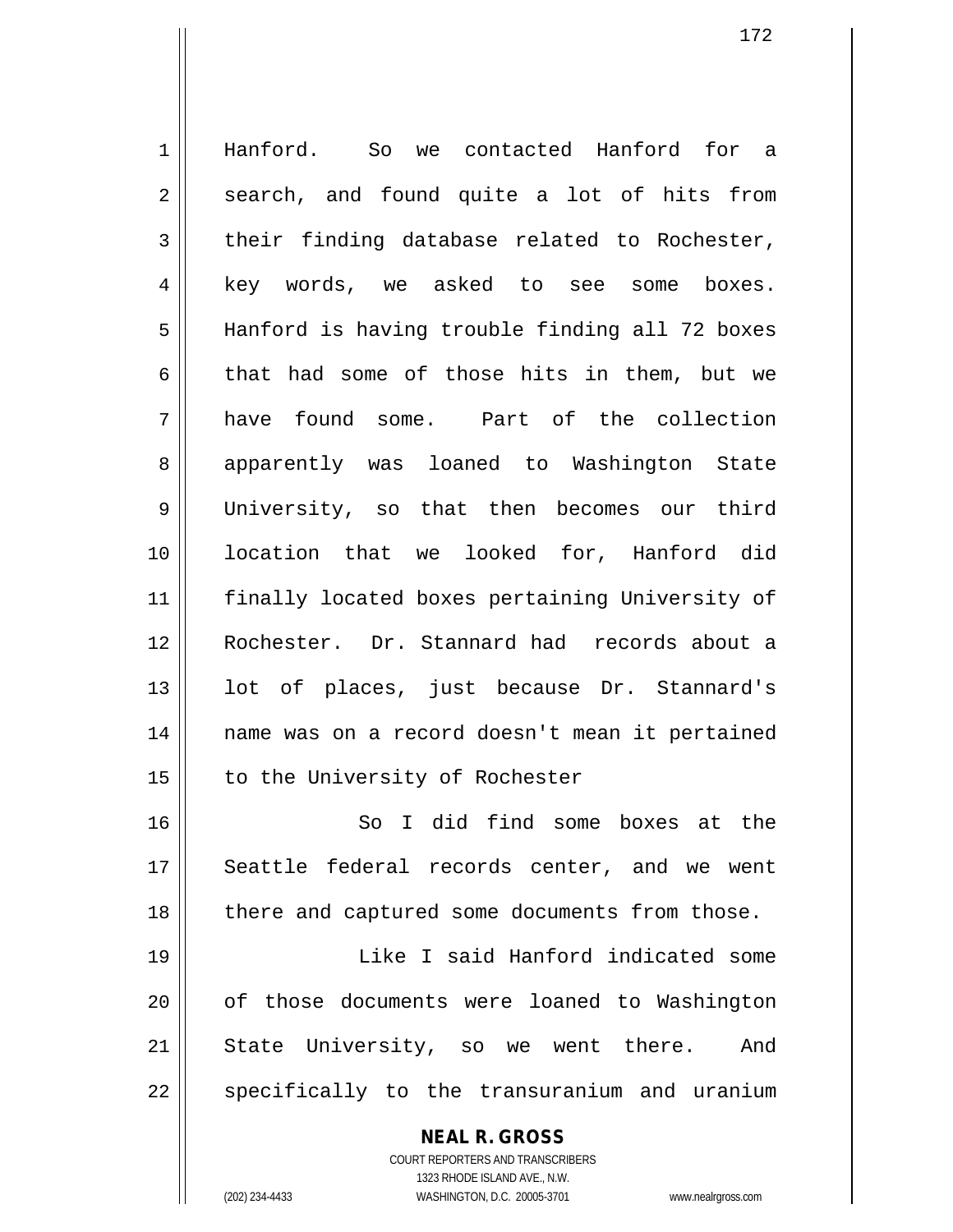1 | registries. And we found indication there  $2 \parallel$  that some of the documents associated with Dr. 3 Stannard had been sent to the University of 4 Tennessee in Knoxville. So we did find 5 || finally at the Washington State Library six 6 documents relevant to the University of 7 Rochester, none of which helped us out on 8 || internal monitoring for people working at the 9 University of Rochester. We went to the 10 || University of Tennessee, found 26 boxes there, 11 data captured this year. We found again 51 12 documents relating to Rochester, but not 13 || internal dosimetry that would help us out in 14 || providing reconstruction of this Class. Since 15 we were at University of Tennessee, I think 16 there was some sharing of information between 17 University of Tennessee and the Oak Ridge 18 || operations office vault; that is the DOE 19 office down there. They have a vault where 20 || they store classified information so we  $21$  searched that and found a number of boxes, 22 || found some film badge services that the

> **NEAL R. GROSS** COURT REPORTERS AND TRANSCRIBERS 1323 RHODE ISLAND AVE., N.W. (202) 234-4433 WASHINGTON, D.C. 20005-3701 www.nealrgross.com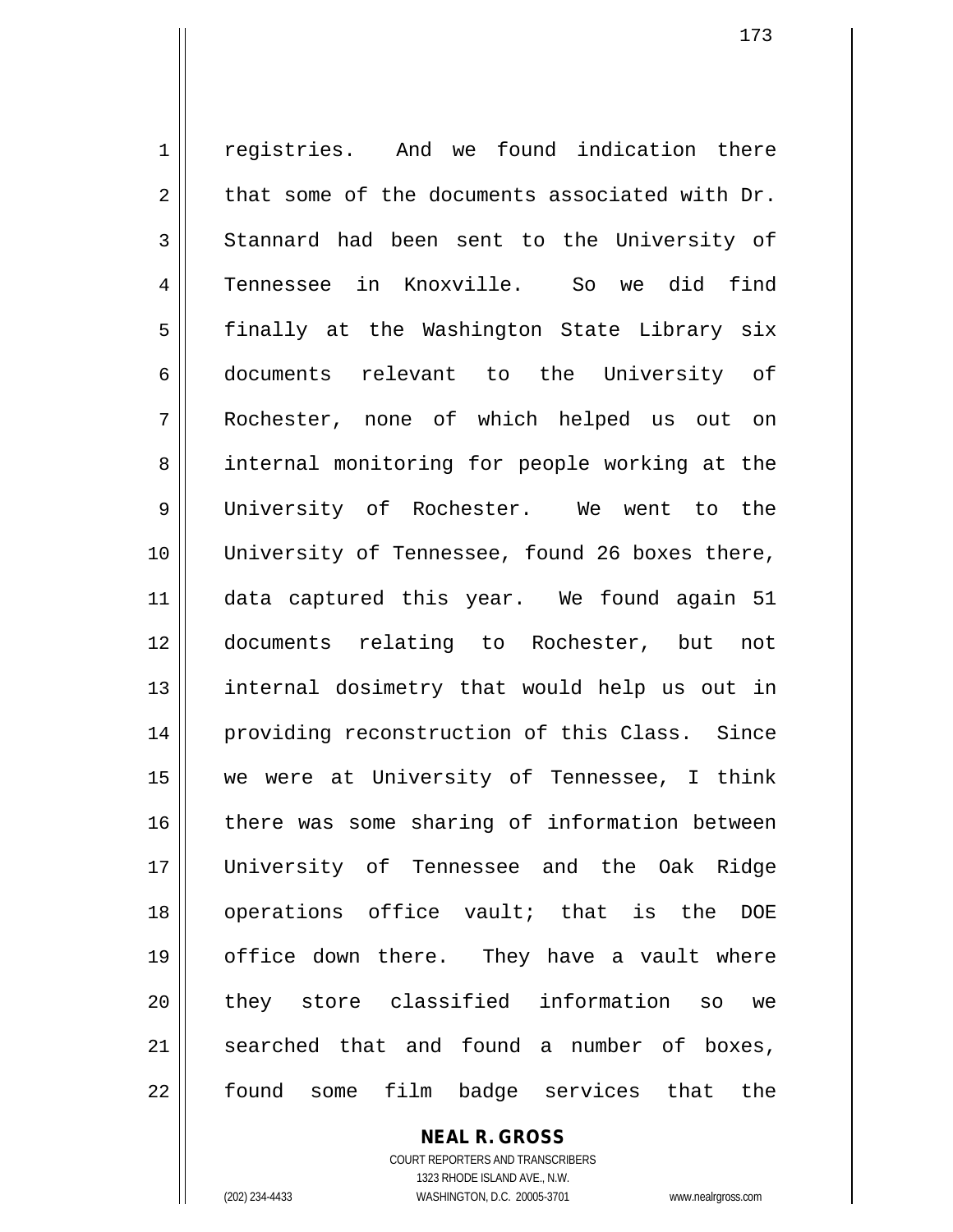1 | University of Rochester had provided to other  $2 \parallel$  sites, because recall back in the early days a  $3 \parallel$  lot of these AECs, they would issue film 4 || badges to their workers; those film badges 5 | were processed by the University of Rochester. 6 We found a limited amount of film badge data 7 for the University of Rochester, but in our 8 || feasibility issue was with the internal 9 monitoring data. So we couldn't solve our 10 issues there. 11 We also discovered a finding aid 12 for NARA, that's National Archive and Records 13 Administration, facility in College Park, 14 Maryland. We were actually looking there in 15 | October when we presented to the Board and at  $16$  that time that we were searching there. We 17 || received some documents in November, and we 18 made additional data capture this year. After 19 finding a new finding aid and we captured a 20 number of documents, but again, nothing that 21 would allow us to do internal dose 22 || reconstructions for the University of

**NEAL R. GROSS**

COURT REPORTERS AND TRANSCRIBERS 1323 RHODE ISLAND AVE., N.W. (202) 234-4433 WASHINGTON, D.C. 20005-3701 www.nealrgross.com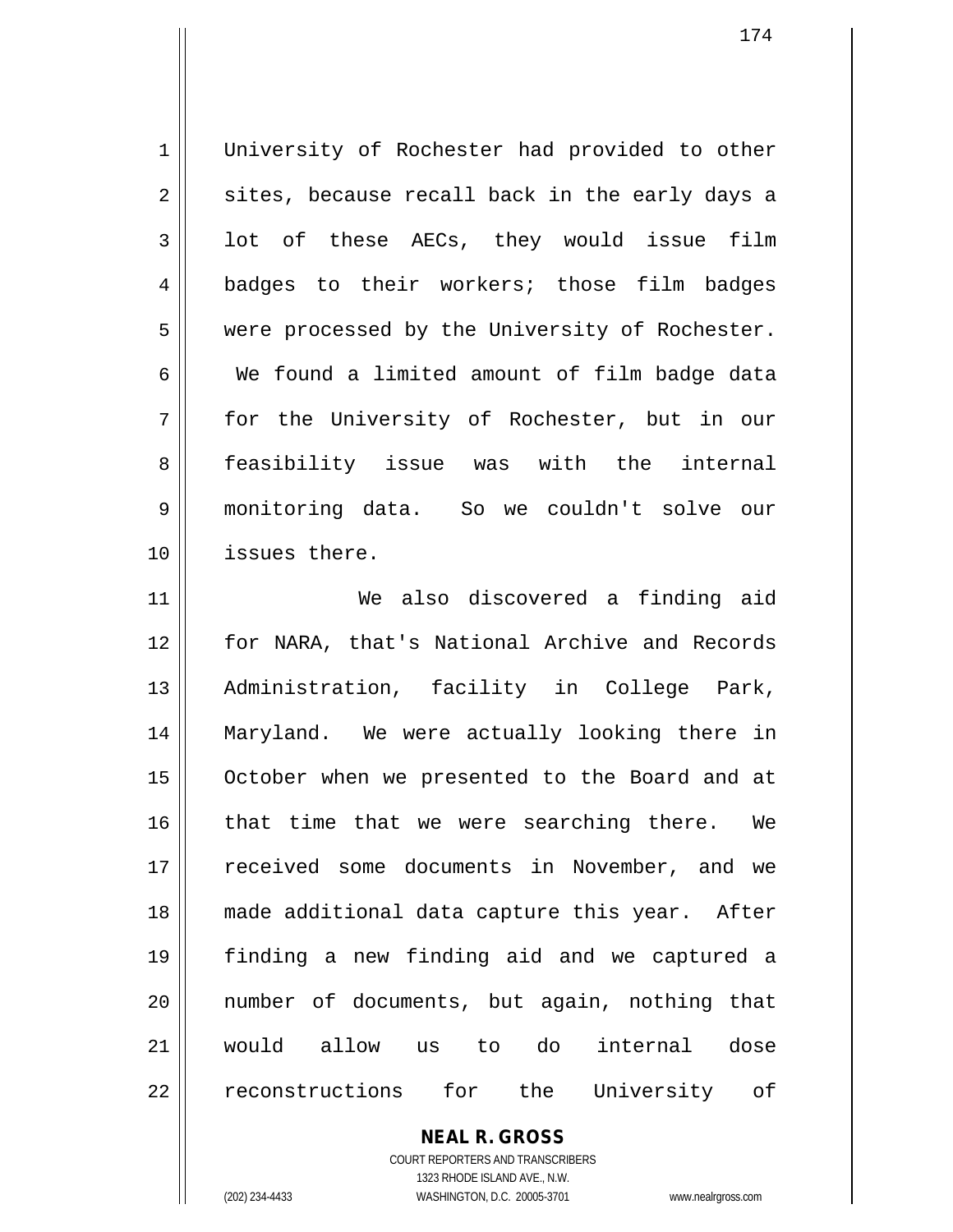1 Rochester.

| $\overline{2}$ | having concluded all that, I<br>So             |
|----------------|------------------------------------------------|
| 3              | think the actual documents, a description of   |
| 4              | the documents found are listed like I said in  |
| 5              | the appendix of the evaluation, the addendum   |
| 6              | to the Evaluation Report. You can see it's     |
| 7              | quite a long list of publications, and a great |
| 8              | deal of animal studies having to do with the   |
| 9              | radiobiology of radioactive materials when     |
| 10             | administered to animals, so the University of  |
| 11             | Rochester was heavily involved in that early   |
| 12             | work determining the fate of radioactive       |
| 13             | materials that are administered to animals.    |
| 14             | Very much of what we found fit into that. We   |
| 15             | did not find any information though that would |
| 16             | make it feasible for us<br>to<br>reconstruct   |
| 17             | internal doses of the people working at the    |
| 18             | University of Rochester.                       |
| 19             | So<br>-- our addendum<br>the<br>to<br>we       |

20 | Evaluation Report did not change our proposed Class Definition; did not change our conclusion about feasibility, and so naturally

> **NEAL R. GROSS** COURT REPORTERS AND TRANSCRIBERS 1323 RHODE ISLAND AVE., N.W.

(202) 234-4433 WASHINGTON, D.C. 20005-3701 www.nealrgross.com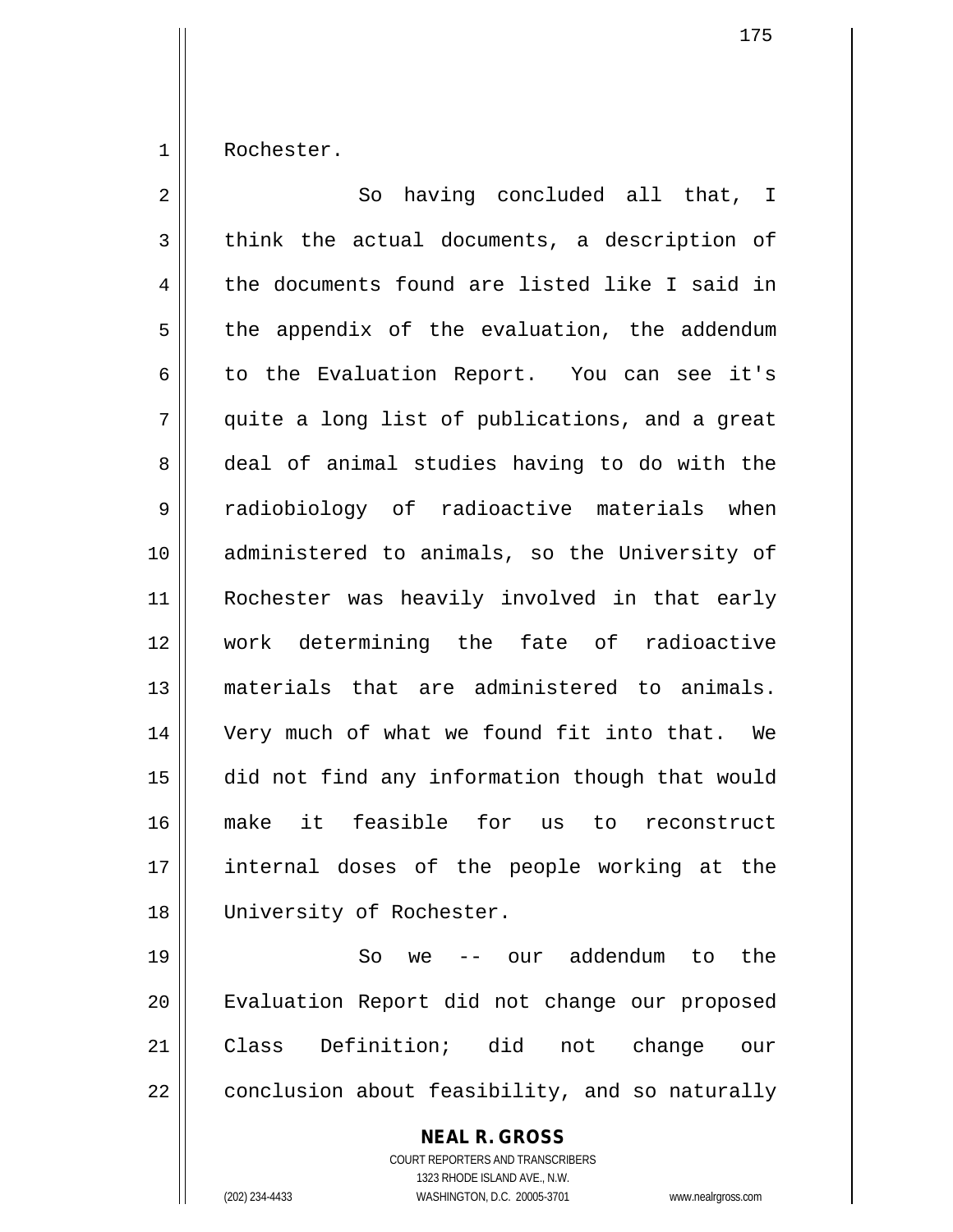**NEAL R. GROSS** COURT REPORTERS AND TRANSCRIBERS 1323 RHODE ISLAND AVE., N.W. (202) 234-4433 WASHINGTON, D.C. 20005-3701 www.nealrgross.com 1 | if we find the dose is infeasible, we always 2 determine that if we can't bound the dose that  $3 \parallel$  we have to conclude there is a potential for 4 || harm, and so we present that to the Board as  $5 \parallel$  essentially our recommendation again that this  $6 \parallel$  Class be added for those purposes. We were 7 not able to find additional information, 8 despite the search over the last six months 9 roughly to allow us to complete those dose 10 | reconstructions. 11 CHAIRMAN MELIUS: Okay, thank 12 you, Stu. Do Board Members have questions? 13 We have talked about it a couple of times 14 before. If there are no questions, could we 15 actually -- before I do that, Paul Ziemer or 16 David Richardson, do you have questions? 17 MEMBER ZIEMER: What was the 18 question again? 19 CHAIRMAN MELIUS: Do you have 20 questions. 21 || MEMBER ZIEMER: No, I'm clear. 22 || CHAIRMAN MELIUS: Dr. Lockey.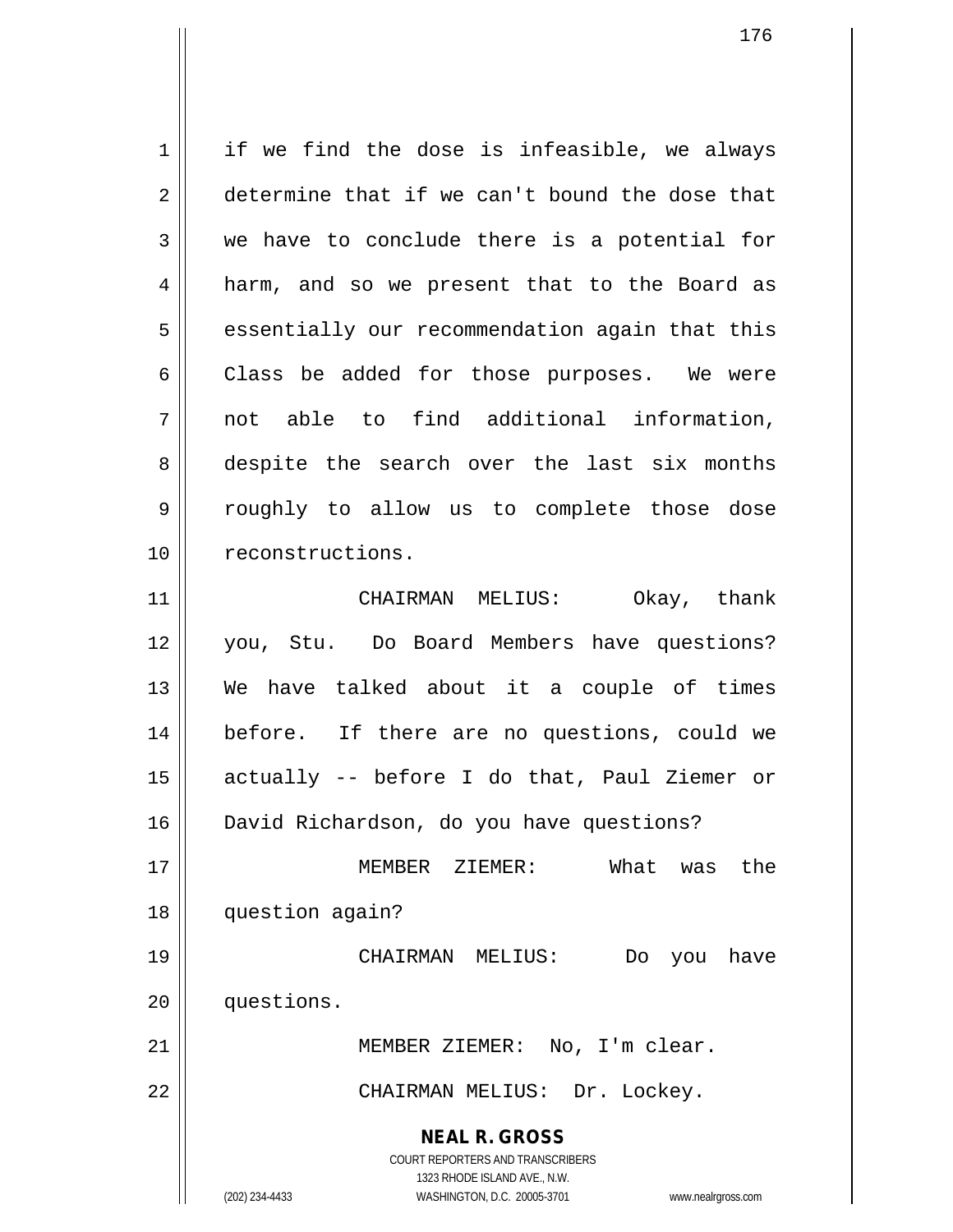1 MEMBER LOCKEY: In your 2 definition, I forgot, but what did you say  $3 \parallel$  about graduate students, et cetera.

 MR. HINNEFELD: Well, our definition doesn't say anything about graduate  $6 \parallel$  students. It says people who worked for the Department of Energy, its predecessor 8 agencies, and contractors. So if you are 9 || asking an employment question, a verified employment question of would a graduate student be included. And I guess I don't 12 || really know; that would be the Department of Labor. We would make no distinction. The Department of Labor identifies someone as having verified employment at the University 16 || of Rochester Atomic Energy Project then it would make no distinction for us, and in fact we would not see these claimants. They wouldn't even come to us.

20 MEMBER LOCKEY: So anybody who 21 || received funding through the Department of  $22$   $\parallel$  Energy that funneled through the University of

> **NEAL R. GROSS** COURT REPORTERS AND TRANSCRIBERS 1323 RHODE ISLAND AVE., N.W. (202) 234-4433 WASHINGTON, D.C. 20005-3701 www.nealrgross.com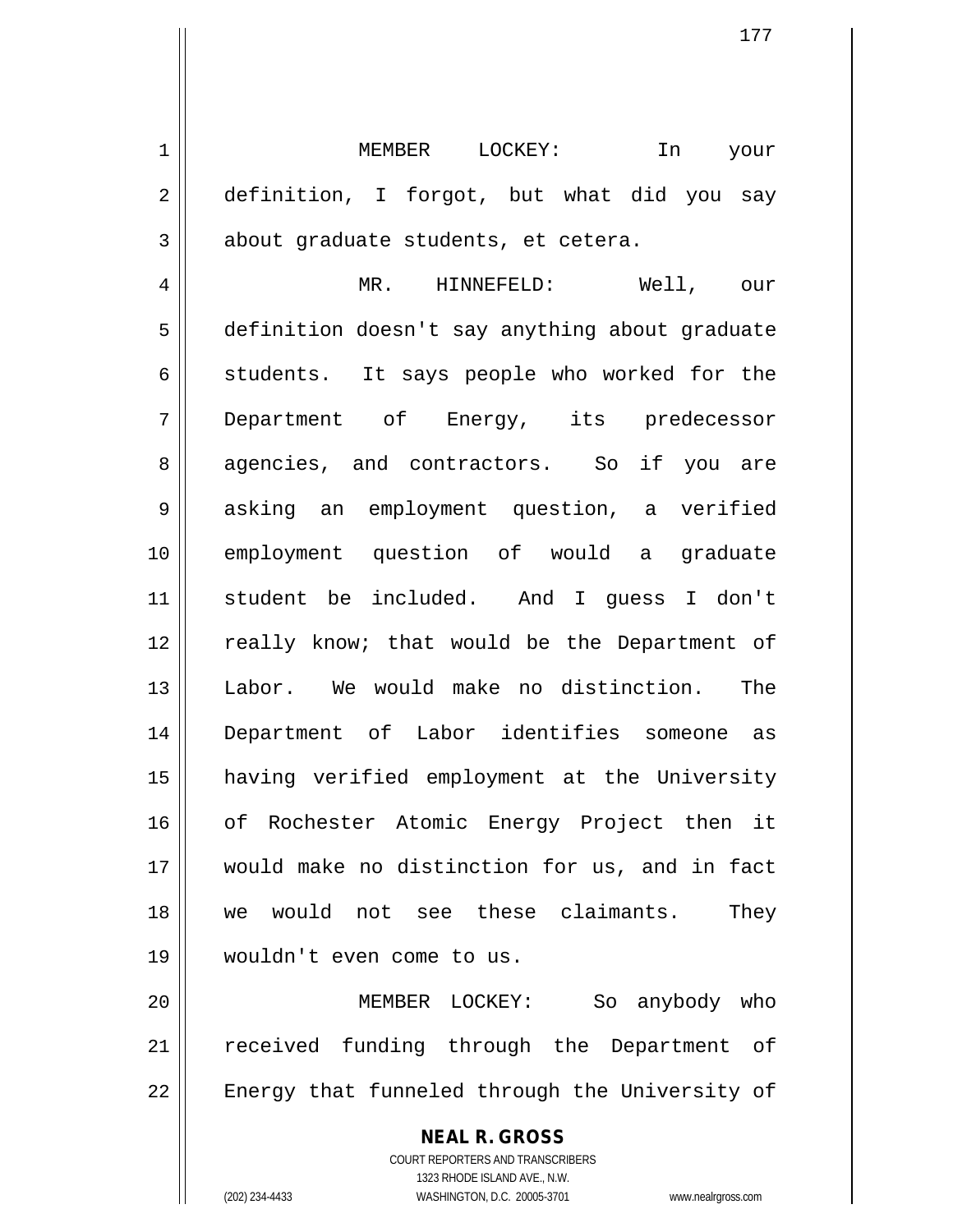1 || Rochester would fit into this Class?

2 MR. HINNEFELD: Well, the Class,  $3 \parallel$  the work facility is defined as the University 4 | of Rochester Atomic Energy Project, which was  $5 \parallel$  a specific I think that was a specific  $6 \parallel$  building or set of buildings at the University 7 || of Rochester. So whether or not people who 8 || are funded through the University of Rochester  $9 \parallel$  and did the work, certainly somewhere other 10 || than University of Rochester, I don't see any 11 possible way they would be included. People 12 who worked at the University of Rochester and 13 have a valid claim with the Department of 14 || Labor, by our definition would be included. 15 It all comes down to whether their employment 16 was verified by they Department of Labor as 17 || being appropriate coverage. 18 MEMBER LOCKEY: Is there a 19 building definition in this Class?

20 MR. HINNEFELD: Well, the name of  $21$  | the facility, which is the name of the covered 22 facility on the DOE database, it's the

> **NEAL R. GROSS** COURT REPORTERS AND TRANSCRIBERS 1323 RHODE ISLAND AVE., N.W.

(202) 234-4433 WASHINGTON, D.C. 20005-3701 www.nealrgross.com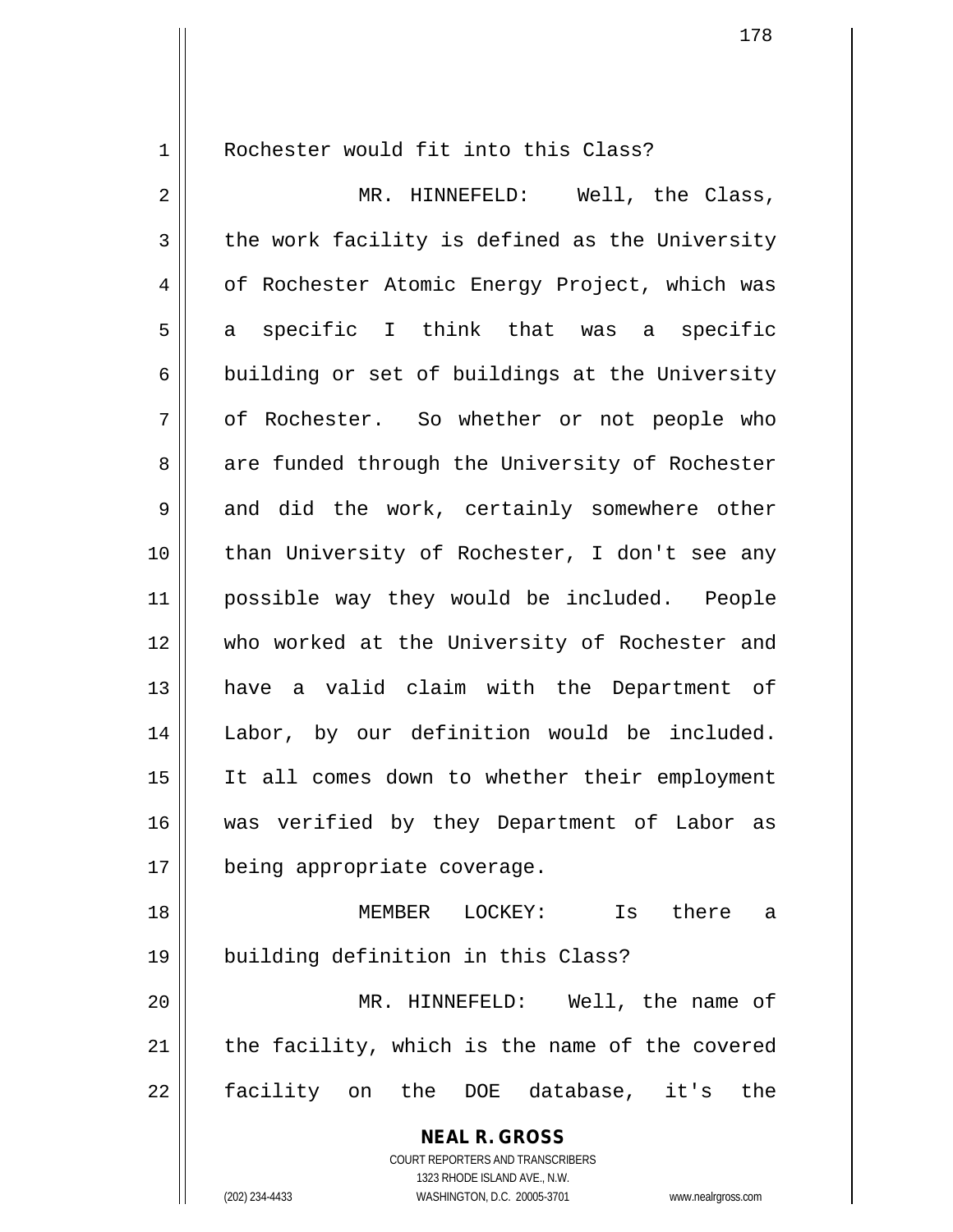1 || University of Rochester Atomic Energy Project.  $2 \parallel$  That is in our Class Definition. That is the  $3 \parallel$  name of the covered facility certainly on the 4 database and probably on the Federal Register 5 | that listed the covered facilities.

6 MEMBER LOCKEY: I guess what I'm  $7 \parallel$  trying to get a handle on is we have a covered 8 facility and a covered project. And there 9 might have been other people who would 10 employed through the Department of Energy on 11 || the University of Rochester campus. But if 12 || they walked into this building, and they 13  $\parallel$  accumulate 250 days in this building, are they 14 | included in the Class Definition?

15 MR. HINNEFELD: Well, as always, 16 if they are included in the Class Definition 17 is a determination of the Department of Labor. 18 || And so I hate to be evasive about your 19 question, but I don't know that I can answer, 20 and I don't know that I know all the 21 || employment relationships or arrangements at 22 || the University of Rochester. I don't know

> **NEAL R. GROSS** COURT REPORTERS AND TRANSCRIBERS 1323 RHODE ISLAND AVE., N.W. (202) 234-4433 WASHINGTON, D.C. 20005-3701 www.nealrgross.com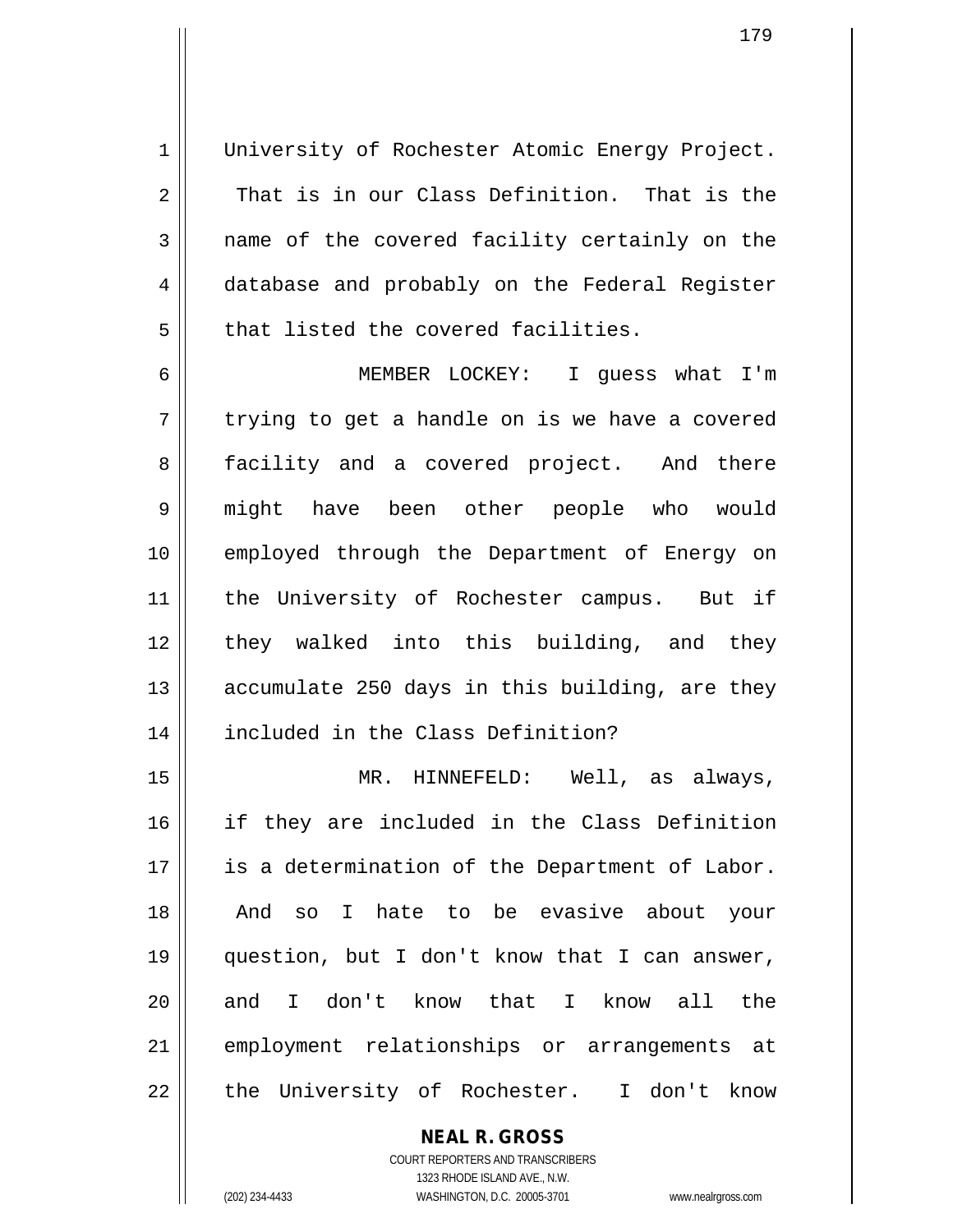$1$  that a graduate student, if a graduate student 2 || is considered an employee or not. So I 3 Suppose Jeff is prepared to opine on those 4 | questions. 5 CHAIRMAN MELIUS: Do you have  $6 \parallel$  anything to add, Jeff? 7 MR. KOTSCH: Jeff Kotsch, Labor. 8 || I guess the only thing I would say is unless 9 || you would -- you might lose grad students if 10 || they were members of the university who were 11 not employed by the Department of Energy or 12 its predecessor agencies or contractors or 13 || subcontractors because they worked on the 14 project. I don't know if that is a 15 possibility or not. The way the Class 16 Definition is written, because there is the 17 employment portion as well as the facility 18 portion. 19 MEMBER LOCKEY: Working at a

 $20$  || university, the reason I raise the issue is,  $21$  || graduate students do a lot of the work, if not 22 most of the work in the lab. And the PI sits

> COURT REPORTERS AND TRANSCRIBERS 1323 RHODE ISLAND AVE., N.W. (202) 234-4433 WASHINGTON, D.C. 20005-3701 www.nealrgross.com

**NEAL R. GROSS**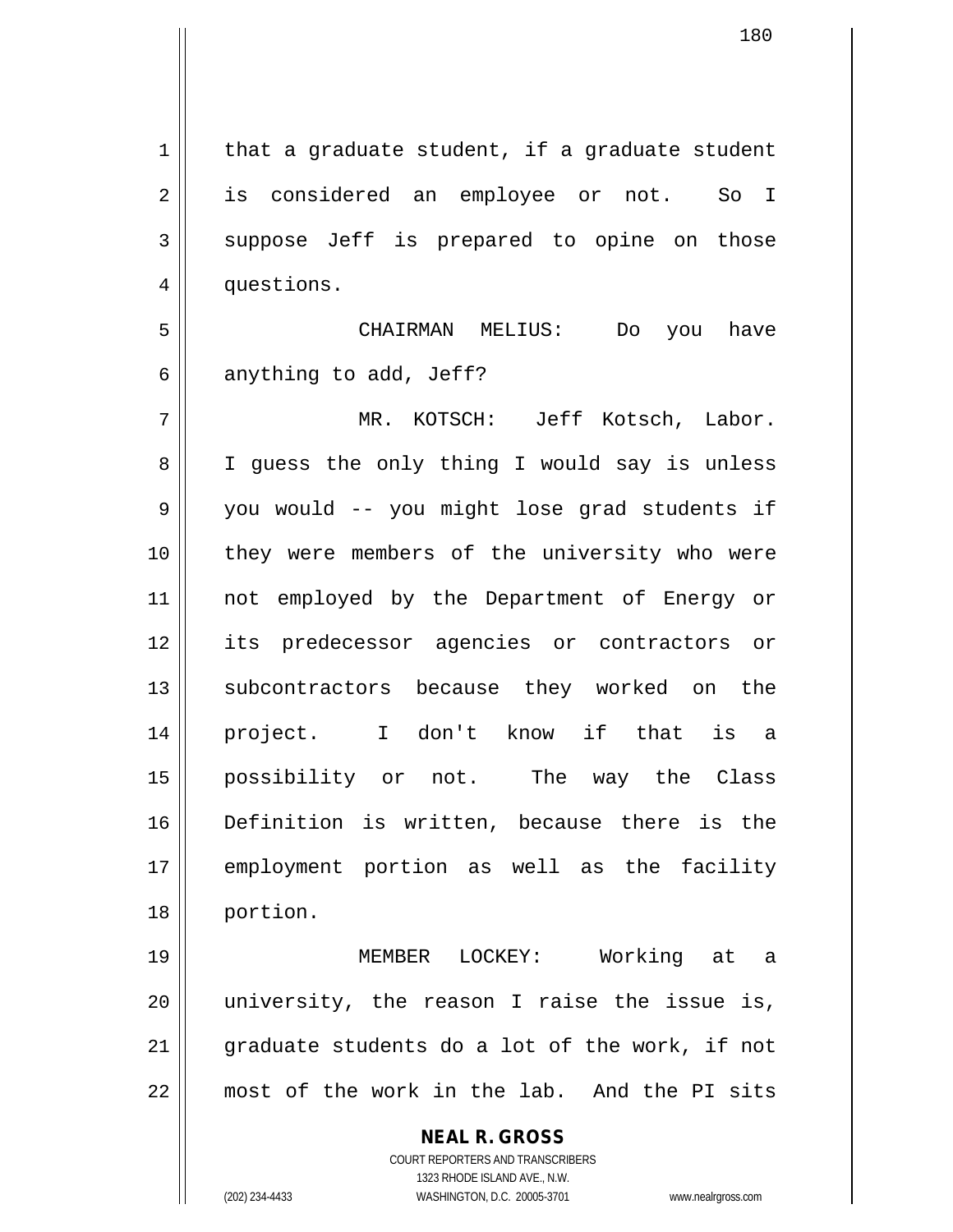1 || in his office and supervises. So it really is  $2 \parallel$  an important issue, which I think somehow has  $3 \parallel$  to be addressed.

4 MR. KOTSCH: I have to admit, I 5 | don't know like if you were on -- I know when 6 || I was in grad school, if you were on a grant  $7 \parallel$  or something that came through that, how that 8 Would show up as far as I was always just an 9 employee of the university as a grad 10 assistant. Again, I don't know -- again it 11 || comes down to the situation for those types of 12 people having to be treated on a case by case 13 basis, looking at the available information, 14 || trying to determine if they fit into the Class 15 Definition. From the information that was 16 presented in the Class Definition.

 CHAIRMAN MELIUS: Maybe we can ask 18 || for an update on that in a more general sense so we understand it better. Because it comes up, it comes up in some of the other university-affiliated facilities also, and I  $\parallel$  think we need to understand it better.

> COURT REPORTERS AND TRANSCRIBERS 1323 RHODE ISLAND AVE., N.W. (202) 234-4433 WASHINGTON, D.C. 20005-3701 www.nealrgross.com

**NEAL R. GROSS**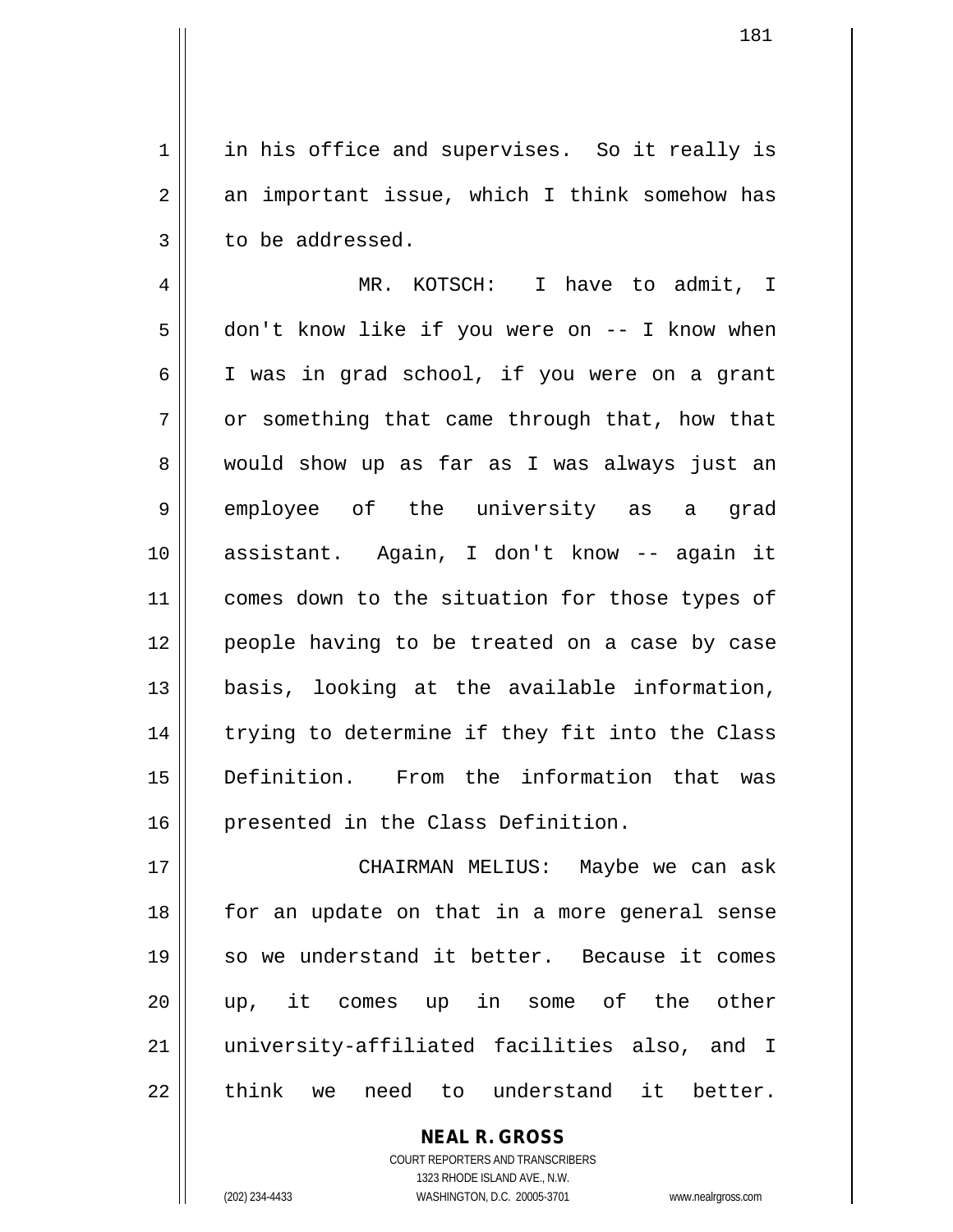1 | Recognizing that there are limitations on what 2 || you can do given the law and the various  $3 \parallel$  contractual relationships that are out there. 4 | Thank you. 5 Josie. 6 MEMBER BEACH: And I just have an 7 addition. I remember asking that question 8 specifically the last time this came up at a  $9 \parallel$  Board meeting. There were 799 grad students,

 and I believe we were told that they weren't 11 || covered. That is just memory from this last discussion we had. And I am also concerned about that.

14 CHAIRMAN MELIUS: I don't remember 15 799, but Wanda.

 MEMBER MUNN: My memory of the language of the law itself is specific about 18 || employees of the Department of Energy. That being the case there is nothing we can argue || here if there is an issue, then the folks who were instrumental in writing the original law 22 || need to address the Congress of the United

## **NEAL R. GROSS**

COURT REPORTERS AND TRANSCRIBERS 1323 RHODE ISLAND AVE., N.W. (202) 234-4433 WASHINGTON, D.C. 20005-3701 www.nealrgross.com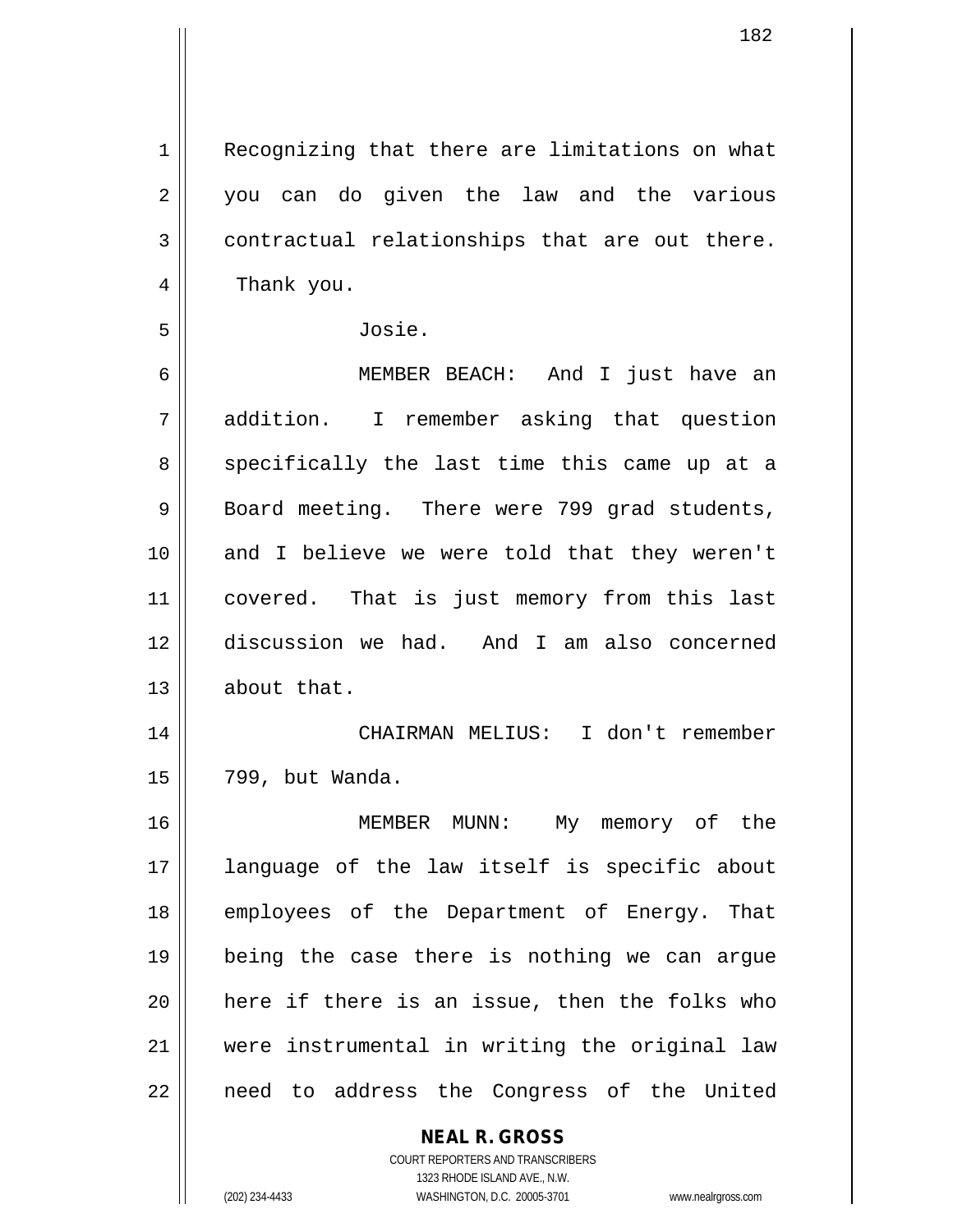1 States on this issue. I can't see how it can  $2 \parallel$  be resolved if my memory is correct. My 3 memory may not be correct; I haven't read the 4 || law in several months.

5 CHAIRMAN MELIUS: Well, there are  $6 \parallel$  other ways of designating facilities if they  $7$  || meet the definition, so that can be changed. 8 || So it's not just necessarily Congress. But 9 || you are right, there are limitations based on 10 employment, and what they recognize in the 11 contracts and those are usually not 12 || straightforward, and they change over time. 13 || Henry.

14 MEMBER ANDERSON: I would have 15 thought that this project was contracted to 16 || the University of Rochester so that grad 17 || students were employees and could show that 18 || they had worked on a project for the 250 days, 19 you would think they would be covered because  $20$  | they are subcontractors.

21 CHAIRMAN MELIUS: Yes. I would  $22$  || think so. Other questions or comments.

> **NEAL R. GROSS** COURT REPORTERS AND TRANSCRIBERS 1323 RHODE ISLAND AVE., N.W. (202) 234-4433 WASHINGTON, D.C. 20005-3701 www.nealrgross.com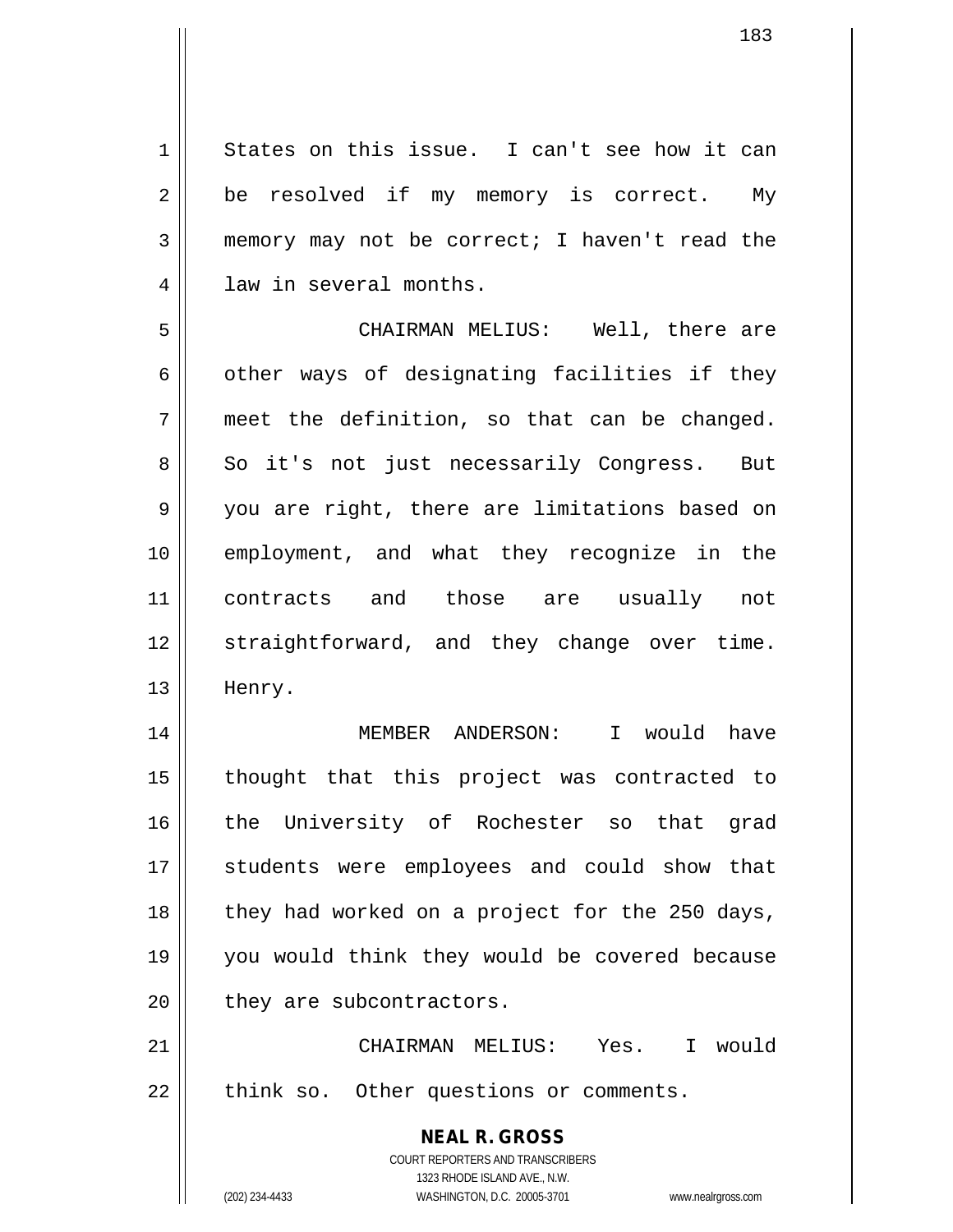1 MEMBER ZIEMER: This is Ziemer. I 2 do have a question, and this may have come up  $3 \parallel$  before, but has it been established that the 4 quote project, the Atomic Energy Project, was 5 || in fact building specific? And the reason I  $6 \parallel$  ask that is those who work on campuses  $7 \parallel$  recognize that grants that are made to either 8 a project or a center or whatever the name is 9 are frequently scattered throughout multiple 10 buildings. The project is a paper entity, and 11 may not be building specific. It may include 12 || labs in a number of different places, and then 13 || that opens the door to accessibility by 14 others, and I suspect on this particular one 15 it could have certainly been building specific 16 or location specific. But has that ever been 17 | confirmed. 18 CHAIRMAN MELIUS: Go ahead, LaVon. 19 || MR. RUTHERFORD: Dr. Ziemer, yes, 20 we actually did correspond with the Department

 $21$  | of Labor, and it is building specific.

22 MEMBER ZIEMER: I thought that had

**NEAL R. GROSS** COURT REPORTERS AND TRANSCRIBERS

1323 RHODE ISLAND AVE., N.W.

(202) 234-4433 WASHINGTON, D.C. 20005-3701 www.nealrgross.com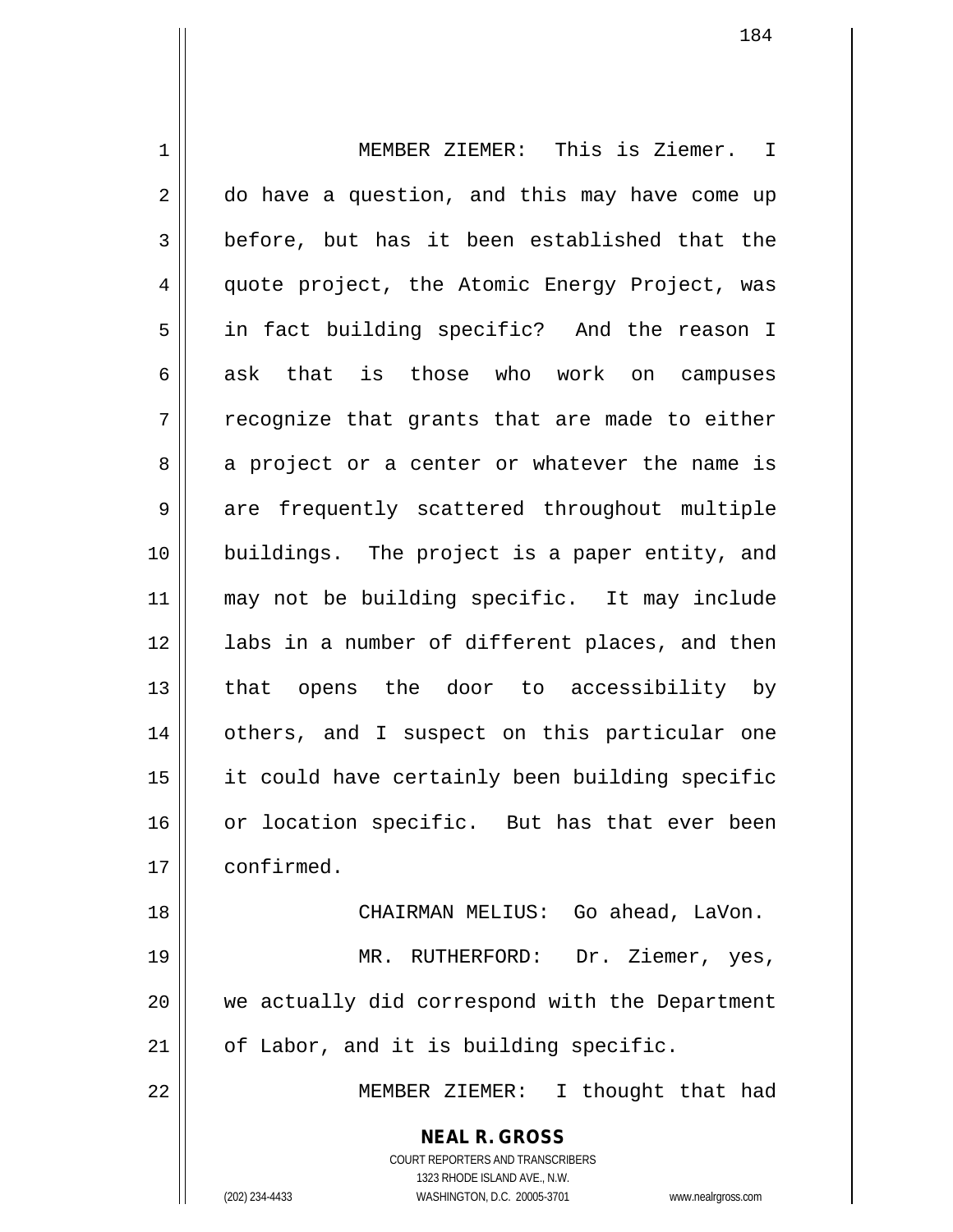**NEAL R. GROSS** COURT REPORTERS AND TRANSCRIBERS 1323 RHODE ISLAND AVE., N.W. (202) 234-4433 WASHINGTON, D.C. 20005-3701 www.nealrgross.com 1 | been asked before, but I couldn't recall if it 2 | had been resolved. Thank you. 3 CHAIRMAN MELIUS: We also may have 4 || the petitioner on the line, if she is 5 available. 6 MS. KESTON: Yes. 7 CHAIRMAN MELIUS: Do you have any 8 l comments to make? 9 MS. KESTON: That it was a 10 || specific building when I worked there from 11 September of '43 to June of '45. It was only 12 in a specific building. 13 || CHAIRMAN MELIUS: Okay, thank you. 14 If there are no further comments, do I hear a 15 motion? 16 || MEMBER PRESLEY: So moved. 17 || CHAIRMAN MELIUS: So moved what? 18 MEMBER PRESLEY: That we accept  $19 \parallel$  it. 20 | CHAIRMAN MELIUS: Thank you, Bob. MEMBER 21 || ANDERSON: Second. 22 CHAIRMAN MELIUS: Second from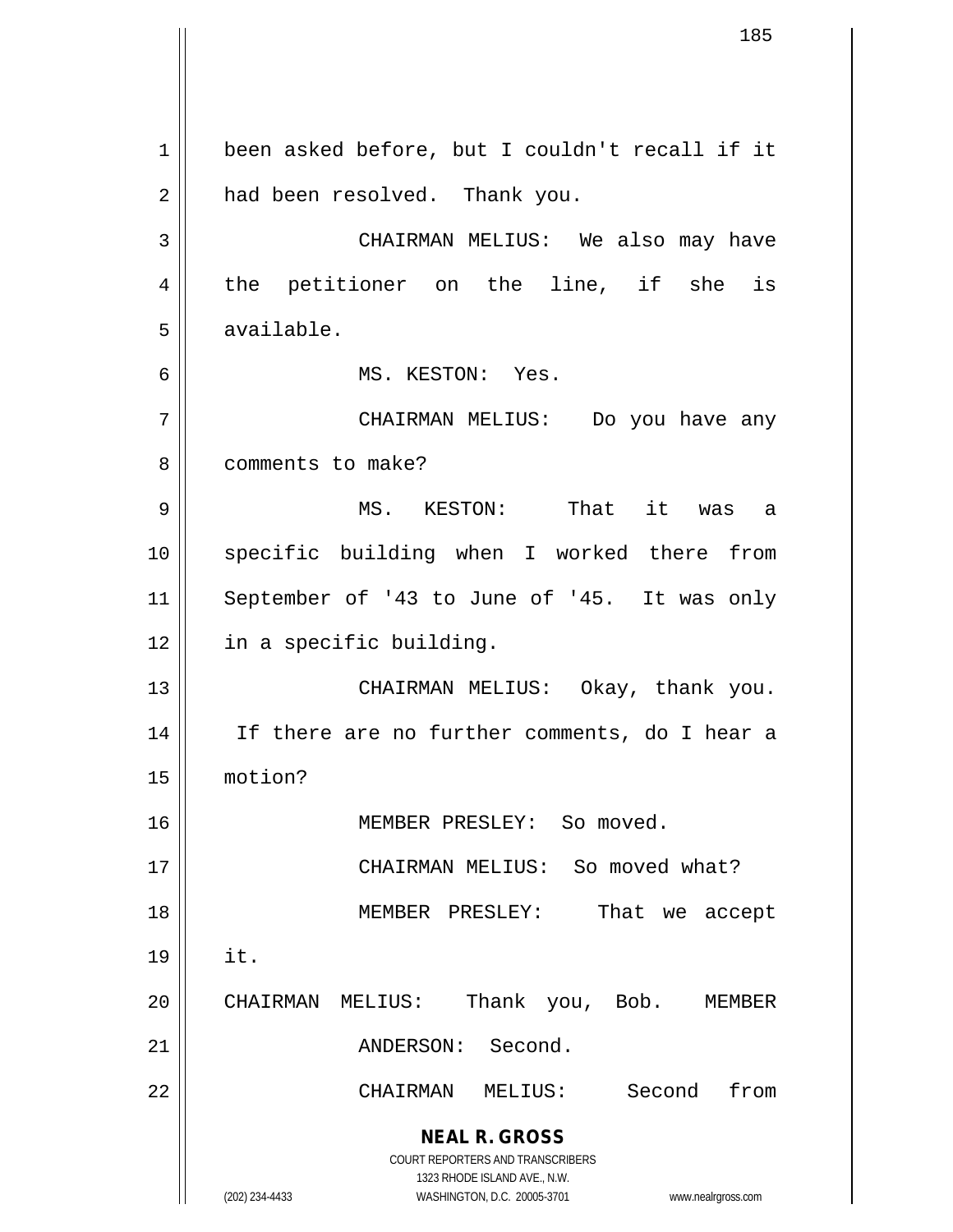1 || Henry. And Bob if you will accept a friendly 2 || amendment. Let me read the statement. 3 Maybe I should have said, what I 4 | hope to be a friendly amendment. 5 This is our letter and forbear a 6 little bit. 7 The Advisory Board on Radiation 8 Worker Health, the Board has evaluated SEC 9 Petition 00140 concerning workers at the 10 University of Rochester Atomic Energy Project 11 || on the statutory requirements established by 12 EEOICPA incorporated 42 CFR Section 83.13. 13 || The Board respectfully recommends a Special 14 Exposure Cohort be accorded to all employees 15 || of the Department of Energy, its predecessor 16 agencies, and their contractors or 17 || subcontractors who worked at the University of 18 || Rochester Atomic Energy Project in Rochester, 19 || New York, from September  $1^{st}$ , 1943 through 20  $\parallel$  October 30<sup>th</sup>, 1971, for a number of work days 21 aggregating at least 250 work days occurring 22 || either solely under this employment or in

> COURT REPORTERS AND TRANSCRIBERS 1323 RHODE ISLAND AVE., N.W. (202) 234-4433 WASHINGTON, D.C. 20005-3701 www.nealrgross.com

**NEAL R. GROSS**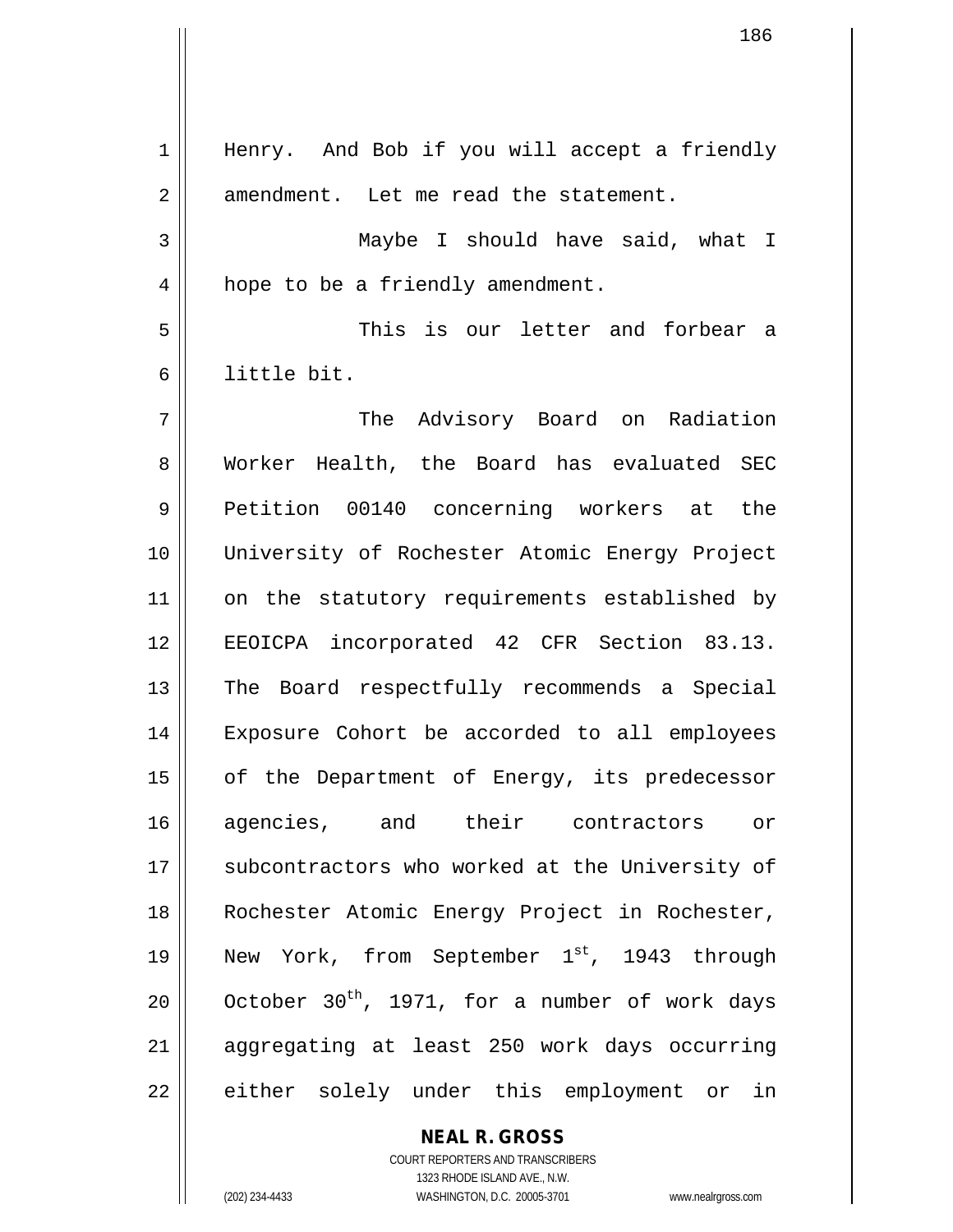1 combination with workdays within the 2 || parameters established for one or more other  $3$  | Classes of employees in the SEC.

4 This recommendation is based on 5 the following factors: the University of 6 | Rochester Atomic Energy Project conducted  $7 \parallel$  research in technical projects related to the 8 development and production of nuclear weapons.

9 || Number two, NIOSH found that there 10 was insufficient monitoring data or 11 information on radiological operations at this 12 facility in order to be able to complete 13 || accurate individual dose reconstructions.

14 Four, the University of Rochester 15 Atomic Energy Project employees during the 16 | time period in question.

17 The Board concurs with this 18 conclusion.

19 Three the Board has reviewed 20 information which confirms the radiation 21 exposures at the University of Rochester 22 || Atomic Energy Project during the time period

**NEAL R. GROSS**

COURT REPORTERS AND TRANSCRIBERS 1323 RHODE ISLAND AVE., N.W. (202) 234-4433 WASHINGTON, D.C. 20005-3701 www.nealrgross.com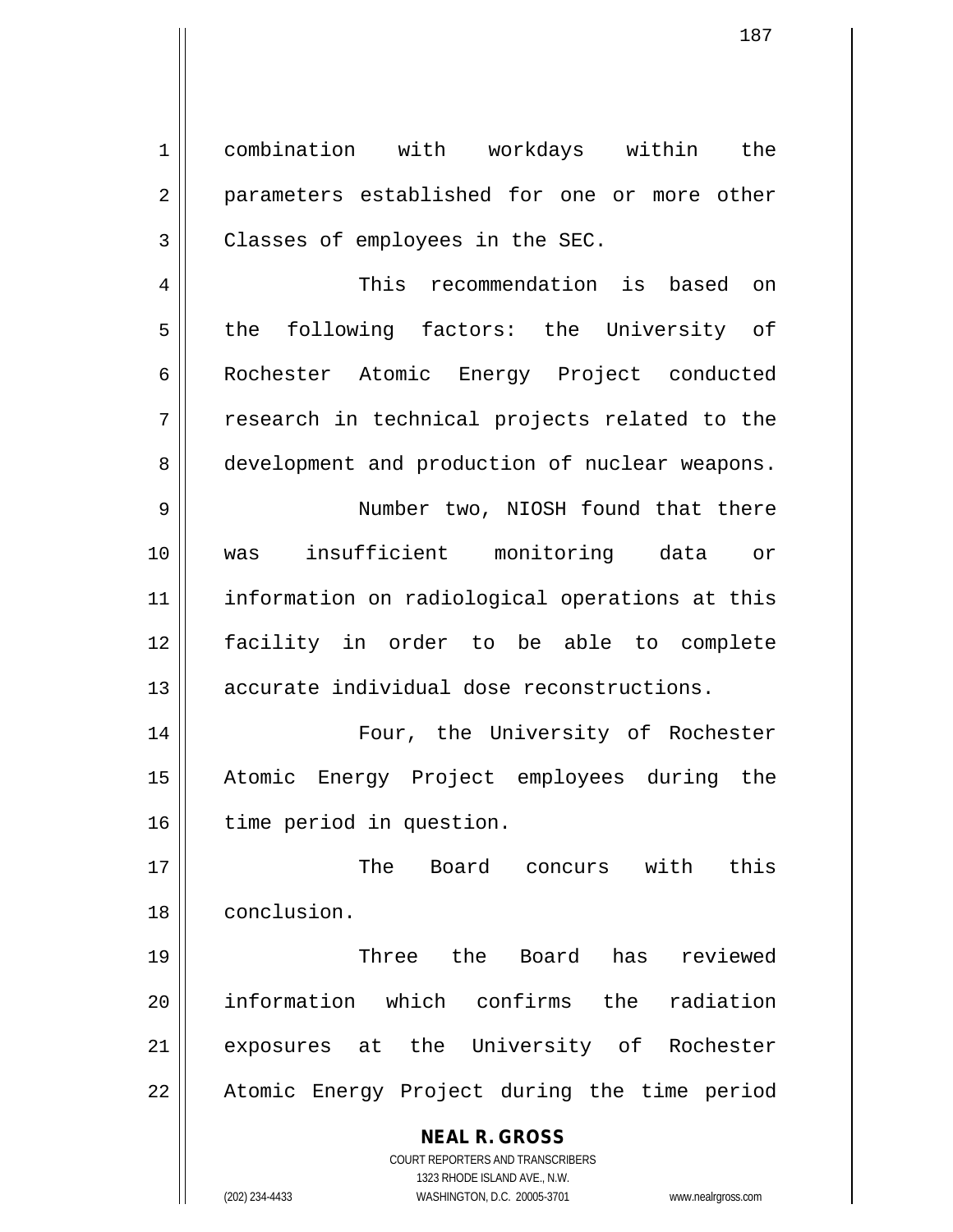1 || in question could have been dangerous to the 2 **h** health of members of this Class.

3 || The Board also concurs with this 4 conclusion. Based on these considerations and  $5 \parallel$  the discussions held at our May 19-21, 2010 6 Advisory Board Meeting in Niagara Falls, New 7 York, and our two previous Board meetings, the 8 || Board recommends that this Special Exposure 9 Cohort petition be granted; enclosed is 10 documentation from the Board meetings where 11 the Special Exposure Cohort Class was 12 discussed. The documentation includes 13 transmits of deliberations, copies of the 14 petition, the NIOSH review thereof, and 15 || related materials. If any of these materials 16 are unavailable at this time they will follow 17 | shortly. 18 Do you accept that? 19 MEMBER PRESLEY: I accept it.

20 CHAIRMAN MELIUS: Okay. And I 21 will note for the record, I don't think  $22 \parallel$  counsel has had a chance to review this yet.

> **NEAL R. GROSS** COURT REPORTERS AND TRANSCRIBERS

1323 RHODE ISLAND AVE., N.W. (202) 234-4433 WASHINGTON, D.C. 20005-3701 www.nealrgross.com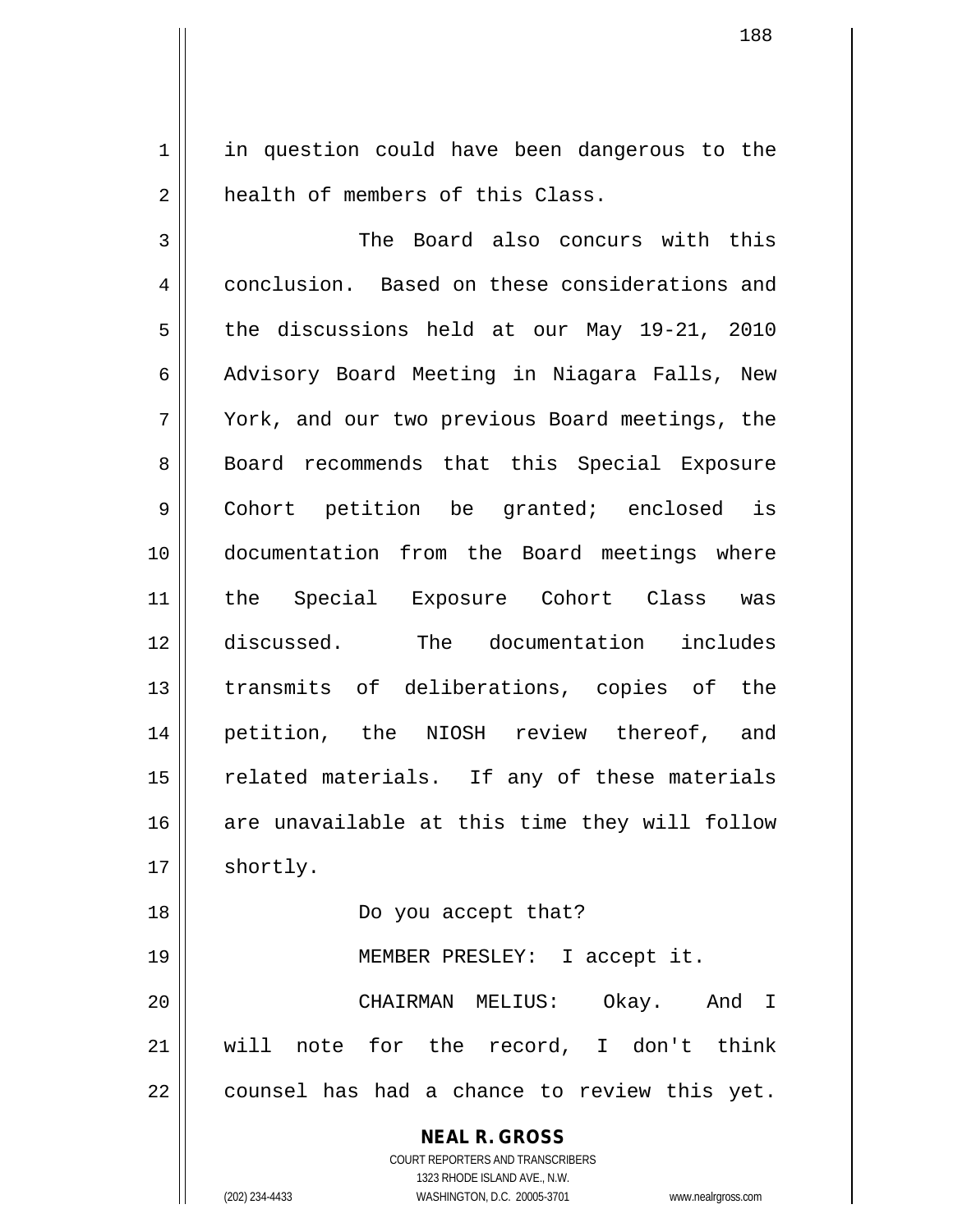**NEAL R. GROSS** COURT REPORTERS AND TRANSCRIBERS 1323 RHODE ISLAND AVE., N.W. (202) 234-4433 WASHINGTON, D.C. 20005-3701 www.nealrgross.com 1 || So everyone will get another look at it at  $2 \parallel$  some point, but I wanted to at least get it 3 | into the record now. 4 || So any further comments or 5 questions? If not I think I'll ask Ted to 6 call the roll. 7 MR. KATZ: Okay, we will just do  $8 \parallel$  this alphabetically this time. Dr. Anderson. 9 MEMBER ANDERSON: Yes. 10 || MR. KATZ: Ms. Beach. 11 | MEMBER BEACH: Yes. 12 MR. KATZ: Mr. Clawson. 13 || MEMBER CLAWSON: Yes. 14 || MR. KATZ: Dr. Field. 15 || **MEMBER FIELD: Yes.** 16 MR. KATZ: Mr. Gibson. 17 MEMBER GIBSON: Yes. 18 MR. KATZ: Mr. Griffon. 19 || MEMBER GRIFFON: Yes. 20 || MR. KATZ: Dr. Lemen. 21 | MEMBER LEMEN: Yes. 22 || MR. KATZ: Dr. Lockey.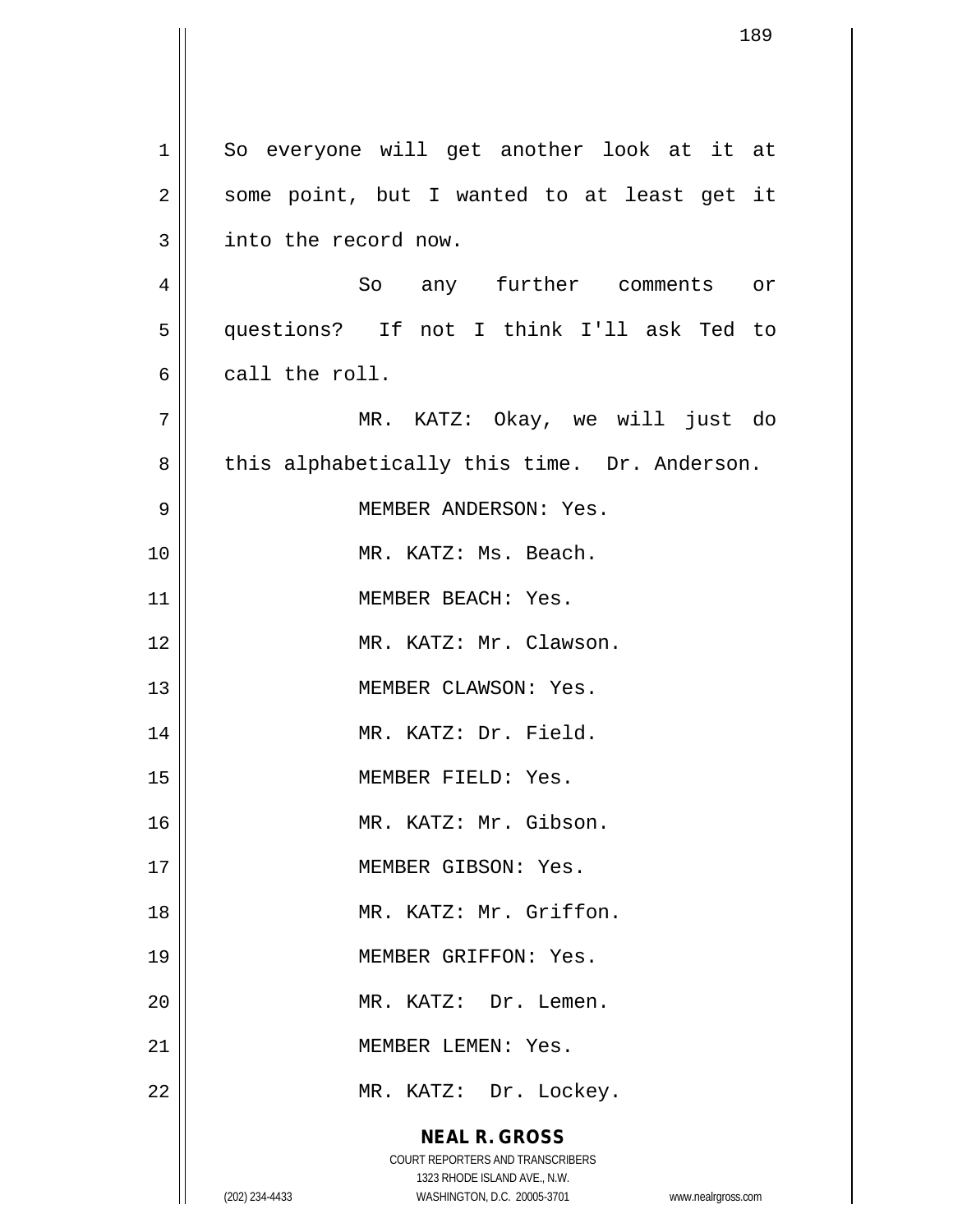| $\mathbf 1$    | MEMBER LOCKEY: Yes.                                                     |
|----------------|-------------------------------------------------------------------------|
| $\overline{2}$ | MR. KATZ: Dr. Melius.                                                   |
| 3              | CHAIRMAN MELIUS: Yes.                                                   |
| 4              | MR. KATZ: Ms. Munn.                                                     |
| 5              | MEMBER MUNN: Yes.                                                       |
| 6              | MR. KATZ: Dr. Poston.                                                   |
| 7              | MEMBER POSTON: Yes.                                                     |
| 8              | MR. KATZ: Mr. Presley.                                                  |
| 9              | MEMBER PRESLEY: Yes.                                                    |
| 10             | MR. KATZ: Dr. Richardson.                                               |
| 11             | MEMBER RICHARDSON: Yes.                                                 |
| 12             | MR. KATZ: Dr. Roessler.                                                 |
| 13             | MEMBER ROESSLER: Abstain.                                               |
| 14             | MR. KATZ: Mr. Schofield.                                                |
| 15             | MEMBER SCHOFIELD: Yes.                                                  |
| 16             | MR. KATZ: Dr. Ziemer.                                                   |
| 17             | MEMBER ZIEMER: Yes.                                                     |
| 18             | MR. KATZ: So we have 15 in favor                                        |
| 19             | and one abstention, and the motion passes.                              |
| 20             | Okay. Lunch<br>CHAIRMAN MELIUS:                                         |
| 21             | time. Take a break. We are a little bit                                 |
| 22             | late. We do have I believe a petitioner that                            |
|                | <b>NEAL R. GROSS</b>                                                    |
|                | <b>COURT REPORTERS AND TRANSCRIBERS</b><br>1323 RHODE ISLAND AVE., N.W. |
|                | (202) 234-4433<br>WASHINGTON, D.C. 20005-3701<br>www.nealrgross.com     |

 $\overline{\phantom{a}}$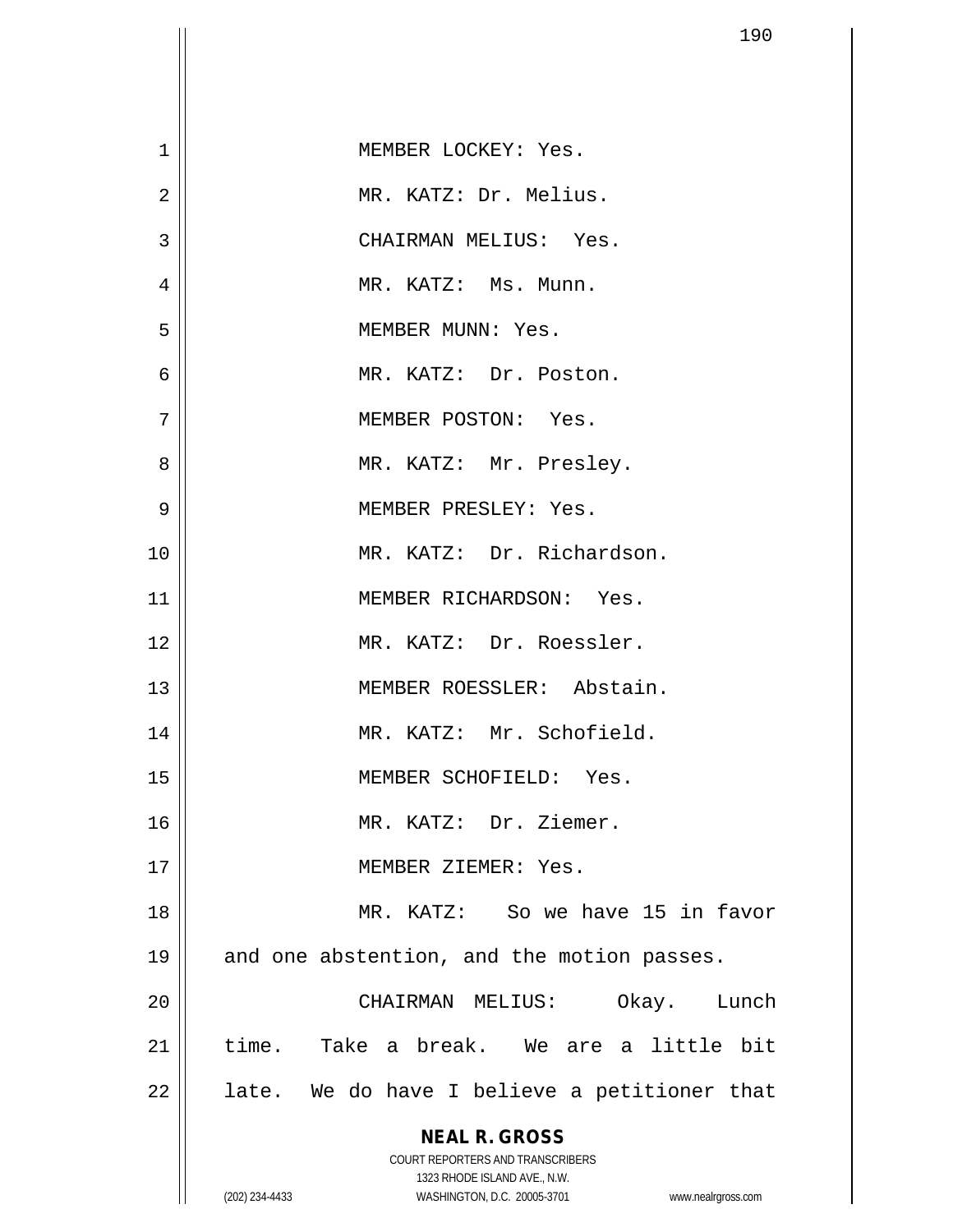**NEAL R. GROSS** COURT REPORTERS AND TRANSCRIBERS 1 || will be here, so we'll try to start maybe  $2 \parallel$  1:35. That gives an hour and 15 minutes. 3 || Hopefully everyone can make it back by then. 4 || Thank you. 5 (Whereupon, the above-entitled 6 | matter went off the record at  $12:24$  p.m. and  $7 \parallel$  resumed at 1:46 p.m.) 8 CHAIRMAN MELIUS: We can 9 || reconvene. Ted, you want to check the phones? 10 MR. KATZ: Yes, let me check the 11 || lines and see that we have Dr. Ziemer and Dr. 12 Richardson? 13 MEMBER ZIEMER: Ziemer is here. 14 MEMBER RICHARDSON: Hi, David 15 | Richardson. 16 MR. KATZ: Great. And for 17 everybody else on the line, maybe some new 18 || people will have joined us post lunch, we are 19 starting a little bit late. We had a late  $20$  ending of the morning session, and we are 21 || about to get going. So let me note for any  $22$  | people who may have joined us just freshly now

1323 RHODE ISLAND AVE., N.W. (202) 234-4433 WASHINGTON, D.C. 20005-3701 www.nealrgross.com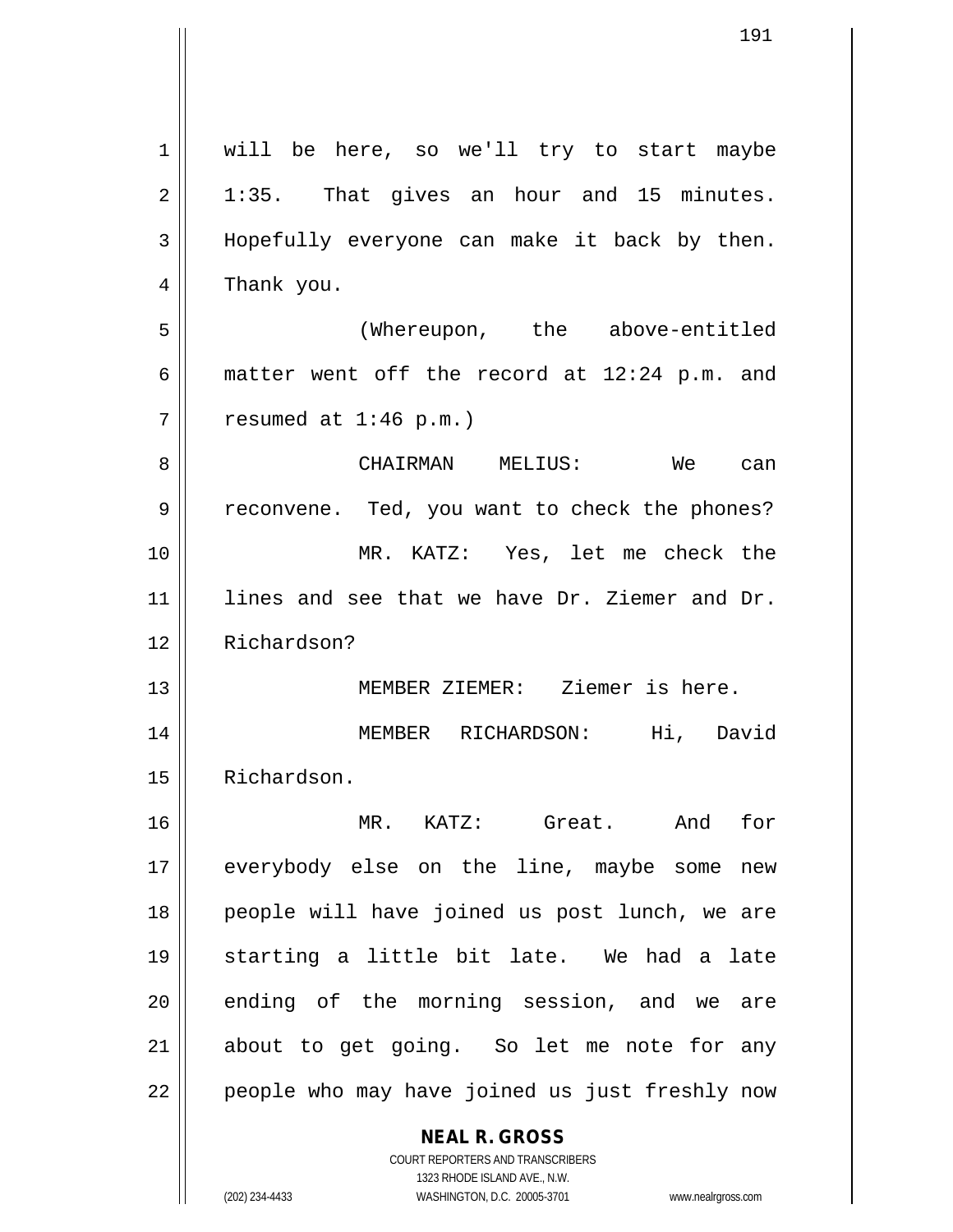**NEAL R. GROSS** 1 | this afternoon who are on the call, please 2 || mute your phone. Use the \*6 button if you 3 don't have a mute button, and that will mute 4 your phone. Use \*6 again if you want to speak  $5 \parallel$  to the group. And please don't hang up -- I 6 mean please don't put your call on hold. Hang 7 up and call back in if you need to leave at 8 || some point. 9 CHAIRMAN MELIUS: And we will 10 || start this afternoon, first order of business 11 is BWX Technologies. And LaVon, you're up. 12 13 || BWX TECHNOLOGIES (LYNCHBURG, VA) 14 || SEC PETITION (83.14) 15 MR. RUTHERFORD: Thank you, Dr. Melius. 16 I'm going to talk about BWXT, and our Special 17 || Cohort petition for that facility. 18 We in April 6, 2010, after many 19 data capture efforts and work we decided that 20 we could not reconstruct dose for a period of  $21$  time at BWXT so we at that time sent a letter  $22$   $\parallel$  to a claimant indicating to that claimant that

> COURT REPORTERS AND TRANSCRIBERS 1323 RHODE ISLAND AVE., N.W.

(202) 234-4433 WASHINGTON, D.C. 20005-3701 www.nealrgross.com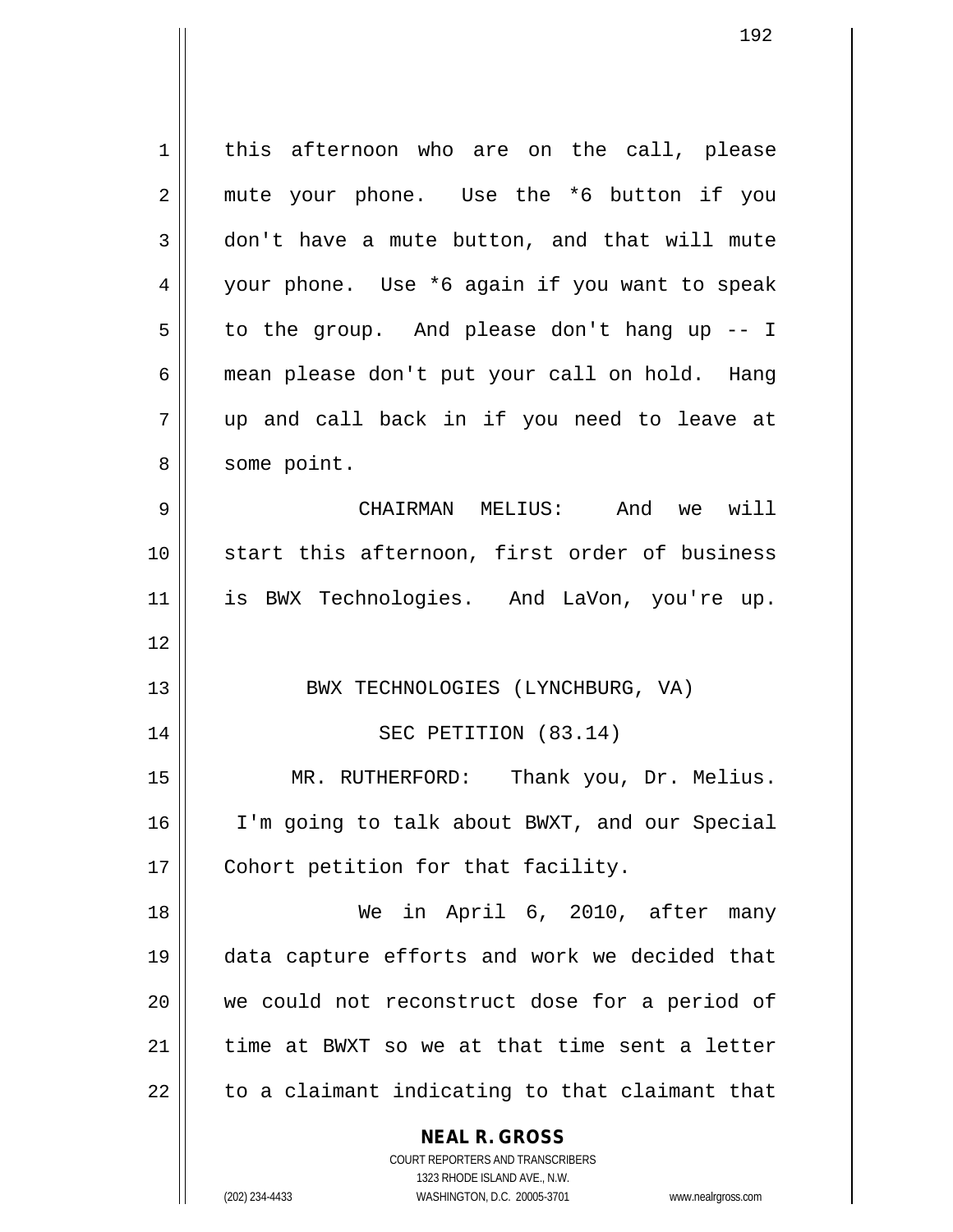**NEAL R. GROSS** COURT REPORTERS AND TRANSCRIBERS 1 dose reconstruction was not feasible, and we 2 || provided that claimant a form A petition to  $3 \parallel$  submit an SEC petition for that site. 4 On April 14 -- yes. 5 MEMBER PRESLEY: Can we do one  $6 \parallel$  thing, can we designate that as BWXT Virginia? 7 Because there are BWXT sites now all over the 8 United States in the weapons complex. 9 MR. RUTHERFORD: I actually had 10 || that on my next slide. 11 CHAIRMAN MELIUS: Okay. We will 12 make sure. 13 || MR. RUTHERFORD: Okay. All right, 14 | so on April  $14^{th}$ , 2010, we received an 83.14 15  $\parallel$  SEC petition. That petition qualified on that 16 day. And we after a month or so we issued our 17  $\parallel$  Evaluation Report on May 4<sup>th</sup>, 2010. 18 || A little background: as Mr. 19 Presley indicated, BWXT is located in 20 Lynchburg, Virginia. It was an Atomic Weapons 21 || Employer for three separate time periods,  $22 \parallel$  which is kind of a little unique: January 1,

1323 RHODE ISLAND AVE., N.W.

(202) 234-4433 WASHINGTON, D.C. 20005-3701 www.nealrgross.com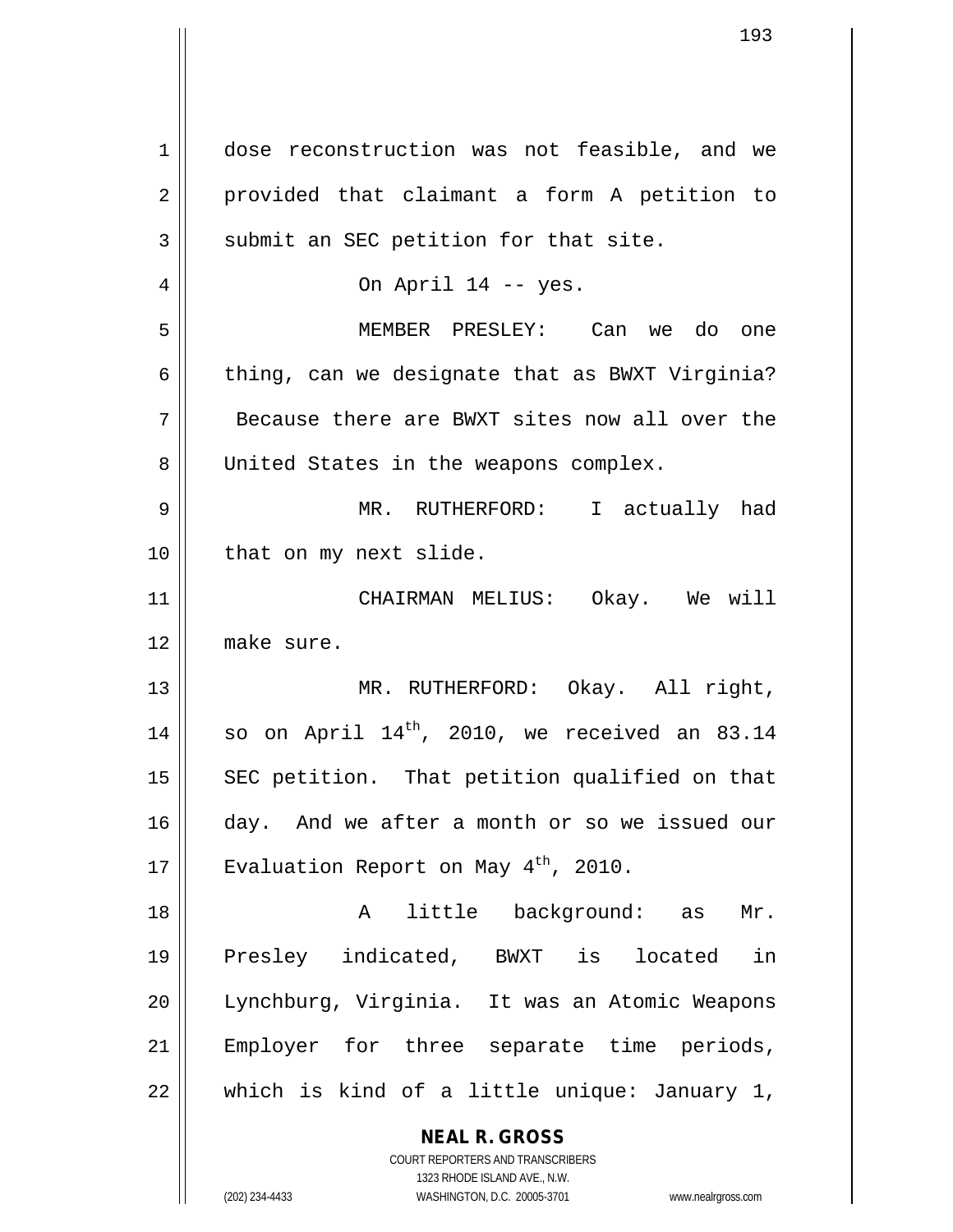| $\mathbf 1$ | 1959 through December 31st, 1959; January 1,   |
|-------------|------------------------------------------------|
| 2           | 1968 through December 31st, 1972. And January  |
| 3           | 1, 1985 through December 31, 2001.             |
| 4           | So during those three separate                 |
| 5           | time periods there were different AEC          |
| 6           | activities. There were commercial activities   |
| 7           | that went on all the way from 1956 all the way |
| 8           | to present.                                    |
| 9           | From our interview indication we               |
| 10          | have that the workforce ranged from roughly    |
| 11          | 1,000 employees up to 3,000 employee at that   |
| 12          | facility.                                      |
| 13          | The facility is actually BWXT is               |
| 14          | designed as a single site. However there are   |
| 15          | two licensed locations: Naval Nuclear Fuels    |
| 16          | Divisions; and the Lynchburg Technology        |
| 17          | Center. The Naval Nuclear Fuels Division, the  |
| 18          | primary mission is involved in<br>fuel         |
| 19          | fabrication using enriched uranium. The LTC    |
| 20          | which is -- I'm going to use NNFD and LTC as   |
| 21          | acronyms instead of repeating their names --   |
| 22          | LTC's work primarily involved reactor          |

**NEAL R. GROSS** COURT REPORTERS AND TRANSCRIBERS 1323 RHODE ISLAND AVE., N.W.

(202) 234-4433 WASHINGTON, D.C. 20005-3701 www.nealrgross.com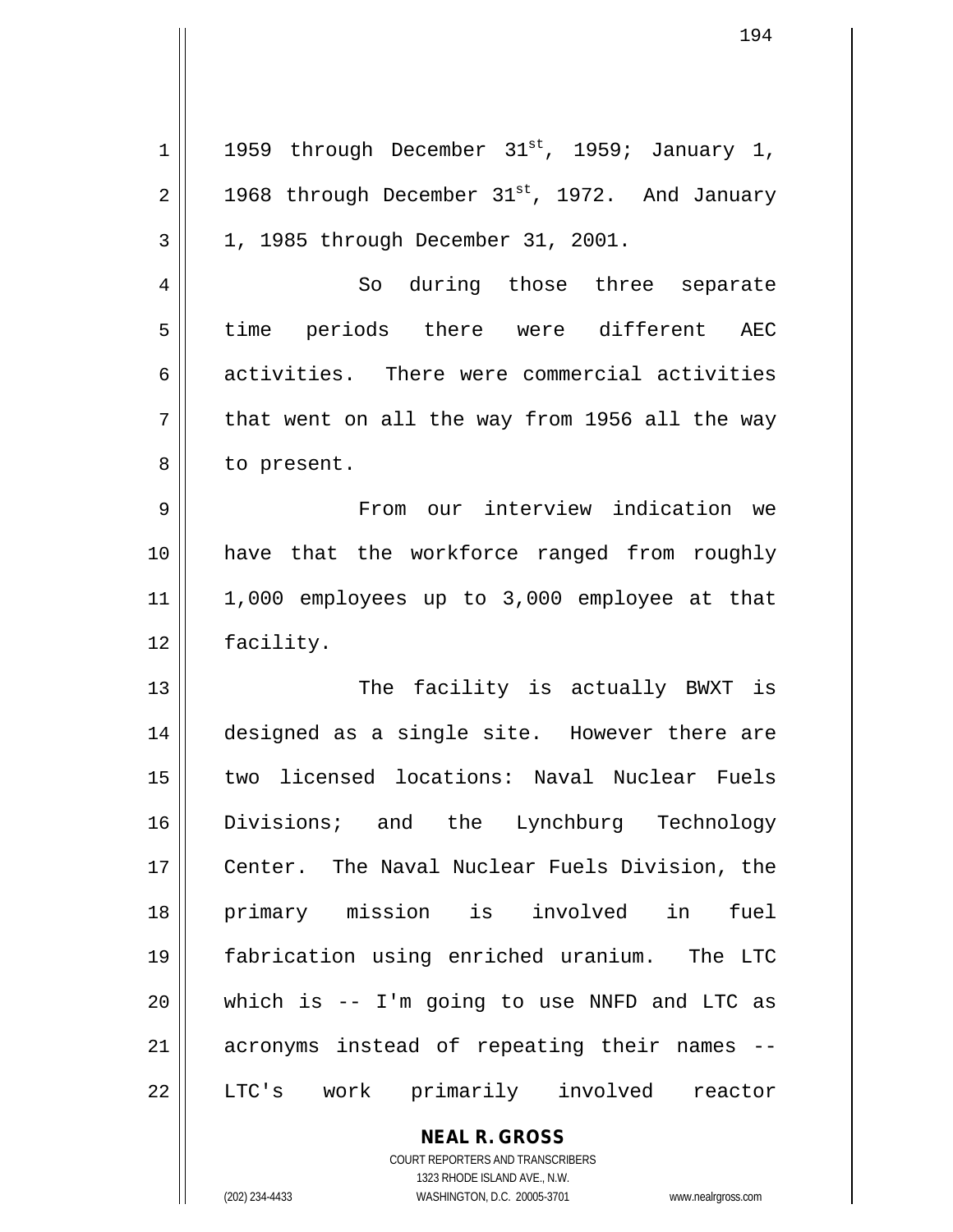1 | research, fuel testing and hot cell work.

2 || Our sources of information that we 3 | looked to retrieve data, we looked at our 4 existing Site Profiles. We have no Site 5 Profile for BWXT. Technical Information 6 | Bulletins, NIOSH Site Research Database, data 7 || captures, and worker interviews. We did 36 8 worker interviews. Those were focus 9 interviews, and I'll talk a little bit about 10 | them shortly. 11 We did data capture efforts with 12 BWXT, DOE Legacy Management, DOE Germantown, 13 || and NRC, NNSA, the Virginia Department of 14 Health, Westinghouse Site, the Hematite 15 actually had some documentation that we 16 || pulled; R.S. Landauer. Landauer did the film 17 badge for BWXT. And U.S. Transuranium and 18 Uranium Registries, as well as Washington 19 State University's DOE OpenNet, Internet

21 National Academies Press.

22 Existing claims, this is

**NEAL R. GROSS** COURT REPORTERS AND TRANSCRIBERS 1323 RHODE ISLAND AVE., N.W.

20 || searches, CEDR database, Hanford's DDRS, and

(202) 234-4433 WASHINGTON, D.C. 20005-3701 www.nealrgross.com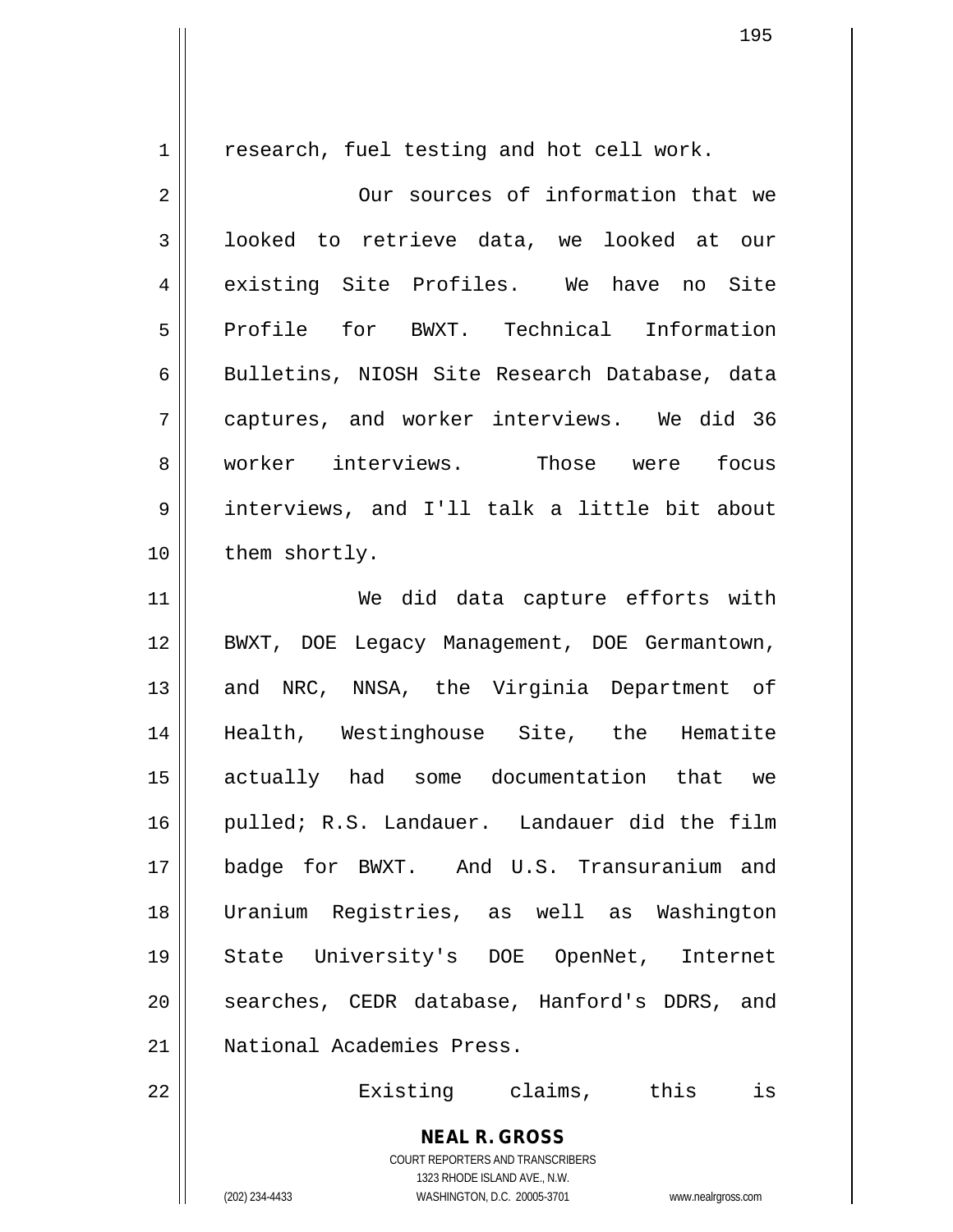1 information as of the 4<sup>th</sup> of the May. We had  $2 \parallel$  78 claims submitted to NIOSH. Of those 78, 62 3 meet the Class Definition that we are 4 | recommending for the SEC. We have completed  $5 \parallel$  two dose reconstructions within that Class, 6 and I broke down the claims, internal 7 dosimetry and external dosimetry, based on the 8 || internal and external monitoring data for  $9 \parallel$  those periods. So we had, you can look at it, 10 you can see that we had three claims within 11 || internal dosimetry in 1959. We had 39 and 43 12 for the other two periods. And then the 13  $\parallel$  external dosimetry. I could have actually, it 14 would have probably been a little more helpful 15 if I had put in the actual total numbers as 16 well for that period, but it does give you 17 || some indication. And I'll talk more about the 18 || internal dosimetry shortly and external.

 Site operations: LTC was in my mind very much almost like a national lab that we dealt with. They did research and 22 || development with radioactive materials and

> COURT REPORTERS AND TRANSCRIBERS 1323 RHODE ISLAND AVE., N.W. (202) 234-4433 WASHINGTON, D.C. 20005-3701 www.nealrgross.com

**NEAL R. GROSS**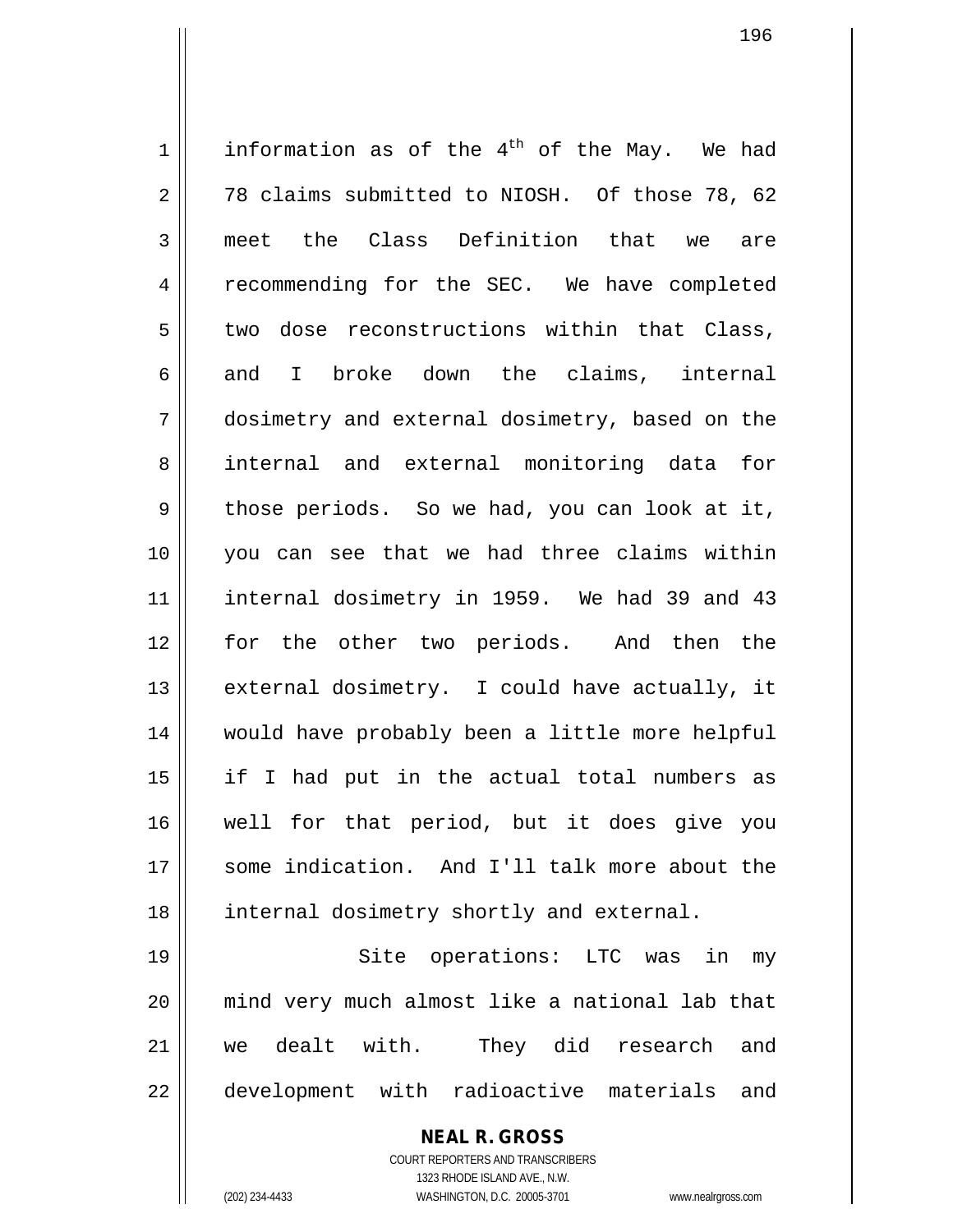1 | reactors from 1956 to 1984. Unencapsulated 2 | fuel work with uranium and thorium from 1957 3 to 1984. Reactor operations, there were a 4 || number of reactors, there is a table in the 5 || actual report that lists some of the reactors  $6 \parallel$  that operated and their time periods. Reactor 7 || operations from 1957 to 1983. They did 8|| thorium U-233 fuel research in 1964. 9 Plutonium fuel research in 1966 through '71. 10 And then laboratory analysis work for all the 11 facilities, both the operations going on at 12 LTC and NNFD occurred at the Lynchburg 13 || Technology Center. And they also had cask 14 handling, liquid waste disposal, hot cell 15 work, and storage of highly activated 16 contaminated materials, and fuel cell 17 || inspections. And that all occurred from 1960 18 || to the present. 19 NNFD, which was -- a lot of people

20 considered the main plant, did uranium fuel 21 | fabrication from 1956 to present; thorium fuel 22 fabrication from 1956 to 1963; and

> **NEAL R. GROSS** COURT REPORTERS AND TRANSCRIBERS 1323 RHODE ISLAND AVE., N.W. (202) 234-4433 WASHINGTON, D.C. 20005-3701 www.nealrgross.com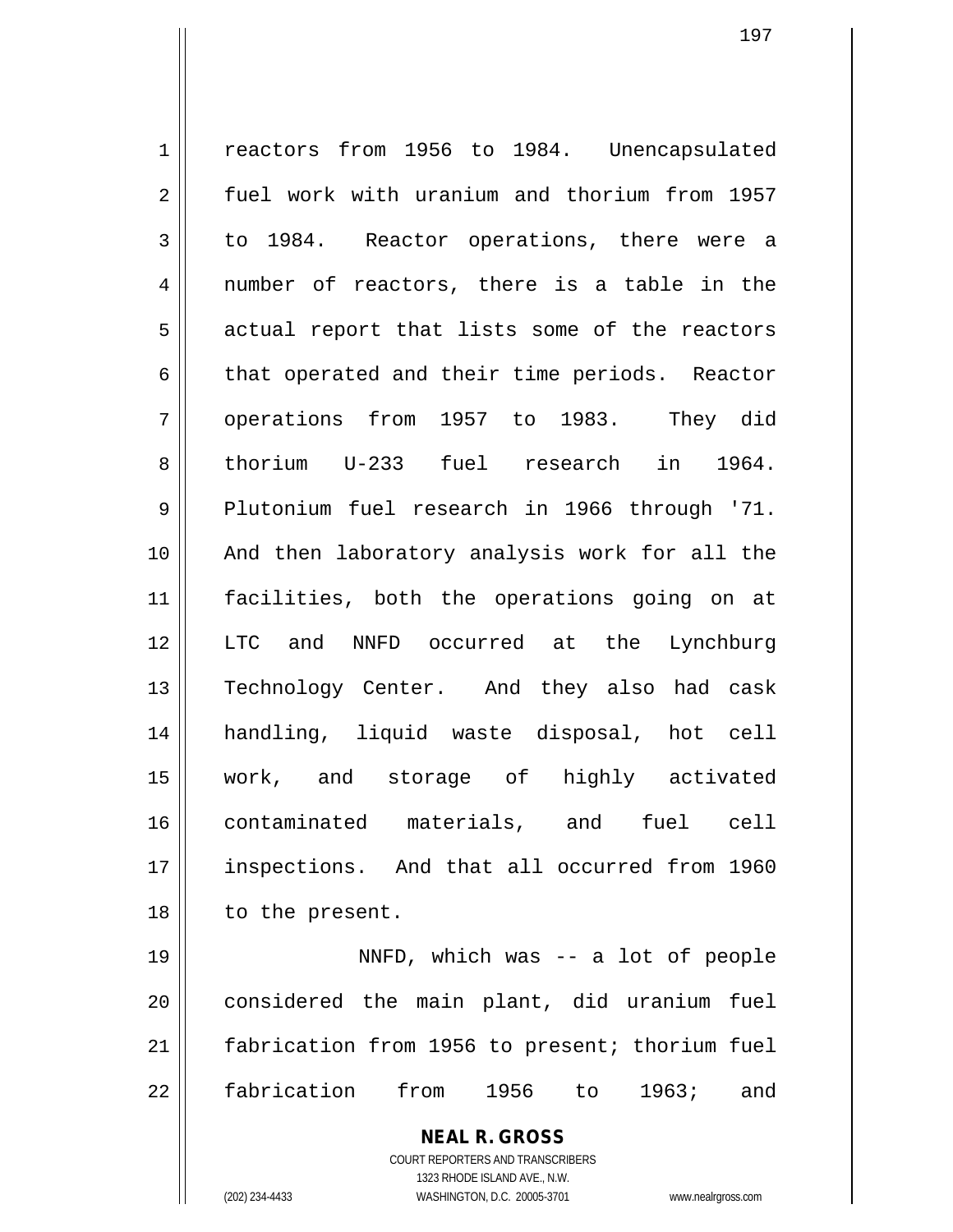**NEAL R. GROSS** 1 downblending of highly enriched uranium to 2 || fuel grade enrichments in the later years of  $3 \parallel$  1995 to 2000. 4 Potential radiation source of 5 || exposure, primary radionuclides that were the  $6 \parallel$  source of external and internal exposure was 7 uranium, typically enriched from 4% to over  $8 \parallel 90\$  and thorium-232. 9 The LTC had primary radionuclides 10 that were of concern were fissile materials 11 which included enriched uranium, thorium, 12 || plutonium, and U-233; transuranics; irradiated 13 fuels and materials; and fission and 14 activation products. 15 I'm going to talk a little bit 16 about internal monitoring data, first with the 17 fuel processing facility, NNFD. Uranium 18 bioassay exists for all time periods. 19 However, fluorometric analysis was used for 20 || the first operational period. Fluorometric 21 || analysis was used from 1956 I believe, '56 or  $22 \parallel$  '59, up through 1965. So it does cover that

> COURT REPORTERS AND TRANSCRIBERS 1323 RHODE ISLAND AVE., N.W.

(202) 234-4433 WASHINGTON, D.C. 20005-3701 www.nealrgross.com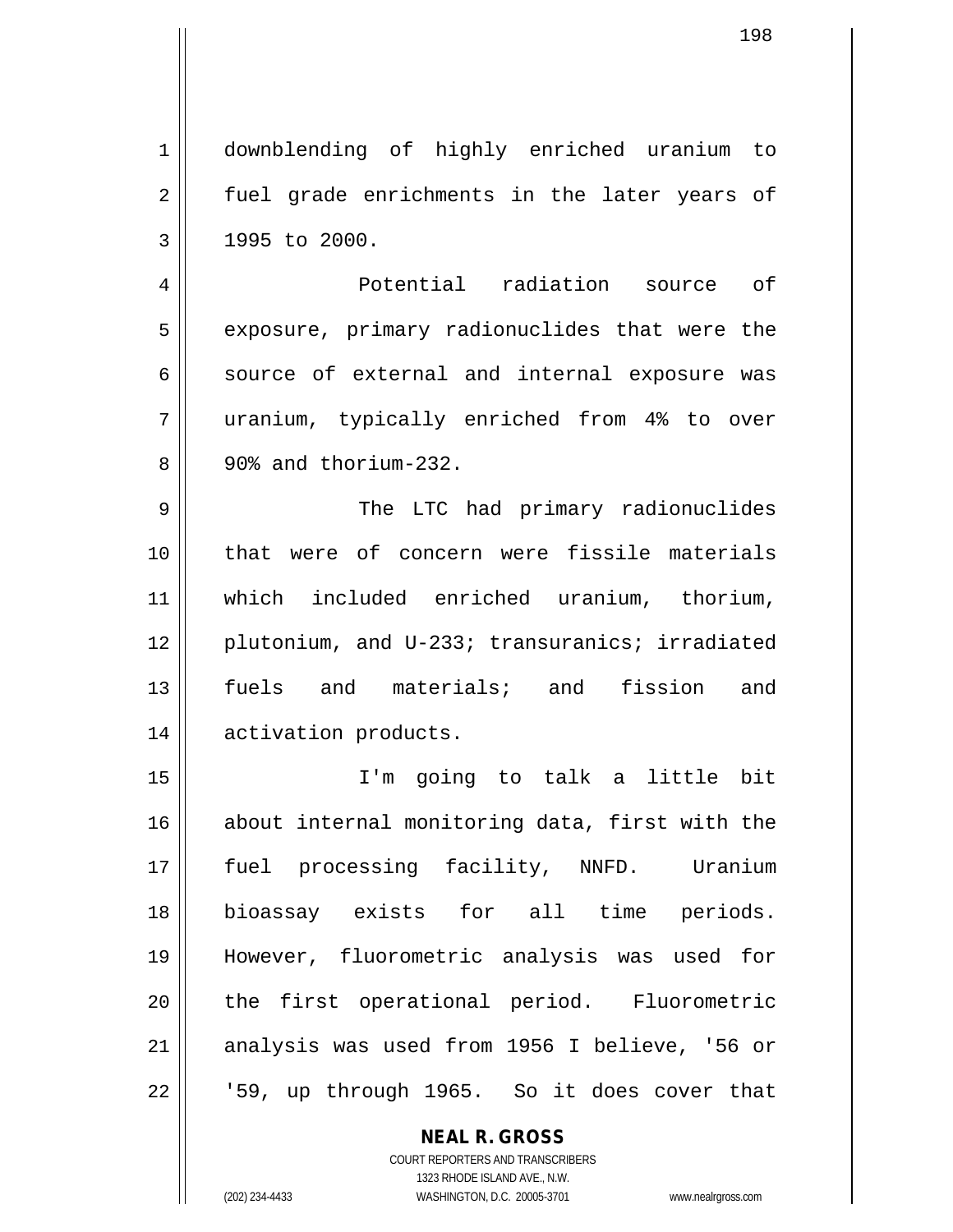1 first operational period in 1959. And 2 || fluorometric analysis measures uranium by 3 mass. Unless we have well-defined enrichment 4 || values this analysis is not really capable of 5 | measuring enriched uranium.

6 There is no bioassay data for 7 l thorium.

 General area monitoring exists for 9 | uranium and some for thorium, but no breathing zone data are available. I should say, it 11 || says no breathing zone data are available for the first two operational periods, with 13 || exception to the 1959 HASL report, the 1959 HASL study actually looked at two different operations in 1959, some pellet oxide fuel fabrication for Savannah River, and also some fuel fabrication for some Navy work. That 1959 study does contain breathing zone data. However, other than that there is no other breathing zone data for the first two 21 | operational periods.

22 Internal monitoring data at the

**NEAL R. GROSS** COURT REPORTERS AND TRANSCRIBERS 1323 RHODE ISLAND AVE., N.W. (202) 234-4433 WASHINGTON, D.C. 20005-3701 www.nealrgross.com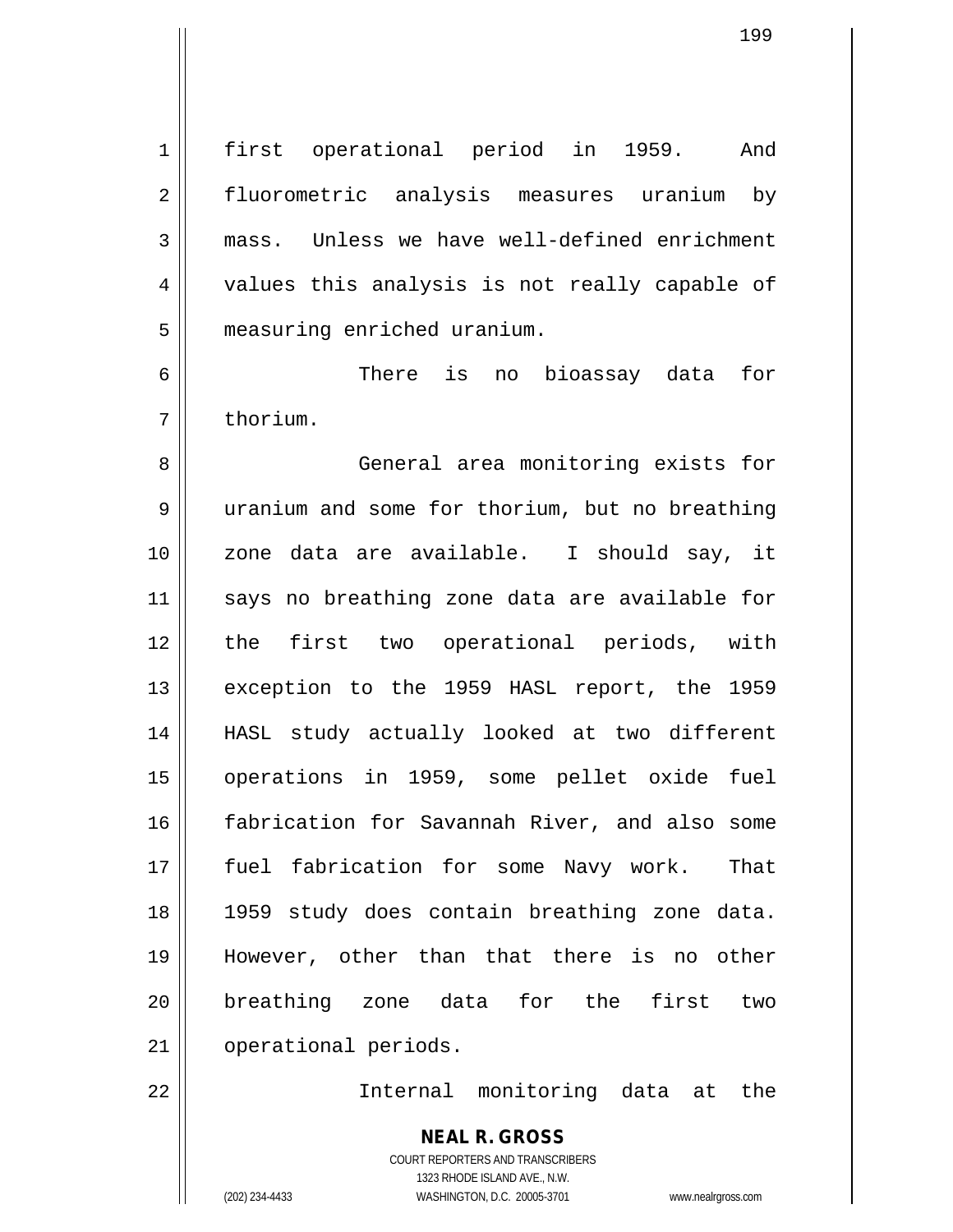1 | LTC, we have uranium bioassay exists for all  $2 \parallel$  periods. We have one worker that indicated,  $3 \parallel$  or that we have routine bioassay analysis for 4 uranium and fission products, that also 5 includes some bioassay for plutonium and 6 americium related to a 1969 incident. That is  $7 \parallel$  the only worker that we have that actually has 8 any plutonium or americium bioassay data.

 Okay, other than uranium and mixed fission products, again, bioassay sampling appeared to be incident specific. The one individual who we did have uranium -- or 13 || americium and plutonium bioassay was based on 14 a 1969 incident, and they did continue that monitoring of that individual over time past that 1969 incident apparently to watch it 17 clear.

 No air sampling data for the first two operational periods could be directly || attributed to the LTC. All the air data that we have right now that we have received is || only for the fuel processing facility.

> COURT REPORTERS AND TRANSCRIBERS 1323 RHODE ISLAND AVE., N.W. (202) 234-4433 WASHINGTON, D.C. 20005-3701 www.nealrgross.com

**NEAL R. GROSS**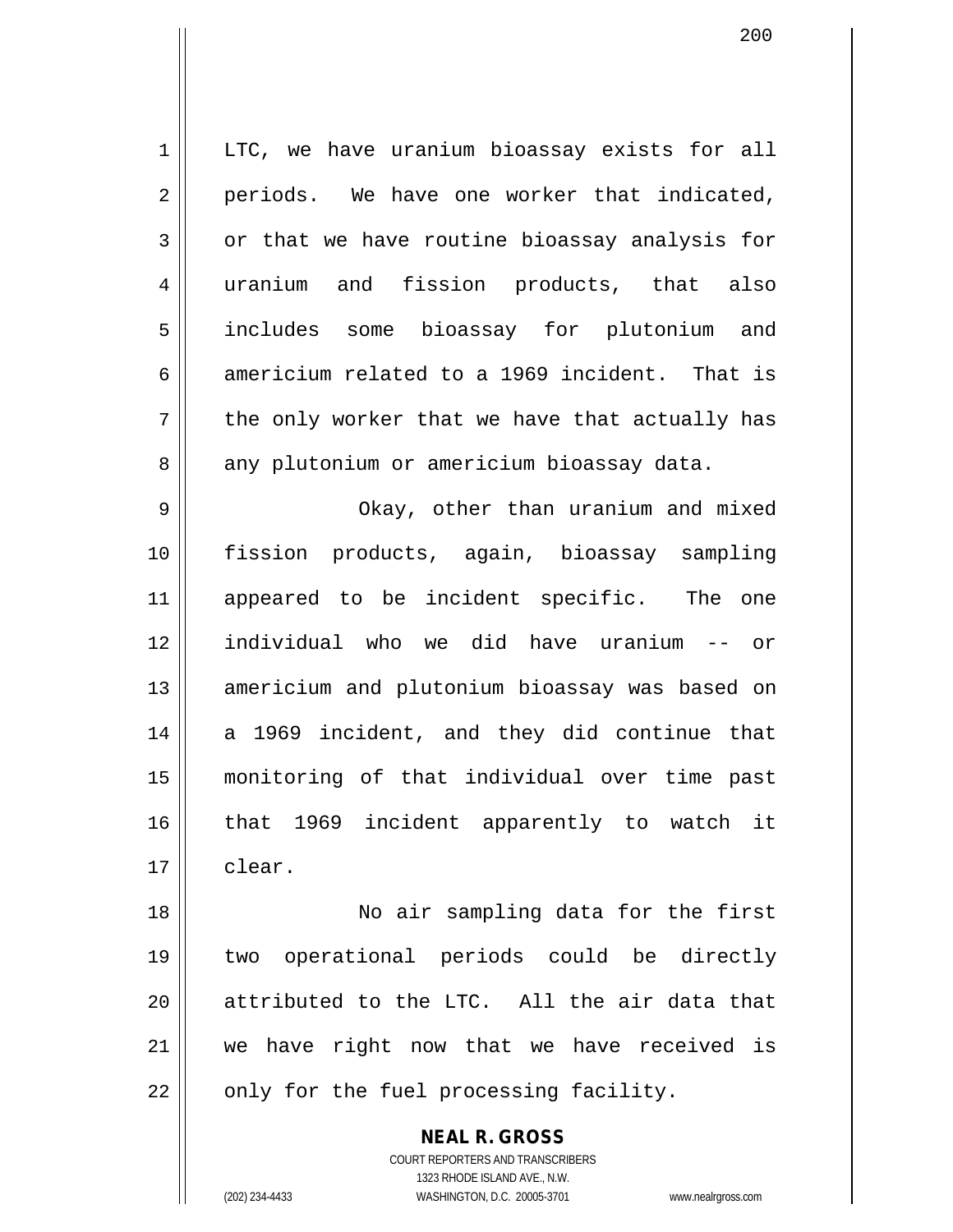| $\mathbf 1$ | External monitoring data, we have                                                        |
|-------------|------------------------------------------------------------------------------------------|
| 2           | film badge data for both NNFD and LTC, again                                             |
| 3           | I've mentioned Landauer did the work for them                                            |
| 4           | for all operational periods. Neutrons from                                               |
| 5           | the records that we have, neutrons were not                                              |
| 6           | assessed at NNFD, because it was felt neutrons                                           |
| 7           | were not a significant exposure source.                                                  |
| 8           | Neutron exposures were evaluated at the LTC                                              |
| 9           | during the period when commercial reactors                                               |
| 10          | were operating, which they operated up until                                             |
| 11          | 1986.                                                                                    |
| 12          | Source-term data, we have<br>no                                                          |
| 13          | radioactive material inventory data that would                                           |
| 14          | enable NIOSH to place an upper bound on                                                  |
| 15          | potential exposures to the wide array of                                                 |
| 16          | commercial and AEC radiological sources that                                             |
| 17          | could have<br>been encountered<br>at<br>BWXT                                             |
| 18          | facilities.                                                                              |
| 19          | feasibility of<br>dose<br>Our                                                            |
| 20          | insufficient<br>reconstruction, there are                                                |
| 21          | monitoring and source-term data from which to                                            |
| 22          | draw conclusions regarding potential magnitude                                           |
|             | <b>NEAL R. GROSS</b><br>COURT REPORTERS AND TRANSCRIBERS<br>1323 RHODE ISLAND AVE., N.W. |
|             | (202) 234-4433<br>WASHINGTON, D.C. 20005-3701<br>www.nealrgross.com                      |

 $\overline{\phantom{a}}$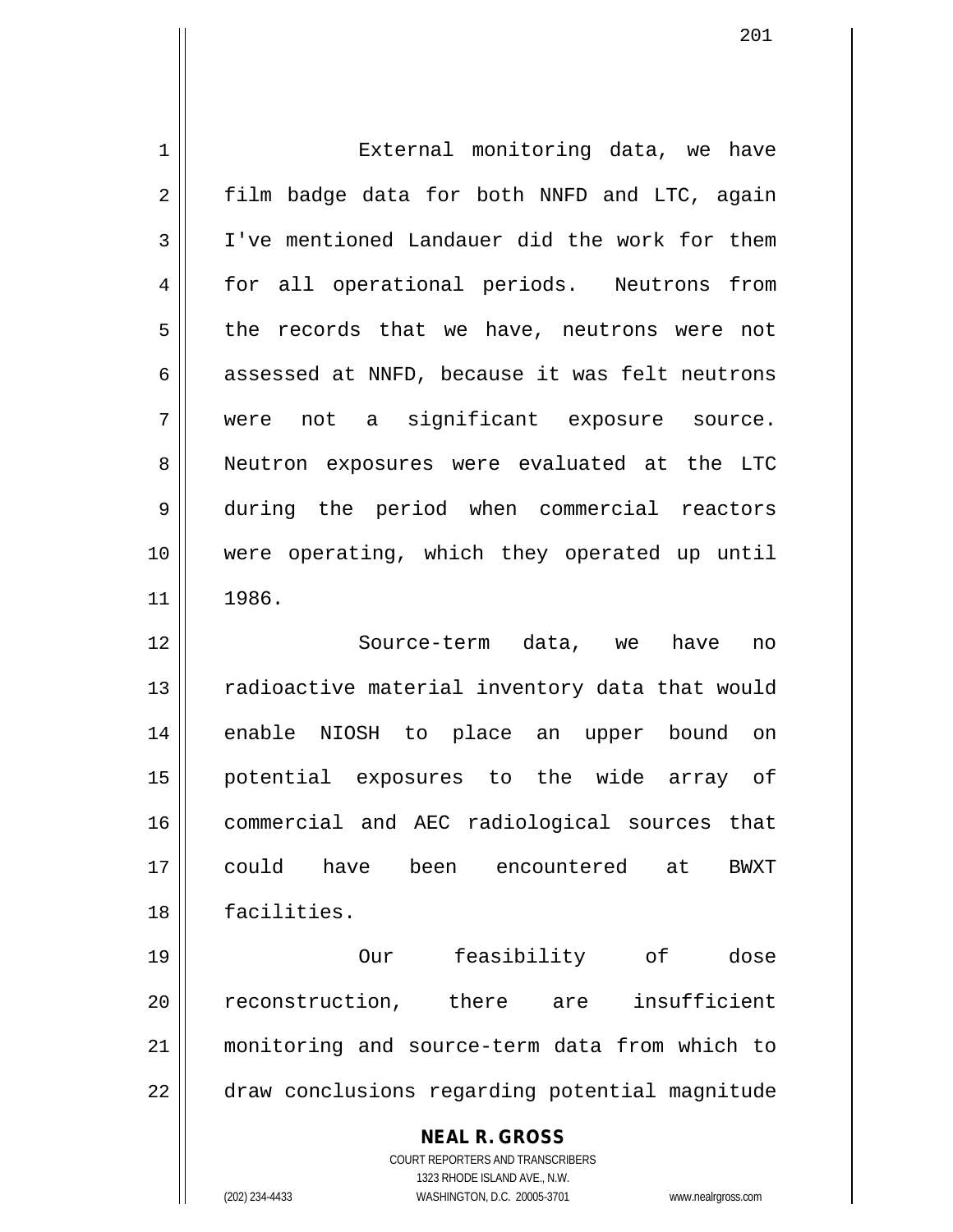| $\mathbf 1$ | internal dose. Again I mentioned<br>of         |
|-------------|------------------------------------------------|
| 2           | fluorometric analysis is inadequate for        |
| 3           | enriched uranium without specific knowledge of |
| 4           | enrichment. We do have a range, we do have     |
| 5           | one campaign that we know that ran 5.9 % that  |
| 6           | we could tie workers to. However, all the      |
| 7           | other ones, we know there was a range of 4-90% |
| 8           | and that would be a significant factor placed  |
| 9           | on that -- correction factor placed on a       |
| 10          | bioassay.                                      |
| 11          | Thorium exposures cannot<br>be                 |
| 12          | estimated for the 1959 period at NNFD. Only    |
| 13          | incident specific personal monitoring is       |
| 14          | available for plutonium and americium at LTC   |
| 15          | during the first two operations periods, and   |
| 16          | we have no breathing zone data for the first   |
| 17          | two operational periods.                       |
| 18          | External exposures, NIOSH believes             |
| 19          | there are sufficient monitoring and source-    |
| 20          | data from which to draw conclusions<br>term    |
| 21          | regarding potential magnitude of external      |
| 22          | exposures. There are some questions about the  |
|             |                                                |

**NEAL R. GROSS** COURT REPORTERS AND TRANSCRIBERS

1323 RHODE ISLAND AVE., N.W.

(202) 234-4433 WASHINGTON, D.C. 20005-3701 www.nealrgross.com

 $\mathsf{II}$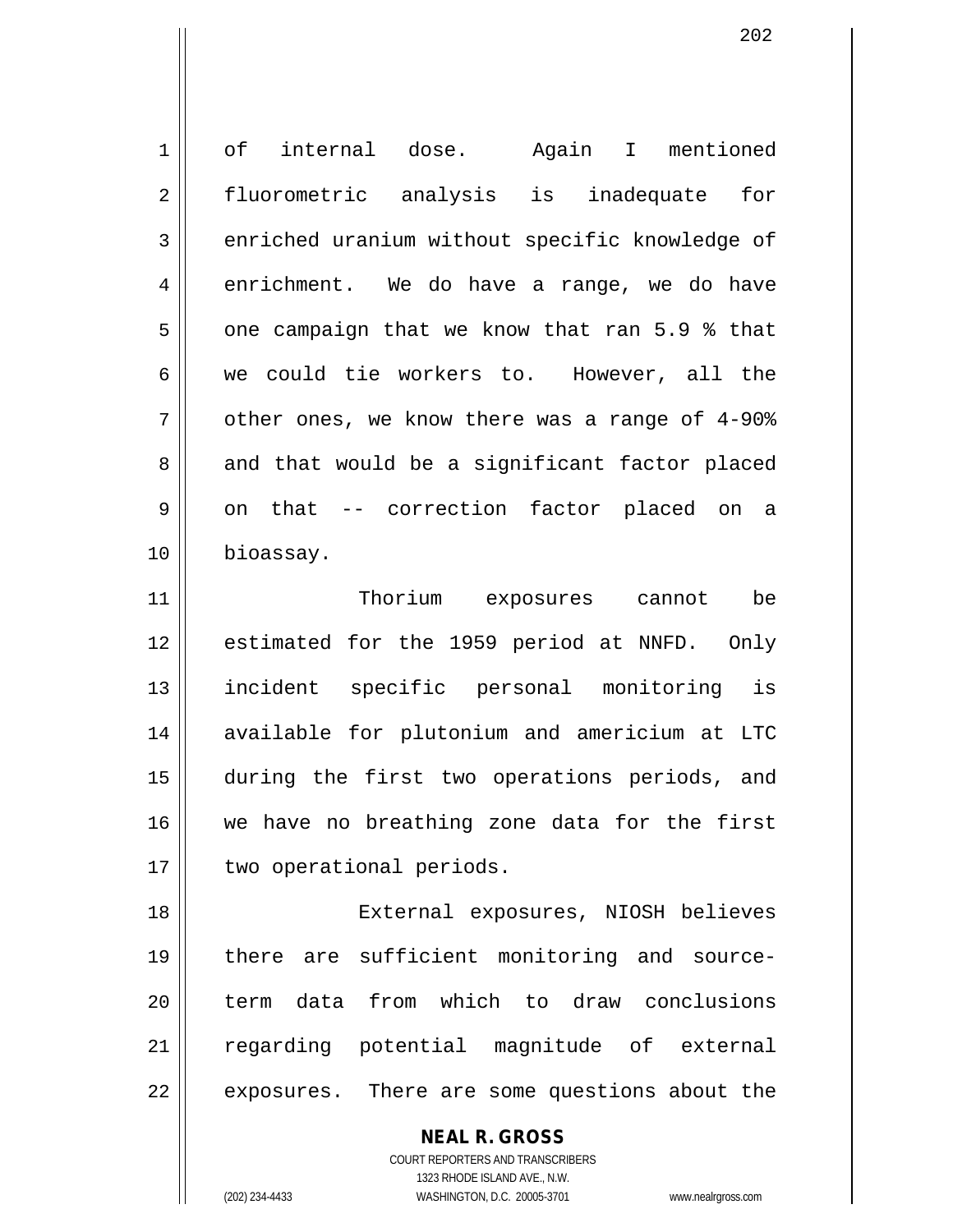1 || 1959 period and the early period of neutron 2 exposures since they were operating with 3 highly enriched uranium. But we believe that 4 can be reconstructed.

 Reconstruction of medical dose is likely feasible using claimant-favorable assumptions. And we will also use any 8 || personal monitoring data that becomes available for completing partial dose 10 | reconstructions.

11 We did, as I mentioned earlier, 36 12 || interviews. Our interviews were focused  $13$  because we actually as I mentioned earlier, 14 || there are two main plants, at least they would 15 be defined as two main plants now, which would 16 be the LTC and the NNFD. During our 17 || operations we recognized that there were 18 limitations in feasibility for dose 19 reconstructions, and we looked at different 20 || ways that we could possibly limit the Class. 21 Can we limit this Class to just the LTC 22 || facilities which are actually -- there are

## **NEAL R. GROSS**

COURT REPORTERS AND TRANSCRIBERS 1323 RHODE ISLAND AVE., N.W. (202) 234-4433 WASHINGTON, D.C. 20005-3701 www.nealrgross.com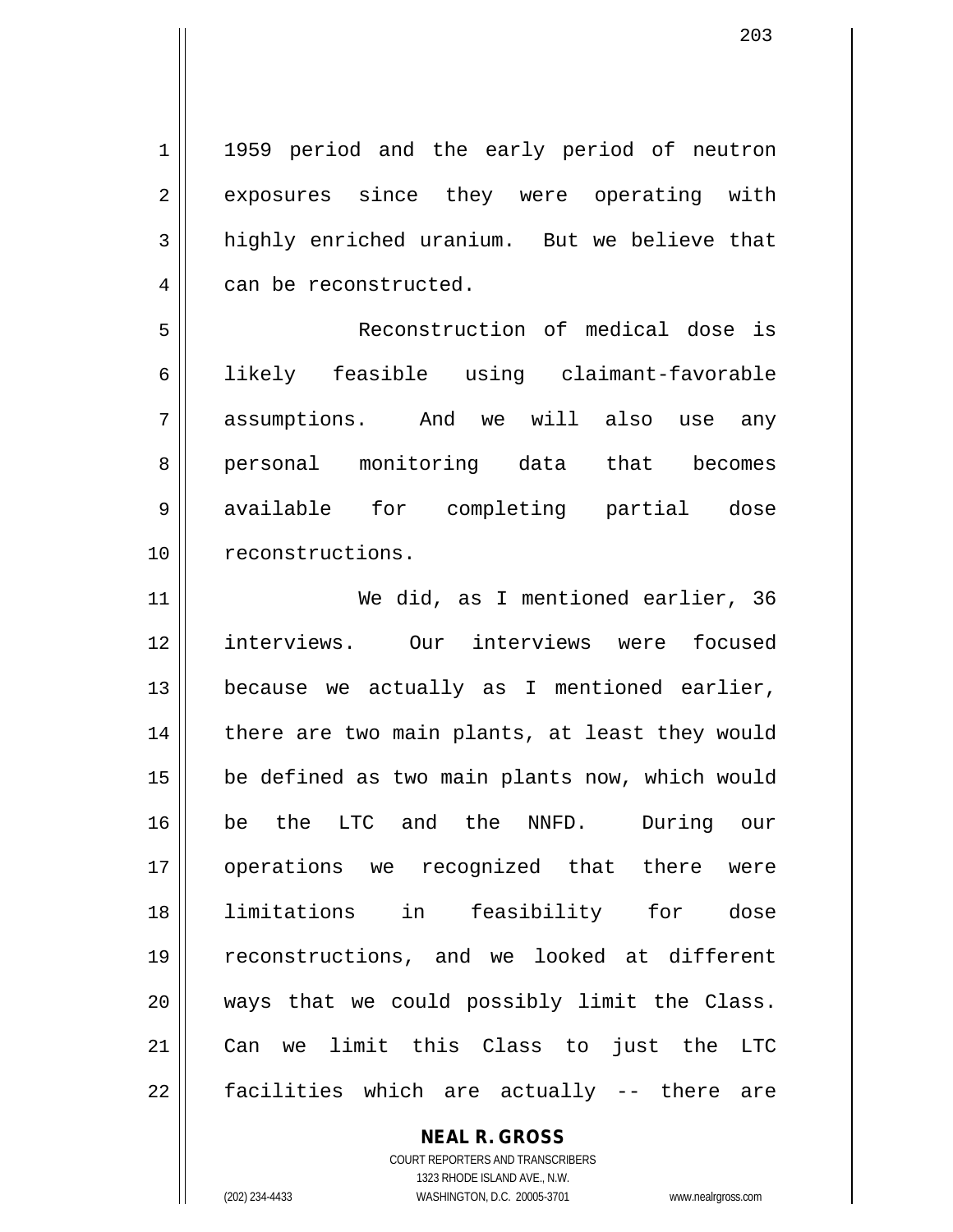1 four buildings, A, B, C and D, that are 2 || listed. Can we limit it to that? And 3 separate out and do dose reconstructions for 4 || the NNFD? And vice versa. However, 5 ultimately we came up with issues with both 6 || facilities. But the worker interviews did  $7 \parallel$  show us that some of the workers, we had 8 | received indications through one of the health 9 physicists that workers were assigned to 10 specific buildings and they didn't move back 11 and forth, and that may be true during the 12 || later period. However we have indications 13 during some worker interviews that there were 14 workers that moved from the LTC to NNFD and it 15 is not apparent in their exposure monitoring 16 records. And because of that we didn't even 17 pursue limiting the Class because of that, 18 || even though there were infeasibilities tied to 19 both facilities.

20 Okay, so our feasibility 21 determination is that internal dose is not  $22 \parallel$  feasible, and external dose is feasible, for

> **NEAL R. GROSS** COURT REPORTERS AND TRANSCRIBERS 1323 RHODE ISLAND AVE., N.W. (202) 234-4433 WASHINGTON, D.C. 20005-3701 www.nealrgross.com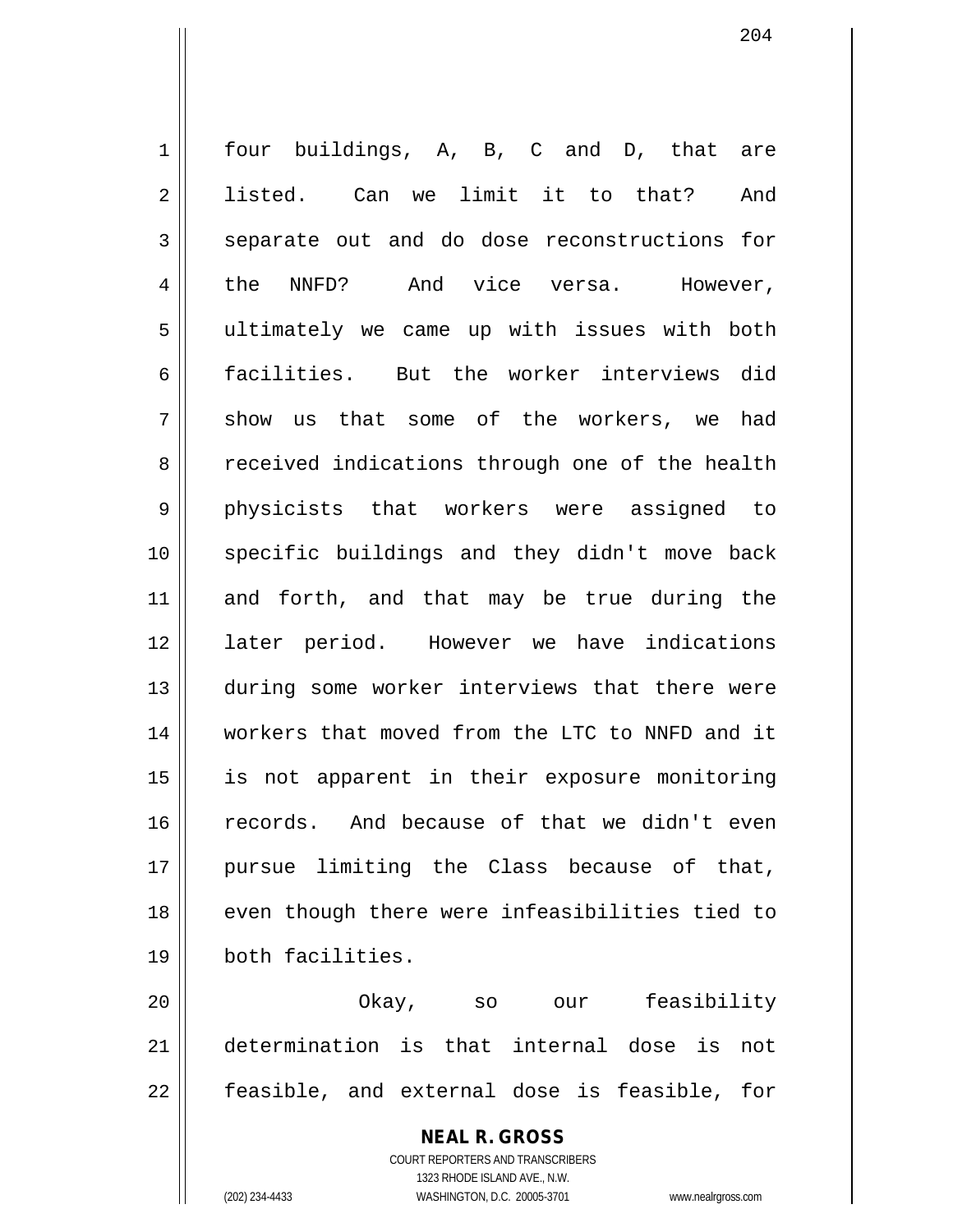$1 \parallel$  the period, we have two periods, January 1,  $2 \parallel$  1959, through December 31, 1961, and January  $3 \parallel 1$ , 1968 through December 31, 1972. The third 4 period of 1985 through 2001 we have not 5 weighed in on that. We are still looking at 6 that information, so this 83.14 only covers  $7$  | the first two operational periods.

8 The evidence we reviewed in this  $9 \parallel$  evaluation indicates that some workers in the 10 || Class may have accumulated chronic exposures 11 through intakes of radionuclides and direct 12 || exposure to reactor materials. And NIOSH is 13 || specifying that health may have been 14 | endangered.

15 Our proposed Class, and I'm not  $16$  going to read all of it, but it does cover the 17 January 1, 1959 through the December 31, 1959, 18 | or from January 1, 1968 through December 31, 19 1972.

20 || And again our recommendation: dose 21 reconstruction is not feasible for those 22 || periods, and health was endangered.

> **NEAL R. GROSS** COURT REPORTERS AND TRANSCRIBERS 1323 RHODE ISLAND AVE., N.W. (202) 234-4433 WASHINGTON, D.C. 20005-3701 www.nealrgross.com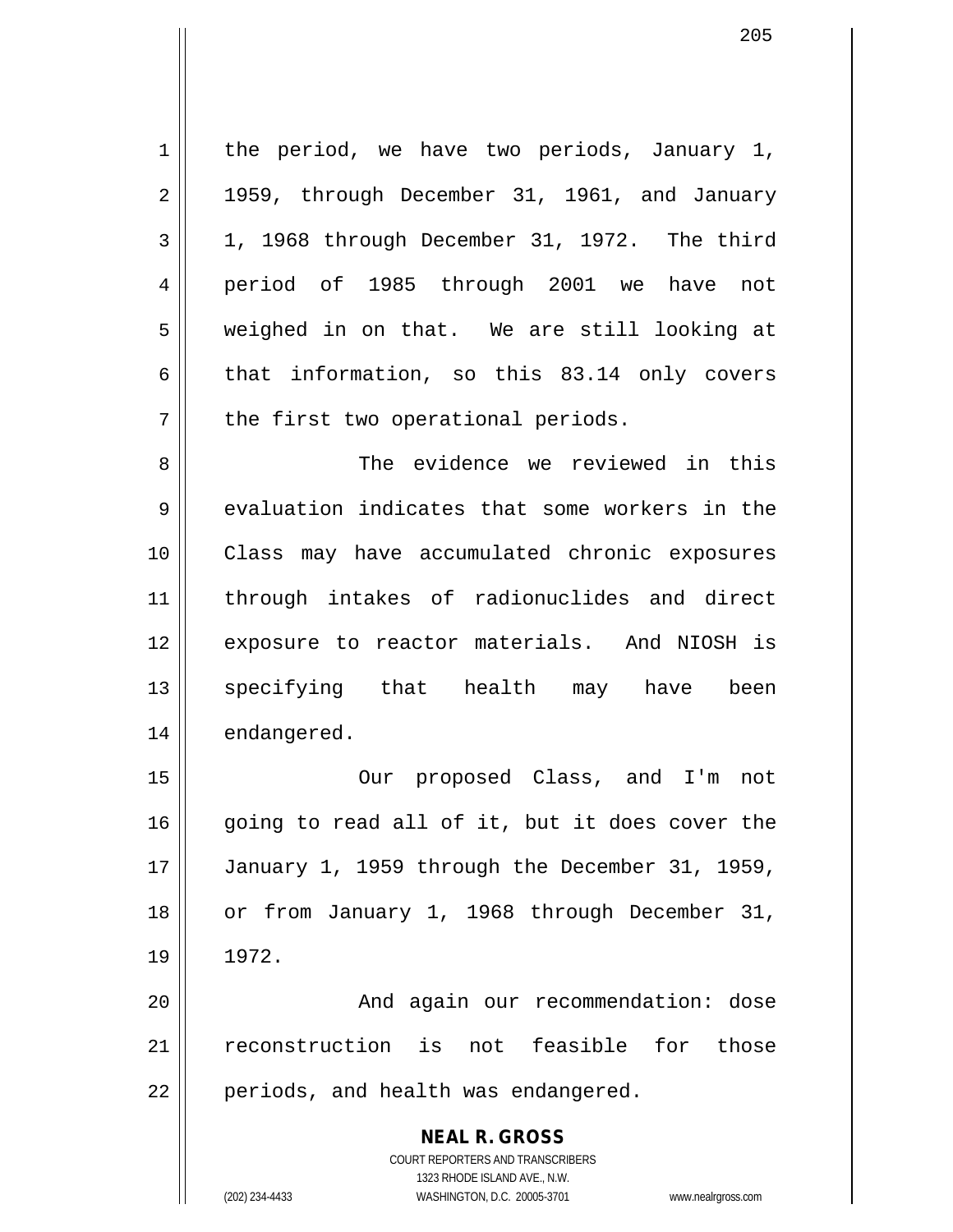| 206                                            |
|------------------------------------------------|
|                                                |
|                                                |
| Questions.                                     |
| CHAIRMAN MELIUS: Questions for                 |
| LaVon? Josie?                                  |
| MEMBER BEACH: Hi LaVon, and you                |
| may have mentioned this and I didn't catch it, |
| but the years 1960 to 1967, I know there was   |
| dose, I know there was still source there; why |
| aren't those years covered?                    |
| MR. RUTHERFORD: Those are covered              |
| under the residual -- those are considered     |
| residual contamination years. We have not      |
| weighed in on the residual contamination       |
| period. What we would be doing, ultimately if  |
| we get to a point where we determine the       |
| residual periods we couldn't reconstruct, we   |
| would come back and do another 83.14. So we    |
| haven't weighed in on that in this evaluation. |
| This evaluation only addresses those two       |
| operational periods from 1959, which are       |
|                                                |
| considered -- if you remember from 1959 and    |
| 1968 through '72 we have to reconstruct all    |
|                                                |

COURT REPORTERS AND TRANSCRIBERS 1323 RHODE ISLAND AVE., N.W. (202) 234-4433 WASHINGTON, D.C. 20005-3701 www.nealrgross.com

**NEAL R. GROSS**

 $\mathsf{I}$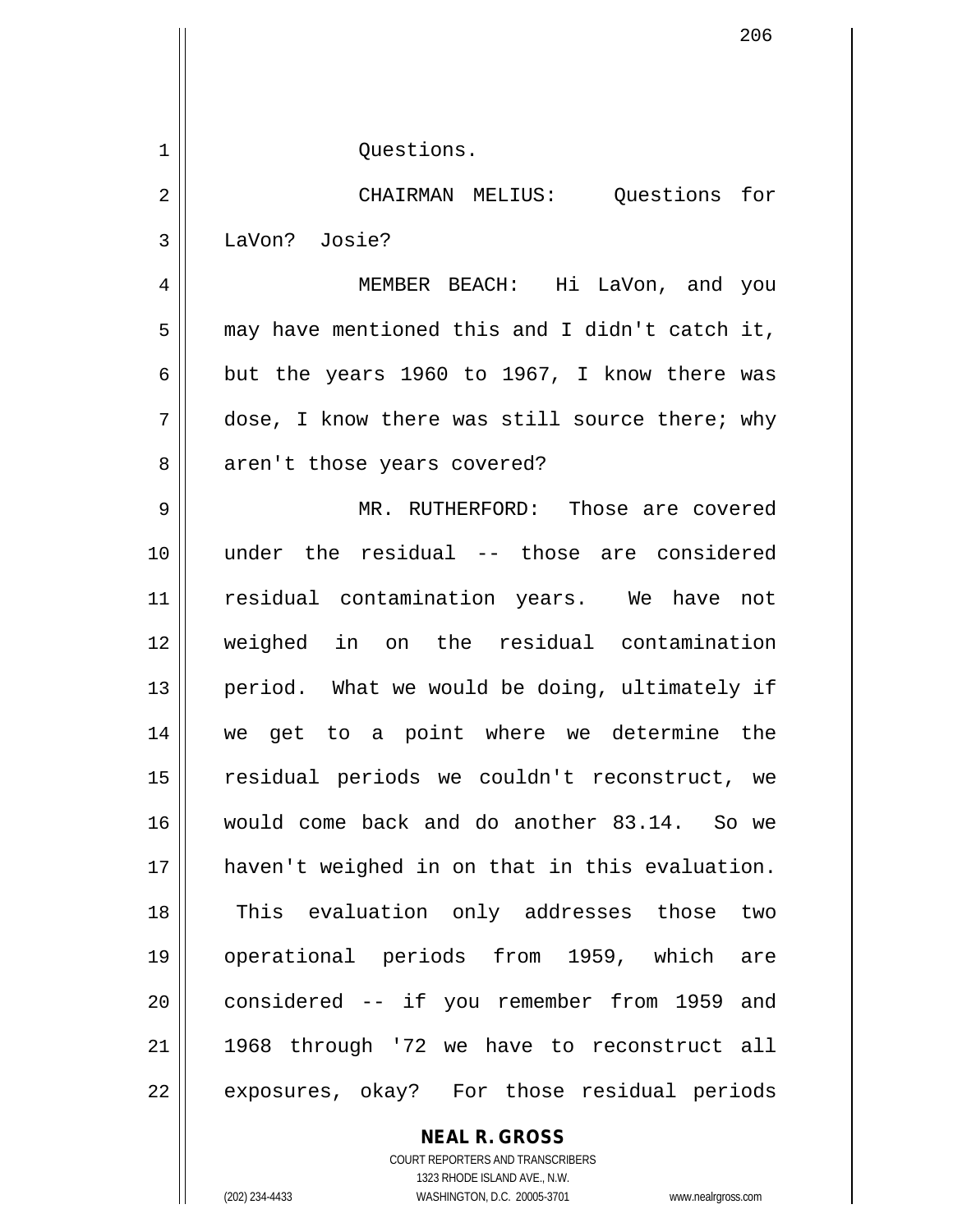| 1  | of 1960 through 1967 we would only reconstruct           |
|----|----------------------------------------------------------|
| 2  | the residual exposure from the AEC activities.           |
| 3  | The AEC covered activities. And that would               |
| 4  | have been the production of the fuel for the             |
| 5  | Savannah River reactors in 1959. So we                   |
| 6  | haven't weighed in on that. There is a                   |
| 7  | possibility down the line that that could                |
| 8  | happen that we could recommend a Class for               |
| 9  | that period.                                             |
| 10 | MEMBER BEACH: Okay, thank you.                           |
| 11 | CHAIRMAN MELIUS: Just to follow                          |
| 12 | up on that, what is your process now going               |
| 13 | forward?                                                 |
| 14 | MR. RUTHERFORD: Well, right now                          |
| 15 | we are still pursuing records through BWXT.              |
| 16 | CHAIRMAN MELIUS: Okay.                                   |
| 17 | $MR$ .                                                   |
|    | RUTHERFORD:<br>And we are                                |
| 18 | working through them mainly because we feel              |
| 19 | the 1985-2001 period we have much more data.             |
| 20 | We have a lot, we have a lot more external               |
| 21 | monitoring data. Also the analysis techniques            |
| 22 | that took place with bioassay had changed. We            |
|    | <b>NEAL R. GROSS</b><br>COURT REPORTERS AND TRANSCRIBERS |

1323 RHODE ISLAND AVE., N.W.

 $\begin{array}{c} \hline \end{array}$ 

(202) 234-4433 WASHINGTON, D.C. 20005-3701 www.nealrgross.com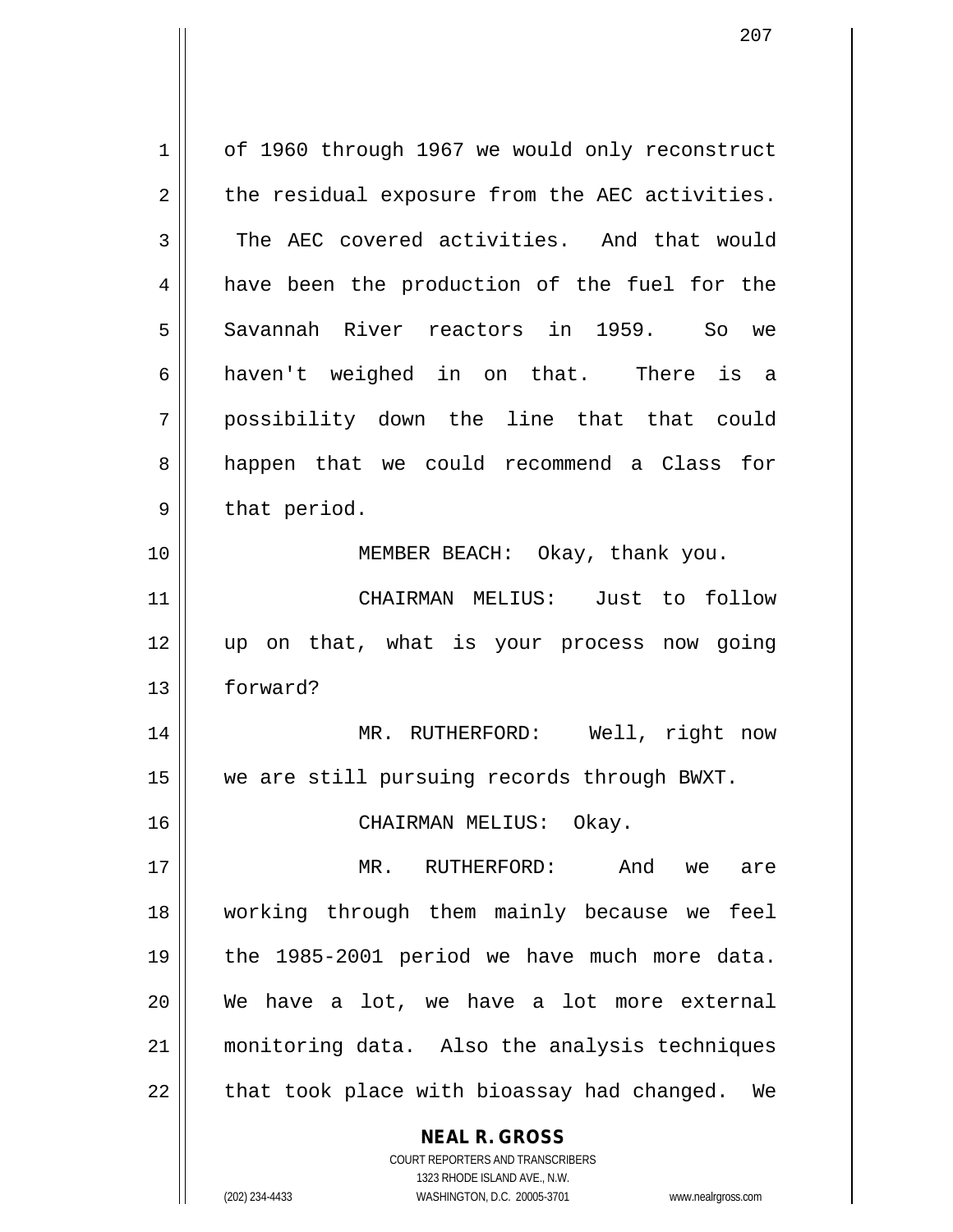**NEAL R. GROSS** COURT REPORTERS AND TRANSCRIBERS 1323 RHODE ISLAND AVE., N.W. (202) 234-4433 WASHINGTON, D.C. 20005-3701 www.nealrgross.com 1 | have alpha spec bioassay data. We also have  $2 \parallel$  the enrichments are identified on the bioassay 3 card. So we have a lot more information 4 during that period. So but we are pursuing  $5 \parallel$  the thing, the one thing that we are missing 6 || is the understanding of their decision process 7 when to monitor and when not to monitor, so we  $8 \parallel$  are trying to get that information from them 9 | right now. 10 CHAIRMAN MELIUS: But would you 11 || come back with a Site Profile type of document 12 | or technical document? 13 || MR. RUTHERFORD: I think that -- I 14 don't know that we have made a decision on  $15 \parallel$  that. 16 CHAIRMAN MELIUS: I'm just trying 17 || to follow up on what Josie was asking is, when 18 would we be considering, we as the Board, or  $19 \parallel$  when  $--$ 20 MR. RUTHERFORD: From the 83.14  $21$  | there would be nothing that would happen, but  $22$   $\parallel$  from us we have dose reconstructions that have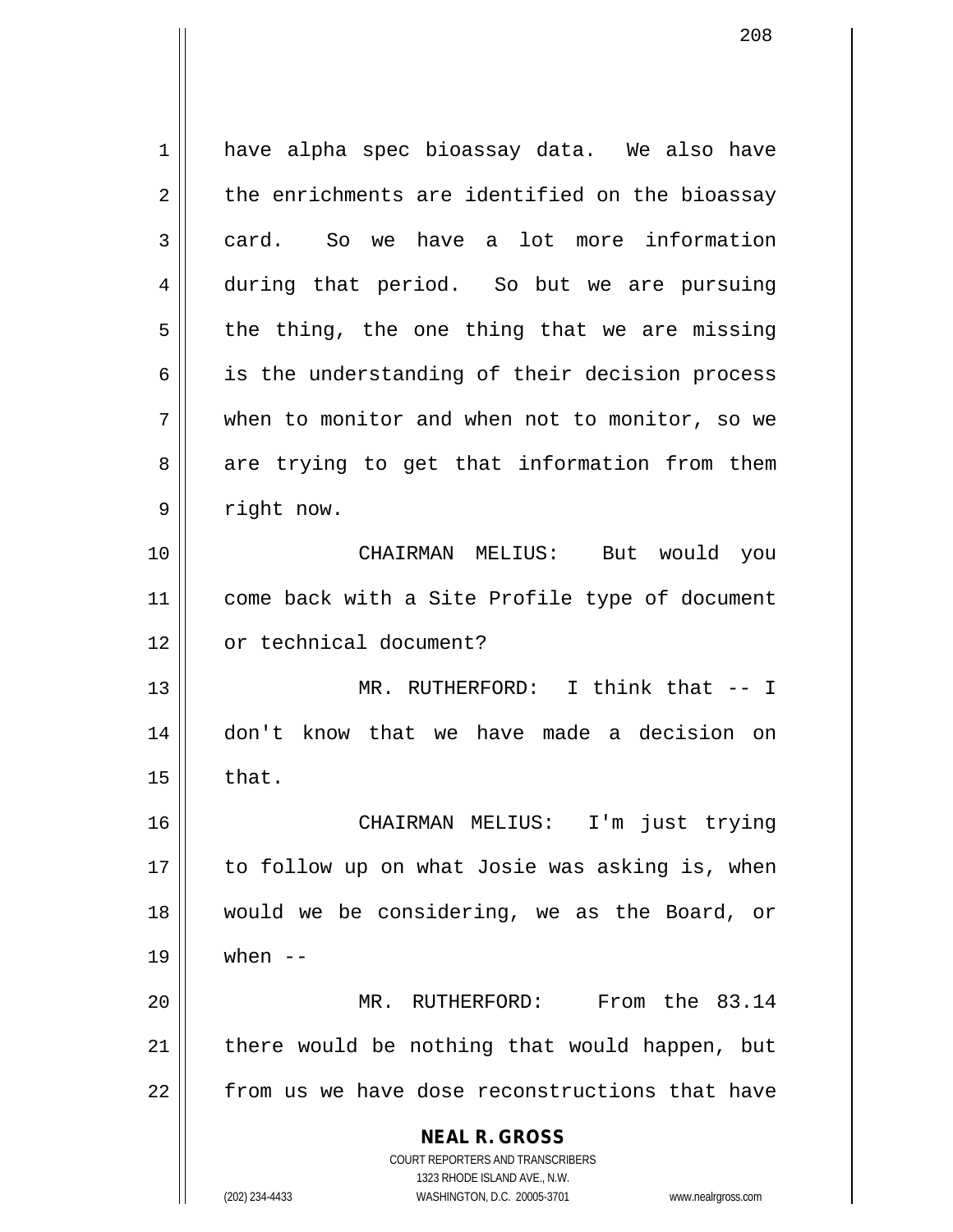| $\mathbf 1$    | to be completed. So as we get this                                                                  |
|----------------|-----------------------------------------------------------------------------------------------------|
| $\overline{2}$ | information and we feel that we have enough                                                         |
| 3              | information to complete the dose                                                                    |
| 4              | reconstruction, we will either complete the                                                         |
| 5              | dose reconstruction with all the information                                                        |
| 6              | inside it, or we will move forward with a Site                                                      |
| 7              | Profile.                                                                                            |
| 8              | CHAIRMAN MELIUS: Okay. Phil.                                                                        |
| 9              | MEMBER SCHOFIELD: On your data,                                                                     |
| 10             | your '85 through 2001, do you have any in vivo                                                      |
| 11             | counts?                                                                                             |
| 12             | Whole<br>MR. RUTHERFORD:<br>body                                                                    |
| 13             | counts? Yes, for the later years we<br>have                                                         |
| 14             | whole body counts for the later years. But                                                          |
| 15             | that is why we -- we have not weighed in on                                                         |
| 16             | the 1985 to 2001 period in this report.                                                             |
| 17             | MEMBER PRESLEY: LaVon have you                                                                      |
| 18             | come up on any data on munitions fabrication                                                        |
| 19             | up there?                                                                                           |
| 20             | MR. RUTHERFORD:<br>No, not any                                                                      |
| 21             | Not that I can recall. Now I would have<br>no.                                                      |
| 22             | to ask my ORAU counterpart if he noticed                                                            |
|                | <b>NEAL R. GROSS</b>                                                                                |
|                | <b>COURT REPORTERS AND TRANSCRIBERS</b>                                                             |
|                | 1323 RHODE ISLAND AVE., N.W.<br>(202) 234-4433<br>WASHINGTON, D.C. 20005-3701<br>www.nealrgross.com |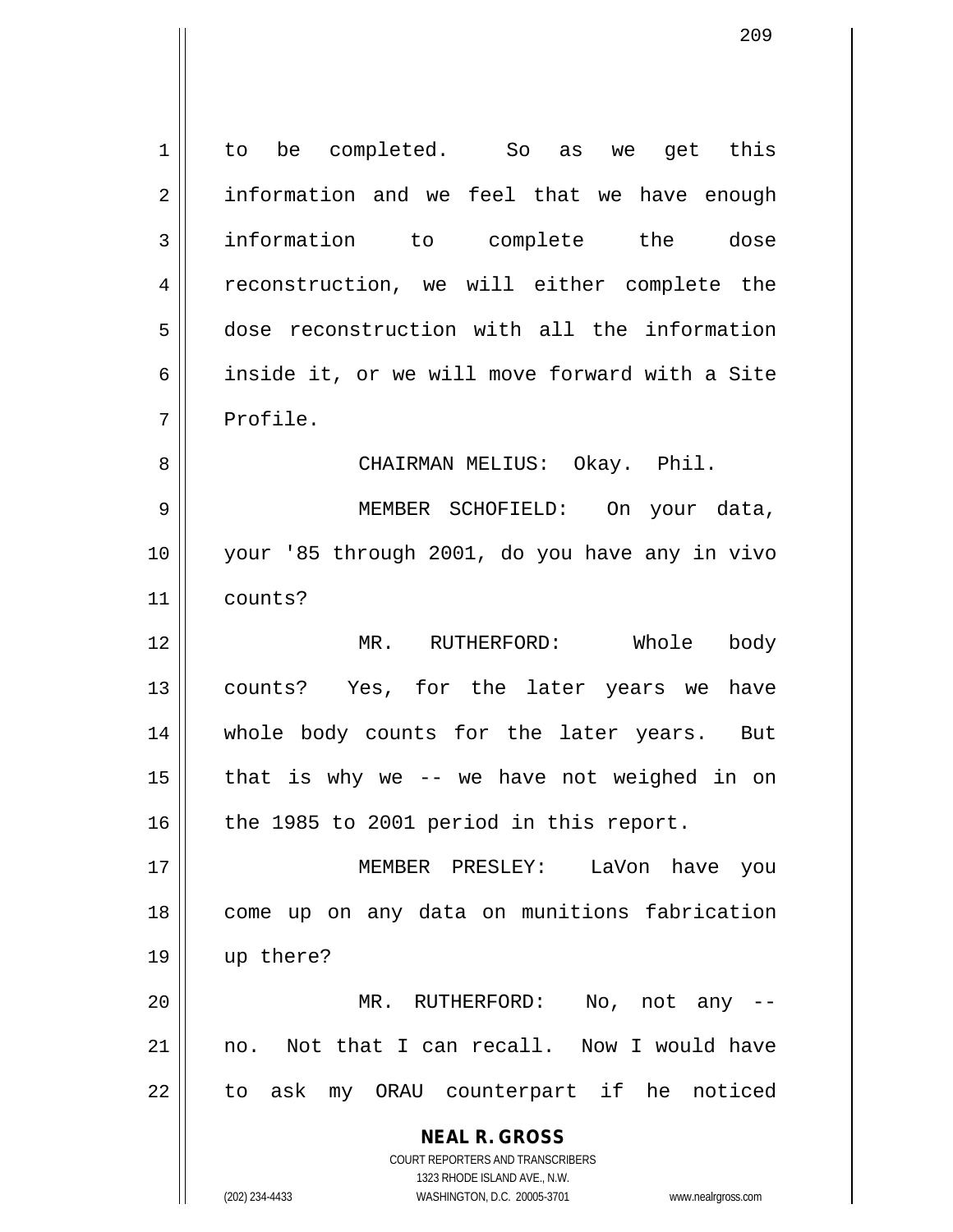**NEAL R. GROSS** COURT REPORTERS AND TRANSCRIBERS 1323 RHODE ISLAND AVE., N.W. (202) 234-4433 WASHINGTON, D.C. 20005-3701 www.nealrgross.com 1 || anything in that. But no. 2 CHAIRMAN MELIUS: Brad. 3 MEMBER CLAWSON: LaVon, I'm 4 | looking at this January 1<sup>st</sup>, 1959 to December, 5 || what if right halfway in the middle we have a  $6 \parallel$  person that starts working there. 7 MR. RUTHERFORD: You are correct. 8 MEMBER CLAWSON: The 250 days is  $9 \parallel$  what -- what is kind of bothering me, because 10 it goes right into another area that are going 11 to kind of be held in limbo. 12 MR. RUTHERFORD: I understand, and 13 || that is a problem. I mean when you have a 14 || short operational period of only one year, and 15 I did not review each claim to see if there 16 || were claims affected by that. I probably 17 should have; I didn't think about it, 18 || especially since I have had this happen to me 19 before. But there is definitely a possibility  $20$  || that that could happen. 21 CHAIRMAN MELIUS: Again, I have a 22 || related question which is, you mentioned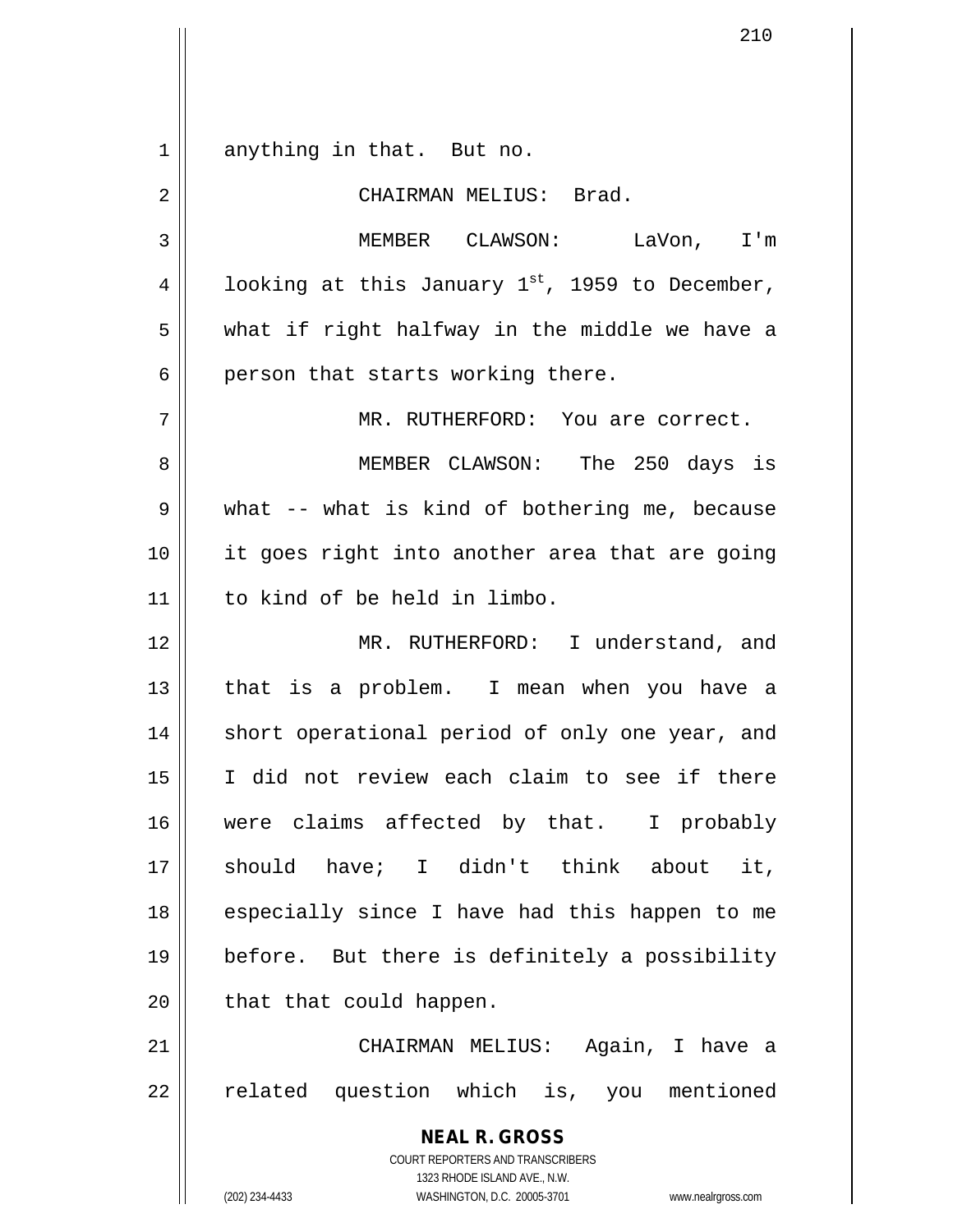**NEAL R. GROSS** COURT REPORTERS AND TRANSCRIBERS 1323 RHODE ISLAND AVE., N.W. (202) 234-4433 WASHINGTON, D.C. 20005-3701 www.nealrgross.com 1 || incidents. Are there potentially at this site 2 || incidents that were maybe documented that 3 | occurred but there may not be adequate 4 | information on? 5 || MR. RUTHERFORD: We are pursuing  $6 \parallel$  that information as well. 7 CHAIRMAN MELIUS: Okay, good. 8 MR. RUTHERFORD: And I know this 9 isn't a great answer for you, Brad, but one 10 thing if we did ultimately determine dose 11 reconstruction wasn't feasible for the 12 || residual periods, that would add on to that. 13  $\parallel$  But we can't -- the problem, the Department of 14 Labor has defined it as 1959. We do use 1959 15  $\parallel$  as January 1 to December 31<sup>st</sup>. That is about  $16$  all we can do. 17 || CHAIRMAN MELIUS: Not much else 18 in 1959. If you find anything let us know. 19 David Richardson or Paul Ziemer. 20 MEMBER ZIEMER: This is Ziemer.  $21$  | I have a question. Am I on? 22 I'm never sure whether I put it on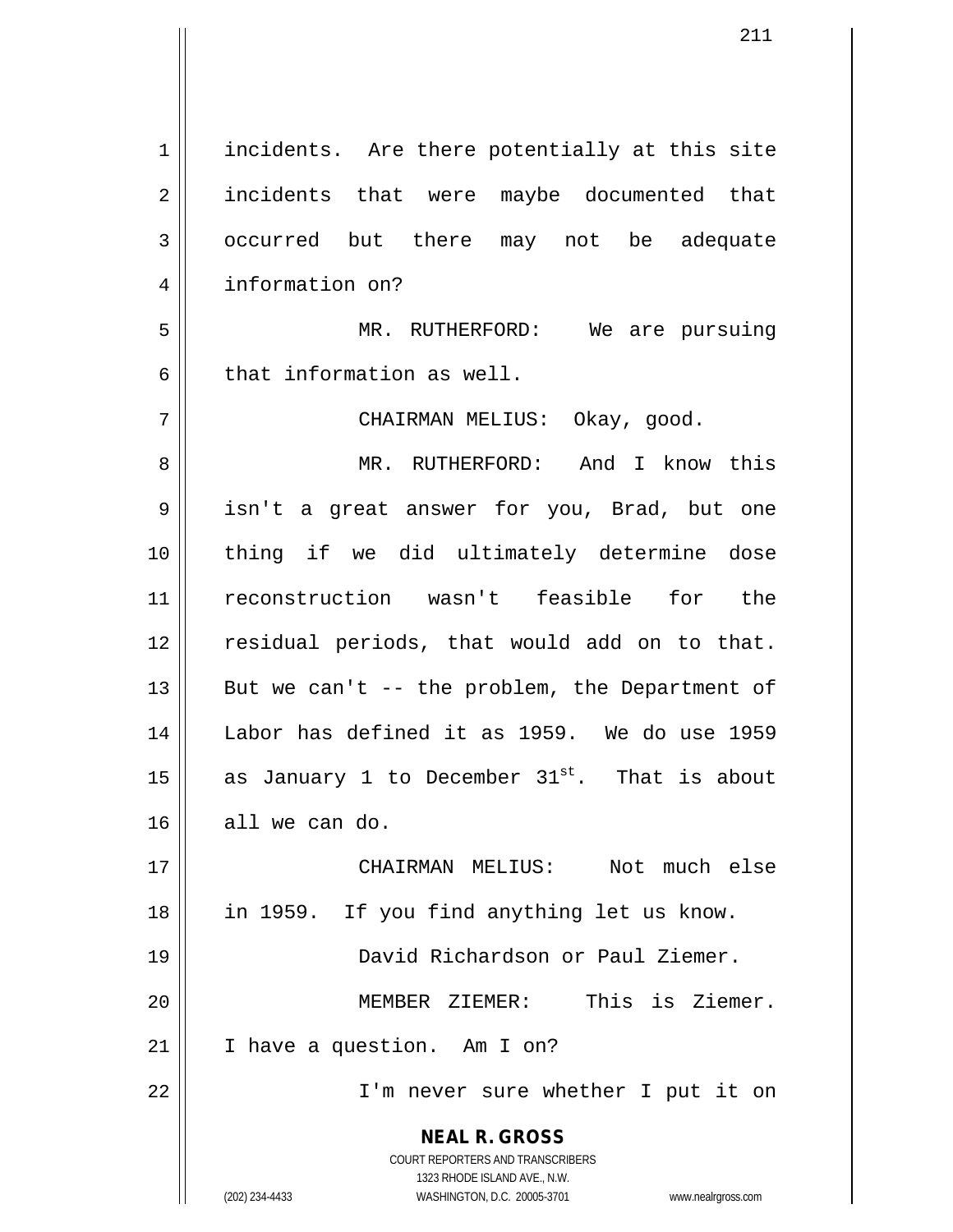1 || mute or not. Okay, LaVon I have a question  $2 \parallel$  that relates to the air sampling. You 3 mentioned the general air sampling for uranium  $4$  and some thorium, and the lack of breathing 5 | zone samples. Just for clarity on the uranium  $6 \parallel$  air sampling is there information on the 7 | enrichments involved? 8 MR. RUTHERFORD: Only for the 9 || 1959 study that was done by HASL. 10 || **MEMBER ZIEMER:** Okay, and then on 11 the -- okay that sort of takes care of it 12 overall. I guess I'll go ahead and ask the 13 || rest of the question. Were the operations 14 || there such that the breathing zone samples 15 would be markedly different than area 16 monitoring? There are many places where the 17 || area monitors and the breathing zone samples  $18$  are quite similar, simply because they are not 19 involved things that provide heavy -- things 20 || like grinding and so on that provide heavy 21 | localized air concentrations. 22 MR. RUTHERFORD: And actually if

> **NEAL R. GROSS** COURT REPORTERS AND TRANSCRIBERS

> > 1323 RHODE ISLAND AVE., N.W.

(202) 234-4433 WASHINGTON, D.C. 20005-3701 www.nealrgross.com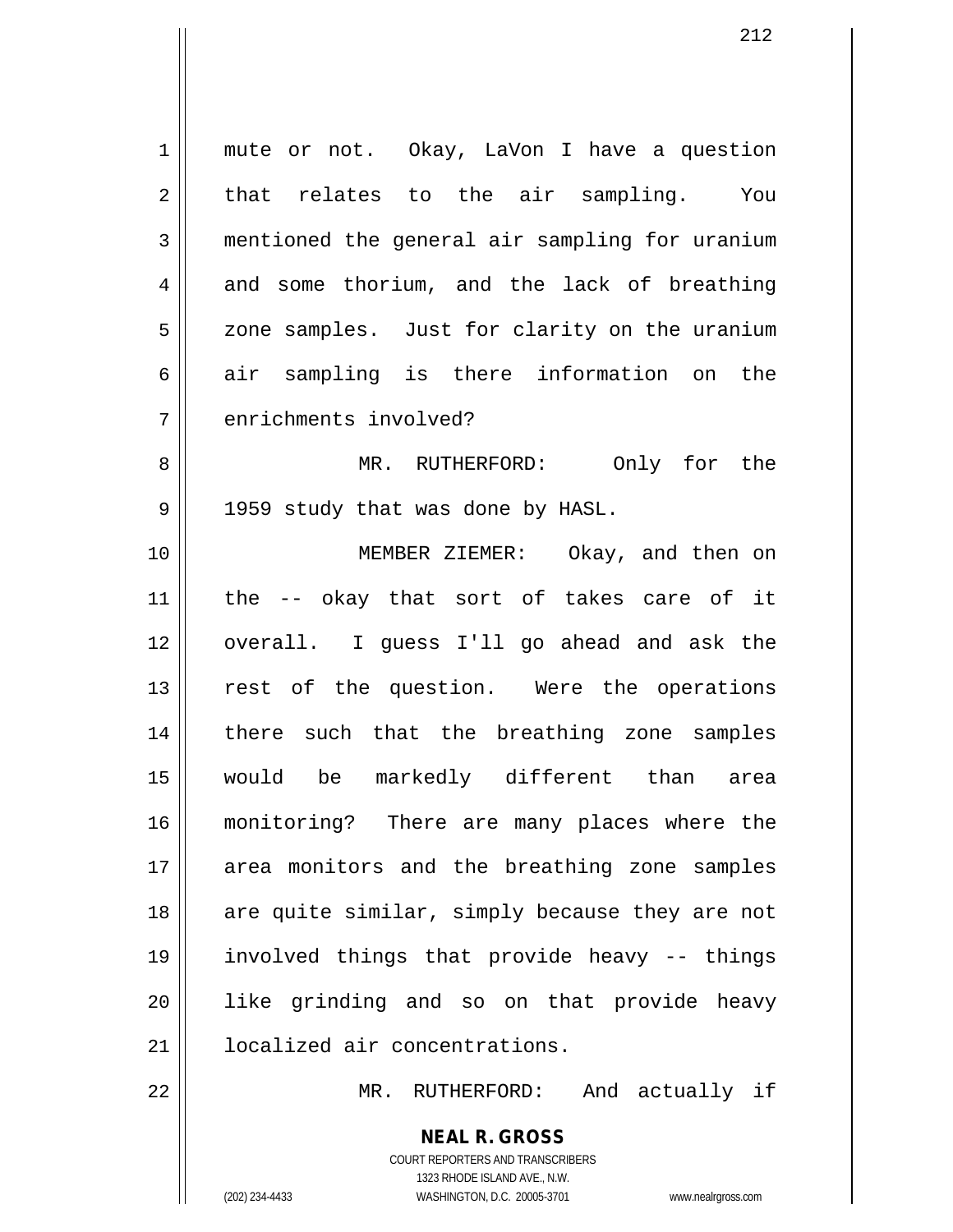1 | you look at the 1959 sample as an example, if  $2 \parallel$  you use that as indicative of all operations,  $3 \parallel$  then yes there is significant difference 4 between the breathing zone data and the 5 | general area monitoring.

6 MEMBER ZIEMER: Okay, thank you.

7 CHAIRMAN MELIUS: David?

 MEMBER RICHARDSON: Yes, I had one question. Something I'm struggling with. There are some sites where it's proposed that dose reconstruction can be carried out despite the lack of individual monitoring data, or 13 || even general area monitoring data. And yet here we are in a situation where there is individual quantitative estimates of intakes as you are saying, fluorometric analysis of mass, which takes us part of the way towards 18 || kind of individual dose reconstructions, and you are saying there is a key piece of 20 || information missing on enrichment of the material being worked with. But it -- I mean | it seems to me it's a difficult thing for me

## **NEAL R. GROSS**

COURT REPORTERS AND TRANSCRIBERS 1323 RHODE ISLAND AVE., N.W. (202) 234-4433 WASHINGTON, D.C. 20005-3701 www.nealrgross.com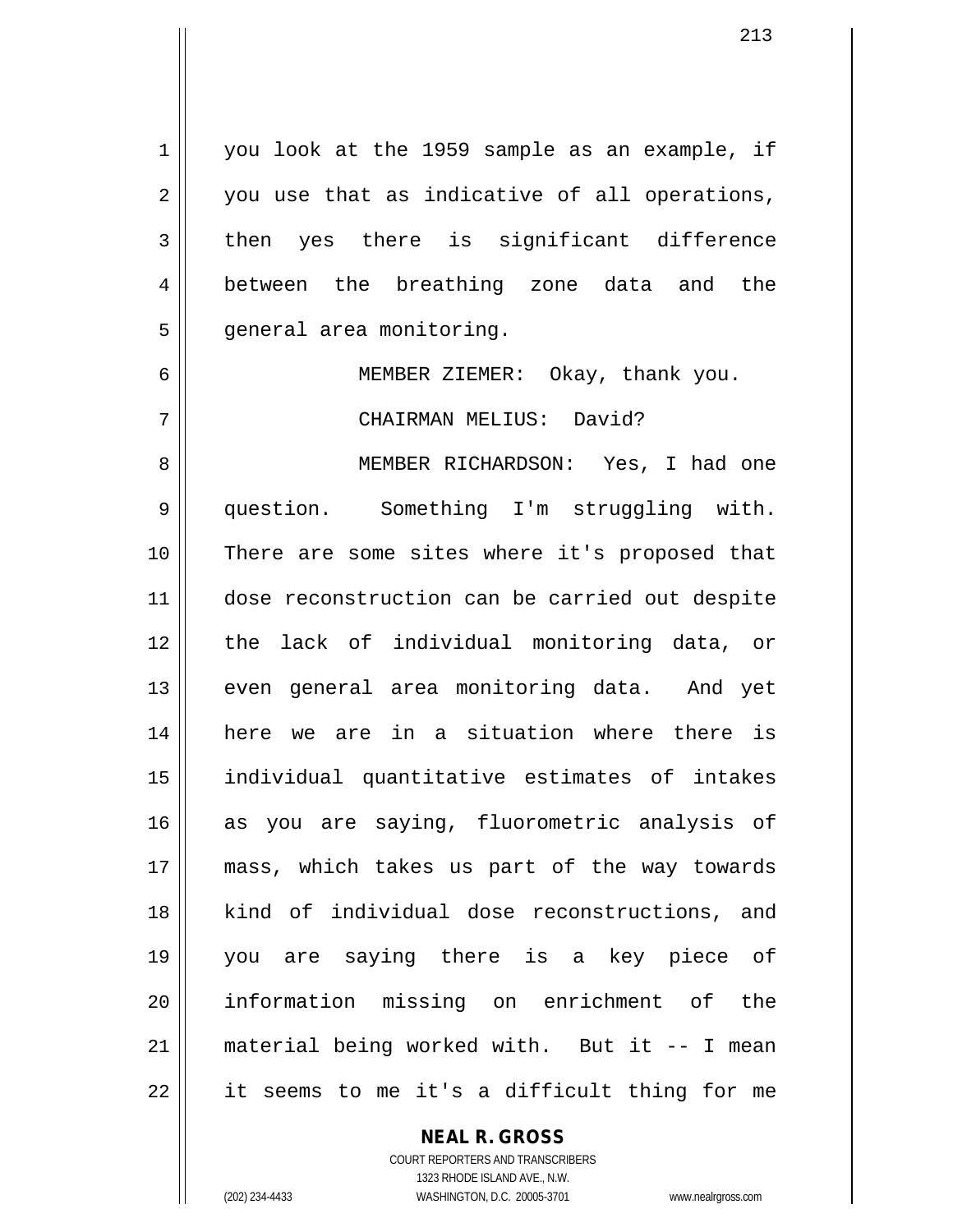1 to reconcile. That here we don't feel 2 | comfortable either exploring information about  $3 \parallel$  the source-term, you're saying it's difficult 4 to locate. But that we can't  $-$ - that there is  $5 \parallel$  not enough to work with when there is bioassay  $6 \parallel$  data actually available for workers, and yet 7 another situation we are comfortable using 8 surrogate data from other facilities. How do 9 || you reconcile that? 10 MR. RUTHERFORD: I think it's a 11 great question. If you look at different 12 || operations, different operations we have data, 13 a lot more data on, I think. When we 14 typically use surrogate data, especially if 15 you look TBD-6000 and such, we've taken data 16 from a number of facilities to derive, or to 17 || come up with what we feel are good surrogate

22 || of one enrichment from the 1959 study, but we

**NEAL R. GROSS**

18 data numbers. You have a -- I realize that

19 there are other enrichment facilities out

20 || there, but I think in this process when we

21 || looked at, from the data that we had, we knew

COURT REPORTERS AND TRANSCRIBERS 1323 RHODE ISLAND AVE., N.W. (202) 234-4433 WASHINGTON, D.C. 20005-3701 www.nealrgross.com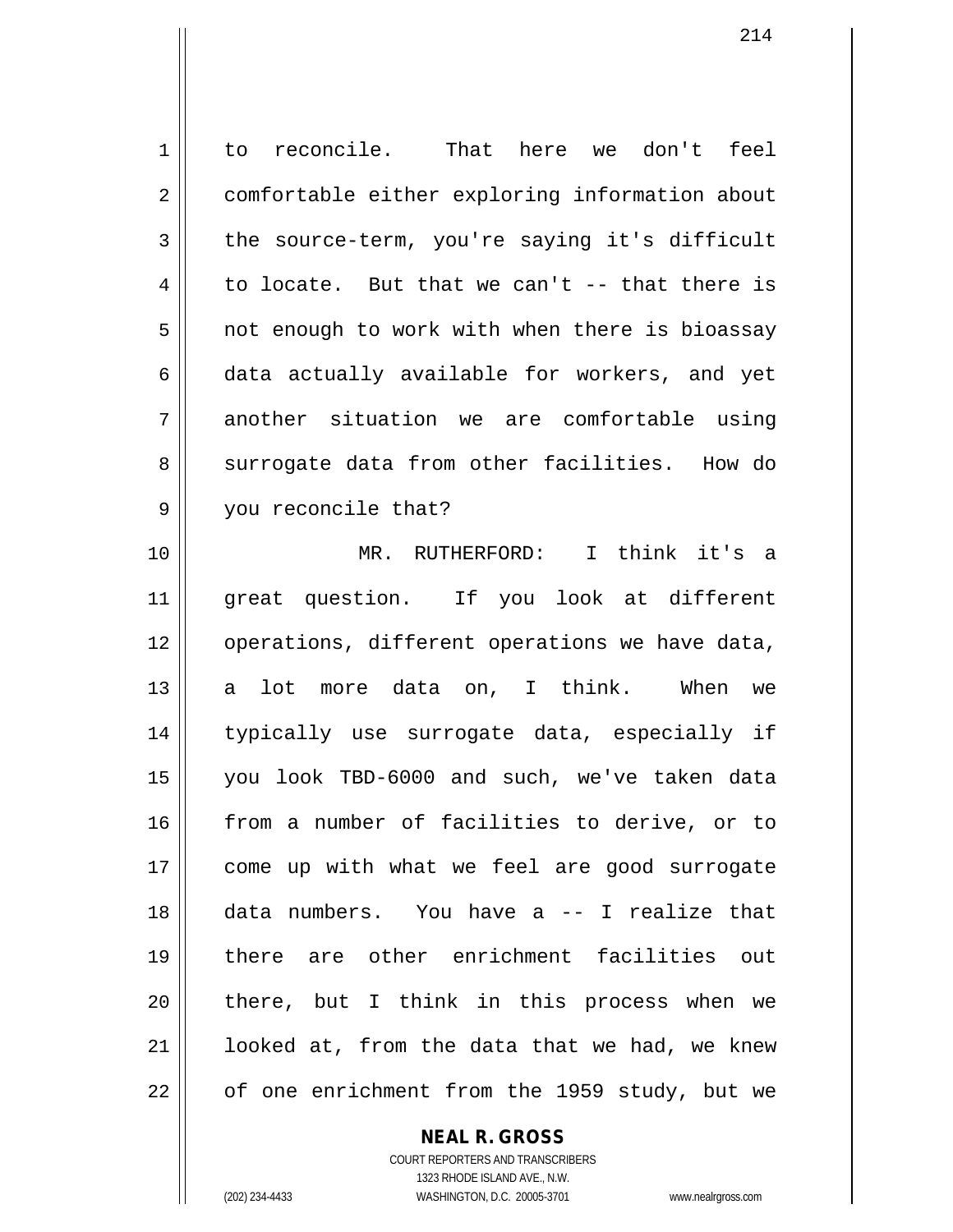1 also had indications that enrichments ranged  $2 \parallel$  from 40% to 90% so that was one of our issues.  $3 \parallel$  Our other issue was obviously that in 1959 4 was the thorium work.

5 MEMBER RICHARDSON: But when you 6 || couple this with a few plausible or even 7 claimant friendly assumptions, and you couple 8 || those with bioassay data, is it not possible  $9 \parallel$  to bound something in a way that maybe more 10 useful than kind of just stepping back 11 entirely and saying it's not possible to do 12 reasonable dose reconstruction, is my 13 question. Or to take a year, for example, 14 || '59, where you said the work, the AEC-related 15 work, was making fuel rods for Savannah River, 16 knowing that, isn't that enough to kind of 17 || give you some bounds on the level of 18 || enrichment that would be used? Not completely 19 unknown anymore.

20 MR. RUTHERFORD: We know that  $21$  | one. That one is part of the '59 study, so I  $22$  || know that one. The problem we have is because

> **NEAL R. GROSS** COURT REPORTERS AND TRANSCRIBERS 1323 RHODE ISLAND AVE., N.W. (202) 234-4433 WASHINGTON, D.C. 20005-3701 www.nealrgross.com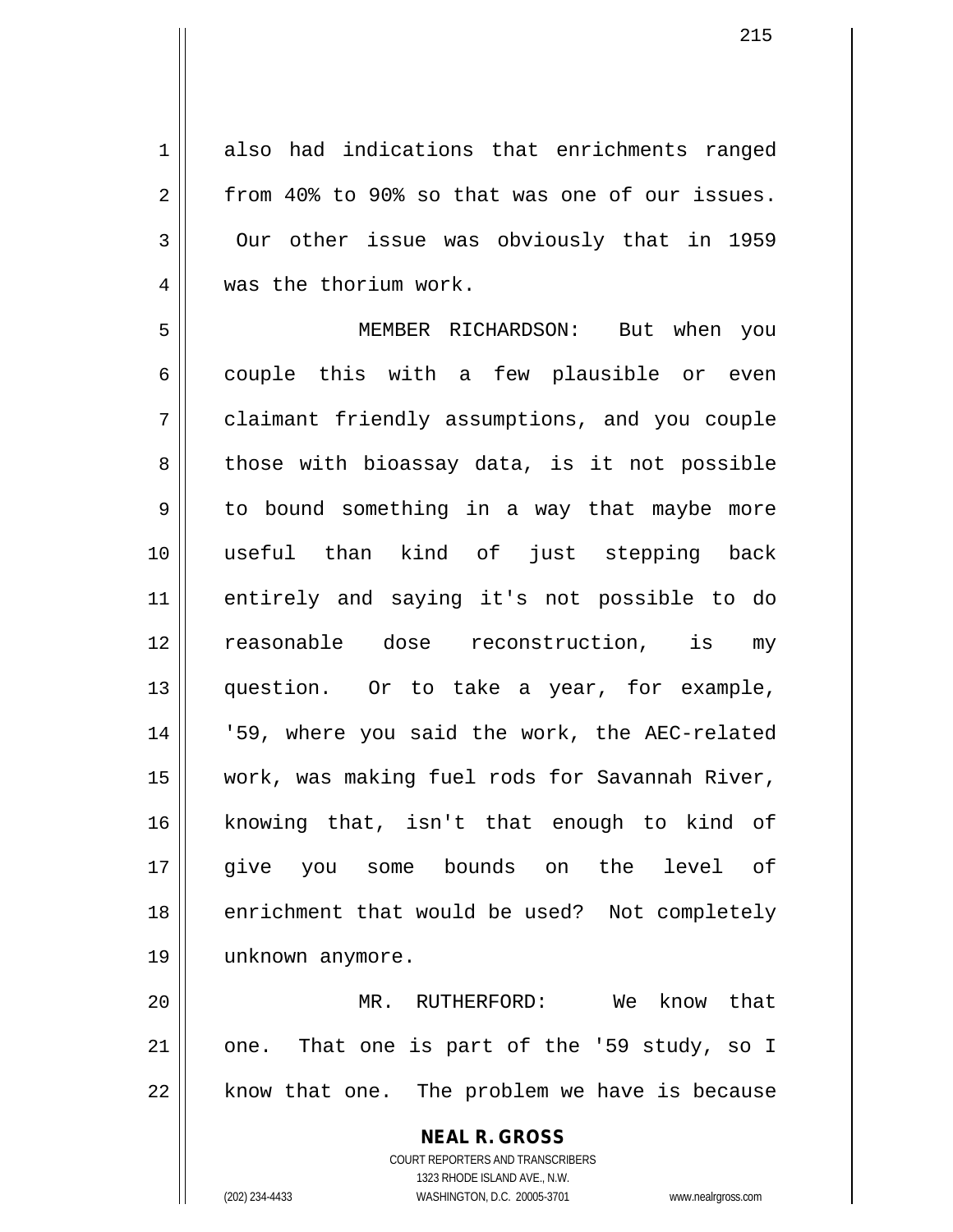**NEAL R. GROSS** 1 it is an AWE -- it's an Atomic Weapons 2 || Employer, we have to be able to reconstruct  $3 \parallel$  all exposures from that site. So I can 4 Feconstruct in 1959 the work that was done for 5 the Savannah River reactor, but it's the 6 other enrichments that I don't know and that 7 | occurred during that period. 8 MEMBER RICHARDSON: During that 9 || same calendar year? 10 MR. RUTHERFORD: Exactly. And we 11 have went to BWXT and we've attempted data 12 || captures, over the last three years we have 13 attempted to get additional information from 14 BWXT. We are back there again now trying to 15 | qet additional information. 16 MEMBER RICHARDSON: But for the  $17 \parallel 1,000-3,000$  workers who were there, some small 18 || fraction of them would have -- or am I right 19 or wrong, some small fraction of them would 20 have confirmed internal depositions based on  $21$  | just the kind of bioassay data? 22 MR. RUTHERFORD: It's not a small

1323 RHODE ISLAND AVE., N.W. (202) 234-4433 WASHINGTON, D.C. 20005-3701 www.nealrgross.com

COURT REPORTERS AND TRANSCRIBERS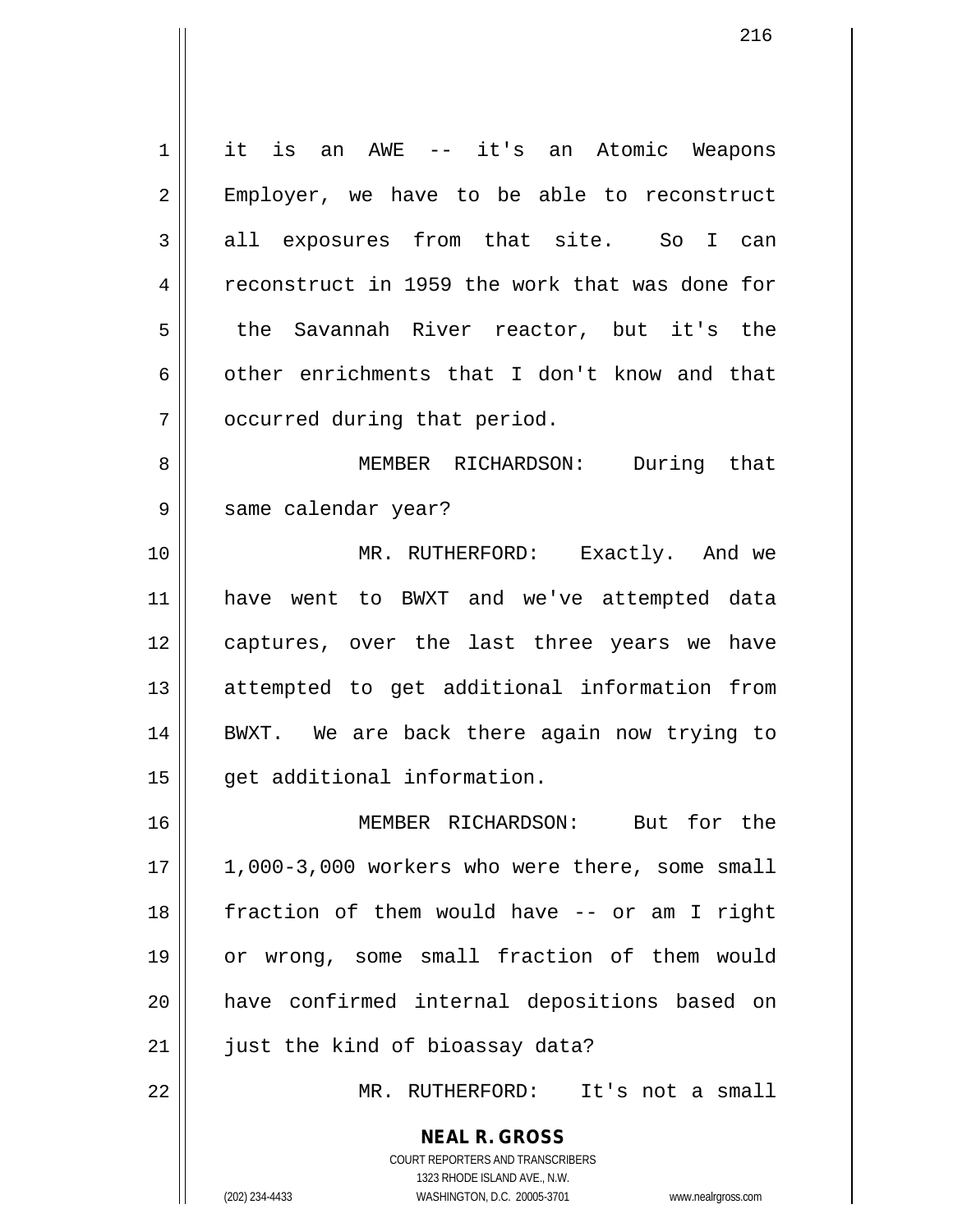| $\mathbf 1$ | fraction, no, I won't say that. We have from                        |
|-------------|---------------------------------------------------------------------|
| 2           | the NNFD there are actually a number of                             |
| 3           | positive urine samples. I didn't actually do                        |
| 4           | a percentage, but it's not a small sample.                          |
| 5           | MEMBER RICHARDSON: I don't mean a                                   |
| 6           | small number of people, I mean in percentage.                       |
| 7           | But I mean that is besides the point. Okay,                         |
| 8           | I mean it's just still something that --                            |
| 9           | CHAIRMAN MELIUS: This is Jim                                        |
| 10          | Melius, I think those are good questions,                           |
| 11          | David, and I think the other way of looking at                      |
| 12          | that is, NIOSH also needs to be able to place                       |
| 13          | people within certain operations, so it's not                       |
| 14          | only what operations you have information on                        |
| 15          | but how well can you place some people there                        |
| 16          | and how long they spent and what they did and                       |
| 17          | so forth.                                                           |
| 18          | the<br>MEMBER<br>RICHARDSON:<br>In                                  |
| 19          | presence of bioassay data?                                          |
| 20          | Not<br>in the<br>CHAIRMAN MELIUS:                                   |
| 21          | bioassay, I'm talking about the operations                          |
| 22          | side. Yes, you are right.                                           |
|             | <b>NEAL R. GROSS</b>                                                |
|             | COURT REPORTERS AND TRANSCRIBERS                                    |
|             | 1323 RHODE ISLAND AVE., N.W.                                        |
|             | (202) 234-4433<br>WASHINGTON, D.C. 20005-3701<br>www.nealrgross.com |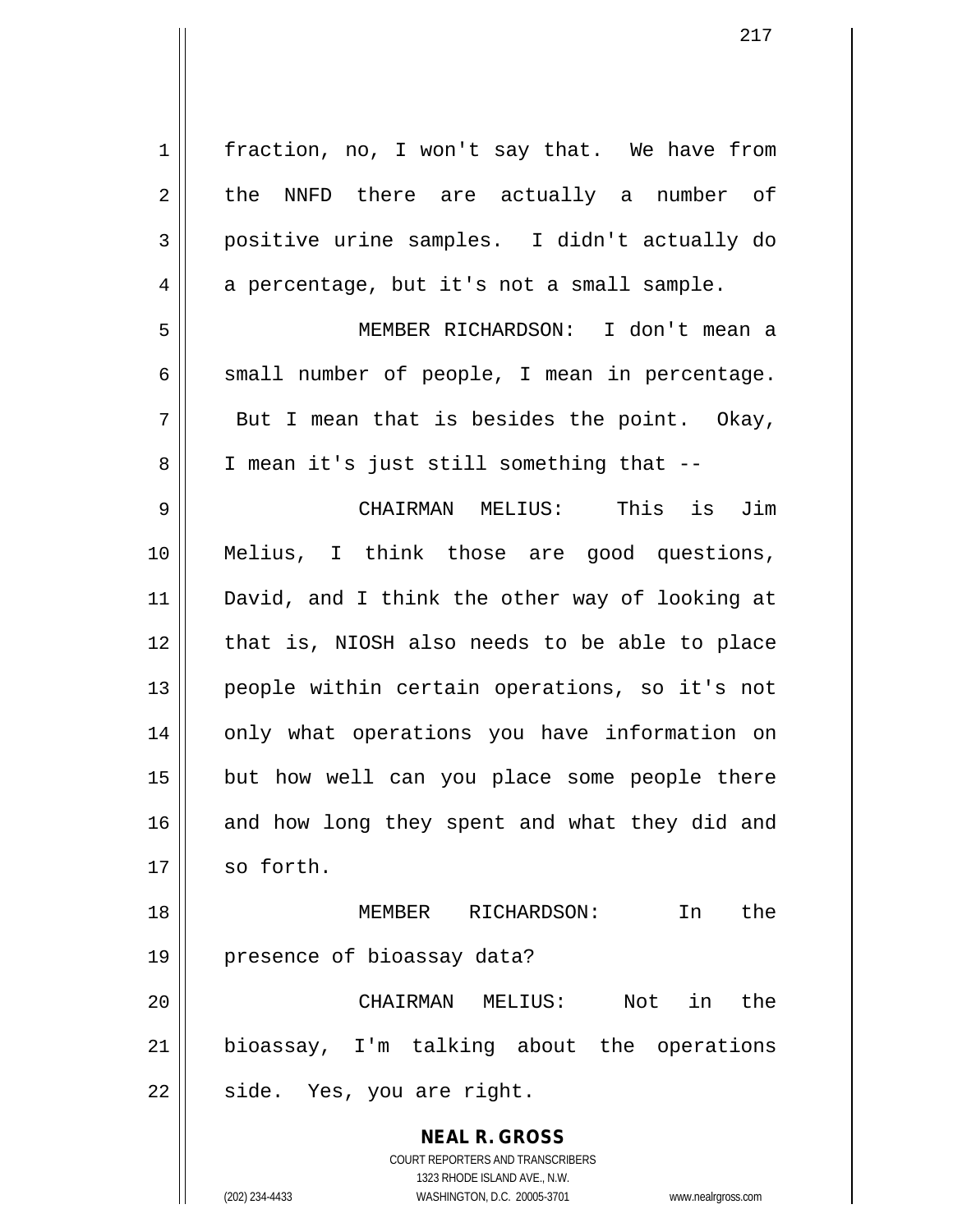1 || MR. RUTHERFORD: One of the 2 || persons we interviewed actually worked at the 3 NNFD, the fuel processing facility for a 4 || number of years, and actually they worked at  $5 \parallel$  the LTC, the actual technology center for a  $6 \parallel$  number of years, switched over to the NNFD for  $7 \parallel$  a year, I can't remember exactly how much time 8 || it was. And then switched back. The exposure 9 monitoring records don't show any of that, 10 they just show exposure monitoring for 11 || uranium. The difficulty is while they were at 12 || LTC they were potentially exposed to a number  $13$  | of other radionuclides, and if we don't have 14 information that makes it very difficult for 15 us to reconstruct the dose. So even if we  $16$  come up with, if we take generous methods on -17 - because believe me, I asked the same 18 question, I asked our internal dosimetrist why 19 can't we just throw a factor on top of it and 20 assume it's all 90 percent enriched uranium. 21 || And the problem you get is the exposures from  $22$  || that because of the factor you are throwing on

**NEAL R. GROSS**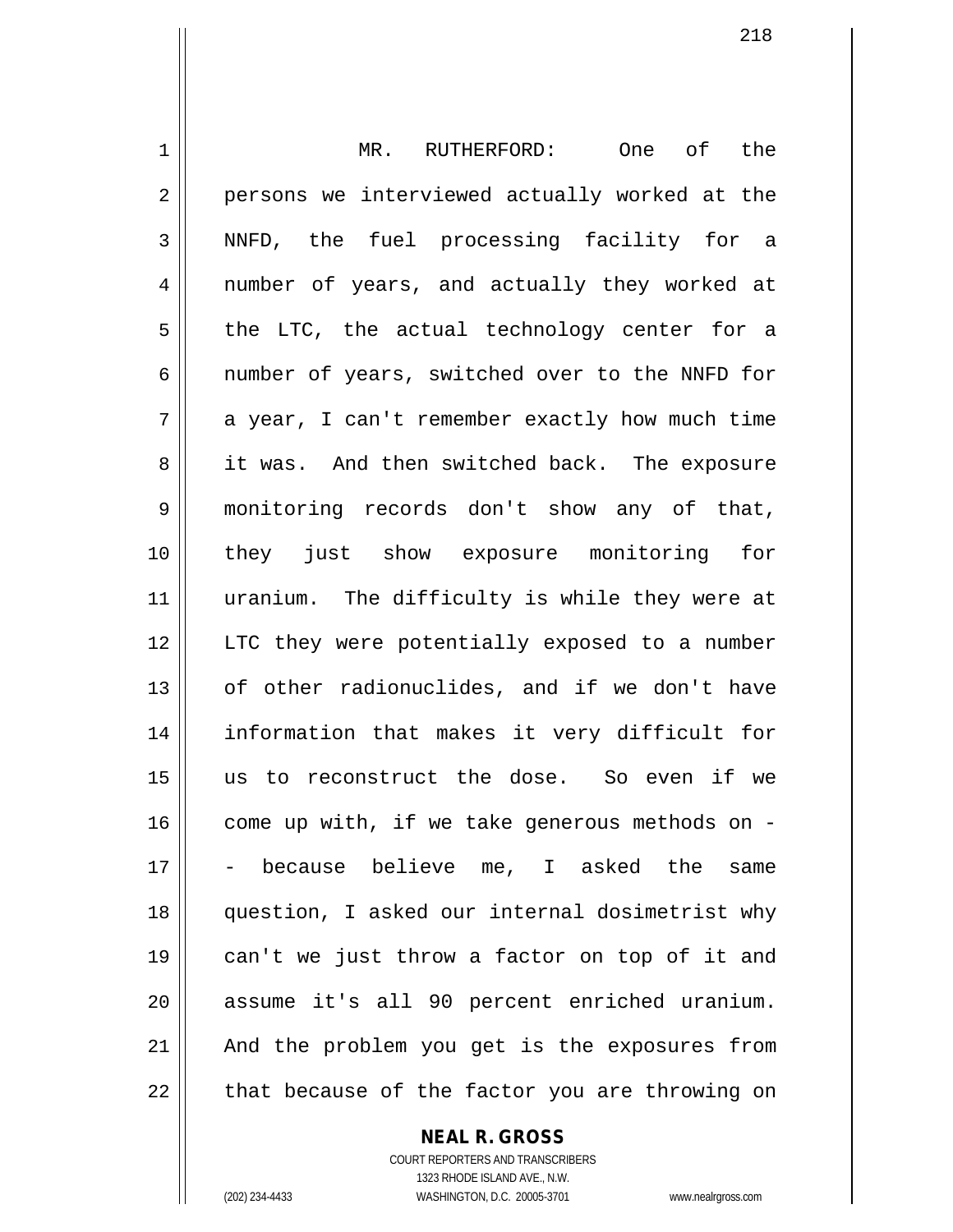**NEAL R. GROSS** COURT REPORTERS AND TRANSCRIBERS 1323 RHODE ISLAND AVE., N.W. (202) 234-4433 WASHINGTON, D.C. 20005-3701 www.nealrgross.com 1 || top of it are not really plausible, they are  $2 \parallel$  so high. 3 CHAIRMAN MELIUS: Any further 4 | questions? 5 MEMBER ZIEMER: This is Ziemer,  $6 \parallel$  let me just follow up on that. Because I was 7 having the same thoughts as I listened to 8 | David's question. I assume in a sense you 9 || might bound the uranium based on an assumption 10 of the high enrichment. Is it the thorium and 11 the other stuff that really causes the real 12 problem? 13 MR. RUTHERFORD: Yes, and we -- 14 you know we -- we just have no monitoring data  $15$  at all for the thorium. We have a few general 16 area samples, but we have no breathing zone  $17 \parallel$  data. 18 MEMBER ZIEMER: So in principle 19 you could probably bound the uranium by making  $20$  | a sort of worst case assumption. 21 | MR. RUTHERFORD: Yes. 22 MEMBER ZIEMER: Because you have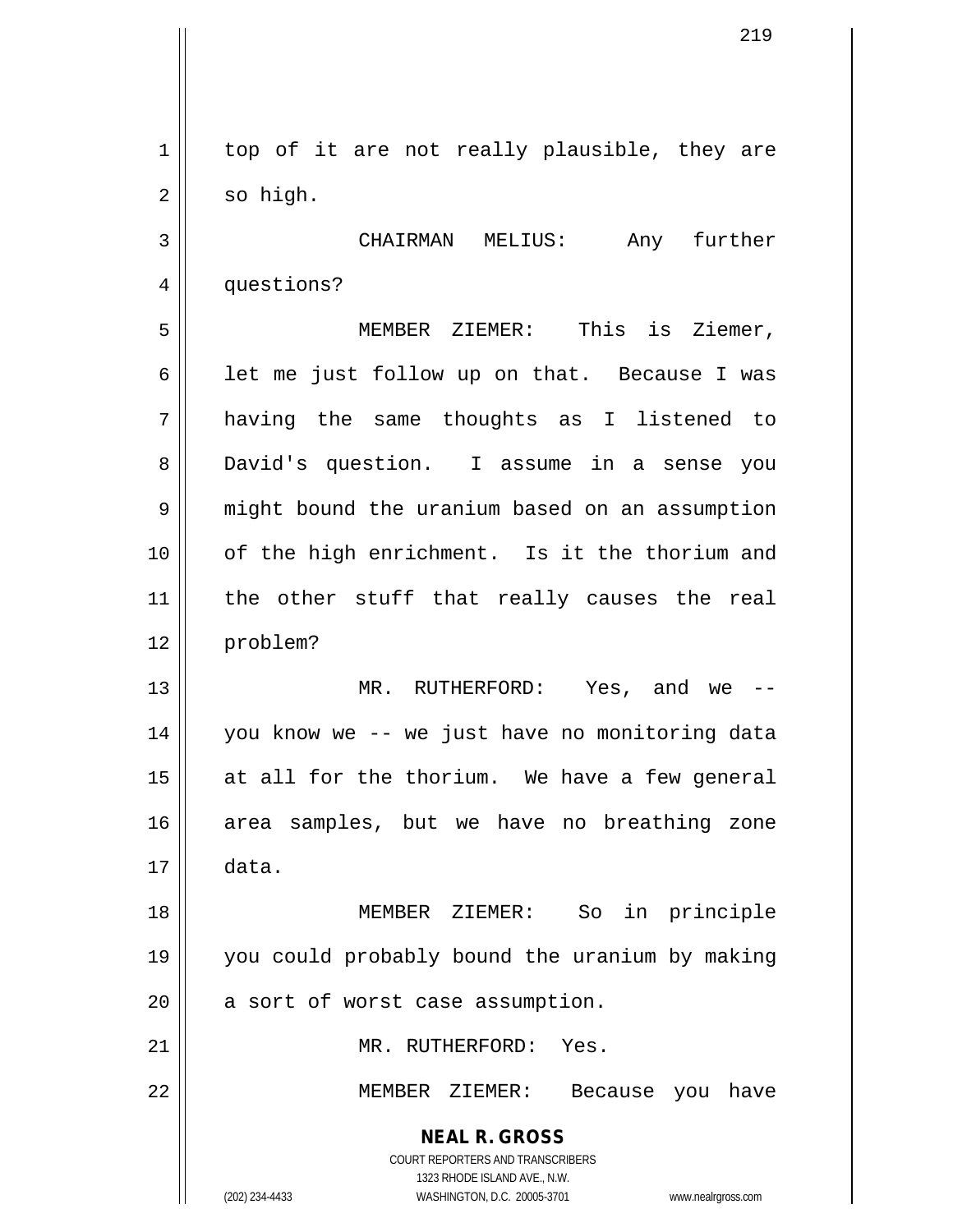1 | the uranium bioassay but you don't know the  $2 \parallel$  enrichment, is that correct? 3 || MR. RUTHERFORD: That's true. 4 | MEMBER ZIEMER: Okay, thanks. 5 CHAIRMAN MELIUS: Now Mark 6 Griffon. 7 MEMBER GRIFFON: I guess I was 8 || going to say the same thing as David and Paul. 9 | I mean the more convincing argument to me was 10 also the thorium. And we have been sort of 11 || down this path with the uranium stuff before. 12 || But the question I had is if you determine 13 || '59 was an SEC, and then the next operational 14 period was an SEC, what do you expect to 15 || learn in the next couple of months about that 16 residual period in between that is going to  $17$  || allow you to reconstruct doses if you don't --18 if you can't reconstruct before, you can't 19 reconstruct after, why don't you just roll the 20 || residual period in between now. I can see an  $21$  argument made for the later residual period,  $22$  || but I can't understand how you would have any

> **NEAL R. GROSS** COURT REPORTERS AND TRANSCRIBERS

> > 1323 RHODE ISLAND AVE., N.W.

(202) 234-4433 WASHINGTON, D.C. 20005-3701 www.nealrgross.com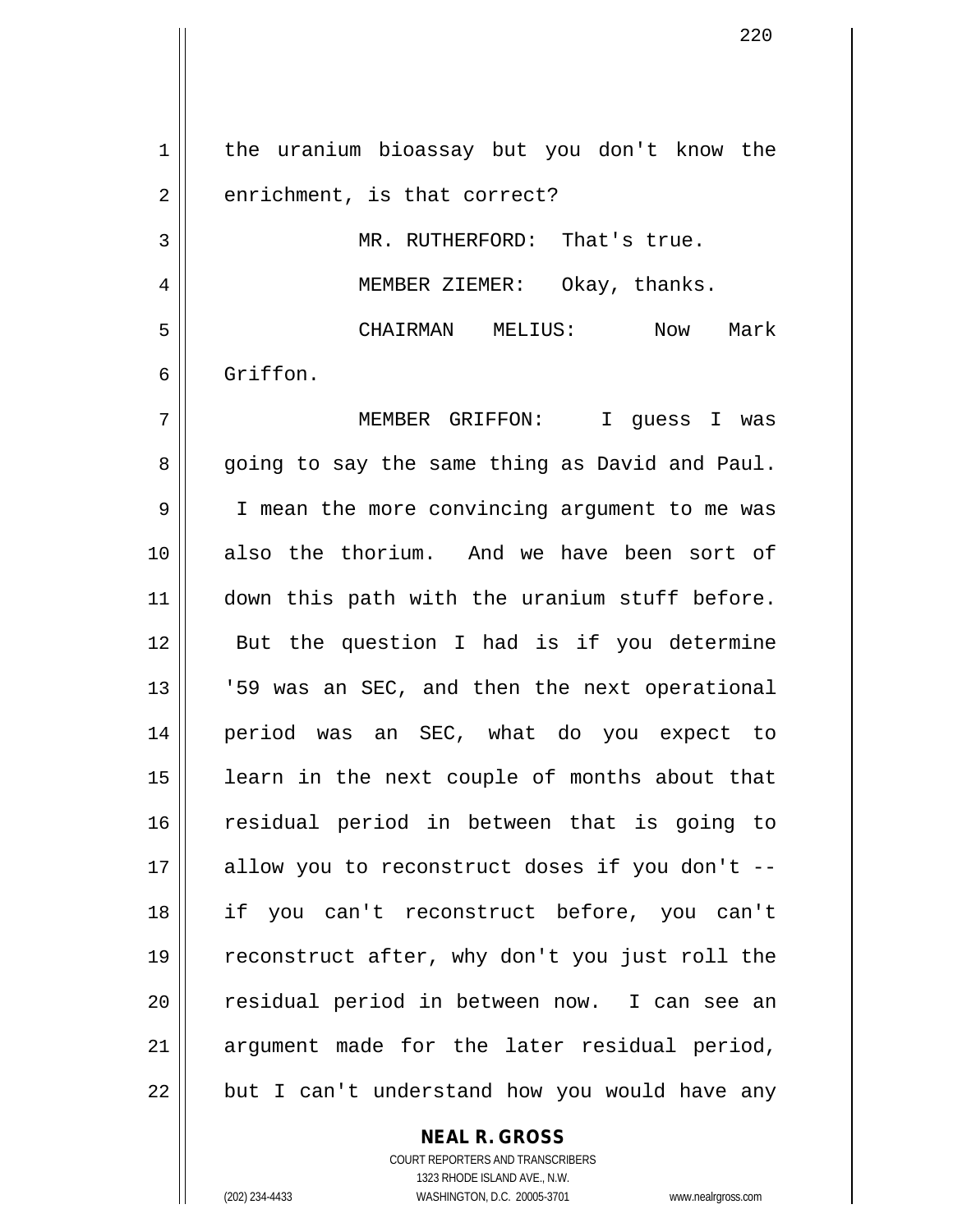$1 \parallel$  -- because we have had models before that back 2 | extrapolated or forward extrapolated.

3 MR. RUTHERFORD: Well, see, the 4 difference is remembering that the residual 5 || period, the only thing we are required to 6 ceconstruct is the AEC activity. So the AEC  $7 \parallel$  activity was only the uranium portion of it. 8 Now can we reconstruct the residual period 9 assuming we take some data that we have the 10 uranium data that we have and assume a TIB-11 0070 approach up to the next period. I don't  $12$  | know yet, so we couldn't -- if it was the same 13 -- if we had to cover everything we would 14 || probably be in the same boat we are in now.

 CHAIRMAN MELIUS: For the 16 || petitioner is not going to be speaking. She has opted not to. Do we have any other further questions? Do we have a motion? Yes, Phil.

20 MEMBER SCHOFIELD: Just one quick 21 question. I'm kind of going off Mark's 22 || question there. Do you really know what

> **NEAL R. GROSS** COURT REPORTERS AND TRANSCRIBERS 1323 RHODE ISLAND AVE., N.W. (202) 234-4433 WASHINGTON, D.C. 20005-3701 www.nealrgross.com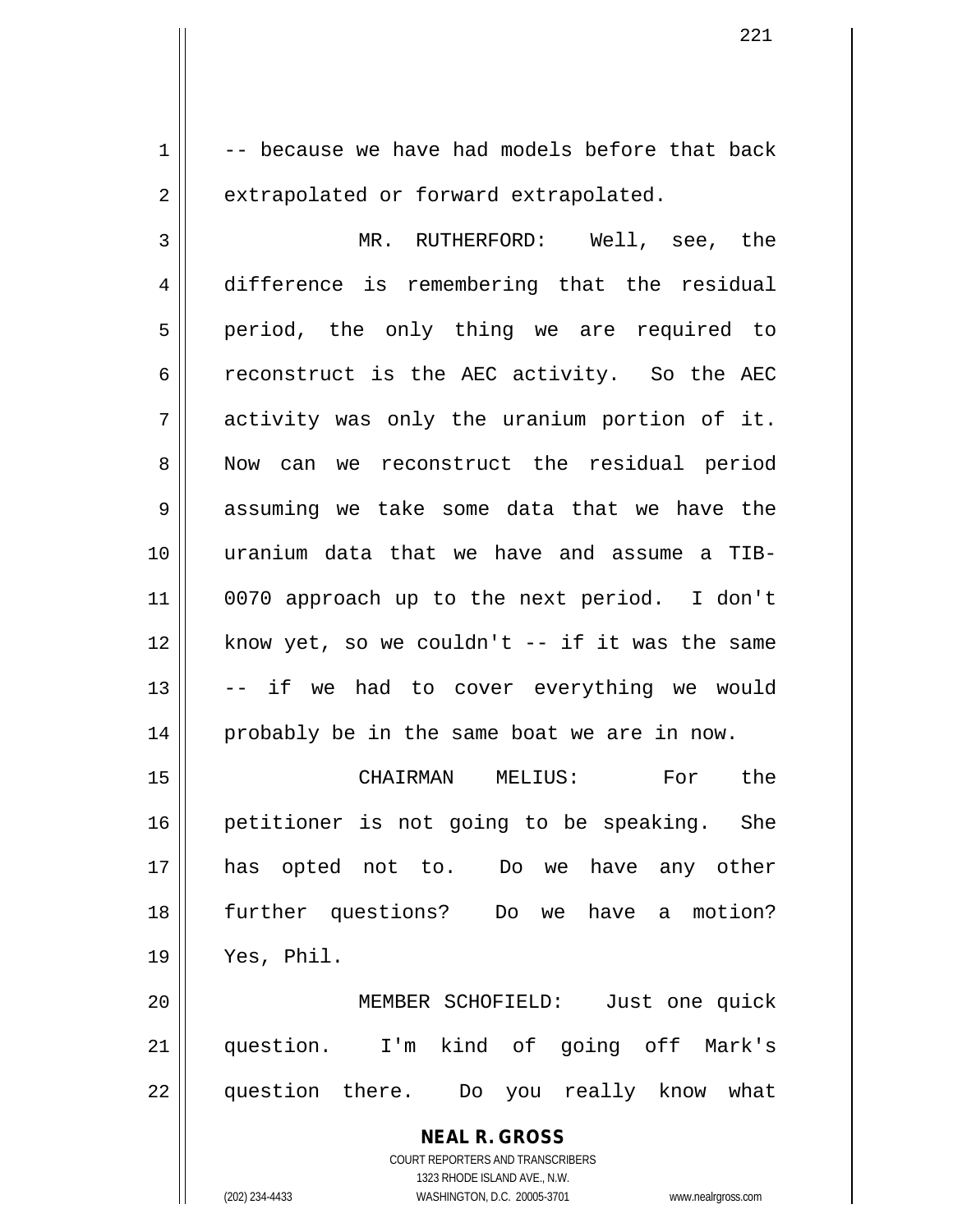**NEAL R. GROSS** COURT REPORTERS AND TRANSCRIBERS 1323 RHODE ISLAND AVE., N.W. (202) 234-4433 WASHINGTON, D.C. 20005-3701 www.nealrgross.com 1 | occurred between those two time periods, '59  $2 \parallel$  to '68. Was there any demolition that went  $3 \parallel$  on? Was there any processing that you are 4 aware of that went on? 5 MR. RUTHERFORD: We haven't  $6 \parallel$  completed that review, so I can't really say. 7 Again, we are looking at that period, but 8 || this is only addressing those two operational 9 || periods right now. 10 CHAIRMAN MELIUS: Phil, that is 11 || why I was asking for the, sort of what is the 12 next document or next step that we -- how do 13 we get involved, and what would we be 14 || reviewing at that point in time. And I think 15 || they will be pursuing this, and they will be 16 | coming back to us in some way in the future to 17 address both that interim and the follow-up 18 || time periods. Yes. 19 MEMBER LEMEN: How long will we 20 wait to hear back from them? 21 MR. RUTHERFORD: How long do we 22 wait to hear back? Oh, I'm sorry. I didn't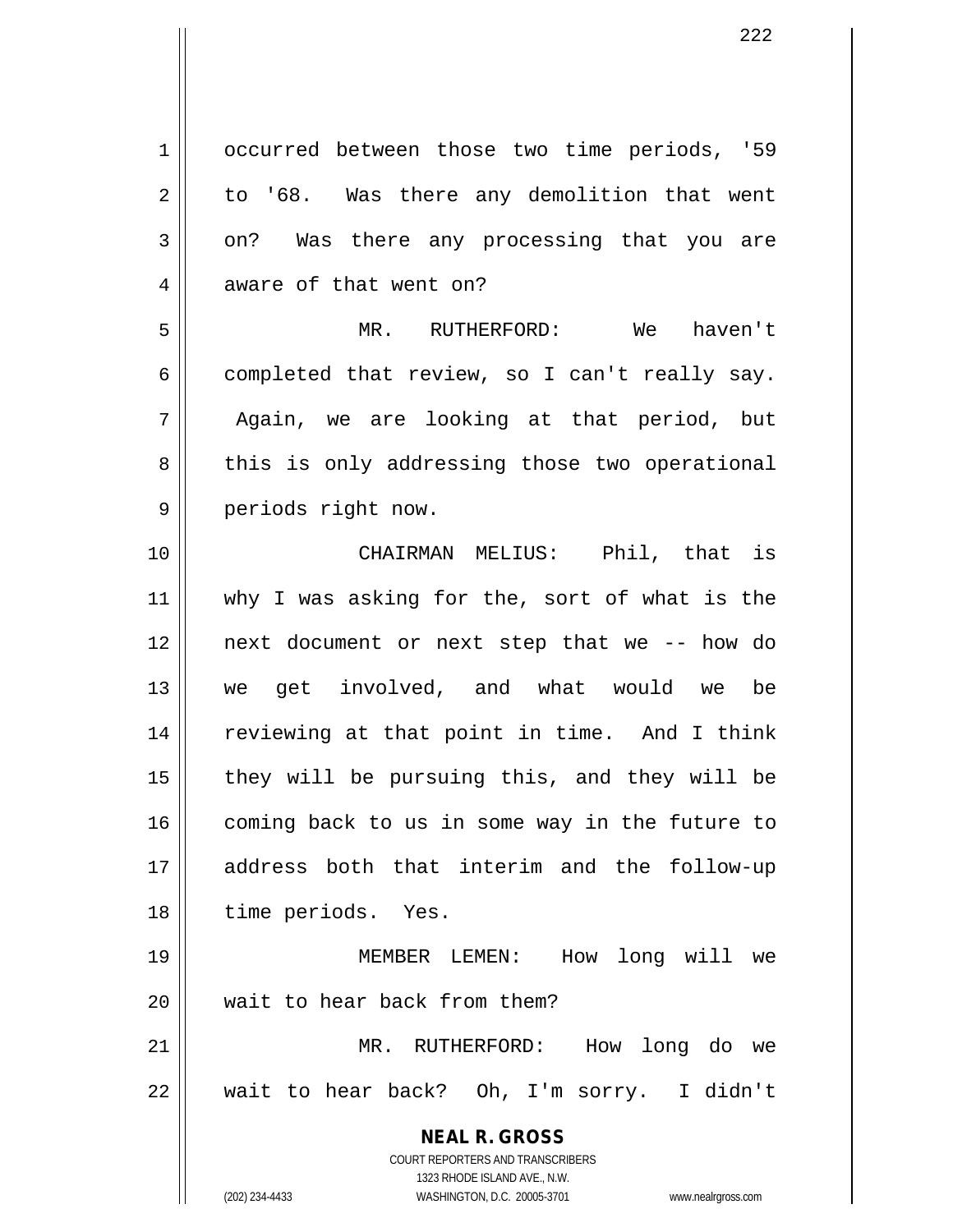1 || know the question was to me, I didn't hear it. 2 || I will get back with the Board on that. I  $3 \parallel$  can give you a time period. I'm not sure when 4 || our data capture efforts are going to be 5 | complete at BWXT, and I'm not sure how long  $6 \parallel$  it's going to take us to evaluate. 7 MEMBER LEMEN: Are we talking 8 | months, years? 9 MR. RUTHERFORD: I should be able 10 || to give you an update at the August meeting. 11 || CHAIRMAN MELIUS: Wanda. 12 MEMBER MUNN: I don't have a 13 question. I'm prepared to make a motion. 14 CHAIRMAN MELIUS: Well, go ahead. 15 MEMBER MUNN: I move that we 16 accept the NIOSH proposed SEC Class for all 17 Atomic Weapons Employees who worked at BWXT, 18 Inc., in Lynchburg, Virginia, during the 19 periods from January, 1, '59 through December  $20 \parallel 31$ , '59, or from January 1, 1968 to December  $21 \parallel 31, 1972.$ 22 CHAIRMAN MELIUS: Do we have a

> **NEAL R. GROSS** COURT REPORTERS AND TRANSCRIBERS 1323 RHODE ISLAND AVE., N.W.

(202) 234-4433 WASHINGTON, D.C. 20005-3701 www.nealrgross.com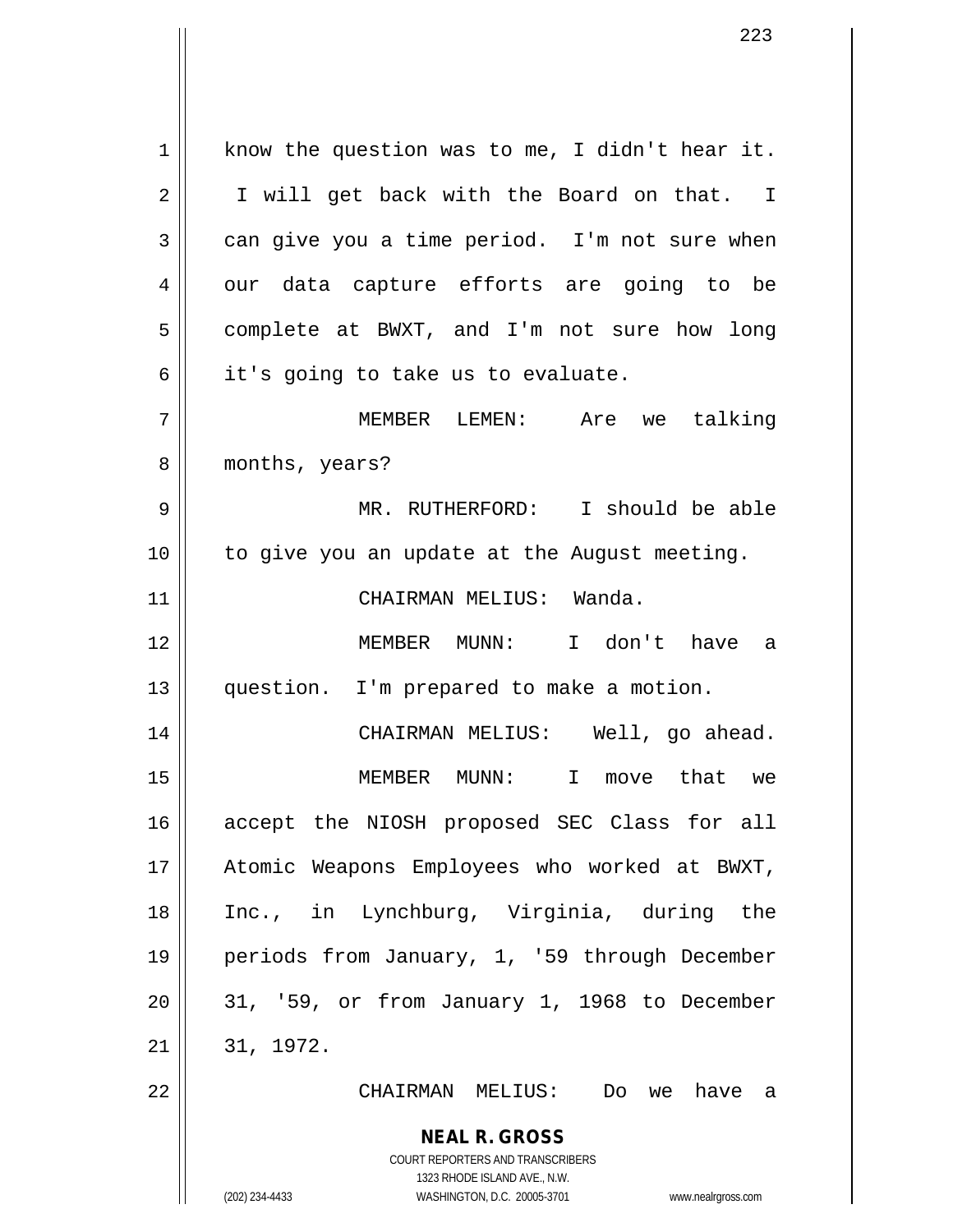1 second for that? 2 | MEMBER CLAWSON: Second. 3 CHAIRMAN MELIUS: Second from 4 | Brad. Again, Wanda, I would ask if you would 5 | listen and maybe accept a friendly amendment. 6 MEMBER MUNN: I might. 7 CHAIRMAN MELIUS: I know, that's 8 || why I'm asking. 9 Dear Madam Secretary, the Advisory 10 || Board on Radiation Worker Health, the Board 11 has evaluated SEC Petition 00169 concerning 12 workers at BWX Technologies, Inc., in 13 Lynchburg, Virginia, under the statutory 14 requirements established by EEOICPA 15 incorporated in 42 CFR Section 83.14. The 16 || Board respectfully recommends Special Exposure 17 Cohort SEC status before all Atomic Weapons 18 Employer employees who worked at BWX 19 Technologies, Inc., in Lynchburg, Virginia, 20 | from January 1, 1959 through December  $31^{st}$ , 21 | 1959, or from January  $1^{st}$ , 1968 through 22  $\parallel$  December 31st, 1972, for a number of work days

> **NEAL R. GROSS** COURT REPORTERS AND TRANSCRIBERS 1323 RHODE ISLAND AVE., N.W.

(202) 234-4433 WASHINGTON, D.C. 20005-3701 www.nealrgross.com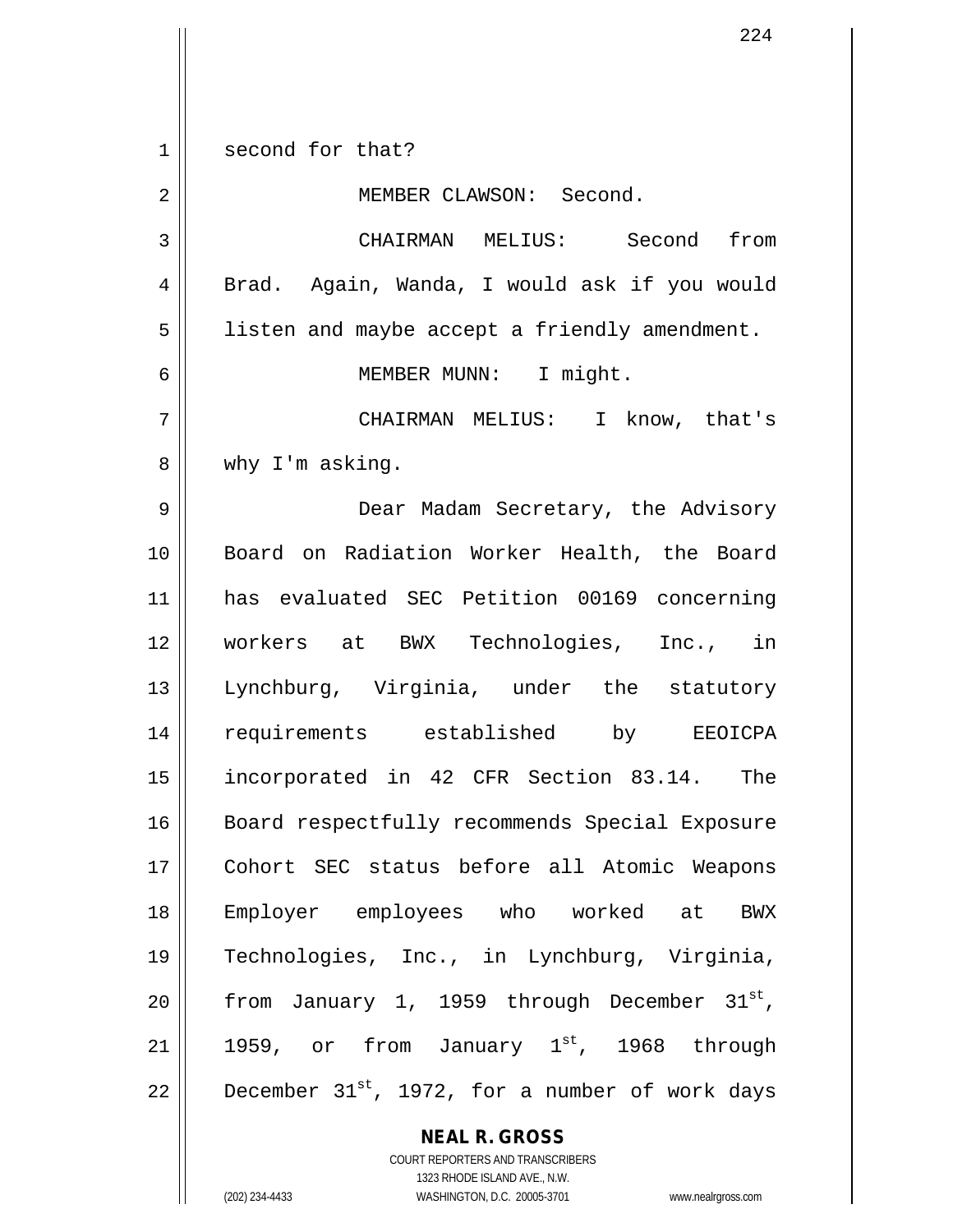1 aggregating at least 250 workdays for either 2 || solely under this employment or in combination 3 || with workdays within the parameters 4 established for one or more other Classes of 5 || employees included in the Special Exposure 6 Cohort. The recommendation is based on the 7 following factors: people working at this 8 || facility during the time periods in question 9 worked on fuel fabrication, uranium recovery 10 and commercial reactor and laboratory 11 operations related to nuclear weapons 12 production. The NIOSH review of available 13 || data found that they lack adequate source-term 14 process and monitoring data in order to be 15 able to complete accurate individual dose 16 || reconstructions for internal radiation doses 17 || for employees at this facility during the two 18 time periods in question. The Board concurs 19 with this determination, agree that NIOSH 20 determined that health may have been 21 || endangered for these BWX facility workers. 22 The Board concurs with this determination.

> **NEAL R. GROSS** COURT REPORTERS AND TRANSCRIBERS 1323 RHODE ISLAND AVE., N.W.

(202) 234-4433 WASHINGTON, D.C. 20005-3701 www.nealrgross.com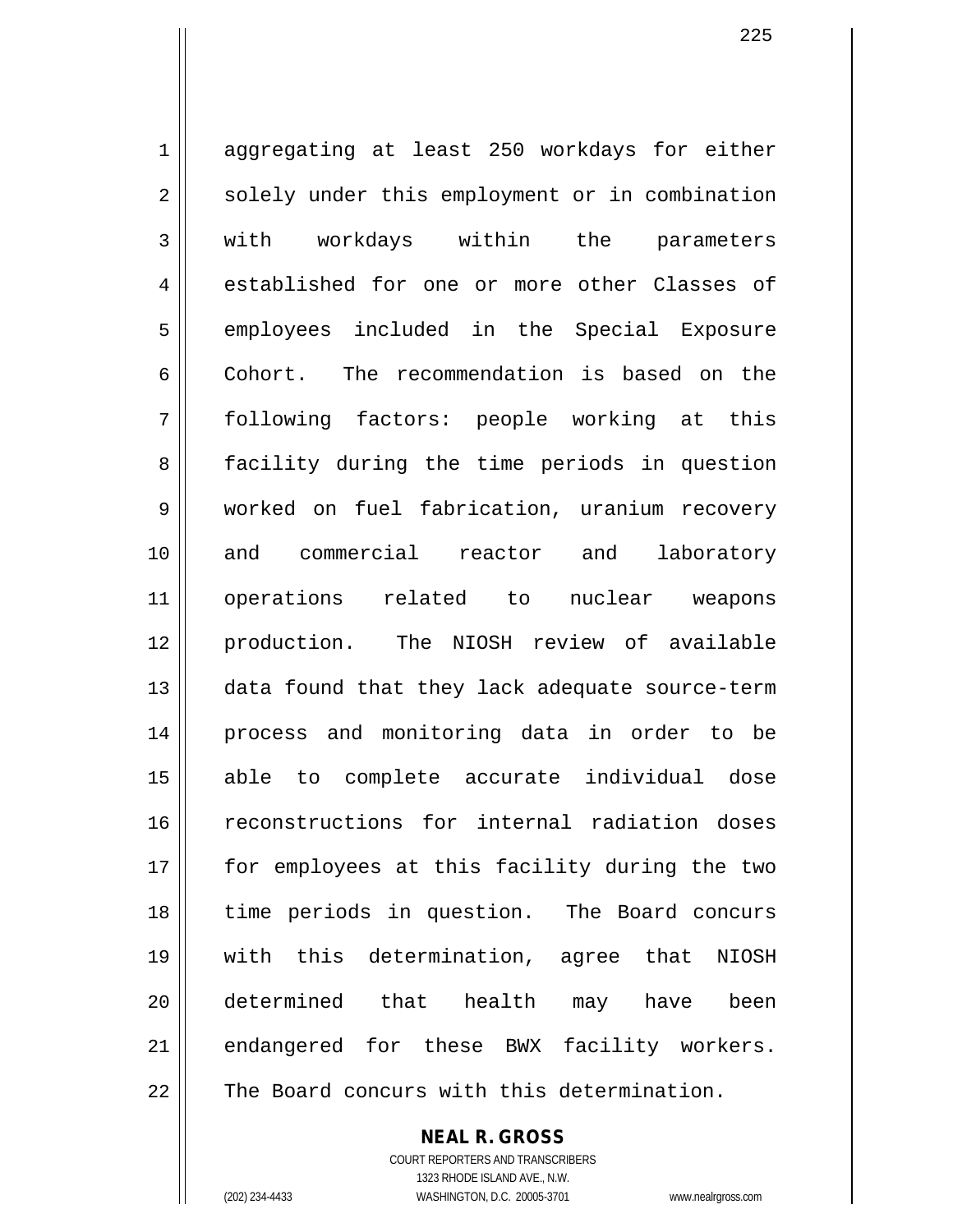| 1  | Based on these considerations and                                                                   |
|----|-----------------------------------------------------------------------------------------------------|
| 2  | the discussions held at our May 19 <sup>th</sup> through                                            |
| 3  | 21 <sup>st</sup> , 2010, Advisory Board meeting held in                                             |
| 4  | Niagara Falls, New York, the Board recommends                                                       |
| 5  | that this Special Exposure Cohort petition be                                                       |
| 6  | granted. Enclosed is documentation from the                                                         |
| 7  | Board meeting where this Special Exposure                                                           |
| 8  | Cohort Class was discussed. Documentation                                                           |
| 9  | includes transcripts of the deliberations,                                                          |
| 10 | copies of the petition, the NIOSH review                                                            |
| 11 | thereof, and related materials. If any of                                                           |
| 12 | these items are unavailable at this time they                                                       |
| 13 | will follow shortly.                                                                                |
| 14 | That is a<br>MEMBER MUNN:                                                                           |
| 15 | significant amendment, and as a matter of fact                                                      |
| 16 | an order of magnitude greater than<br>the<br>is                                                     |
| 17 | original motion, but it can be accepted.                                                            |
| 18 | Orders<br>оf<br>CHAIRMAN<br>MELIUS:                                                                 |
| 19 | magnitude.                                                                                          |
| 20 | think<br>And<br>$\mathbf{I}$<br>Emily has<br>some                                                   |
| 21 | clarification. There are a couple of typos in                                                       |
| 22 | there.                                                                                              |
|    |                                                                                                     |
|    | <b>NEAL R. GROSS</b>                                                                                |
|    | COURT REPORTERS AND TRANSCRIBERS                                                                    |
|    | 1323 RHODE ISLAND AVE., N.W.<br>(202) 234-4433<br>WASHINGTON, D.C. 20005-3701<br>www.nealrgross.com |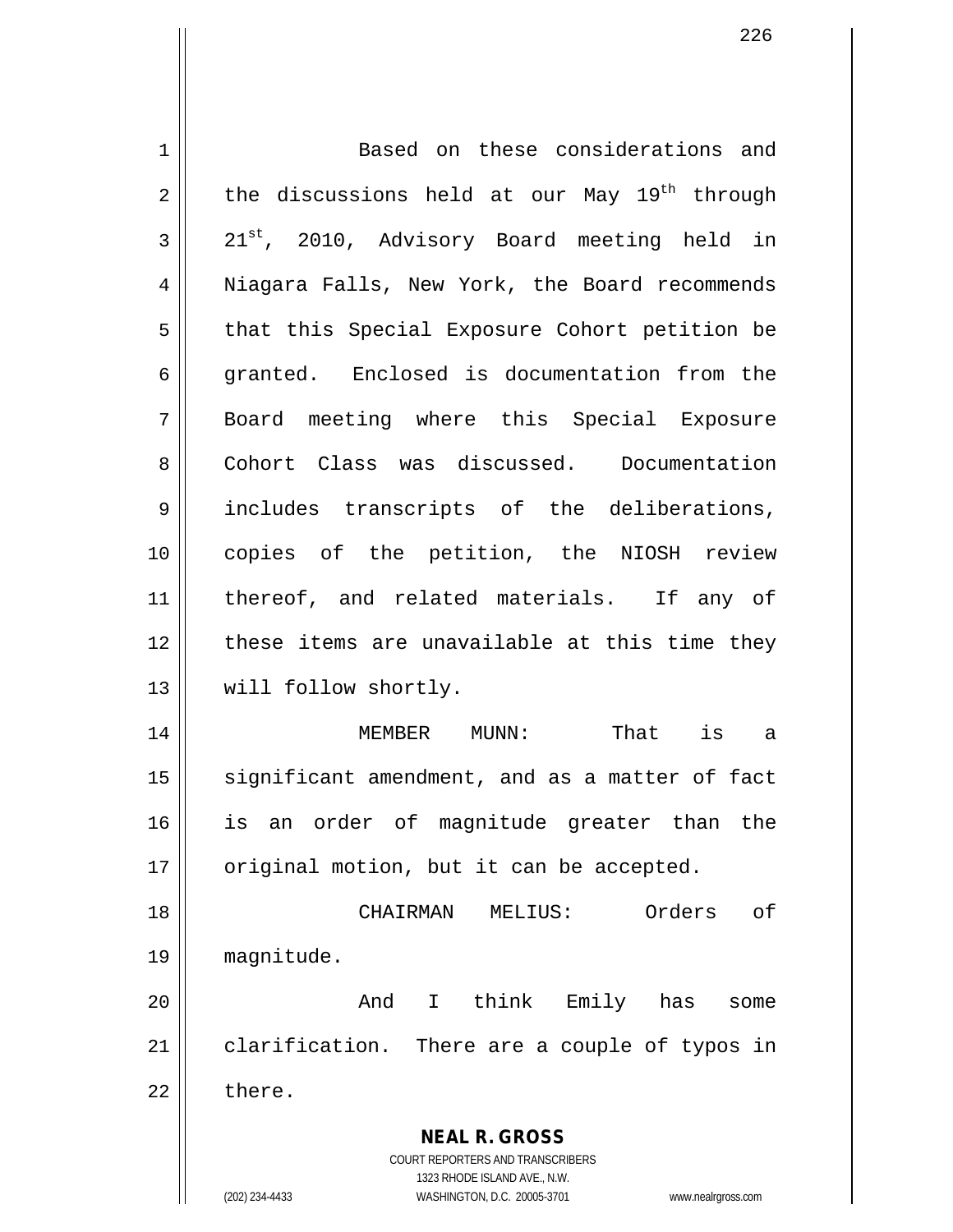| 1  | MS. HOWELL: I wasn't even going                          |
|----|----------------------------------------------------------|
| 2  | to mention the typos. Dr. Melius had                     |
| 3  | previously asked me if we were creating any              |
| 4  | sort of a loophole for people who had worked             |
| 5  | during both of these covered periods that are            |
| 6  | in this Class Definition and needed to combine           |
| 7  | work during those periods to get to the 250              |
| 8  | day threshold. Normally we have a single                 |
| 9  | period, and so the aggregating language allows           |
| 10 | that. In this instance, since it's a single              |
| 11 | Class with two different periods we were just            |
| 12 | going to suggest -- we don't know that it                |
| 13 | would be a problem. It would be in DOL's                 |
| 14 | interpretation, but if you put an "and slash             |
| 15 | or" that should take care of it.                         |
| 16 | CHAIRMAN MELIUS: Further friendly                        |
| 17 | amendments? Thank you, Emily, for that.                  |
| 18 | Any further discussion or                                |
| 19 | questions on that? If not, go ahead Ted.                 |
| 20 | MR. KATZ: Thank you. I will do                           |
| 21 | the roll call in reverse order. And let me               |
| 22 | note at the head of this that Dr. Poston had a           |
|    | <b>NEAL R. GROSS</b><br>COURT REPORTERS AND TRANSCRIBERS |

1323 RHODE ISLAND AVE., N.W.

 $\prod$ 

(202) 234-4433 WASHINGTON, D.C. 20005-3701 www.nealrgross.com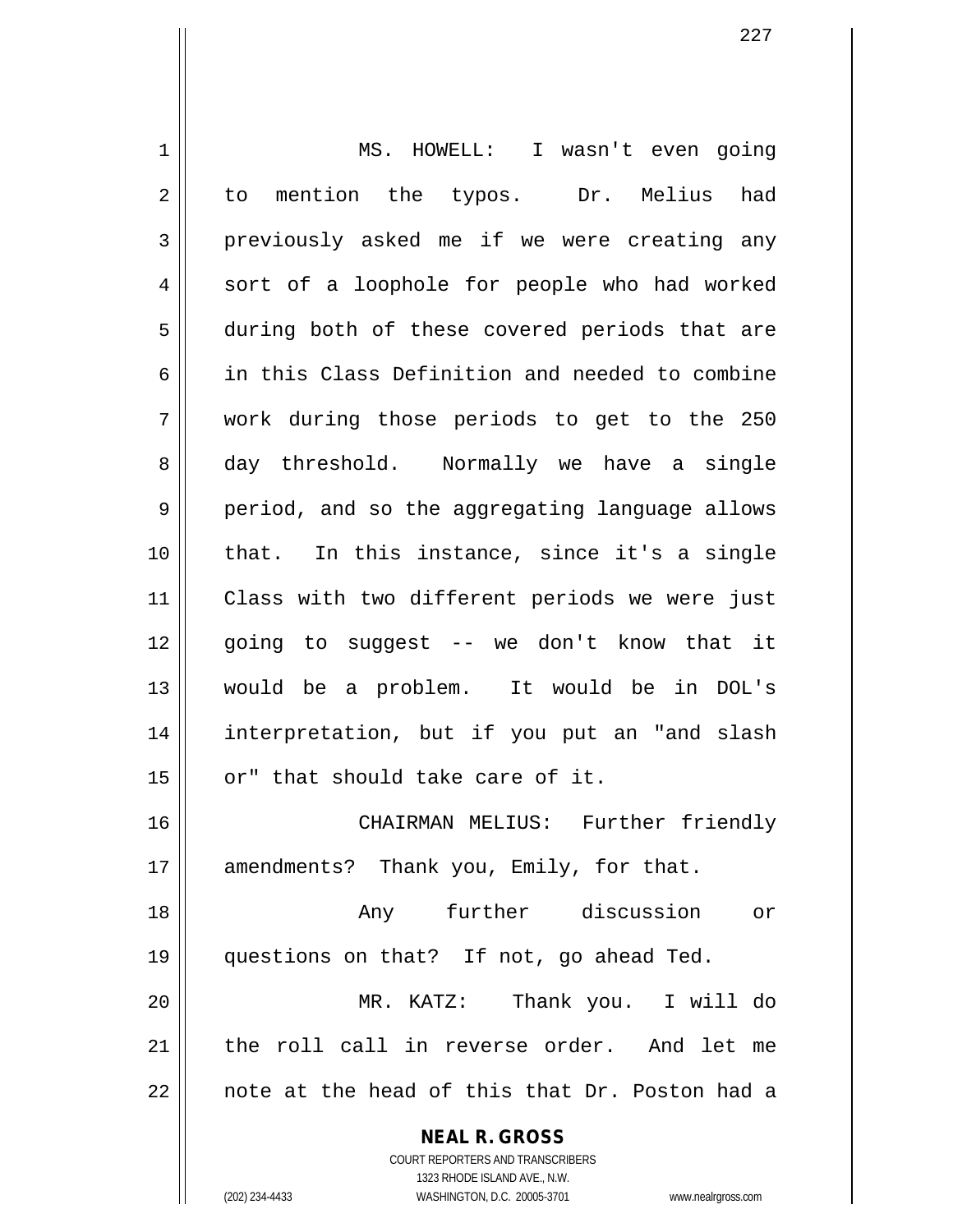| $\mathbf 1$    | conflict for this site, he did not participate                                                      |
|----------------|-----------------------------------------------------------------------------------------------------|
| $\overline{2}$ | in the discussion nor will he participate in                                                        |
| $\mathbf{3}$   | the vote. So beginning with Dr. Ziemer?                                                             |
| $\overline{4}$ | MEMBER ZIEMER: Yes.                                                                                 |
| 5              | MR. KATZ: Mr. Schofield.                                                                            |
| 6              | MEMBER SCHOFIELD: Yes.                                                                              |
| 7              | MR. KATZ: Dr. Roessler.                                                                             |
| 8              | MEMBER ROESSLER: Yes.                                                                               |
| 9              | MR. KATZ: Dr. Richardson.                                                                           |
| 10             | MEMBER RICHARDSON: Yes.                                                                             |
| 11             | MR. KATZ: Mr. Presley.                                                                              |
| 12             | MEMBER PRESLEY: Yes.                                                                                |
| 13             | MR. KATZ: Ms. Munn.                                                                                 |
| 14             | MEMBER MUNN: Yes.                                                                                   |
| 15             | MR. KATZ: Dr. Melius.                                                                               |
| 16             | CHAIRMAN MELIUS: Yes.                                                                               |
| 17             | MR. KATZ: Dr. Lockey.                                                                               |
| 18             | MEMBER LOCKEY: Yes.                                                                                 |
| 19             | MR. KATZ: Dr. Lemen.                                                                                |
| 20             | MEMBER LEMEN: Yes.                                                                                  |
| 21             | MR. KATZ: Mr. Griffon.                                                                              |
| 22             | MEMBER GRIFFON: Yes.                                                                                |
|                | <b>NEAL R. GROSS</b>                                                                                |
|                | COURT REPORTERS AND TRANSCRIBERS                                                                    |
|                | 1323 RHODE ISLAND AVE., N.W.<br>(202) 234-4433<br>WASHINGTON, D.C. 20005-3701<br>www.nealrgross.com |

 $\overline{\phantom{a}}$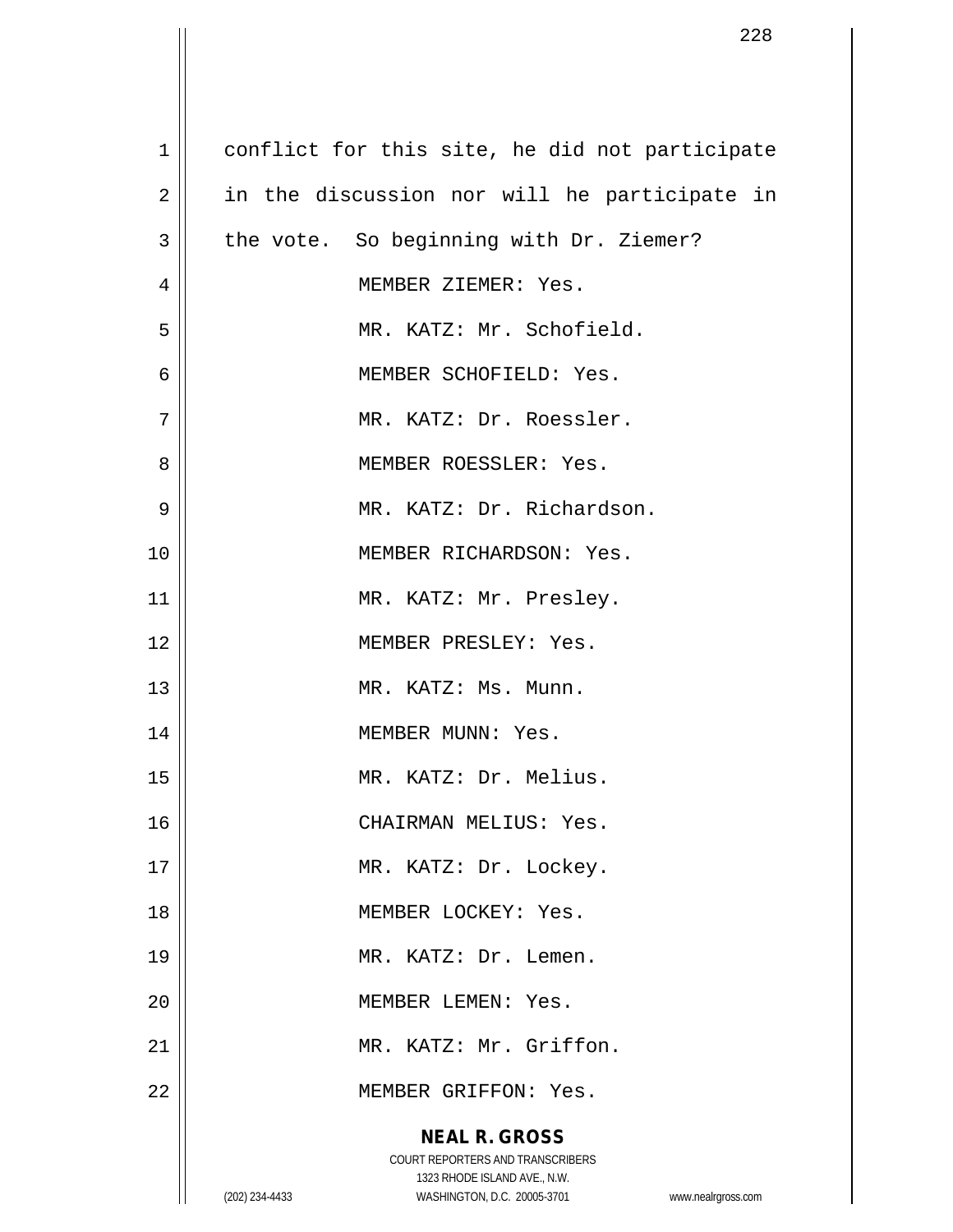|                | 229                                                                     |
|----------------|-------------------------------------------------------------------------|
|                |                                                                         |
| 1              | MR. KATZ: Mr. Gibson.                                                   |
| $\overline{2}$ | MEMBER GIBSON: Yes.                                                     |
| 3              | MR. KATZ: Dr. Field.                                                    |
| 4              | MEMBER FIELD: Yes.                                                      |
| 5              | MR. KATZ: Mr. Clawson.                                                  |
| 6              | MEMBER CLAWSON: Yes.                                                    |
| 7              | MR. KATZ: Ms. Beach.                                                    |
| 8              | MEMBER BEACH: Yes.                                                      |
| 9              | MR. KATZ: Dr. Anderson.                                                 |
| 10             | MEMBER ANDERSON: Yes.                                                   |
| 11             | MR. KATZ: So all vote in favor                                          |
| 12             | with one recused, that's 15 members in favor.                           |
| 13             | The motion passes.                                                      |
| 14             | CHAIRMAN MELIUS: Very good. Dr.                                         |
| 15             | Poston, you are allowed to join us again.                               |
| 16             | The next item of business on our                                        |
| 17             | agenda is the surrogate data criteria. And                              |
| 18             | you all should have received a document                                 |
| 19             | labeled final draft criteria for the use of                             |
| 20             | surrogate data dated May 14th, 2010.<br>Just                            |
| 21             | trying to change the title a little bit to                              |
| 22             | help people find it. This was the result of,                            |
|                | <b>NEAL R. GROSS</b>                                                    |
|                | <b>COURT REPORTERS AND TRANSCRIBERS</b><br>1323 RHODE ISLAND AVE., N.W. |
|                | (202) 234-4433<br>WASHINGTON, D.C. 20005-3701<br>www.nealrgross.com     |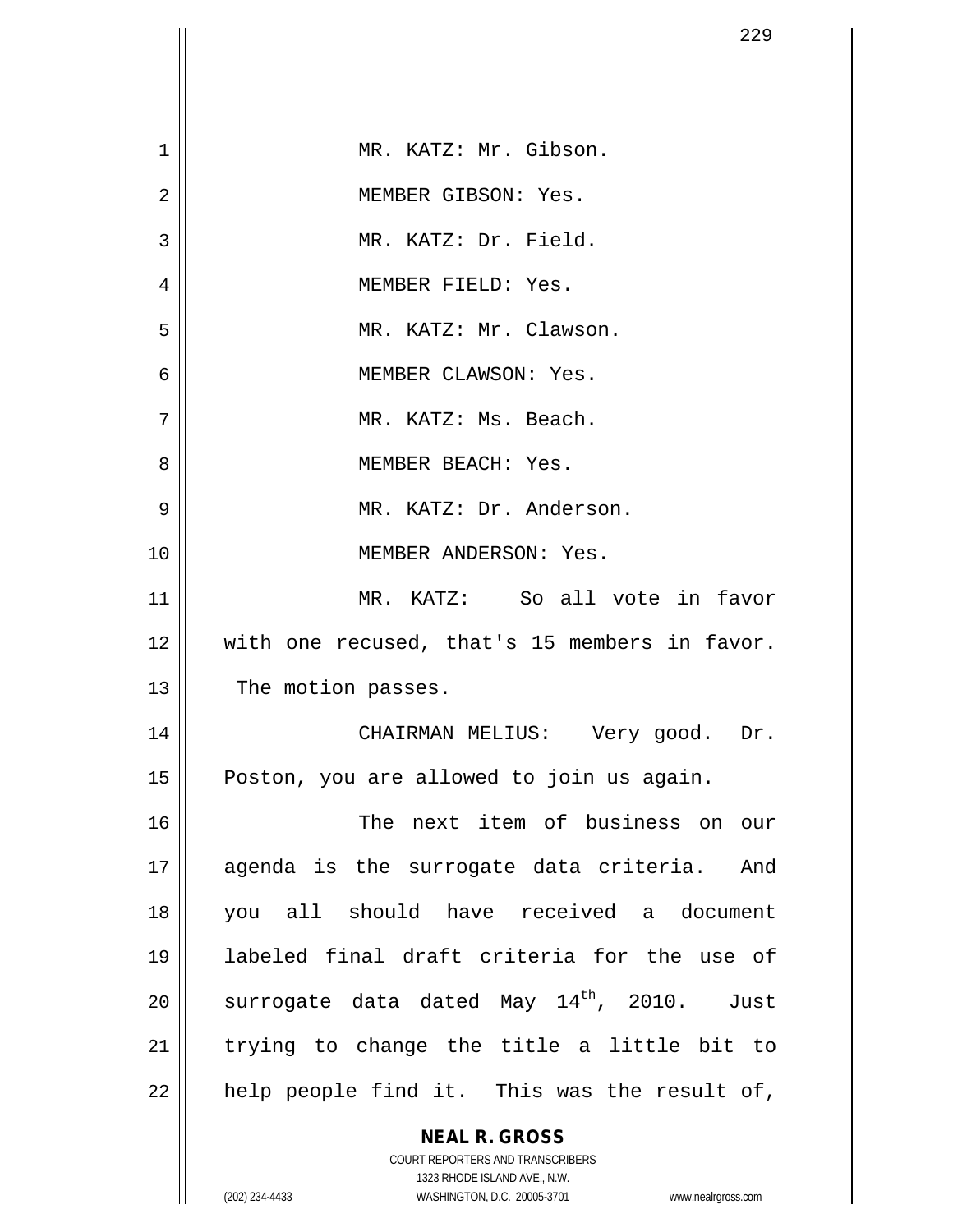1 | the Surrogate Data Work Group met on May  $13^{th}$ ,  $2 \parallel$  of -- by conference call, and we discussed a 3 draft. I will indicate that Dr. Jim Lockey 4 was unable, he was traveling at the time so he  $5$  || was unable to participate, but the other 6 members of the Work Group did. And we have  $7 \parallel$  some further discussions. I had made several 8 changes based on the discussions that we held 9 || at the last Board meeting. And it included 10 changes, then we made a couple more 11 clarifications I would say since that time 12 based on the Work Group meeting, there have 13 || just been some minor changes since then. The 14 Work Group Members that were present I think 15 were in general agreement with this document, 16 and felt that we should bring it back to the 17 Board for additional comment or adoption by 18 the Board.

 I think the -- actually most of || the changes that have been made since our last meeting that were designed to clear up the confusion with some of the wording, and I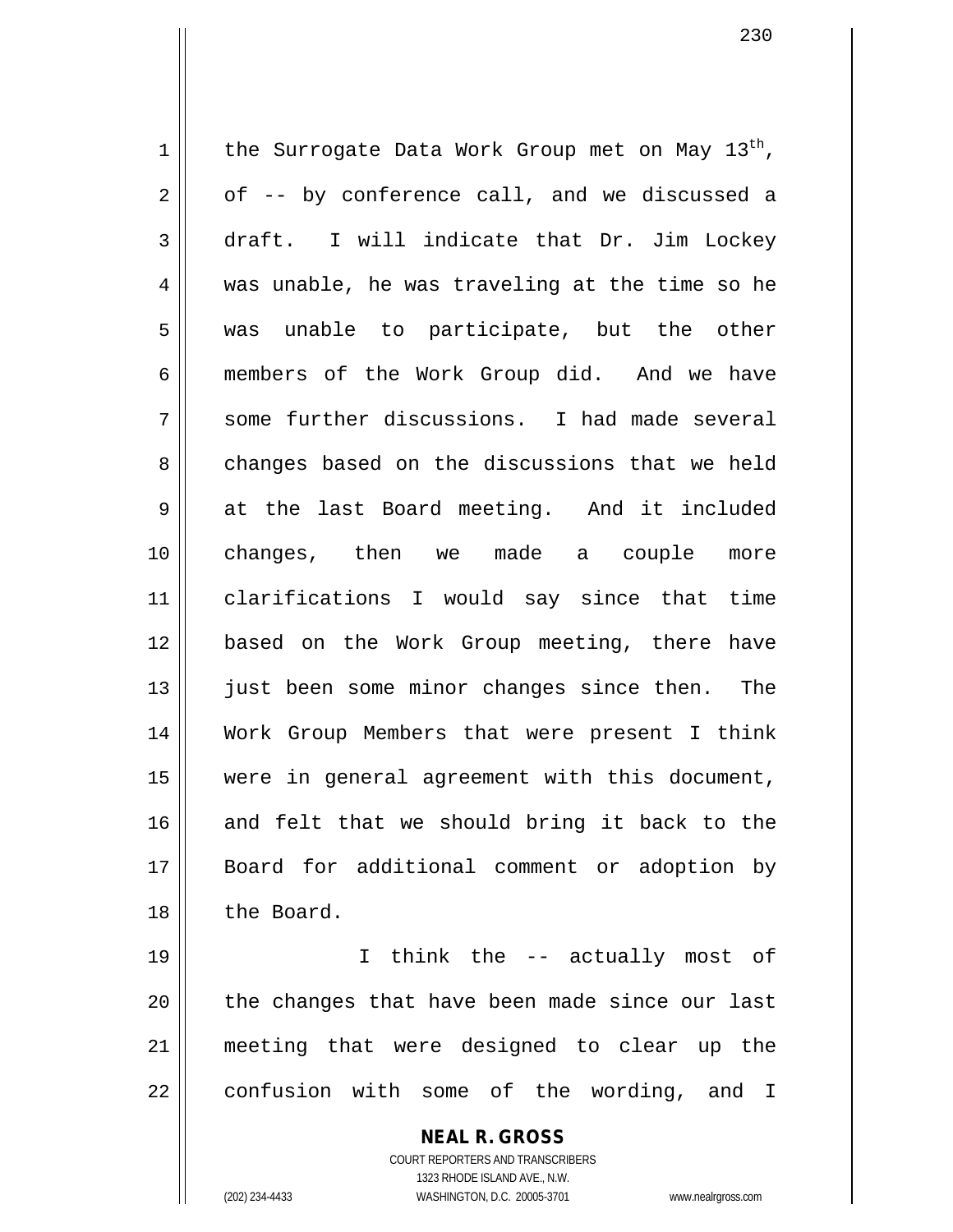| 1              | think that is that. I think Dr. Richardson,                                                         |
|----------------|-----------------------------------------------------------------------------------------------------|
| 2              | David, had made some comments on the hierarchy                                                      |
| 3              | data, and I think we tried to clarify that. I                                                       |
| $\overline{4}$ | think we all had some differences on how we                                                         |
| 5              | interpreted what was higher or lower in the                                                         |
| 6              | hierarchy, and his comments were helpful as                                                         |
| 7              | were others. There were again some                                                                  |
| 8              | clarifications.                                                                                     |
| 9              | I think that the last paragraph I                                                                   |
| 10             | had also changed around. I think we had used                                                        |
| 11             | the words, rarely used, or something like                                                           |
| 12             | that, and I think we have clarified that. So                                                        |
| 13             | I'll open it up to comments from other Board                                                        |
| 14             | members. Yes, Wanda?                                                                                |
| 15             | MEMBER MUNN: There was<br>one                                                                       |
| 16             | clerical nit in the paragraph one, hierarchy                                                        |
| 17             | of data. We did not have a closing paren.                                                           |
| 18             | CHAIRMAN MELIUS: Jim.                                                                               |
| 19             | MEMBER LOCKEY: Unfortunately I                                                                      |
| 20             | was on a plane when this was happening, but                                                         |
| 21             | under scientific plausibility, when I was                                                           |
| 22             | reading that, this last few days, and I looked                                                      |
|                | <b>NEAL R. GROSS</b>                                                                                |
|                | COURT REPORTERS AND TRANSCRIBERS                                                                    |
|                | 1323 RHODE ISLAND AVE., N.W.<br>(202) 234-4433<br>WASHINGTON, D.C. 20005-3701<br>www.nealrgross.com |
|                |                                                                                                     |

 $\mathsf{I}$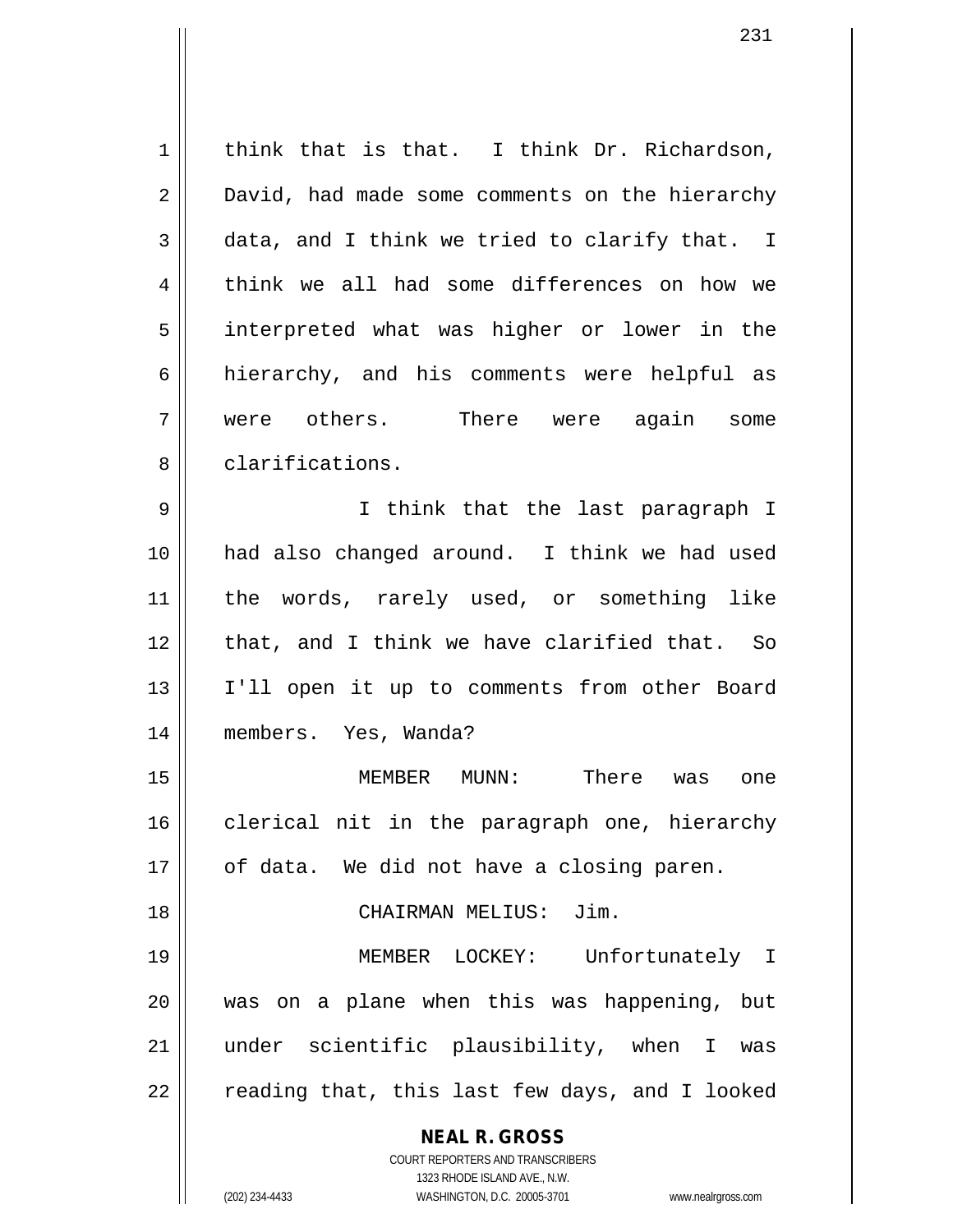$1 \parallel$  at it again today, when I look at that, Jim, I 2 || guess I thought I would ask you, are the 3 assumed models scientifically appropriate?  $4 \parallel$  And then are you saying in the next sentence  $5 \parallel$  that these models have to be validated through 6 actual monitoring data? Or is that more 7 || appropriate to say validated where feasible? 8 Some of the things you are just not going to  $9 \parallel$  be able to recreate in this day and age. 10 CHAIRMAN MELIUS: No, I think the  $11$   $\vert$  -- what we were trying to do with that is 12 identify issues. So one of the issues that 13 one would discuss is not -- there is no 14 absolute criteria that one has to have a 15 validated model. It's one of the questions 16 that you would look at in making the 17 evaluations. 18 MEMBER LOCKEY: I would say that

 if you can validate a model by giving actual data you should do it. But I would propose putting the word in, validate where feasible. Which means that I can't go back and recreate

> COURT REPORTERS AND TRANSCRIBERS 1323 RHODE ISLAND AVE., N.W. (202) 234-4433 WASHINGTON, D.C. 20005-3701 www.nealrgross.com

**NEAL R. GROSS**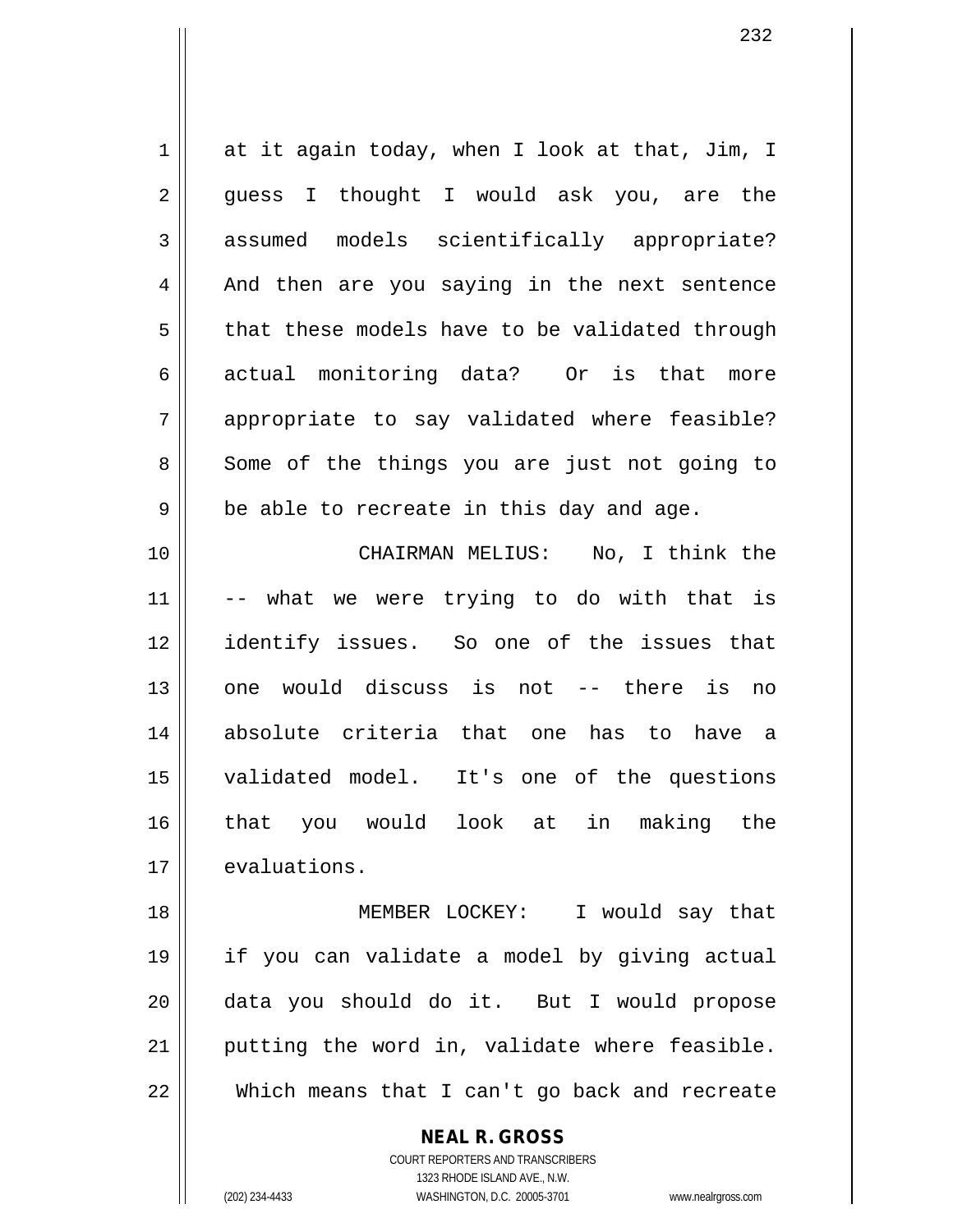1 exposures that happened in a laboratory  $2 \parallel$  setting in 1945 or 1950; it's just not  $3 \parallel$  feasible under the current circumstances. But 4 where it is feasible I think that is a good 5 l criteria.

6 CHAIRMAN MELIUS: Actually your  $7 \parallel$  other comments, that Wanda had relayed  $-1$ 8 || think you had left the meeting, the previous 9 | meeting, at some point. I understand now.

10 || The Commet Comments or questions? 11 | Dr. Lemen.

 MEMBER LEMEN: I know that you 13 || have been considering this for many many years, and I've just come on the Board. But I 15 || still question, and I understand that this document has restricted the use of surrogate data, fairly strongly, but I still question the use of surrogate data in a compensation program. And I really have a problem with the use of it. I think in doing epidemiology, 21 || yes, you might want to use surrogate data; you might want to make some assumptions about it.

## **NEAL R. GROSS**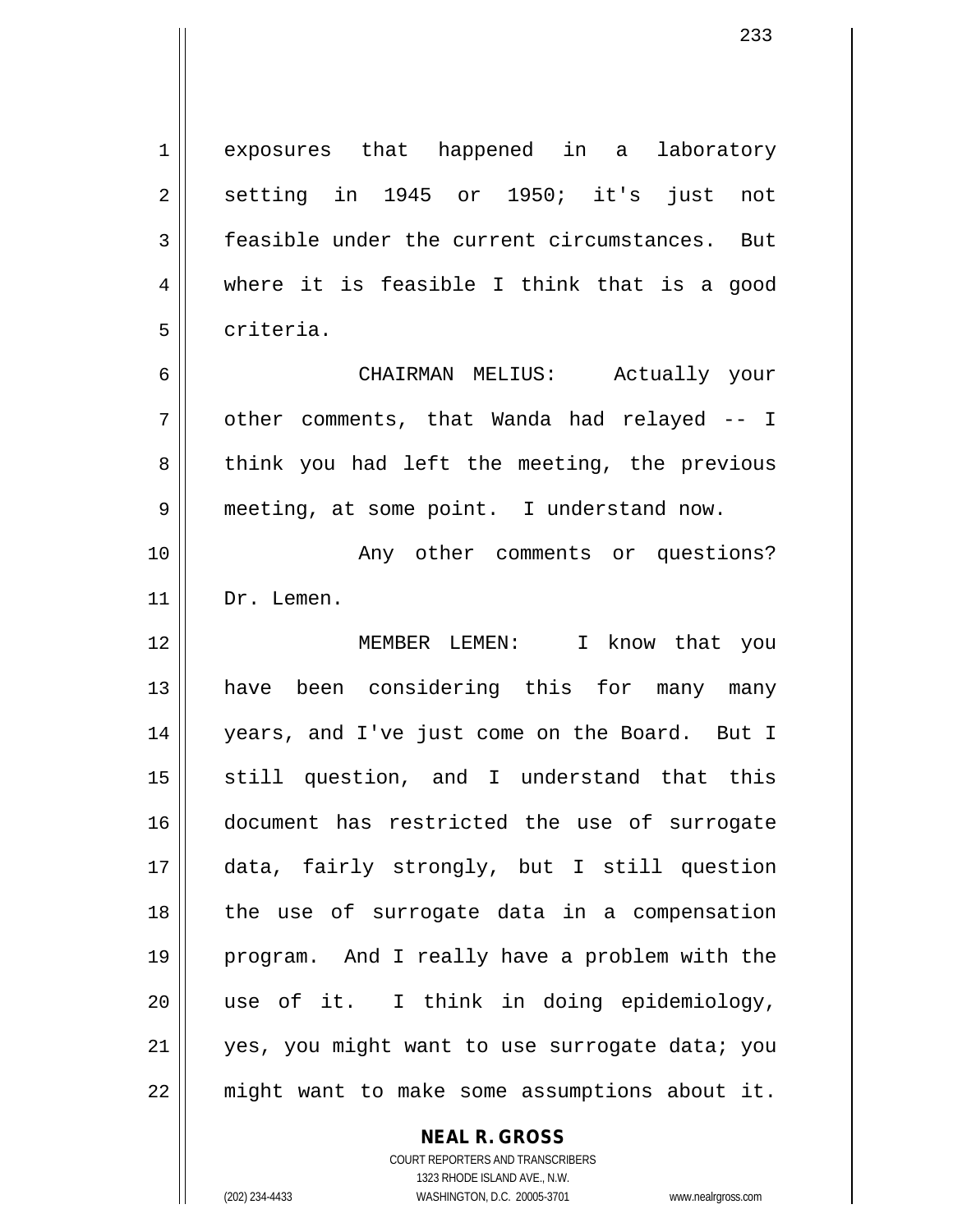$1 \parallel$  But when you are dealing with a compensation 2 || program I don't think it's appropriate. Now I 3 may be the minority on this Board that feels 4 that way, but that is my opinion. I feel I  $5 \parallel$  have to express it.

6 CHAIRMAN MELIUS: I think my  $7 \parallel$  response to that is, I think as we have found 8 on the Board before. Before you joined us,  $9 \parallel$  and with other members in the past, we do have 10 differences of opinion, and we are not going 11 || to always reach a consensus, particularly on a 12 || general area, because there are lots of 13 different uses, potential uses of surrogate 14 || data, and lots of different circumstances. As 15 Jim just mentioned in some cases it may be 16 || feasible to do a test on the plausibility of a 17 || model. In other cases it may not, and I think 18 we are all going to judge those individually, 19 || and then reach whatever consensus we can on  $20$  || that. And what I think we've found in trying 21 to put forward criteria for making these  $22$  || evaluations, the first thing that is most

> COURT REPORTERS AND TRANSCRIBERS 1323 RHODE ISLAND AVE., N.W. (202) 234-4433 WASHINGTON, D.C. 20005-3701 www.nealrgross.com

**NEAL R. GROSS**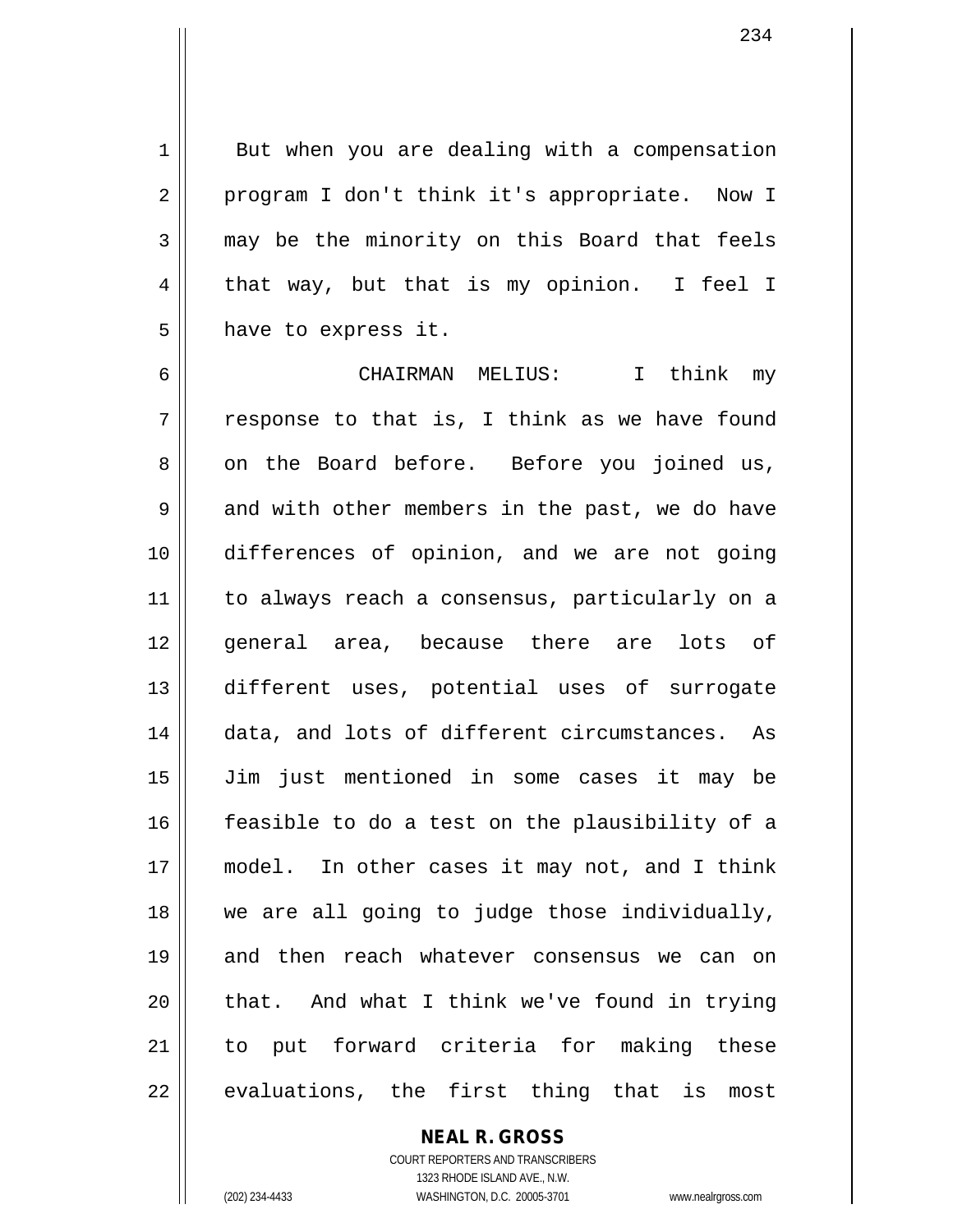1 || important is identifying the issues that we  $2 \parallel$  think need to be addressed, that NIOSH should 3 address in presenting to the Board the 4 || information we are going to need to make an  $5 \parallel$  assessment. And then I think we are going to 6 make that assessment.

7 || So I think we've found it hard and  $8 \parallel$  will continue to find it hard to come up with  $9 \parallel$  absolute criteria. There must be a model. 10 There must be validation of a model, something 11 like that. It's going to depend on the 12 circumstances, how the data is used. We have  $13$  also found there is, I think, a criteria, a 14 continuum, on the use of surrogate data in  $15$  || this program and the actual use or application 16 || of something we are going to look at. And 17 frankly I don't think we could agree on 18 || absolute criteria as a Board, and I'm not sure 19 it's that helpful to have us do it. As long  $20$  || as we have a framework that hopefully we can 21 || agree on for how it should be considered, what  $22$  || information we want available to us. That

## **NEAL R. GROSS**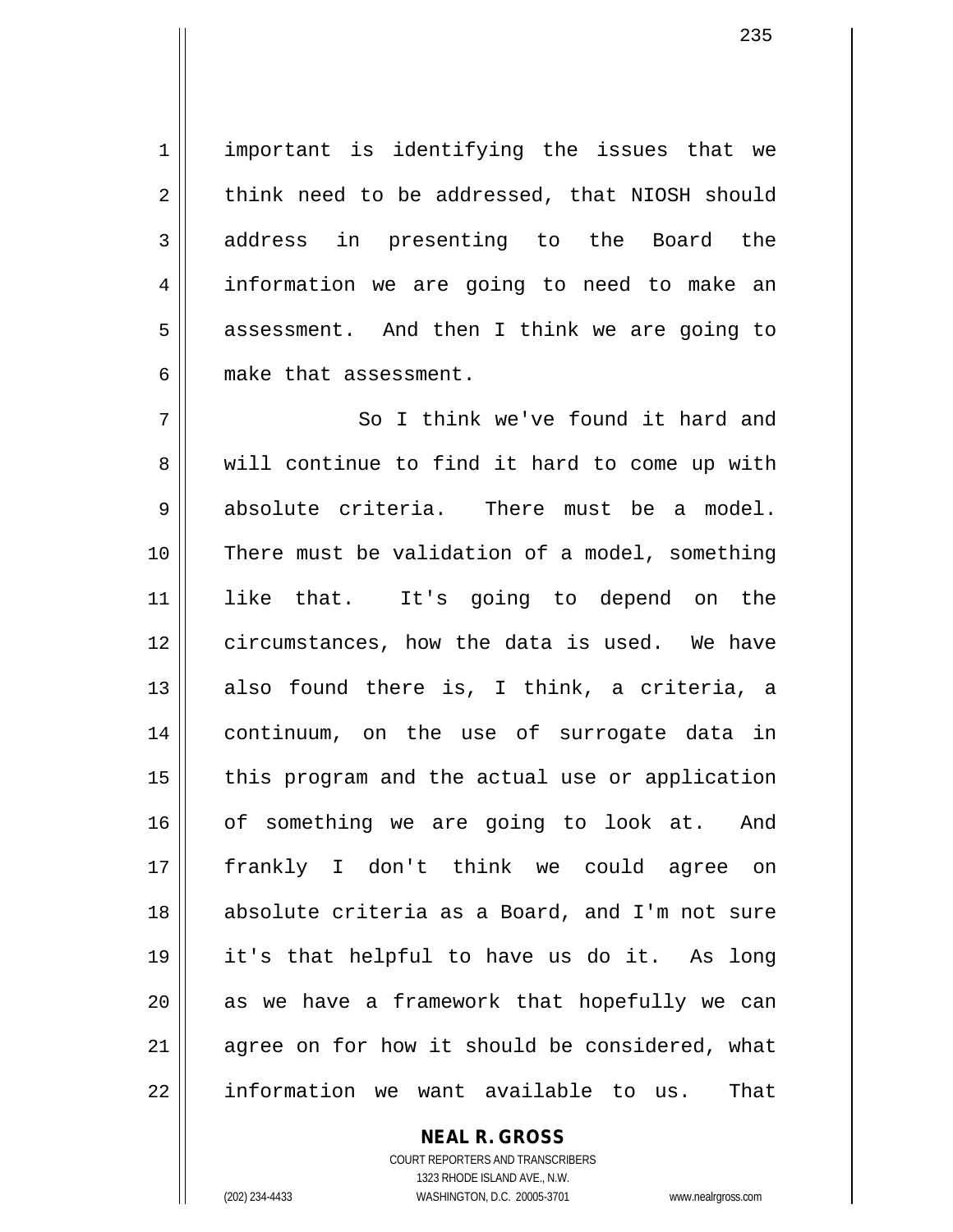1 | would then quide NIOSH and our contractor in 2 producing documents and information for us 3 going forward. And I think that's where we  $4 \parallel$  are. And I think we will have to see as we 5 || apply it. Maybe we can refine this as we 6 || apply it. We'll just have to see. I think we 7 have taken it fairly far in terms of 8 || identifying the issues. But that would be my 9 | comment. Jim, do you have a follow-up?

 MEMBER LOCKEY: I think that this document really sets a format to be followed for surrogate data, and then also the system 13 || does allow, when we are looking at dosimetry, we are looking at the 99 percent confidence intervals, which gives you a broad margin of 16 || safety to encompass potential exposure. So I || think when you look at them together, I think it is friendly, certainly, towards the claimants. And I think having it outlined -- I think this is a great document, having it outlined like this is a good roadmap to 22 | follow.

> **NEAL R. GROSS** COURT REPORTERS AND TRANSCRIBERS

> > 1323 RHODE ISLAND AVE., N.W.

(202) 234-4433 WASHINGTON, D.C. 20005-3701 www.nealrgross.com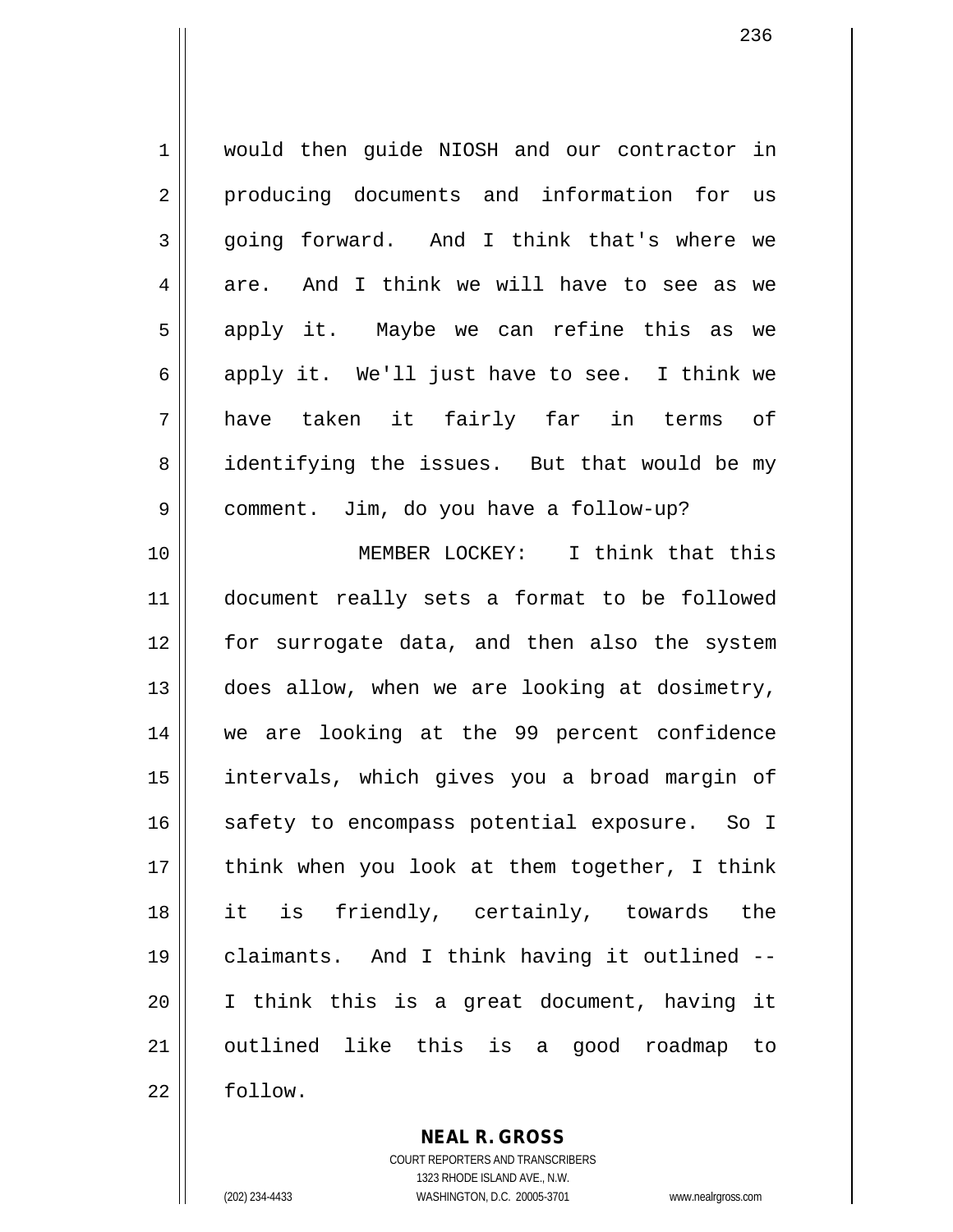**NEAL R. GROSS** COURT REPORTERS AND TRANSCRIBERS 1323 RHODE ISLAND AVE., N.W. 1 CHAIRMAN MELIUS: Henry. 2 MEMBER ANDERSON: I just wanted  $3 \parallel$  to probably underscore what you already said,  $4 \parallel$  that I really think this is a useful quidance 5 document that hopefully answering all these 6 questions, NIOSH goes through that in advance, 7 || so rather than bring proposals to the Board 8 and then having us disagree with NIOSH this  $9 \parallel$  should, I would think, bring it closer to an 10 || agreement. But I just want to be sure. What 11 you said is that the guidance, or this  $12$  criteria, is strictly to be used to quide, 13 || kind of, the discussion, but the decisions 14 will be one at a time on the specific site, 15 || and you can never have something that is 16 || enough for all the gray zone areas. So this 17 isn't going to eliminate all disagreements, 18 but I think it will help people begin to think 19 about when to bring surrogate data to the 20 Board for use. 21 CHAIRMAN MELIUS: And how to  $22$  || bring it, I think that as much as anything  $-$ -

(202) 234-4433 WASHINGTON, D.C. 20005-3701 www.nealrgross.com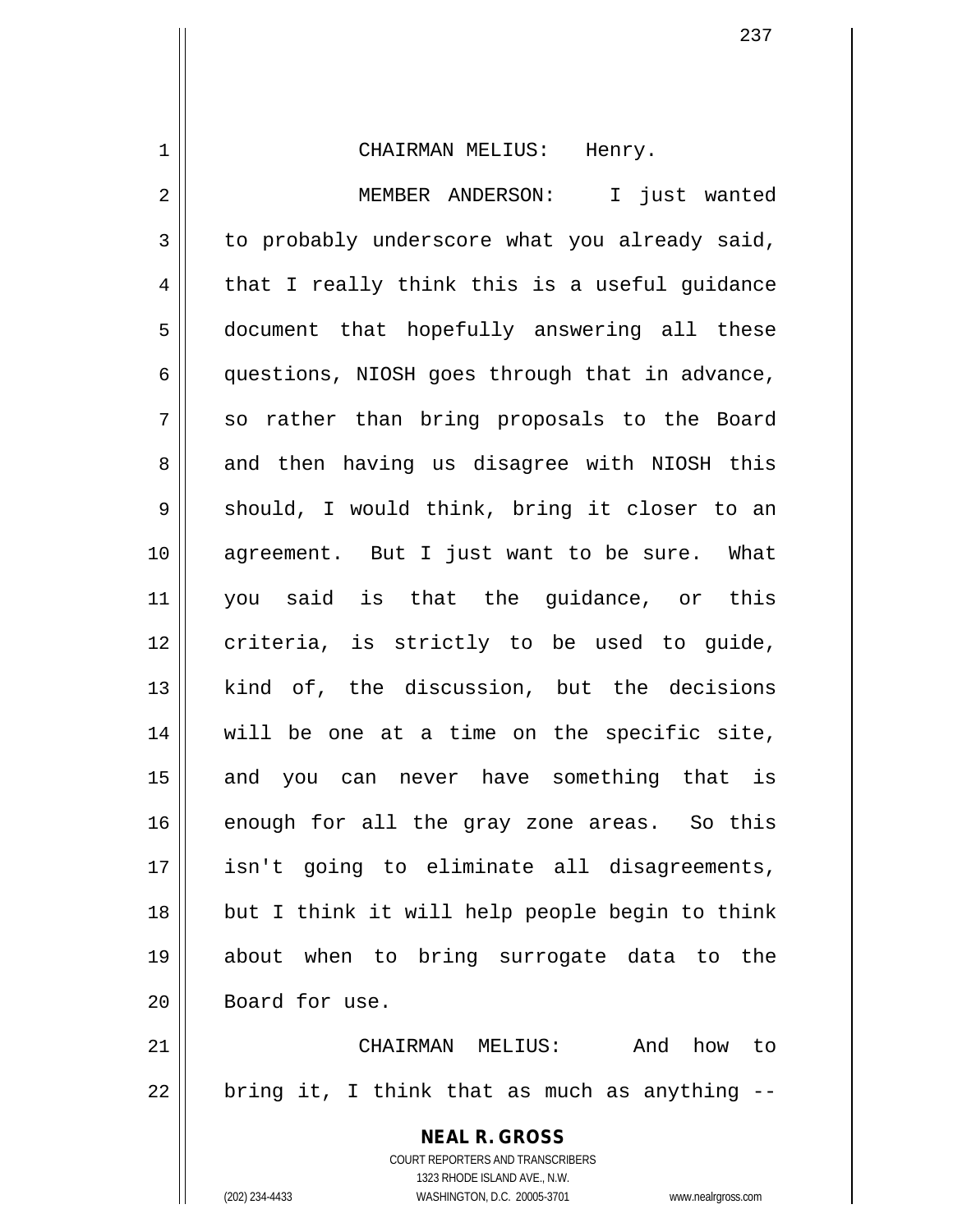$1 \parallel$  And I think it's going to take us some time to 2 do that. Yes, Dick.

3 MEMBER LEMEN: I just had one 4 follow-up, and that was, how are we assured 5 || that NIOSH will take this under advice, and 6 || follow these? And the second point is, I'm 7 not sure I understand, the Type II, exactly 8 || what you are talking about here.

 CHAIRMAN MELIUS: Let's do number one first, and I think that NIOSH -- first of all, why do we think these are helpful, and how did NIOSH address it. These are 13 || relatively close to the criteria that NIOSH has developed and published. I can't remember | the number of the document, but something  $-$  IG-004. And that document, like other documents they have is undergoing change, as 18 || they better understand and apply -- actually our next discussion of the Hooker Electrochemical facility, I think they will have some comments on how they are approaching || surrogate data in that, and that's why we sort

**NEAL R. GROSS**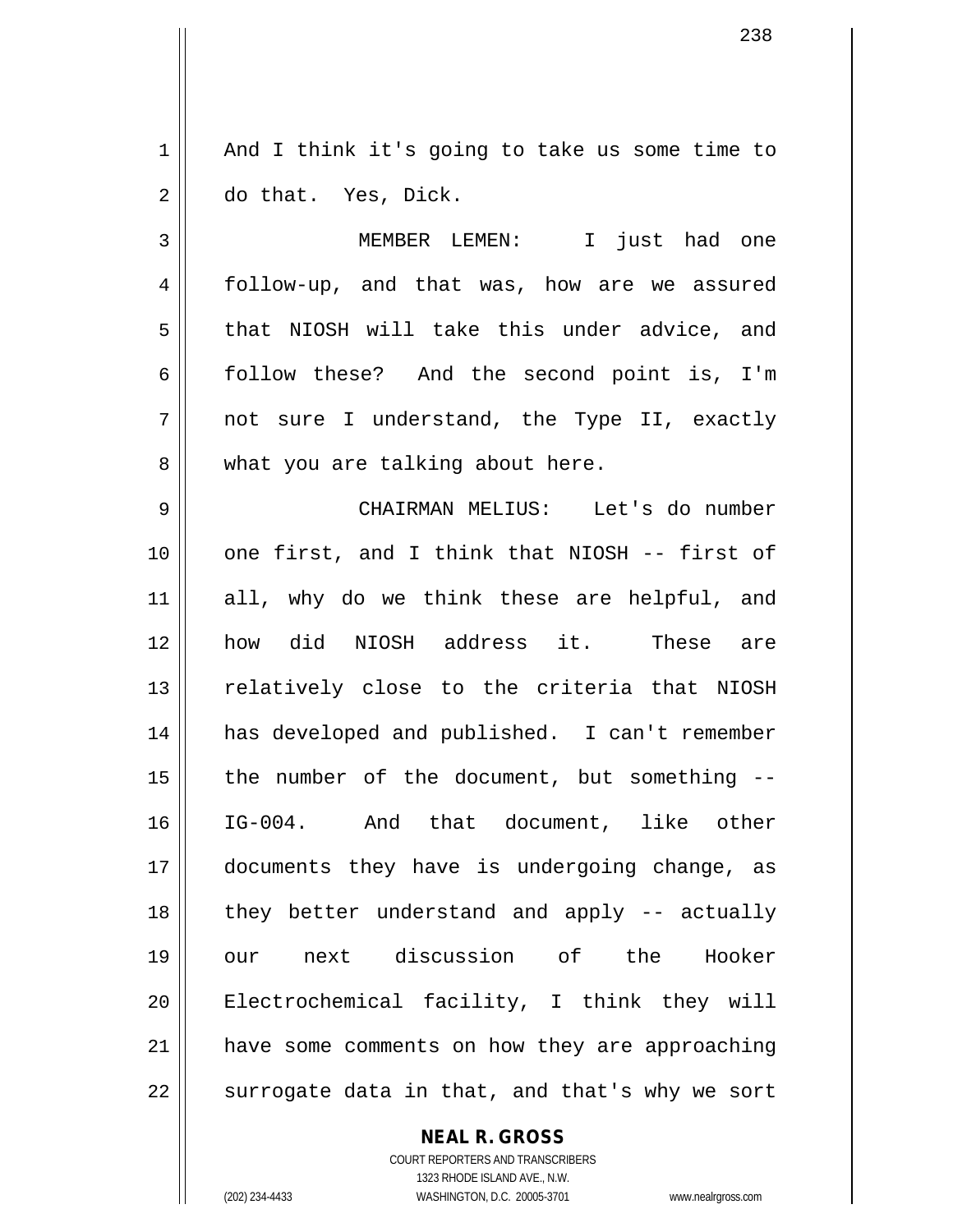$1 \parallel$  of paired up the agenda in this way.

2 Secondly, what this document is 3 meant to do is to quide the Board on what 4 || issues we are going to be looking for, and  $5 \parallel$  looking at, when we are reviewing the use of 6 surrogate data, mainly in the Type I 7 situation, the use of it for a dose 8 reconstruction or potential use for dose 9 | reconstruction.

10 || The Contract Council and so I think as we found in the 11 || past that is helpful for NIOSH; it speeds the 12 process up. They understand what we are 13 looking for. Our previous example, this is 14 with the SEC evaluation which I think is, we 15 were struggling, were having problems as a 16 || Board, and working with NIOSH on evaluation of 17 || SECs, and that document I think provided a 18 focus to what is now in the Evaluation 19 Reports, what issues are addressed. And it 20 facilitates our decision-making, it 21 | facilitates how NIOSH approaches -- we are not 22 || just saying, well, you forgot this, or you

**NEAL R. GROSS**

COURT REPORTERS AND TRANSCRIBERS 1323 RHODE ISLAND AVE., N.W. (202) 234-4433 WASHINGTON, D.C. 20005-3701 www.nealrgross.com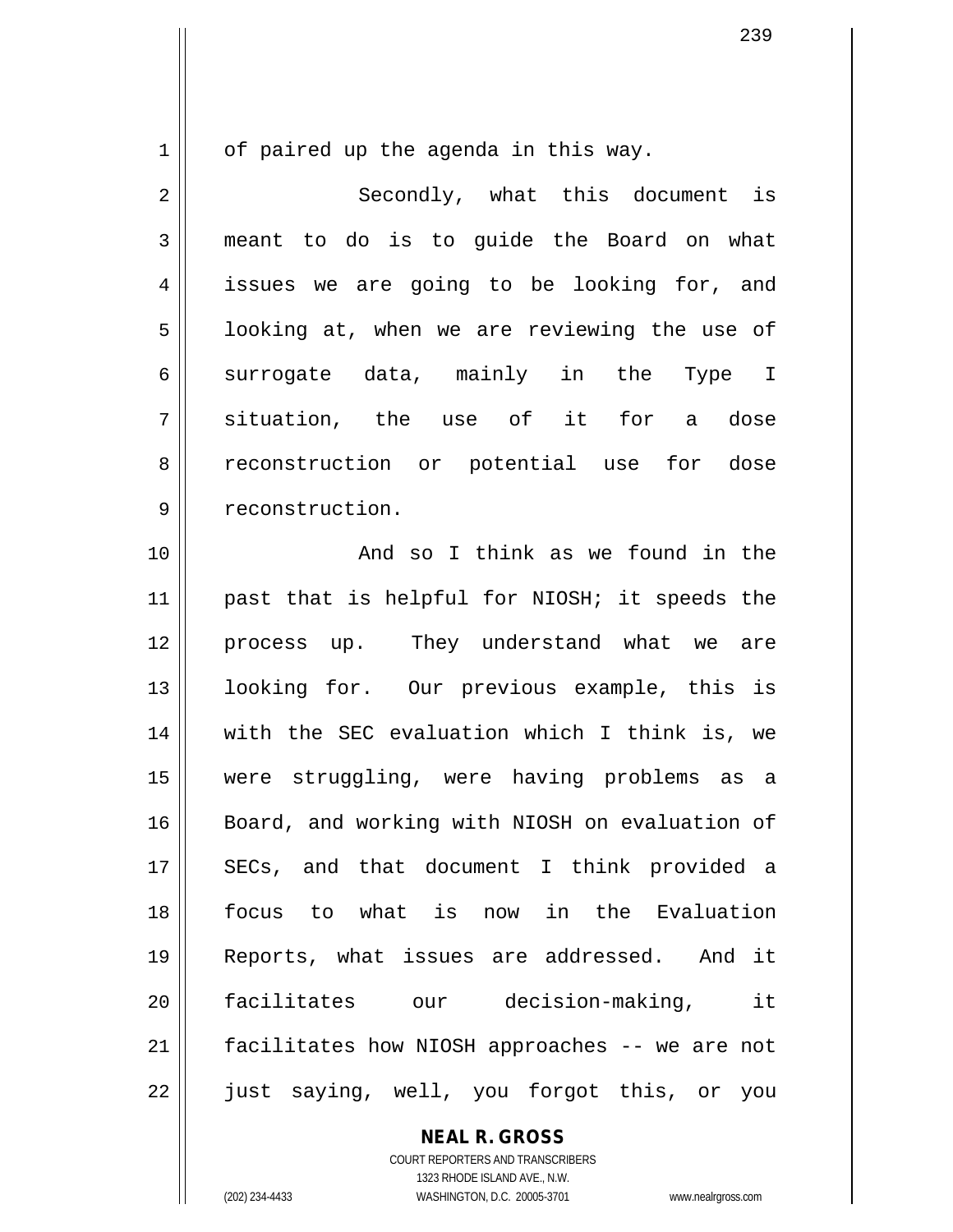**NEAL R. GROSS** COURT REPORTERS AND TRANSCRIBERS 1 didn't do that. Send it back. They know  $2 \parallel$  ahead of time. So we are here to provide 3 || independent advice to the Secretary and to 4 || NIOSH on this program and certain parts of  $5 \parallel$  this program, and I think it helps to have a  $6 \parallel$  document that guides our - how we are going to 7 approach this particular in this case 8 || surrogate data. 9 Second question, Type I and Type 10 II, they do go together. I think Type I data  $11$  in a simple sense is where the surrogate data 12 is used directly as the basis for 13 || reconstruction of individual doses or parts of 14 individual doses. There is Type II in general 15 where it's used is sort of in supporting 16 information for part of that dose 17 || reconstruction. The two blend together, and 18 it's hard, I think the more we've looked at it 19  $\vert$  -- it may be hard to make that separation, but 20 primarily we are trying to focus on the Type  $21$  I. 22 John Mauro at SC&A has done a

1323 RHODE ISLAND AVE., N.W.

240

(202) 234-4433 WASHINGTON, D.C. 20005-3701 www.nealrgross.com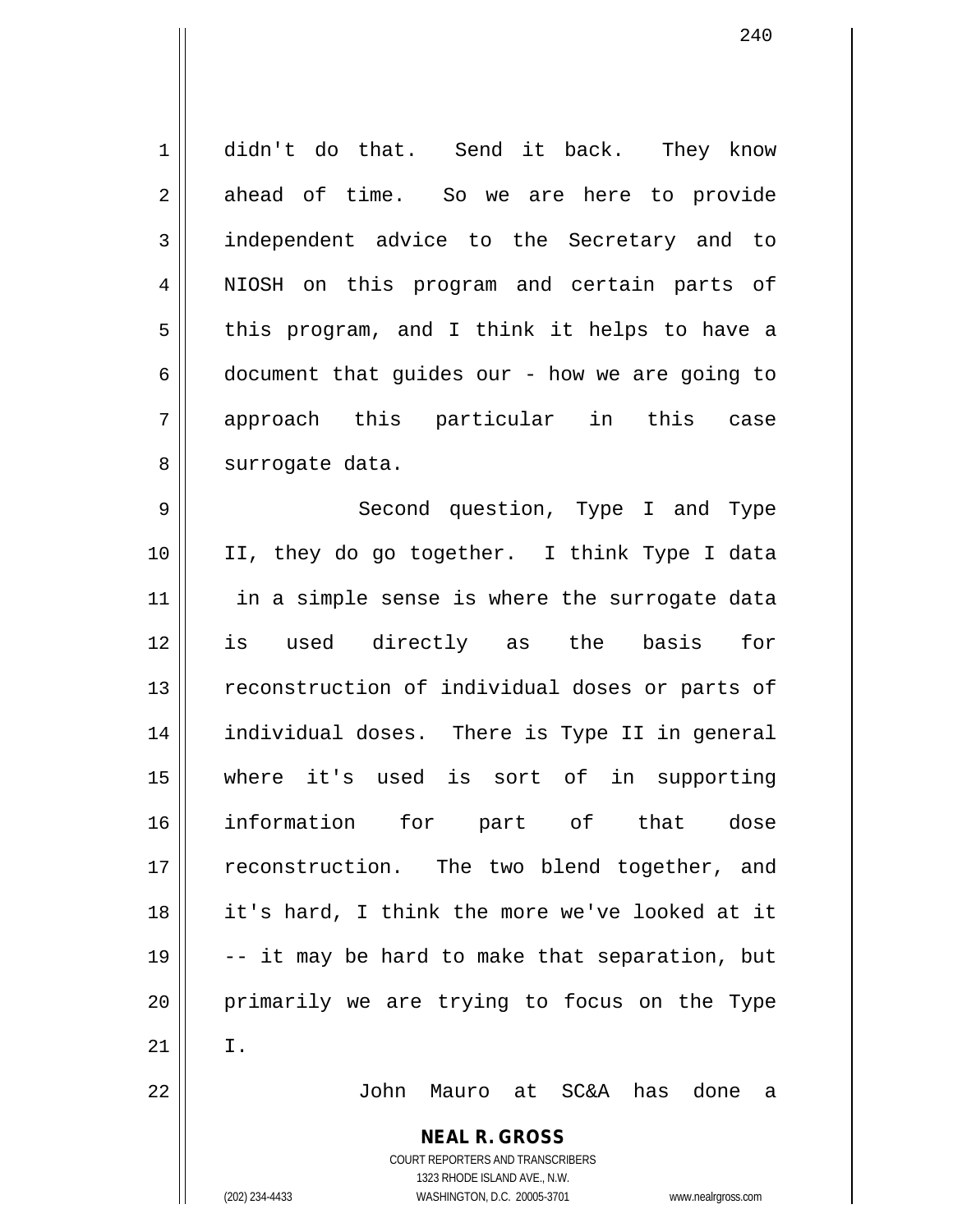1 document, which we all should have received, 2 where they have gone through, at least Site 3 Profiles I believe, and documented where it's 4 used and how it's used, and with some 5 description, not only Type I, Type II, but  $6 \parallel$  also a description of where it's used in 7 different Site Profiles, and I think you will  $8 \parallel$  see how it's -- sort of what the range of that 9 use is. So if that helps to address -- Any 10 | other questions or comments? 11 || MEMBER RICHARDSON: This is David 12 Richardson. 13 CHAIRMAN MELIUS: Sorry, David,  $14$  |  $qo$  ahead. 15 MEMBER RICHARDSON: I think this  $16$  is a very useful document, and I think it lays 17 || out some good principles. One issue I have 18 been thinking about relates to something which 19 isn't quite made explicit here, which is 20 || something we have talked about several times 21 || today, which relates to not so much to the 22 || kind of similarity of exposures or exposure,

> **NEAL R. GROSS** COURT REPORTERS AND TRANSCRIBERS

1323 RHODE ISLAND AVE., N.W. (202) 234-4433 WASHINGTON, D.C. 20005-3701 www.nealrgross.com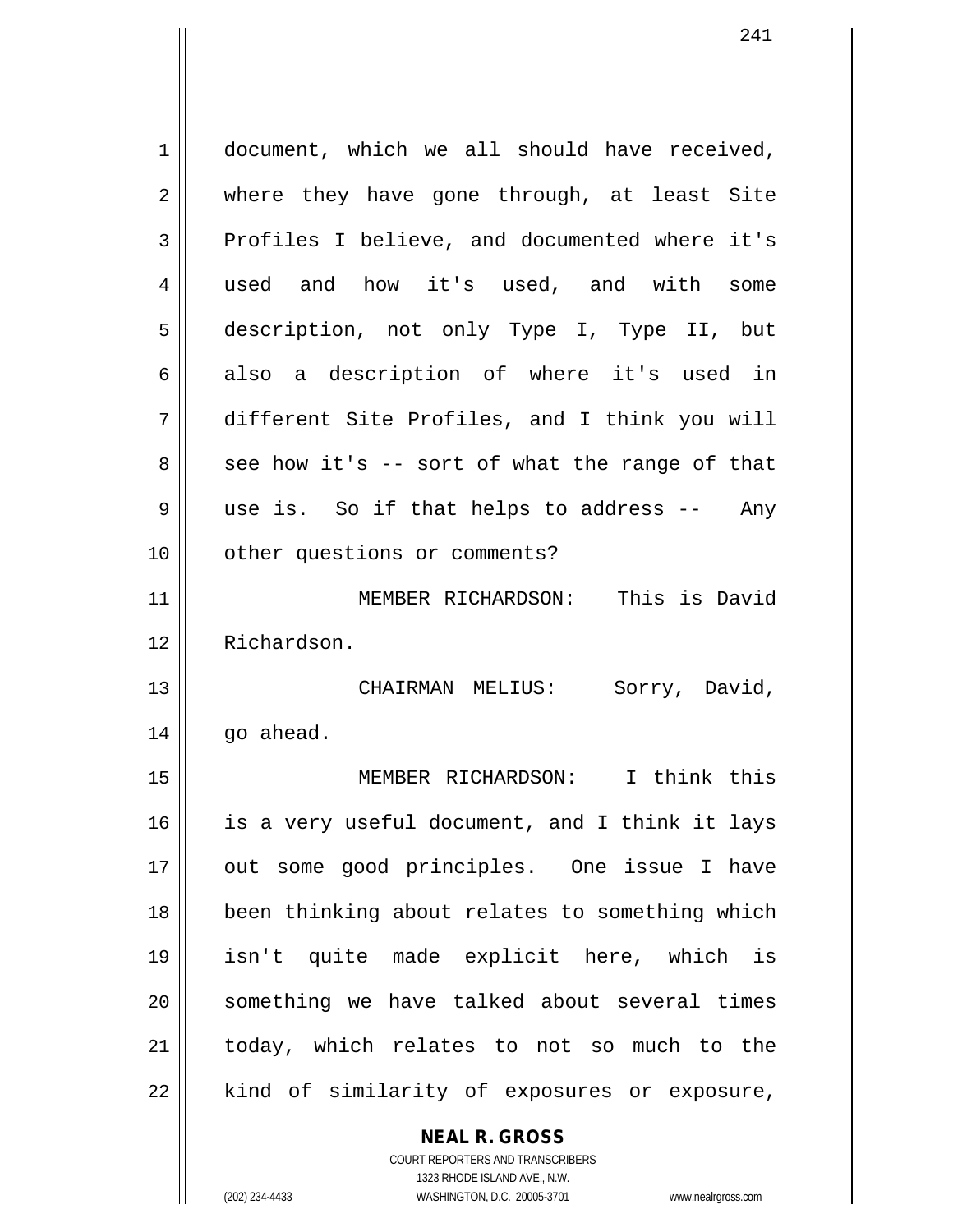1 | possible exposure conditions, but the variance  $2 \parallel$  in the exposures within a workplace, and the 3 difference between -- we talked about, for  $4 \parallel$  example, what is the relationship between area 5 monitoring and breathing zone monitoring? 6 There are some situations in which exposure 7 conditions are relatively homogenous in a 8 workplace, and you might think that is kind of  $9 \parallel$  a representative value, but if you take the 10 mean, the median, or a percentile, it is going 11 to give you a good sense of the exposure 12 conditions for any individual you draw from 13 || that workplace. And then there are -- so that 14 || the variance is relatively small. And it's 15 || well characterized. And then there are places 16 where you have got real tails on the 17 || exposures. Because the exposure conditions 18 || are -- can be quite variable. And we had this 19 example at Mound, right, where you wouldn't be  $20$   $\vert$  -- for this worker in SW-19 room C, you really 21 don't feel comfortable saying that you can 22 || reconstruct that person's dose if they come

**NEAL R. GROSS**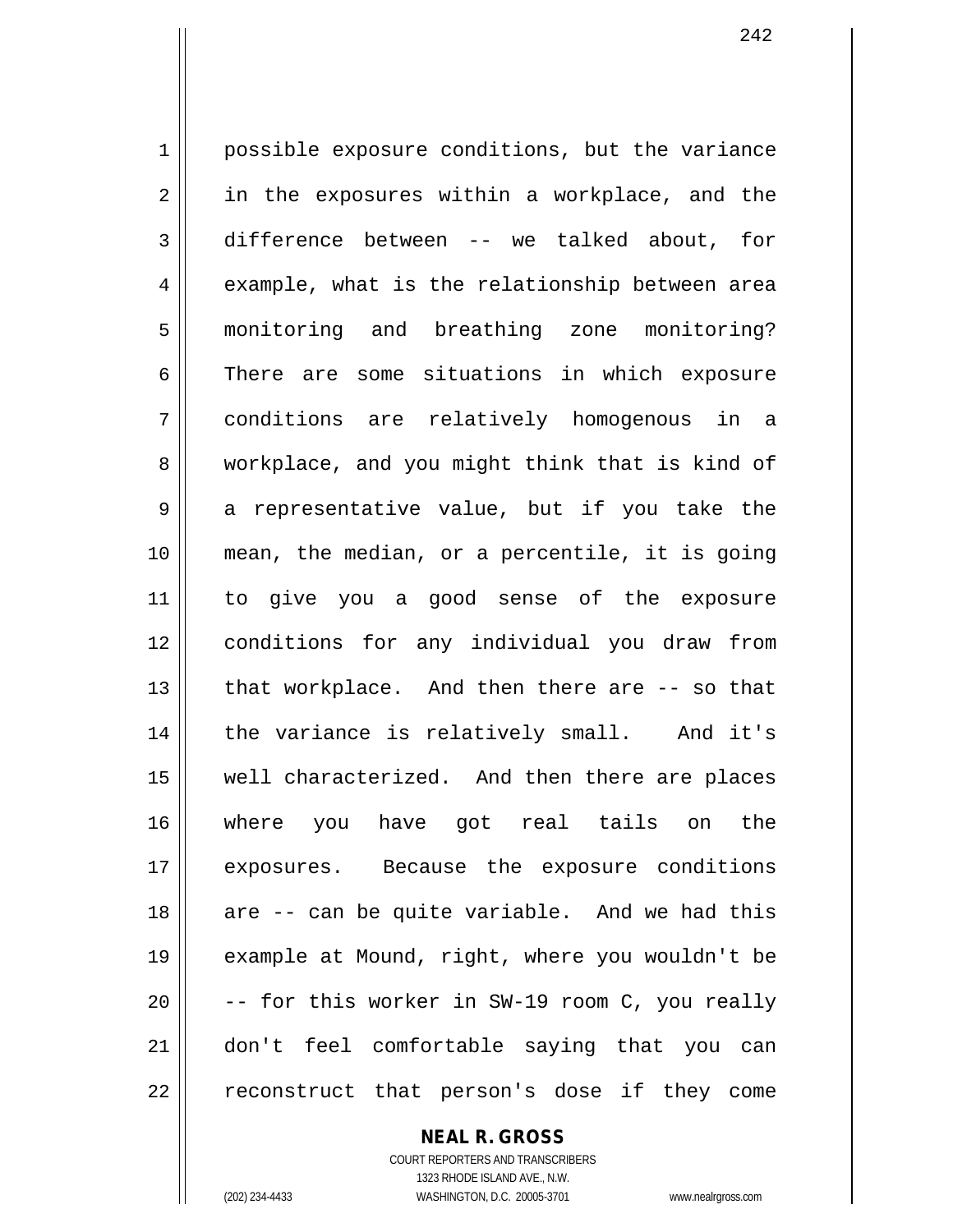1 | down with lung cancer, because their exposure  $2 \parallel$  is really different. And I started thinking  $3 \parallel$  about that, we had surrogate data for Building  $4 \parallel$  SW, or S/WR at Mound, you might say kind of the average exposure, the 95<sup>th</sup> percentile,  $6 \parallel$  that doesn't really tell you very much in a  $7 \parallel$  situation where you've got a long tail on the 8 || exposure distribution. So to be claimant 9 friendly, if that means for any worker you are going to develop an estimate which is either a good estimate of their exposure or an overestimate, but isn't a substantial underestimate of their true exposure, then you have to get some idea about is this surrogate data capturing those tails in a fair way? And I think that is really hard. And it sort of made me think is there -- I guess item six here, aside from plausibility and site processes, which is something about surrogate data may be more useful in situations where | there is relatively low variance exposure, as || opposed to situations where the judgment is

**NEAL R. GROSS**

COURT REPORTERS AND TRANSCRIBERS 1323 RHODE ISLAND AVE., N.W. (202) 234-4433 WASHINGTON, D.C. 20005-3701 www.nealrgross.com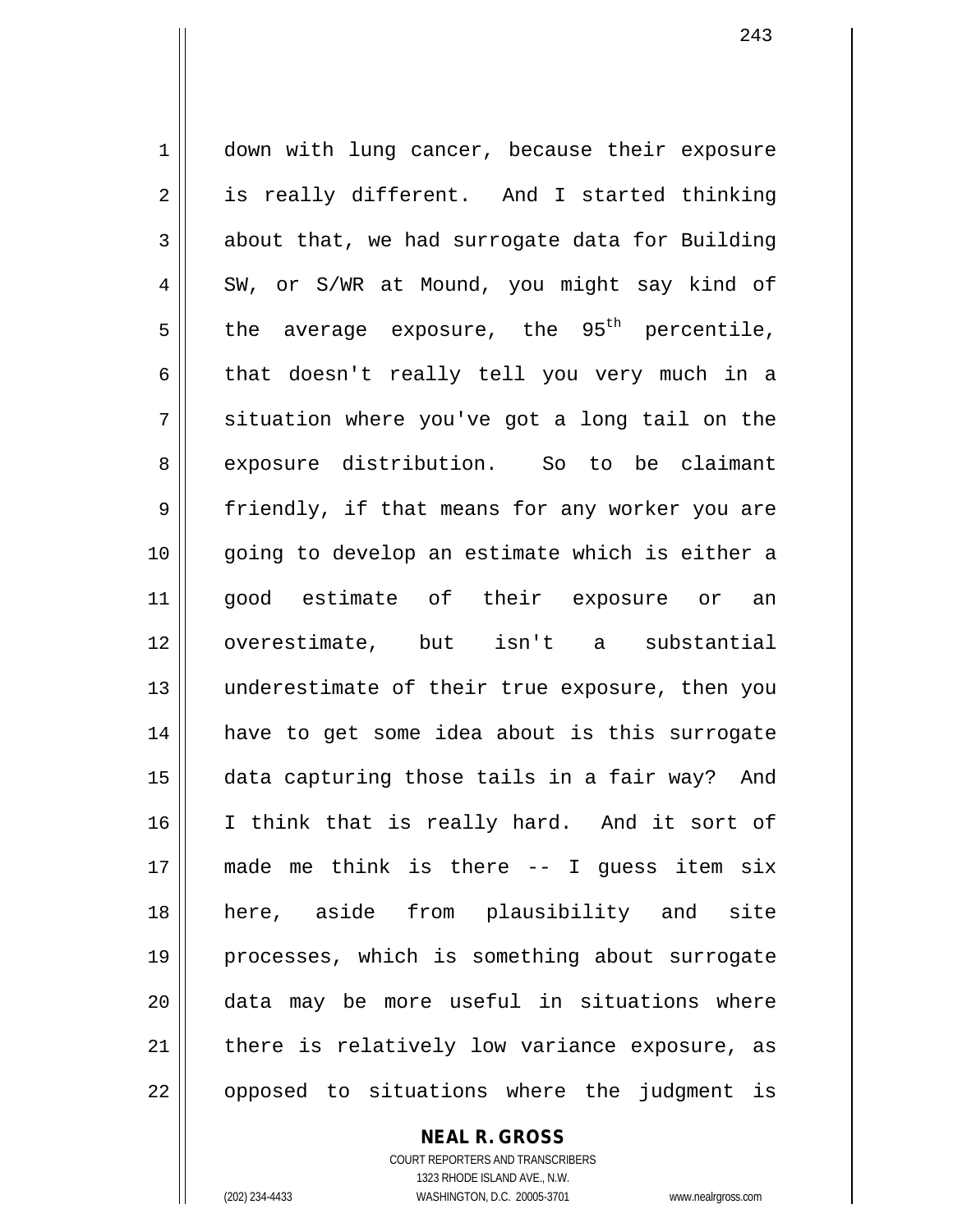1 | that there is a lot of heterogeneity in 2 || exposure. Where somebody in some work 3 | locations really has a potential for peak 4 exposures, which aren't all captured by the  $5$  median or the 95<sup>th</sup> percentile. So there may  $6 \parallel$  be better and worse situations. If exposure 7 || intensities are kind of -- by some process 8 which is repeatable and fairly consistent with 9 || relatively little variance because of kind of 10 the process generating the exposure, that may 11 be easier for us to kind of intuit that where 12 you could take information from somebody else 13 who is working with a similar process in a 14 different location. But when it gets really 15 | complicated, we may want to be a little more 16 | cautious in using surrogate data.

 CHAIRMAN MELIUS: I think that is || a good point. I think it is more -- my reaction is, it's also a more general point 20 || about the entire program. I think that is | what we spend a lot of time struggling with in 22 || individual Site Profile reviews is, which is

> COURT REPORTERS AND TRANSCRIBERS 1323 RHODE ISLAND AVE., N.W. (202) 234-4433 WASHINGTON, D.C. 20005-3701 www.nealrgross.com

**NEAL R. GROSS**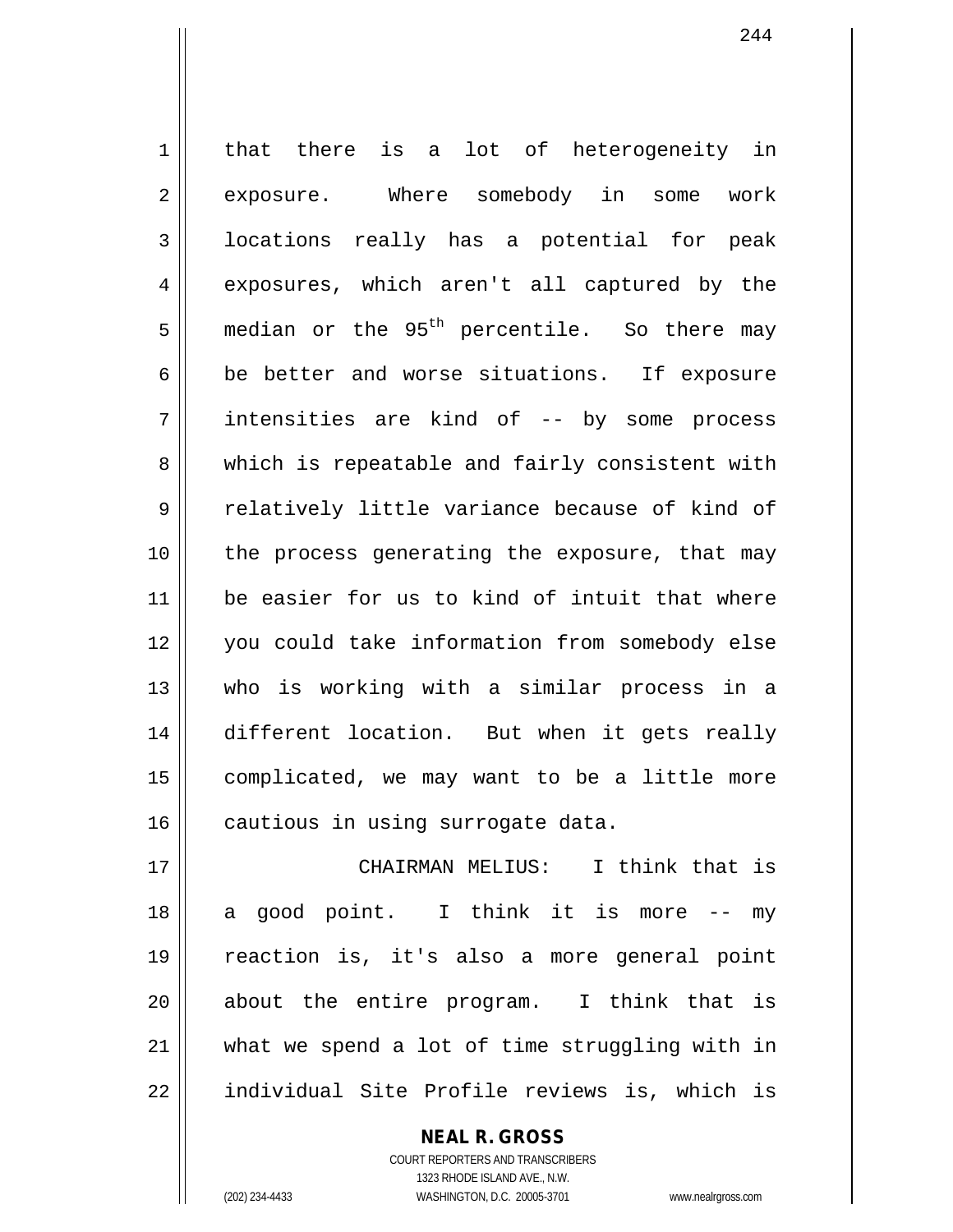1 || the best way of characterizing the 2 distribution of exposures, and therefore, 3 making the proper assignment of that. The 4 coworker model comes up all the time, and it 5 || is something important. Your point earlier on 6 the hierarchy, maybe to think about that, and 7 || these criteria aren't usually absolute by 8 themselves, but it's sort of the context that 9 you are dealing with, and how the general 10 quality of the data, and maybe the 11 distribution is one part of the quality of the 12 data, how good the data is, how tightly does 13 || it describe the range of exposures. 14 MEMBER RICHARDSON: And I think 15  $\parallel$  the more, as you can narrow things down to --16 an epidemiologist would not like to have 17 || surrogate data for a plant, but maybe for a 18 job title and a location and a period, you may 19 feel well, there you have started to bound 20 how extreme those tails are going to be or 21 what the variance is going to be, possibly, 22 || maybe not. But to the extent that surrogate

> **NEAL R. GROSS** COURT REPORTERS AND TRANSCRIBERS

> > 1323 RHODE ISLAND AVE., N.W.

(202) 234-4433 WASHINGTON, D.C. 20005-3701 www.nealrgross.com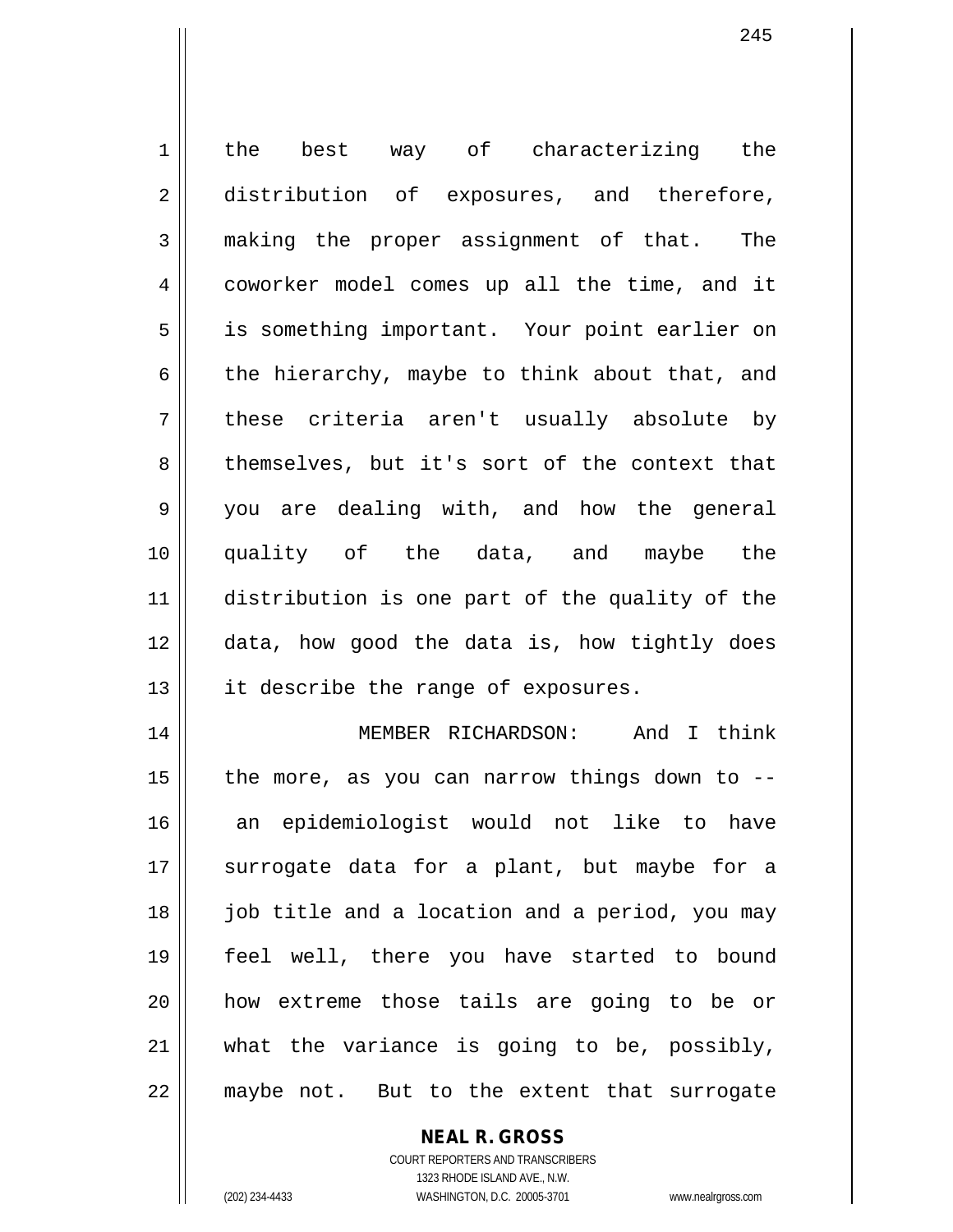1 data can be coupled with other information  $2 \parallel$  that lets you reduce the variance of the two 3 distributions that you are trying to think 4 | about as being comparable.

5 CHAIRMAN MELIUS: The other 6 criteria, I thought about at one point, I just  $7 \parallel$  think it's very hard, is well, how much of the 8 dose for the worker is going to be made up  $9 \parallel$  from the surrogate data, and that is really a 10 question of the distribution also. The two 11 are related and so forth, and how do you judge 12 || that if it's a difference between a 49 percent 13 || and putting them over 50 percent it's still an 14 important component of the dose situation.  $15$  || But again I think that is also general to the 16 whole program; it's not just surrogate data. 17 And for that reason I sort of left it out of 18 || the surrogate data criteria. We have to think 19 about what you are proposing. Certainly I  $20$  || think we all agree that it is important, do we  $21$  || put in surrogate data, how do we put it into  $22$  || our other ways of evaluating the methods used

## **NEAL R. GROSS**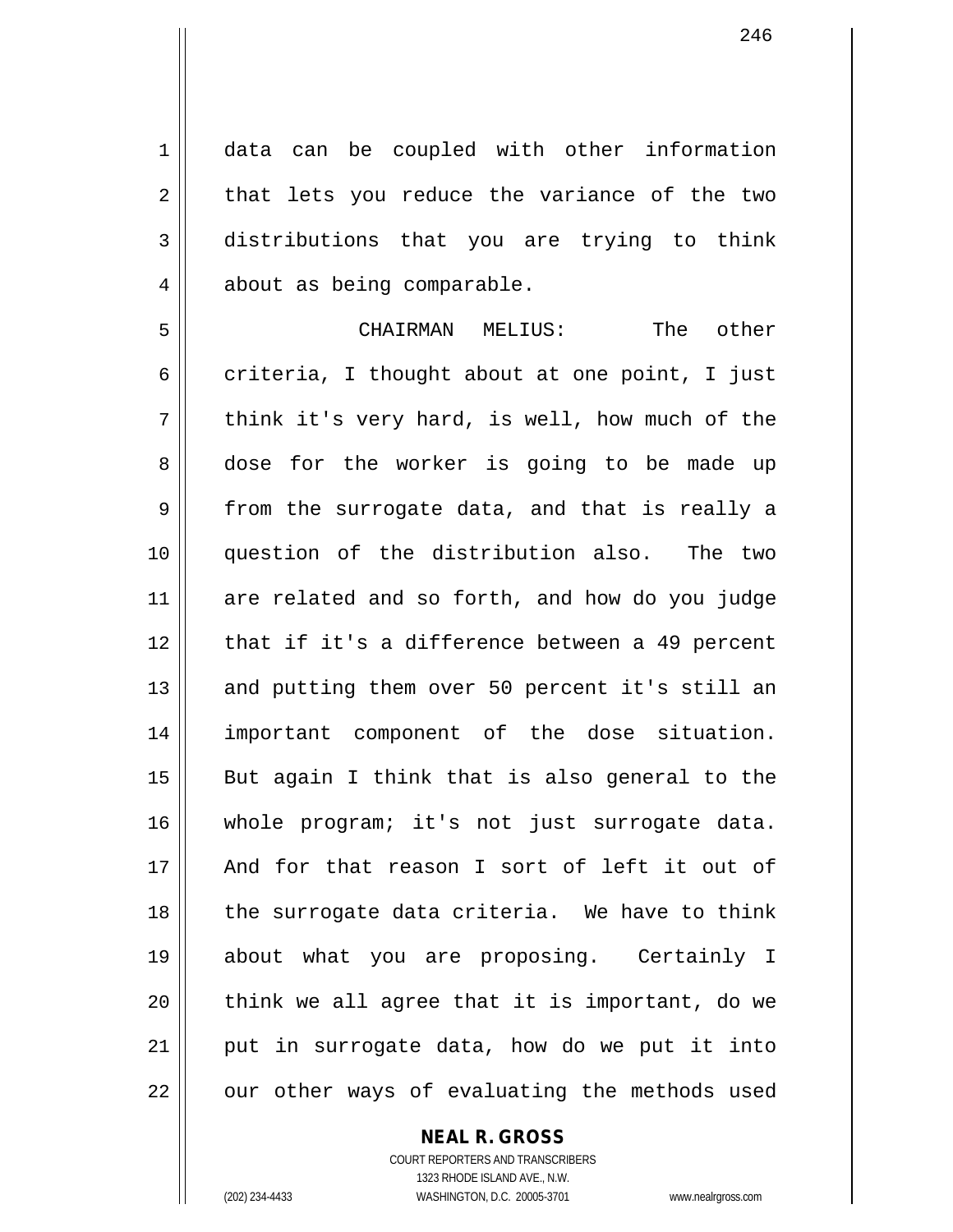**NEAL R. GROSS** COURT REPORTERS AND TRANSCRIBERS 1323 RHODE ISLAND AVE., N.W. (202) 234-4433 WASHINGTON, D.C. 20005-3701 www.nealrgross.com 1 || for this program? 2 Anybody else have comments on 3 | that? Dr. Ziemer? 4 MEMBER ZIEMER: This is Ziemer, 5 I have a comment. 6 CHAIRMAN MELIUS: Go ahead. 7 MEMBER ZIEMER: I think you are  $8 \parallel$  exactly right, Jim, I think we have exactly  $9 \parallel$  the same issue whether it's surrogate data or 10 || real data, in terms of those distributions. I 11 don't think there is any implication in this 12 document that the surrogate data implies that 13 we are taking midpoints or averages or 14 anything like that. We always have to deal 15 with that distribution and the tails, whatever  $16$  the data distribution is, surrogate or real. 17 I think the point is well made, but I think 18 || it's broader than just surrogate data. 19 MEMBER RICHARDSON: Yes, I 20 wouldn't think we would have to deal with the 21 || tails. But my understanding of how you 22 || implement this, or the way it's been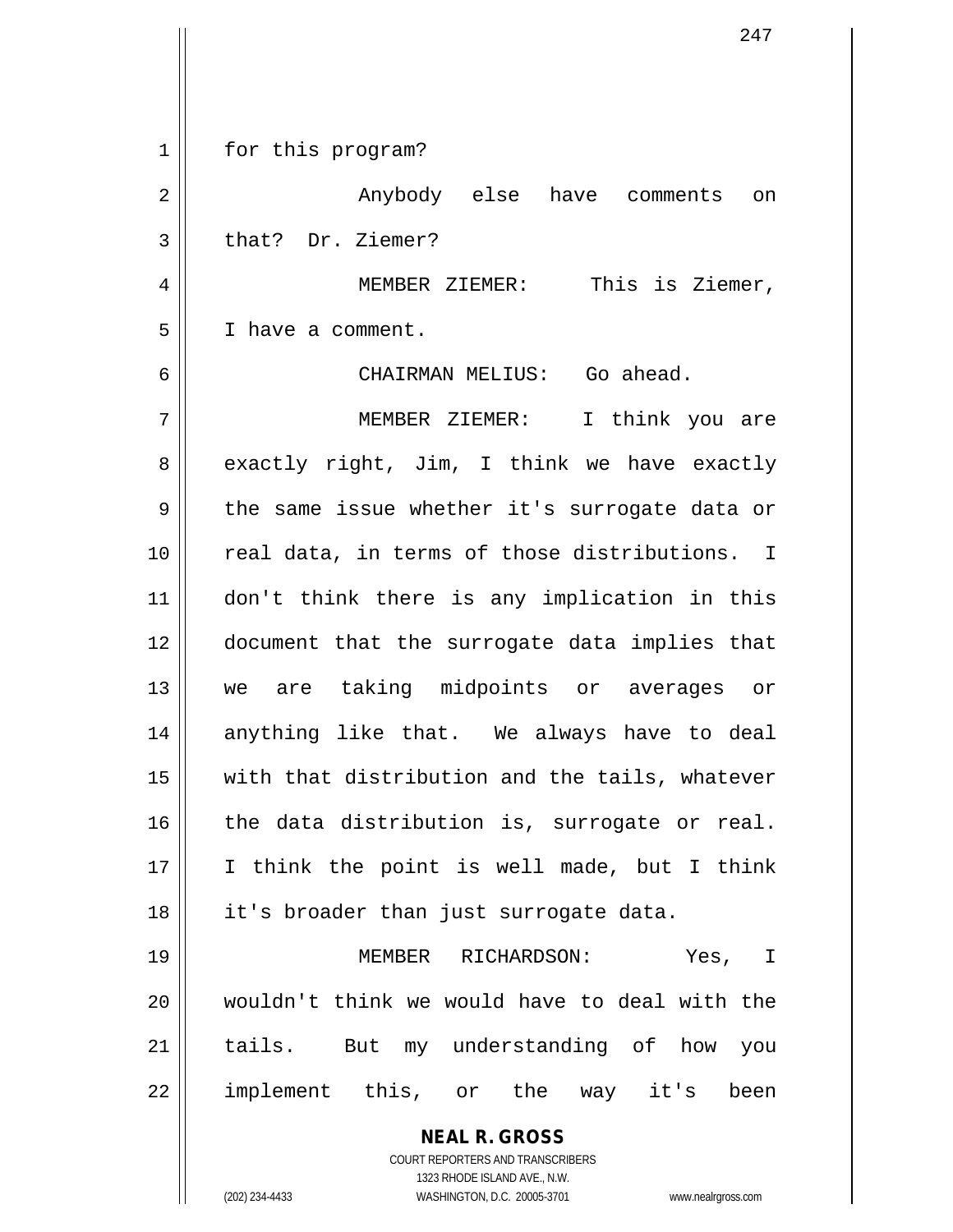1 implemented, is to propose that there is a  $2 \parallel$  value or a distribution of values, that you  $3 \parallel$  are going to assign. And I believe some of 4 the proposals have been, well, will be  $5 \parallel$  claimant friendly and rather than say that the 6 exposures for people where we don't have 7 information on their actual exposures is going  $8 \parallel$  to be comparable to the facility, and we'll  $9 \parallel$  take the  $95^{th}$  percentile of the dose 10 distribution at that surrogate facility and we 11 will treat that as the annual dose rate for 12 workers at the target facility. 13 || MEMBER ZIEMER: Yes, and I think 14 you would have to make the case in each 15  $\parallel$  facility as to why you did it a certain way.

16 MEMBER RICHARDSON: Right, so  $17$  | that is what I was getting at, the issue of, 18 || this is where the tails become important. 19 Because you don't have the true data. When 20 || there are measurements made, you also have 21 || tails, but you for an individual you can place 22 l them in the tail or not. But here we are

**NEAL R. GROSS**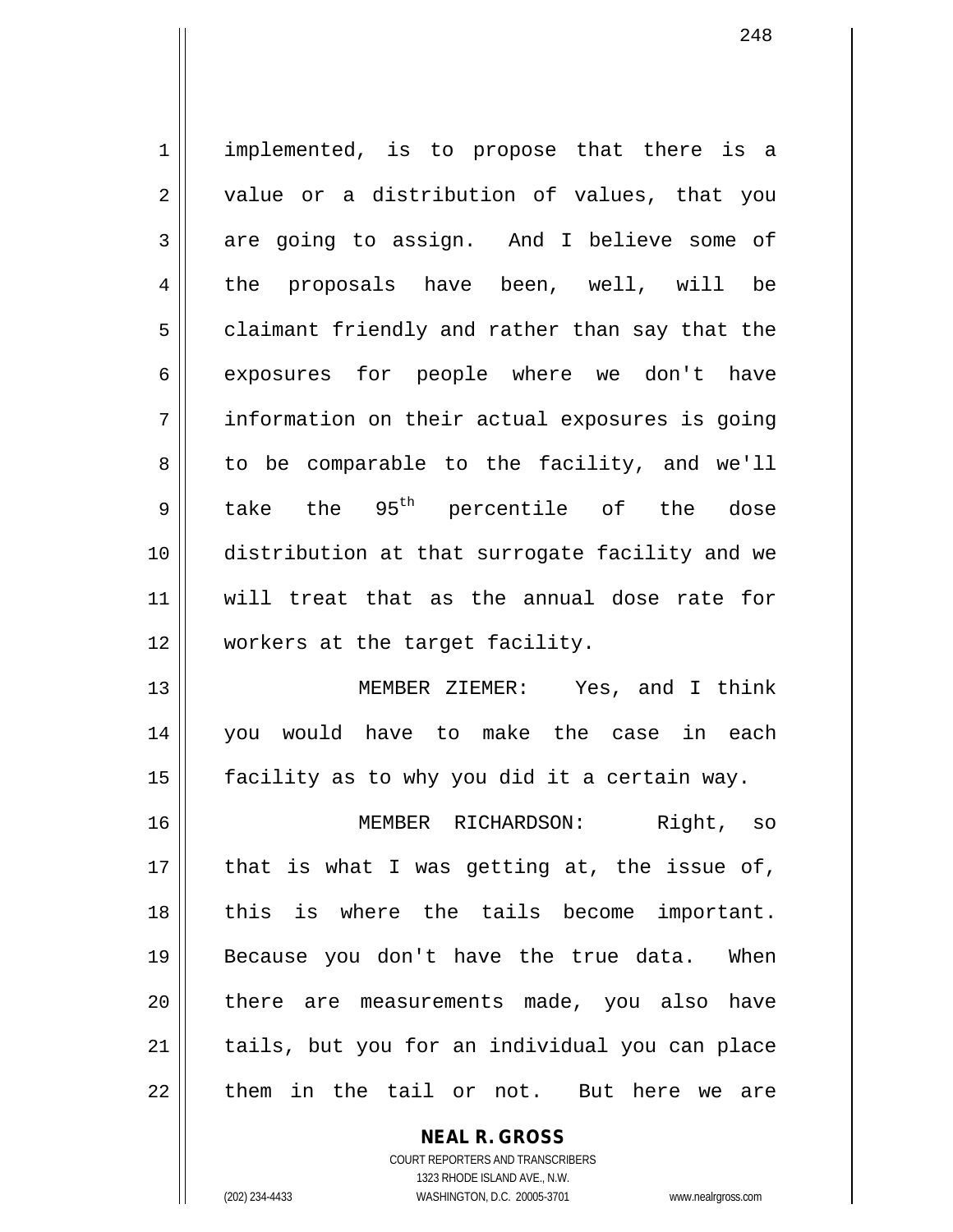1 || going to have a play a game which is not 2 || necessarily claimant friendly, if they happen  $3 \parallel$  to be one of the true people in the tail and 4 yet we impute them at some point farther down  $5$  || the percentiles in the distribution.

6 CHAIRMAN MELIUS: Any other 7 comments?

8 What I would propose, if people  $9 \parallel$  are agreeable is, with the one change from Dr. 10 Lockey that we adopt these -- this document 11 || for now. We will continue to work on it, and 12 David, you and I can -- maybe Paul or others 13 || can think about how we incorporate point 14 number six. There is no reason we couldn't  $15$  add to it, and we may well want to hopefully 16 change and improve it as we go along. But I 17 also would like to get some closure at this 18 || point simply so there is a document that NIOSH 19 || and others that are involved in the program 20 || and our contractor can maybe start to utilize 21 with a little bit more certainty than in the 22 || past in moving forward. So I have a proposal.

**NEAL R. GROSS**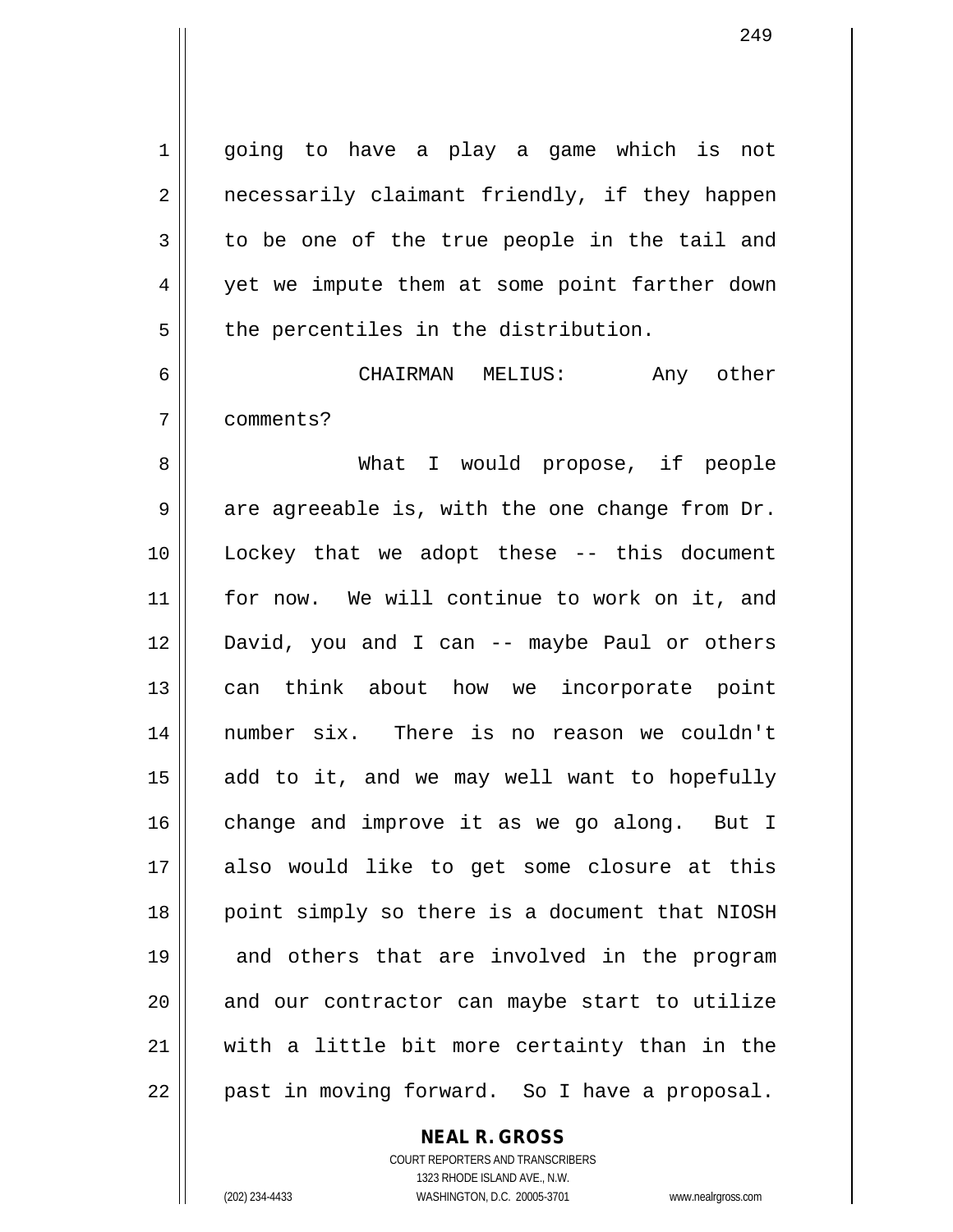**NEAL R. GROSS** COURT REPORTERS AND TRANSCRIBERS 1323 RHODE ISLAND AVE., N.W. (202) 234-4433 WASHINGTON, D.C. 20005-3701 www.nealrgross.com 1 MEMBER ZIEMER: Doesn't this come 2 | as a recommendation from the Work Group? 3 || CHAIRMAN MELIUS: It is. 4 MEMBER ZIEMER: I think that 5 | makes it a motion then. 6 CHAIRMAN MELIUS: It's a motion,  $7$  | thank you, our parliamentarian. That was your 8 | appointment, Paul, remember? 9 MEMBER ZIEMER: Thank you. 10 CHAIRMAN MELIUS: And grammarian 11 is it? Do I have a second to that? I think 12 we need a second? 13 || MEMBER CLAWSON: I second. 14 CHAIRMAN MELIUS: Further 15 discussion? All in favor? 16 (Chorus of ayes.) 17 || CHAIRMAN MELIUS: Opposed. 18 Why don't we call the vote? 19 MR. KATZ: Okay, so just a roll 20 call vote. Dr. Anderson? 21 MEMBER ANDERSON: Yes. 22 MR. KATZ: Ms. Beach?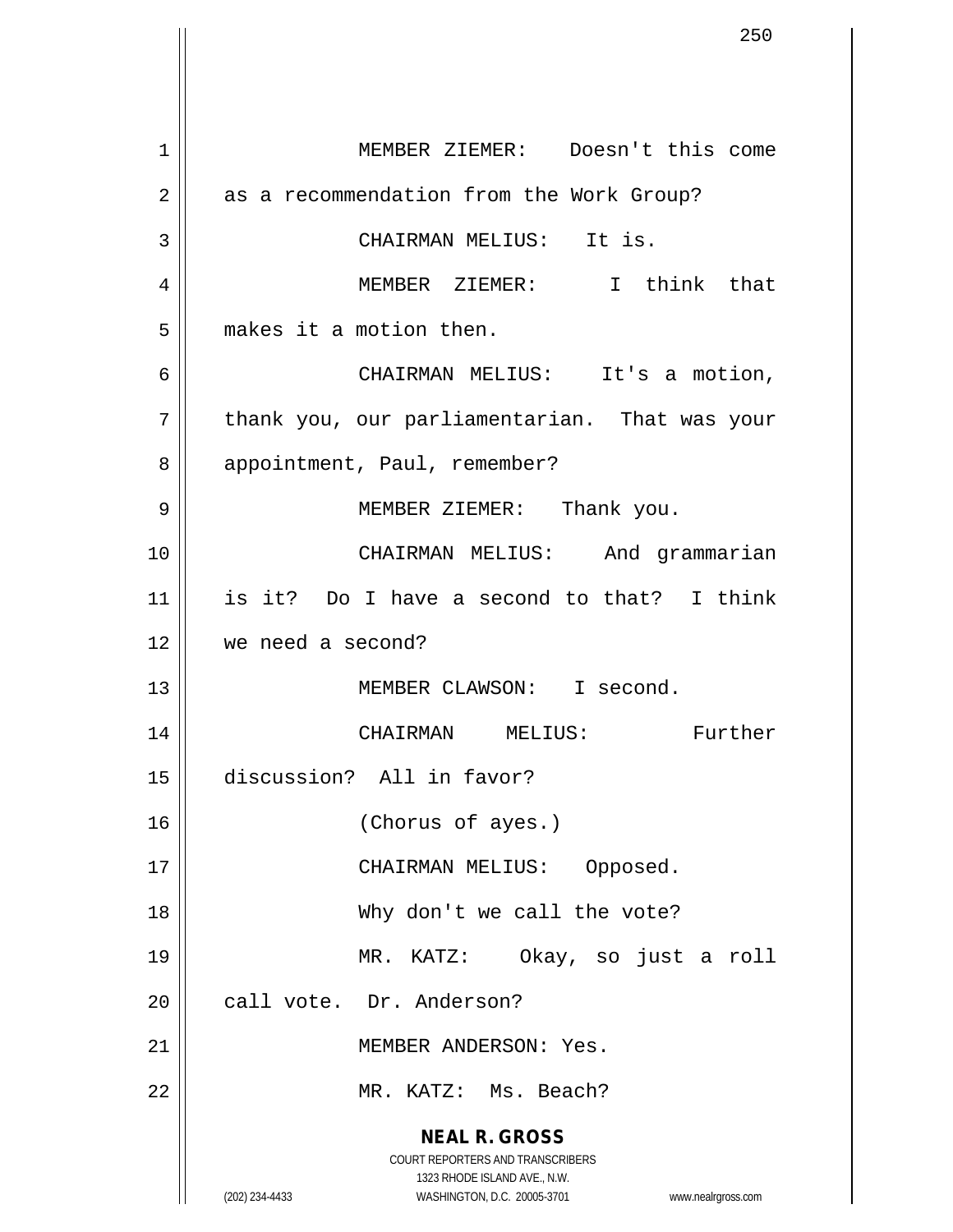| 1              |                | MEMBER BEACH: Yes.                                                      |                    |
|----------------|----------------|-------------------------------------------------------------------------|--------------------|
| $\overline{2}$ |                | MR. KATZ: Mr. Clawson?                                                  |                    |
| 3              |                | MEMBER CLAWSON: Yes.                                                    |                    |
| 4              |                | MR. KATZ: Dr. Field?                                                    |                    |
| 5              |                | MEMBER FIELD: Yes.                                                      |                    |
| 6              |                | MR. KATZ: Mr. Gibson?                                                   |                    |
| 7              |                | MEMBER GIBSON: No.                                                      |                    |
| 8              |                | MR. KATZ: Mr. Griffon?                                                  |                    |
| 9              |                | MEMBER GRIFFON: Yes.                                                    |                    |
| 10             |                | MR. KATZ: Dr. Lemen?                                                    |                    |
| 11             |                | MEMBER LEMEN: No.                                                       |                    |
| 12             |                | MR. KATZ: Dr. Lockey?                                                   |                    |
| 13             |                | MEMBER LOCKEY: Yes.                                                     |                    |
| 14             |                | MR. KATZ: Dr. Melius?                                                   |                    |
| 15             |                | CHAIRMAN MELIUS: Yes.                                                   |                    |
| 16             |                | MR. KATZ: Ms. Munn?                                                     |                    |
| 17             |                | MEMBER MUNN: Yes.                                                       |                    |
| 18             |                | MR. KATZ: Dr. Poston?                                                   |                    |
| 19             |                | MEMBER POSTON: Abstain.                                                 |                    |
| 20             |                | MR. KATZ: Mr. Presley?                                                  |                    |
| 21             |                | MEMBER PRESLEY: Yes.                                                    |                    |
| 22             |                | MR. KATZ: Dr. Richardson?                                               |                    |
|                |                | <b>NEAL R. GROSS</b>                                                    |                    |
|                |                | <b>COURT REPORTERS AND TRANSCRIBERS</b><br>1323 RHODE ISLAND AVE., N.W. |                    |
|                | (202) 234-4433 | WASHINGTON, D.C. 20005-3701                                             | www.nealrgross.com |

 $\mathsf{I}$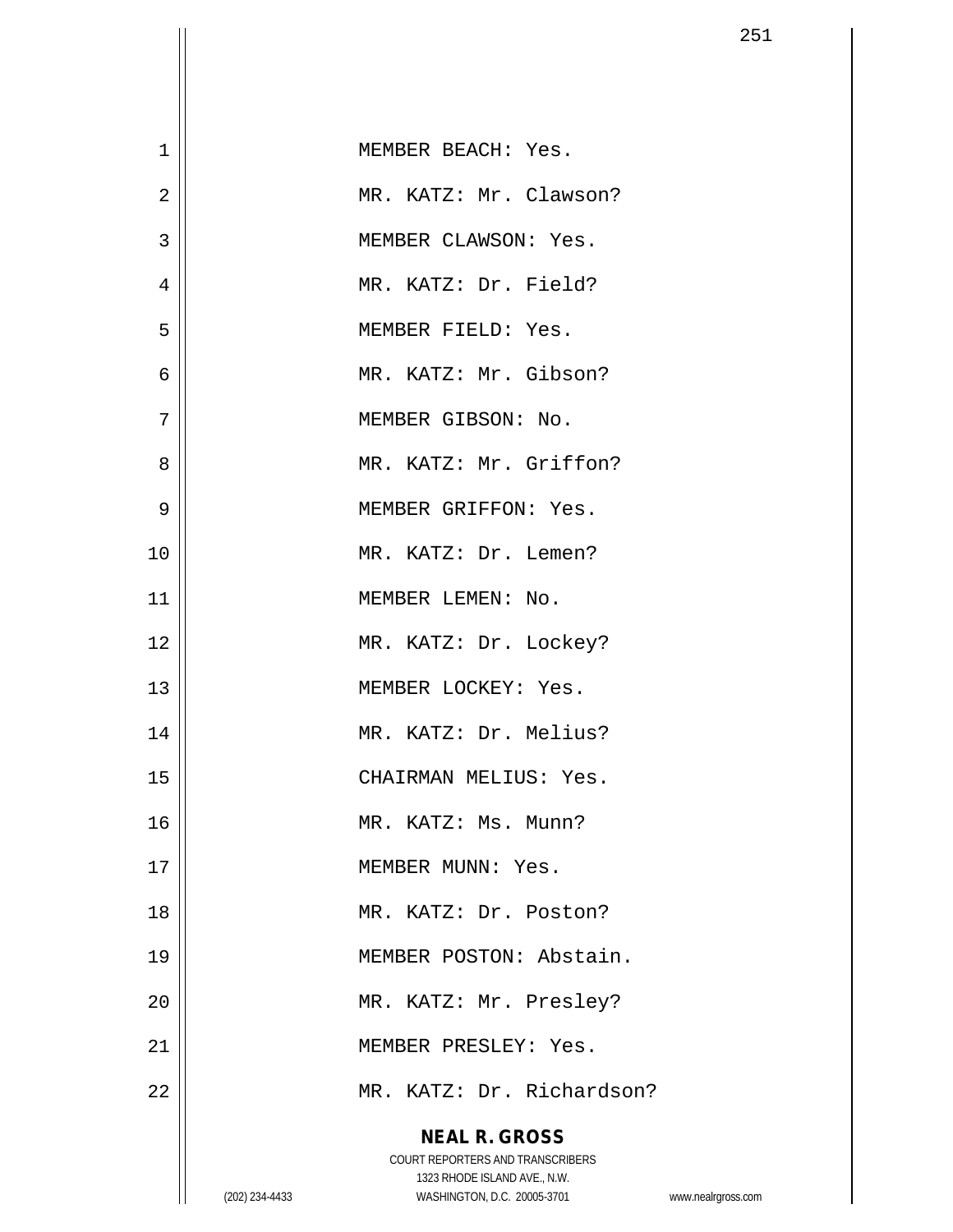| 1  | MEMBER RICHARDSON: Yes.                       |
|----|-----------------------------------------------|
| 2  | MR. KATZ: Dr. Roessler?                       |
| 3  | MEMBER ROESSLER: Yes.                         |
| 4  | MR. KATZ: Mr. Schofield?                      |
| 5  | MEMBER SCHOFIELD: Yes.                        |
| 6  | MR. KATZ: Dr. Ziemer?                         |
| 7  | MEMBER ZIEMER: Yes.                           |
| 8  | MR. KATZ: So the total is 13 in               |
| 9  | favor, two noes, and one abstain. The motion  |
| 10 | passes.                                       |
| 11 | CHAIRMAN MELIUS: We have until                |
| 12 | 3:15, but I think some of you may want or     |
| 13 | deserve a break since it was put off late     |
| 14 | afternoon. What I would like to do, we have   |
| 15 | to schedule a February meeting, 2011 meeting. |
| 16 | So Ted, do you want to talk?                  |
| 17 | MR. KATZ: Sure. Okay, very                    |
| 18 | good. So we are scheduled through November    |
| 19 | for meetings. And it would be good at this    |
| 20 | point, because some locations are harder than |
| 21 | others to book, well, we might as well while  |
| 22 | we are at it schedule a teleconference too,   |
|    | <b>NEAL R. GROSS</b>                          |

 $\mathsf{II}$ 

 $\overline{\phantom{a}}$ 

1323 RHODE ISLAND AVE., N.W. (202) 234-4433 WASHINGTON, D.C. 20005-3701 www.nealrgross.com

COURT REPORTERS AND TRANSCRIBERS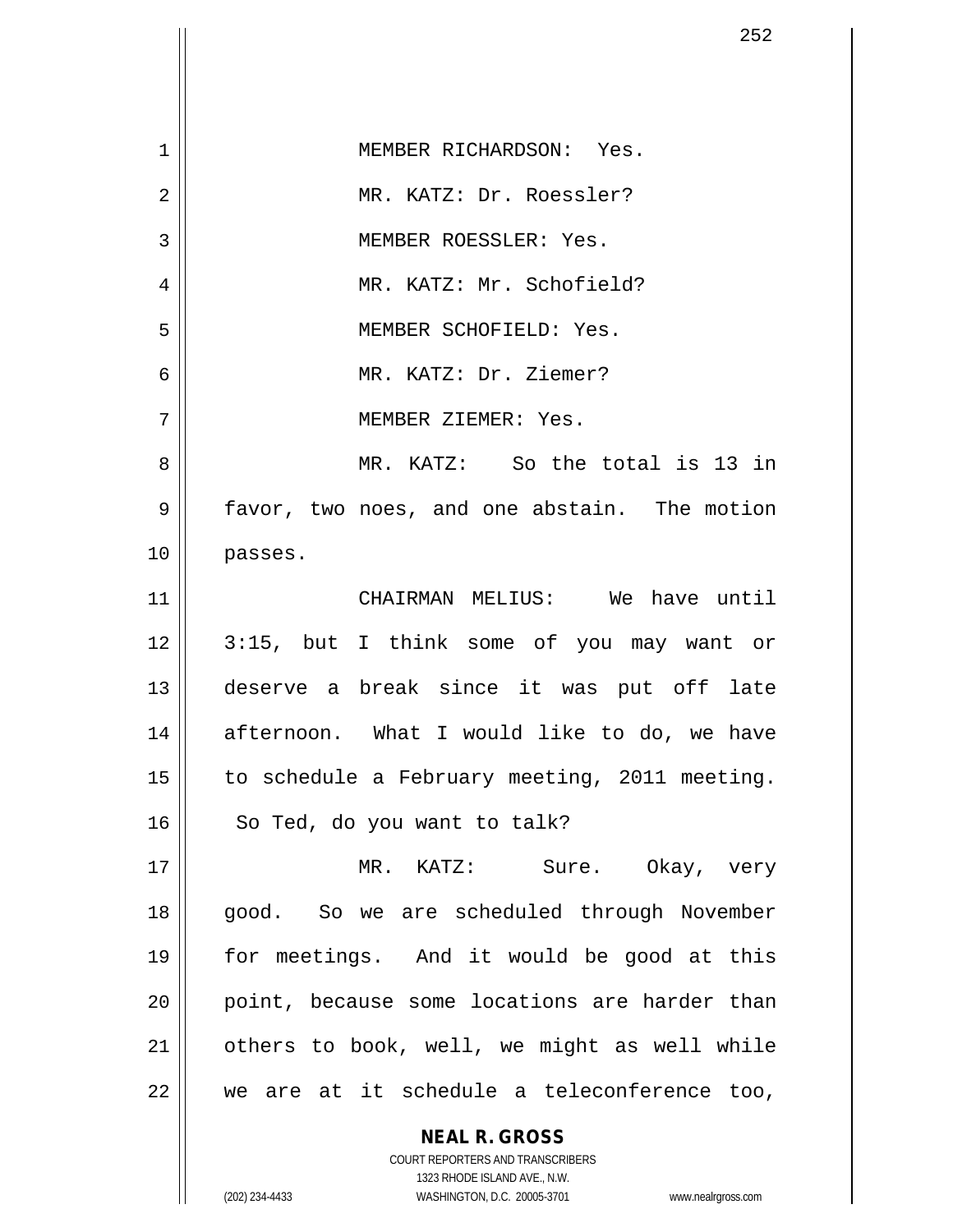$1 \parallel$  but why don't we start with the face to face  $2 \parallel$  which will be tougher. The right sort of date  $3 \parallel$  range for the next face to face after November 4 is February. We've got some constraints, 5 which makes -- stretches it a little bit 6 because we have some unavailability already of  $7 \parallel$  staff. So the first good week for the Board 8 | to possibly meet in February would be February  $9 \parallel$  the week of President's Day, which is the 10  $\parallel$  week starting the 22<sup>nd</sup> of February, that is 11 | the Tuesday I guess afterwards,  $22^{nd}$ ,  $3^{rd}$ ,  $4^{th}$ ,  $12 \parallel 5^{th}$ , I believe is right, so that is one 13 possibility. And that would be keeping it 14 || relatively tight in terms of stretching out, 15 because this is a slightly longer period than 16 || other quarters, already. Otherwise is the 17 week of February 28<sup>th</sup>, so look on your 18 calendars for that. 19 CHAIRMAN MELIUS: Anybody have 20  $\parallel$  major conflicts the week of the 21<sup>st</sup>? I guess  $21$  | the holiday is Monday. 22  $\parallel$  MR. KATZ: Right, the  $21^{\text{st}}$  is

> **NEAL R. GROSS** COURT REPORTERS AND TRANSCRIBERS 1323 RHODE ISLAND AVE., N.W. (202) 234-4433 WASHINGTON, D.C. 20005-3701 www.nealrgross.com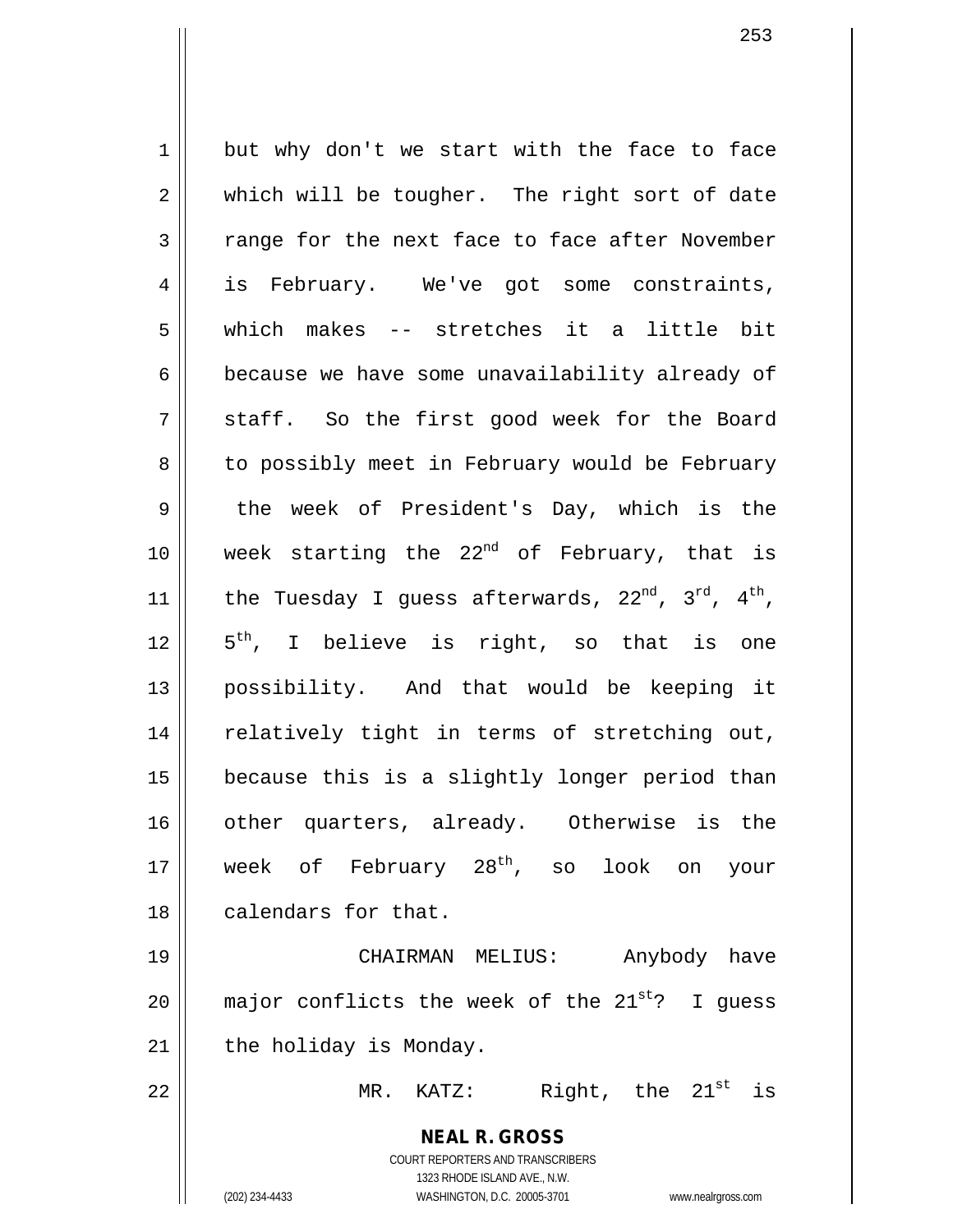**NEAL R. GROSS** COURT REPORTERS AND TRANSCRIBERS 1323 RHODE ISLAND AVE., N.W. (202) 234-4433 WASHINGTON, D.C. 20005-3701 www.nealrgross.com 1 || President's Day. 2 MEMBER MUNN: So you are looking 3 | that far ahead in February because? 4 MR. KATZ: Because some places 5 | are harder to book. And so we get started  $6 \parallel$  actually quite early. 7 MEMBER MUNN: But I am just 8 | wondering why not earlier in February? 9 MR. KATZ: Oh, okay, there are 10 constraints, people can't do it the week of 11  $\parallel$  February 7<sup>th</sup> or 14<sup>th</sup>. So we really have to 12 || start the end of January, and that leaves no 13 | time between the November meeting and that. 14 || MEMBER RICHARDSON: And how many 15 days is this meeting? 16 MR. KATZ: Three days is what we 17 || planned for. So it could be  $22^{nd}$ ,  $3^{rd}$ ,  $4^{th}$ ,  $18 \parallel 5^{th}$ . 19 MEMBER RICHARDSON: Third,  $20$  | fourth, fifth is best for me, or next week. 21 || MR. KATZ: I'm sorry, David, I  $22$  | couldn't hear what you said.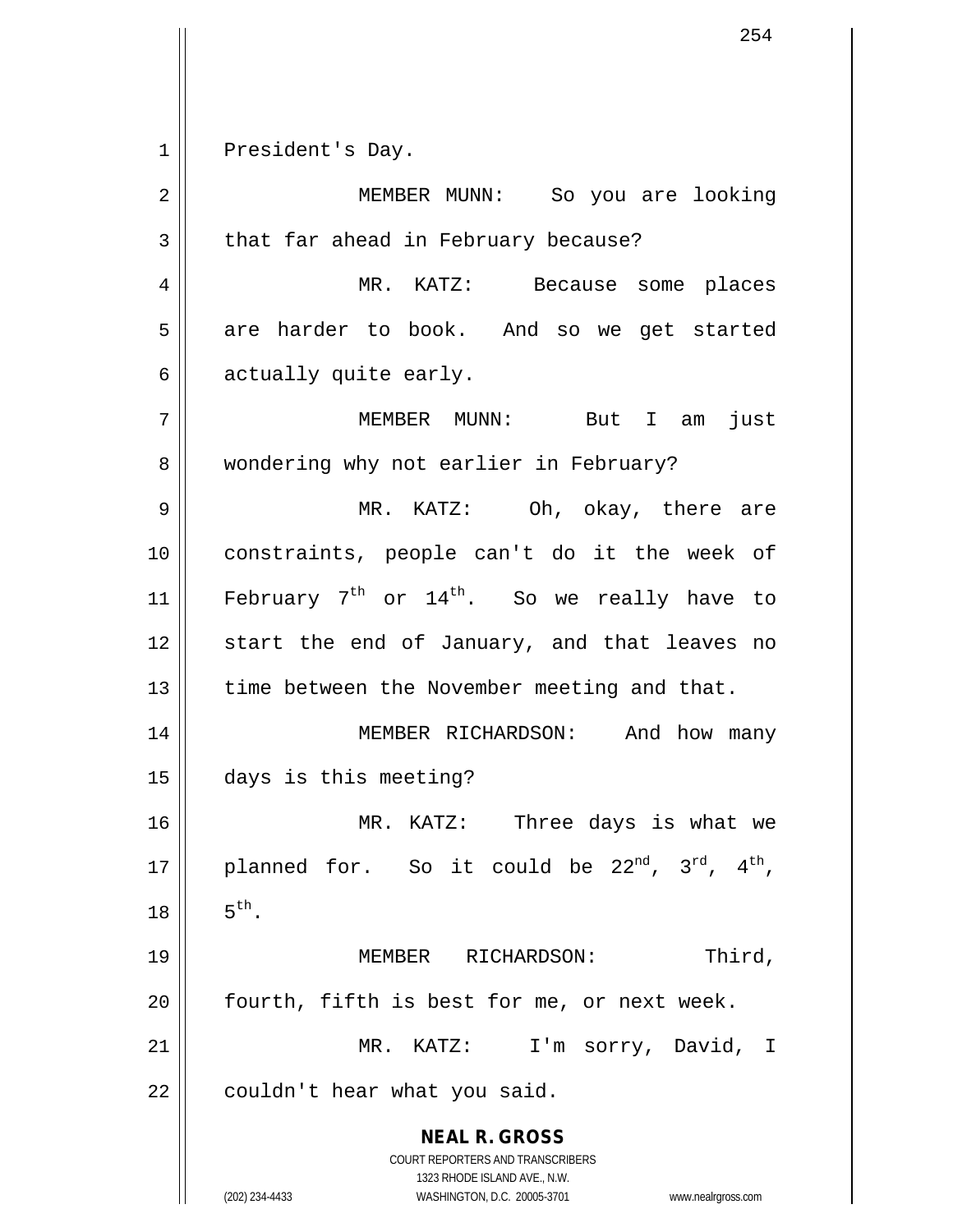**NEAL R. GROSS** COURT REPORTERS AND TRANSCRIBERS 1323 RHODE ISLAND AVE., N.W. 1 || MEMBER RICHARDSON: The  $23^{rd}$ ,  $24^{th}$ ,  $2 \parallel$  and  $25^{th}$  would be better for me, or else the 3 | next week. 4 MR. KATZ: Thank you. 5 CHAIRMAN MELIUS: Let's talk, Jim 6 Lockey is waiting to hear back. Let's talk 7 locations. 8 MR. KATZ: So I have some ideas, 9 || but others could certainly have others. 10 Savannah River site, so Augusta, we have met 11 there for Savannah River site. That gives a 12 || qood bit of time to get a lot of work done for 13 || Savannah River site. So I don't know, it 14 || might not be bad timing in that respect. And 15 generally we try for February to aim for a 16 || place where we know weather is not going to 17 keep us from there. And Augusta, we'd be 18 pretty safe there, it won't be balmy but it 19 won't be terrible probably. 20 The other possible locations, 21 || Tennessee, we haven't been there in quite some  $22$  || time, in Oak Ridge, but we have quite a bit of

(202) 234-4433 WASHINGTON, D.C. 20005-3701 www.nealrgross.com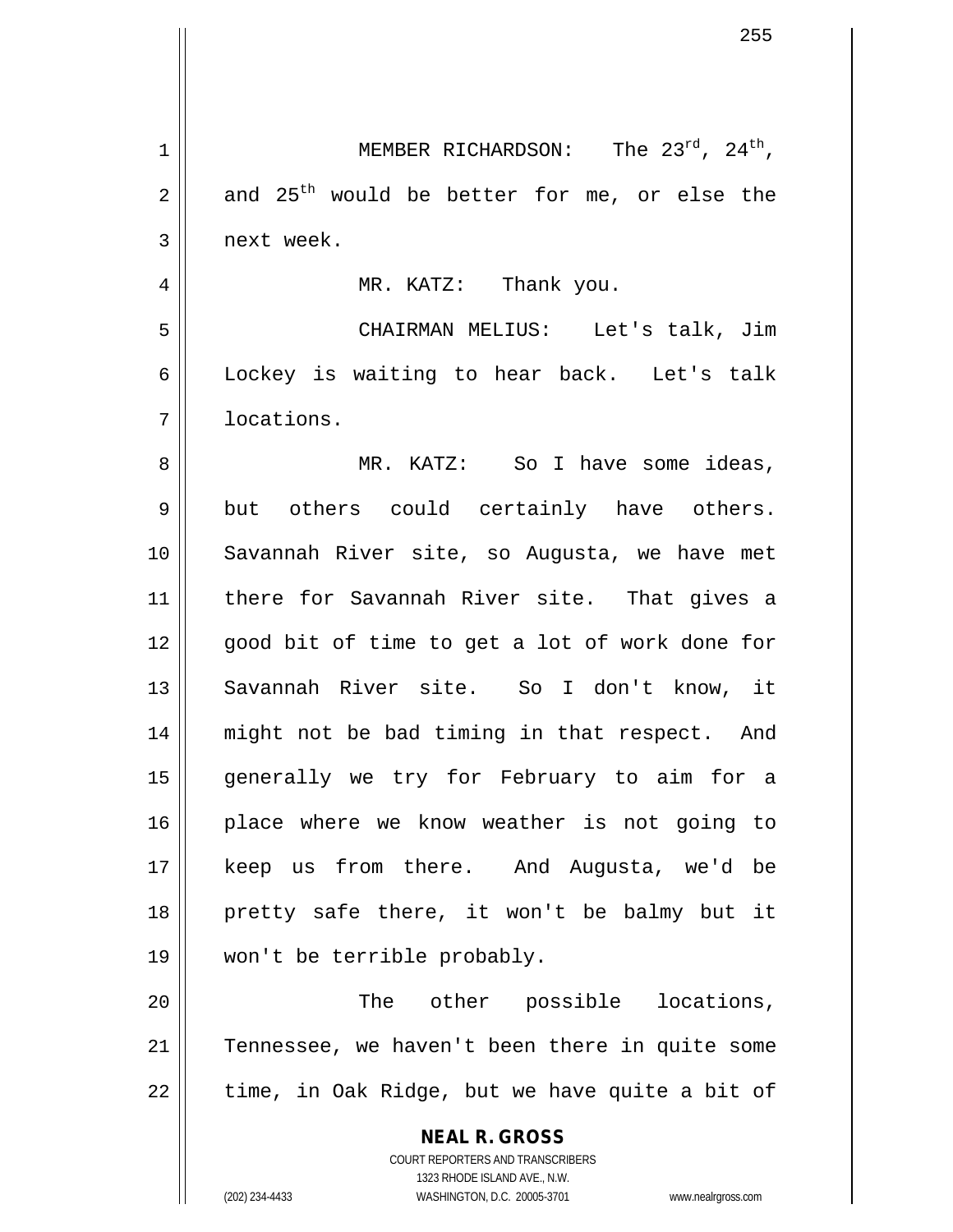**NEAL R. GROSS** 1 | activity related to Tennessee still to do with  $2 \parallel$  the Board. So that is a possibility, and I 3 think it's not too hard to get into Oak Ridge  $4 \parallel$  even in the winter. Those are the two best 5 | options actually. And I am open to other 6 | suggestions. 7 MEMBER MUNN: I would prefer Oak 8 | Ridge. 9 CHAIRMAN MELIUS: How about other 10 locations? Anybody think of something we're 11 missing? They want some place like Idaho in 12 | August. 13 MEMBER BEACH: It seemed like 14 | there was some talk about Florida? 15 MR. KATZ: There is, Pinellas, 16 | but that's pretty narrow opportunity. 17 || CHAIRMAN MELIUS: It's narrow, 18 || and frankly President's Day week in Florida is  $19 \parallel$  tough. There's a lot of  $-$ 20 || MR. KATZ: Holiday spot. 21 MEMBER CLAWSON: I'd like Oak  $22$  | Ridge.

> COURT REPORTERS AND TRANSCRIBERS 1323 RHODE ISLAND AVE., N.W.

(202) 234-4433 WASHINGTON, D.C. 20005-3701 www.nealrgross.com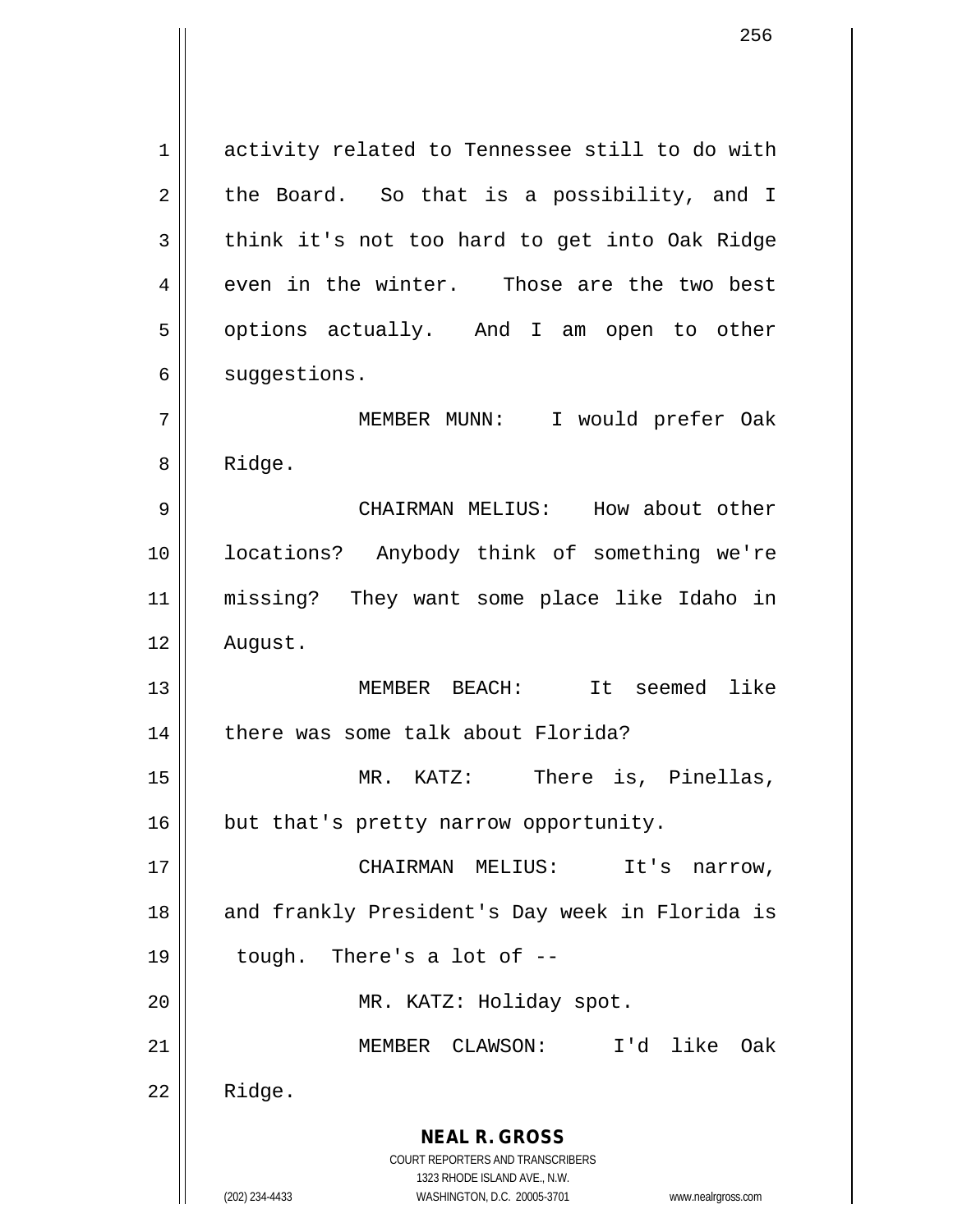**NEAL R. GROSS** COURT REPORTERS AND TRANSCRIBERS 1323 RHODE ISLAND AVE., N.W. (202) 234-4433 WASHINGTON, D.C. 20005-3701 www.nealrgross.com 1 | MEMBER GRIFFON: I would expect 2 | we'd be pretty far along on the Savannah River  $3 \parallel$  SEC petition by then. It might make sense to  $4 \parallel$  be there again. 5 CHAIRMAN MELIUS: I think in 6 terms of  $-$  I don't think we have any active  $7 \parallel$  petitions at the Oak Ridge right now. 8 MEMBER CLAWSON: It could be 9 Nashville. 10 MEMBER ANDERSON: I'd hold it in 11 Knoxville. I wouldn't hold it in Oak Ridge, 12 || just in case the weather does turn bad. 13 CHAIRMAN MELIUS: Right. But I 14 || think Savannah River --15 MR. KATZ: So is that our first 16 choice? 17 || CHAIRMAN MELIUS: First choice, 18 || Savannah River, second choice, Oak Ridge, and 19 || then why don't we take a break and just before  $20$  || the start we will try to settle the date. 21 MEMBER LEMEN: Is Savannah River 22 | Augusta then?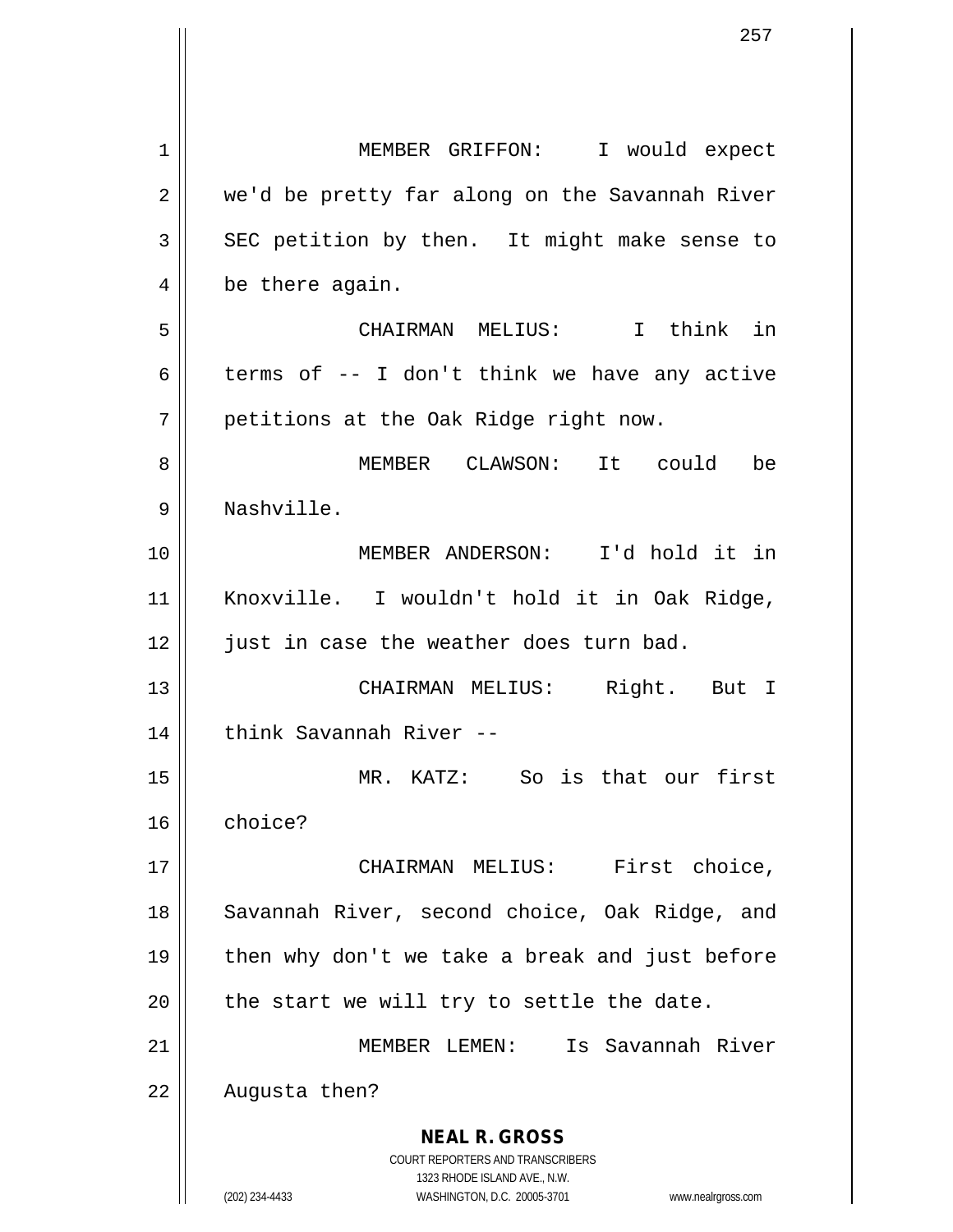**NEAL R. GROSS** COURT REPORTERS AND TRANSCRIBERS 1323 RHODE ISLAND AVE., N.W. (202) 234-4433 WASHINGTON, D.C. 20005-3701 www.nealrgross.com 1 MR. KATZ: Yes, it would be  $2 \parallel$  Augusta, I think that is the best location. 3 || MEMBER LEMEN: That's fine with 4 me. 5 CHAIRMAN MELIUS: Good, let's 6 l take a break. 7 MR. KATZ: Dr. Lockey says it's  $8 \parallel$  good for him. 9 CHAIRMAN MELIUS: Then plan the  $10$  |  $23^{rd}$ , 4<sup>th</sup>, 5<sup>th</sup> and fifth in Augusta. And 11 || I will say up front we will try to make it a  $12 \parallel 2 - 1/2$  day meeting so people will be able to 13 || get out on Friday for everybody. And the 14 meeting may start at 5:00 in the morning or 15 || something. We will take a break, come back at 16 20 after. We will get started. We have a 17 petitioner. 18 (Whereupon, the above-entitled 19 matter went off the record at 3:00 p.m. and  $20$  | resumed at  $3:22$  p.m.) 21 CHAIRMAN MELIUS: If everybody  $22$  || else could get seated, and quiet down we'll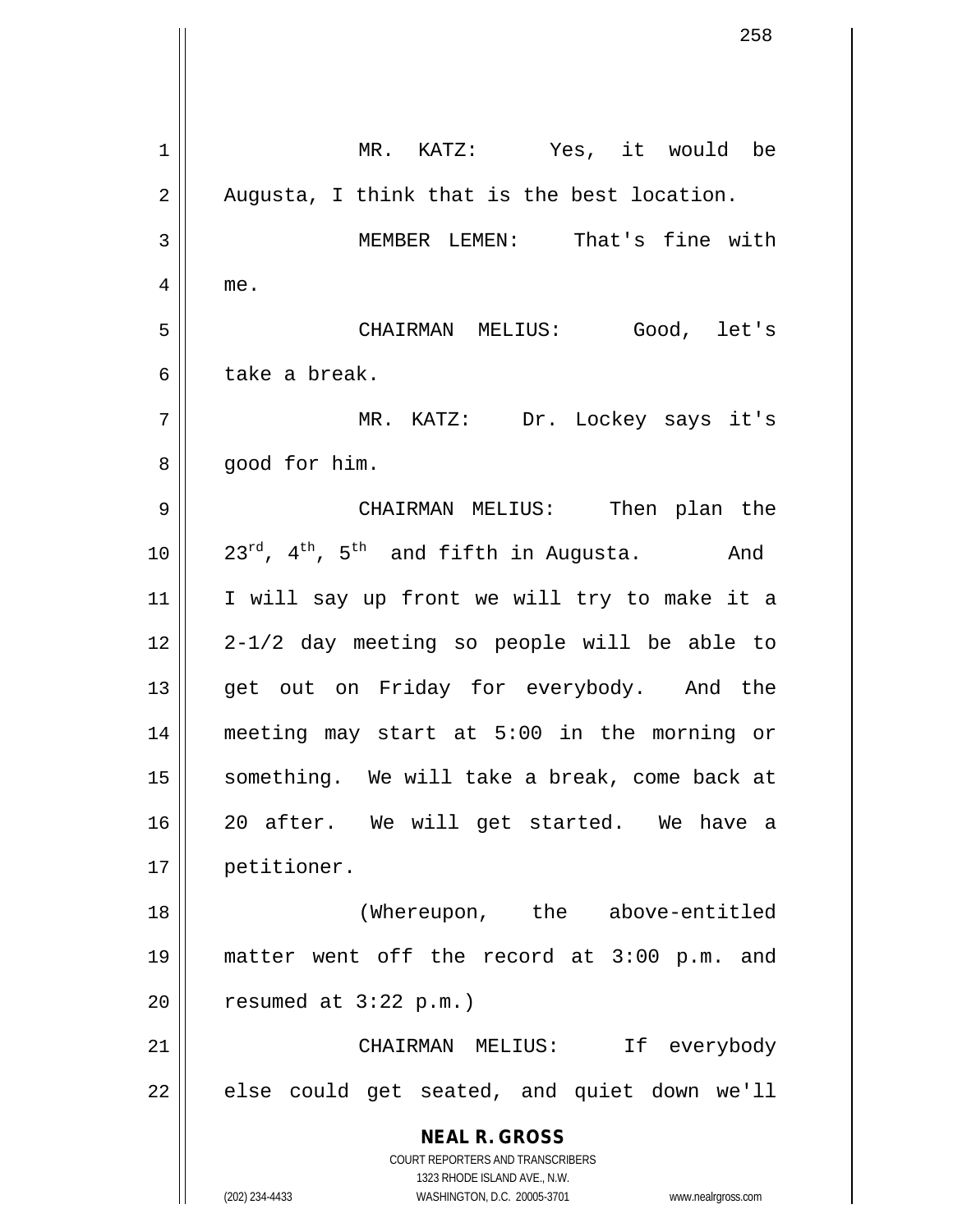**NEAL R. GROSS** COURT REPORTERS AND TRANSCRIBERS 1323 RHODE ISLAND AVE., N.W. 1 || qet started. We will discuss Hooker. We have  $2 \parallel$  one more administrative item to do, that is  $3 \parallel$  our Board call, which would be ideally 4 Sometime in January. And we have some people  $5 \parallel$  that aren't available in the latter two weeks 6  $\parallel$  in January, so we are talking about ideally  $7 \parallel$  the week of the 10<sup>th</sup> of January. I suspect  $8 \parallel$  that will be a relatively short call, just 9 given the post-holidays and then given, I 10 || don't think there will be a lot to update on, 11 but we should try to at least have it on the 12 books; we do need it. So I'm just going to 13  $\parallel$  throw out Wednesday, January 12<sup>th.</sup> 14 || MEMBER MUNN: Very good. 15 CHAIRMAN MELIUS: Good, okay. 16 | Board call, January 12<sup>th</sup>, 11:00 a.m. 17 MEMBER LEMEN: 11:00 a.m. 18 CHAIRMAN MELIUS: Eastern. 19 Eastern time. 20 || And first presentation now will be 21 on Hooker Electrochemical. And we have Dave 22 || Allen from NIOSH, and I believe we have

(202) 234-4433 WASHINGTON, D.C. 20005-3701 www.nealrgross.com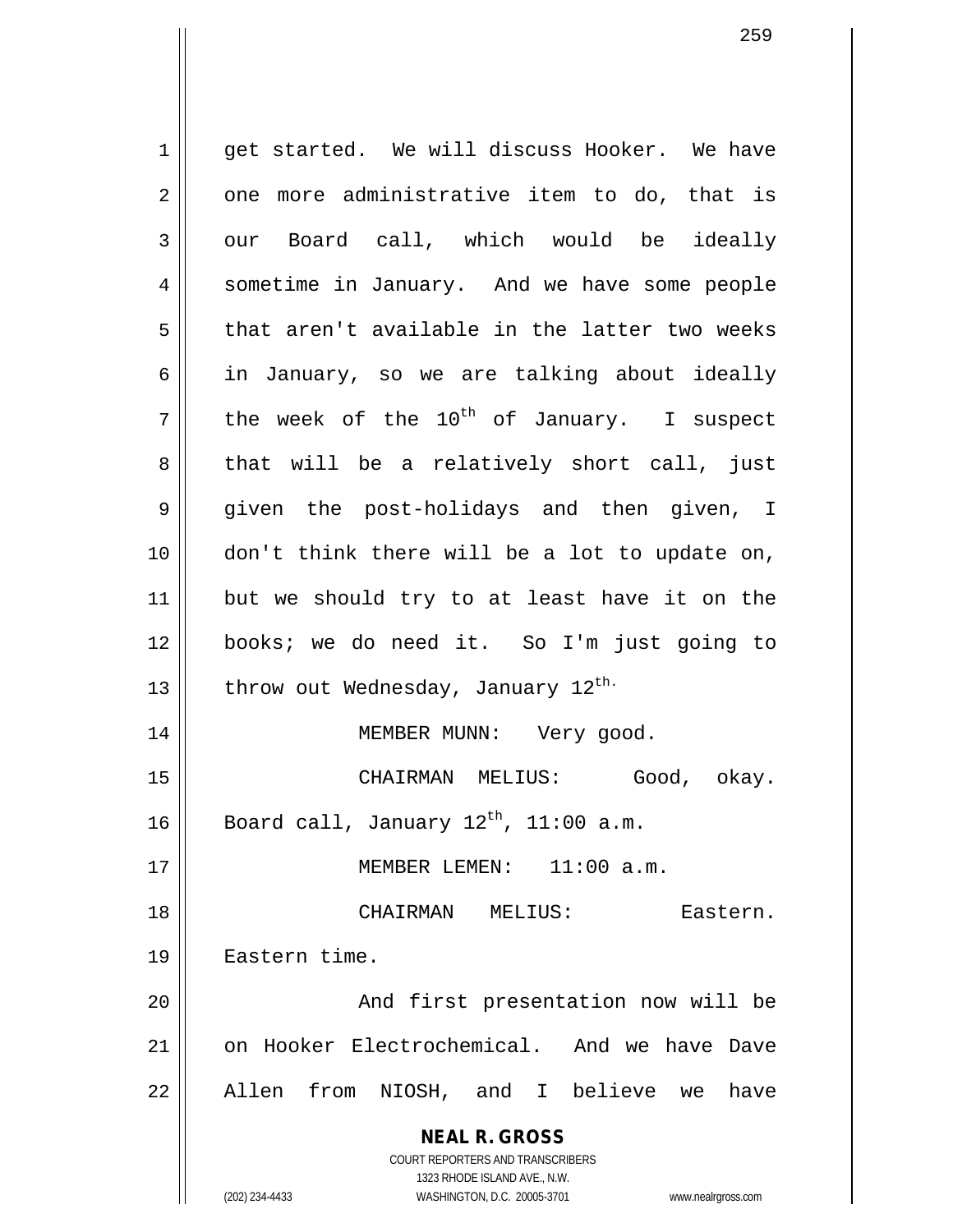1 || petitioners here.

**NEAL R. GROSS** COURT REPORTERS AND TRANSCRIBERS 2 | HOOKER ELECTROCHEMICAL (NIAGARA FALLS, NY) 3 || SEC PETITION 4 MR. ALLEN: Most of you have 5 already met me before, but for those who 6 | haven't, my name is David Allen. I'm a health 7 physicist with NIOSH, and as Dr. Melius 8 || mentioned I am here to present the Evaluation 9 || Report for the Hooker Electrochemical Special 10 || Exposure Cohort. 11 CHAIRMAN MELIUS: Dave, can you 12 || speak into the mike? 13 MR. ALLEN: A little closer. Is 14 | that better: 15 || CHAIRMAN MELIUS: That's better,  $16$  | yes. 17 MR. ALLEN: Okay, a little 18 || background to start with. Hooker 19 Electrochemical was classified as an Atomic 20 Weapons Employer from 1943 to 1948. There is  $21$  a residual contamination period that goes from  $22$  || the end of the contract period until the end

1323 RHODE ISLAND AVE., N.W. (202) 234-4433 WASHINGTON, D.C. 20005-3701 www.nealrgross.com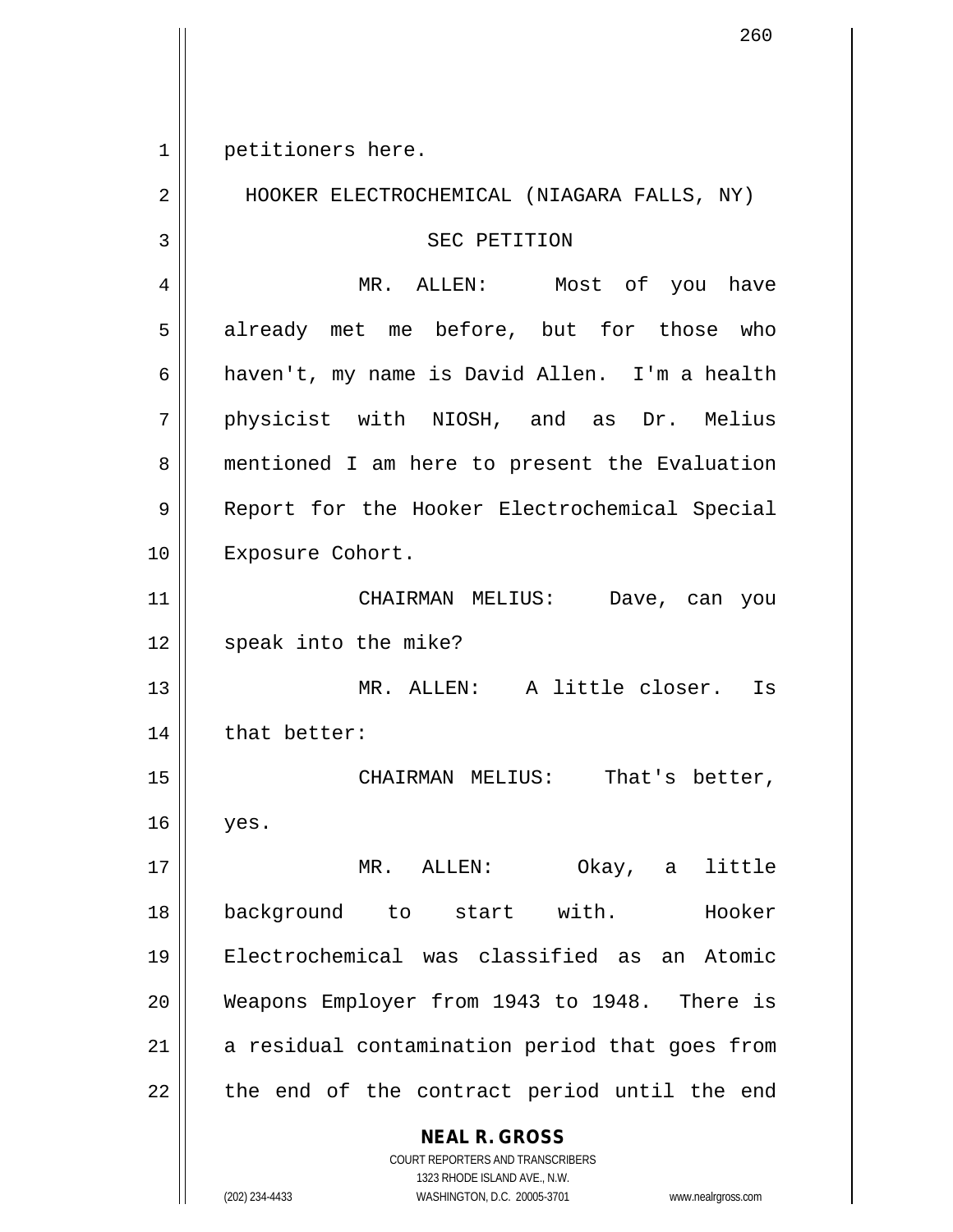1 || of 1976. The Hooker primarily produced 2 chemicals for the Manhattan Engineering 3 District during World War II and shortly 4 after. One in particular, P-45, produced a 5 waste product of concentrated hydrocholoric 6 acid. At some point somebody from the 7 Manhattan Engineering District realized they  $8 \parallel$  could take that waste product, put it together 9 with a waste product from an 10 electrometallurgical, and concentrate a 11 uranium content in that waste product to 12 || produce a material that could be -- that they 13 || could recover uranium from. 14 || So that process was added as a 15 || supplement to the P-45 contract. In order to 16 || perform this operation the equipment was 17 housed in a building that was built

18 || specifically for this, a small cinder block 19 building. It was built by a subcontractor and 20  $\parallel$  turned over to Hooker on July 11<sup>th</sup>, 1944. The 21 P-45 operation including the supplement that 22 || covered the concentrating of mag chloride

> COURT REPORTERS AND TRANSCRIBERS 1323 RHODE ISLAND AVE., N.W. (202) 234-4433 WASHINGTON, D.C. 20005-3701 www.nealrgross.com

**NEAL R. GROSS**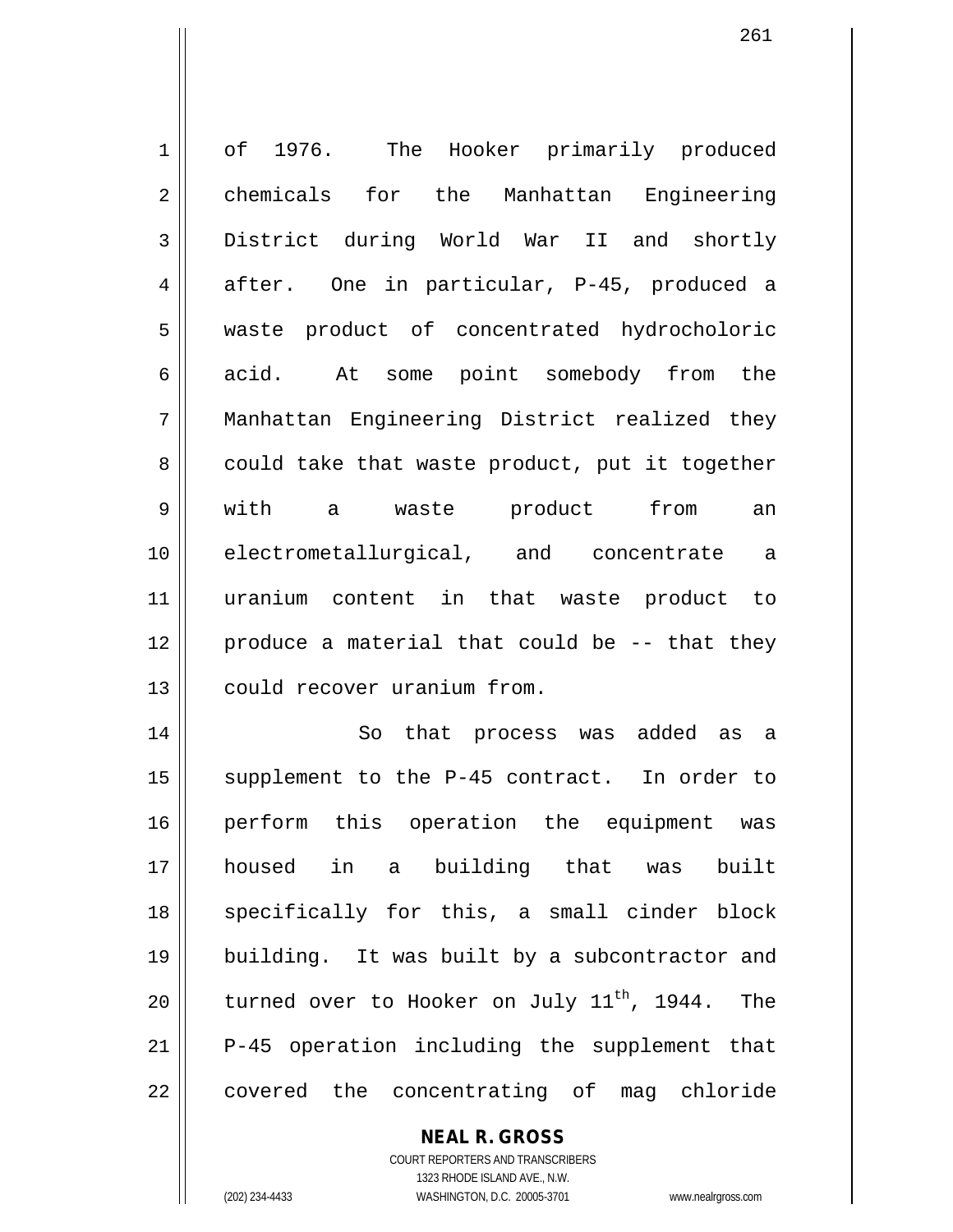$1$  ended by January  $15^{th}$  of 1946.

2 || The incoming material, the 3 magnesium fluoride contaminated with uranium, 4 | had a uranium content of approximately .2 5 | percent uranium by mass. The concentration  $6 \parallel$  effort brought it up to between one and two 7 | percent uranium by mass. 8 The petition for Hooker 9 || Electrochemical, the SEC petition, was 10  $\parallel$  submitted March 6<sup>th</sup> of 2009. The proposed 11 Class at the time was for all the operators 12 and laborers in the furnace room. The 13 || building that I said housed this equipment did 14 not have a furnace room. There were other 15 furnace rooms within Hooker Electrochemical 16 and other buildings, but this particular 17 process did not have one. Because of that we 18 did not qualify the petition for evaluation. 19 Later the petitioner did revise the Class to 20 || all employees at Hooker Electrochemical, and 21 based on no radiation monitoring the 22 || petitioner revised the Class on September

> **NEAL R. GROSS** COURT REPORTERS AND TRANSCRIBERS

1323 RHODE ISLAND AVE., N.W. (202) 234-4433 WASHINGTON, D.C. 20005-3701 www.nealrgross.com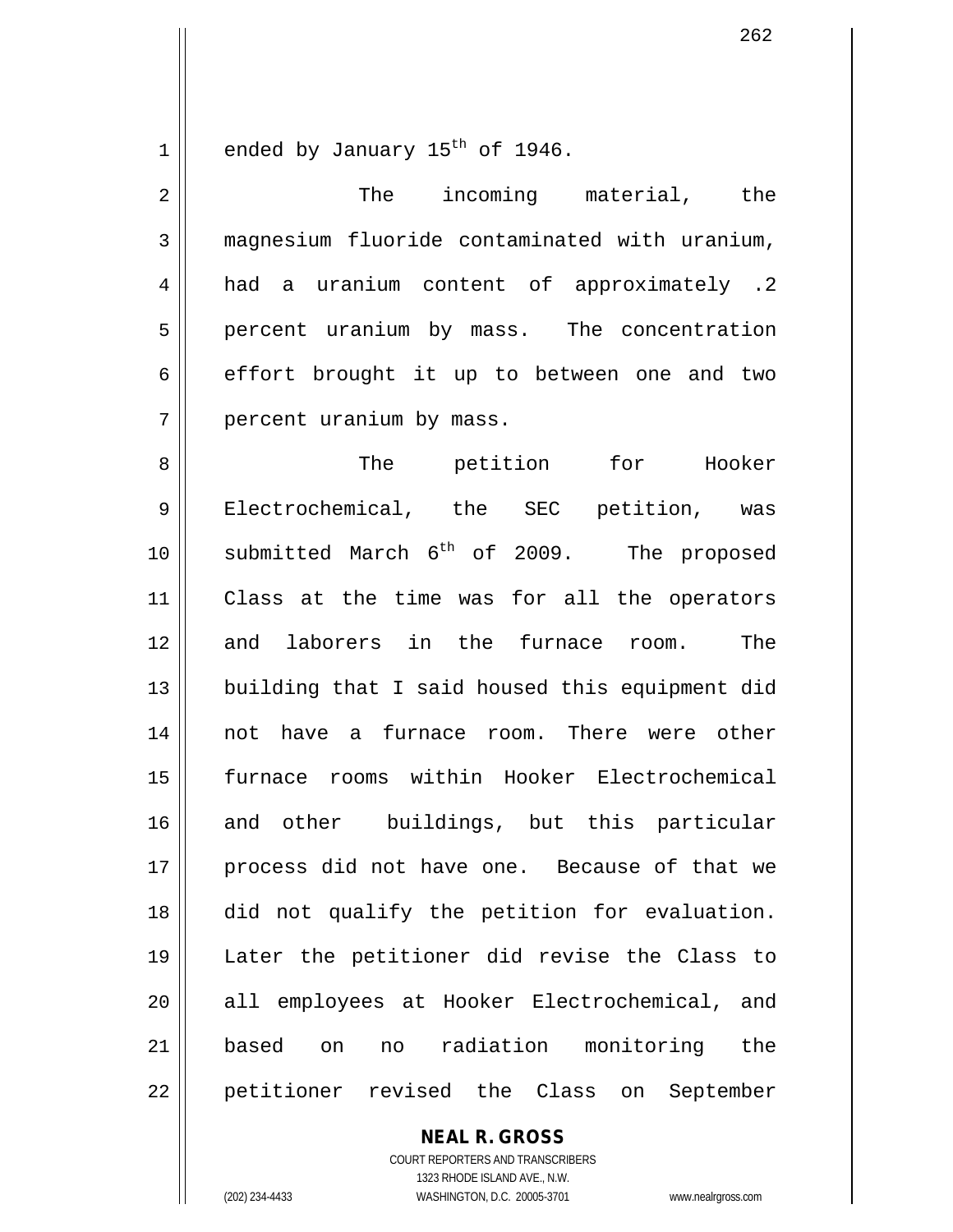| $\mathbf 1$ | $26th$ , re-qualified it then on October $16th$ , and    |
|-------------|----------------------------------------------------------|
| $\mathbf 2$ | the Evaluation Report was issued on May $3^{rd}$ .       |
| 3           | The proposed Class as I said now                         |
| 4           | is all employees who worked in any location at           |
| 5           | Hooker Electrochemical, during the operational           |
| 6           | period and during the residual period, the               |
| 7           | Class that NIOSH evaluated is the same.                  |
| 8           | Sources of available information                         |
| 9           | include Appendix AA to Battelle-TBD-6001 and             |
| 10          | that is essentially an appendix that describes           |
| 11          | our dose reconstruction methodology for Hooker           |
| 12          | Electrochemical. That also points to, and                |
| 13          | some of the other information we have, is some           |
| 14          | ORAU Technical Information Bulletins; various            |
| 15          | documents on the Site Research Database; we              |
| 16          | did interview some former employees; and we              |
| 17          | have some information in case files within our           |
| 18          | Claim Tracking System.                                   |
| 19          | I said the basis for the<br>As                           |
| 20          | petition was an affidavit indicating to the              |
| 21          | best of the petitioner's knowledge there was             |
| 22          | never any internal or external monitoring at             |
|             | <b>NEAL R. GROSS</b><br>COURT REPORTERS AND TRANSCRIBERS |

1323 RHODE ISLAND AVE., N.W.

 $\prod$ 

(202) 234-4433 WASHINGTON, D.C. 20005-3701 www.nealrgross.com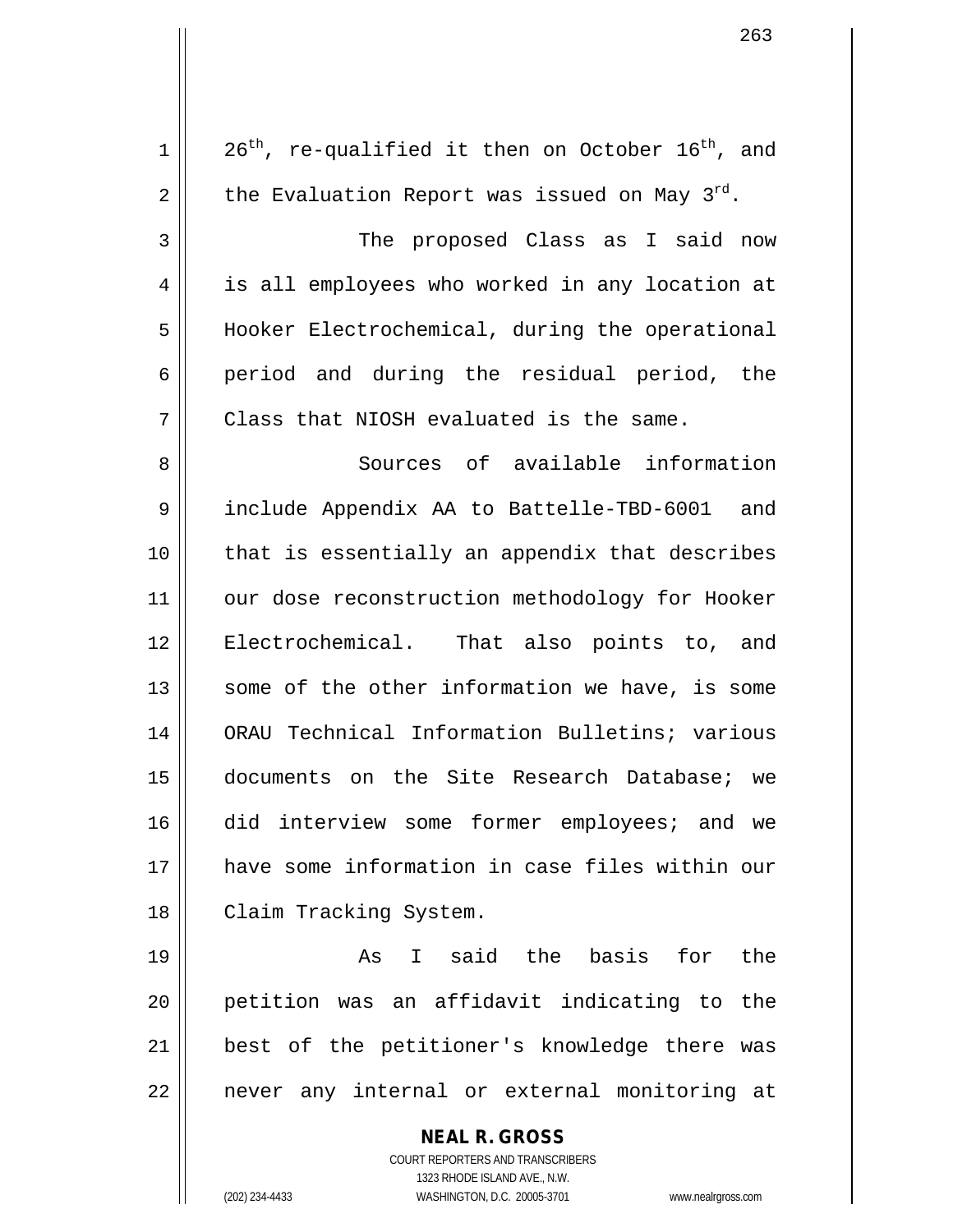1 Hooker Electrochemical. We found nothing to 2 | contradict this. It's pretty consistent with 3 || what we found in the documentation.

4 As I mentioned, the dose 5 || reconstruction methodology, we put together an 6 appendix for TBD-6001, it's Appendix AA, TBD-7 6001 does use surrogate data for internal 8 || dosimetry. Surrogate data for TBD-6001 is 9 || broken up into various tasks or operations. 10 The operation we chose for Hooker 11 || Electrochemical was scrap recovery.

12 || The Solution A little more detailed process of 13 || what occurred at Hooker involving radioactive material was contaminated magnesium fluoride was received from Electro Metallurgical in 500 16 || pound barrels. The barrels were dumped onto a conveyor, and the conveyor brought them to a digestion tank. The waste hydrochloric acid from the P-45 process was then added to the digestion tank and delivered with water up to || a pH of 4.0. The tanks were agitated for 20 22 || hours, and then about once every two days the

### **NEAL R. GROSS**

COURT REPORTERS AND TRANSCRIBERS 1323 RHODE ISLAND AVE., N.W. (202) 234-4433 WASHINGTON, D.C. 20005-3701 www.nealrgross.com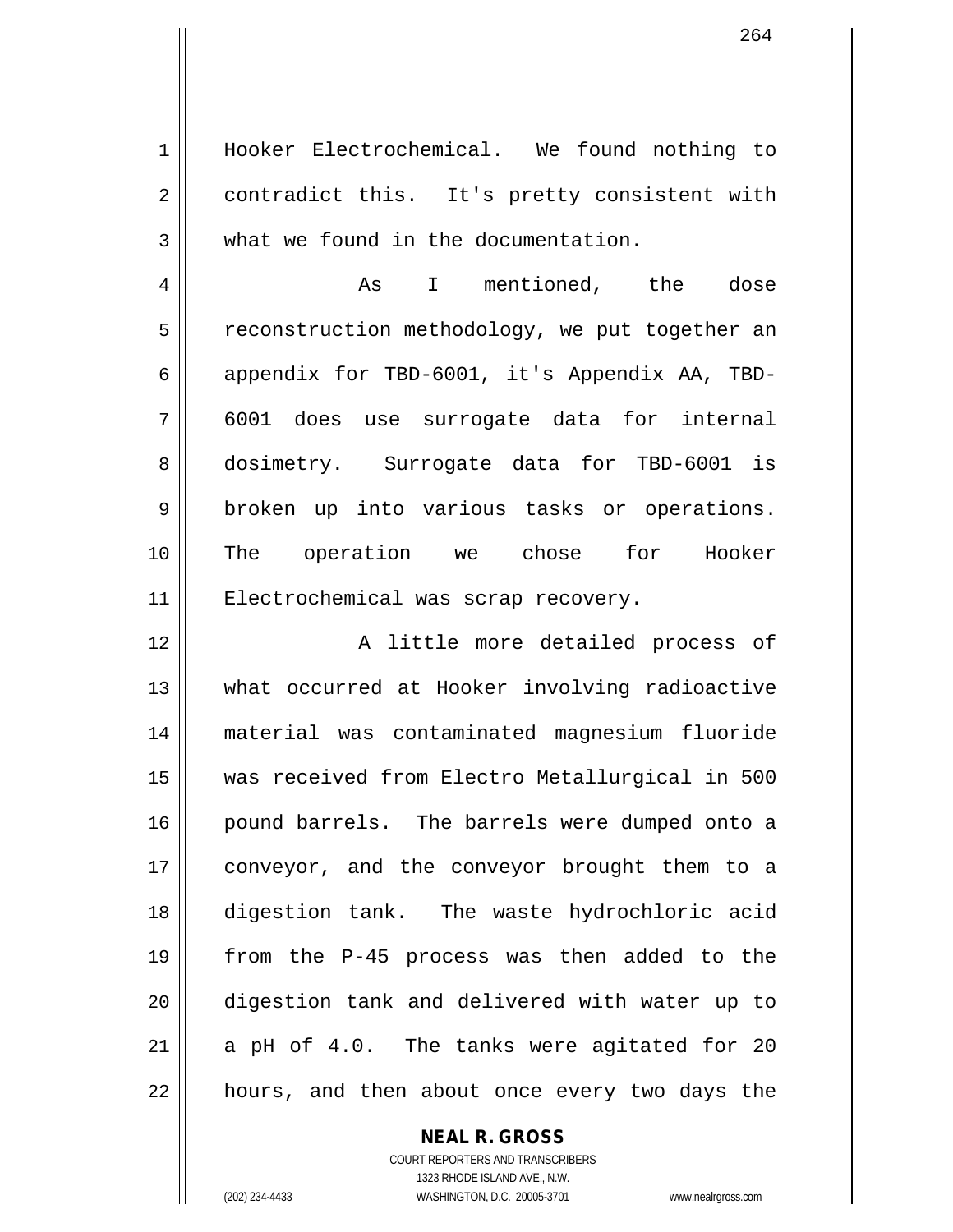| liquid was decanted from<br>the tank, and      |
|------------------------------------------------|
| additional hydrochloric acid and water were    |
| added, and the process started over.           |
| What this did is essentially                   |
| dissolve some of the mag fluoride leaving      |
| uranium behind and therefore concentrating the |
| mag fluoride.                                  |
| At the end of the digestion this               |
| slurry was neutralized and then pumped to a    |
| filter press where it was filtered and the     |
| filter was rebarreled and sent back offsite.   |
| The scrap recovery process                     |
|                                                |
| described in TBD-6001 involves calcining       |
| uranium scrap in a furnace; digesting that     |
| scrap in acid; precipitating the uranium; and  |
| then filtering that precipitate.<br>The        |
| digesting and the filtering are very similar   |
| to what was occurring at Hooker                |
| Electrochemical. The primary airborne causing  |
| operation, though, in the scrap recovery       |
| process was the calcining. And by the          |
|                                                |

**NEAL R. GROSS** COURT REPORTERS AND TRANSCRIBERS

1323 RHODE ISLAND AVE., N.W.

(202) 234-4433 WASHINGTON, D.C. 20005-3701 www.nealrgross.com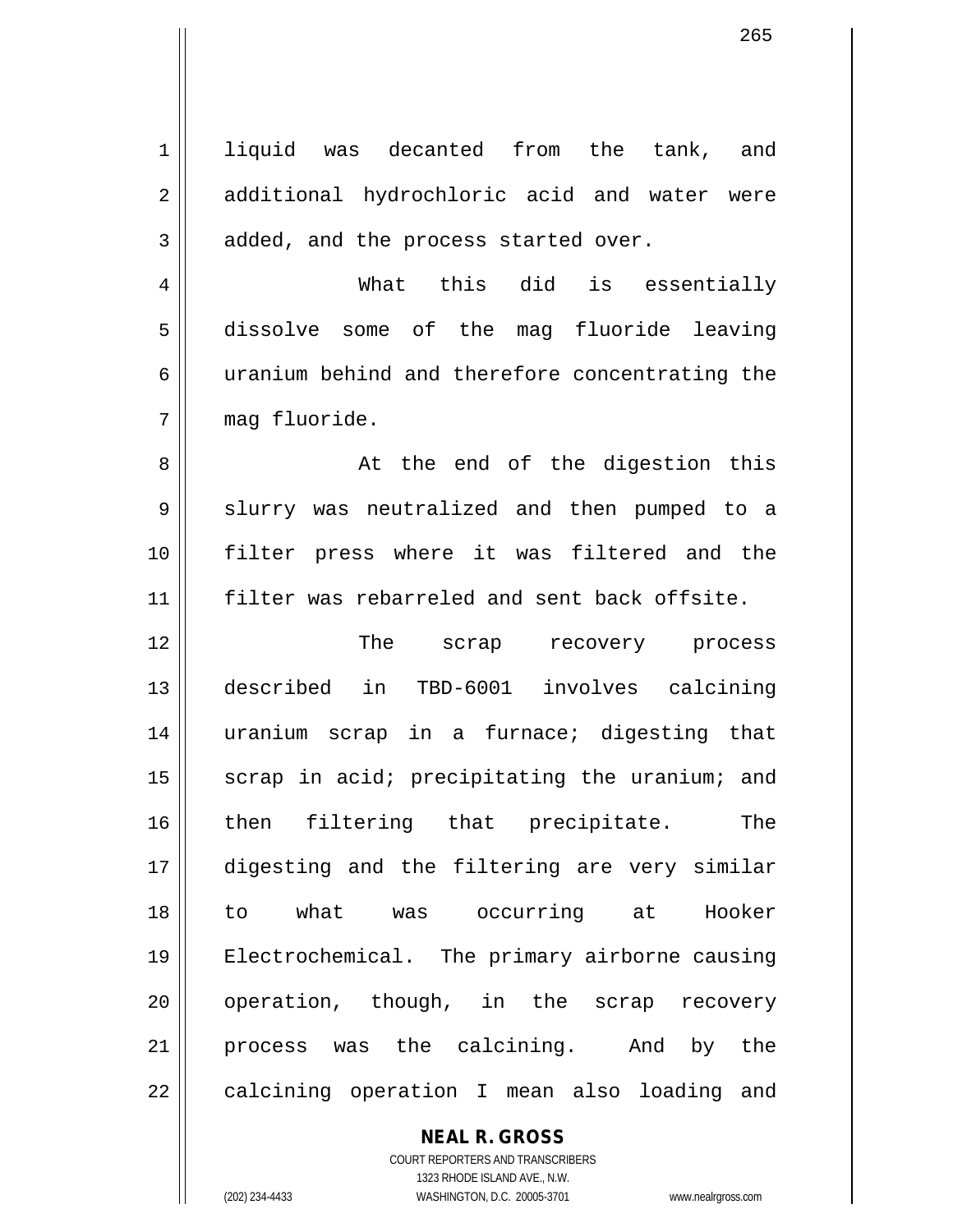1 || unloading the furnace, as well as simply 2 | heating the material.

3 || The other steps were not very -4 did not cause a great deal of airborne, and it 5 makes sense that it was either a solution or a 6 material with a high moisture content. You 7 don't get a great deal of dust from the rest 8 | of the operation.

 Comparing the materials that were at Hooker versus what was in scrap recovery, the incoming material at Hooker was 12 || approximately .2 percent uranium by weight. 13 The incoming material for scrap recovery varied quite a bit. It could be uranium metal 15 || such as metal turnings, et cetera. But it was also low grade ores and slag, dross and various other scrap materials that would occur during the processing of uranium. It was very precious material, so they always try to 20 || recover uranium from any other waste product. The outgoing material at Hooker

22 was concentrated to one to two percent uranium

## **NEAL R. GROSS**

COURT REPORTERS AND TRANSCRIBERS 1323 RHODE ISLAND AVE., N.W. (202) 234-4433 WASHINGTON, D.C. 20005-3701 www.nealrgross.com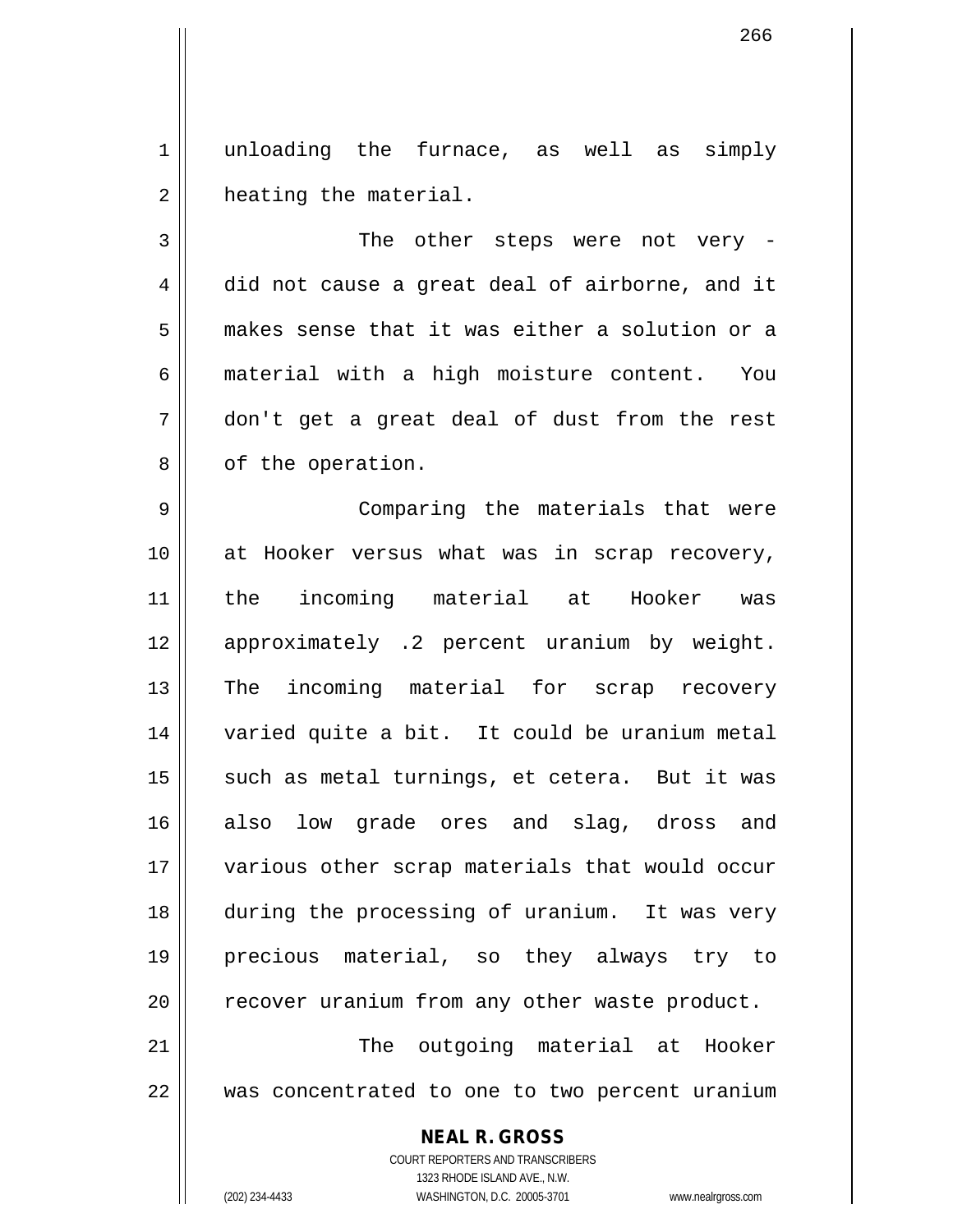1 || by weight, whereas for scrap recovery the 2 || intent of recovering that scrap was to produce  $3 \parallel$  a uranium compound that could then go further 4 down the stream and be used in the weapons 5 || program. So that was high grade uranium  $6 \parallel$  compounds that was the output of the scrap 7 | recovery process.

8 Because of those reasons it seemed 9 || that the scrap recovery process in TBD-6001 10 appears to be a comparable match, probably a 11 favorable or bounding match, to the materials 12 and the process that occurred at Hooker 13 | Electrochemical.

 This was labeled alternative to surrogate data, because if we chose not to use 16 surrogate data, it does not mean that we could not estimate the dose at Hooker Electrochemical. There is a well defined source-term and a well defined process, and it || is open to the idea of modeling. Any time you model something you obviously have to rely on  $\parallel$  some assumptions, and there are some inherent

### **NEAL R. GROSS**

COURT REPORTERS AND TRANSCRIBERS 1323 RHODE ISLAND AVE., N.W. (202) 234-4433 WASHINGTON, D.C. 20005-3701 www.nealrgross.com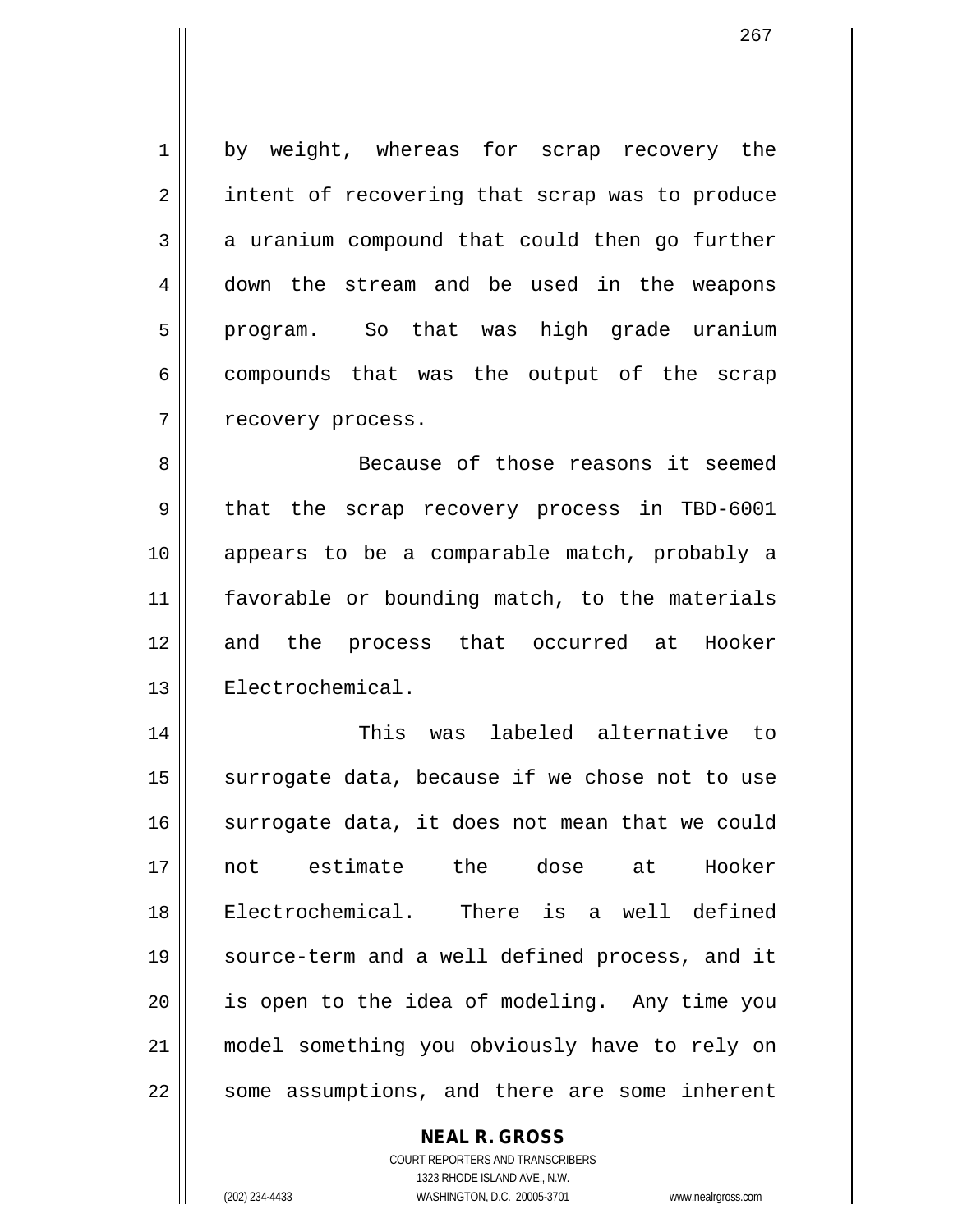1 || uncertainty associated any time you are 2 | relying on assumptions.

3 When we looked at this at Hooker 4 Electrochemical we decided that the scrap  $5 \parallel$  recovery was more specific than the model that 6 might be more generic. It was a reasonable  $7 \parallel$  fit at Hooker, to the operations at Hooker, 8 | therefore we decided that surrogate data was a 9 | more robust analysis than any kind of modeling 10 we could come up with.

11 And as the last agenda item was 12 || surrogate data, we are aware that the Board is 13 || reviewing the use of surrogate data. We did 14 || evaluate our use of surrogate data in Hooker 15 based on IG-004, and I believe that comes 16 || reasonably close to your draft items; I'm not 17 || sure about that, how it might have been 18 || changed here recently. But we did evaluate 19 the use; we did decide that this was a more  $20$  | scientifically sound model than we were going 21 || to come up with.

22 I have a couple of dose

# **NEAL R. GROSS**

COURT REPORTERS AND TRANSCRIBERS 1323 RHODE ISLAND AVE., N.W. (202) 234-4433 WASHINGTON, D.C. 20005-3701 www.nealrgross.com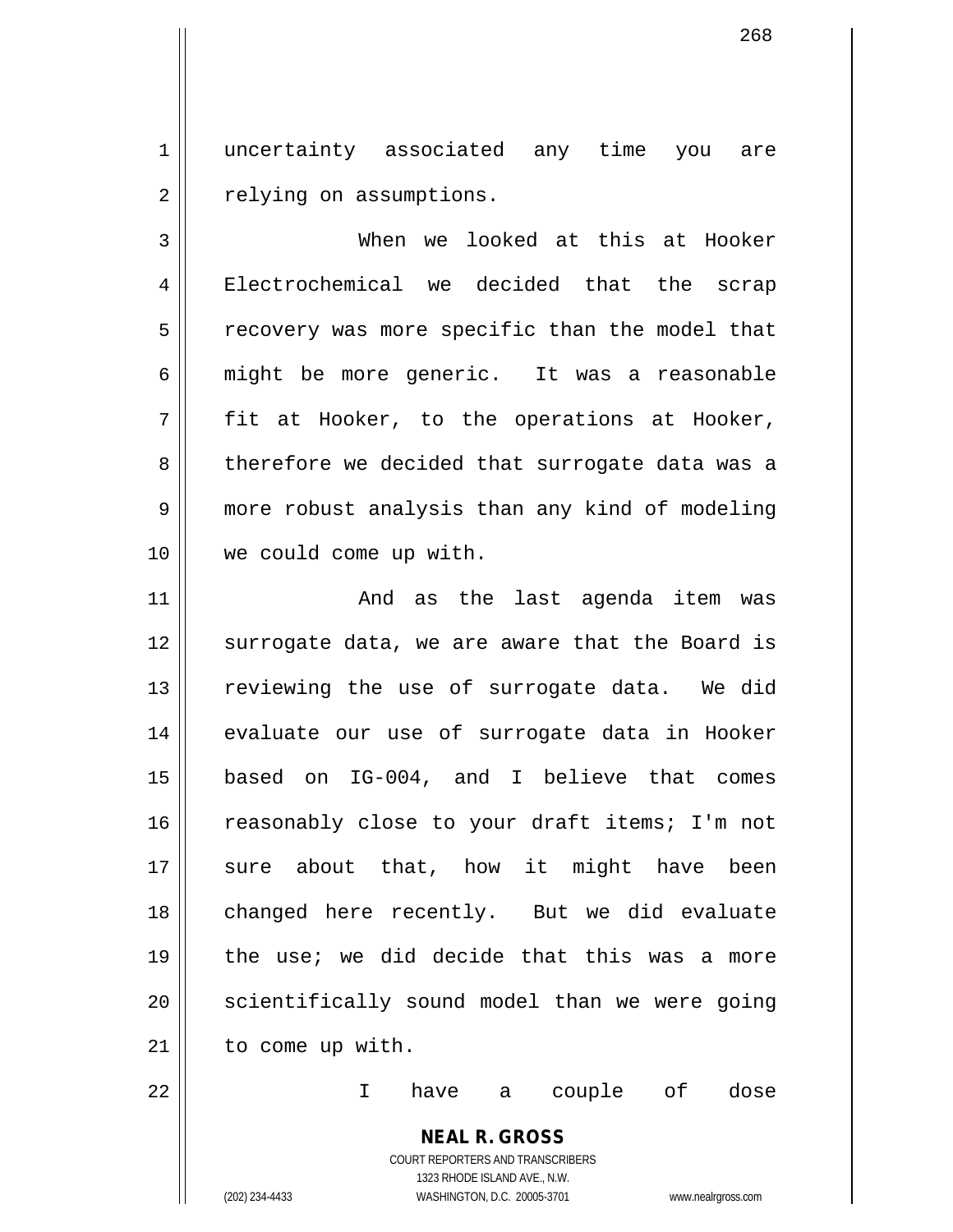| 1  | reconstruction examples. One<br>being an       |
|----|------------------------------------------------|
| 2  | employee from 1944-45, the demographics for    |
| 3  | this case, a male born in 1927, diagnosed with |
| 4  | lymphoma in 2004. Using Appendix AA, the       |
| 5  | external dose for this case would be a little  |
| 6  | over 100 millirem. The internal dose a little  |
| 7  | over 76 rem. The medical dose from x-rays,     |
| 8  | approximately 84 millirem, for a total of over |
| 9  | 76 rem.                                        |
| 10 | Probability of Causation based on              |
| 11 | that dose estimate and the demographics on the |
| 12 | previous slide will result in a Probability of |
| 13 | Causation of 54 percent.                       |
| 14 | The second example is someone that             |
| 15 | worked at Hooker Electrochemical longer, over  |
| 16 | 30 years. Unknown job title, which Appendix    |
| 17 | AA does not try to distinguish different job   |
| 18 | titles. It puts everybody in the small         |
| 19 | operation. The demographics for this case      |
| 20 | were male, born in 1917, diagnosed with        |
| 21 | prostate cancer in 1993. And the dose in this  |
| 22 | case, external, approximately 5-1/2<br>rem,    |
|    | <b>NEAL R. GROSS</b>                           |

COURT REPORTERS AND TRANSCRIBERS 1323 RHODE ISLAND AVE., N.W.

 $\mathsf{II}$ 

(202) 234-4433 WASHINGTON, D.C. 20005-3701 www.nealrgross.com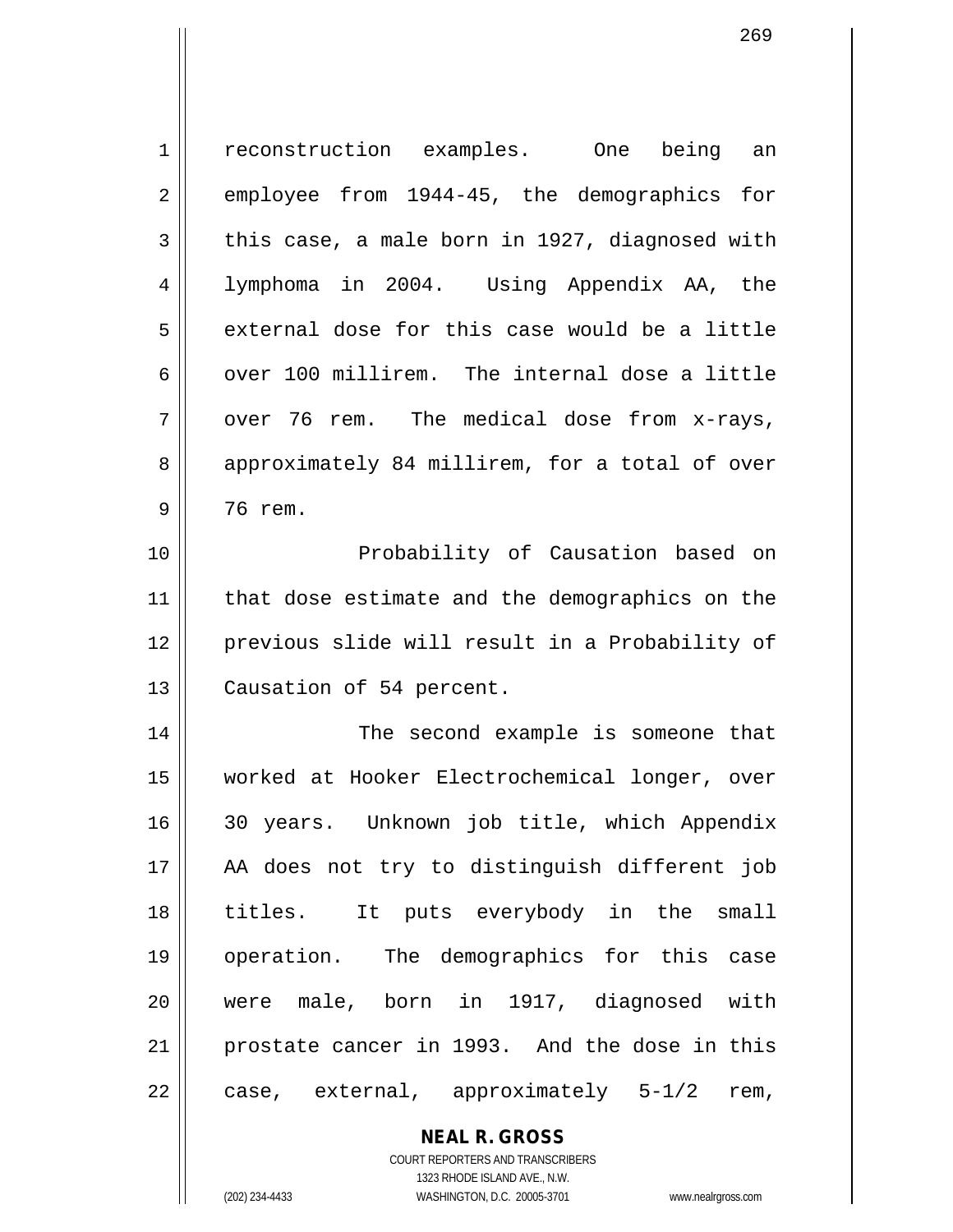1 || internal, 32 millirem, and medical dose, 25  $2 \parallel$  millirem, for a total of a little over 5-1/2 3 rem. Probably of Causation with those 4 demographics and that dose result in a 5 | Probability of Causation of 9.24 percent.

6 The Evaluation Report was prepared  $7 \parallel$  after the petition was qualified, prepared in 8 accordance with 42 CFR 83. It was issued and 9 sent to the Board on May 3<sup>rd</sup> of this year. 10 And as you all know very well the SEC process 11 is a two prong test. The first test is 12 whether or not it's feasible to reconstruct  $13$  the radiation dose for members of the class, 14 and the second test is whether the likelihood 15 || of suffering radiation dose endangering the 16 || health of members of the class.

 What we found in our Evaluation Report was, we are able to use source-term data to reconstruct with sufficient accuracy, 20 they issue those for members of the Class. Because of that determination, any determination of a health detriment wasn't

> **NEAL R. GROSS** COURT REPORTERS AND TRANSCRIBERS 1323 RHODE ISLAND AVE., N.W. (202) 234-4433 WASHINGTON, D.C. 20005-3701 www.nealrgross.com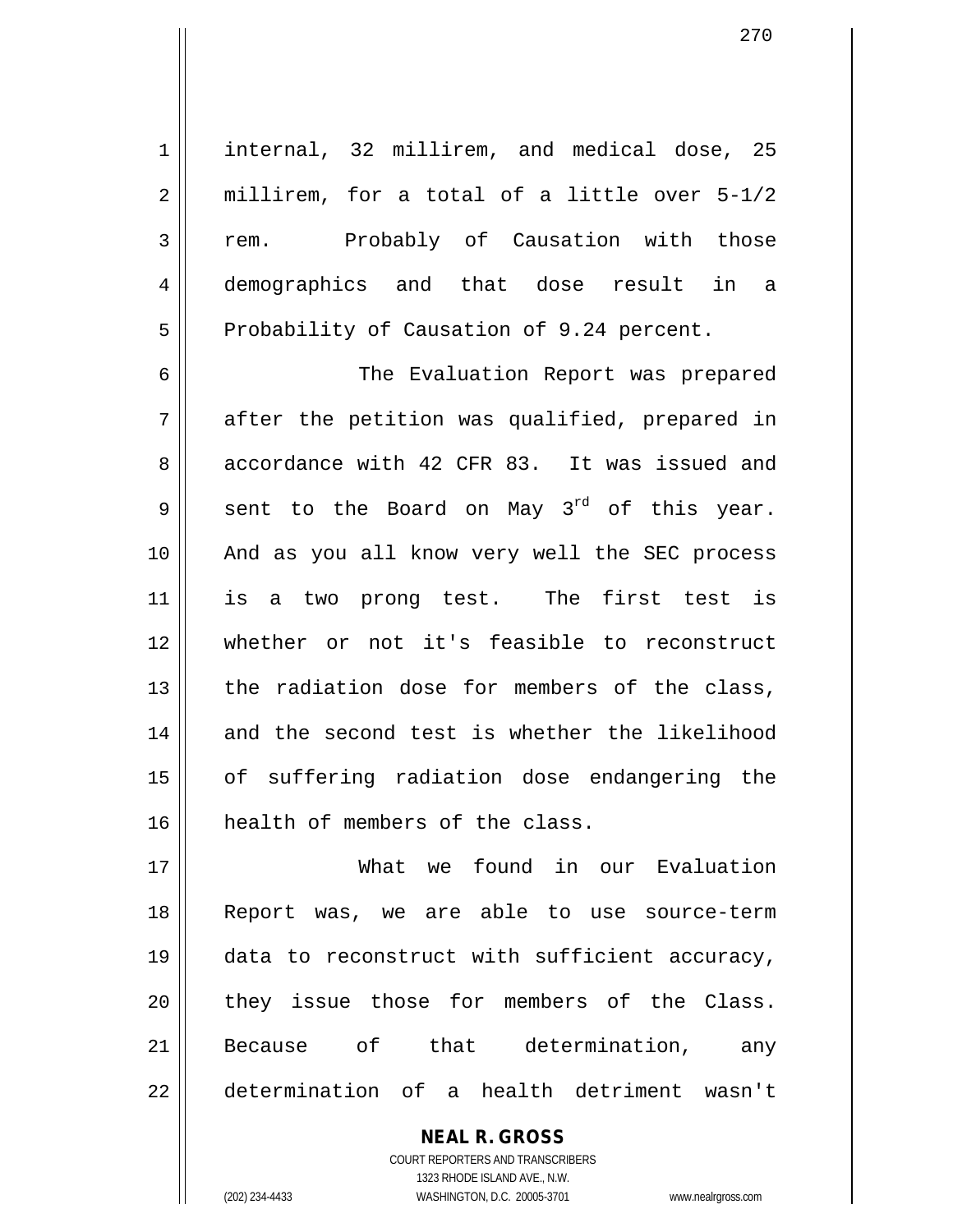1 | necessary for the SEC process.

| $\sqrt{2}$     | And the last slide just reiterates                       |
|----------------|----------------------------------------------------------|
| $\mathfrak{Z}$ | that Evaluation Report concluded that we could           |
| $\overline{4}$ | reconstruct all the radiation dose at Hooker             |
| 5              | Electrochemical.                                         |
| 6              | Any questions.                                           |
| 7              | CHAIRMAN MELIUS:<br>Thank you,                           |
| 8              | Dave. Board Members? Yes, Phil.                          |
| 9              | MEMBER SCHOFIELD: Okay, first                            |
| 10             | off, I don't like that word likely. That                 |
| 11             | leaves too much to interpretation. The other             |
| 12             | thing is, I want to know how much you know               |
| 13             | about the ventilation system there, how much             |
| 14             | you know about the size of the batches were,             |
| 15             | what kind of equipment they had, the number of           |
| 16             | hours per week these people worked, and I mean           |
| 17             | these are just basic questions you would need            |
| 18             | to be able to have answers to to do any kind             |
| 19             | of reconstruction.                                       |
| 20             | MR. ALLEN: Yes, and we do have                           |
| 21             | more detail than what I presented in this                |
| 22             | presentation. The drum dumping, the dustiest             |
|                | <b>NEAL R. GROSS</b><br>COURT REPORTERS AND TRANSCRIBERS |

1323 RHODE ISLAND AVE., N.W.

 $\mathop{\text{||}}$ 

(202) 234-4433 WASHINGTON, D.C. 20005-3701 www.nealrgross.com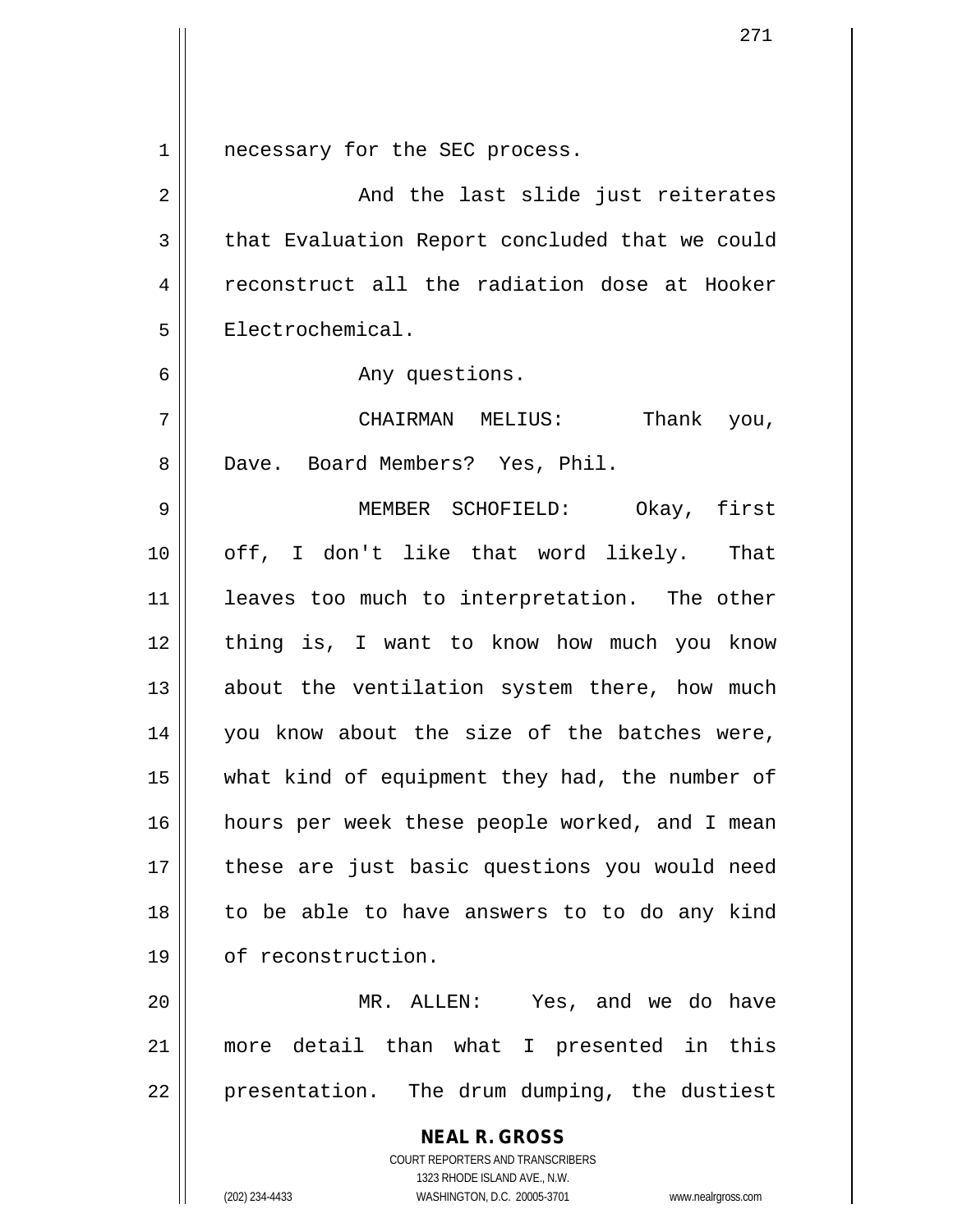**NEAL R. GROSS** COURT REPORTERS AND TRANSCRIBERS 1323 RHODE ISLAND AVE., N.W. 1 || part of the operation, was done outdoors next  $2 \parallel$  to the building on a concrete pad next to the 3 The surrogate data we've done 4 indoors without the aid of ventilation. The  $5 \parallel$  digestion tank, the batch was 10 tons, 40 500-6 | pound drums. The tanks were wooden vats,  $11-$ 7 foot diameter, about 11 feet high. I'm not 8 || sure if that answered all your questions or 9 not. There is more detail that is included in 10 documentation and in the Appendix AA. 11 CHAIRMAN MELIUS: Other questions 12 || for Dave? Yes, Jim. 13 MEMBER LOCKEY: Hooker 14 Electrochemical was not a scrap recycling,  $15$  | right? 16 MR. ALLEN: Excuse me? 17 MEMBER LOCKEY: They didn't do 18 || scrap recycling? Am I reading the slides  $19 \parallel$  right? 20 MR. ALLEN: They did not 21 || specifically do scrap recovery for uranium, 22 || no. This operation you could, some would say

(202) 234-4433 WASHINGTON, D.C. 20005-3701 www.nealrgross.com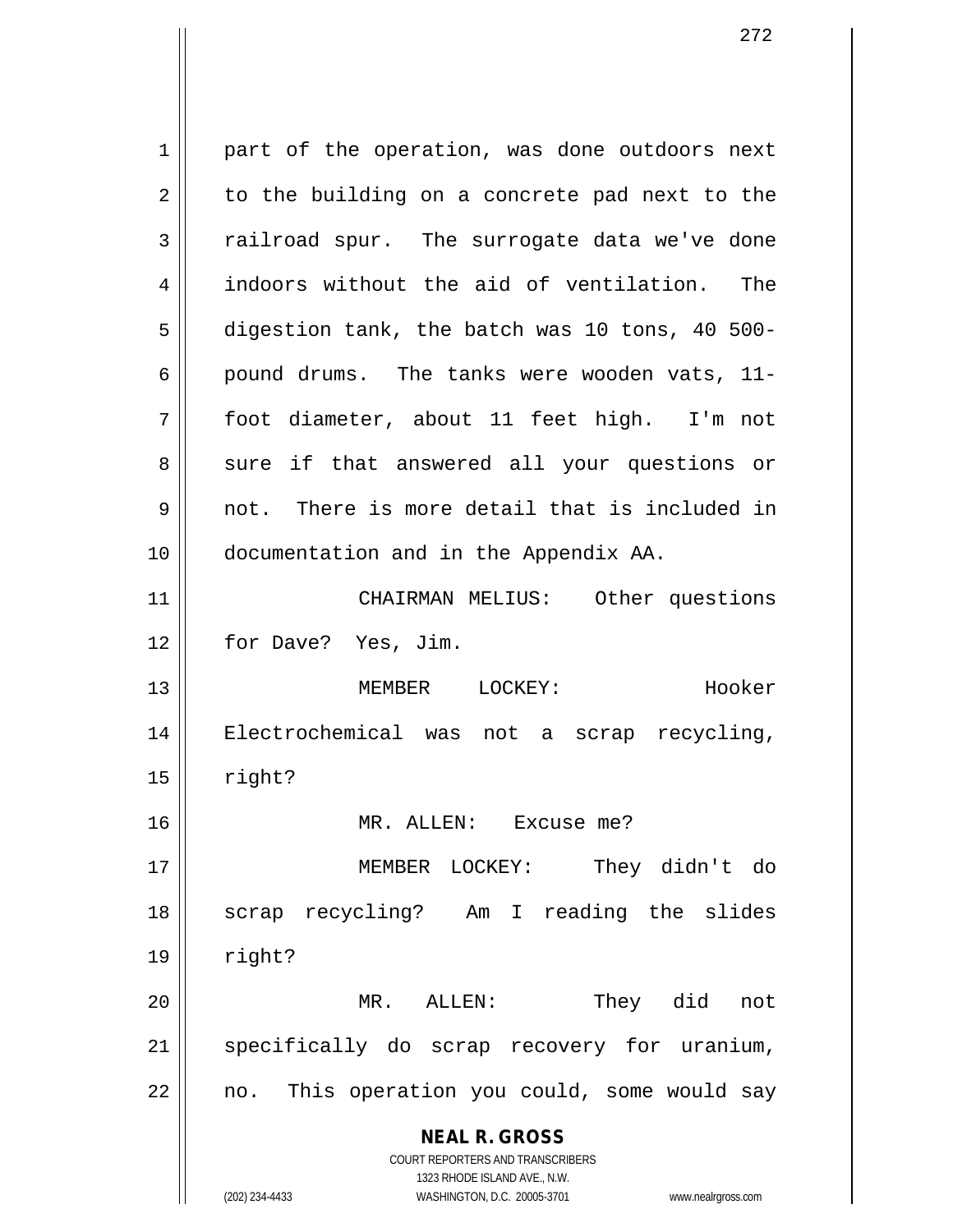| $\mathbf 1$ | it's scrap recovery, it's more of a           |
|-------------|-----------------------------------------------|
| 2           | contaminated material concentrating. But the  |
| 3           | data we have for scrap recovery did not come  |
| 4           | from Hooker if that is the question.          |
| 5           | CHAIRMAN MELIUS: As a follow-up               |
| 6           | maybe you could describe where that data did  |
| 7           | come from.                                    |
| 8           | MR. ALLEN: It came from a                     |
| 9           | publication that I cannot recall the authors  |
| 10          | of. It is all listed in TBD-6001, I believe   |
| 11          | it came from more than one site, but I'm      |
| 12          | afraid I don't recall the sites that it       |
| 13          | actually came from right now.                 |
| 14          | CHAIRMAN MELIUS: I'm just trying              |
| 15          | to understand the comparability of the sites. |
| 16          | You mentioned for example that the TBD-6001   |
| 17          | Appendix, the scrap portion of it, it deals   |
| 18          | with, also includes furnace operations. And   |
| 19          | so I guess I'm trying to understand, I think  |
| 20          | this is what Jim was getting at also, is what |
| 21          | kind of operations are involved in - in       |
| 22          | developing that surrogate dose. I think that  |
|             |                                               |

**NEAL R. GROSS** COURT REPORTERS AND TRANSCRIBERS

1323 RHODE ISLAND AVE., N.W.

(202) 234-4433 WASHINGTON, D.C. 20005-3701 www.nealrgross.com

 $\mathbf{I}$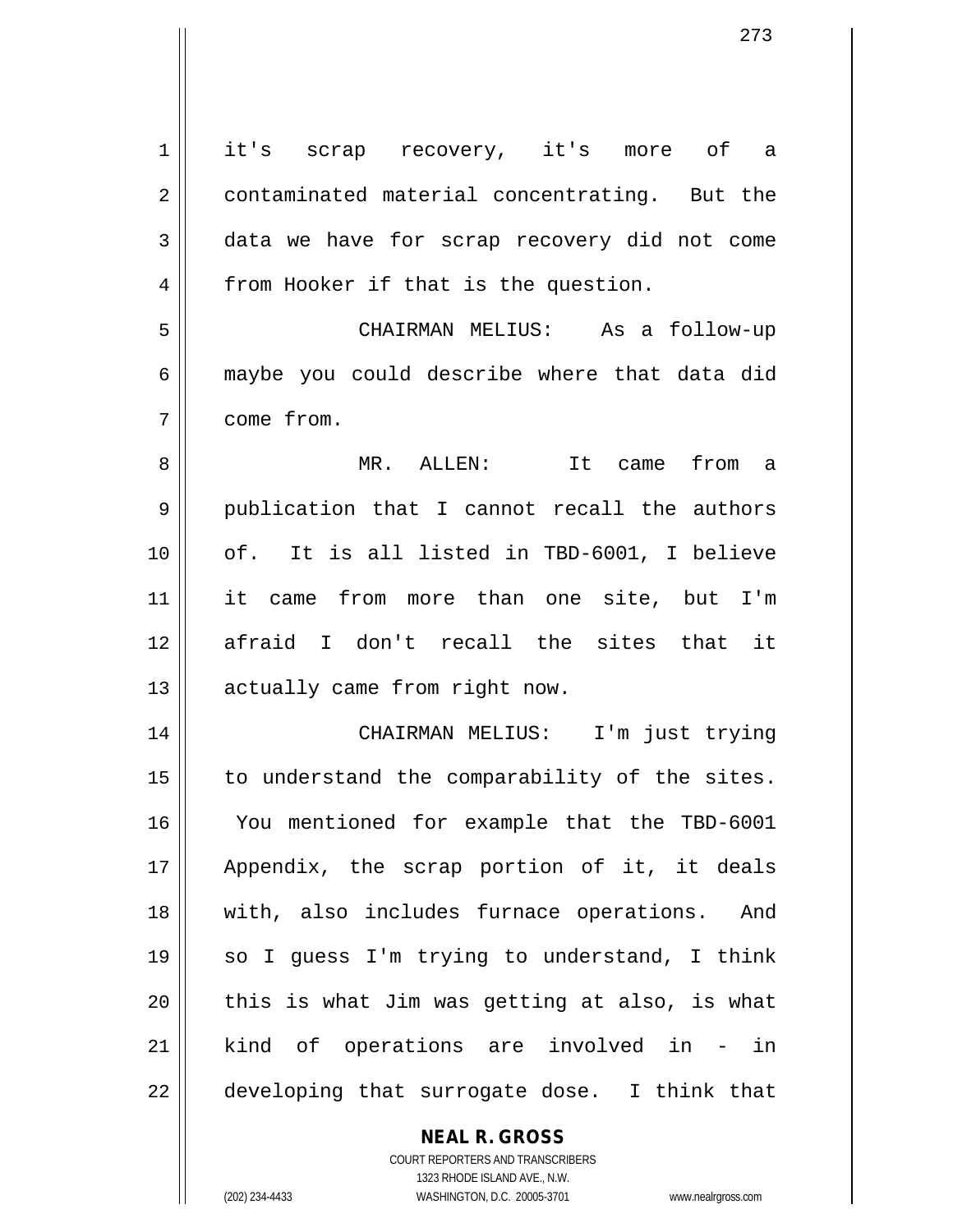$1 \parallel$  is what we are trying to judge and compare.

2 || MR. ALLEN: The scrap recovery,  $3 \parallel$  that was described in TBD-6001 in the 4 Feference that it came from was what I listed  $5 \parallel$  on the slide there, and it started with  $6 \parallel$  calcining to burn off any organics or oxidize  $7 \parallel$  any uranium that they could. And then it was 8 digested in a tank using acid. The biggest 9 difference there after that point was probably 10 that the - in that case they were dissolving 11 || the uranium, then it went to another step 12 where the uranium was precipitated, whereas in 13 Hooker Electrochemical uranium was never 14 dissolved. It was left in a magnesium 15 || chloride matrix, and they tried to dissolve 16 the matrix, both done in a liquid vat, it 17 doesn't create a great deal of internal dose 18 | generally.

 CHAIRMAN MELIUS: And my other -- I hate to go down -- be careful going down | this road, but can you speak a little bit more  $\vert$  about why you did not think that a source-term

**NEAL R. GROSS**

COURT REPORTERS AND TRANSCRIBERS 1323 RHODE ISLAND AVE., N.W. (202) 234-4433 WASHINGTON, D.C. 20005-3701 www.nealrgross.com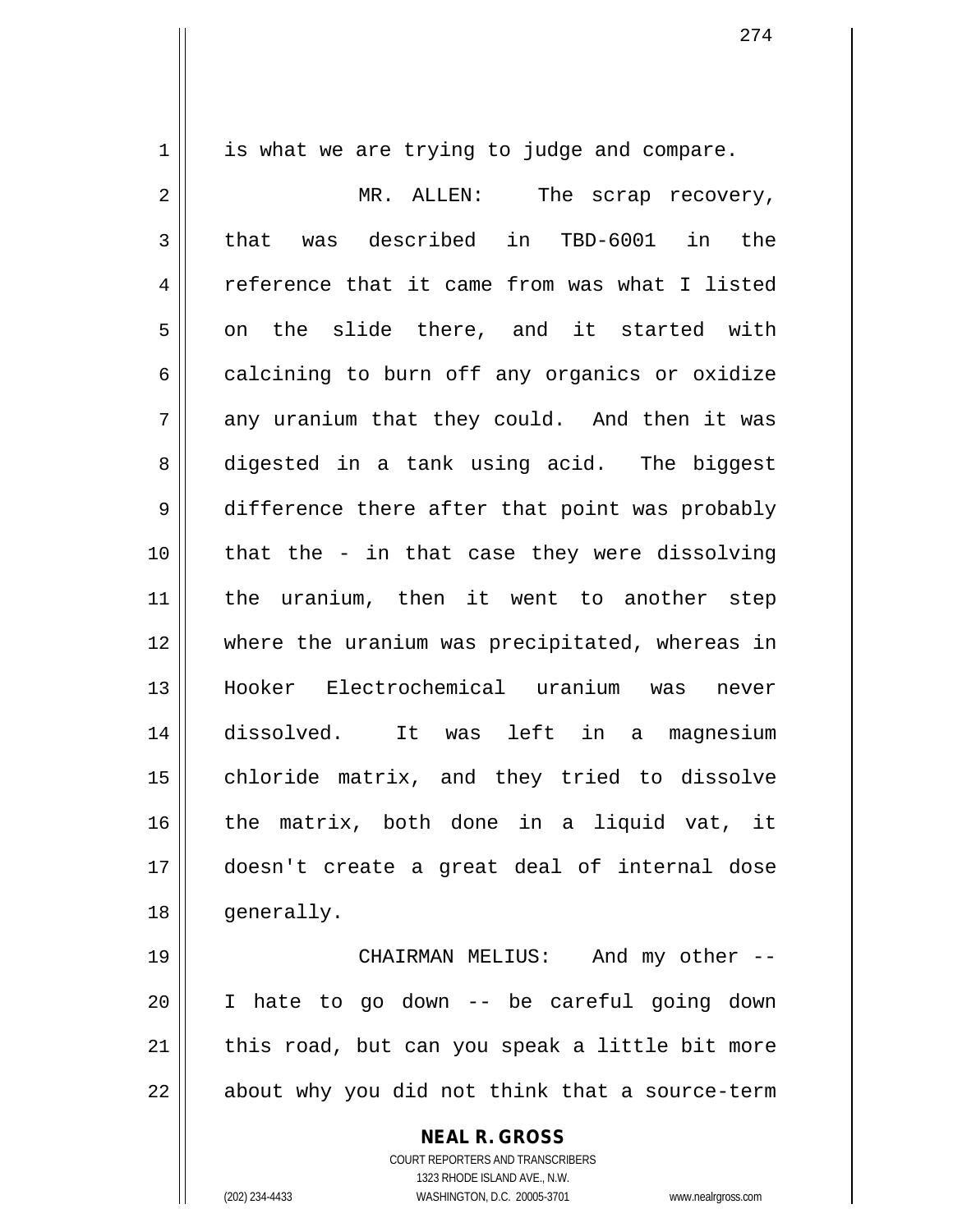1 || model was useful? And was there any attempt  $2 \parallel$  to do a source-term model that would help us,  $3 \parallel$  might help us - I should say that very 4 carefully - might help us to be more  $5$  | comfortable with the surrogate model that you 6 used?

7 MR. ALLEN: Well, I certainly 8 never said that a model is not useful. I  $9 \parallel$  think we could do one, and I think it would be 10 || reasonably accurate. Any model does depend on 11 || some assumptions. We explored a few different 12 models, one being NUREG 14000, and there are 13 various parameters that you have to 14 essentially pick a value for, depending on 15 what you have. And I think we could justify 16 || those parameters. But in this case it seemed 17 like a closer fit than picking some 18 || assumptions for a model. 19 CHAIRMAN MELIUS: Okay, thanks. 20 || Phil then Henry.

21 MEMBER SCHOFIELD: Okay, on the 22 || internal uptake and internal exposures, how

> **NEAL R. GROSS** COURT REPORTERS AND TRANSCRIBERS 1323 RHODE ISLAND AVE., N.W. (202) 234-4433 WASHINGTON, D.C. 20005-3701 www.nealrgross.com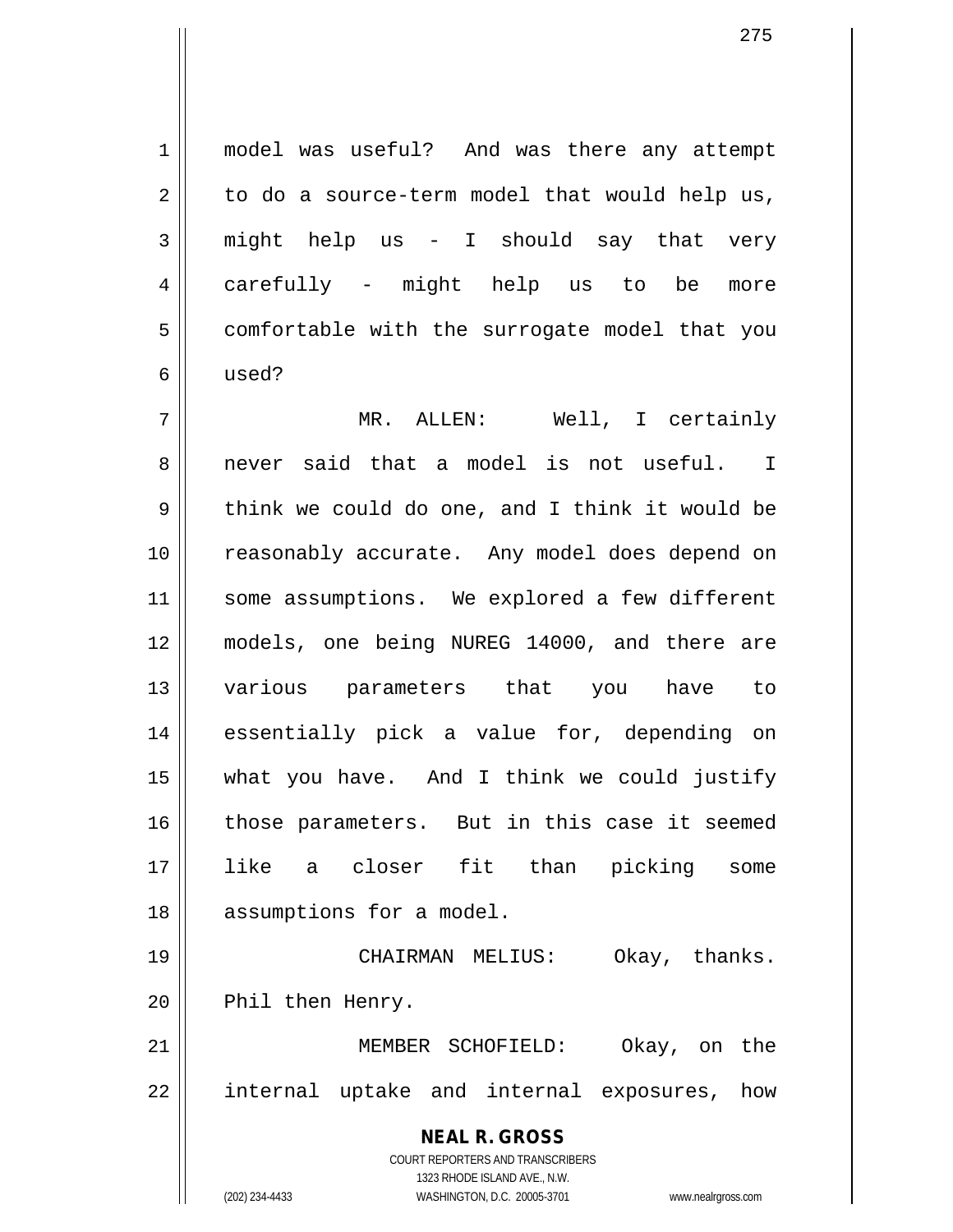1 are you going to be able to limit these or 2 | know what they were?

3 MR. ALLEN: I'm not sure I 4 || understood the question. We are using  $5 \parallel$  surrogate data from TBD-6001, which is  $6 \parallel$  essentially airborne data, and we are assuming 7 || they are inhaling that concentration of 8 || uranium. Is that the question?

9 MEMBER SCHOFIELD: Yes, I wanted 10 to know on what basis you were coming up with 11 | internal exposures.

12 CHAIRMAN MELIUS: Henry, then 13 David Lemen.

14 MEMBER ANDERSON: Is the  $15$  surrogate data from the same period of time,  $16$  | from the early 40s, 43 to 48?

 MR. ALLEN: It's from the 40s and 18 || early 50s. The reference actually had data for doing this operation without ventilation and data for doing it with ventilation which | came after 52, give or take, I don't remember 22 || the exact years. We did not use in TBD-6000

> **NEAL R. GROSS** COURT REPORTERS AND TRANSCRIBERS

> > 1323 RHODE ISLAND AVE., N.W.

(202) 234-4433 WASHINGTON, D.C. 20005-3701 www.nealrgross.com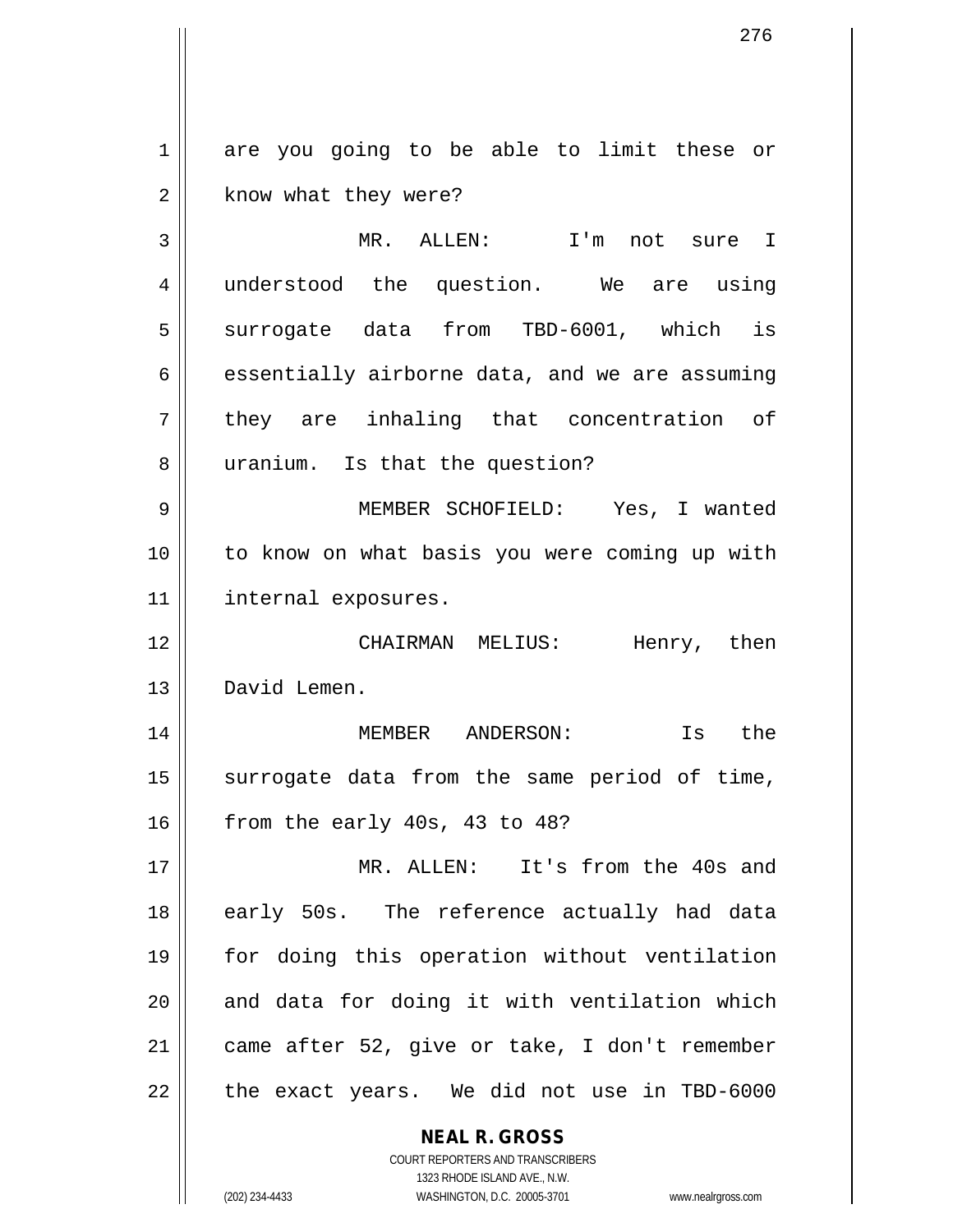| 1  | the data with ventilation; we used the earlier |
|----|------------------------------------------------|
| 2  | stuff. That is only without localized          |
| 3  | ventilation.                                   |
| 4  | MEMBER ANDERSON: And what about                |
| 5  | the residual period?                           |
| 6  | MR. ALLEN: The residual period                 |
| 7  | is modeled based on what the surrogate data we |
| 8  | were using for the operational period.         |
| 9  | CHAIRMAN MELIUS: Dick.                         |
| 10 | MEMBER LEMEN: Well, you answered               |
| 11 | one question that I had, and that was what     |
| 12 | Henry asked, what were the dates of the        |
| 13 | surrogate data. But I still don't feel in the  |
| 14 | Petition Evaluation Report that you<br>have    |
| 15 | explained why you picked the scrap recovery    |
| 16 | process, and why you went the surrogate data   |
| 17 | way, and also how do the measurement           |
| 18 | techniques on the surrogate data -- how would  |
| 19 | they relate to what would have been taken if   |
| 20 | you could have found data in this plant?<br>In |
| 21 | other words, how does the data relate from the |
| 22 | surrogate data to what's really going on in    |

**NEAL R. GROSS**

COURT REPORTERS AND TRANSCRIBERS 1323 RHODE ISLAND AVE., N.W. (202) 234-4433 WASHINGTON, D.C. 20005-3701 www.nealrgross.com

 $\mathbf{I}$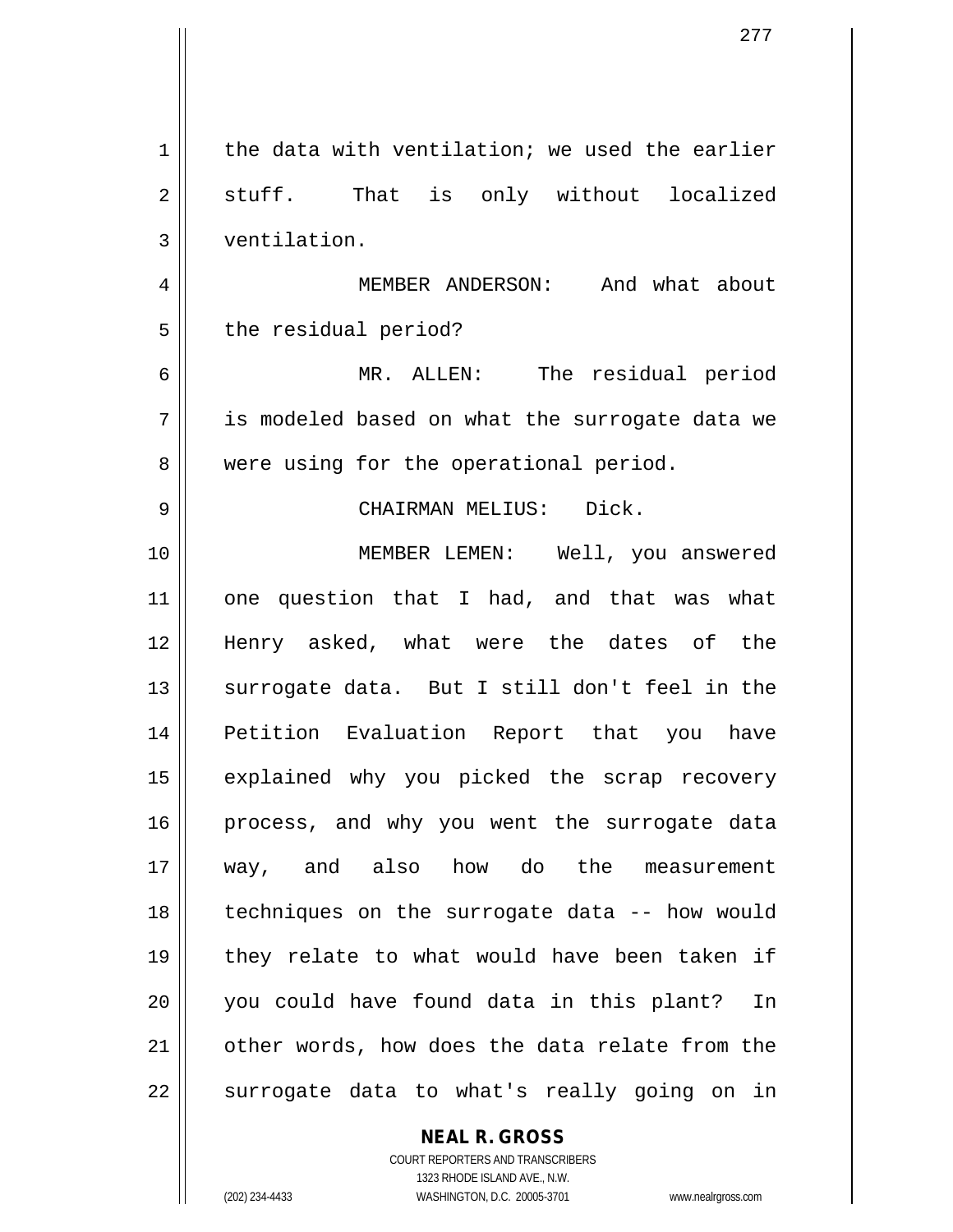1 || this plant? Because there are a lot of 2 different operations, it seems like, that by 3 || just taking one scrap recovery process you are  $4 \parallel$  going to miss a lot. I just don't think you  $5 \parallel$  explained, at least to my understanding.

6 MR. ALLEN: Okay, well for TBD- $7 \parallel 6001$ , the scrap recovery process, the  $-$  as I 8 mentioned the airborne, the intakes are 9 | dominated by the furnace operation, very much 10 dominated by the furnace operation. And the 11 furnace operation involved placing the 12 material, scrap uranium material, into a 13 || furnace, heating that to oxidize the uranium 14 || and eliminate organics and then unloading it. 15 || And it appeared that unloading was probably 16 || the highest airborne-causing operation. Some 17 || of the material, or some of the samples, are 18 GA samples. Some of the samples are 19 breathings on the samples. And TBD-6001 puts 20 | it together into a value.

21 || CHAIRMAN MELIUS: Henry.

22 MEMBER ANDERSON: Maybe I just

**NEAL R. GROSS**

COURT REPORTERS AND TRANSCRIBERS 1323 RHODE ISLAND AVE., N.W. (202) 234-4433 WASHINGTON, D.C. 20005-3701 www.nealrgross.com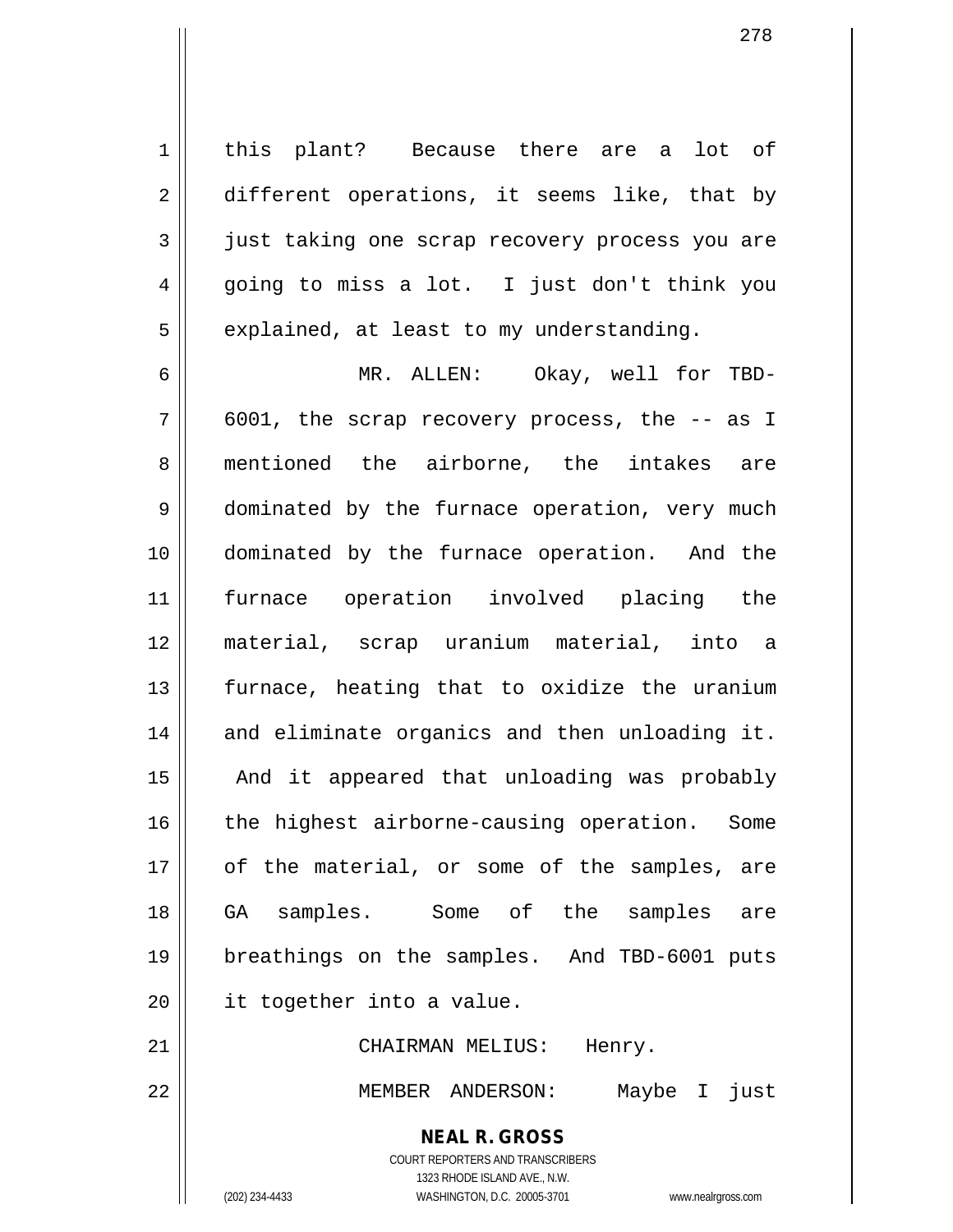**NEAL R. GROSS** COURT REPORTERS AND TRANSCRIBERS 1323 RHODE ISLAND AVE., N.W. (202) 234-4433 WASHINGTON, D.C. 20005-3701 www.nealrgross.com 1 can't find it, but where is the TBD-6001 2 document? I don't see it on the O: drive.  $3 \parallel$  Maybe it's buried somewhere. 4 || MR. ALLEN: It should be. 5 CHAIRMAN MELIUS: I was just  $6 \parallel$  trying to look it up on the DCAS website, and  $7 \parallel 6000$ , 6001 are hard to find. They don't fit. 8 || They don't get indexed well. 9 MEMBER ANDERSON: Okay, if you 10 || could show me where it is. 11 || CHAIRMAN MELIUS: If I find it. 12 | I'm looking right now. 13 || MEMBER ANDERSON: We are starting 14 || to do that here, too. 15 CHAIRMAN MELIUS: Dr. Ziemer or 16 David Richardson, do you have -- either of you 17 | have questions? 18 MEMBER ZIEMER: No questions at 19 | the moment. 20 || CHAIRMAN MELIUS: Okay, David. 21 || MEMBER RICHARDSON: Yes, I was 22 || wondering if you could talk a little bit about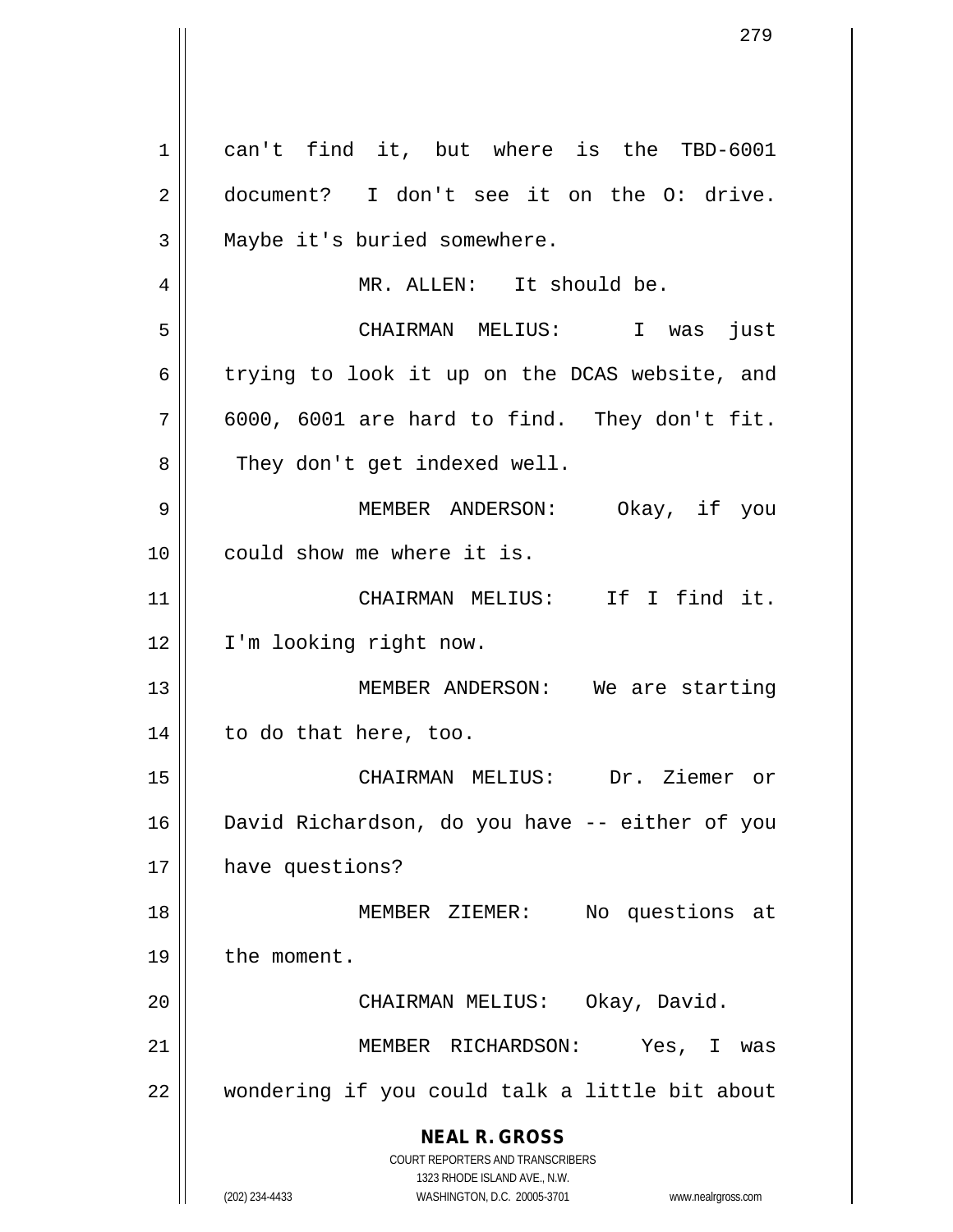| 1              | the chemistry that goes on with calcining      |
|----------------|------------------------------------------------|
| $\overline{2}$ | uranium in a furnace, and I assume you end up  |
| 3              | with some variety of uranium oxides, right?    |
| 4              | MR. ALLEN: Yes, you would end up               |
| 5              | with a variety of uranium oxides as well as    |
| 6              | some uranium metal itself that might be left   |
| 7              | over, not completely oxidized.                 |
| 8              | MEMBER RICHARDSON: And so how                  |
| 9              | does the nature of the chemical forms of the   |
| 10             | uranium that you are getting through the       |
| 11             | calcining process that is kind of the starting |
| 12             | point for the TBD-6001 scrap recovery process  |
| 13             | differ from the chemical forms of uranium that |
| 14             | would be encountered at the Hooker facility    |
| 15             | where they are not doing it?                   |
| 16             | Should be very<br>MR. ALLEN:                   |
| 17             | similar. The reduction pot linings is what     |
| 18             | the contaminated mag fluoride was from. And    |
| 19             | in that, process uranium is converted,         |
| 20             | essentially uranium tetrachloride is reduced   |
| 21             | to uranium metal. The contamination occurs     |
| 22             | when the uranium metal is in a liquid form, a  |
|                | <b>NEAL R. GROSS</b>                           |

COURT REPORTERS AND TRANSCRIBERS 1323 RHODE ISLAND AVE., N.W.

 $\mathsf{II}$ 

(202) 234-4433 WASHINGTON, D.C. 20005-3701 www.nealrgross.com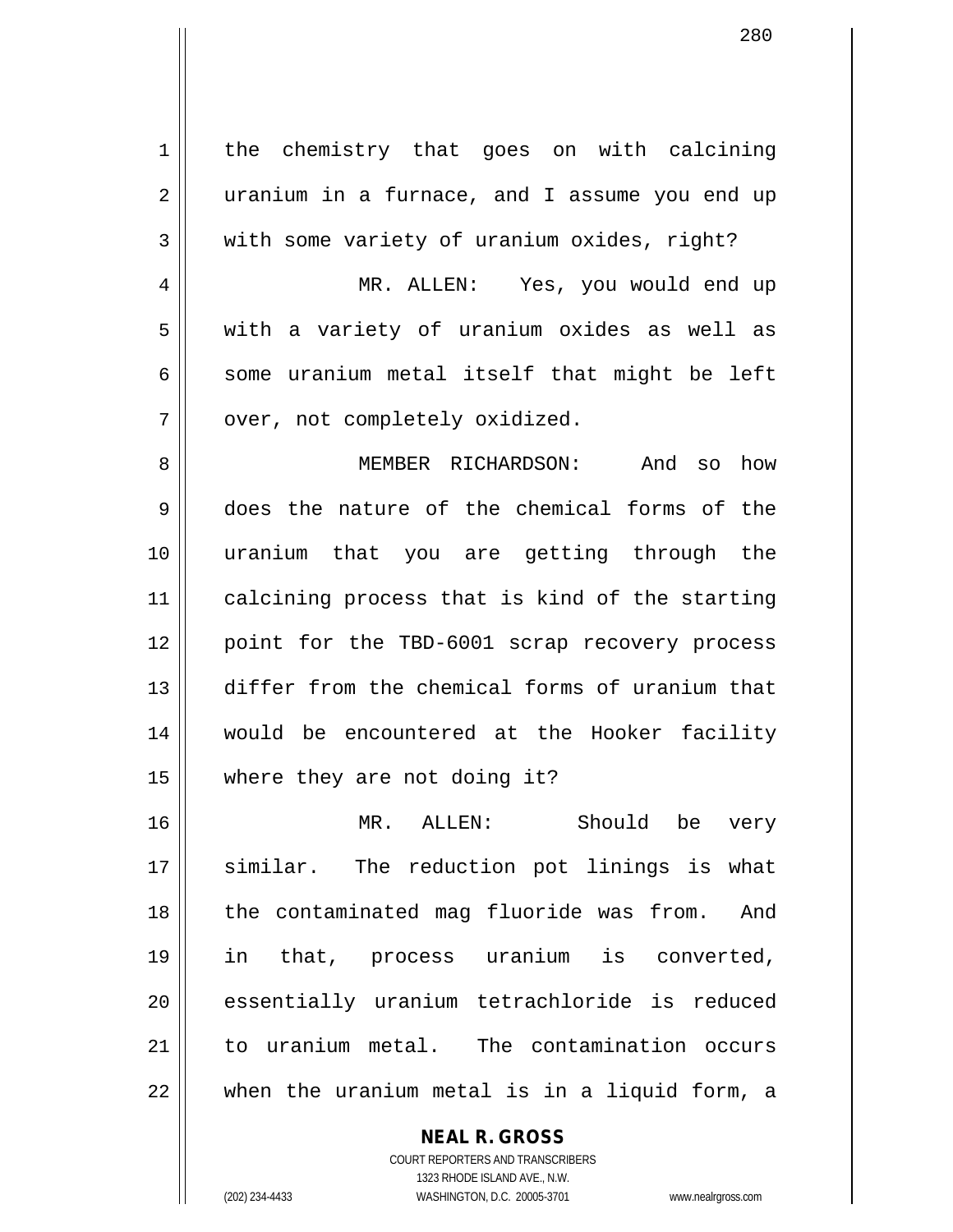1 || molten form essentially contaminates the 2 || lining. So you should have small amounts of uranium metal as well as plenty of oxides 4 | heated around 1,200 degrees. CHAIRMAN MELIUS: Henry, do you  $6 \parallel$  still have questions? 7 || MEMBER ANDERSON: Oh, no. CHAIRMAN MELIUS: Mark. MEMBER ANDERSON: I found like 10 10 || references to the Work Group. CHAIRMAN MELIUS: Yes, go ahead. MEMBER GRIFFON: Yes, I just wanted to follow up on the TBD-6001 Appendix 14 || AA. And actually this goes back to the appropriateness of the surrogate model, I guess. Page four in there, it talks about basically the basis for using the surrogate model. And it says the dumping operation was assumed to be similar to the furnace operated || trays. Since that provides the highest air 21 || concentration for scrap recovery. To me that sort of is not the best rationale for using

#### **NEAL R. GROSS**

COURT REPORTERS AND TRANSCRIBERS 1323 RHODE ISLAND AVE., N.W. (202) 234-4433 WASHINGTON, D.C. 20005-3701 www.nealrgross.com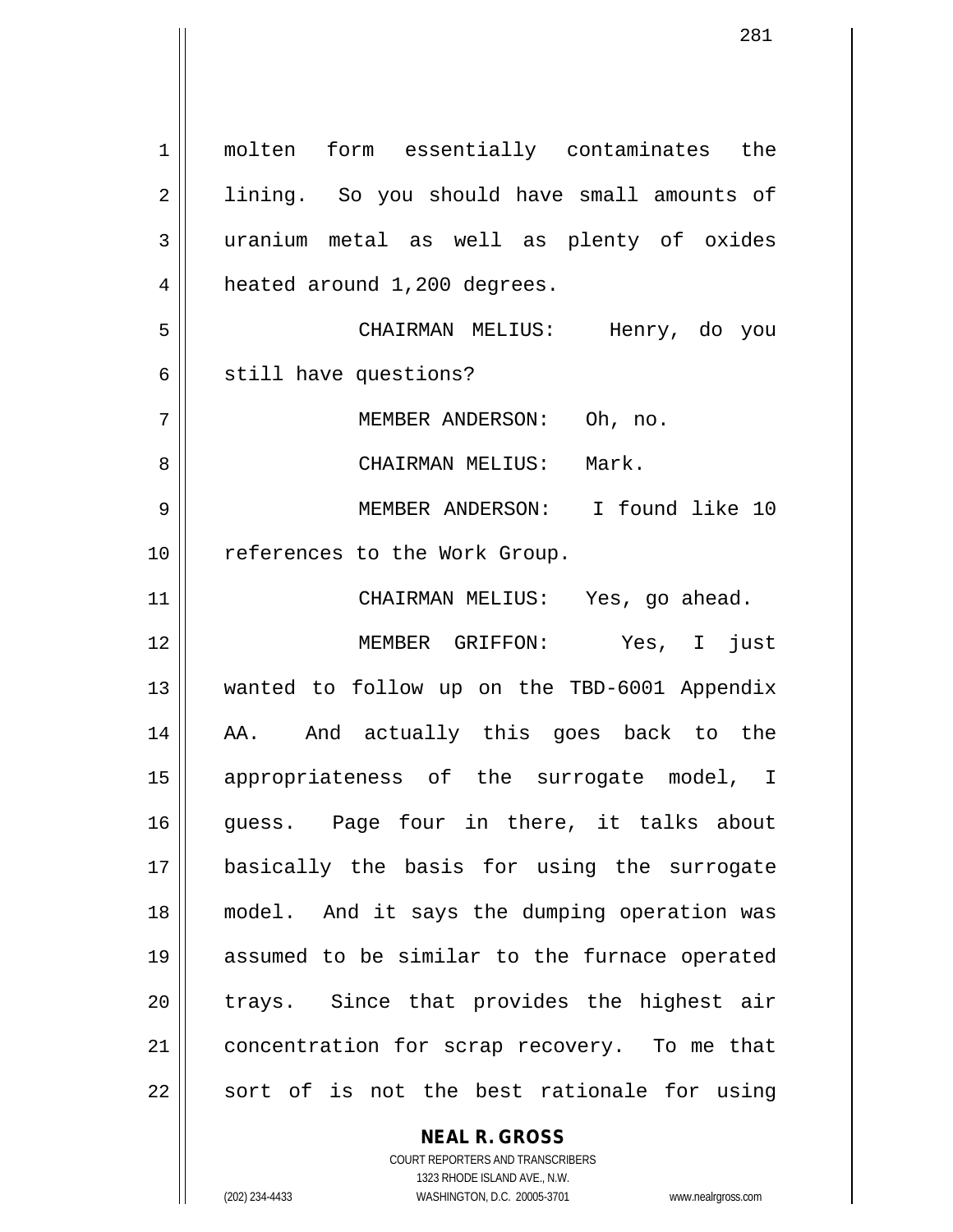**NEAL R. GROSS** COURT REPORTERS AND TRANSCRIBERS 1323 RHODE ISLAND AVE., N.W. 1 | that as a surrogate model. You were saying  $2 \parallel$  that we assumed it's the same because it gave  $3 \parallel$  the highest levels. I don't dispute -- it 4 goes on to show how high those levels are, and 5 | it's a very dusty operation. I don't dispute 6 | that. But again are we just bounding with a 7 high value or are they really similar enough 8 || to be used as surrogate? That is sort of my 9 question there. And I don't even expect an 10 || answer on that one. 11 || The one question I did have was, 12 where was the slag material from the 43 to 48 13 time period? What companies were funneling 14 into Hooker at that time? 15 MR. ALLEN: Into Hooker? 16 MEMBER GRIFFON: Yes. 17 MR. ALLEN: All the material for 18 Hooker came from Electro Met. It was 19 || reduction pot liners. 20 MEMBER GRIFFON: From Electro 21 Met, so it was all in-house. They weren't 22 || getting anything from other plants at that

(202) 234-4433 WASHINGTON, D.C. 20005-3701 www.nealrgross.com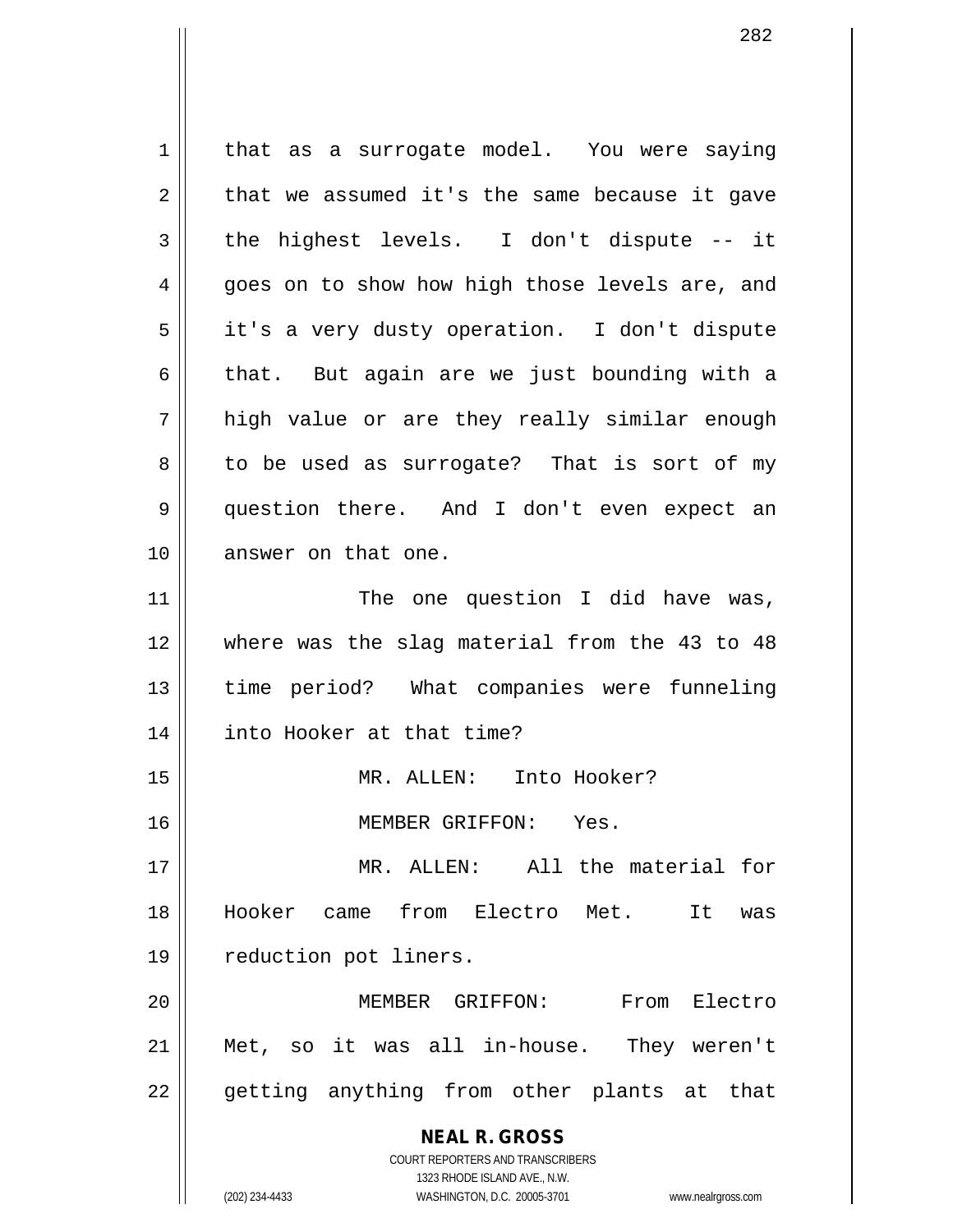| $\mathbf 1$    | point?                                                                                              |
|----------------|-----------------------------------------------------------------------------------------------------|
| $\overline{2}$ | MR. ALLEN: All the information                                                                      |
| 3              | we have is it all came from Electro Met by                                                          |
| 4              | rail.                                                                                               |
| 5              | MEMBER GRIFFON: I think this may                                                                    |
| 6              | end up -- and I think we might need further                                                         |
| 7              | reviewing and the TBD-6001 Work Group actually                                                      |
| 8              | might be a good place to do it.                                                                     |
| 9              | CHAIRMAN MELIUS: We<br>may be                                                                       |
| 10             | getting there. But first I think if there are                                                       |
| 11             | no further questions right now, why don't we                                                        |
| 12             | hear from the petitioners.                                                                          |
| 13             | Oh, I'm sorry, Jim.                                                                                 |
| 14             | LOCKEY:<br>MEMBER<br>Just<br>I'm<br>SO                                                              |
| 15             | clear, in the original proposed Class, she                                                          |
| 16             | said furnace room, or the petitioner<br>said                                                        |
| 17             | furnace room, but there is no furnace room.                                                         |
| 18             | No furnace room where<br>MR. ALLEN:                                                                 |
| 19             | they did the magnesium fluoride concentrating,                                                      |
| 20             | no.                                                                                                 |
| 21             | MEMBER LOCKEY: So there is<br>no                                                                    |
| 22             | calcine?                                                                                            |
|                |                                                                                                     |
|                | <b>NEAL R. GROSS</b><br>COURT REPORTERS AND TRANSCRIBERS                                            |
|                | 1323 RHODE ISLAND AVE., N.W.<br>(202) 234-4433<br>WASHINGTON, D.C. 20005-3701<br>www.nealrgross.com |

 $\overline{\phantom{a}}$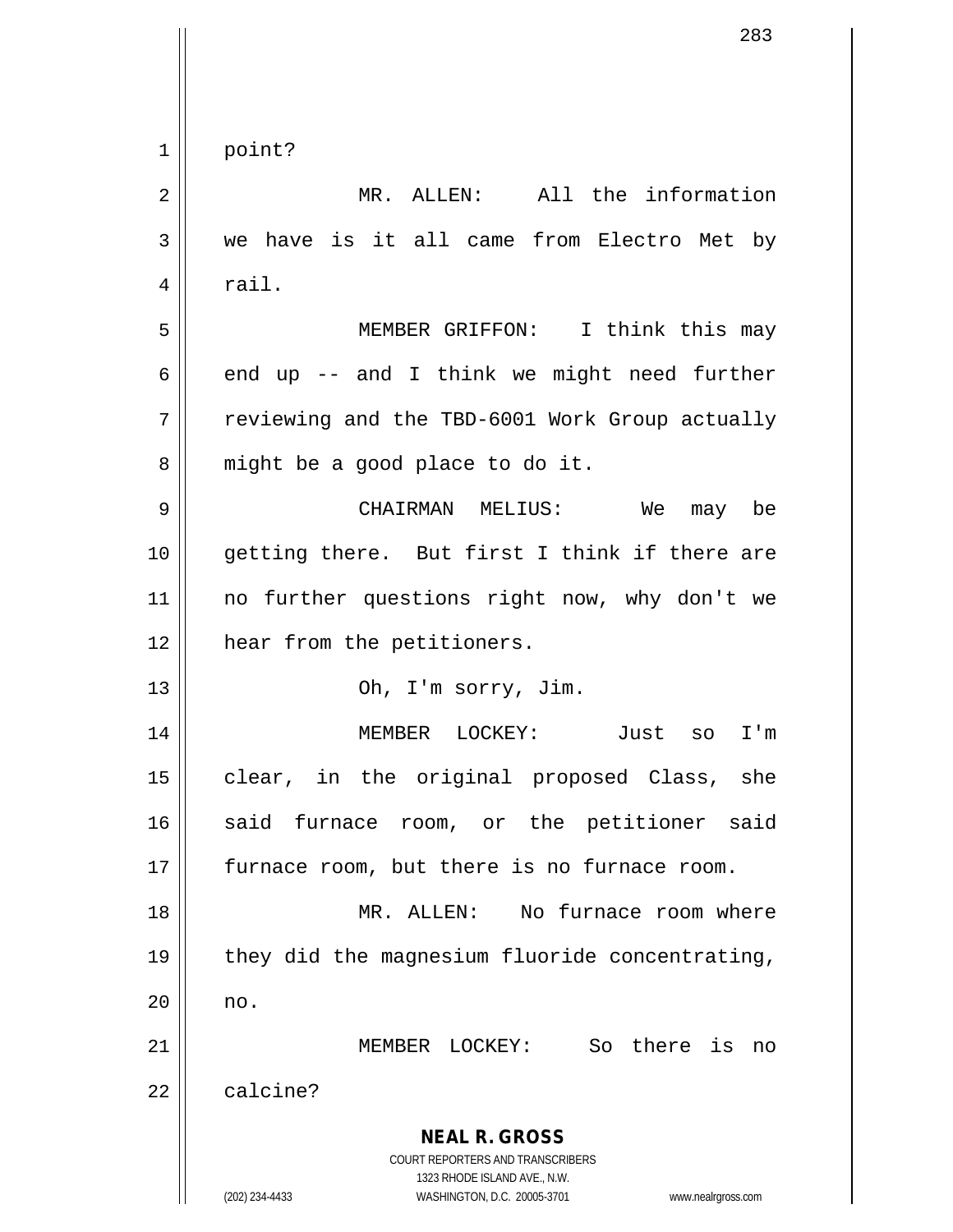**NEAL R. GROSS** COURT REPORTERS AND TRANSCRIBERS 1323 RHODE ISLAND AVE., N.W. (202) 234-4433 WASHINGTON, D.C. 20005-3701 www.nealrgross.com 1 MR. ALLEN: No. 2 || MEMBER LOCKEY: Thank you. 3 CHAIRMAN MELIUS: Okay, 4 petitioners? Who wants to start for the 5 petitioners. And if you could identify 6 yourself and then -- 7 MS. GIRARDO: Can you hear me all 8 | right? 9 CHAIRMAN MELIUS: Yes. 10 MS. GIRARDO: I wish I could have 11 heard him better. I have a hearing problem 12 and I thought this would be better as far as 13  $\parallel$  the acoustics go, but apparently it wasn't. 14 || And anybody with a mustache and a beard is 15 dangerous to me. It's very hard to -- you 16 need to look at the lips and the sound in 17 || order to put the two together. So I feel like 18 || I was kind of outqunned with that. 19 I wanted to thank you for coming 20 || into Niagara Falls. I hope you have a good  $21$  | time here. I am going to be 75 years old in 22 || June, and of course I was born here in the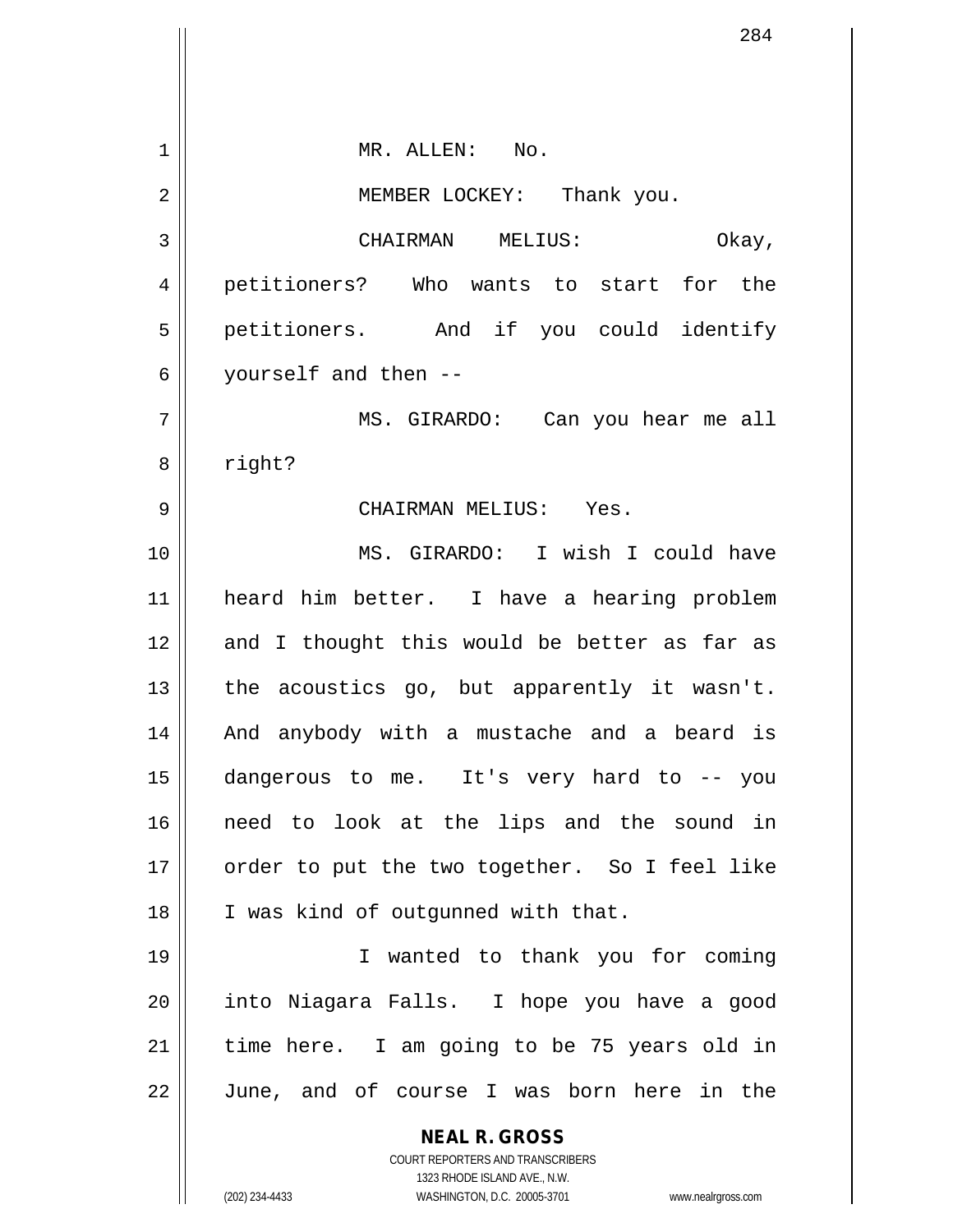1 city, and my father worked for Hooker 2 || Chemical, and of course, it was Oldbury at  $3 \parallel$  that time, which was a company from England.  $4 \parallel$  And so we have a history with this company.  $5 \parallel$  And I want to say that we disagree with the  $6 \parallel$  evaluation of NIOSH based on use of surrogate 7 data; I don't think that is fair. And I would 8 || like additional time to prepare a written 9 Statement, because we just got this over-50-10 page evaluation, I think it was Thursday or 11 Friday, and just had the weekend really to 12 prepare. So I would prefer to have some more 13 time to write a written statement. And Laurie 14 Breyer is willing to see that the Advisory 15 | Board gets that. 16 And then I request that Sanford 17 Cohen & Associates check out this evaluation 18 to see what they think of it. And I thank you

19 for your time. And again I say I hope you 20 enjoy yourself in Niagara Falls. Thank you. 21 CHAIRMAN MELIUS: Thank you.

22 || Anybody else? Okay. Thank you.

**NEAL R. GROSS** COURT REPORTERS AND TRANSCRIBERS 1323 RHODE ISLAND AVE., N.W. (202) 234-4433 WASHINGTON, D.C. 20005-3701 www.nealrgross.com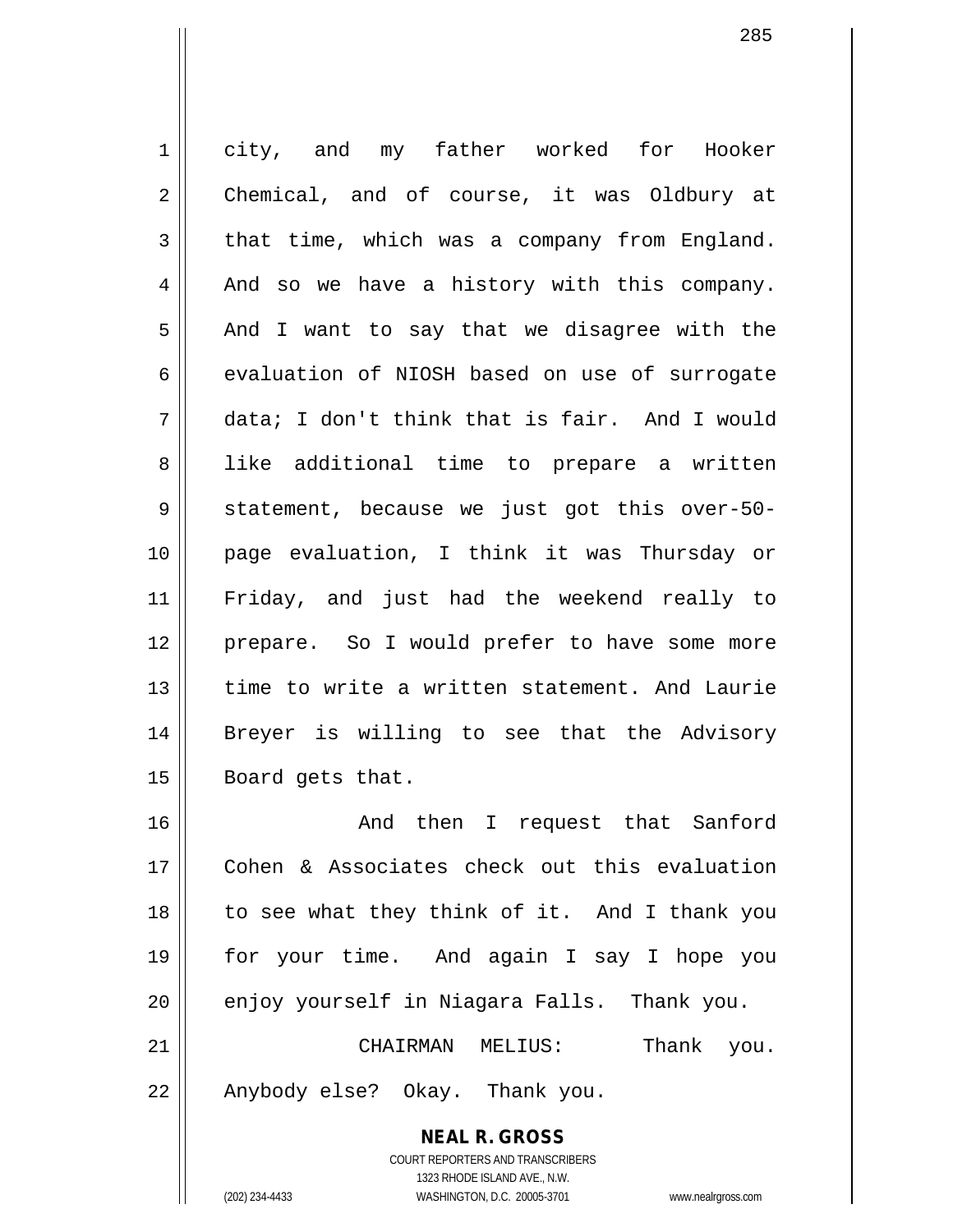**NEAL R. GROSS** COURT REPORTERS AND TRANSCRIBERS 1 We realize that there wasn't a 2 || significant amount of time, but one of the 3 | reasons we came was to be able to gather 4 | information on what -- on the facility, and in  $5$  | order to help with our evaluation of it. So 6 you will have time to get additional 7 | information in, so it will be considered. 8 Any Board members have questions 9 or further comments? We have it, it may be 10 || sort of arcane within the Board, we have this 11 document, it's called the TBD-6001 that NIOSH 12 has produced as a guide for a number of 13 different facilities, the dose reconstruction. 14 || And we have a Work Group that is set up of 15 Board members, a smaller group that will  $16$  concentrate on that  $-$  that work on addressing 17 || issues related to TBD-6001. And I would think 18 that this site we would refer to that Work 19 Group for follow-up as they are beginning and 20 | doing their review. 21 Josie? 22 MEMBER BEACH: Well, I also

1323 RHODE ISLAND AVE., N.W.

286

(202) 234-4433 WASHINGTON, D.C. 20005-3701 www.nealrgross.com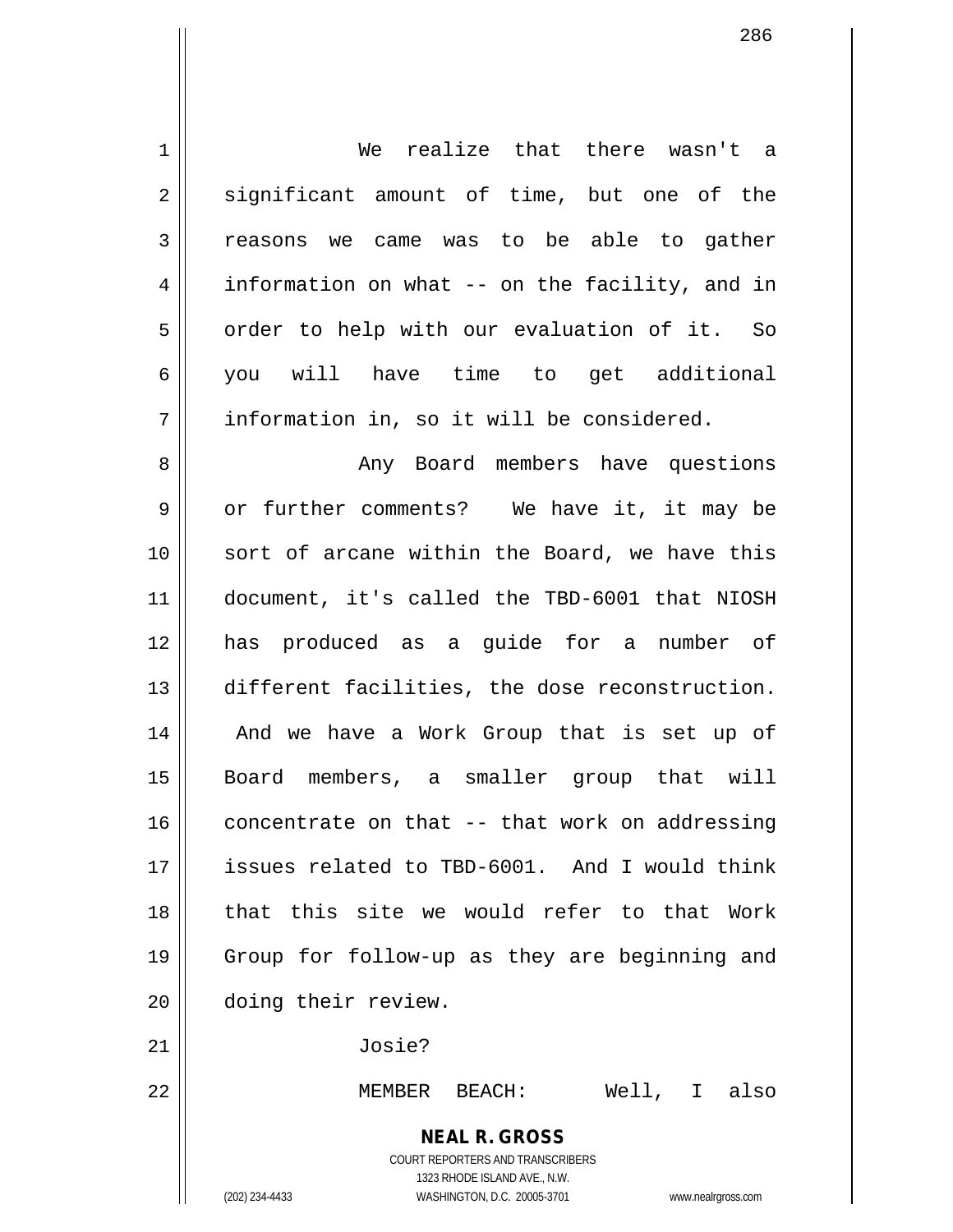wondered if it didn't fit in the Surrogate 2 | Work Group just because of those issues. CHAIRMAN MELIUS: Well, I think  $4 \parallel$  we are -- we can decide, I don't know what the work load is for the 6001 Group relative to  $6 \parallel$  the Surrogate Group. MEMBER ANDERSON: We don't know 8 | yet. CHAIRMAN MELIUS: Yes. Yes. And do that, and so maybe let's start with the 6001 group, and then we can decide. The 6001 12 Group I think by assumption, both the 6000 and the 6001 are -- we'll be dealing with 14 || surrogate data issues, and that is part and parcel of the application of both of those documents. And so I think we would -- I think the place to start would be with 6001. I think if we run into an issue of just the volume, that's why we split 6000 and 6001, 20 || that we would consider that. Also I don't 21 || know, John Mauro, have you reviewed Appendix | AA yet? What is the status of your review?

> **NEAL R. GROSS** COURT REPORTERS AND TRANSCRIBERS

> > 1323 RHODE ISLAND AVE., N.W.

(202) 234-4433 WASHINGTON, D.C. 20005-3701 www.nealrgross.com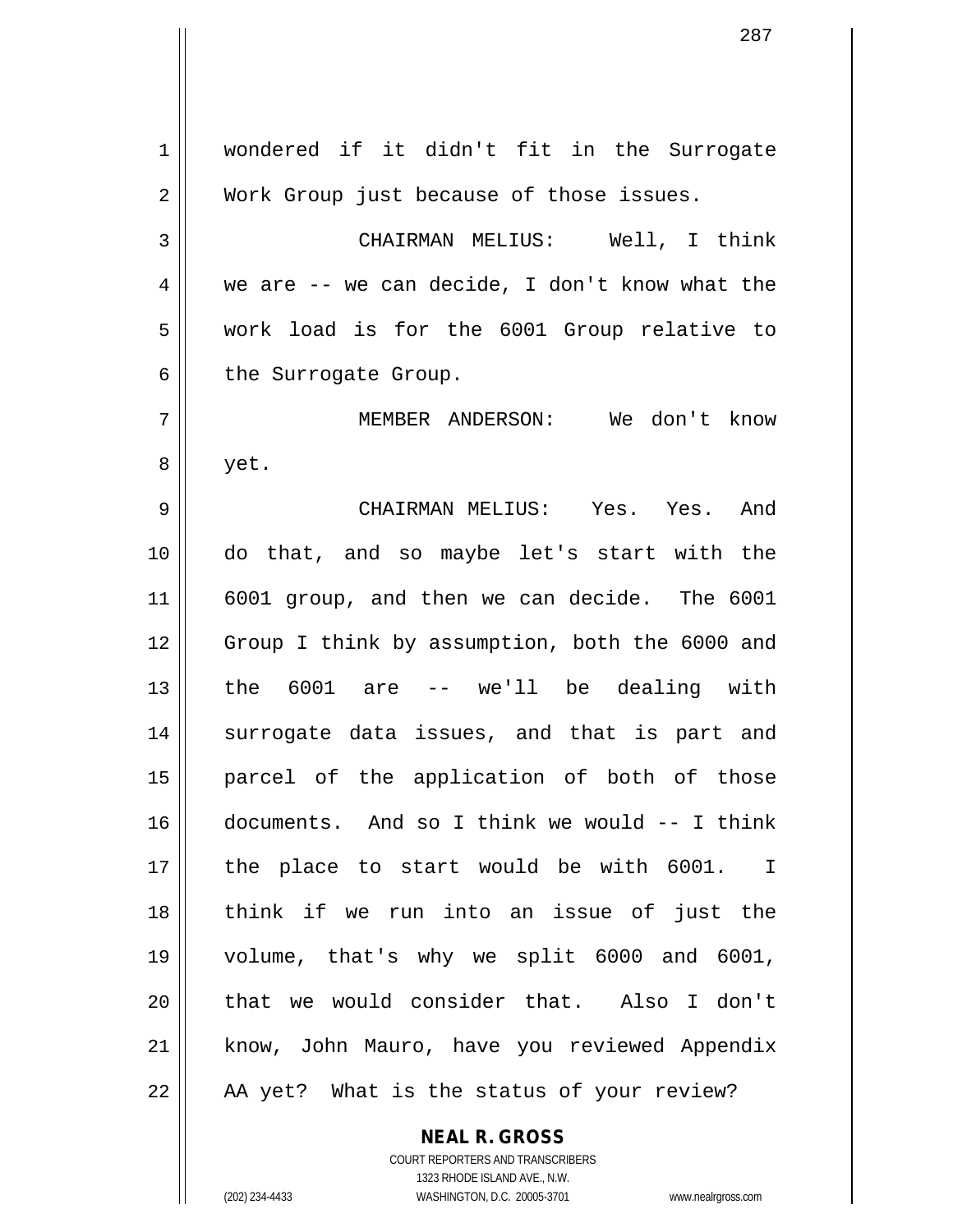**NEAL R. GROSS** COURT REPORTERS AND TRANSCRIBERS 1323 RHODE ISLAND AVE., N.W. 1 DR. MAURO: We have not. We have 2 || reviewed TBD-6001 and have a number of very 3 || significant comments. So the model I have in  $4 \parallel$  my head is that first, the rock you are trying  $5 \parallel$  to stand on is 6001, the basis for which there  $6 \parallel$  is all this data that has been collected,  $7 \parallel$  sorted and binned. And the degree to which 8 that was done well and captured the universe 9 || of data that is associated with uranium 10 processing is sort of the first step in the 11 || process. If it doesn't survive that process 12 it almost is, well, you can't really go to the 13 next step. If you don't have a sound 6001,  $14$  | then you go ahead and use it, then it's almost 15 like you are not standing on a rock. So I 16  $\parallel$  agree, the first thing is, while you are doing 17 || this you are working 6001 at the same time. 18 You can't get -- they are hooked together. 19 CHAIRMAN MELIUS: Yes. 20 MEMBER BEACH: And Jim, the ER  $21$  also talked about AA, C and D, so are those 22 || three separate appendices to the 6001? I

(202) 234-4433 WASHINGTON, D.C. 20005-3701 www.nealrgross.com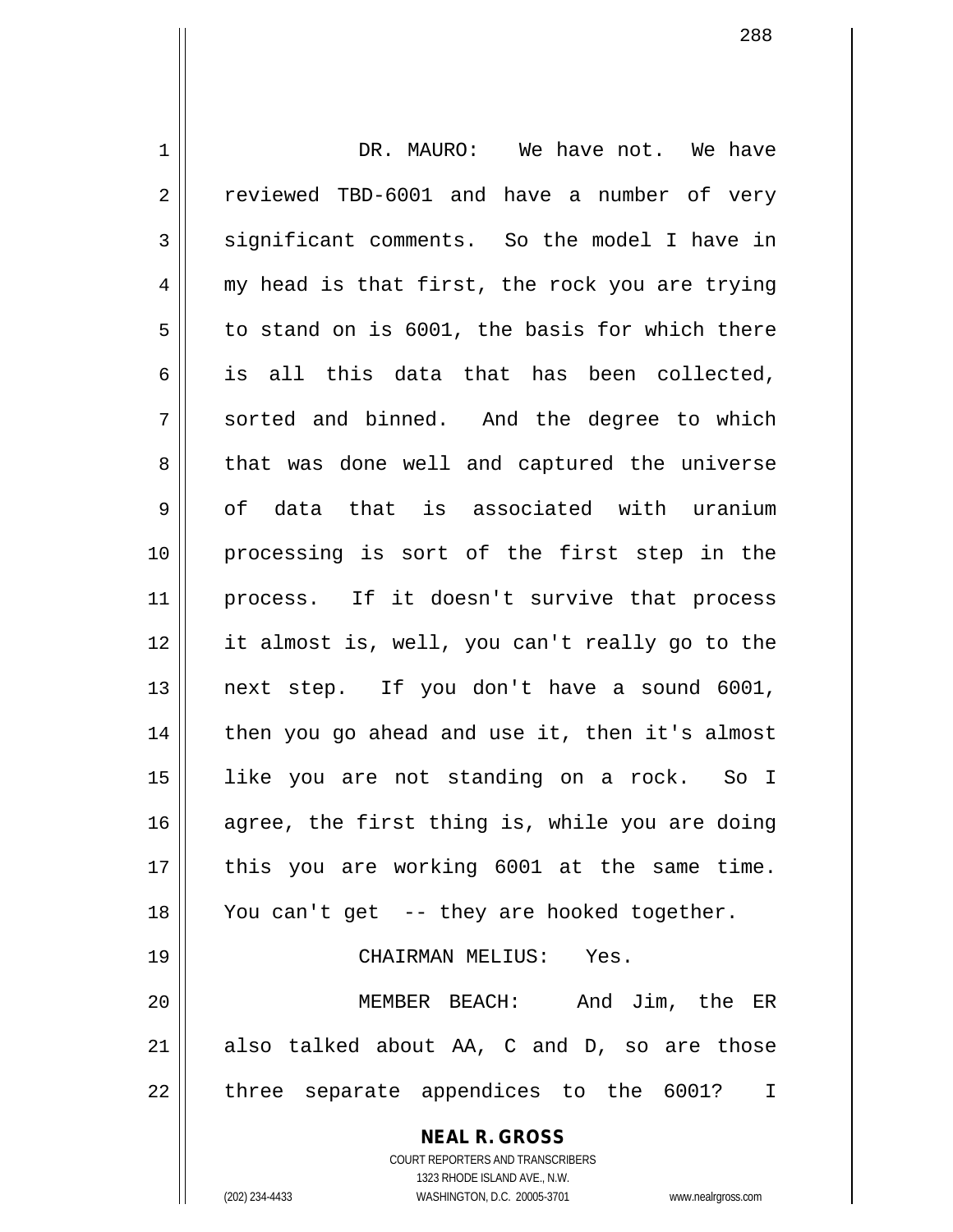|    | 289                                                                                                 |
|----|-----------------------------------------------------------------------------------------------------|
|    |                                                                                                     |
|    |                                                                                                     |
| 1  | don't know.                                                                                         |
| 2  | CHAIRMAN MELIUS: You are going                                                                      |
| 3  | beyond $my$ --                                                                                      |
| 4  | MEMBER ANDERSON: It is in their                                                                     |
| 5  | references.                                                                                         |
| 6  | CHAIRMAN MELIUS: Yes, right, I'm                                                                    |
| 7  | not familiar with that part of it. I don't                                                          |
| 8  | know if someone from NIOSH can help. Dave.                                                          |
| 9  | MR. ALLEN: There are several                                                                        |
| 10 | Appendices to 6001 as well as 6000. I believe                                                       |
| 11 | this Evaluation Report referenced the Electro                                                       |
| 12 | Met, but I'm not positive. I think that is D.                                                       |
| 13 | MEMBER BEACH: D?                                                                                    |
| 14 | MR. ALLEN: Appendix D.                                                                              |
| 15 | MEMBER BEACH: It wasn't in your                                                                     |
| 16 | listing.                                                                                            |
| 17 | MR. ALLEN: I might have that                                                                        |
| 18 | wrong. But that would be the only other                                                             |
| 19 | appendices to TBD-6001 that would<br>be                                                             |
| 20 | referencing other sites. Is<br>that<br>your                                                         |
| 21 | question, Josie?                                                                                    |
| 22 | That's fine, thank<br>MEMBER BEACH:                                                                 |
|    | <b>NEAL R. GROSS</b>                                                                                |
|    | COURT REPORTERS AND TRANSCRIBERS                                                                    |
|    | 1323 RHODE ISLAND AVE., N.W.<br>(202) 234-4433<br>WASHINGTON, D.C. 20005-3701<br>www.nealrgross.com |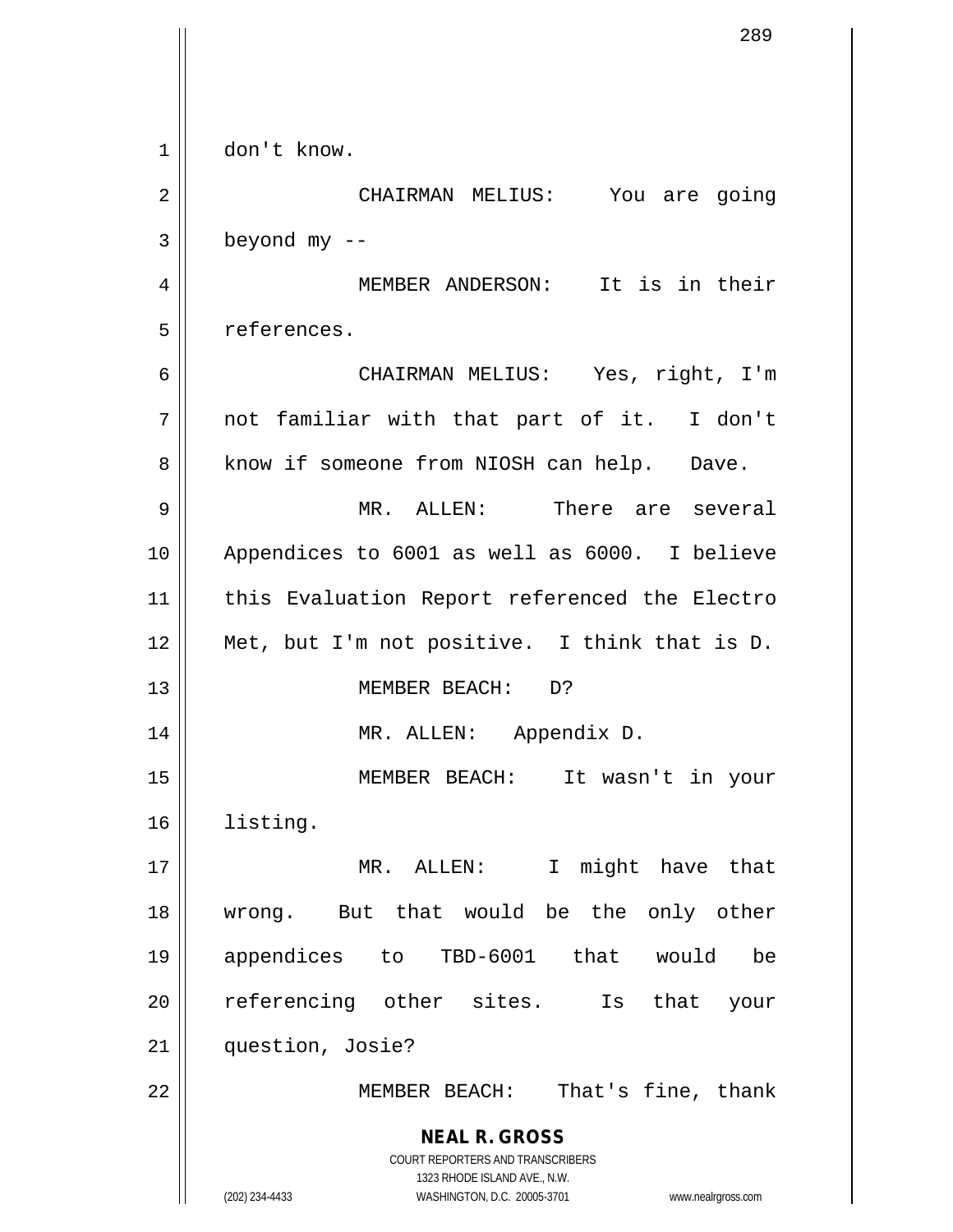$1 \parallel$  you.

| 2 | CHAIRMAN MELIUS: So yes, John,                             |
|---|------------------------------------------------------------|
|   | $3 \parallel$ again, do you want to bring us up to date on |
|   | $4 \parallel$ where you are with 6001?                     |
|   | $M_0$ hours mountained<br>ת ה<br>$\lambda$                 |

 DR. MAURO: We have reviewed Electro Met, delivered our report. I think it  $7 \parallel$  showed up recently. So in effect, I think 8 there were four or five appendices to TBD- $9 \parallel 6001$ . So we have a situation. We certainly have to engage TBD-6001 on its own merits, and in the process of doing that -- now, I believe Electro Met doesn't depend that heavily on 6001. It stands more on its own data; I recall it has its own air-sampling data for example. So there are some significant differences in terms of the dependencies that 17 || Electro Met uses, which I believe is CC or C, 18 || and it sounds like certainly Hooker depended very heavily on TBD-6001. So they all sort of 20 | come together.

21 CHAIRMAN MELIUS: We are really 22 || just thinking that in terms of this SEC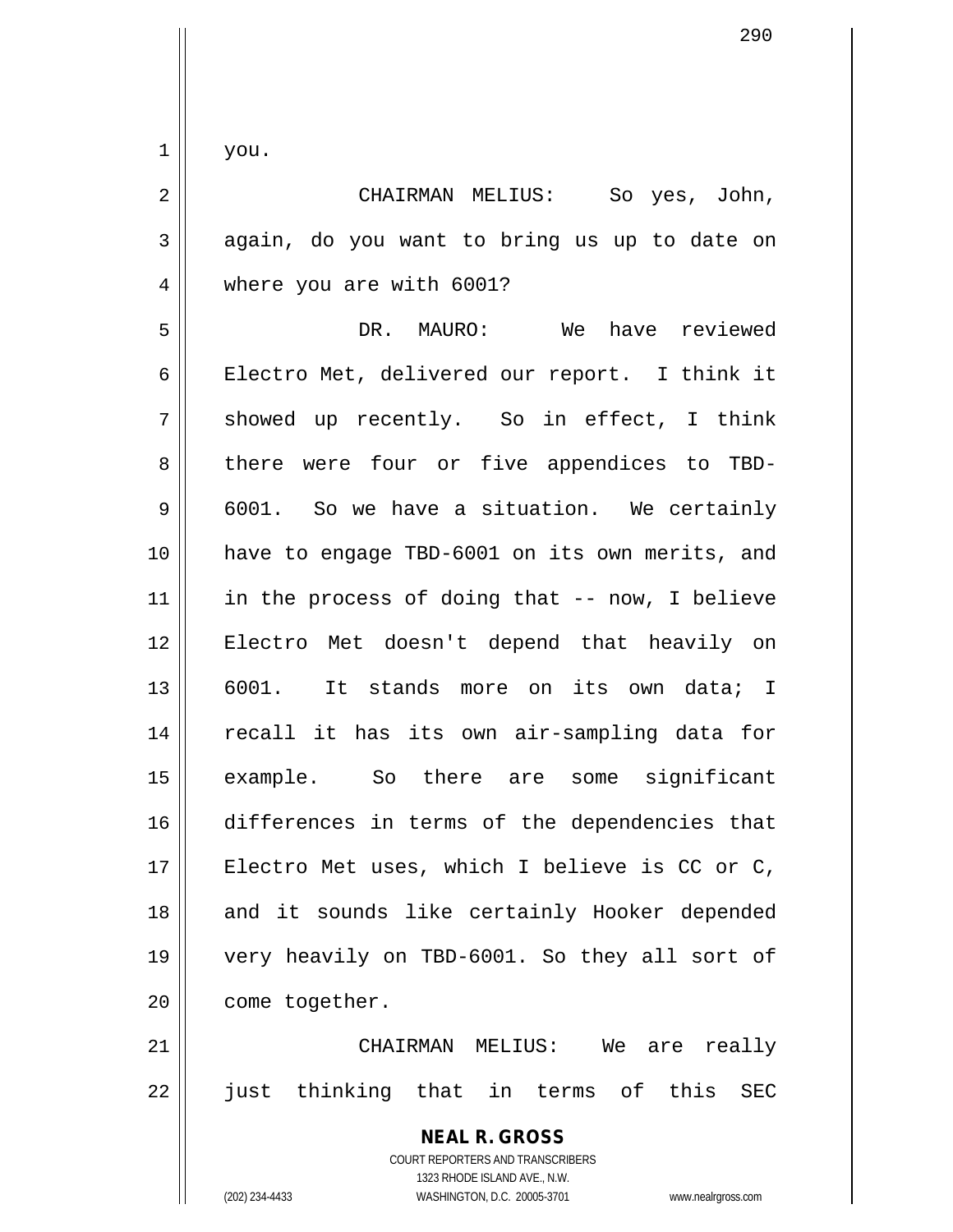1 | Evaluation, just wanted to make sure that SC&A 2 || had the relevant appendices under review or in  $3 \parallel$  process some way so that we don't get to the 4 || point where well, we still need to do one 5 || more. So if you can take a quick look at this 6 SEC Evaluation and what is referenced there, 7 just to make sure that we have got that 8 covered, or talk to Dave who may be able to  $9 \parallel$  assist in that. 10 || So does everyone agree that we

11 will refer this to the 6001 Work Group? And 12 I'll just add for the petitioner and other 13 || people who are interested, this Work Group 14 || will be sort of doing the initial review, they 15 will assign SC&A for any additional work that 16 is needed. There will also be a communication 17 || to the petitioner and other interested parties 18 about when they are meeting, what's under 19 consideration, any timing and any information 20 || that petitioner or other people can provide to 21 || the Work Group will be useful and considered  $22$  || and there will be an opportunity for you to

## **NEAL R. GROSS**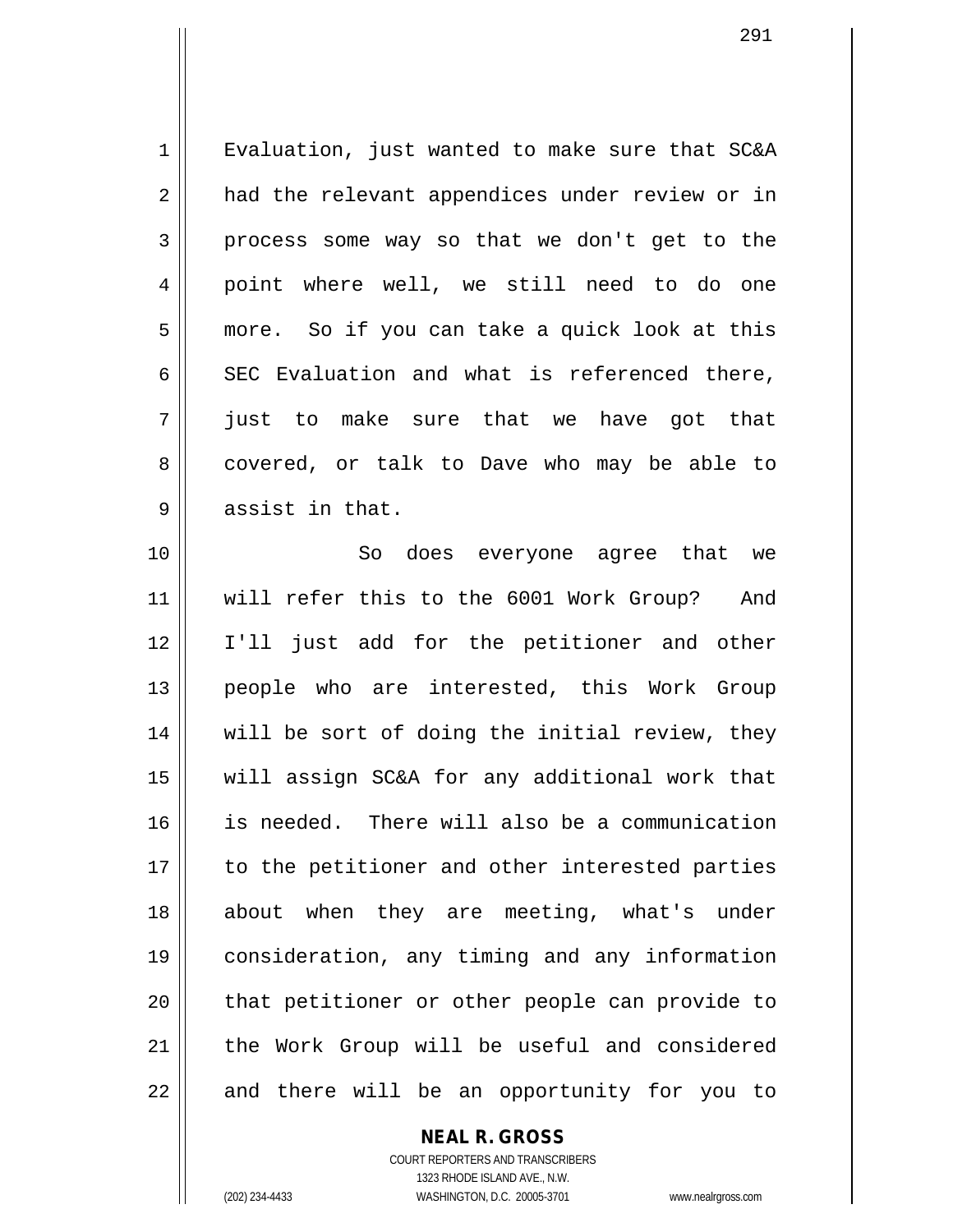1 comment and know what's going on. And I 2 || understand, I know you may not -- may have  $3 \parallel$  some trouble hearing some of what I'm saying, 4 with the beard and mustache. I think Laurie  $5 \parallel$  can help also with that. But we appreciate 6 you coming here today and taking the time and 7 be assured that there will be follow-up on  $8 \parallel$  that, so.

9 || So what we will do is, we will have a brief presentation from the Linde Ceramics Work Group, follow up and do that. Then we'll take a short break. And then we'll 13 || start the public comment period. And we have agreed to start the public comment period focusing on Linde, so that there is some 16 | continuity in terms of follow-up. Okay.

17 || LINDE CERAMICS (TONAWANDA NY) WORK GROUP

## 18 UPDATE

19 MEMBER ROESSLER: While she is 20 || getting ready, we'll check my voice level. I 21 don't have a mustache, but I want to make sure 22 || you can hear me. And also since we are

> **NEAL R. GROSS** COURT REPORTERS AND TRANSCRIBERS

> > 1323 RHODE ISLAND AVE., N.W.

(202) 234-4433 WASHINGTON, D.C. 20005-3701 www.nealrgross.com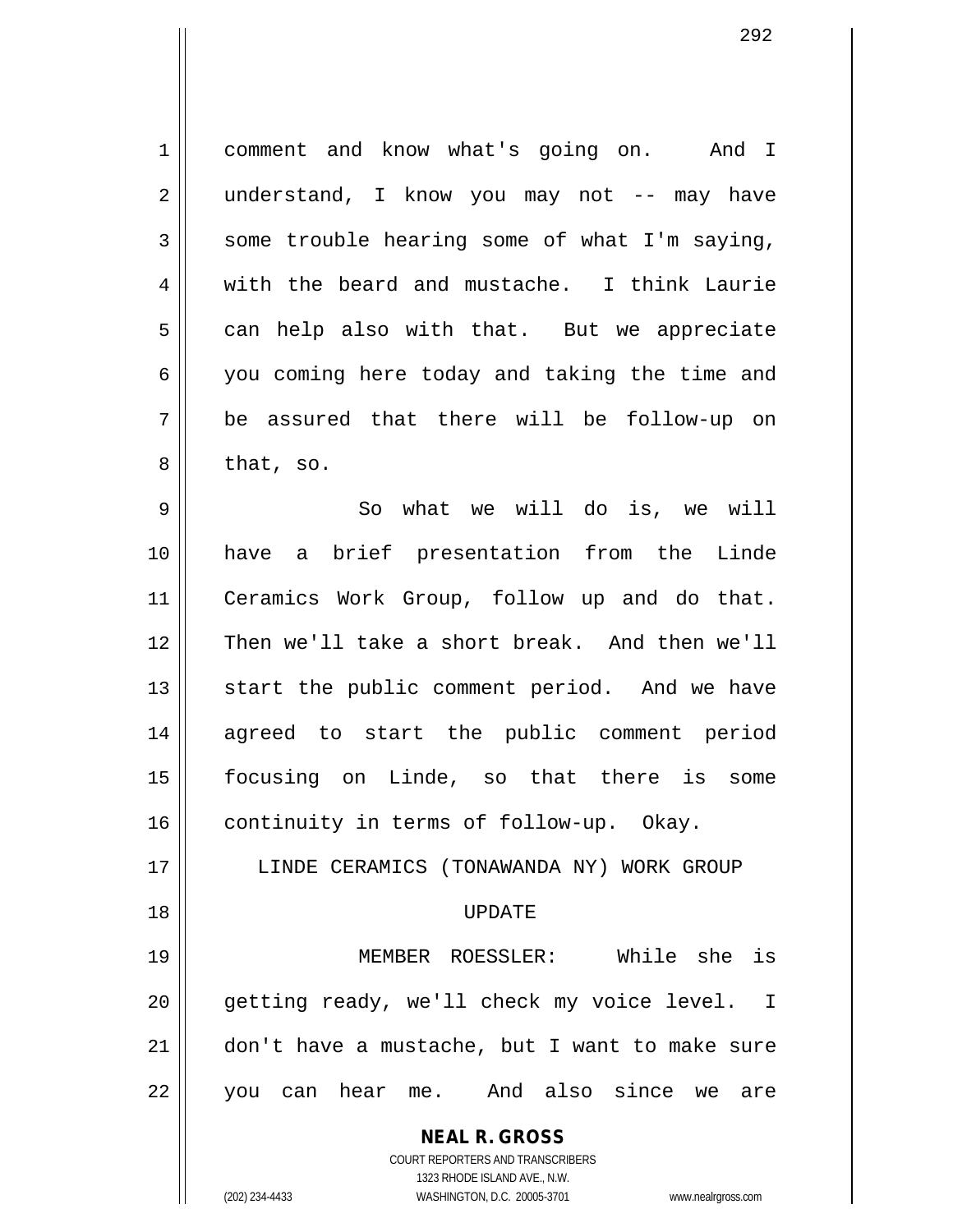1 disclosing ages, I turned 75 this past April,  $2 \parallel$  so we are in the same group here. 3 Again, while she is bringing that 4 || up I will mention that my purpose here today  $5 \parallel$  is to bring the Board up to date on the Linde 6 Work Group activities, and also to, since we 7 probably have interested people in the 8 audience, to summarize it in a short period of 9 || time to let you know what the Work Group has 10 been doing. 11 And I will also tell you that we 12 will not be taking a vote today. The Work 13 || Group is not prepared to present to the Board 14 information to take a vote. We still have 15 || some issues that need to be resolved. 16 CHAIRMAN MELIUS: While you are 17 working on the computer, I actually have one 18 || request for Ted or somebody to take back is, 19 can we get the TBD-6000/6001 put in the list 20 of technical documents along with all the 21 || appendices so that they are easier to find.  $22 \parallel$  Separate folders both on the O: drive as well

> COURT REPORTERS AND TRANSCRIBERS 1323 RHODE ISLAND AVE., N.W. (202) 234-4433 WASHINGTON, D.C. 20005-3701 www.nealrgross.com

**NEAL R. GROSS**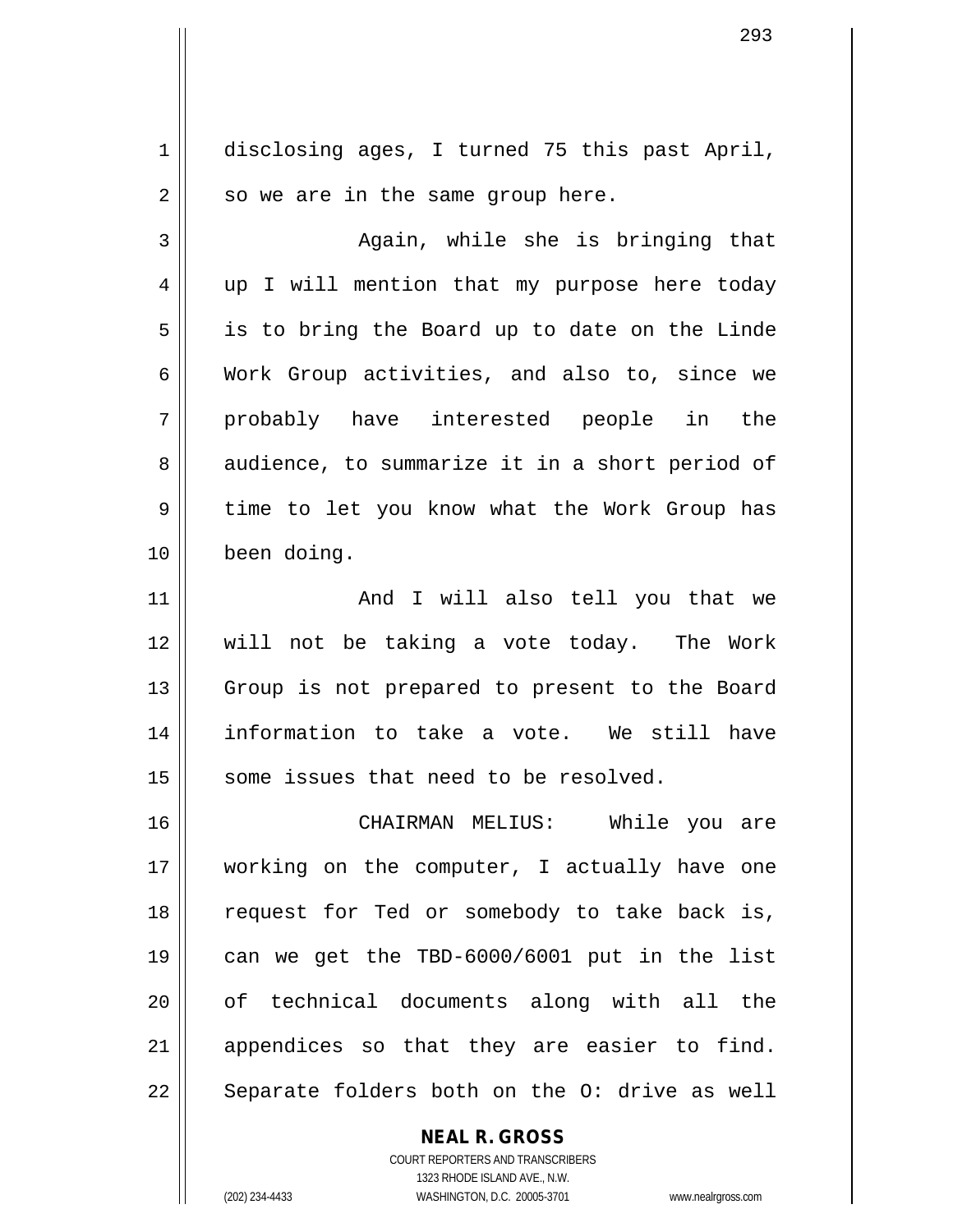**NEAL R. GROSS** COURT REPORTERS AND TRANSCRIBERS 1323 RHODE ISLAND AVE., N.W. 1 as on the DCAS part of the website. Because 2 || it is extremely frustrating to find and then  $3 \parallel$  to try to figure out whether SC&A has issued a 4 | review is even harder. So relative to those,  $5 \parallel$  the other parts, all the other Sites work  $6 \parallel$  well. Just that one, because it's not a site. 7 8 MR. KATZ: I know, I have similar 9 difficulty with the website. So we will 10 follow up. 11 || CHAIRMAN MELIUS: Okay. 12 || MEMBER ZIEMER: This is Ziemer. 13 || If you do the appendices individually as sites  $14$  | that will work better, probably. 15 CHAIRMAN MELIUS: But then you 16 || have trouble getting back to the original; at 17 || least that's been my experience. 18 MEMBER ZIEMER: Getting back to 19 | the TBDs? 20 CHAIRMAN MELIUS: Yes. 21 MEMBER ZIEMER: Well, you can  $22$  || subset the TBDs is the way I do it on my  $-$ 

(202) 234-4433 WASHINGTON, D.C. 20005-3701 www.nealrgross.com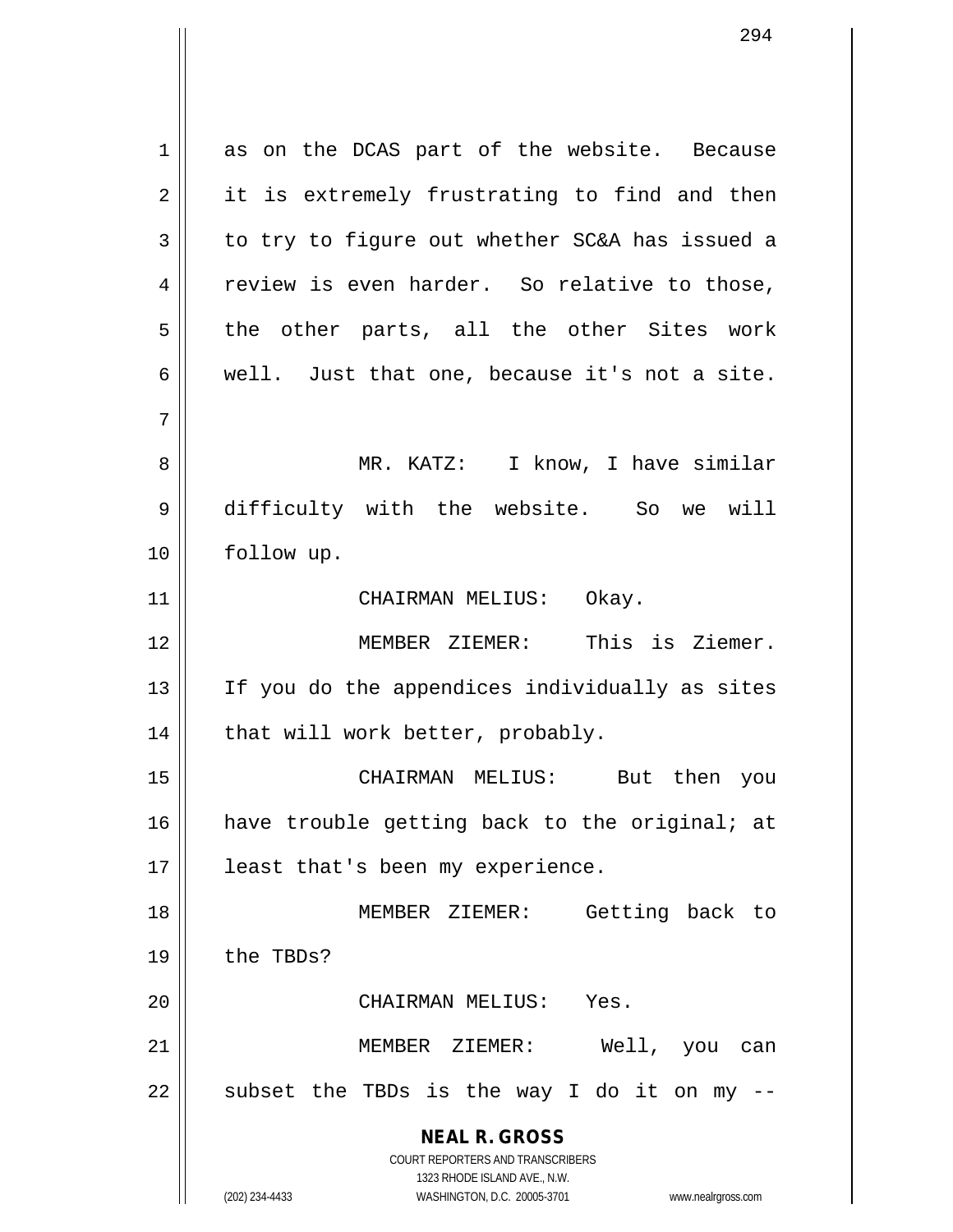$1 \parallel$  but then you sort of have to remember which is 2 in which.

3 CHAIRMAN MELIUS: Right, so  $4 \parallel$  that's why there ought to be a better way. 5 MEMBER ROESSLER: Okay, thanks to 6 | Dr. Poston. We are ready.

7 First of all, I'd like to point 8 || out the Work Group members on the Linde  $9 \parallel$  project in addition to myself are Josie Beach, 10 Mike Gibson and Jim Lockey.

11 || The team working with us from NIOSH, and it's now called DCAS, Chris Crawford and Jim Neton. Now neither Chris nor 14 | Jim are here today, but Dr. Sam Glover is here I think somewhere, in case we have any questions later on.

17 The SC&A team is Steve Ostrow, 18 John Mauro, and Bill Thurber. And Dr. Ostrow 19 || and Dr. Mauro are here.

20 Just a little background first 21 || just to bring everybody kind of up to date on  $22$  || it. Linde Ceramics Plant, a division of Linde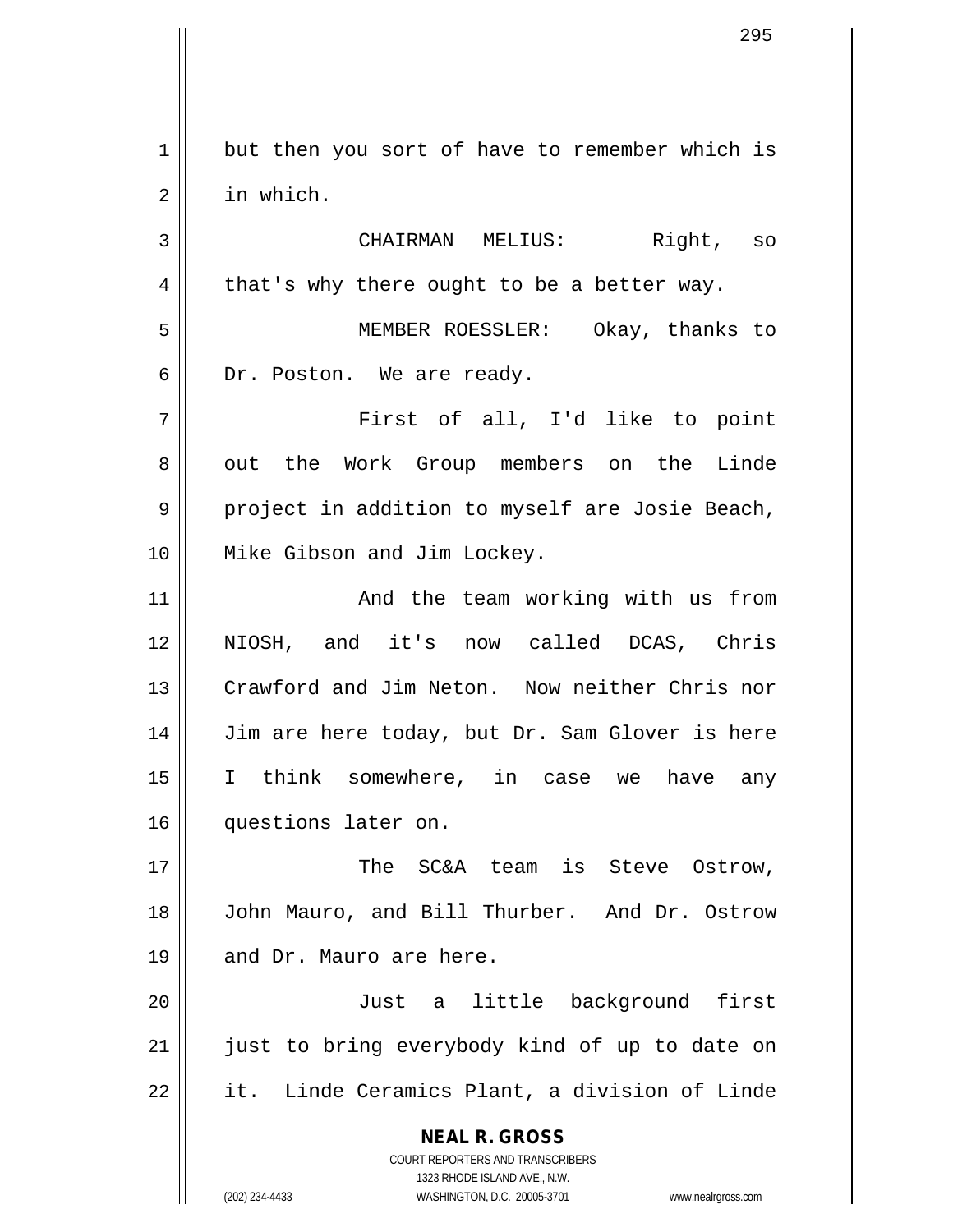| $\mathbf 1$ | Air Products Corporation, was located in       |
|-------------|------------------------------------------------|
| 2           | Tonawanda, New York. And I saw that area as    |
| 3           | we came up here in a cab. Linde Ceramics       |
| 4           | originally handled uranium products, used as   |
| 5           | dyes for ceramic tableware. And when I think   |
| 6           | of this I think of my kitchen cupboard where I |
| 7           | have a large collection of Fiestaware. I'm     |
| 8           | assuming maybe this is the type of tableware   |
| 9           | that was made there.                           |
| 10          | Then because of the capability                 |
| 11          | they had in 1942, Linde Ceramics contracted    |
| 12          | with the Manhattan Engineering District, and   |
| 13          | we call them MED, to process uranium ores to   |
| 14          | produce uranium oxide, also called yellowcake, |
| 15          | and uranium tetrafluoride, also called green   |
| 16          | salt.                                          |
| 17          | Okay, again a little background:               |
| 18          | in the 1930s, Building 14 was known as the     |
| 19          | Tonawanda Laboratory, and that is included in  |
| 20          | this study, owned by Union Carbide. They       |
| 21          | produced uranium, U-308 as a coloring agent    |
| 22          | for ceramic glazes. We already mentioned       |
|             | <b>NEAL R. GROSS</b>                           |

COURT REPORTERS AND TRANSCRIBERS 1323 RHODE ISLAND AVE., N.W.

 $\mathsf{II}$ 

(202) 234-4433 WASHINGTON, D.C. 20005-3701 www.nealrgross.com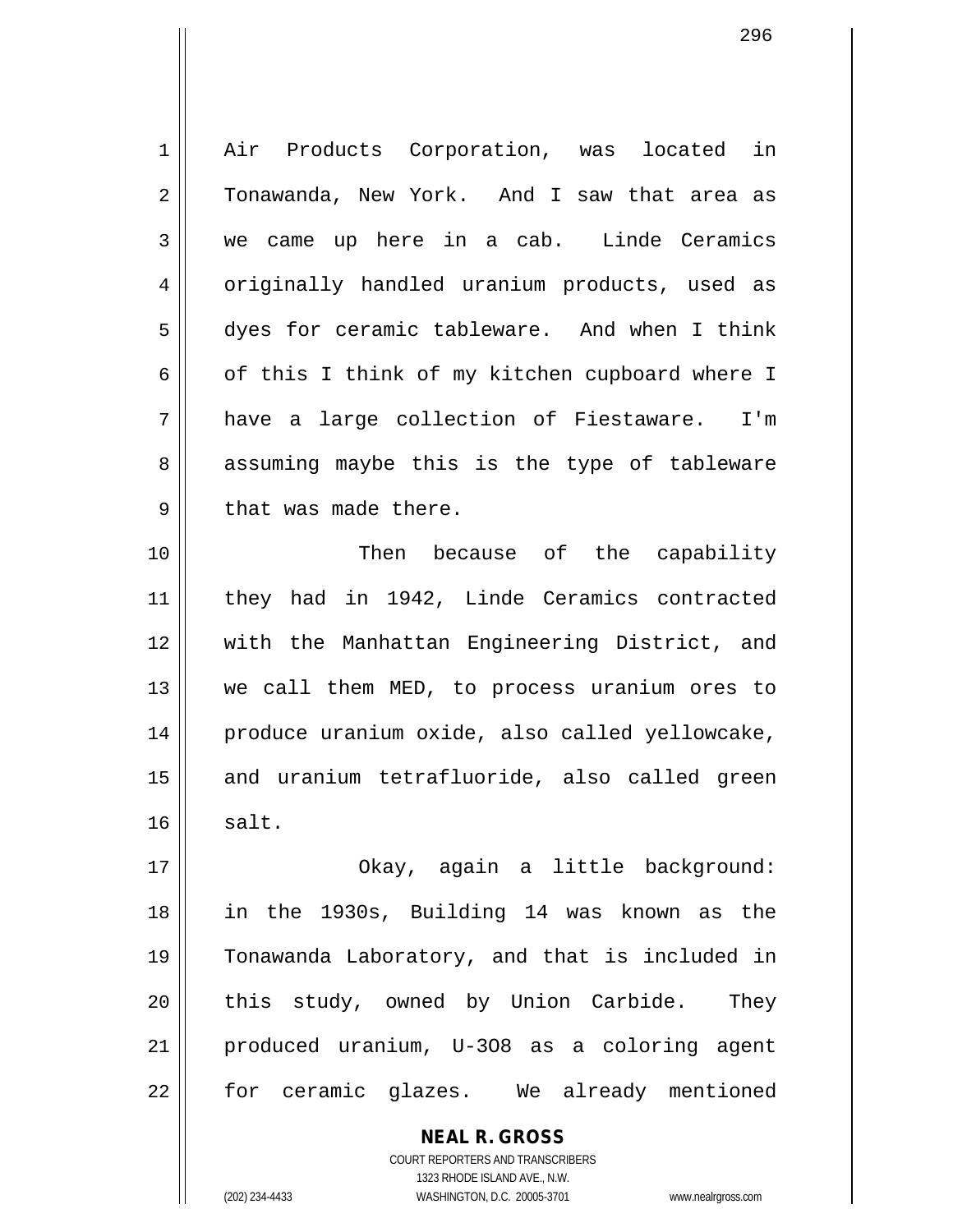1 | that. And at least 80 tons of U-308 were 2 | produced before this MED period began in 1943. 3 The plant had production years but the years 4 || between, or the time between July  $1^{st}$ , 1949,  $5 \parallel$  and July 7<sup>th</sup>, 1954, there was no production. 6 It was called the decontamination and 7 decommissioning period.

8 || Now there are three petitions of 9 interest here, actually we are only going to 10 || concentrate on one, but just as a listing, and  $11$  | I'm not going to read through everything here, 12 there is SEC-00044. This has been granted to 13 || the workers who worked at the plant between 14  $\vert$  October 1<sup>st</sup>, 1942, through October 31<sup>st</sup>, 1947.

15 || The Christopher petition, 00154, has qualified for evaluation, but NIOSH has not issued an Evaluation Report yet for this period. So we are concentrating right now under -- on SEC-00107, for the period January  $\parallel$  1<sup>st</sup>, 1954, through July 31<sup>st</sup>, 2006, called the  $\parallel$  renovation and residual periods.

22 This petition was received on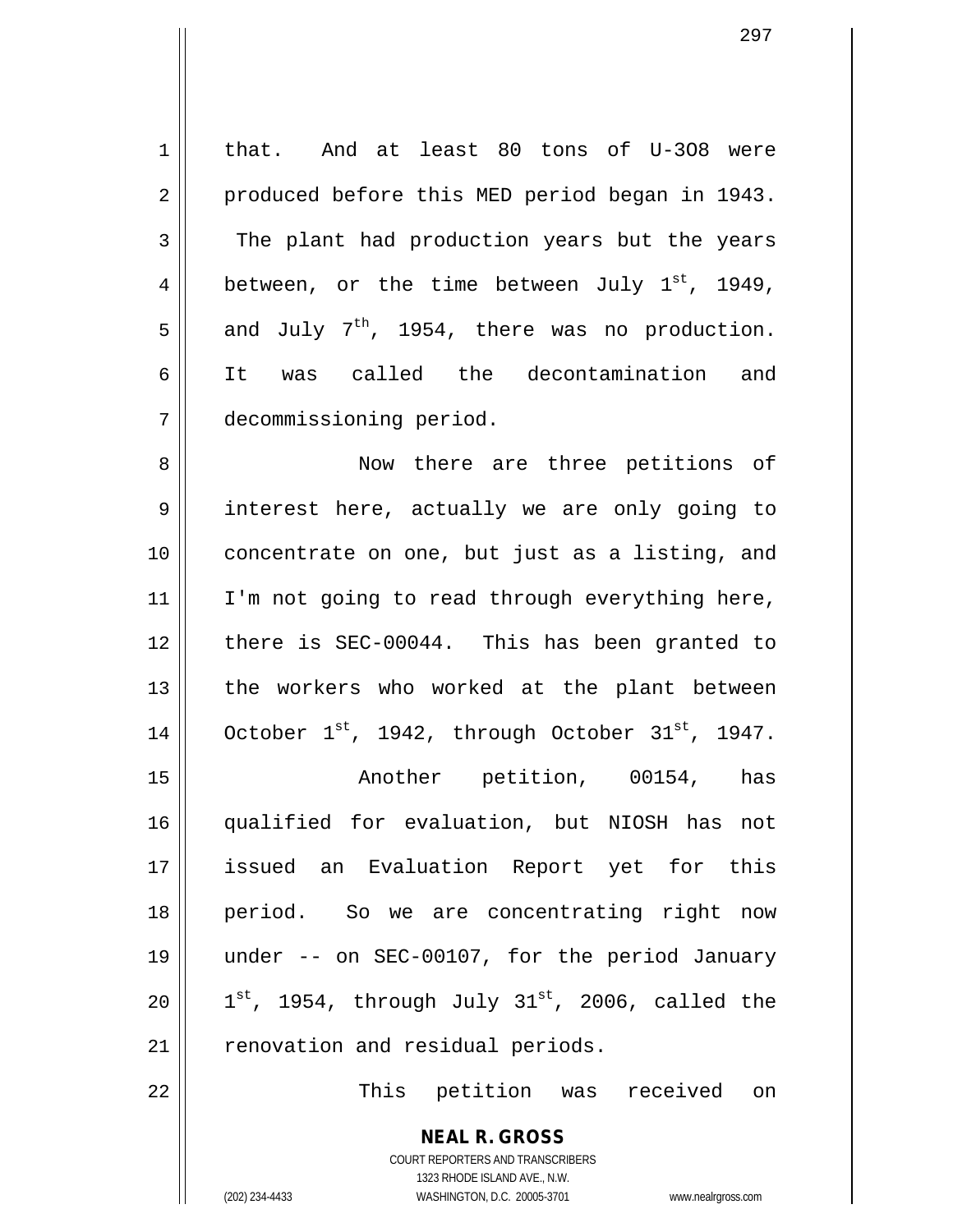$1$  | March  $3^{rd}$ , 2008. It qualified for evaluation  $2 \parallel$  on July  $2^{nd}$ , 2008. I have already kind of 3 alluded to this, but our Work Group has 4 | focused on the petition that has qualified for  $5 \parallel$  evaluation, and again, the period is January 6  $1$  <sup>st</sup>, 1954 through July 31<sup>st</sup>, 2006. 7 And I'm going to tell you a little 8 || bit about our Work Group meetings, because  $9 \parallel$  there is not going to be time here to tell you 10 about everything we did at them. But we did 11 || start in March, on March  $26^{th}$ , 2007, with our 12 first meeting. The first set of meetings we 13 had was to evaluate the Site Profile. And the 14 way this works is that NIOSH comes to the 15 meetings and presents the Site Profile. SC&A 16 has had an opportunity to critique it. So we 17 || spent four meetings going over the critique. 18 || NIOSH made changes and we agreed on June  $23^{rd}$ , 19 2008, that the Site Profile Review was 20 || completed. That doesn't mean that it maybe 21 wouldn't change in the future. But at that  $22$  | point it was completed.

> COURT REPORTERS AND TRANSCRIBERS 1323 RHODE ISLAND AVE., N.W. (202) 234-4433 WASHINGTON, D.C. 20005-3701 www.nealrgross.com

**NEAL R. GROSS**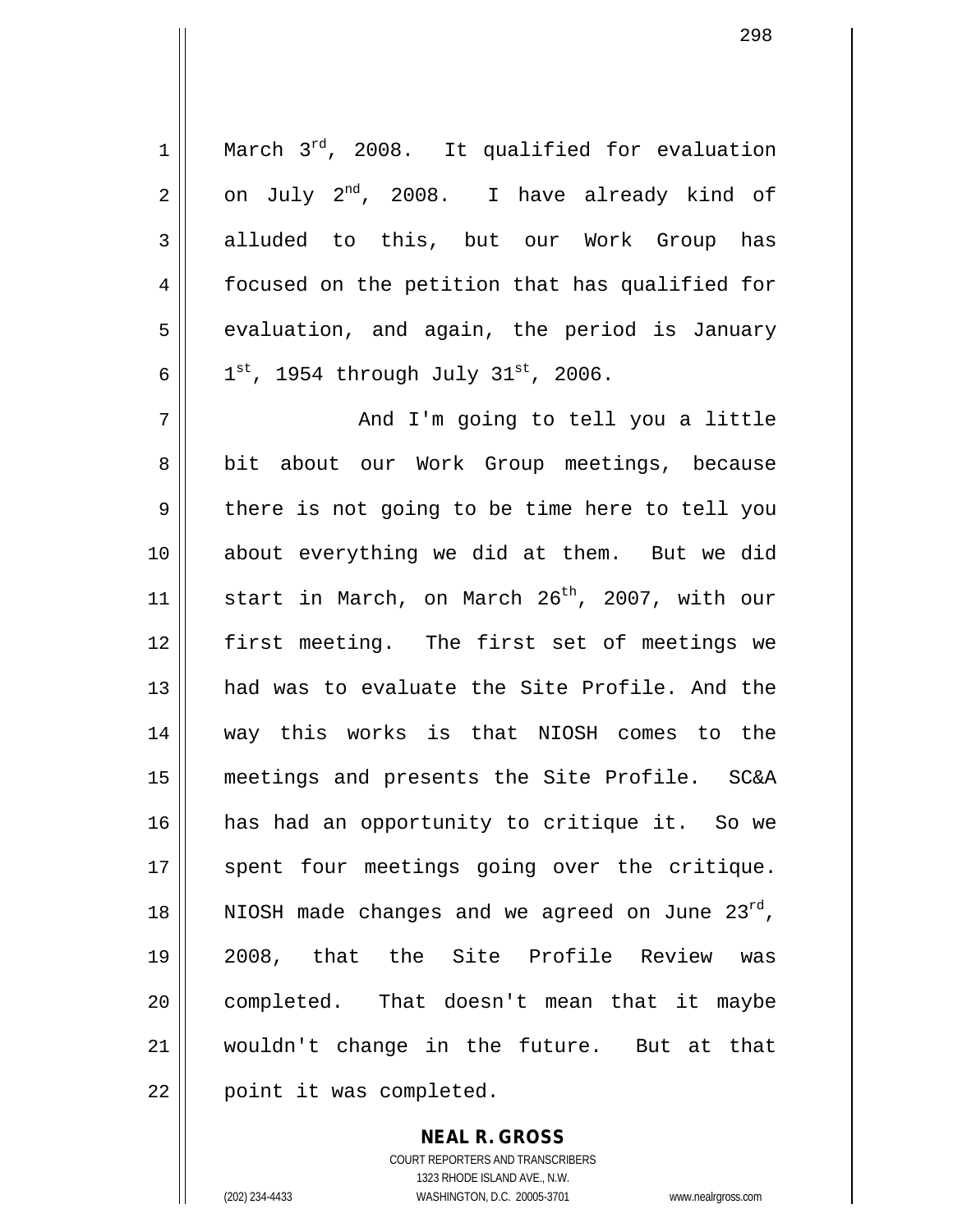$1$  0n July  $8^{th}$ , I think it was, as I 2 || mentioned before, the SEC petition was 3 qualified. And in the August teleconference 4 | of the Board our Work Group was assigned the 5 || task of going ahead now to evaluate the 6 petition. So we promptly met on September  $7 \parallel 2^{nd}$ , 2009, to do this, and again along with 8 || SC&A, NIOSH, talking about various issues 9 throughout these Work Group meetings which 10 || were in September, December, and January. We 11 brought out a lot of issues and discussed 12 them. Because there seemed to be some 13 technical information that NIOSH and SC&A had 14 to resolve, they had a technical call on 15  $\parallel$  February 23<sup>rd</sup>, 2010. The Work Group listened 16 in but we didn't participate. Then on April  $17 \parallel 16^{th}$ , 2010, we had our most recent meeting. 18 Now just to summarize a little bit 19 about what we talked about, the potential 20 || radiation exposures there with regard to 21 internal -- radon was one consideration  $22$  | present because of the residual contamination

> **NEAL R. GROSS** COURT REPORTERS AND TRANSCRIBERS 1323 RHODE ISLAND AVE., N.W. (202) 234-4433 WASHINGTON, D.C. 20005-3701 www.nealrgross.com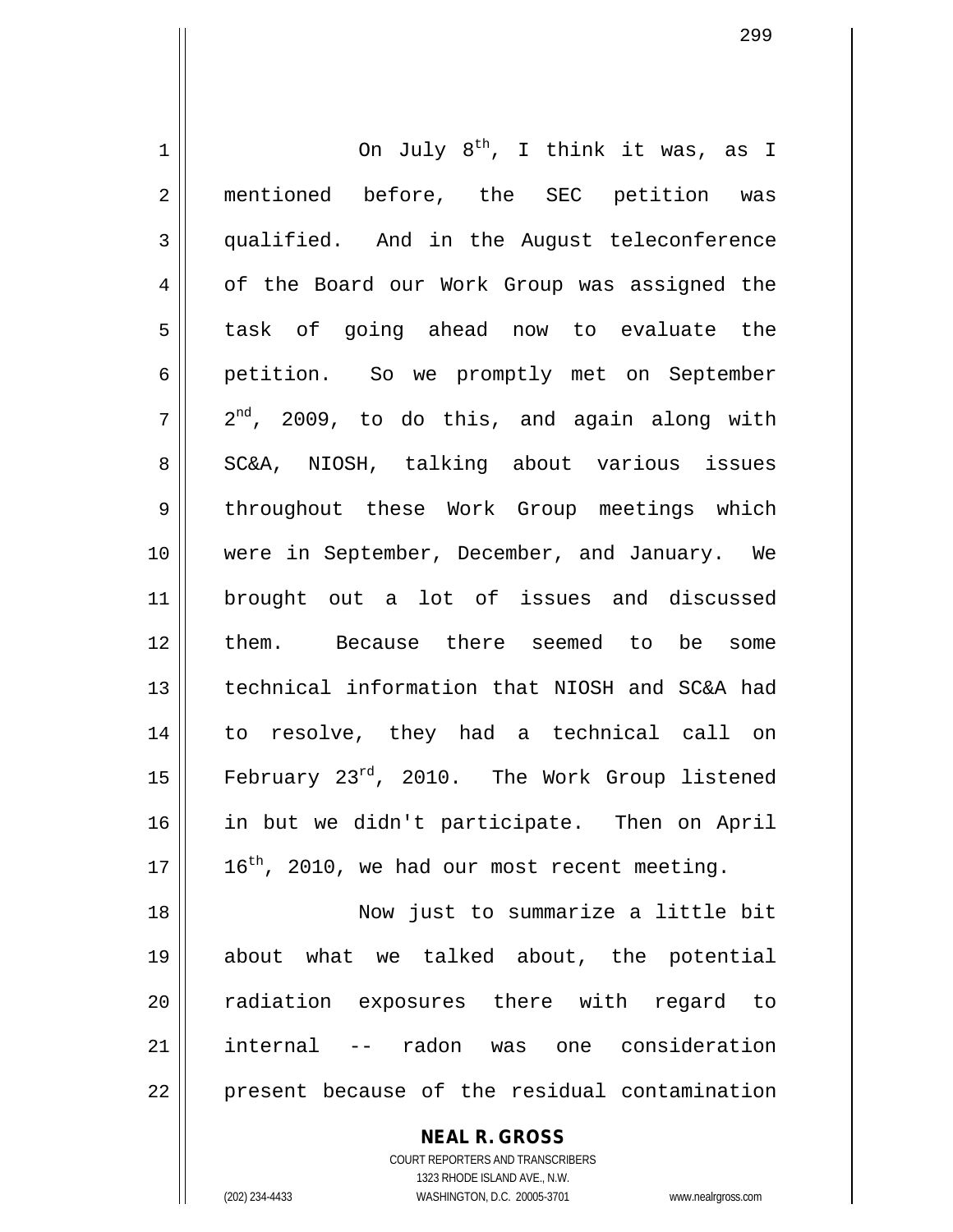300

1 of surfaces by ores. Remember, this is not 2 || the production period but residual 3 | contamination remained.

4 || Then during the renovation work in 5 || Building 30 in the 1960s, it's possible that 6 there were airborne contaminants. And then  $7 \parallel$  also the airborne radioactive contaminants 8 were evaluated for the residual -- the whole 9 | residual period.

 With regard to external sources, gamma or photon or beta exposure from the residual uranium that contaminated the 13 || surfaces was present. Neutrons are not considered as a source of exposure to Linde personnel.

 And just as a point of 17 || information, I want to remind people that even though some radiation exposure may have occurred during this time, and this is what is being evaluated, I want to remind you that dosed workers during this period was much less || than during the production period.

**NEAL R. GROSS**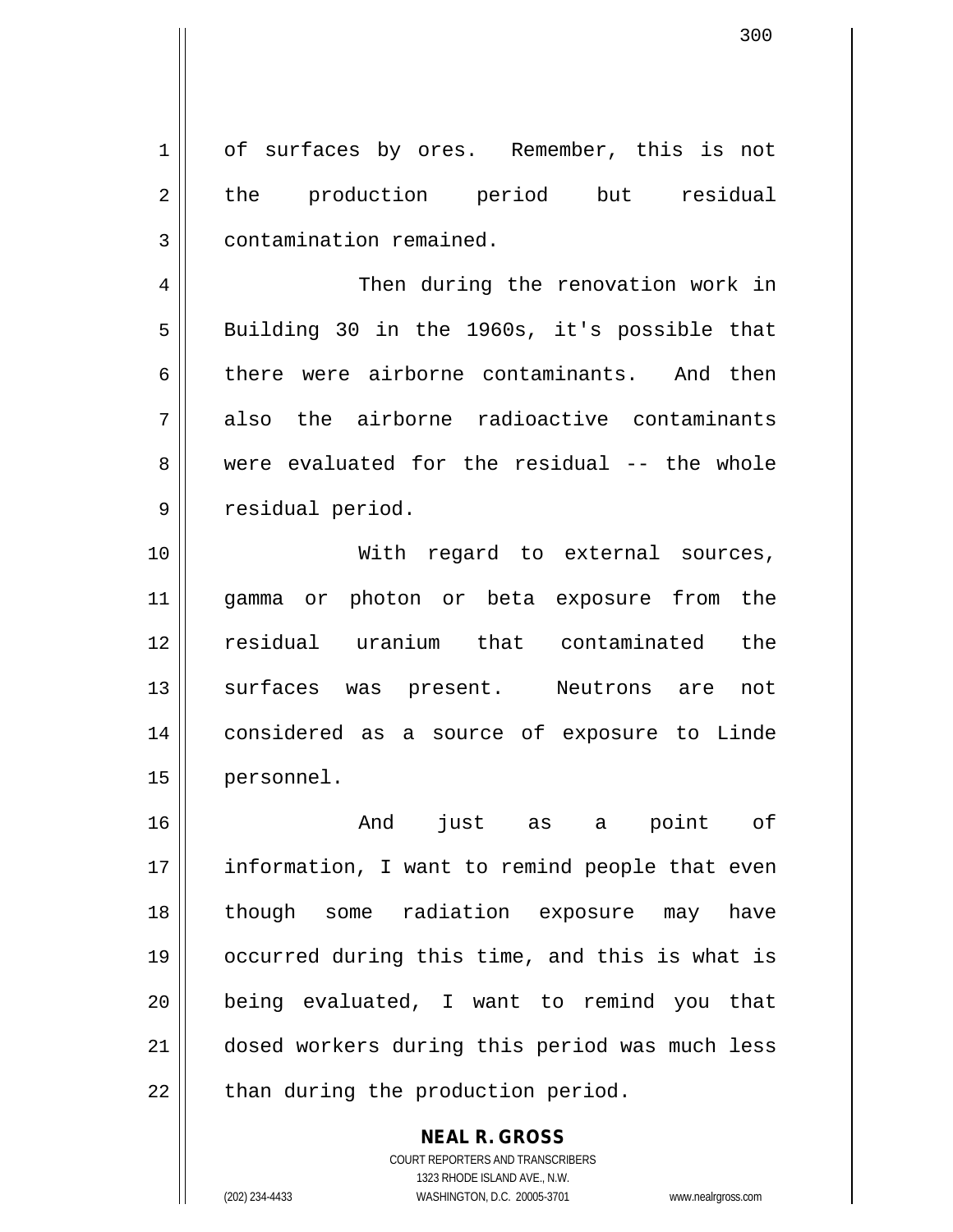1 So with our first Work Group 2 || meeting in September where we were assigned to  $3 \parallel$  evaluate the petition, it was then that NIOSH 4 || presented their findings. And this is the 5 Superstatement from NIOSH. NIOSH found that the 6 available monitoring records, process 7 descriptions and source-term data, are 8 || adequate to complete dose reconstructions with 9 Sufficient accuracy and so on. So this is 10 where we started.

 We started then with the discussions between NIOSH and SC&A to look at whether this was valid. And again, I can't go 14 || over all of this, but basically what happened at these Work Group meetings is that -- and I'm not talking about what the Work Group has decided, because we have not yet as a group had any vote. But SC&A accepted the NIOSH proposal for bounding the dose during the 20 || renovation period and the balance of the residual period. SC&A also agreed to accept || the NIOSH treatment of radon, in other words,

> COURT REPORTERS AND TRANSCRIBERS 1323 RHODE ISLAND AVE., N.W. (202) 234-4433 WASHINGTON, D.C. 20005-3701 www.nealrgross.com

**NEAL R. GROSS**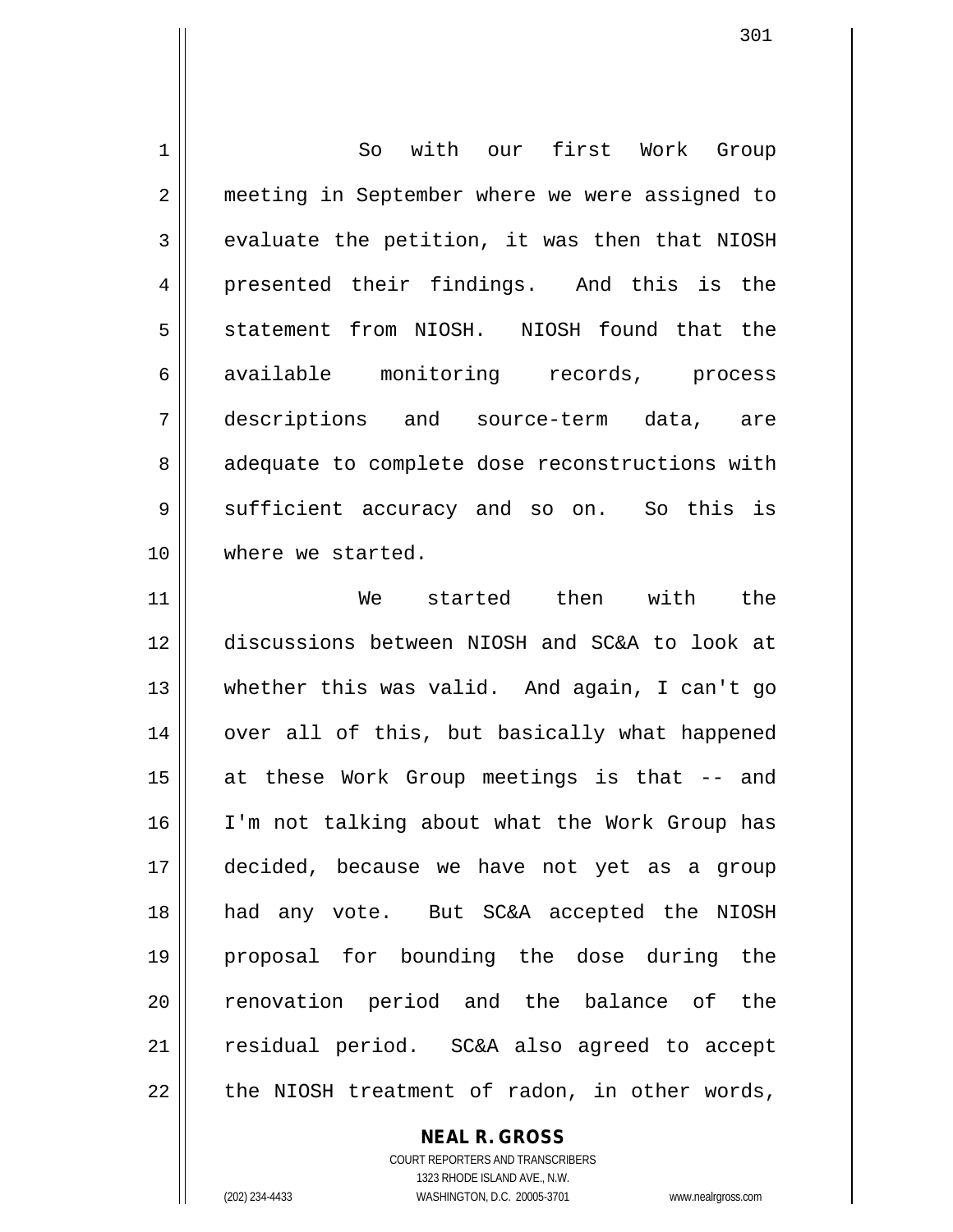1 bounding radon exposures in the Linde 2 | buildings for this period.

3 I just thought I should put a note 4 || here that through all these discussions,  $5 \parallel$  though, there may be some changes. The dose  $6 \parallel$  estimates are probably going to be increased,  $7 \parallel$  and this may lead to Site Profile revisions.

 Now, the reason that we are not 9 || yet able to vote today is that there are still some open issues. This came up primarily at 11 || our last Work Group meeting, and these open issues, and those of you who participated in the interviews this morning with SC&A know | that this is what we are concentrating on, the open issues involve potential utility tunnel exposures. And this is a little bit hard to read, but I didn't want to leave out any detail on here, because this is what we are dealing with now.

20 The question is, can the tunnel 21 dose be bound at or below 2.3 MAC, which in 22 | our jargon is Maximum Allowable Concentration,

> **NEAL R. GROSS** COURT REPORTERS AND TRANSCRIBERS 1323 RHODE ISLAND AVE., N.W. (202) 234-4433 WASHINGTON, D.C. 20005-3701 www.nealrgross.com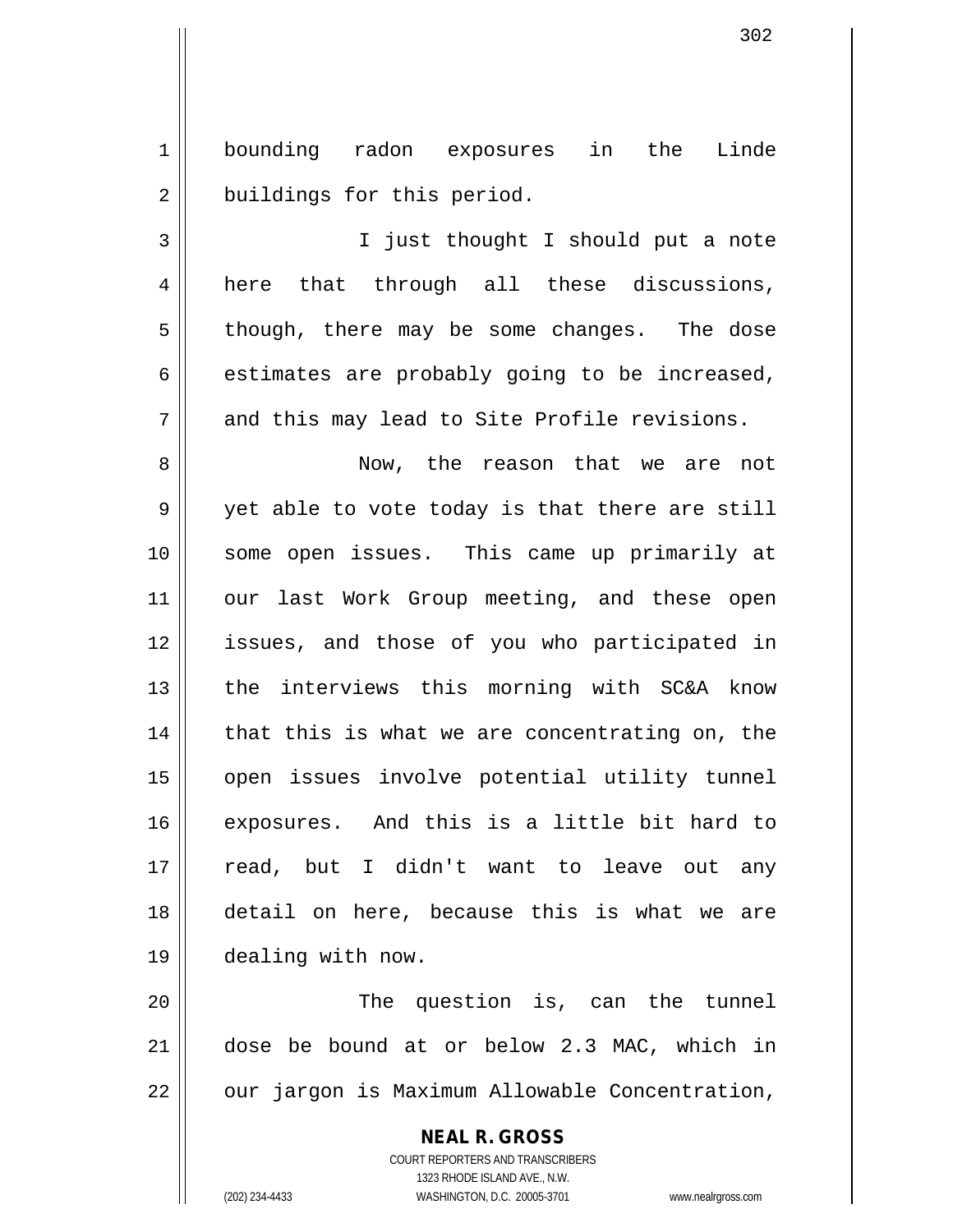1 || for the period through 1970. If this is 2 || accepted, then NIOSH must explain why they 3 || feel that these doses wouldn't exceed this 4 particular level, in other words that they can 5 || really bound with this number. So they must  $6 \parallel$  show that the doses can be bound and the 7 current open issues are looking at 8 ventilation, composition of the tunnel walls,  $9 \parallel$  radon from the soil, et cetera. 10 Some other questions came up too

11 || in this discussion about placement and depth 12 of the injection wells. I have heard that 13 Some of the workers discussed that this 14 morning with SC&A. The hydrology of the area,  $15$  || the depth of the tunnels, the location of the 16 || sump pump discharges, and some other issues. 17 And there is much information apparently 18 || available on this. So NIOSH, SC&A and others 19 || are looking at this.

20 || So there is where we stand now; we 21 || have some open issues to resolve.

22 || So what is our plan forward? The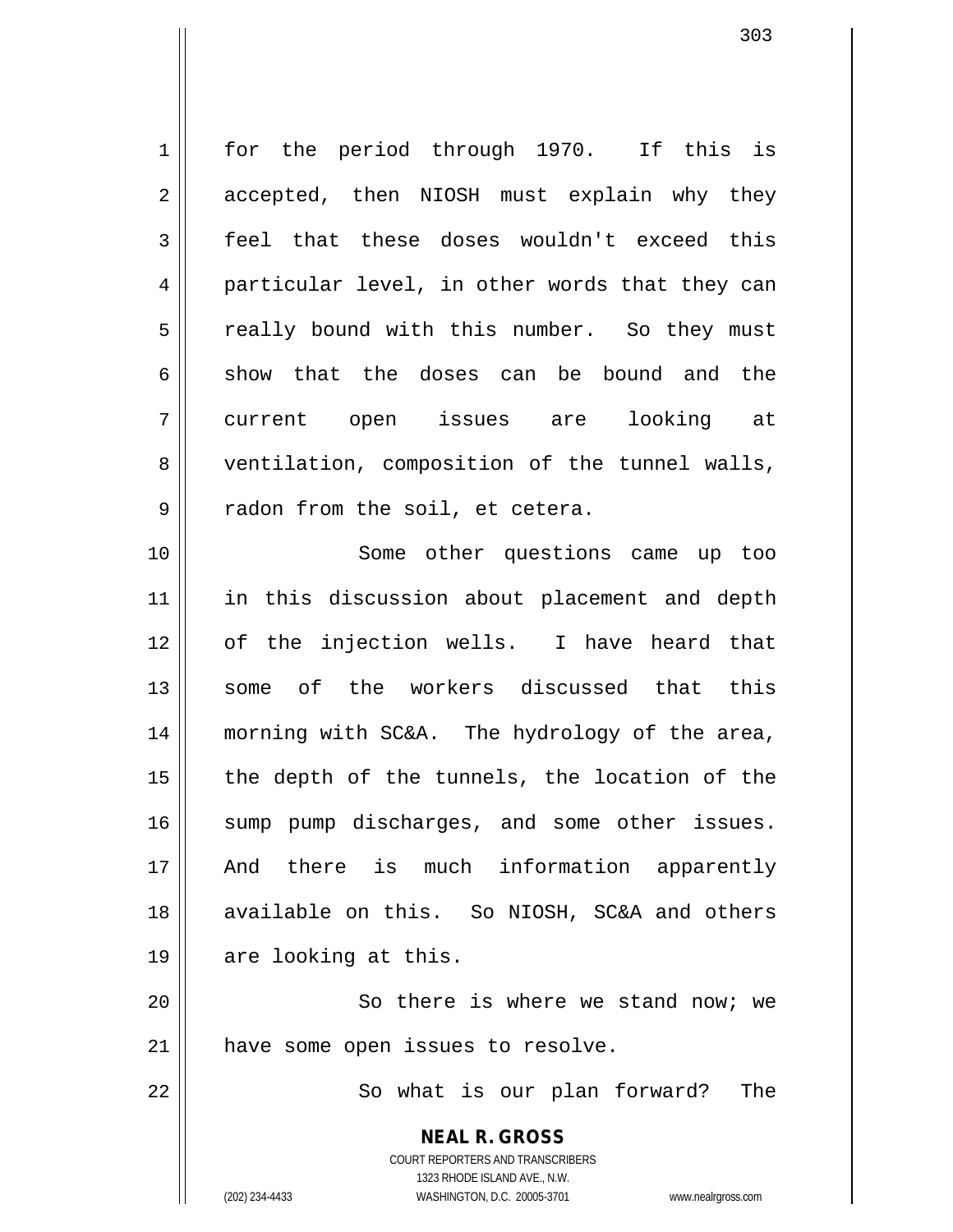**NEAL R. GROSS** COURT REPORTERS AND TRANSCRIBERS 1323 RHODE ISLAND AVE., N.W. 1 || plan was to have more worker interviews since  $2 \parallel$  we are in the area today. SC&A did conduct  $3 \parallel$  those this morning. NIOSH is going to produce  $4 \parallel$  a more detailed tunnel report. SC&A is going  $5 \parallel$  to review this report. SC&A also has 6 available other data, is reviewing other 7 information about the tunnels. Once this is  $8 \parallel$  all put together -- we hope it will be fairly 9 || soon -- the Work Group will meet again. And 10 then our goal is to make a presentation to the 11 Board for a vote for the Board meeting in 12 | Idaho Falls in August. 13 || That is our plan, and we will see 14 how that goes. So I think at this point, I 15 | can entertain questions from the Board and any 16 questions from the public or comments would 17 || come later at the public session. 18 CHAIRMAN MELIUS: Anybody from 19 the Board have any questions at this point? 20 (No response.) 21 Thank you for a very concise and 22 || good update. That was excellent. And it's a

(202) 234-4433 WASHINGTON, D.C. 20005-3701 www.nealrgross.com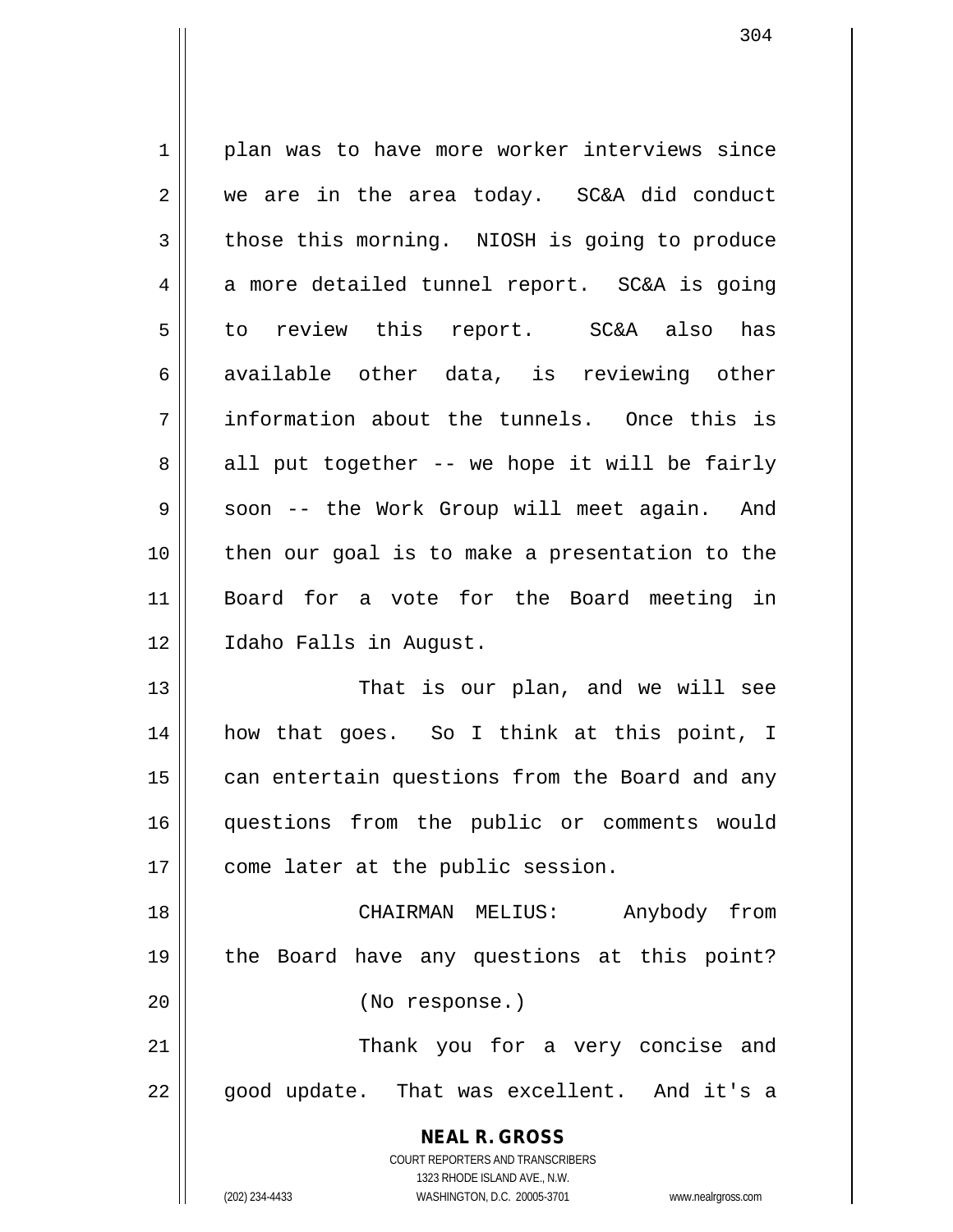1 | little after 4:15. We will take a break and  $2 \parallel$  we will try to start right at 4:30 with our 3 public commentary. So the Board members and 4 | everyone else can stretch. 5 (Whereupon, the above-entitled 6 | matter went off the record at  $4:17$  p.m. and  $7 \parallel$  resumed at 4:34 p.m.) 8 CHAIRMAN MELIUS: We are going to 9 focus on Linde. As I said, we had talked to 10 || the petitioners and that was their preference,  $11$  and we agreed, since that  $-1$  think, 12 actually, the first one, we have a written 13 || statement from one of the petitioners that 14 couldn't be here, so Ted was going to read  $15$  | that into the record, so we have it on the 16 record. And then we will start the public 17 comment. 18 MR. KATZ: Right. Thank you. 19  $\parallel$  Before -- also, there's a little spiel I have  $20$  | to give before every public comment session, 21 || generally about the redaction policy at NIOSH,  $22$  || which is, as many of you may know, all of the

> **NEAL R. GROSS** COURT REPORTERS AND TRANSCRIBERS

> > 1323 RHODE ISLAND AVE., N.W.

(202) 234-4433 WASHINGTON, D.C. 20005-3701 www.nealrgross.com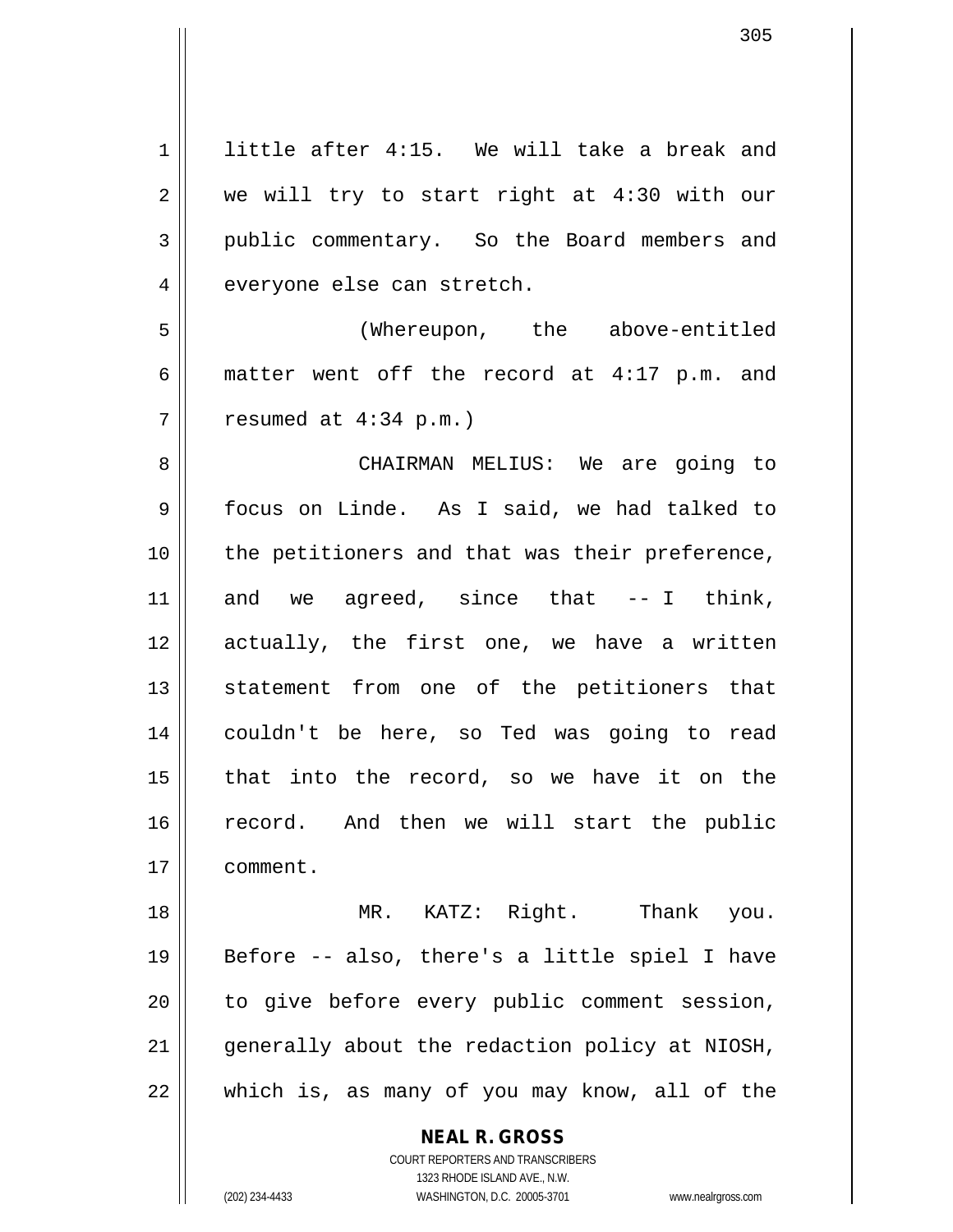1 || Board meetings are transcribed, including the 2 || public comment sessions, verbatim 3 transcription, so everything said on the 4 || record is captured there. So, as a member of  $5 \parallel$  the public, when you speak, everything you say  $6 \parallel$  will be captured in the public record, 7 including your name, including any personal 8 || information you might give, but we do redact 9 || from your statements any information you give 10 || about third-parties, other persons, to protect 11 their privacy. So their names and any 12 identifying information about those 13 individuals would be redacted from our 14 || transcripts. And the full redaction policy  $15$  should be out on the table, and it's also on  $16$  the website for your reference with the agenda 17 for the meeting. So, just to let you know 18 | that up front.

 Now, one of the petitioners, Linda Lux sent in a letter just in advance of the meeting saying she couldn't be here. That's || one of the Linde petitioners, but that she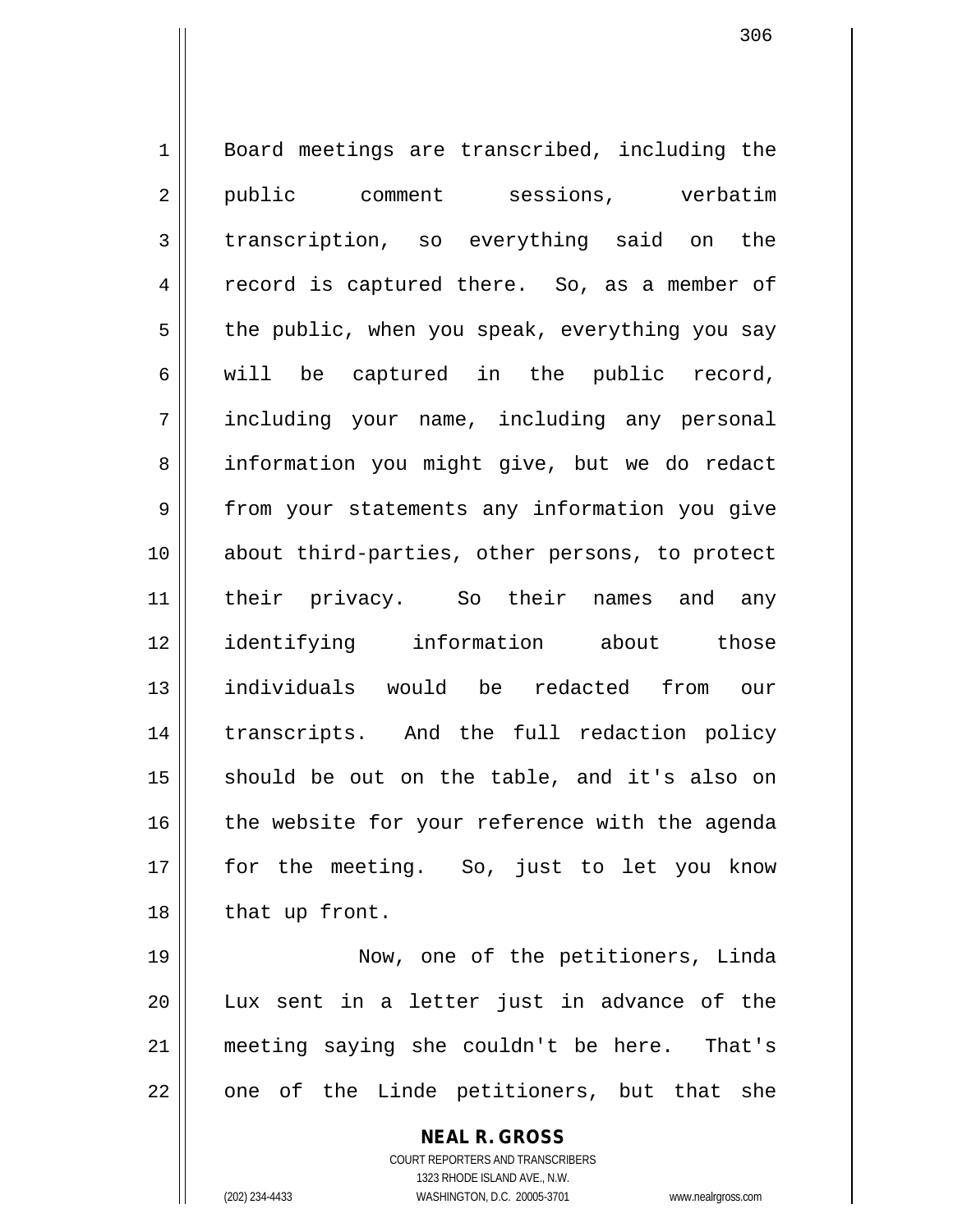1 would like her statement to be read into the  $2 \parallel$  record with her being identified, so I have so 3 dentified her. And let me just read you her 4 || letter, and then we'll hear from the other  $5 \parallel$  Linde persons that are actually here, or might  $6 \parallel$  be on the phone, as well. So, from Linda Lux,  $7 \parallel$  May 17<sup>th</sup>.

 "To Advisory Board on Radiation 9 and Worker Health Members. Because it is not possible to attend this meeting, I would like 11 || to voice my concern in letter form as to why the Linde site SEC petition should be approved.

14 || I have, for the last eight years, 15 given NIOSH and DOL every bit of information 16 available to me regarding the claim for my 17 || deceased father. I have provided unemployment 18 records, multiple medical records, and two 19 || letters from Dow, Union Carbide's purchasers, 20 || stating my father's dosimeter records have 21 || been destroyed. Unfortunately, much of this 22 || very important information has gone

## **NEAL R. GROSS**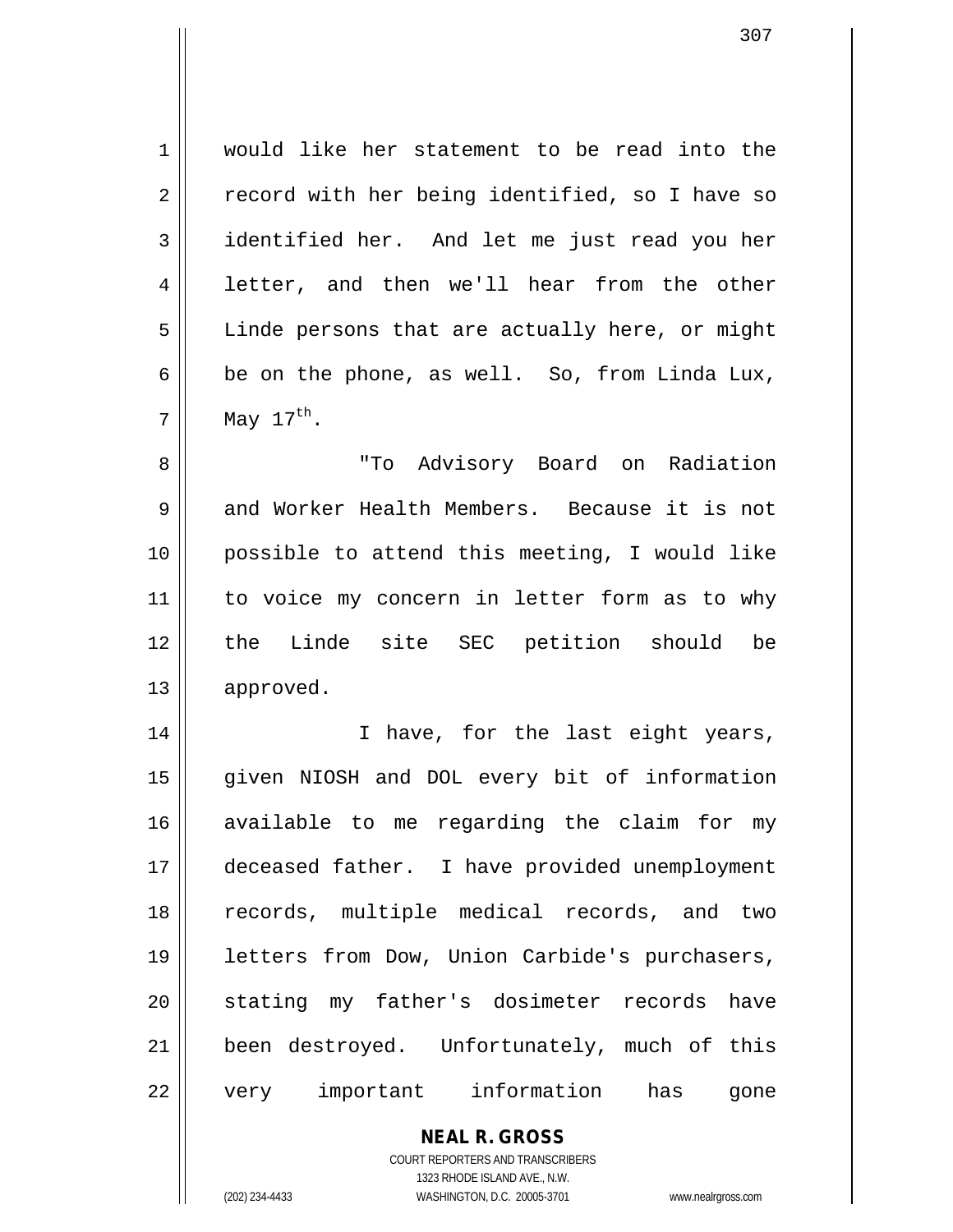1 || unrecognized, and, obviously, unread by NIOSH. 2 || My father worked in the computer 3 department at Linde, so this puts him in the 4 category of office worker. Office workers in 5 the dose reconstruction at Linde receive an  $6 \parallel$  extremely low dose, despite the fact that I 7 had stated before in the worker outreach 8 meeting on page 120 of 126, it states that 9 "eight office and clerical workers all 10 developed cancer within a short time from one 11 another." 12 In the dose amount given to office 13 workers, it would be impossible to qualify for 14 || compensation. In my father's medical records, 15 he stated to his doctor before this EEOICPA 16 program ever started, that he worked in 17 || extremely dusty conditions for a two-year time 18 || period. My father passed away from cancer in 19 1994 at 59 years of age, so I cannot ask him

20 what time period it was. I believe he was 21 || referring to the 1960s remodeling jobs that 22 were going on at the Linde site in the

> COURT REPORTERS AND TRANSCRIBERS 1323 RHODE ISLAND AVE., N.W. (202) 234-4433 WASHINGTON, D.C. 20005-3701 www.nealrgross.com

**NEAL R. GROSS**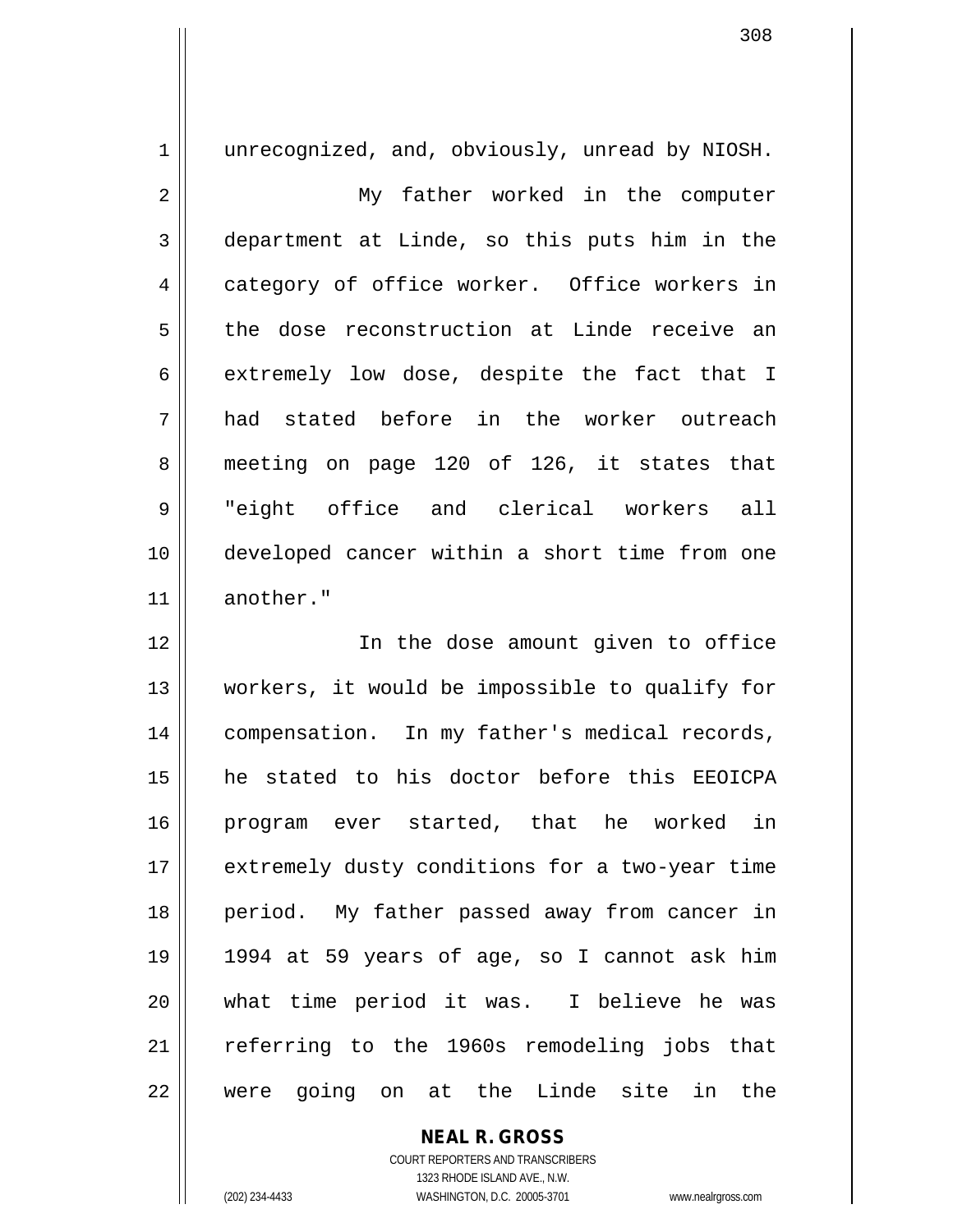1 building he was working in. I do remember him 2 | coming home from work in that time period with  $3 \parallel$  a lot of dirty dust on his clothes, and an 4 | odor on him.

 After receiving in 2006 the first 6 dose reconstruction, I asked the Department of Labor to read the medical records regarding a 8 second cancer and some lung brushings that were done and listed in the medical records. DOL called me back to say they were going to send this claim back to NIOSH to redo the dose, and add a second cancer, but I would need to get more information for the lung brushings.

 I could not retain any further records from the doctor that did the lung 17 || testing just days before my father passed away because the doctor had retired and the records were only kept for 10 years after a patient's death until they were destroyed. If only NIOSH had read the records when they were 22 || submitted in 2002 and told me I needed more

> COURT REPORTERS AND TRANSCRIBERS 1323 RHODE ISLAND AVE., N.W. (202) 234-4433 WASHINGTON, D.C. 20005-3701 www.nealrgross.com

**NEAL R. GROSS**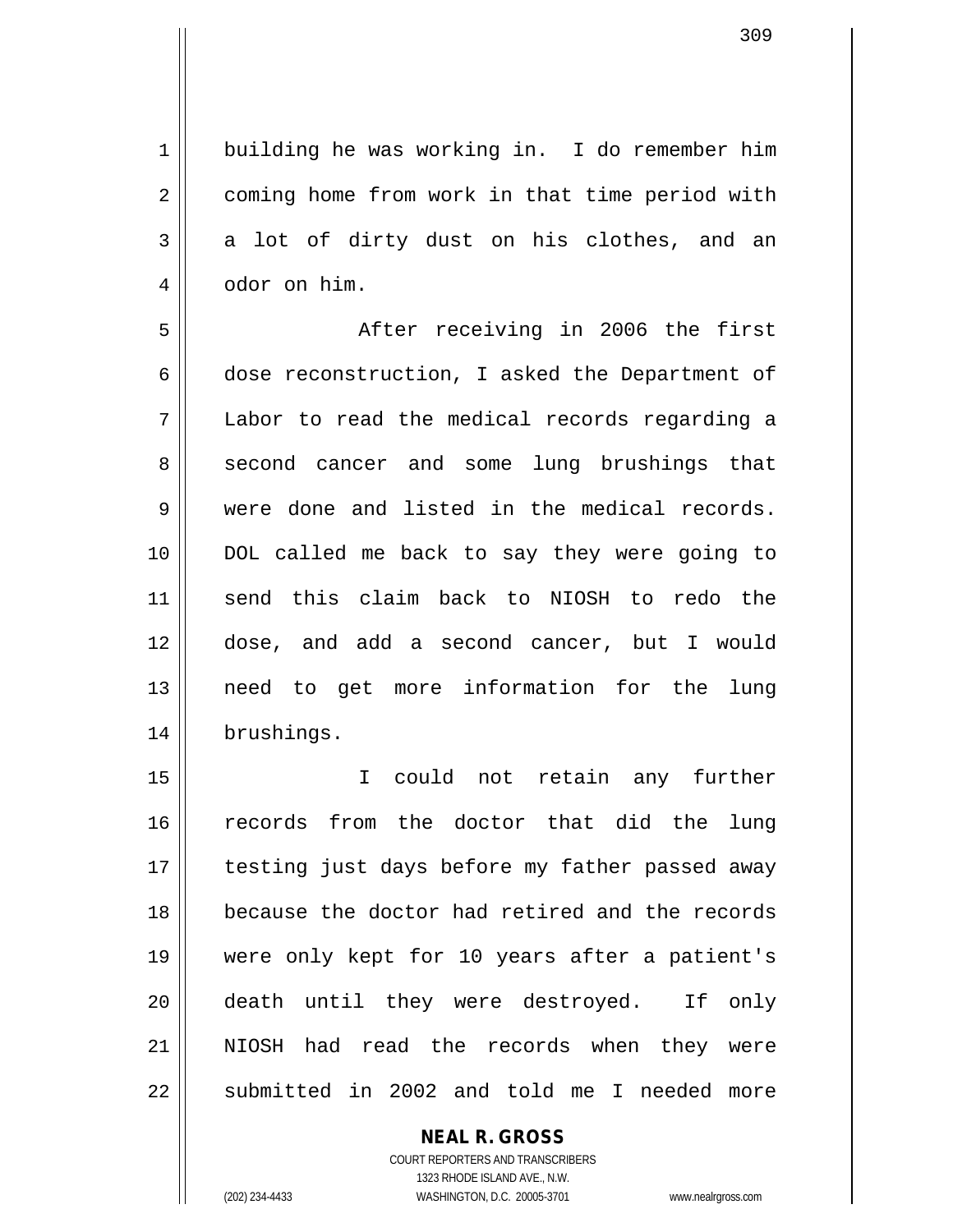1 details, I could have received those records  $2 \parallel$  because it would have been in the 10-year time  $3 \parallel$  frame.

4 When I received the redo of the 5 dose reconstruction just two weeks ago, not  $6 \parallel$  only did my father's dose amount not go up  $7 \parallel$  with a second cancer added but it went down, 8 way down. I was told the reason was NIOSH has 9 adjusted the dose amounts to be more 10 || realistic. What I expected from NIOSH, at the 11 very least, was to receive a dose 12 || reconstruction that included both cancers and 13 || considered radiation as the only risk factor 14 || that matched the cancer my father had, but 15  $\parallel$  what I received was what looks like, to me --16 is a manipulated application of numbers to 17 ll control the outcome.

 If a true consideration of my father's cancer and other petitioner's cancer was caused by a work location, I would think 21 || it would be important to consider statements || the workers have made at both the worker's

> COURT REPORTERS AND TRANSCRIBERS 1323 RHODE ISLAND AVE., N.W. (202) 234-4433 WASHINGTON, D.C. 20005-3701 www.nealrgross.com

**NEAL R. GROSS**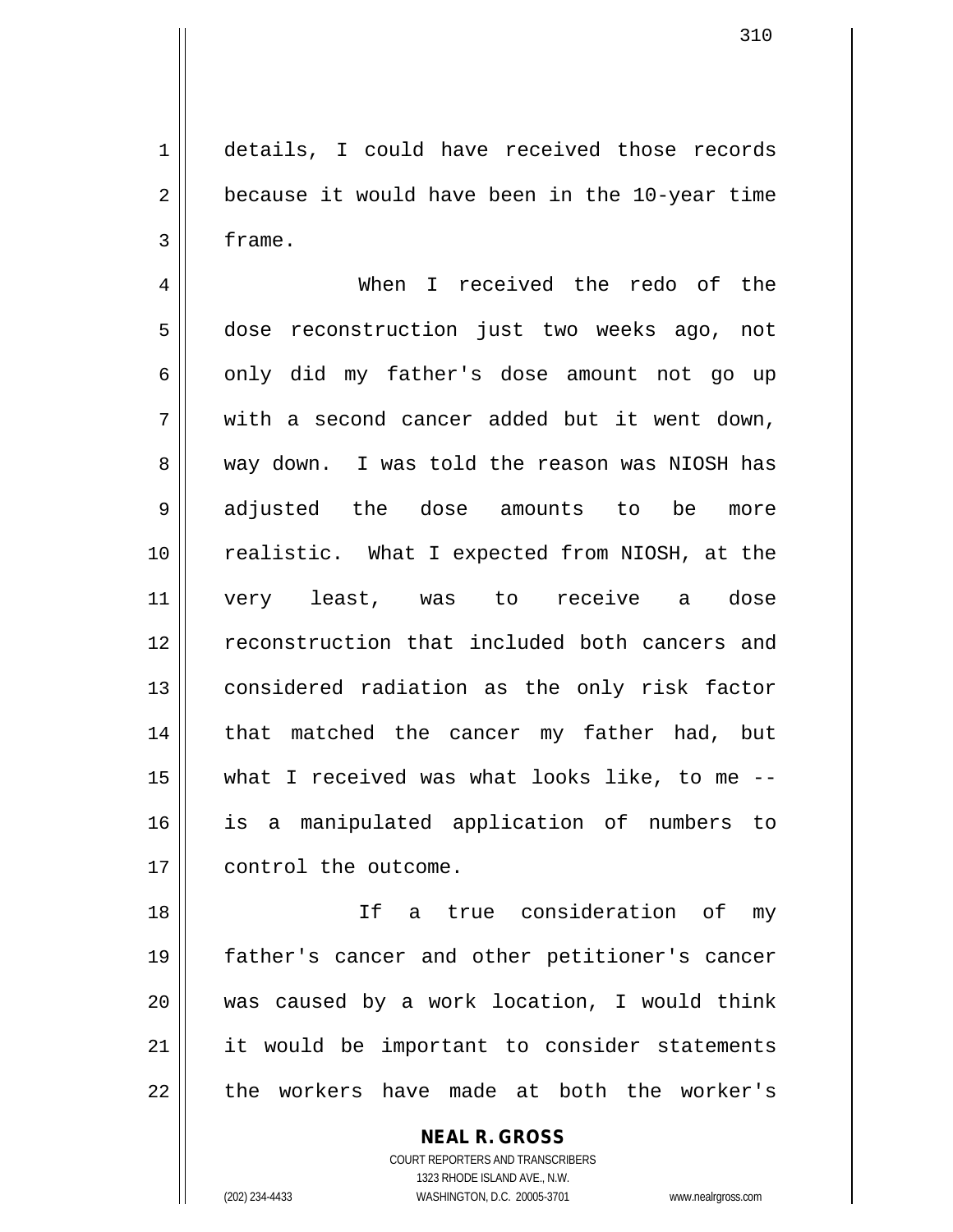$1 \parallel$  outreach meetings, and in the medical records,  $2 \parallel$  as well as factors that go along with the 3 | listed cancers.

 I don't see how it can be said 5 that "best available science" is used when 6 comments from workers are not considered. The Linde site has unique features that also must 8 | be considered, such as toxic chemicals poured into wells that overflowed with rain, toxic chemicals that were poured into the drainage 11 || system that also overflowed, toxic chemicals buried in the ground and poured into nearby water streams, construction and remodeling done to buildings during the 1960s and 1970s that were embedded with toxins while Linde workers stayed working in the buildings with 17 | no protection.

18 || To say a person didn't have enough 19 exposure to cause a certain cancer is an 20 untrue statement. Any dose amount is too much  $21$  and is enough to cause cancer in some people. 22 || Every person's body chemistry is unique and

> **NEAL R. GROSS** COURT REPORTERS AND TRANSCRIBERS 1323 RHODE ISLAND AVE., N.W.

(202) 234-4433 WASHINGTON, D.C. 20005-3701 www.nealrgross.com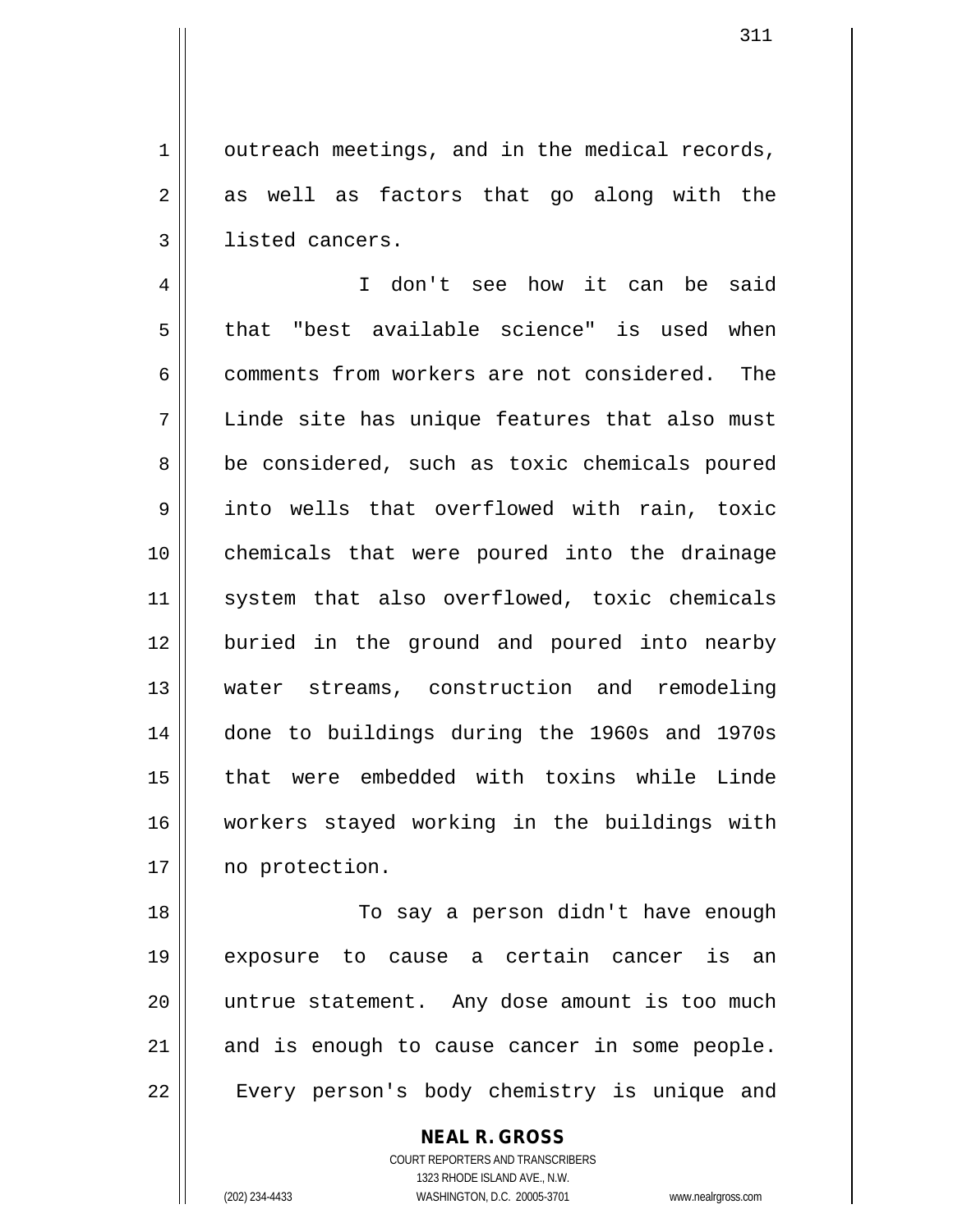**NEAL R. GROSS** COURT REPORTERS AND TRANSCRIBERS 1 can handle or fight off different amounts of 2 toxic substances or radiation before a cancer  $3 \parallel$  sets in. These workers were unaware of the 4 || radiation all around them, including in the 5 dirt and water outside, so they would not have 6 acted in a cautious way. To not consider 7 these facts and not include unique 8 circumstances to each worker is not a fair or 9 true dose reconstruction for many of the Linde 10 workers. It would then not compensate many of 11 || the workers who should be compensated, and 12 || they are who this program was created for. 13 || Sincerely, Linda Lux." 14 CHAIRMAN MELIUS: Okay. We now 15 want to hear from the Linde petitioners. And, 16 Antoinette, are -- I'm not sure what order to 17 go in here. Yes, from there. We need to 18 || activate that mic, I think. 19 || MR. KATZ: Try again, Antoinette. 20 MS. BONSIGNORE: Thank you. The 21 first issue I'd like to raise is regarding the  $22$  || petition that just qualified for Linde SEC-

1323 RHODE ISLAND AVE., N.W.

(202) 234-4433 WASHINGTON, D.C. 20005-3701 www.nealrgross.com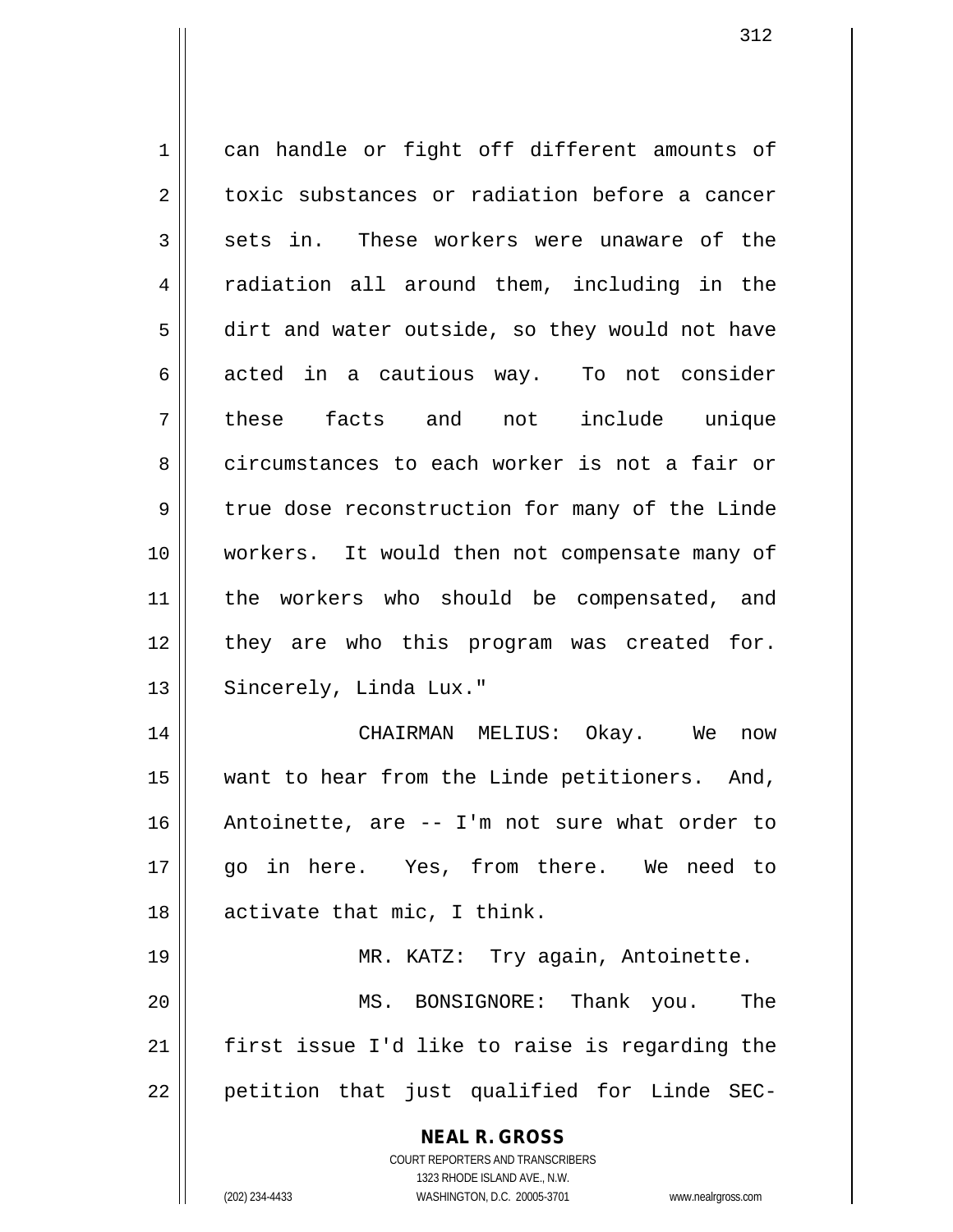| 1  | 00154. I received a letter stating that DCAS                        |
|----|---------------------------------------------------------------------|
| 2  | will not be able to meet its 180-day deadline                       |
| 3  | for two reasons, first being that interviews                        |
| 4  | were conducted today that may affect that                           |
| 5  | petition. And, secondly, that there were                            |
| 6  | documents that have been uncovered at the                           |
| 7  | National Archives that deal with the Linde                          |
| 8  | tunnels. And I don't know if Mr. Rutherford                         |
| 9  | is here, but if we could get some                                   |
| 10 | clarification as to what those documents are,                       |
| 11 | and when they might be made available to the                        |
| 12 | petitioners?                                                        |
| 13 | CHAIRMAN MELIUS: Stu, can you                                       |
| 14 | address that?                                                       |
| 15 | MR. HINNEFELD: Well, LaVon is not                                   |
| 16 | here, but -- and I'm not conversant about what                      |
| 17 | those documents are exactly. We can provide,                        |
| 18 | certainly, that information to you during the                       |
| 19 | week. LaVon will be here tomorrow.                                  |
| 20 | MS. BONSIGNORE: Okay. Thank you.                                    |
| 21 | And the second issue deals again with the                           |
| 22 | 180-day deadline for the release of Evaluation                      |
|    | <b>NEAL R. GROSS</b>                                                |
|    | COURT REPORTERS AND TRANSCRIBERS                                    |
|    | 1323 RHODE ISLAND AVE., N.W.                                        |
|    | (202) 234-4433<br>WASHINGTON, D.C. 20005-3701<br>www.nealrgross.com |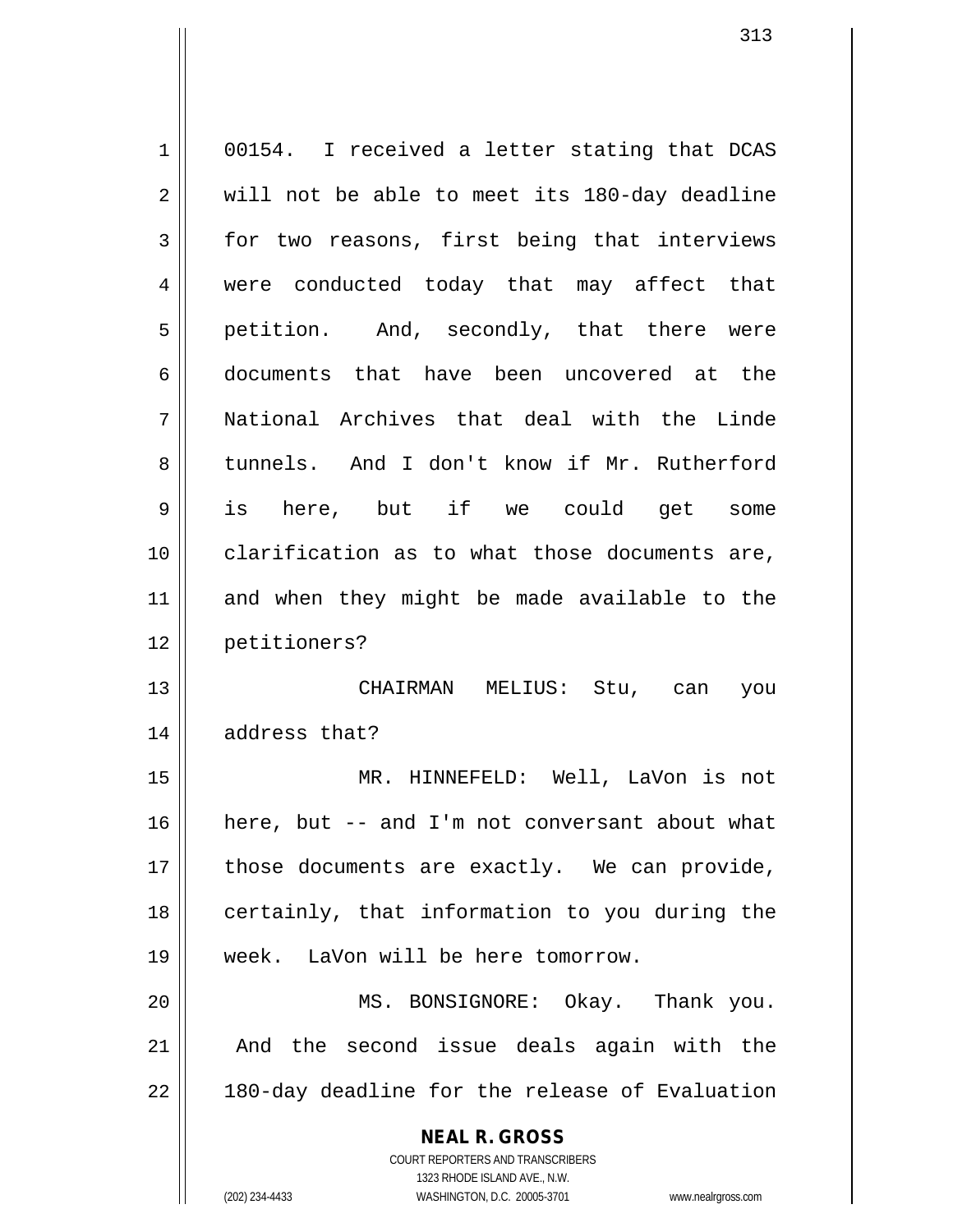1 || Reports, and, specifically, with respect to  $2 \parallel$  the Linde petition.

3 My question to the Board is why is 4 DCAS allowed to continually revise ERs as more 5 information becomes available to them? And, 6 || many times, looking for additional information  $7 \parallel$  that will justify the denial or recommendation 8 || of a denial for the SEC petition. What 9 || permits DCAS to go beyond the 180-day deadline 10 that is specifically prescribed in the 11 | requlations?

 CHAIRMAN MELIUS: I don't think we  $\parallel$  can speak to that legally. My understanding is that it's not a binding time period, and I || think there's also, I think in general in this program, there is the policy as new information becomes available, and it favors the claimant, that it is then incorporated into dose reconstructions. So there's been a 20 || general policy as new information becomes 21 available to utilize that. I think as a 22 || Board, we have concerns about the timeliness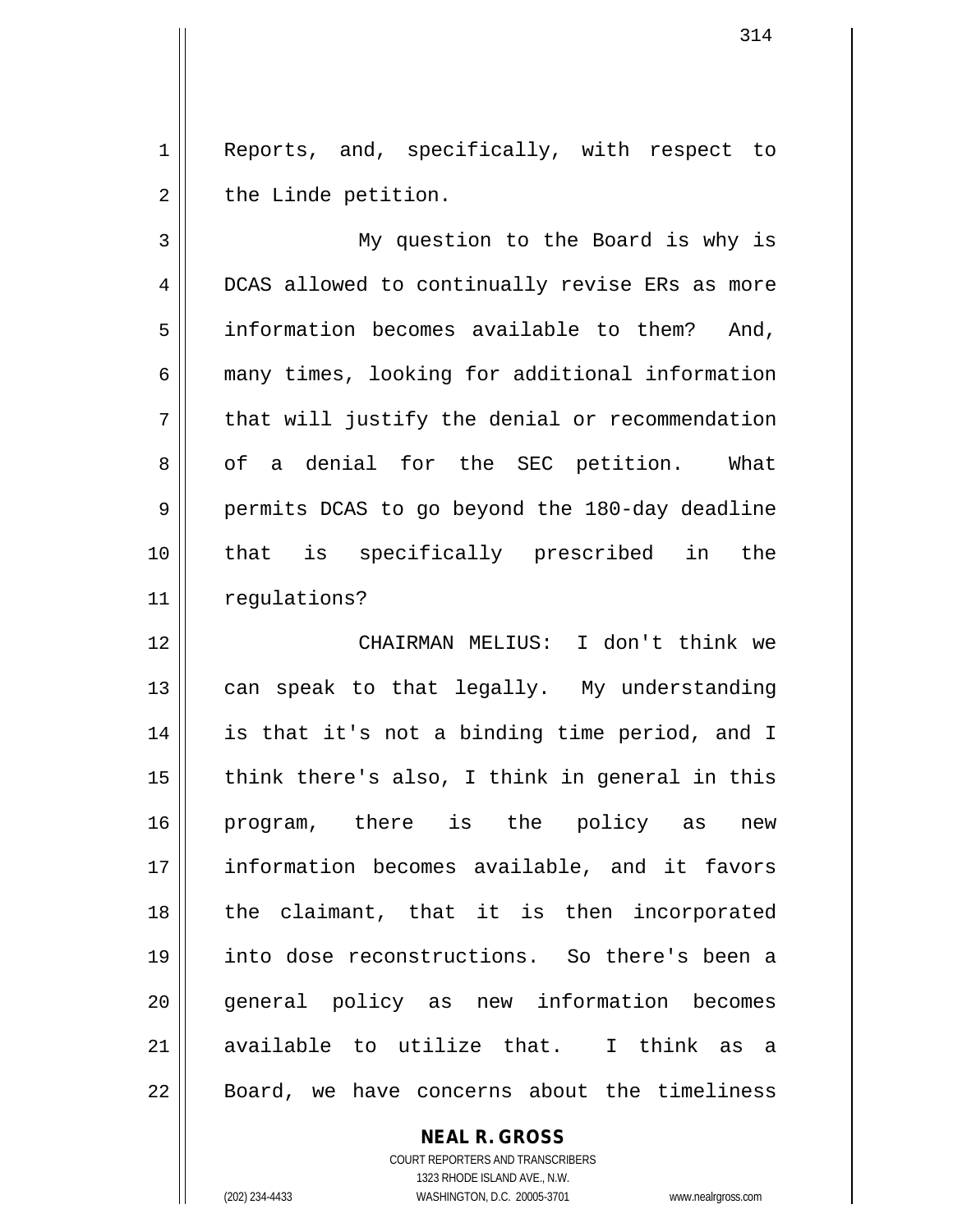1 | of response to these new information and sort  $2 \parallel$  of what the limit is. And I think NIOSH has  $3 \parallel$  concerns about that, also, and are trying to  $4 \parallel$  address it in order to make this more timely,  $5 \parallel$  so it's not an endless process. However, if 6 information or a new issue comes up, such as  $7 \parallel$  the tunnels or something, then I think it sort  $8 \parallel$  of behooves us to try to allow time for the 9 | gathering of additional information. 10 MS. BONSIGNORE: However, if the 11 gathering of additional information over an 12 extended period of time works to the detriment  $13$  || of the petitioners, if, in fact, the original 14 ER that was issued was somehow incomplete, 15 inaccurate, or deficient in some way, 16 || shouldn't that be the Evaluation Report that 17 the Board actually considers? And if 18 || additional research is conducted thereafter, 19 that would benefit petitioners or individual  $20$  claimants, then that would be fine, but why

21 are the petitioners penalized when the 22 || original ER would have been, perhaps,

> COURT REPORTERS AND TRANSCRIBERS 1323 RHODE ISLAND AVE., N.W. (202) 234-4433 WASHINGTON, D.C. 20005-3701 www.nealrgross.com

**NEAL R. GROSS**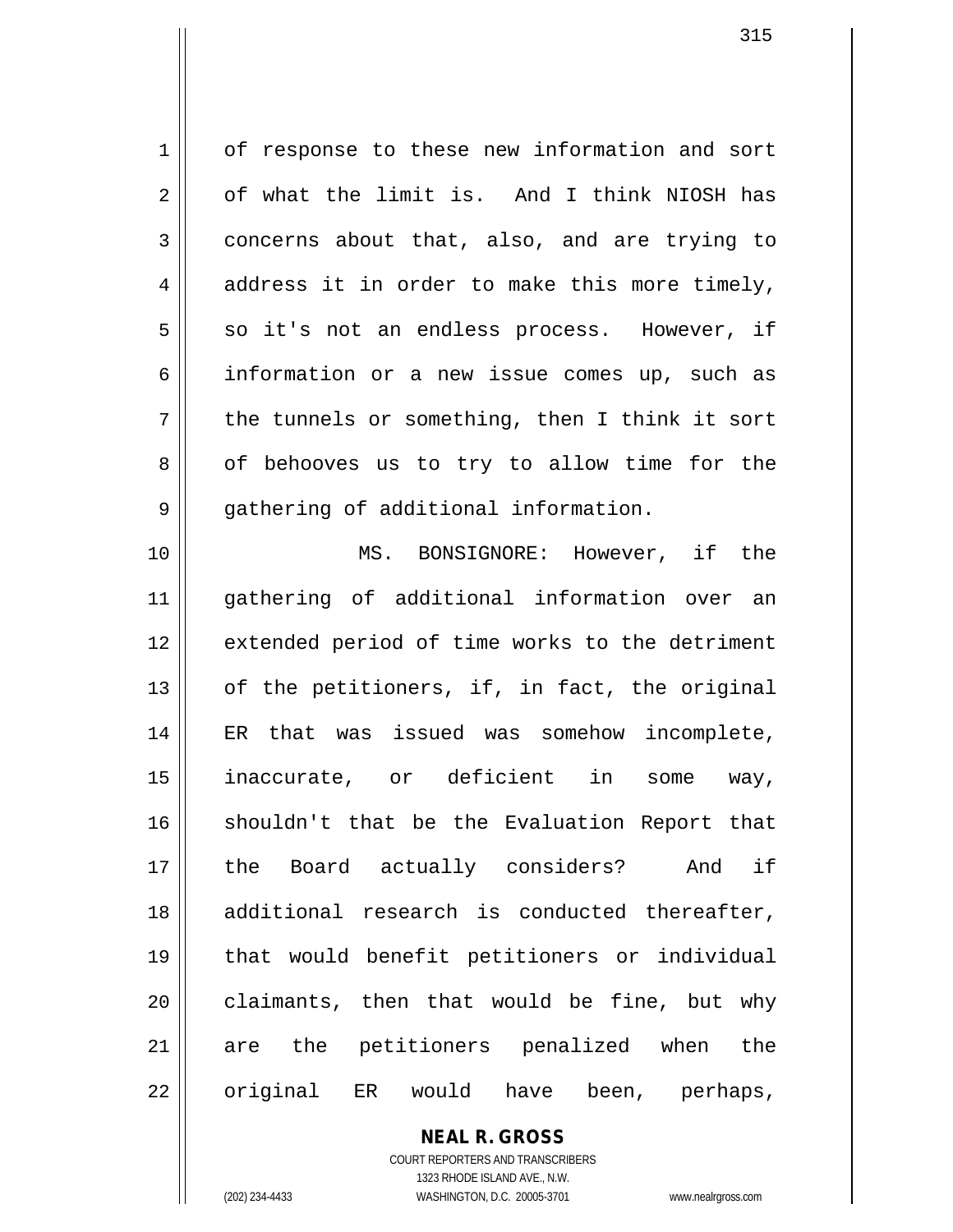1 considered by the Board to not be  $2 \parallel$  satisfactory? 3 CHAIRMAN MELIUS: Again, the 180

 days isn't binding, so it's a question of judgment. I mean, I think we'll take that as  $6 \parallel$  a comment. I don't think we can sort of fully address it.

8 || MS. BONSIGNORE: Okay. All right. 9 | Thank you.

 CHAIRMAN MELIUS: Thank you. Okay. [identifying information redacted]. Is [identifying information redacted] here,  $\parallel$  speaking to Linde? I don't always have what -14 | - okay. Mary Girardo, again. We'll do again, and see what this -- those people may think | that we're only talking about Linde right now. 17 || Sandy Rykiel. Okay. If you'd like to step to the mic, either this mic here, or you can use the podium. And I apologize if I mispronounce anybody's name. With a name like | Melius, I'm used to  $-$ 

22 MS. RYKIEL: I can go to the

**NEAL R. GROSS** COURT REPORTERS AND TRANSCRIBERS 1323 RHODE ISLAND AVE., N.W.

(202) 234-4433 WASHINGTON, D.C. 20005-3701 www.nealrgross.com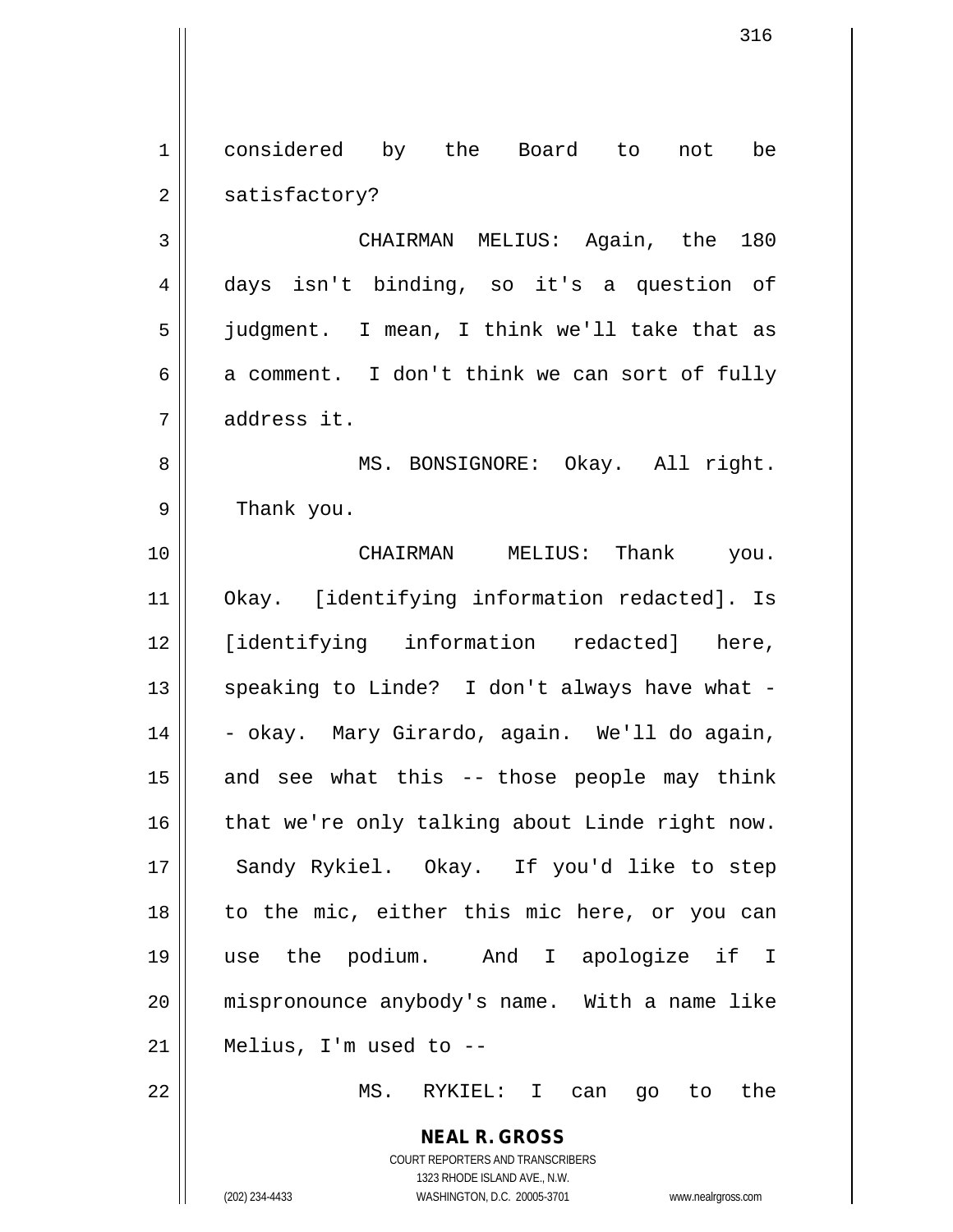1 podium?

2 CHAIRMAN MELIUS: You can go to  $3 \parallel$  the podium, whatever is better.

4 MS. RYKIEL: Thank you. I'm here 5 | to speak about my father, William Donovan. He 6 was an employee at Linde Division in Niagara 7 Falls. He worked there for 36 years and 29 8 days. He was a chemical operator from 1942 to 9 1957 at the cobalt plant. He was an 10 electrician from 1957 to 1961 in the cobalt 11 || plant. He was an operator of the furnaces, 12 Operator A and D, and a foreman, and from 1961 13 to 1965 he was an electrician. From 1965 to 14 || 1970 in the Linde Division, mining the metals. 15 He was a foreman, master mechanic from 1970 16 | to 1978.

17 When I originally filed this 18 || claim, I had heard about it from Roswell Park. 19 My father did have prostate cancer. From my 20 || understanding, prostate cancer is one of your 21 || organs on the list of categories, but yet you 22 || use the bladder as a surrogate organ, as an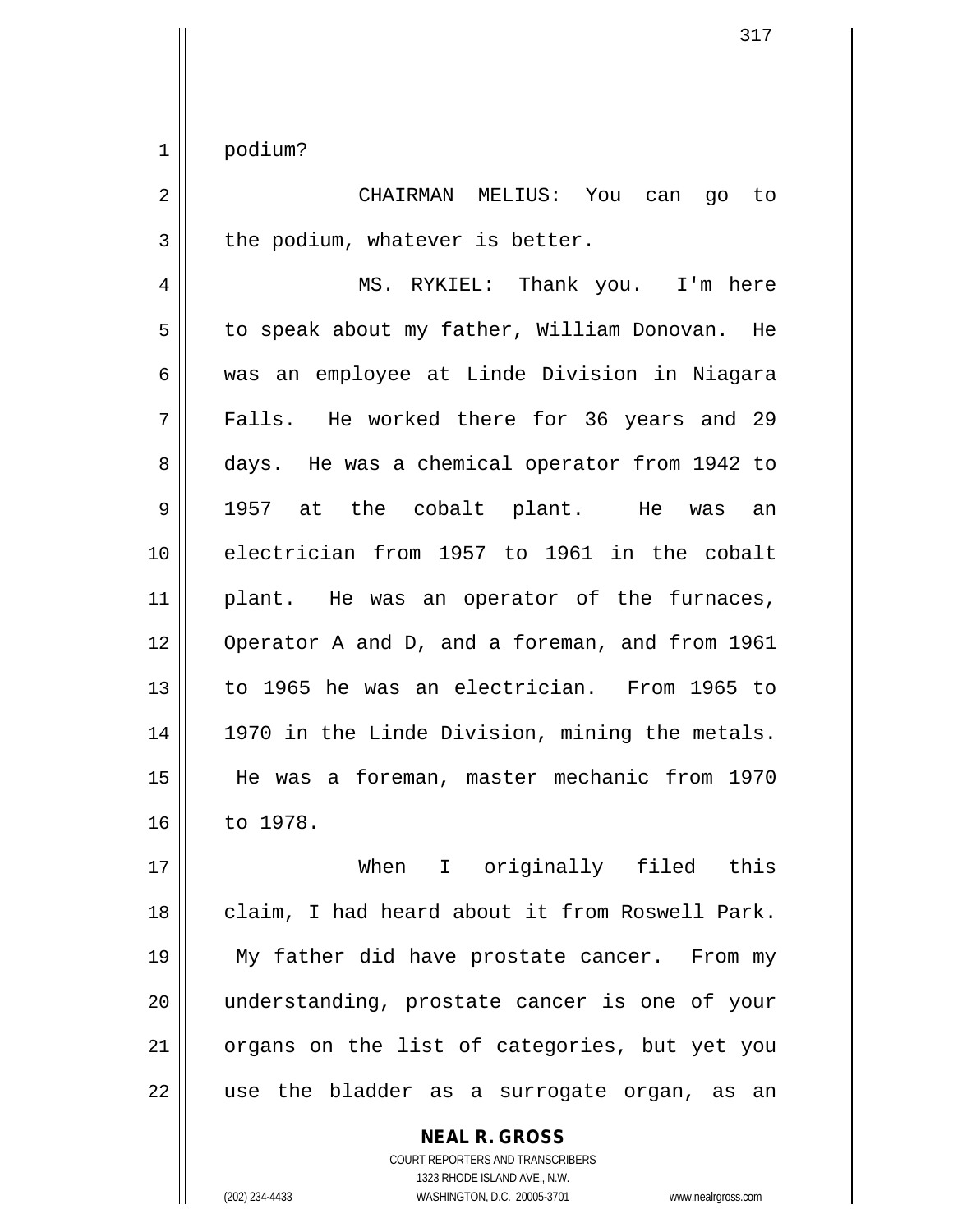**NEAL R. GROSS** COURT REPORTERS AND TRANSCRIBERS 1323 RHODE ISLAND AVE., N.W. 1 | internal surrogate organ. How can you use a 2 surrogate organ for the prostate? I don't  $3 \parallel$  agree with this surrogate organ. I don't --4 | can you explain that to me? 5 CHAIRMAN MELIUS: Yes. Stu, do  $6 \parallel$  you want to ---7 MS. RYKIEL: I understand what a  $8 \parallel$  surrogate organ is; I just don't agree with  $9 \parallel$  the way you're using it. 10 CHAIRMAN MELIUS: No, no. And I  $11$  | think there's an explanation. 12 MR. HINNEFELD: Yes. I can do it 13 || now, or we can do it later on. 14 CHAIRMAN MELIUS: Well, why don't 15 you do it now. It's a general question. 16 MR. HINNEFELD: Okay. 17 CHAIRMAN MELIUS: If we can answer 18 || a question quickly, and it does not involve 19 personal information --- 20 || MS. RYKIEL: Yes, that's fine. 21 || CHAIRMAN MELIUS: -- we'll try to 22 do it. If not, we can also do some of these

(202) 234-4433 WASHINGTON, D.C. 20005-3701 www.nealrgross.com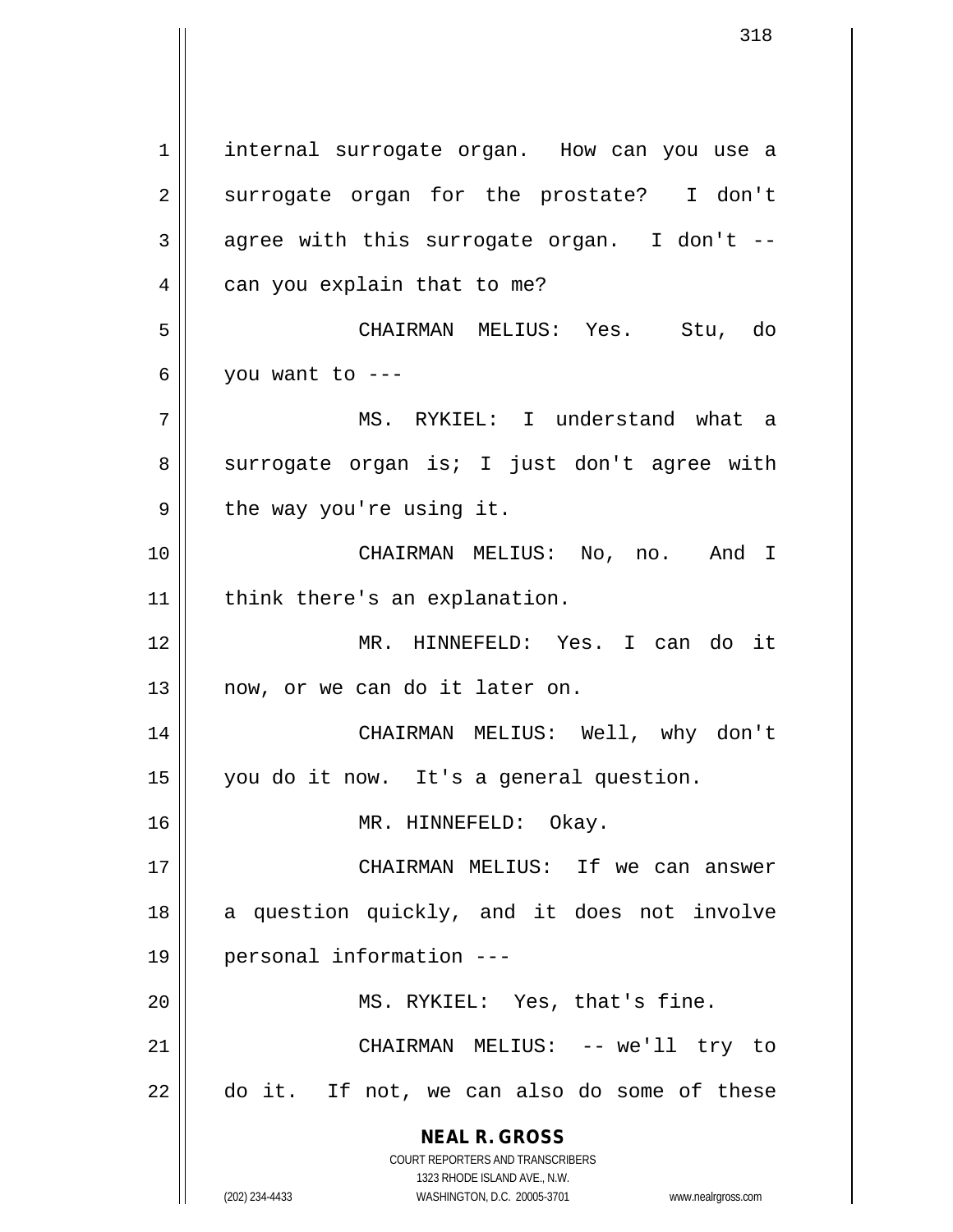1 in follow-up. I'll also indicate that all  $2 \parallel$  these comments are being recorded, and that  $3 \parallel$  actually the Board -- we actually have a Work  $4 \parallel$  Group that's looking to -- making sure that we 5 do the follow-up for the comments and that 6 they're collected and dealt with in terms of 7 || the information being used in sort of our 8 future efforts on SEC evaluations and dose 9 | reconstruction. 10 MR. HINNEFELD: Okay. In this 11 context, there are -- a dose reconstruction 12 || relies on data that allows you to convert  $13$  | certain measured quantities, like the quantity 14 measured by a film badge to the dose received 15 || by some internal organ, whatever organ you're 16 interested in. And the International 17 Commission on Radiological Protection has 18 published a number of correction factors, in 19 other words, ways to correct something like a 20 dosimeter badge to specific organ doses. They 21 did not publish one for the prostate. So for

 $22$   $\parallel$  an external dose, the method that's chosen for

**NEAL R. GROSS**

COURT REPORTERS AND TRANSCRIBERS 1323 RHODE ISLAND AVE., N.W. (202) 234-4433 WASHINGTON, D.C. 20005-3701 www.nealrgross.com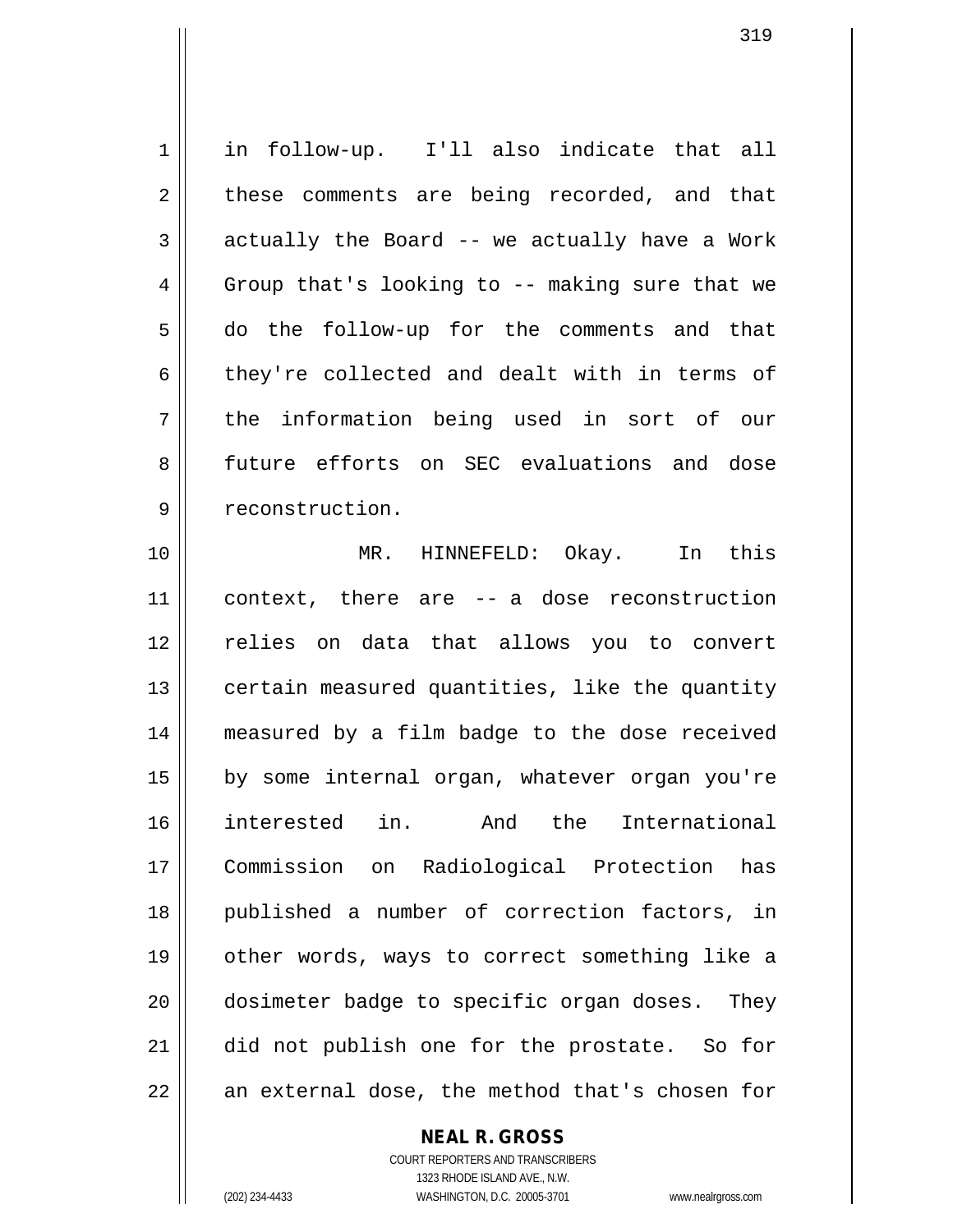1 dose reconstruction is to choose another organ 2 || in close proximity to the target organ you're  $3 \parallel$  interested in. So the bladder was chosen as 4 the organ in close proximity to the prostate 5  $\parallel$  as the one where the dose would be,  $6 \parallel$  essentially, the same as it would be for the  $7 \parallel$  prostate from this external source. That's --8 || I believe we use bladder for the surrogate for  $9 \parallel$  an external.

10 On occasion, you'll have the same 11 || issue with an internal dose where a particular 12 || organ that doesn't concentrate the radioactive 13 material that's being ingested or inhaled does 14 || not really receive any particular dose, except 15 || from the blood that circulates through that 16 organ. So its dose would be essentially the 17 same as any other organ that doesn't 18 || concentrate the radioactive material, but just 19 it receives the dose from the blood 20 circulating through that organ. So you would 21 || use, in that case, if your dose model doesn't 22 || include the exact target organ you're

> **NEAL R. GROSS** COURT REPORTERS AND TRANSCRIBERS 1323 RHODE ISLAND AVE., N.W.

(202) 234-4433 WASHINGTON, D.C. 20005-3701 www.nealrgross.com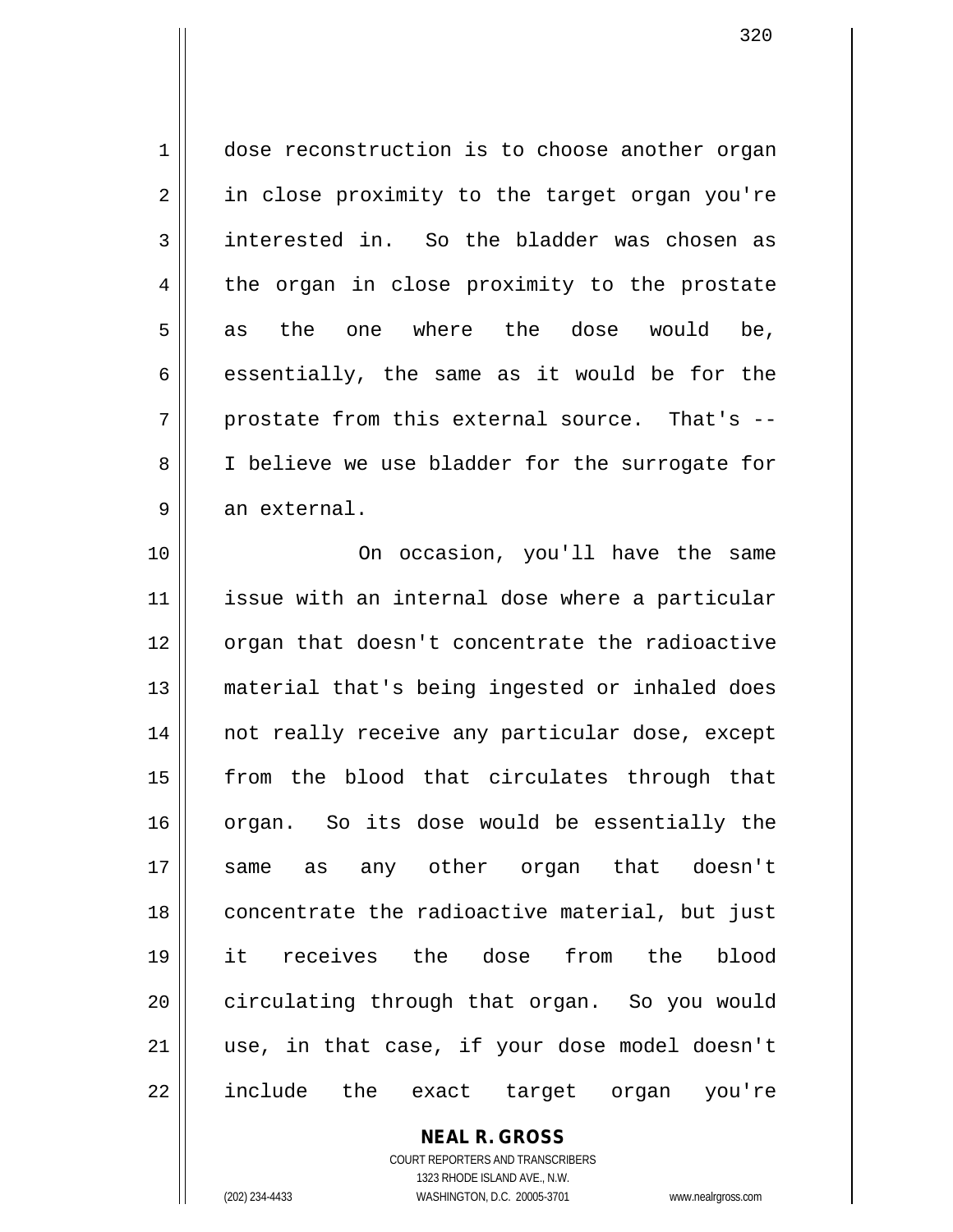1 | interested in, you would use some other organ  $2 \parallel$  of that same kind, that didn't concentrate the 3 material, but just received the dose from the  $4 \parallel$  circulating blood. So that would be  $-$ - those 5 || were the two uses where an organ would  $6 \parallel$  referred to as a surrogate organ.

 MS. RYKIEL: Okay. Well, then  $8 \parallel$  they rated my father at 44.78% for the 9 prostate. They pay out at 50 percent. He worked there 36 years and 29 days. He inhaled 11 || it; he was exposed to it; it was on his body. How can -- I don't know how you're coming up with these formalities. He had prostate 14 || cancer, he had skin lesions removed, he had a 15 || right breast mass removed, he was anorexic, he had malaise, he was constantly short of breath, five heart attacks with open heart 18 || surgery with two aneurism repairs. He had TIAs, he had CVAs, he had congestive heart failure, and his final thing that took him down was respiratory arrest from pneumonitis, || which is -- he also had kidney problems,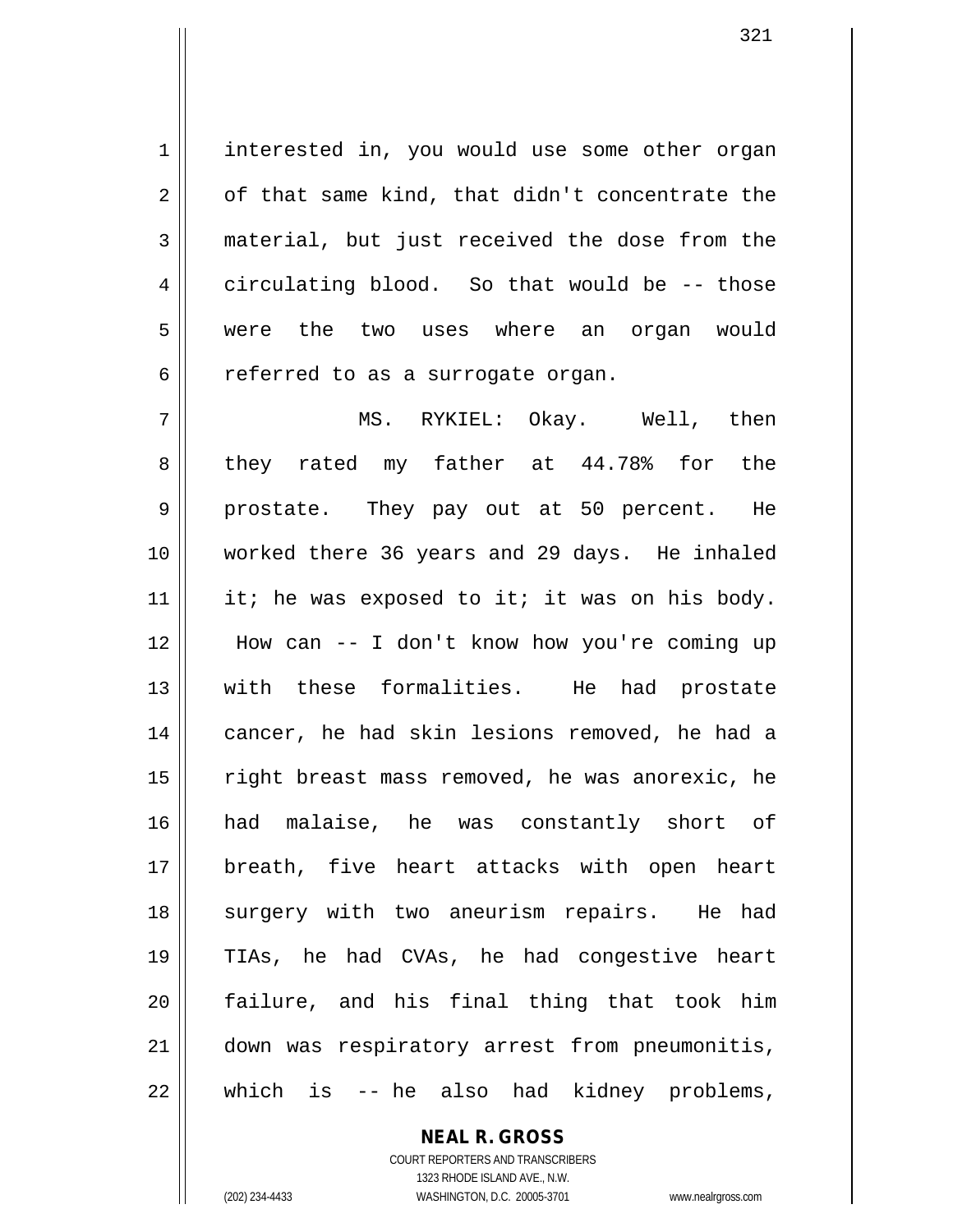1 | decreased kidneys, profuse sweating, increased 2 || blood pressure, diabetes and stroke. He was 3 exposed to mercury, plutonium, cobalt, and 4 || uranium, as well as radiation and asbestos. 5 | Thirty-six years, and I'm getting denied.

 CHAIRMAN MELIUS: I mean, I don't 7 || think we can speak to the actual dose 8 || reconstruction. I just would say that the way  $9 \parallel$  that the calculation is done to a great extent is required -- what's required by law, and is based on other studies that have been done of cancer from radiation exposure. And those | other factors -- many of those other factors 14 || that you mentioned are not things that are taken into account because they're separate | from -- the other illnesses are separate from 17 | the cancer and the radiation. MS. RYKIEL: Okay. Then they would fall under Part E then. Right? CHAIRMAN MELIUS: Part E, and

 $21$  | that's  $-$ 

22 MS. RYKIEL: Okay. So when I

**NEAL R. GROSS** COURT REPORTERS AND TRANSCRIBERS

1323 RHODE ISLAND AVE., N.W.

(202) 234-4433 WASHINGTON, D.C. 20005-3701 www.nealrgross.com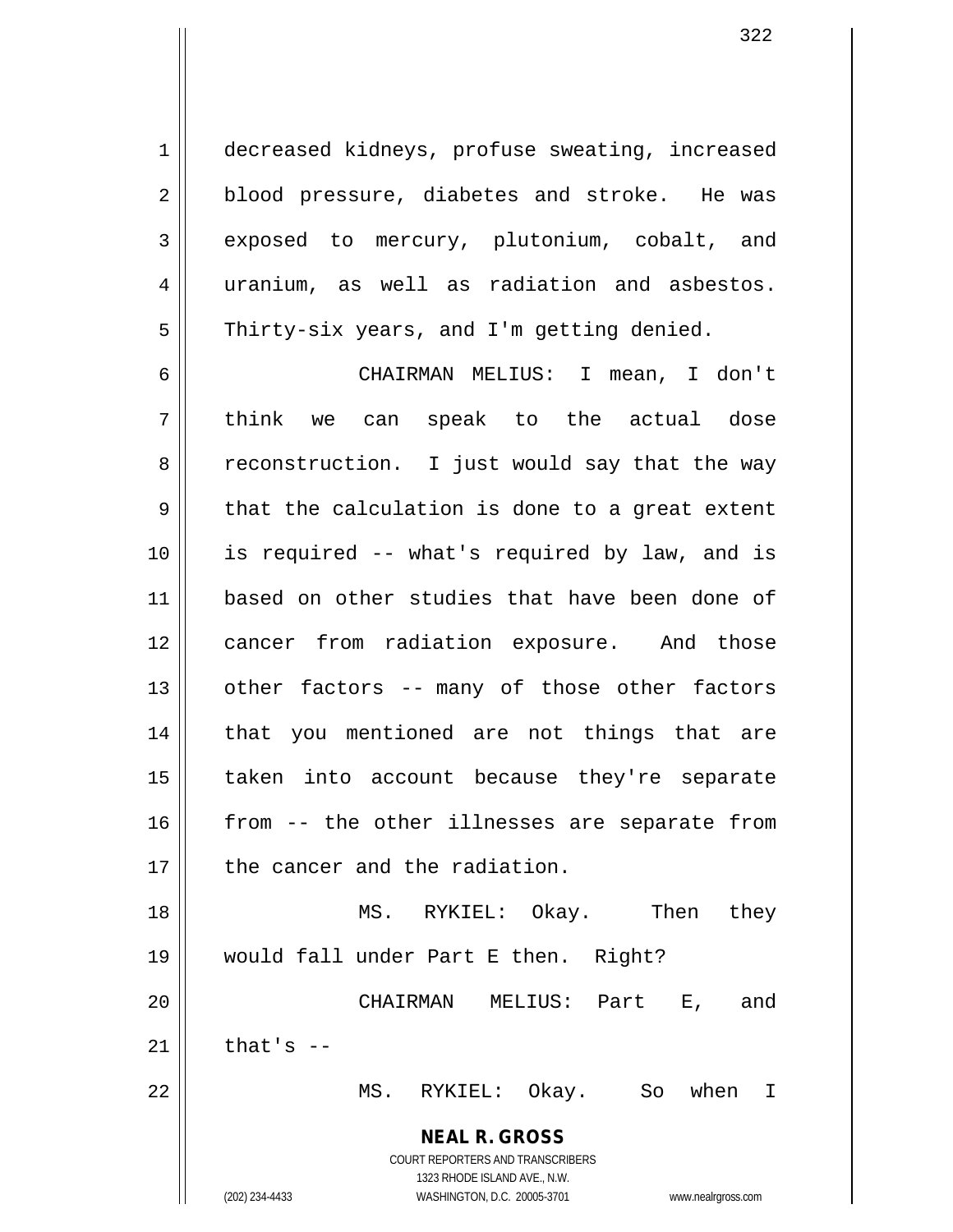1 | originally started this, and I -- this has 2 | been a long, ongoing, very tedious operation 3 | here. When we first started this, we reported  $4 \parallel$  everything that my father had, heart problems,  $5 \parallel$  and the whole gamut that I just read off to you. And now when I just spoke to the Department of Labor, they have no record of 8 this. They have no record of my father's medical records. You just told me you couldn't find his film badge, then you're 11 || telling me that there's not enough evidence. You're talking 1940s. This is 2010. CHAIRMAN MELIUS: Yes. I mean, we || can't speak to -- MS. RYKIEL: How can we -- how do you expect us to find this information? And I was told that we are the ones that have to provide you with the information. The family has to be the one that provides you with the information. How can we possibly go back to 21 ll the 1940s and get this information when

 $22$  || they're only carrying medical records for 10

## **NEAL R. GROSS**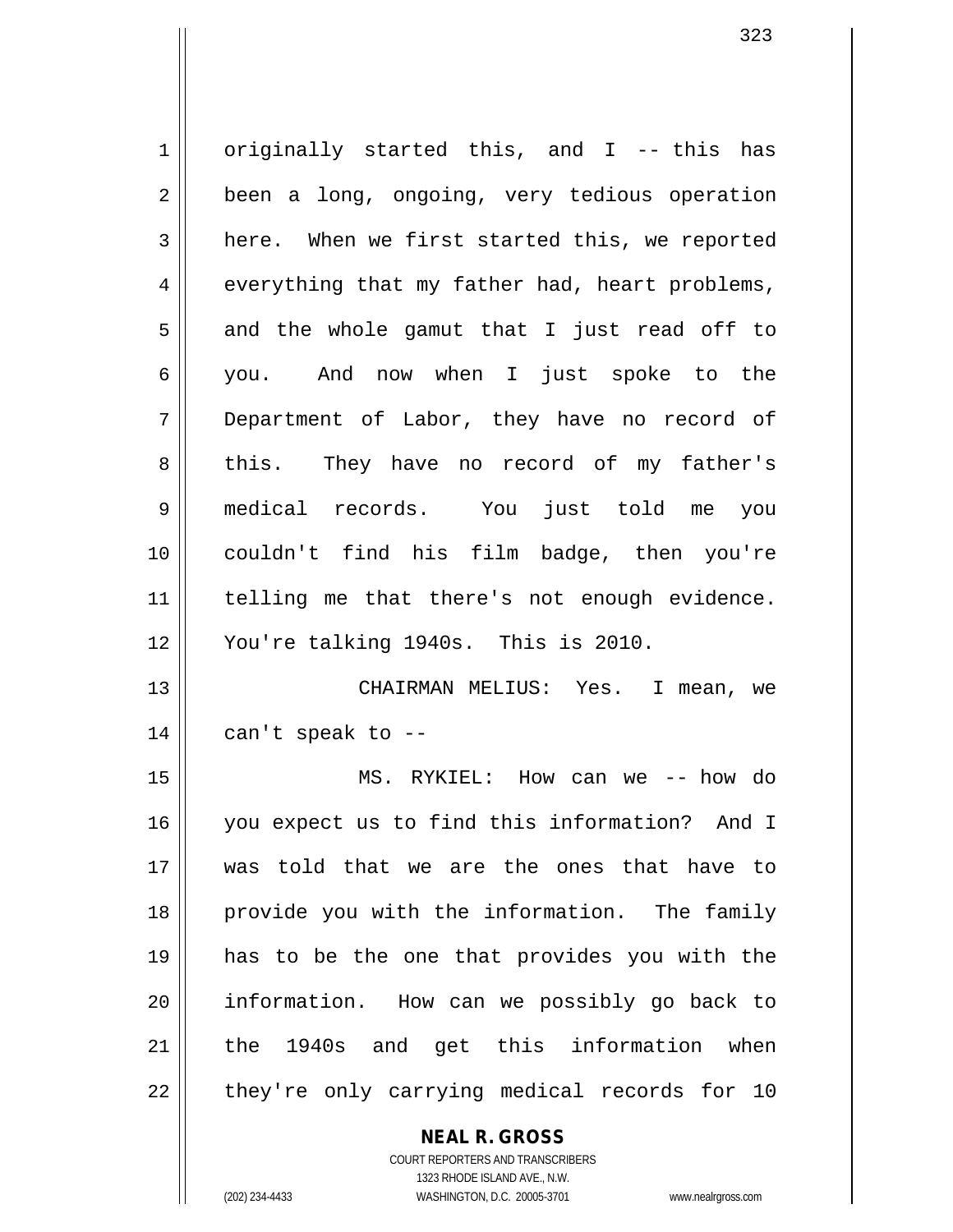**NEAL R. GROSS** COURT REPORTERS AND TRANSCRIBERS 1323 RHODE ISLAND AVE., N.W. (202) 234-4433 WASHINGTON, D.C. 20005-3701 www.nealrgross.com 1 years? It's impossible. You can't -- Union 2 || Carbide, Linde can't even find my father's 3 pre-employment, while he was employed, or 4 post-employment chest x-ray. If they can't  $5 \parallel$  find it, how can I find it? 6 CHAIRMAN MELIUS: No, I think we  $7 \parallel$  recognize that's a problem, but, again, the 8 Department of Labor is the one that has to 9 determine what information they will accept 10 for proof of illness. And it is difficult 11 because it is such a time period, but that's 12 || not something we can directly address. 13 MS. RYKIEL: All due respect, 14 though, it sounds like you're passing the  $15 \parallel$  buck. 16 CHAIRMAN MELIUS: Well, yes,  $17$  | that's true, because the buck --18 MS. RYKIEL: So you are passing  $19$  | the buck. 20 CHAIRMAN MELIUS: Yes, the buck is 21 || not here, the buck's with the Department of 22 | Labor.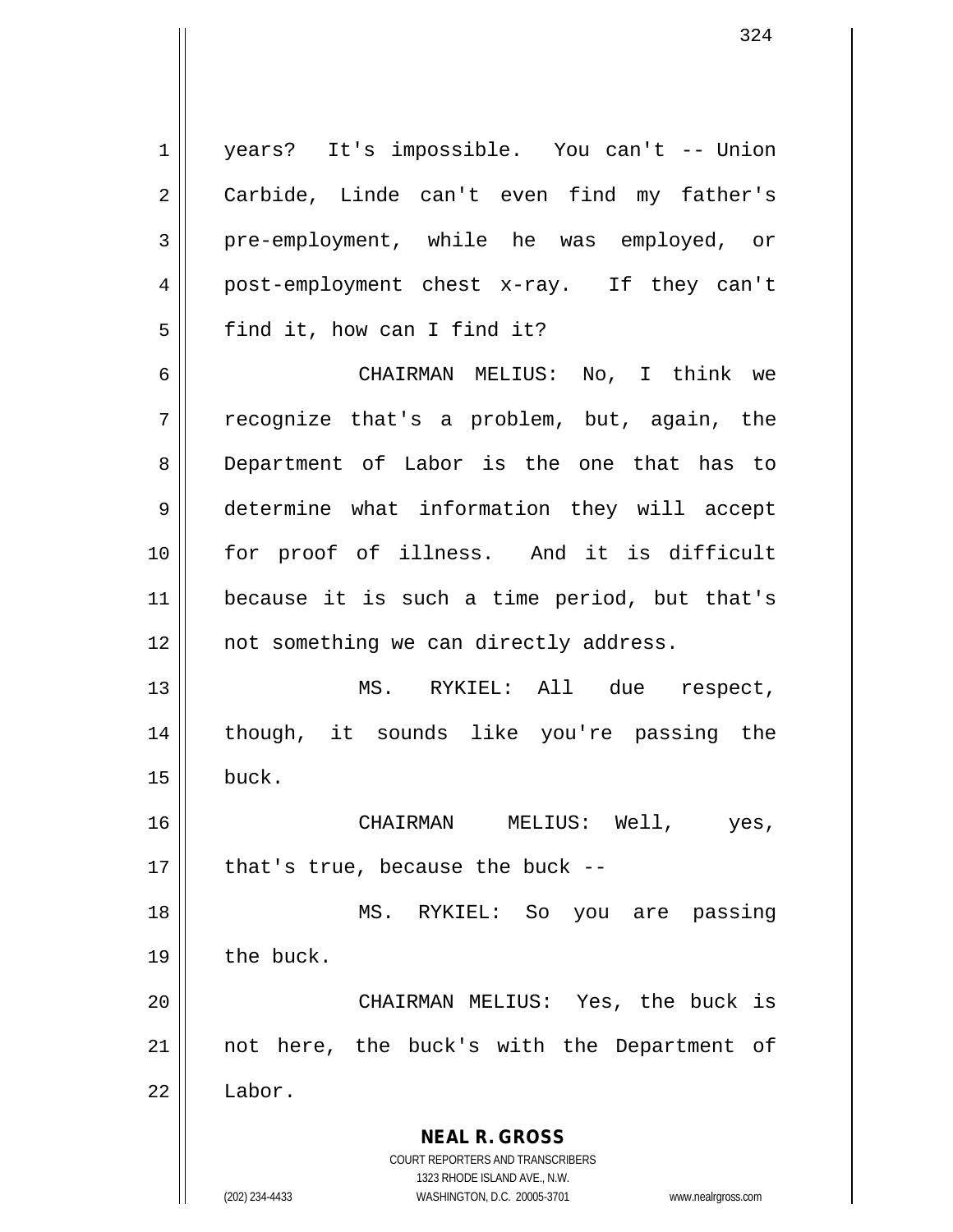**NEAL R. GROSS** COURT REPORTERS AND TRANSCRIBERS 1323 RHODE ISLAND AVE., N.W. (202) 234-4433 WASHINGTON, D.C. 20005-3701 www.nealrgross.com 1 || MS. RYKIEL: Okay. So then why  $2 \parallel$  are we even -- why are we meeting here then? 3 CHAIRMAN MELIUS: Because we're  $4 \parallel$  meeting to get --5 MS. RYKIEL: Are you our 6 || advocates? 7 CHAIRMAN MELIUS: Excuse me, let 8 me finish. 9 MS. RYKIEL: I'm sorry. 10 CHAIRMAN MELIUS: Okay. We're 11 meeting to gather information and to listen to 12 concerns. There are certain concerns that can 13 || be addressed through this program. There are 14 || other concerns that have to be addressed 15 | through the Department of Labor. 16 || MS. RYKIEL: And what --17 CHAIRMAN MELIUS: We do not advise 18 | the Department of Labor; we advise NIOSH. 19 MS. RYKIEL: You are Department of 20 | Energy? 21 | CHAIRMAN MELIUS: No. 22 || MS. RYKIEL: What are you?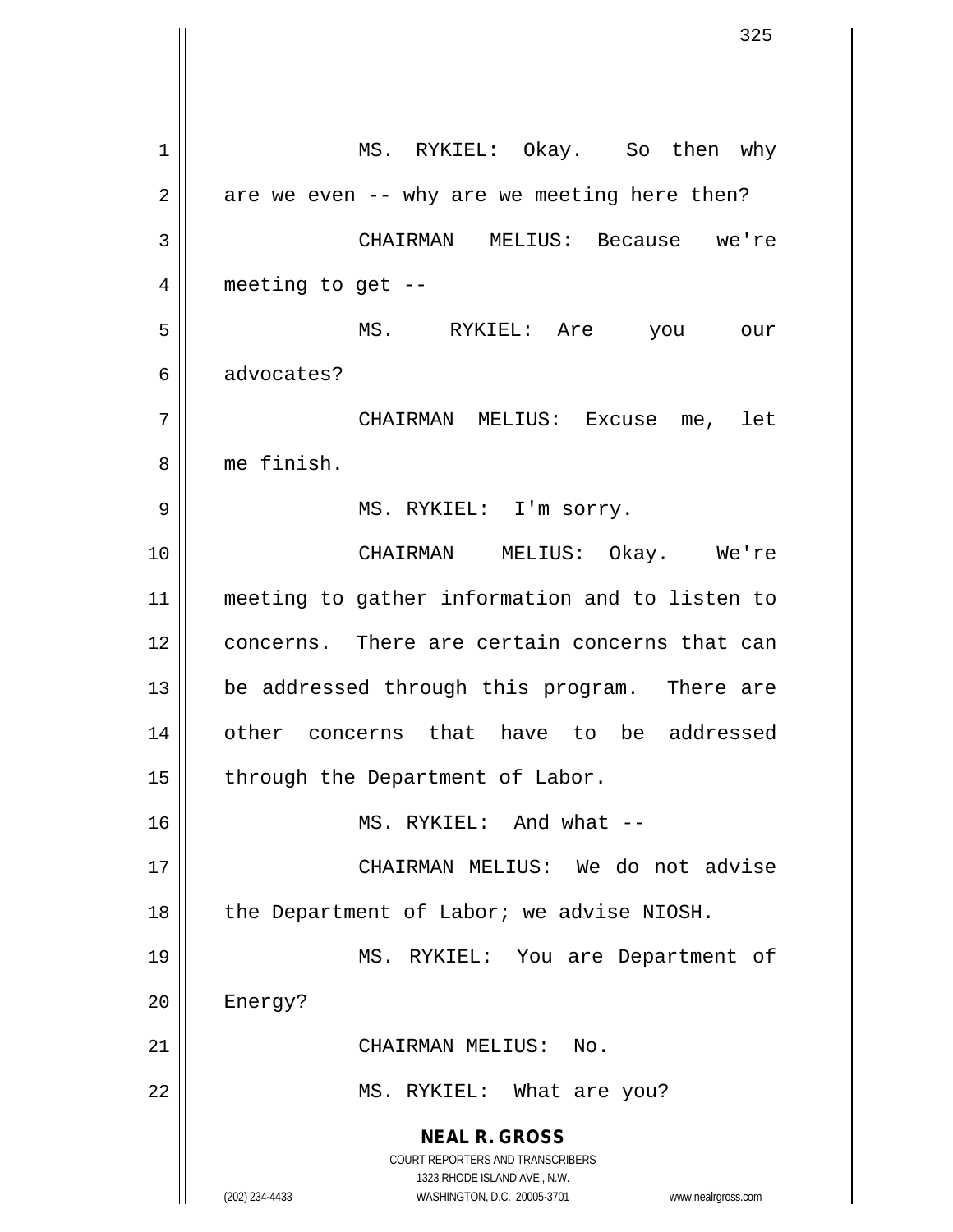**NEAL R. GROSS** COURT REPORTERS AND TRANSCRIBERS 1323 RHODE ISLAND AVE., N.W. 1 CHAIRMAN MELIUS: We're part of -- 2 we advise the Secretary of Health and Human  $3 \parallel$  Services, which is -- of which NIOSH is the 4 | Agency. 5 MS. RYKIEL: That does the dose 6 | recalculation. 7 CHAIRMAN MELIUS: Correct. 8 || MS. RYKIEL: Okay. So, we're back 9 || to the beginning again. They did the dose 10 || recalculation of 44.78%. When you spit all 11 this information in, did they put in all of 12 this information and come out with this 13 || outrageous number? I mean, 5.22 percent of 36 14 years and 29 days? This just doesn't make 15 | sense, you guys. 16 CHAIRMAN MELIUS: Well, yes -- 17 MS. RYKIEL: There's something 18 wrong. 19 CHAIRMAN MELIUS: All I can say  $20$  || is, we have a program that we don't  $-$ - we 21 can't look at individual cases. We do have a 22 || program that reviews a sample of the cases to

(202) 234-4433 WASHINGTON, D.C. 20005-3701 www.nealrgross.com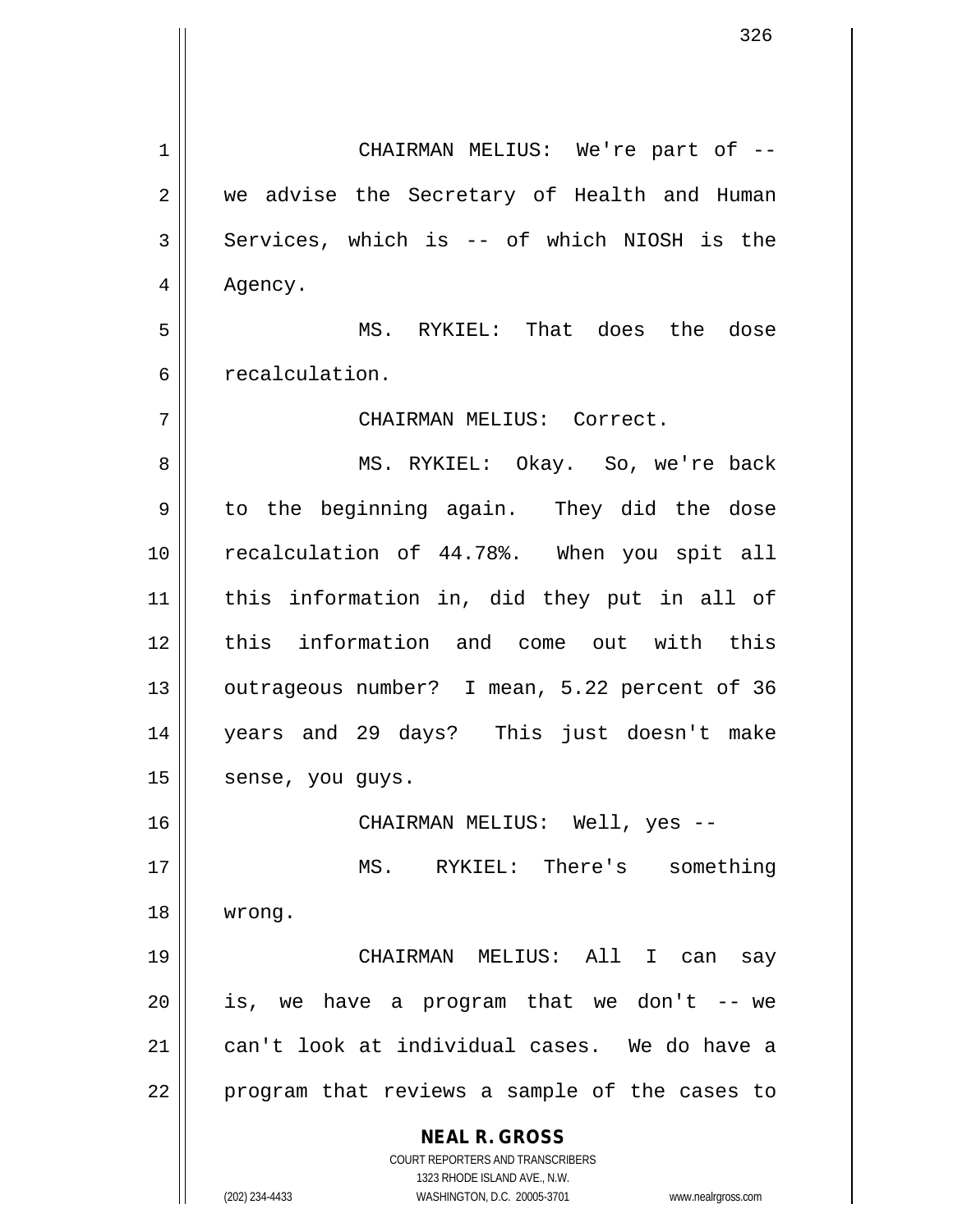**NEAL R. GROSS** COURT REPORTERS AND TRANSCRIBERS 1323 RHODE ISLAND AVE., N.W. (202) 234-4433 WASHINGTON, D.C. 20005-3701 www.nealrgross.com 1 || make sure that they are done correctly and 2 || makes corrections to that process. 3 MS. RYKIEL: Yes, but is that 4 || sample that you're using the ones that you've  $5 \parallel$  paid out to? 6 CHAIRMAN MELIUS: No. In fact, we 7 concentrate on those that are closest to 50 8 percent, but below 50 percent. We try to get  $9$  | the ones that are the most --10 MS. RYKIEL: So then my father 11 || should be in there? 12 CHAIRMAN MELIUS: What? 13 || MS. RYKIEL: Then my father should 14 be in there, with the ones that you're looking  $15$  at. 16 CHAIRMAN MELIUS: I can't address 17 -- be among the sample that would be  $18$  || evaluated, yes, but I can't --19 MS. RYKIEL: Sure. I understand  $20$  | that. 21 CHAIRMAN MELIUS: Yes. 22 MS. RYKIEL: Okay. All right. So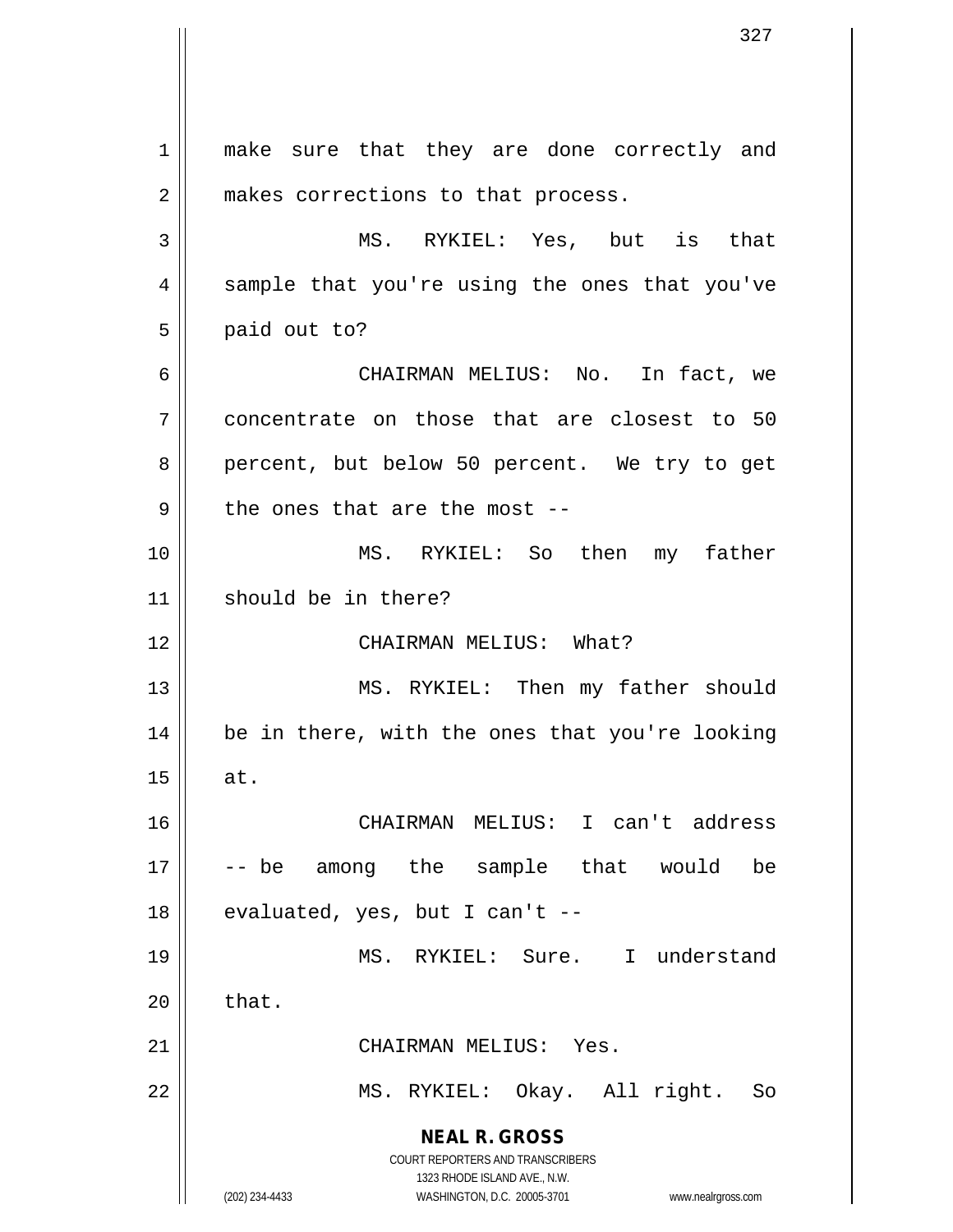1 || now I've been directed to reapply under 2 everything under Part E, including the 3 || prostate cancer.

4 CHAIRMAN MELIUS: Correct. And 5 under Part E, the Department of Labor can take 6 || into account other factors, including the 7 chemical exposures, for example, that your 8 || father may have had that could be related to 9 || the development of the cancer. Under this 10 program, the Part B program under cancer, we 11 || only are able to address the radiation 12 | exposures.

13 || MS. RYKIEL: Okay. But I --

14 CHAIRMAN MELIUS: So you have a 15 facility like Linde or something where there 16 || were many other exposures that may be involved 17 || in cancer or other diseases, that's something 18 that's taken care of under Part E.

19 MS. RYKIEL: Okay. And then my  $20$  || final thing I just wanted to say is I think it 21 should be taken into consideration that  $22 \parallel$  thyroid disease, MS, and prostate cancer,

> **NEAL R. GROSS** COURT REPORTERS AND TRANSCRIBERS 1323 RHODE ISLAND AVE., N.W. (202) 234-4433 WASHINGTON, D.C. 20005-3701 www.nealrgross.com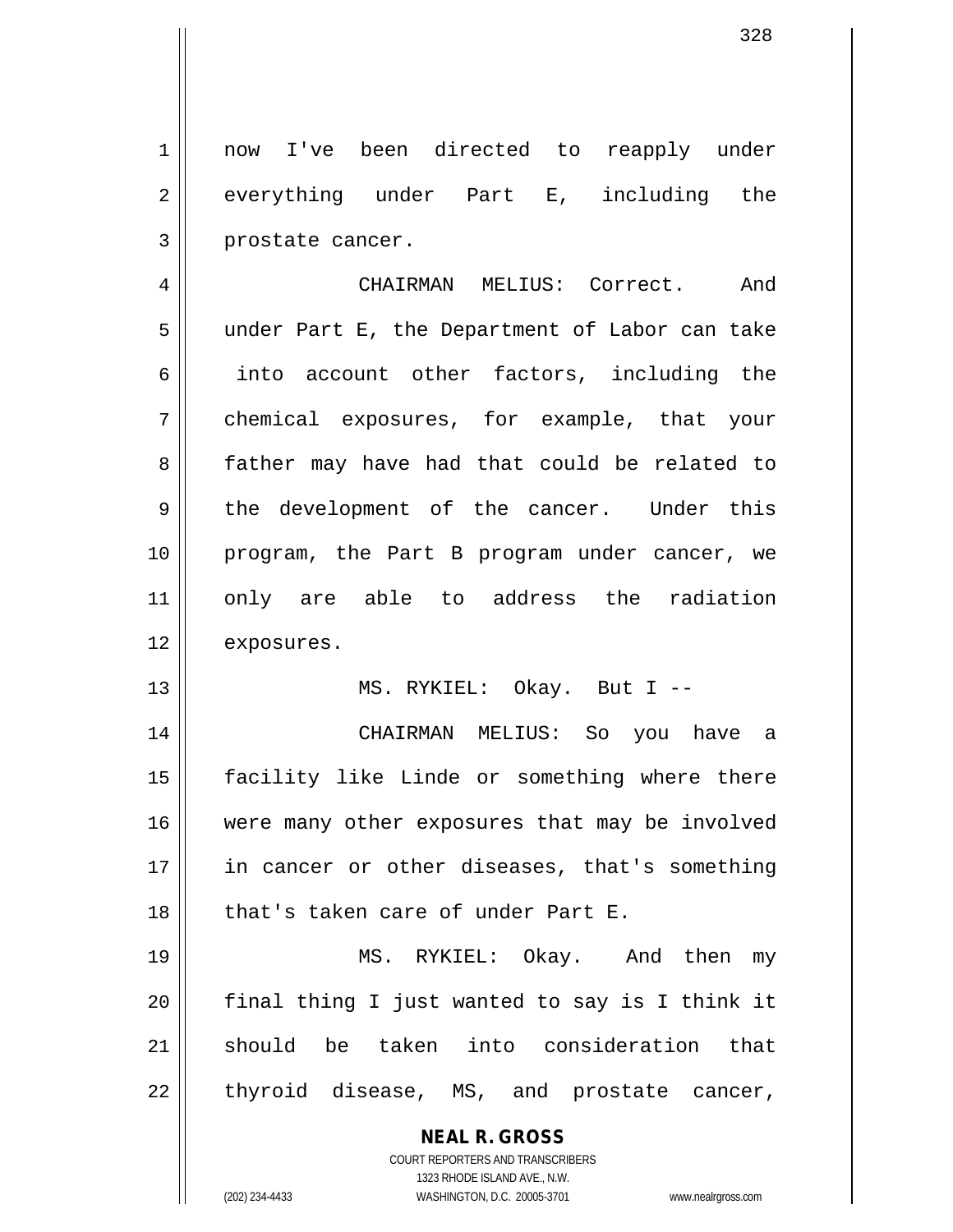**NEAL R. GROSS** COURT REPORTERS AND TRANSCRIBERS 1323 RHODE ISLAND AVE., N.W. (202) 234-4433 WASHINGTON, D.C. 20005-3701 www.nealrgross.com 1 we're one of the highest areas in North  $2 \parallel$  America, we are the highest rated areas. And 3 it's probably because more than likely, I  $4 \parallel$  should use your words -- not your words, but 5 || the assumption, because you hear the word  $6 \parallel$  assumption all the time, with the assumption  $7 \parallel$  that these plants are the ones that did it to 8 || all these men. 9 CHAIRMAN MELIUS: Yes. 10 MS. RYKIEL: So they should be 11 | paying for the prostate. 12 CHAIRMAN MELIUS: Okay. Could 13 very well be, but I can't -- you know, the 14 Department of Labor is going to have to make  $15$  | that determination under their quidelines. 16 || MS. RYKIEL: Okay. Thank you very 17 || much for hearing me. 18 || CHAIRMAN MELIUS: Well, thank you. 19 Eleanor Tornabene, I believe. I may -- again, 20 I apologize for pronunciation if I was wrong. 21 MS. TORNABENE: Hello, I'm Eleanor 22 Tornabene. I live on Grand Island now. I'm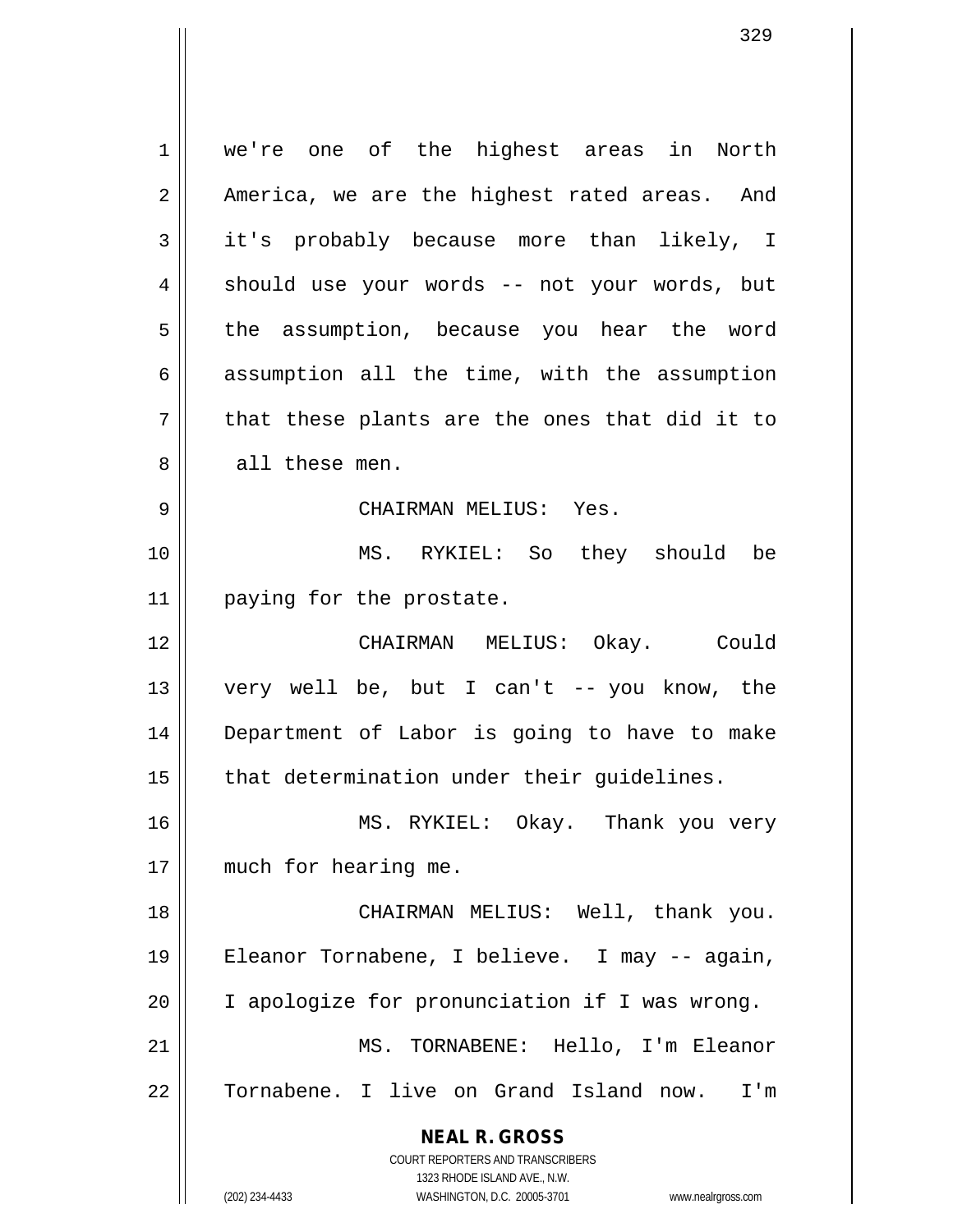1 here on behalf of my husband, Sam Tornabene. 2 He worked at Linde in Tonawanda from 1962  $3 \parallel$  until his death in 1993. He died of lymphoma. 4 | I guess the -- from early on when he started  $5 \parallel$  at Linde, he carried a radiation detector. At 6  $\parallel$  that point, we should have realized there was  $7 \parallel$  really something wrong with this work area, 8 but I don't know what happened to that 9 detector, or who kept track of the information 10 || that they garnered from it. 11 || T'm sure that his exposure was on 12 a constant basis because he worked in the 13 || factory. He started out in janitorial, then 14 went to maintenance, worked in several areas 15 || in the factory, and he finished his career as  $16$  a top grade welder. 17 I think the bottom line here is 18 || that this facility was unsafe. They knew it 19 was unsafe, and something should have been 20 done a long time ago. Our initial claim went 21 || to workman's compensation in 1994, and we,  $22$  || again, had a claim to the federal government

> **NEAL R. GROSS** COURT REPORTERS AND TRANSCRIBERS 1323 RHODE ISLAND AVE., N.W. (202) 234-4433 WASHINGTON, D.C. 20005-3701 www.nealrgross.com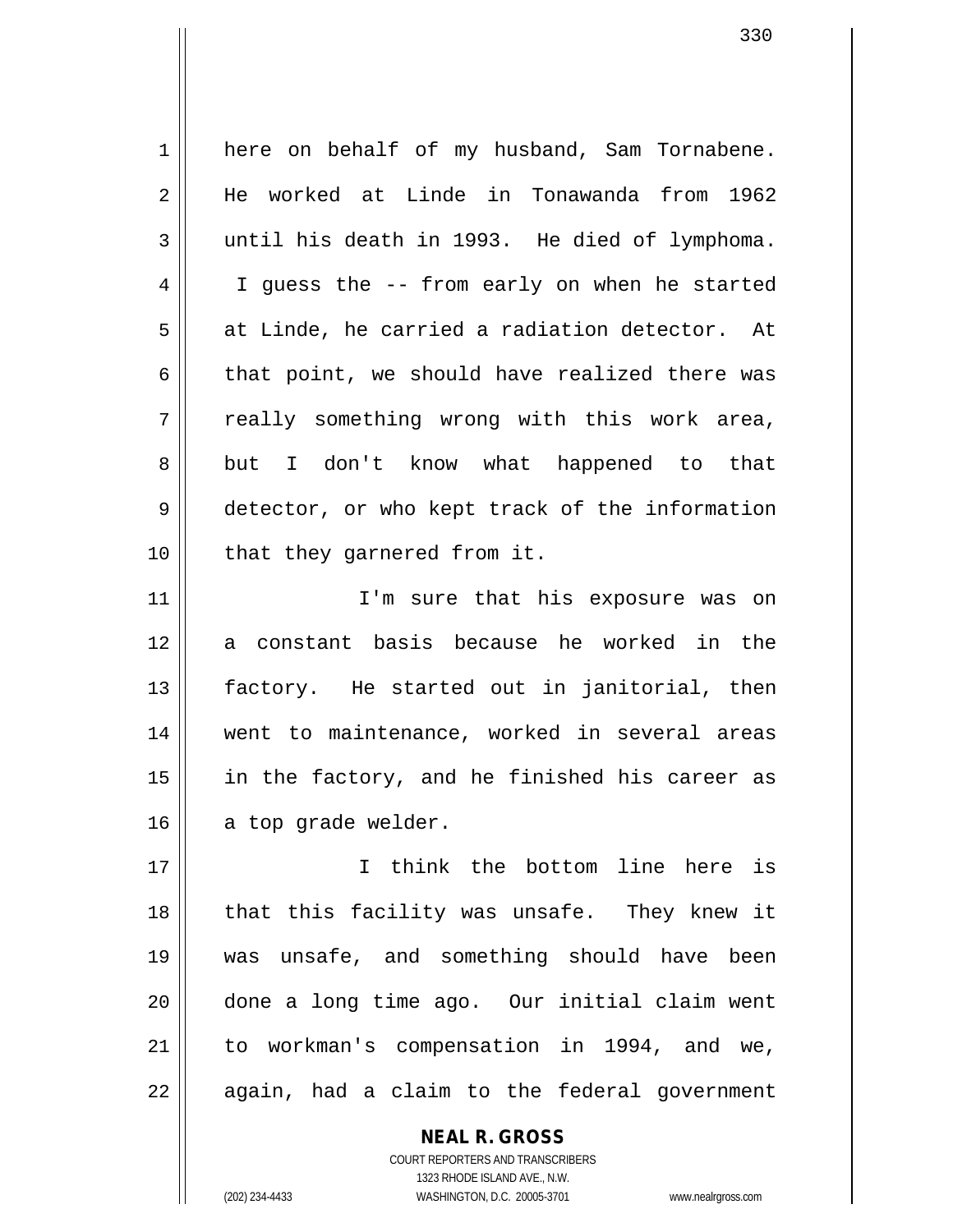**NEAL R. GROSS** COURT REPORTERS AND TRANSCRIBERS 1 || in 2005. Mr. John Lipsitz is the lawyer who's  $2 \parallel$  taking charge of this case and has been very 3 persistent and very valuable to us on my 4 || husband's behalf. Thank you. 5 CHAIRMAN MELIUS: Thank you. And 6  $\parallel$  then, John Lipsitz, I believe you signed up. 7 MR. LIPSITZ: Good afternoon. My 8 || name is John Lipsitz, and I'm an attorney in 9 || Buffalo, New York, and I represent Eleanor 10 Tornabene. And I asked to be able to speak 11 because I think this case illustrates the 12 || apparent irrationality of the system and why I 13 have over the past several years gotten so 14 many calls from so many frustrated claimants 15 telling me that they were being unfairly 16 treated. And why I believe the only solution 17 || to this kind of unfair, inconsistent, and, 18 apparently, irrational system is to grant the 19 Special Exposure Cohort for the people at 20 Linde who worked there between 1954 and 2006. 21 || Sam Tornabene, as Eleanor pointed  $22 \parallel$  out, worked at Linde. He actually was there

1323 RHODE ISLAND AVE., N.W.

(202) 234-4433 WASHINGTON, D.C. 20005-3701 www.nealrgross.com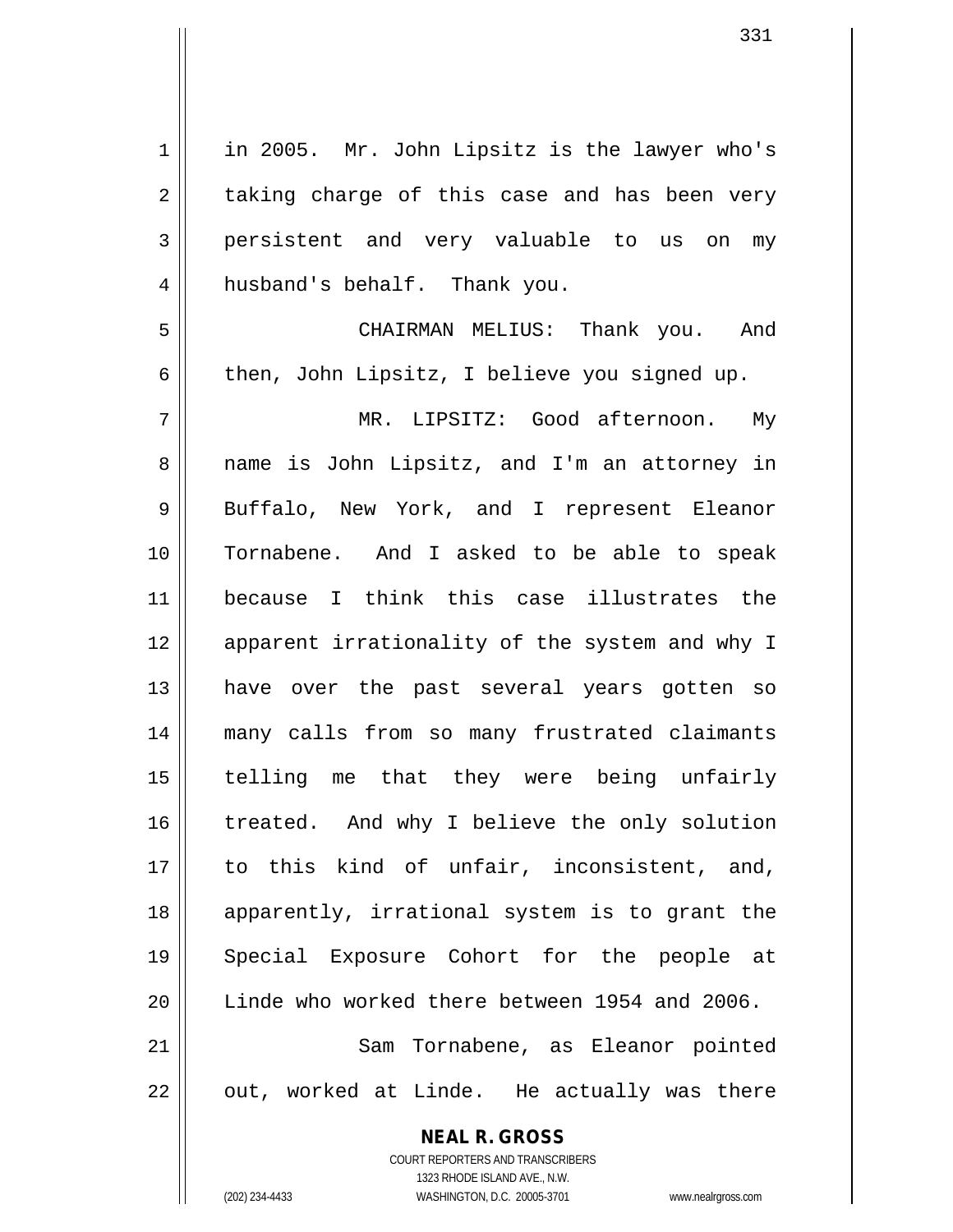1 || from September 1962 through September 1993. 2 || Specifically, he conducted renovation work in  $3 \parallel$  Building 30 for a six-month period during the 4 mid-1960s. This is a building which was 5 identified by a 1976 Department of Energy 6 radiologic survey as the most contaminated  $7$  || building at the Linde facility.

8 The renovation work involved, 9 || among other things in Building 30, breaking up 10 || concrete for hours at a time, which exposed 11 Mr. Tornabene to high levels of airborne 12 alpha-emitting dust particles. The dust 13 || exposure he was subjected to over at least a 14 || six-month period of time in Building 30 is the 15 type of radiation exposure which would 16 || increase the probability for the development 17 of the type of non-Hodgkin's lymphoma he 18 || eventually developed and died from. The 19 medical evidence in this case does not reveal 20 || or suggest any other competing risk factor for 21 | this gentleman's non-Hodgkin's lymphoma.

22 The renovation work was very

**NEAL R. GROSS** COURT REPORTERS AND TRANSCRIBERS 1323 RHODE ISLAND AVE., N.W.

(202) 234-4433 WASHINGTON, D.C. 20005-3701 www.nealrgross.com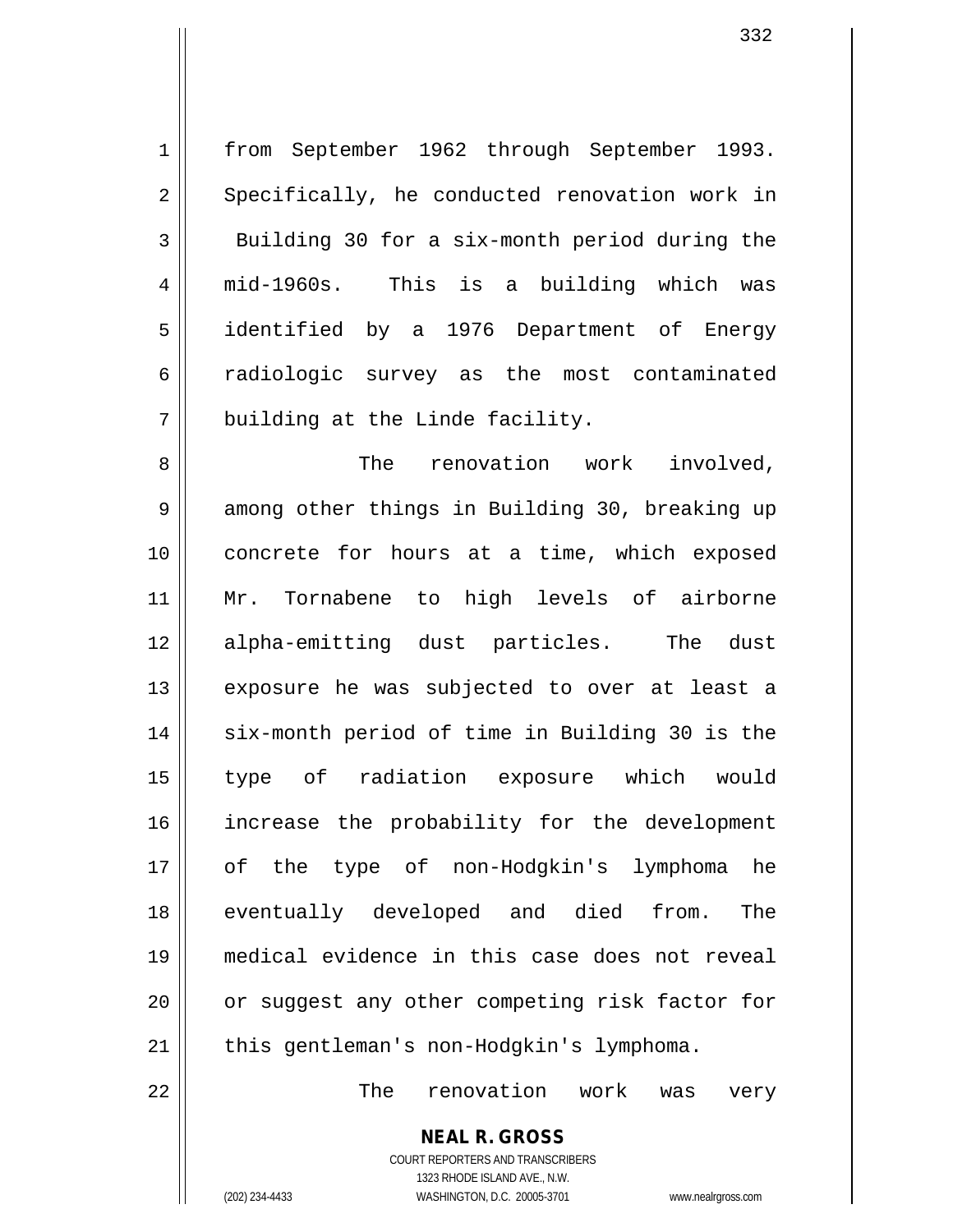1 specifically and in great detail described at 2 || a hearing which took place in the New York 3 State workers compensation court in  $4 \parallel$  approximately -- well, the period from 1994 5 || through 1998. And it's important for you to  $6$  || appreciate that we were initially seeking 7 compensation before the enactment of the 8 | Energy Employees bill by going to New York 9 State workers compensation court. And in that 10 proceeding, we produced both written reports 11 and testimony from a well-qualified 12 pulmonologist in the Buffalo area, who is 13 board-certified in pulmonology, who testified  $14$  | that the route of entry for the inhaled alpha- $15$  emitting dust particles was such that it came 16 || into his lungs, migrated to the lymph nodes, 17 and created the conditions for the development 18 || of non-Hodgkin's lymphoma, which originated in 19 Mr. Tornabene in lymph nodes that were  $20$  | proximate to his upper chest cavity. 21 We also heard testimony from Mr. 22 Tornabene's oncologist, a Harvard-trained

333

COURT REPORTERS AND TRANSCRIBERS 1323 RHODE ISLAND AVE., N.W. (202) 234-4433 WASHINGTON, D.C. 20005-3701 www.nealrgross.com

**NEAL R. GROSS**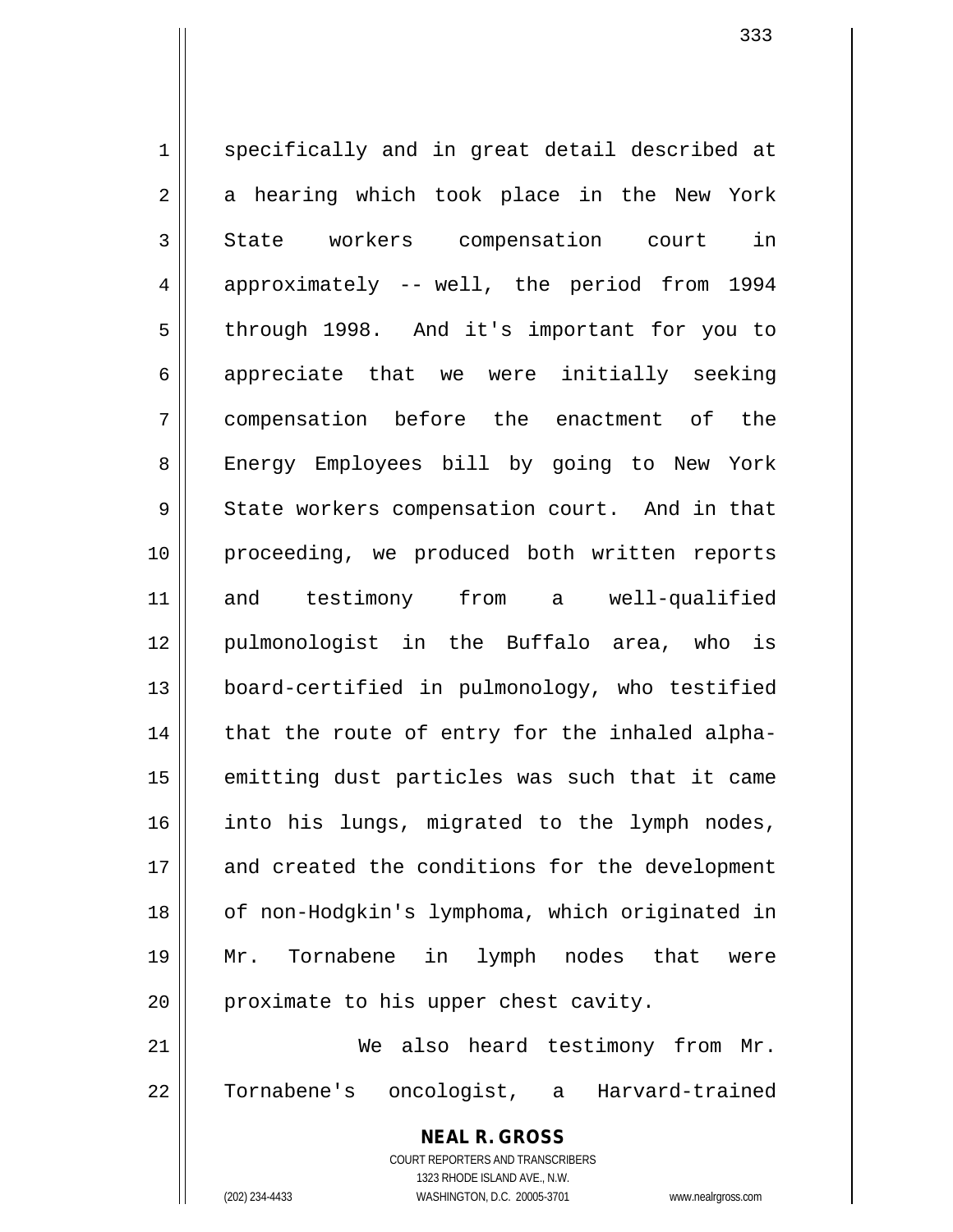1 || medical doctor by the name of [identifying 2 information redacted], who very clearly 3 | offered his well-considered opinion that the 4 non-Hodgkin's lymphoma was caused by this  $5 \parallel$  exposure. But, perhaps, in terms of medical, 6  $\vert$  or rather expert testimony, the most telling  $7 \parallel$  thing is that we had reports and extensive 8 || testimony from a health physicist, 9 [identifying information redacted], who 10 testified at length and over a several day 11 period, and under intense cross-examination, 12 || that this, indeed, was a competent producing 13 cause of Mr. Tornabene's cancer because the 14 levels of radioactive dust that he inhaled 15 were clearly injurious.

16 || At the hearing, which, again, lasted on and off over a period of about four years, we heard testimony from Mr. Tornabene's coworkers, including most notably the testimony of [identifying information redacted]. Now this is a third-party, so I 22 || suppose his name may be redacted, but he's

> **NEAL R. GROSS** COURT REPORTERS AND TRANSCRIBERS 1323 RHODE ISLAND AVE., N.W. (202) 234-4433 WASHINGTON, D.C. 20005-3701 www.nealrgross.com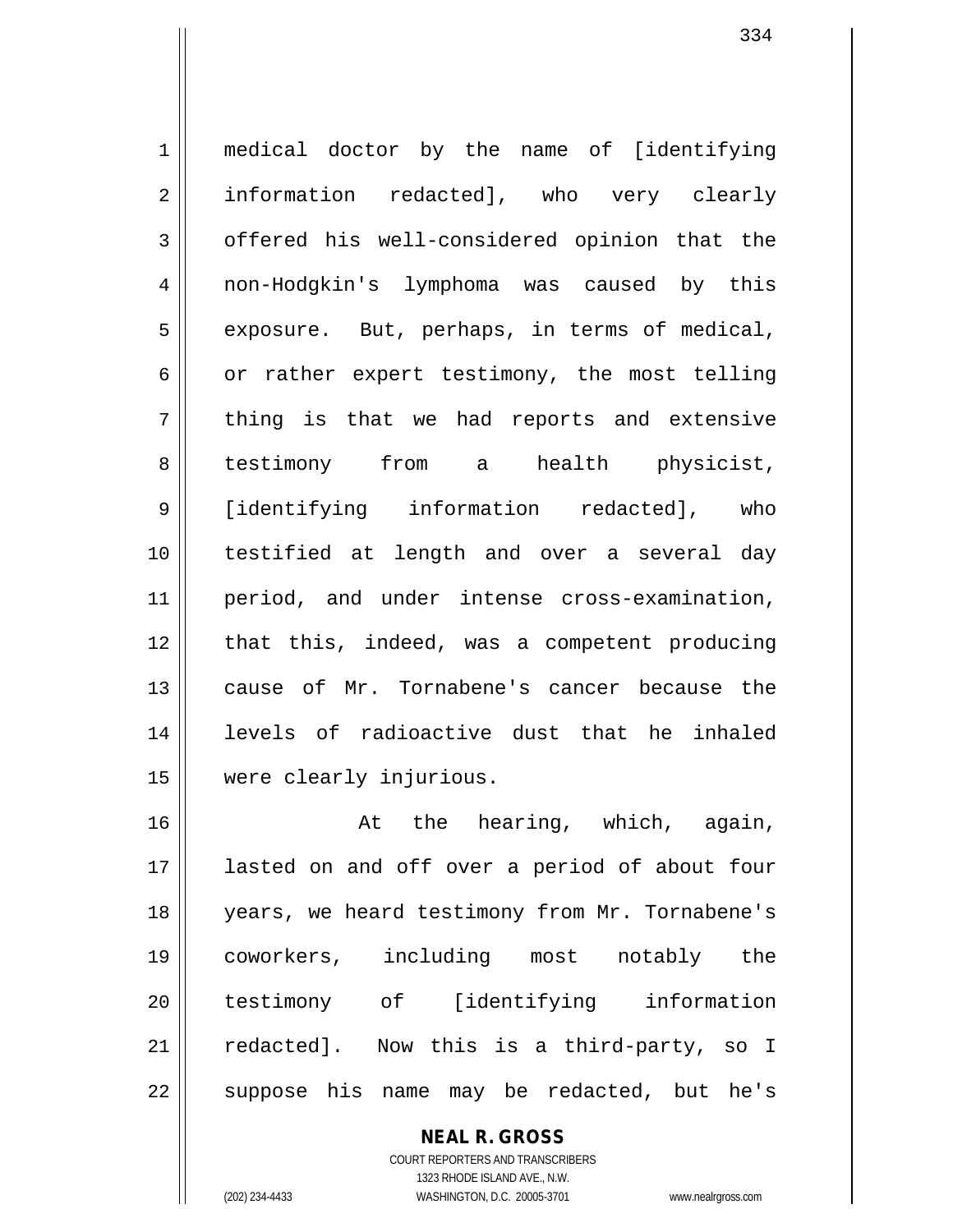1 here right now, and he's in this room, and he 2 described, again, at length, under oath, and under cross-examination, as well, how Samuel Tornabene and other men working with him performed renovation work in the 1960s and 1970s, and specifically described with  $7 \parallel$  reference to the floor plan of Building 30 the 8 a heavy pieces of equipment that Mr. Tornabene had to break off from the floor with the use of a jackhammer, and then move to another location and reinstall, giving rise to large 12 amounts of dust in the air. And, again, these 13 || are the floors that were later studied by site surveys commissioned by the government, particularly, I believe it was the Department of Labor, showing high levels of alpha- emitting dust particles, both fixed and 18 || removable. And, of course, these were all liberated by the process of the jackhammer. These workers did this work

21 without any protection and without any special  $22$   $\parallel$  work clothing. They would go home with their

**NEAL R. GROSS**

COURT REPORTERS AND TRANSCRIBERS 1323 RHODE ISLAND AVE., N.W. (202) 234-4433 WASHINGTON, D.C. 20005-3701 www.nealrgross.com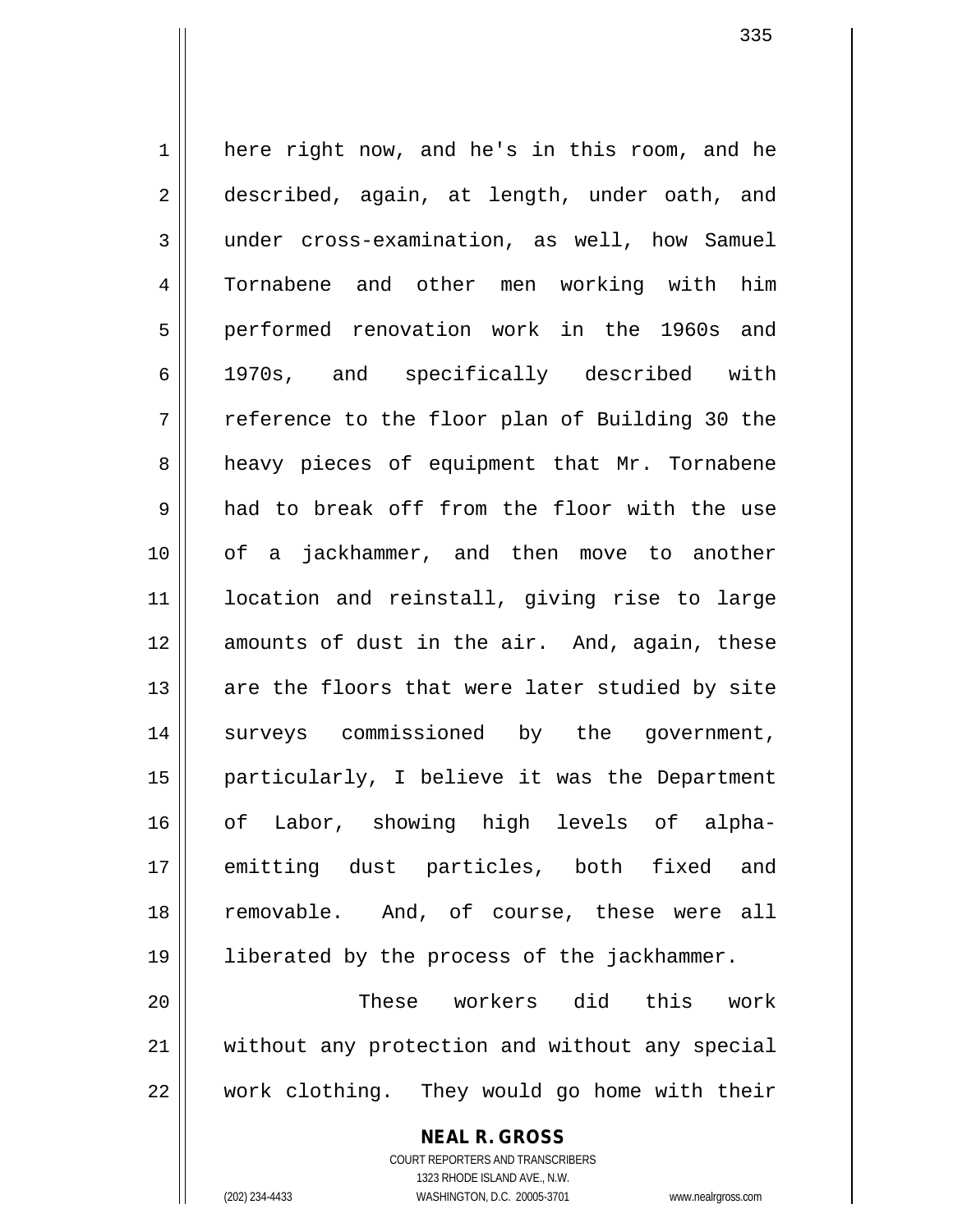1 | regular clothing covered in dust and then have  $2 \parallel$  their clothes washed at home. They performed 3 many renovation activities of this sort.

4 | Now this was the testimony at the 5 | Workers Compensation Board. The employer  $6 \parallel$  produced testimony, as well, from experts, 7 notably an expert in radiation and illness, 8 | [identifying information redacted], probably 9 | very well known to some of you who, at one 10 || time, worked for the federal government in the 11 Public Health Service.

 [identifying information redacted] took the position that non-Hodgkin's lymphoma is not caused by exposure to alpha-emitting dust particles. This was the same position that was taken by another expert offered by the employer, a medical doctor from the 18 || University of Rochester. They didn't say that there was no exposure; they didn't dispute 20 || that the exposure occurred; they didn't dispute that the exposure was massive. They 22 || just took the position that exposure to alpha-

**NEAL R. GROSS**

COURT REPORTERS AND TRANSCRIBERS 1323 RHODE ISLAND AVE., N.W. (202) 234-4433 WASHINGTON, D.C. 20005-3701 www.nealrgross.com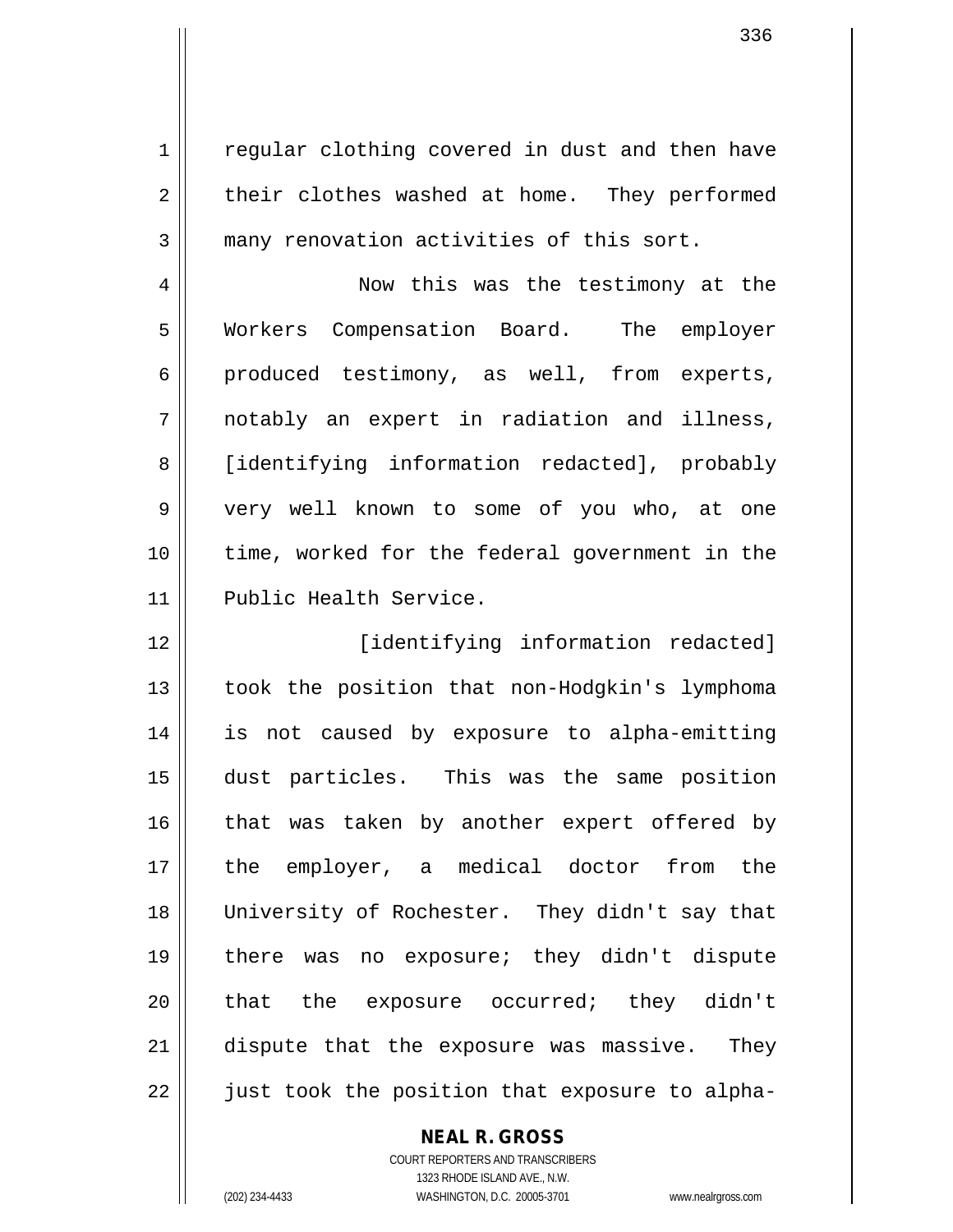1 emitting dust particles does not cause non-2 | Hodgkin's lymphoma.

 Well, that decision dashed our 4 || hopes, considerably, and several years later when the government passed the Energy Employees Act, we gathered our evidence up,  $7 \parallel$  all of the testimony, including the 8 || transcripts of the experts, their reports, the testimony that [identifying information 10 || redacted] gave, and we submitted that again, this time with a considerable amount of hope because non-Hodgkin's lymphoma had been listed as a radiologic or radiogenic cancer by the government following the enactment of the 15 | Energy Employees Act.

 Well, it's instructive to learn exactly how we've been bounced back and forth 18 || over the past five years. The claim was filed in 2005. A dose reconstruction determination || was made in 2006. It was  $-$ - the claim was  $-$ - it was recommended that the claim be denied 22 || because it was less than a 50 percent

> **NEAL R. GROSS** COURT REPORTERS AND TRANSCRIBERS 1323 RHODE ISLAND AVE., N.W. (202) 234-4433 WASHINGTON, D.C. 20005-3701 www.nealrgross.com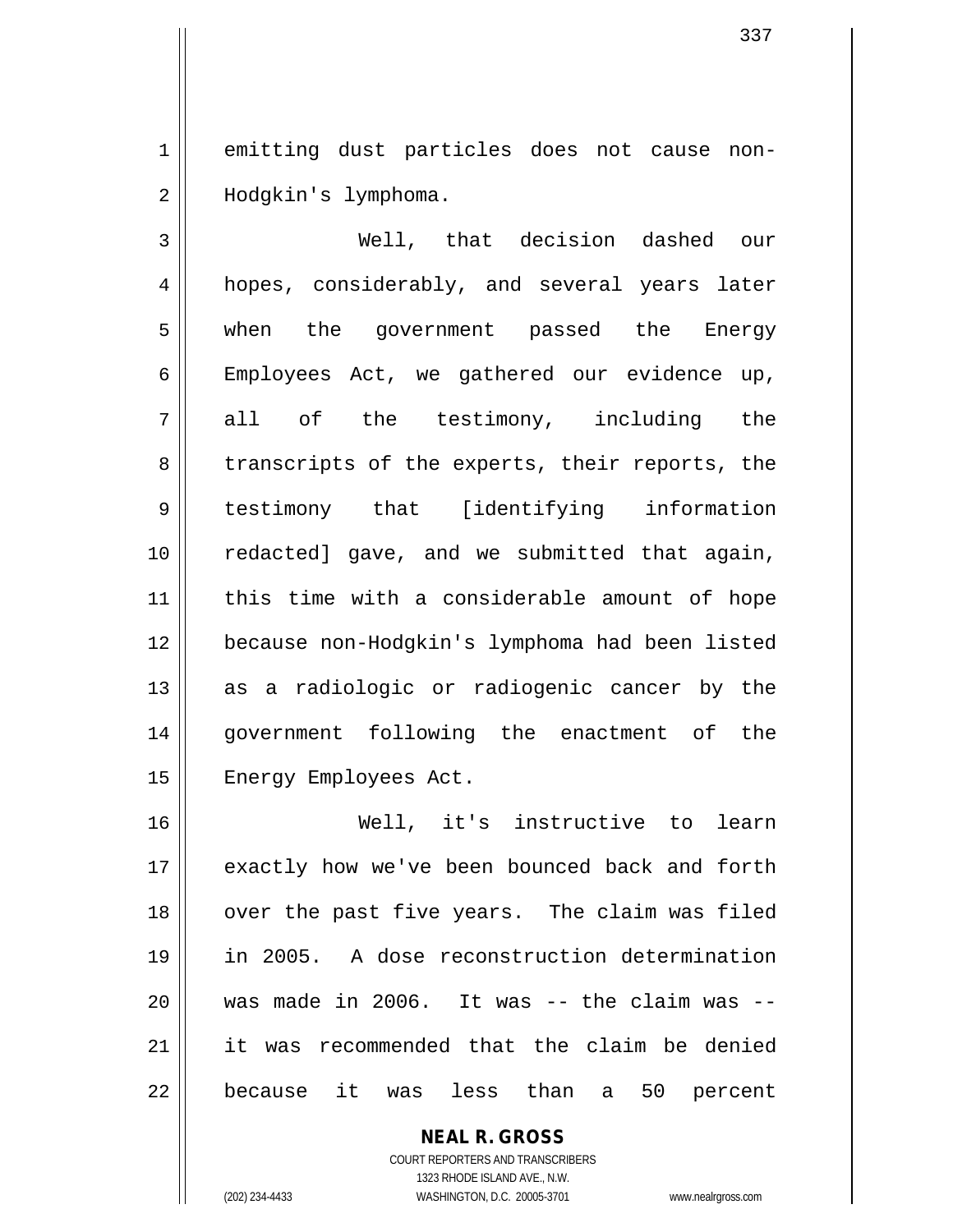1 probability, and that was in 2007. We asked 2 for a hearing, which we had in 2008. The  $3 \parallel$  final adjudication branch in 2008, in October, 4 issued a final decision denying the claim.  $5 \parallel$  And all of this -- all up to this point, all 6 we got was 10.24% was the estimated 7 Probability of Causation, not one articulated 8 || reason, or opinion, or statement, or document  $9 \parallel$  by an individual human being who actually 10 || assessed the facts of this case. 11 || We attempted to get the claim --12 or the denial reconsidered. We filed a 13 Request for Reconsideration in November 2008. 14 That was addressed and denied in 2009. 15 Again, in May of 2009, we requested that the 16 || claim be reopened. A Request to Reopen was 17 || rejected because, according to the District 18 Director, what we believed to be a revised 19 || Site Profile for Linde that had been issued in 20 November of 2008, was, in fact, not a revised 21 || Site Profile, didn't really constitute new  $22 \parallel$  evidence, and, therefore, didn't change the

> **NEAL R. GROSS** COURT REPORTERS AND TRANSCRIBERS

> > 1323 RHODE ISLAND AVE., N.W.

(202) 234-4433 WASHINGTON, D.C. 20005-3701 www.nealrgross.com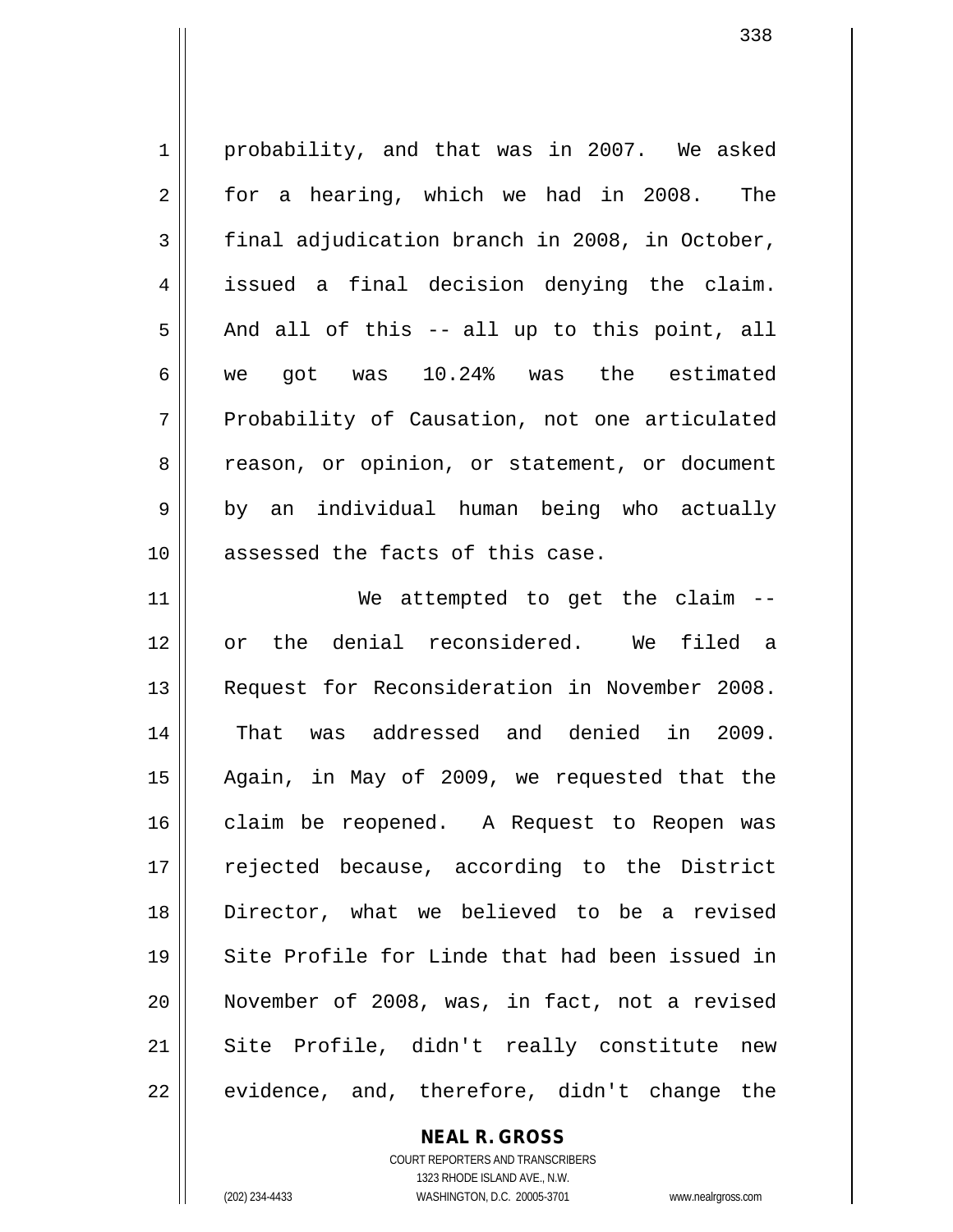1 || dose reconstruction method.

2 Then we filed a lawsuit against  $3 \parallel$  the Department of Labor. We filed a very 4 || thick lawsuit against the Department of Labor 5 || in August of 2009, and one month later we got  $6 \parallel$  a letter from the Department of Labor saying 7 well, we've changed our minds. We're going to  $8 \parallel$  annul the initial decision denying the claim, 9 the subsequent decision denying 10 reconsideration, and the subsequent decision 11 denying your request to have this matter 12 reopened. So now we'll go back to the drawing 13 || board, and that was last year in September of 14 2009. To say the least, it is a very 15 frustrating procedure that we've been going 16 through. 17 This is a case where the claim was 18 denied not because there wasn't proof of

339

COURT REPORTERS AND TRANSCRIBERS 1323 RHODE ISLAND AVE., N.W. (202) 234-4433 WASHINGTON, D.C. 20005-3701 www.nealrgross.com

19 exposure, but because the exposure doesn't

20 || cause non-Hodgkin's lymphoma. Well, now we

21 know that it does cause non-Hodgkin's

22 lymphoma, but, apparently, it's not enough

**NEAL R. GROSS**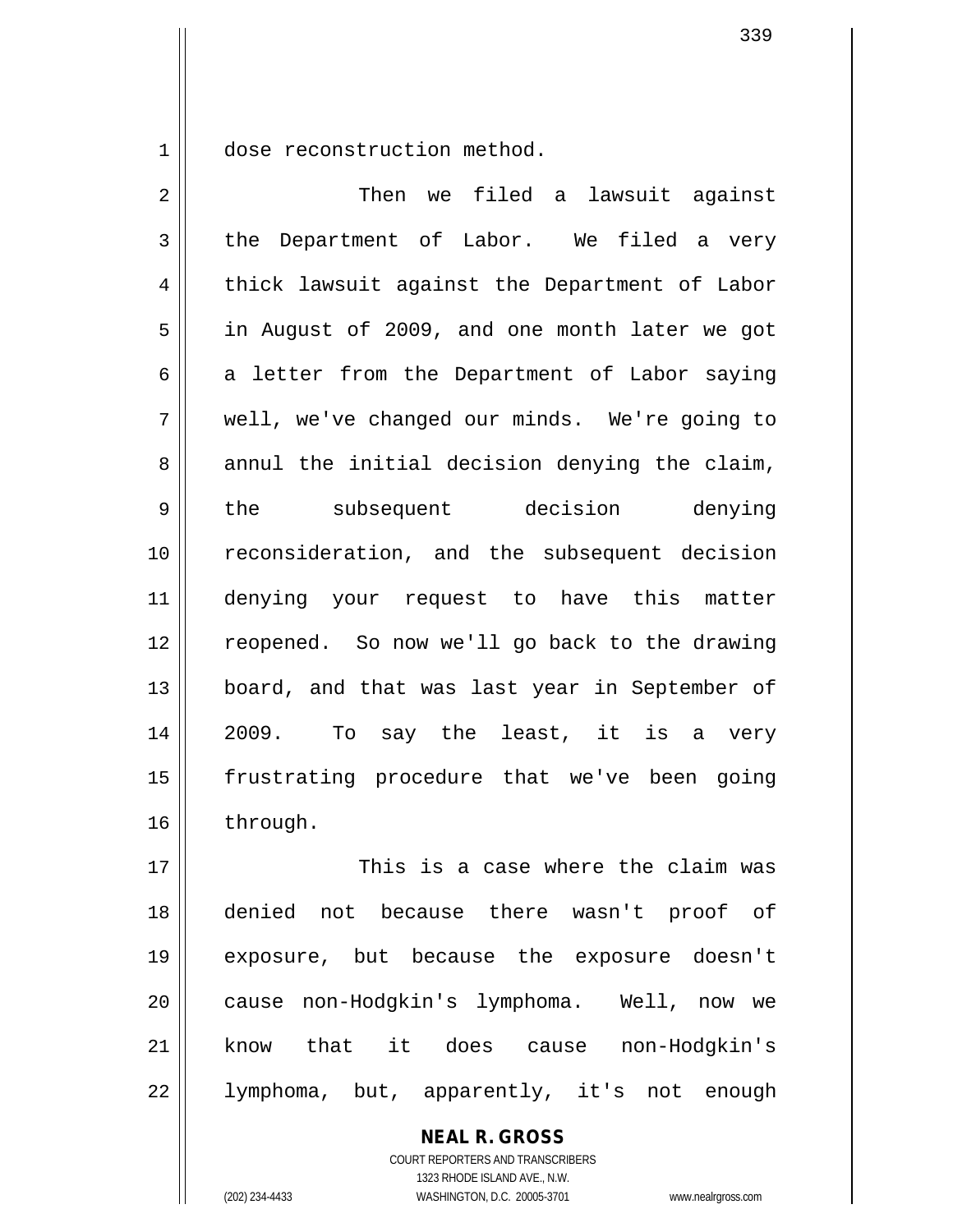1 because it doesn't cause non-Hodgkin's 2 || Iymphoma in this particular case according to  $3 \parallel$  no one in particular.

4 The government has produced no  $5 \parallel$  experts. It hasn't disputed the exposure.  $6 \parallel$  The cancer is classified as radiogenic, and  $7 \parallel$  this is really just an object lesson in how  $8 \parallel$  the people that have made these applications, 9 when they follow it to the logical extreme, 10 when they are persistent and continue to do 11 it, will be frustrated at one turn after 12 || another.

13 || The Mondial And, in conclusion, I'd just like 14 || to say that when you look at a situation like 15 || this and you say that you're going to use 16 surrogate data in order to determine whether 17 || to accept or reject a claim with such specific 18 exposure evidence that you're using data 19 that's highly irrelevant and not at all 20 || friendly, at least to this particular 21 | claimant. Thank you very much for listening  $22$  | to this presentation.

> COURT REPORTERS AND TRANSCRIBERS 1323 RHODE ISLAND AVE., N.W. (202) 234-4433 WASHINGTON, D.C. 20005-3701 www.nealrgross.com

**NEAL R. GROSS**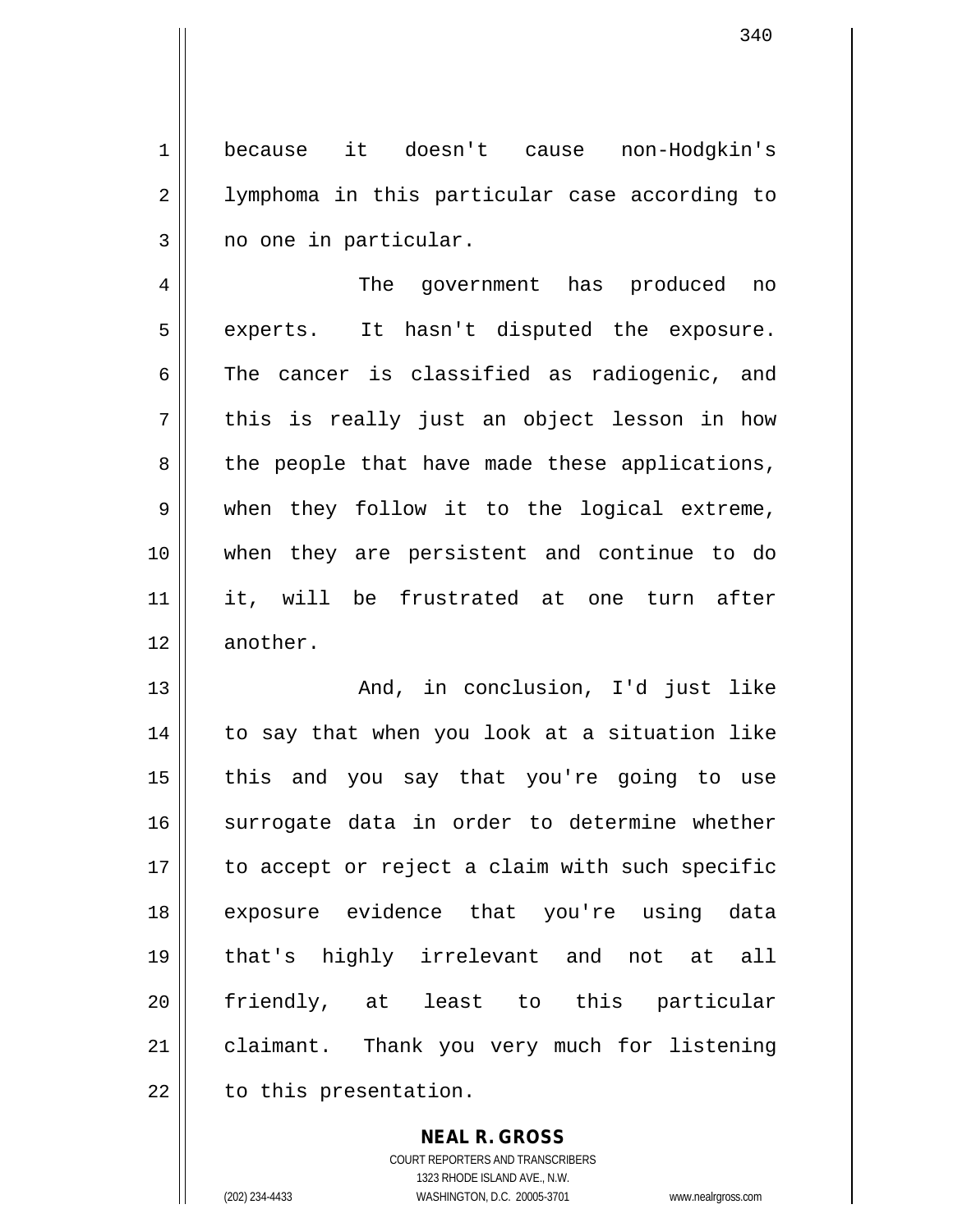| $\mathbf 1$    | CHAIRMAN MELIUS: Thank you. Just               |
|----------------|------------------------------------------------|
| $\overline{2}$ | one question I had, was this a Subpart E or    |
| 3              | Subpart B claim?                               |
| 4              | MR. LIPSITZ: B.                                |
| 5              | CHAIRMAN MELIUS: B. Okay.                      |
| 6              | MR. LIPSITZ: Thank you.                        |
| 7              | CHAIRMAN MELIUS: Thank you.                    |
| 8              | Nancy Mendola Haug, I believe. Haug, okay.     |
| 9              | Sorry.                                         |
| 10             | MS. HAUG: Thank you for letting                |
| 11             | me speak today. My father, Peter Mendola, his  |
| 12             | account number is [identifying information     |
| 13             | redacted]. He died of colon cancer in 1977.    |
| 14             | He started working at Linde in 1951, four or   |
| 15             | five months before I was born. He was a dead   |
| 16             | man walking before I even came into this       |
| 17             | world, so he had his dose reconstruction, and  |
| 18             | we think -- actually, the only people that are |
| 19             | left in my family are my brother and I. My     |
| 20             | mother is dead, my sister died of MS, which    |
| 21             | is, obviously, one of the things when he       |
| 22             | brought home all this dust on his clothes that |

## **NEAL R. GROSS**

COURT REPORTERS AND TRANSCRIBERS 1323 RHODE ISLAND AVE., N.W. (202) 234-4433 WASHINGTON, D.C. 20005-3701 www.nealrgross.com

 $\mathbf{I}$ 

 $\mathsf{I}$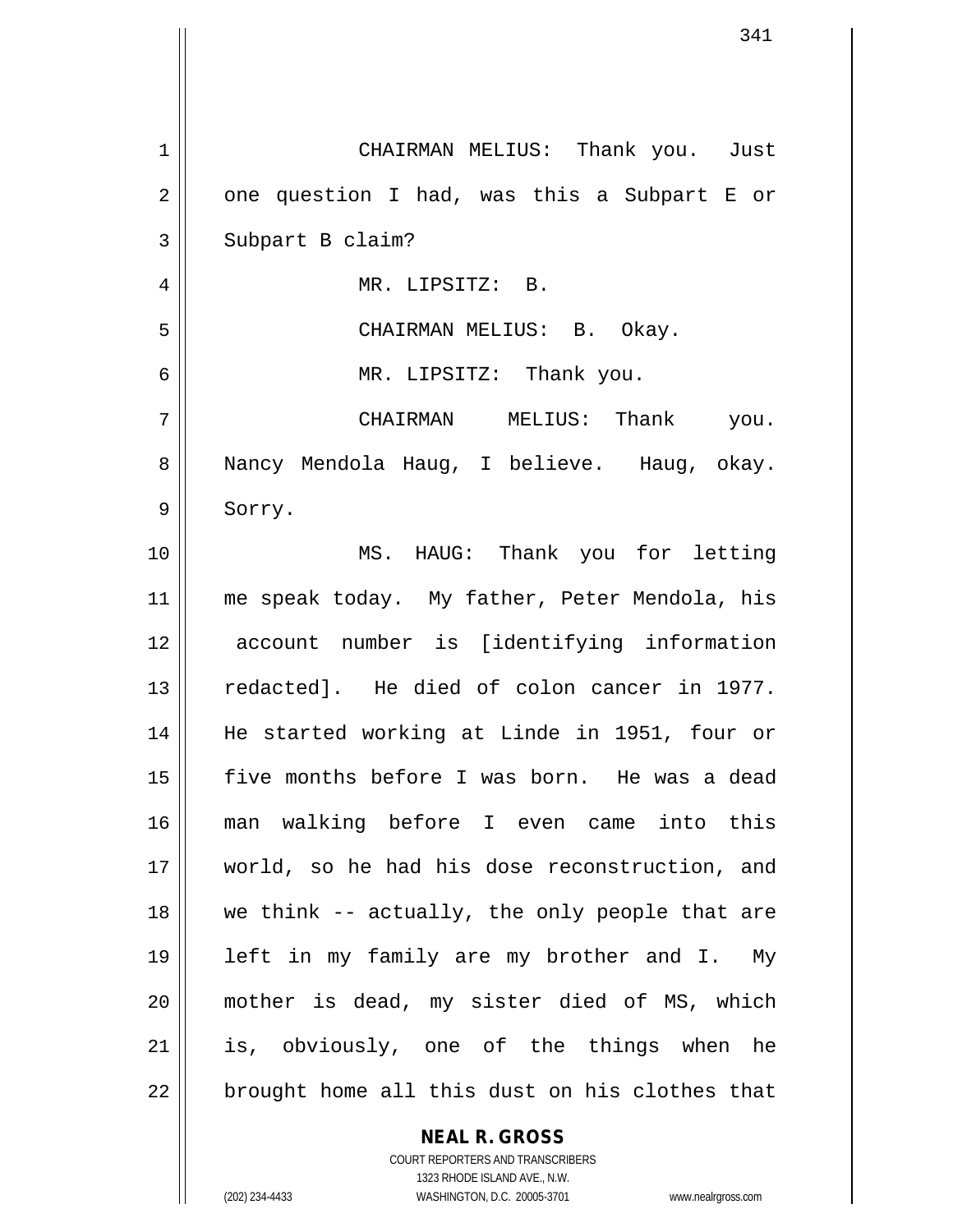1 || could have been part of the cause. My mother 2 || had a thyroid problem, which could have also  $3 \parallel$  been part of the dust that came home with my 4 | father.

5 You did the dose reconstruction, 6 and the problem I have with all of this is 7 Linde poisoned my father, bottom line. He got 8 poisoned whether he was 26.9, or 29.6%.  $9 \parallel$  Poison is poison, and that's what they did; 10 || they poisoned him while he was there. No one 11 followed to know exactly what air he was 12 breathing, what water he was drinking, what 13 || areas he traveled in, and it's good for you 14 || all to sit there and just tell us it doesn't 15 matter because you did your dose 16 reconstruction. And the bottom line is he 17 could have been in areas that were more 18 || exposed, and not exposed. And he was such a 19 wonderful person, and to have him die that 20 || horrible death, just not right.

21 You couldn't have possibly 22 monitored all the areas that he went into.

> **NEAL R. GROSS** COURT REPORTERS AND TRANSCRIBERS 1323 RHODE ISLAND AVE., N.W. (202) 234-4433 WASHINGTON, D.C. 20005-3701 www.nealrgross.com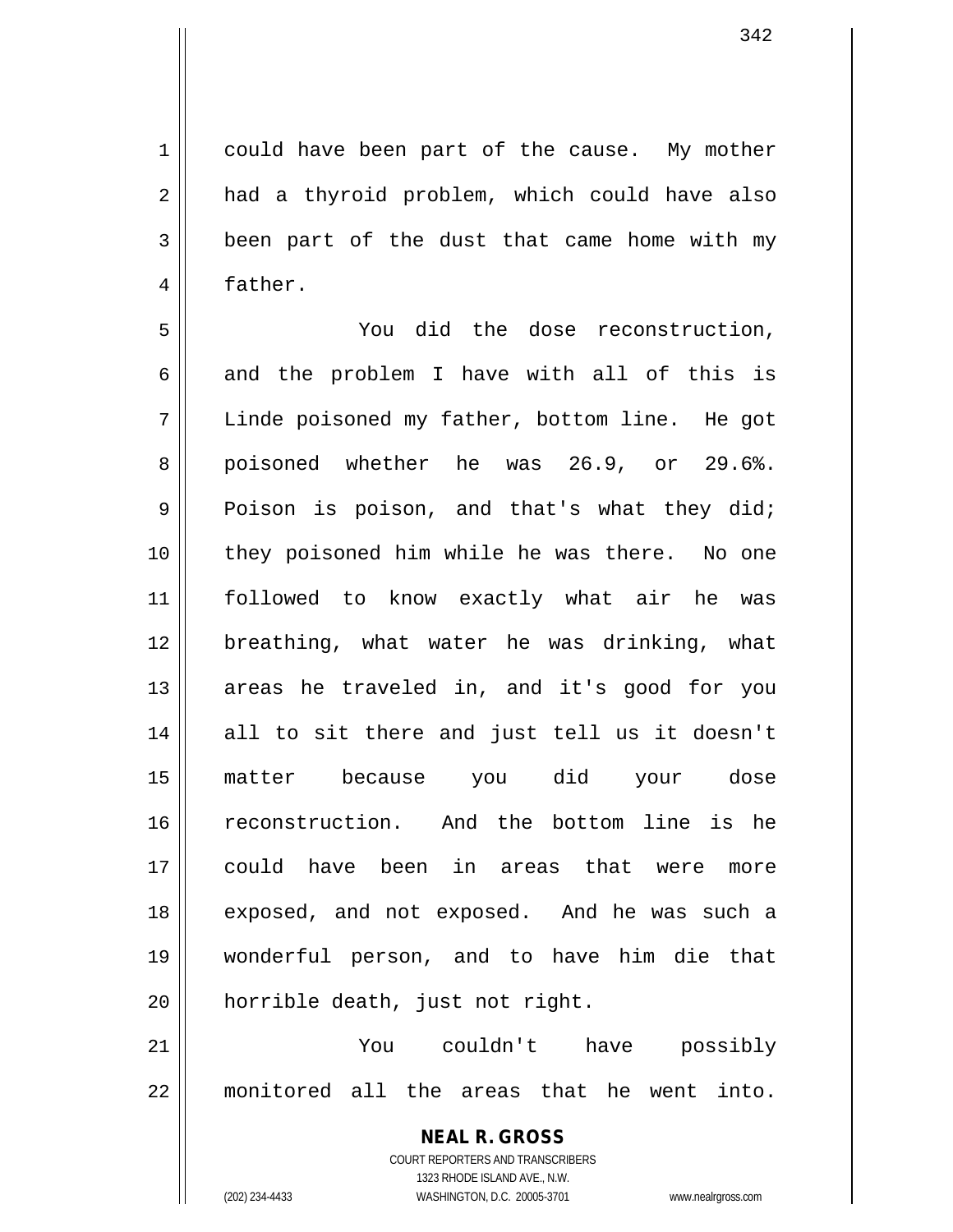1 The impact on my family was tremendous when he 2 died. And then I was told when we went for  $3 \parallel$  the cohort group to be put into E, that if I was 23 years old, I was 25 when he died, if I was 23 years old in school, or disabled, I would have been approved. Well, I was 25 years old, and that doesn't mean the pain of 8 || losing my father was any less than when I was 23. And I still needed him, I still depended 10 || on him. I'm sorry. 11 || (Off the record comments.) MS. HAUG: Then I got the letter indicating that I wasn't approved because I was 25. And my brother did send one statement that he would like -- he's out of town and was unable to make it, and he wanted me to say 17 || that, "No studies large enough or over enough time have been run to disprove that low-dose ionizing radiation causes cancer that makes 20 || the possibility that it causes or doesn't cause it at 50 percent either way, which still meets the criteria for inclusion." And the

> **NEAL R. GROSS** COURT REPORTERS AND TRANSCRIBERS

1323 RHODE ISLAND AVE., N.W. (202) 234-4433 WASHINGTON, D.C. 20005-3701 www.nealrgross.com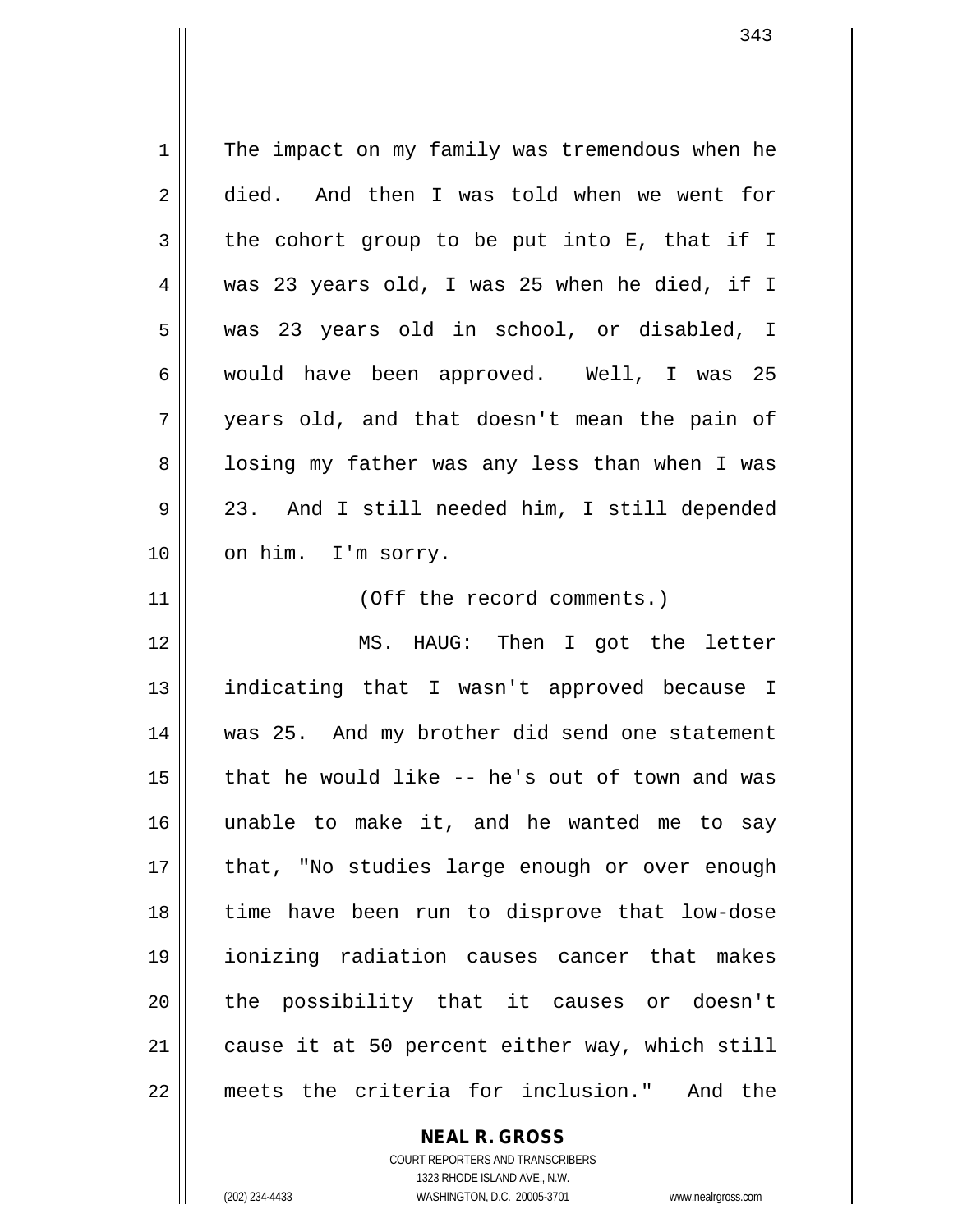1 bottom line is we lost our father because he 2 worked at Linde, and he had so much life left  $3 \parallel$  to him. And it appears, just to me, okay, I 4 may be 58 years old now, but it's been a long 5 | time without him. I named my son Peter so I 6 would say my father's name every day for the  $7 \parallel$  rest of my life because my father's name was 8 || Peter and that's the only way I can keep his 9 | history or love alive. 10 It appears that, you know, you're 11 all here doing this, and it's like a big 12 circle. And it's almost like you're waiting  $13$  for us all to die off so that you don't have 14 | to compensate us. 15 (Applause.) 16 MS. HAUG: And at this point in my 17 || life, I've lost my husband. I'm a widow, too. 18 || That doesn't make any difference, but the 19 || bottom line is, we take care of ourselves. We 20 || can afford to live, and this compensation 21 || actually doesn't mean anything to me. My  $22$  | father was worth a gazillion dollars to me,

> **NEAL R. GROSS** COURT REPORTERS AND TRANSCRIBERS

> > 1323 RHODE ISLAND AVE., N.W.

(202) 234-4433 WASHINGTON, D.C. 20005-3701 www.nealrgross.com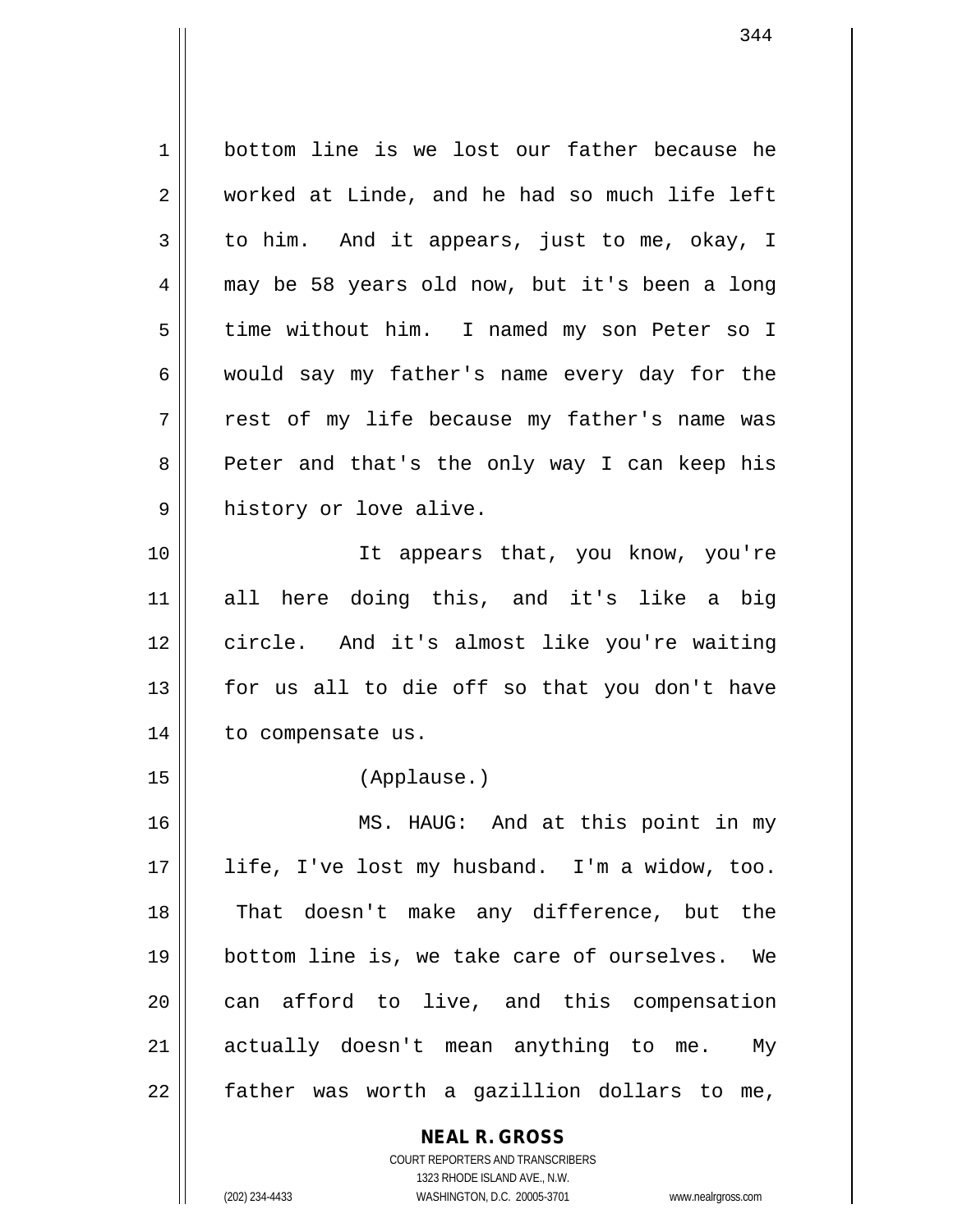$1 \parallel$  not \$150,000. That's useless. Thank you very  $2 \parallel$  much. 3 CHAIRMAN MELIUS: Okay. Thank  $4 \mid$  you. 5 (Applause.) 6 CHAIRMAN MELIUS: Karen Mortensen 7 Noonan. 8 || MS. NOONAN: My father, Royal 9 Mortensen, worked at Linde from 1957 to 1965. 10 He died at the age of 43. He was an 11 || extremely healthy, active man. He sailed in 12 the summer. In fact, as a teenager he built a 13 || sailboat with his father. My grandfather 14 wanted to sail back to his native land of 15 Denmark. He skied in the winter. He was on 16 || the ski patrol in World War II and delivered 17 || to the troops. I don't remember ever seeing 18 him sit down. He was always doing additions 19 to the house. He built our garage. He went 20 || to night school to get his degree as an 21 || engineer. After World War II, he served on 22 many government projects before working at

> **NEAL R. GROSS** COURT REPORTERS AND TRANSCRIBERS

> > 1323 RHODE ISLAND AVE., N.W.

(202) 234-4433 WASHINGTON, D.C. 20005-3701 www.nealrgross.com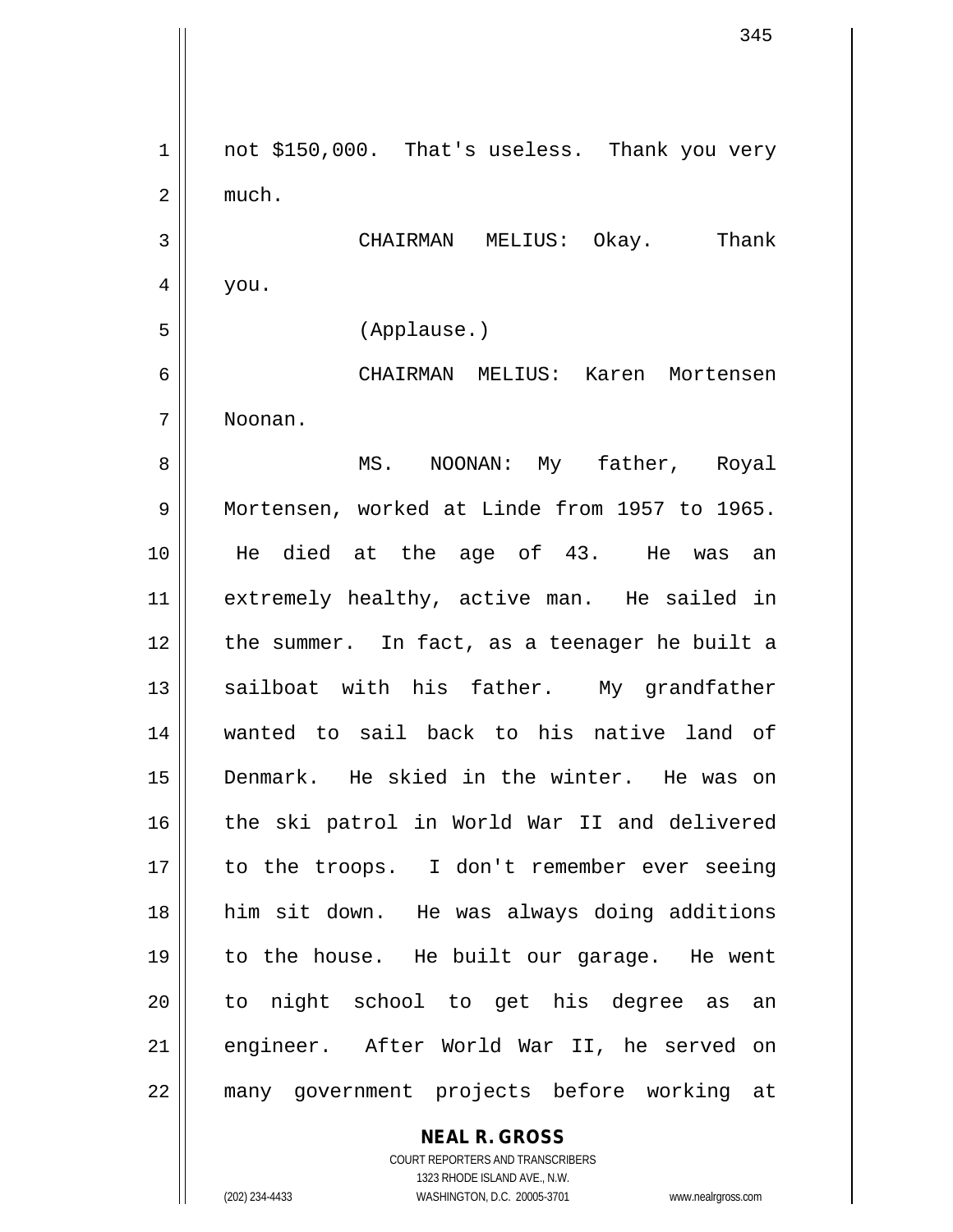| $\mathbf 1$ | Linde. And, yet, even though he died of        |
|-------------|------------------------------------------------|
| 2           | spinal cancer, the dosage reconstruction said  |
| 3           | it was only 5% of the cause of his death. And  |
| 4           | spinal cancer is very rare. It comprises only  |
| 5           | 2% of all cancers, and its primary cause is    |
| 6           | radiation. And, yet, this is the lowest one    |
| 7           | I've heard here today, was below 5%.           |
| 8           | My mother never recovered from his             |
| 9           | death. She had three small children. I was     |
| 10          | 12 at the time, and she made it clear that it  |
| 11          | was hard for her. And he brought out the best  |
| 12          | in my mother. When he died, my mother          |
| 13          | reverted to her family way of being very cold  |
| 14          | and hard to live with. Excuse me. She          |
| 15          | started this claim 10 years ago, and I had to  |
| 16          | take it over at her death five years ago. She  |
| 17          | didn't live to be denied. Well, we were        |
| 18          | denied several times. And I have to say that   |
| 19          | this was very upsetting for her, just to first |
| 20          | even start the claim because she got out the   |
| 21          | old pictures of my father working at Linde.    |
| 22          | Everything brought back the old memories to    |

**NEAL R. GROSS** COURT REPORTERS AND TRANSCRIBERS

1323 RHODE ISLAND AVE., N.W.

(202) 234-4433 WASHINGTON, D.C. 20005-3701 www.nealrgross.com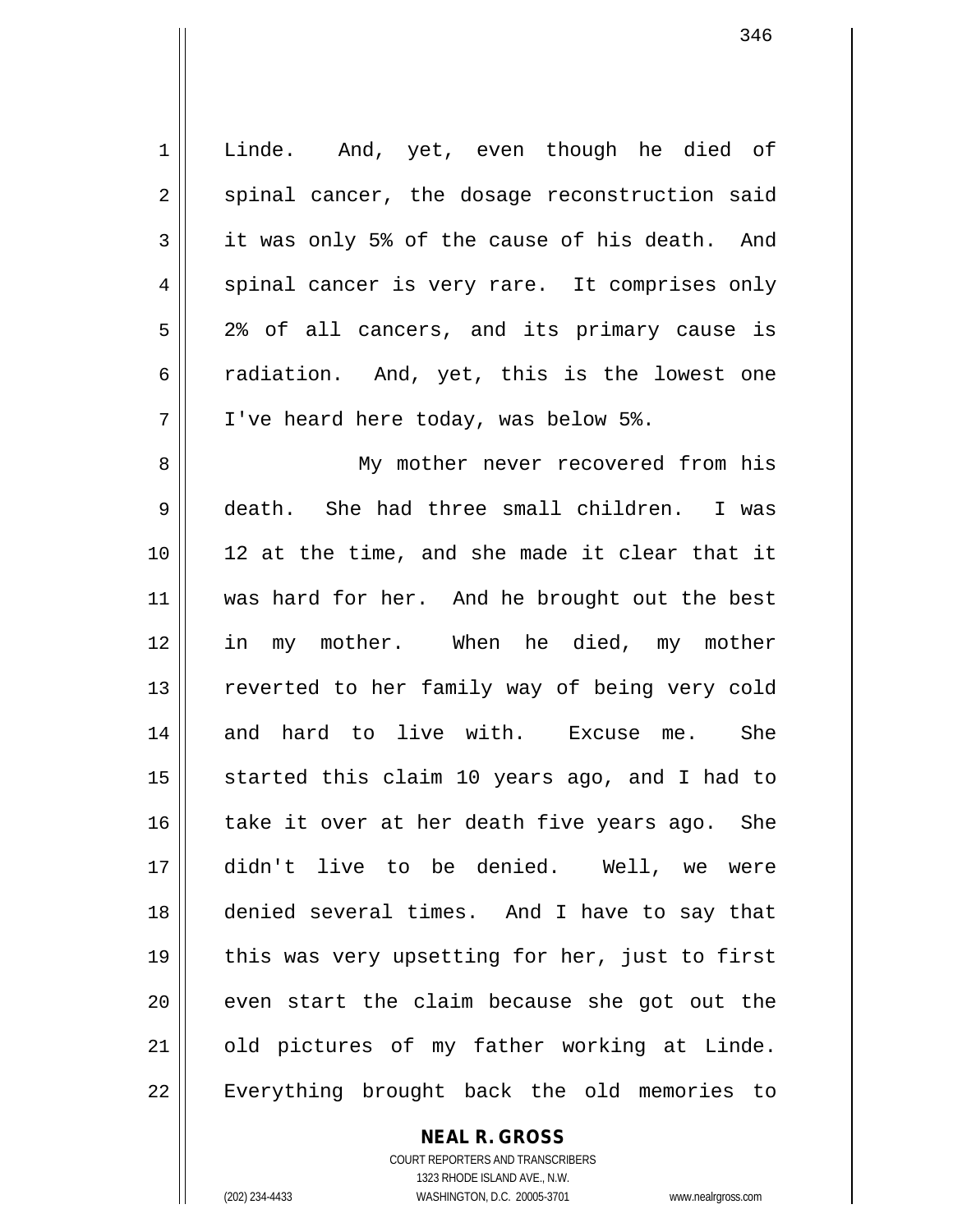**NEAL R. GROSS** COURT REPORTERS AND TRANSCRIBERS 1323 RHODE ISLAND AVE., N.W. (202) 234-4433 WASHINGTON, D.C. 20005-3701 www.nealrgross.com 1 || her. And I, myself, every time we were denied  $2 \parallel$  and I had to reapply or get new documents, I 3 was always tempted to just let it drop because 4 | it was very depressing and sad to live through 5 || this again. However, every time I'd say to 6 myself, I have to do it for him. He did so  $7$  || much for his country, and for you to just deny  $8 \parallel$  that this caused his death, I think, is 9 unfair. So I hope that you reconsider. Thank 10 || you for listening. 11 CHAIRMAN MELIUS: Thank you very 12 much. [identifying information redacted]. 13 MS. SHAFFER: [identifying 14 information redacted] is my mother, and I will  $15$ 16 CHAIRMAN MELIUS: That's fine. 17 || Either the podium, or the other mic, whichever  $18 \parallel$  is  $-$ 19 MS. SHAFFER: My name is Kathleen 20 || Shaffer, and I'm [identifying information 21 || redacted]'s daughter. My mother has filed 22 || claim on behalf of her stepfather, Jesse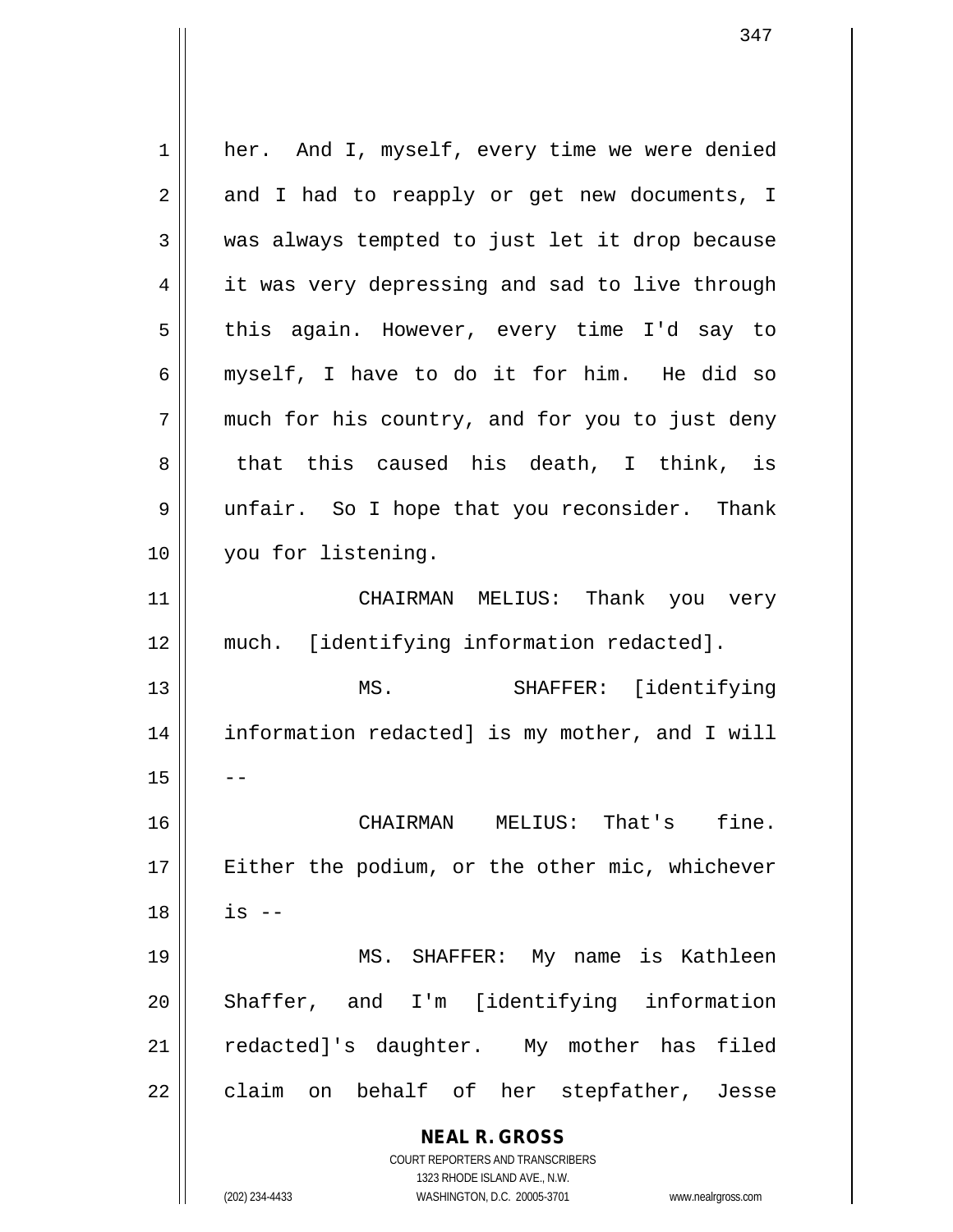1 || Hendershot, who worked at Linde from 1945, 2 July of 1945 until only March of 1946. He  $3 \parallel$  died at age 68 in 1977 of bladder cancer. And 4 || now the surprise here is that in hearing all 5 || the other people whose relatives worked at  $6 \parallel$  Linde, and talk about the dose reconstruction, 7 and how people had worked there for 30 years 8 and very long periods, my grandfather worked  $9 \parallel$  there for only a very, very short time; yet, 10 his bladder cancer was diagnosed, and his dose 11 || reconstruction came back, and I believe it's 12 || 26% dose reconstruction, which is the highest 13 || of any that's here. So, obviously, there 14 || seems to be some great discrepancy in terms 15 || of how the dose reconstruction is made because 16 my mother's claim was denied on the basis that 17 he worked there for too short of a time. It 18 didn't meet the time constraints, as well as 19 it didn't meet the 50% criteria for the dose 20 | reconstruction.

21 || So it appears that -- we were told  $22$  || that they shortened his time frame for his

> **NEAL R. GROSS** COURT REPORTERS AND TRANSCRIBERS 1323 RHODE ISLAND AVE., N.W. (202) 234-4433 WASHINGTON, D.C. 20005-3701 www.nealrgross.com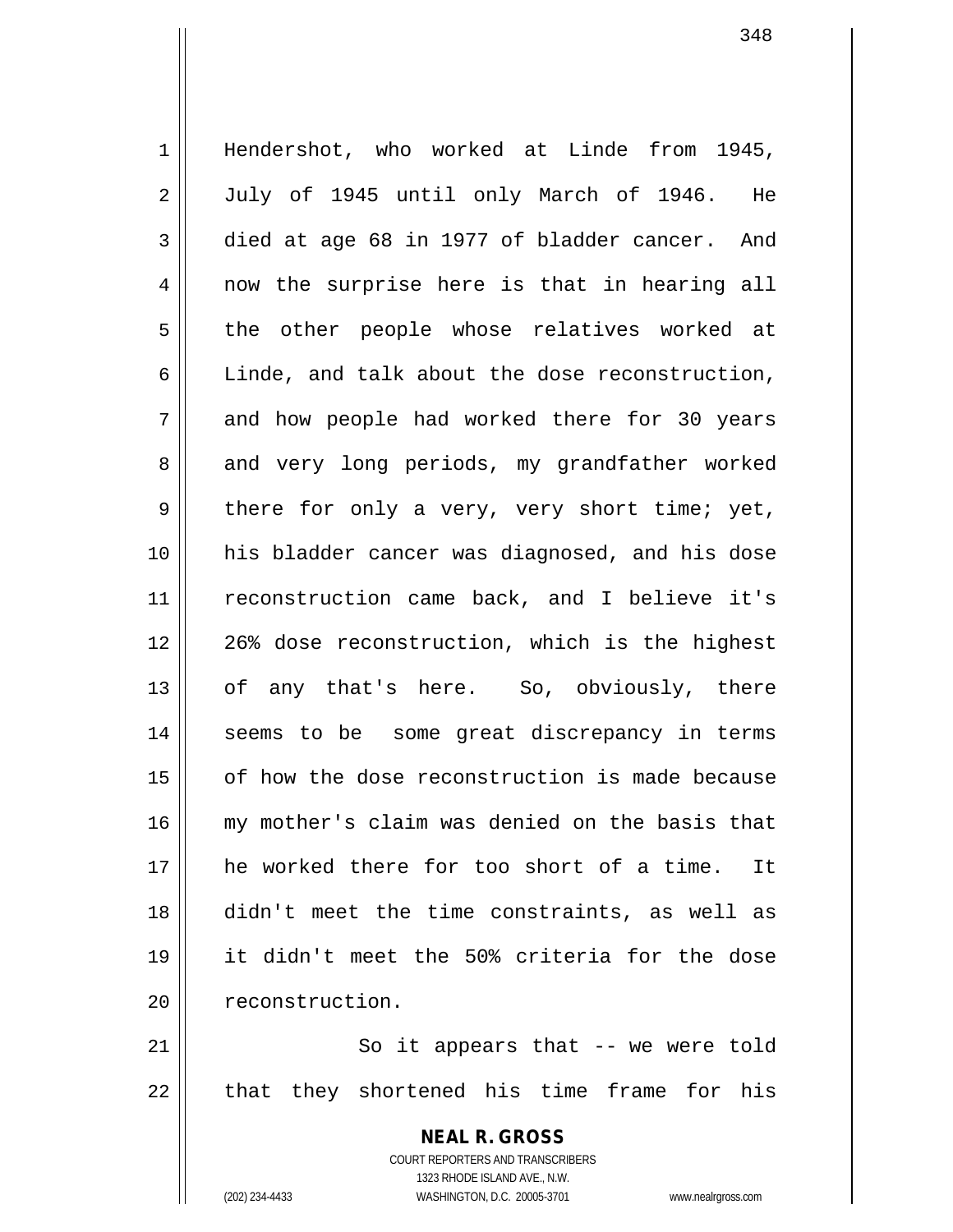1 employment, and it was only a number of 2 || months; yet, he was diagnosed with bladder 3 cancer, one of the covered cancers in the 4 action. And his cancer was due to working at 5 Linde. And, again, as another woman had 6 previously stated, you don't know where the 7 person was when they worked at Linde, you 8 don't know the food they ate when they were in 9 the lunchroom at Linde, could have been 10 contaminated. You don't know any of that. 11 And I guarantee that every single one of you 12 || sitting at that table, no matter where you go 13 || to any of these meetings on behalf of any of 14 || these agencies, and any of these families,  $15$  | that if it was available for you to go and sit 16 in Building 30, which has been discussed here 17 about Linde, as it being the most contaminated  $18$  || of all the buildings, I don't think that any 19 || one of you would sit there for five minutes, 20 || let alone work there for six months or 36 21 years. And I think that everybody needs to  $22$   $\parallel$  realize the fact that these families are here

(202) 234-4433 WASHINGTON, D.C. 20005-3701 www.nealrgross.com

COURT REPORTERS AND TRANSCRIBERS 1323 RHODE ISLAND AVE., N.W.

**NEAL R. GROSS**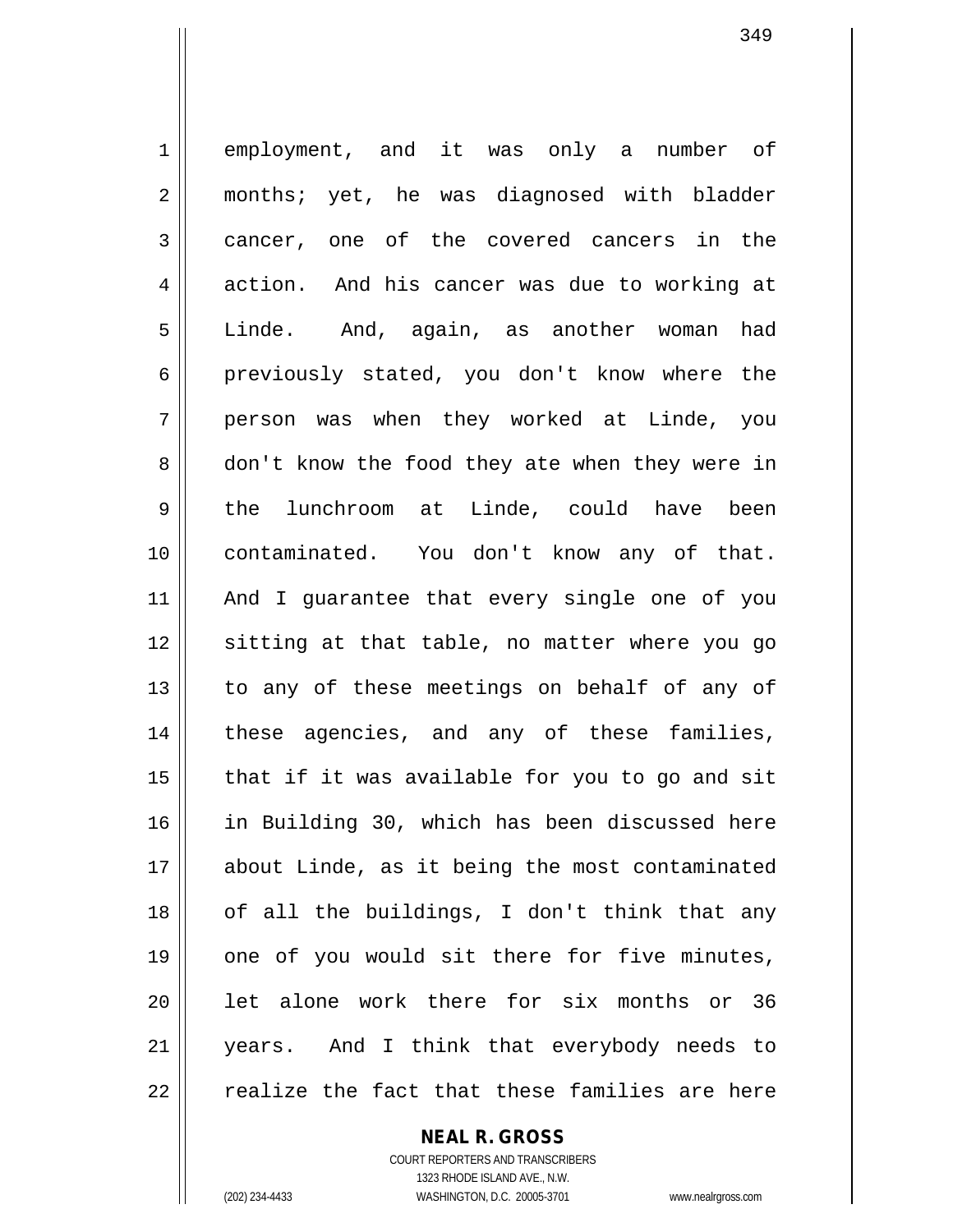1 on behalf of the efforts that their loved ones  $2 \parallel$  did on behalf of the United States government,  $3 \parallel$  and they need to, again, get away from dose 4 | reconstructions.

5 There isn't any -- it's a crap 6 shoot. Some people can be exposed to a 7 cancerous type of thing for five minutes. 8 | Look at all of the claims that have resulted 9 | from rescue workers working at Ground Zero on 10 9/11. Some people were there one day, some 11 || people were there for months. It doesn't 12 matter if you were there for five minutes, you 13 might get a cancer that will kill you. You 14 || can be there 36 years, and get a cancer that 15 || will kill you. It's the stuff that's there; 16 it's not the dose reconstruction; it's not the 17 percentages; it's the fact that there were 18 cancerous conditions in all of those 19 buildings, and the government needs to do its 20 || job to compensate these workers for the jobs  $21$  | that they did and the fact that their families  $22 \parallel$  lost these people's lives, as well as the

## **NEAL R. GROSS**

COURT REPORTERS AND TRANSCRIBERS 1323 RHODE ISLAND AVE., N.W. (202) 234-4433 WASHINGTON, D.C. 20005-3701 www.nealrgross.com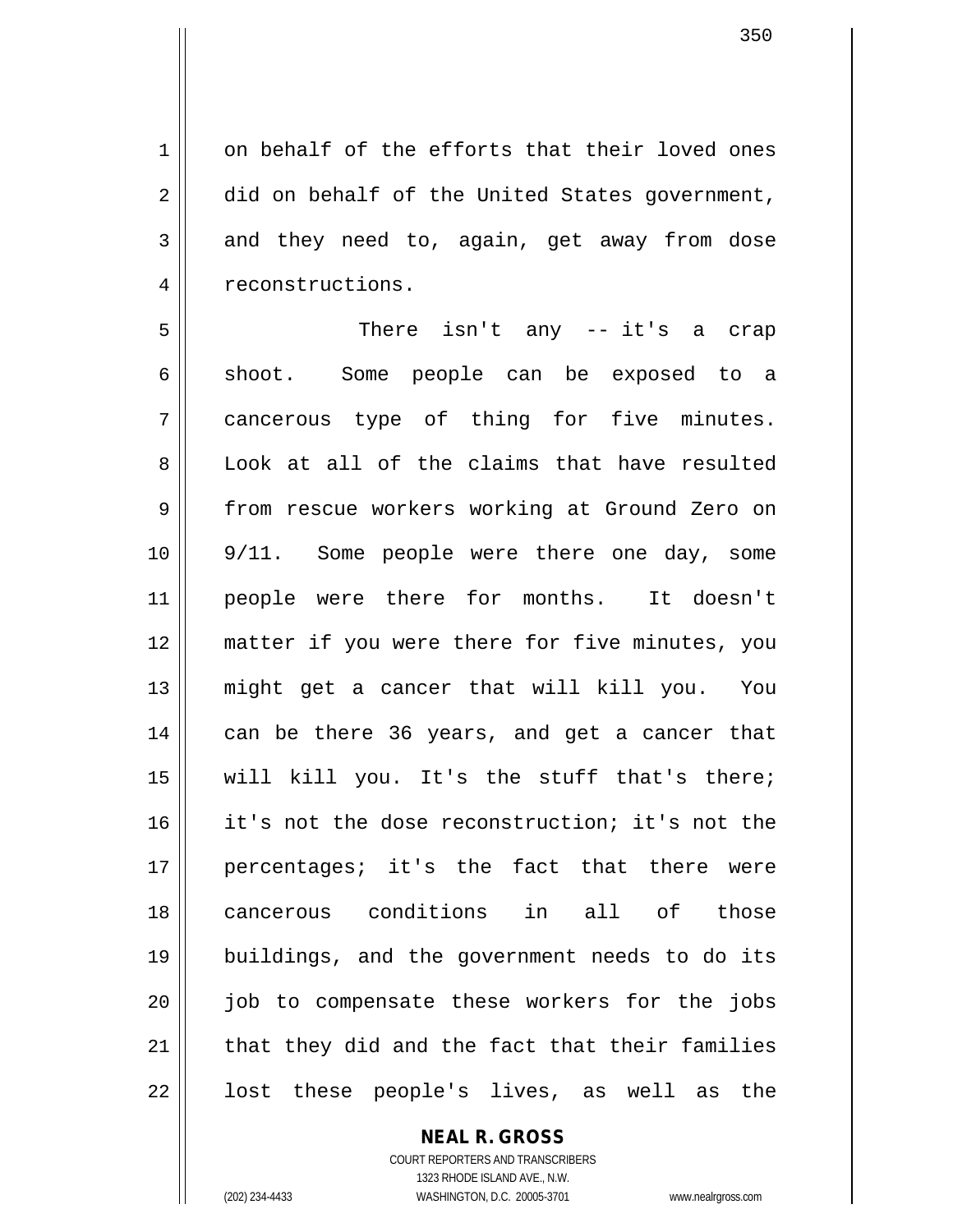1 | people themselves who lost their lives, and  $2 \parallel$  their capability, unbeknownst to them that  $3 \parallel$  they were taking any type of risk. Thank you. 4 CHAIRMAN MELIUS: Thank you. Is  $5 \parallel$  there anybody who wishes to speak to Linde, 6 have I skipped over? There are some people  $7 \parallel$  here that are -- a few people are listed for 8 || Hooker, which we will get to, and some people  $9 \parallel$  that aren't identified. I'm not sure. I just 10 don't want to miss anybody from -- yes, sir? 11 PARTICIPANT: Bethlehem. 12 CHAIRMAN MELIUS: Okay. We'll get 13 || to you, also. But I just wanted to finish up 14 on Linde, try to group people together. If 15  $\parallel$  not, I think we'd like to hear from  $-$  I think 16 || Senator Schumer's office has a representative 17 here. Laura Monte. And she can introduce 18 herself.

 MS. MONTE: My name is Laura Monte, and I'm on Senator Schumer's staff.  $\parallel$  And I have a letter that I would like to read || into the record. This is a letter that comes

> **NEAL R. GROSS** COURT REPORTERS AND TRANSCRIBERS 1323 RHODE ISLAND AVE., N.W.

(202) 234-4433 WASHINGTON, D.C. 20005-3701 www.nealrgross.com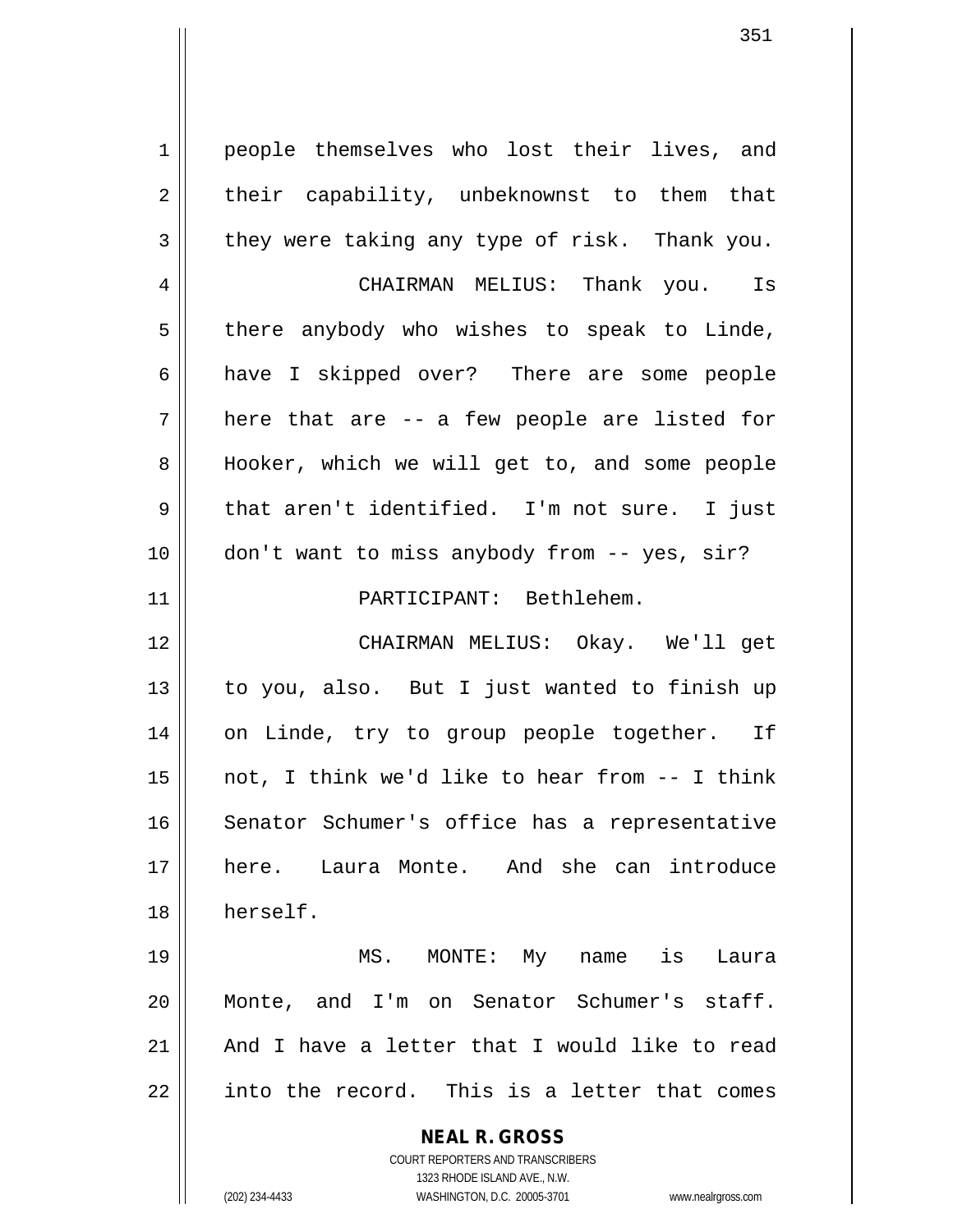1 from Senator Schumer and Senator Gillibrand.  $2 \parallel$  And this letter goes to the Honorable Kathleen 3 Sebelius, Secretary of U.S. Department of 4 || Health and Human Services, and Dr. John 5 Howard, the Director of NIOSH.

6 "Dear Secretary Sebelius and Dr. 7 Howard, we are writing today on behalf of 8 sickened nuclear workers and their families  $9 \parallel$  that have been denied a fair hearing regarding 10 | compensation benefits under the EEOICPA.

11 || Over the last decade, requiations 12 || that have been implemented by the Department of Health and Human Services have not fulfilled the Congressional intent of this landmark remedial compensation program representing a claimant favorable paradigm. To that end, the Linde Ceramic Special Exposure Cohort Action Group submitted a petition for rulemaking to the Department of 20 || Health and Human Services on September 28<sup>th</sup>,  $21 \parallel 2009$ .

22 This petition outlined suggestions

**NEAL R. GROSS**

COURT REPORTERS AND TRANSCRIBERS 1323 RHODE ISLAND AVE., N.W. (202) 234-4433 WASHINGTON, D.C. 20005-3701 www.nealrgross.com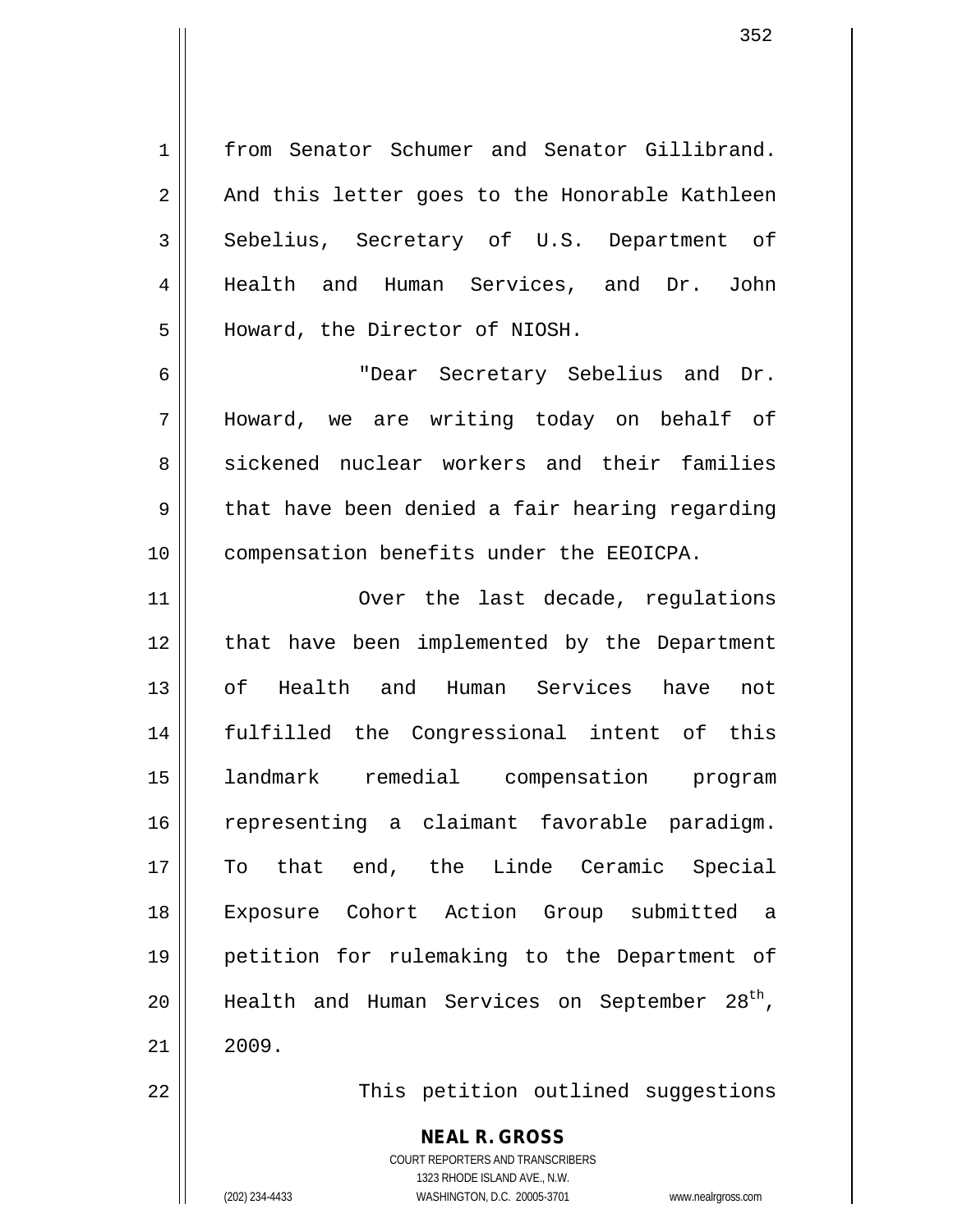1 for needed reform to the EEOICPA 2 administrative regulatory framework. The 3 petition has been coordinated by advocates and 4 stakeholders on the front lines from workers' 5 || representatives and workers themselves, who 6 deal with the onerous and bureaucratic burdens 7 forced upon sickened workers and their 8 || families under the current EEOICPA process. 9 One of the primary issues raised 10 in this petition deals with the inappropriate 11 || use of surrogate and/or coworker data in this 12 || SEC evaluation process. The SEC program was 13 designed to avoid the difficult and 14 technically complex dose reconstruction 15 program in order to provide sickened nuclear 16 workers with fair and equitable compensation 17 under EEOICPA. The use of surrogate -- I'm 18 Sorry, I skipped that line. The use of 19 surrogate and/or coworker data in the SEC 20 || evaluation process reflects an analytical 21 framework used by NIOSH that is designed to 22 || grant SEC petitions only as a last resort.

> **NEAL R. GROSS** COURT REPORTERS AND TRANSCRIBERS 1323 RHODE ISLAND AVE., N.W.

(202) 234-4433 WASHINGTON, D.C. 20005-3701 www.nealrgross.com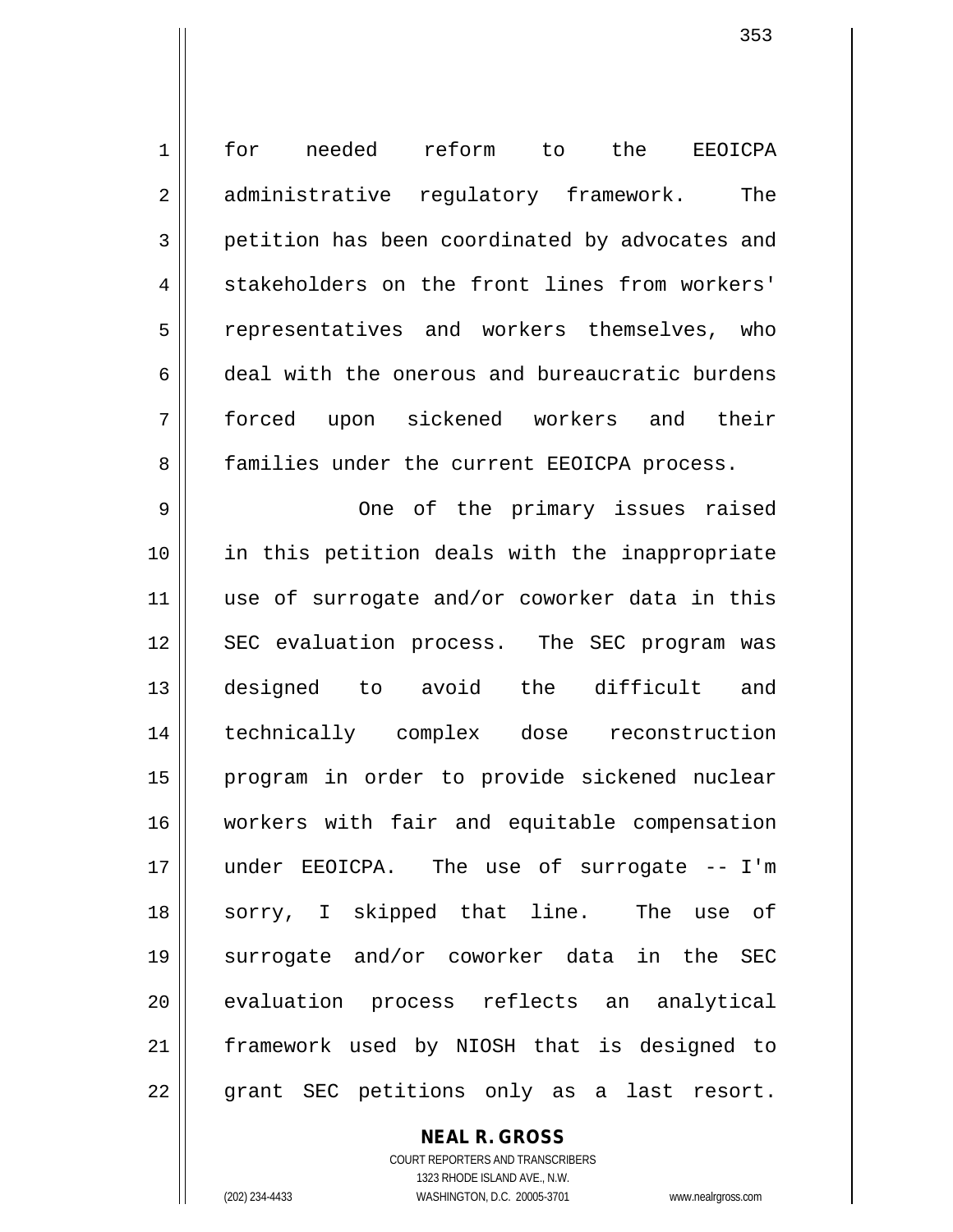1 || This analytical paradigm unfairly limits the 2 || ability of workers to be granted relief from a 3 dose reconstruction program that has become a 4 bureaucratic and technically incomprehensible  $5$  || nightmare for the lay person.

 The fundamental inability for sickened workers to understand the dose 8 || reconstruction program deprives these workers 9 | of their basic right of due process under EEOICPA. The claimant or petitioner cannot understand why their claims are being denied 12 || by NIOSH and, ultimately, by the Department of 13 || Labor due to the inherent technical nature of dose reconstruction reports provided to claimants. Consequently, even though claimants are provided with the right to 17 || appeal denied decisions, that right is useless when someone is functionally precluded from understanding why their claim was denied in  $\parallel$  the first instance.

21 || To expect a claimant to be able to 22 || develop in advance an effective appeal is

> **NEAL R. GROSS** COURT REPORTERS AND TRANSCRIBERS 1323 RHODE ISLAND AVE., N.W. (202) 234-4433 WASHINGTON, D.C. 20005-3701 www.nealrgross.com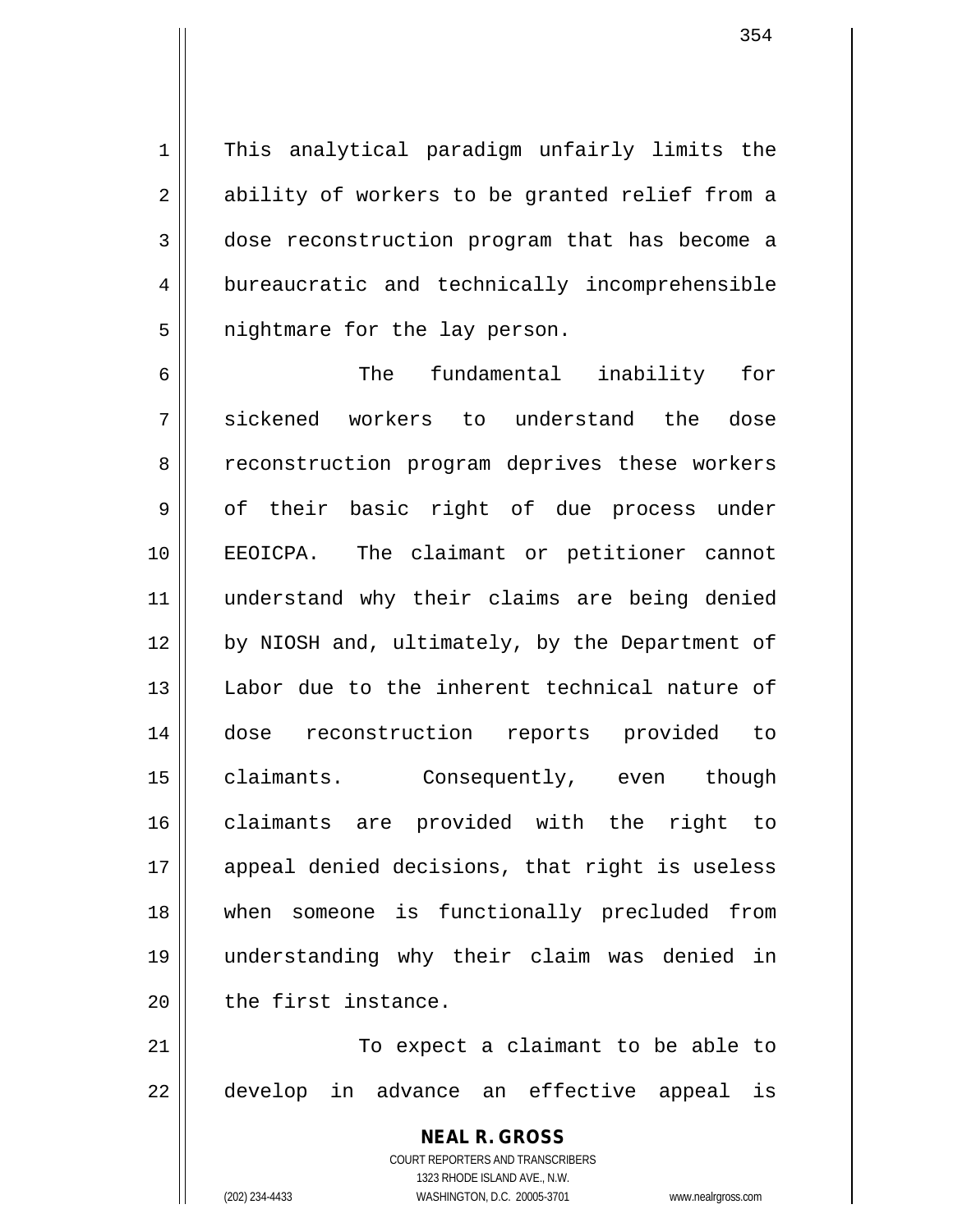1 | impossible if they do not understand why the 2 claim was denied in the first place. This 3 fundamental absence of due process undermines 4 || the essential purpose of passage of the  $5 \parallel$  EEOICPA. That is why we fully support the  $6 \parallel$  reform agenda outlined by the Linde Ceramics 7 | SEC Action Group.

 We urge the Department of Health 9 and Human Services to review and consider these reform measures without delay within the 10-year EEOICPA review currently underway at NIOSH. The men and women that have served our nation and were unknowingly exposed to radiation at nuclear facilities around the 15 | country deserve to have their claims evaluated 16 || in a fair and equitable manner. Fairness and equity can only be achieved through clear implementation of a standard of claimant favorability. Moreover, fairness and equity 20 || can only be realized when the EEOICPA 21 || regulations are applied in a manner that  $\parallel$  reflects the remedial nature of this vital

> **NEAL R. GROSS** COURT REPORTERS AND TRANSCRIBERS 1323 RHODE ISLAND AVE., N.W. (202) 234-4433 WASHINGTON, D.C. 20005-3701 www.nealrgross.com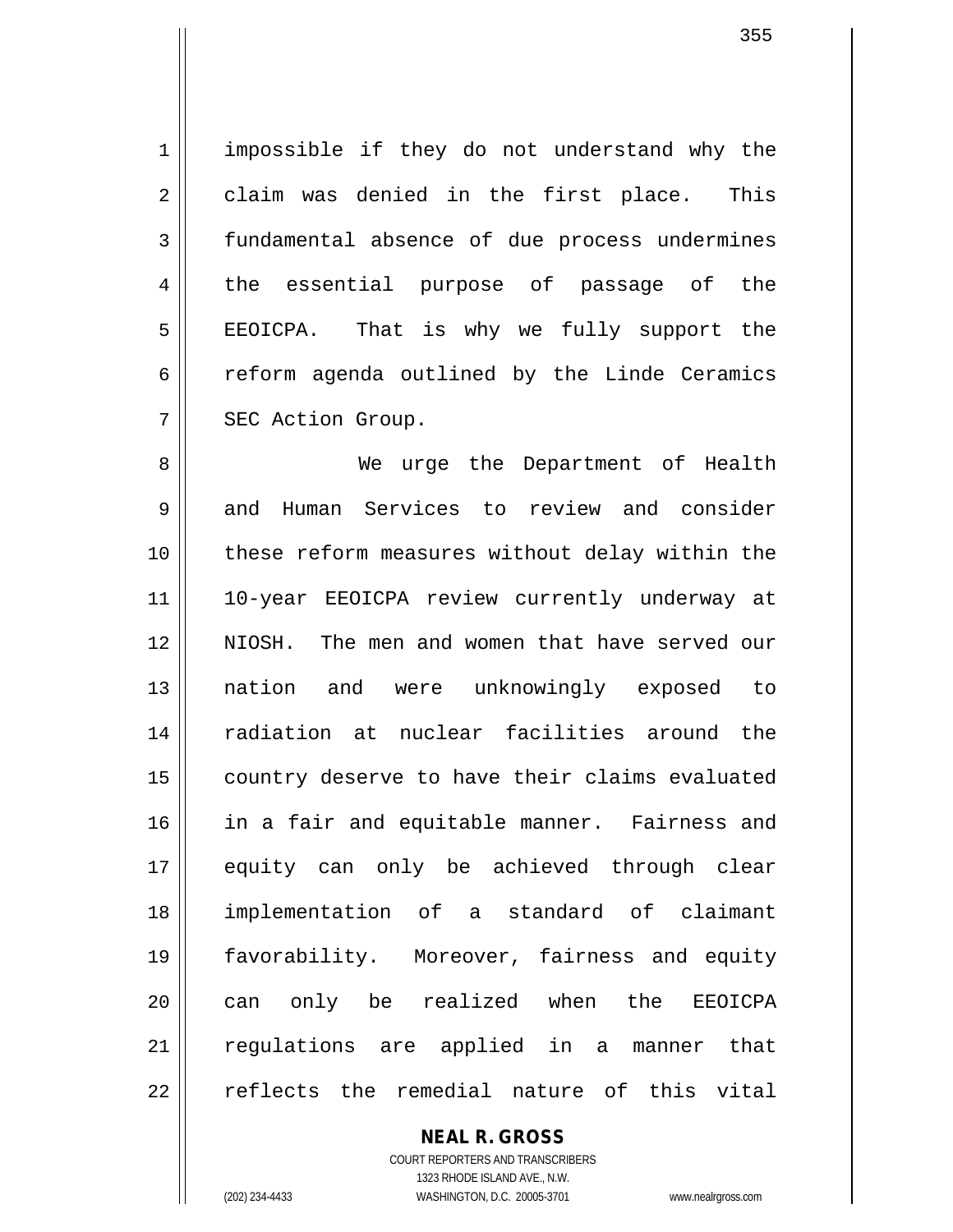1 compensation program.

| $\overline{2}$ | Thank you for your attention to                          |
|----------------|----------------------------------------------------------|
| 3              | this critical request. Sincerely, Charles E.             |
| 4              | Schumer, United States Senator, Kirsten E.               |
| 5              | Gillibrand, United States Senator."                      |
| 6              | CHAIRMAN MELIUS: Thank you very                          |
| 7              | much, Laura. And then I believe we also have             |
| 8              | Bill Greeley from Congressman Higgins's                  |
| $\mathsf 9$    | office.                                                  |
| 10             | MR. GREELEY: Good evening. My                            |
| 11             | name is Bill Greeley, G-R-E-E-L-E-Y, and I'm             |
| 12             | here representing Congressman Brian Higgins.             |
| 13             | I'd like to welcome the members of the Board             |
| 14             | to Western New York. I'm kind of proud to                |
| 15             | think that you're here today because I was one           |
| 16             | of the people that advocated for a Advisory              |
| 17             | Board meeting in Buffalo, and Niagra Falls               |
| 18             | naturally is the next best thing.                        |
| 19             | In January of 2005, I began                              |
| 20             | working for Congressman Higgins after he got             |
| 21             | elected. On April 30 <sup>th</sup> of 2010, I officially |
| 22             | retired, but I made a commitment to the                  |
|                | <b>NEAL R. GROSS</b><br>COURT REPORTERS AND TRANSCRIBERS |

1323 RHODE ISLAND AVE., N.W.

 $\overline{\phantom{a}}$  $\prod_{i=1}^{n}$ 

(202) 234-4433 WASHINGTON, D.C. 20005-3701 www.nealrgross.com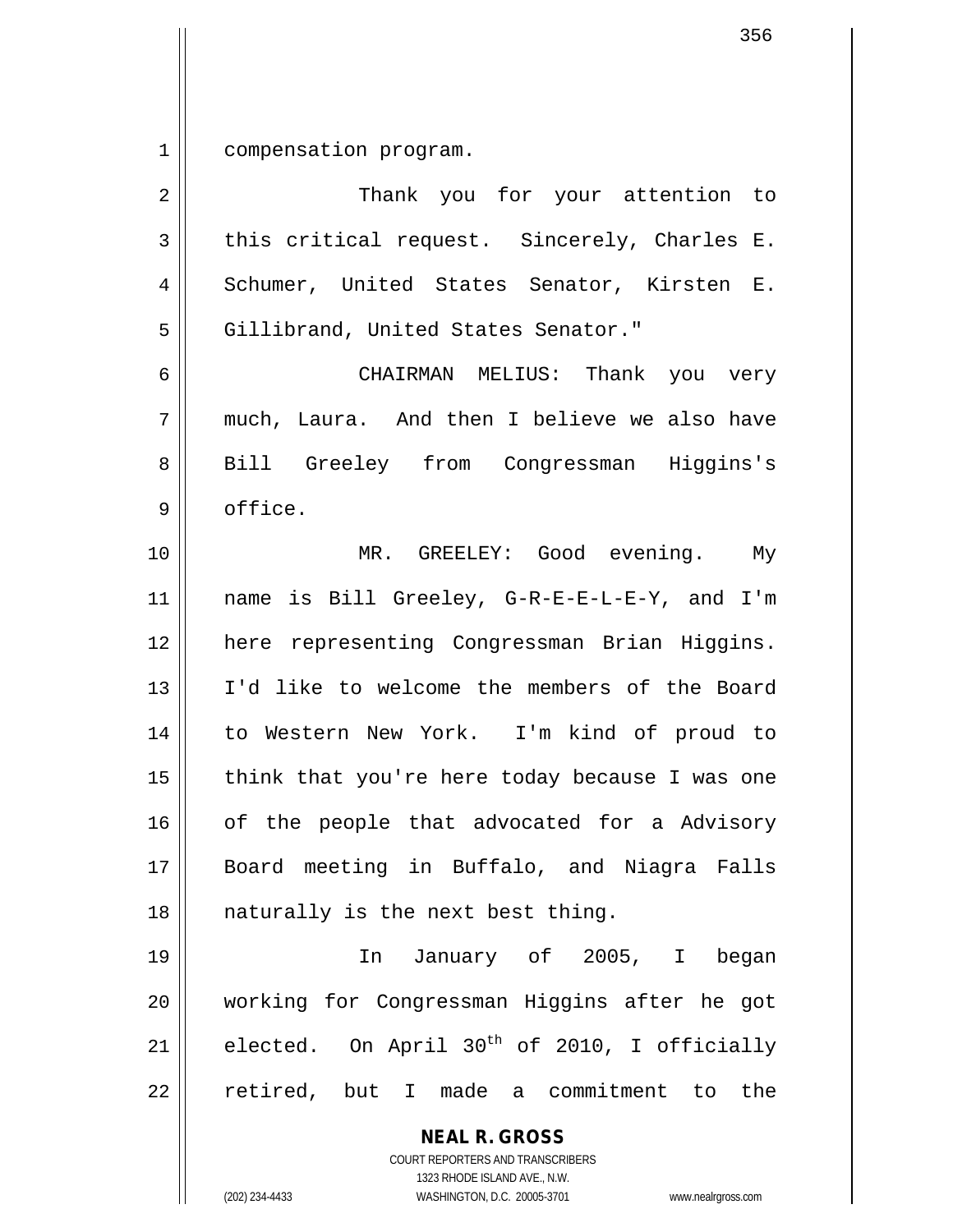1 Lackawanna Action Group that I wouldn't  $2 \parallel$  abandon them, and with the Congressman and his  $3 \parallel$  senior staffer's permission, I would continue 4 to work on behalf of the members of that 5 Action Committee. With me today, or this 6 || evening, is the Congressman's District 7 || Director, a young lady by the name of Megan 8 || Corbett. And Megan has been my boss for the 9 || last four and a half years -- or five and a 10 half years. So, I'd like to, on behalf of my 11 Congressional colleagues in some of the other 12 || offices, thank you for coming and listening to 13 these stories on behalf of all the workers 14 that have come down with such a serious 15 illness. 16 When I started in 2005, one of the

357

17 || first calls I received was from a gentleman by 18 || the name of Ed Walker. And most of you know 19 who Ed Walker was, but Ed was an 20 || uncharacteristic type of guy. He was a 21 tradesman. He was a bricklayer, worked at 22 || Bethlehem during that period, was a home

> **NEAL R. GROSS** COURT REPORTERS AND TRANSCRIBERS

> > 1323 RHODE ISLAND AVE., N.W.

(202) 234-4433 WASHINGTON, D.C. 20005-3701 www.nealrgross.com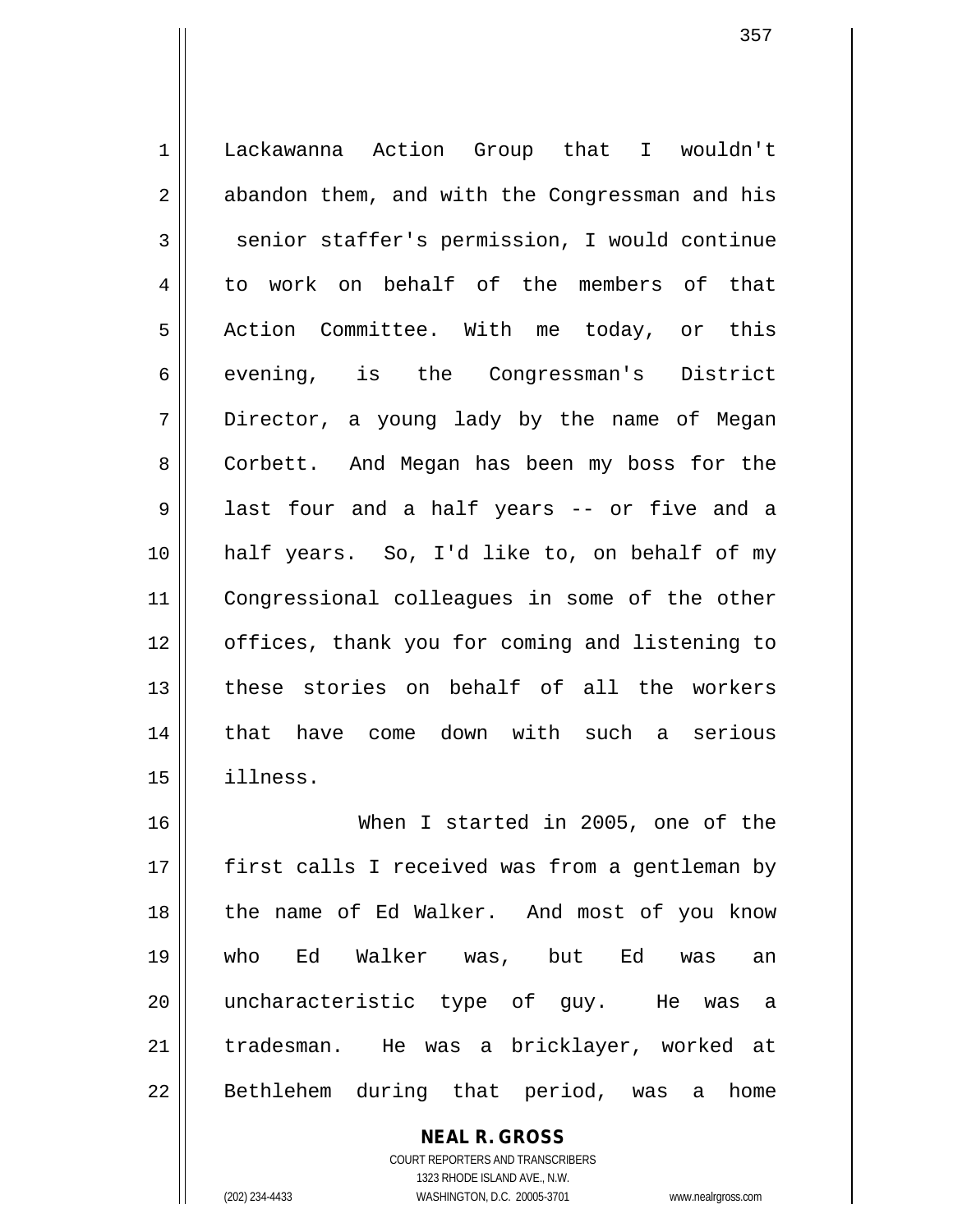1 | remodeler, but he was a marvel. Ed could talk  $2 \parallel$  about this program and argue with attorneys, 3 || with doctors, with scientists, and with  $4 \parallel$  elected officials and their staffs. I used to 5 just marvel at Ed. And Ed and I got to be 6 || very, very good friends. Practically every 7 Friday afternoon, late in the afternoon when I 8 || was trying to sneak away from work, Ed would 9 call and give me the week's rundown on 10 everything that had happened. And I'd like to  $11$  think that one of the reasons that you're here 12 today is out of Ed's legacy. He just was a 13 wonderful guy. I enjoyed his company very 14 much, and his wife is a real sweetheart. And 15 I'm sure that tomorrow you're going to hear 16 from her.

 You know, this community a little 18 || over 10 years ago was glued to the television about a famous murder trial. And I can still 20 || remember the day when a piece of evidence, a bloody glove, was put on the defendant in the | charge on his hand, and his attorney jumped up

> COURT REPORTERS AND TRANSCRIBERS 1323 RHODE ISLAND AVE., N.W. (202) 234-4433 WASHINGTON, D.C. 20005-3701 www.nealrgross.com

**NEAL R. GROSS**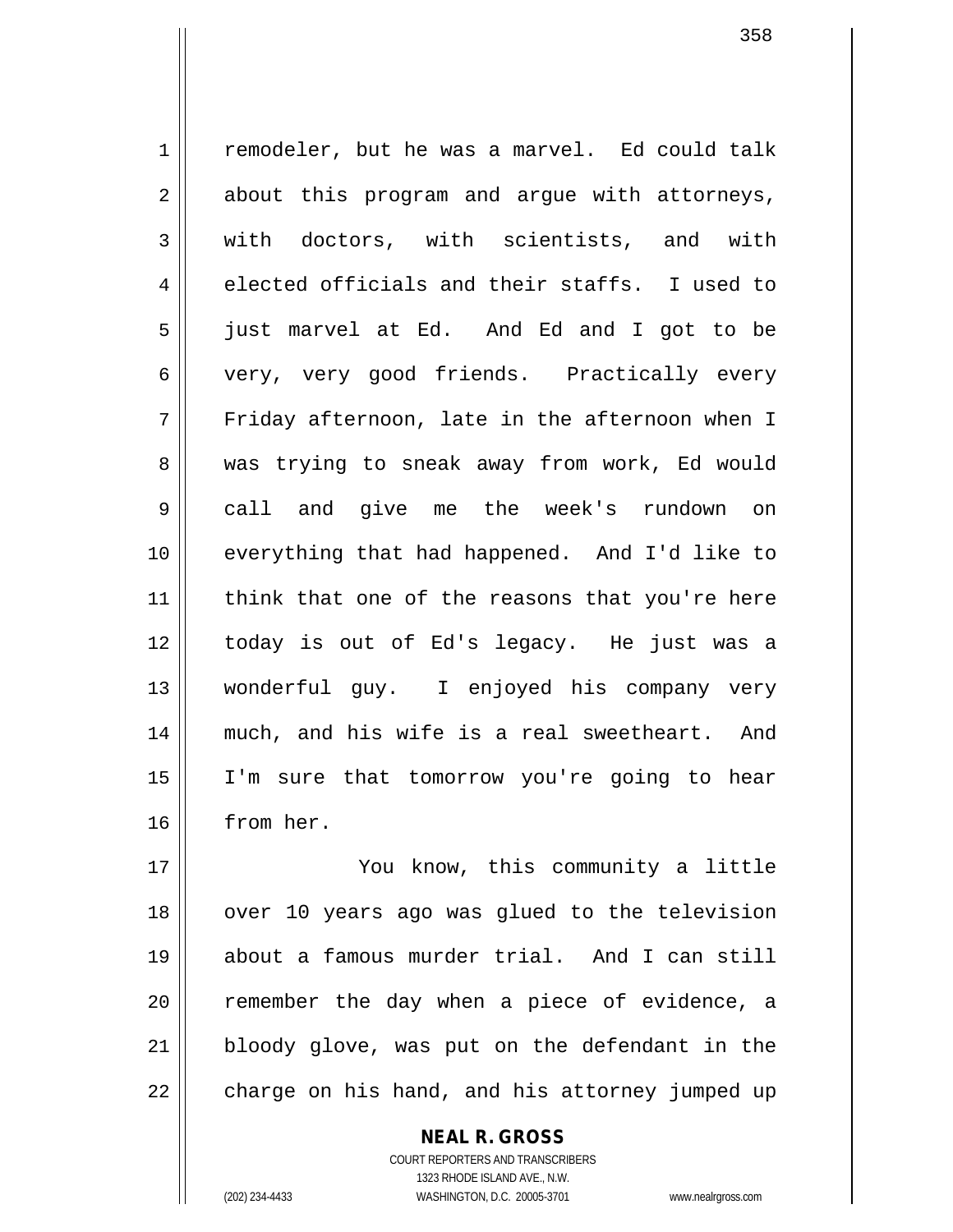$1 \parallel$  and said, "If the glove doesn't fit, you must 2 acquit." Now you're sitting there thinking 3 || why is he bringing this up.

4 Well, I'd like to just point out  $5 \parallel$  that part of this program, when it's using  $6 \parallel$  surrogate data to fill in blanks for 7 information that doesn't exist at a facility 8 || like Bethlehem is wrong. And just like that 9 glove, the evidence got thrown out, I'd like 10 to point out to you that this surrogate data, 11 which doesn't fit at Bethlehem Steel should be 12 || thrown out, and an SEC has to be approved for 13 || the workers and the claimants at Bethlehem 14 Steel.

## 15 (Applause.)

16 MR. GREELEY: Thank you. Now one 17 of the things that I brought with me was a 18 || statement from the Congressman, and I think 19 || that Mr. Katz has passed it out to everyone. 20 || Brian would have loved to have been here 21 || tonight or tomorrow to address you, but the 22 | House is meeting in session, and there's going

## **NEAL R. GROSS**

COURT REPORTERS AND TRANSCRIBERS 1323 RHODE ISLAND AVE., N.W. (202) 234-4433 WASHINGTON, D.C. 20005-3701 www.nealrgross.com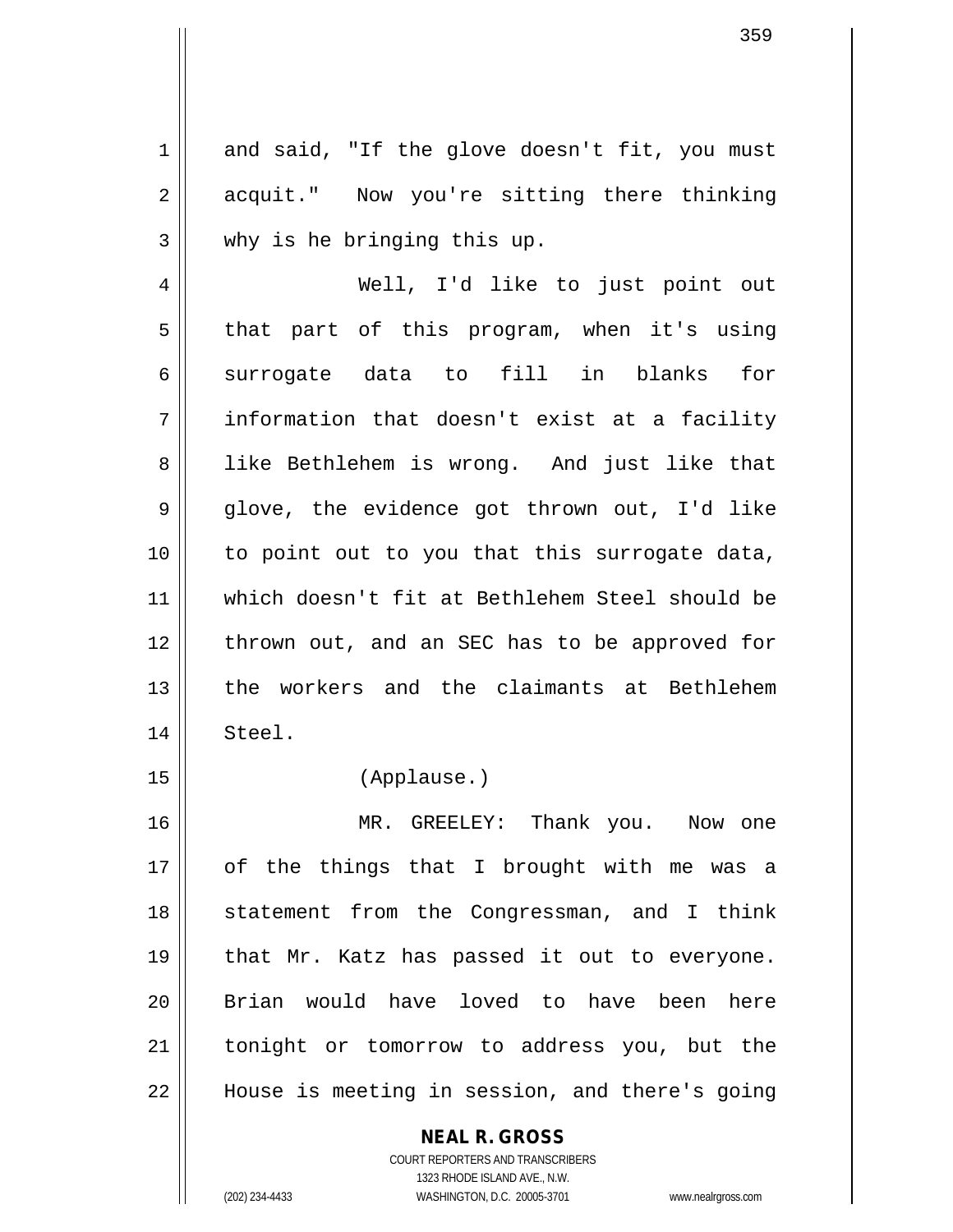1 | to be votes this evening and tomorrow.

2 One of the things that the 3 Congressman points out in this is that for the 4 ast five and a half years, he's been an 5 advocate for the workers at Bethlehem. And if 6 I could just read some of this, "Local steel 7 workers and their families have suffered for 8 decades from the toxic exposure to uranium 9 dust at the former Bethlehem Steel Plant in 10 Lackawanna, New York. I wish I could say that 11 || the supervisors at Bethlehem didn't fully know 12 the risk that the workers in the uranium 13 || rolling facility were being subjected to in 14 || those early days of the Cold War, but, in 15 fact, huge gaps of monitoring data for the 16 facility, mean we will never really know 17 || whether proper precautions were carried out, 18 and carried out at all. In addition, reports 19 of exposed -- or suggested, there are major 20 || inadequacies in the attempts to use surrogate 21 || data to reconstruct the toxic exposure."

22 One of the things that Brian

**NEAL R. GROSS** COURT REPORTERS AND TRANSCRIBERS 1323 RHODE ISLAND AVE., N.W.

(202) 234-4433 WASHINGTON, D.C. 20005-3701 www.nealrgross.com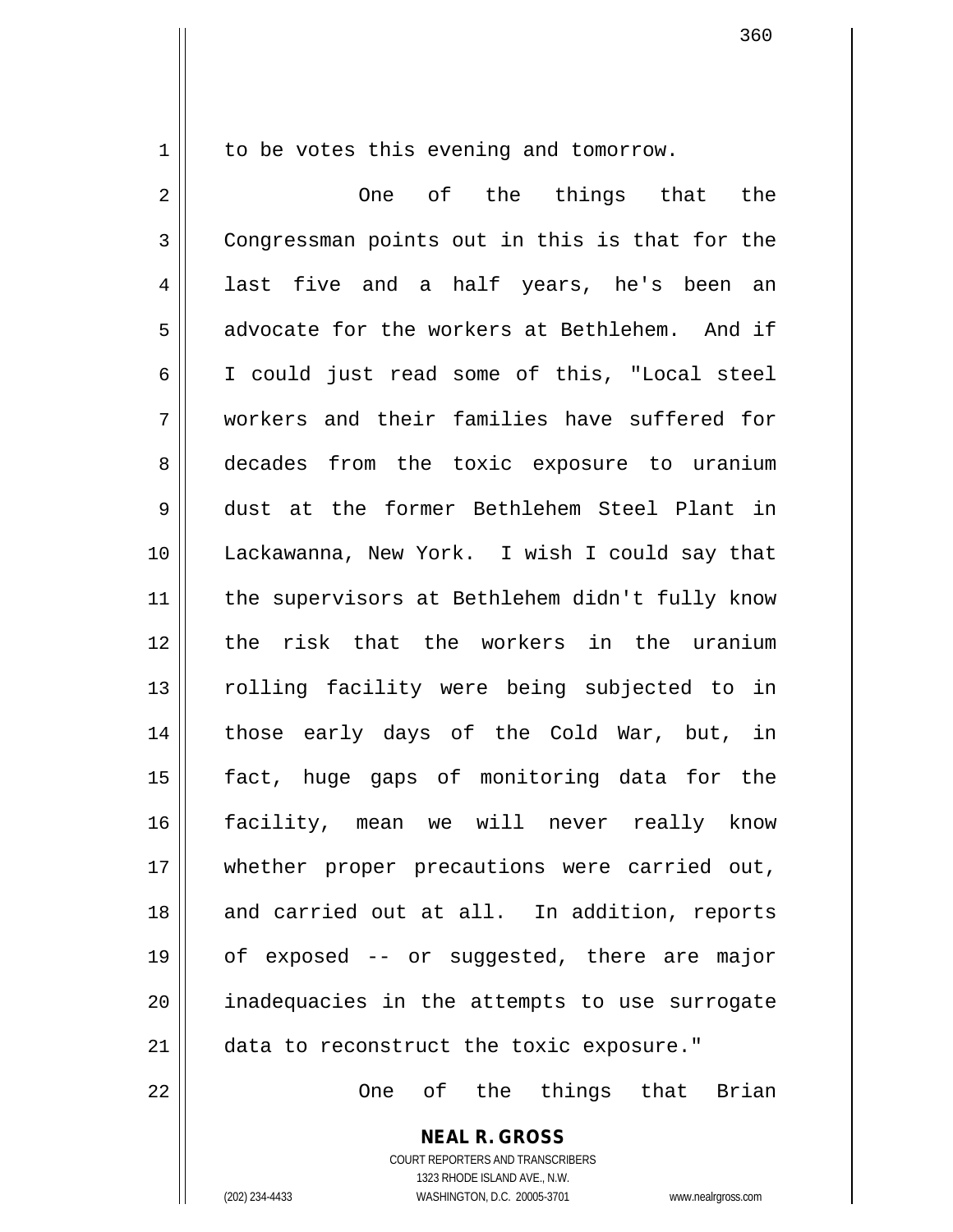1 | points out is that the late Ed Walker made  $2 \parallel$  this issue the cause of his later life. He  $3$  knew more about the intricacies of these 4 facilities than most, and he knew, before many  $5 \parallel$  others would admit, that the system set up to 6 deal with the Bethlehem Steel workers was  $7 \parallel$  flawed and needed to be fixed. That's why he 8 all led the effort for Bethlehem Steel to be 9 || placed as a Special Exposure Cohort. His 10 memory lives on today in the dozens of local 11 families who have come to express their 12 || support for fair relief. 13 || As you deliberate, the Congressman 14 || says, "I urge you to reflect on their concerns  $15$  and the fallacies of the system that they have 16 been subjected to, and make a favorable 17 || recommendation for their petition."

18 || And just before I walk back to my 19 seat, I'd like to just reiterate, "If the 20 || glove doesn't fit, you must acquit."

21 (Applause.)

22 CHAIRMAN MELIUS: Thank you, Bill.

**NEAL R. GROSS** COURT REPORTERS AND TRANSCRIBERS 1323 RHODE ISLAND AVE., N.W.

(202) 234-4433 WASHINGTON, D.C. 20005-3701 www.nealrgross.com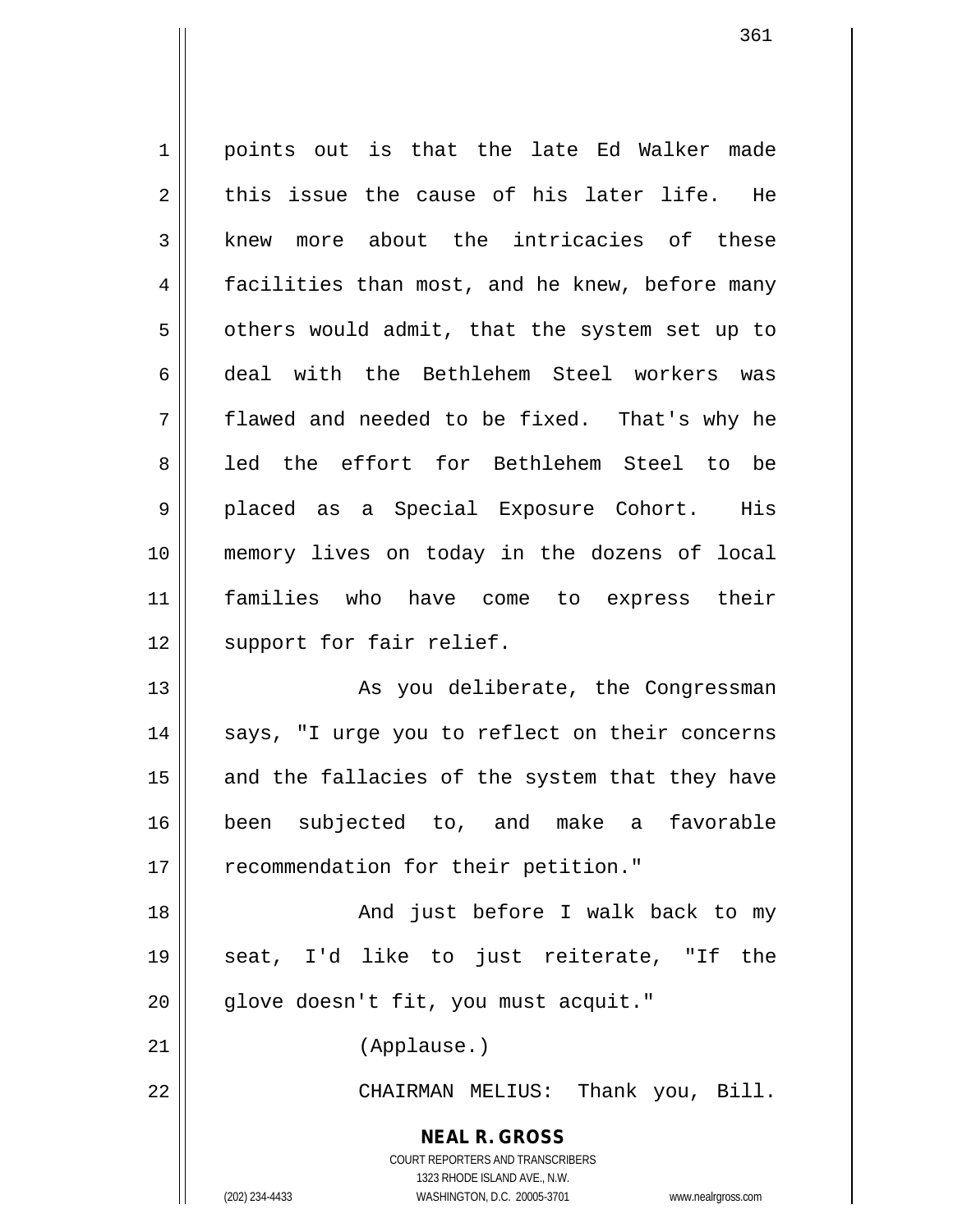**NEAL R. GROSS** COURT REPORTERS AND TRANSCRIBERS 1323 RHODE ISLAND AVE., N.W. (202) 234-4433 WASHINGTON, D.C. 20005-3701 www.nealrgross.com 1 || Thank you for your dedication even after  $2 \parallel$  retirement, so appreciate it. We have some 3 | more people listed. I'm going to go through  $4 \parallel$  them first. I don't know if we have people in  $5 \parallel$  the -- we have two more, also. But let me 6  $\parallel$  start at the top of the list again. 7 [identifying information redacted]. Is there 8 a [identifying information redacted] here? 9 May have just -- sometimes people just sign 10 the wrong list as they come in, and so forth. 11 Mary Girardo? Okay. This only 12 has a first initial, so I don't know, someone 13 || from Hooker, P. Scremmin or Scremm. Okay. 14 || Scremmin it was, okay. If you'd like to step 15  $\parallel$  to either mic. That one may be a little bit -16 17 MS. SCREMMIN: Thank you.  $18$  || Actually, some of my  $-$ 19 CHAIRMAN MELIUS: You need to pull  $20$  || it -- can you help her? 21 MS. SCREMMIN: Some of my 22 || questions have been answered, and some I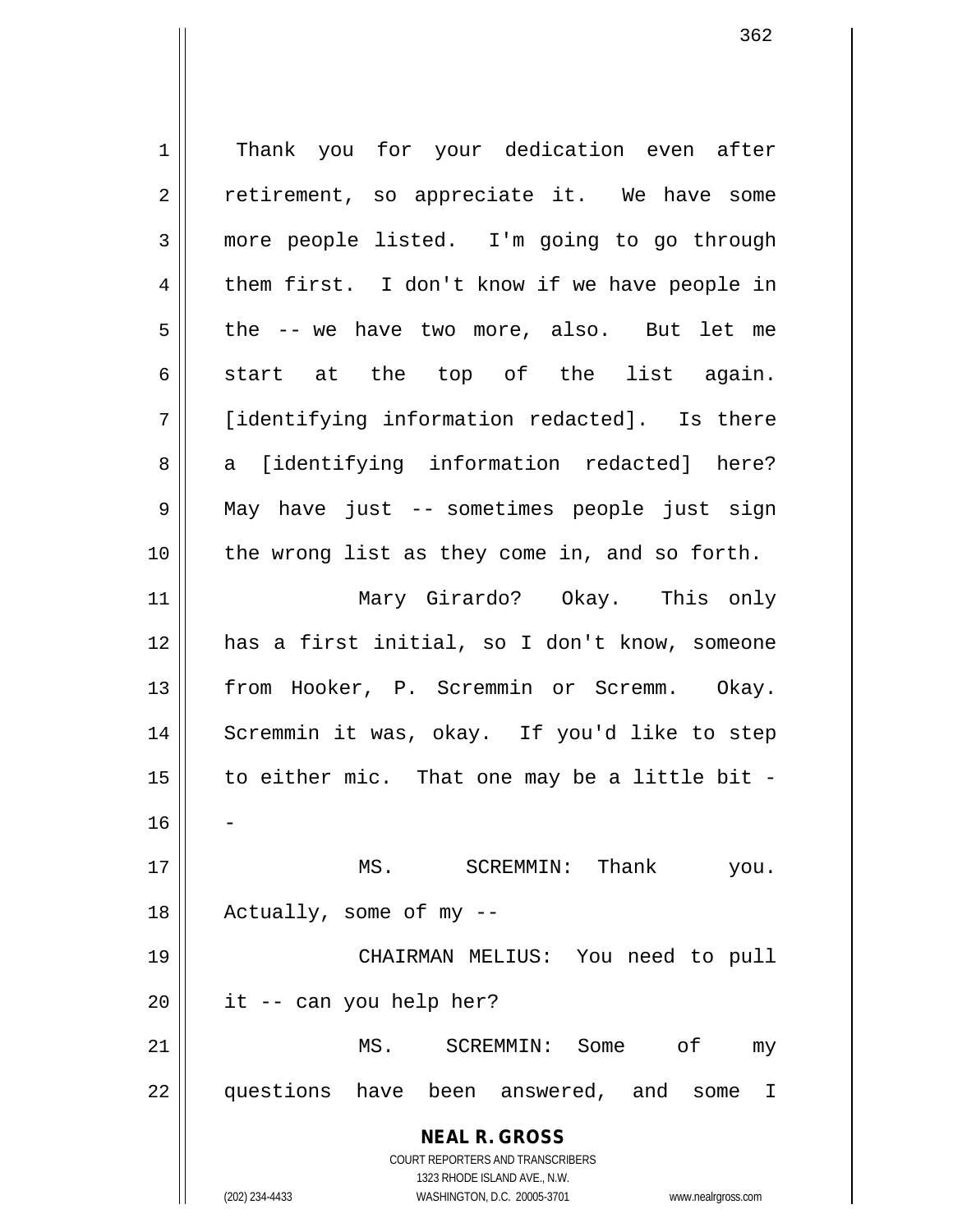1 | realize were probably misplaced at a meeting 2 | of NIOSH because I wondered about the Special 3 Cohort for Lake Ontario Ordnance Works. And  $4 \parallel$  if anyone here knows why that  $-$  to be in the 5 Special Cohort, the employee had to have 250  $6 \parallel$  days of employment. And, also -- so, what is  $7$  | the magic about 250 days? 8 || Secondly, there was a deadline of 9 December  $31^{st}$ , 1953. Should I address this 10 question to Department of Labor, or can 11 | someone from NIOSH answer the question?

12 CHAIRMAN MELIUS: Well, I think we 13 || can answer the 250 day question. When the 14 || ordinance was originally passed by Congress 15 || for the Special Exposure Cohorts that were 16 included in the ordinance, the law, they used 17 to qualify under the Special -- those Special 18 Exposure Cohorts had to have worked at least 19 250 days at the facility, I believe, for three 20 || of those cohorts. So when the regulations 21 were written, the 250 days was taken into the 22 || requlation for facilities. Unless there was a

**NEAL R. GROSS**

COURT REPORTERS AND TRANSCRIBERS 1323 RHODE ISLAND AVE., N.W. (202) 234-4433 WASHINGTON, D.C. 20005-3701 www.nealrgross.com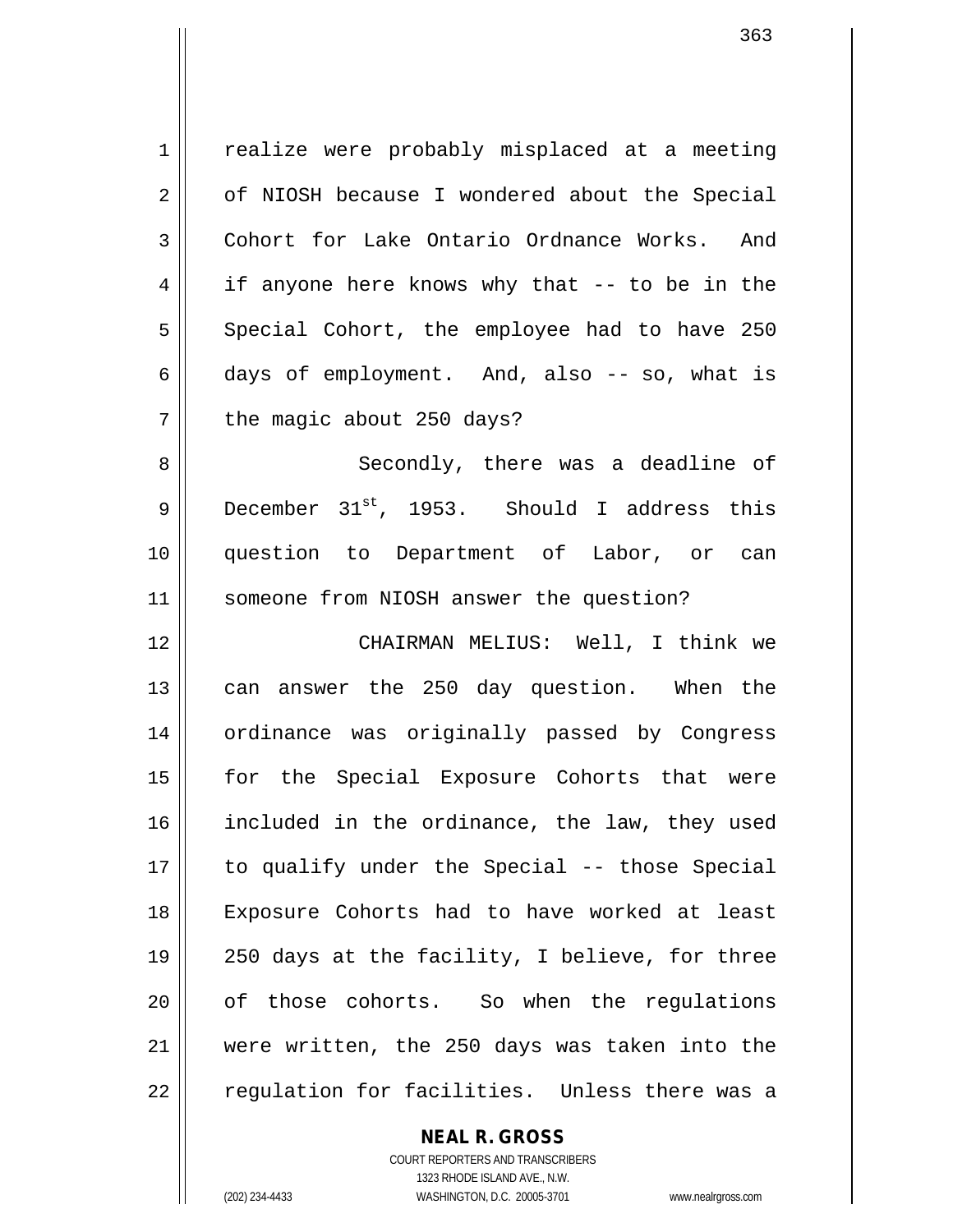1 | very acute, very high exposure, then there can  $2 \parallel$  be exceptions to that. 3 MS. SCREMMIN: Okay. All right. 4 Was it just an arbitrary number of days, or  $5 \parallel$  did it have anything to do with the amount of 6 || radiation exposure, or medical problems, or 7 was it just 250 days, an arbitrary date?

8 CHAIRMAN MELIUS: In some ways, 9 || it's arbitrary.

10 || MS. SCREMMIN: Okay.

11 CHAIRMAN MELIUS: It represents  $12$  | one year of work at a facility.

13 MS. SCREMMIN: Yes.

14 CHAIRMAN MELIUS: And there would 15 be some -- an opportunity for significant 16 amount of exposure.

 MS. SCREMMIN: Okay. So, to be included, it would be an all or none. The employee had to have 250 days, or he was -- || the employee was not included in that cohort. CHAIRMAN MELIUS: Correct. That 22 || is adjusted for overtime, and people worked

**NEAL R. GROSS**

COURT REPORTERS AND TRANSCRIBERS 1323 RHODE ISLAND AVE., N.W. (202) 234-4433 WASHINGTON, D.C. 20005-3701 www.nealrgross.com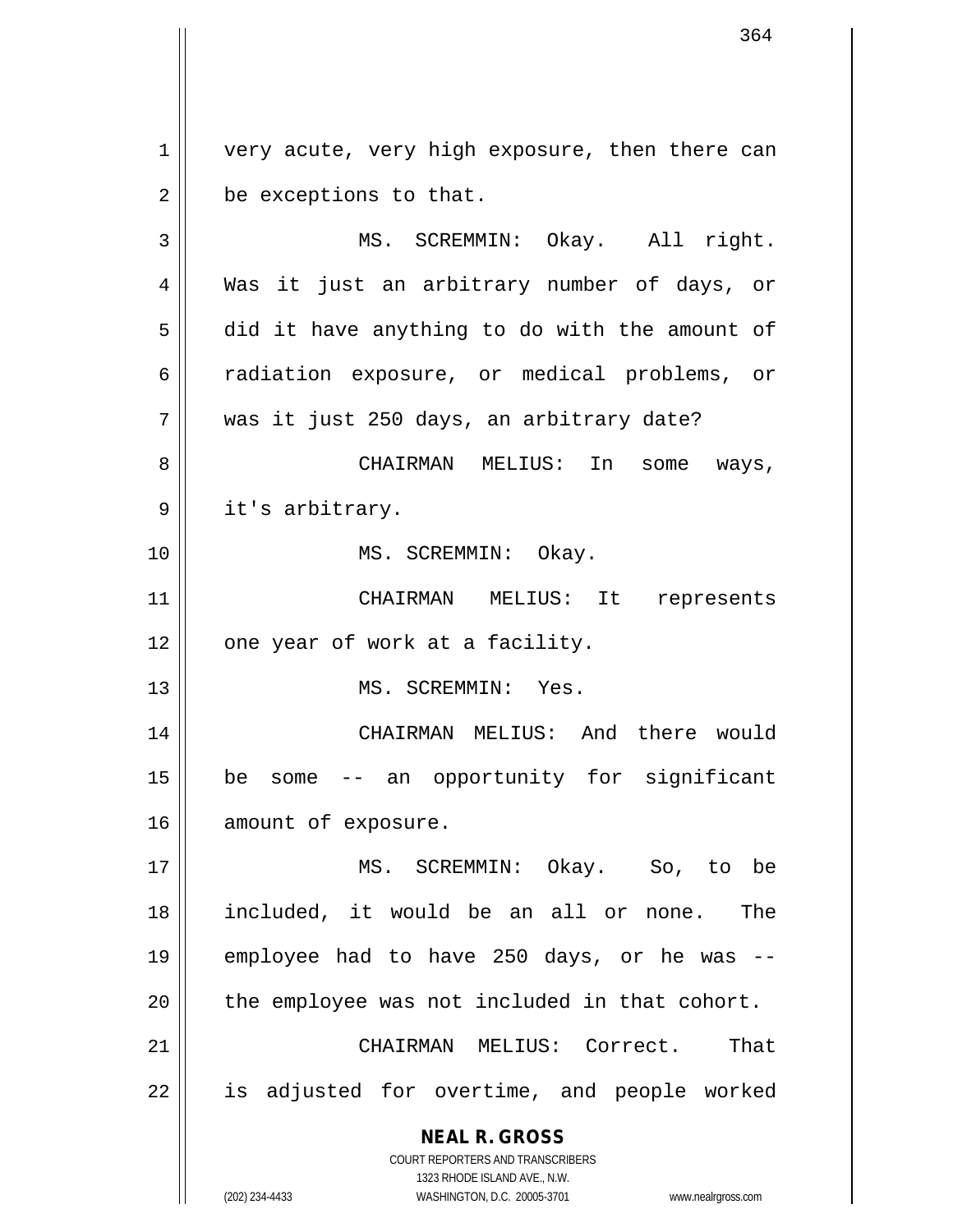**NEAL R. GROSS** COURT REPORTERS AND TRANSCRIBERS 1 weekends, so there's some adjustment can be 2 | made for it, for longer work schedules. 3 || MS. SCREMMIN: All right. Why the 4  $\parallel$  end date of December 31st, 1953? 5 CHAIRMAN MELIUS: That part I  $6 \parallel$  can't answer directly because I think it has 7 Something to do with operations. But does 8 anybody -- Stu, are you still here, or someone  $9 \parallel$  to  $-$ 10 MR. HINNEFELD: As I recall, our 11 evaluation indicated that the -- from that 12 point forward there was sufficient data and 13 the dose reconstruction was feasible. That's 14 || my recollection, but I'm speaking from memory. 15 CHAIRMAN MELIUS: Yes. Someone 16 will follow up, and that may still be under 17 || consideration. We just don't recall. 18 MS. SCREMMIN: Second question, 19 maybe the NIOSH representatives can answer,  $20$  || what, if any, weight in the decision making, 21 what, if any, weight was given to smoking in  $22$  || the employee's history?

1323 RHODE ISLAND AVE., N.W.

365

(202) 234-4433 WASHINGTON, D.C. 20005-3701 www.nealrgross.com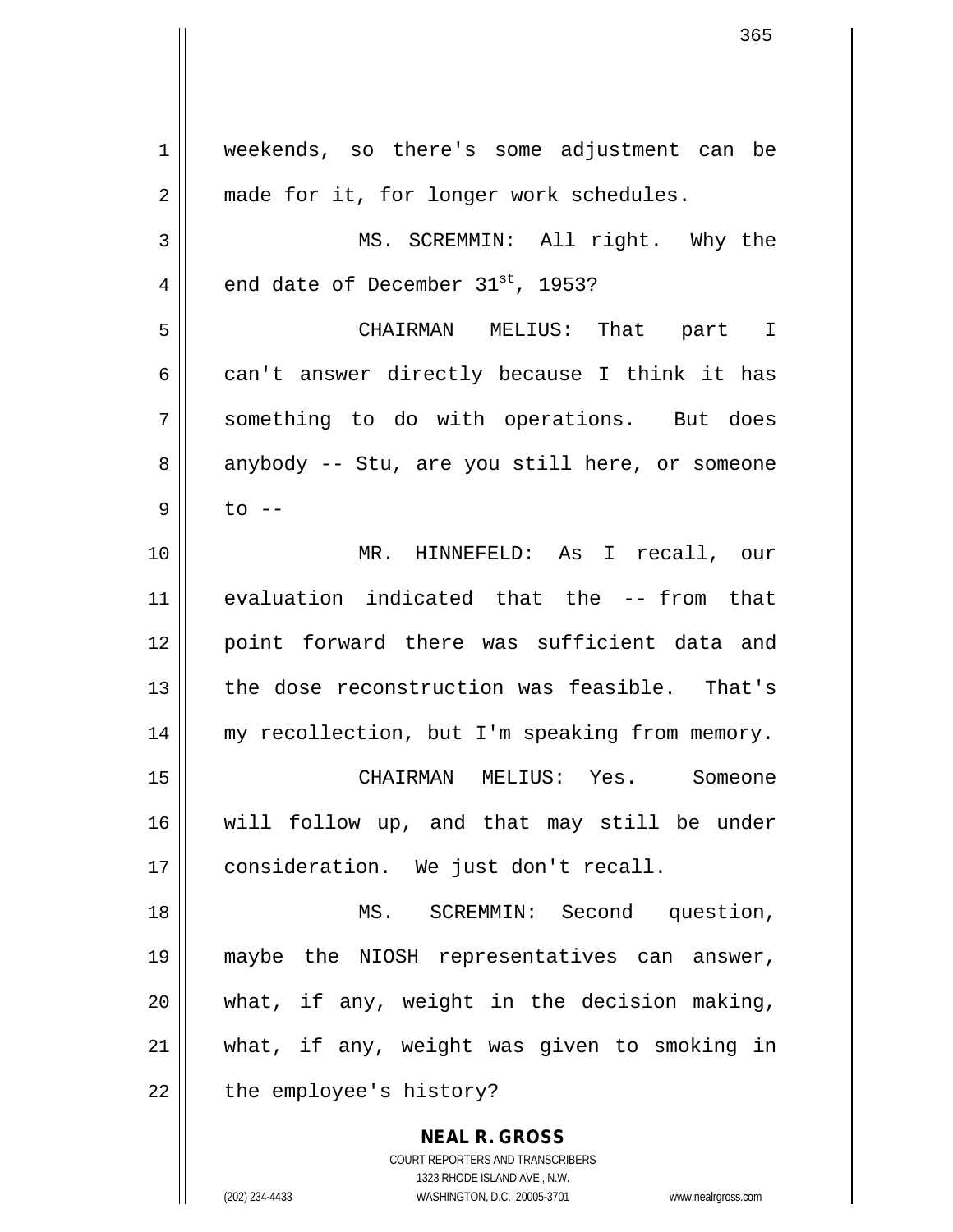| $\mathbf 1$ | CHAIRMAN MELIUS: That would                                                                         |
|-------------|-----------------------------------------------------------------------------------------------------|
| 2           | depend if it was being done as part of the                                                          |
| 3           | Special Exposure Cohort, there would be none                                                        |
| 4           | direct. I mean, that's $-$                                                                          |
| 5           | MS. SCREMMIN: I don't understand.                                                                   |
| 6           | CHAIRMAN MELIUS: Yes. Stu, do                                                                       |
| 7           | you want to explain the --                                                                          |
| 8           | MR. HINNEFELD: If the claimant                                                                      |
| 9           | smoked and the cancer involved is lung cancer,                                                      |
| 10          | there would be some adjustment to the risk                                                          |
| 11          | number, and, therefore, the Probability of                                                          |
| 12          | Causation outcome as a result of the dose                                                           |
| 13          | reconstruction. For any other cancer, there                                                         |
| 14          | would be no effect from smoking.                                                                    |
| 15          | CHAIRMAN MELIUS: Right.                                                                             |
| 16          | MR. HINNEFELD: For any other                                                                        |
| 17          | cancer, other than lung cancer. For<br>lung                                                         |
| 18          | cancer, there is -- I'm sorry, she didn't                                                           |
| 19          | understand what I said.                                                                             |
| 20          | CHAIRMAN MELIUS: Yes.                                                                               |
| 21          | MR. HINNEFELD: For lung cancer,                                                                     |
| 22          | there is an adjustment to the risk in terms of                                                      |
|             | <b>NEAL R. GROSS</b>                                                                                |
|             | COURT REPORTERS AND TRANSCRIBERS                                                                    |
|             | 1323 RHODE ISLAND AVE., N.W.<br>(202) 234-4433<br>WASHINGTON, D.C. 20005-3701<br>www.nealrgross.com |
|             |                                                                                                     |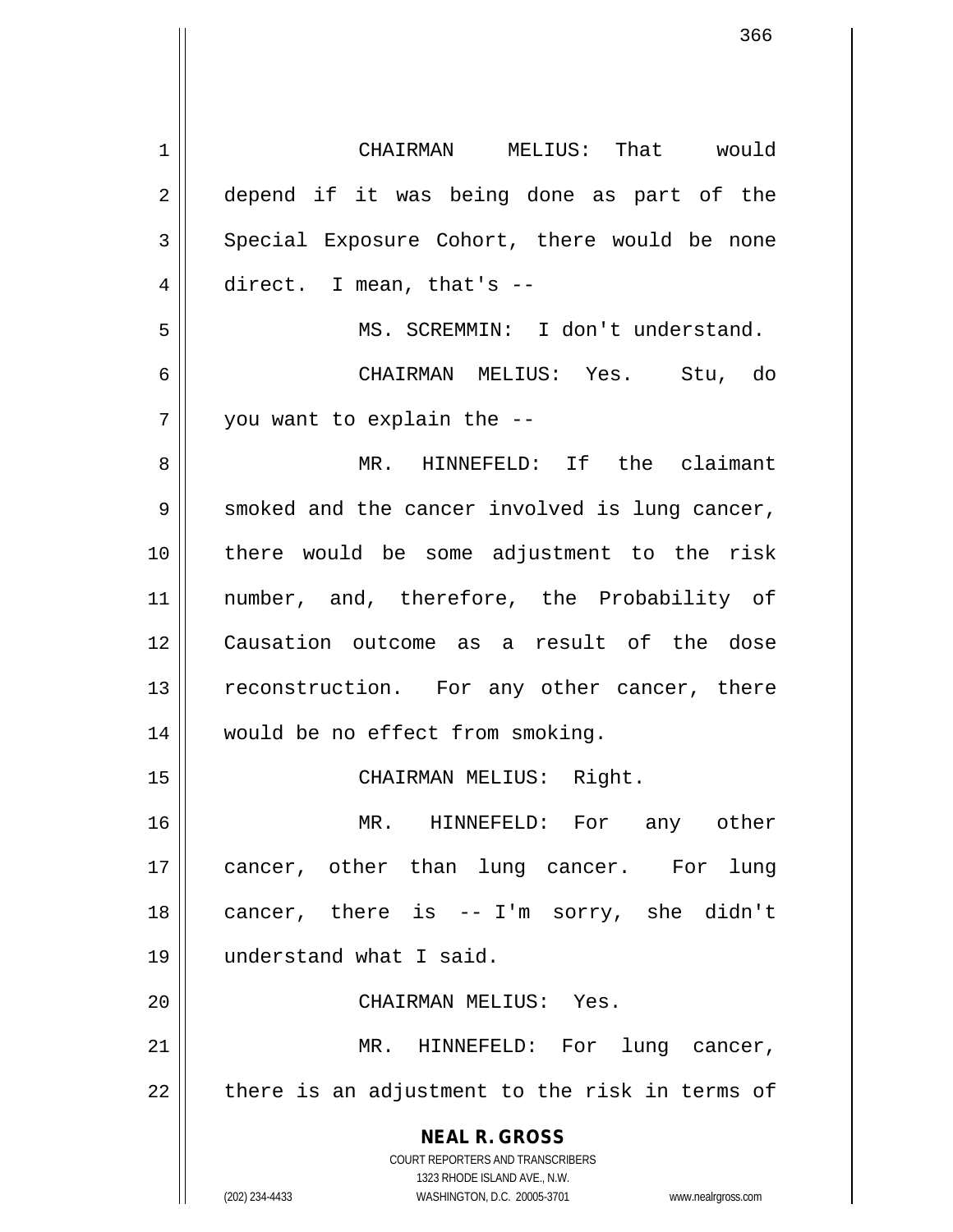| $\mathbf 1$ | how -- essentially, how high the PoC goes per  |
|-------------|------------------------------------------------|
| 2           | unit of radiation dose based on the person's   |
| 3           | smoking history. And that is based on the      |
| 4           | epidemiological evidence that is available for |
| 5           | the occurrence of cancer in exposed            |
| 6           | populations.                                   |
| 7           | The<br>CHAIRMAN MELIUS: Yes.                   |
| 8           | science that is used as the basis for the      |
| 9           | calculation takes into account -- that into    |
| 10          | account.                                       |
| 11          | MS. SCREMMIN: Thank you very much              |
| 12          | for the opportunity.                           |
| 13          | CHAIRMAN MELIUS: Okay.                         |
| 14          | MS. SCREMMIN: And I will say that              |
| 15          | over the past nine years, I have certainly had |
| 16          | a good education in bureaucracy.               |
| 17          | Unfortunately, I have not gotten a good        |
| 18          | education in radiology or the effects of       |
| 19          | radiation. All I have learned is how much I    |
| 20          | don't know and how I do not understand any of  |
| 21          | the charts that were sent to me. So, I thank   |
| 22          | you very, very much.                           |
|             |                                                |

**NEAL R. GROSS** COURT REPORTERS AND TRANSCRIBERS 1323 RHODE ISLAND AVE., N.W.

 $\mathbf{I}$ 

(202) 234-4433 WASHINGTON, D.C. 20005-3701 www.nealrgross.com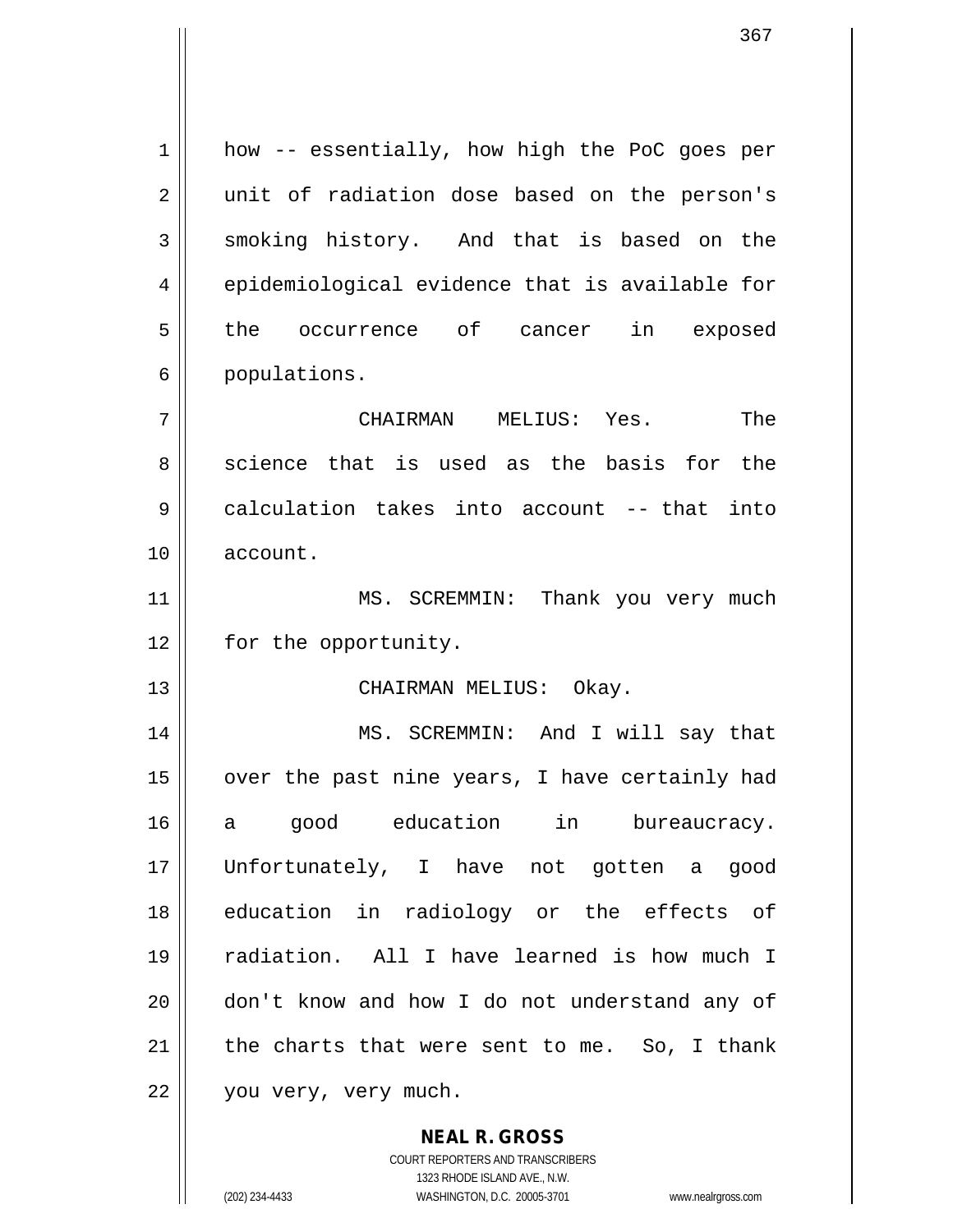1 CHAIRMAN MELIUS: Well, it's -- we 2 || understand it's complicated, and I will say  $3 \parallel$  that NIOSH is making some efforts to make some 4 || of that information more intelligible and  $5 \parallel$  easier to understand. It is difficult. We  $6$  | know how frustrating that can be. 7 || Amy Witryol, I believe it is. 8 MS. WITRYOL: My name is Amy 9 || Witryol, and I live in Lewiston, New York. 10 And, first of all, I'd like to thank the 11 || speakers that I've heard for very thoughtful  $12$  | and very intelligent remarks. 13 || Secondly, I'd like to clarify a 14 comment, I believe by Mr. Greeley. Niagra  $15$   $\parallel$  Falls is not the second best thing to the City 16 | of Buffalo. We think Niagra Falls is a pretty

 darned good place to be, and the best place to 18 || be with those choices. And we also appreciate the diversity of opinion, perhaps, in that || view, because we love Buffalo, as well. I'd like to read comments first by  $22 \parallel$  a friend, and then, secondly, add my own

> **NEAL R. GROSS** COURT REPORTERS AND TRANSCRIBERS 1323 RHODE ISLAND AVE., N.W.

(202) 234-4433 WASHINGTON, D.C. 20005-3701 www.nealrgross.com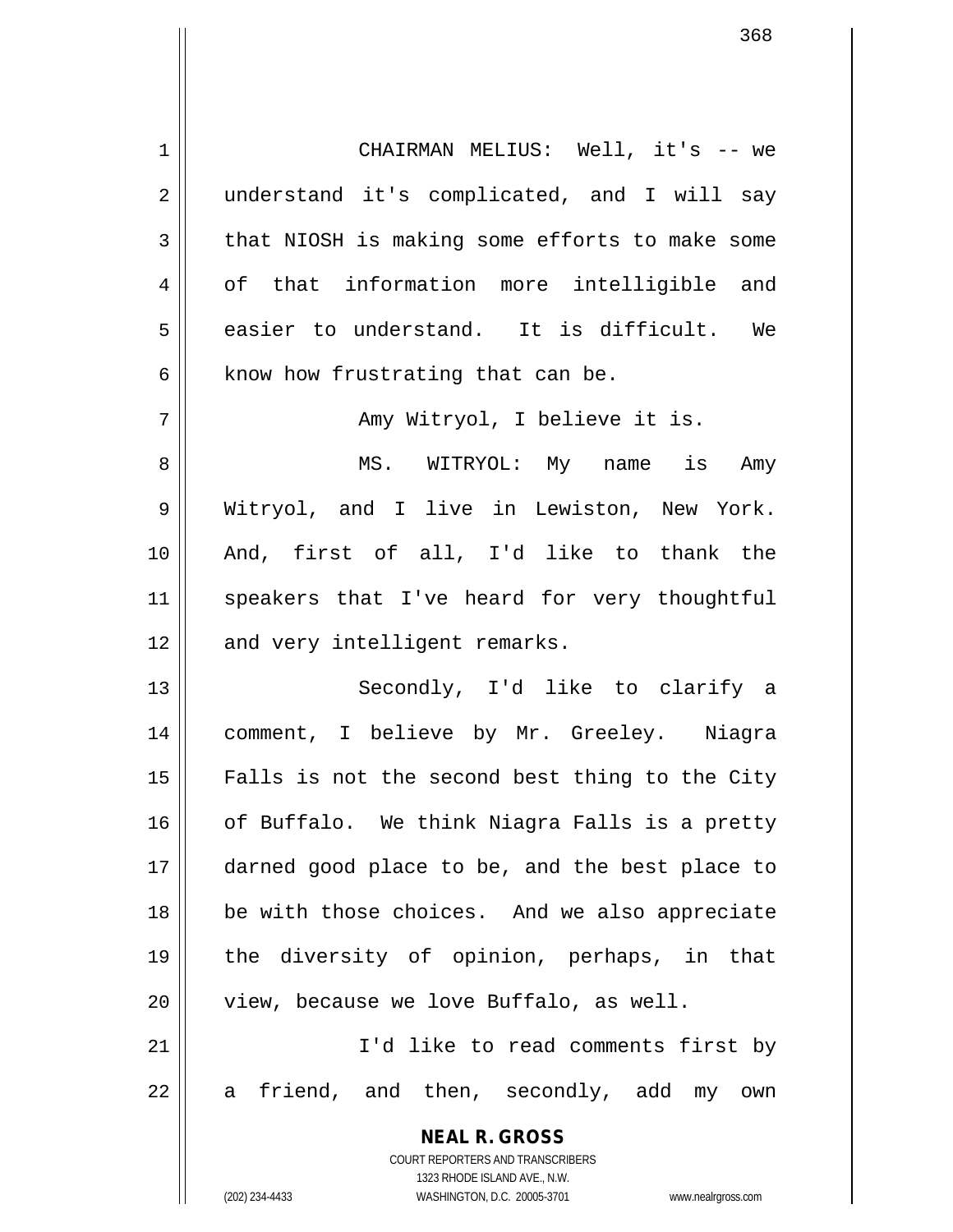1 comments. These comments are from 2 | [identifying information redacted], who 3 formerly lived in Youngstown, New York, which 4 || is just to the north of here, just beyond 5 Lewiston, and presently lives in Sheboygan 6 Falls, Wisconsin. She's a chemist and 7 || engineer with an enthusiasm for historical 8 || records and, might I add, an excellent 9 analyst, as well. And [identifying 10 information redacted]'s statement is as 11 follows. 12 || The Please accept the following

 information which may be relevant to the exposure of Hooker employees at the former Lake Ontario Ordnance work site, known to us 16 as the LOOW site. Keep in mind that there are serious gaps in the investigation of radioactive contamination conducted at this site by the Atomic Energy Commission, the  $\parallel$  Department of Energy, and, currently, the U.S. Army Corps of Engineers, Buffalo District, which are not fully addressed in this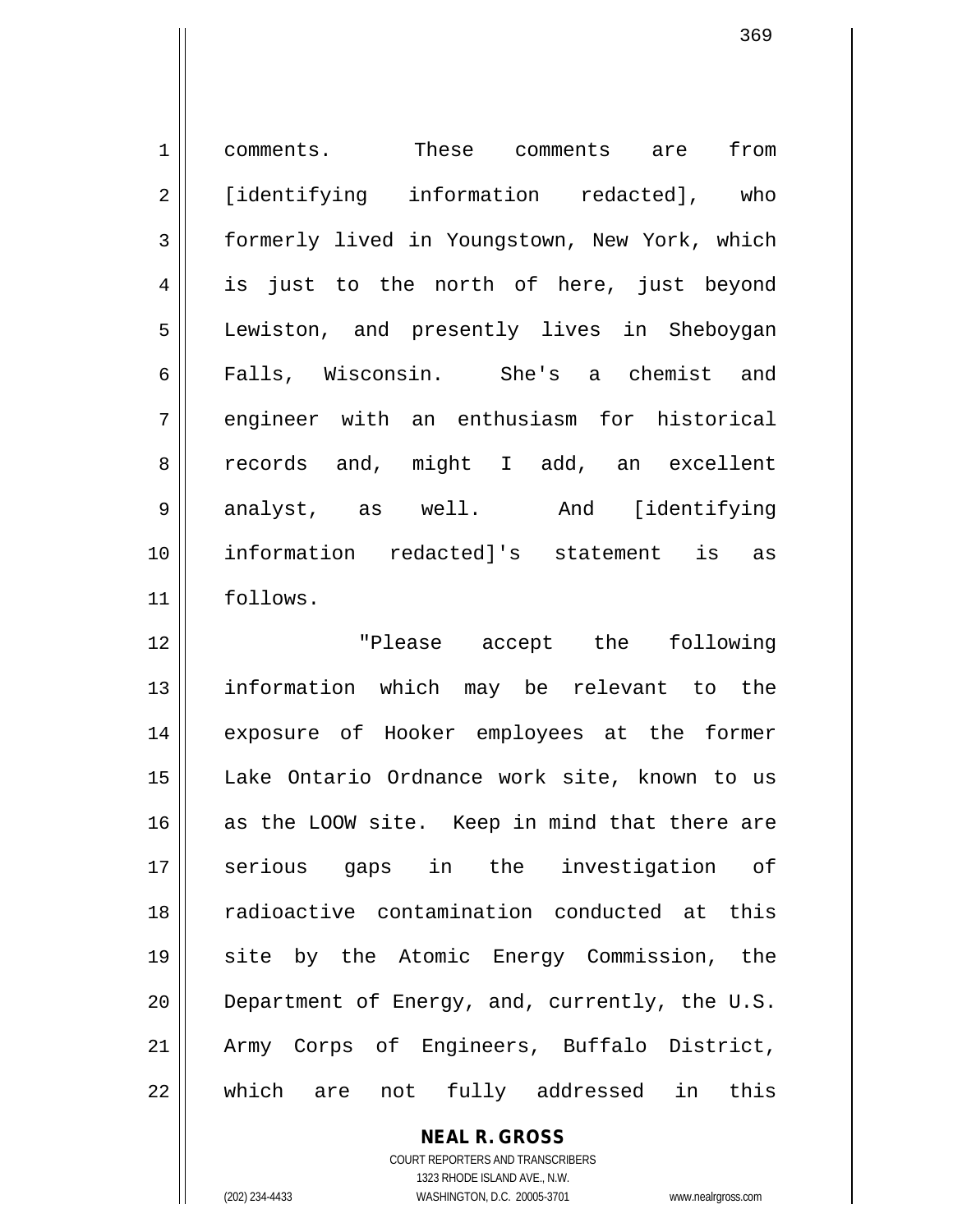1 || submission.

| $\overline{a}$ | 1953, the U.S. Atomic Energy<br>In             |
|----------------|------------------------------------------------|
| 3              | Commission contracted with Hooker              |
| $\overline{4}$ | Electrochemical Company to construct and       |
| 5              | operate a boron-10 isotope separation plant at |
| 6              | the LOOW site. Although boron-10 is non-       |
| 7              | radioactive, Hooker workers were working on a  |
| 8              | contaminated site and were likely exposed to   |
| 9              | excess radioactivity. In addition to boron-10  |
| 10             | production, Hooker personnel were also         |
| 11             | employed in the cleanup of radioactive         |
| 12             | contamination at the LOOW site and the         |
| 13             | disposal of nuclear reprocessing waste by      |
| 14             | burial and burning.                            |
| 15             | Boron-10 production took place in              |

15 || Boron-10 production took place in 16 | the former LOOW power plant known as Building 17 || 401, which was found to be contaminated with 18 || radioactivity and now, just this year, is 19 || scheduled for demolition by the Army Corps of 20 || Engineers. Past surveys have identified 21 significant radioactive contamination in 22 | workers' lockers in Building 401, so the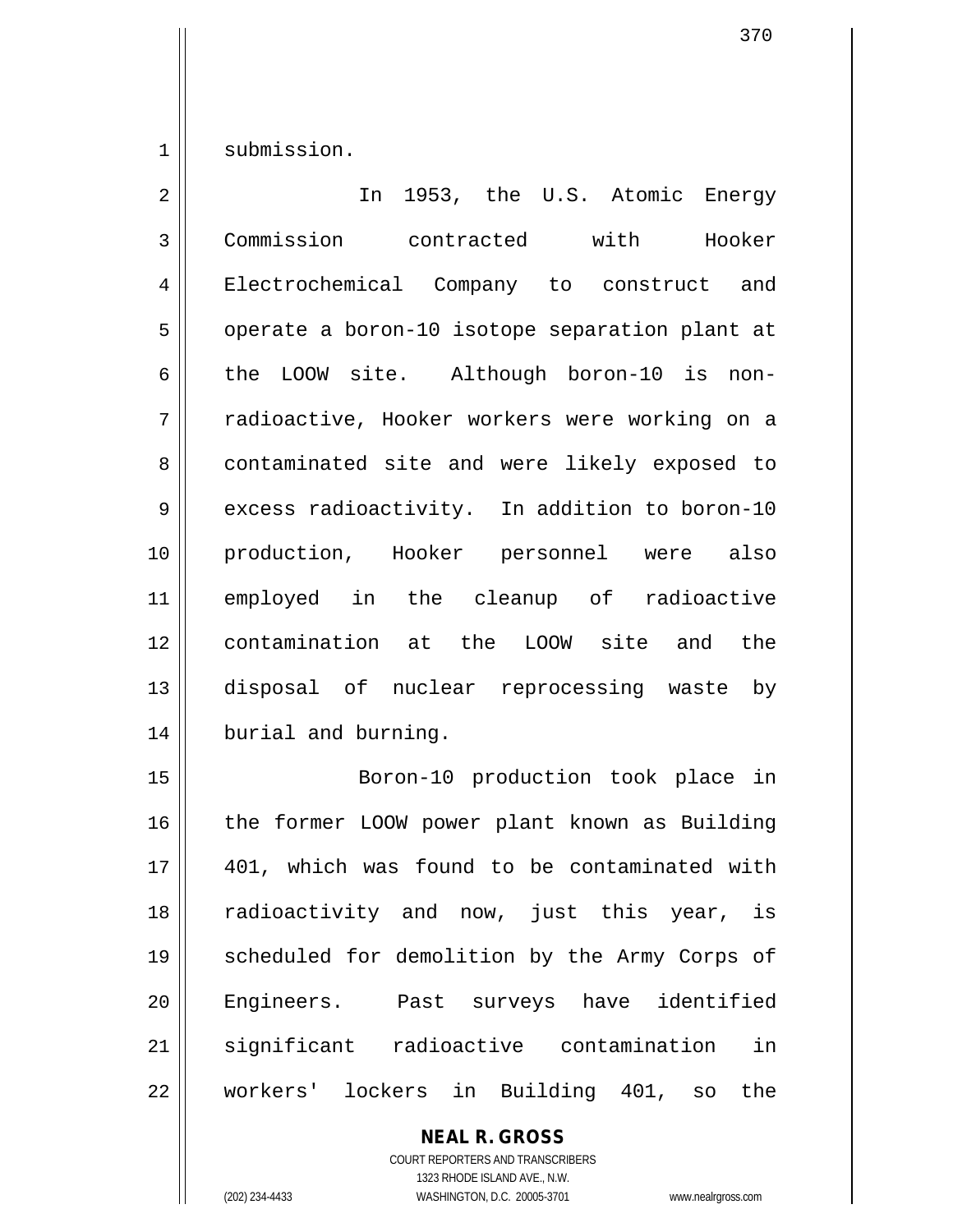1 question of whether workers had the potential 2 to bring contamination into the building  $3$   $\parallel$  should also be investigated.

4 || The boron-10 plant was operated 5 | from 1953 to 1958 by Hooker. It was placed on  $6 \parallel$  standby for six years, then reactivated and 7 || operated from 1964 to 1971 by the Nuclear 8 | Materials company, NUMEC.

9 The plant was housed in Building 10 401, which was originally the LOOW power 11 plant. Between 1952 and 1953, immediately 12 || prior to the construction of the boron-10 13 || plant, Building 401 was used to store nuclear 14 || reprocessing wastes from the separations 15 || process research unit, SPRU, at the Knolls 16 || Atomic Power Laboratory, which we refer to as 17 || KAPL, in Schenectady, New York. The wastes 18 were highly radioactive, and contaminated 19 plutonium and mixed fission products were 20 | included in these wastes.

21 | The Solution An estimate of 408 curies of mixed 22 || fission product waste containing traces of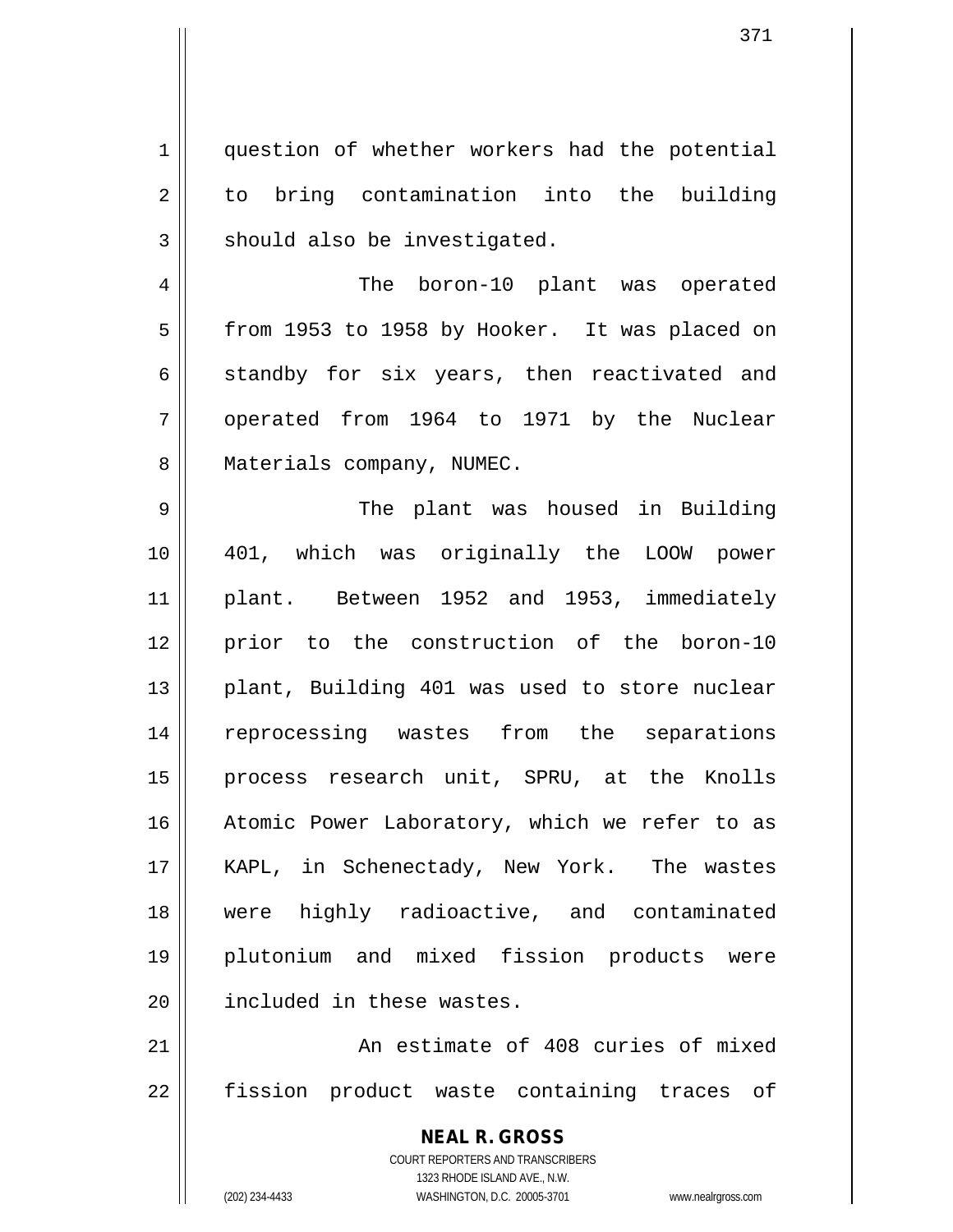1 plutonium were shipped to the LOOW. The  $2 \parallel$  amount of plutonium waste sent outside of that 3 contained in the fission product waste has not 4 | been estimated. As part of Hooker's contract 5 || with the Atomic Energy Commission to operate  $6 \parallel$  the boron-10 plant, Hooker was also contracted 7 to maintain adjacent storage areas on the LOOW 8 || site.

9 || In this maintenance capacity, and as part of a 1953 effort to clean up the site, Hooker personnel were involved in storing, handling, and burying radioactive material at the LOOW. These activities were carried out under Hooker's contract with the AEC," which I'll provide to you in a list of documents in 16 a package I have to provide you with these comments. "Inadequate storage conditions for the KAPL Schenectady waste at the LOOW led to concerns about safety and a desire by the Atomic Energy Commission to dispose of the wastes. The AEC enlisted Hooker 22 || Electrochemical to assist in disposal of the

## **NEAL R. GROSS**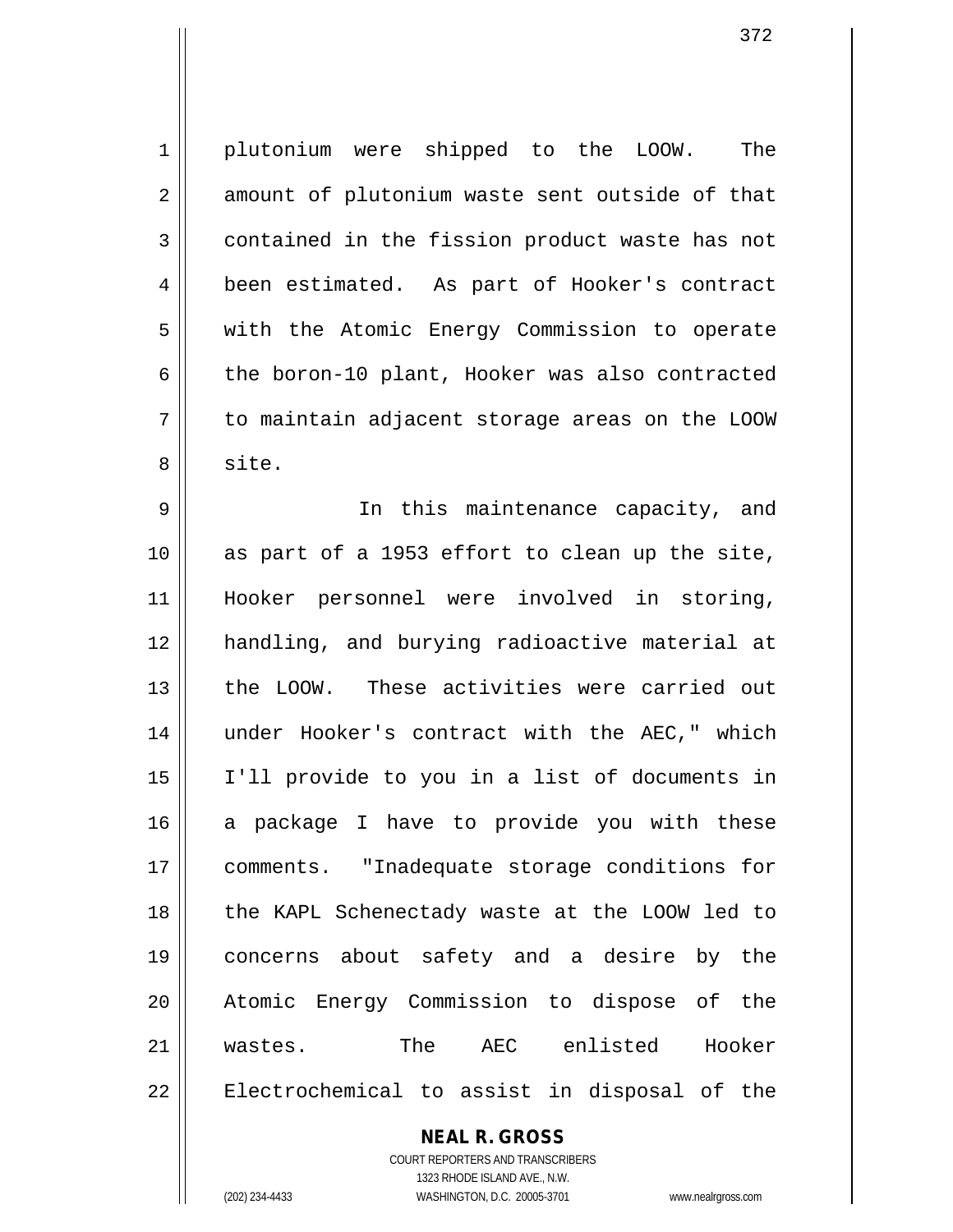1 || KAPL wastes, and directed KAPL to assist 2 || Hooker in the disposal operations.

3 || At the end of 1957, Hooker workers 4 | began preparing over 1,000 drums of KAPL waste 5 | for shipment to Oak Ridge for disposal. The 6  $\parallel$  first shipment of the KAPL waste to Oak Ridge 7 from LOOW took place in January of 1958. 8 Hooker Electrochemical personnel were later 9 directed to burn the combustible KAPL wastes 10 but encountered problems." Again, as a 11 reminder, KAPL waste was the nuclear 12 | reprocessing waste from Schenectady, the naval 13 | reactor in Schenectady.

14 "The AEC specified environmental 15 || sampling before and after the burning of KAPL 16 waste, as well as urine analysis for Hooker 17 personnel handling the KAPL wastes. The 18 || results of these two monitoring exercises have 19 not been published. In September 2009, the 20 U.S. Army Corps of Engineers released a 21 || scoping document to the public requesting 22 || input on any issues associated with the

> **NEAL R. GROSS** COURT REPORTERS AND TRANSCRIBERS

> > 1323 RHODE ISLAND AVE., N.W.

(202) 234-4433 WASHINGTON, D.C. 20005-3701 www.nealrgross.com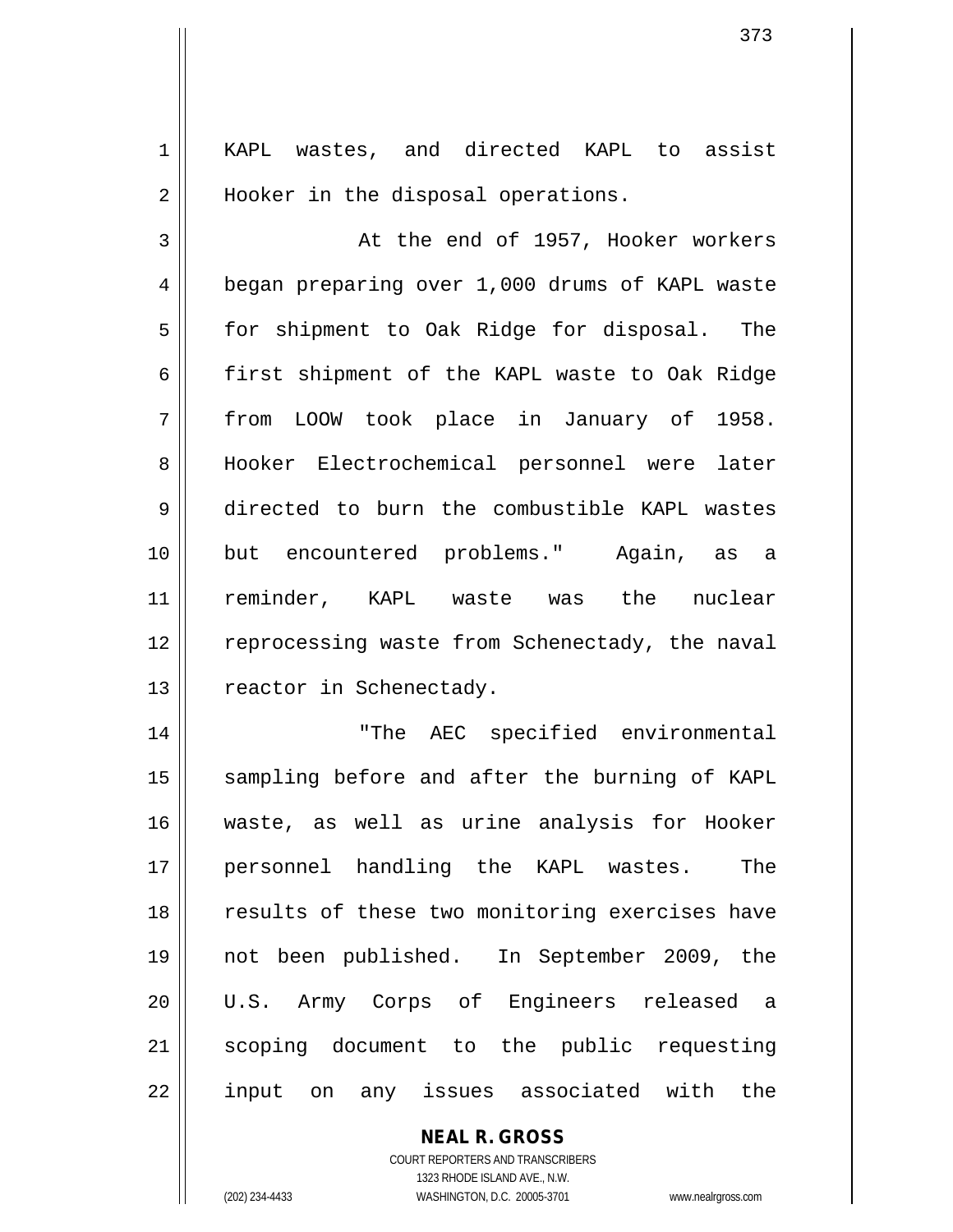1 proposed demolition of Building 401 on the 2 Niagra Falls storage site. The scoping 3 document failed to address the past potential 4 exposure of Hooker Electrochemical personnel 5 and the Nuclear Materials company workers who 6 worked in contaminated Building 401.

 Requests for the Army Corps of 8 Engineers to publish all associated documents detailing the nature and extent of the radiological contamination in Building 401 have not been met, and it is concerning that 12 || evidence of radiological contamination, which may be of value in determining worker exposure will be lost when Building 401 is demolished." 15 || Again, that's scheduled for this fall.

 "One radiological survey from 1955 has been located, which records americium-241 being present in Building 401. In 2007, the U.S. Army Corps of Engineers released a 20 || remedial investigation report for the Niagra Falls storage site which recorded the detection of plutonium-239 in a Building 401

> COURT REPORTERS AND TRANSCRIBERS 1323 RHODE ISLAND AVE., N.W. (202) 234-4433 WASHINGTON, D.C. 20005-3701 www.nealrgross.com

**NEAL R. GROSS**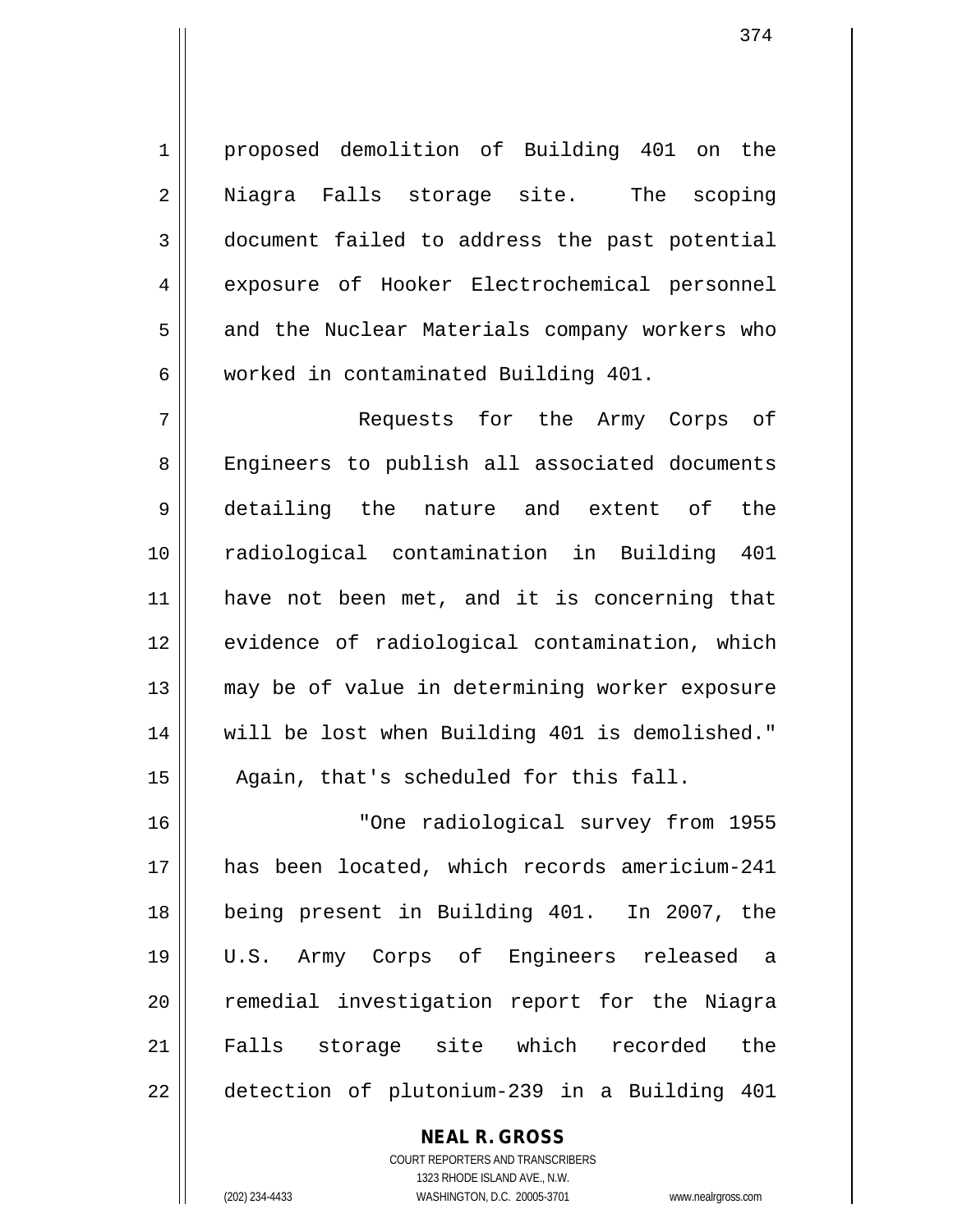1 core sample."

2 That includes the comments from 3 [identifying information redacted], and I have 4 for you 15 references of documents dating back  $5 \parallel$  to the 1940s in support of these remarks. I 6 would now like to offer some of my own 7 | remarks. 8 || It is very disconcerting that 9 today when we still have an opportunity to 10 determine what the radiation exposure is, that 11 workers going back to the 1940s, `50s, `60s, 12 and `70s may have been exposed to, but also 13 || with the community living here today may be 14 exposed to during the demolition of these 15 facilities. I don't want to take time away 16 || from other people who want to speak tonight to 17 go into detail about the 7,500 acre former 18 Defense site that we have located in the towns 19 || of Lewiston and Porter, that in many ways is 20 || very closely tied to the Defense Department 21 || and Department of Energy operations that took 22 || place in Niagra Falls and in Buffalo. We are

**NEAL R. GROSS**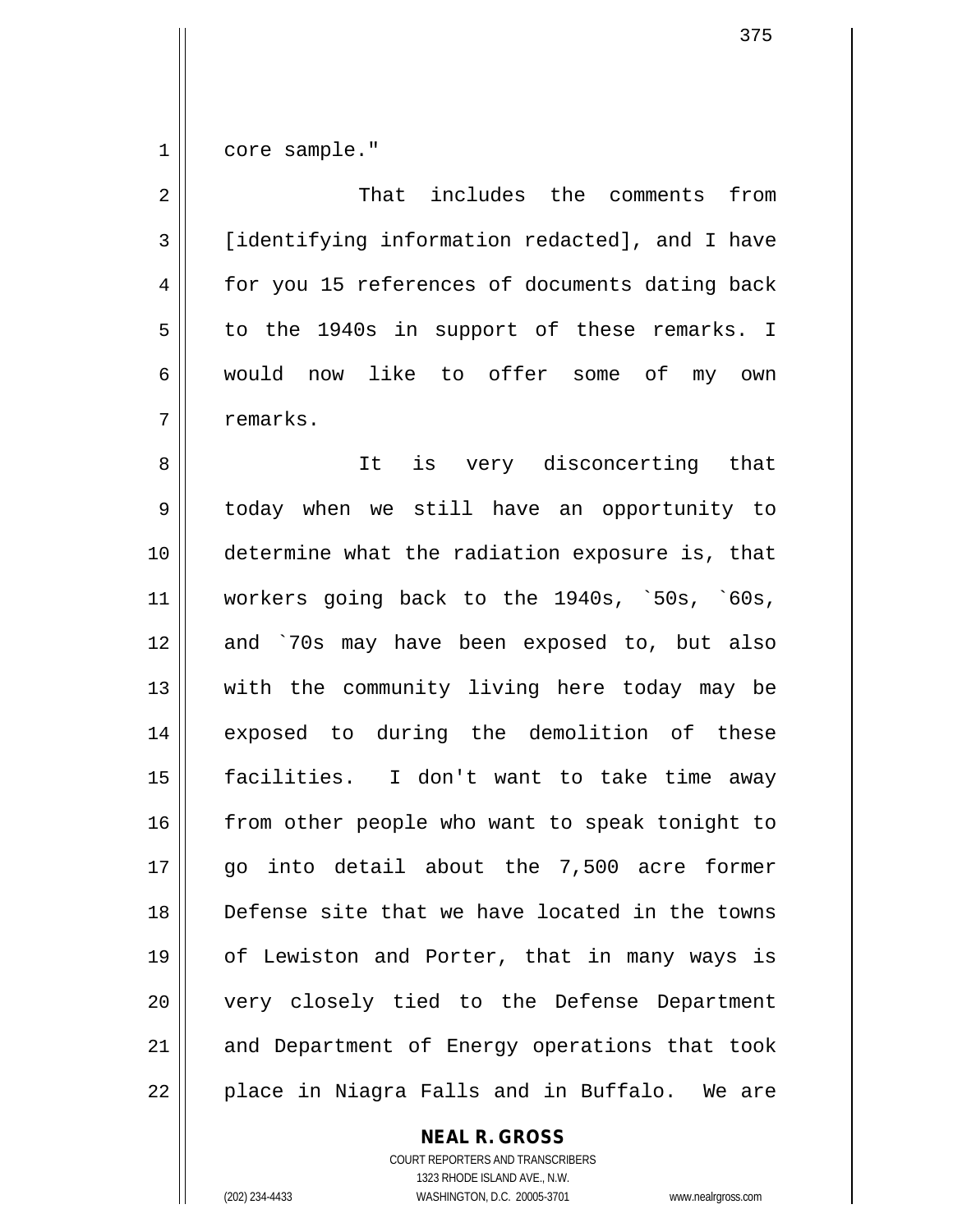1 also, for example, the repository of some of  $2 \parallel$  the wastes from the Linde site, as well. 3 But what I will say very simply is 4 || we have multiple state and federal agencies  $5 \parallel$  involved at this site, and should your work,  $6 \parallel$  or referral of this information to any other 7 board involve soliciting information from a 8 || state or a federal agency, may I urge you to 9 contact [identifying information redacted] for 10 the completeness and accuracy of that 11 information, because having spoken with 12 citizen advisory boards and restoration 13 || advisory boards all over the United States, 14 when it comes to contamination from weapons 15 || production, many of these sites are bigger and 16 badder than what we have, but in talking with 17 || these advisory boards, they tell me that bar 18 none, when it comes to agency conflicts of 19 interests, that the Lake Ontario Ordnance Work  $20$  site, at both the state and federal level, 21 because of private and government activities,  $22$  | has no peers.

> **NEAL R. GROSS** COURT REPORTERS AND TRANSCRIBERS

1323 RHODE ISLAND AVE., N.W. (202) 234-4433 WASHINGTON, D.C. 20005-3701 www.nealrgross.com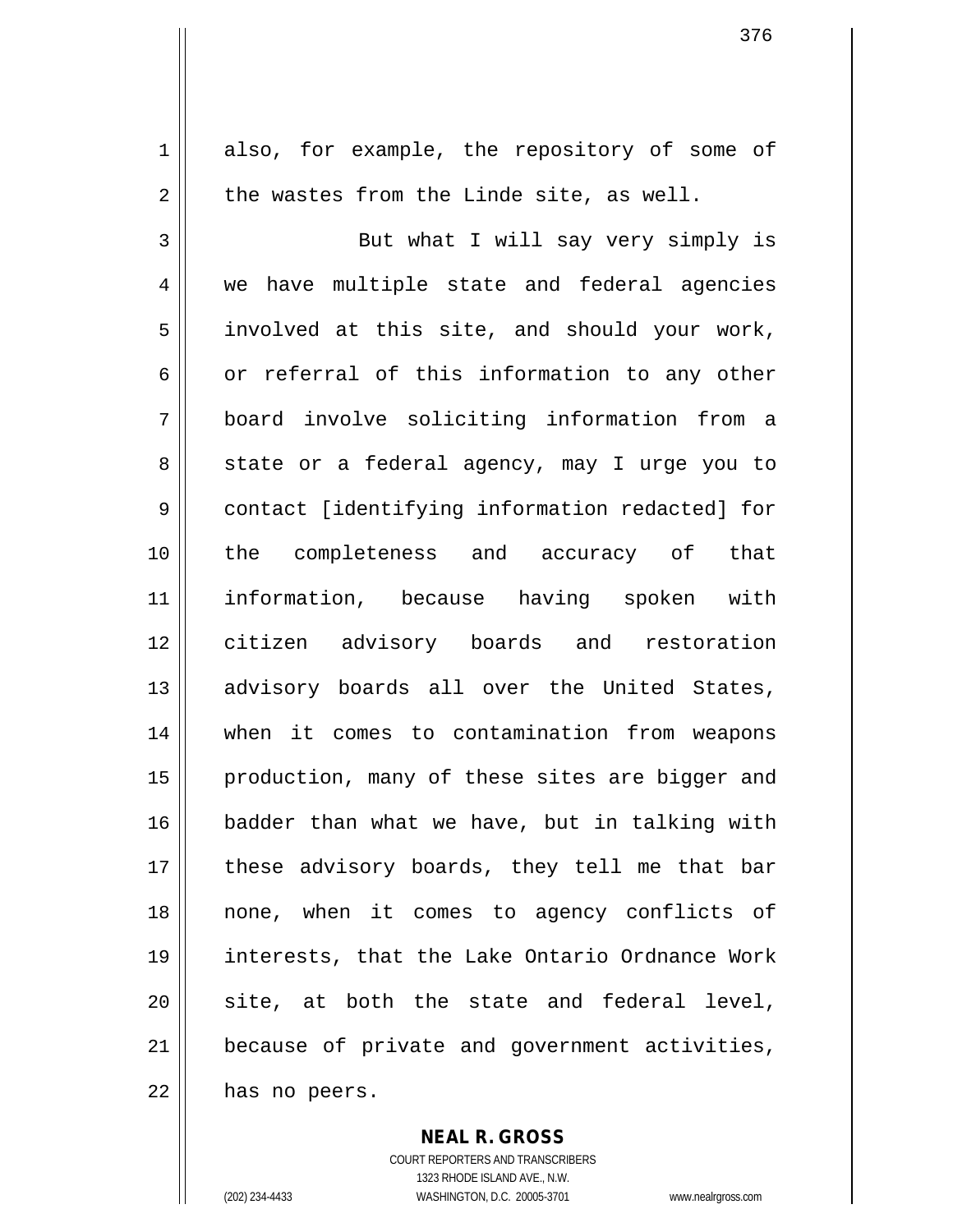**NEAL R. GROSS** COURT REPORTERS AND TRANSCRIBERS 1323 RHODE ISLAND AVE., N.W. (202) 234-4433 WASHINGTON, D.C. 20005-3701 www.nealrgross.com 1 | So thank you for coming to Niagra  $2 \parallel$  Falls to hold this meeting, and I join others  $3 \parallel$  in wishing you a very pleasant visit, and hope  $4 \parallel$  that this Board honors the sacrifice made by  $5 \parallel$  all of the people who were spoken about today. 6 | Thank you. 7 CHAIRMAN MELIUS: Thank you. And  $8 \parallel$  we also appreciate the -- the information is 9 always helpful. John Martino. Is John here? 10 MR. MARTINO: First of all, I'd 11 like to thank you for reopening my claim, 12 which has been laying dormant for three years,  $13$  || and that of several other people here. 14 || I have two points that I want to 15 make. I had thyroid cancer that -- I had it 16 || operated on, it metastasized the lymph glands 17 up the side of my face. I had two growths 18 || removed from my right ear, which is not on my 19 record. My ear is 80 percent shot. I wear a 20 | hearing aide. 21 || When I had my cancer diagnosed, I  $22$  || was in Roswell for 10 days. They came to me,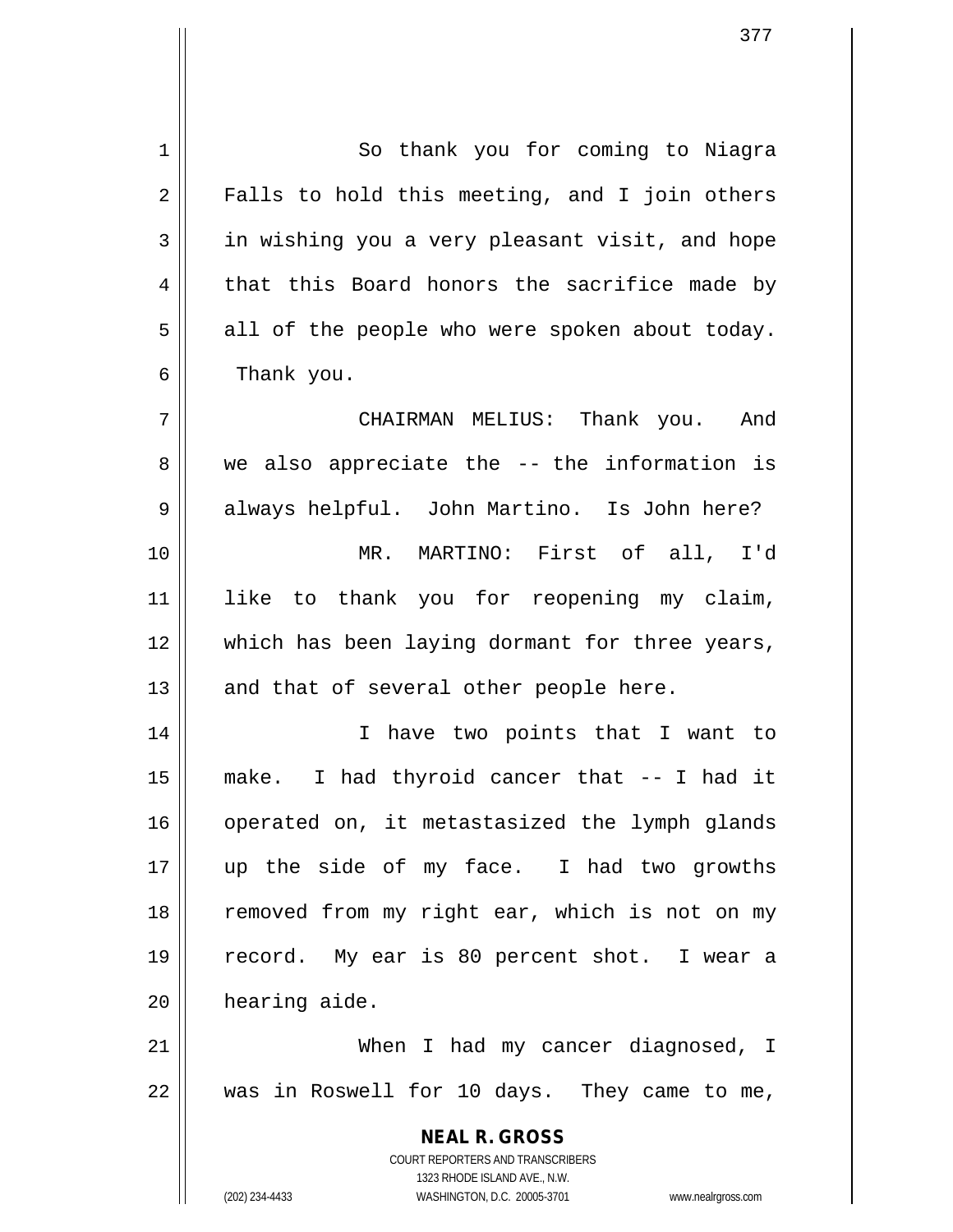$1 \parallel$  I didn't go to them and ask these questions.  $2 \parallel$  They asked me where I worked, and I told them 3 at Hooker Chemical. They tried to get 4 information back then. They tried. I didn't  $5 \parallel$  ask them to, but they told me it was caused by 6 cadiation. They checked me after my surgeries  $7 \parallel$  every six months for a year, then every year 8 after that for 10 years. It came back in two 9 || years. That's not on my report. 10 I had to go on to treatments, 11 knocked it out in another lymph gland, I had 12 another scar here, another scar there. They 13 || then monitored me for another eight years and 14 || says I'm okay, until they found that I had a 15 blood cancer called monoclonal gammopathy, 16 which in my letter here is not covered. But  $17$  || they checked me every three months. I have an 18 oncologist, hematologist. I go every three 19 months, then I go every six months. About 20 || three times I was threatened with chemo, my 21 numbers, my IgM factors went way up above the 22 || danger point, and he says well, let me wait a

## **NEAL R. GROSS**

COURT REPORTERS AND TRANSCRIBERS 1323 RHODE ISLAND AVE., N.W. (202) 234-4433 WASHINGTON, D.C. 20005-3701 www.nealrgross.com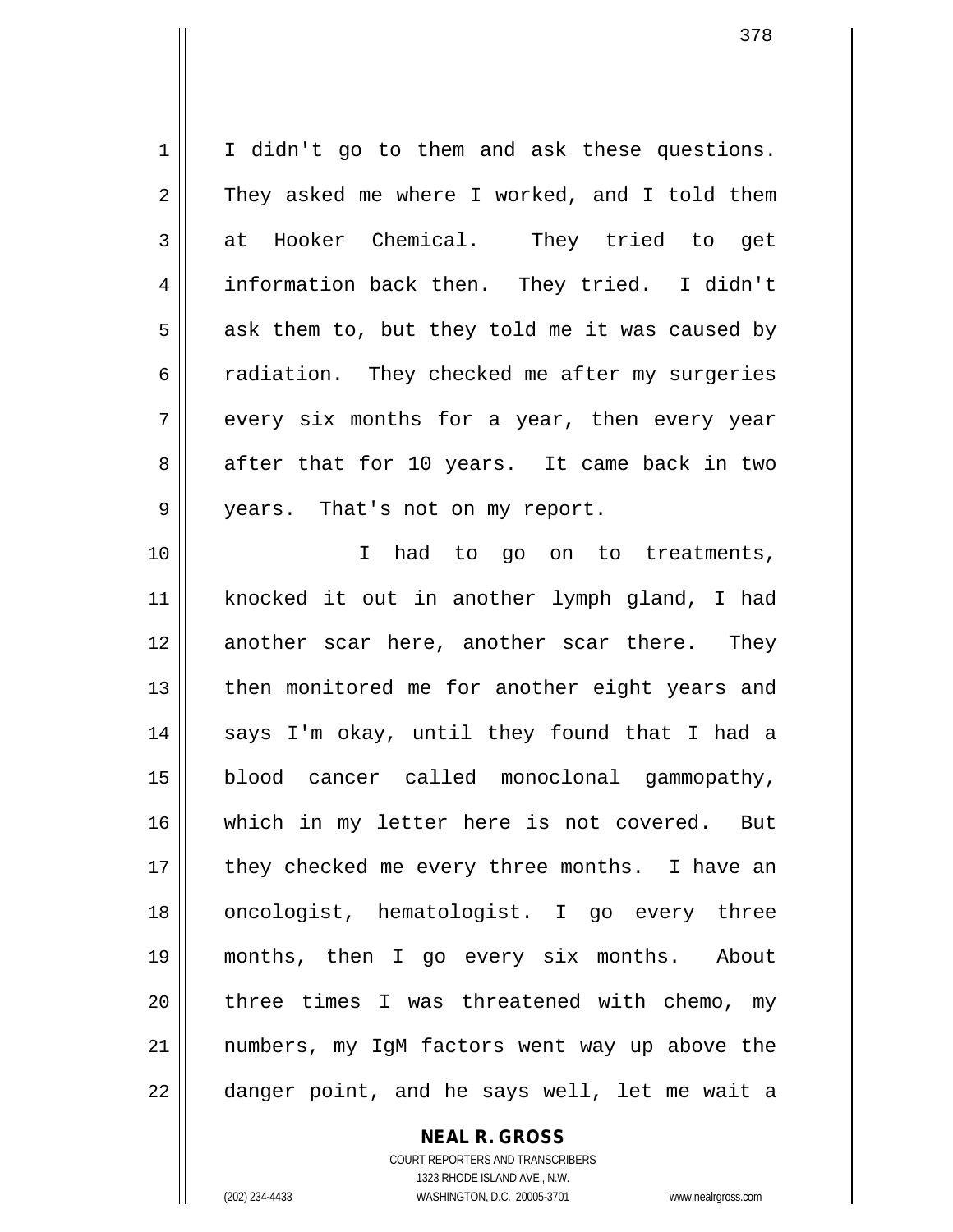1 couple of weeks, we'll take the blood again.  $2 \parallel$  Mine go up and down, up and down. But he says  $3 \parallel$  they keep checking me these past two years. 4 People think I look pretty good. I lost 18  $5 \parallel$  pounds in the past year and a half.

6 Why I'm saying this is because 7 || administrators and managers are processors of 8 || information. We're like computers. We 9 || process the information given to us, garbage 10 in, garbage out. We get good information, we 11 || get good results.

 I worked in maintenance at Hooker Chemical. I noticed in your literature that you talked to a couple of yard birds, you 15 || called them, and a couple of engineers. The maintenance people went in every building that 17 || they have. We crawled on the beams. We sprayed the dust off of us with air hoses. We had cloths, we didn't have masks in those days. They came with masks about five or six 21 || years later, but used to wrap towels around us | because of the dust, and spray our hair, and

**NEAL R. GROSS**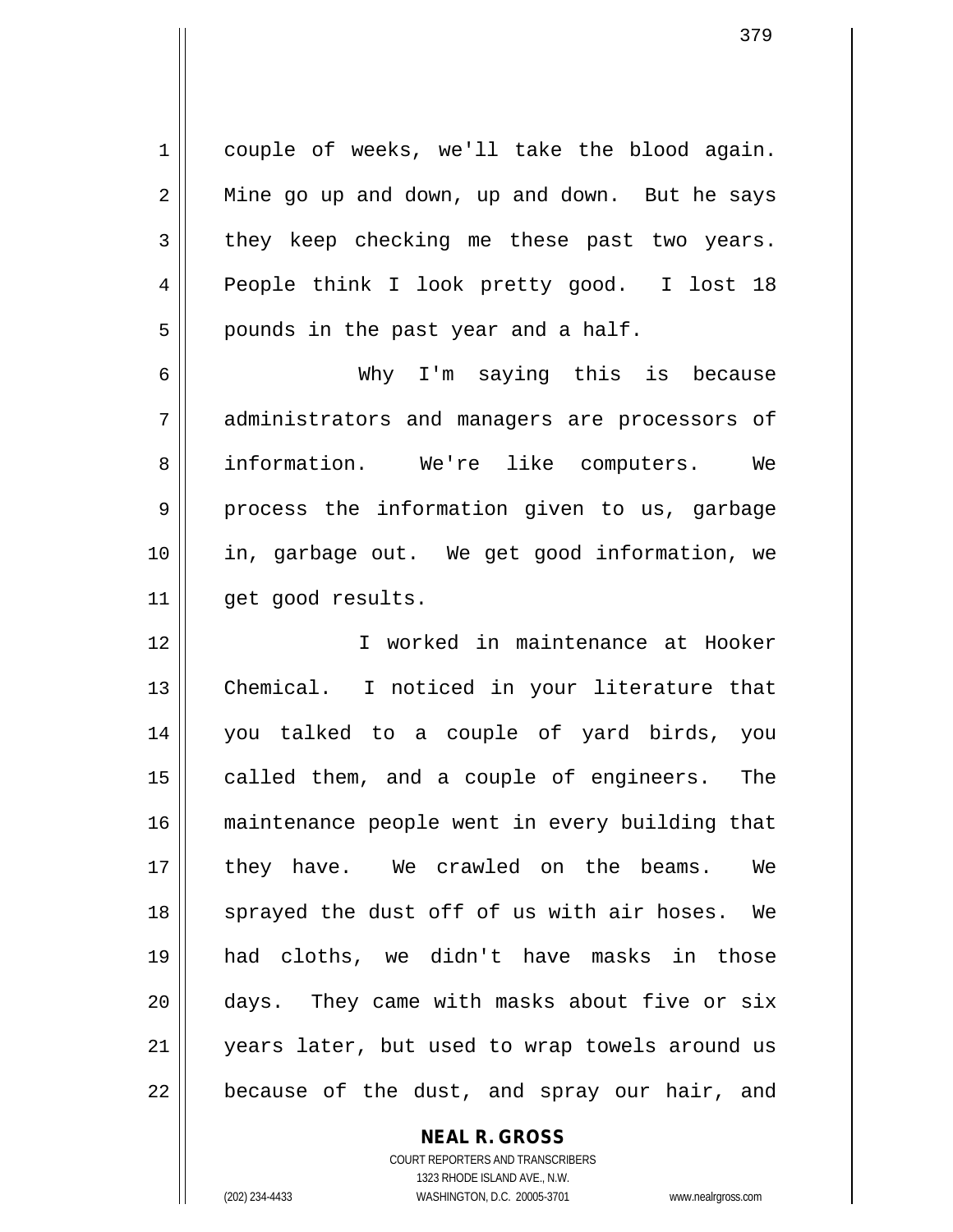1 stamp our feet. We crawled on the beams on  $2 \parallel$  the dust that laid up there in those buildings 3 for years, and years, and years. God knows 4 what it was, but that's the information that 5 I'm saying that maybe you don't have that kind 6  $\vert$  of information, or what kind of illnesses some  $7 \parallel$  of us have.

8 || I used to be a 34, these are 32s,  $9 \parallel$  and they are falling down on me. And my 10 doctor says, John, what's happening? What's 11 happening? We've got to check you again. And 12 || they're watching my numbers. I mean, the 13 doctor here knows what IgA, IgG, and IgMs are. 14 || And I keep them, too. I watch them, too. 15  $\parallel$  And when he says that I have to have chemo, I 16 say what? And that's not even recognized. 17 || And it came from exposure to radiation. It's 18 in the literature on that disease, too. 19 That's one of the causes, but that's not 20 | covered.

21 I get around good. It hasn't  $22$  | stopped me that way, but I know what's coming

> **NEAL R. GROSS** COURT REPORTERS AND TRANSCRIBERS 1323 RHODE ISLAND AVE., N.W. (202) 234-4433 WASHINGTON, D.C. 20005-3701 www.nealrgross.com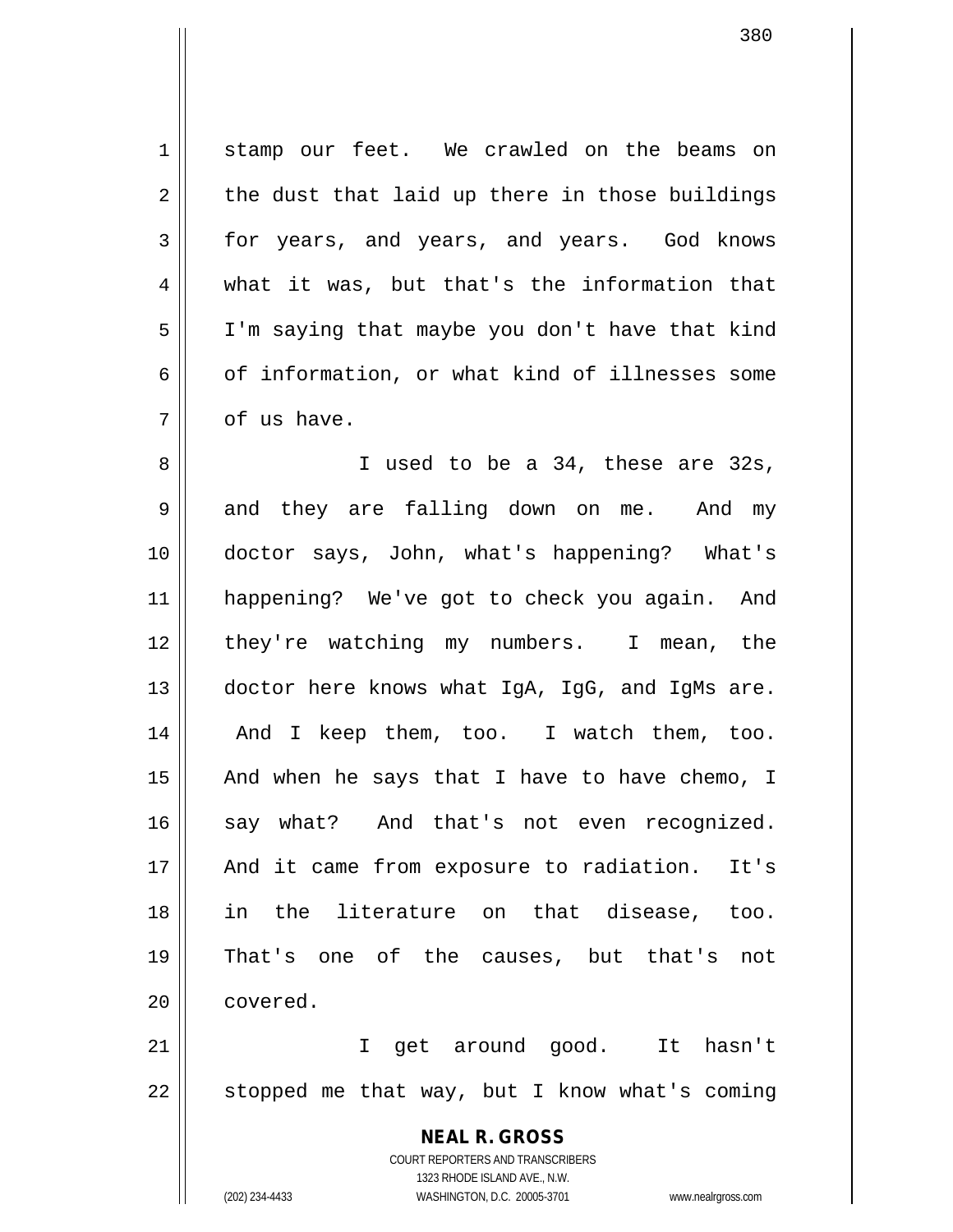1 down the road. But I was very happy, I smiled 2 when they said they're reopening my claim, but 3 | I got a little bit upset when they said that's 4 || not covered. But the other things I have, I  $5 \parallel$  say geez, I'm glad I had those. Those are 6 covered. Thank you. Yes, it's funny. I  $7 \parallel$  know, I laugh, too. You have to look at the 8 good side. I tell my wife, the glass is half 9 full, it's not half empty. Maybe I'll get 10 lucky. 11 CHAIRMAN MELIUS: I will tell you

12 || that when the Board here, we are just starting 13 || our review of NIOSH's report, so this is the 14 first we heard about it was today. We just 15 || got it a week ago when everybody else did, if 16 you got it when it was released. But one of 17 || the things we do pay attention to, careful 18 attention to, and are very cognizant of are 19 the maintenance workers. We understand that 20 || at many, many facilities that the exposure for 21 maintenance workers is different. You do work  $22$  || in many different parts of the facility, and

#### **NEAL R. GROSS**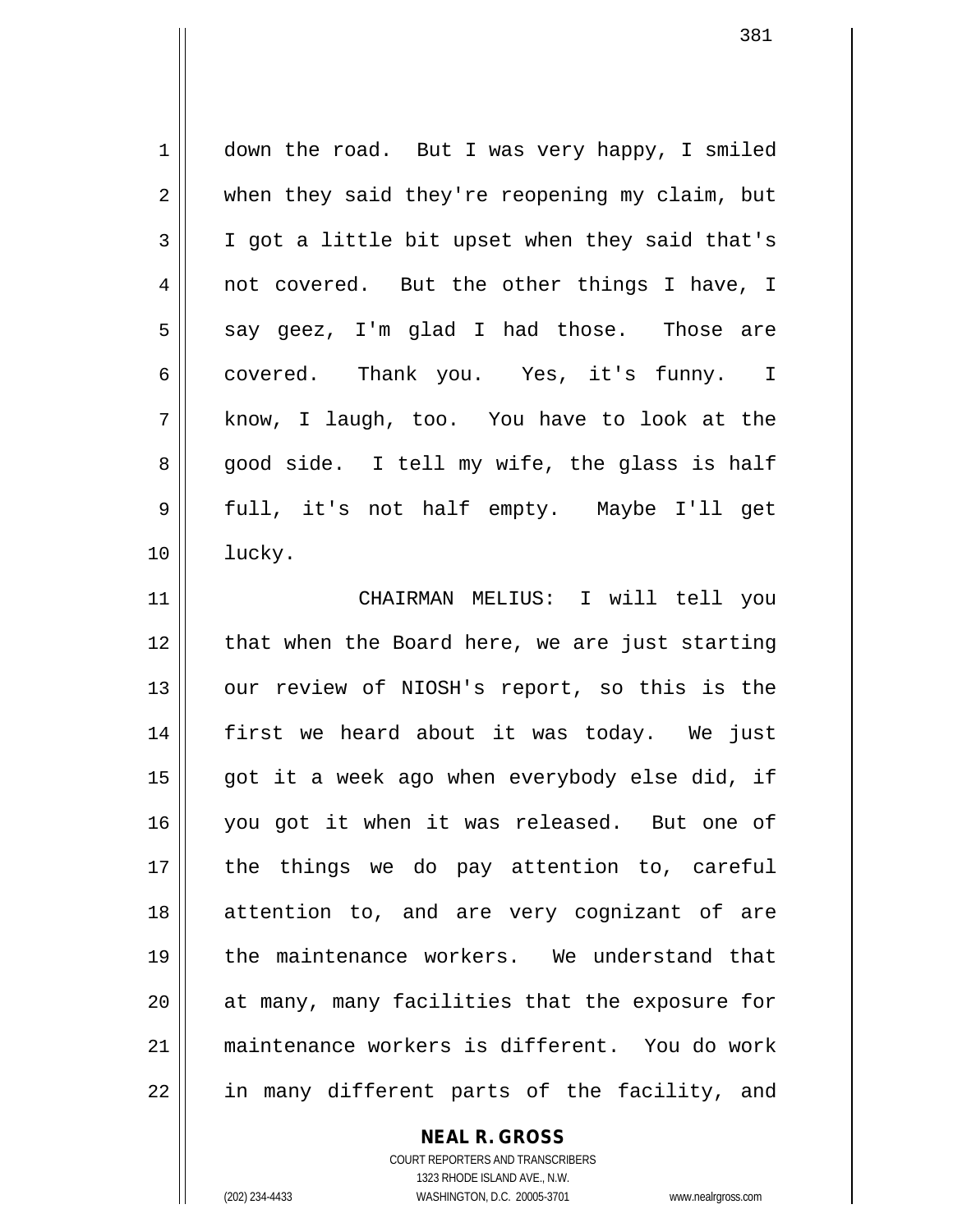1 | we always want to pay attention to make sure  $2 \parallel$  that's taken into account in whatever  $3 \parallel$  however this is being evaluated, both the SEC  $4 \parallel$  as well as the dose reconstruction.

 MR. MARTINO: I ran wires into manholes there. Where do you think the water was washed in when they washed the buildings 8 down, in the manhole, but we pulled cables down there, we ran wires. We crawled on beams, and all over the place, and dug holes, 11 and ran conduit, and stuff.

12 I know, that's the information 13 || that maybe needs looking into. But my claim 14 is in, but I'm talking for some of the other 15 guys, construction guys that have their -- 16 aren't recognized in this time around again. 17 We've all been denied several times. This 18 || gentleman back here has been denied several 19 times, too, and he's a contractor. And that's 20 || the information that is not getting processed 21 || properly and may be overlooked.

22 CHAIRMAN MELIUS: Yes. We have at

COURT REPORTERS AND TRANSCRIBERS 1323 RHODE ISLAND AVE., N.W. (202) 234-4433 WASHINGTON, D.C. 20005-3701 www.nealrgross.com

**NEAL R. GROSS**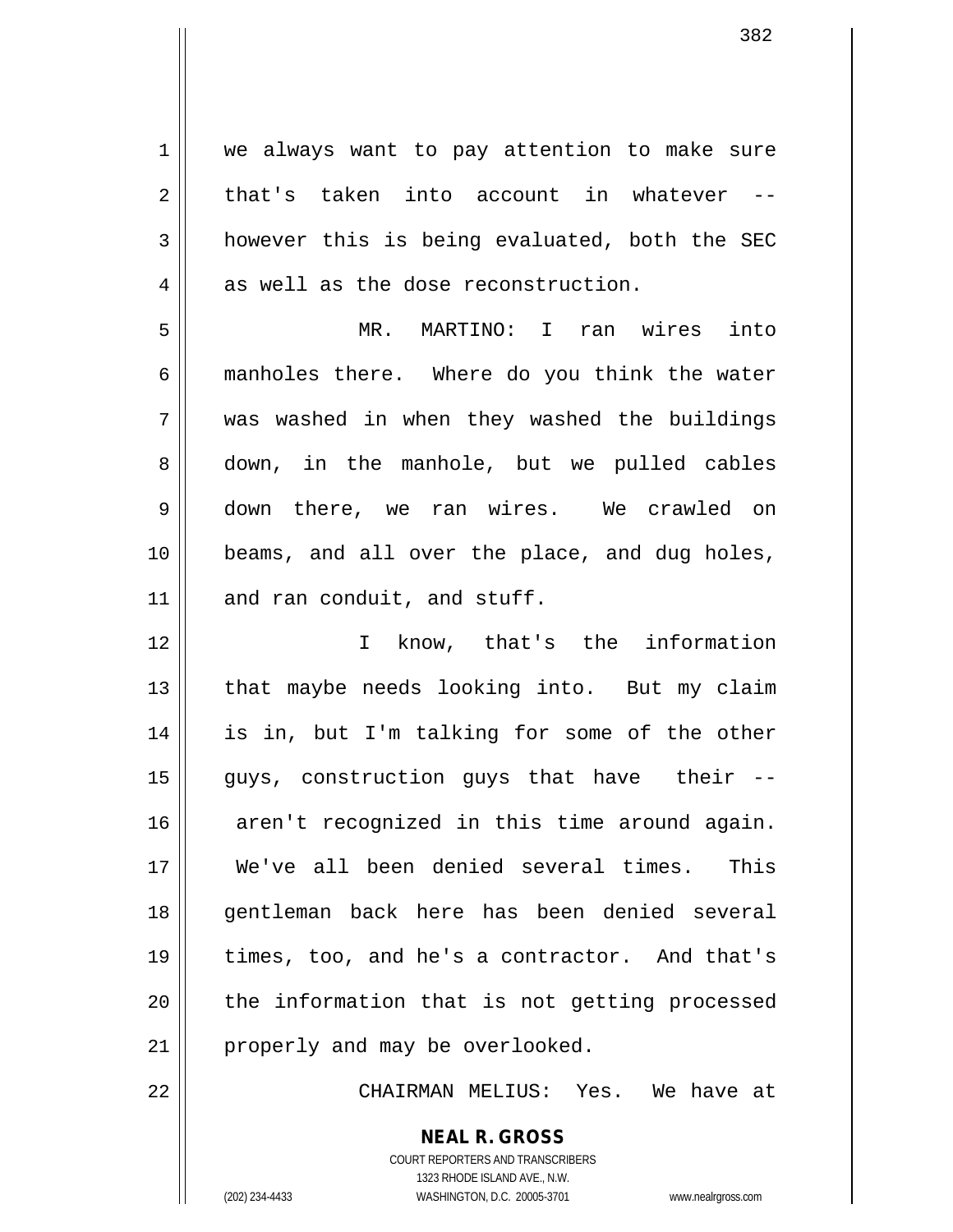**NEAL R. GROSS** COURT REPORTERS AND TRANSCRIBERS 1323 RHODE ISLAND AVE., N.W. 1 least one member of this Board who can 2 | probably share stories with you about crawling  $3 \parallel$  around a facility, and so forth, at least more  $4 \parallel$  than one, so it is appreciated. 5 MR. MARTINO: Well, then Mike will  $6 \parallel$  understand what I'm saying. 7 CHAIRMAN MELIUS: Yes. 8 MEMBER GIBSON: Journeyman  $9 \parallel$  electrician, 22 years --10 || MR. MARTINO: There you go. 11 CHAIRMAN MELIUS: Yes. 12 MR. MARTINO: You crawled on many 13 beams, too, run that conduit, and get that 14 dust. That's what I'm saying. I'm glad mine 15 is reopened, and maybe somebody else will get 16 lucky here. Thank you. 17 CHAIRMAN MELIUS: Thank you. We 18 have a Donald Allan here from Bethlehem? 19 Donald. 20 MR. ALLAN: Good afternoon. My 21 name is Donald Allan. My father's name was 22 || Boyce Allan. He was a steel worker, Bethlehem

(202) 234-4433 WASHINGTON, D.C. 20005-3701 www.nealrgross.com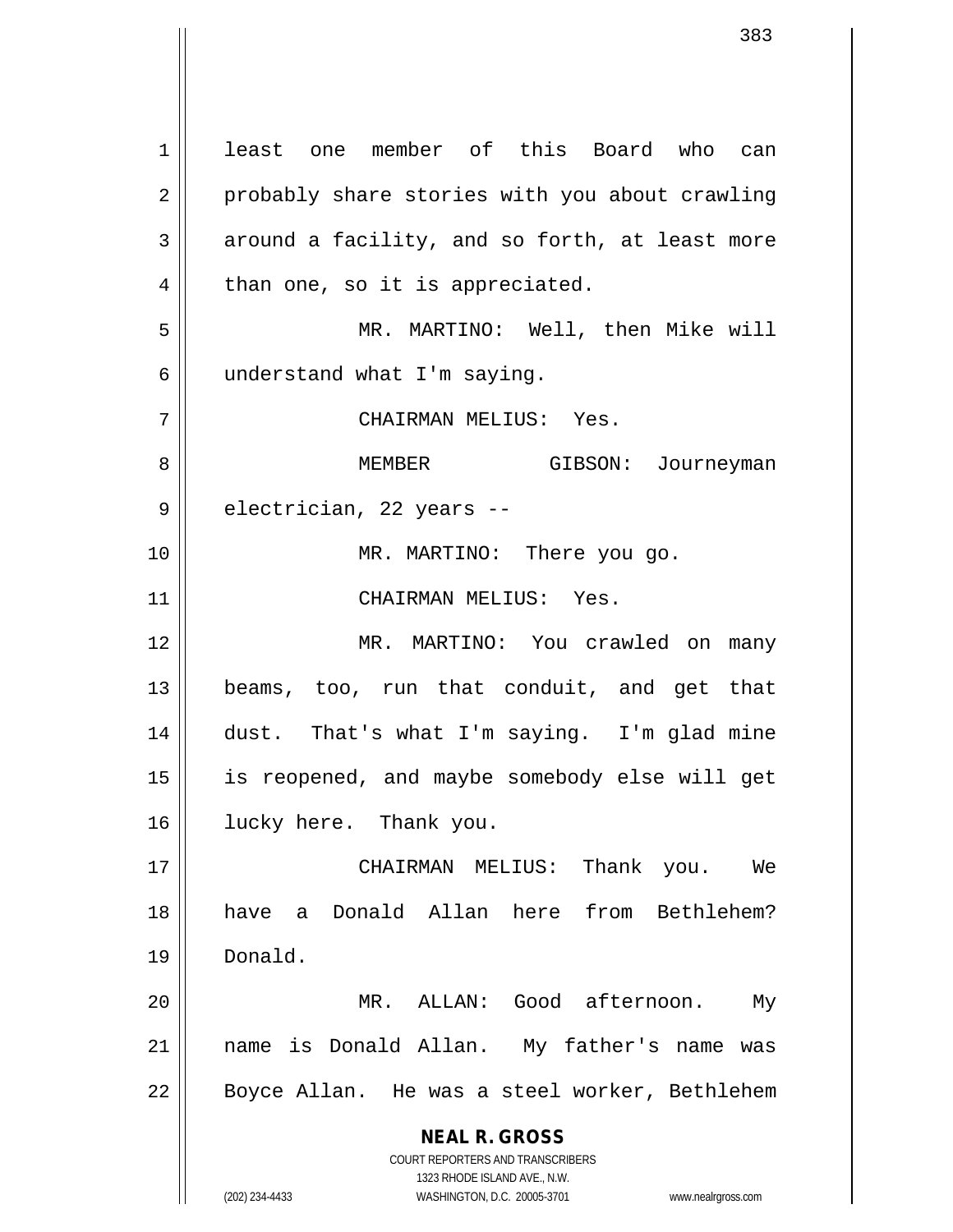1 Steel. He started working there in 1952, and 2 || like so many African Americans, he came up  $3 \parallel$  from the south for the American dream. Well, 4 || his dream has turned into a nightmare because 5 | I lost my father. He worked in that plant. 6 In fact, two summers he had me work there. 7 I'm glad Bill is here sticking up for the 8 Lackawanna guys, Bill, we need you, and tell 9 || the Congressman I said thank you very much. 10 You know, he worked at Bethlehem 11 Steel, and he had me come out there two 12 || summers. And that's when I made up my mind 13 || that the plant wasn't for me because that 14 || plant was short for plantation, trust me. It 15 was dirty, it was nasty. He went in Gate 16 || Three every day from 1952 until he retired in 17 || 1979. He went to Bethlehem Steel every day, 18 || some days he worked double shifts. I remember 19 him coming home with dirt all over his face, 20 || bringing his clothes home, and my mother 21 washing them. By the way, my mother is 22 [identifying information redacted] years old

> **NEAL R. GROSS** COURT REPORTERS AND TRANSCRIBERS

1323 RHODE ISLAND AVE., N.W. (202) 234-4433 WASHINGTON, D.C. 20005-3701 www.nealrgross.com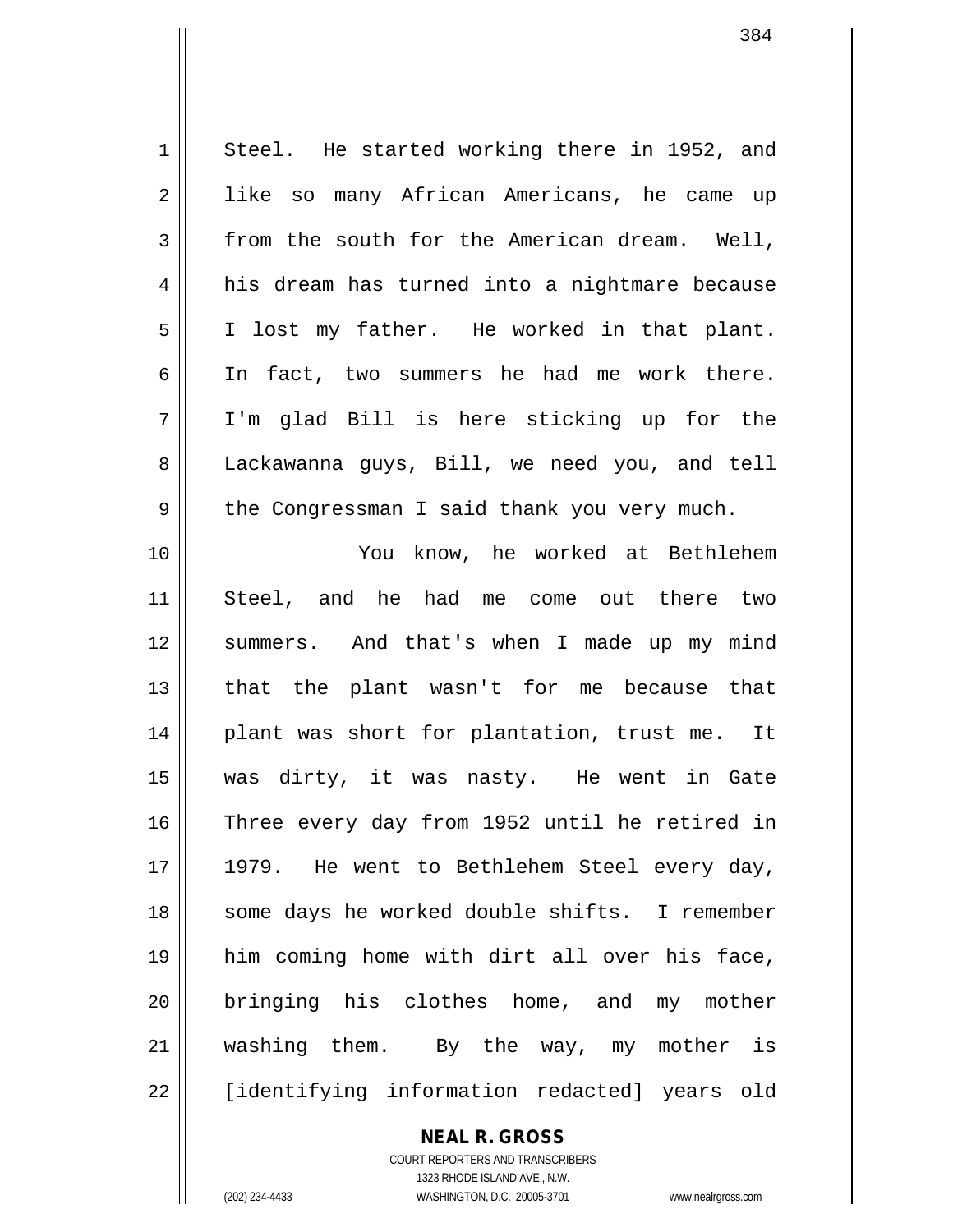1 | right now, and she has all kind of health 2 problems because she washed those clothes that  $3$  | my father brought home.

4 | Now, for this, or anybody to say  $5$  || that Bethlehem Steel is not a part of this, 6 you need to go and see that plant, you need to  $7 \parallel$  go in there. I've been to every meeting going 8 || back, we've been through two Presidents, two 9 Presidents. Okay? Clinton went through this, 10 then Bush, he just, you know -- I'm not even 11 || going to get into that. But we went through 12 two Presidents, 16 years, two terms, and 13 nothing was done. People were denied, people 14 were dying. I think this whole thing is 15 waiting for everybody to die, but let me tell 16 you something, we got families. And you know 17 || what, I've told my sons, you keep on this, and 18 we're going to fight the fight to get this 19 done, to get their people the right due on 20 || this. You sit here and say the buck don't 21 || stop here. It doesn't stop with you. Well,  $22$  || whoever the bucks stop with, they should be

# **NEAL R. GROSS**

COURT REPORTERS AND TRANSCRIBERS 1323 RHODE ISLAND AVE., N.W. (202) 234-4433 WASHINGTON, D.C. 20005-3701 www.nealrgross.com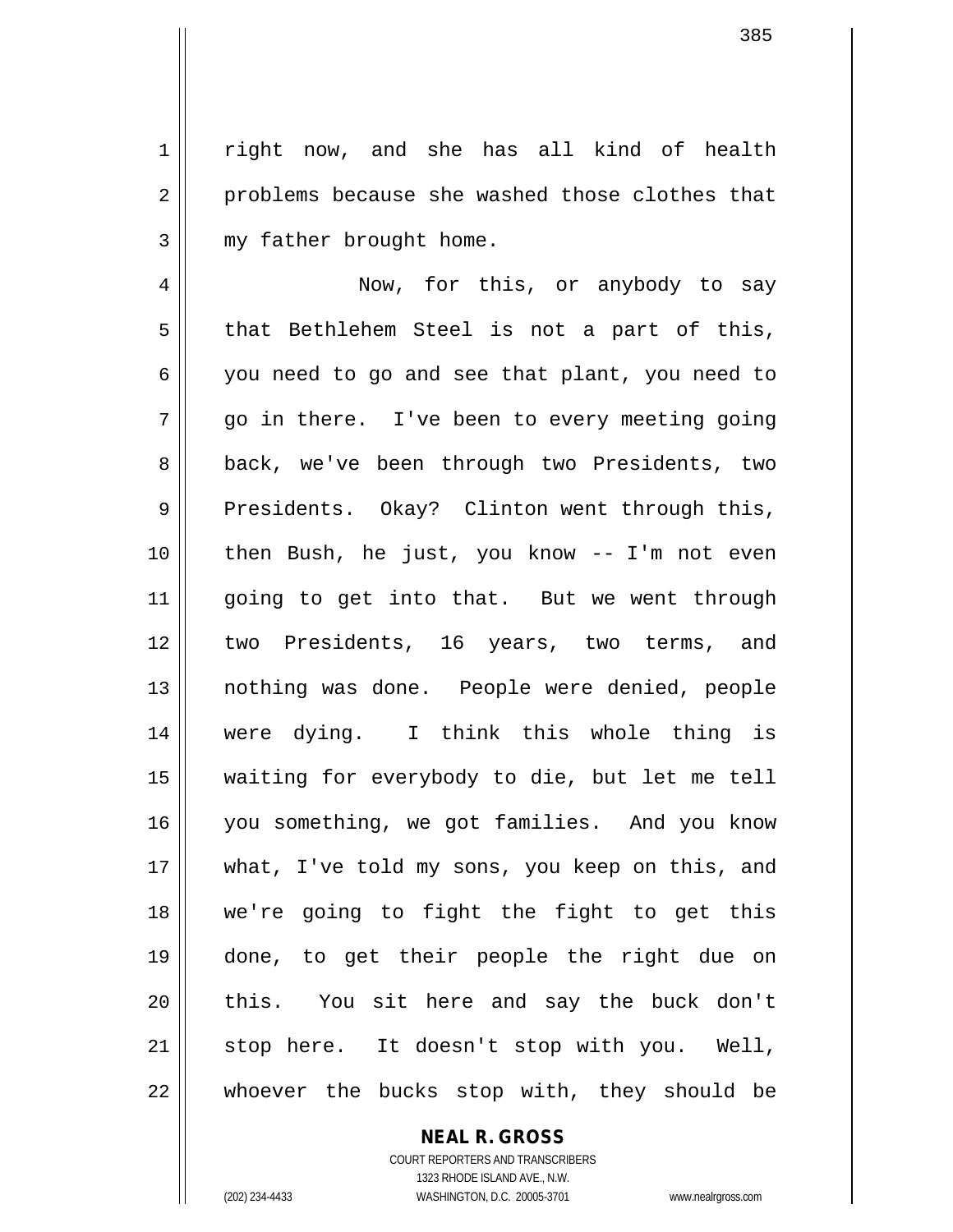$1 \parallel$  here tonight.

| $\overline{2}$ | This man just got finished telling                       |
|----------------|----------------------------------------------------------|
| $\mathsf{3}$   | you what he's going through. That's a                    |
| 4              | travesty. And for somebody to say that they              |
| 5              | couldn't get in the plant -- one meeting I was           |
| 6              | at, this gentleman stood up and said well, we            |
| 7              | can't get in Bethlehem Steel to review it.               |
| 8              | Don't tell me about the feds because if I                |
| 9              | committed a crime in my house, you'd find a              |
| 10             | way to get in there, so don't tell me you                |
| 11             | can't go in Bethlehem Steel and do the                   |
| 12             | testing.                                                 |
| 13             | For you to say, for this                                 |
| 14             | Committee, or anybody else to say that the men           |
| 15             | that worked at that plant at Bethlehem Steel             |
| 16             | did not suffer, my father was a scrapping big            |
| $17$           | When my father died, he weighed 148<br>guy.              |
| 18             | pounds. Okay?                                            |
| 19             | I had to put him in a nursing home                       |
| 20             | because he could no longer get around. His               |
| 21             | lungs were shot. He wasn't a smoker, either.             |
| 22             | His lungs were shot, his liver. He couldn't              |
|                | <b>NEAL R. GROSS</b><br>COURT REPORTERS AND TRANSCRIBERS |

1323 RHODE ISLAND AVE., N.W.

 $\mathsf{I}$  $\prod_{i=1}^{n}$ 

(202) 234-4433 WASHINGTON, D.C. 20005-3701 www.nealrgross.com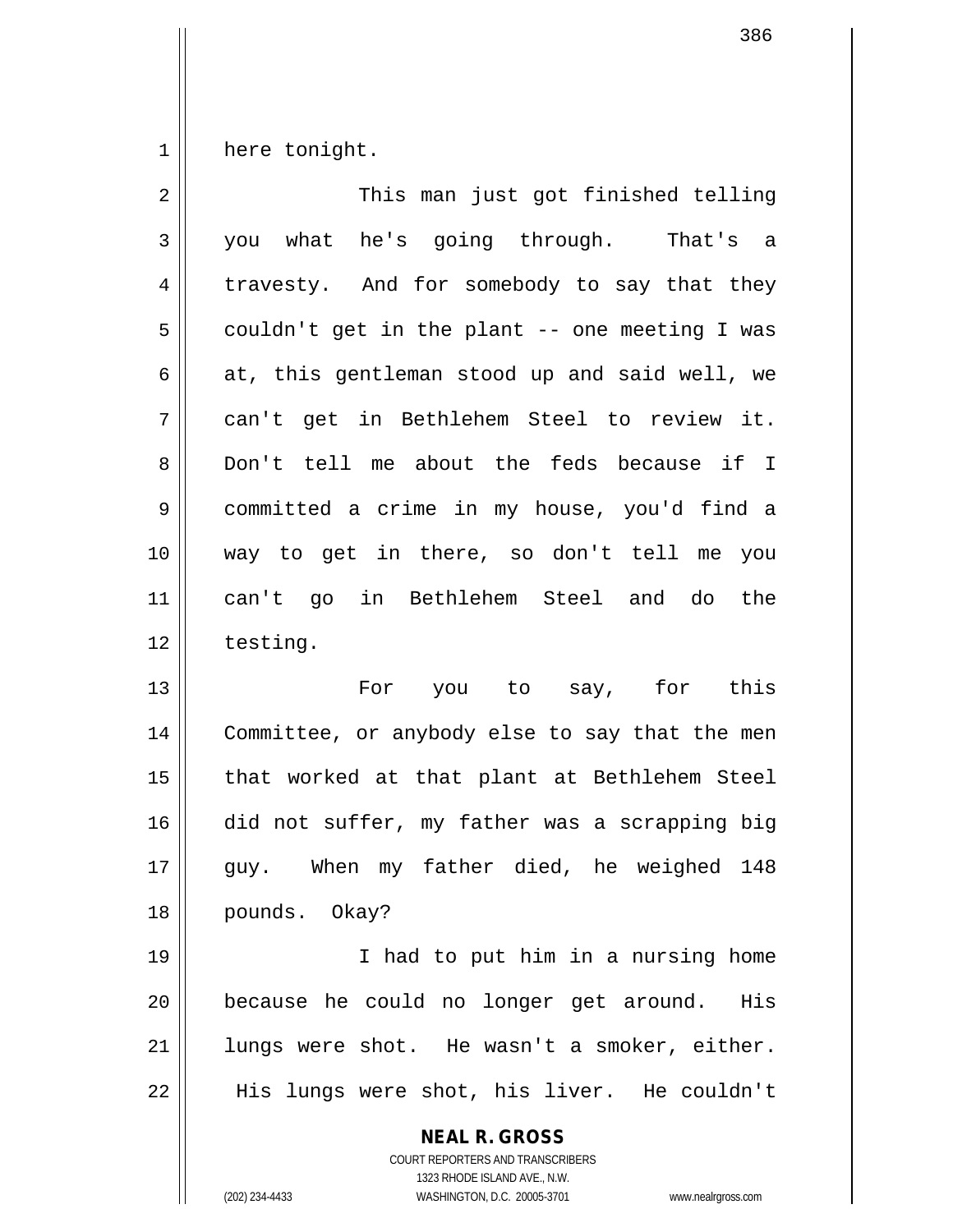$1 ||$  go to the bathroom by himself; he had to wear  $2 \parallel$  a bag.

3 I mean, if you think that plant 4 didn't do that, if anybody can sit there and  $5 \parallel$  say that Bethlehem Steel didn't harm these  $6 \parallel$  men, and that the lady that got up and said 7 about Niagra Falls being a good place, I'm 8 glad you're here, no matter where you were, I 9 was going to come. But I called some people 10 to be -- they couldn't get here to Niagra 11 Falls. I found some people, and I called  $12$  | them, people had passed away.

13 || And that's what I'm saying to you, 14 I don't know if this is a thing to wait for  $15$  everybody to be gone, and then you don't have 16 || to pay anybody. I mean, it's ridiculous. But 17 I will tell you this, get past the 18 bureaucracy, get past the government stuff, 19 || and do this with your hearts. Think about the 20 people and their families and these widows  $21$  || that are here, and their families, and do the  $22 \parallel$  right thing. And that's all I've got to say.

# **NEAL R. GROSS**

COURT REPORTERS AND TRANSCRIBERS 1323 RHODE ISLAND AVE., N.W. (202) 234-4433 WASHINGTON, D.C. 20005-3701 www.nealrgross.com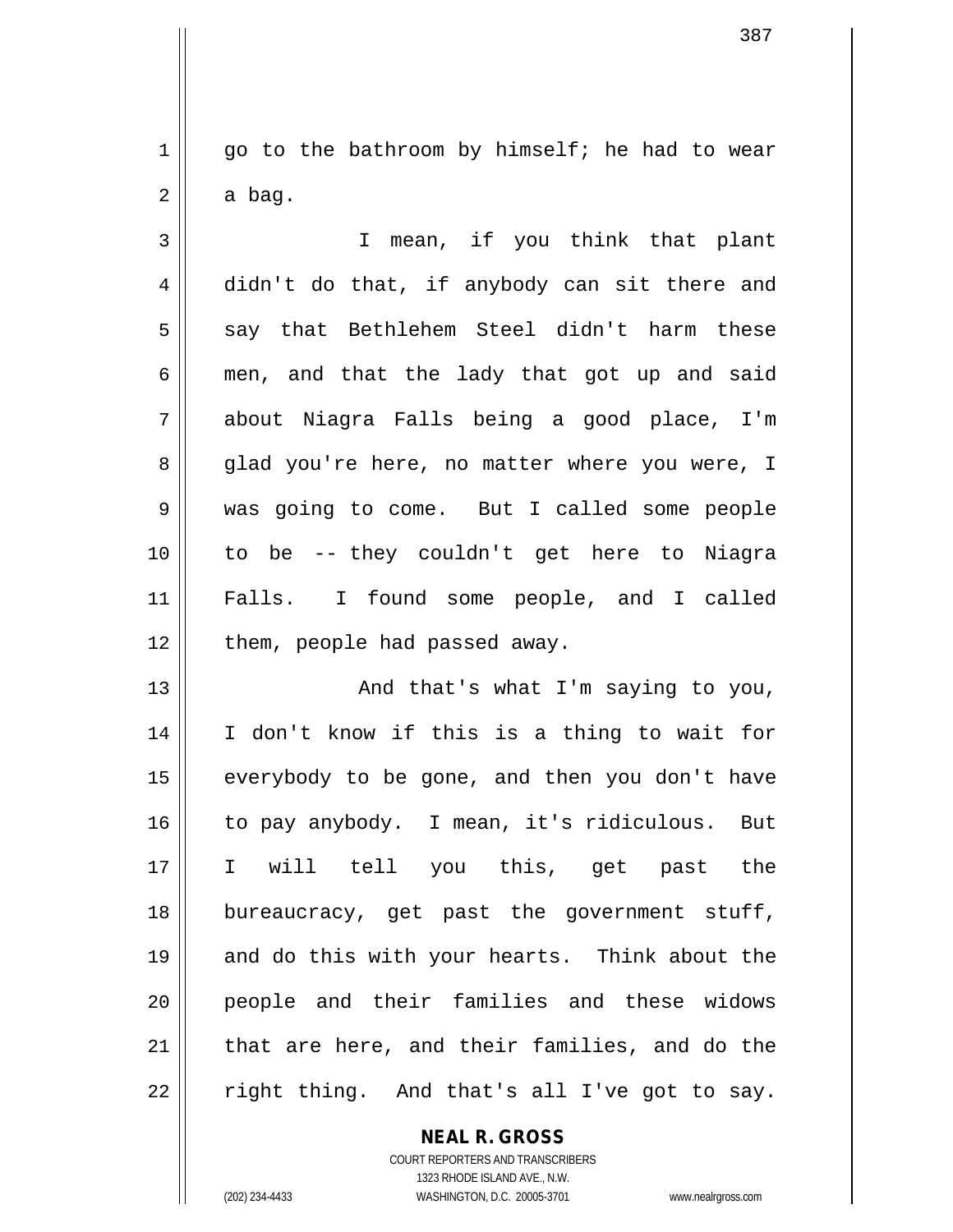| 1  | And, Bill, again, thank the Congressman for   |
|----|-----------------------------------------------|
| 2  | sticking with us, and tell him I said hello.  |
| 3  | Thank you, Billy.                             |
| 4  | (Applause.)                                   |
| 5  | CHAIRMAN MELIUS: Thank you, Mr.               |
| 6  | Allan. Mr. Brooks, Larry Brooks.              |
| 7  | MR. MIDDLEBROOKS: Yes, it's                   |
| 8  | Middlebrooks.                                 |
| 9  | CHAIRMAN MELIUS: Middlebrooks,                |
| 10 | yes.                                          |
| 11 | MR. MIDDLEBROOKS: Good evening.               |
| 12 | My wife is not here, and I started the ball   |
| 13 | with this for my mother-in-law. I did all the |
| 14 | leg work. First, I was told they had no proof |
| 15 | that he worked at Bethlehem Steel, so we got  |
| 16 | pay stubs, we had his badge, we had all these |
| 17 | different documents to show that he worked    |
| 18 | there. I went out on Route 5, they couldn't   |
| 19 | give them me a anything. I had to send to     |
| 20 | Pennsylvania. Then they sent me things. Then  |
| 21 | we had to prove all these medical things. I   |
| 22 | went to Buffalo General, got every document   |
|    | <b>NEAL R. GROSS</b>                          |

COURT REPORTERS AND TRANSCRIBERS 1323 RHODE ISLAND AVE., N.W.

 $\mathsf{II}$ 

 $\vert$ 

(202) 234-4433 WASHINGTON, D.C. 20005-3701 www.nealrgross.com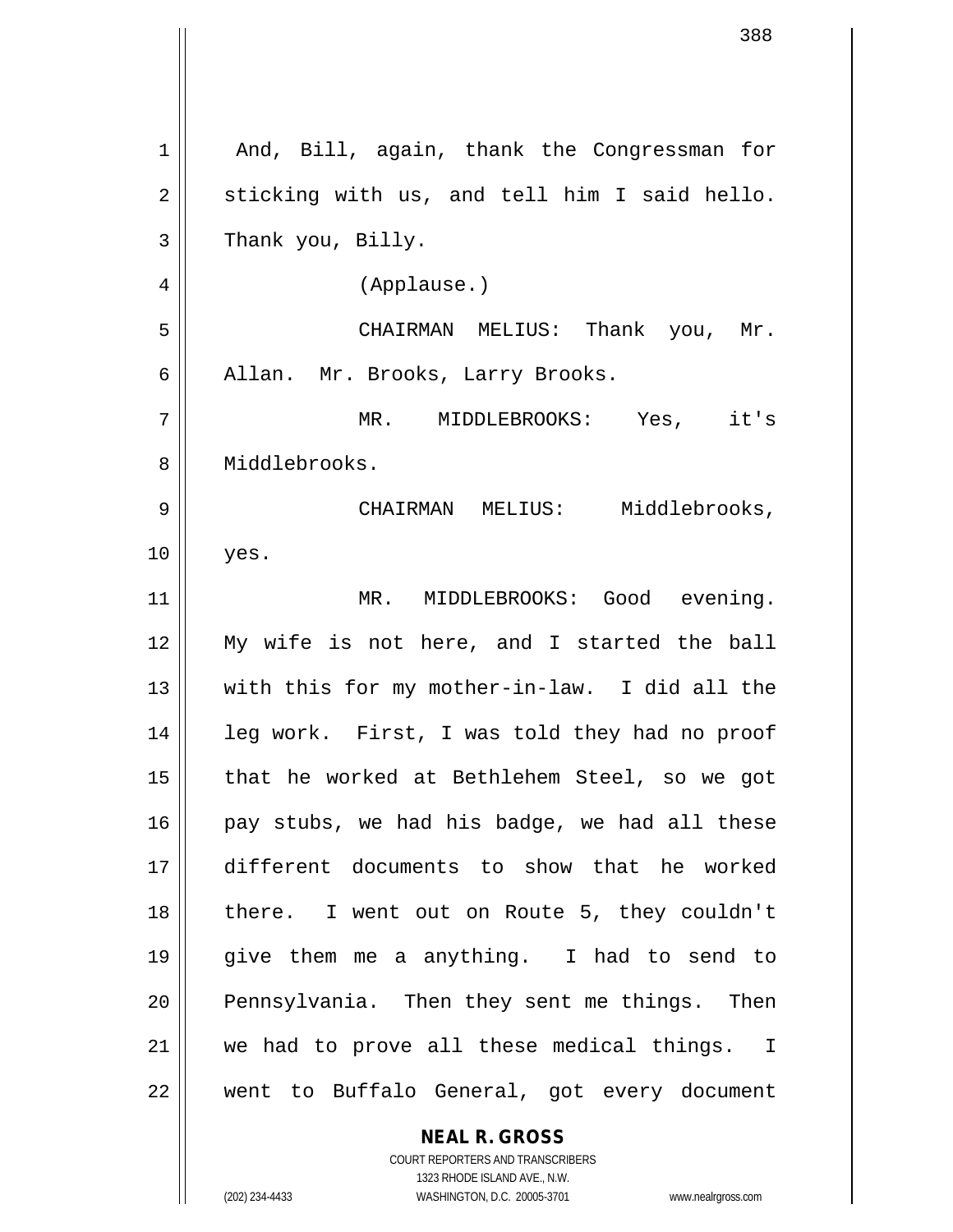$1 \parallel$  that he ever had when he went in there.

2 They sent us, what they look  $3 \parallel$  through to find out if we qualify or not. 4 Over 50%, over 50%. We talked to a 5 || representative. Oh, you should be getting 6 your money in 30 days. Thirty days come by, 7 didn't get anything. Call them again. Oh,  $8 \parallel$  okay, there might be a little delay, 60 days. 9 || Call them again, didn't get anything. Next 10 thing you know, we had a meeting out on 11 Cheektowaga, Four Seasons Hotel. We was out 12 || there. My brother-in-law, which this is his 13 grandfather I'm representing, he had a packet 14 || that we passed to Louise Slaughter, Hillary 15 || Clinton, and some other people there that we  $16$  | qave them to.

17 || Louise Slaughter, anyway, they 18 identified themself as Louise Slaughter's 19 || office called and said there was a mistake,  $20$  || that we didn't qualify, although these 21 || professional people told us that we did. Over  $22 \parallel 50$  -- I got the paperwork at home. We still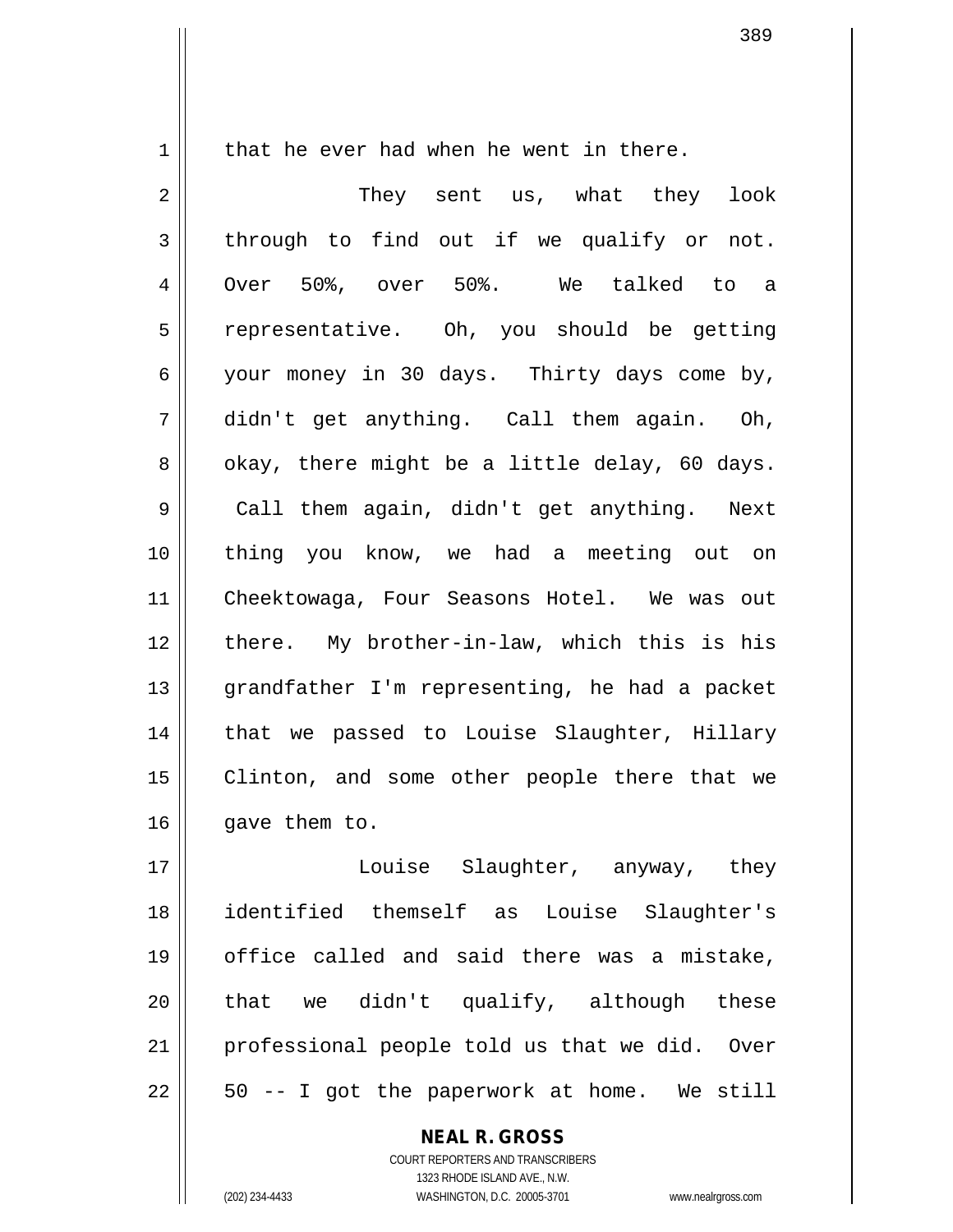$1 \parallel$  have that.

| $\overline{2}$ | And the other thing is, Bethlehem             |
|----------------|-----------------------------------------------|
| $\mathfrak{Z}$ | Steel -- I work in a plant. I work in a plant |
| 4              | right now. I worked there in Republic Steel.  |
| 5              | You walk back there, dust is everywhere. I    |
| 6              | worked in BOF, dust go everywhere. When       |
| 7              | you're pouring that steel, when you in the    |
| 8              | cast shop. I work at Dominican Brass now,     |
| 9              | same thing, dust go all the way through the   |
| 10             | plant. You don't have to be working at one    |
| 11             | special area to get that.                     |
| 12             | Now the thing is, also, I remember            |
| 13             | we had dead fish. We had to clean up the      |
| 14             | lake. We had seagulls there at one time.      |
| 15             | Nobody ever identified why they was dead, why |
| 16             | they was out there. We just had to clean it   |
| 17             | up. I wonder why.                             |
| 18             | I wonder here now, are you our                |
| 19             | opponent, or are you here to help us, because |
| 20             | it seems like every time we give you what you |
| 21             | need, you'll find something in there to say   |
| 22             | oh, there it is, no, you're not qualified.    |
|                |                                               |

**NEAL R. GROSS** COURT REPORTERS AND TRANSCRIBERS

1323 RHODE ISLAND AVE., N.W. (202) 234-4433 WASHINGTON, D.C. 20005-3701 www.nealrgross.com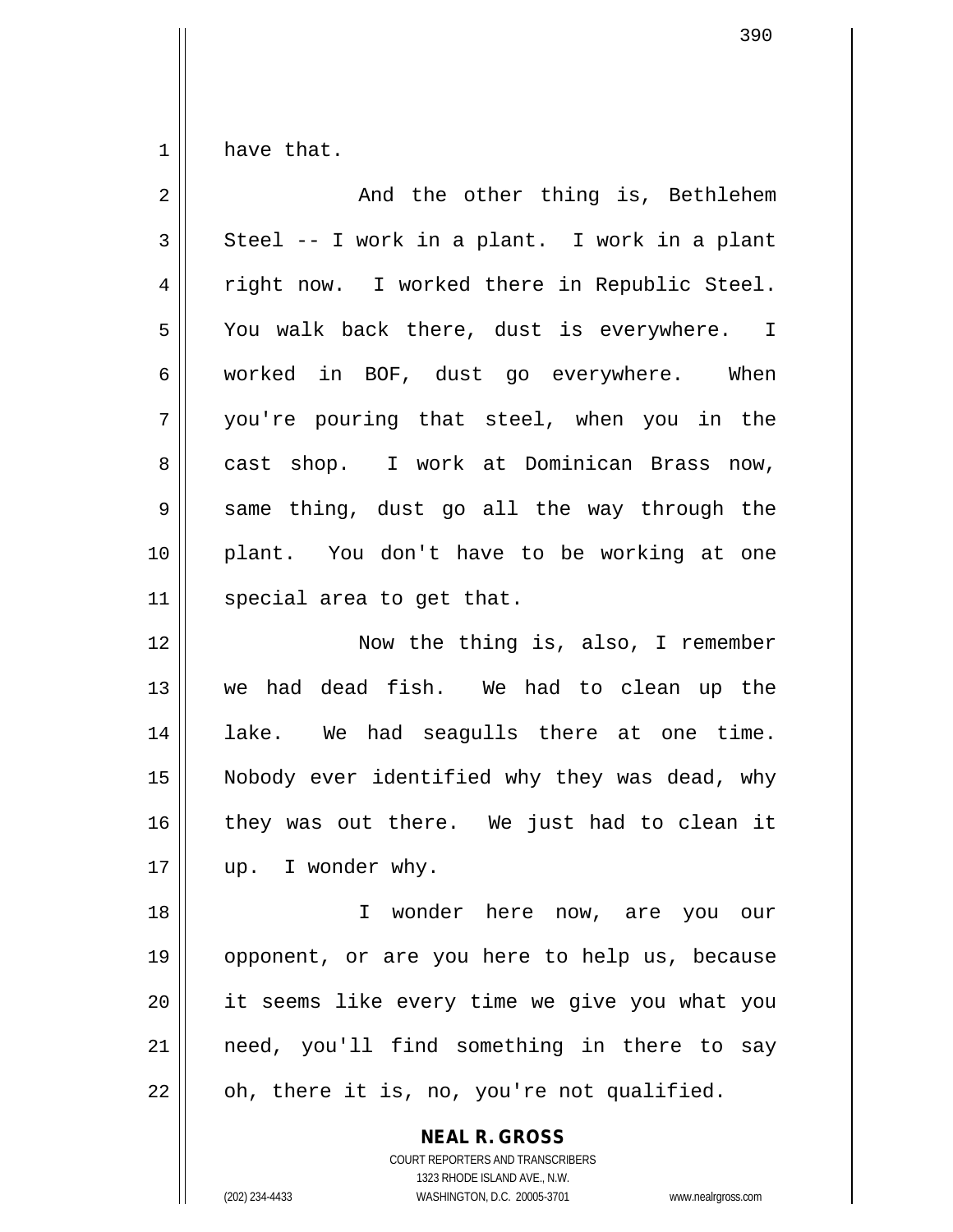| $\mathbf 1$    | Cancer is cancer. I don't care,                                     |
|----------------|---------------------------------------------------------------------|
| $\overline{2}$ | you know -- that's what they die -- have you                        |
| 3              | seen these people when the final stages start                       |
| 4              | coming in, like he said, losing all this                            |
| 5              | weight, can't make it to the bathroom, can't                        |
| 6              | take care of themself. These are men, these                         |
| 7              | are strong men, and they lost their pride                           |
| 8              | because they needed help to do certain things.                      |
| 9              | Now what we need you to do is to                                    |
| 10             | look in there and say oh, there it is, he                           |
| 11             | qualifies. Find something in there to make                          |
| 12             | us qualify, instead of finding something in                         |
| 13             | there to make us not qualify. We need you all                       |
| 14             | to get on the job. It seems like every time                         |
| 15             | you all come here, we go through the same                           |
| 16             | thing. We sit here, we discuss this, you all                        |
| 17             | bring a group of people, where you can answer                       |
| 18             | any question it is, if not, you take it back,                       |
| 19             | you dissect it, you come back with the answer                       |
| 20             | why we don't qualify.                                               |
| 21             | All of these men and people worked                                  |
| 22             | out there. The City of Lackawanna, you think                        |
|                |                                                                     |
|                | <b>NEAL R. GROSS</b><br>COURT REPORTERS AND TRANSCRIBERS            |
|                | 1323 RHODE ISLAND AVE., N.W.                                        |
|                | WASHINGTON, D.C. 20005-3701<br>(202) 234-4433<br>www.nealrgross.com |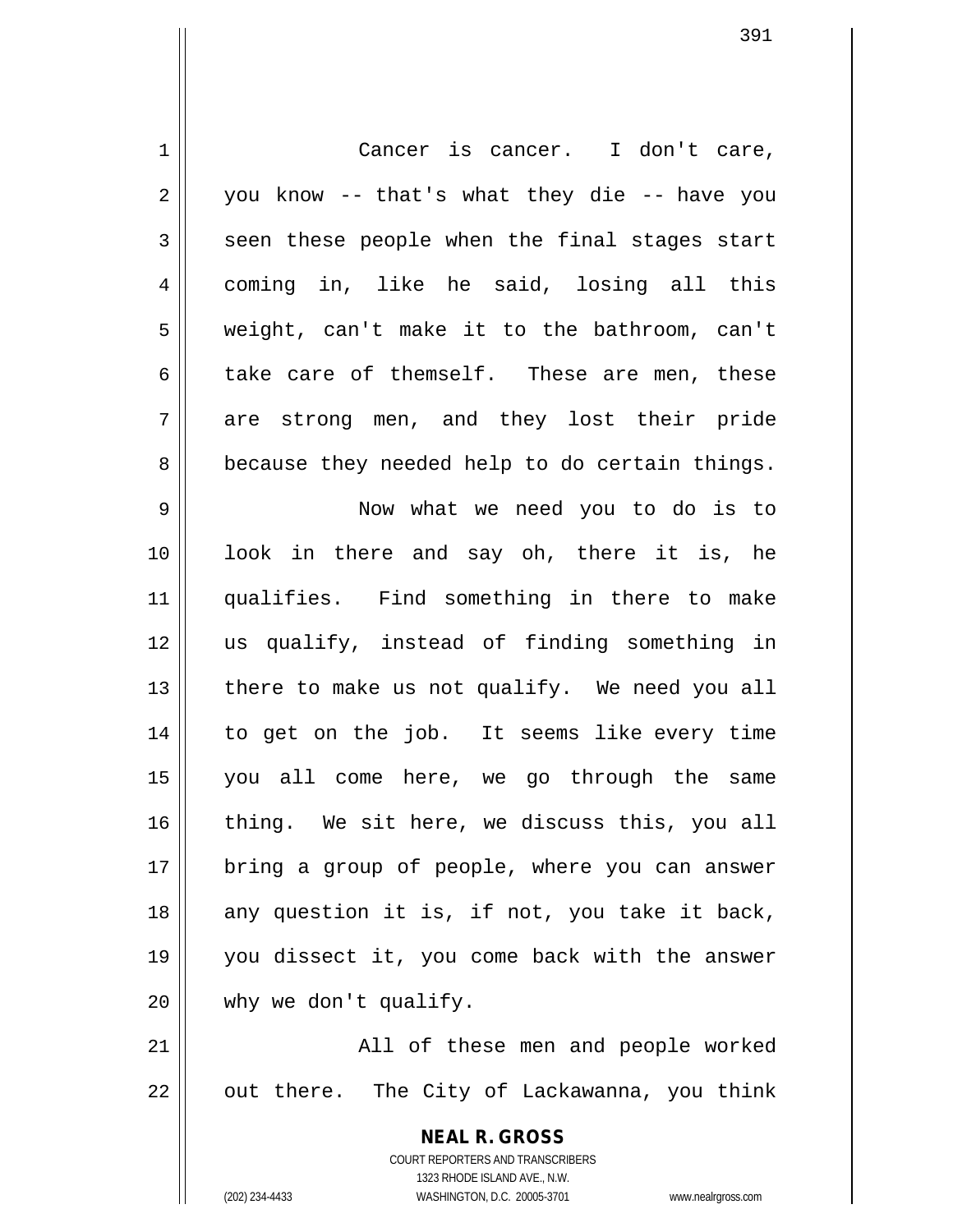**NEAL R. GROSS** COURT REPORTERS AND TRANSCRIBERS  $1 \parallel$  that dust didn't go up in the air? They 2 || should even be here. You just pertaining to  $3 \parallel$  the people that worked there. What about the  $4 \parallel$  outside contractors that came there for the 5 vending machines and different stuff? There's  $6 \parallel$  a whole lot of people that you're missing 7 here. But still, again, you don't want to 8 || take care of the people that's there. Thank 9 | you for your time. 10 CHAIRMAN MELIUS: Thank you. 11 Anybody else? We've run through the list. I 12 don't know if there's anybody else that would 13 || like to comment, or on the phone? 14 MR. BEYERLEIN: Yes, sir. I'm a 15 reporter from Dayton, Ohio. And I was 16 wondering if any action had been taken yet on 17 | the Mound SEC petition? 18 CHAIRMAN MELIUS: No, there has 19 not been any action yet. We're having to 20 || confer. There's some issues about how to  $21$  | address that. Maybe by tomorrow sometime. 22 MR. BEYERLEIN: Okay. How can I

1323 RHODE ISLAND AVE., N.W.

(202) 234-4433 WASHINGTON, D.C. 20005-3701 www.nealrgross.com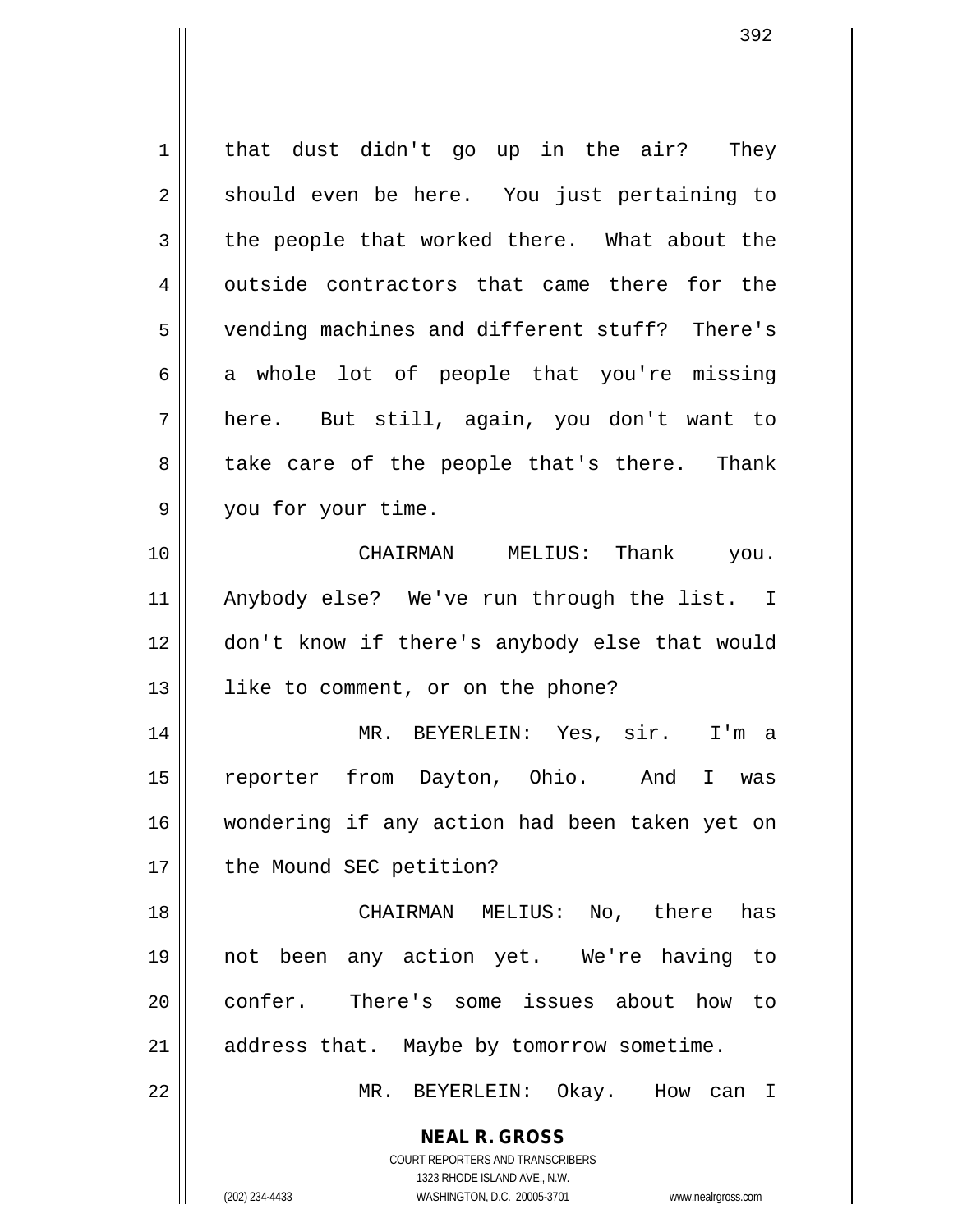|    | 393                                                                                                 |
|----|-----------------------------------------------------------------------------------------------------|
|    |                                                                                                     |
| 1  | learn what the outcome of that is?                                                                  |
| 2  | CHAIRMAN MELIUS: Yes, can<br>you                                                                    |
| 3  | give us a number where we can contact you, and                                                      |
| 4  | then we will make sure that you hear?                                                               |
| 5  | MR. BEYERLEIN: Certainly.                                                                           |
| 6  | CHAIRMAN MELIUS: Name and number,                                                                   |
| 7  | I quess.                                                                                            |
|    |                                                                                                     |
| 8  | MR. BEYERLEIN: My name is Tom                                                                       |
| 9  | Beyerlein, spelled B-E-Y-E-R-L-E-I-N.                                                               |
| 10 | CHAIRMAN MELIUS: Okay.                                                                              |
| 11 | MR. BEYERLEIN: I'm with the                                                                         |
| 12 | Dayton, Ohio Daily News. And my phone number                                                        |
| 13 | is [identifying information redacted] .                                                             |
| 14 | CHAIRMAN MELIUS: Okay.<br>We'll                                                                     |
| 15 | make sure somebody contacts you tomorrow and                                                        |
| 16 | let's you know what the decision is or where                                                        |
| 17 | things stand tomorrow.                                                                              |
| 18 | MR. BEYERLEIN: Very good.<br>Thank                                                                  |
| 19 | you, sir.                                                                                           |
| 20 | CHAIRMAN MELIUS: Thank you.                                                                         |
| 21 | MR. BEYERLEIN: Bye.                                                                                 |
| 22 | CHAIRMAN MELIUS: Anybody else on                                                                    |
|    | <b>NEAL R. GROSS</b>                                                                                |
|    | <b>COURT REPORTERS AND TRANSCRIBERS</b>                                                             |
|    | 1323 RHODE ISLAND AVE., N.W.<br>(202) 234-4433<br>WASHINGTON, D.C. 20005-3701<br>www.nealrgross.com |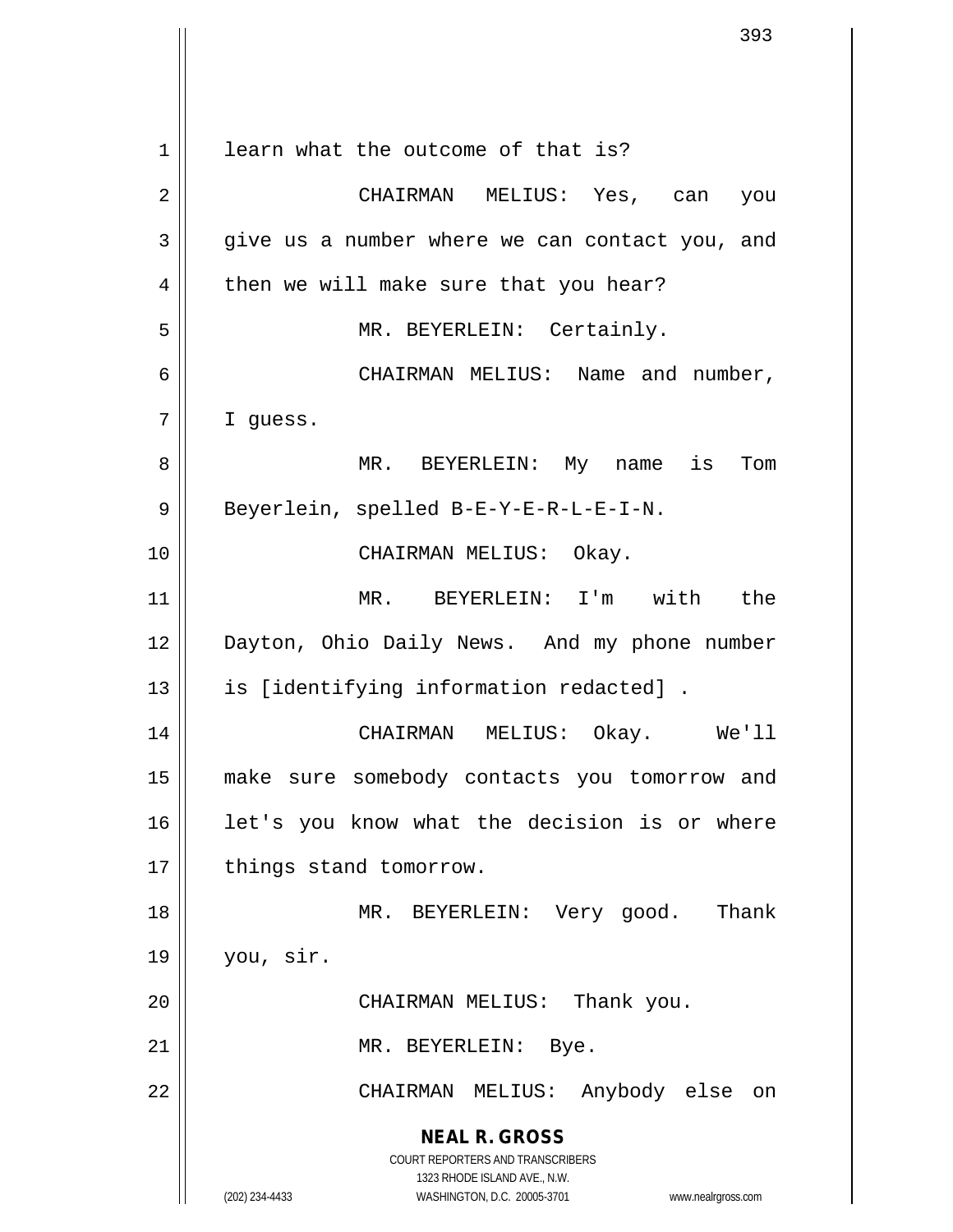$1 \parallel$  the phone that wishes to comment? Yes. Okay. 2 Fine. We have someone from the audience. If  $3 \parallel$  you'd get up and -- since we don't have your 4 name written out, it's important that you 5 | identify yourself for the record.

6 MRS. MORTON: I'm Mrs. Morton from 7 Niagra Falls, New York. I just want to try to 8 get something through my head that I don't 9 || understand. My husband died with cancer. He 10 suffered for months. Okay. Then the 11 || government comes out with this oh, everybody 12 is going to get all this money. They came 13 looking for us. We didn't go looking for 14 || them. So I go through all the paperwork. 15 It'll be what, nine years now? And I get all 16 the paperwork, and the first thing that 17 happens well, they lost it. Luckily, I had 18 || enough sense to have copies. Okay. So that 19 went on and on. And three years ago, I got 20 denied.

21 || Ckay. I got my denial letter  $22 \parallel$  today, and this fellow that I know gets his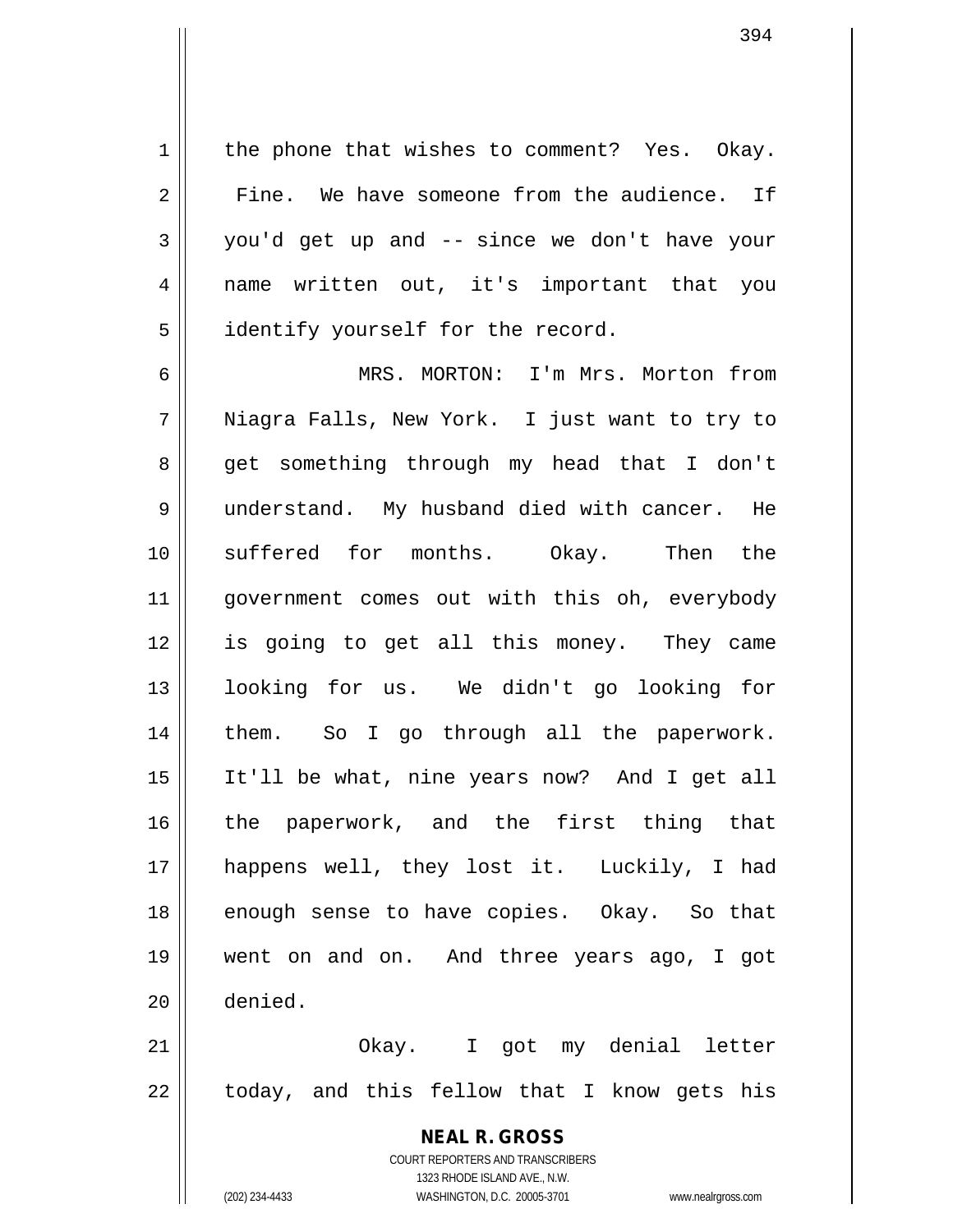1 acceptance the day later. He filed in 2004, I 2 filed in 2001. My husband worked at the 3 Hooker for 40 years. He worked all over the 4 || place. This fellow also worked in the certain  $5 \parallel$  area with him. He worked there eight months. 6 He got a thing like was up on that board, 7 || that's probably the gentleman they were 8 || talking about, for 76 point something 9 radiation. My husband got 4.5, 40 years 8 10 months working in the same area. 11 || Now how did the dosimetry come up 12 with these figures? And I see this gentleman 13 || every day enjoying life, having his coffee, 14 going on his trips. I'm happy he got it, but 15 my husband has been dead 20 years. I'm 83, 16 still working. I just don't see where that 17 was fair.

 CHAIRMAN MELIUS: I don't think we can provide a complete answer to that. I will || say two things, one is it does depend on where a person worked and the type of exposures they 22 || may have had and what was recorded for their

> COURT REPORTERS AND TRANSCRIBERS 1323 RHODE ISLAND AVE., N.W. (202) 234-4433 WASHINGTON, D.C. 20005-3701 www.nealrgross.com

**NEAL R. GROSS**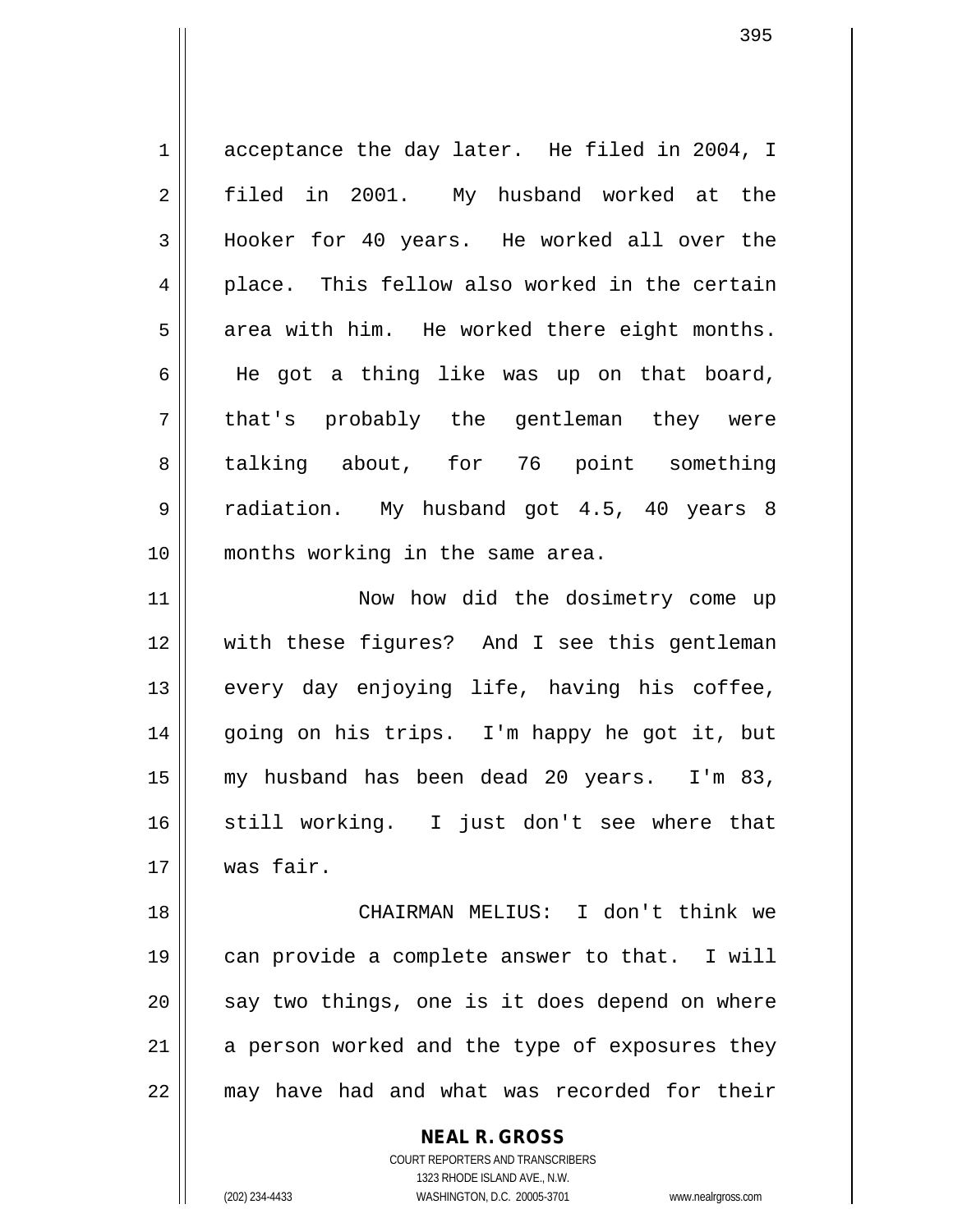$1 \parallel$  exposures. But, secondly, that under -- your 2 | husband worked at Hooker?

3 || MS. MORTON: Hooker, 40 years.

4 CHAIRMAN MELIUS: Then this is the 5 first the Board here has been involved in 6 || Hooker, so we will be reviewing the Hooker  $7 \parallel$  site and looking at how these are done and  $8 \parallel$  seeing if everything is being done correctly, 9 | appropriately. And should there be a Special 10 Exposure Cohort there in response to the 11 | petition that people made.

12 MS. MORTON: I gave up. I was 13 | rejected twice.

#### 14 CHAIRMAN MELIUS: Okay.

 MS. MORTON: I haven't -- I don't have the energy to keep fighting this. I  $\parallel$  suppose -- the last thing they told me was to resubmit it. Do you know how many hours and days and months and years that I spent looking for this stuff? I mean, I'm not complaining. | I'm healthy. I work every day, but it just -- $22 \parallel$  when he told me that, I just -- I was happy

## **NEAL R. GROSS**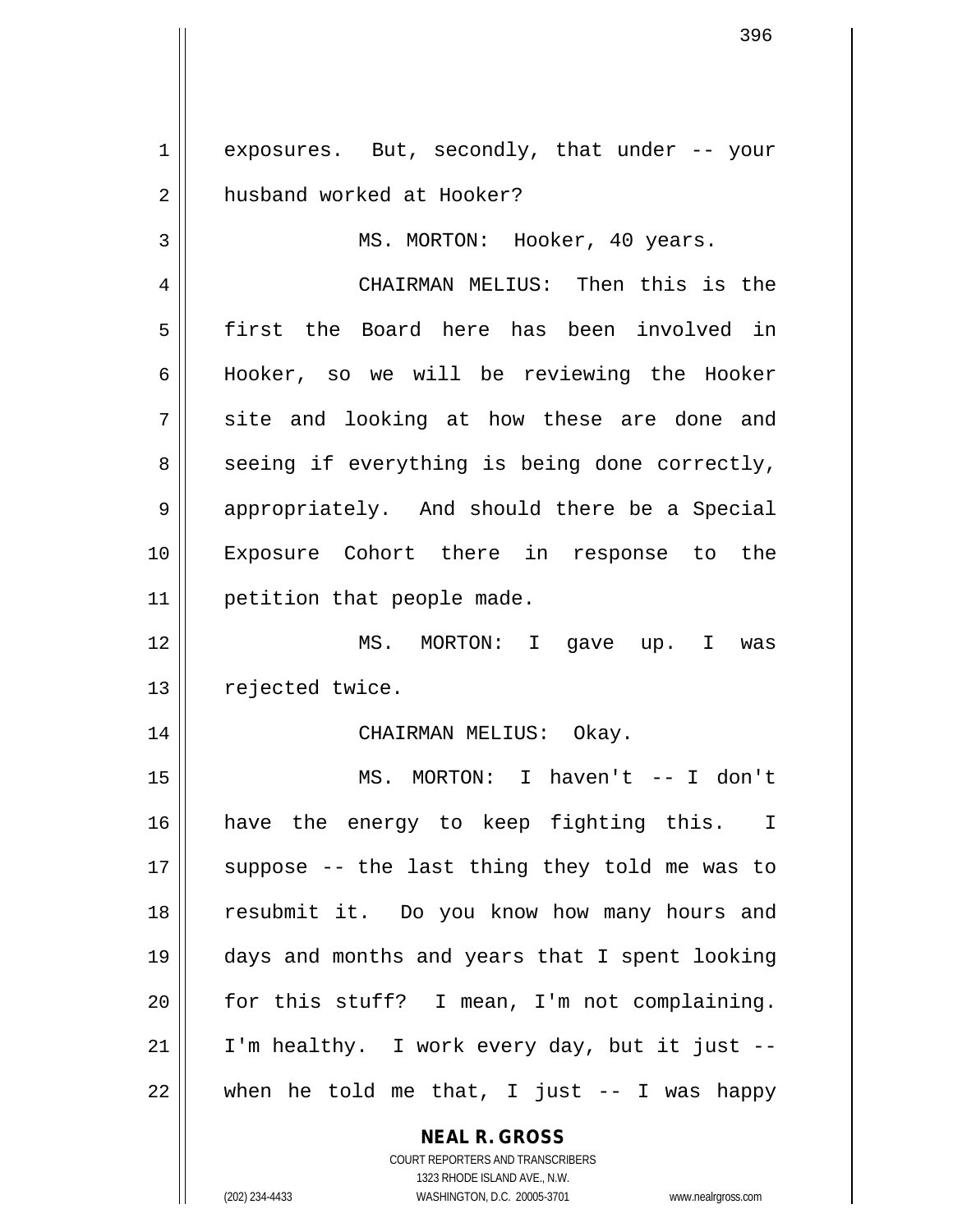**NEAL R. GROSS** COURT REPORTERS AND TRANSCRIBERS 1323 RHODE ISLAND AVE., N.W. (202) 234-4433 WASHINGTON, D.C. 20005-3701 www.nealrgross.com 1 || for him. I just couldn't figure it out  $2 \parallel$  because they worked in the same areas. 3 CHAIRMAN MELIUS: Yes, I can't 4 | understand that either. 5 MS. MORTON: Eight months, eight 6 months to 40 years. And they say well, the 7 dosimetry, and this and that. Well, how do 8 || they figure it? 9 CHAIRMAN MELIUS: Yes. 10 || MS. MORTON: Well, thank you very 11 || much. Maybe I should call and reopen it. 12 CHAIRMAN MELIUS: Okay. Well, 13 || think about that. 14 || MS. MORTON: Thank you. 15 CHAIRMAN MELIUS: Anybody else  $16$  | that would like to speak? 17 MR. RAMSPOTT: Dr. Melius? 18 CHAIRMAN MELIUS: Yes. 19 MR. RAMSPOTT: Are you opening 20 | comments to the general public now? 21 CHAIRMAN MELIUS: Yes, we have 22 l been.

397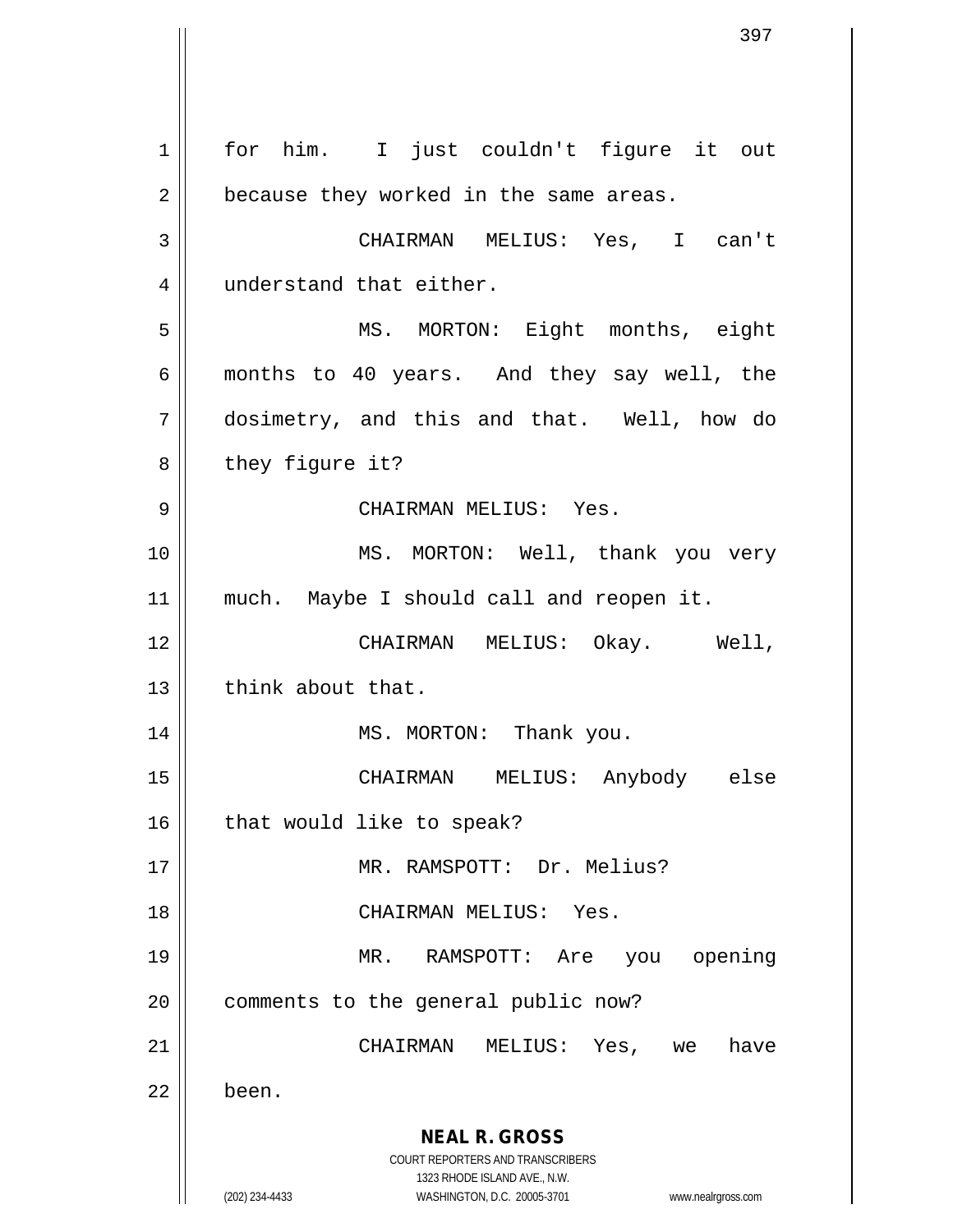1 || MR. RAMSPOTT: I was trying to be 2 || polite to the local folks. My name is John Ramspott.

## CHAIRMAN MELIUS: Yes.

 MR. RAMSPOTT: In St. Louis, Missouri, and I'm calling regarding the General Steel Industry site in Granite City, Illinois. And I'd like to respectfully request that the Board take under consideration tasking SC&A with the detailed review of General Steel Industry's NRC provided FOIA 2010-0012, and ask the same  $\parallel$  thing, that SC&A be tasked to review the recent White Paper on portable radiography 15 || sources at General Steel Industries prepared 16 | by David Allen, May 2010.

 The reason I'm asking that this happen, the topic did come up in the recent week or so ago Work Group meeting for General 20 || Steel Industries, and if I understood 21 || correctly, that was going to be possibly  $\parallel$  discussed at this meeting, and offered to the

> COURT REPORTERS AND TRANSCRIBERS 1323 RHODE ISLAND AVE., N.W. (202) 234-4433 WASHINGTON, D.C. 20005-3701 www.nealrgross.com

**NEAL R. GROSS**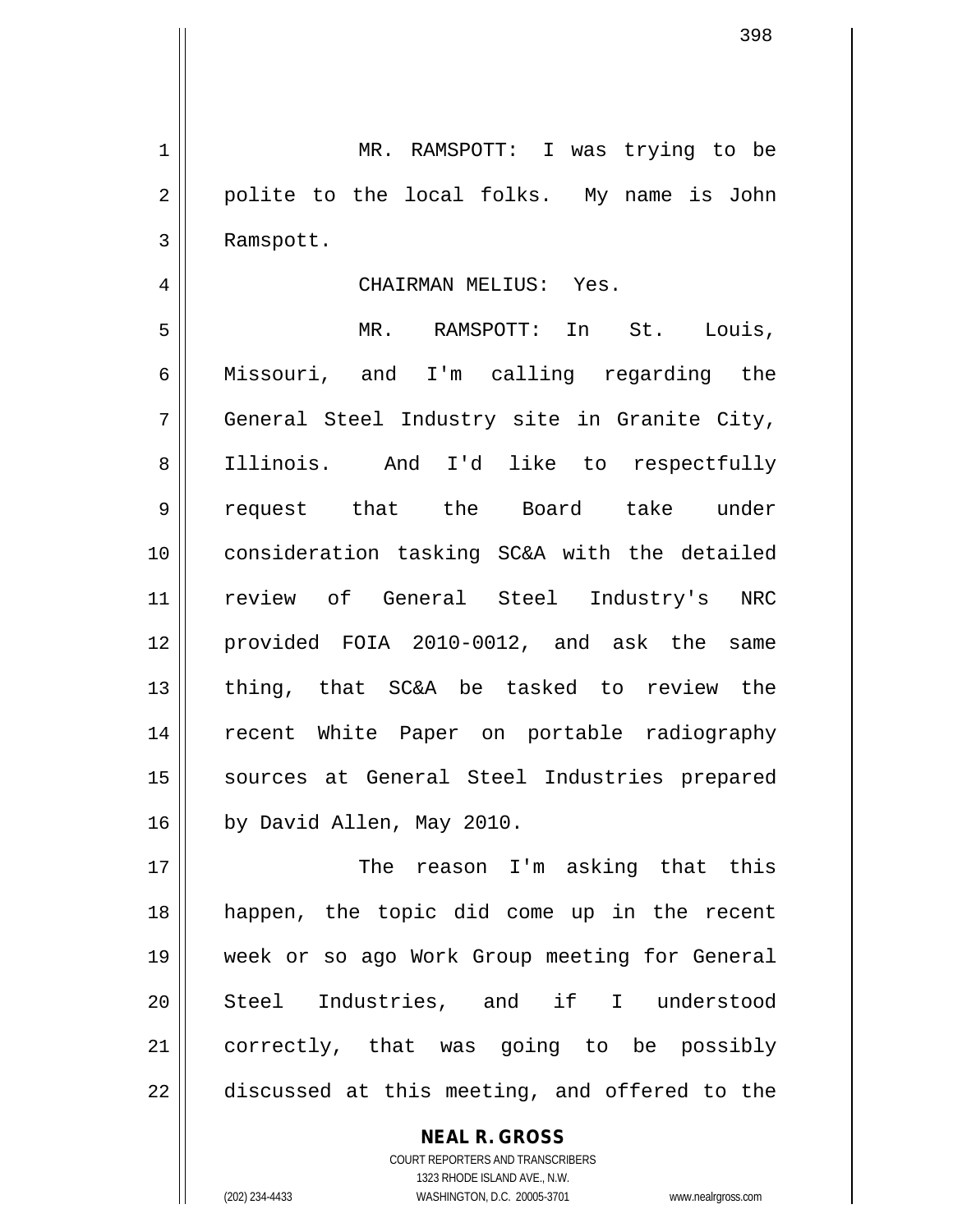1 || full Board as an option that they be tasked.  $2 \parallel$  We believe there is pertinent new information,  $3 \parallel$  which originally we were told didn't exist,  $4 \parallel$  and it turned up in the form of, I quess, 5 1,015 pages of new information regarding 6 || source materials, safety procedures, 7 monitoring at General Steel Industries that, 8 apparently, [identifying information 9 | redacted]'s FOIA, second or third FOIA request 10 was successful in obtaining.

11 And after a very brief review that 12 we've seen by NIOSH, we believe there's 13 || pertinent information that was overlooked that 14 || should be included, and we would look forward 15 in assisting in that possibility. And I, of 16 || course, appreciate your time. I didn't want 17 to interfere with what you have ongoing 18 || locally there, but thank you for your time.

 CHAIRMAN MELIUS: Thank you. And we'll be hearing from Dr. Ziemer and the Work Group either tomorrow or on Friday, and | they'll update us on that.

> **NEAL R. GROSS** COURT REPORTERS AND TRANSCRIBERS 1323 RHODE ISLAND AVE., N.W. (202) 234-4433 WASHINGTON, D.C. 20005-3701 www.nealrgross.com